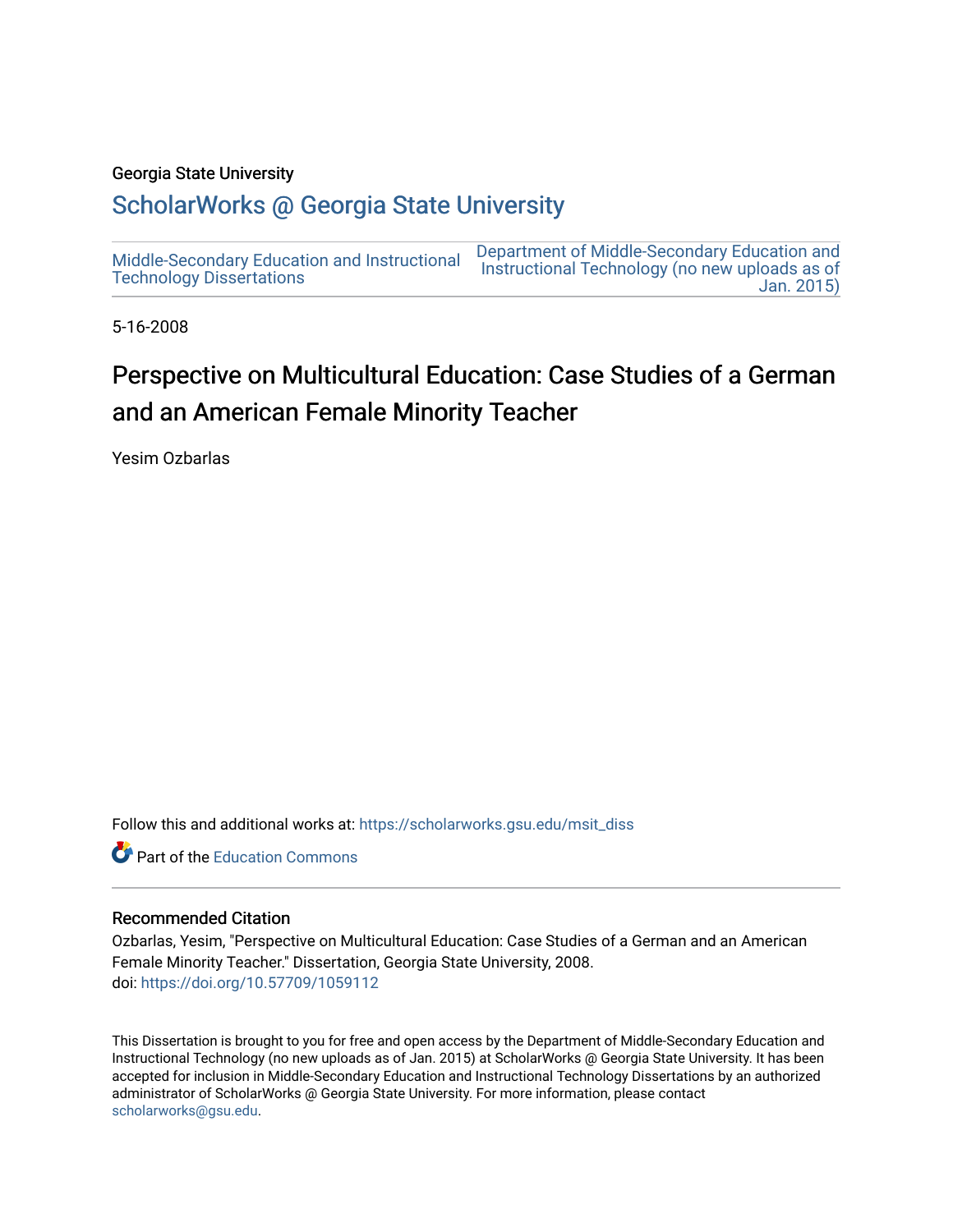# ACCEPTANCE

This dissertation, PERSPECTIVES ON MULTICULTURAL EDUCATION: CASE STUDIES OF A GERMAN AND AN AMERICAN FEMALE MINORITY TEACHER, by YESIM OZBARLAS, was prepared under the direction of the candidate's Dissertation Advisory Committee. It is accepted by the committee members in partial fulfillment of the requirements for the degree Doctor of Philosophy in the College of Education, Georgia State University.

The Dissertation Advisory Committee and the student's Department Chair, as representatives of the faculty, certify that this dissertation has met all standards of excellence and scholarship as determined by the faculty. The Dean of the College of Education concurs.

 $\mathcal{L}_\mathcal{L} = \mathcal{L}_\mathcal{L} = \mathcal{L}_\mathcal{L} = \mathcal{L}_\mathcal{L} = \mathcal{L}_\mathcal{L} = \mathcal{L}_\mathcal{L} = \mathcal{L}_\mathcal{L} = \mathcal{L}_\mathcal{L} = \mathcal{L}_\mathcal{L} = \mathcal{L}_\mathcal{L} = \mathcal{L}_\mathcal{L} = \mathcal{L}_\mathcal{L} = \mathcal{L}_\mathcal{L} = \mathcal{L}_\mathcal{L} = \mathcal{L}_\mathcal{L} = \mathcal{L}_\mathcal{L} = \mathcal{L}_\mathcal{L}$ 

 $\mathcal{L}_\mathcal{L} = \{ \mathcal{L}_\mathcal{L} = \{ \mathcal{L}_\mathcal{L} = \{ \mathcal{L}_\mathcal{L} = \{ \mathcal{L}_\mathcal{L} = \{ \mathcal{L}_\mathcal{L} = \{ \mathcal{L}_\mathcal{L} = \{ \mathcal{L}_\mathcal{L} = \{ \mathcal{L}_\mathcal{L} = \{ \mathcal{L}_\mathcal{L} = \{ \mathcal{L}_\mathcal{L} = \{ \mathcal{L}_\mathcal{L} = \{ \mathcal{L}_\mathcal{L} = \{ \mathcal{L}_\mathcal{L} = \{ \mathcal{L}_\mathcal{$ 

Mary Ariail, Ph.D. Peggy Albers, Ph.D. Committee Chair Committee Member

Committee Member Committee Member

 $\mathcal{L}_\text{max}$  , where  $\mathcal{L}_\text{max}$  and  $\mathcal{L}_\text{max}$ 

 $\mathcal{L}_\text{max}$  , where  $\mathcal{L}_\text{max}$  , we have the set of  $\mathcal{L}_\text{max}$ 

 $\mathcal{L}_\text{max}$  , where  $\mathcal{L}_\text{max}$  and  $\mathcal{L}_\text{max}$ 

Amy Flint, Ph.D. Stephanie Lindemann, Ph.D.

Date

Joyce Many, Ph.D. Associate Chair, Department of Middle-Secondary Education and Instructional Technology

R. W. Kamphaus, Ph.D. Dean and Distinguished Research Professor College of Education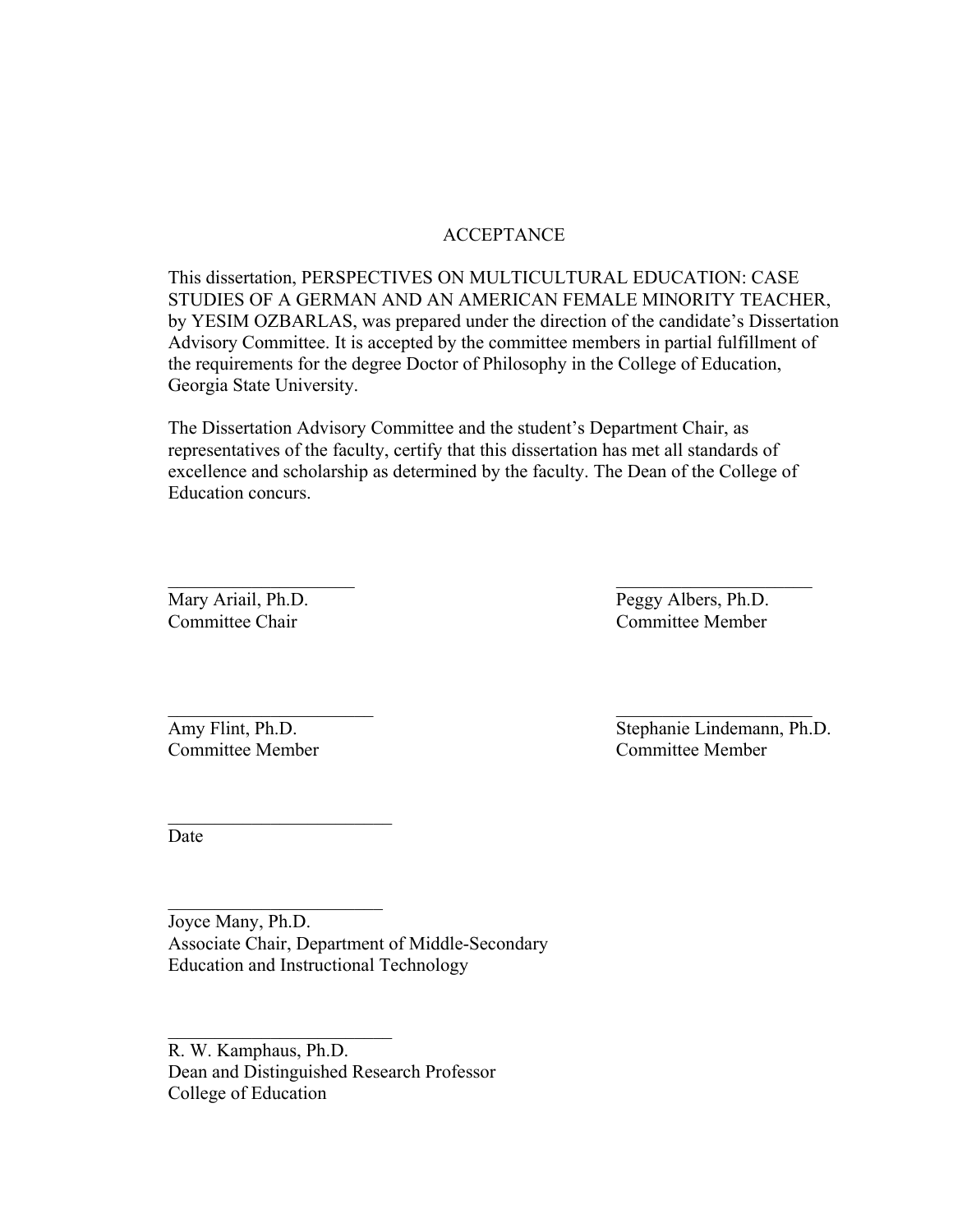## AUTHOR'S STATEMENT

By presenting this dissertation as a partial fulfillment of the requirements for the advanced degree from Georgia State University, I agree that the library of Georgia State University shall make it available for inspections and circulation in accordance with its regulations governing materials of this type. I agree that permission to quote, to copy from, or to publish this dissertation may be granted by the professor under whose direction it was written, by the College of Education's director of graduate studies and research, or by me. Such quoting, copying, or publishing must be solely for scholarly purposes and will not involve potential financial gain. It is understood that any copying from or publication of this dissertation which involves potential financial gain will not be allowed without my written permission.

> $\mathcal{L}_\text{max}$  , where  $\mathcal{L}_\text{max}$  and  $\mathcal{L}_\text{max}$ Yesim Ozbarlas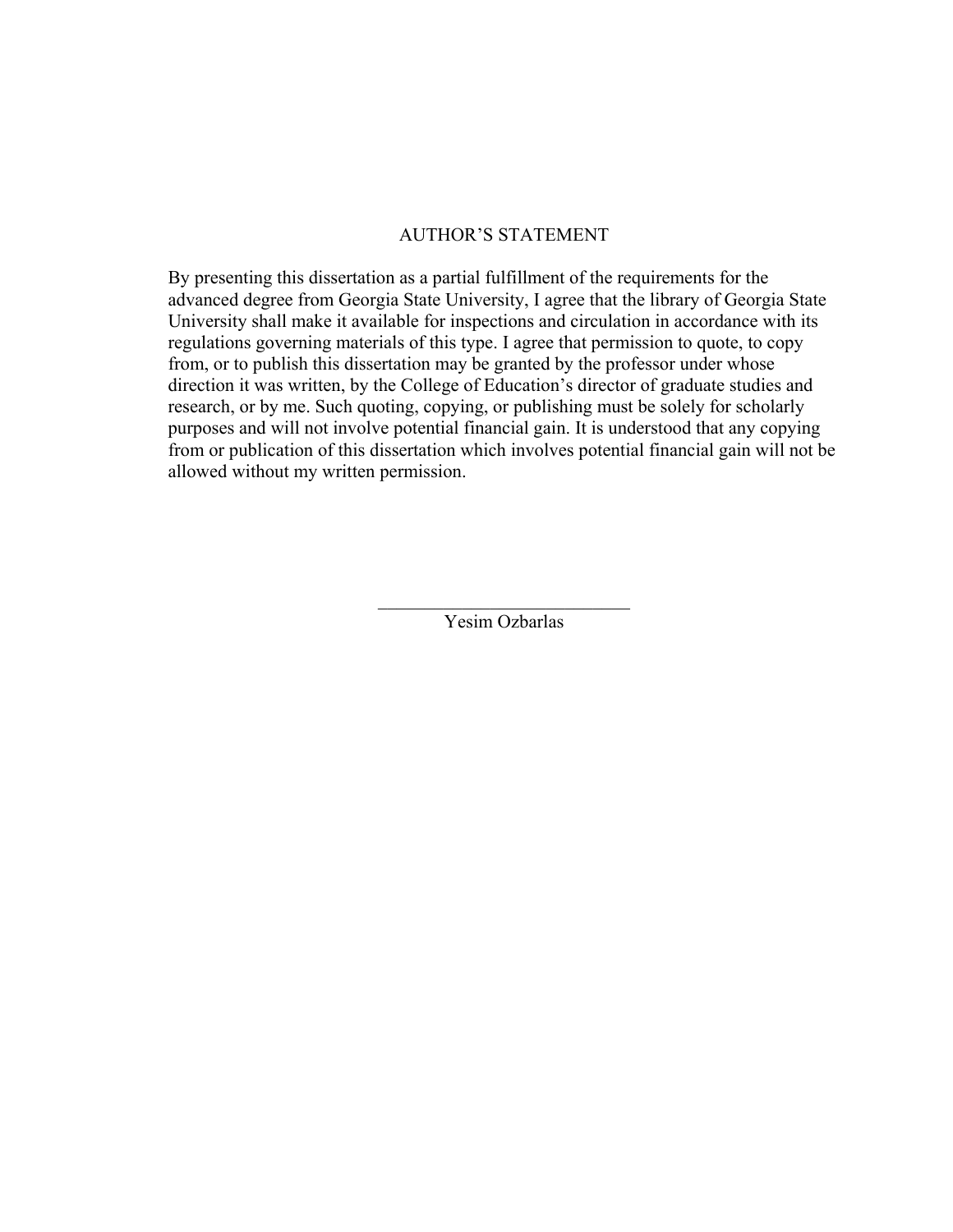# NOTICE TO BORROWERS

All dissertations deposited in the Georgia State University library must be used in accordance with the stipulations prescribed by the author in the preceding statement. The author of the dissertation is:

> Yesim Ozbarlas 395 Central Park Place, #330 Atlanta, GA 30312

The director of this dissertation is:

Dr. Mary Ariail Department of Middle/Secondary Education and Instructional Technology College of Education Georgia State University Atlanta, Georgia 30303-3083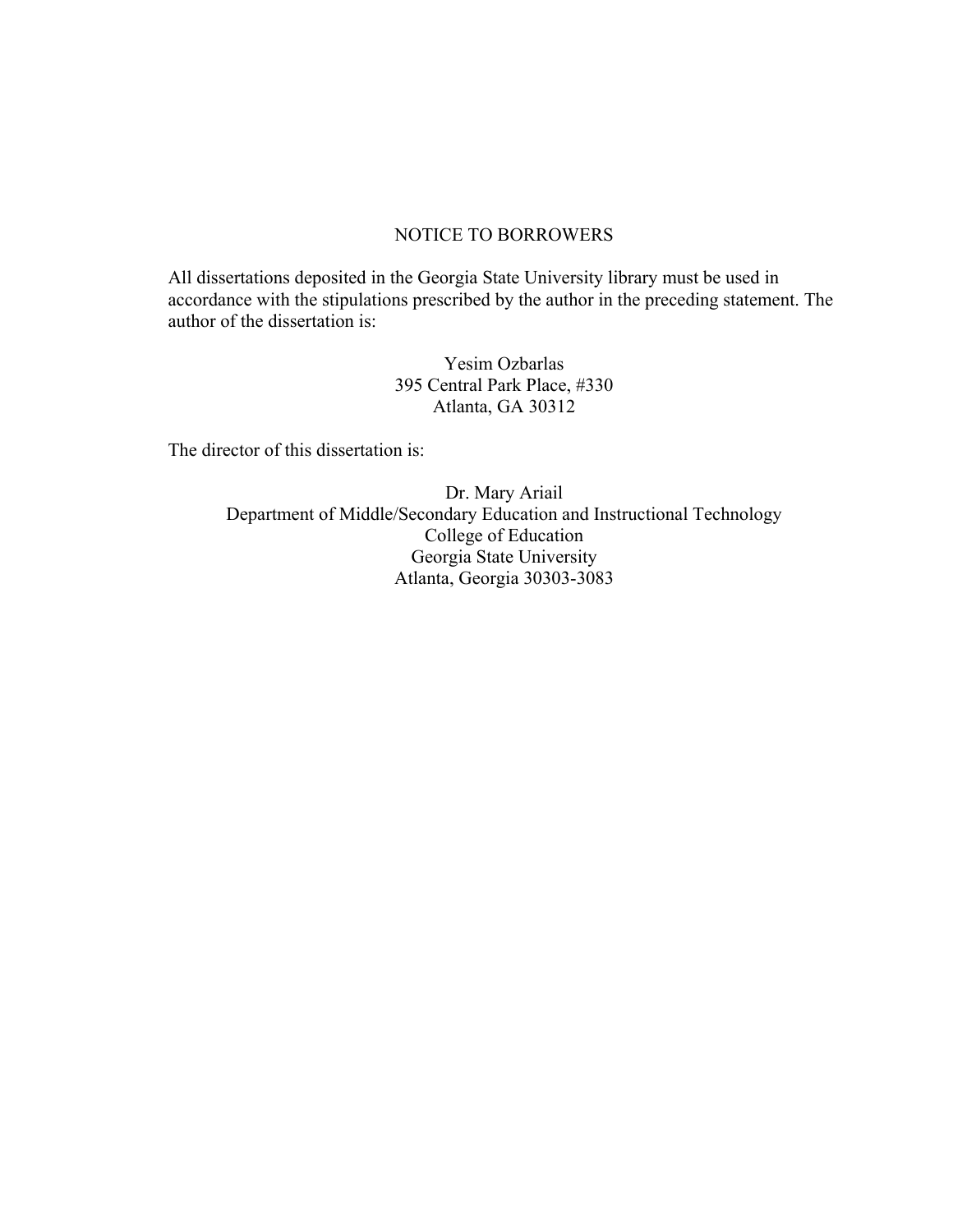# VITA

# Yesim Ozbarlas

| <b>ADDRESS:</b>          | Atlanta, Georgia 30312 | 395 Central Park Place, #330                                                                      |  |  |
|--------------------------|------------------------|---------------------------------------------------------------------------------------------------|--|--|
| <b>EDUCATION:</b>        |                        |                                                                                                   |  |  |
|                          | Ph.D. 2008             | Georgia State University<br>Language and Literacy                                                 |  |  |
|                          |                        | M.B.A. 1999 Charleston Southern University<br><b>Business Administration</b>                      |  |  |
|                          | B.A. 1997              | European Business College<br><b>International Business</b>                                        |  |  |
| PROFESSIONAL EXPERIENCE: |                        |                                                                                                   |  |  |
|                          |                        | 2007-Present Part-Time Lecturer<br>Kennesaw State University, Kennesaw, GA                        |  |  |
|                          |                        | 2000-Present Graduate Teaching Assistant<br>Georgia State University, Atlanta, GA                 |  |  |
|                          | 2004                   | Visiting Lecturer                                                                                 |  |  |
|                          | 1998-1999              | Hangzhou University, Hangzhou, China<br><b>Graduate Teaching Assistant</b>                        |  |  |
|                          | 1998                   | Charleston Southern University, Charleston, SC<br>DAAD Scholarship recipient                      |  |  |
|                          | 1994-1997              | Cordoba, Argentina<br><b>Research Assistant</b><br>European Business College, Dusseldorf, Germany |  |  |

# PROFESSIONAL SOCIETIES AND ORGANIZATIONS:

| 2000-Present National Council of Teachers of English       |
|------------------------------------------------------------|
| 2000-Present International Reading Association             |
| 2003-Present National Education Association                |
| 2003-Present Teachers of English to Speakers of Other      |
| Languages                                                  |
| 2003-Present Georgia Reading Association                   |
| 2002-Present Georgia Association of Teaching English to    |
| Speakers of Other Languages                                |
| 1998- Present International Kappa Delta Pi Education Honor |
| Society                                                    |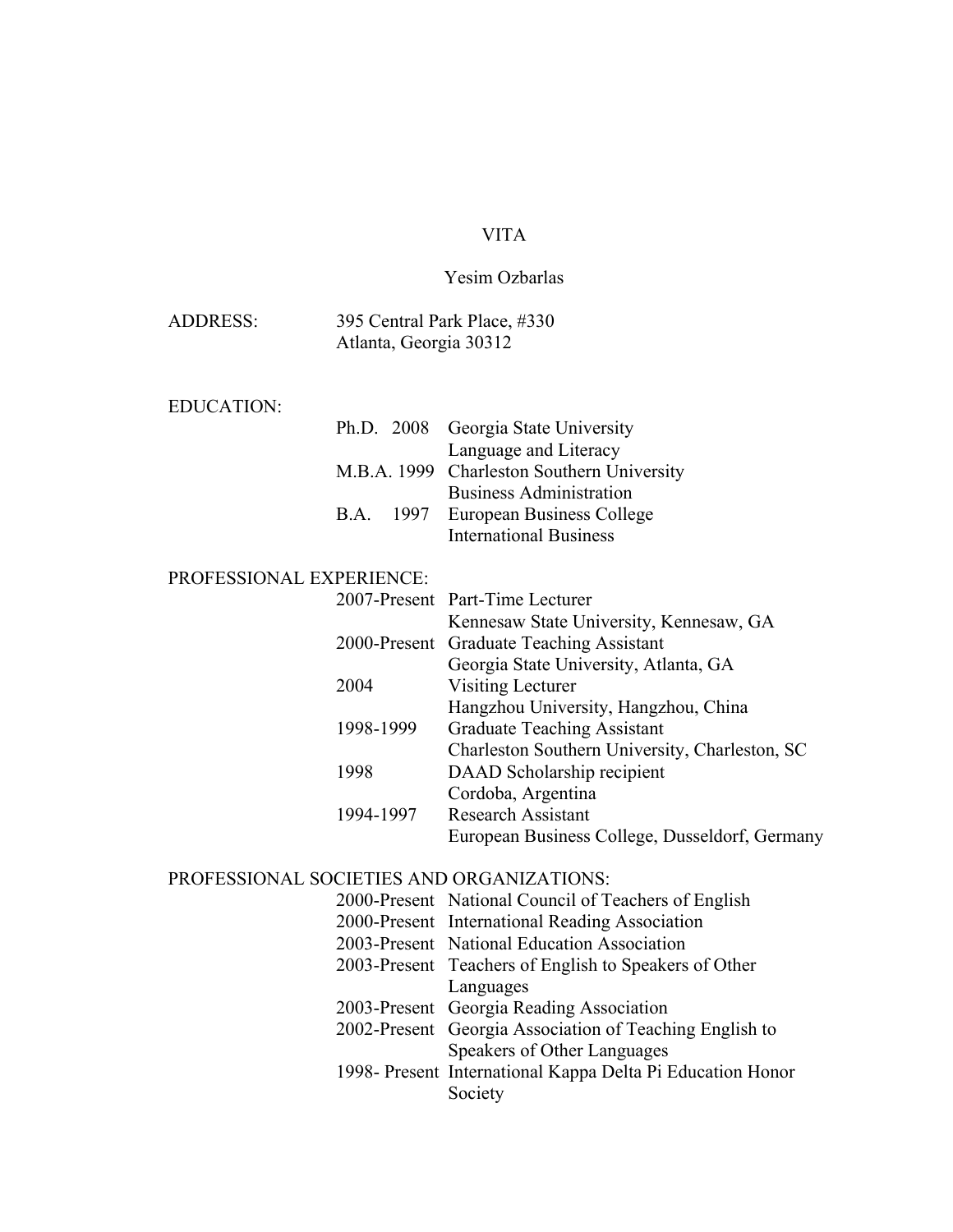PRESENTATIONS AND PUBLICATIONS:

- Ozbarlas, Y., Flint, A. (2008). The Power of Books and Children's Literature. Presentation at Kennesaw State University at the Annual Children's Literature **Conference**
- Ozbarlas, Y. (2006). Language Attitudes of Preservice Teachers towards ESOL Students. Presentation at the Annual Conference of the Whole Language Umbrella, Charlotte, NC.
- Ozbarlas, Y. (2006). Attitudes of Preservice Teachers to Foreign Accents. Presentation in Georgia Read and Write Conference, Atlanta, GA.
- Ozbarlas, Y. (2005). Teaching about Middle Eastern Student's from a critical stance. Using Multicultural Literature to explore the Cultural Identity. Presentation in the Annual conference of the National Council for Teachers of English, Pittsburgh, PN.
- Ozbarlas, Y. (2005).How do we approach to Moslem students? Critical reflections in the classroom. Presentation at the Whole Language Umbrella, NCTE, San Diego.
- Fredricks, L., Ozbarlas, Y. (2005). Language Identity and Cultural link between Iranian And Turkish Students in Southeastern United States. Presentation at the International Bilingual Conference, Barcelona, Spain.
- Ozbarlas, Y., Fredricks, L. (2005). Using Multicultural Literature to understand Diversity in the Classroom. Presentation at the Annual Georgia TESOL Conference, Atlanta, GA.
- Ozbarlas, Y. (2005). Critical understandings on how to choose the right Multicultural Literature. Presentation at Georgia Read and Write Conference, Atlanta, GA.
- Ozbarlas, Y., Fredricks, L. (2004). What do we know about Middle Eastern Students? Practical Hints for teachers. Multicultural and Diversity Conference, Hawaii, HI.
- Ozbarlas, Y., Fredricks, L. (2004). Exploring Diversity: How can we educators reach out to each student in the classroom? Presentation at the Georgia Read and Write Conference, Atlanta, GA.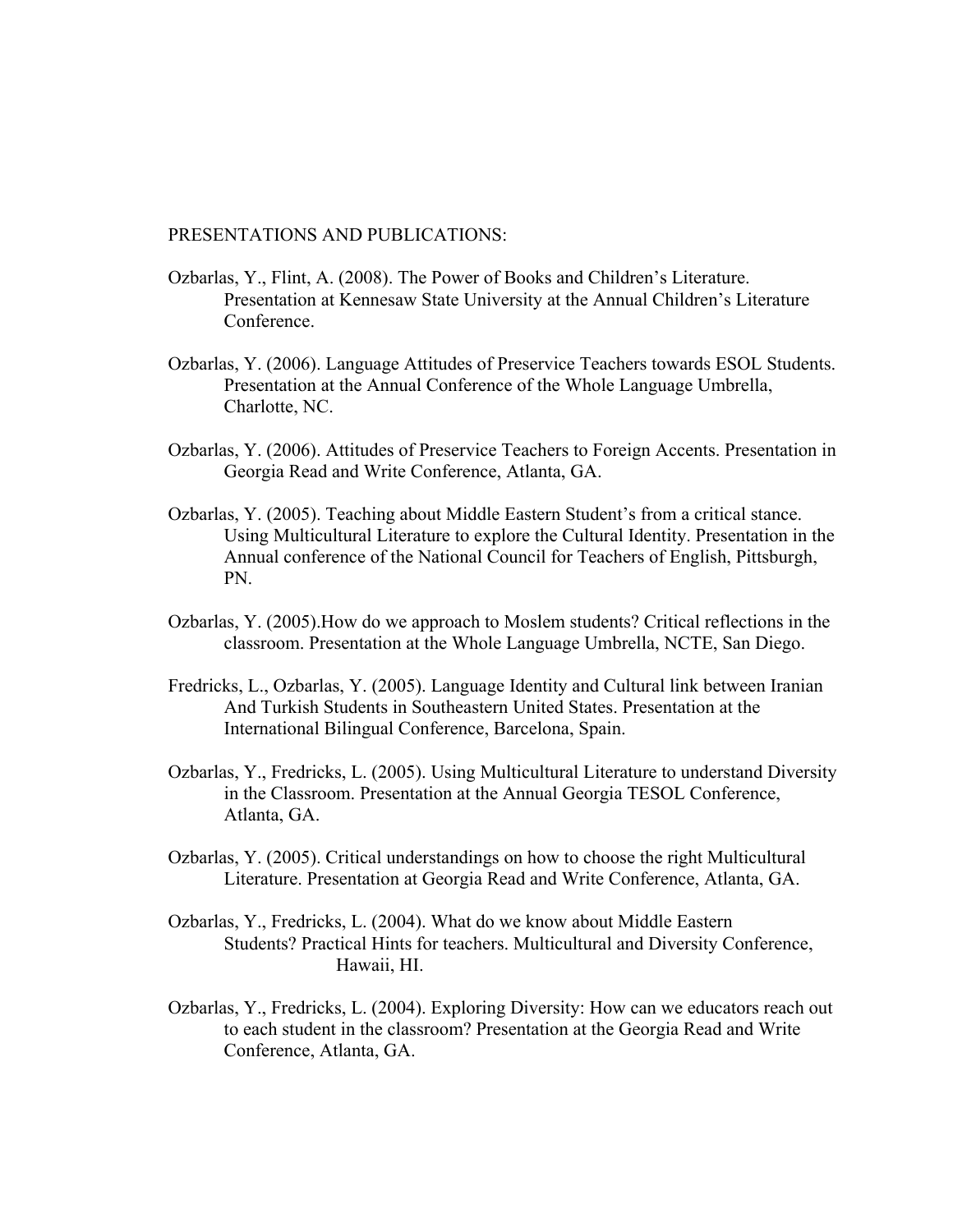# ABSTRACT

# PERSPECTIVES ON MULTICULTURAL EDUCATION: CASE STUDIES OF A GERMAN AND AN AMERICAN FEMALE MINORITY TEACHER

by

### Yesim Ozbarlas

American and German educational systems have both experienced an increase of ethnic groups in the classrooms; however, in both countries the increase in ethnic groups is not matched by increases in the numbers of minority teachers (NEA, 2005). Therefore, challenges such as interracial tensions and conflicts, an increasing percentage of second language learners, and continuous gaps in achievement suggest that an increase in the numbers of minority teachers is imperative as the twenty-first century begins (Gay, 2000; Luchtenberg, 2004). These increases suggest a need for a more thorough understanding of minority teachers' viewpoints as they serve as role models, mentors, and activists (Carrington & Skeleton, 2004).

Two naturalistic case studies based on critical theory, critical race theory, and feminist theory will examine perspectives on, challenges of, and opportunities regarding cross-cultural issues among a German and an American minority teacher and their views on multicultural education. The following questions guided the study: 1) What are the challenges and/or support experienced by a German and an American female minority teacher who attempt to implement multicultural principles in their classrooms? 2) What are the similarities and/or differences experienced by a German and an American female minority teacher regarding the implementation of multicultural principles into their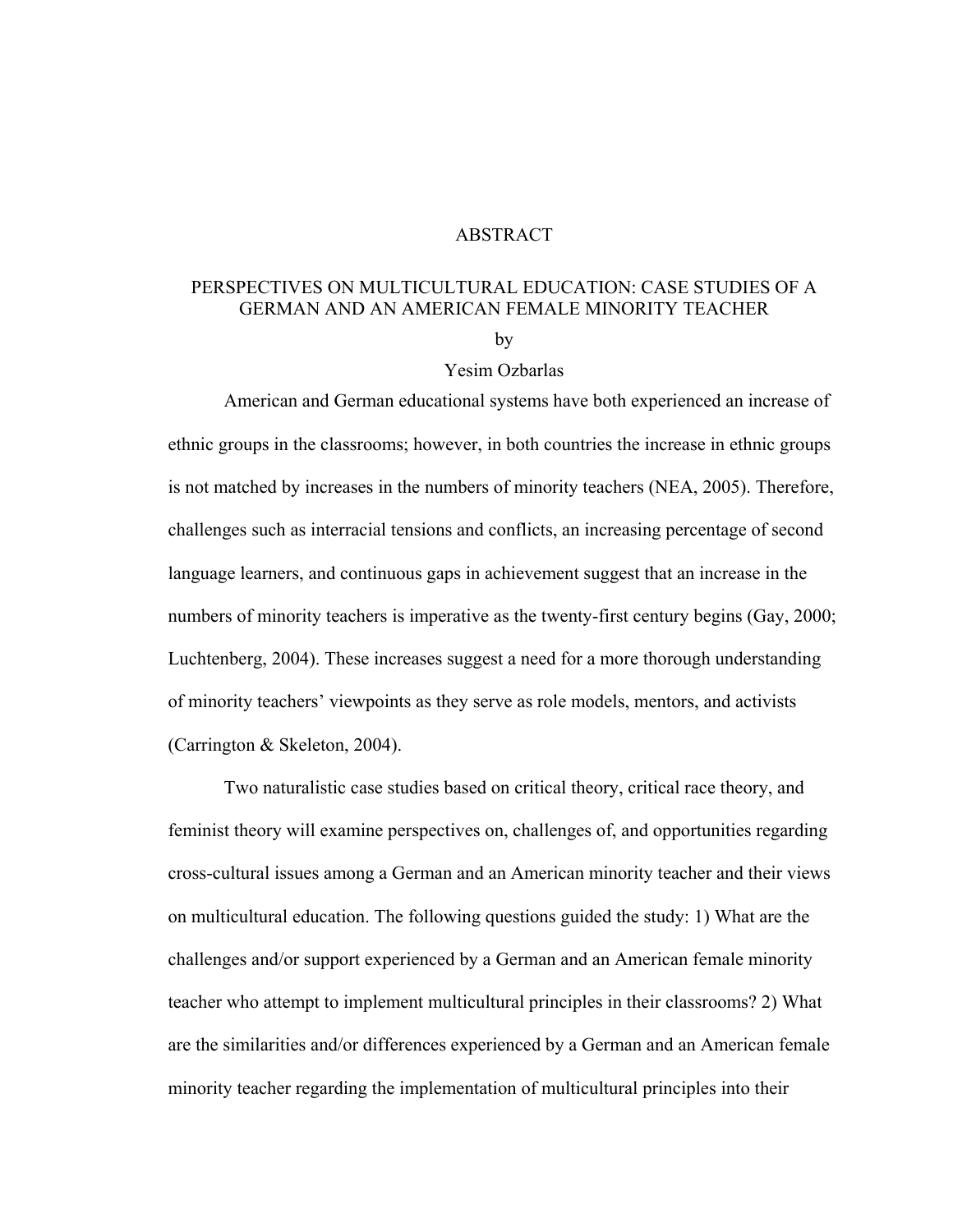teaching practice? 3) To what extent are the teachers' beliefs and actions shaped by their subject positions as minority females?

During each 2-month period of investigation, qualitative data methods such as observations, semi-structured interviews, daily field notes, lesson plans, telephone conversations, emails, and the researcher's reflections were used to gather data. Data were analyzed using constant comparison methods (Glaser & Strauss, 1967) to identify codes and categories and to develop emergent themes. Analysis revealed following themes: life and classroom experiences, opinions related to differences and similarities, and participants' subject positions as female. Both teachers' experiences emphasized a culturally sensitive pedagogy toward minority students.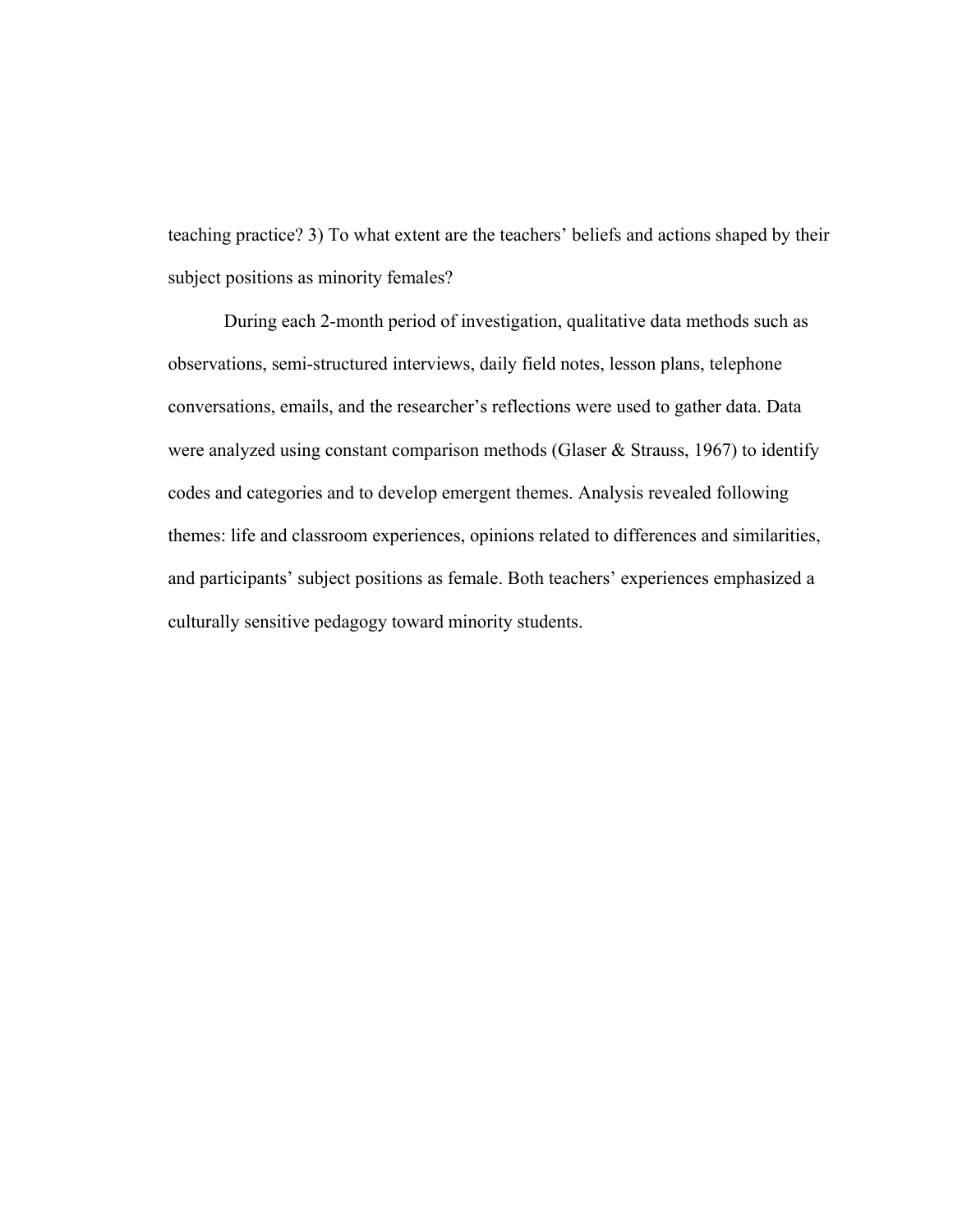# PERSPECTIVES ON MULTICULTURAL EDUCATION: CASE STUDIES OF A GERMAN AND AN AMERICAN FEMALE MINORITY TEACHER

by Yesim Ozbarlas

A Dissertation

Presented in Partial Fulfillment of Requirements for the Degree of Doctor of Philosophy in Language and Literacy Education in the Department of Middle-Secondary Education and Instructional Technology in the College of Education Georgia State University

> Atlanta, GA 2008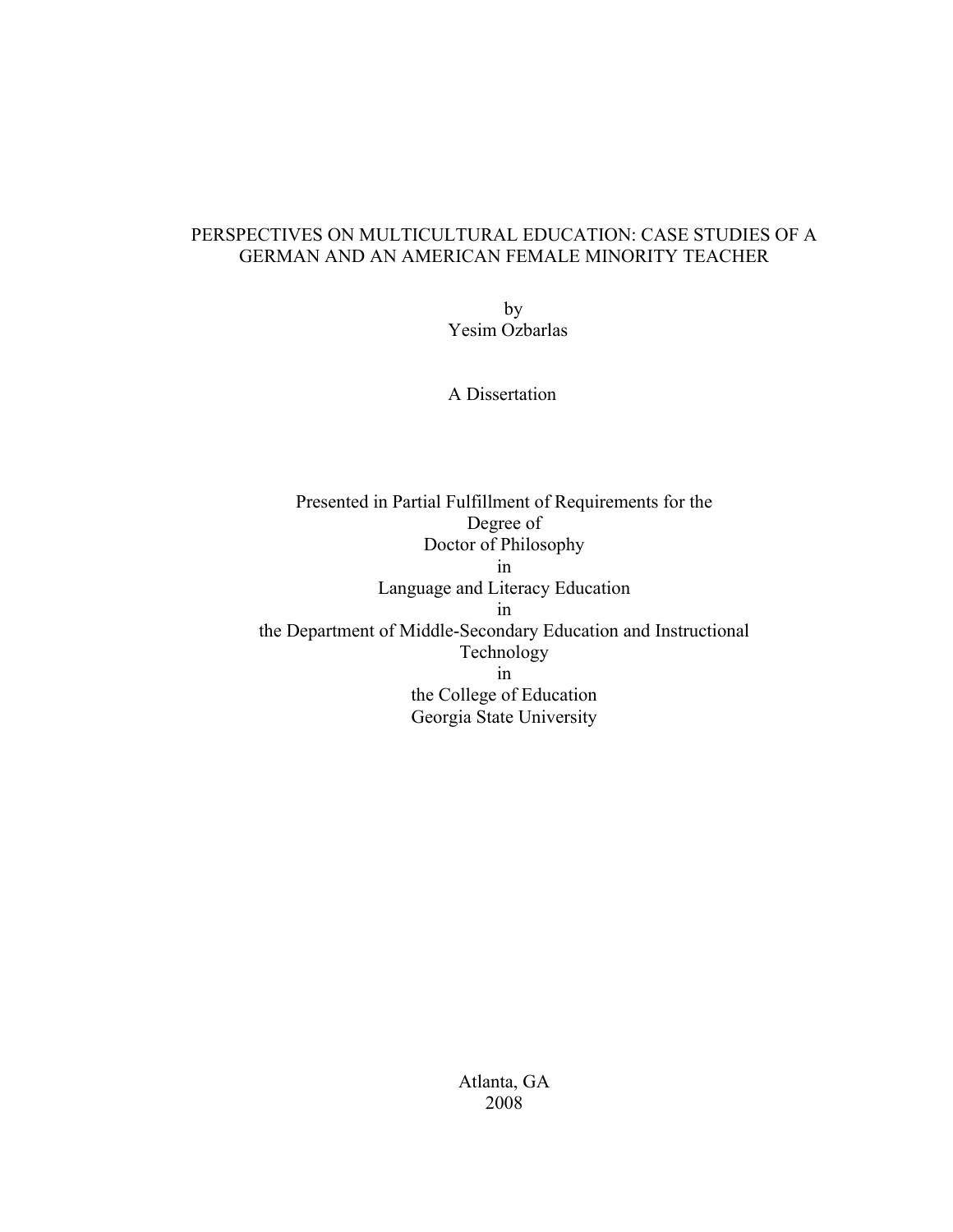Copyright by Yesim Ozbarlas 2008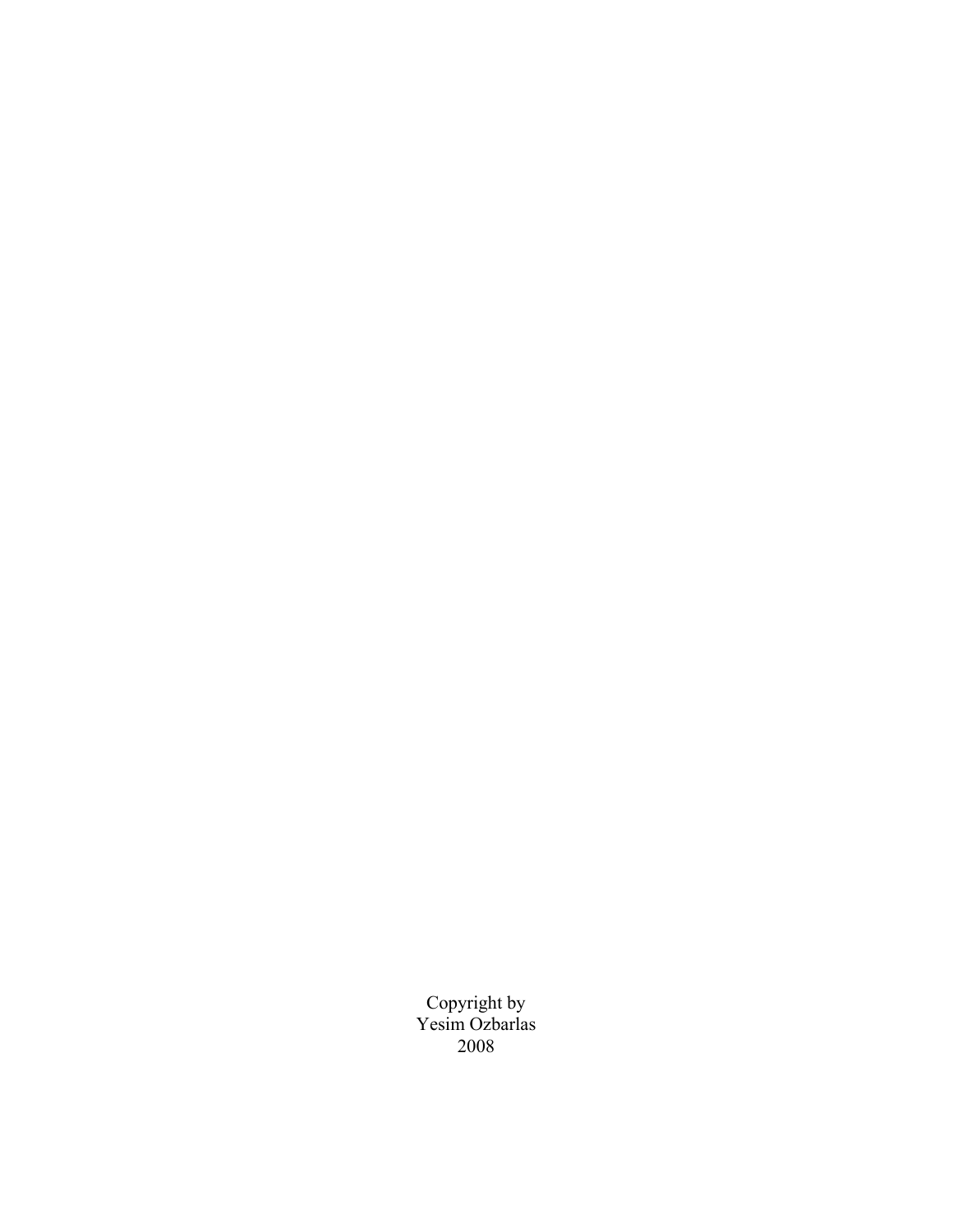### ACKNOWLEDGMENTS

To my loving husband Burak, you have been a rock during many nights during my pregnancy, my never ending researching and typing sessions. You helped me go through the PhD, pregnancy and the dissertation always with an ease. Thanks for supporting me and letting me know that I can do it, and certainly taking care of our little one Lemi-Levent Ozbarlas . I love you.

Several people I would like to acknowledge who helped me to make this study possible. My parents, Abdullah and Meryem Canga and my brother Ersin; although you have been far away from the U.S--without your love, prayers, and support I would never have reached the end of this journey. I love you. My in-laws Gulay and Erdal Ozbarlas, thanks for taking care of Lemi. You are the greatest!

 To my committee members for reading, editing, counseling, and encouraging me to continue to write. Thanks Dr. Amy Flint and Dr. Stephanie Lindemann for joining my committee and working with me until the end. As future colleagues and future friends I will never forget your sincere support. Thanks also for Ben Baez, who helped me guide through my initial stages in the dissertation. Thanks for Dr. Peggy Albers for taking me through several stages during the PhD and for answering my endless questions. A special thank you to Dr. Mary Ariail for taking me on as your doctoral student the first time and continuing to the end. You have given me so much of your time, effort and support I could not have finished without your guidance. Particularly, your fresh energetic personality and your optimistic character made me go through lots of phases during the PhD programme. I would never ever forget this. Thank you, thank you and thank you! Thanks also to Dr. Joyce Many, who gave me the initial motivation and inspiration to follow my dreams. You have always been a generous help! A special thank you also to other faculty members, whose spirit and positive nature always wanted me to come to the department: Dr. Tinker-Sachs, Dr. Verma, Dr. Zong, Dr. Daily and Dr. Elliott. Thank you!

An important thank you also to my friends around me in the United States and Germany: To Sandra, Maria, Sandra, Mona, Natasa, Suzan und Betul. Your countless listening over the phone and giving me positive feedback that I can do it helped me a lot. Thank you!

 Thank you also to my participants' Chantelle and Lara for their willingness to share their perceptions on multicultural education and how this is shown in their classroom. Finally, I would like to thank also my students, who saw me walking pregnant in the department and were always very sweet and caring and supportive. I love you as well!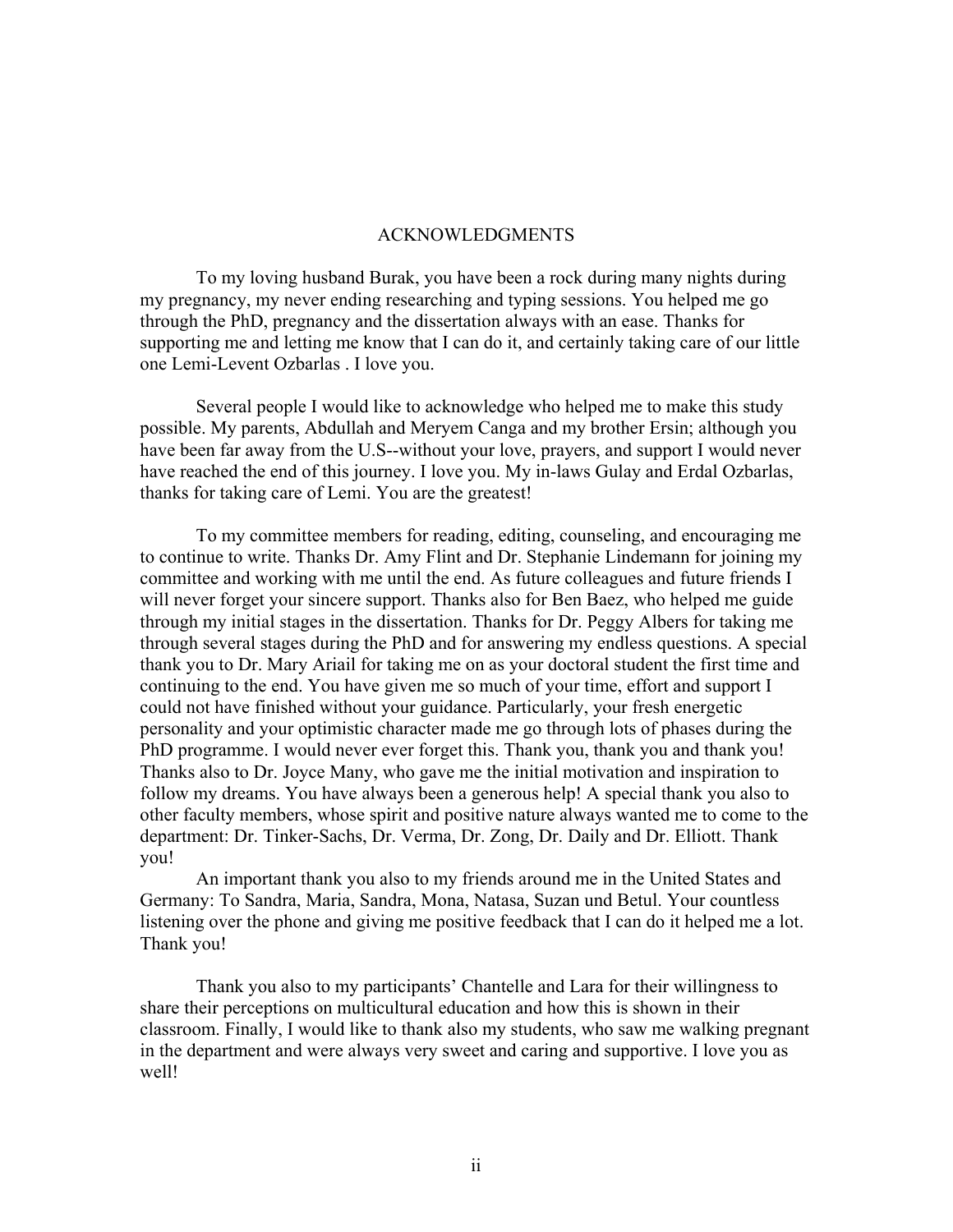# TABLE OF CONTENTS

Page

| Chapter        |  |
|----------------|--|
| $\mathbf{1}$   |  |
|                |  |
|                |  |
|                |  |
|                |  |
|                |  |
| $\overline{2}$ |  |
|                |  |
|                |  |
|                |  |
|                |  |
| $\overline{3}$ |  |
|                |  |
|                |  |
|                |  |
|                |  |
|                |  |
|                |  |
|                |  |
|                |  |
|                |  |
|                |  |
|                |  |
| $\overline{4}$ |  |
|                |  |
|                |  |
|                |  |
|                |  |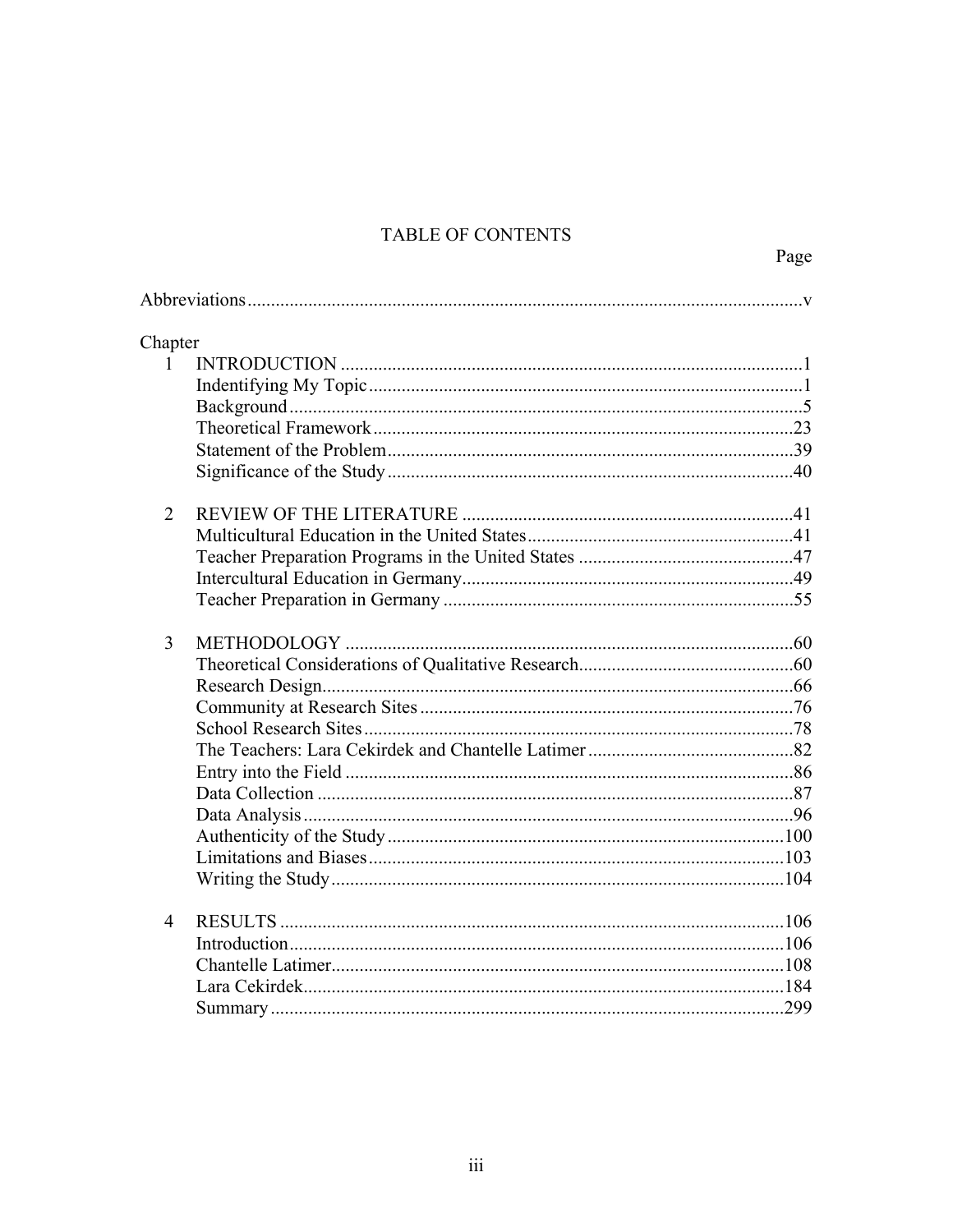| 301  |
|------|
| .301 |
| .304 |
|      |
|      |
|      |
|      |
|      |
| 335  |
| 336  |
| 338  |
| 353  |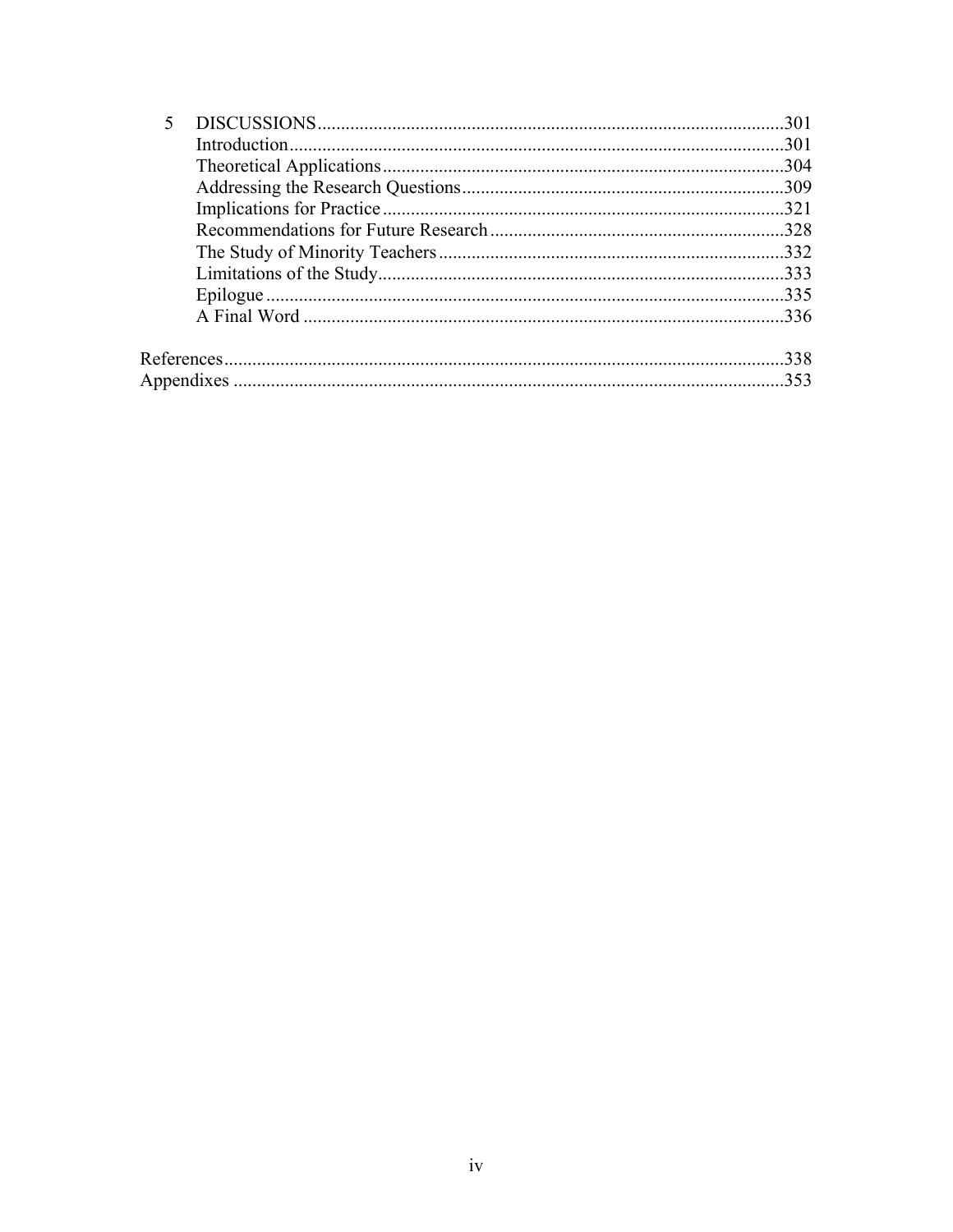# ABBREVIATIONS

AACTE American Association of Colleges for Teacher Education CRT Critical Race Theory ERIC Education Resources Information Center KMK Standing Conference of Education Ministers from the German States NCATE National Council for Accreditation of Teacher Education NCLBA No Child Left Behind Act NCLB No Child Left Behind NCTE National Council of Teachers of English NEA National Education Association OECD Organization for Economic and Co-operation and Development PISA Program for International Student Assessment UNESCO United Nations Educational, Scientific and Cultural Organization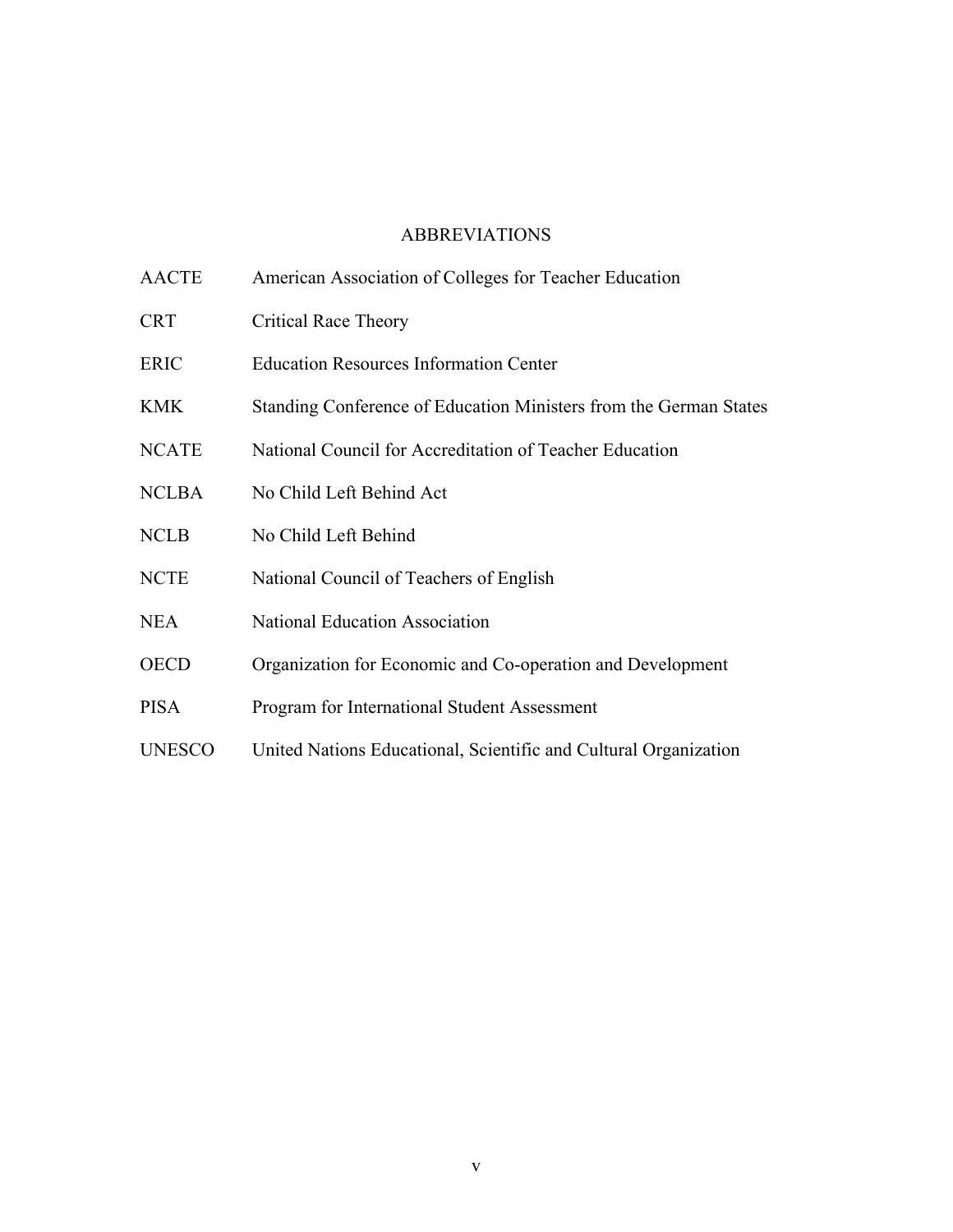# CHAPTER 1

### INTRODUCTION

According to Baker (1983) it is the individual teacher who determines how and when students begin to experience pressures in society that encourage racist and sexist attitudes. The teacher's attitude is crucial in helping students to develop strategies that will prepare them for a harmonious existence in a culturally diverse society. (p. 43)

# Identifying my Topic

The success of finding one's individual path and life aspiration is often just a lucky coincidence. Like research, the *camino* is not straightforward, and often it does not seem easy to understand and to follow. But when we look closer, the voyage is set into motion, the path begins forming its cobblestones. My journey to this topic, these questions, and this process has followed such a path. This journey has led me to design a study that will guide educators to see different perceptions of and experiences with multicultural education in the international context, namely in a German classroom and in a United States classroom.

When I arrived at the university campus in the Unites States the first time several years ago, I did not think much about either my own or others' culture and diversity. I believed that I was in tune with multiculturalism. As a matter of fact, I sincerely believed that I was multicultural enough, having traveled all over the world and becoming fluent in eight languages. I was doing all I could to ensure that whatever I was involved in was fair, empathetic, and appropriate. In my classes, I said all the "correct" things. I told my students to honor the culture and individuality of their future students. I told them that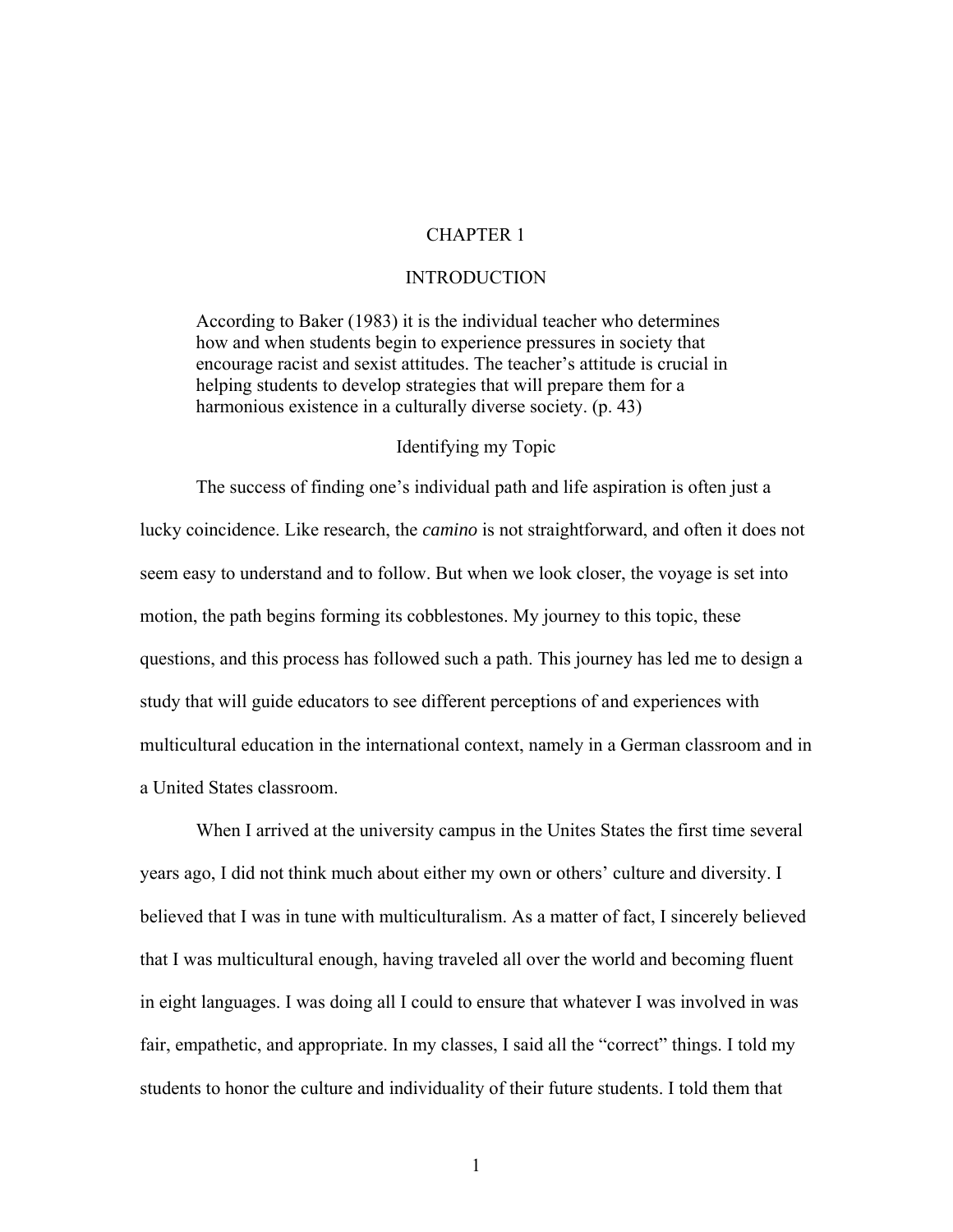everyone deserved a "good" education. Then I encountered members of Amnesty International, who spurred me to think more deeply about culture, ethnicity, and activism. Additionally, I started reading books in different languages about multicultural education. I began to realize that my beliefs and actions were only scraping the surface of what I needed to do.

The first stop on my voyage occurred when I conducted a pilot study in a suburban school in the southeastern United States. The teacher whom I was observing asked her 6<sup>th</sup> grade students to draw a picture of a Middle Eastern person. Each child drew a stereotypical picture of a Middle Eastern individual, with dark hair, strong and intimidating features, ugly clothing, and a weapon. I noticed that all around the room there were stereotypical images of Middle Easterners, Asians, Hispanics and African Americans. Every child was laughing, including the teacher. This revelation touched the core of my thinking and being. Not only was it completely unacceptable for young children to learn how to stereotype, but teachers were in their own way, though perhaps not on purpose, reinforcing such behavior. My voyage had begun.

The second stop on my voyage occurred sometime later, when I was observing a preservice teacher. Most of her students were White/European-American with the exception of a couple of African Americans. When introducing the topic of brainstorming for essay ideas, the preservice teacher showed pictures of Egyptian women. Students started to think aloud and said, "We could write about terrorists." Unfortunately, the preservice teacher did not comment on that statement; rather, she went further with her lecture. Certainly, this kind of student response was not appropriate and needed to be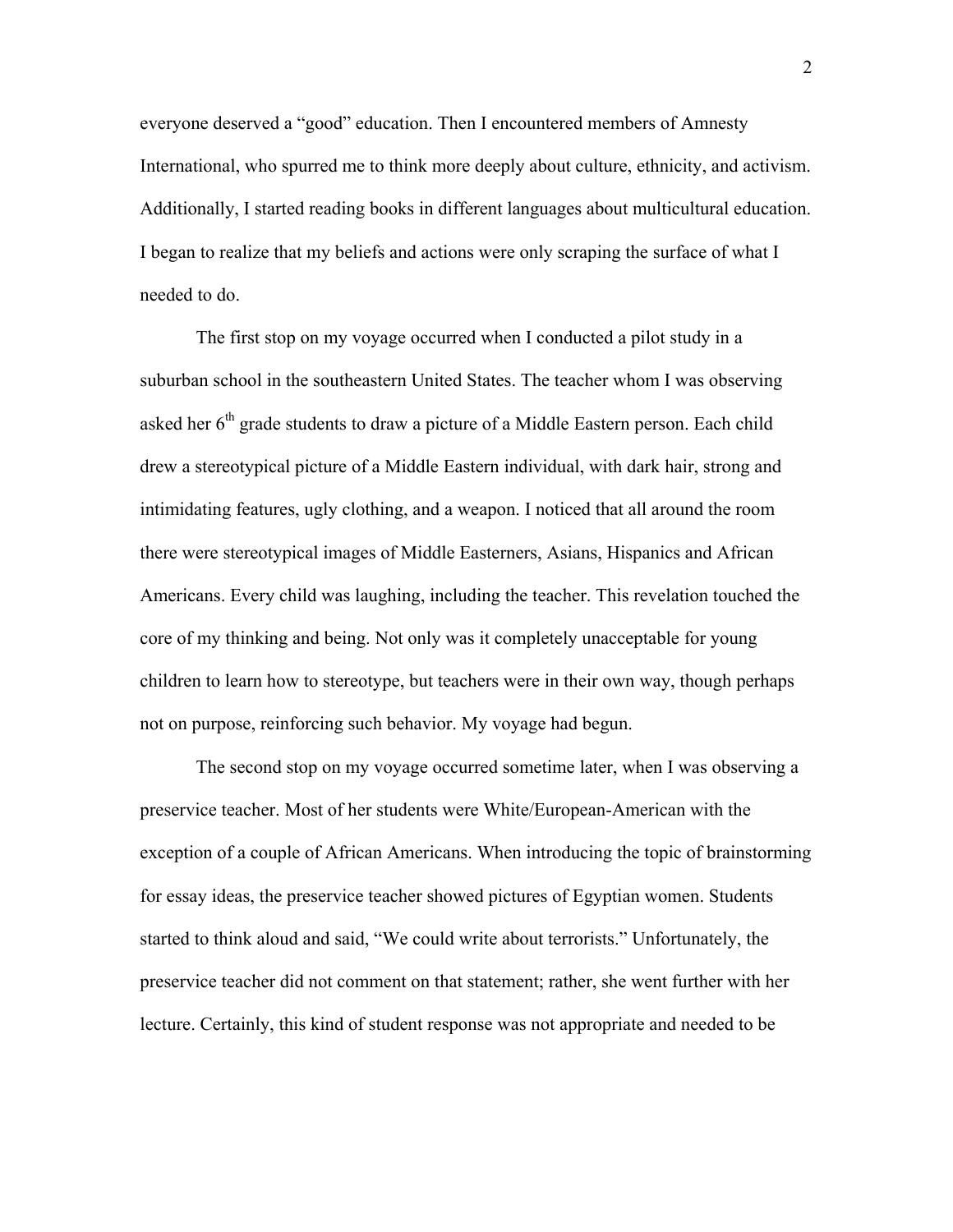questioned, and the educator should have been responsible for making that critical comment, which could help further social change (Freire, 1970; McLaren, 1998).

Stereotyping, misunderstanding, and political vilifications of diverse populations in the media are no longer acceptable (Wingfield & Karaman, 1995). Teachers and preservice teachers must be aware of this, and they should help to change student attitudes in the classrooms. Remaining neutral by not acting on stigmatizing comments replicates the "common opinion." Therefore, all current and future educators should be prepared to teach children from diverse cultural groups. This view is commonly supported by the literature on the topic.

For example, Sonia Nieto (1992) pointed out the critical situation in which White teachers find themselves. She emphasized the so-called culturally relevant teaching pedagogy, where the teacher has to acquire knowledge about each student in the class regardless of his or her background**.** Thus, Nieto asked, how can we as educators become more sensitive to different cultures? How can we begin to envision strategies that make sure all students are being understood and welcomed by both teacher and students? In other words, how can we build bridges among diverse students so that we may teach and learn from multiple perspectives? Is it possible to fight stereotypes of stigmatized social groups through education?

One solution could involve multicultural education courses. Educators could talk about different ethnicities and discuss their statuses in society. Another way could be to listen to minority teachers' perspectives. Perhaps they could tell others about their concerns and how these should be discussed in the classroom. With this realization,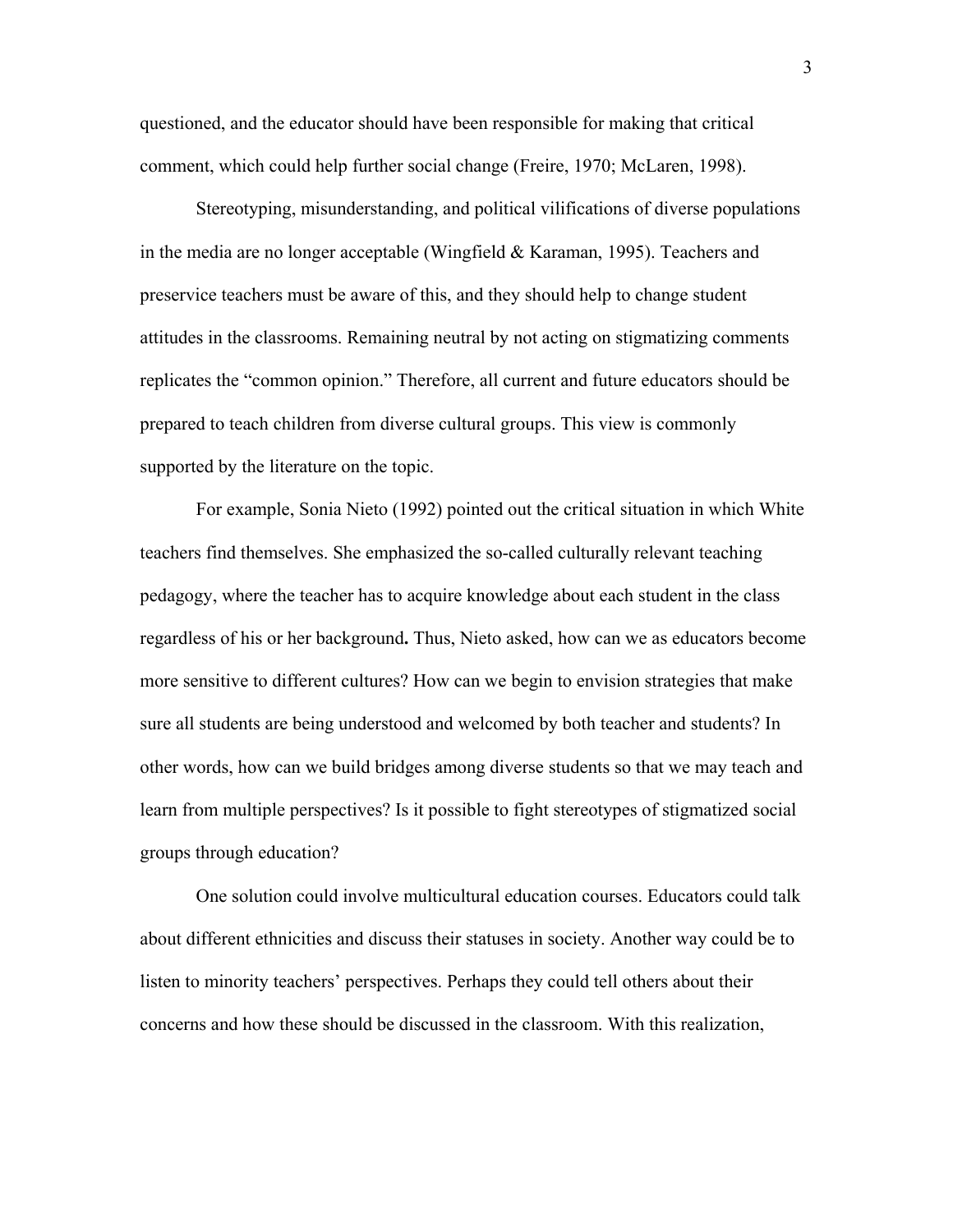initial thoughts on my study began to take shape. I thought through all the concepts I would be using and also decided to become more active.

On the third stop of my voyage, I became proactive in the desire to be more active about diversity in education. I asked questions to the people of color that I knew. At least, I wanted to start somewhere. I sought out organizations where I could meet people of different ethnicities and consequently became a member of Alliance Française and Goethe Institute. In addition, I traveled to China this past summer to obtain more cultural knowledge on how to teach Chinese students. I went to Amnesty International events and supported their beliefs. More importantly, I took a proactive stance when my students or friends made stereotypical comments about people of color, different ethnicities, and religions. I attempted to create a teaching environment where students of different cultures, nationalities, ethnicities, and colors felt comfortable and as part of a community where everyone's opinion was valued and every culture honored. Still, I knew that more needed to be done. As I was reading more about these issues, I came to the conclusion that educators and students may listen to what minority teachers think about multicultural education in the classroom and what they do in order to implement it in the classroom. At that point, my dissertation research was taking its shape. However, no longer was it enough merely to discuss why there is a decrease in the number of minority teachers in the United States and Germany and why the educational system--particularly in the United States with the No Child Left Behind Act of 2001 (NCLBA)--continues to create significant barriers to recruiting teachers of color. I thought rather that to continue discussing and theoretizing, I needed to take some action.

4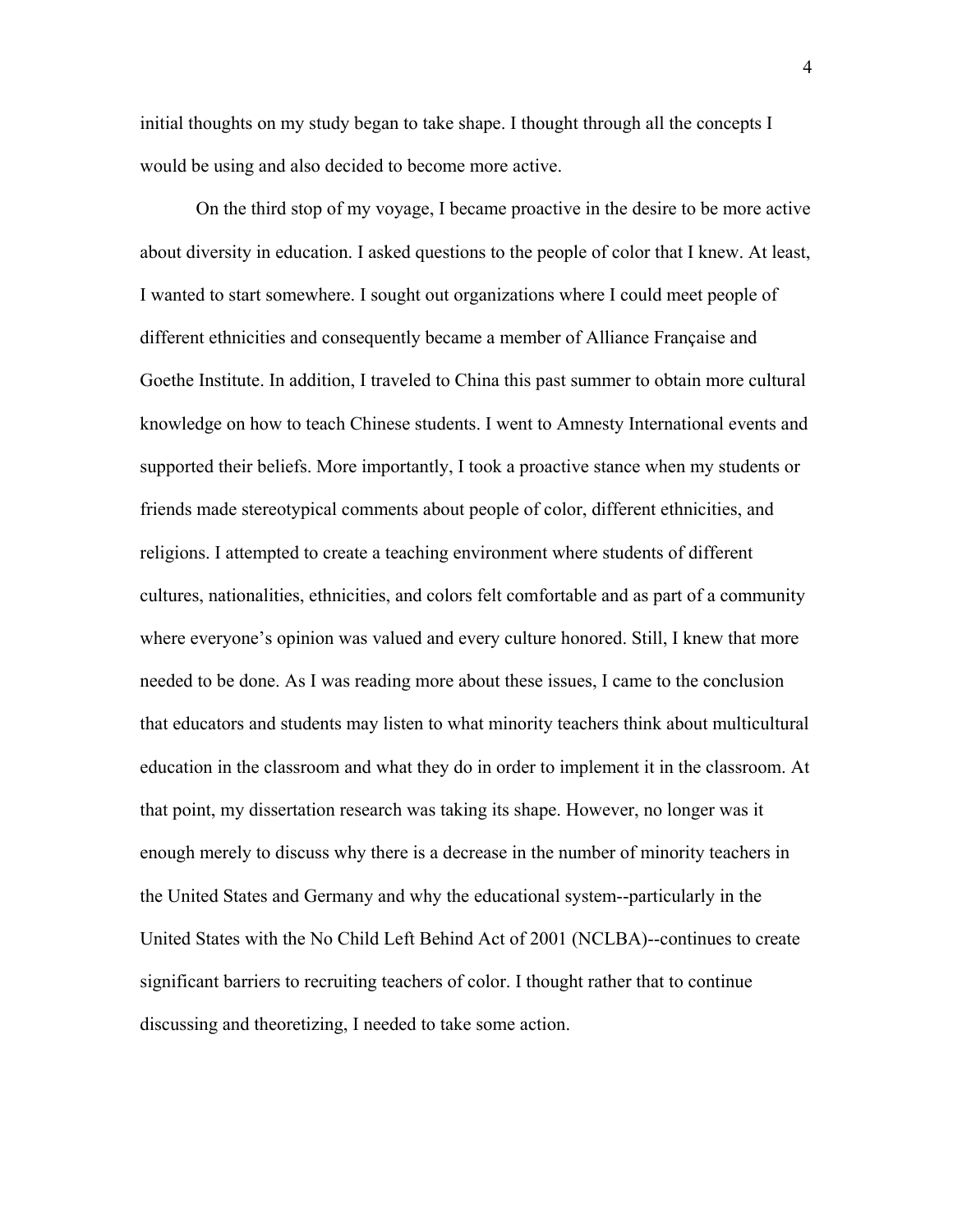To escape this "vicious circle," I decided to identify the reasons behind these problems. I started to feel that education had to become more innovative and progressive in its approach to comparing, analyzing, and evaluating different teaching methods and philosophies. It had to achieve a better understanding of different cultures in order to show preservice and existing teachers different ways to implement multicultural education in their classrooms. Specifically, I needed to start soliciting minority teachers' perspectives on multicultural education in order to be able to advocate for students better. It was at this point that my serendipitous journey came into focus, and that journey became this research study.

#### Background

Since the mid-1980s, multicultural education has been the focus of numerous research projects (Banks, 2004; Culpepper, 2003; Ladson-Billings, 1995; Nieto, 1994). However, efforts have primarily centered on education in urban schools, suburban schools, and institutions of higher learning in the United States. Furthermore, an extensive amount of research has dealt with preservice teachers' perspectives on multicultural education. Most studies in this field discuss ways to incorporate multicultural education in the teacher preparation programs more effectively. There are also plenty of studies looking at teachers' beliefs on multicultural education in the U.S. public school environment (Anders & Richardson, 1992; Fang, 1996; Hofer, 2002; Lortie, 1975; Schraw & Olafson, 2002; Scott & Pinto, 2001; Tillema, 1997)**.** Thus far, such studies have compared minority and White teachers' opinions on specific aspects of multicultural education (Scott  $\&$  Pinto, 2001). Little is known about teachers in foreign countries and their attitudes to multicultural education. Even less is known about how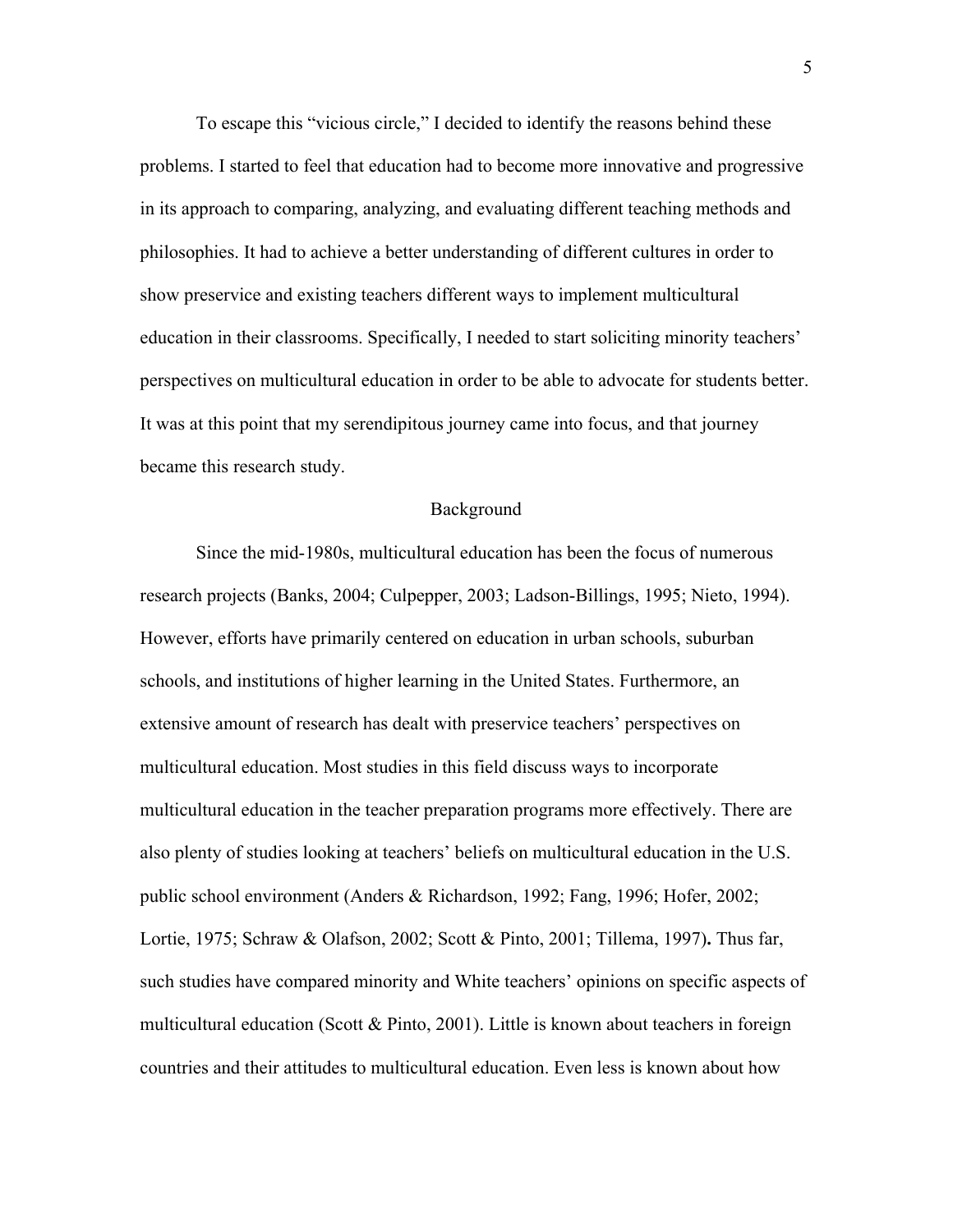minority teachers' perceptions of multicultural education in one country compares to minority teachers' perceptions in another country. Significantly, there are almost no studies that compare the situations in the United States and Germany regarding minority teachers' beliefs on multicultural education. This information is important, especially in light of changing paradigms that affect educational practice and the increasing linguistic and cultural diversity in both countries' classrooms.

Interestingly enough, although there is ample of research about minority teachers in the United States and about multicultural education, the two topics combined do not yield many studies in the ERIC database. Banks (2004) stated that while most scholars research minority teachers' advantages or perspectives in the classroom, they do not look at the teachers' psychological situation or their struggles before coming to the classroom. Therefore, it was interesting to analyze what kinds of personalities the teachers bring and how their challenges are manifested throughout their studies and eventually in the classroom.

Likewise, in Germany many studies about "migrant education" were conducted in the 1980s. This was the original term before it changed into "intercultural education," which denotes the same concept as multicultural education in the United States. Migrant education was only concerned with assimilating migrant students into the German school system. It was mainly geared towards migrant students, not towards all students in the classroom (Luchtenberg, 1997, 2004). As there were hardly any minority teachers who taught German in the public school system at that time, there were no studies about their perspectives or beliefs. Furthermore, no connections have been established between multicultural education and minority teachers' perspectives. As recent studies indicate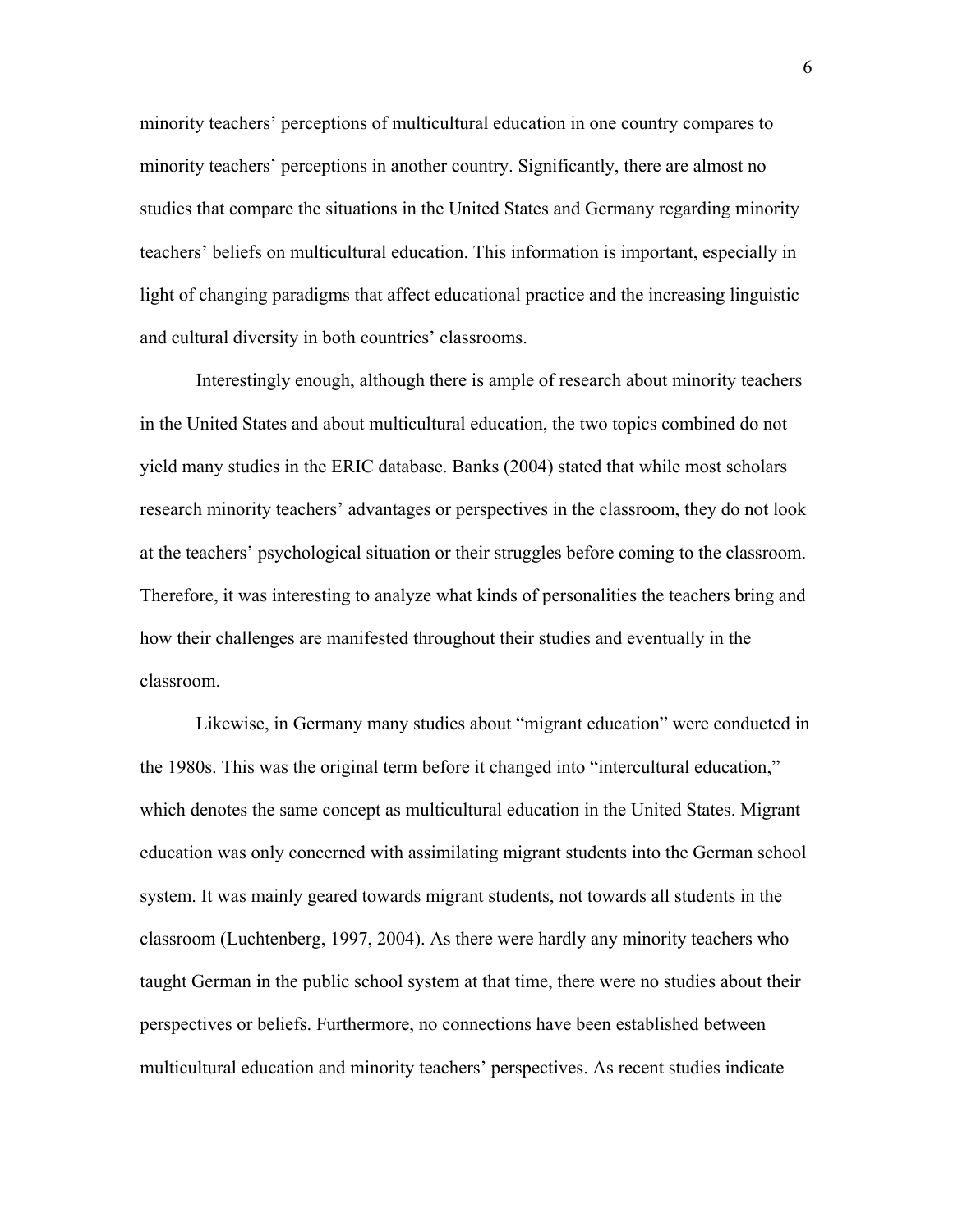(Banks, 2004; Luchtenberg, 2004), it is important to comprehend what wealth of information and views minority teachers will bring and this may help educators to be more sensitive towards all diversity in the classrooms.

Also, the recent PISA study (O.E.C.D., 2003), which looked at the level of knowledge among European students in fields such as reading, math, and language arts, has clearly shown that the German school system has so far failed to give migrant students access to a good school career that is a precondition for economic and social participation (Luchtenberg, 2003). According to the statistics from the Kultusministerconference (2003), nearly 20% of migrant students did not graduate, which is double the number of German students who did not graduate (Luchtenberg).

Regardless of the situation of multicultural education and of the problematic position of migrants in Germany, it is imperative to find solutions for closing the achievement gap between German students and migrant students. One solution is to listen to minority teachers' points of view and to discuss multicultural education with them. Therefore, this study helps to illuminate different perspectives regarding cross-cultural issues among minority teachers and explores multicultural trends in education in geopolitical contexts. U.S. and German preservice teachers, teachers in public schools, and individuals who are interested in multicultural education in general may have opportunities to explore, analyze, and compare international perspectives on multicultural education. The study developed additional applications of teaching methods in the arena of multicultural education, added new information on minority-female teachers' concerns and challenges in classrooms, and opened up a new research field in international, minority, and female teachers' beliefs on multicultural education.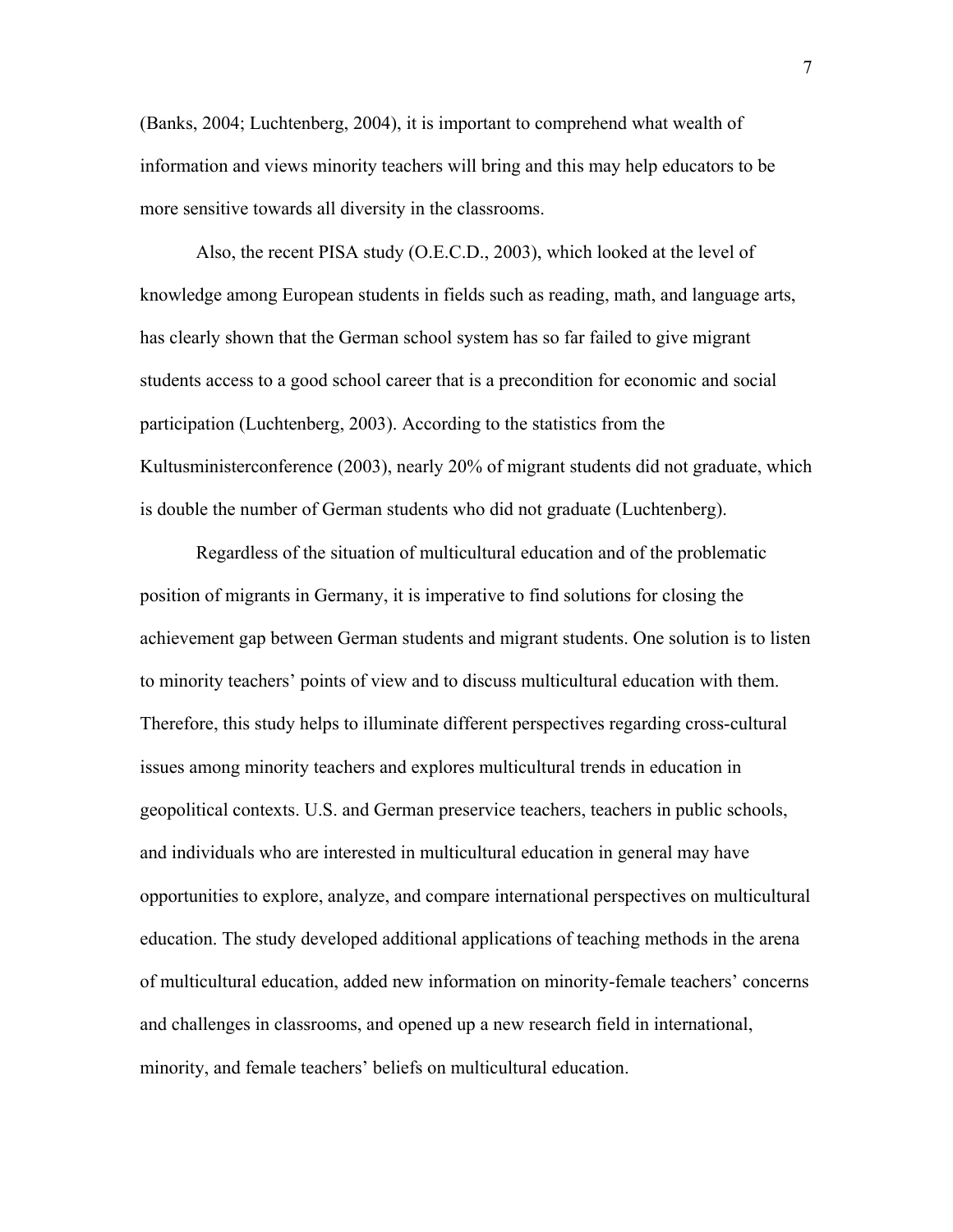For this study, I examined minority teachers' beliefs on multicultural education and its implementation in a classroom in the United States and a classroom in Germany. Minority teachers' perceptions are important to listen to, as they can give insights what might be important and effective to practice in order to reach out to diversity and to close the achievement gap between minority/migrant students and White/German students. While evaluating this aspect, I also analyzed ways in which both countries incorporate multicultural education in their teacher preparation programs and looked at challenges or opportunities minority teachers have while implementing multicultural education in their classrooms. Finally, I wanted to explore similarities and differences between minority teachers' perceptions of multicultural education in the United States and Germany. This study had significant benefits not only for the participants but also for other educators who will gain knowledge of minority teachers' experiences in two different countries. Also, as educators always seek new research endeavors in the field of multiculturalism, they need to look beyond the national boundaries to see how other countries deal with concerns over multicultural education. In this way, they could get a different perspective that would add knowledge to the scarce resources on multicultural education in the international context.

#### *Ethnic, Racial, and Immigrant Groups in the United States and Germany*

Student populations in the United States and Germany are becoming increasingly diverse (Gay, 2000; Martin & Midgley, 1999; Nieto, 1998; Pratt & Rittenhouse, 1998). In the United States, by 2020, nearly half (46%) of the public school population will be from ethnic minorities (Morgan, 2002; Ryan & Cooper, 1993). The Hispanic student population, which is the most populous ethnic minority group of students in the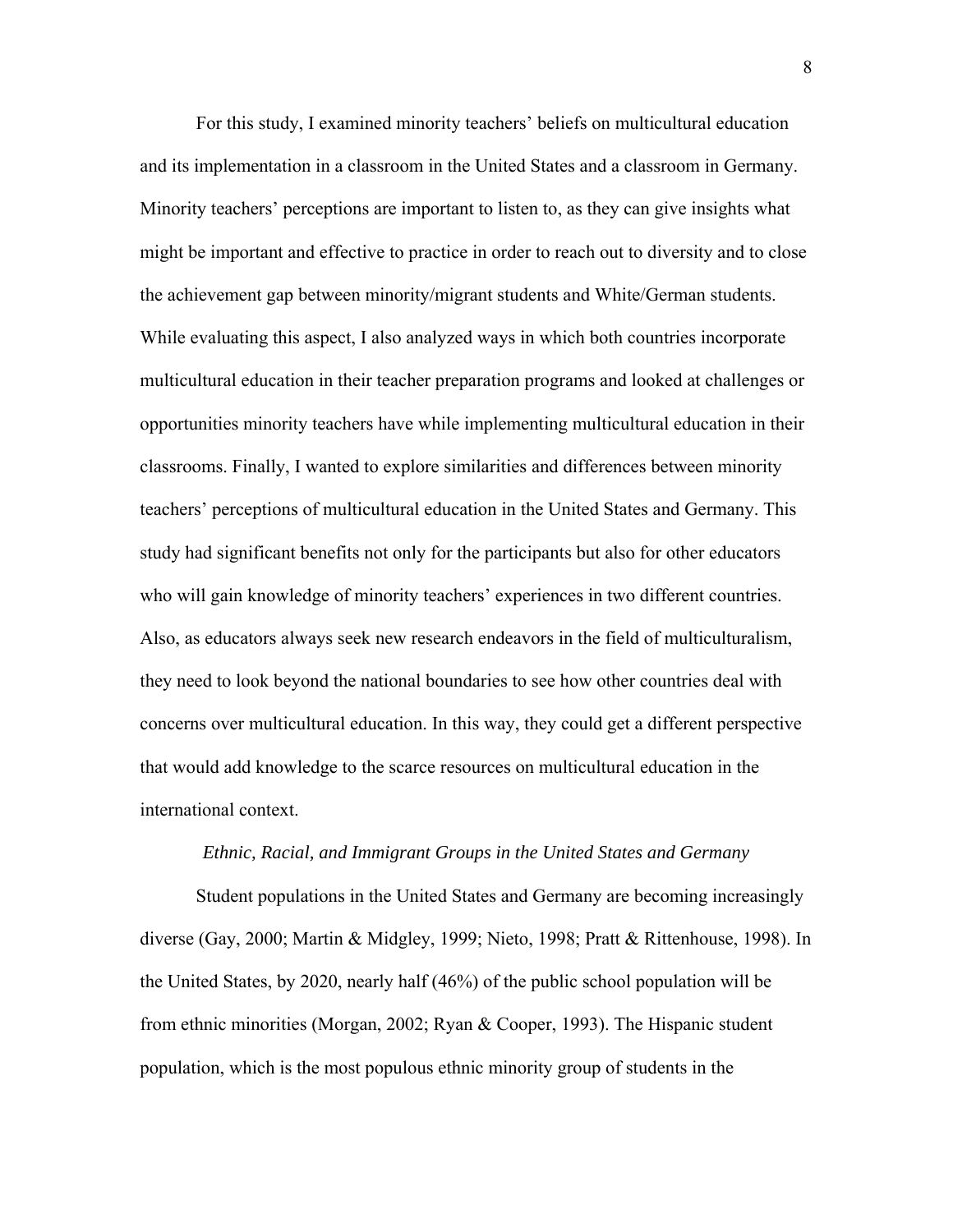United States, is increasing especially rapidly; however, teachers do not provide the support necessary to serve Hispanic students (Wortham  $\&$  Contreras, 2002). Also, U.S. classrooms are becoming more and more diverse because immigrants bring their children, who do not speak English as a first language.

In Germany, about 25% of students are of foreign descent and are citizens of other European Union states (Gogolin & Reich, 2001). Apart from European Union states minority students, the largest ethnic minority student group as well as the most important "ethno-linguistic group" are Turkish students, followed by Bosnians, Croatians, Serbians and Italians (Gogolin & Reich). Although both countries are seeing an increase of minority students in public schools, educators are still struggling with finding adequate teaching methods for reaching out to the students (Luchtenberg, 2003; Nieto, 1998).

Diversity is regarded and classified differently in the two countries. In the United States the term diversity suggests different minorities and/or different ethnicities. For instance, Americans talk about African Americans, Hispanics, American Indians and Asians. In contrast, in Germany, diversity mainly encompasses different nationalities, such as Turks, former Yugoslavs, Italians, Spanish, Albanians, and, recently, Russians of German descent (Luchtenberg, 2004). Members of these groups are also referred to as "migrants" in the literature, literally people with a migrant background.

Regardless of how diversity is depicted and classified in both countries, the fact remains that educators are discussing how to educate effectively minority students and to find ways to acknowledge their cultural identity in the classroom (Ladson-Billings, 1995; Luchtenberg, 2003; Nieto, 2003; Ozbarlas, 2005). I do not assume that all minority students have a cultural heritage; however, because most of them grow up in a culturally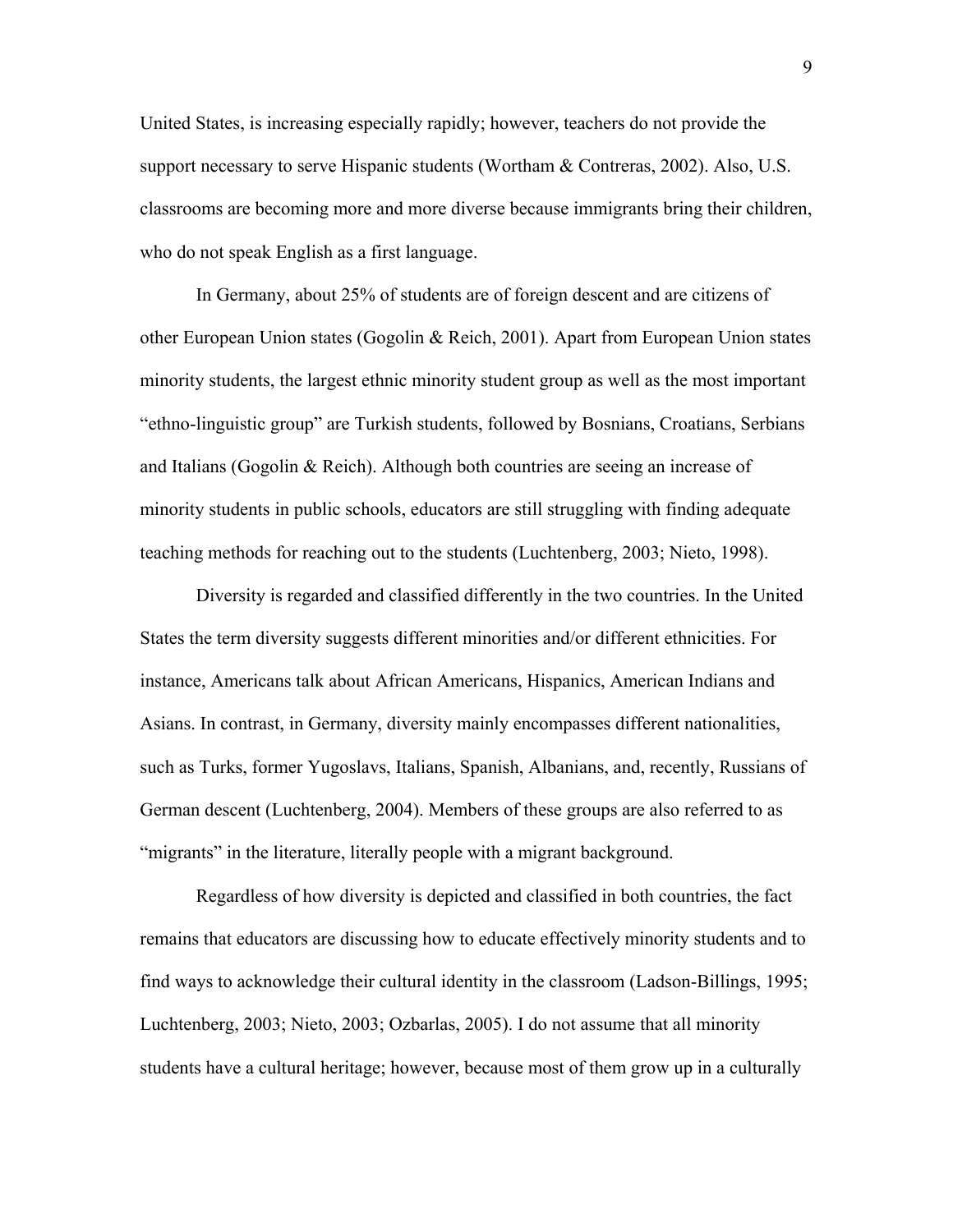different environment with English or German not being their first language, they experience difficulties and cannot relate in any significant way to their own cultural identity in schools.

One way to discover how to approach to these children is to consider the perspectives of minority teachers in each country. Minority teachers in each country may share similar backgrounds and experiences and may relate to minority students (Carrolton & Skeleton, 2004). They might offer an interesting perspective on their educational developments. By listening and trying to understand minority teachers' perspective how they include diversity in their lesson plan, how they teach to and teach about minority students, educators may get a different view about new ways to incorporate multicultural education in the classroom.

It is imperative for all educators--regardless of the country--to learn about students' cultural differences and to value the assets each individual brings to the classroom. While today major scholars conduct a plethora of research within the multicultural area, acknowledging the urgent need to reach out to diverse students, it is interesting to note that teaching multicultural was considered problematic between the 1960s and 1980s, as the handbook of multicultural education (Banks, 2005) indicates. At the time, there was insufficient literature on historical and legal background as well on the ideology of racism, and the role of social class and race was rarely questioned (Weinberg, 1977). For instance, Lightfoot (1980) criticized multicultural education research and was concerned that much of the research lacked insight into the context in which students live, cope, and survive. However, current literature reflects scholars' attempts to include richer descriptions of social or psychological factors, particularly relating to schoolchildren, their attitudes, and identities (Goto, 1997; Peshkin & White, 1990, Luchtenberg, 2004).

Similarly, German literature reflects that it took a long time for the German education system to react to the increasing numbers of students of a non-German background in the late 1960s and 1970s (Luchtenberg, 1997). Migrant education, a precursor to multicultural education, was mainly provided to migrant students and to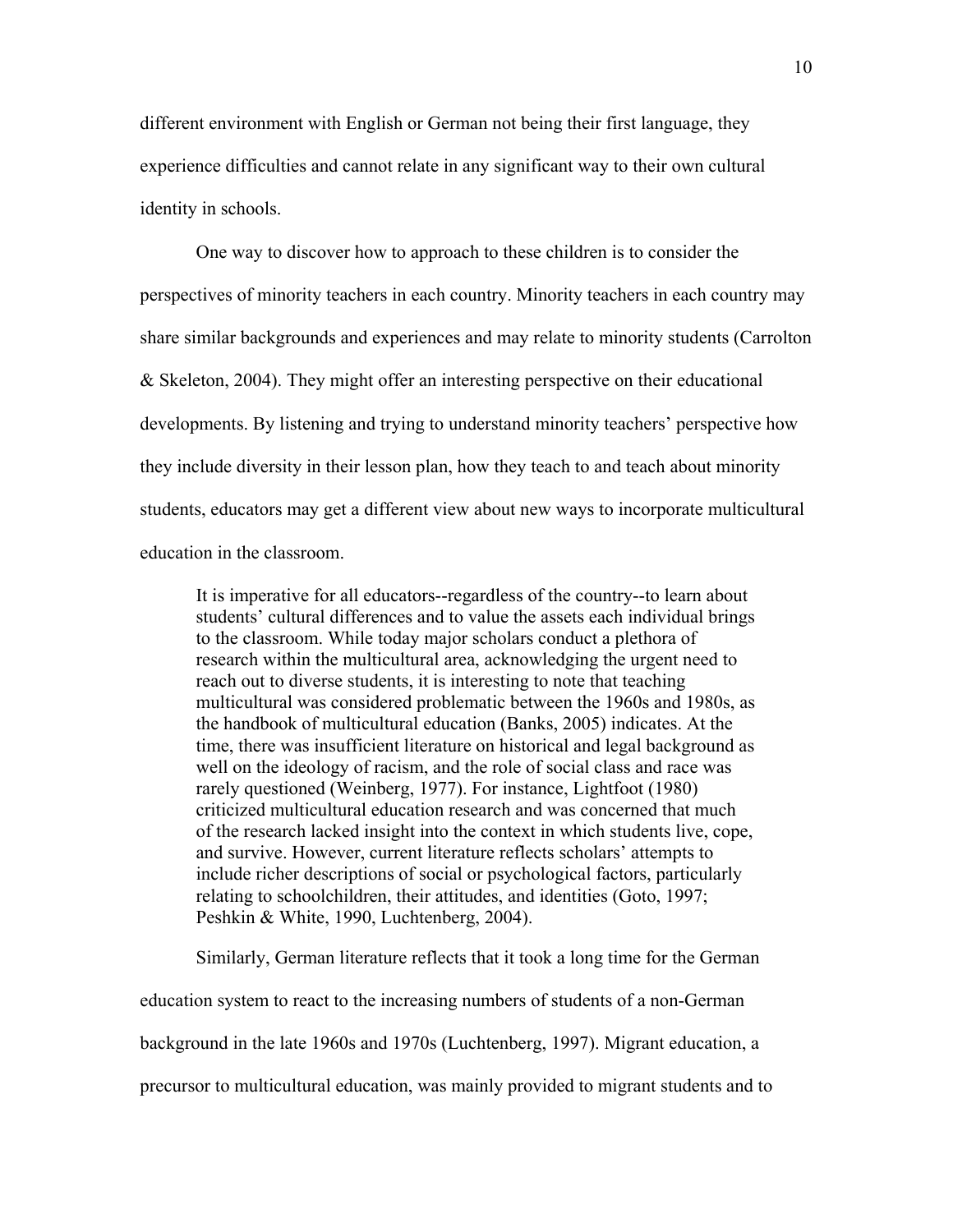assimilate rather than integrate them in public schools (Luchtenberg, 2003, 2004). Hence, what was important was not to value and understand their "funds of knowledge" but to make them assimilate to the German system by improving learning conditions and developing teacher training.

Although the assimilation phase might sound positive, the pedagogy itself was deficit-oriented, which meant that it was premised on migrant students' lack of knowledge of German language, culture, and history (Luchtenberg, 2004). Rather than developing the migrant culture and valuing students' first language and culture, educators believed that they needed to assimilate migrant students as soon as possible in order to make them high achievers.

Within the body of research regarding teachers in the United States, there are several studies analyzing teachers' attitudes toward students, specifically among the K-12 student populations (Baker, 1999; Becket, 1998; Birrell, 1995; Byrnes, Kiger, & Manning, 1997; Davidson, Howell, & Hoekema, 2000, Kailin; 1999; Lawrence & Tatum, 1997). However, the research does not go in depth. It considers primarily the teachers' background, how they live, how they cope with the situation and survive it. Even less is known about minority teachers and how they perceive classroom interaction socially and psychologically. In Germany, there is little research on minority teachers in the literature. Studies discuss the kinds of advantages and disadvantages that minority teachers would have in the classroom in their interactions with students (Carrington & Skelton, 2004). However, little research analyzes their struggles and backgrounds in depth. It was beneficial to explore not only minority teachers' beliefs on multicultural education but also the ways in which their backgrounds promote or inhibit multicultural approaches in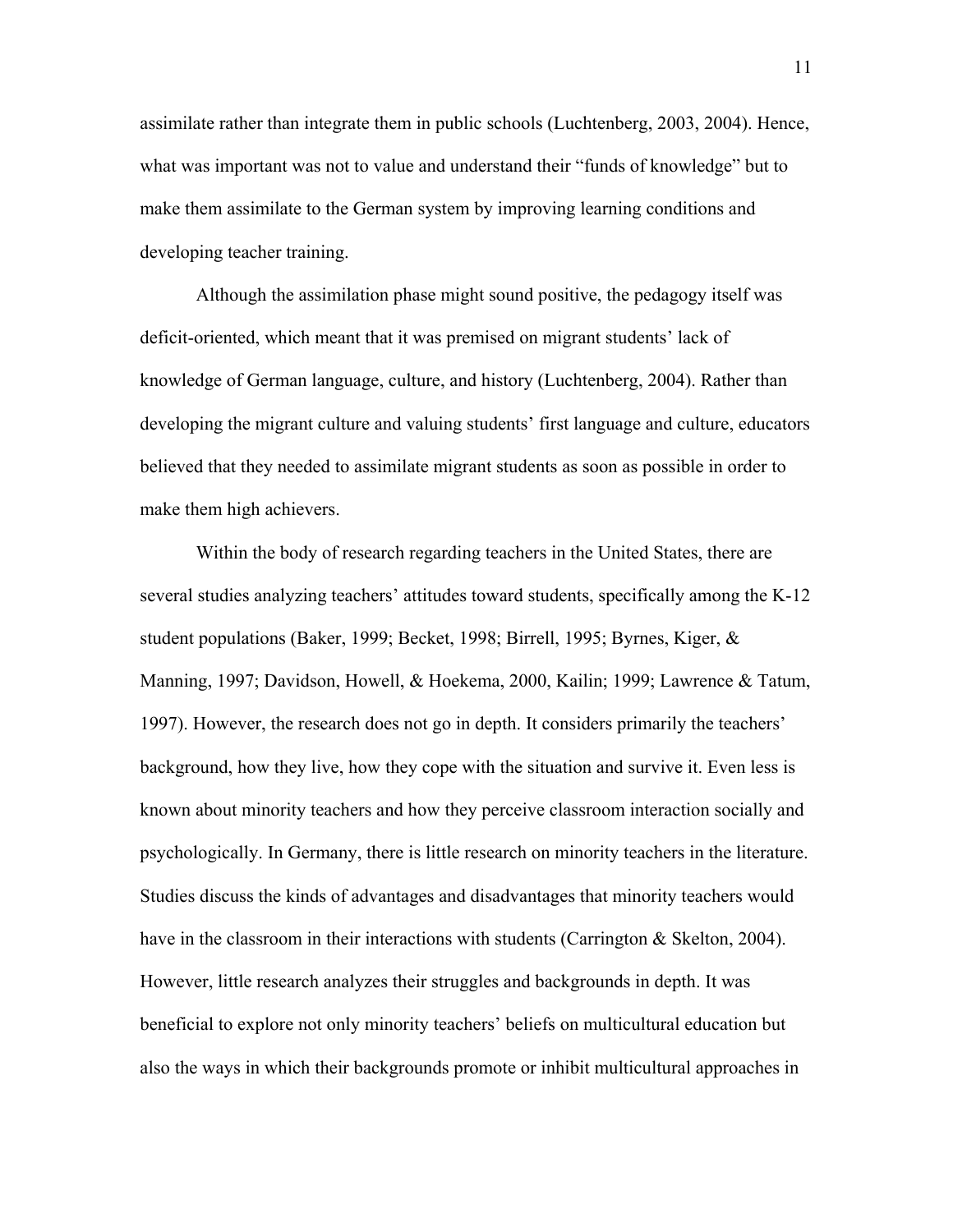their classrooms. It is imperative to analyze their ideological backgrounds, showing how they manifest themselves in the classroom.

#### *History of Racism in the United States and Germany*

To analyze minority teachers' understanding of multicultural education and how its manifestation in the classroom is portrayed, I needed a better understanding of why being a member of an ethnic minority might put a different angle on this research. Essentially, I analyzed the historical developments of attitudes toward minorities in the United States and Germany. I understood the historical impact of racism in both countries, which helped me in the results and discussion sections of my dissertation and shed light on why minority teachers think in a certain way. (I elaborate on this point later in more detail.) Because a comprehensive discussion would go far beyond the scope of the study, I have tried to mention briefly the main historical aspects of racism in both countries and started discussing significant similarities between the histories of racism in the two countries in the following section.

In both countries "federalism served as an obstacle to equal citizenship" (Fredrickson, 2002, p. 82). Although the U.S. Civil War may have shown that a state cannot be sovereign, the resolution of this constitutional issue did not prevent the states from having the right to discriminate against the Black population. Similarly, German law during the Reich after 1871 did not prevent discrimination based on religion (Fredrickson). Racism was literally embedded in state institutions and had support in both countries. Furthermore, in both the United States and Germany rapid industrialization and economic growth gave rise to situations where socially dominant groups were competing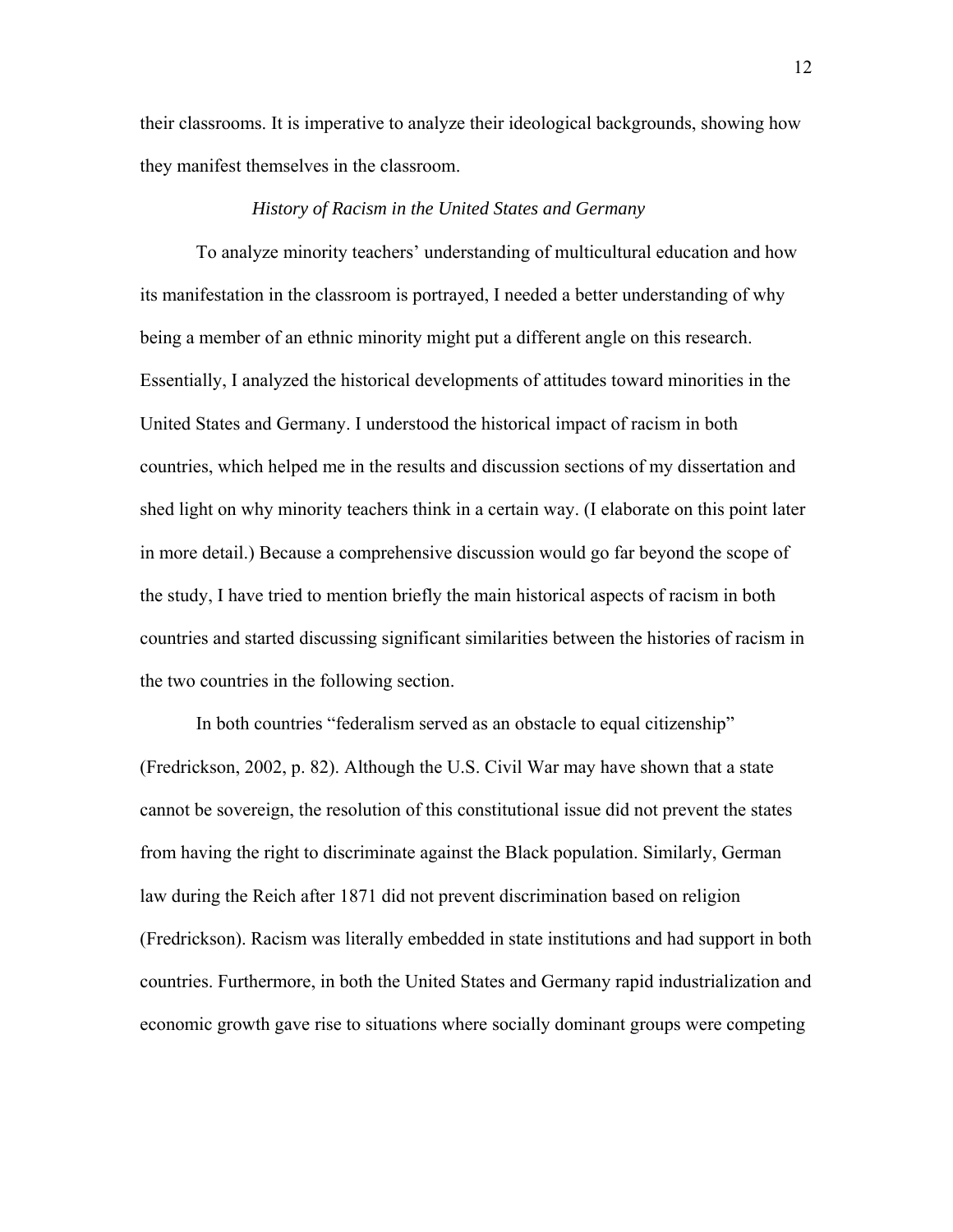for jobs with marginalized members of society. It was during this time that racism reached its peak.

In the late 19th Century, emancipation in both countries was based on the "fortunes of a liberal to radical political movement" (Fredrickson, 2002, p. 83). Fredrickson mentioned that Bismarck originally allied with the center-left National liberals and after he repudiated the liberals in 1879 and started associating with conservative political elements, anti-Semitism began taking shape for the first time and the situation of Jews in Germany worsened.

In the United States, the rights of African Americans were similarly dependent on Radical Republicans, who had passed the Reconstruction Acts of 1867 and 1868 (Fredrickson, 2002, p. 83), mainly out of idealism and political calculation. They were trying to use Black votes to gain political leverage in the Southern states (Fredrickson, 2003; Poliakov, 1973). As with the decline of liberalism in Germany, which made Jews vulnerable to anti-Semitic assaults, the Republicans' failure to prevent the South from becoming solidly Democratic exposed African Americans to White supremacist terror and Jim Crow segregation.

These developments provided contexts for the strengthening of racist ideologies in both countries in the late  $19<sup>th</sup>$  Century. One especially discriminating ideology was the eugenics movement that originated in England as a biological approach to class difference; it was eventually also applied to racial and ethnic groups in Germany and the United States (Fredrickson, 2003; Yerushalmi, Y. H., 1982). Furthermore, the belief that is necessary for the government to interfere in order to "weed out" different ethnicities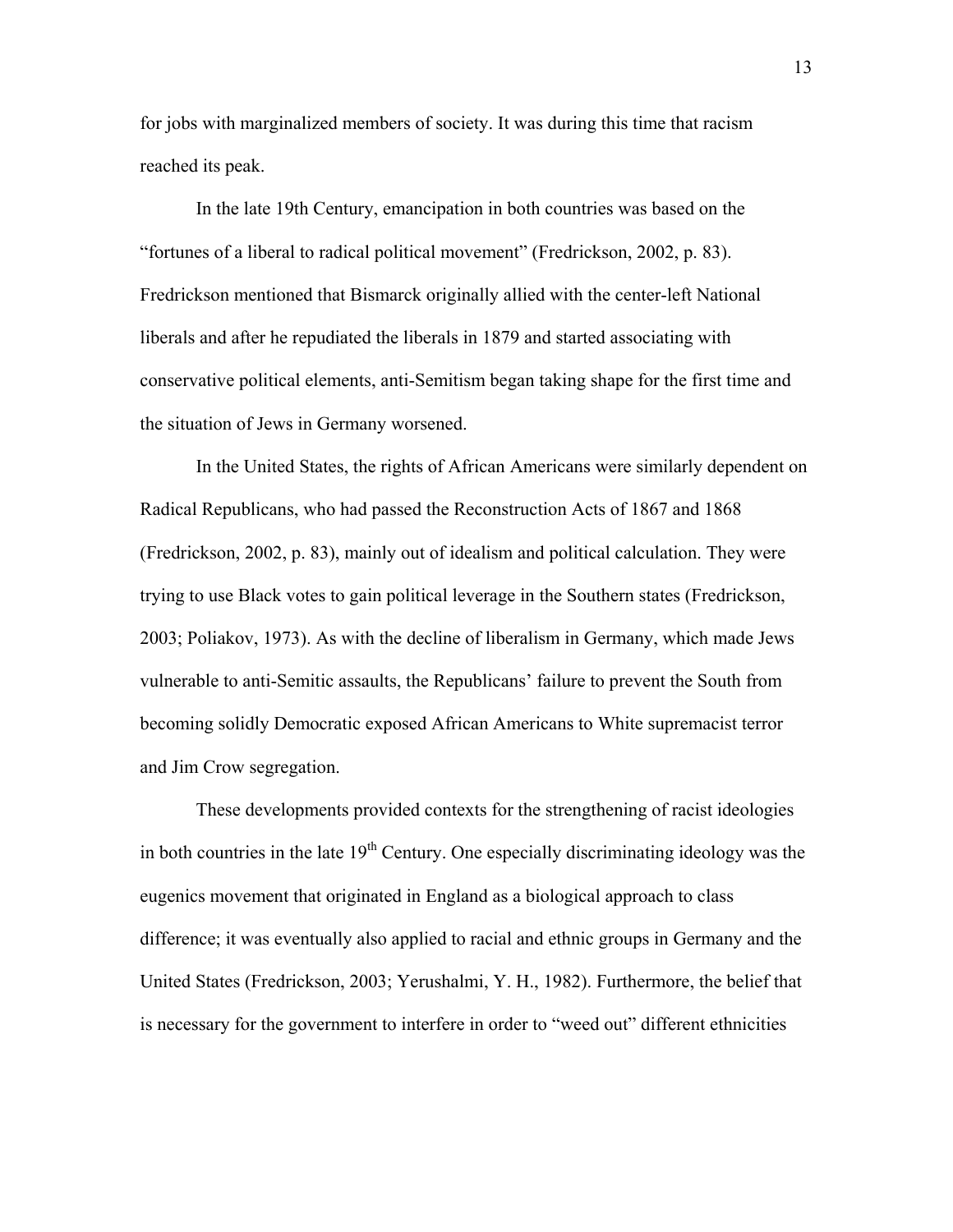justified different policies, such as "immigrations restrictions, prohibition of interracial marriage and forced sterilization and euthanasia of entire categories of people" (p. 86).

Despite the similar tendencies in both countries government in late  $19<sup>th</sup>$  Century, there were still some major differences in both countries regarding racist ideologies at the beginning of the  $20<sup>th</sup>$  Century. The economic and social competition set off by emancipation involved different classes or strata of the two societies. The freed slaves in the United States competed mainly with working-class Whites. In Germany, however, the competition mainly occurred within the middle class. During this period in the United States African Americans were almost never in a position to exert authority over Whites. The fact that Jewish babies in Germany were sometimes wet-nursed by Christian women, a practice that the Nazis later outlawed, highlights the radical difference in the social status of the two groups (Fredrickson, 2003). Thus, the main difference was that the Wilhelmina Reich did not accuse Jews of incompetence or intellectual inferiority (as was the case with White attitudes toward Blacks in the United States); rather, they claimed that Jews were incapable of participating in German cultural life and were hostile to it. Thus, where Germans feared that, under modern competitive conditions, Jews might be their superiors; most White Americans believed that Blacks were innately incompetent in all ways that mattered.

This brief historical narrative helps to show how Whites in U.S. history thought and discriminated against blacks based on their skin color and how Germans manifested their beliefs into actions against Jews. We can see that belief in White supremacy in this century not only manifested in the United States but as a worldwide problem. The conservative movement and fundamentalist thoughts are prevalent in the current

14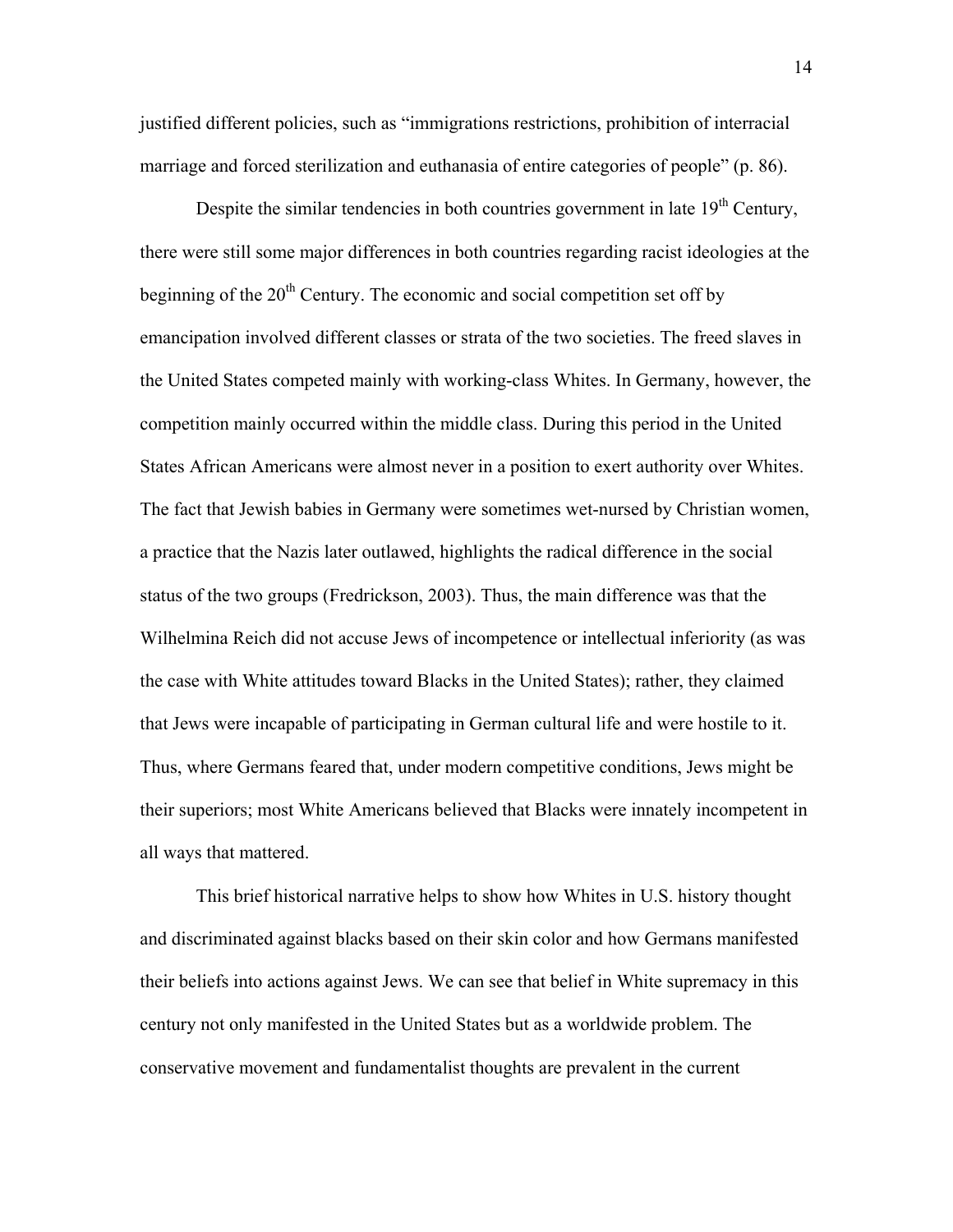administration. However, I would not really call this racism per se, as we are dealing with a new phenomenon, which I define as a new way of racism based on skin color and culture. Fredrickson (2003) wrote that in our time ethnic conflicts are for the most part based on "authentic cultural or religious difference [rather] than on race in the genetic sense" (p. 145). If we follow contemporary political developments, we will notice that most persecutions and victimizations are based on religion, as with Irish Catholics in Ulster, North African Muslims in France, Turks in Germany, Chechens in Russia, Tamils in Sri Lanka, and Bosnian Muslims in former Yugoslavia (Lewis, B., 1971). According to Fredrickson (2003),

Although most Muslim immigrants to Europe are not potential terrorists and do not seek to impose their beliefs on others, Christians and secularists alike make them targets of suspicion and discrimination. In the United States, the religious right seeks to control the behavior of those who do not share its views of abortion, sexual orientation, sexual morality, or euthanasia. (p. 145)

Fredrickson (2003) noted that in social-scientific terminology, the difference that is discriminated against is ethnic; however, it is primarily ethno-religious rather than ethnoracial. Whether racism is based on religion or ethnic orientation does not make any difference to me. I see both terms as equal and have looked throughout my study critical towards this kind of ideology which is based on color or religion. Whether we can see this conservative tendency in both countries manifested in immigrant laws, xenophobia, or in general fundamentalist movements, racist ideology perpetuates itself.

### American Education

While student populations across the United States are becoming larger and more diverse, the teaching population is aging. According to the U.S. Bureau of Labor Statistics, half of all secondary teachers are 45 and over, and more than half are expected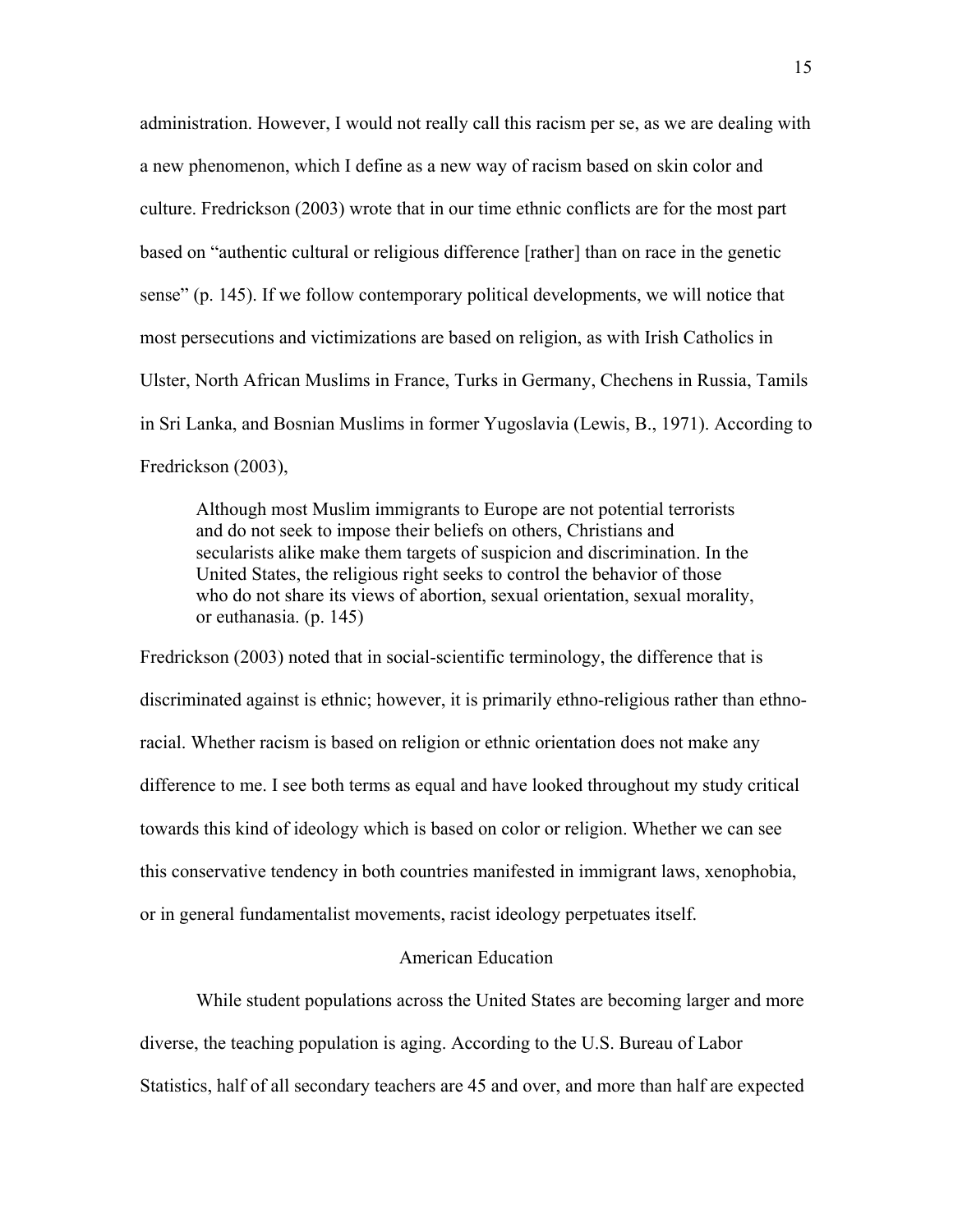to retire between 2000 and 2008 (Lee, 2001). It is projected that by 2008 public school enrollment will surpass 54 million, a boost of nearly 2 million children since 2001 (National Education Association [N.E.A.], 2001). More than 2 million teachers are needed in school districts across the country to meet this challenge, and it has been predicted that only 100,000 people will enter the teaching field each year during that time (Hope, 1999). All in all, the numbers show that education will experience a need of more teachers in public and private schools.

According to N.E.A. Vice President Bob Chase, the national pool of teachers consists of only 12% minority teachers, and out of these 18% are African American, 3% are Hispanic, and 1% are Asian or Asian American. While the mainstream teaching arena is made up of mostly white, middle-class women (Smith-Davis, 1995), there is a critical need for minority teachers and applicants (Singh, 1996). N.E.A. (2005) has stated that 69% of African American potential teachers and 59% of Hispanic potential teachers are passing tests necessary to obtain the teaching certification; however, compared to a 91% rate of success among White applicants, ethnic minority candidates are still lagging behind. The lack of personnel from diverse racial/ethnic groups creates conditions that detract from building a successful multicultural society and excellence in education for all students in the United States (Smith-Davis, 1995).

In U.S. classrooms more closely, there is in array of racially, ethnically, culturally, and socio-economically diverse students, families, and communities, with a growing percentages of immigrants (Morgan, 2002). In effect, by 2020, nearly half (46%) of the U.S. public school population will be minorities (Morgan; Ryan & Cooper, 1993). According to Garcia (1999), "The increasing cultural and linguistic diversity that they bring to schools calls for reconsidering what effective multicultural pedagogy should be."  $(p. 10)$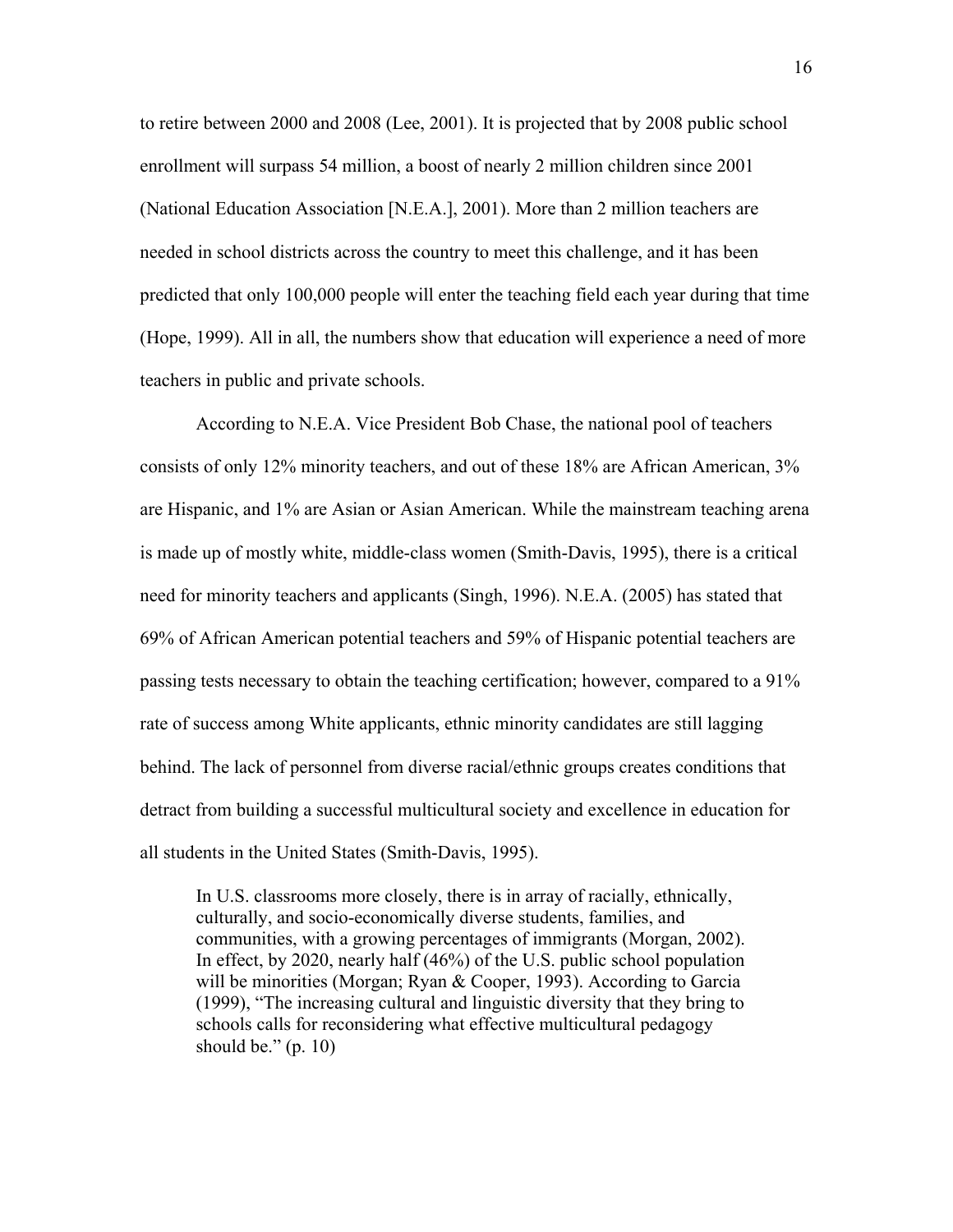Furthermore, considerable concern surfaces over teacher and student differences in backgrounds and ways in which these differences affect the learning environment (McCray, 2000). Many maintain that ethnic differences between teacher and student create profound barriers and, therefore, seriously impede learning (Eccles & Jussim, 1992; Pollard, 1989; Rosenthal & Jacobson, 1992). Other scholars, however, believe that the ethnicity of the teacher is not relevant when teaching diverse student populations (King, 1993; Ladson-Billings, 2004).

Regardless of whether a teacher's ethnicity matters, numbers indicate that the teaching force in the United States is comprised of mostly White-middle class women and that the number of minority teachers is dropping. There is an urgent need to examine why there is a decrease in the number of minority teachers at this time. I will explain this further in my next section.

The necessity for teacher diversity is overlooked rather than accepted as a central component to school reform, and the logistics of the No Child Left Behind Act continues to create significant barriers to recruiting teachers of color (Techniques, 2005). Entrance tests and insufficient credentials among minority candidates prevent them from entering the teaching field. Although some studies show (King, 1993; Ladson-Billings, 2004) that race matching would have little effect on students' achievement, it can have positive effects on other levels. For instance, when feminist scholars in the 1970s and 1980s reflected on their own experiences in the educational system, they helped to broaden young girls' choices and opportunities (Arrot, 1999; Weiner, 1994). Thus, although teacher gender and ethnicity might not have an impact on students' achievement, teachers and students share similar critical life experiences and may discuss together how to act on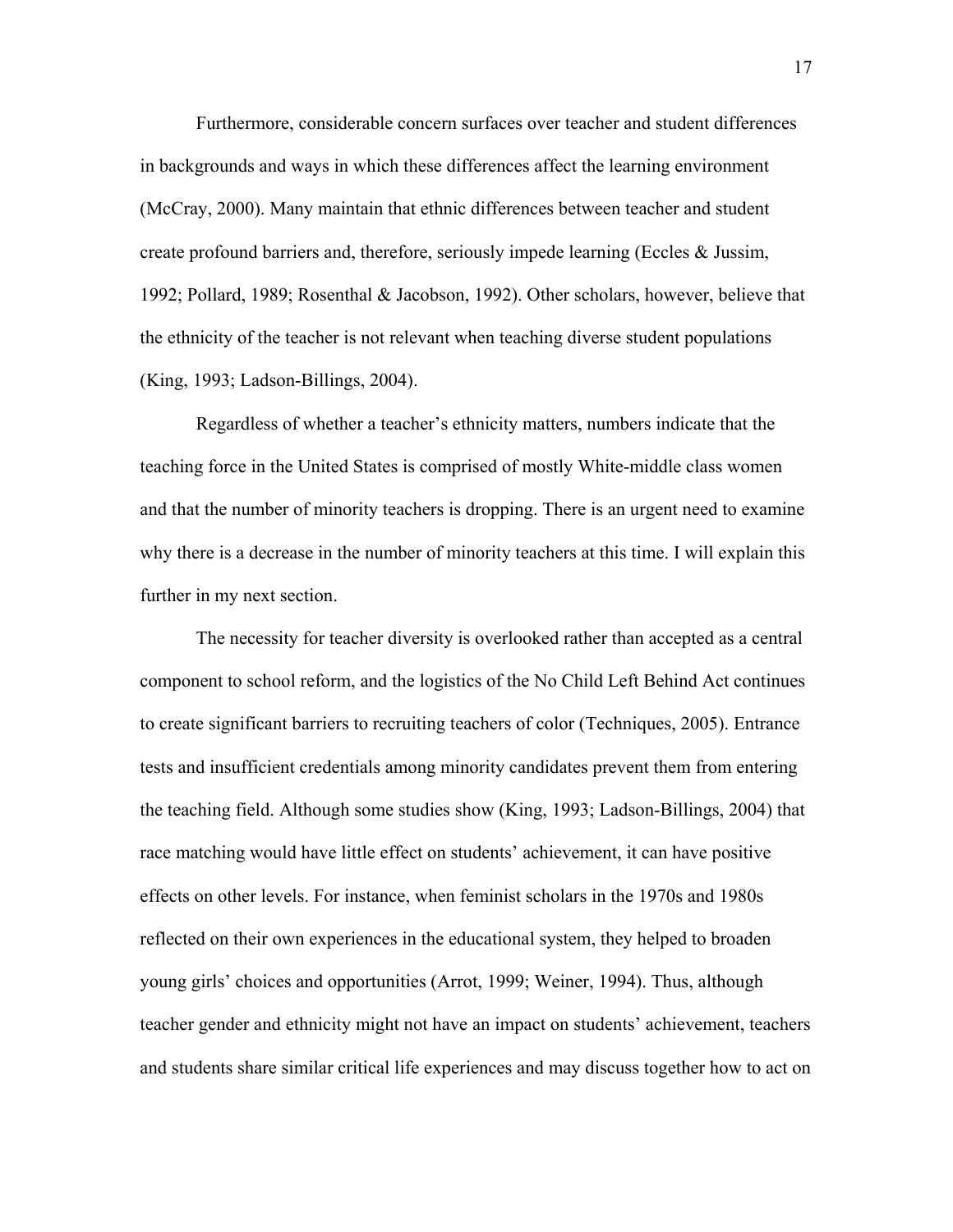them. Sharing critical life experiences could provide strategies and support for the policy drive to recruit more minority teachers (Carrington & Skelton, 2003).

Other scholars point out that it is necessary to have minority teachers because they serve as role-models (Abbott, 2002; Allen, 2000; Carrington, 2002; Carrington & Skelton, 2003) and mentors for counseling, support, and negotiation of students' selfesteem (Bleach, 1998). Moreover, research indicates that minority teachers have higher performance expectations of minority students, which eventually affect their achievement in the school (*NEA Today*, 2005).

Quicho and Rios (2000) have observed that ethnic minority teachers are more likely to make positive subjective judgments of minority students while recognizing and challenging personal and institutional racism in schools. Thus, if teachers share this critical experience with their students, they are more likely to bring change to the school policies with their students.

Finally, Carrington (2002), who has noted that the United States is trying to recruit more Black teachers from the Caribbean, argues that the United States needs teachers of color as their appearance would break down cultural stereotypes and implicit messages that are inherent in the curriculum (Carrington, 2003).

Other scholars researched if minorities are needed in the classroom and why they do not choose a teaching career. Gordon (2000) explored reasons why minorities do not choose teaching as a career. The author first interviewed preservice Asian-Pacific American teachers about their values regarding teaching. Then those interviewees conducted similar interviews with Asian-Pacific American non-teachers in several communities in California. Although Gordon did not break Asian American into distinct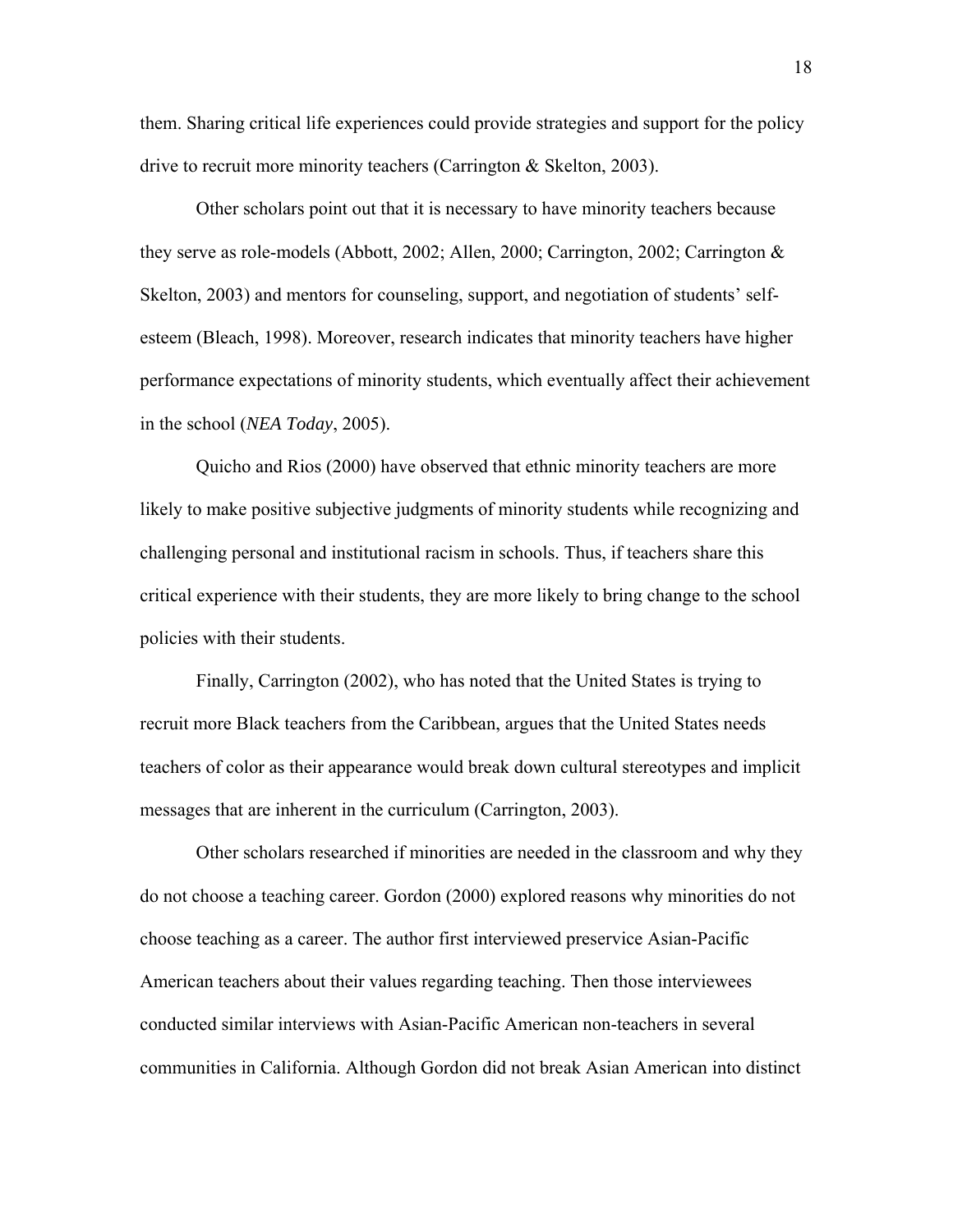Asian-Pacific groups, she did focus on the influence that traditional Chinese teaching roles have on the choice of an education career. She also noted that most participants did not regard race-matched teaching as either necessary or valuable.

Similar conclusions are also reached by Carrington and Skelton (2003). They emphasized that although students recognize the need for underrepresented groups in the teaching profession, they are also concerned that their credibility as teachers would be undermined, that is, that minority teachers would be seen as privileged by virtue of their race and gender. In other words, the process of selecting entrants to the teaching force on the basis of gender and race may exacerbate student hostility and minority teachers may not be seen as being bona fide teachers and selected on the basis of individual merit (Carrington & Skelton). Stereotypes may also be perpetuated if the teacher is solely selected on the basis of her or his ethnicity or gender (Sukhnandan, 2000).

Possible solutions to the decrease in minority teachers include revising the N.C.L.B.A. policy by spelling out diversity as a critical element of a high quality teaching force and eliminating obstacles faced by minority teachers in passing entry tests (NEA, 2005). In addition, programs in some universities in the United States are being created that support teachers of color. Grants are awarded to teachers who will work in public urban and rural schools where large portions of minority students reside. For example, there are plenty of opportunities in colleges in California. In the same vein, minority teachers will receive support when deciding to enter a teaching career (*Education Week*, 2005). Although the struggle to recruit teachers continues in the American educational system, there are valuable studies that indicate why minority

19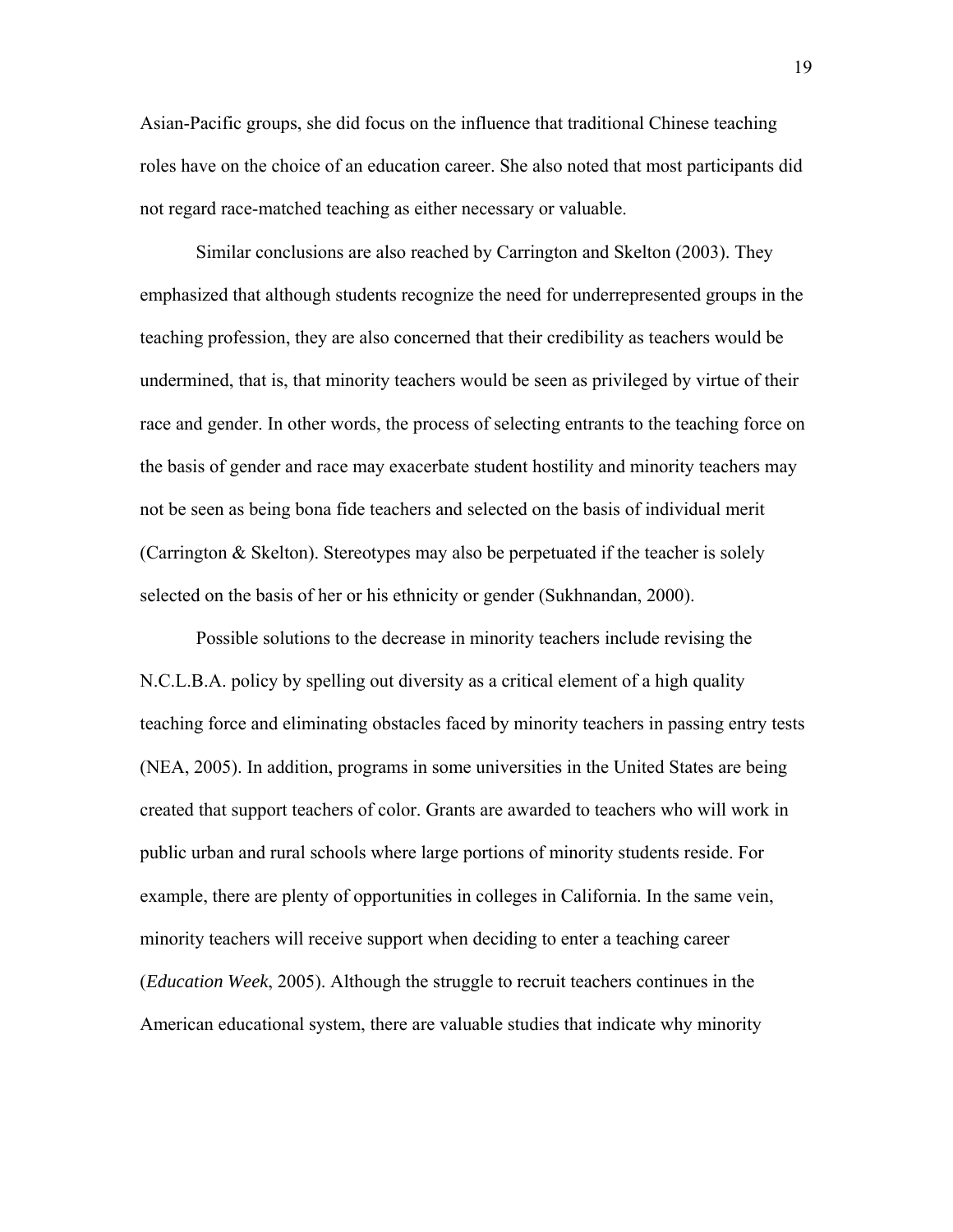teachers are important and what can be done to increase their numbers in U.S. school systems.

# *German Education*

As in the U.S. educational system**,** in the German education system the diverse student body is growing. About 25% of students in Germany are of foreign descent and citizens of other European Union states (Gogolin  $\&$  Reich, 2001). The largest group of minority students and the most important "ethno-linguistic group" are Turkish students, followed by Bosnians, Croatians, Serbians, and Italians (Gogolin & Reich).

Despite the increase in the number of non-German students, an important study called PISA, which is carried out by the Organization for Economic Co-operation and Development (2003) every three years, indicated that the German school system has not been able to bridge the social gap among diverse groups of students. Migrant students are adversely affected because they usually do not do well in school and because they belong to socially disadvantaged groups (Luchtenberg, 2003). The study also showed that there is a general lack of migrant students in the school system. The lack might be due to the selective nature of the German school system, which is rigidly divided into four different school types according to students' capabilities and intelligence. For example, if a student fails one grade he or she either needs to repeat it or is immediately transferred to another school type. Rather than receiving additional assistance with problem subjects including "mother tongue teaching or help in German as a second language" (p. 7), weak students are automatically seen as incapable of completing that specific school type.

The most interesting conclusion of the PISA study was that teachers are not able to evaluate which of their students have the lowest reading ability. In turn, the deficiency

20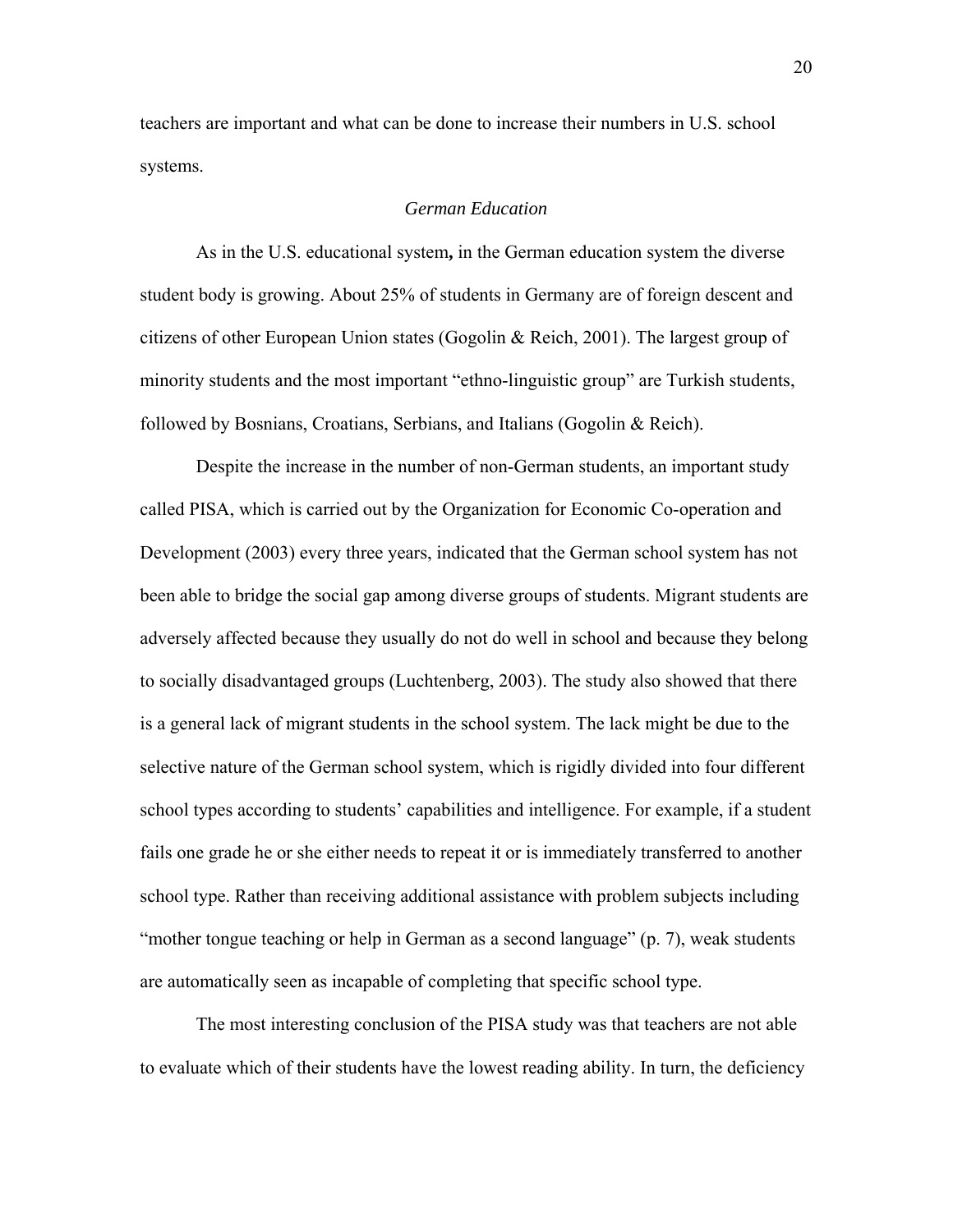of the teachers created new discussions about German teachers' "lack a competence of diagnosis that is not taught during their teacher training" (p. 7). Thus, it is a paradox that, on one hand, educators are trying to find ways of closing the social gap between migrant and German students, and on the other hand, teachers are incapable of achieving that aim. Surprisingly, the study demonstrated that only teachers who had training in German as a second language were able to perform the diagnosis (p. 7).

Special programs have been initiated to address this deficiency dilemma of teachers, such as bilingual literacy classes. Turkish is now taught in secondary schools in several regions, and preschool German language programs have been introduced.

Problem areas have been identified now from educators, and educators have realized that the system was deficit-oriented. The focus was on the assimilation of migrant students to overcoming their deficits (e.g., their inability to speak German). The dilemma is still present and German education continues struggling with the inability to diagnose problem areas of migrant students' reading ability.

An additional problem is that most educators in the university system are of German descent. There is hardly any diversity within the teaching force. Most German teachers live in a predominantly German or German-only environment and have hardly any contact with the "ghetto or migrant workers" (Luchtenberg, 2004). Luchtenberg observed that the eastern part of Germany has no diversity at all in the classrooms and some of the teachers have never had any contact with immigrants or migrant students in their classrooms. Xenophobia is on the rise, particularly in former East Germany, and the lack of any contact with immigrants will strengthen this ideology. The disparity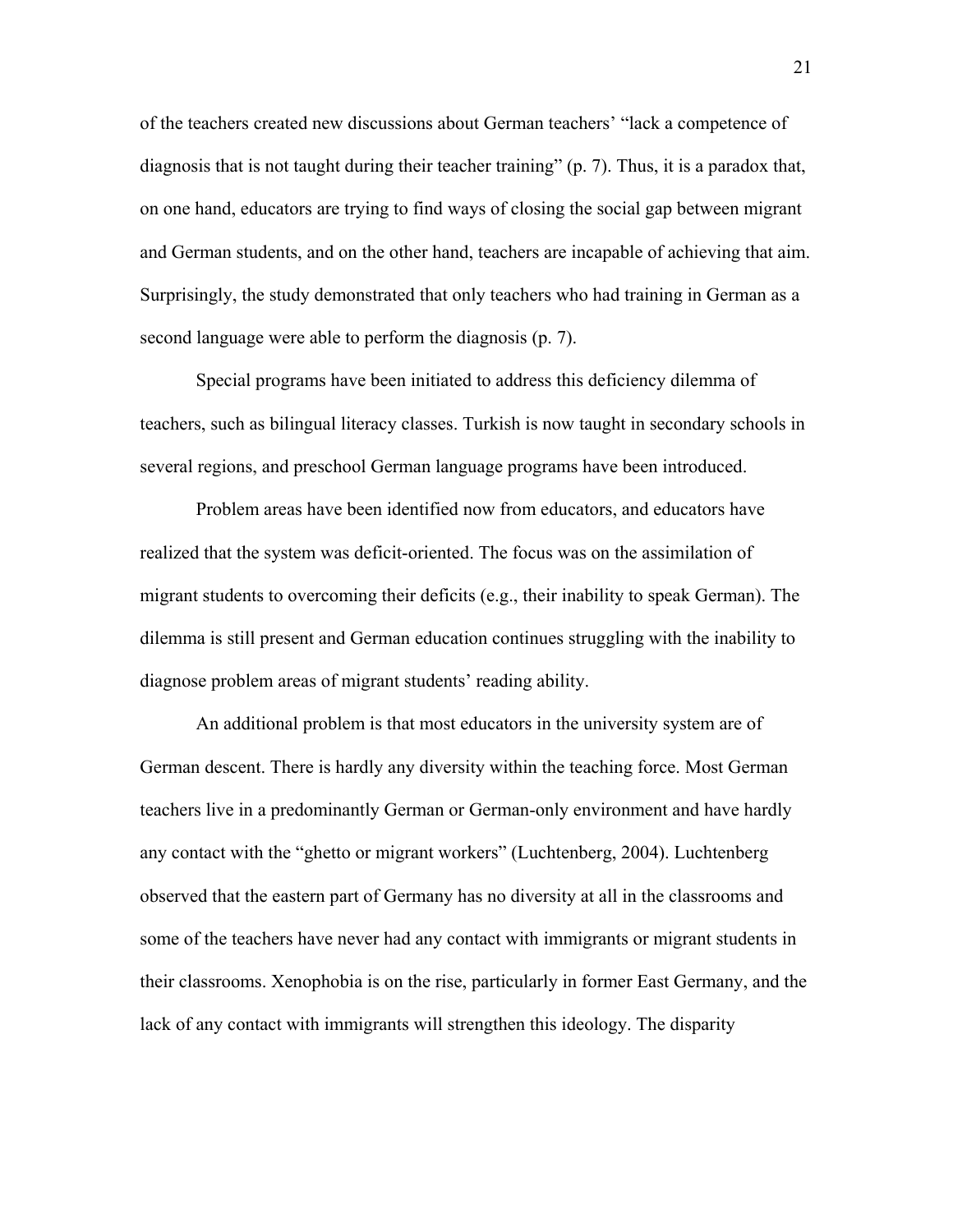continues, along with the fact that there are almost no minority teachers in the teaching force that could make a difference and help identify problem areas of migrant students.

Although the student body is becoming more diverse, the number of teachers who would be able to understand and approach these students is not increasing. There is a gap between the needs of the diverse student body and what is available in the teaching field. The number of ethnic minority students, particularly of Turkish and of Russian descent, has increased in the five years prior to 2004 (Luchtenberg, 2004). At the same time, teachers are not prepared culturally and linguistically to assist these students.

There is only one university in Germany where preservice teachers can select Turkish as a subject area in combination with another area in teacher preparation program. (In Germany, a teacher must graduate with a degree in two different subject areas to finish his or her teacher preparation program.) Most ethnic minority teachers select for the first option to have Turkish as one subject area and another elective subject as a second option. Only recently, minority teachers, mostly of Turkish descent, started graduating from the teacher preparation programs in German and in Turkish to teach these students. Most ethnic minority teachers are currently placed into Comprehensive schools and Hauptschools (where the educational achievement is much lower than in Grammar or Realschools) because most migrant students are in these schools.

As graduates have only recently started entering the public school system to teach German and other subjects in schools, there is currently no research in this field. Consequently, the absence of research in the above mentioned problem area is why I was interested in conducting a study internationally. Both countries' understanding of multicultural education and their minority teachers' perspectives have been analyzed,

22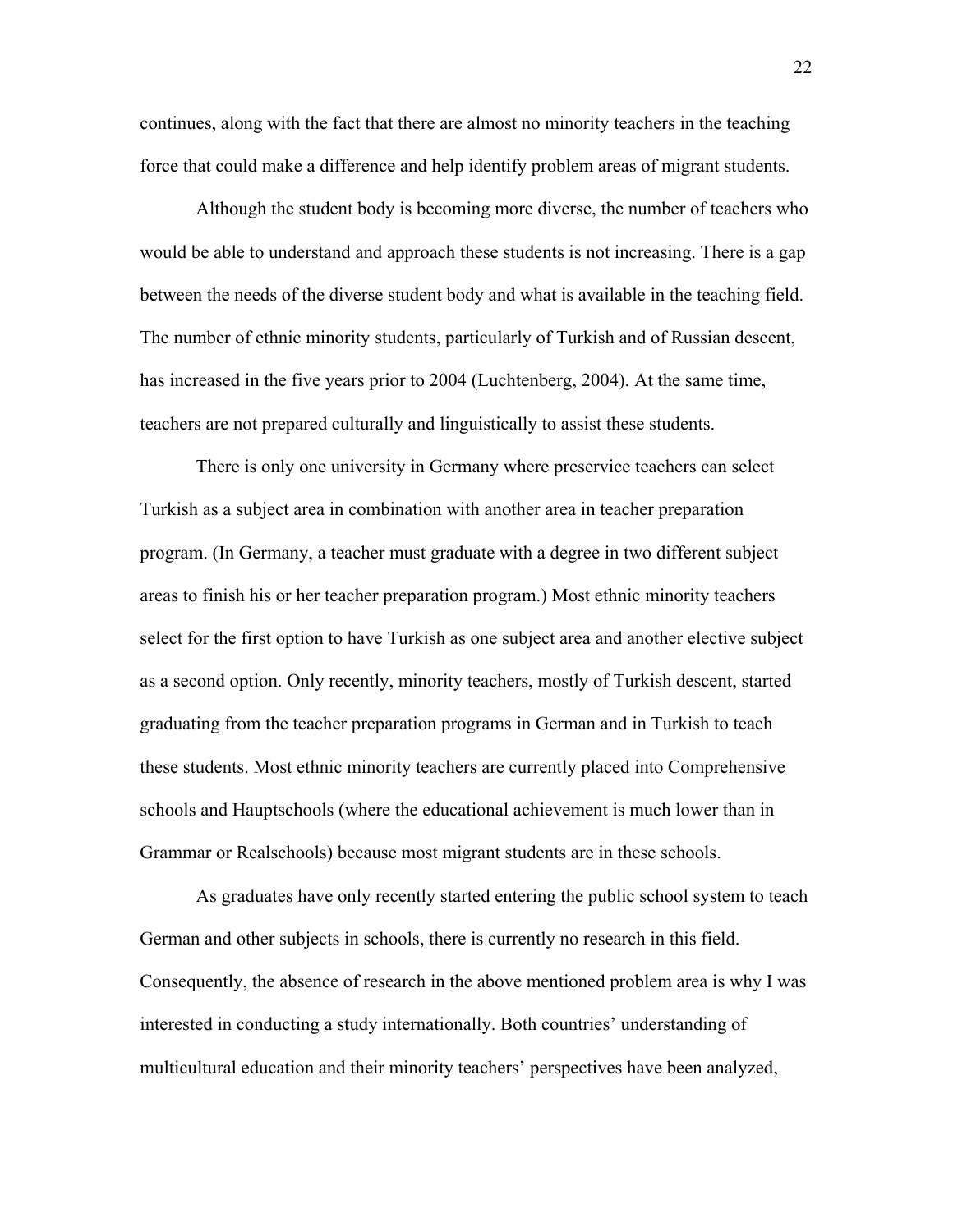including ways in which the countries encourage teachers to apply multicultural education into their classrooms. My research goal was to understand the views of a German and American minority teacher and to see if that somehow helps future educators in their classroom. In addition, I examine the challenges and opportunities they encounter as minority teachers when implementing multicultural education in the classroom.

### Theoretical Framework

I strongly believe that because the making of meaning is a political act (Lincoln, 1998; Said, 1993), the construction of meaning is grounded in a specific theory. When this theoretical foundation is applied to research, it is imprecise; that is to say, research studies are often founded upon two or more theories. Limiting a study to only one theoretical perspective also limits the scope of possibilities for analysis. Adding additional theoretical perspectives adds multiple dimensions to the analysis (Mallette, Readence, McKinney, & Smith, 2000). Multiple theories help to visualize "a way of looking at the world deciding what things are important and hence, what data to collect (LeCompte & Preissle, 1984, p. 116). My theoretical framework is largely based on critical theory, critical race theory and feminism. I chose to use these theories because the purpose of this study is to examine critically the participants' perceptions of and experiences with multicultural education. If I understand and analyze their "worldview" of multicultural education, I can help other teachers to understand the struggles and challenges that minority teachers go through because they are of another race or of migrant descent. On top of being bilingual or Black, being a female teacher makes the challenge even harder as women seek for institutional equality (Lotz, 2003). Because I am a German woman, it is important to me that both race and gender oppression be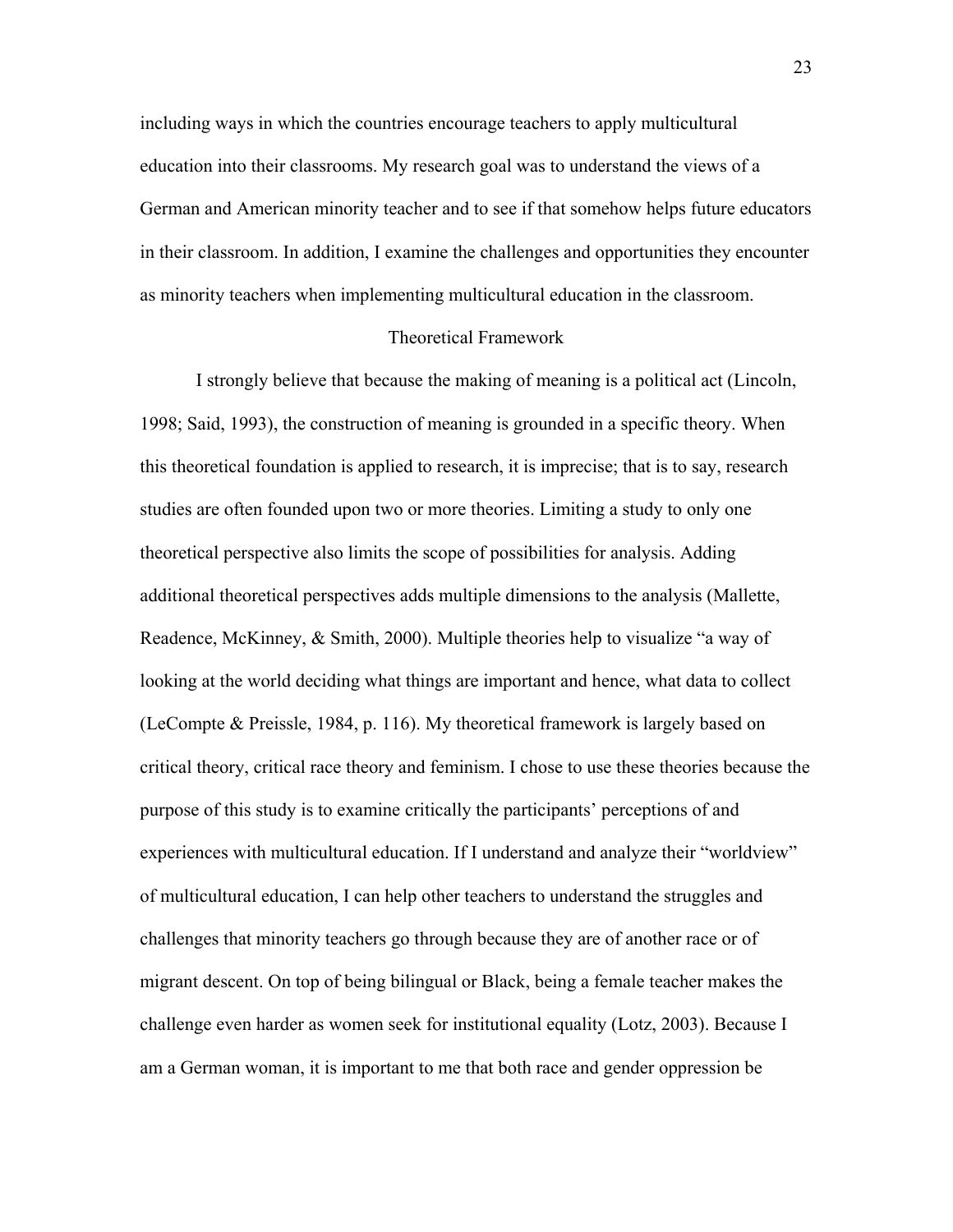examined through a critical lens because of their historical presence in education in the United States and Germany.

It is necessary and helpful to include race and gender as significant determinants of identity in any society. My traversing of theoretical terrains to both issues of race and gender enhances my critical intervention.

# *Critical Theory*

My theoretical framework is mainly based on the theoretical paradigm of critical theory. There are a plethora of reasons why researchers select to see research from a critical lens. As a researcher, provocateur, and continuous inquisitor, I am inclined to see particularly from a critical stance as I go along with Max Horkheimer's (as cited in Peters, Lankshear, & Olssen, 2003) beliefs:

Critical theory sought to explicate the nature of the relations between part and part, and parts and whole, revealing in addition its own embeddedness in the social matrix from which it arises and operates. In this sense, critical theory incorporates a constructionist dimension not only in that it sees itself as part and parcel of the social reality it seeks to comprehend, but also in that social actors and realities are produced and shaped by historical forces and processes. (p. 4)

Shaped by Horkheimers' thoughts, I truly believe that *raison d'ètre* can only be maintained by continuous critique that entails fundamental ideas of truth, freedom and justice, and very imperative to this belief is *to liberate humans from their oppressed conditions* (Freire, 1977; Peters et al., 2003). As the improvement of the human condition is vital for its existence, it is vital to search for reasons that are not the case for all humans within the societal structures.

Research reveals that critical thoughts initially emerged and later established as a conglomerate called Frankfurt School by a group of Jewish intellectuals, who were inspired by Marxist critiques of capitalistic society during the 1920s (Peters et al., 2003).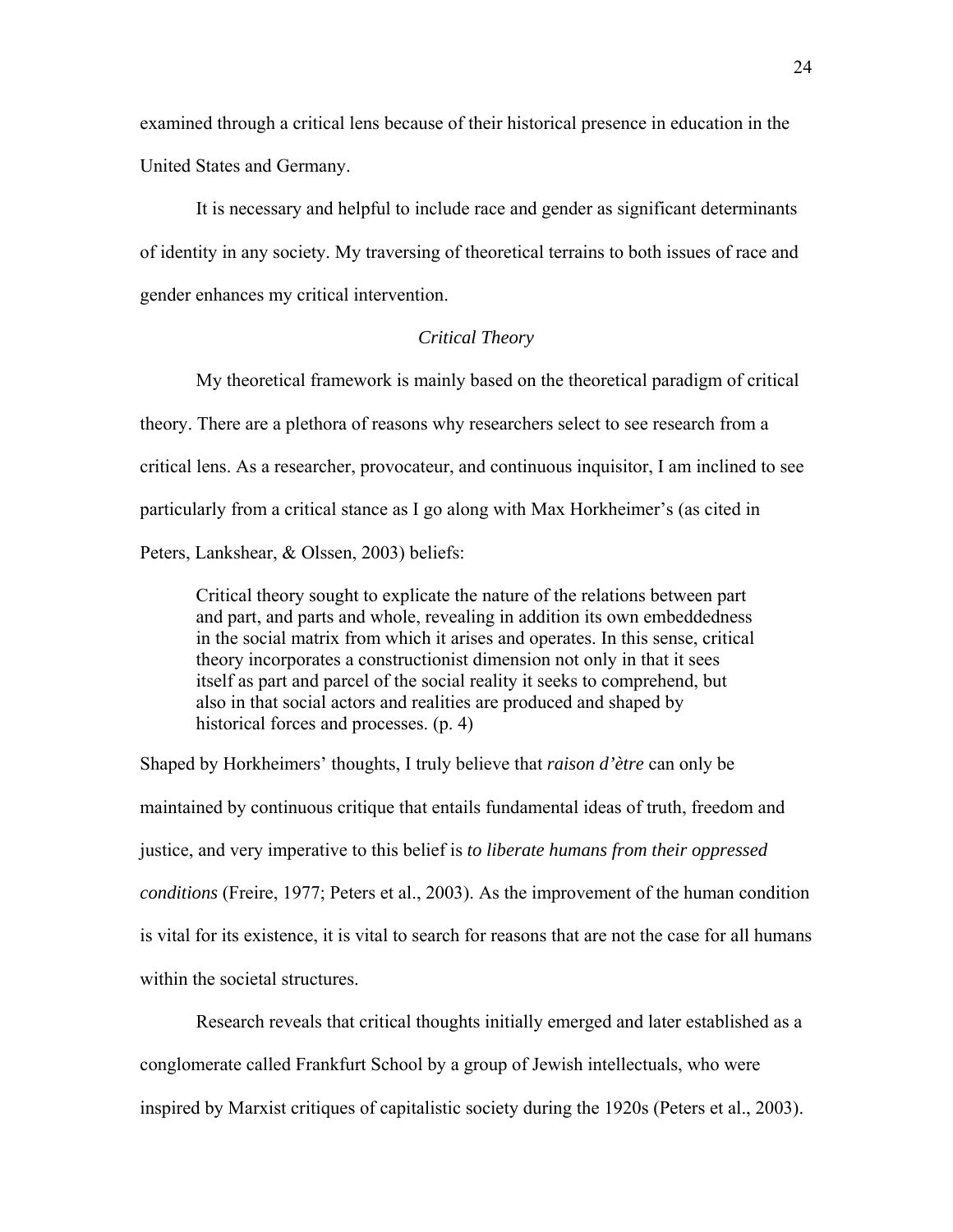At that time, intellectuals such as Jürgen Habermas, Theodor Adorno, and Herbert Marcuse fostered their work solely on "human subject as self-realization of history and that as a basis for the critique of bourgeois society" (p. 2). During that period, the Frankfurt School was faced with a highly difficult situation and was forced to emigrate to France and the United States because of the rise of the Nazi regime. Upon the arrival of the theorists in the United States in 1951, the Frankfurt School began using "critical" as a code word for the theory it supported. Such a code word was needed because of the aversion Americans had at the time to Marxism and socialism, two ideologies closely related to the Frankfurt School (Tierney, 1991).

Briefly stated, the essence of critical theory is a belief that the social institutions and structures that are currently in place are primarily responsible for the social and political inequalities that exist between people (Martusewicz & Reynolds, 1994). Furthermore, for social and economic conditions to change, democratic struggle is necessary. Tierney (1991) presented four concise statements which explain the theoretical underpinnings of what is known as critical theory:

- o Critical theorists want to understand the world in order to change it.
- o Critical theory views the production of knowledge as socially and historically determined and as a consequence of power.
- o The role of the researcher to the researched is brought into question and examined.
- o Empowerment concerns the liberation of individuals, so they are capable of understanding their relationship to the world and complex organizations in which they reside. (pp. 6-7)

A significant aspect of critical theory is the function of schooling**.** As

aforementioned, the ideology or cultural conditioning among different classes that societal structures impose onto *womankind* to run their agenda and let everyone believe that this is assumingly "correct," is essentially also used in the schools to promote social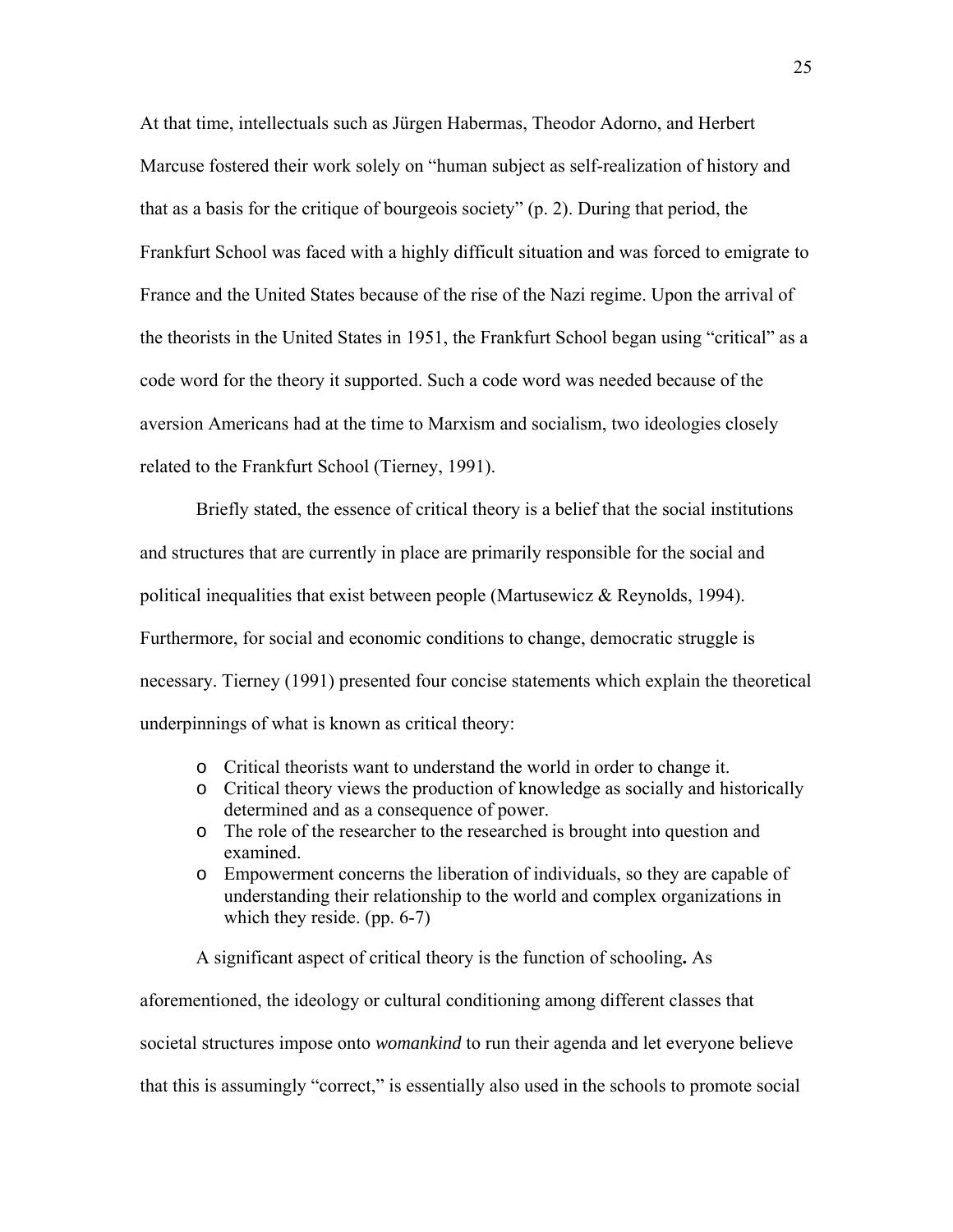inequality. This silent promotion is observable via the hidden curriculum, with the selection of literature and policies among teachers, principals, administrators and students.

In their study, Bowles, Gintis, and Meyer (1999) described the power struggles between the dominant class and the subordinate classes. They emphasized that these occur within three spheres of influence: the workplace, the family, and the school. Indirectly, they demonstrated that the dominant cultures' ideology concerning different class structures in society can be directly transferred to and can be seen in the public school system.

Paulo Freire (1998) went further and coined the term "banking" strategy, namely depositing indoctrinated knowledge via the teacher. Thus, as I emphasized before, the continuous pursuit for a humanization--in this case to reach out to all students in class, regardless of religious, racial or class differences--cannot be attained as it is impeded by the action of others (Freire, 1970). Teachers just repeat the information that higher societal structures have deposited into them, thus manifesting this behavioral attitude is manifested in the curriculum and perpetuating the *status quo*.

Finally, the caveat in positioning a study only within the paradigm of critical theory is the position of the researcher and the limited language available to describe the work. To position my theoretical framework only based on critical theory would limit myself as a researcher. Giroux (1983) argued that critical theory had focused primarily on male and class issues and had been silent on race and gender issues. According to McLaren (1997), my position as a doctoral student, who is female, White, German, of Turkish descent, and middle-class and who holds particular political views, places me in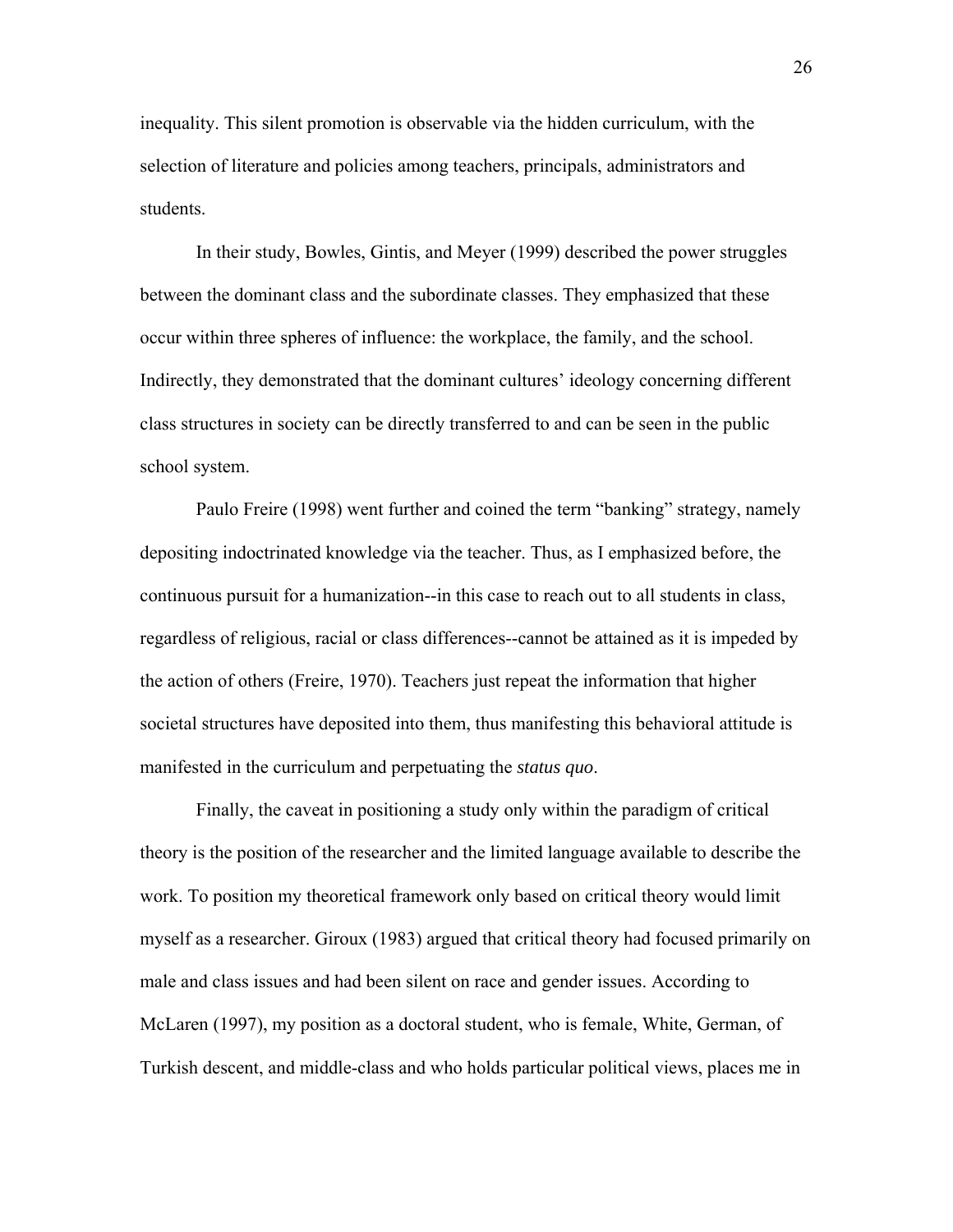a specific camp in regard to marginalized or diverse populations. When discussing analysis of data, Denzin (1995) took "the limited language" availability by the researcher one step further. He believed that any analysis a researcher does is actually grounded in the biography of the researcher. This focus may not be my intent, but there is no mechanism for separating one's background and belief system from clouding issues that relate to "identity/difference" (McLaren, 1997, p. 184). I believe to place a study only through a critical lens is crucial and limited. Being a female of Turkish-German descent it is important to me to include the notion of gender and race or ethnic background into my holistic work.

Although critical theory has some missing tenets, it helps to see and detect inequalities in societal structures and questions beliefs and disparities in education and schooling. While researching on my literature review along with my critical lens, I could acknowledge why there are not so many Turkish-German teachers in the teaching force and why they are always placed into Comprehensive schools rather than to Grammar schools. Being female, Turkish, and Muslim places the teacher in a different status than other German teachers. On the same note, critical theory will give me insight into the perceptions of a female minority African American teacher and German-Turkish teacher of their life experiences, beliefs, and their teaching career.

#### *Critical Race Theory*

My theoretical framework also includes critical race theory, also called C.R.T. in the literature. C.R.T. is a complex legal and intellectual tool for making sense of all forms of human racial inequity; significantly, it is about deploying race and racial theory as a challenge to social hierarchy (Ladson-Billings, 2004).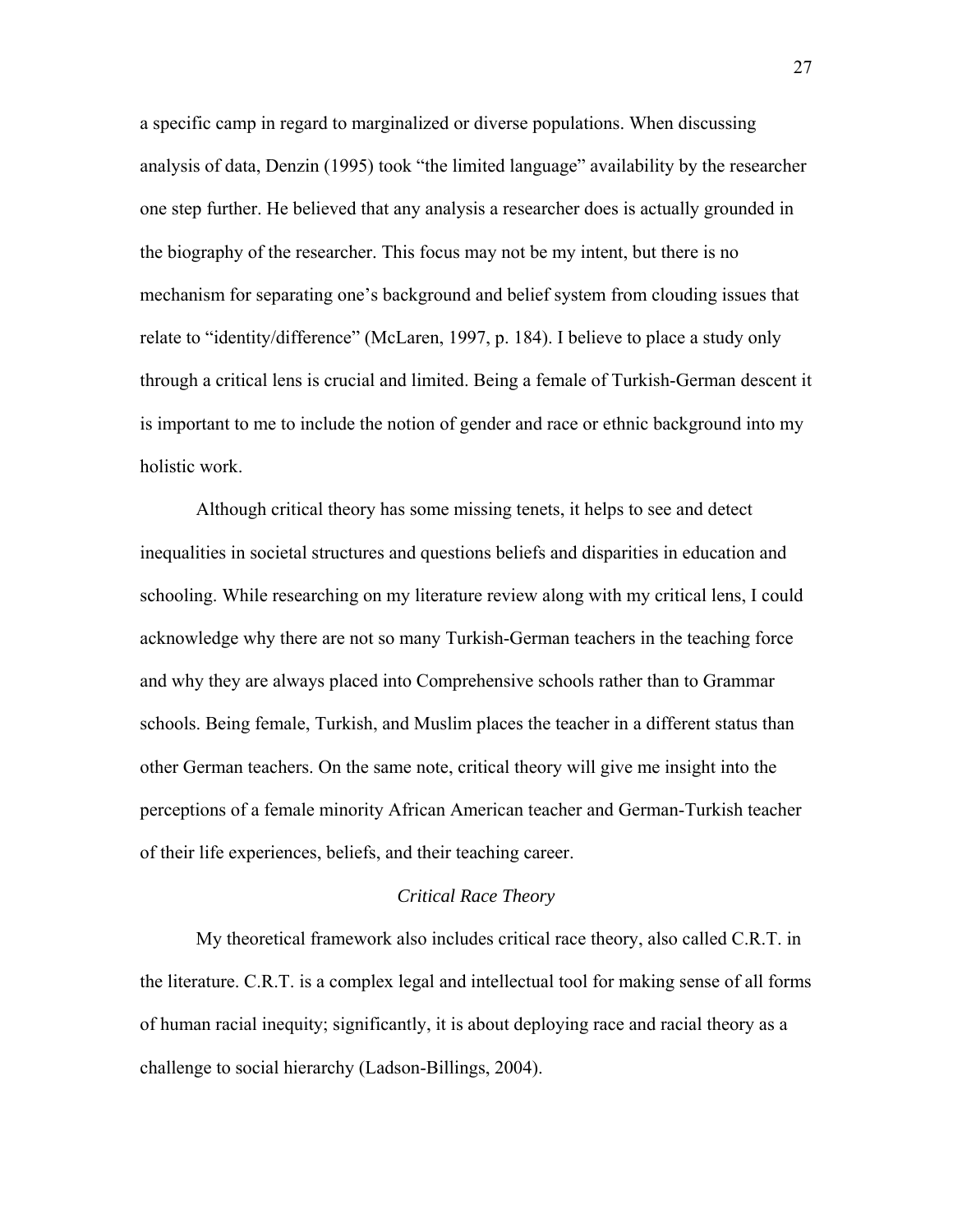C.R.T., along with related theories including LatCrit, Asian critical theory, tribal critical theory, and critical race feminism (Bernal, Villalpando, Brayboy,  $\&$  Thompson, 2003; Brayboy, 2001), drew from and extended the broad field of critical theory (Solarzono & Bernal, 2001). Initially developed by scholars of color working in academic legal circles in the United States, C.R.T. grew out of dissatisfaction with the extremely slow rate of real racial reform since the growth of the Civil Rights Movement (Ladson-Billings, 1998). As a result, legal scholars of color began articulating a theory of race and racism that "allows us to better understand how racial power can be produced even from within a liberal discourse that is relatively autonomous from organized vectors of racial power" (Crenshaw, Gotanda, Peller, & Thomas, 1995, p. 25).

C.R.T. is characterized by four tenets. First, critical race theory works to name and discuss the daily realities of racism and expose how racism continues to privilege White Americans and disadvantaged people of color. Second, it legitimates and promotes the voices of people of color by using storytelling to integrate experiential knowledge drawn from a shared history as "the other" into critiques of dominant social orders. Third, critical race theory insists on criticizing liberalism, particularly the notion that meaningful social change can occur without radical change to existing social structures. Related to the critique of liberalism, C.R.T. questions the efficacy of much of the civil rights legislation enacted in the United States, arguing that, rather than reducing the effects of racism on people of color, the primary beneficiaries of this legislation have been White people (Ladson-Billings, 1998; Nebeker, 1998).

Tate's (1994) autobiographical article in *Urban Education* was the first use of C.R.T. in education. A year later, the publication of Ladson-Billings and Tate's (1995)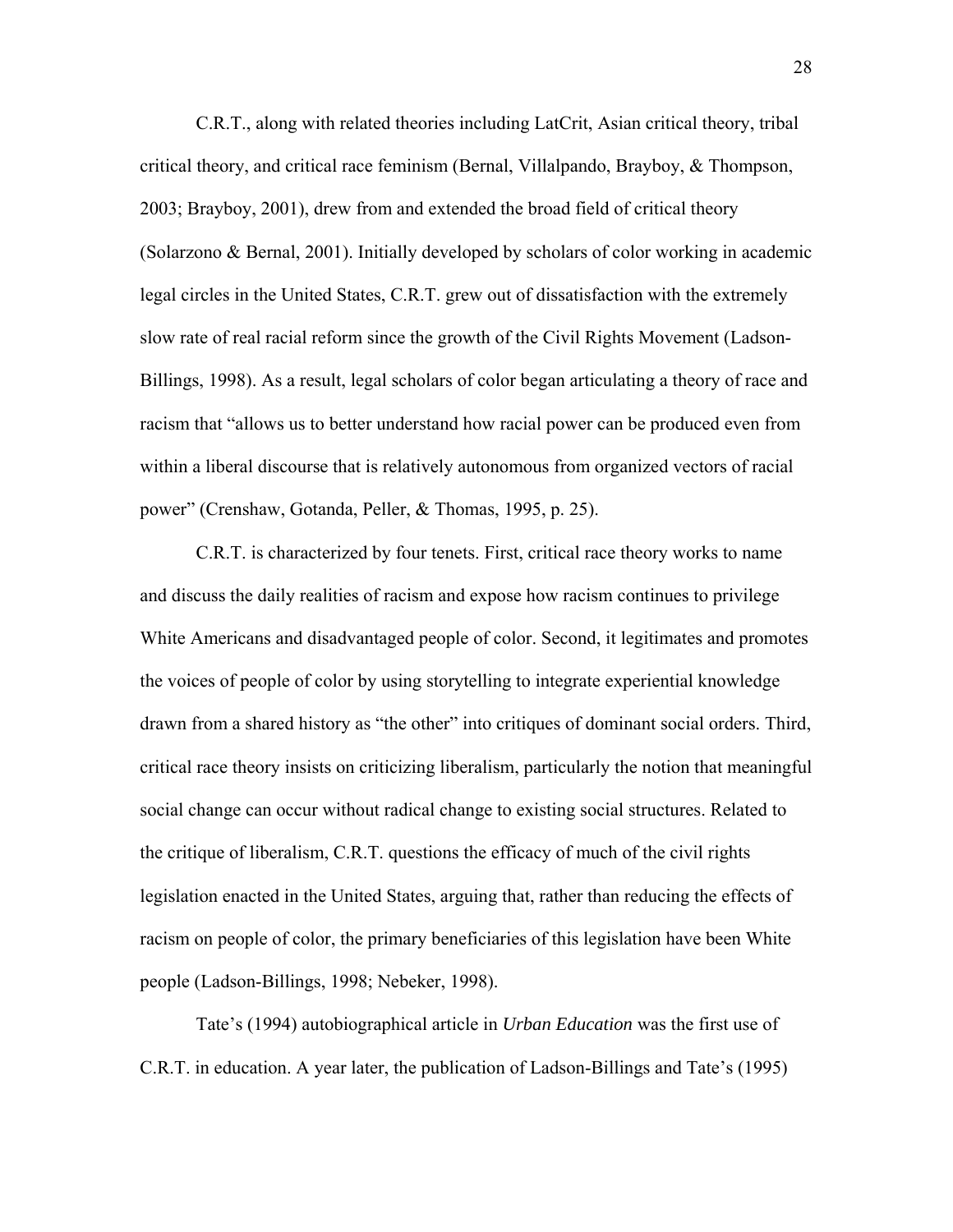article, "Towards a Critical Race Theory of Education," first brought C.R.T. to the attention of the education circles. Finally, in special issues on C.R.T. in the *International Journal of Qualitative Studies in Education* in 1998 and in *Qualitative Inquiry* in 2002, critical race theory was examined for its potential as a lens through which educational practices and policies can be investigated (Ladson-Billings, 1999) and as a methodological tool that can reveal "greater ontological and epistemological understanding of how race and racism affect the education and lives of the racially disenfranchised" (Parker & Lynn, 2002, pp. 7-8).

In keeping with researchers working in the general field of critical educational studies, critical race theorists in education are committed to social justice as a general principle but particularly acknowledge the pervasiveness of race and racism in the ongoing experiences of students of color and in the structures and practices of educational institutions. Ladson-Billings (1998) noted, "despite the scientific refutation of race as a legitimate biological concept and attempts to marginalize race in much of the public, political discourse, race continues to be a powerful social construct and signifier" (p. 8).

Thus, a key component of the work of educational researchers working with critical race theory is to discuss and define race and racism in specific historical and social contexts, recognizing that race is seen as a pre-eminently socio-historical concept (Omi & Winant, 1986, p. 60) and that racism is more than just acts of individual prejudice. Rather, it seems as an endemic part of life, deeply ingrained in the education system through historical consciousness and ideological choices about race (Parker  $\&$ Lynn, 2002). Race may be a social construct, and it has material effects on all people.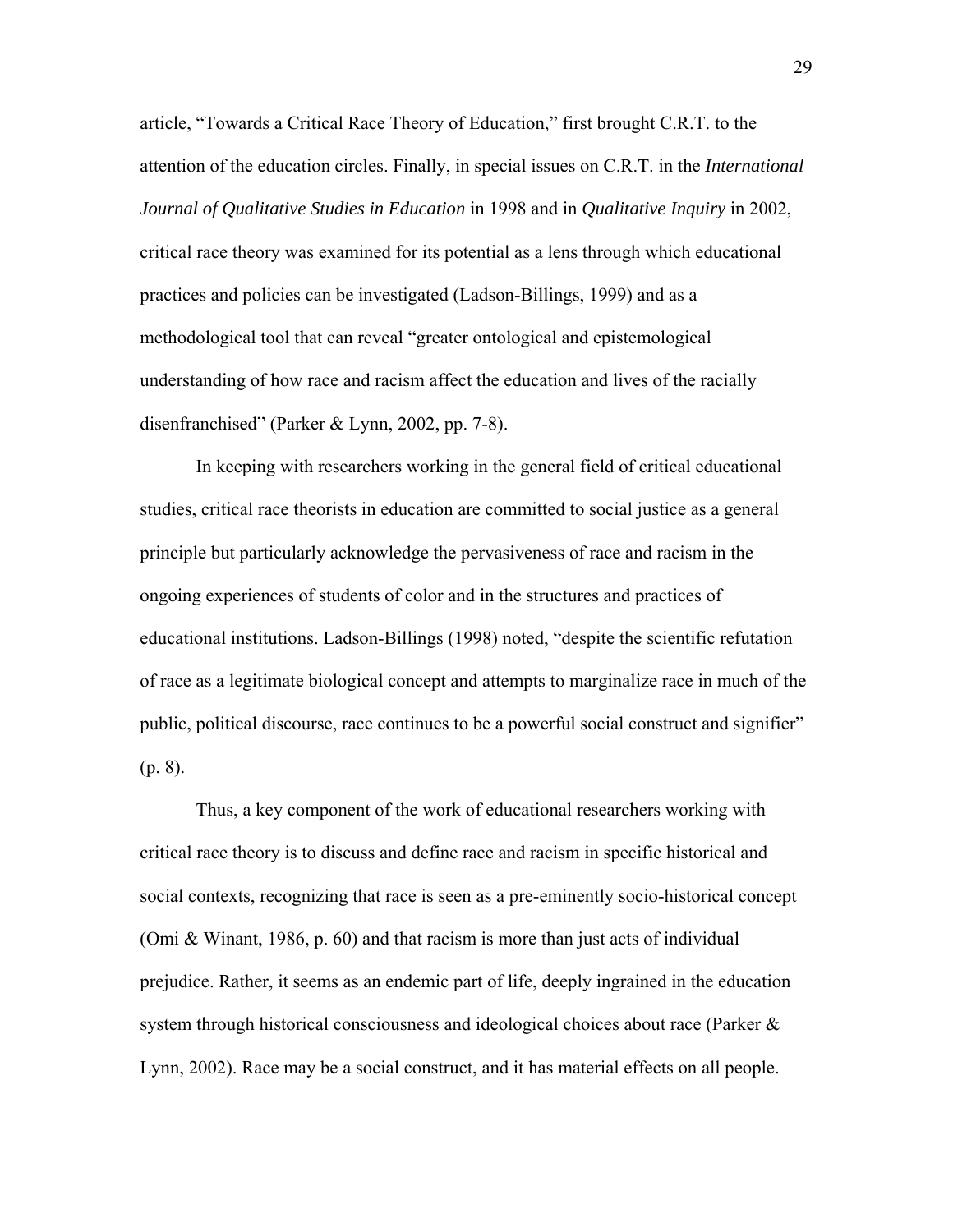Here, the origins of C.R.T. in legal studies draws attention to the role that law has played in racializing people and to legal constructions of citizenship, which in turn lead to educational entitlements.

In recent years, critical theory has benefited from conversations among postmodernist researchers, feminist researchers, and Postcolonial researchers (McLaren & Kincheloe, 1997; Roithmayr, 1999). Similarly, critical race theory has been affected by these conversations in feminist methodology (Lynn, Yoss, Solorzano, & Parker, 2002) in its use of storytelling and in its privileging of the voices of "the other." Indeed, as Parker noted, there may be some skepticism about whether critical race theory can add anything different to current epistemological and methodological approaches to investigating issues of social justice in education. However, he argued that the critical centering of race (together with social class, gender, sexual orientation, and other areas of difference) at the locations where the research is conducted and discussions are held can serve as a major link between fully understanding the historical vestiges of discrimination and the presentday racial manifestations of that discrimination (Parker, 1998).

Further critiques of C.R.T. mostly originated within the field of legal studies and only a few originated within the field of education. Within legal studies, some critics of C.R.T. argue that it is an essentialist paradigm based on race. Essentialism is based on identity politics, which portrays a one-dimensional characteristic, such as race, ethnicity, or gender (in Banks, Sleeter & Delgado, 2004). According to Sleeter and Delgado (2004), "Critiques argue that an essentialist notion of identity is simplistic and does not allow for the myriad experiences that shape who we are and what we know (p. 248)." Surprisingly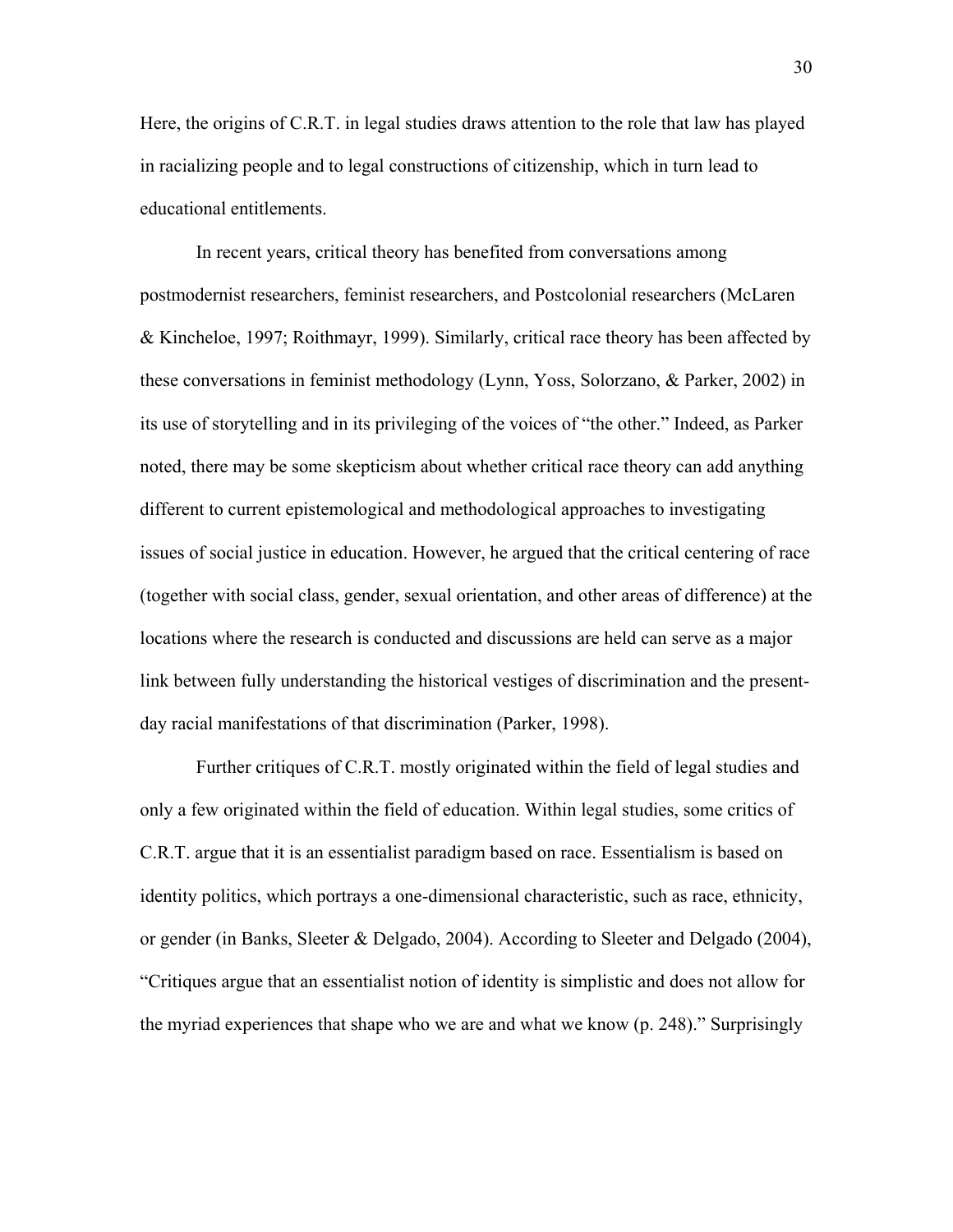enough, what many critics do not take into account is that many C.R.T. theorists are against an analysis based solely on race.

Another major line of critique targets the use of stories and narratives in legal scholarship (e.g., Farber & Sherry, 1993, 1997; Posner, 1997). Generally, these critics emphasize that C.R.T. theorists "replace traditional scholarship with personal stories, which hardly represent common experiences" (Simon, 1999, p. 3). This specific critique also applies to the methods of qualitative research.

I believe that apart from the fact that Critical Race Theory is an exciting and intellectual movement that puts race at the center of critical analysis, two foci are interesting for me. First, Critical Race Theory describes the relationship between ostensibly race-neutral ideals, like the rule of law, merit, and equal protection, and the structure of White supremacy and racism. Second, Critical Race Theory proposes ways to use the bond between law and racial power to transform that social structure and to advance the political commitment of racial emancipation. More specifically, the use of critical race theory offers a way to understand how a regime of White supremacy and its subordination of people of color have been created and maintained in the United States or in Germany and to change the bond that exists between law and racial power. Although the latter is not going to be a focus for my research agenda, it is a common interest of most C.R.T. theorists.

In summation, critical race theory in educational research has been used to expose racism within existing educational practices and policies. Much of this research has focused on the experiences of students and faculty of color in secondary or higher education (Bernal, 2002; Fernandez, 2002; Solorzano, 1998; Solorzano & Yosso, 2002).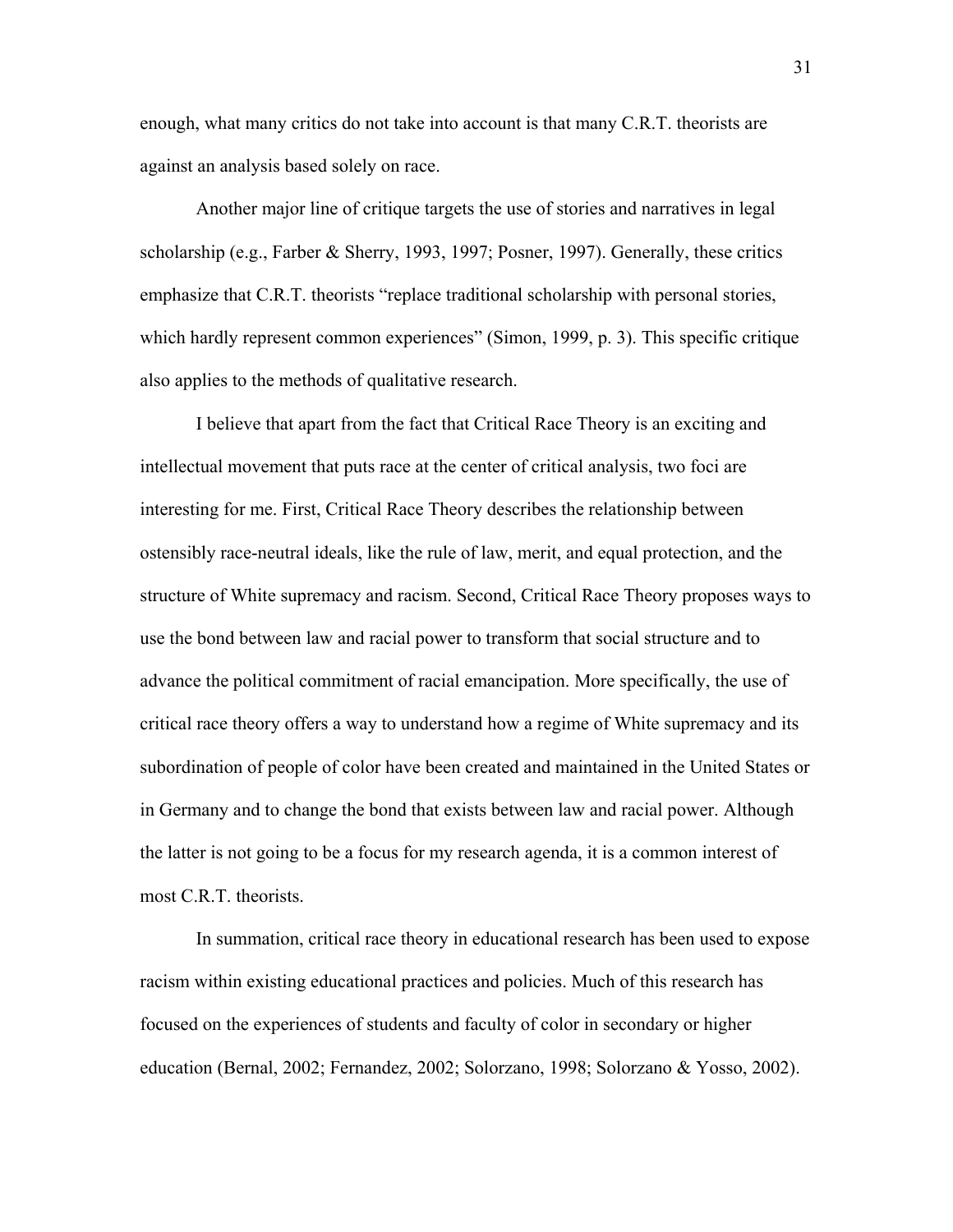Ladson-Billings (1999) and Solorzano & Bernal (2001) have used critical race theory to examine practices for preparing teachers to teach culturally diverse students. These research projects are all situated in the United States. While the United States and Germany share some similarities historically regarding racial attitudes of people, they differ in their perspectives on the various "races" in their country. For instance, although in Europe people do not talk so much about racial background they do still classify according to social class (Milroy & Milroy, 1998), nationality, and ethnic background (Luchtenberg, 2004). On the other hand, in the United States, race is mostly based on the color of one's skin and other physical characteristics. However, in both countries, race has played a fundamental role in shaping relationships of power and notions of citizenship through inclusions and exclusions (McDonald, 2003).

#### *Feminism*

The final portion of my theoretical framework is grounded in feminism. Feminism, a progressive intellectual movement, has unfolded in different epochs, usually termed "waves." According to Cudd and Andreasen (2005), "Feminism acquired a number of different meanings, many of which indicate key turning points in the history of feminist thought" (p. 7). I will try to present in brief the central ideas during the different stages and as well as particular kinds of feminism, which are important for my purpose of this study.

Many feminist theorists are philosophers by training and affiliation. By default, they are trained to conceptualize and theorize, to question assumptions, and to deduce principles from the assumptions that they have justified (Cudd  $\&$  Andreasen, 2005). The idea that one questions, deduces, and justifies also characterizes critical race theory.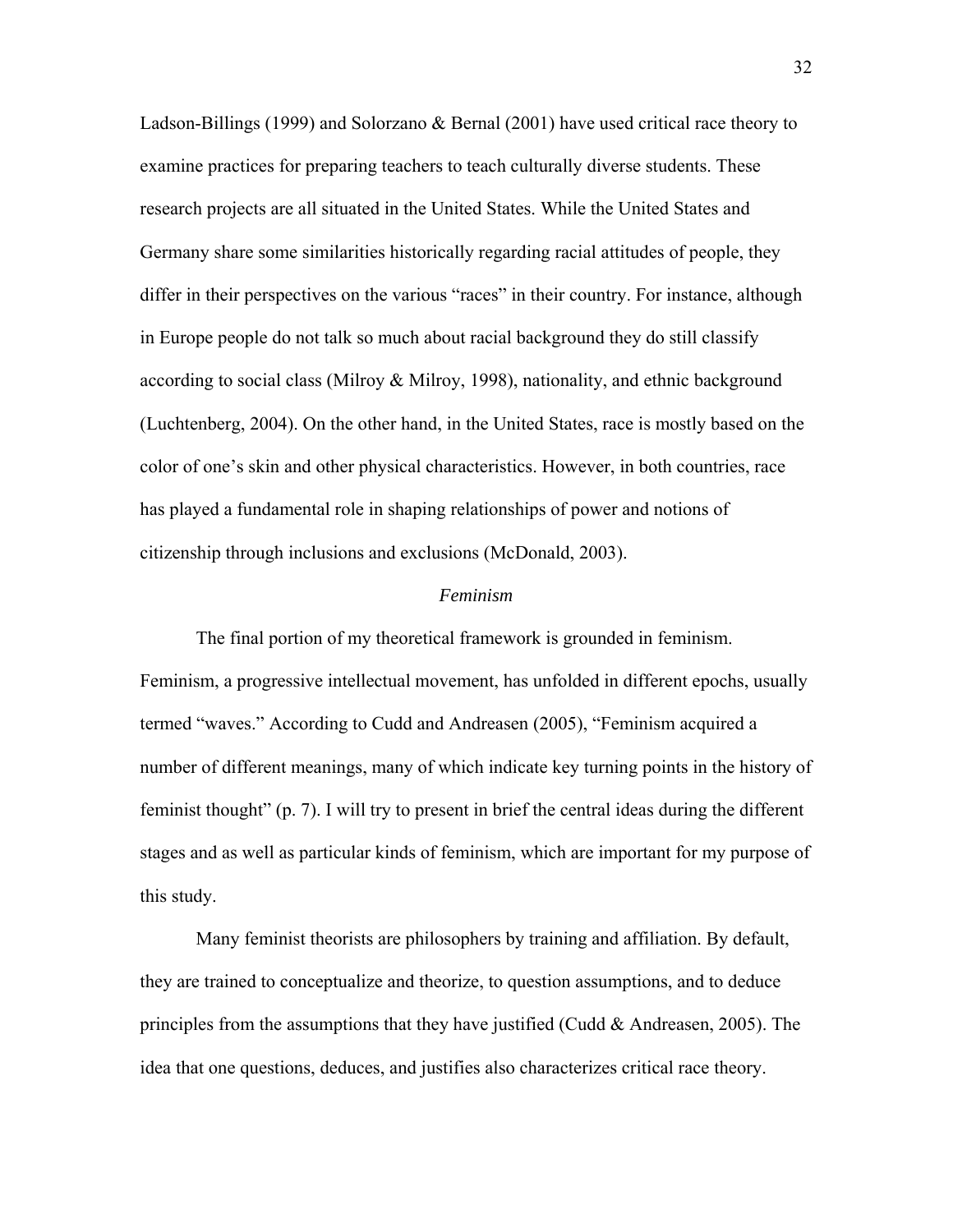Feminism essentially prompts one to "read between the lines" and provides a lens through which ideas and social practices can be analyzed. Furthermore, "what we do, and how we conceptualize what we do, is affected by gender" (p. 2).

As I am bilingual, German-Turkish, and female, the lens through which I perceived, understood, and conceptualized throughout the study was different from the lens of a male person. This difference also applied to my informants. Comparing one African American female teacher and one Turkish-German female teacher provided a different angle to my research than comparing African American male teacher and one Turkish-German male teacher.

After offering a rationale for selecting Muslim feminism and Africana womanism for my study, I emphasize further that feminist theory offers avenues of liberation which show what society and "la dolce vita" would be without the subordination of women.

Therefore, with this research, I hoped to demonstrate practices and ideas for minority and female teachers in a language arts classroom and offer a different perspective on multicultural education.

*History of Feminism.* The initial wave of feminism is often associated by Mary Wollstonecraft's (1792) *A Vindication of the Rights of Woman*, which mainly depicts the psychological and economic damage that is done to women as a result of their economic dependence on men and their exclusion from the public sphere. Second wave feminists, on the other hand, centered their attention on seeking institutional equality during the 1960s and 1970s (Lotz, 2003). The main text associated with this movement is Simone de Beauvoir's *The Second Sex* (Cudd & Andreasen, 2005, p. 7)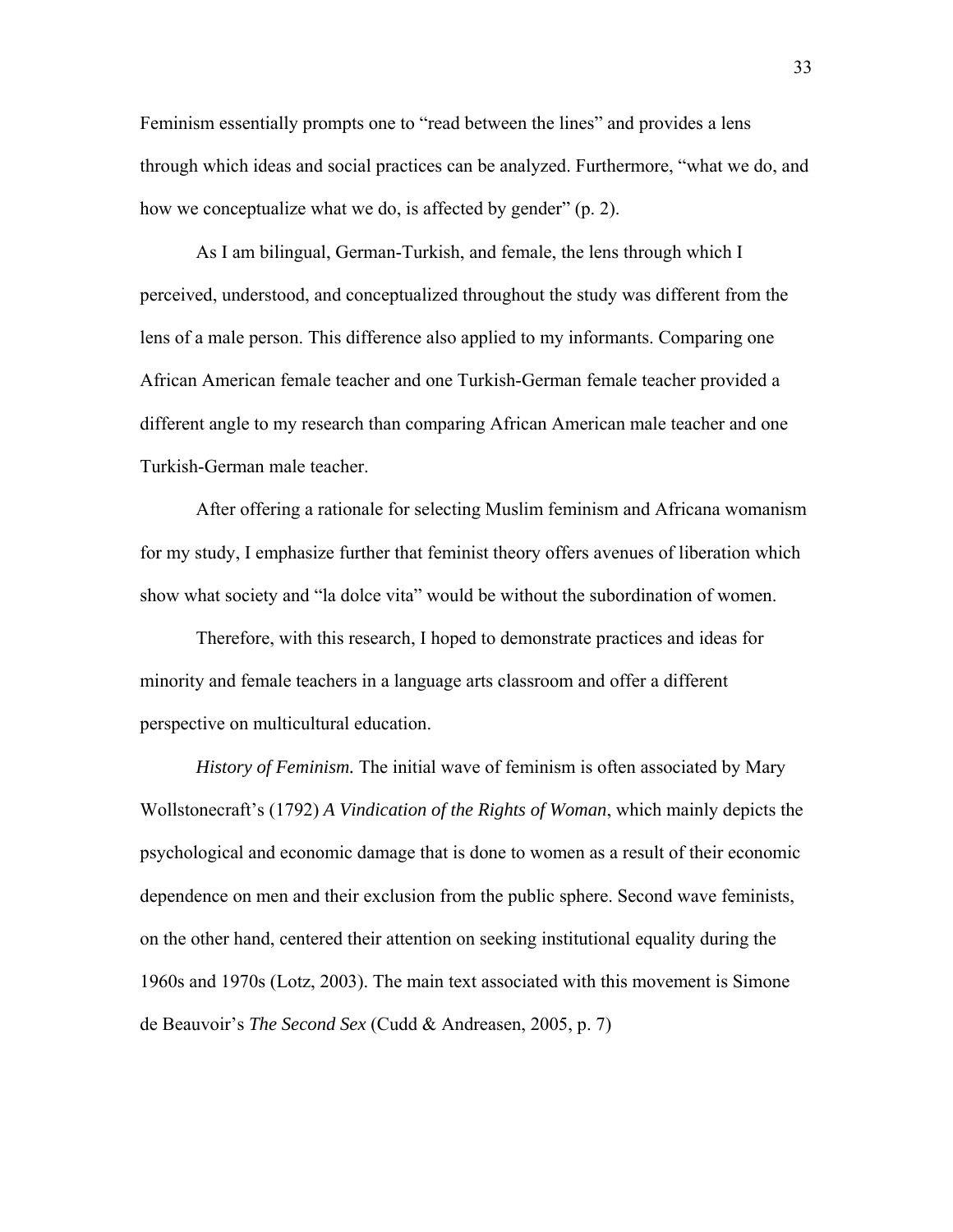Finally, third-wave feminism was initiated in the late 1980s by feminists who wanted to make women's diversity more central to feminist theory and politics (Cudd  $\&$ Andreasen, 2005). Part of the reason for this change was that, historically, second-wave feminists were largely presented by middle-class White women, who tended to focus on the similarities of experiences among women without taking racial, economic, sexual and religious circumstances into consideration. As a response to this trend, women of color began to argue that one can not classify "women" as one specific and unified category. bell hooks (1984) wrote that it is "one-dimensional" to exclude women of color from the line of thought. According to her, most feminist discourse today rarely questions whether or not perspectives on women's reality are true to the lived experiences of women as a collective group (Cudd & Andreasen).

Third-wave feminist thinking typically challenges the notion that women's subjugation is either tied to gender or class. Black feminist scholar Patricia Collins (2000) suggested that race, class, and gender should be regarded as interlocking modes of oppression, not as separate entities. Alice Walker (1984), the creator of the term "womanism," wrote that both African men and women suffer from oppression, and through dialogue and reflection many of the gender issues can be resolved. Following this line of thought, Clenora Hudson-Weems (2003), the founder of Africana Womanism, wrote that gender differences between Black men and Black women are not as significant an issue as they are between White women and White men: "Africana men have never had the same institutionalized power to oppress Africana women as white men have had to oppress white women" (p. 158).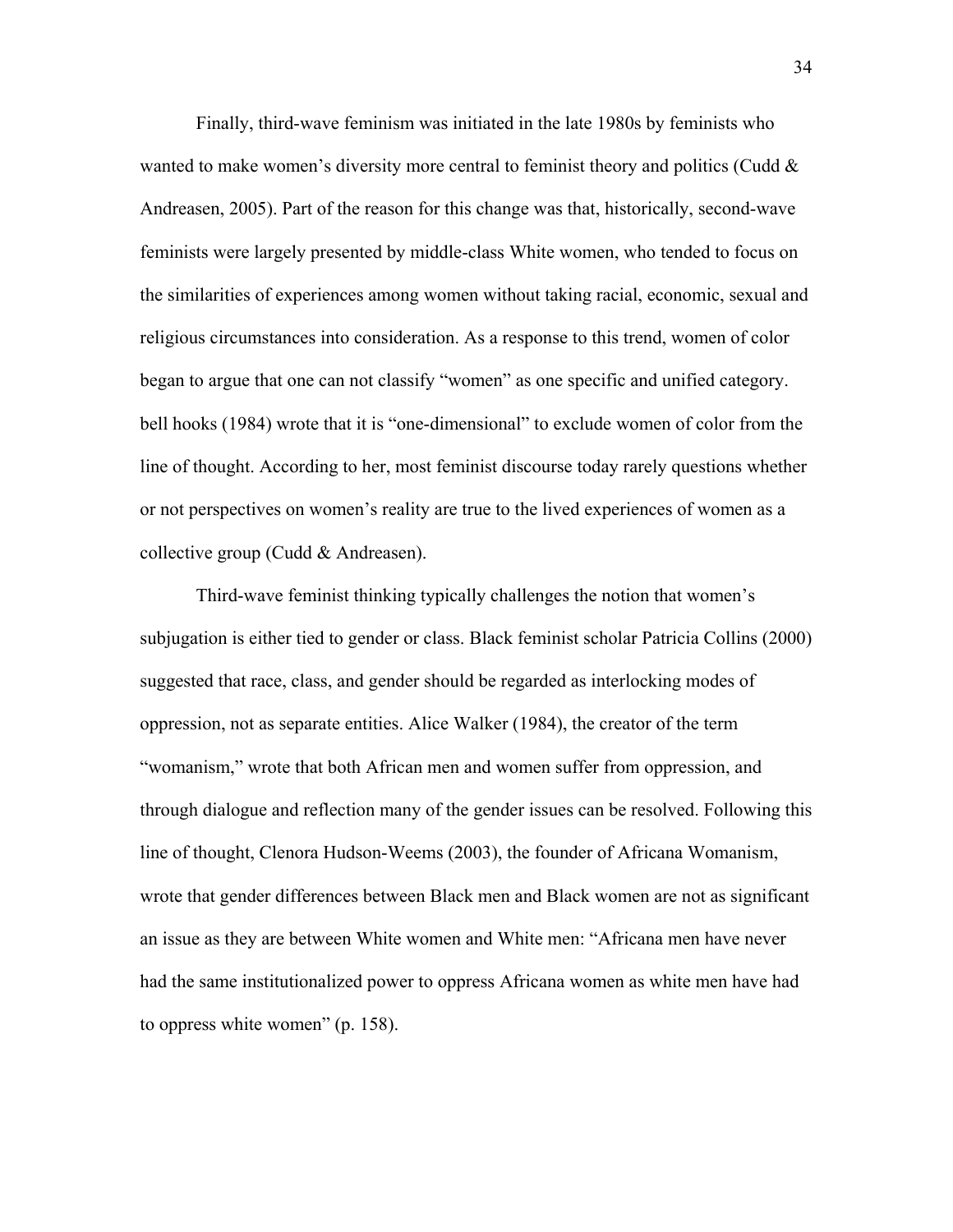As one of my participants was an African American woman, her beliefs and actions will be very different from those of a European woman. Her African American background was reflected in her teaching style, in the challenges or opportunities she encountered at school, and in her perceptions of multicultural education. For this reason, I conducted research and analyzed my data through an African American feminist lens.

*Muslim Feminism.* Aside from initiatives undertaken by women of color or thirdworld women, several critiques emerged as well from other marginalized women's groups, such as working-class feminists (Helmbold, 1987; hooks, 1984, 2000; Tokarcyzk & Fay, 1993), lesbians (Bulkin, 1980; Cruikshank, 1982), Muslim women (Ahmed, 1980; Al-Hibri, 1983), Jewish women (Beck, 1988; Pegrebin, 1982), and women with disabilities (Fine & Asch, 1988; Hillyer, 1992; Wendell, 1996). A number of scholars have documented the struggles and liberation movements of women in the Middle East. During the 1990s, the term, "Islamic feminism," gained currency in several Middle Eastern countries. According to several researchers, Islamic feminism argues that gender equality and social justice are ensured by the Islamic paradigm (Ahmed, 1992; Mernissi, 1991; Spellberg, 1994). The central tenet of Islamic feminism argues that the Qur'an affirms equality for all human beings, but gender equality has been subverted by patriarchal ideologies and practices within Muslim societies and Islamic fundamentalists states (Schmitz et al., 2004).

Across the United States, Muslim feminists have had to abide stereotypes and the preoccupations of U.S. feminists in the academy with issues of the veil and excision (Mernissi, 1992). For a long time the only cited Egyptian Muslim feminist throughout women's studies programs in the United States was Nawal El Saadawi. The reception of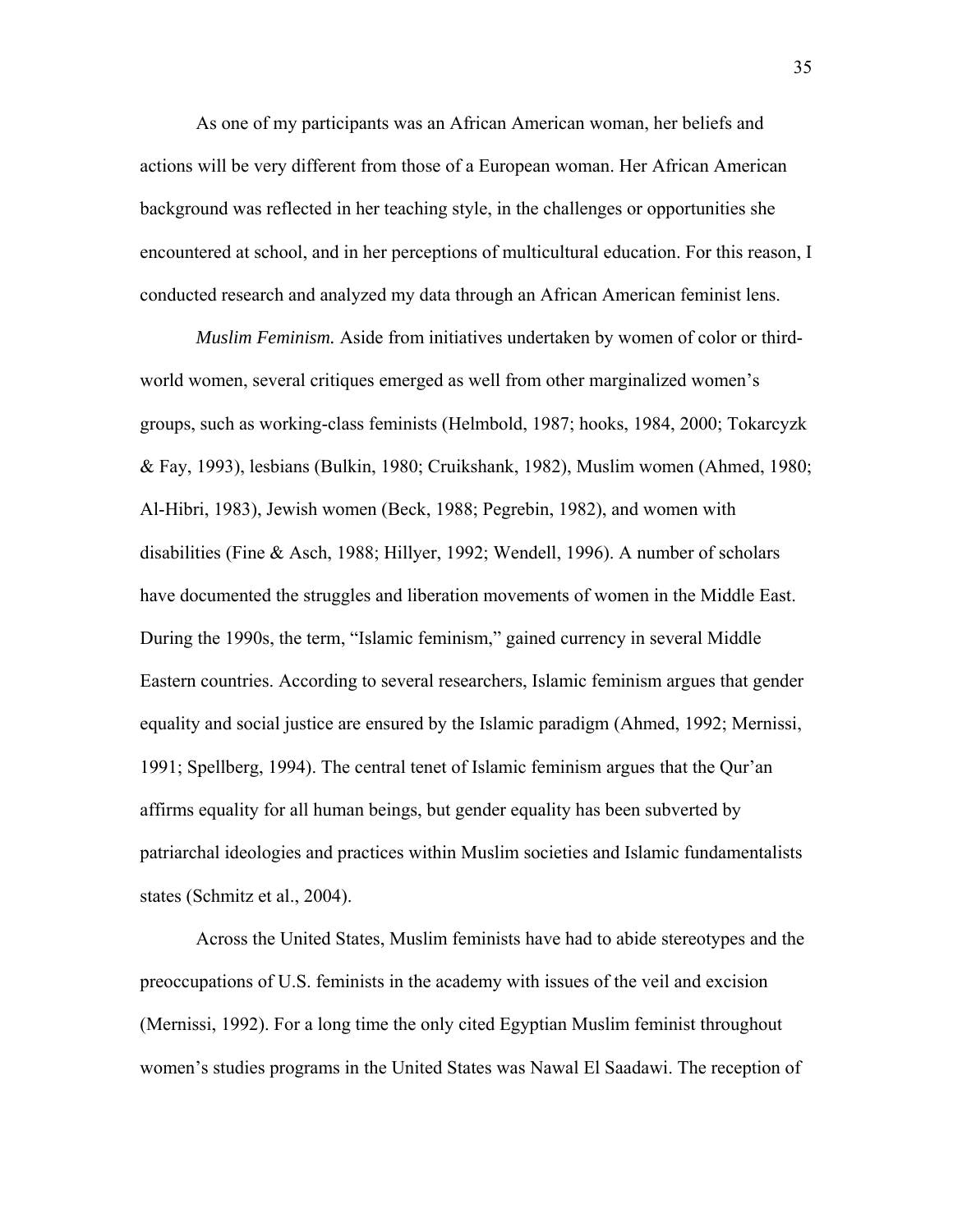the *Hidden Face of Eve* (1980) encouraged representations of Arab women solely as victims of oppression (Schmitz et al., 2004). Recently, Muslim feminist scholars have portrayed Muslim-American and Arab-American women from multiple perspectives (Ahmed, 1999; El Saadawi, 1997; Kadi, 1994; Karakasoglu, 2005; Shakir, 1997, Topcu, 2005; Web, 2000).

In comparison, in Germany, "Germans tend to consider Turkish women as victims of a patriarchal society shaped by religious beliefs" (Topcu, 2005). Topcu added,Female Muslims are believed to be oppressed, forced into marriage and beaten by men. The media nurture such clichéd prejudices. Therefore, head scarves and Turkish woman have become synonymous in Germany, even though only a minority of women from Turkey cover their hair.  $(p.1)$ 

However, the personal circumstances of Turkish women in Germany vary greatly.

Gender roles within the Turkish migrant community cannot be sweepingly divided into traditional or modern. Karakasoglu (2005), researcher in the field of migration and professor at the University of Bremen, emphasized that "different orientations can develop" (p.4). In this context, it was interesting to observe how my Turkish participant is shaped by these thoughts in her teaching and understanding of multicultural education. Because my participant is a member of an ethnic minority and a Muslim woman, her perspective will be that of a minority within a minority.

As my informant is a Turkish woman and a Muslim, her beliefs and actions are different from those of a Western woman. Her Muslim background reflects in her teaching style, in the challenges or opportunities she encounters at school. It is for this reason that I chose to conduct my research and analyze my data through a Muslim feminist lens.

*Feminism and teaching.* It is well-known that most teachers are underpaid (Berliner & Biddle, 1995). As Jane Gaskell (1988) wrote, "In the process of trying to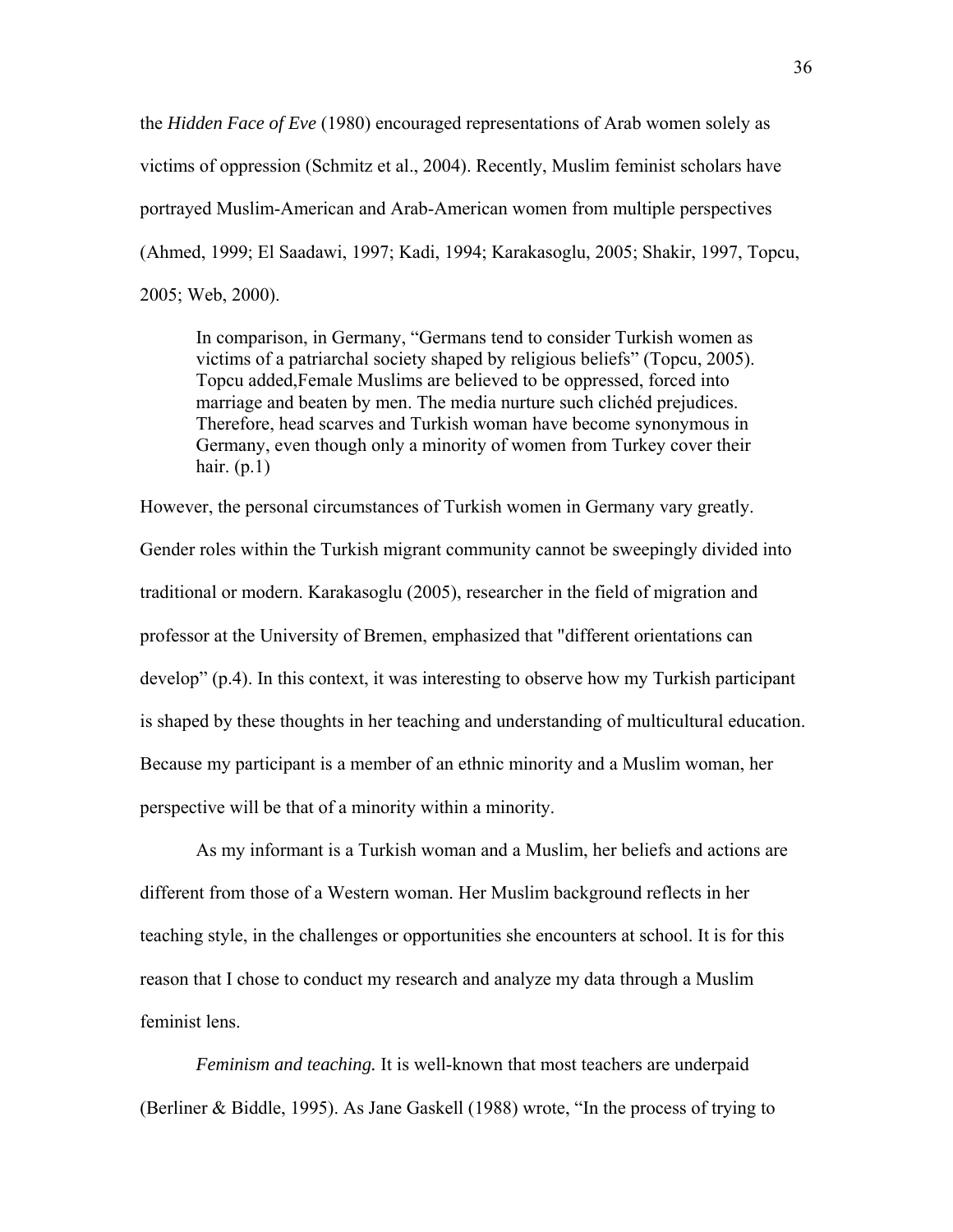achieve equal opportunity, we encounter a world framed in the image of men's experience and that world is ultimately where the problem lies" (p. 21). But teachers are not neutral in their teaching: They are obligated to work for social betterment and such betterment can only be achieved by overcoming current gender inequities. Although the feminist literature has documented this struggle and inequality for many years, it seems that salaries are now becoming almost equal (National Center for Educational Statistics Report, 2000-2001).

On a different note, a famous study initially carried out by Perry (1970) and then challenged by Belenky, Clinchy, Goldberger, and Tarule (1986) incorporated women from various ages and occupations and investigated how women experience knowledge. Their research results indicate that there are specific differences in the way in which women experienced knowledge. Their perspectives are (a) silence, a condition in which women did not speak out; (b) received knowledge, listening to the voices of others; (c) subjective knowledge, listening to the inner voice and a quest for one's own identity; (d) procedural knowledge, looking for reasons and becoming aware of separate and connected knowledge; and (e) constructed knowledge, integrating the voices of all with respect to context. It is important to note that educators have to adopt the cultural feminist argument that there are differences in the way in which women experience the world and, therefore, think about the world. Certainly, the fact that women are silent receivers of knowledge rather than subjects constructing their own knowledge is an important factor in the education of women. Unfortunately, this study does not include women of color of different social class, or of different religious backgrounds into consideration. Also it has been challenged to be too essentialist oriented. While the study certainly helps me to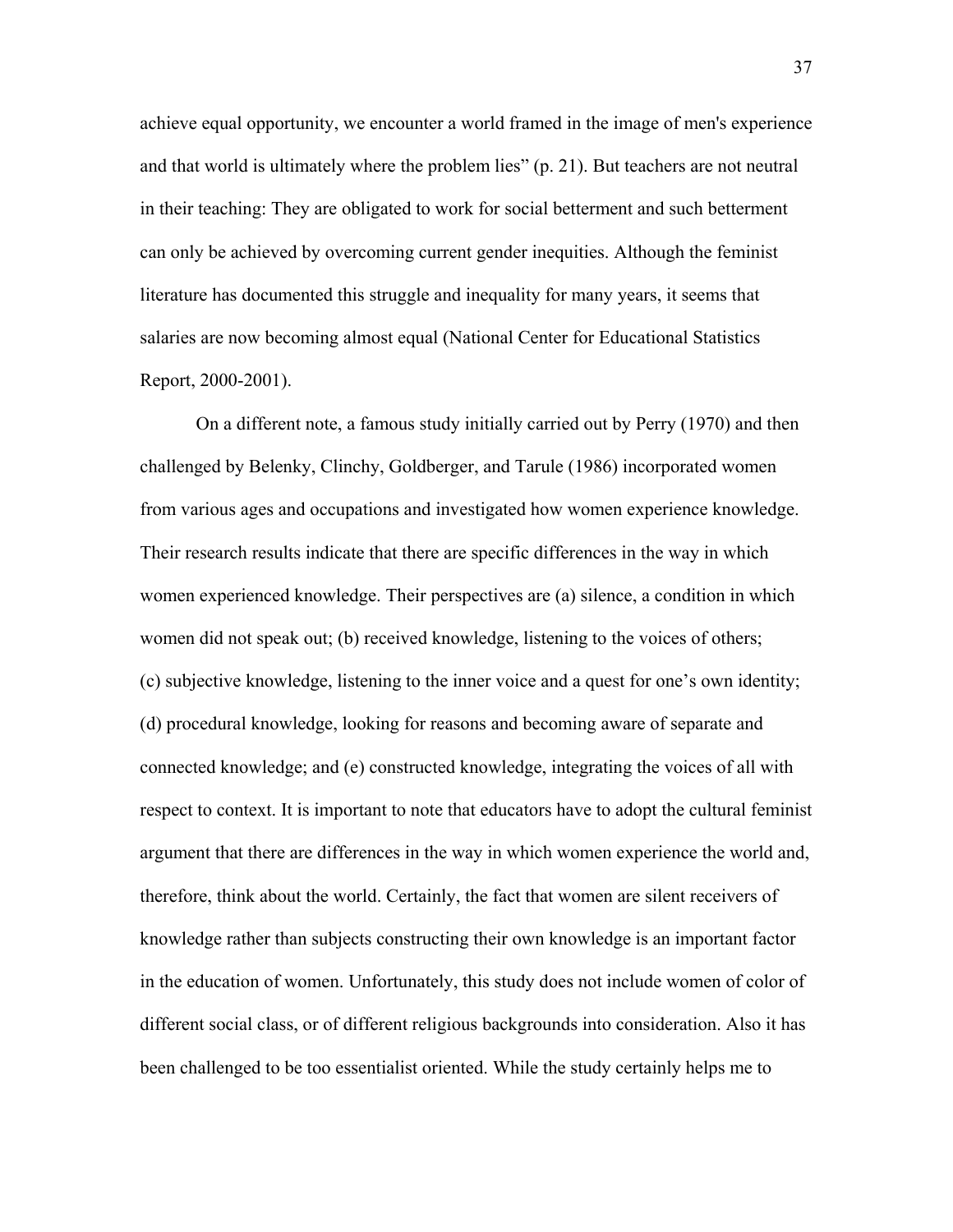understand how women learn, it does not cover the range of voices that characterize my projected participants.

According to Vadrick (1997), international female students may be more concerned with poverty, survival, religion, or the environment than with Western feminist issues such as pornography or the male-female gap in wages. She emphasized that there can be more than one voice and opinion that describes women's needs. And finally, if women do think and learn differently from men, then educational leaders need to address those differences in education, especially in the terrain of multicultural education. Multicultural education deals with taboo topics, provocative issues, and stigmatized groups in society. Including a female perspective into this difficult arena will provide an additional, different, and valuable perspective from a traditionally suppressed social group.

Finally, during my review of the literature, I payed attention to feminist voices, particularly those presenting Muslim or Africana perspectives, which will be visible throughout my research in general. Moreover, when I analyzed teacher perceptions of multicultural education and its implementation in the classroom, I considered their actions in the context of feminist pedagogies such as caring (Beauboeuf-Lafontant, 2002; Collins, 2000; Noddings, 1995), teamwork, and the sharing of control (Ropers-Huilman, 1997).

All in all, trying to analyze data from three different perspectives does not necessarily indicate that I am trying to evaluate data from three different lenses. All of theses frameworks are components of emancipation and critique; they seek equal rights for anyone regardless of gender, race or religion.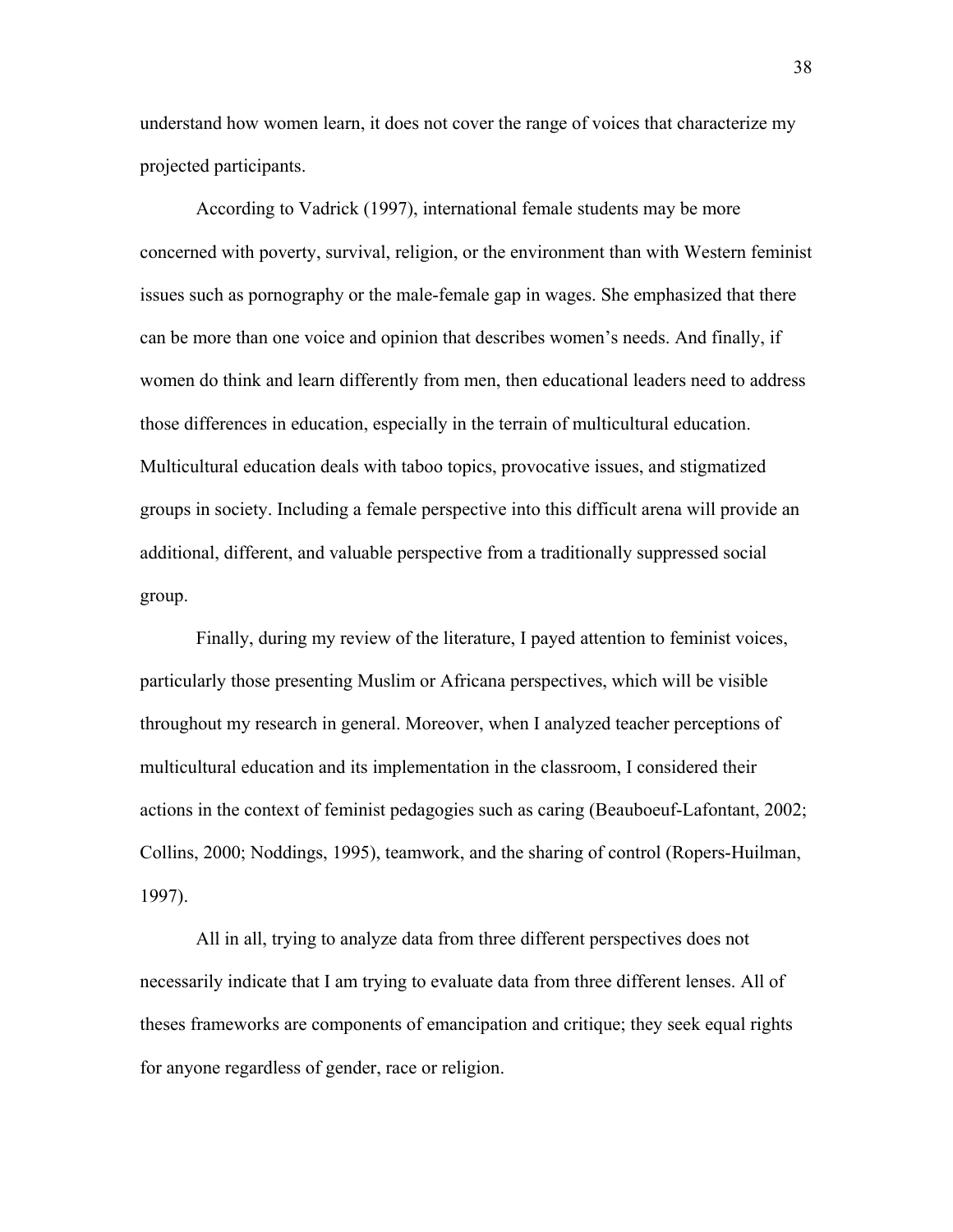#### Statement of the Problem

In this study, I described and analyzed how multicultural education is perceived and implemented in the classroom by a U.S. ethnic minority teacher and a German ethnic minority teacher. Each participant encountered challenges and opportunities in her respective teacher education program and work environments. The participants' views on how they have been shaped by their experiences, and on what they have learned about multicultural education, will be discussed in this study. Additionally, this study will demonstrate how each teacher implements multicultural education in her language arts or German classes, respectively. The purpose of gaining a deeper understanding of these issues is to see how minority educators in the United States and Germany deal with similar issues regarding multicultural education and how they implement culture in their classrooms.

The research questions guiding this study were as follows:

1. What are the challenges and/or support experienced by a German and a U.S. female ethnic minority teacher who attempt to implement multicultural principles in their classrooms?

2. What are the similarities and/or differences experienced by a German and a U.S. female ethnic minority teacher regarding the implementation of multicultural principles into their practices?

3. To what extent are the teachers' beliefs and actions shaped by their subject positions as ethnic minority females teaching language arts in their classrooms?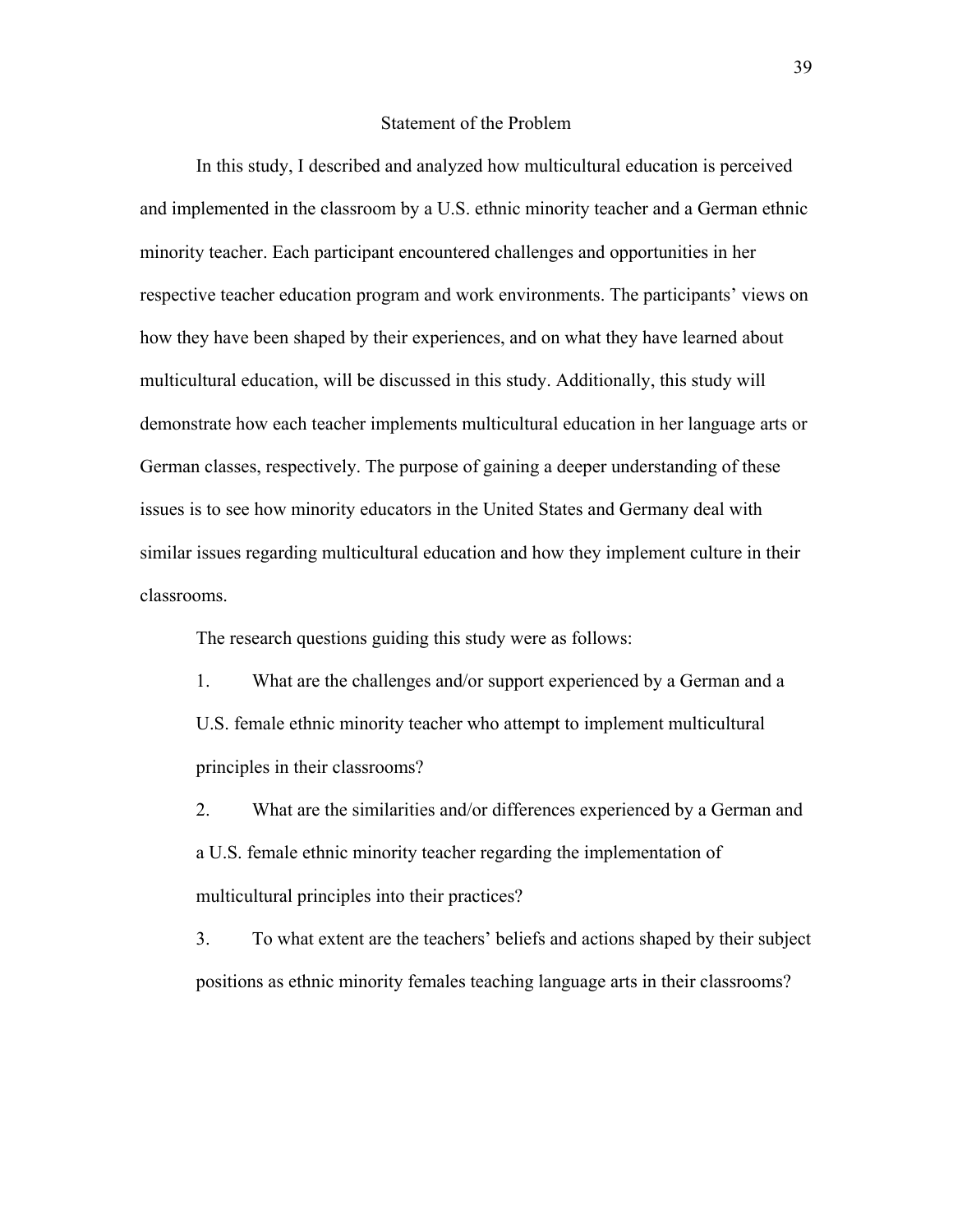## Significance of the Study

Regardless of the situation of multicultural education and of the problematic position of minority and migrants in Germany and the United States, it is imperative to find solutions for closing the achievement gap and to work on the challenges such as interracial tensions and conflicts, and the increasing percentage of second language learners. One approach for seeking solutions is to increase the numbers of minority teachers in both countries and listen to their viewpoints as they serve as role models, mentors, and activists (Carrington & Skeleton, 2004). Therefore, I sought to illuminate different perspectives regarding cross-cultural issues among minority teachers and to explore multicultural trends in education in geopolitical contexts. U.S. and German preservice teachers, teachers in public schools, and individuals who are interested in multicultural education in general will have opportunities to explore, analyze, see, and compare international perspectives on multicultural education. The study may develop additional applications of teaching methods in the arena of multicultural education, will add new information on minority-female teachers' concerns and challenges in classrooms, and, most importantly, will open up a new research field in international, minority, and female teachers' beliefs on multicultural education.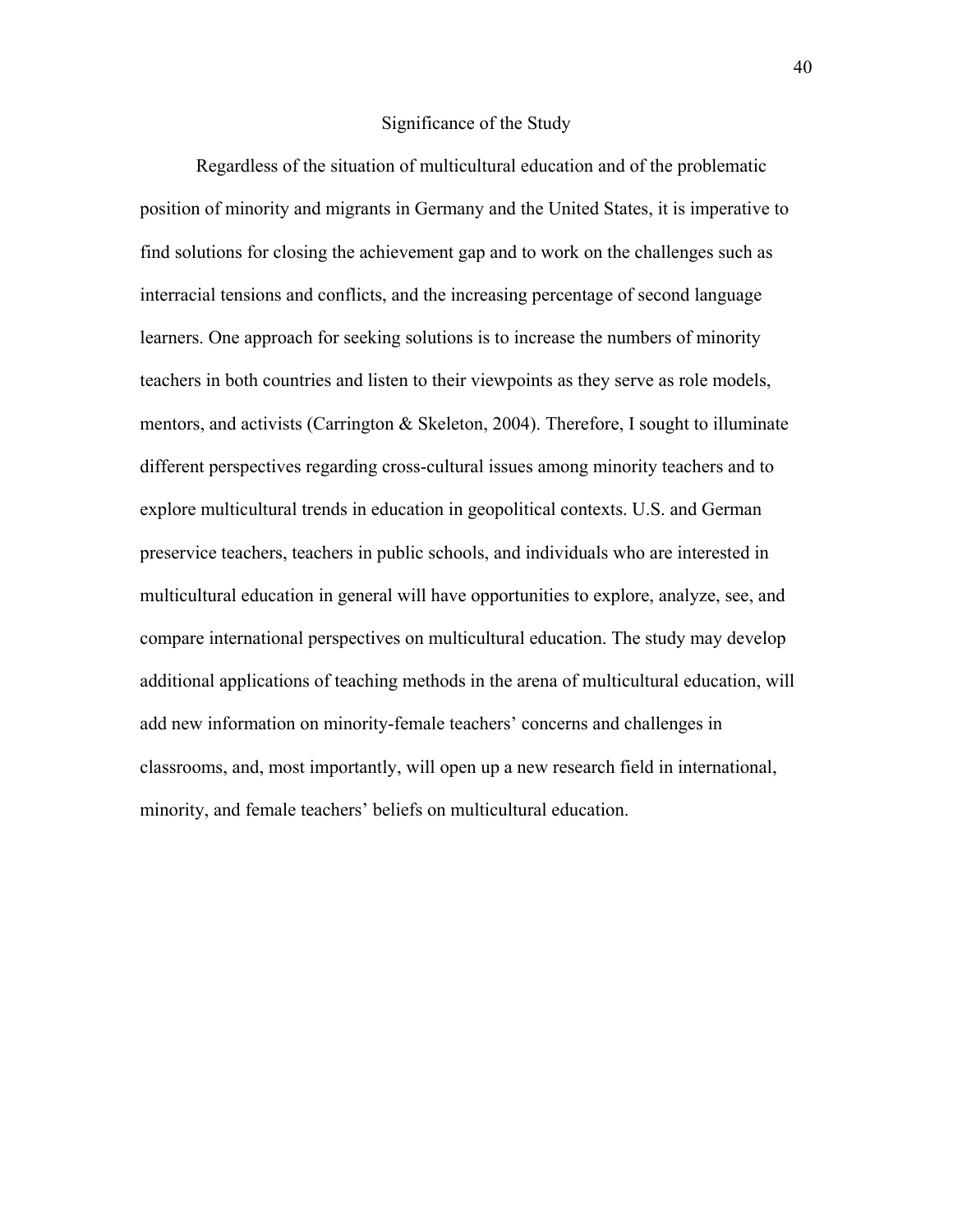# CHAPTER 2

# REVIEW OF THE LITERATURE

### Multicultural Education in the United States

A historical perspective is imperative in order to understand current developments in multicultural education. Banks (2004) discussed extensively the early movements and landmark events prior to multicultural education. He demonstrated the rationale behind multicultural education, pointing out why schools, colleges and universities need to restructure and reflect on multicultural issues and concerns. Although it is necessary to mention all antecedent movements before multicultural education started, this discussing will go beyond the scope of this study.

According to Banks (1996), "The intergroup education movement is an important antecedent of the current multicultural education movement but it is not an actual root of it" (p. 12). He found the roots of multicultural education in the early ethnic studies movement and elaborated further on an important precedent, namely the "Intergroup Education Movement," which also fostered the work of African American scholars such as Woodson, Wesley, DuBois, and Logan (Banks, 2004).

## *Early Ethnic Studies Movement*

The early ethnic studies movement was founded in the 1960s by African American scholars such as G. W. Williams (1882-83), Woodson and Wesley (1922), and Du Bois (1935, 1973), who were trying to develop teaching materials and information about African American culture to integrate it in the schools (Banks, 2004, p. 8). Other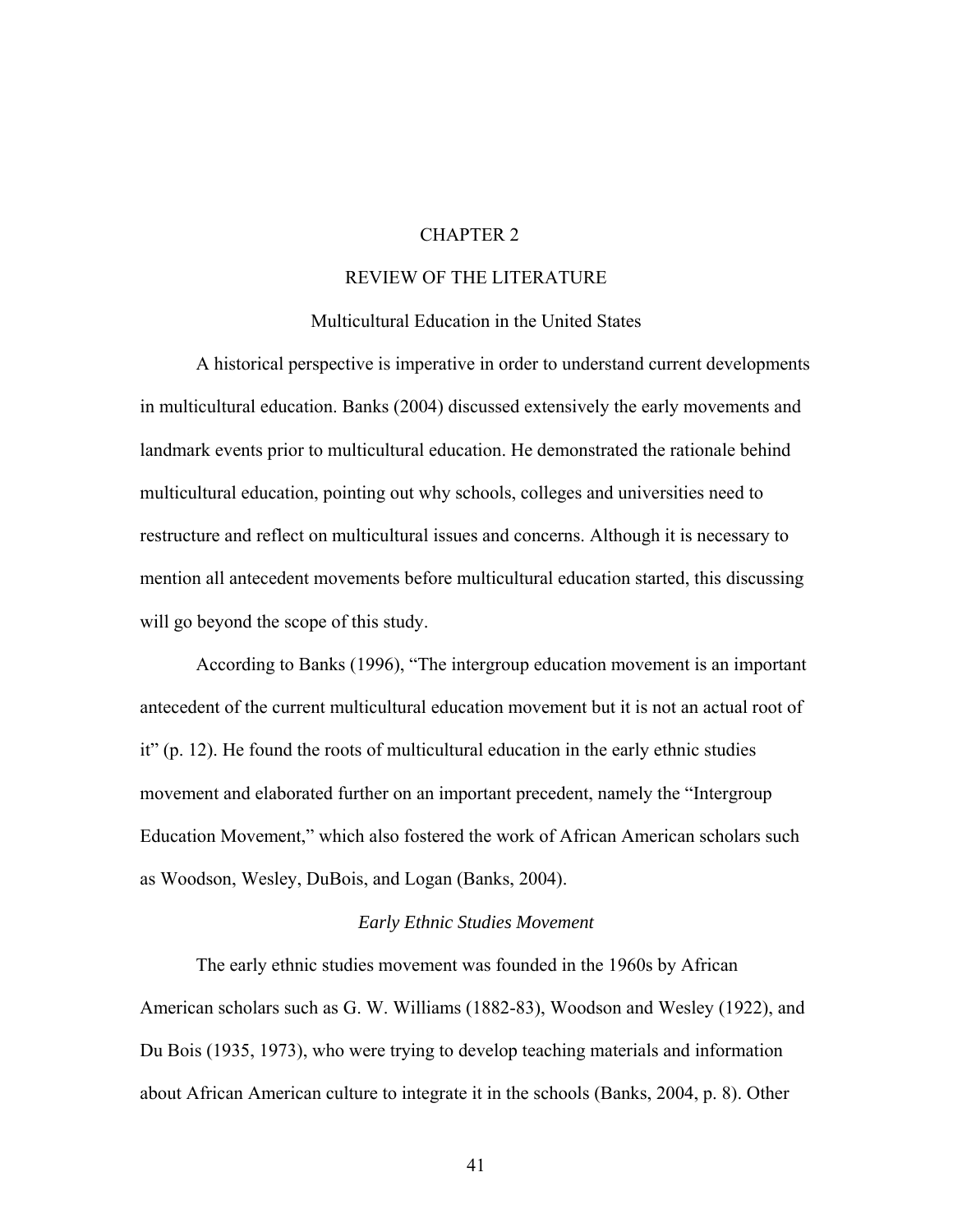scholars, such as Brooks (1990), described the historical change of segregation of African American schools in the United States. Because of discrimination, the Black community supported the efforts to have separate schools for African American children (Banks). Although the African American schools had only African American teachers, the school curricula, textbooks and school boards were mainly controlled by White Americans (Banks, 2004).

Therefore, it was very difficult to include African American culture and history into the school curriculum. In his landmark study, *The Mis-Education of the Negro*, Woodson (1933) argued that schools were trying to indoctrinate students with solely White culture and history, and, as a result, African American students were missing out on information about their own cultures. He pointed out that this practice neglected Black history and civilization and would therefore harm the self-esteem of African American students. Throughout his career Woodson was one of the main scholars who published on African American culture, history, and civilization, promoting its inclusion into the school culture (Roche, 1996). He initiated several African American journals, such as *Journal of Negro History* and *Negro History Bulletin*, and was highly keen on constructing and introducing knowledge about African Americans into the schools.

#### *Intergroup Education Movement*

The Intergroup Education Movement was an important predecessor to the ethnic studies movements in the 1960s and 1970s (Banks, 2004). It was linked to the work of major African American scholars, such as Woodson, Wesley, DuBois, and Logan, and dealt with issues of religion, nation and racial groups (Banks, 1996; Cook & Cook, 1954). The reason that this significant movement was linked to the field of multicultural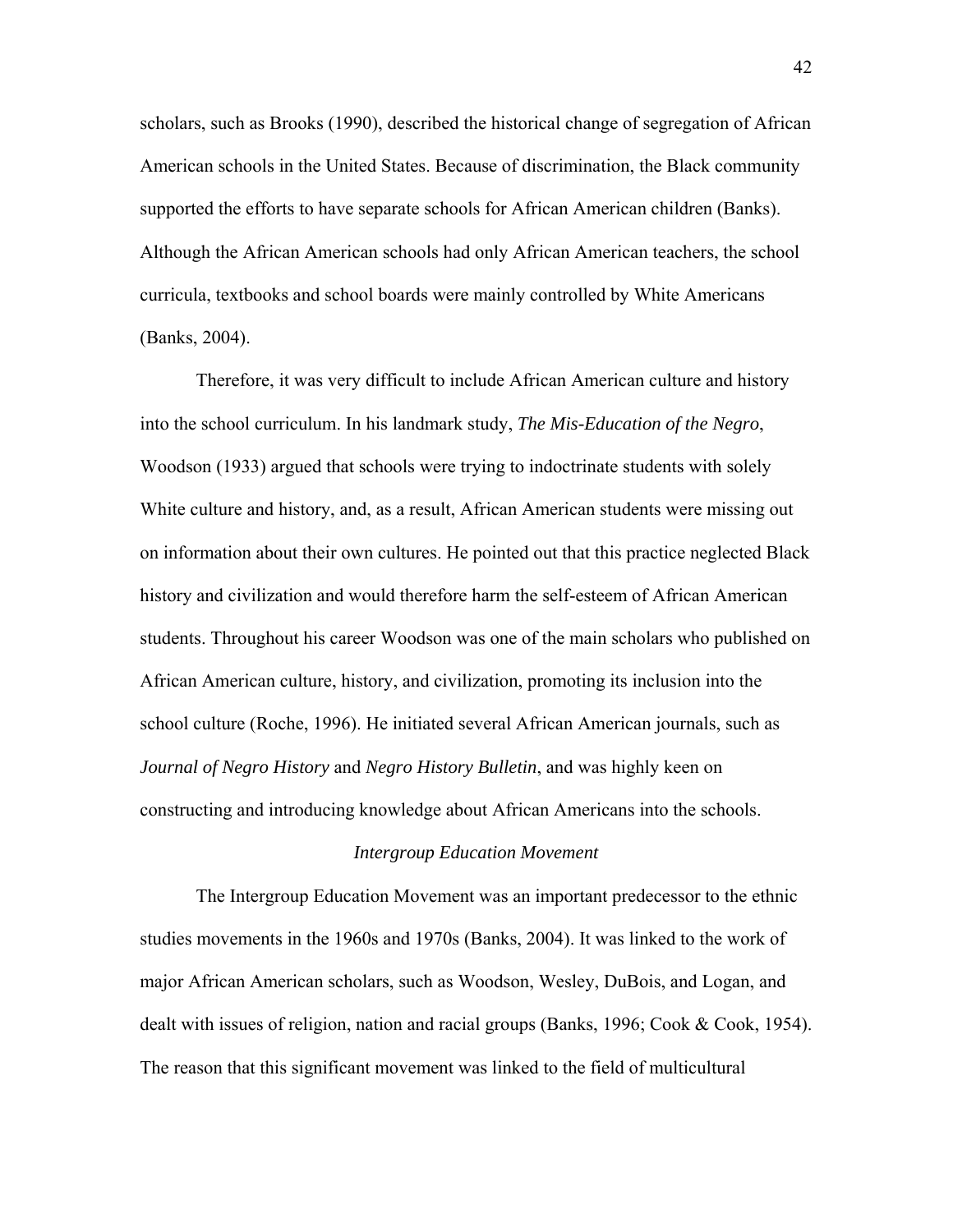education was that it highlighted and shared many of its contemporary ideas (Banks, 2001).

Essentially, this movement grew out of the national tensions experienced after World War II. Many minorities living in the south or in rural areas migrated to the north in order to search for jobs and compete with people already living there (Banks, 2004). Out of these challenges and problems, which arose because of job competition, the intergroup education movement emerged. Its essence was to "reduce prejudice and ethnic tension in the nation" (DuBois, 1984; Taba, Brady, & Robinson, 1952; Banks, 2004, p. 9). During that time, scholars such as A. Cook, Alain Locke, Franz Boas, John Dollard, and E. Franklin Frazier published articles and books to enlighten people about problems that the nation experienced (Banks, 2004, p. 10). Allport's seminal study of 1950 revealed the "the Nature of Prejudice." Here, he defined four conditions that need to be met in order to create positive interracial contacts: equal status, common goals, intergroup cooperation, and the support of authorities (Pettigrew, 2004). The United States continues to struggling with fulfilling the last condition. Almost 50 years later, the school systems, teachers, and higher education institutions still need the support of authorities. All in all, the intergroup education movement's central focus was to develop students' democratic racial attitudes and values (Cook, 1947; Taba & Wilson, 1946) by researching the curricular interventions into students' racial attitudes (Banks, 2004).

In comparison with both movements, the intergroup educational materials did not include much about issues and problems such as institutionalized racism, power, and structural inequality (Banks, 2004). Rather, they emphasized interracial harmony and human relations. The central focus of the early ethnic studies movement was ethnic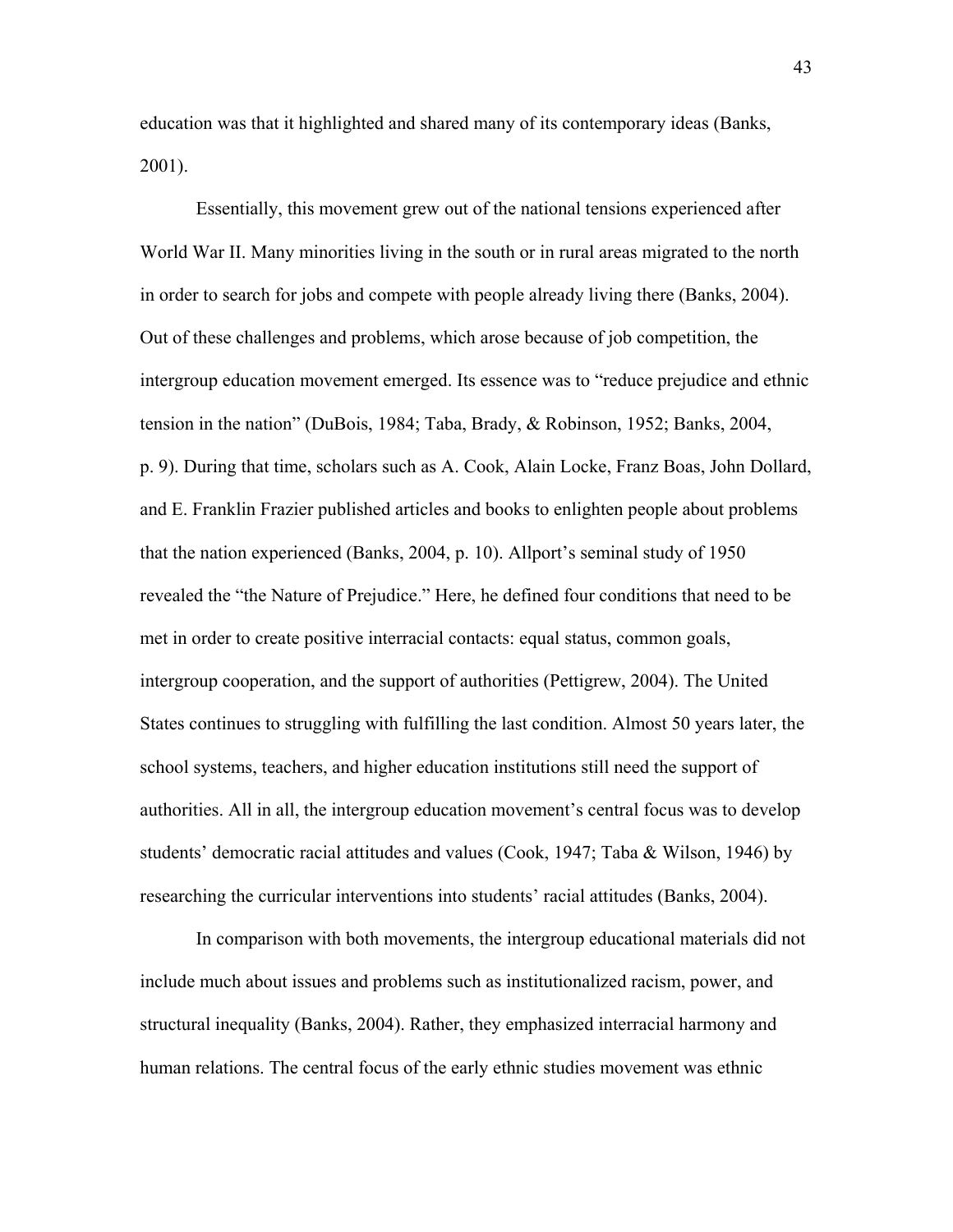empowerment, and most scholars who were trying to achieve this aim were of African American descent. By contrast, most of the Intergroup Education Movement leaders were White. Both movements shaped new ideas, thoughts, and democratic values in the multicultural arena and were each thus important in their ways.

## *The Beginning of Multicultural Education*

During the Civil Rights Movements in the 1960s, most Africa-American people in the United States suffered, and they became impatient with the deliberate speed of racial desegregation. As I mentioned earlier, the Intergroup Education Movement was trying to reach interracial harmony between groups and diminish desegregation. Along with the frustrations they were already experiencing, African Americans started to request full control over their own schools in order to administer the curriculum and embed separate courses into the school's system (Banks, 2004). Other minority groups, such as Mexican Americans, Puerto Ricans, American Indians, and Asian Americans, followed and voiced their interests as well (p. 12). In addition, publications which were neglected earlier or were not allowed to go into print were now getting published. There was a continuation of the tendency to make everyone--particularly those within the educational field--aware of how ethnic groups of color had been victimized by institutionalized racism and discrimination in the United States.

In the 1970s, scholars inspired by pioneers in the field continued the struggle and played a significant role in establishing multicultural education in the United States. Scholars such as Baker, Banks, Gay and Grant were strongly directed by the previous African American scholars, who initiated the first move within the early ethnic movements. Later on, specialists in other subgroups within the United States conducted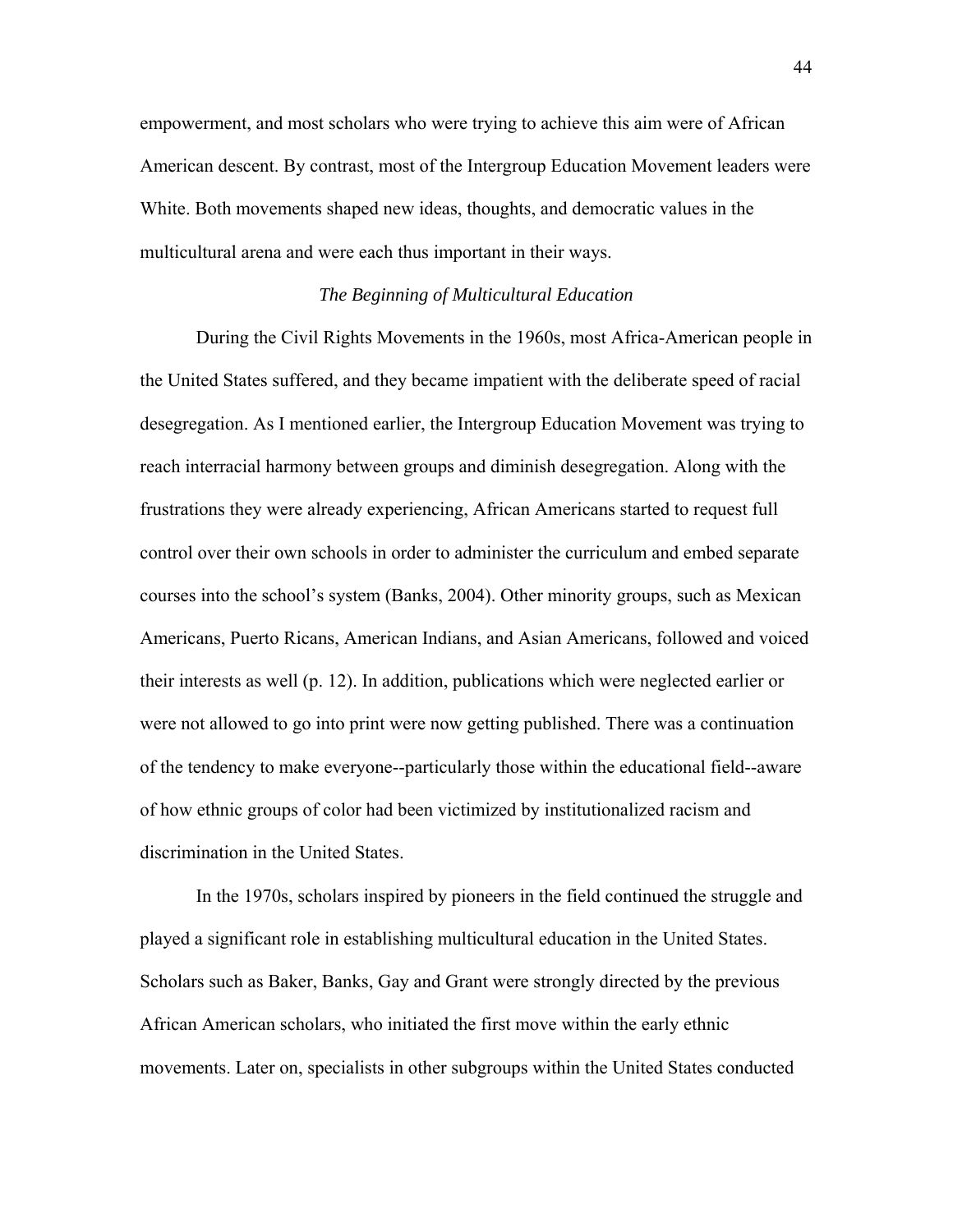research within the field of multicultural education to issues concerning Mexican Americans, American Indians, Puerto Ricans, and Asian Americans. Researchers, such as Cortes, Forbes, Nieto and Sue.

According to Banks (2004), multicultural education went through five phases until it reached the current level. In the initial stage, it was important to include ethnic studies into the school and teacher-preparation programs. These classes focused only on theories and cultural concepts of minority groups. During the second phase, educators realized that these kinds of classes were not sufficient to make a major impact on curricular changes, respond to unique needs of minority students, and increase awareness of democratic racial and ethnic attitudes. Hence, the second phase initiated systemic changes in the school system in order to reach to educational equality.

The third stage mainly included voices of people who regarded themselves as "victims of the society" (p. 13), such as people with disabilities and women. Their interests were also represented in the school changes, curricular activities, and general educational structure. In the fourth and current stage much research has been carried out in order to analyze how race, class and gender are connected to school, curricular and societal activities (Banks, 2003; Grant & Sleeter, 1986). Furthermore, many professional associations since the 1970s integrated and are still integrating statements and publications about ethnic groups in their agenda. For instance, the National Council of Teachers of English (N.C.T.E.) and American Association of Colleges for Teacher Education (A.A.C.T.E.) included these values in their statements.

Since the 1970s, major changes occurred with landmark developments in the multicultural educational arena. Starting from the early 1900s until the year 2000,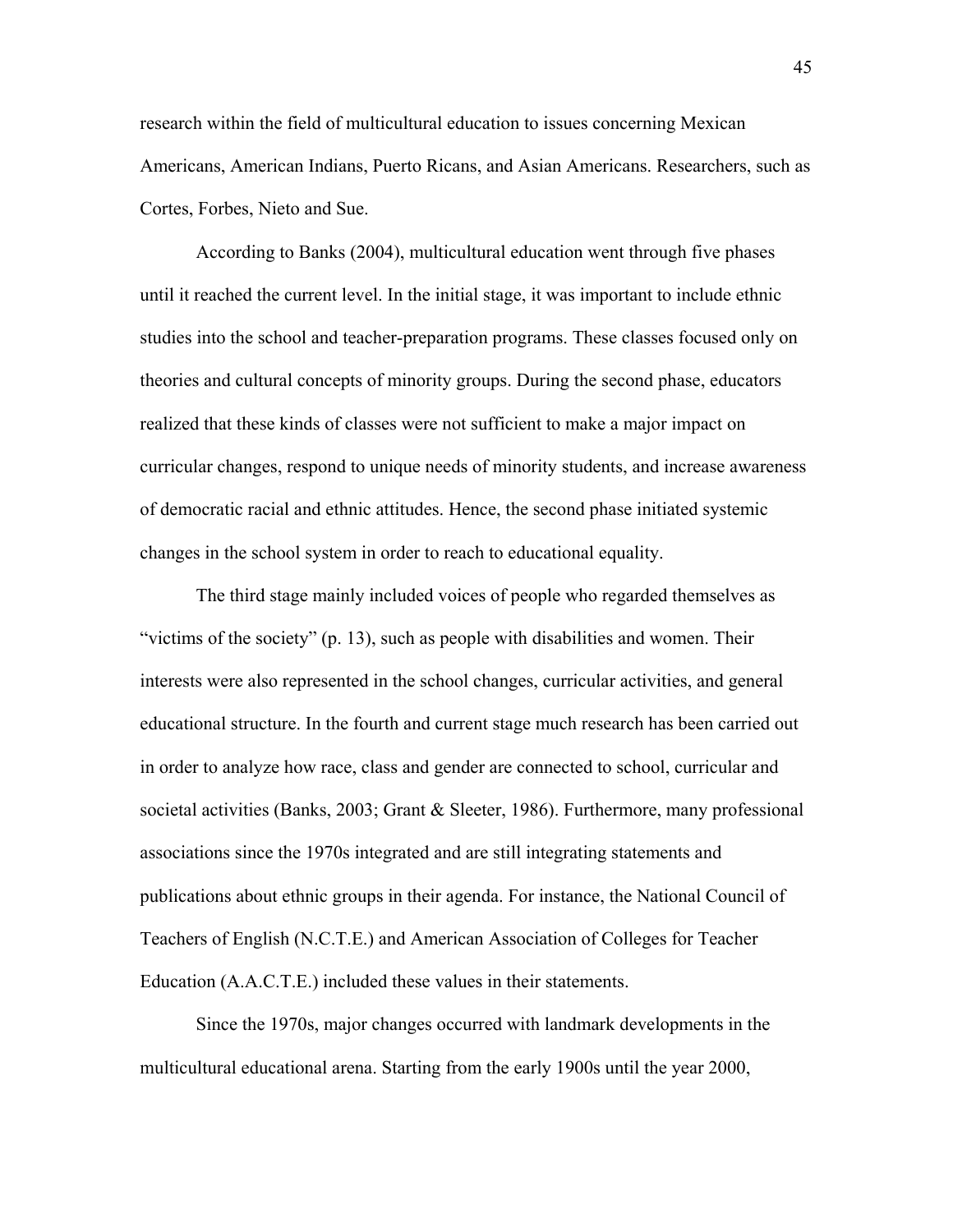multicultural education effected several major influences of important scholars in the field and went through several obstacles and struggles until reaching its goals. Yet educators are still struggling to make significant changes in the curriculum, selecting their own literature and combating a great deal of negative stereotyping of minority groups in the educational field.

## *Challenges and Tensions*

Although multicultural education has made, in the past century, great progress within U.S. school systems, it is still troublesome to think of it in current terms. In many parts of the United States, there is a significant movement against affirmative action, bilingual education, and race-based admissions and scholarship policies in higher education (Gordon, 2001). Unequal resources and opportunities to learn still persist, and they do not provide everyone the same starting point and equity within high-stake tests. Some critics even call this situation the "No Child Left Untested Act" (Toppo, 2002). Furthermore, broadly speaking several important changes affected schooling in the United States (Ladson-Billings, 1998); however, there has been little broad-based fundamental change in education policies (Gollnick, 1995) and teacher education programs (Irvine, 2001; Ladson-Billings, 1999). The backlash of American universities and insistence on teaching from a mainly monocultural perspective prevails (Zeichner, & Hoeft, 1996). This will eventually offer a different perspective on race, class, linguistic background, culture, gender and ability (King & Castenell, 2001).

According to Villegas and Lucas (2002), in addition to multicultural courses within teacher preparation programs, the field placement within diverse settings needs to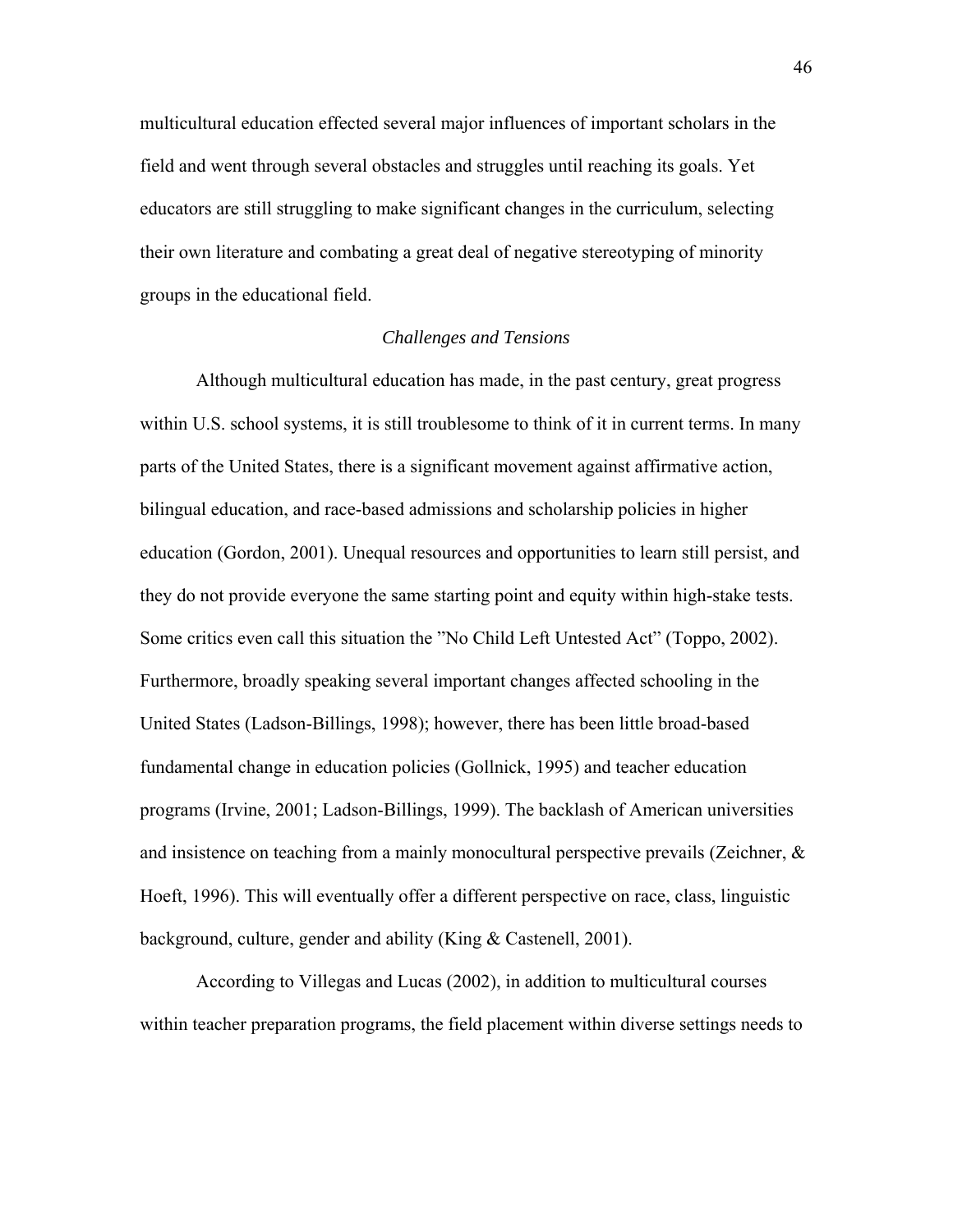be obligatory. This would imply that preservice teachers would eventually start seeing diverse perspectives by receiving a practical experience within such an environment.

On another note, a major government-funded synthesis of research in teacher preparation (Wilson et al., 2001) discussed all policies within the Bush administration, outlining five major questions central to the idea of teacher preparation programs. Sadly, none of the questions were concerned with preparing teachers for diverse settings or special problems of urban schools that are in dire need of teachers. On top of this, the most urgent problem facing multicultural education is that in much of the United States it is viewed as anti-white, anti-intellectual, and anticapitalist (Stotsky, 1999).

Paradoxically, this is the best time as well the worst time for multicultural education and related progressive beliefs across the United States. It is going to be interesting to see how the continuous historical change of multicultural education will help me to discuss my results later on.

#### Teacher Preparation Programs in the United States

According to the National Council for Accreditation of Teacher Education (NCATE) curriculum guidelines, 16 out of 17 national guidelines reflect multicultural values (Davis & Fries, 2004, p. 932). Likewise, 35 states acknowledge that it is important to consider different ethnicities in order to analyze cultural influences on learning and define policies regarding teacher candidates. Forty states even insist that schools and teacher preparation programs include the study of ethnic groups, diversity, bilingual, and multicultural education (Gollnick, 1995). In addition, universities in the United States incorporated multicultural education as part of a course, fieldwork, or curriculum within the teacher preparation programs (Ladson-Billings, 1995; Zeichner & Hoeft, 1996).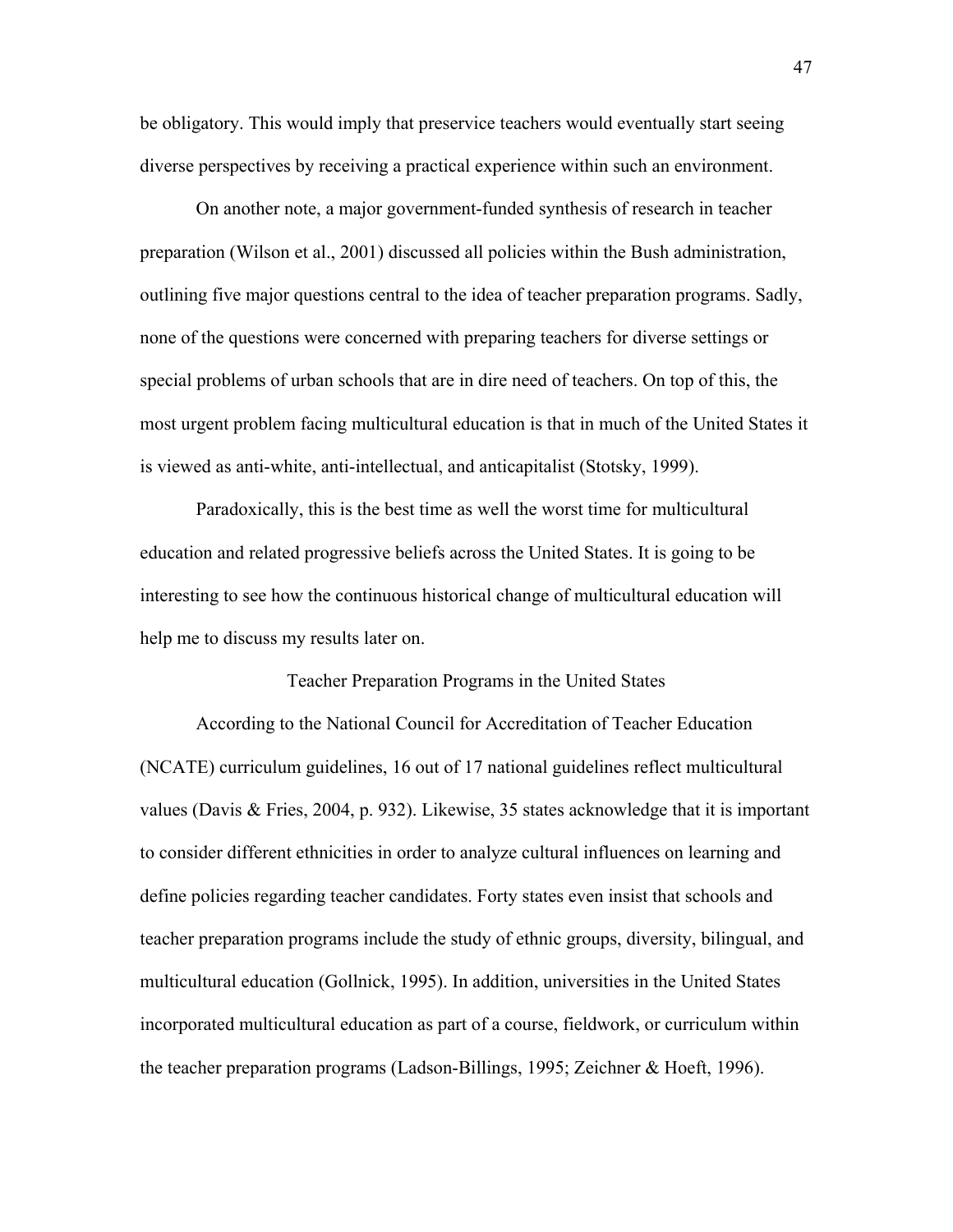Remarkably enough, with the general changes in the field of multicultural education, there has also been an increase in the number of ethnic minority teachers coming into the teaching force (Wilson, Floden, & Ferrini-Mundy, 2001; Zeichner & Schulte, 2001), a change that will eventually help to diversify the teaching body (Lauer, 2001).

Davis and Fries (2004) concluded that "basic changes in teacher education are necessary but have not occurred despite more than a quarter-century of attention" (p. 945). Back in the 1980s, Baptiste and Baptiste made an early statement by pointing out that portions of teacher education needed to be redesigned, and yet education is still working on this and has many goals left to accomplish. After 12 years of NCATE's incorporation of multicultural education into their policy guidelines, Gollnick (1992) stated, "institutions still have not taken seriously its incorporation into its programs and practices [and] equality and cultural diversity are not central to their missions" (p. 237).

One reason that there has been little change within teacher education and practice is still due to marginalization and under funding (Davis & Fries, 2004). Davis and Fries suggested that "well-developed and thoughtful impact measures are needed that allow for comparisons of recruitment and selection strategies, as well as comparisons of the pedagogies of teacher education" (p. 946).

Historical trends in multicultural education in the United States have been marked by struggle and challenge since the beginning of the 1900s. Since the 1960s, major changes occurred within the multicultural field. Although, there have been major developments in the last decade as well, educators and scholars in the multicultural field are still struggling to find a consensus between policies in schools and limited views of policy makers and administrators on multicultural education.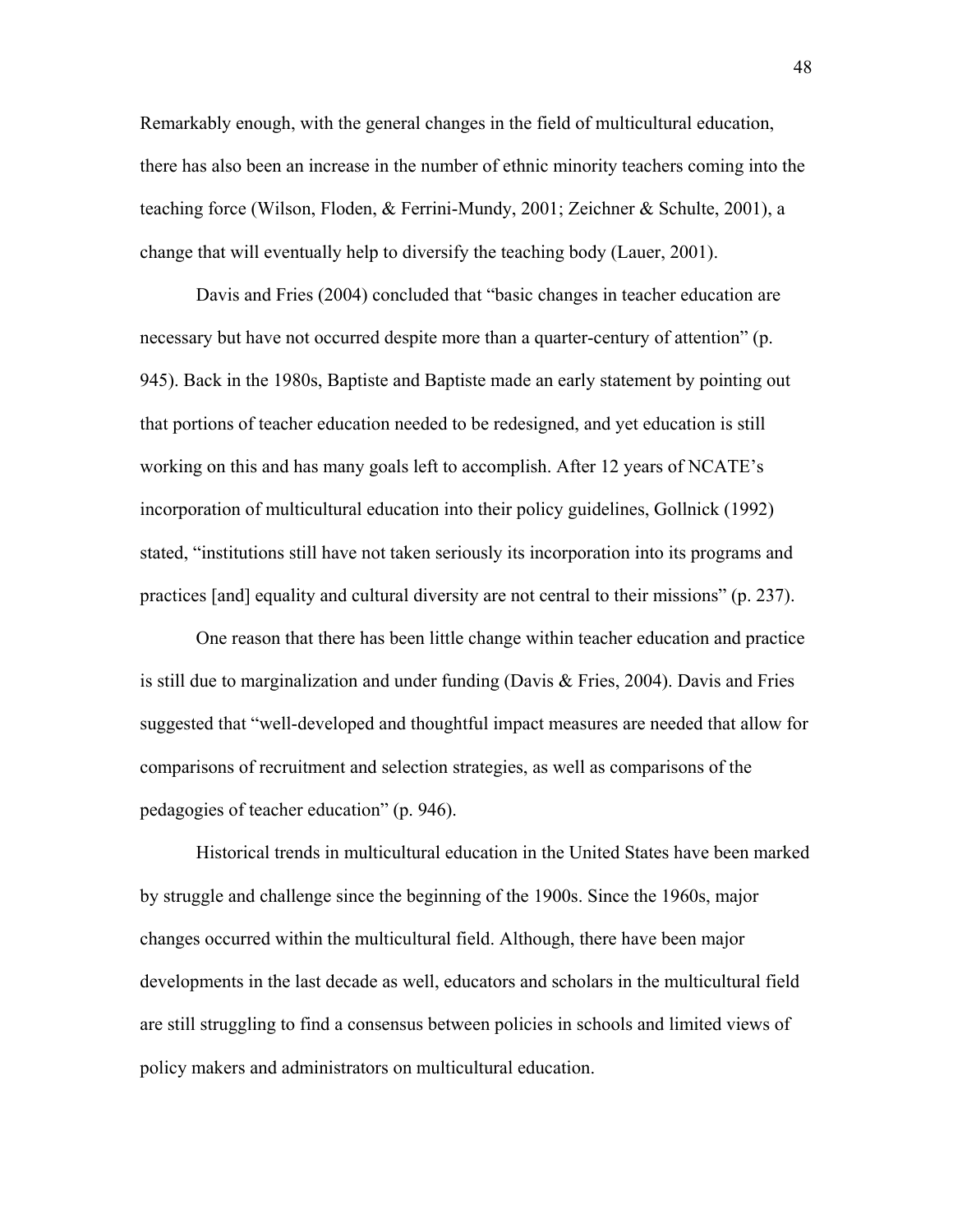#### Intercultural Education in Germany

Compared to the development of multicultural education in the United States, this particular field is a fairly new area in Germany. Around the time of the U.S. Civil War, initial multicultural concepts emerged in Germany. Intercultural education is synonymously used as multicultural education in Germany. Surprisingly, whereas one movement tries to "interact' with diversity, namely as multiple diversities, the other one just calls it as "in between" two cultures. Despite the migration in the1950s and 1960s of guest workers from other countries, such as Turkey, Italy, Spain, and Yugoslavia, German educational leaders did not consider the relevance of adopting a multicultural education system. According to Luchtenberg (2003), as the work migration was viewed as only temporary, educational leaders did not feel that the situation was urgent enough to "challenge education" (p. 1). However, when the guest workers started to settle down as permanent residents in the 1970s, education had to deal with migrant children attending the German schools. The first answer to this initial need was called *Ausländerpedagogik* (migrant education). Luchtenberg (1997) wrote that multicultural education was afterwards implemented as a "counter-concept to migrant education" (p.54) because migrant education could not solve the initial problems. This happened very late and reluctantly in the 1980s as an urgent response to the increase in the number of migrant students and a problematic situation in education regarding policies toward such students.

The major difference between migrant education and multicultural education is that the latter tries to incorporate all children regardless of their background instead of just focusing on migrant children. It also tries to highlight migrant children's differences rather than deficits and essentially to integrate them into the educational system rather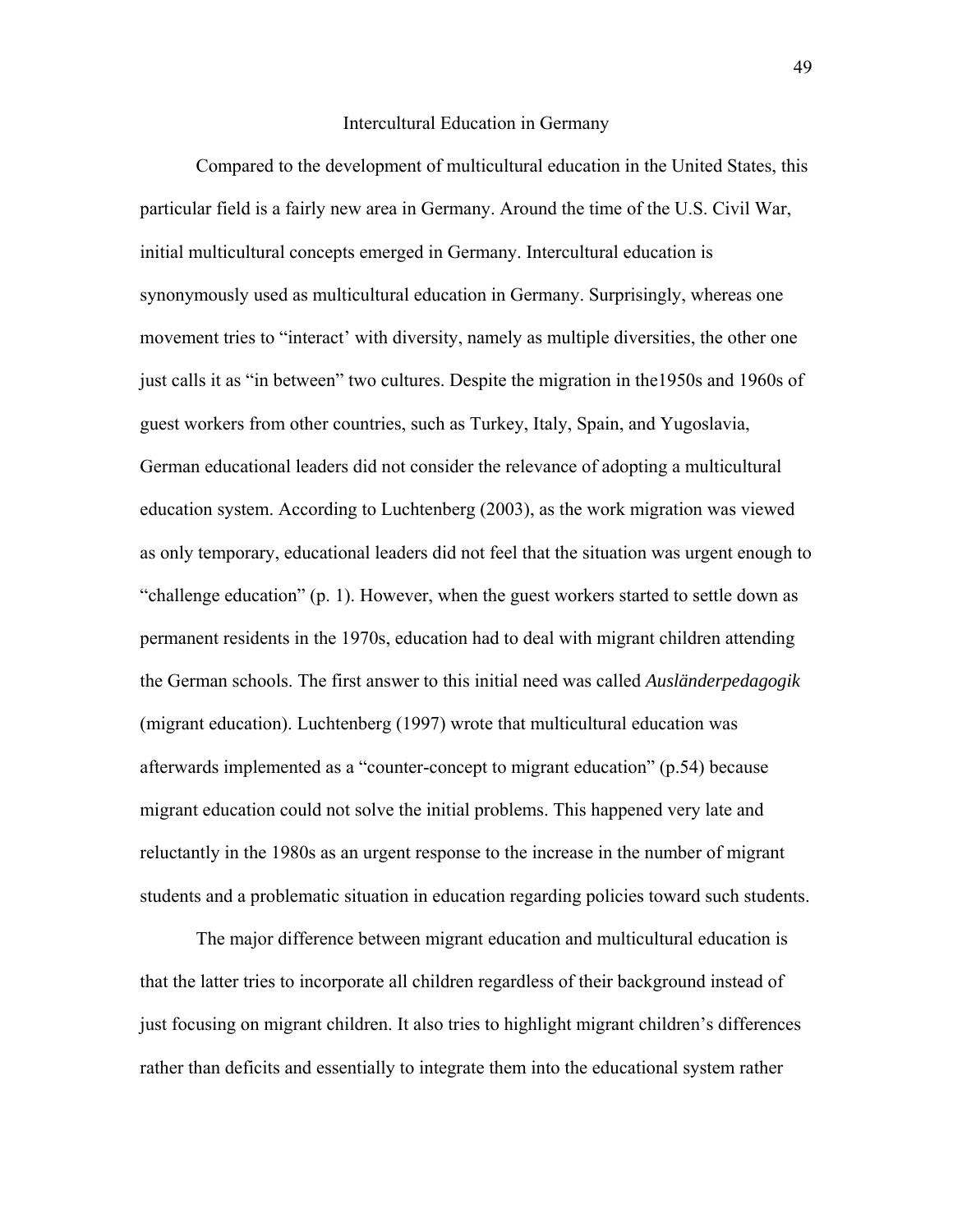than assimilate them (Luchtenberg, 2003). In German literature classes, migrant children's capabilities used to be viewed as deficient and, accordingly, the German education system was trying to "solve this problem" by teaching migrant students as much German as possible so that they could assimilate as soon as possible. Multicultural education was initially developed purely because there were many migrants in the country. Hence, multicultural education was a way to "meet the other culture and learn from each other" (Luchtenberg, 2003, p. 3). It was seen as a very superficial form of getting to know "the other." Rather than getting to know the migrant students' culture on a deeper level, including the study of their customs, habits, and beliefs, it involved a banal introduction to their national cuisines and celebrations. This was certainly evident in the U.S. education system as well. This kind of teaching needed to be questioned, as the responsibility for critical change or social betterment was in the hands of educators (Freire, 1970; McLaren, 1998).

Furthermore, it is interesting to analyze the difference in terms used as well as contexts of their usage. While Americans use the prefix "multi" to describe several cultures at once Germans tend to this mingling of cultures from the "between cultures" point of view. This is somewhat peculiar as migrants are not in between cultures. The assimilation concept still prevails and this is already a critical starting point.

Multicultural education also included anti-racist education, criticizing discrimination towards migrants and foreigners in Germany, which was important as these aspects needed to be discussed before "mutual exchange was possible" (p. 3). The current literature review outlines the challenges that the European Union faced in 1993, including the implementation of the European dimension into the educational system in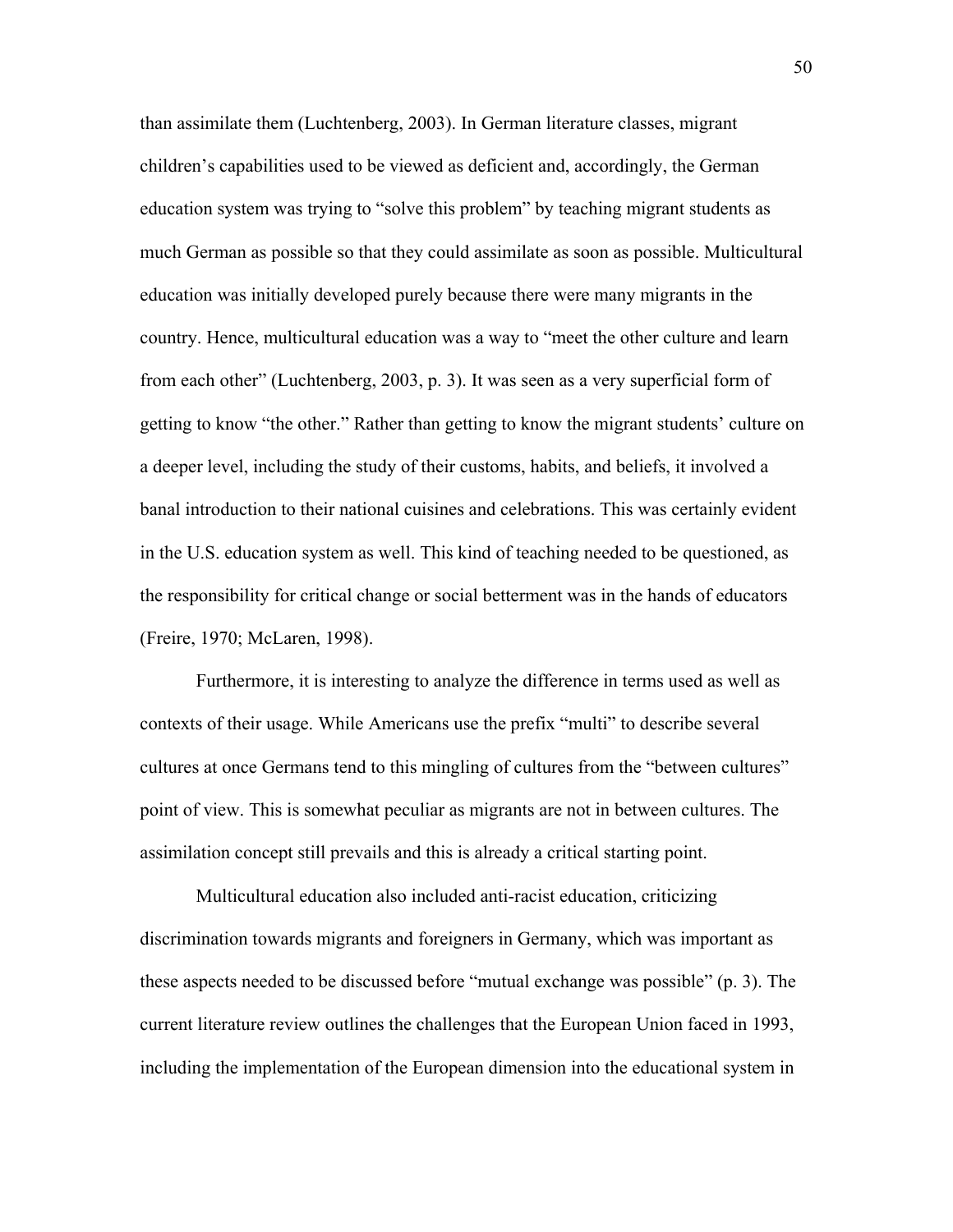Germany. This promoted the concept of multicultural education to a European and global perspective level (Luchtenberg, 2003). Thus, in the late 1980s multicultural education and European education were used interchangeably. While it was very hard to accept this term in the German educational system in the beginning, it has now gained currency (Luchtenberg, 1996).

The term "multicultural education" is now also used for all international educational approaches, such as the European Dimension or the international education proposed by UNESCO. In Germany, this opening toward international approaches has helped multicultural education to achieve greater acceptance, especially in school administration, even if the main focus in schools and research is on education in a multicultural society.

## *Challenges and Tensions*

The focus on integration rather than assimilation of migrant students made them join the same classes as Germans as opposed to having their own classes. Consequently, bilingual education has never been developed in Germany, although language has always played an important role in the concepts of multicultural education (Luchtenberg, 2002). German as a second language is mainly taught in German schools in remedial or support classes for several hours each week. Researchers stress the fact that migrant students experience their whole school lives and all the subjects they take through German as a second language, but this message is only reluctantly accepted in teacher education and in schools (Krashen, 1999).

Meanwhile, there are some universities and teacher training institutions that offer extended graduate courses for teachers or graduate students to qualify in multicultural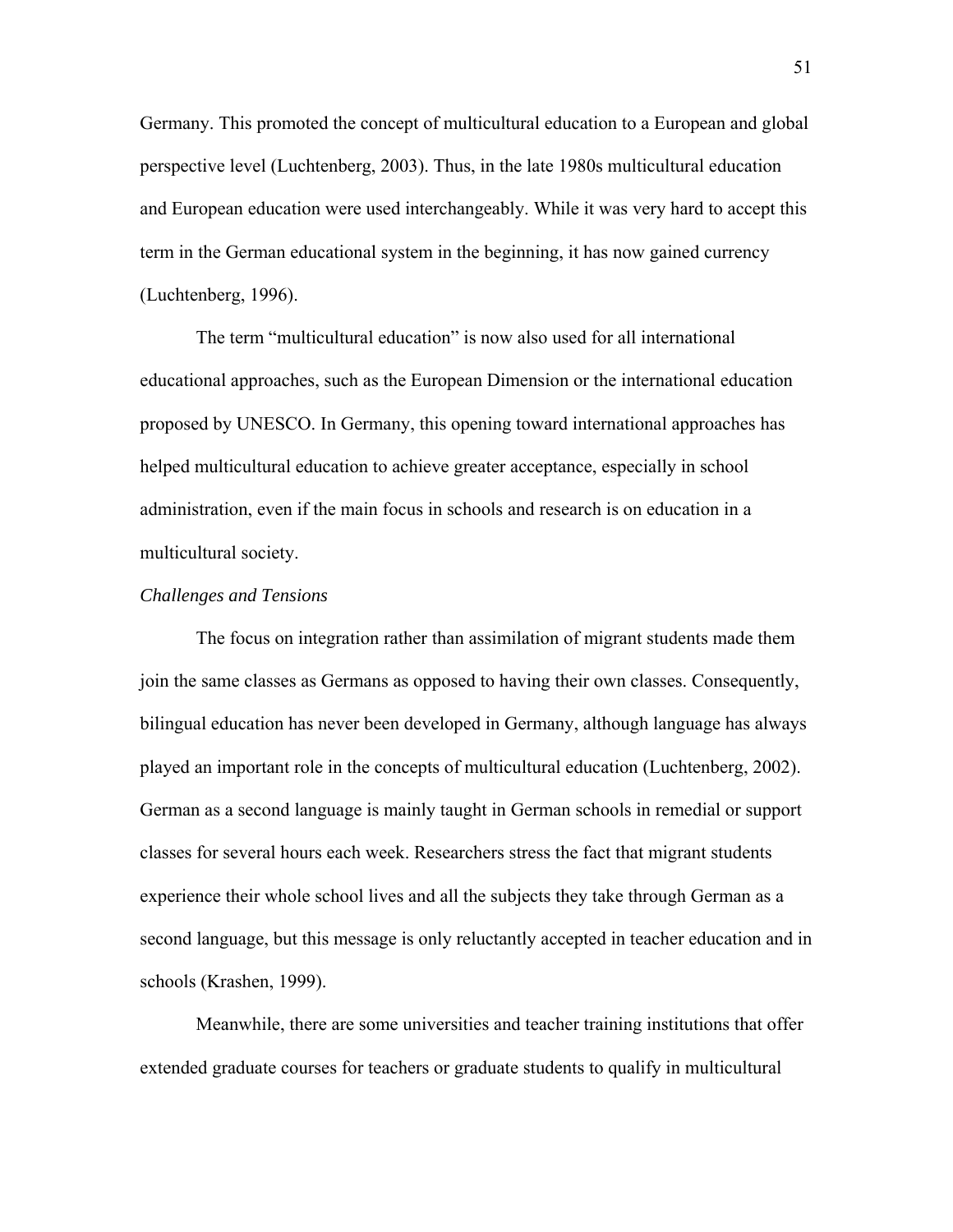education, with a focus on German as a second language, so that more teachers are becoming qualified in this subject than ever before (Luchtenberg, 2004).

There is nearly no coordinated bilingual education. The task of coordinating migrant children's two languages is left to the bilingual students themselves. Those who attend German speaking classes get additional support in German as a second language and can be taught in their mother tongue for up to five hours per week, depending on the conditions in their school or school district (Luchtenberg, 2004, p. 252). It is interesting to note that "normal" language arts teachers can also teach German as a second language. There are no prerequisites in the German school system for teachers who have a background in German as a second language to teach the migrant students. This creates two large problem areas. The PISA study (O.E.C.D., 2003) showed that only teachers with German as a second language background can make a valid diagnosis of a migrant child's reading ability and problems areas. Therefore, if "normal" teachers continue teaching migrant children, the disparity in learning and teaching will be perpetuated. From the perspective of the teachers, this situation is also unbearable, as they have a massive workload in different fields. My German participant thus teaches German, German as a second language, and Turkish as a second language, although she does not have a degree or pedagogy knowledge in teaching a second language. Does this indicate that there is no coordination in the German school system regarding the placement of teachers? Is this chaos also replicated in migrant students' learning patterns? The disparity between migrants and Germans is evident: Migrant students are still lagging behind the educational achievement of their German peers.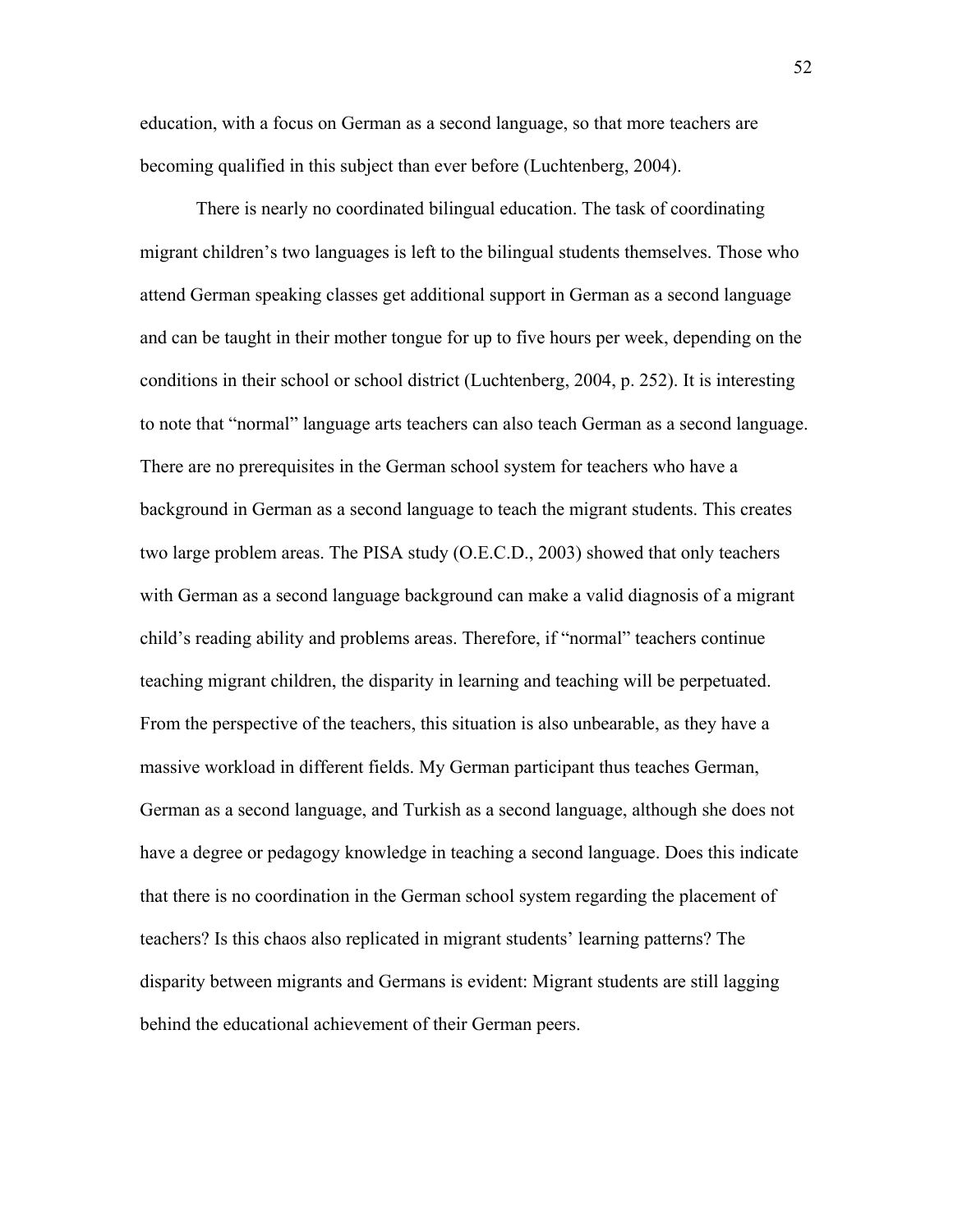One of the central foci of multicultural education in the fields of educational administration, school reality, and research is the organization of Islamic lessons in German schools (Karakasoglu, 1999; Luchtenberg, 2004). Religion, generally Catholic or Protestant Christian, is a compulsory subject in German schools and is organized in cooperation with the churches. One of the difficulties with Islamic lessons lies in finding an adequate institution which is authorized to speak for all groups (Luchtenberg, 2003). As there are different branches of the Islamic religion, it is hard to find a religious teacher who can cater to all students.

Also, the German school system is heavily hierarchical in terms of dividing students according to capability or intelligence. As most migrant students have a hard time in German as a second language it is highly certain that they will only go as far as the lowest level of schooling in the German system, called Hauptschule (Mainschool). Just as educators and theorists, such as Sonia Nieto, James Banks, and Jacqueline Irvine are concerned that minority students in the United States do not have the same resources or opportunities to continue their education (e.g. in terms of their schooling or test performance), so is the same complaint applicable and valid in Germany. As most migrant students live in migrant areas, their language competency in German will not develop in the same way as that of other students. German as a second language will remain, and, eventually, this will reflect on their educational achievements in school.

Most importantly, there are hardly any minority teachers who can serve as role models, mentors or activists (Carrington & Skelton, 2004). As research indicates, a minority teacher can care for and improve minority students' education levels and can give a different, critical perspective on the situation of minorities. I am confident that this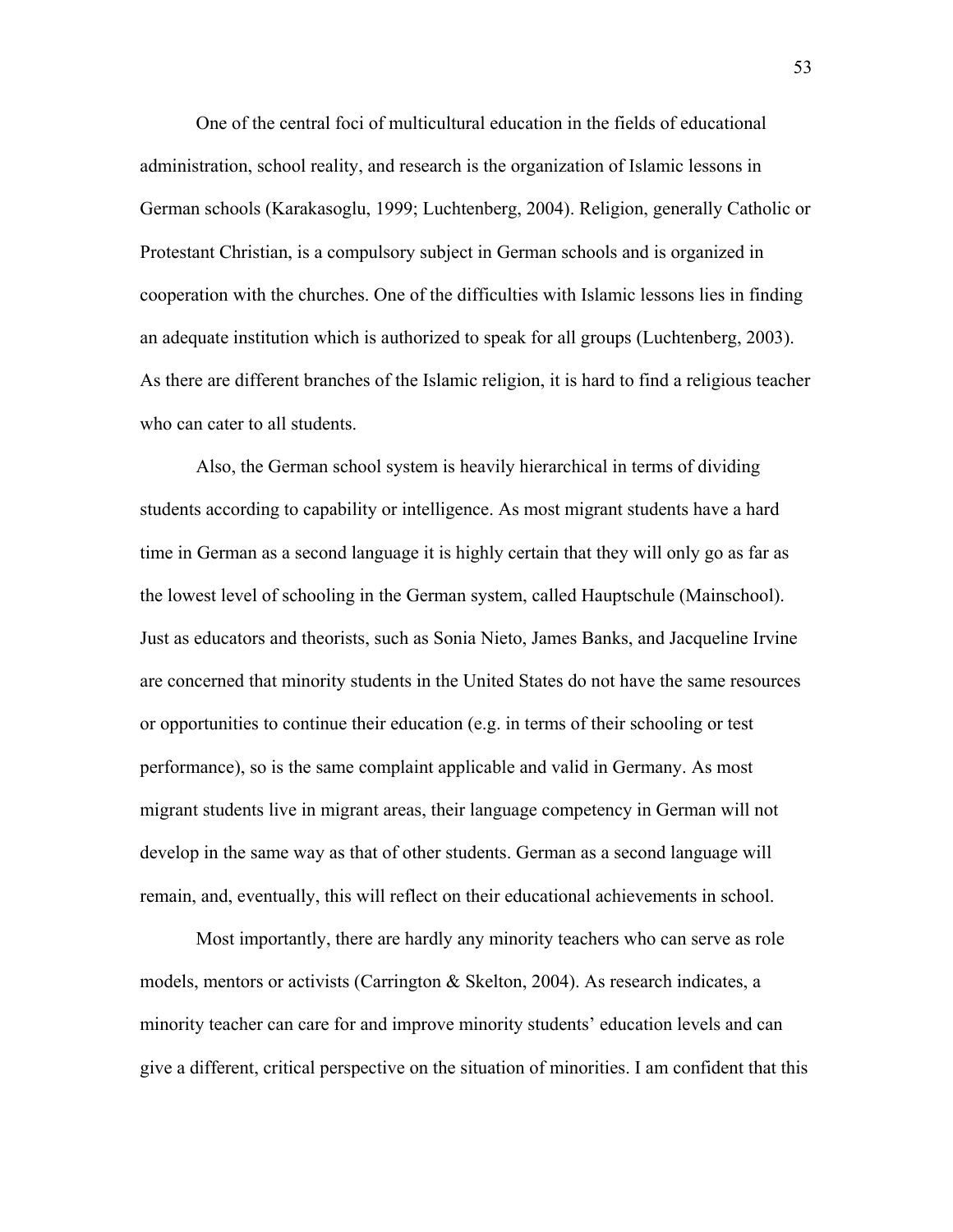can increase the awareness of students and faculty and promote multicultural education. That is one of the reasons I was interested in doing this study.

All in all, multicultural education is defined by two main tasks: preparation for life in a multicultural and multilingual society and improvement of migrants' opportunities. It is a major component of multicultural education to achieve equal or at least improved opportunities for migrants and their children. There can be no doubt that this is necessary since the school results of children with a migrant background are still poorer than those of students with a German background (see O.E.C.D., 2003). *Integration of Multicultural Education into the Curriculum* 

Recent curricula and textbooks indicate that multicultural awareness is increasing. The presence of migrant students is taken into consideration in many recent curricula. This is connected to an acceptance of diversity. There is often a mixture of external and internal approaches, thus mixing an interest in indigenous cultures in the United States, European history, and diversity due to migrations. This is not necessarily a negative approach, although the different approaches should also be looked at in their own rights. Many newer textbooks have pictures of multiethnic classrooms, use names from different languages, offer examples from different cultures, include texts from migrant authors, and phrases, words, or even texts in language other than German. However, according to Sigrid Luchtenberg (2004) "Many formulations--especially in the instructions for students--reveal the old dichotomy between 'them' and 'us,' such as 'Ask your foreign classmates about their holiday traditions!'"

Multicultural education still has to fight stereotypes and established opinions, especially with regard to language use. Many teachers do not accept the use of mother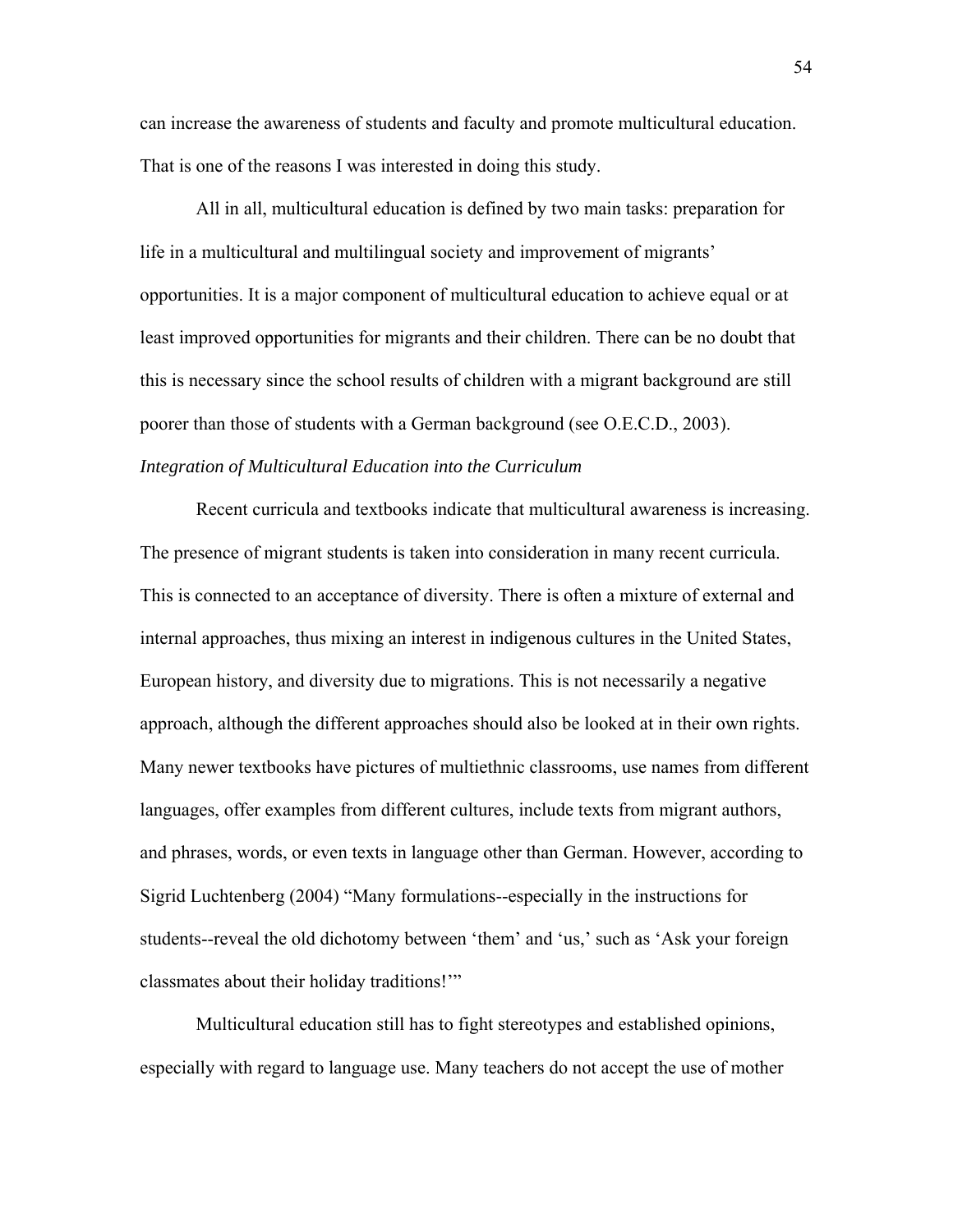tongue within group of migrant students, and these languages are not recognized in schools, classrooms, or school subjects. It is still possible to become a teacher in Germany without having dealt with concepts of a multicultural society and school, or the needs of migrant students. In general, it has to be admitted that multicultural education is mainly accepted in its international approaches, while in Germany itself the focus is on integration as a task to be fulfilled by migrants.

## Teacher Preparation in Germany

The teacher education program includes multicultural education as part of an obligatory course for preservice teachers. Up until this research, I can only rely on online research and prior experiences I had with teachers. As far as I know from friends and literature in the field, most preservice teachers complain that their educational experience is too theoretical and not practice-related. To date, presently, teachers in all states must complete a 24-month period of student teaching before applying for their first full-time teaching position. This is quite different from the U.S. teacher preparation program.

Some of the changes in teacher training introduced in recent years have resulted from the work of the K.M.K. (Standing Conference of Education Ministers from the German States). Education in Germany is a matter handled individually by each of the sixteen states; however, the K.M.K. coordinates the work of the education ministries in each state. In 1990, the K.M.K. agreed on minimal requirements for the number of courses in major subjects and in education and educational psychology required for completion of university teacher training (K.M.K., 1992). This agreement was an attempt to remove obstacles for teachers who wished to transfer to a different state, a problem that arose because of differences in teacher training programs between states. As an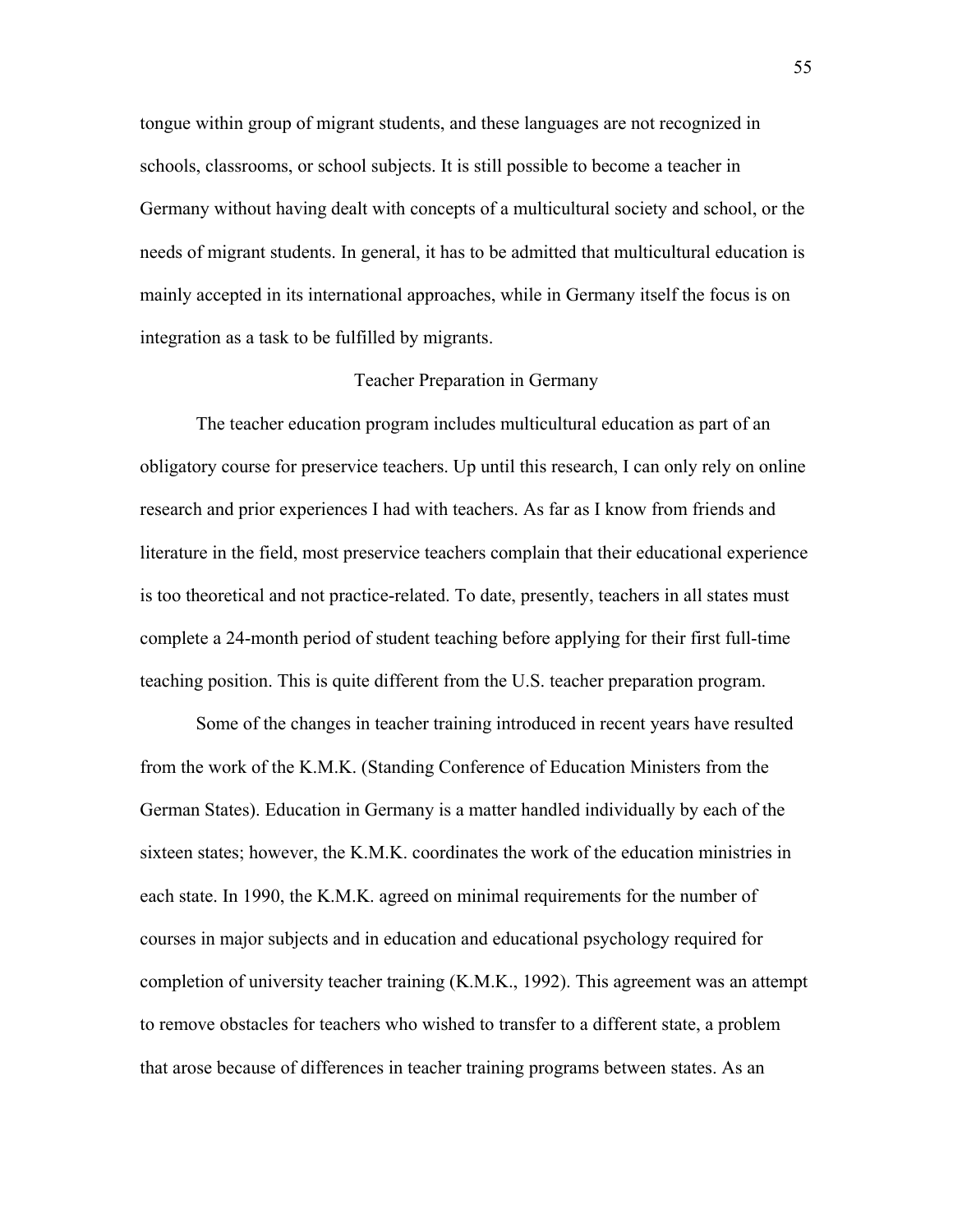example of minimum requirements, prospective *Gymnasium* teachers are required to take eight to ten semester hours in general education and educational psychology and a total of 120 to 130 semester hours in two major subjects, such as math and biology (Bundesanstalt für Arbeit, 1991).

The length of teacher training for all types of schools consists of 4-5 years of academic training at a university, followed by 2 years of student teaching. The minimum length of university studies varies from 3 years (plus an additional year for final examinations) for *Grundschule* teachers to 4-5 years (plus an additional year for examinations) for *Gymnasium* and vocational school teachers. However, in many cases, students require more than the minimum number of semesters in order to satisfy all course requirements for certification. After completing all required courses at the university, students finish their university studies with the First State Examination (*Erstes Staatsexamen*) and then undergo two years of training as a student teacher before taking the Second State Examination to become a certified teacher.

The classification of teachers varies according to the different states. Teachers are certified in one of the following areas: *Grundschule* for primary-level teachers for grades 1–4 (1–6 in Berlin and Brandenburg); *Hauptschule* and *Realschule* teachers for grades 5– 10; *Gymnasium* and *Gesamtschule* teachers for grades 5–13; vocational-school teachers for grades 10–13; and special education (*Sonderschule*) teachers for all grade levels. In Hessen, Bremen, and Hamburg, teachers can be certified for both primary and secondary levels (grades 1–10) in their major subject.

Presently, teachers for all types of public schools in Germany complete university training programs. In the past, only *Gymnasium* teachers were trained at universities,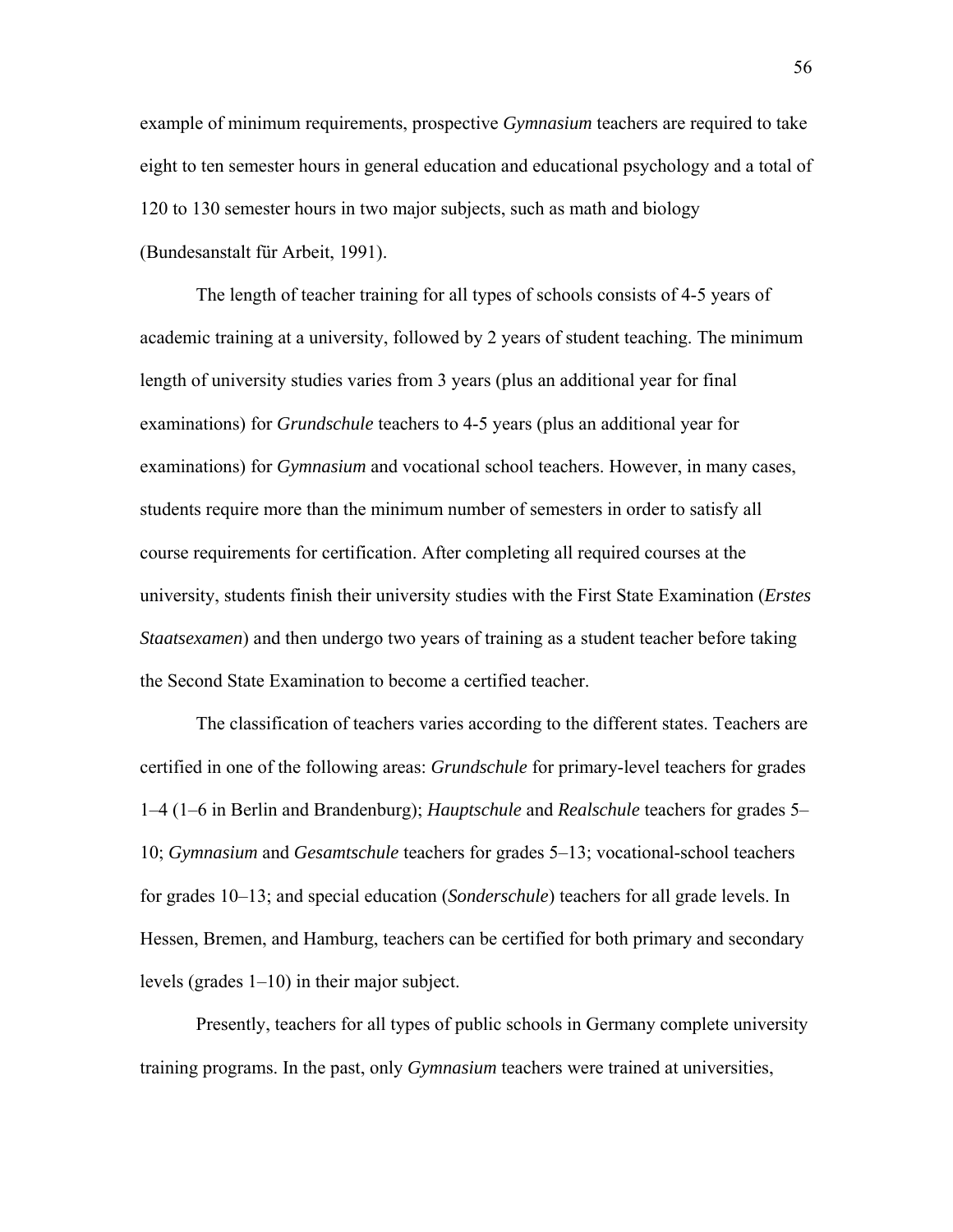while *Grundschule*, *Hauptschule*, and *Realschule* teachers were trained at special teacher colleges (*pädagogische Hochschulen*). Most states integrated training for all teachers into university programs during the 1970s and 1980s in the belief that teachers would receive a more solid foundation in major subjects at the university. One consequence of this reform was the fact that *Grundschule*, *Hauptschule*, and *Realschule* teachers received a considerable increase in salary in recognition of their higher degree of training. However, some critics have questioned whether teachers receive an appropriate education at large, overcrowded universities (Führ 1989).

The prerequisites for university entry include the *Abitur*, or a comprehensive exit examination at the end of the twelfth or thirteenth grade of *Gymnasium*. Traditionally, there were no other requirements to enroll in a teacher training program. Currently, however, over enrollment and high numbers of unemployed teachers have led some states to attempt to limit the number of students in teacher education programs.

The course requirements for all students include courses in pedagogy and educational psychology, but other course requirements vary according to the type of school for which students will be certified. Math and science teachers focus on their subject areas, but otherwise fulfill the same course requirements as other teachers do for that type of school. While teachers for *Gymnasium* and vocational schools take more courses in each of their two major subjects, *Grundschule* and *Hauptschule* teachers take additional courses in general education. As part of the general education requirement, *Grundschule* teachers take courses in the philosophy and history of education, educational psychology, teaching methodology, and pedagogy and a basic course in philosophy, sociology or political science.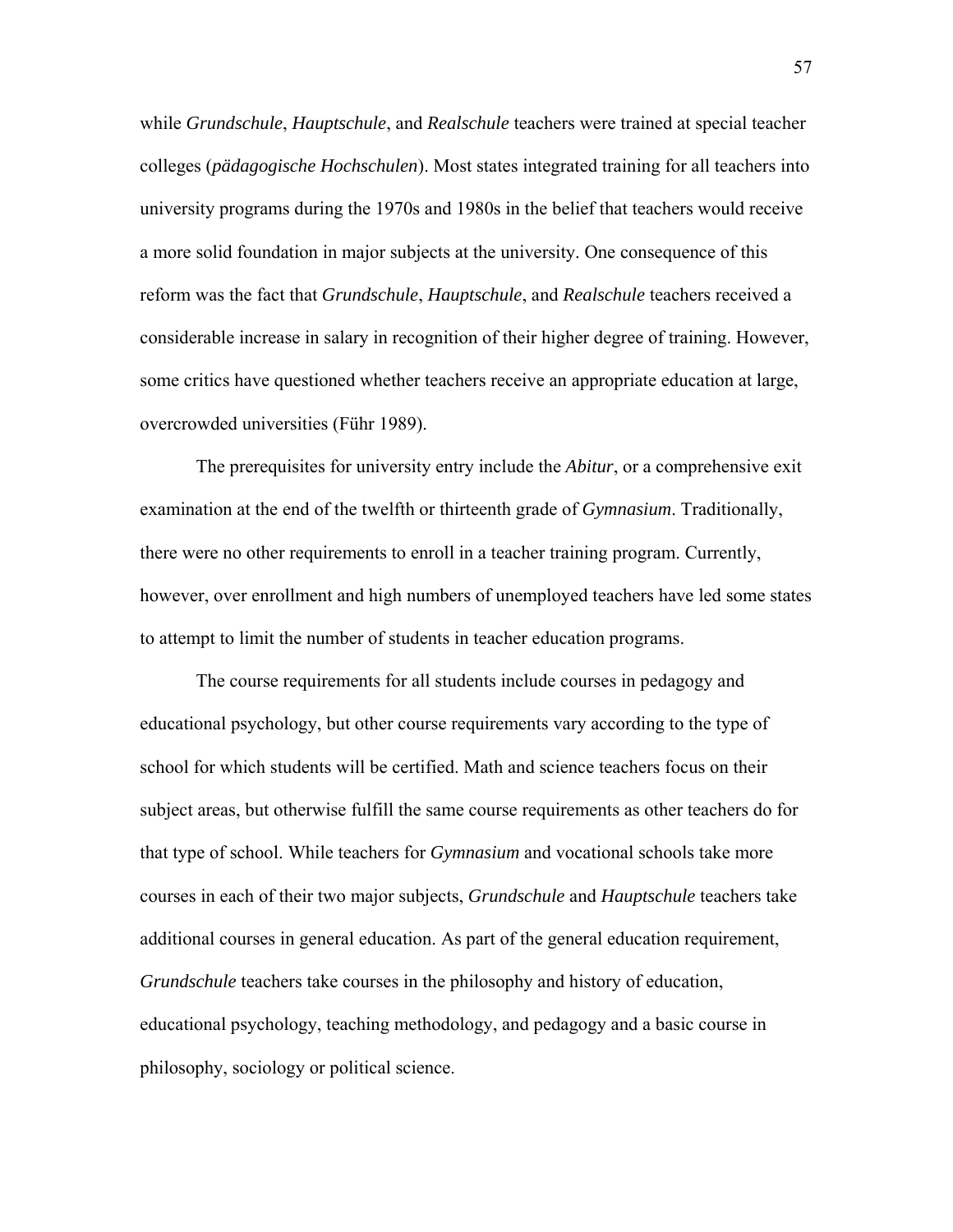*Gymnasium* teachers select two major subjects in addition to general education. University training for *Gymnasium* teachers emphasizes the academic content of subjects to a greater extent than does training for teachers at other types of schools. In the past, this emphasis came at the cost of fewer courses in education. Since the beginning of the 1970s, however, the number of required credit hours in general education has been increased for Gymnasium teachers (M.W.F.B.W., 1994).

Also, in relation to course choices, the mother-tongue curriculum has improved in Germany since the 1970s when it was originally introduced. In some schools, students can choose their mother tongue as a regular second language, which is generally Turkish. At Essen University, teacher education students can take a course in Turkish and in pedagogy with the aim of becoming a teacher of Turkish (in combination with another subject because teachers in Germany must study and teach two subjects). These students are mainly second-generation students with a Turkish background, so that in a few years there is the chance of having regular teachers with a migrant background.

Furthermore, students who wish to teach at a *Gesamtschule* complete university programs and are certified at the grade level they plan to teach. There is no university program specific for the *Gesamtschule*. Rather, *Gesamtschule* teachers are trained as *Hauptschule*, *Realschule*, or *Gymnasium* teachers. In a typical *Gesamtschule*, roughly 40% of all teachers are certified as *Hauptschule* teachers, 30% as *Realschule* teachers, 27% as *Gymnasium* teachers, and 3% as vocational teachers, special education teachers, or school psychologists (Schulz, 1990). The German participant in my study worked at a *Gesamtschule*. After completing their university studies with the First State Examination, prospective teachers are eligible to begin student teaching.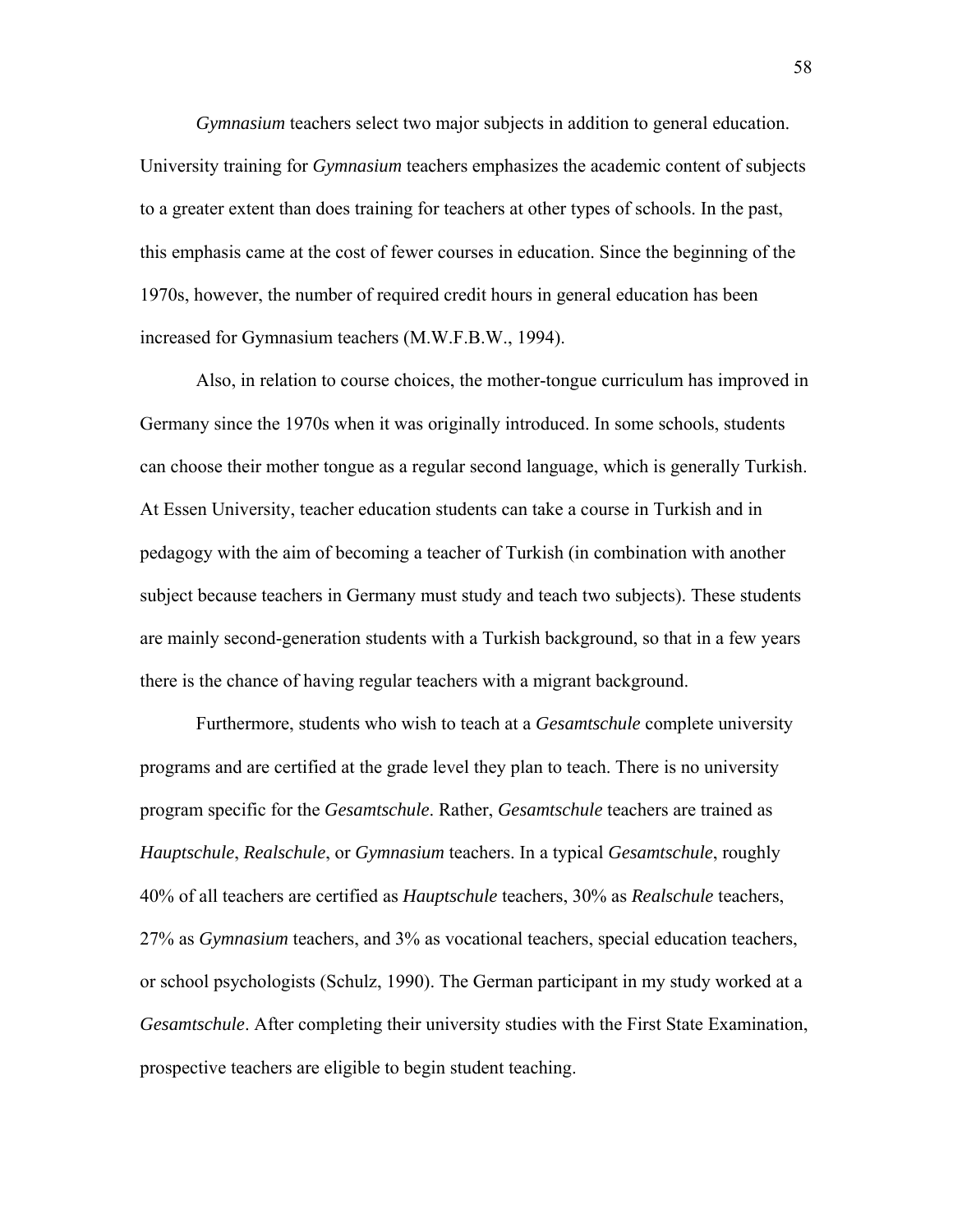There are several strands of critique directed at German university training for future teachers. For instance, teachers generally confirm that university teacher education programs lack balance between theory and practice. Hauptschule and Realschule teachers believe as well that the teacher training is too theoretical. Gymnasium teachers generally are satisfied with the quality and quantity of subject matter learned during their university studies. At the same time, Gymnasium teachers describe the required courses in education as being of little value (Klinzing 1990). Despite widespread criticism of university training for teachers, the system has apparently not been changed.

Teacher training in Germany is very different depending on the school classification a preservice teacher selects. Even though teachers criticize their theoretical education, they generally regard student teaching as being the most useful phase of their training in preparing them for their first teaching position.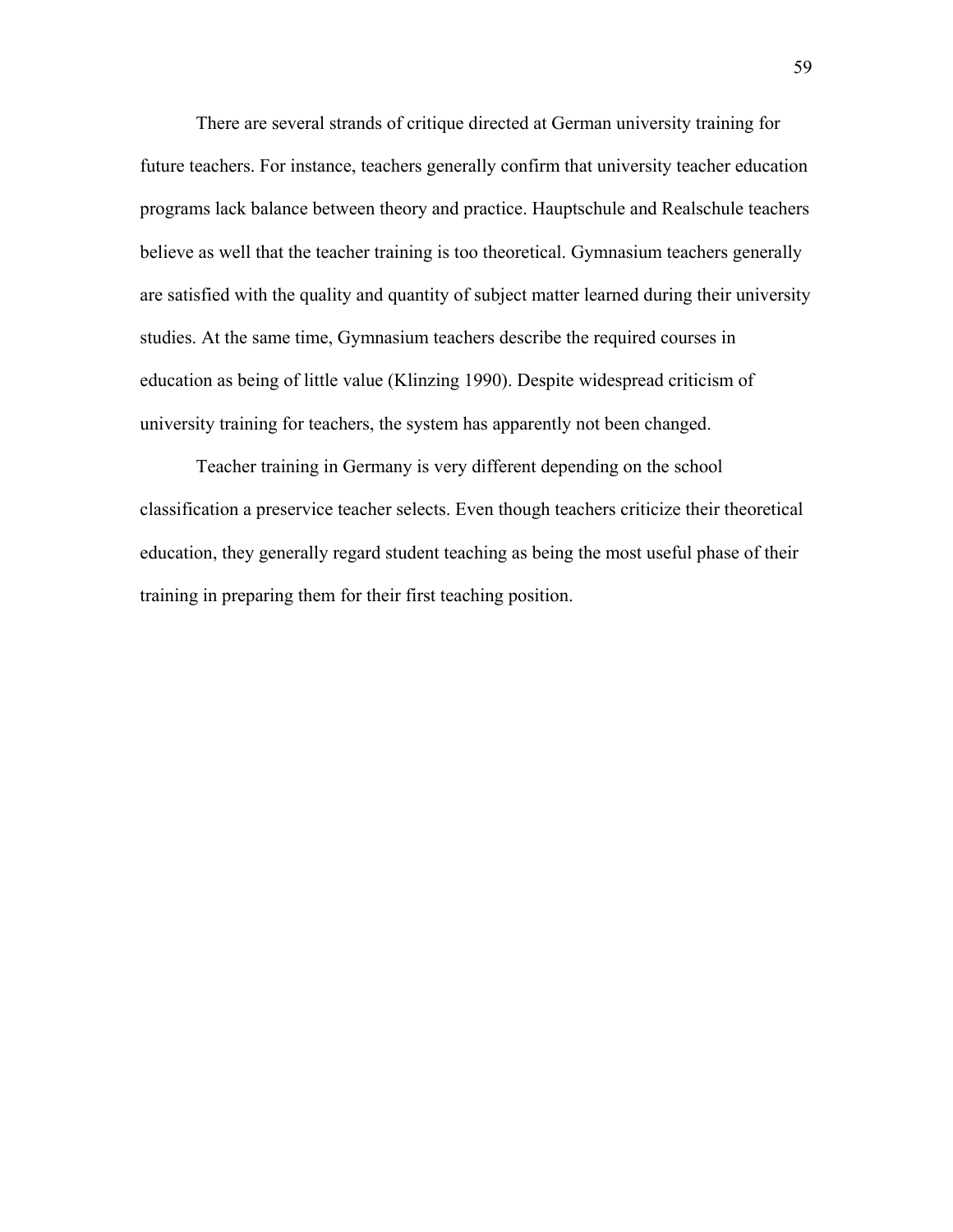# CHAPTER 3

## METHODOLOGY

## Theoretical Considerations of Qualitative Research

In this study, I explored the experiences of two minority teachers regarding multicultural education in their classroom. The study consisted of two case studies, one of an African American teacher in the United States and one of a Turkish-descent teacher in Germany. To examine the personal and sociocultural contexts in which these teachers lived and worked, I had to consider each teacher's background as a member of a minority ethnic group and as a woman, how these characteristics affected her school relationships and also how she presented herself in the classroom. Both teachers' multicultural pedagogy, beliefs, challenges and experiences and ways in which this manifested in their teaching required a profound observation over a period of time using several data techniques. A case study, "an intensive, holistic description and analysis of a single instance, phenomenon, or social unit" (Merriam, 1988, p. 21), was the most appropriate design for this particular type of inquiry as it allows for the collection of rich data for a prolonged time of observation and demonstrates in depth the teachers' perceptions, beliefs and experiences of multicultural education.

Qualitative research methodology helped me to go through my endeavor in Germany and the U.S. to guide me researching through the internal states for several months (Bernard, 1995). I wanted to know what both teachers' perceptions were about multicultural pedagogy, why they may teach in the way they do and what has induced

60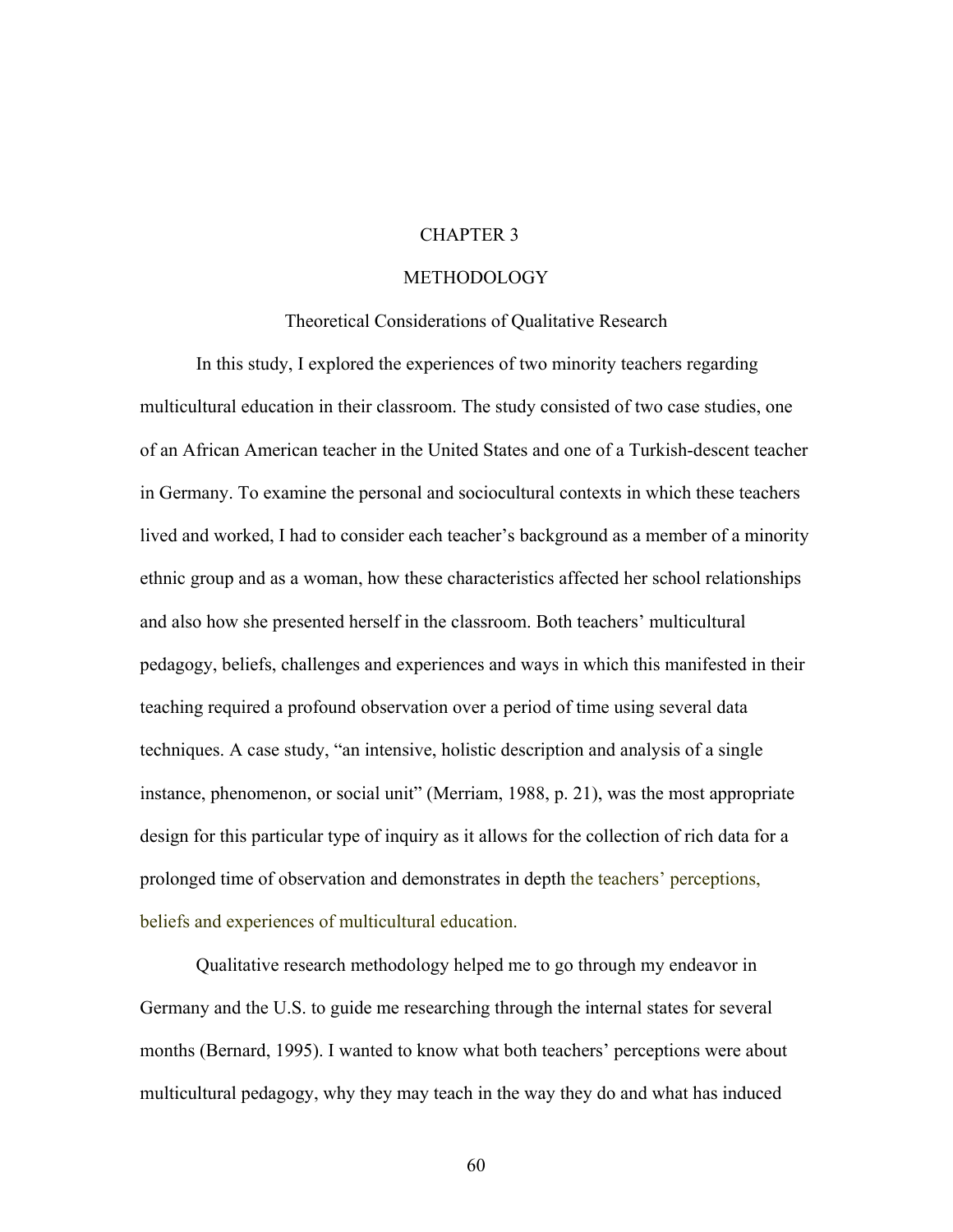their thoughts about multiculturalism. Lincoln and Guba (1985) describe the features of the naturalistic research paradigm that make it particularly relevant for my study:

Where positivism establishes meaning operationally, the new paradigm establishes meaning inferentially. Where positivism sees its central purpose to be prediction, the new paradigm is concerned with understanding. Finally, where positivism is deterministic and bent on certainty, the new paradigm is probabilistic and speculative. (p.30)

Because I was researching the perceptions of both minority teachers, a quantitative paradigm would not have been useful here. I did not seek to make predictions, hypotheses and any statistical analysis, but rather as Lincoln and Guba state, I sought to come to a better understanding of what kinds of challenges both teachers with whom I work dealt with and are still dealing with regarding their racial and ethnic background and how they implement their multicultural perspectives in their classrooms.

There are several advantages to using qualitative research. A major benefit is that it perceives people as human beings rather than as statistics or mere representations. Through "face to face interactions" (Glesne & Peshkin, 1992, p. xi), the researcher becomes involved with the people he or she studies. Examples of qualitative methodology include the use of interviews, participant-observation, and dialogue between and among individuals. As qualitative researchers value the uniqueness of individuals, they challenge the claims to objectivity and generalizability that are valued by quantitative researchers. The subjectivities of both researcher and researched are accepted and recognized as integral elements in the process. Qualitative research promotes understanding and interpretation. According to Glesne and Peshkin,

Since qualitative researchers deal with multiple, socially realities or "qualities" that are complex and indivisible into discrete variables, they regard their research task as coming to understand and interpret how the various participants in a social setting construct the world around them. (p. 6)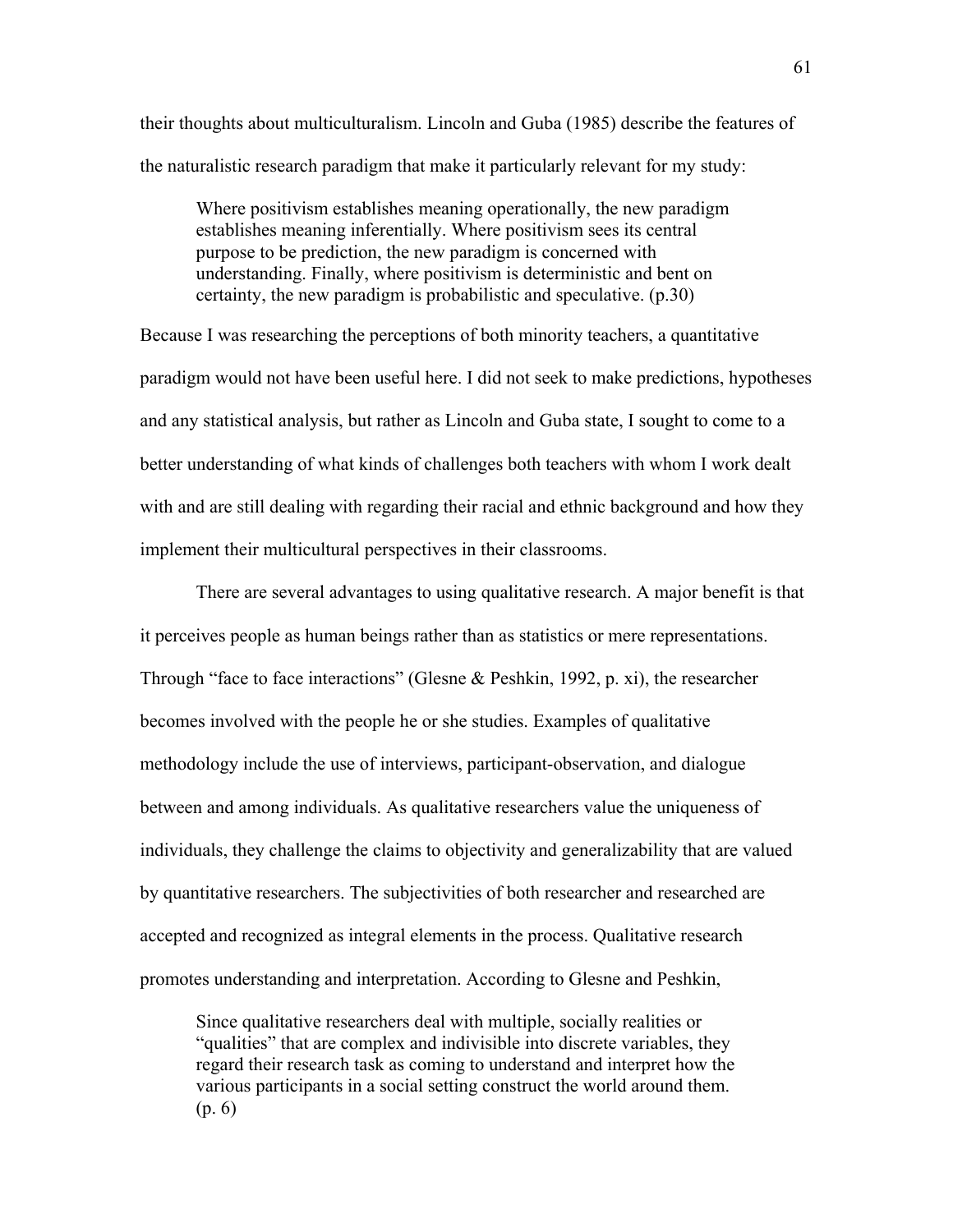For the purpose of my study, it was important to me to see and analyze how my participants interpreted the "worlds" around them and how these interpretations were replicated again in the classroom. Thus, qualitative research helped me to deal with my participants' realities, which were complex and indivisible, and helped me to find themes and categories for my research goal. Further, qualitative research reveals phenomena in their natural settings with the aim to understand those phenomena and the meaning people make of them (Denzin & Lincoln, 2000). It was important to me to not only see how both teachers implement multicultural pedagogy in their classroom, but also to understand thoroughly what made them think in a multicultural way, and what their beliefs and feelings were about multicultural pedagogy. Thus, qualitative methodology helped me to develop a profound relationship with both participants and observe them for a prolonged period of time.

As a researcher with a multicultural background, my attempt to understand the nature of multiculturalism in classrooms was grounded both personally and intellectually. Because I am multicultural in the sense that I grew up speaking Turkish and German and because I am an international educator, I am more interested than most other teachers in improving the way multicultural pedagogy is understood not only in one country but also internationally and in the way it is implemented by minority teachers. Cowen (2000) addresses the advantages of doing an international study:

Reading the global could involve placing at the center of comparative education the issue of global peace and international understanding… (p. 336). Comparative education is about learning things of practical value from the study of foreign educational systems. (p. 335)

It is because I have this unique perspective as both a comparative educator and a researcher that I am interested in this topic of inquiry. I have made judgments throughout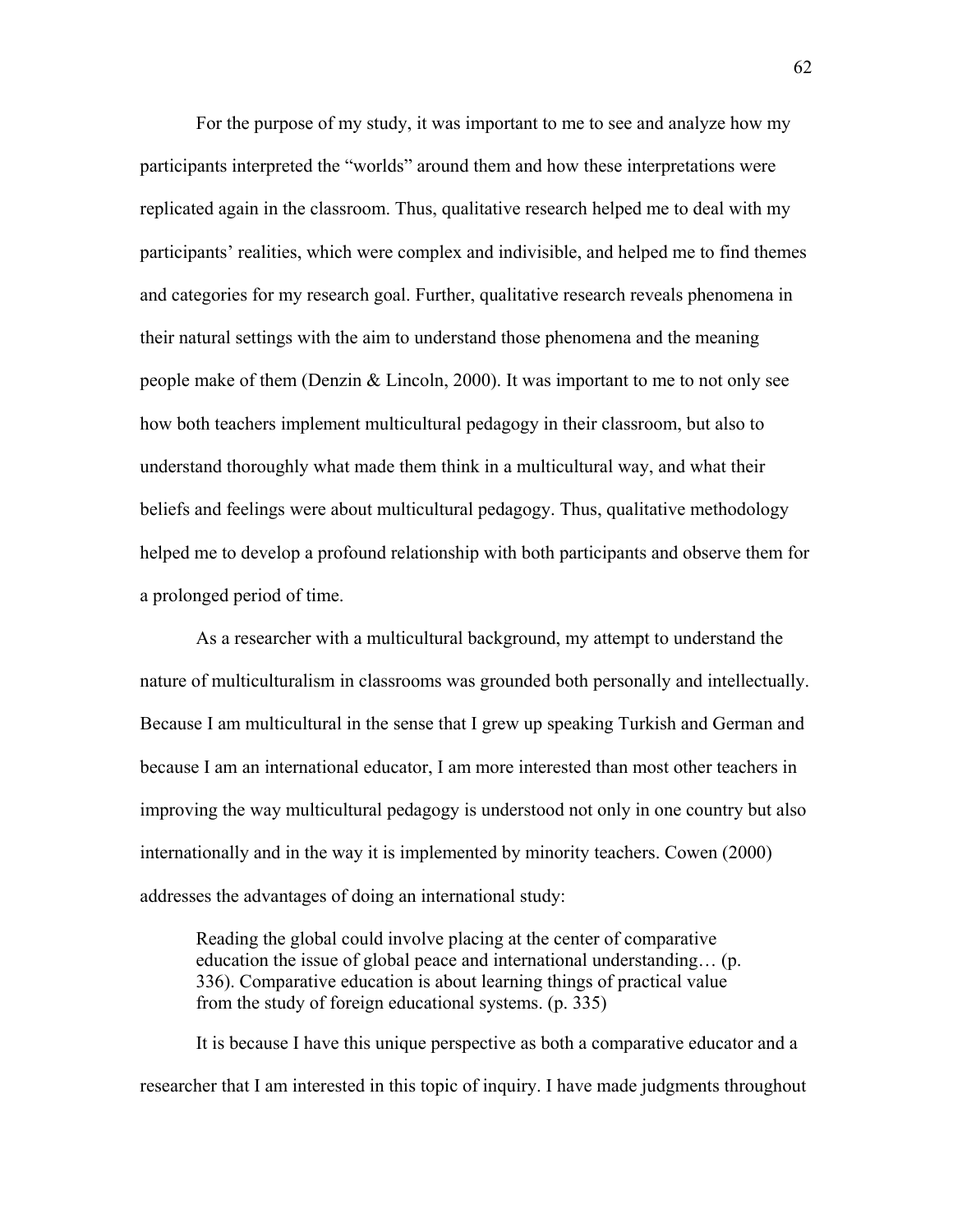my own studies which teachers were sensitive enough to relate culturally to students of all colors and which teachers were interested in international or multicultural aspects of education. I have become dissatisfied with what schools of education are doing to address the needs of minority students, to talk about multicultural and international aspects of education critically and to teach student teachers about how to approach diversity.

With the world going in a highly conservative direction, and education back tracking to teach about integral components of stigmatized and stereotyped minorities in society, I feel that this study opens up avenues to critically get involved and think about minority teachers' perspectives. These words reflect my feelings towards this research study. My role as an international educator and my multiple identities combine to create an intense desire to take some liberal action to enlighten and help conservative teachers and students to understand how these stigmatized groups in society feel.

Another perspective I bring to this study is that I am an international student who happens to teach about diversity in college. While this international identity might lead some to see this work as biased, it is unlikely that someone who is not international would have the interest necessary to conduct this research. My role as an international educator and critical pedagogue combine to create an intense desire to take action to help enlighten educators about comparative aspects in the multicultural arena and to break down stigmas (nowadays promoted in the media) about minorities. I can see in Germany and the United States that similar challenges regarding minority issues are continuing, so I know the value this research can have.

In fact, I came to the United States to complete my doctorate in education in order to develop my knowledge and to understand how American educators and student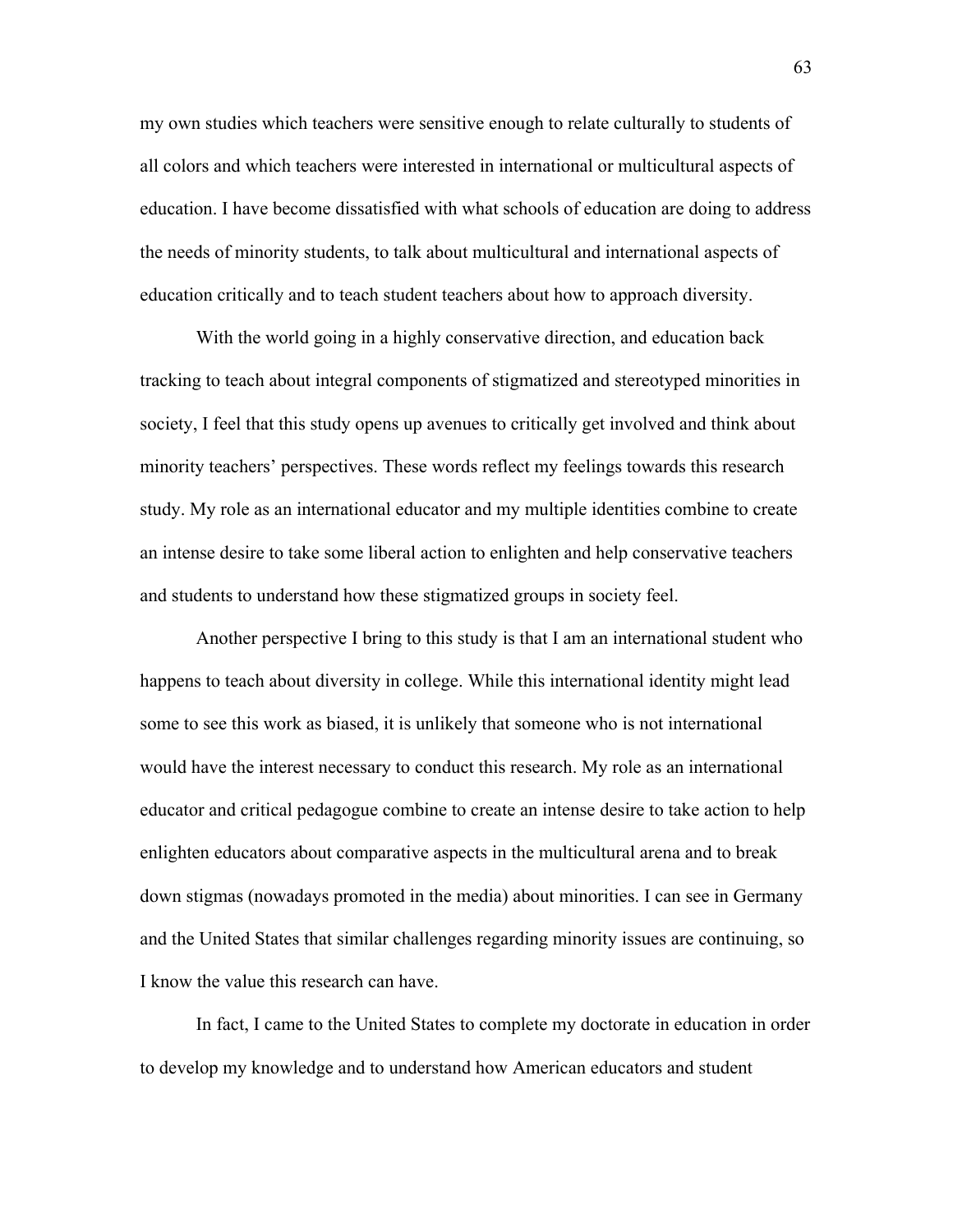teachers perceive international and multicultural aspects of education. Furthermore, I have lived, worked, and studied in major continents throughout the world. I have continuously tried to get to know different cultures, learn their languages, and see their "lenses onto life." Intellectually, I changed through new experiences; I changed through learning; and again I changed through new understandings of new perspectives. I wanted to teach about my intellectual growth in my classes at college. I have taught Spanish, German, Turkish, and English and often focused on the cultural dimensions of language. I am currently teaching preservice teachers about diversity because I believe strongly that multicultural education is an essential component of a teacher's preparation program. In this sense my research is as much about myself as it is about teaching educators or student teachers. This notion of how one's self influences one's research interests is generally the beginning of our discussion on the issue of bias in research. As Denzin (1989, p. 12) states: "Interpretive research begins and ends with the biography and self of the researcher." Scheurich (1994) remarks further that one's historical position, race, gender, religion, and so on, interact and influence, limit and constrain the production of knowledge. Furthermore, I cannot claim that my findings and interpretations are unbiased, and that what I have produced is the objective truth as I discovered. To further my point, Krieger (1991) argues that the outer world, or our "external reality" is inseparable from what we already know based on our lives and experiences - our inner reality. Krieger goes on to argue that the knowledge of the external world is only a small part of what our total knowledge can be; what we ever really know is, in essence, self. Thus, the reality we all see is based on our understanding of the world, which in turn is based on our knowledge of the self. In other words, who I am determines, to a large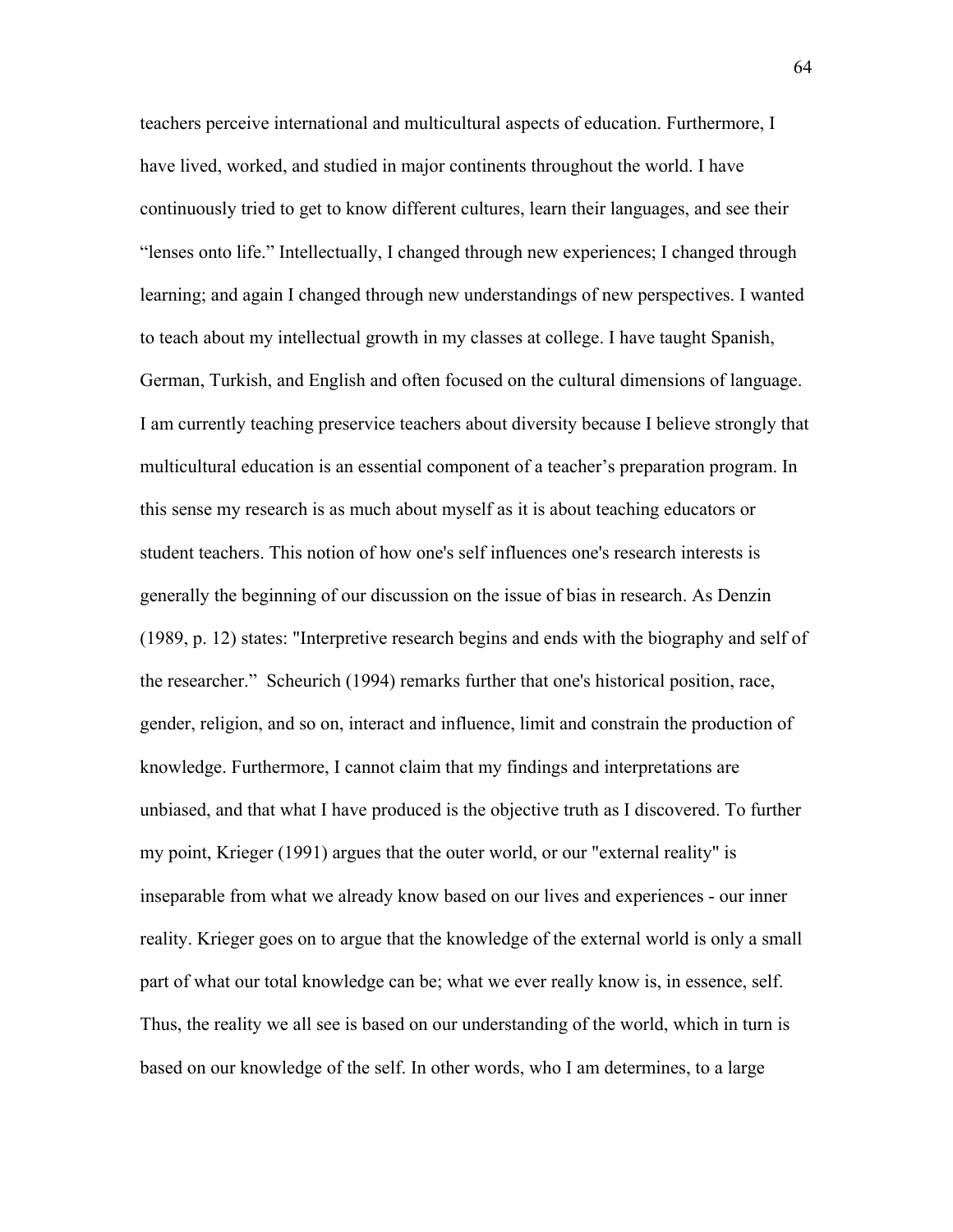extent, what I want to study. As a result, while most research studies are autobiographical, this particular study describes my own concerns at the heart of the research process.

Additionally, I have both a personal and intellectual interest in this project. Due to my international background, my continuous experiences teaching in a foreign country, my interest in other cultures, particularly in stigmatized minority groups, and my participation in activist movements supporting minorities and immigrant populations, I became more and more attentive and sensitive to minorities in any country. Personally, while teaching about gay and minority issues , I saw much resignation from my students and misconceptions. However, I have also seen how much my critical teaching can make a positive impact in the student teacher perspectives on the abovementioned topics. I have seen students develop a better understanding of minorities and receive a better picture of international comparative aspects, important to their future role as teachers approaching and critically thinking about taboo topics in education. At heart, I know that one needs to start making an impact; however, talking about stigmatization and controversial political topics is still rare among educators.

I saw that it was hard to combine an activist orientation and critical pedagogy in my classes, and to increase interest in my talks at conferences about diversity and stigmatized groups. The interest of educators was scarce in listening to presentations or sharing what they know about multicultural pedagogy, particularly in discussions about stigmatized groups, such as minorities in the U.S and Muslim students in public schools. As my German Turkish participant is Muslim and female, I believe that this project reveals feelings of this particular minority group as well. These were some initial

65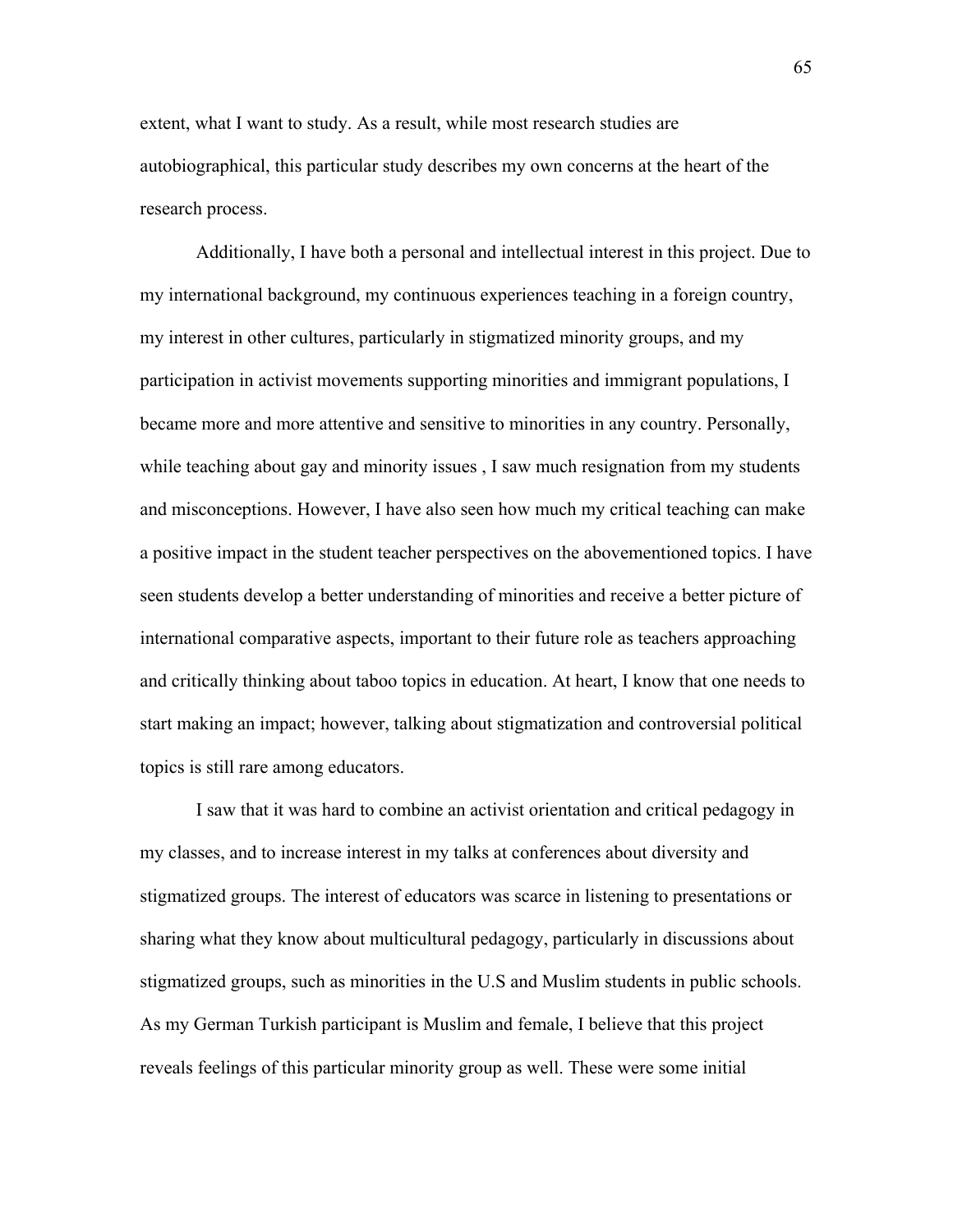thoughts which made me create a study, which can help to understand what kinds of challenges and perceptions minority teachers are experiencing internationally. As a result, I had to make sure that my personal motivation would not interfere with the research aspects of this study.

My knowledge gained through the doctoral program helped me to create this study and use my intellectual skills to carry it out. The past year I was reading and researching a plethora of literature to be able to understand minority teacher beliefs in the U.S. and in Germany and multicultural pedagogy.

## Research Design

# *Case Study*

The study was a qualitative investigation of a German participant's and a U.S. participant's perceptions of multicultural education and how they implement its pedagogy in their classrooms. Through the use of a case study, "an intensive, holistic description and analysis of a single instance, phenomenon, or social unit" (Merriam, 1988, p. 21) was obtained. Case studies are detailed investigations of individuals, groups, institutions or other social units. The researcher conducting a case study attempts to analyze the variables relevant to the subject under study (Polit and Hungler, 1983). In the case study methodology, the focus may not be on generalization but on understanding the particulars of that case in its complexity. It focuses on a bounded system, usually under natural conditions, so that the system can be understood in its own habitat (Stake, 1988). Researcher Robert K. Yin defines the case study research method as an empirical inquiry that investigates a contemporary phenomenon within its real-life context; when the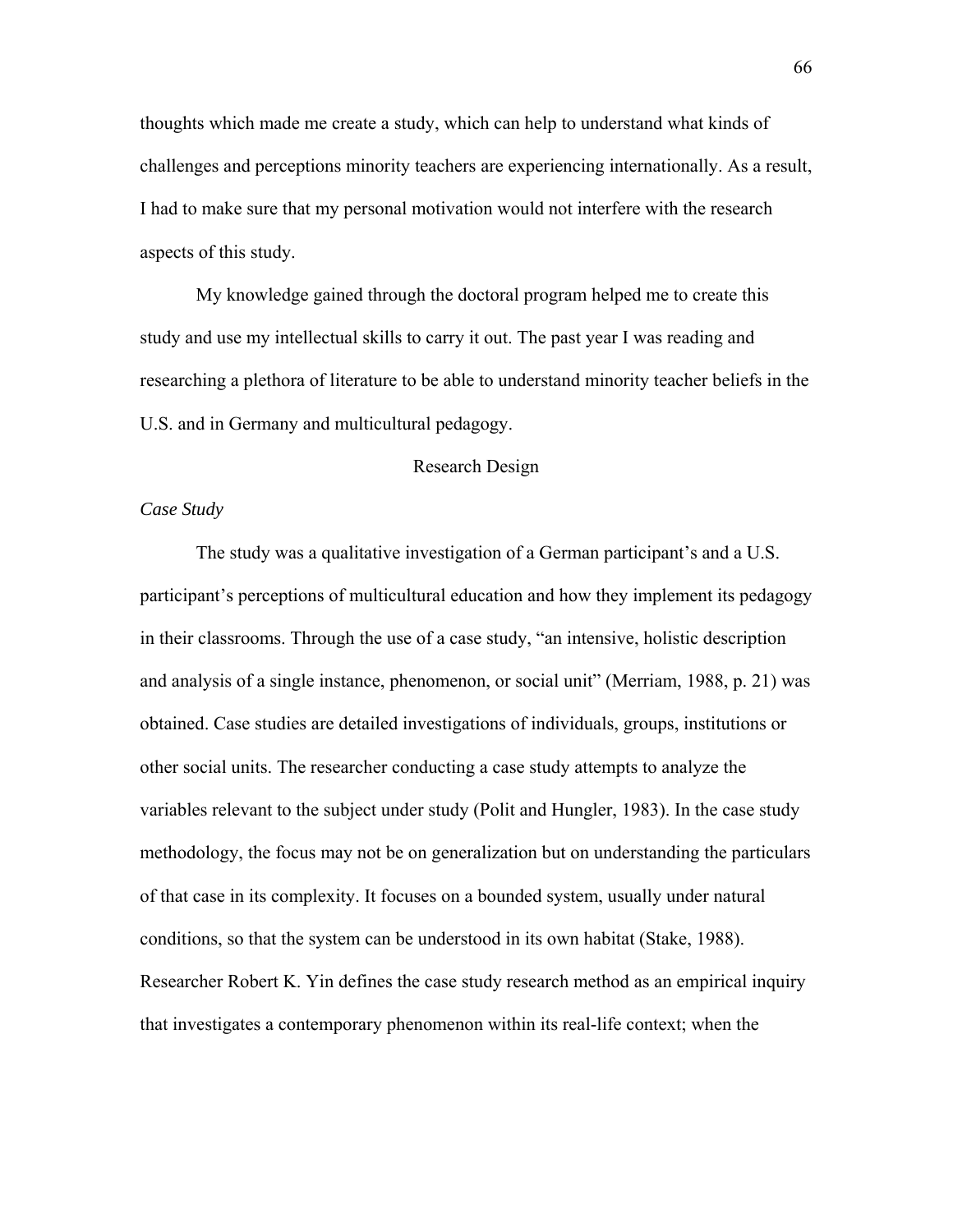boundaries between phenomenon and context are not clearly evident; and in which multiple sources of evidence are used (Yin, 1984, p. 23).

The advantages of the case study relate directly to the common reader's everyday experience and facilitate an understanding of complex real-life situations. A case study was appropriate to my research study since I was in a natural environment such as a school setting. Teachers' perceptions and the ways in which they paid attention to multicultural pedagogy can be seen in the context of their work. Therefore, the data are time-dependent, context-dependent, and inherently tied to the phenomenon itself (Lincoln & Guba, 1985). In this study I was interested in finding out the experiences and perceptions of both minority teachers, Chantelle Latimer and Lara Cekirdek: I investigated how these were based on their personal and professional beliefs and how they could be seen as lived experiences within their worlds of meaning (Merriam, 1988). *Purposeful Selection* 

Qualitative researchers use two types of sampling techniques. The first is known as probability sampling, the second as non-probability (Streubert  $\&$  Carpenter, 1995). Probability sampling is based on the idea that the people or events that are chosen as the sample because the researcher has some notion of the probability that these will be representative of the people or events in the whole population being studied. On the other hand, non-probability sampling is conducted without such knowledge about whether those included in the sample are representative of the overall population. Because I did not have sufficient knowledge about the sample to undertake probability sampling and did not know how many people make up the population, I turned to the forms of nonprobability sampling as the basis for selecting the sample. The crucial and defining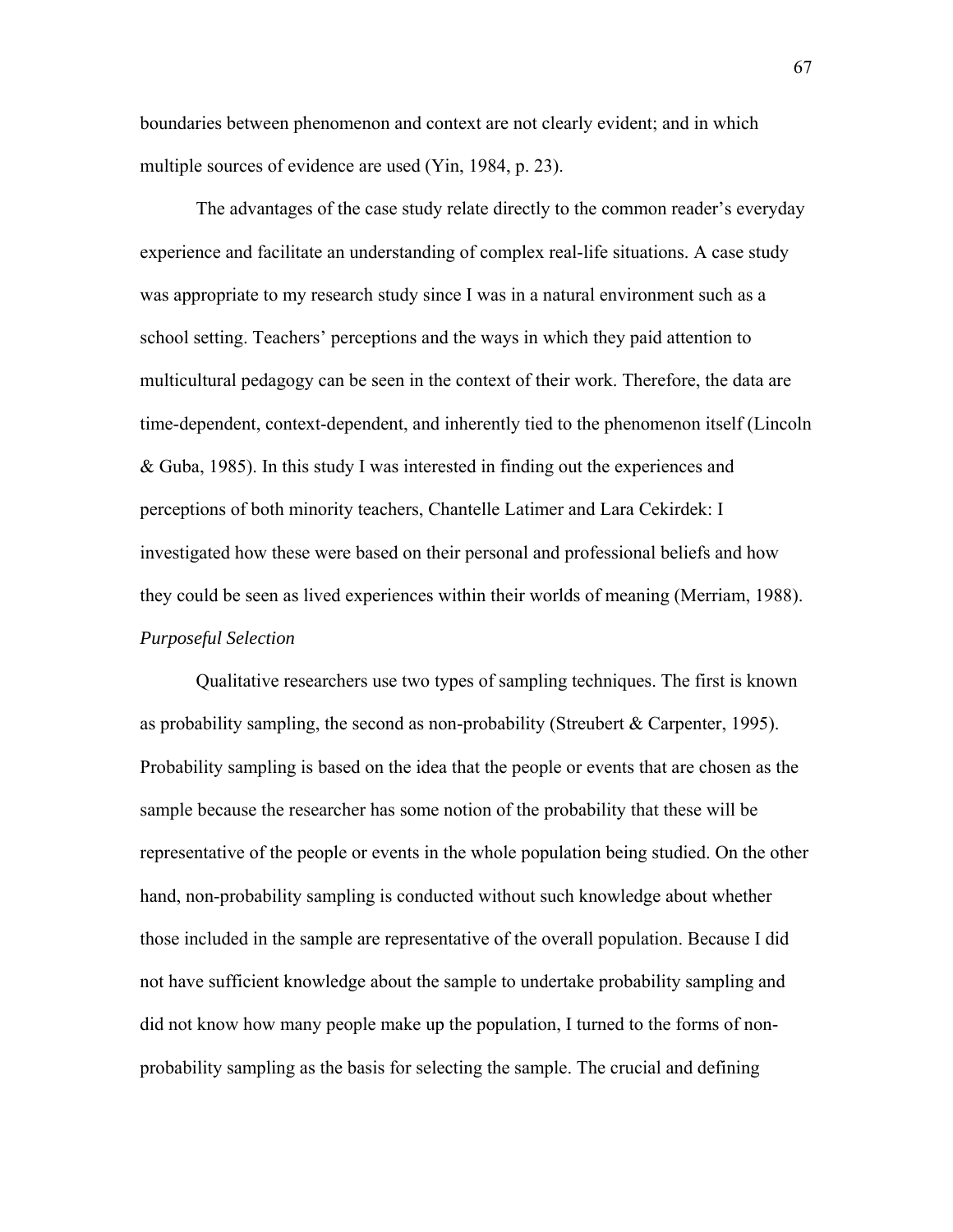characteristics of non-probability sampling, whatever form it takes, is that the choice of people or events to be included in the sample is not a random selection. Streubert & Carpenter (1995) point out that there is no need to randomly select individuals because manipulation and control are not the purpose of the exercise. By using the nonprobability sampling, I did not mean to suggest that I know absolutely nothing about both teachers; but I didn't know enough to use the probability sampling. Therefore, purposeful selection is a type of non-probability sampling (Polit & Hunglar, 1999, p. 284) and requires that I have criteria established prior to the beginning of the study regarding the participants (LeCompte & Preissle, 1993). Thus, I had chosen my participants on purpose and I had criteria established prior to my research study (see below).

While I was observing my student teachers in the field, I asked the teachers in school if they could help me to locate a female African American language arts teacher in their school. They mentioned two names and I met with both teachers. One of the teachers was not interested and mentioned right away that she would not have time to assist me. The second teacher, who turned out to be my participant Chantelle Latimer, agreed immediately. Among many African American language arts teachers, I chose Chantelle Latimer for the following reasons: (a) She belonged to an ethnic minority group; (b) she taught language arts; (c) she was a woman; and (d) she taught in a middle school (grades 6-8).

I am also aware that my purposeful selection was one of convenience as I was already aware of this school during my student teachers observations. However, I believed that this study would be enriching my strong knowledge about the school already.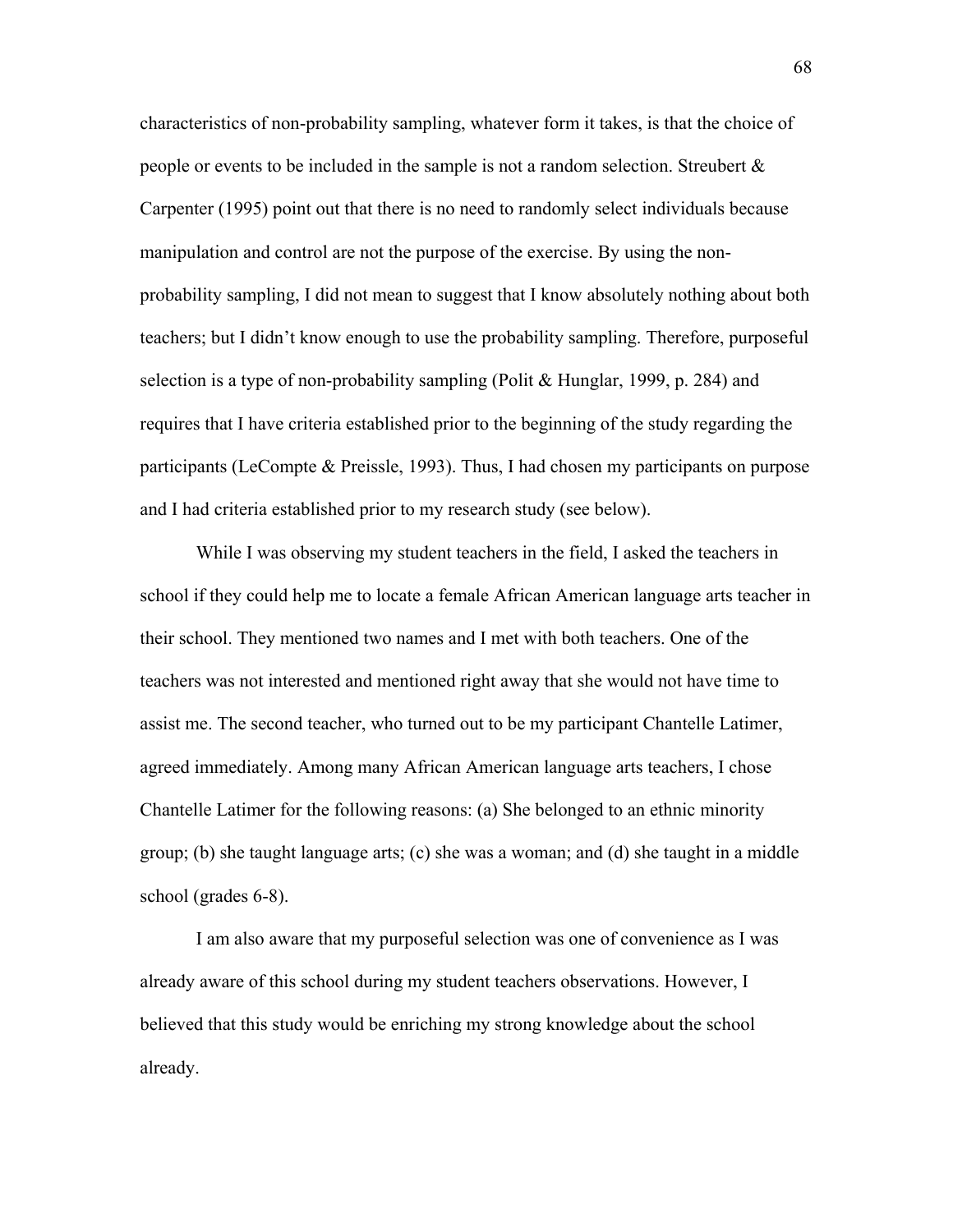My search and selection of the German teacher was challenging. A study of a migrant teacher in language arts was difficult to do in Germany because it was hard to find ethnic minority teachers in schools in general. Most teachers, either of migrant or foreign descent, teach their own native language. It is almost impossible to find a migrant teacher who also teaches her main courses in German.

At first, I tried to call from the United States to find one teacher for my study. It was very hard and time-consuming to locate the German teacher. I called major public school systems and asked if the school employs ethnic minority teachers. I was astonished by the negative and pessimistic reactions I received over the phone, and I was politely reminded that this search is "utopian" because there are hardly any minority teachers anywhere. Specifically, one female principal even pointed out that my study is nonsensical, and I should not even do a research in the minority teachers' field because no one would be interested. All in all, although I had some discouraging moments, I still continued with my search. Finally a former friend, who attends Max-Planck Comprehensive School, referred me to a Turkish teacher who was teaching Turkish. I called the teacher and found out that, fortunately, he had recently mentored a Turkishdescent intern who graduated from the university and started working in his school. After obtaining my participant's phone number from the Turkish teacher, I called her and told her about my idea. She agreed to participate in the study and during my first visit to Germany I met her for the first time. She met my criteria for the research study: (a) She belonged to an ethnic minority group (Turkish descent); (b) she taught language arts (i.e., German to German students); (c) she was a woman; and (d) she taught in a comprehensive school (grades 6-8).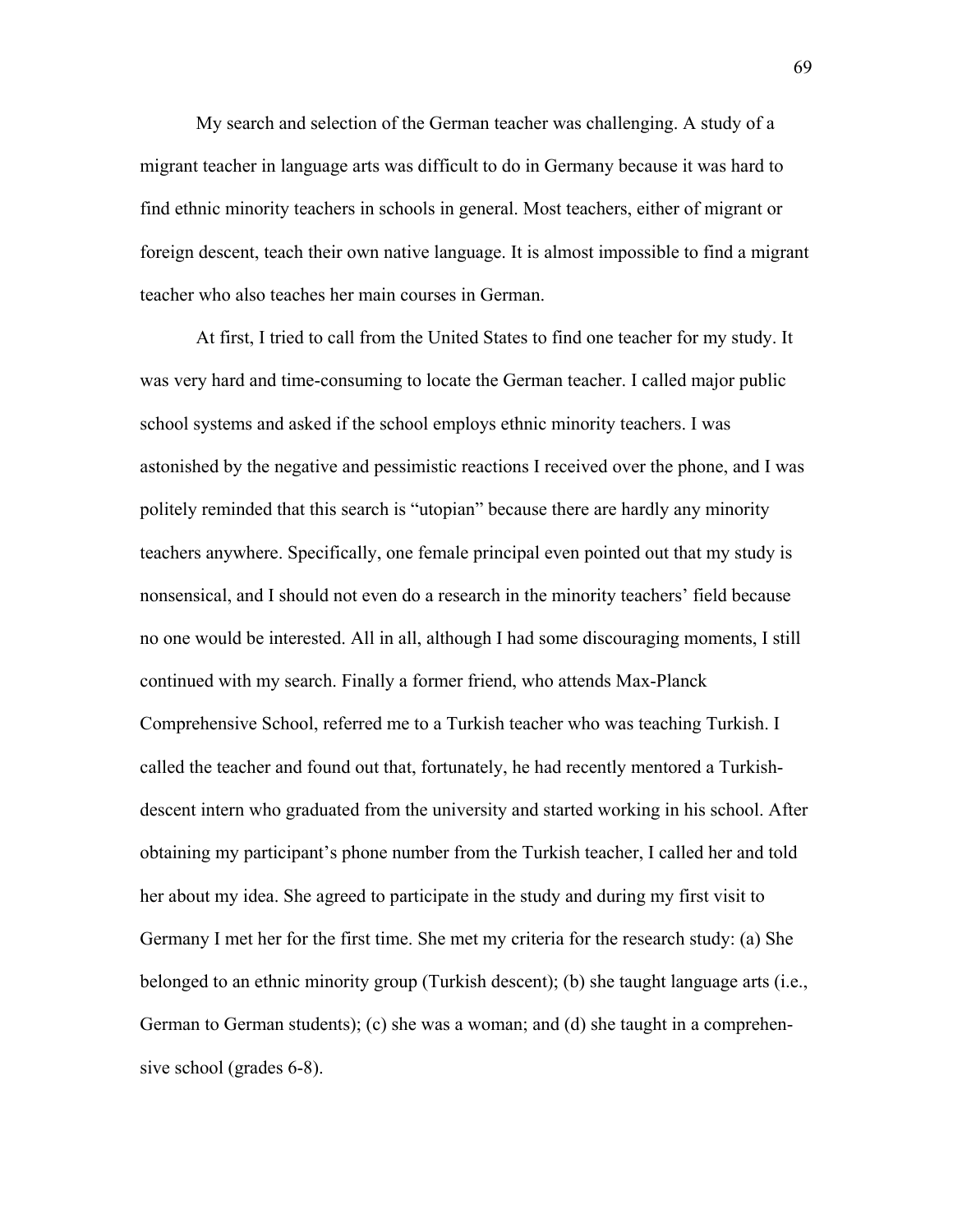Once I gained a verbal agreement from the teacher to cooperate with me in the study, I also wrote an official letter to the principal to conduct the research. My initial plan worked out, and I was ready to start my research.

I can say with confidence that I did not choose Lara Cekirdek out of convenience; I had a hard time locating even one Turkish-German teacher. I already knew something about her and about the location from my having lived in Germany. Lara was appropriate as she was *multigravida*, was able to read, speak and understand German and Turkish and was Muslim. In effect, she was selected with a specific purpose in mind, and that purpose reflects the particular qualities of German Turkish women chosen and her relevance to the topic of investigation.

### *Researcher Role*

Within the critical research paradigm, the role of a researcher is an important aspect to consider (Kincheloe & McLaren, 2000). Critical theorists believe that influence and bias are important facts to take into account. With the researcher as the primary instrument for data collection and analysis, unique characteristics unfold: the researcher interacts in a context and can react accordingly, adapting when necessary; the researcher can also be sensitive to body language and other nonverbal communication. Further, the researcher can work immediately with the data to clarify and summarize it as the study unfolds to determine additional data to be collected (Lincoln & Guba, 1985; Merriam, 1998). Therefore, it is essential that the researcher's background, including potential biases, as well as the researcher's role during data collection and analysis be disclosed in order for the findings to be trustworthy.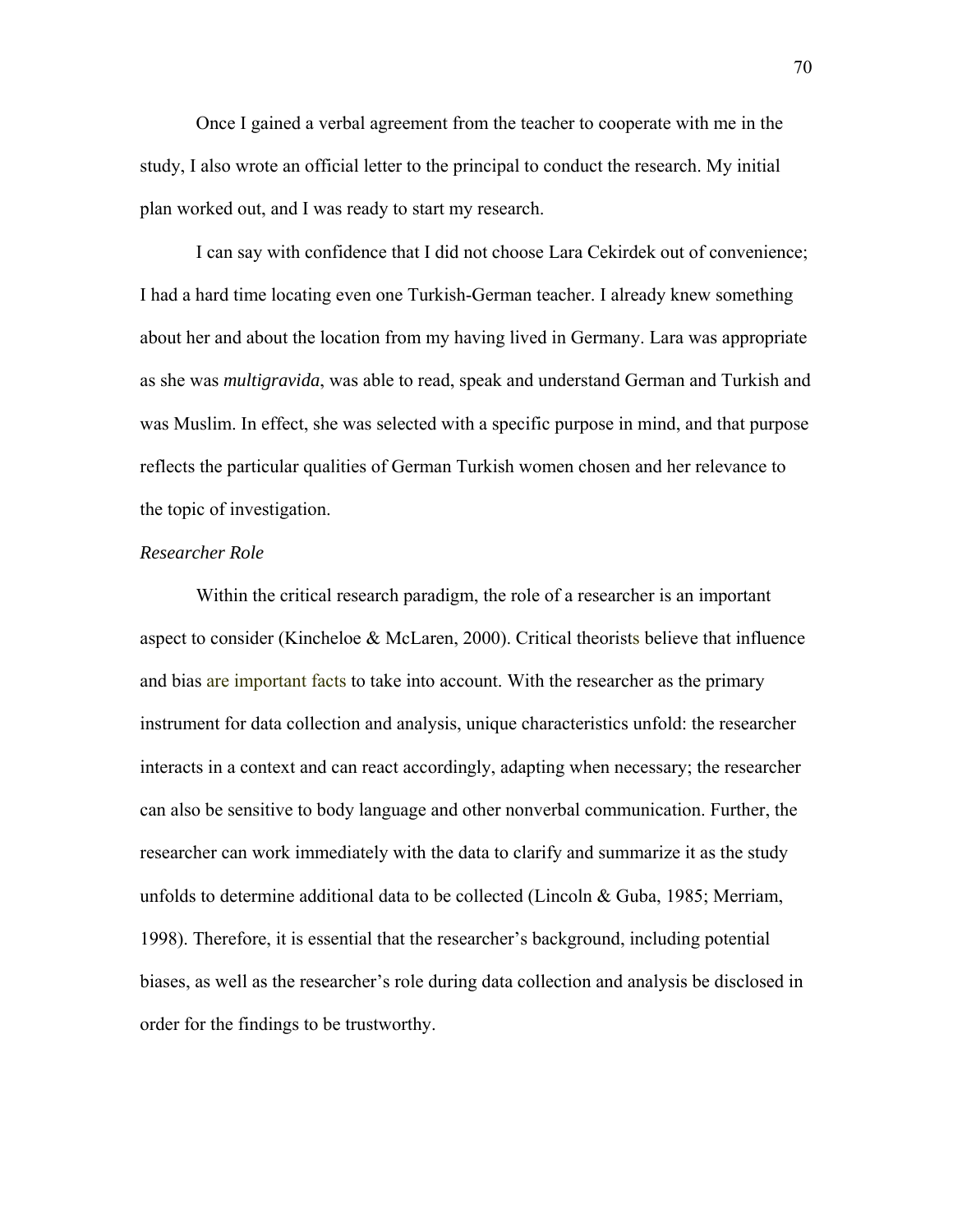In this study, I was an observer (Merriam, 1998). As an interviewer I watched and listened to my participants. In the classroom, I observed profoundly my environment. As Denzin and Lincoln (2000, p. 3) mention, I was an "observer in the world" and very sensitive to anything around me through the study. I acknowledge that the results of this study lay within some of my own perceptions, beliefs, and ideas on multicultural pedagogy. However, I analyzed and considered my role as a researcher as objectively as possible while I was doing the research in both teachers' classroom. I knew that it was going to be difficult to listen to my participants, observe, record my data and be as accurate as possible in my research. Particularly, data collection in Germany was in addition time consuming as I also needed to translate accurately all data into the English language. I believe it is well understood that data collection in two different countries is a hard task to accomplish. However, I made sure that I employed all verification tools in the qualitative paradigm (Lincoln  $& Guba, 1985$ ) to ensure the most accurate information and data analysis.

At the beginning I noticed that my German Turkish participant was somewhat reserved and nervous when I observed her and that she was trying to find reasons why she is not yet knowledgeable enough to teach certain educational topics. I tried to get closer to her by asking personal questions regarding her husband and family and trying to find out if we have mutual friends. In time, I noticed that she got more comfortable and could relate better to me and my presence in her classes. She even started to feel more confident while I was there and always made sure that I got all the details of her lesson by providing syllabi and handouts, sharing her ideas and making sure that I understood everything in her class. I think I gained her trust by then.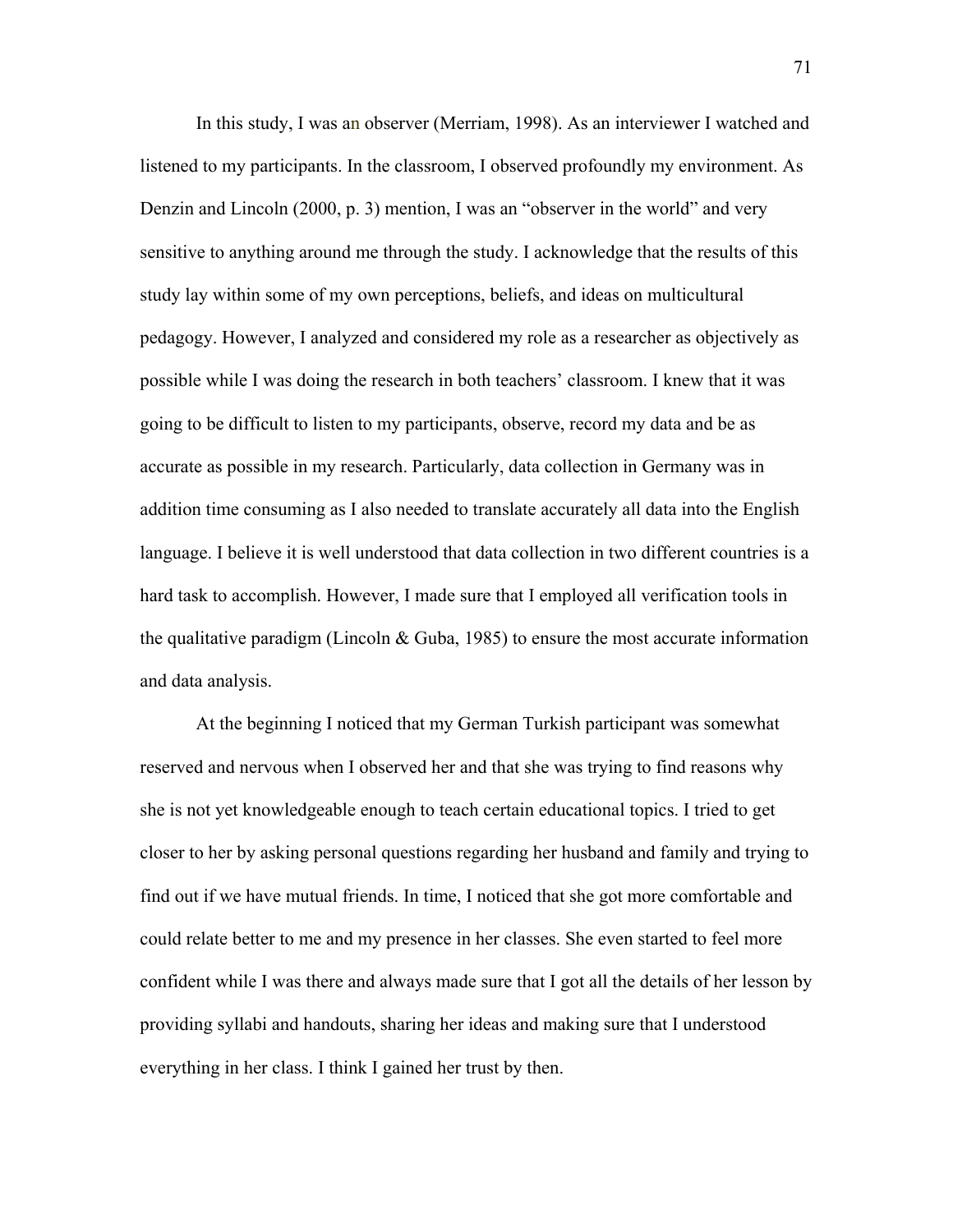With my American participant, I did not observe any trust issues as she was highly confident in what she believed and taught. I could see this attitude in her personality and her mimic and gestures. She was outspoken, often eloquent, spoke with a New York accent, and was overall smart teacher. She was highly supportive and interested in what I intended to do. She freely volunteered anything I requested for the study and was ready to "support research" from the beginning. I was impressed with how well we worked together from the beginning and how much interest and input she gave to this project.

 With that in mind, finally I reconsidered my role as a researcher, and had to acknowledge that my own background and experiences did not correlate with my observations for this research. I was aware that my role as a researcher was not only improved but also complicated by my multiple identities as a teacher, researcher, and Turkish German. I will elaborate on this in the next section in more detail.

#### *Participant Observation*

 *In the United States.* For this study, I assumed the role of participant observer as defined by Adler and Adler (1994). Participant observation is a straightforward technique: by immersing him- or herself in the subject being studied, the researcher is presumed to gain understanding, perhaps more deeply than could be obtained, for example, by questionnaire items. (p. 380) Arguments in favor of this method includes reliance on first-hand information, high face validity of data, and reliance on relatively simple and inexpensive methods. (p. 380) the downside of participant observation as a data-gathering technique is that it raises some possible biases as it is mostly based on subjective views. However, defenders of participant observation find greater bias in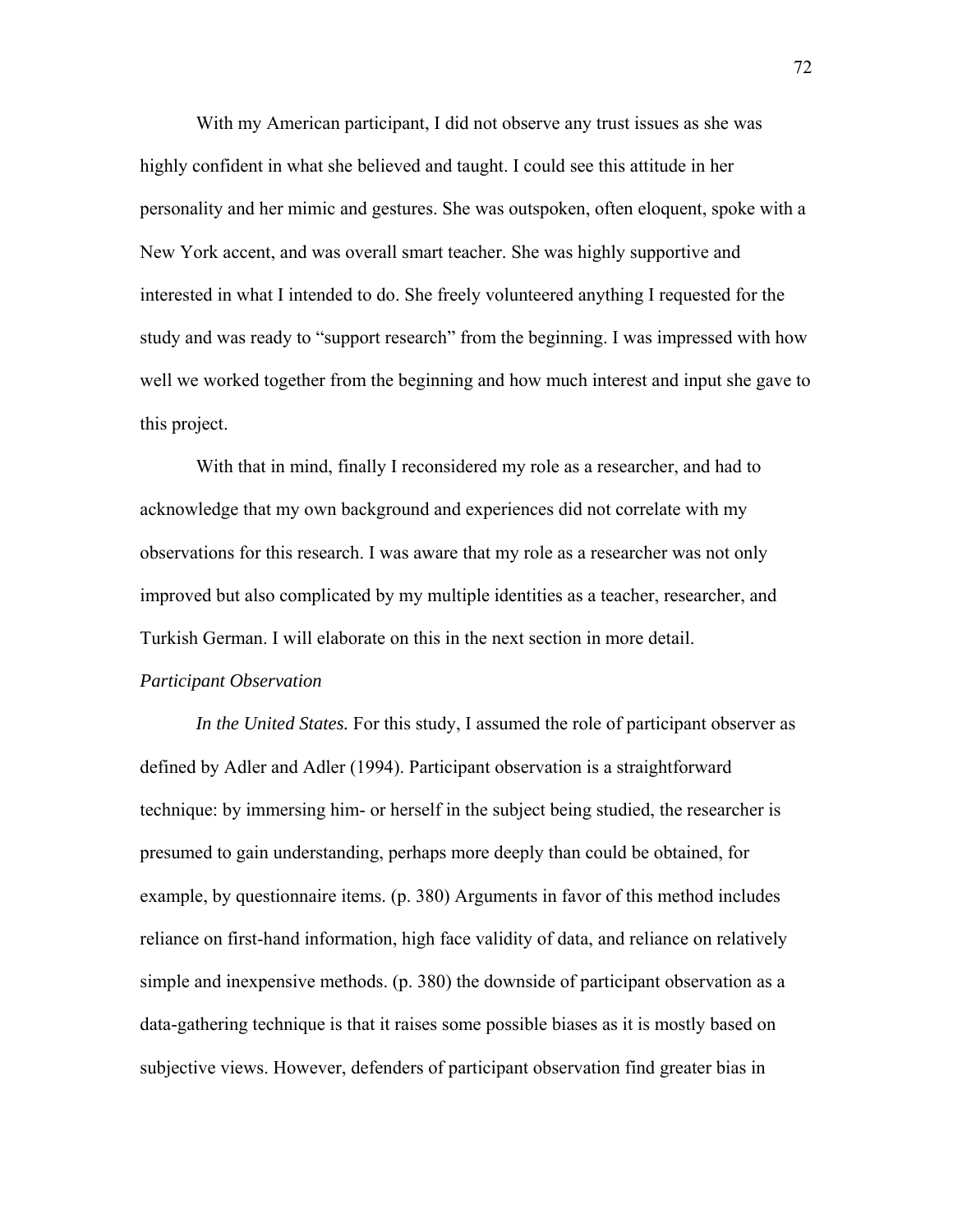allegedly neutral instruments such as survey questionnaires. These, they say, involve the imposition of an externally conceived "scientific" measuring device (the questionnaire) on individuals who do not perceive reality according to that external conception (Bruyn, 1966). For my purpose, I chose participant observation, as it gave me the chance to observe my participant in depth, for a long period of time. It guaranteed enriching data first hand.

I attended one of Chantelle's 7th grade classes for eight weeks, and spent three days a week in this class. This grade level served the best for my research. I think the middle-school grades are an important grade level where students still can be shaped by thoughts about multiculturalism, minorities and their importance in our society. In the middle grades students start thinking about stereotypes and stigmatization of certain groups in our society. It is the teachers' task to discuss it and find out where all these beliefs come from. Therefore, I deliberately chose the middle graders, thinking that it was an important phase in which to do research.

The school was trying to implement a new teaching method that the principal decided on upon parental decisions. The teaching method was a rigid implementation of continuous tests and prepared tasks for students to get ready for the school test. I was attending one class session per day. Therefore, I usually attended the class session from 9 a.m. until 10:15 a.m.

As it was very common for the class and Chantelle that there was always some new person in their class, it was not regarded as strange that I sat daily in the back of the class. Adler and Adler (1994) require that a participant observer becomes a participant in the culture or context being observed. I usually sat at a student desk at and took copious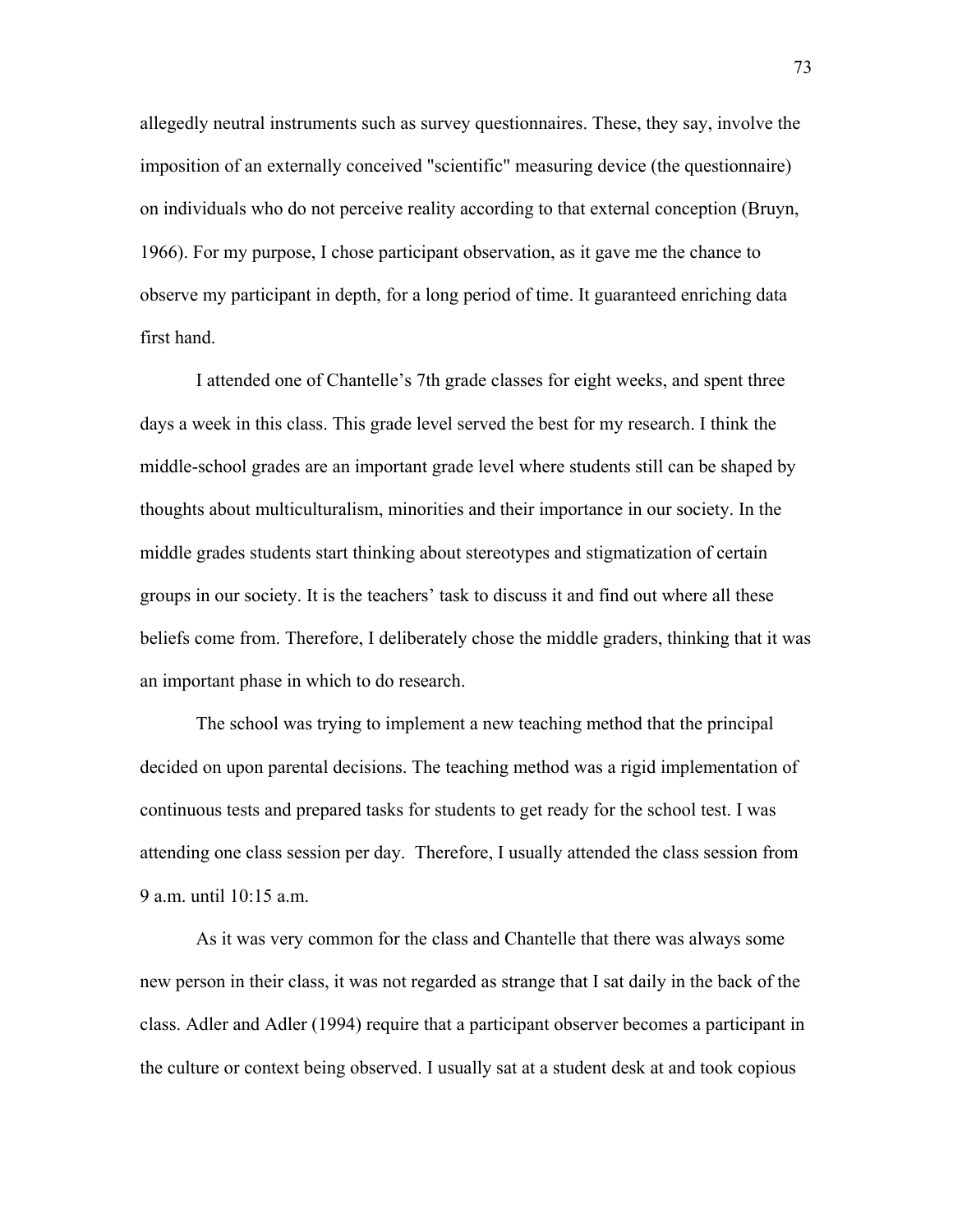notes in my research journal. As I was not allowed to audiotape the session, I recorded additional notes and insights in my researcher's notebook immediately following the class session. I ensured a stronger recollection of events that occurred in class. I never explained to anyone in the class why I was sitting there, so students assumed that I was a student teacher and was learning from Chantelle by observing her classes. Thus, I never revealed my purpose or identity.

*In Germany*. For the purpose of the study, I looked at only 7th grade level, where students are 11 to 13 years of age. The reason why I went to this particular class in Germany was a suggestion from Lara herself. She told me that this class was a good mix of German and migrant students and that they work well with her during the allotted class time. The class that started at 10am and ended at 11am – morning appeared to be the time when students were still alert and not exhausted from the day. As a comprehensive school system takes almost the whole day of class time, by two or three o'clock in the afternoon most of the students would be too tired to follow classroom instruction.

As my name is Turkish and as Lara introduced me as a Turkish American, students and particularly migrants were highly amazed and continuously asked me why I would come to their class. I did not mention my purpose and just said that I was trying to learn from Lara and that I wanted to become a teacher as well. Students were excited and always asked me about the American system. At times, it was hard to be just a participant-observer as students and Lara wanted me to participate wherever I could. I still tried to keep my distance, maintaining limited subjectivity, and be just polite in answering the questions they had. Unlike in the U.S. setting, I was able to audiotape these class sessions, while at the same time I wrote field notes in my journal. Following these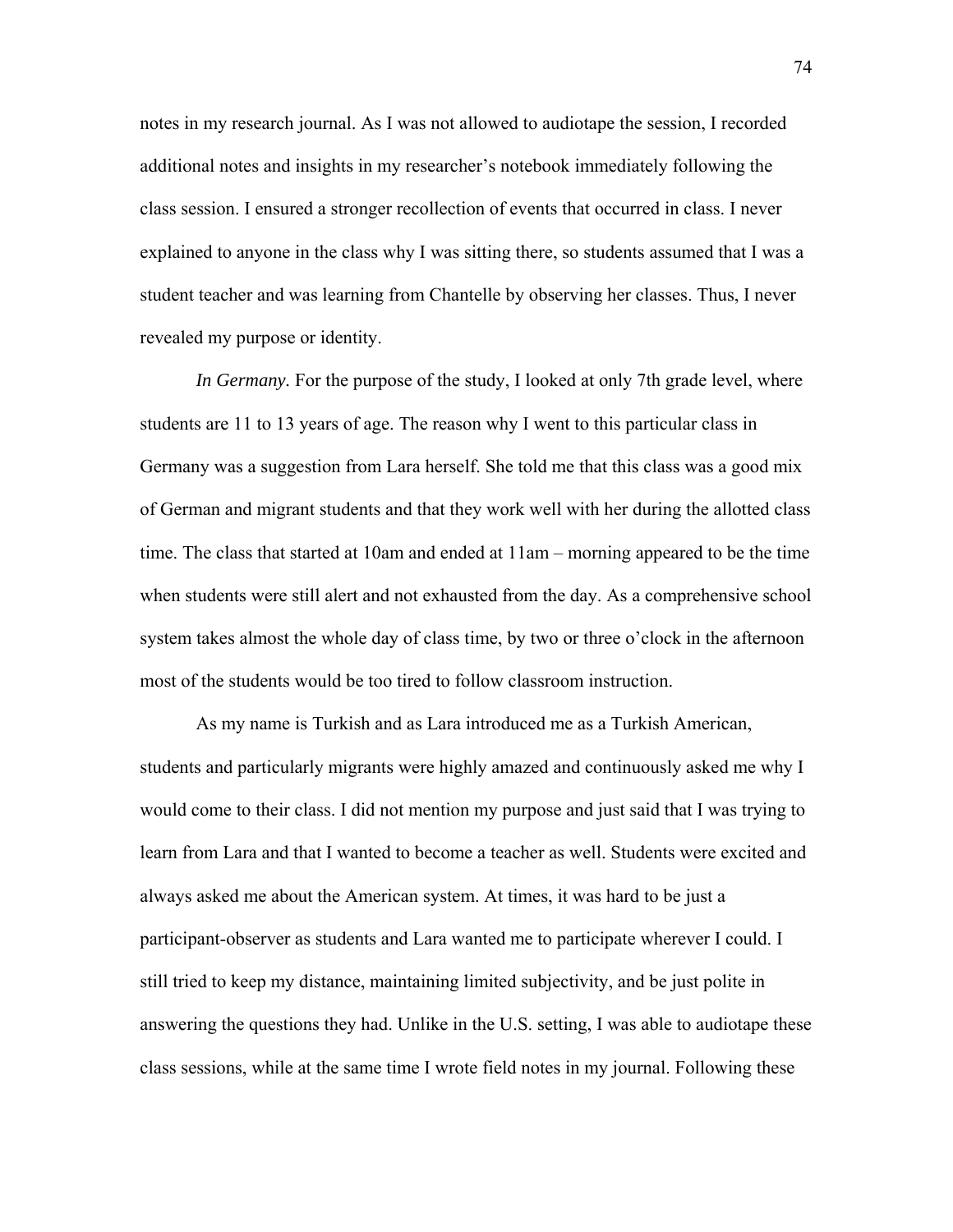class sessions, I immediately transcribed my tapes, and added researcher insights and comments in the researcher's notebook, written in German to expedite the transcription process. I will address the data collection later in this chapter.

## *Time Frame for the Study*

 For the purpose of this study I collected various types of data as Loffland and Loffland (1995) suggest: "Rich data mean, ideally, a wise and diverse range of information collected over a relatively prolonged period of time" (p. 16). Although I had to observe my participants in two different countries, I had plenty of time to be at each site and to gather plenty of data. As I mentioned earlier, I had gained quick access (Flick, 1998, p. 54) to both teachers' classrooms. Once I got to know them, both teachers allowed me to come into their classrooms. I had to admit that I initially had problems locating my German participant; however, once I found her everything went very smoothly. The same is valid for my American participant. I searched for an appropriate participant as soon as I was at the research site, but it was fairly uncomplicated once I met her.

The visits to the German school were in August and in December of 2005. Each visit was for one hour daily in a  $7<sup>th</sup>$  grade German class. During that time data where collected from the school via personal information from the teacher, daily field notes, audiotapes and videotapes from the classroom. Upon returning, data was synthesized and constant emails and phonecalls to the German teacher ensured the trustworthiness of the data. Likewise, in September and October of 2005 I visited the American teacher. Each visit was for one hour daily in her  $7<sup>th</sup>$  grade language arts class. Again, daily observations

75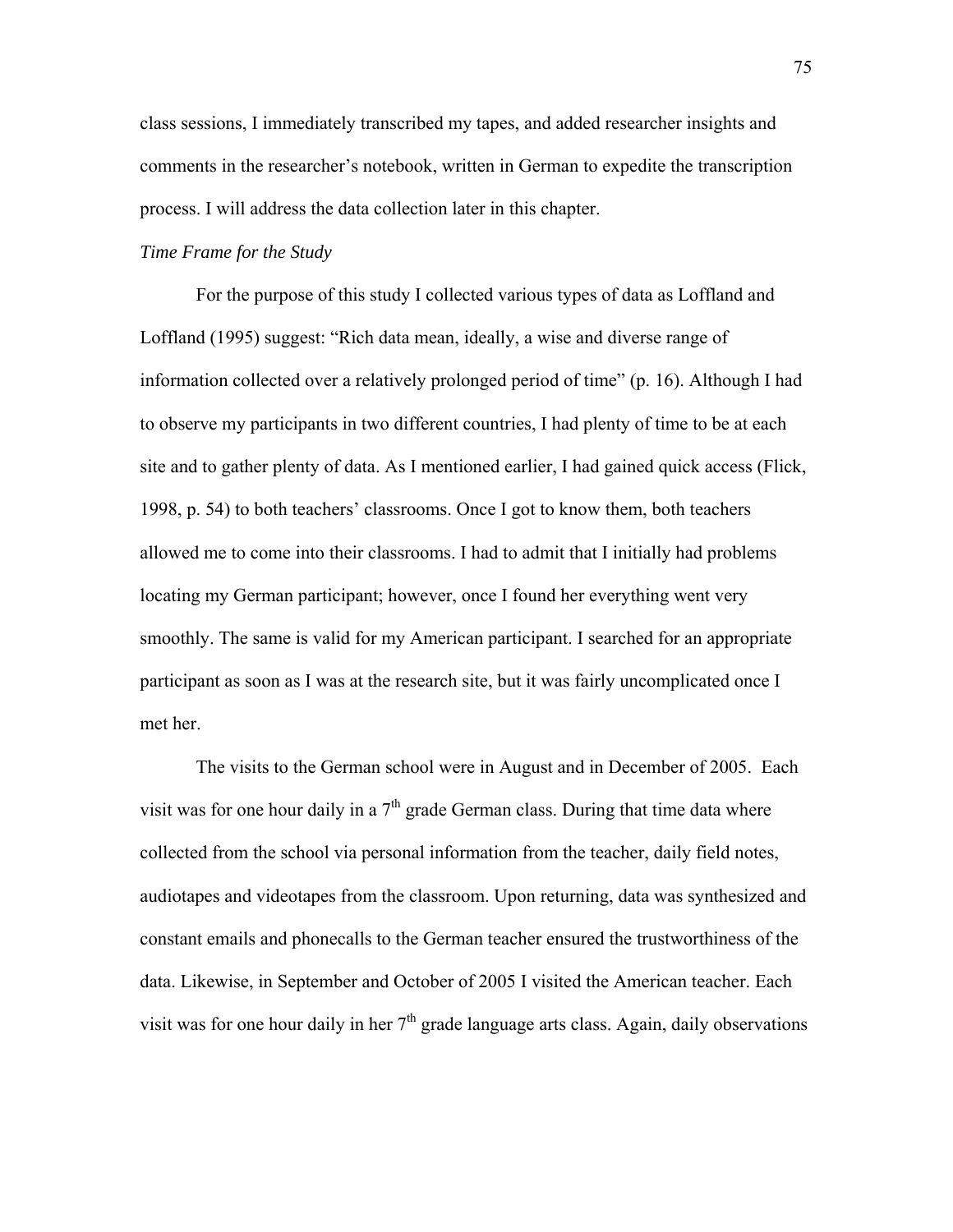using the aforementioned data tools occurred. Here, I also was in continuous contact via email to check the data through member checks.

Finally, in January 2006 all data collected needed to be synthesized and some patterns emerged. The data sources are outlined in a more detailed timeline and can be seen in appendices D and E.

# Community at Research Sites

*In the United States.* Midtown, a neighborhood of Atlanta, is where the American Midtown Middle School is located. It is a progressive and affluent area of Atlanta, which is situated close to the downtown, in a large metropolitan area in the southeastern United States. The area as a whole has voted Democrat in the last several elections. From talks I had with Chantelle, my African American participant and people I am familiar with in that area, it appears that most people who live in that part of town are socially liberal. During the time of the study, I saw a number of political signs in front of the houses, especially those of Atlanta minorities, encouraging passersby to vote for Democrats. From my conversations with others, Midtown is the "gay" area of town, with such indicators as local gay cafes and restaurants located in close proximity to the school. Thus, this area of town is mostly liberal and highly progressive with some minorities living together with Caucasians.

Again from conversations with Americans, I found out that residents in many neighborhoods in the South are divided into two main groups, those who have been living there for a long time and those who just moved here due to career opportunities. Close to the school, there are mainly houses rather than apartments, which seem to indicate that Midtown welcomes families with children. Several apartment complexes have been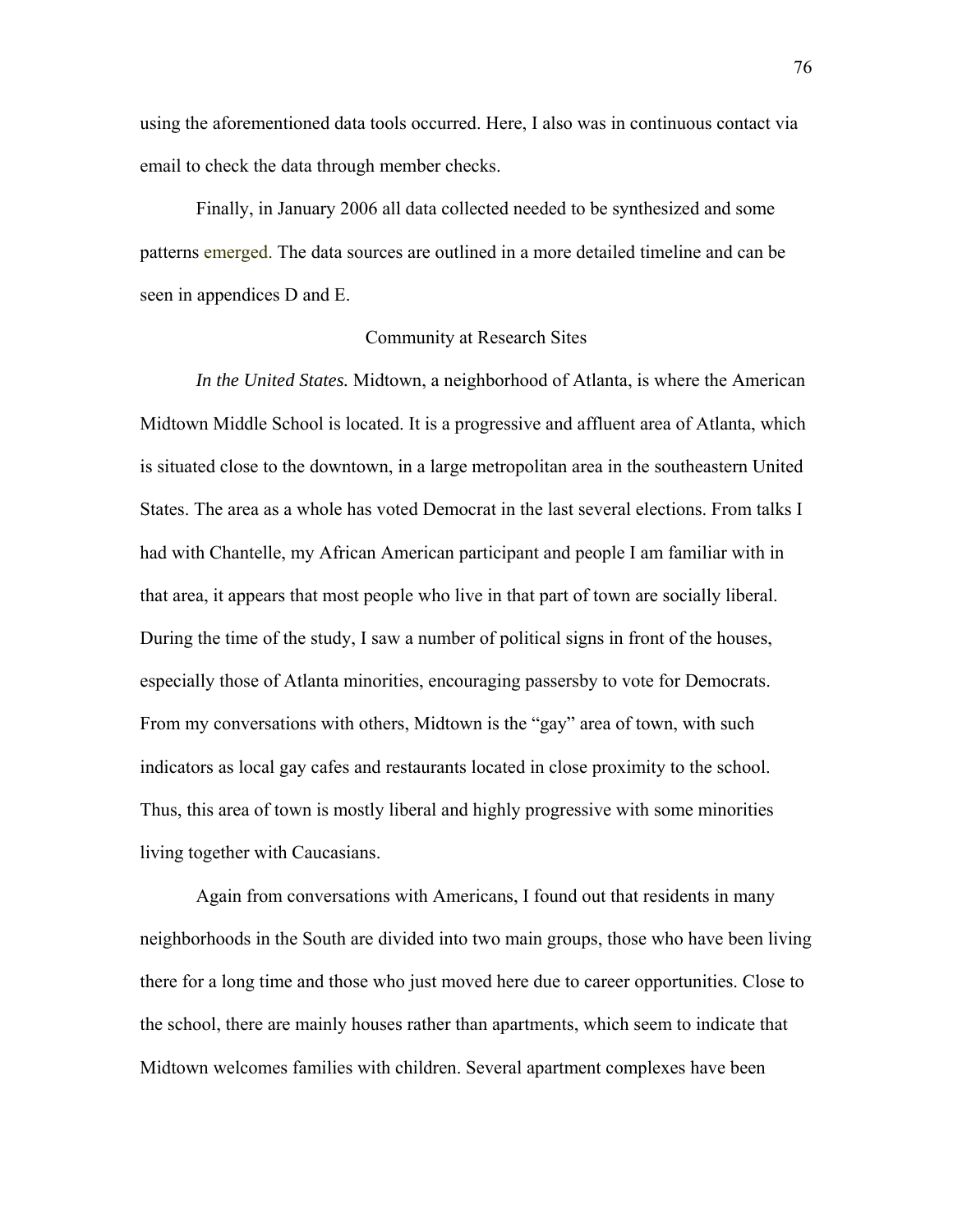established in the last few years to accommodate people who move into town and want to live in an apartment. Within walking distance, Atlanta's most prominent bars and cafes are visible and more recently a movie theatre and several restaurants opened up. There are plenty of walking possibilities; the famous in-town park is a ten-minute walking distance from the school.

*In Germany.* The community of the school, where my German Turkish participant, Lara Cekirdek works, is called Essen and it is mostly a "labor-driven" area (as Germans would call it), with people who come from a mixture of socio-economic backgrounds. The population consists of mostly working-class families, who work nearby a the major steel company. Most people who live near the school have limited schooling and suffer financially. I know this because I grew up in Duisburg and I am very familiar with the socioeconomic level of major inhabitants of the town. From my observations of students and people who walked by the school, I assessed that few Germans lived in this area, only immigrants, migrants and Germans who emigrated from Russia.

The community has a long, well-established site, and has grown over the past ten years with some restaurants close by, a shopping district where people can walk through an arcade, and another elementary school right across from Max-Planck-Comprehensive school. This particular part of town is very poor. The shops are largely discount shops and cheap restaurants. Within walking distance of the school is an old, traditional Catholic hospital which predominantly serves heart patients and patients who suffer from blood diseases.

The families living close by are mostly in project and government sponsored houses. The rents are cheap and the houses are old and dilapidated.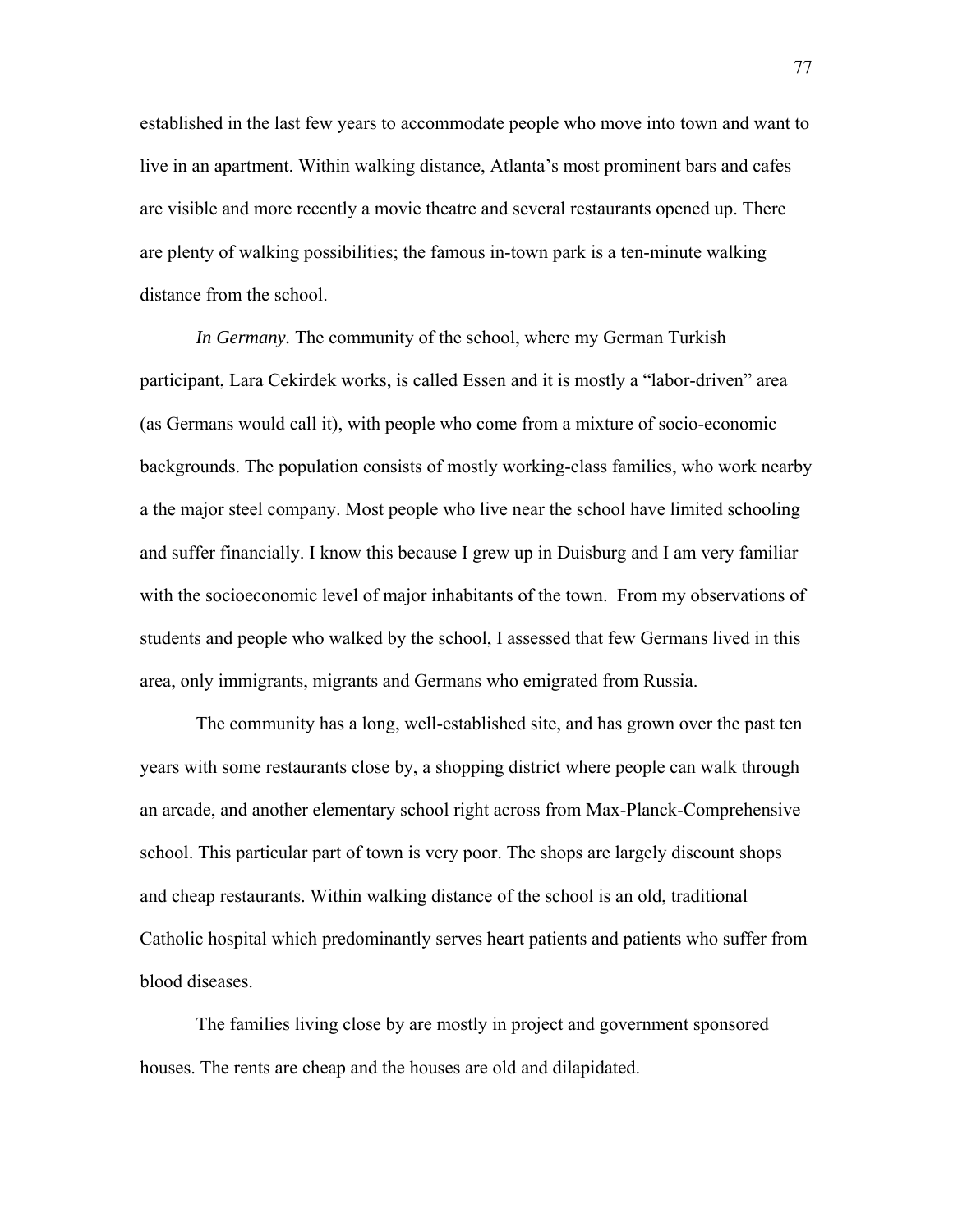#### School Research Sites

This study took place in two different environments. One locus was an urban public middle school in a metropolitan area in the southeastern section of the United States. The other setting was an urban comprehensive school in the northern part of Germany. In this study the U.S. school is known as Midtown Middle School, and the German school is known as Max Planck Comprehensive School.

### *Midtown Middle School*

Midtown Middle School started out as an elementary school in 1924, named for a famous civic leader who was passionate about education, philanthropy, and good citizenship. The school has expanded over the years, and in 1978, it was converted into a middle school. Its location is very close to the mid-town area of the city, with easy access to cultural, business, and political sites. Two years ago the school received a grant from the city for renovation. The school used the money for an area of 34,000 square feet.

According to the 2004-2005 teacher handbook for Midtown Middle School, the student body consists of a diverse population of African Americans (55%), Hispanics (2%), Asian and ESOL (1%), American Indian (1%) and multiracial (3%) students and the rest consists of mostly White students (38 %) (Atlanta Public Schools Report card 2004-2005). The school enrollment for the 2004-2005 year numbered 669 students (see Midtown Middle School report card 2004-2005). The Georgia Department of Education just awarded Midtown Middle School for having one of the highest percentages of students meeting and exceeding standards on the 2004-2005 Criterion-Reference Competency Test (CRCT) (Atlanta Public Schools Report card 2004-2005). Most teachers are certified (95.5%) and daily attendance of students is 95.5%. Fourty-four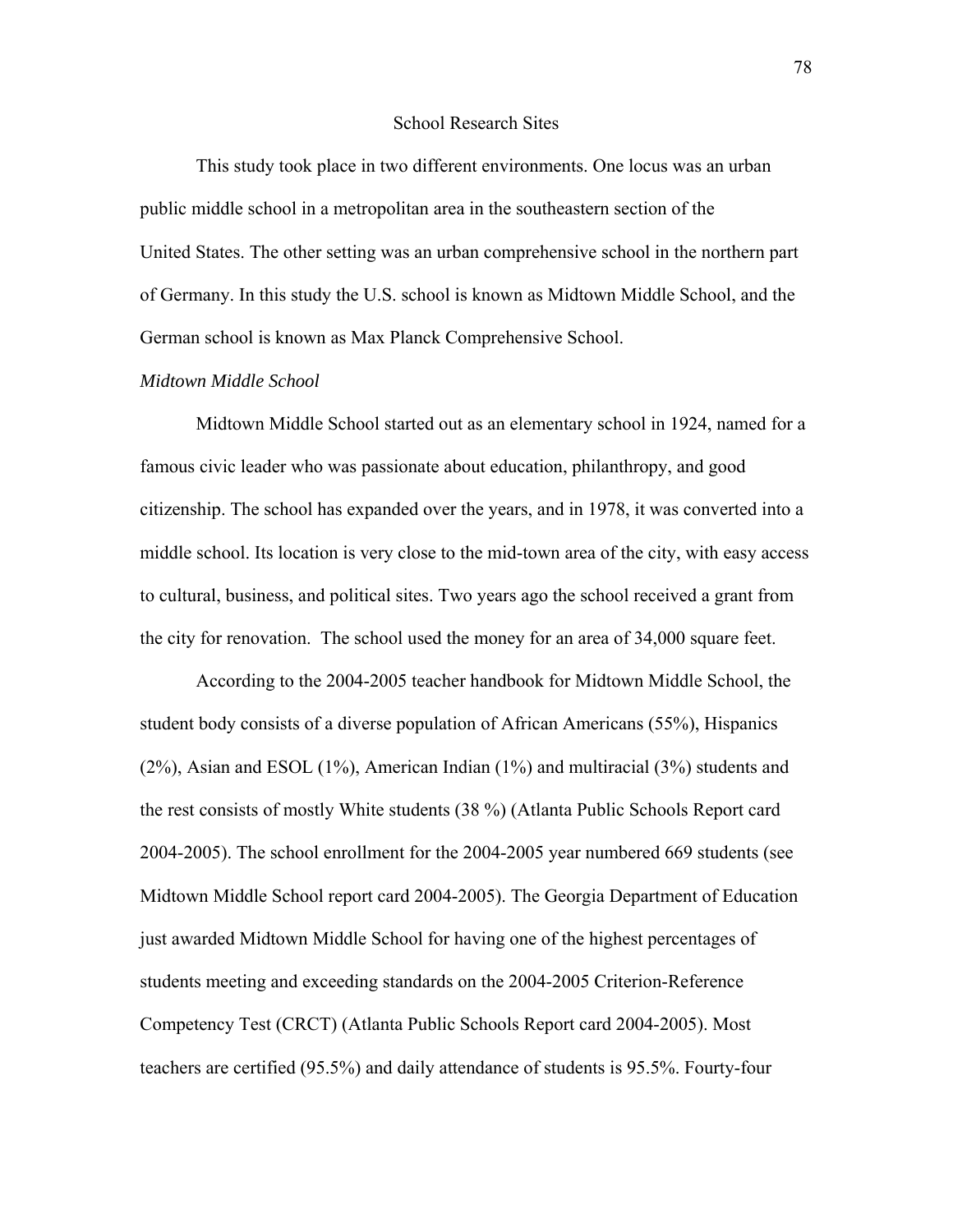percent of the certified faculty has Bachelor's degrees, 34 % have Master's, and 6 % have Doctorates. The other 16 % of the teachers work as paraprofessionals or part-time instructors.

Academics are the primary emphasis at Midtown Middle. The core curriculum focuses on math, science, social studies and language arts with the goal of academic excellence and personal character development. This curriculum is enhanced by instruction in art, drama, band, orchestra, chorus, Spanish, French, Latin, German, debate, physical education, health and more. Midtown Middle has implemented the rigorous Core Knowledge Curriculum devised by E.D. Hirsh ( Hirsh, 1998). Midtown Middle's gifted and remedial programs offer strong tutorial support, and the school is praised for its excellent after-school programs. This success is supported by administrative leadership, dedicated teachers, active parents and neighborhood and corporate volunteers.

Midtown Middle has a challenge program for gifted children, which is available to all students who qualify. They also provide daily tutorials in each core subject and additional help on Saturdays for improving test-taking skills. They are known for the extensive technological resources that they have. Each classroom has Internet-connected computers, state-of-the-art computer lab and word processing, spreadsheets, desktop publishing and presentation software available for every student.

### *Max-Planck Comprehensive School*

Max-Planck Comprehensive School is situated in the northern part of Duisburg, which is predominantly populated by industrial workers of low socio-economic standing. Founded in 1904 in North-Rhine, Westphalia, it is one of the oldest schools in this region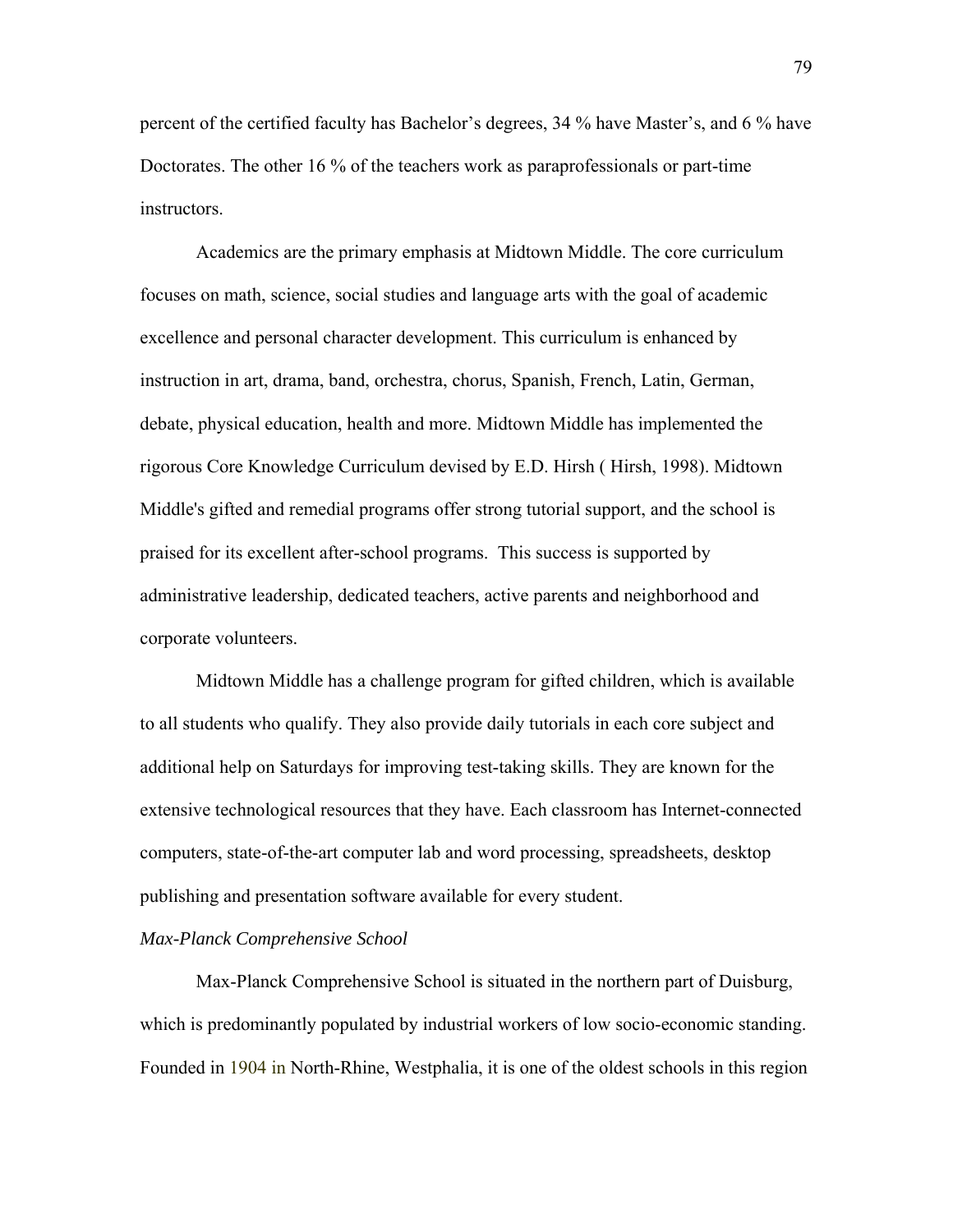of Germany. Initially (1904), it was affiliated with the neighboring Catholic hospital to educate mainly boys in science under the supervision of Catholic teachers. After the war in 1945, several schools close by were dilapidated and lots of students settled into the Max-Planck-Comprehensive School. In the 1960's, due to the increase in student body, the school started using classroom space in neighboring schools. In 1980 the school went from being a grammar school to a comprehensive school. In 2004 it celebrated its one hundred years of existence.

In Germany, middle school and high schools are combined together in four different types of schools: Main, Comprehensive, Real, and Grammar School. Depending on student ability and intellectual capacity, which is mainly determined by teachers during primary school, students are placed in one of the four types of schools. I will not elaborate in detail about the different categories of schooling in Germany one more time (see chapter 2) as it will go beyond the scope of this study. For now, I would like to emphasize that the Max Planck Comprehensive School was previously a grammar school, and due to the regional location and a strong minority component in student body, it changed to a comprehensive school. It has been active for almost four years now.

According to the school report card from 2006, the student body totals 1150 for grade levels 5-10 and almost 200 students for grade levels 11-13. The German education system does not differentiate between middle school and high school. All grades continue within one type of school system from either 5-10 or 5-13, if a student wants to continue doing his or her baccalaureate. According to the school handbook from 2004/2005, the school itself has experienced a rapid growth in ethnic minority populations, with an increase in Turkish-descent students (90%), Slavic students (4%), and Russian students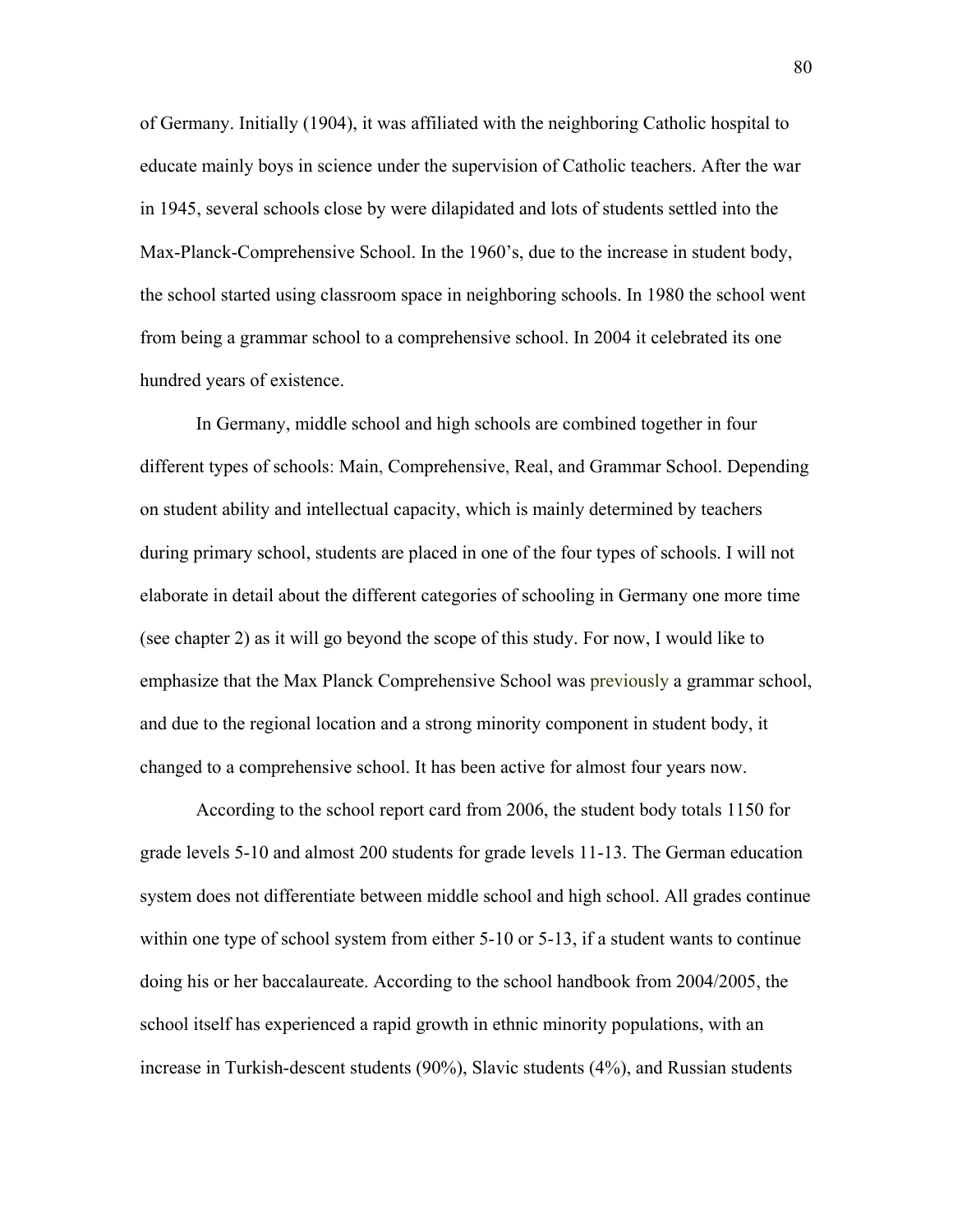(3%) in the past three years, and only 3% increase in German students. Most students come from the northern part of the Duisburg and live close to the school.

The faculty all have teaching certification and Master's degrees. The German education system does not differentiate between a Bachelor's and Master's degrees; it is a combined program in the university. All but two teachers are German. One teacher is Turkish, and teaches Turkish as a second language while the other, my participant Lara, teaches German to all students, German as a second language to migrant students as well as Turkish for heritage speakers of Turkish descent.

Max-Planck's most important value of pedagogy is the integral component of respect, tolerance, solidarity and careful use of the environment outside the school. Furthermore, the school handbook of 2005 mentions that confidence and independence, decision-making skills, team-work, punctuality and order are central points of its teachers and administrators to make sure that all students learn these important skills in their education. Additionally, creativity is inspired by additional courses in music, circus, cabaret and the school chorus and orchestra. One of the most important aspects of its education is teaching critical thinking and independent work. The German education system also provides the chance for students to prepare either for academics beyond the baccalaureate or to get ready for a professional life. Therefore, Max-Planck provides information sessions and practical internships during school time to learn and understand working life. The nature of a comprehensive school is a day-long school type, where students have classes from 8am until 5pm and have social spare time, such as sports, tutorial sessions, game time, student committee meetings and literacy sessions.

81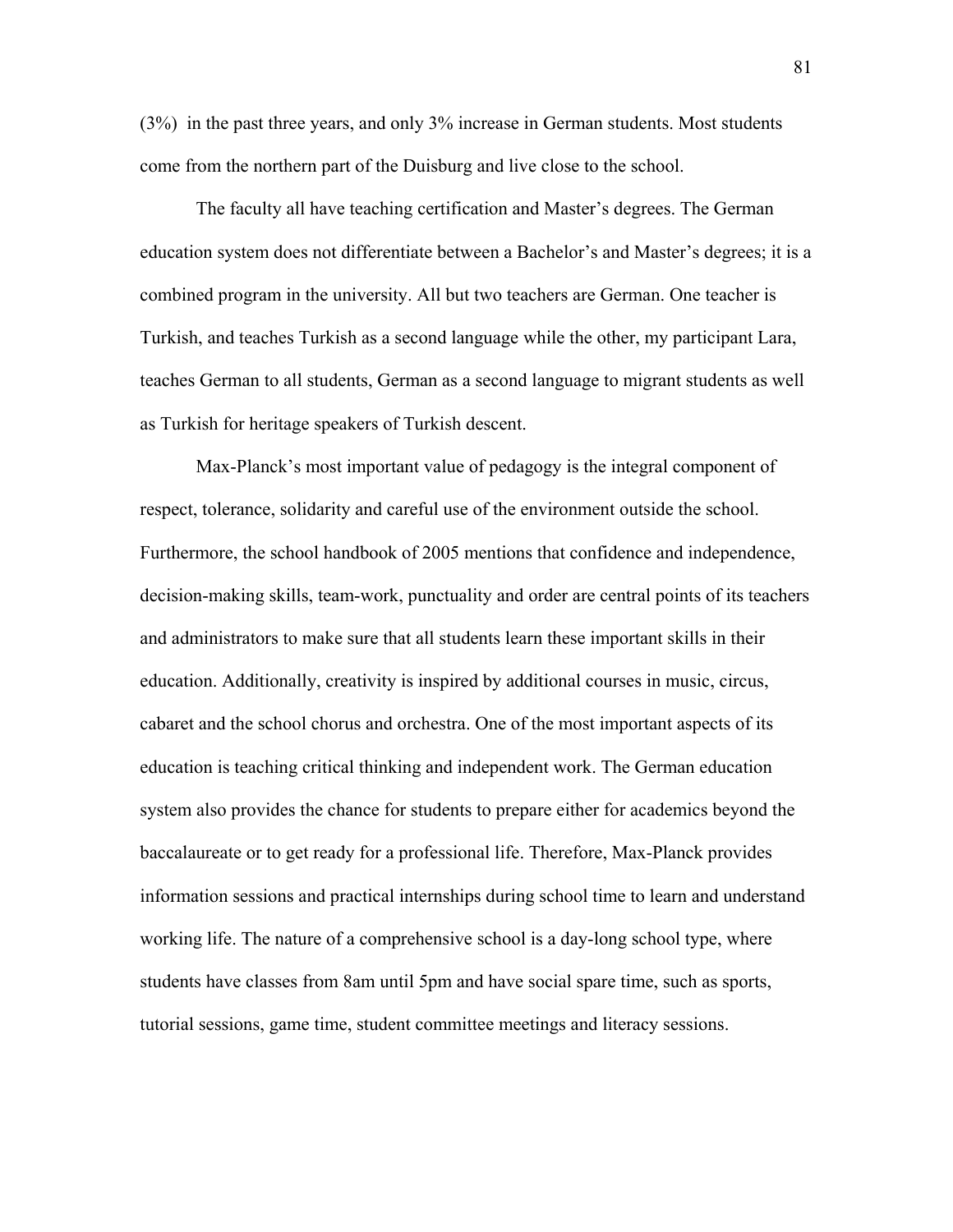In November, 2005 Max-Planck received a monetary award from Henkel (a German corporation) for excellent support of science education among students. This money supports research and study sessions in science.

This study involves two key participants. I will focus on the two participants as I view them from my position as an observer. I will first start with my American participant Chantelle Latimer and then continue with Lara Cekirdek.

The Teachers: Lara Cekirdek and Chantelle Latimer

*Chantelle Latimer.* Chantelle Latimer is an African American female who teaches in the American public school system. I met her while I was observing some student teachers who worked in her classroom. As she is of African descent and teaching language arts from  $6-8<sup>th</sup>$  grade, and a woman I concluded that she would suit this study.

My first impression of Chantelle was very positive. Before even meeting her I saw that she was nominated as the best teacher in the academic year 2005-2006 and I read her teaching philosophy and poem at the entrance of the school. I could see that she was a critical pedagogue with lots of creativity and positive energy towards her students. I will elaborate on that in chapter four with several examples. When I finally met her, I was amazed by her quiet and calming voice, her delicate standard New York accent and use of complex vocabulary (words which I have not heard for a long time in the United States) and her fashionable, however highly elegant style. She was a smart woman with a delicate character and sophisticated manner. She is 5'2", and slightly overweight with dark skin and beautiful dark hair. Her personality is very caring, warm, and passionate. I noticed that she is not a strict teacher, and calm even if the class is very loud. However, students know just what makes her mad and they know how far they can push her.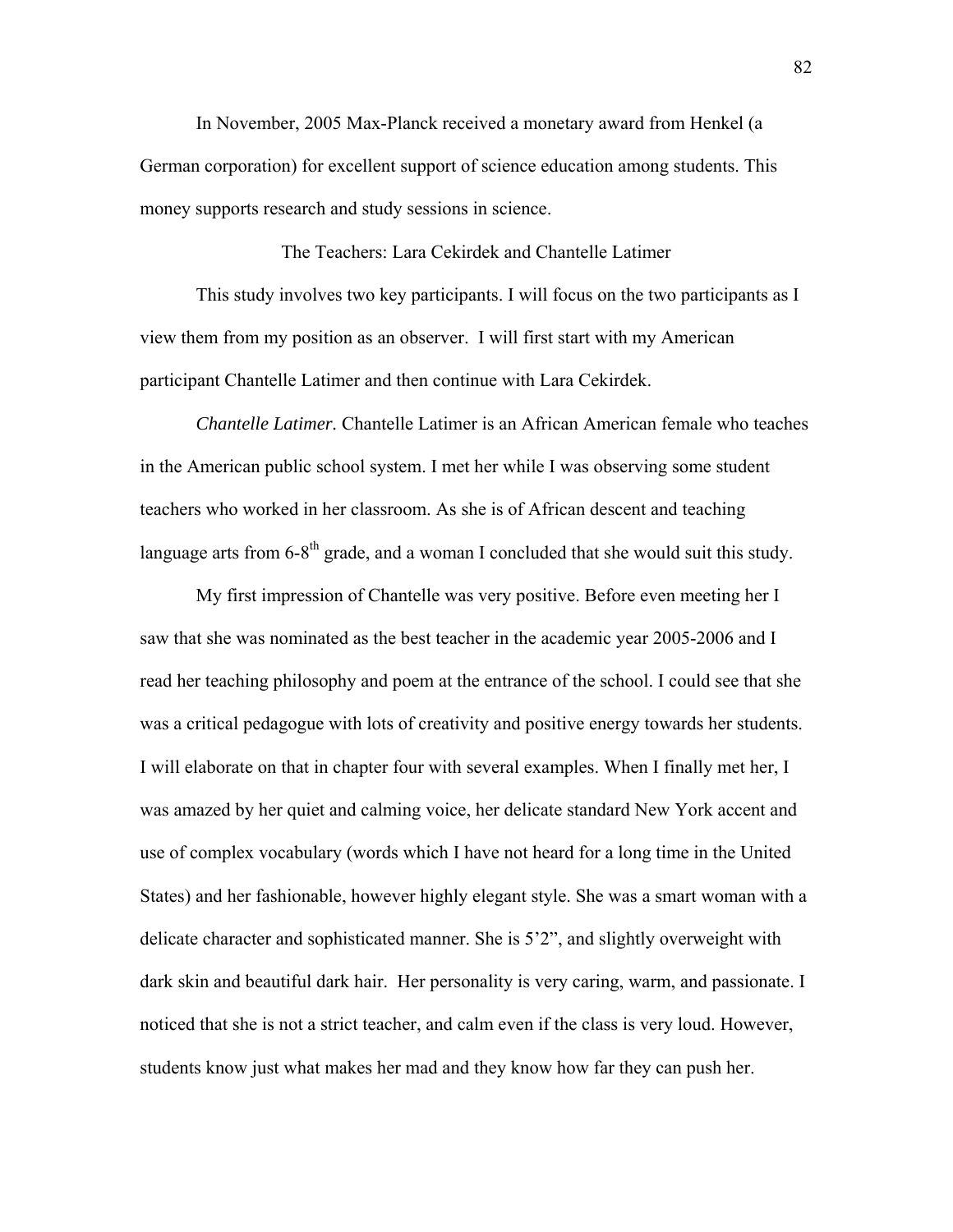Chantelle is single, and she spends her free time mostly reading, preparing for lessons, being with her friends, and writing, as this is one of her favorite hobbies. She agreed immediately to be part of the study, and her subtle smile with her glowing eyes showed her positive willingness and readiness for this study. On the first day, I explained my research questions and methodology. She agreed to participate and suggested several time slots that would be appropriate for my study.

Chantelle has taught language arts for almost seven years at different levels. She finished her education and teaching certificate almost seven years ago and started officially at this Middle School seven years ago. Initially, she wanted to become a journalist; however, it was hard for her to talk about emotional facts when needed. Her personality would not sustain such a pain for a long time, and she decided to pursue another career: "I knew that I could not be a journalist. I cannot be objective and suffer as well when others suffer."(09/05/05) Her passion for teaching came out of her interest in a program for which she received a grant. After college, she applied for funding for a program to assist minority children (mainly African Americans) to educate them about college and the kinds of services and programs colleges provide. She was going to poor families and trying to educate them to send their kids to college. After this experience, she felt sure that she would continue to assist minority students in some way, and teaching was one way to help them.

Chantelle was born and raised in New York. Her parents were poor and she needed to find out about education on her own. Her first college experience was at a primarily white school in New York, and she felt very lonely and misunderstood by her peers and teachers. She told me that she did not feel that she belonged in this particular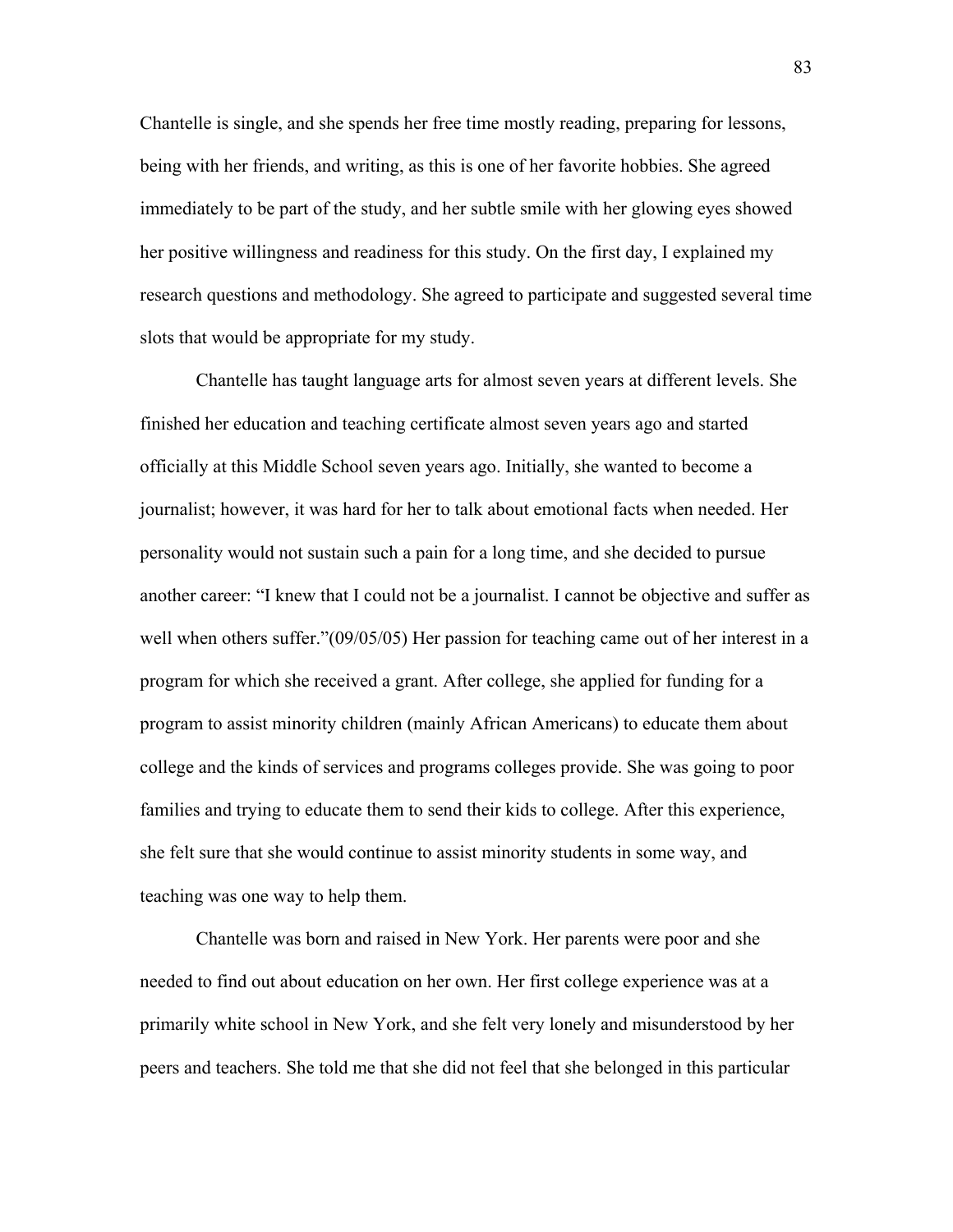school and that teachers did not know a lot about African Americans and their history. After discouraging moments in some lessons, she decided to switch to another predominantly black college. There she realized that she was understood and felt totally comfortable. While she was in college, she wanted to become a journalist. Her interest in writing and reading was immense. As I mentioned before, some professional constraints about that particular job made her not continue in that field, and rather go into teaching and support of minority children. She is very happy in her profession and loves what she does.

*Lara Cekirdek.* Lara is a female teacher of Turkish-descent who taught German in a 7th grade class in the academic school year 2005-2006. According to Lara, German is a required course for all students throughout their comprehensive school. She has taught German for native speakers, German as a second language, and Turkish for native speakers (5th to 13th grade). She mentioned that there are students with different backgrounds in her class.

I first met Lara, during my initial visit in August of 2005. I was eager to find out what she looked like and what kind of personality she had. She is a beautiful young woman 1.65 cm (5'4") tall, very slim and white skinned with strikingly dark hair. Her fashionable appearance and natural make up made her look very professional. Her nature is very caring, warm, and honest, and she has a good sense of German humor about her life and professional environment. Lara mentioned that she had been married for almost 6 years, and she spent most of her free time reading, preparing for lessons, being with her Turkish friends, attending and supporting the mosque and studying for additional certifications.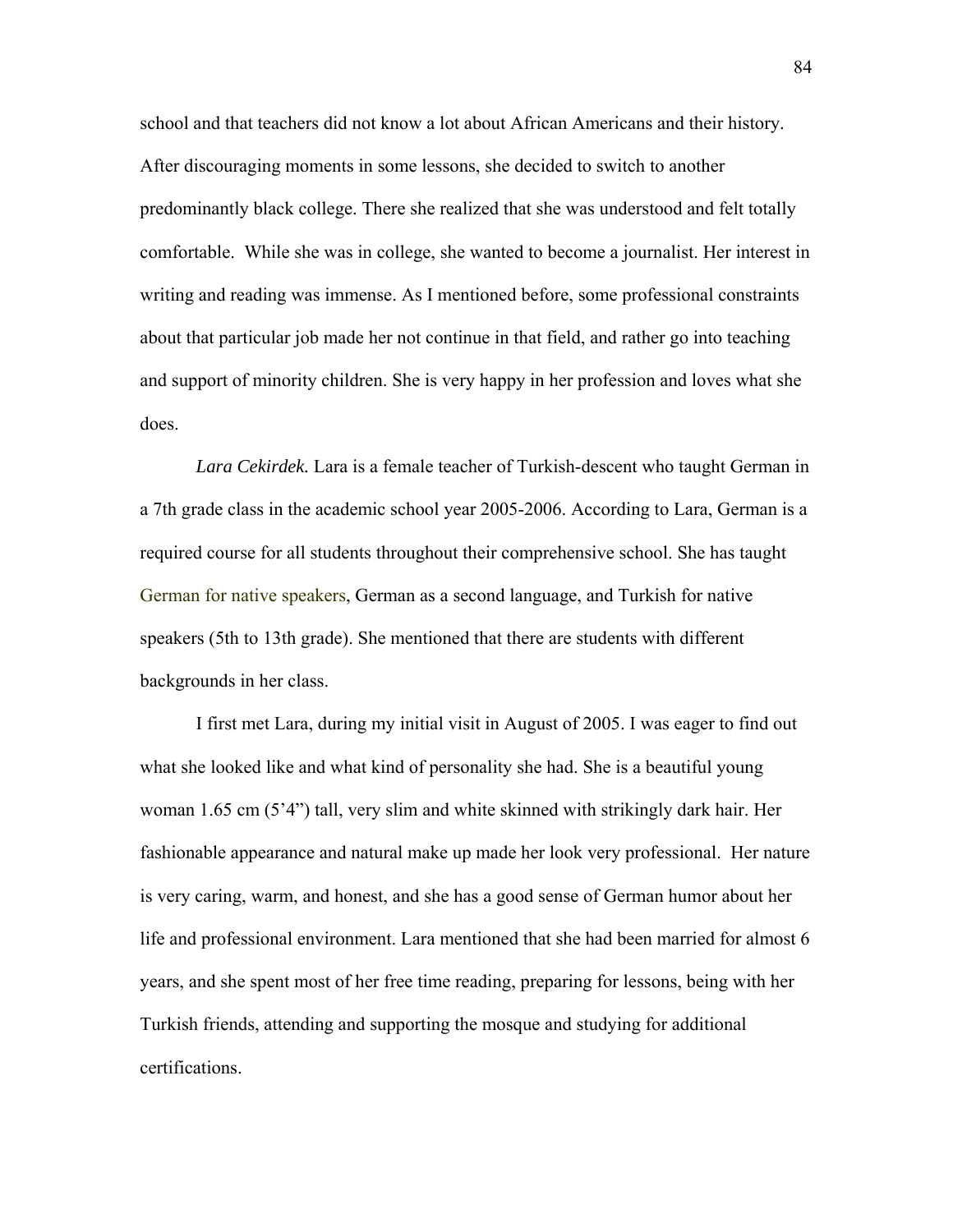During my conversations with Lara and her husband, it was interesting to find out that we had mutual friends from the past. I even knew her husband through some friends whose parties I had attended during my high school years. We immediately became close friends during the months I collected data for this study, and I could see that she wanted to get to know me personally as well. The very first day when I met Lara, she and her husband drove me home to meet my parents and to see where I lived. I believe she just wanted to make sure that she knew me and could trust me. I think that at the beginning she did not know that this could be important research and she was unsure why someone from the States would just come to do research in her class. After getting to know me following several hours of conversation she understood the pertinent nature of the study and was highly energetic and supportive.

Lara is considered a minority teacher in the German public school system, and therefore, she was relevant for my study. She just finished her *Referendariat* (equivalent to student teaching in the United States) and started officially teaching in the fall term in that school. Although she teaches German as a second language, she does have a degree, which is not necessary when teaching this subject to immigrants or migrants. In Cekirdek's case, her Turkish native descent appears to qualify her to teach migrant students.

Lara was born and raised in Duisburg, Germany. When she was one year old, her parents left her in Turkey because there was no one who could take care of her because of their work constraints. Until she was six years old, she went to elementary school in Turkey while living with her grandparents. When she returned to Germany, she could not get along well with her parents and she needed some time to adapt. She was still missing

85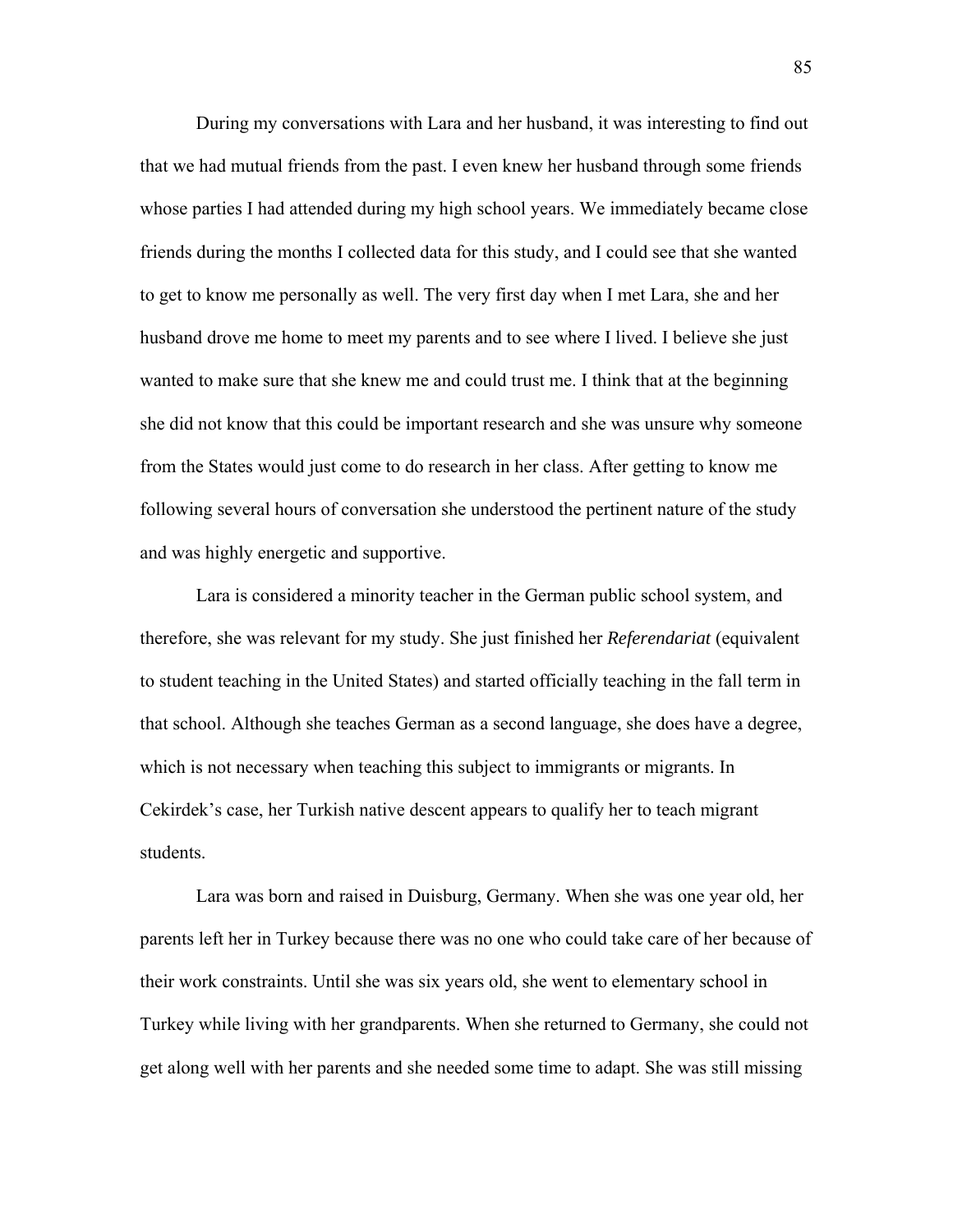Turkey. When she came back, learning the German language and culture was initially a struggle. For some time, she had several problems accepting that she was a Turkish girl growing up in a predominantly German environment. For instance, her parents did not allow her to have a boyfriend, to go to the movie theatre, or to have a Kurdish friend. It was a conflict in itself to live in two different cultures. They reminded her that she was not German and she needed to consider and acknowledge her Turkish origin. She struggled with this concept. At one point she mentioned in an interview, "At home I'm like a Turkish girl; however, outside I am acting with a German attitude."(08/02/05) In terms of her education, her parents did not really assist or support her. Her parents wanted her brother to go to the university and did everything to execute this idea. Although she had to help out a lot at home and tutor her brother, she was still very diligent and successful at school and knew from early on that she wanted to study and finish college. The tensions between a traditional world at home and a contemporary world outside emerged while she was a girl.

### Entry into the Field

## *In the United States*

Getting access to the field sites was not a problem since I established already my contacts while I was observing my student teachers in Midtown Middle school. Thus, once I gained a verbal agreement from my participant, I applied to the school system for permission to conduct the research. The system's research review committee meets only four times a year, so I sent all documents as fast as possible to plan out my study and to prepare thoroughly to start with my research at the research site. One requirement of the school system is a written permission from the principal of the school. I provided a copy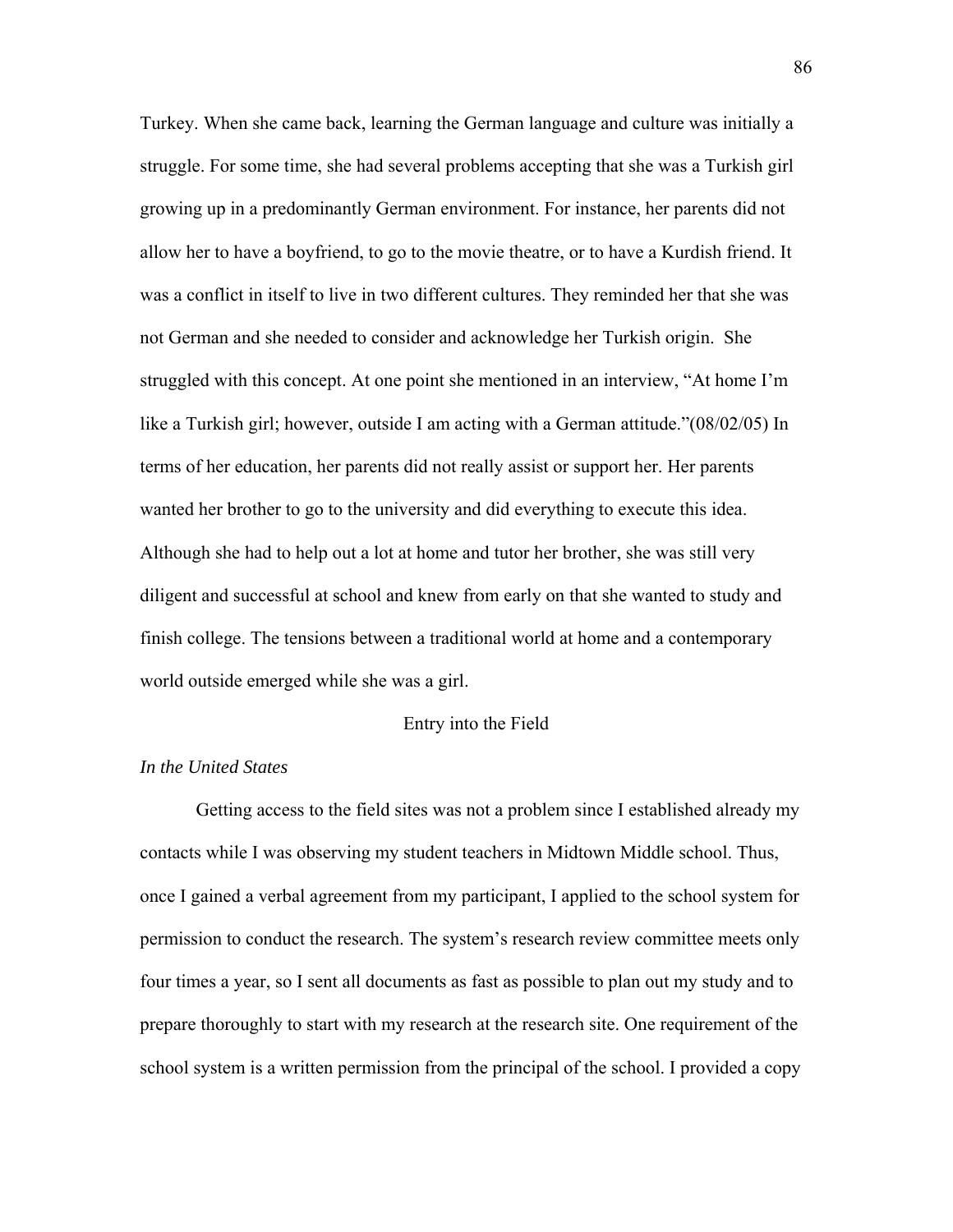of my research plans via email for the principal, and she readily approved the study. Having prior consent from the teacher facilitated my approval from both the principal and the system. Another requirement was that I was not permitted at all to tape record at the school site. I mentioned this restriction to Ms. Latimer, and she agreed to meet outside the school for interview sessions. While contacting and asking Chantelle to participate in my research study, I also applied to IRB (International Review Board) at Georgia State University.

## *In Germany*

Entry into Max Planck Comprehensive School in Duisburg/North-Rhine, Westphalia, was easy. I met with the teacher and she introduced me to her principal. He was kind and very supportive, and liked the fact that someone from the United States wanted to do research at his school. Personally, I felt comfortable with the school and the whole environment as it reminded me of my past school years. There are no restrictions or any kinds of formal approval from an outside governmental body. Once the principal and the teacher agree, one can do research in Germany. At Georgia State University, IRB needed approval from Germany. Thus, I kindly asked the principal and the teacher to write a letter in English stating that there are no complications for me doing research at their school sites. Once I gained a verbal approval from the teacher to cooperate with me in the study, I also wrote an official letter to the principal to conduct the research. My initial plan worked out, and I was ready to start my research.

#### Data Collection

Qualitative research examines the patterns of meaning which emerge from the data and these are often presented in the participants' own words. The task of a qualitative

87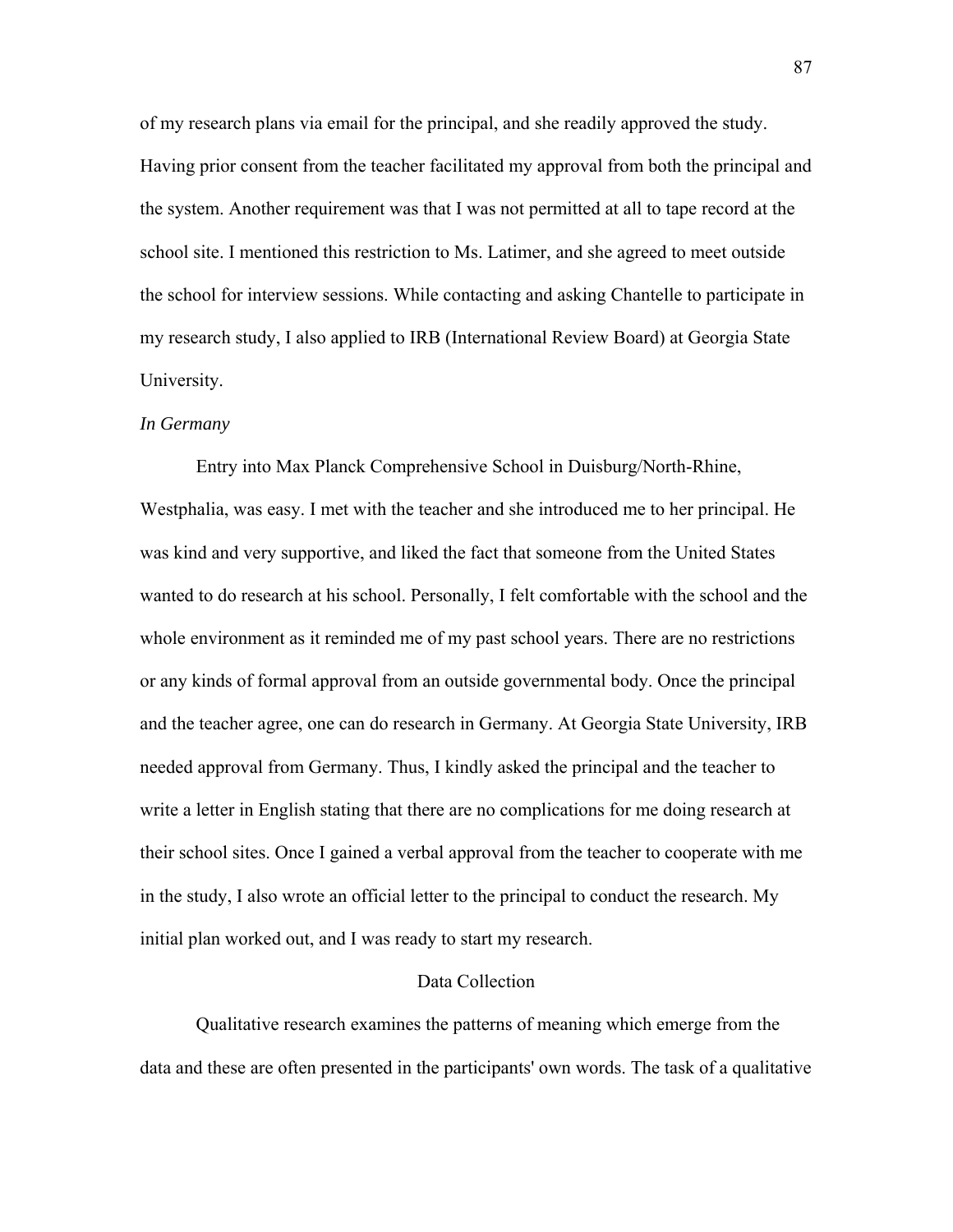researcher is to find patterns within those words (and actions) and to present those patterns for others to inspect while at the same time staying as close to the construction of the world as the participants originally experienced it. Thus, people's words and actions represent the data of qualitative inquiry and this requires methods that allow the researcher to capture language and behavior. In this study I collected several types of data: (1) formal and informal interviews, semi-structured in nature; (2) observations of Lara and Chantelle in their classroom (3) emails (4) telephone conversations (5) audio taped classroom observations and interviews with Lara (only in Germany).

Data collection began immediately the first day when I started my observations in Lara's and Chantelle's classes, and occurred over the length of this study, four months. A complete timetable of my collection and analysis is in the section of the Appendix. Classroom-associated data collection was gathered while I was an observer in each room. Interview data was collected following Lara's and Chantelle's classes. Chantelle had a planning period following my observation, and Lara had her lunch break. In the course of each eight-week period, I observed Lara for 24 class sessions of 50 minutes each, and Chantelle for 24 class sessions of 50 minutes each. I made extensive field notes in each session when I went to their classes. After the interviews and my classroom observations, I collected and constantly compared data (Glaser & Strauss, 1965) so as to direct further data collection and seek out recurrent themes as they emerged in light of my guiding questions. From that I was able to construct new interview questions to probe more deeply into my participants' perceptions of multicultural pedagogy and comprehend how these views might be translated into their classroom practices.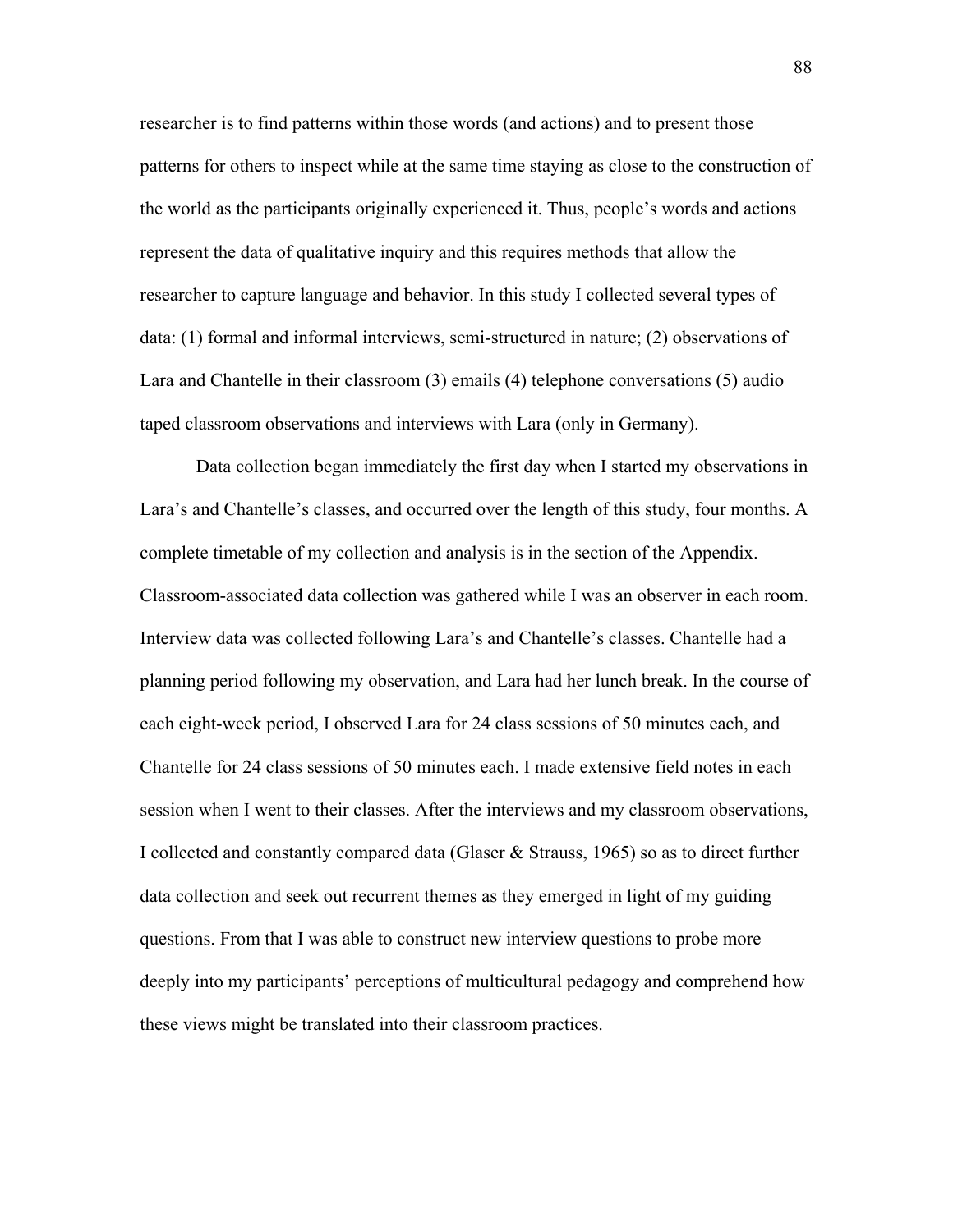#### *Interviews with my Participants*

Qualitative interviews may be used either as the primary strategy for data collection, or in conjunction with observation, document analysis, or other techniques (Bogdan & Biklen, 1992). Qualitative interviewing utilizes open-ended questions that allow for individual variations. Patton (1990) writes about three types of qualitative interviewing: 1) formal and informal, conversational interviews; 2) semi-structured interviews; and 3) standardized, open-ended interviews. For the purpose of my study, I used formal interviews with both of my participants as I was free to probe and explore within an already predetermined area (Hoepfl, 1997). I knew that I wanted to explore their background, education, and their status as minorities and their perceptions of multicultural pedagogy. Therefore, I had some initial questions, which are indicated in the appendices. Going from there, I explored their views on the abovementioned issues in detail.

The interview itself is one of the most important data sources in qualitative research because it helps the researcher to understand and follow the experiences and beliefs of her participants. According to Mischler (1986), the interview is a form of discourse. Its particular features reflect the distinctive structure and aims of interviewing, namely, that it is discourse shaped and organized by asking and answering questions. Thus, an interview is a *joint product* of what interviewees and interviewers talk about together and how they talk with each other. That is what I felt when I did my interviews with Chantelle and Lara. Seidman (1998) gives further reasons why interviewing is helpful for the researcher:

Interviewing provides access to the context of people's behavior and thereby provides a way for researchers to understand the meaning of that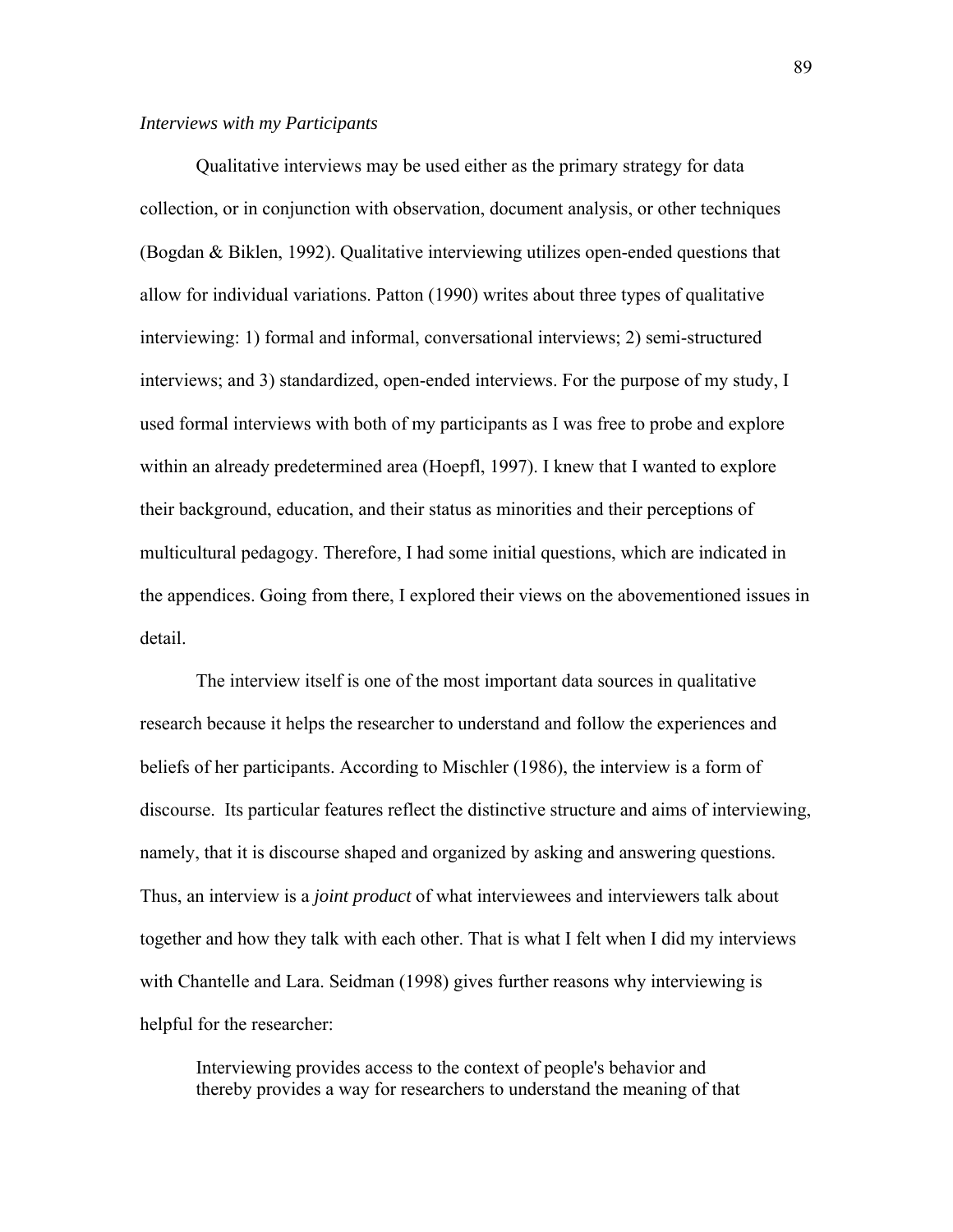behavior. A basic assumption in in-depth interviewing research is that the meaning people make of their experience affects the way they carry out that experience. . . .

Interviewing allows us to put behavior in context and provides access to understanding their action. (1998, p. 4)

Thus, participants' meaning is not located in "just the facts," but rather the understanding they have that is specific to them yet transcendent of the specific. That is to say, a researcher investigates the relation between what was said, how it was said, what the listener was attempting to ask or hear, and what the speaker was attempting to convey or say. I believe that just as language signifies and is constituted by specifics and abstracts, so too does qualitative research—and interviewing in particular.

There are specific skills, e.g. physical, social, and communicative, that embody the act of interviewing. For example, it makes a difference if you interview at the research site or in a coffee place. Further, some researchers do not look into the eyes of a participant, which makes the interviewing itself somewhat impersonal. Also, just reading questions, and not trying to immerse oneself to the interview, might make the interviewee uncomfortable. I know that although I had plenty of experience doing interviews with informants, undeterminable factors, such as site place, mood of the researcher or mood of the participant will impact the interview. I think that in time and through a trial and error process a researcher may become efficient and knowledgeable enough to figure out if one has understood how interviewing works. Seidman goes on to say:

Researchers must ask themselves what they have learned from doing the interviews, studying the transcripts, marking and labeling them, crafting profiles, and organizing categories of excerpts. What connective threads are there among the experiences of the participants they interviewed? How do they understand and explain these connections? What do they understand now that they did not understand before they began the interviews? What surprises have there been? What confirmations of previous instincts? How have their interviews been consistent with the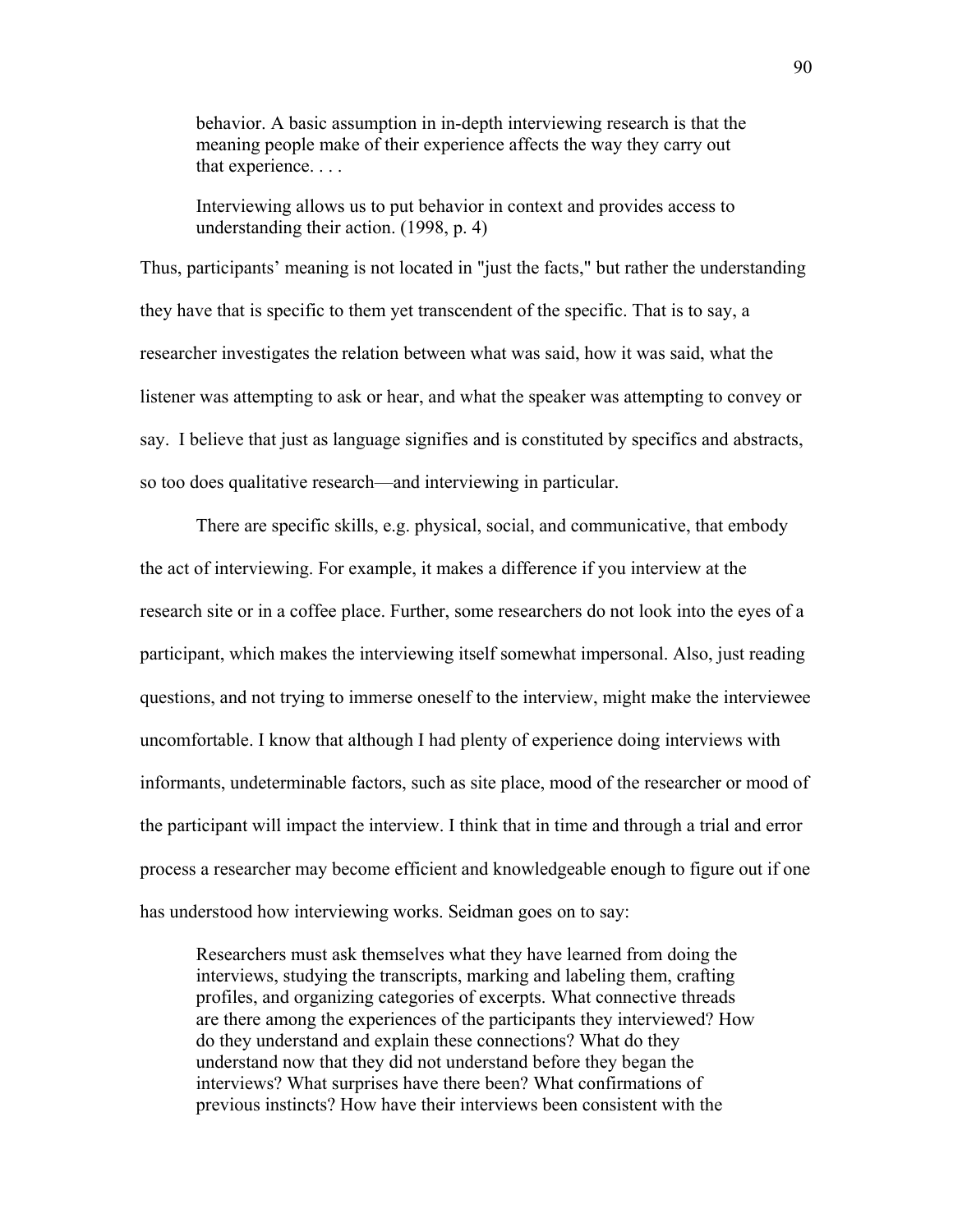literature? How inconsistent? How have they gone beyond? (Seidman, 1998, pp. 110-111)

For all of the reasons Seidman outlines above, I could not have conducted this study on attitudes of a German and American minority teacher to multicultural education without interviews with my participants. Through the interview I could investigate all three of my research questions for this study. I discovered three major themes: various life and classroom experiences, many opinions related to differences and similarities, and limited or advantaged subject positions as a female emerged during the coding of the data. The interview was one of the major sources of my data collection.

I conducted five formal interviews with each teacher (see Appendix). My initial interview questions were developed with the help of my major doctoral advisor, while the rest were researcher-created, once topics and themes from classroom observations emerged. My American formal interviews were transcribed with help from a colleague, while I transcribed the German interviews. Both were thoroughly recorded into my researcher's log. See Appendix A for my initial interview questions.

These interviews yielded some of the most important information for my study. In the first and second formal interview, I focused my questions on understanding the background and past experiences of both teachers' growing up as a minority. In my third and fourth interviews that occurred after the  $12<sup>th</sup>$  and  $18<sup>th</sup>$  classroom observation, I geared my questions towards their understandings of multicultural pedagogy and how that is demonstrated in their classroom. And my last formal interview occurred during the last week of my classroom observation. The focus of this interview was on gender, and how their gender is depicted in the way that they are in their classroom, their private life and being a teacher in general.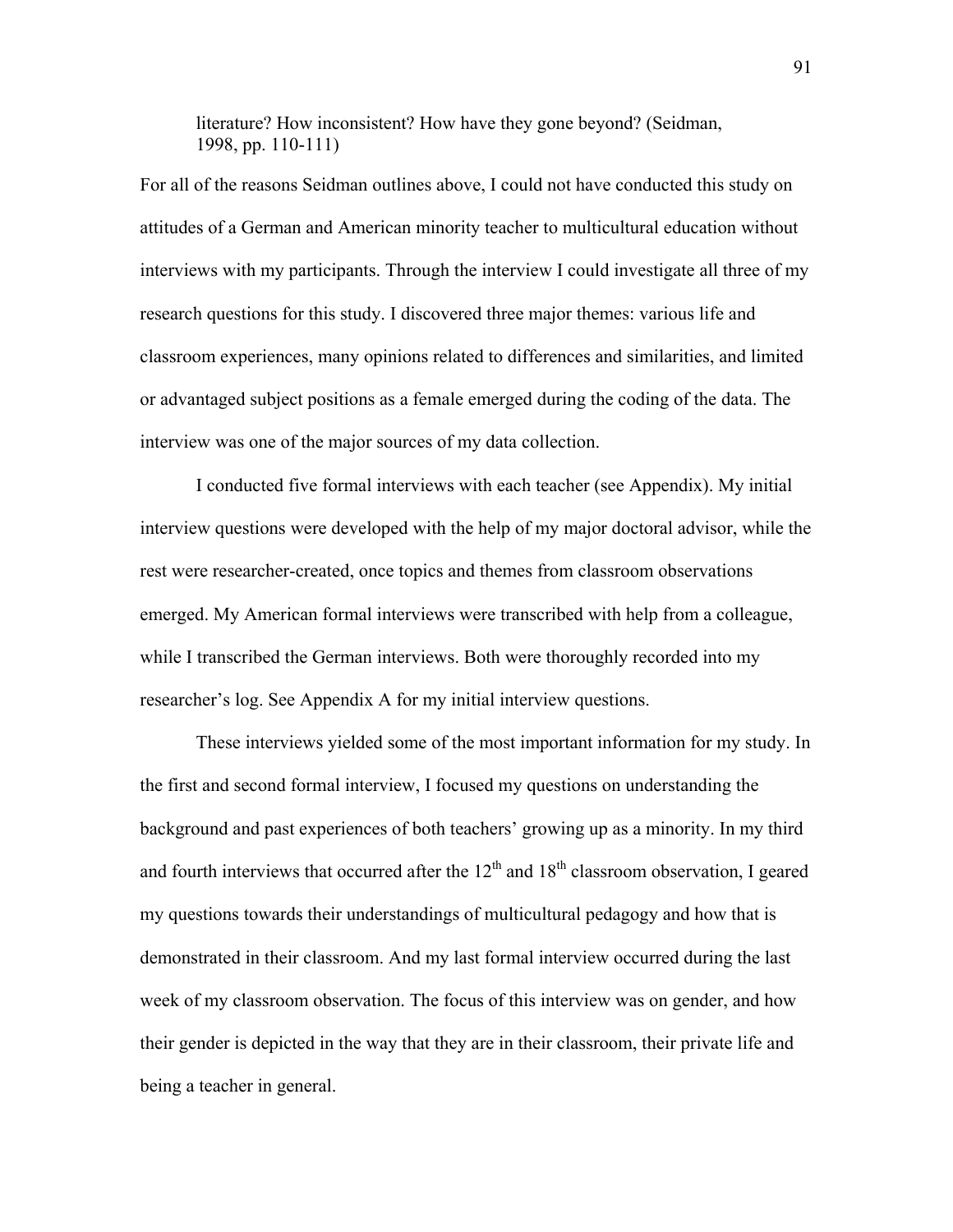All of my formal interviews took place at school, while others took place at coffee houses in Germany and in the U.S. My rationale for this was to see if my participants respond differently to questions in a more relaxed environment. Personally, I enjoyed the interviews at the coffee houses. I noticed that I can get to know my participants on a more personal level. Their gestures indicated that they were no longer teachers, but rather the persons Lara and Chantelle were in their spare time.

 As a researcher I was also concerned about the ethical implications regarding the way I should interview. As Fontana and Frey (2000) point out, it is important to minimize status differences between the interviewer and interviewee and to show as an interviewer his or her "human side" during the interviewing process. That helped to gain the acceptance and interest of the participant. I was highly aware that I should consider with respect the views and individuality of my participants, rather than treating them as objects for my research purposes. Being at a coffee place, talking with them over the phone and inviting them to my home showed that I really cared and did not only "use" them for my study.

## *Classroom Observations*

 The classic form of data collection in naturalistic or field research is observation of participants in the context of a natural scene (Lincoln  $& Guba, 1985)$ . Observational data are used for the purpose of description—of settings, activities, people, and the meanings of what is observed from the perspective of the participants. Observation can lead to deeper understandings than interviews alone, because it provides knowledge of the context in which events occur, and may enable the researcher to see things that participants themselves are not aware of, or that they are unwilling to discuss (Patton,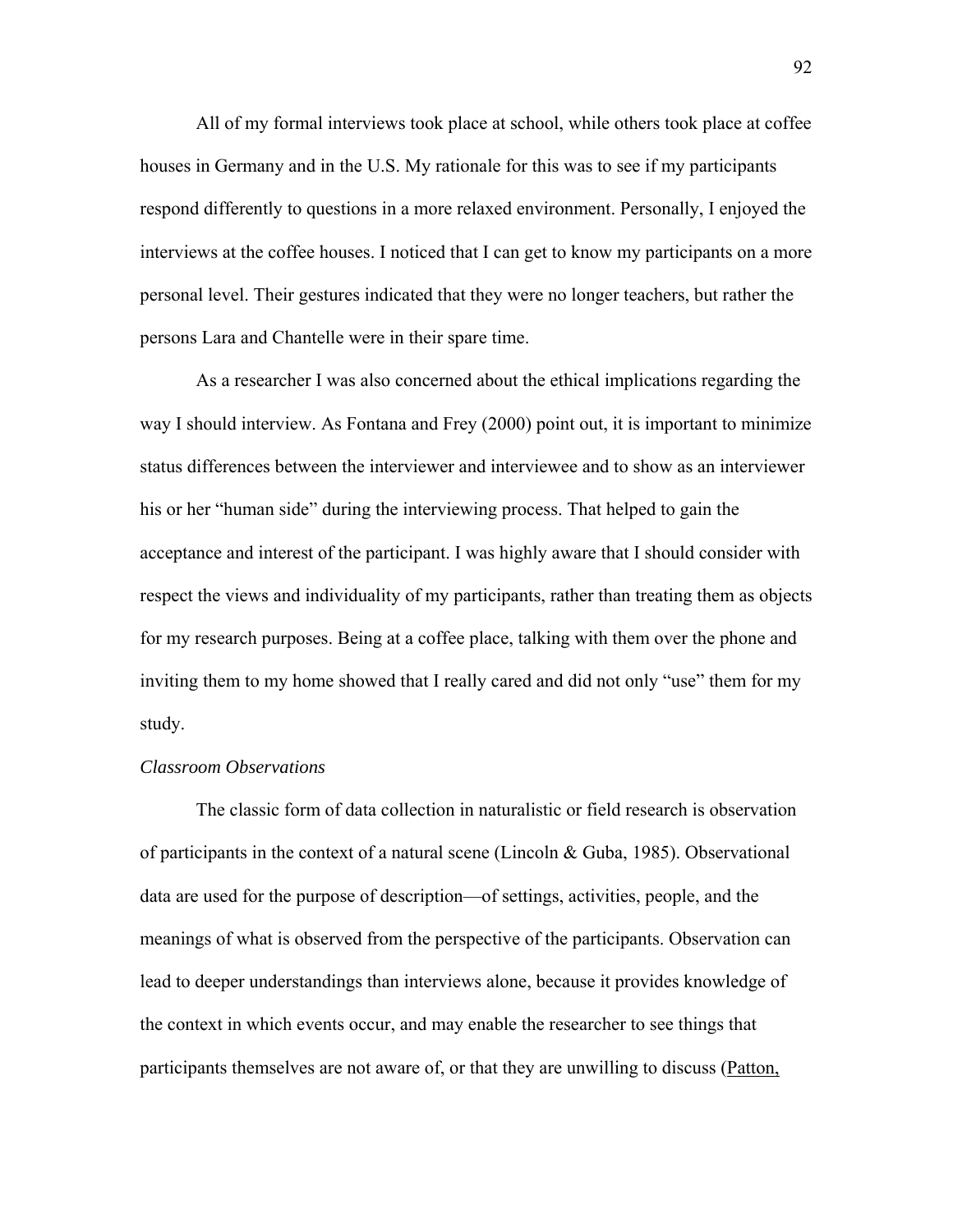1990). I conducted classroom observations three times per week for eight weeks, for a total of 24 classroom visits. Lara's classes lasted for 50 minutes and Chantelle's for 50 minutes as well. Classroom observations added richness to my research because as Flick states, "Interviews and narratives merely make the accounts of practices accessible instead of the practices themselves" (Flick, 1998, p. 34). At times, my classroom observations helped me see patterns in my participants' perceptions of multicultural education that could otherwise be hidden in interviews. The observations that took place before the interviews helped me focus on the types of questions I might ask , and the observation that took place after the interviews was an opportunity to confirm the accuracy of some of the data I received during the interview stage. Mostly, I was sitting in the back of the classroom and just following the "flow" of the class while trying to capture everything in my field notes. At times, I also enjoyed the classroom observations which were not in the classroom per se. These took place, for example, when Chantelle went with her students to the library, to watch a movie, or to the computer lab. It was nice to see my participant in a different context, when not actually teaching. I noticed that her personality came through more as she was joking more and was more personal. I had plenty of chances to see the classes in both countries, as both teachers were open and flexible about which days and times I could come. It helped me to see major themes in their teaching.

#### *Audio-tapes*

Patton (2002) states*, "*As a good hammer is essential to fine carpentry, a good tape recorder is indispensable to fine fieldwork" (p. 380). According to Bernard (2002), the researcher should not rely on his own memory only during observations. Audio taping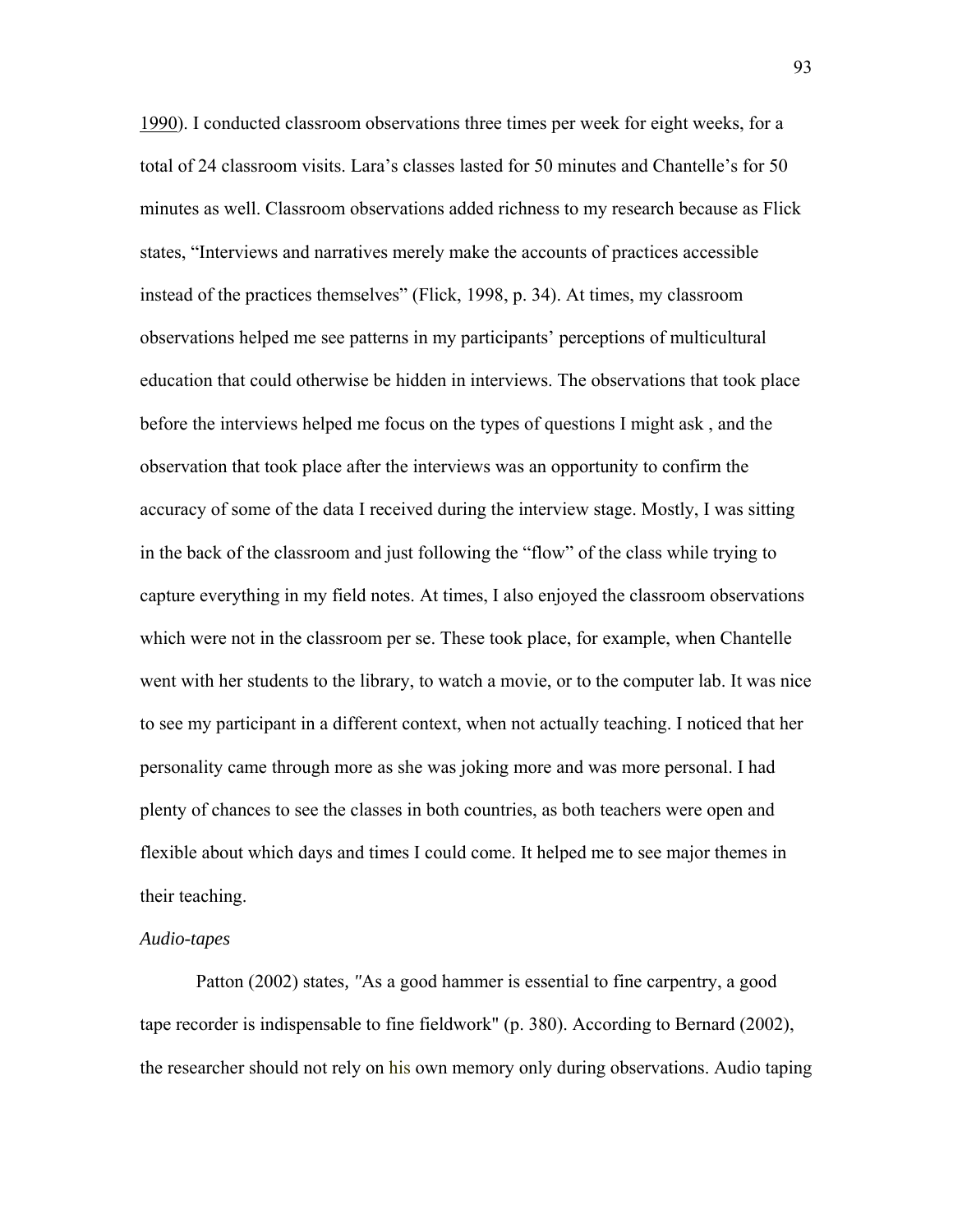records primary information and records exactly what had been said on a specific day and time. Thus, audio taping ensured an accurate recording of what was said, and what I could have missed while recording field notes during class observations.

Also, the tape recorder itself is very important. If technology were not up to date it might have impacted my interview results. Patton (2002) goes on to cite an example of transcribers at one university who estimated that twenty per cent of the tapes given to them "were so badly recorded as to be impossible to transcribe accurately-- or at all." Surprisingly there is remarkably little discussion of tools and techniques for recording interviews in the qualitative research literature (Modaff & Modaff, 2000). I bought a very good tape recorder, and used high quality tapes to ensure the quality of the outcomes of the recording. I took over a large number of tapes to Germany so that I would not have problems finding good audiotapes. In Germany, tape recorders and the sizes of tapes are different. So, I needed to take into consideration even the differences in devices, particularly within Europe and the U.S. I audio taped all interviews; however, I could only audiotape classes and formal interviews in Germany. I could not use audio tapes at school site in the U.S. due to school regulations. Therefore, interviews were mainly carried out outside school premises in the U.S. Audio tapes were handy and easy to carry everywhere. In addition, audio recorded data was stored in a safe place and easy to organize.

### *Emails*

An email is an on-line written communication medium, where comments and entries are posted and sent to the receiver in an on-going manner (Bernard, 2002). Nowadays, email communication is so common and accepted everywhere as a major 94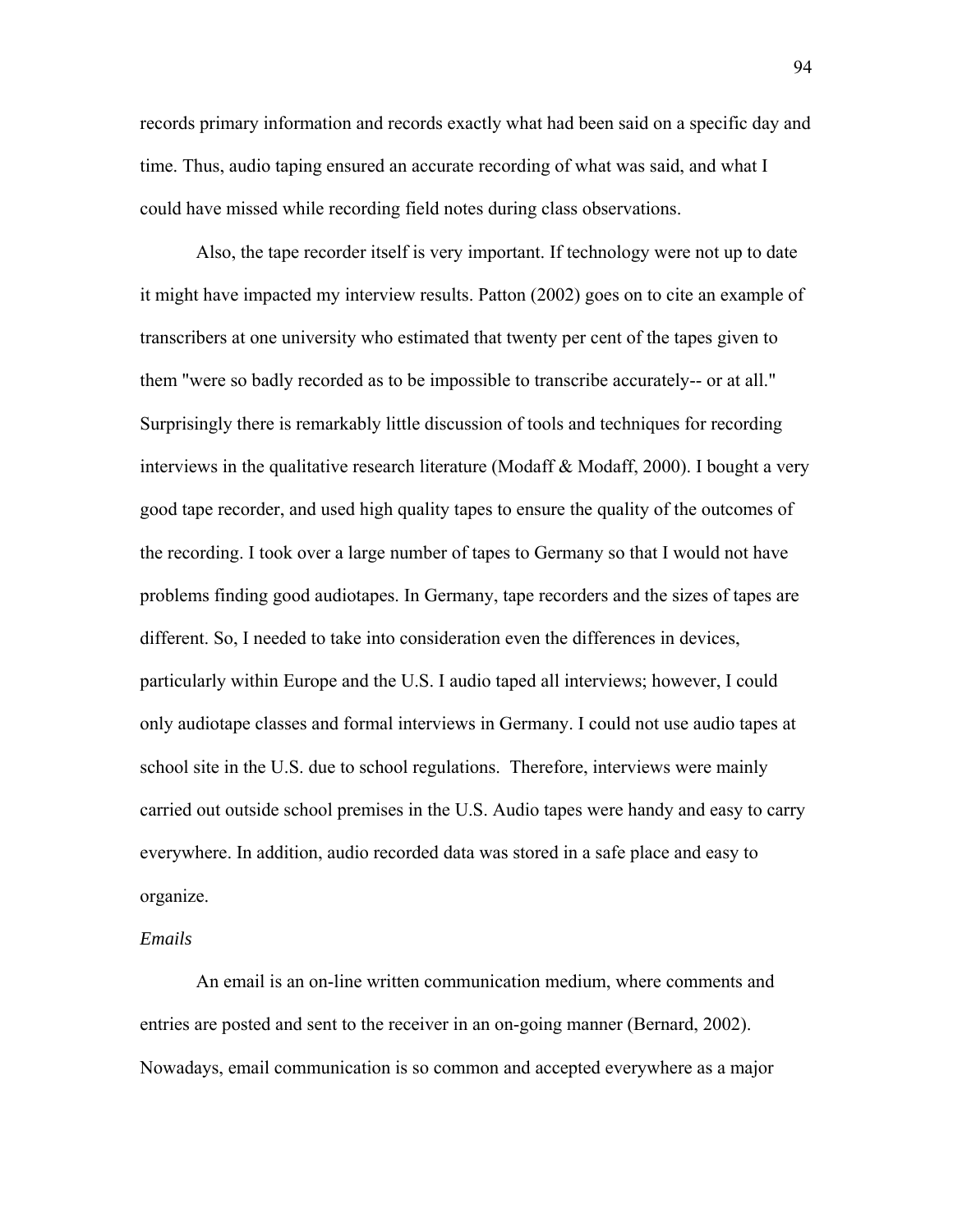communication tool: it is considered a fast, accurate and easy way to reach a person directly. It makes research easier and helps the researcher communicate in an inexpensive, smooth, and immediate way.

This kind of data source was an advantage with both of my participants, especially with Lara Cekirdek. I sent out multiple emails to my German participant to ensure that my notes are accurate enough. Member checking took place at least once a week. With Chantelle Latimer, I had a chance to show her my notes in person and sometimes I emailed her to check with her if I depicted everything in a right way. Anytime when I needed to ask my participants something I emailed them or if they wanted to share something new in their class they emailed me. Lara and Chantelle contacted me whenever they experienced something about multicultural education in their classrooms. At other times, I encouraged them to go on-line somewhat regularly. They were encouraged to use email as a vehicle to discuss their opinions, problems, and to share things that they learn, or mistakes they might make. I did that only twice during the whole study for both participants. Both times are shown in the Appendix. All in all, email communication provided supporting data for my research questions and helped to keep up the communication continuously with both participants.

All in all, my interviews, observations, emails and audio tapes were helpful tools to help me gain understanding of the types of perceptions both participants have of multicultural pedagogy. Interviews helped me stay focused and find a more detailed groundwork for the questions and cues I need to look for next time in my interviews or my classroom observations. Both tools provided me with detailed understanding of my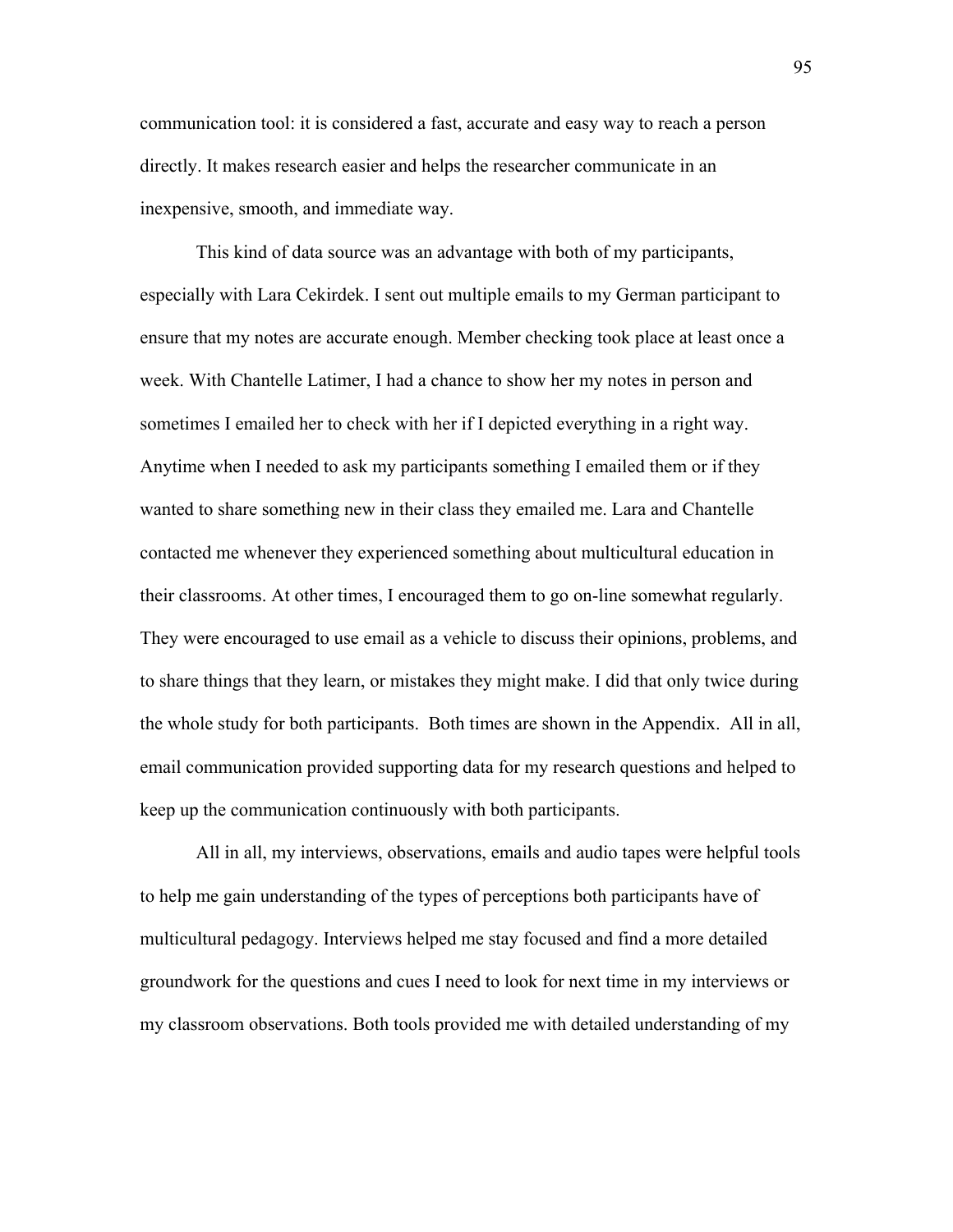research questions. Lara and Chantelle had several different life experiences regarding their challenges as minorities.

# Data Analysis

 Because research is recursive, in the qualitative paradigm, data analysis is emergent and is best conducted simultaneously with data collection (Merriam, 1988). When analyzing my data I used an emergent design. Loffland and Loffland (1995) define this type of design as " an emergent product of a process of gradual induction" (p. 181). My data were analyzed using the constant comparative method (Glaser  $\&$  Strauss, 1967). This method involved reviewing data such as interviews and observations and comparing them to other data. Emerging themes are then noted and data are reviewed again. In doing so, I was looking for both similarities and differences to identify tentative patterns, which can then be compared to each other. Afterward, data were grouped according to patterns in order to develop a grounded theory. In order to make these comparisons, data reduction charts were constructed and saved as hard copies for my researcher's notebook as well as transcribed into a word processing document to be stored on the computer. All data were continuously analyzed in this fashion paying particular attention to triangulating data and comparing data across and within participants. Further, member checking and peer debriefing were employed.

Starting with my earliest observations and my first formal interviews, I read over all my notes, copied them and started to look for patterns. Webster dictionary defines pattern as "a reliable sample of traits, acts, tendencies, or other observable characteristics of a person, group, or institution." (Webster, 2005). This means that a consistent sample of tendencies that is seen in the data is constantly showing up. In my case, for instance,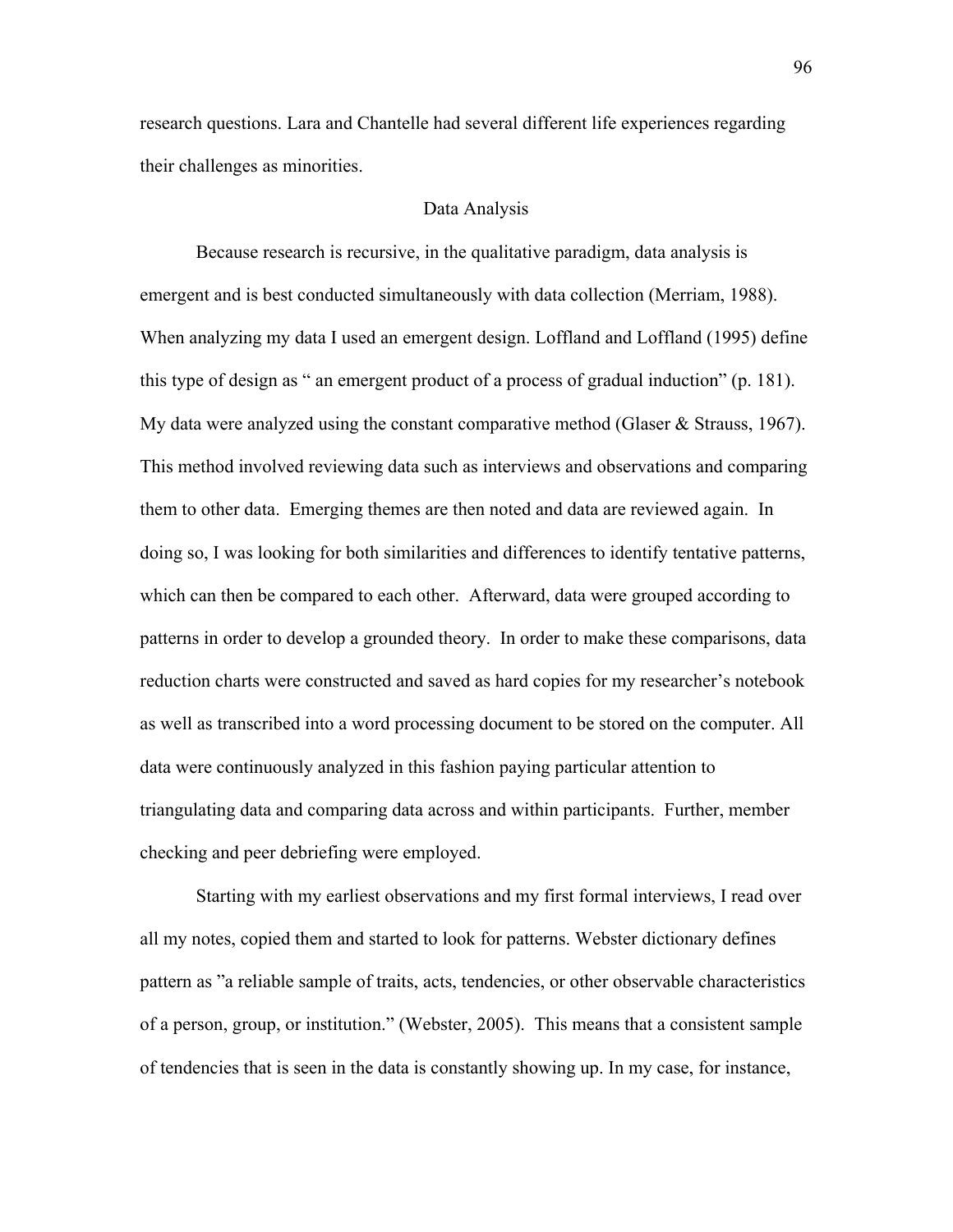one pattern was critical teaching in the teaching practice category. I saw that multiple times coming out of my data when analyzing Chantelle's interview. I began to see these patterns emerge, and looked for similar patterns in new data gathering. At the same time, I made sure that I was open to patterns that I had not seen previously. Therefore, I established an open coding system for interpreting data on singular and multi-levels that qualitative researchers insist is essential to qualitative inquiry (Glaser, 1978; Merriam, 1988; Strauss, 1987; Strauss & Corbin, 1990). Throughout the process, I was prepared to change any assumptions that began to emerge if I saw that these patterns were not consistent with new data gathering. By studying my researcher's log and comparing it against my research questions, I was able to create an image of Chantelle's and Lara's perceptions about multicultural education and its implementation in the classroom.

Charmaz (2000) describes that coding allows for the development of theories that direct the data and guide new data collection, and it permits the researcher continued awareness of a form of intimacy with the data as he or she constructs meaning. To gain this intimacy, I reviewed my data several times before I even attempted to code. I wanted to make sure that I knew the data, and could code with more confidence. I considered data in relation to the literature on multicultural pedagogy and minority teachers so that I could better explain the thinking and actions of my participants.

As I began to code my data, I found frequent themes emerging in Lara's and Chantelle's classroom and one during my informal and formal interviews. For example, struggle and challenges as a minority was a theme throughout my study. As I continued gathering new data such as my formal, informal, classroom observations, emails and telephone conversations, I began to see more themes and sub-themes in the analysis:

97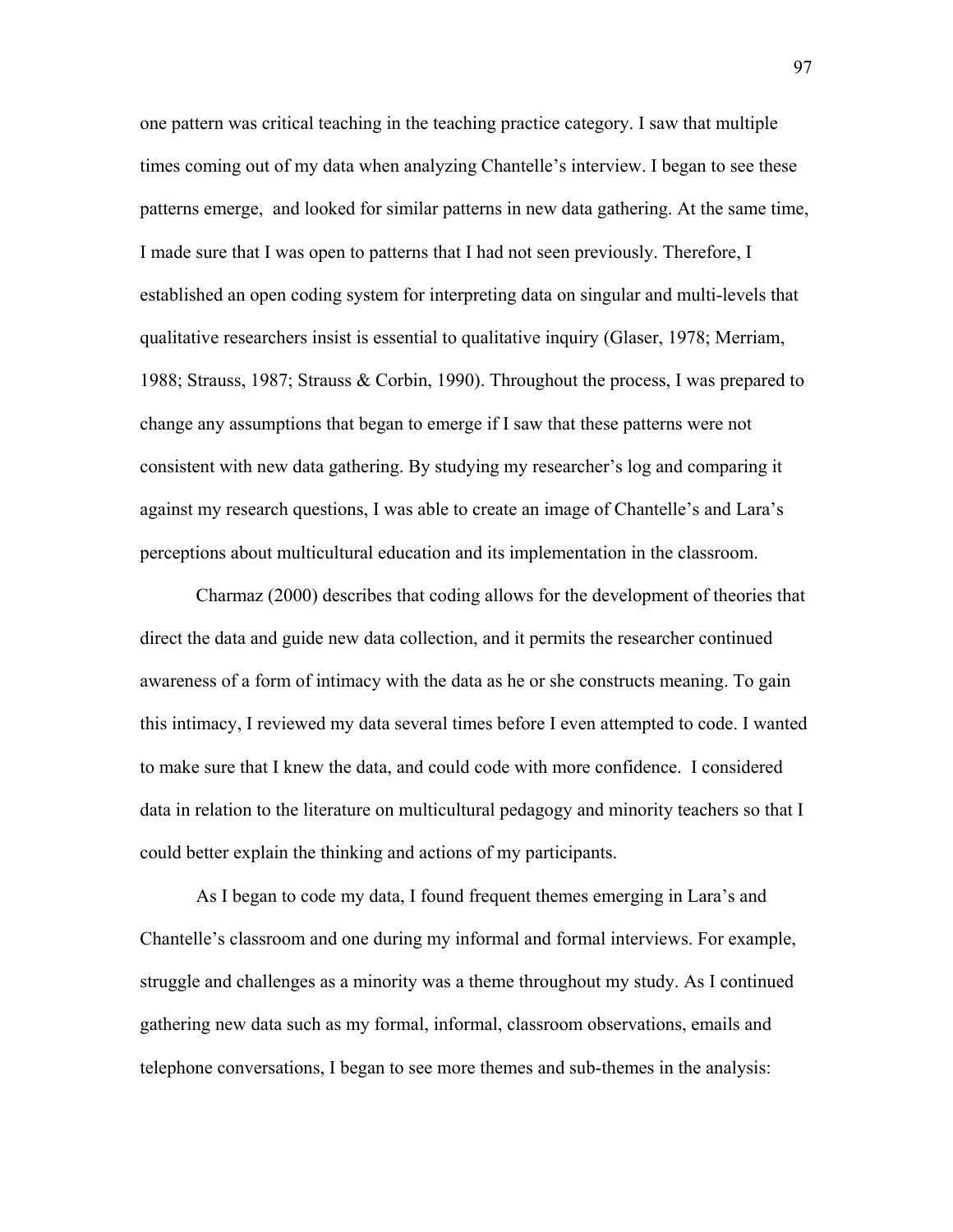participants' perceptions, philosophy of teaching, background, teaching pedagogy, and classroom practices. I continually compared themes within each category to determine findings (Glaser & Strauss, 1967). This technique described by Glaser and Strauss (1965) in LeCompte and Schensul (1999) is called "constant comparison." Significantly, the researcher simultaneously codes and analyzes data in order to get a picture of the concepts and ideas of interest. By continually comparing specific items to others, the properties of the items can be determined. The relationships to each other were examined and a coalescence of the items and their relationships have occurred (LeCompte  $\&$ Schensul, 1999, Lincoln & Guba, 1985; Taylor & Bogdan, 1998).

By comparing patterns that emerged, I was able to refine my codes and leave out others that were not relevant for my data. All in all, I was reading, examining, interpreting, and synthesizing common themes all the time in order to comprehend the perceptions and teaching practices of both minority teachers. I discontinued collecting and coding my data once I was satisfied and reached a point of saturation (Glaser & Strauss, 1967). That was the case when I did not see new themes emerging from my analysis.

## *Data Display and Reduction*

According to Strauss and Corbin (1998), it is important to organize the data, then reduce it and draw conclusions from the data in a logical way. Data were organized and displayed using the codes formed from each other data sources. Colored post-it notes were used to write the codes from each data source. Categories were written on white chart paper and the colored post-it notes were organized into appropriate categories. Each color (in my case pink and green) represented one teacher. Data were reduced from the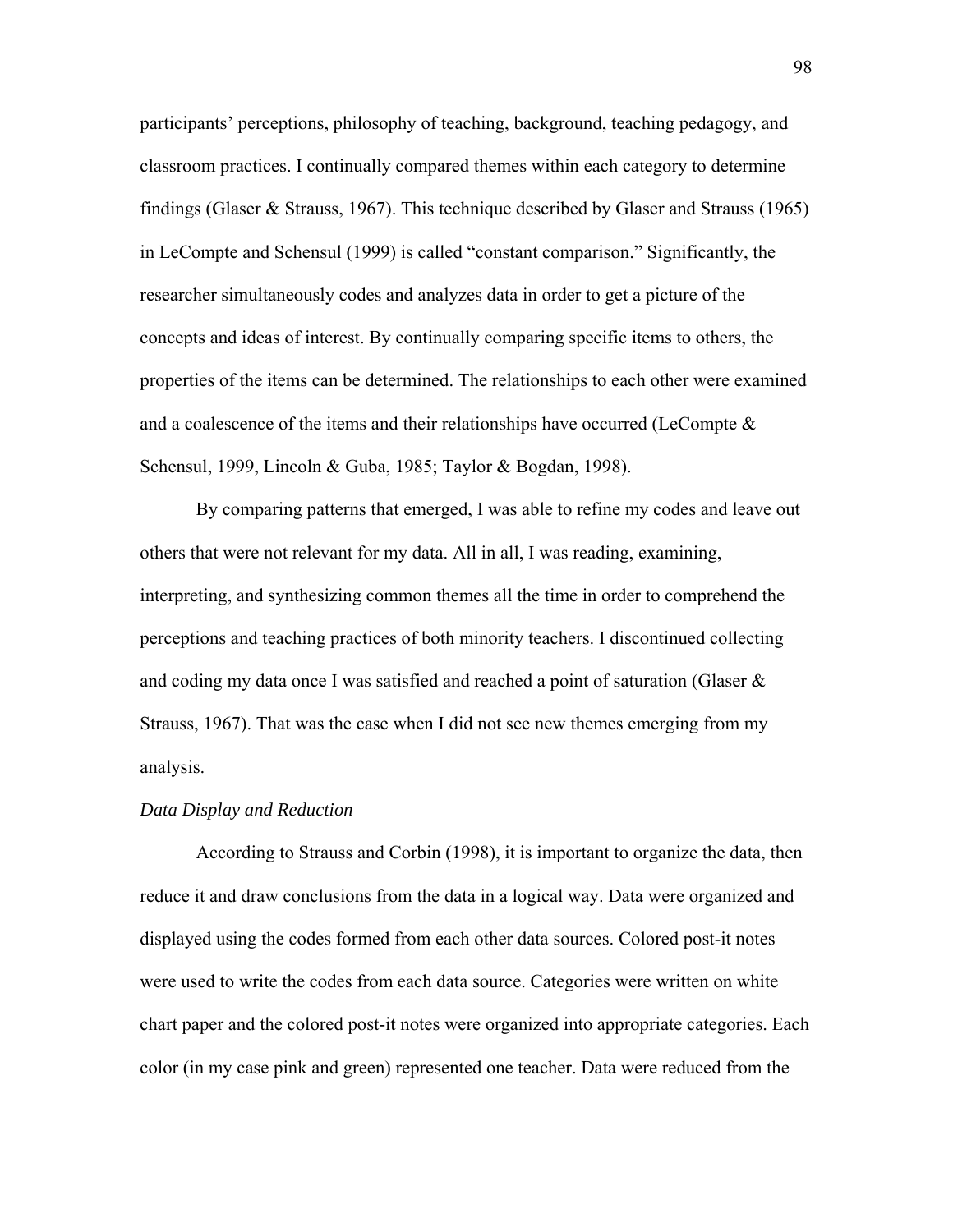transcriptions, journal writings, and telephone, email conversations to codes using the post-it notes. Chart paper was used to organized the codes from each of the data sources and place each code into an emergent category. The categories in this study emerged from the research guiding the study (LeCompte & Schensul, 1999).

Using Glaser and Strauss's (1965) constant comparative model, I audio taped interviews, wrote transcriptions for each interview and analyzed the rest of my data such as emails, telephone conversations, my own journal writings to detect common themes. Emergent codes were written in the margins of each participant's transcribed interviews. Journal entries were read and emergent codes written in the margins (See Appendix.).

To ensure trustworthiness of data, I checked with my participants by providing each of them with a copy of each interview transcription to see whether my transcriptions and analyses were accurate. Sometimes I called them and emailed them all my journal entries of the day to make sure that I captured all important details.

#### *Member Checks*

 Member checks were essential during my interview as outlined by Taylor and Bogdan (1998). The purpose of the member checks when working with interview data was to ensure, from the perspective of the participant, accuracy in their statements or intentions. I emailed my transcripts of the interviews to my participants for their review. In order to establish rigor in my analysis, I showed and discussed my findings and observations with Chantelle and Lara. They did not refute or question any notes taken during the study. They actually helped me to better understand my observations in their classroom. Furthermore, two other doctoral students helped me to ensure that the data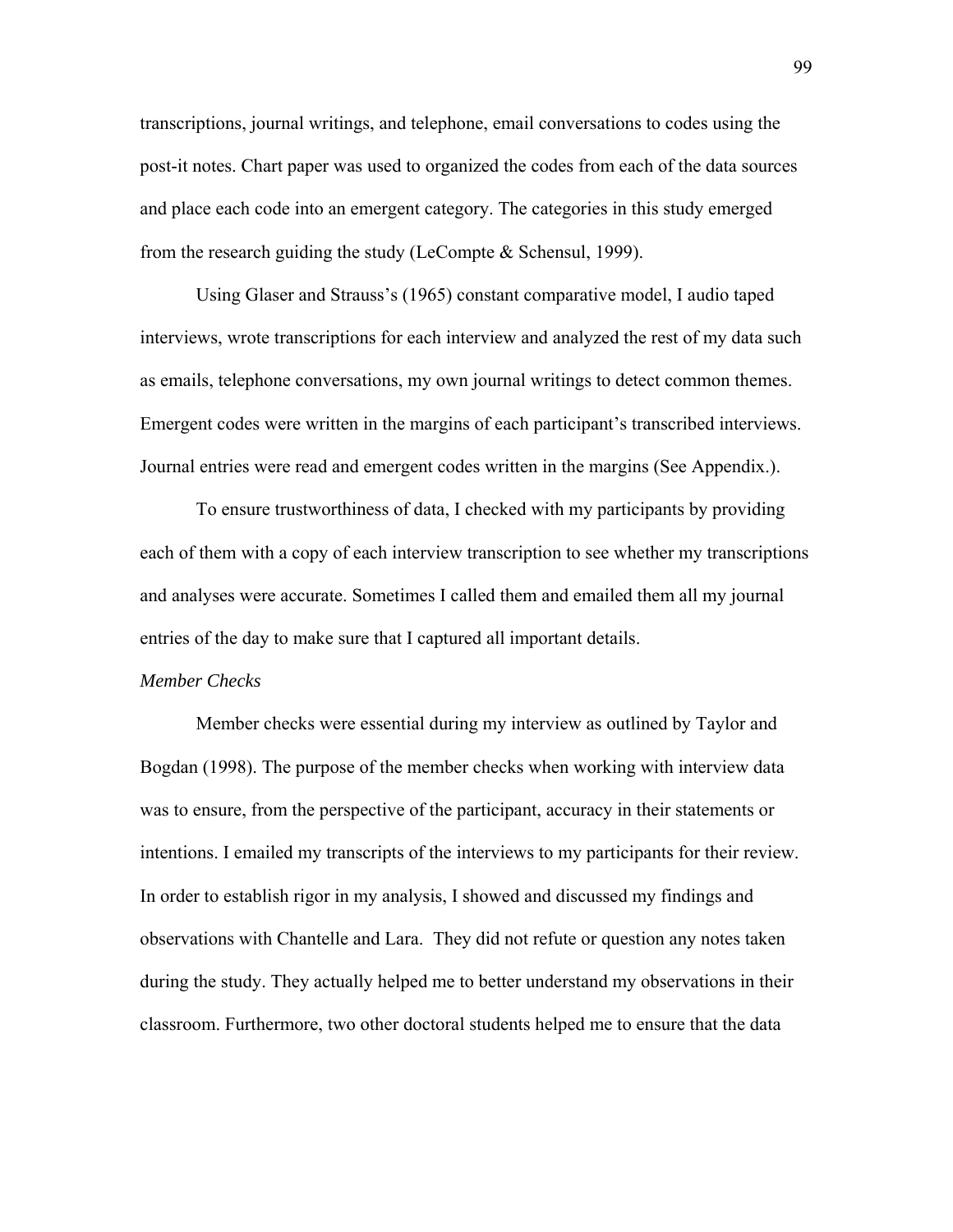which I interpreted were accurate enough. Both helped me throughout my analysis, finding categories and any concerns they had.

#### *Summary*

This data analysis provided an attempt to answer the research questions that guided this study. Data were analyzed using both teachers' perceptions, their words and emergent codes. Links from these categories were used to develop emerging themes. Observations, interviews, telephone and email conversations were the main data source and provided an in-depth description of the participants' perceptions. All qualitative data sources were used to confirm and triangulate data and show what kinds of perspectives' an African American teacher and a German Turkish teacher have on multicultural education.

## Authenticity of the Study

Lincoln and Guba (1985) described four factors that are especially important to qualitative methodology: credibility, transferability, dependability, and confirmability.

#### *Credibility*

Credibility deals with the truth-value of the reality of the participants. The researcher assures credibility through prolonged and persistent engagement with data. To ensure credibility, I collected data for six months. I focused on establishing an intimate relationship with the participants by visiting their classroom daily and interacting with them by email, telephone and video-conferencing. Audiotapes, field notes and interviews provided sufficient data to make good comparisons (Denzin & Lincoln, 1989). The researcher must show that there is an adequate representation of these multiple constructions, that data are credible to the constructors. Through member checks, I

100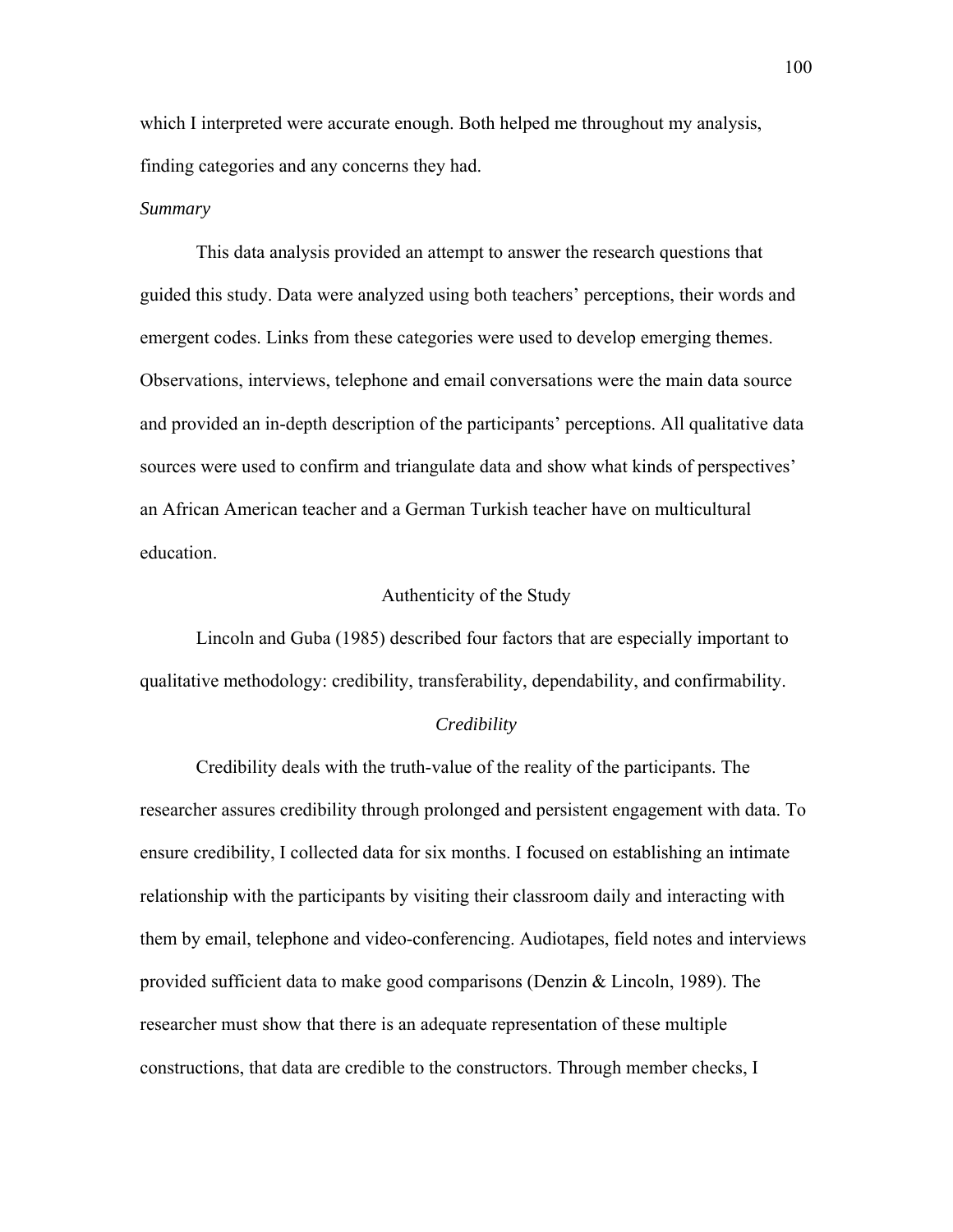gained some verification as to what was intended in the interviews by asking my participants if what I have written down is accurate enough. Multiple sources of data (triangulation), which cross-validate each other, provided me with a variety of perspectives for comparison and multiple perceptions of data. This method, clarifying meaning by identifying different ways in which phenomena can be viewed by the researcher (Denzin, 1989), helps to get a richer description of what is transpiring.

## *Transferability*

Transferability in quantitative language means the generalizability of the findings. However, in a qualitative research schema, transferability usually means fitness and applicability. My research was a case study, and one of the prevailing features of this design is to have rich, thick descriptions. My readers are able to vicariously experience the world of my participants through the narrative that I create (Merriam, 1998).

Because this is a qualitative case study that provides unique information (Denmoyer, 1990), this study is not quantitatively replicable. However, qualitative research has value in its ability to relate pertinent information to other situations or in building theory as "one small step toward grand generalization" (Denzin & Lincoln, 1994). I hope that others may find similarities between this study and their own investigations and that this work can serve to inform future explorations. It is through a thick description that this study can serve as a database that allows transferability to be a judgment call and the responsibility of future researchers (Lincoln & Guba, 1985). Also, while these cases are singular in design, the value may lie in the ability to describe events that are not simply or singly caused (Denzin & Lincoln, 1994), but may be interrelated, evolving, and introspectively studied in an emic fashion (Cochran-Smith & Lytle, 1993).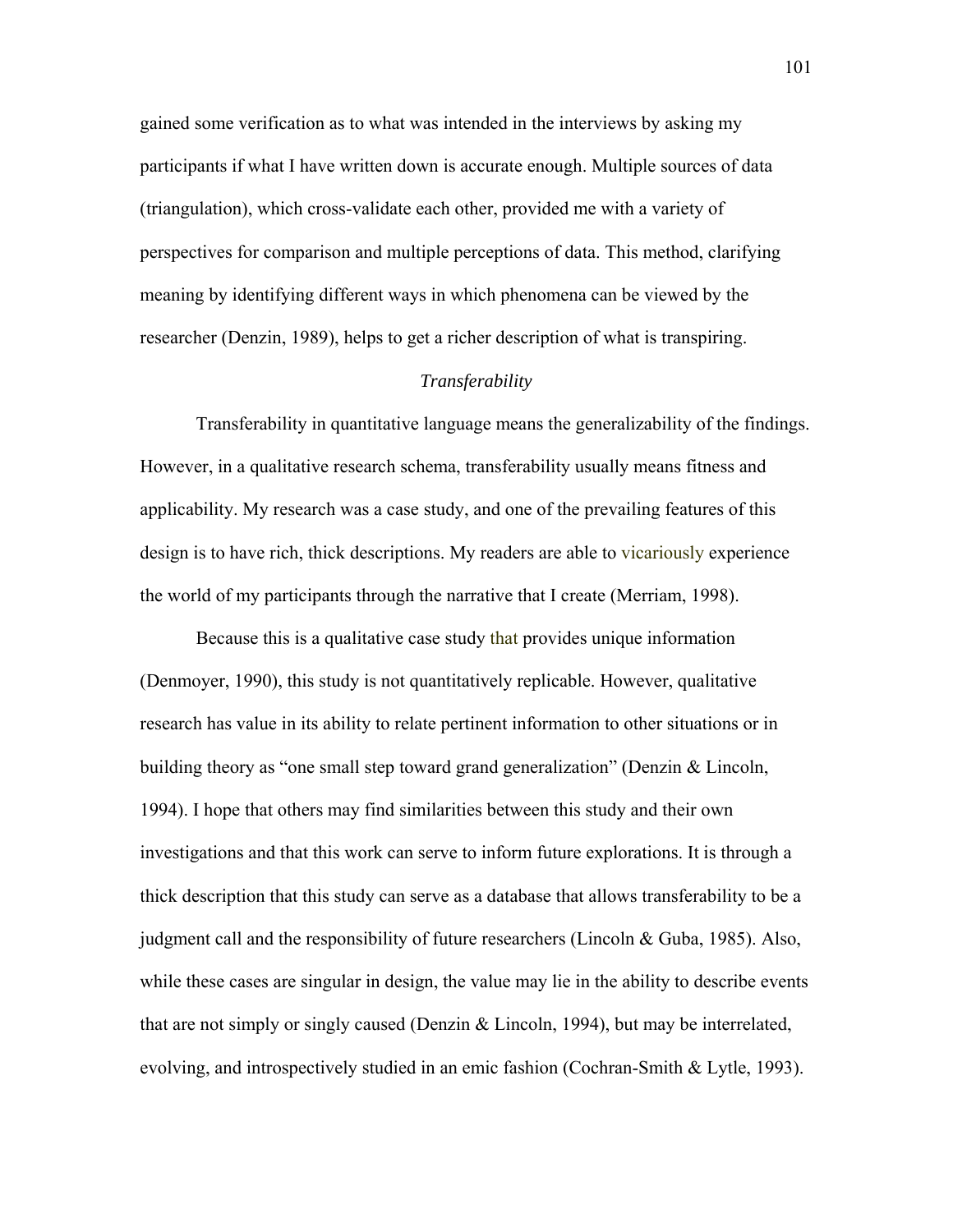Therefore, as the participants related their personal experiences, readers of my study may make comparisons and glean information that can be applicable to their specific teaching/research sites and contexts.

# *Dependability*

Dependability deals with the consistency of the data. Lincoln and Guba (1985) discuss a number of methods to support dependability claims. The data derived from several sources over time. Interviews, observations and written responses via email ensured the overlap of both theoretical perspectives and data sources (Guba & Lincoln, 1989). Some observations in the classrooms were audio taped in Germany during the period of research. Audio Taping was not allowed in the United States due to the regulations of the county's school district. Therefore, interviews were carried out outside the school premises. Ensuring dependability in my data also was verified through member checks and triangulation of my data.

#### *Confirmability*

Confirmability is established by way of an audit of the inquiry, and proper record keeping will serve to ensure this. All data throughout my research was collected and organized in the following way: First I organized my raw data, analysis products, such as coding schema, combinations of codes into categories and any materials relating to the study (personal notes) (Lincoln & Guba, 1985).

Also, during this study the use of the constant comparative method of data analysis was applied to collect data. This method assures that the modification of patterns and definition of emerging theory (Strauss & Corbin, 1990) derived from the data rather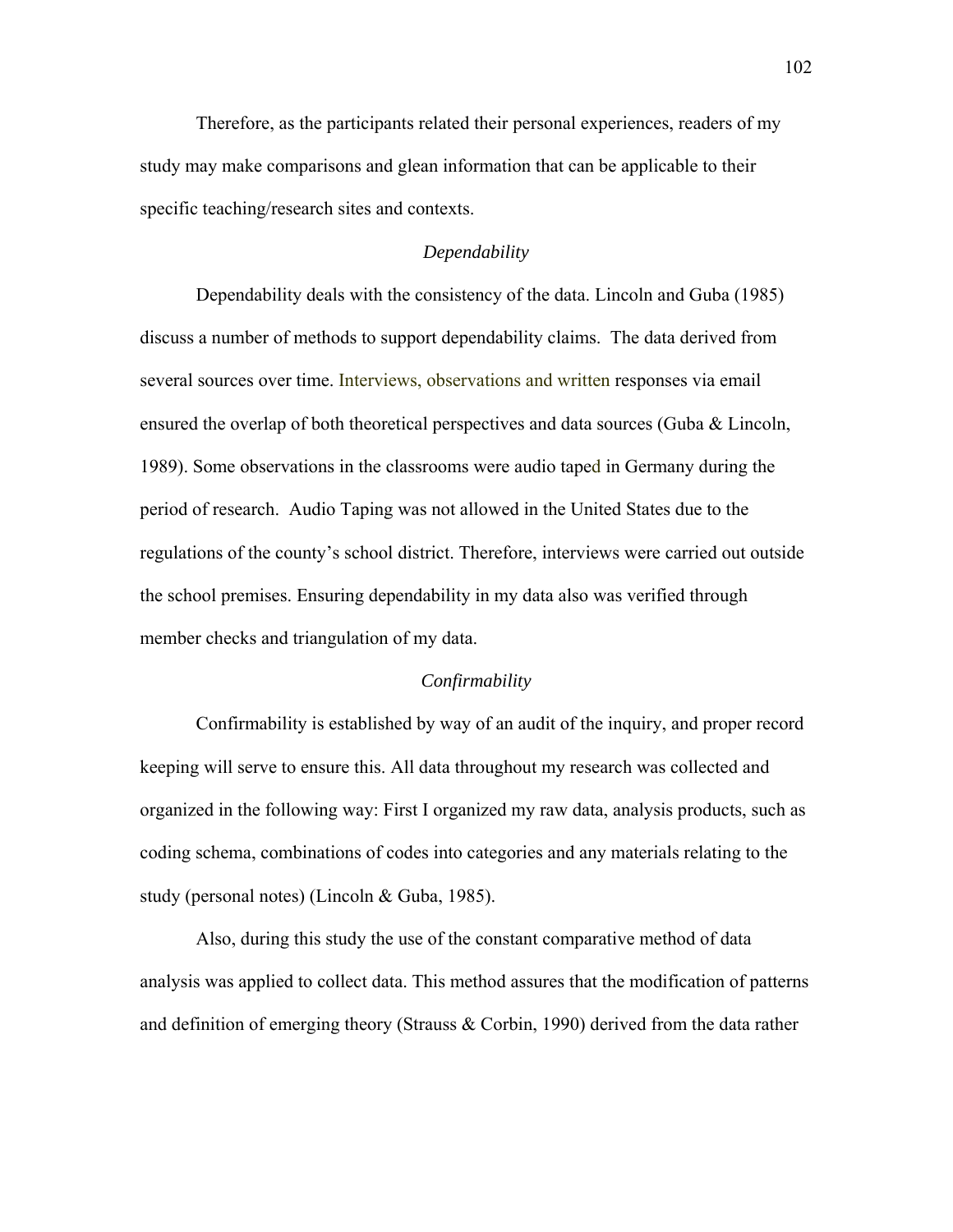than as a product of the predetermined opinions of the researcher (Guba & Lincoln, 1989).

# Limitations and Biases

There were several concerns which need to be discussed and kept in mind throughout the study. I was aware that I could not generalize the study outcomes, as it was a case study using qualitative methodology. Also, although Germany and the United States are culturally, historically and educationally similar, this does not necessarily indicate that I could make assumptions that multicultural education can be seen similarly in both countries. In both countries minorities exist and can be seen in an increasing numbers in the public school systems. Minorities in Germany are differentiated according to their nationality in categories such as Turkish, Spanish, Russian, Bosnian, Italian and Albanian. However, in the United States, most of the time minorities are classified according to their skin color and heritage.

Although in both countries there are similarities in regards to minorities within the public school system, and likewise both countries face similar issues in the multicultural education terrain, I could not make assumptions about how multicultural education should be viewed in one or the other country. As mentioned before, this study was comprised of two case studies of particular and unique classrooms in the US and in Germany. I observed unique perspectives of two individuals during my data collection. In some way, I am hoping that others see themselves in my results and/or learn from my participants.

As much as I had the interest in doing research with a minority teacher in the U.S. and Germany concerning their views and experiences of multicultural education, it is

103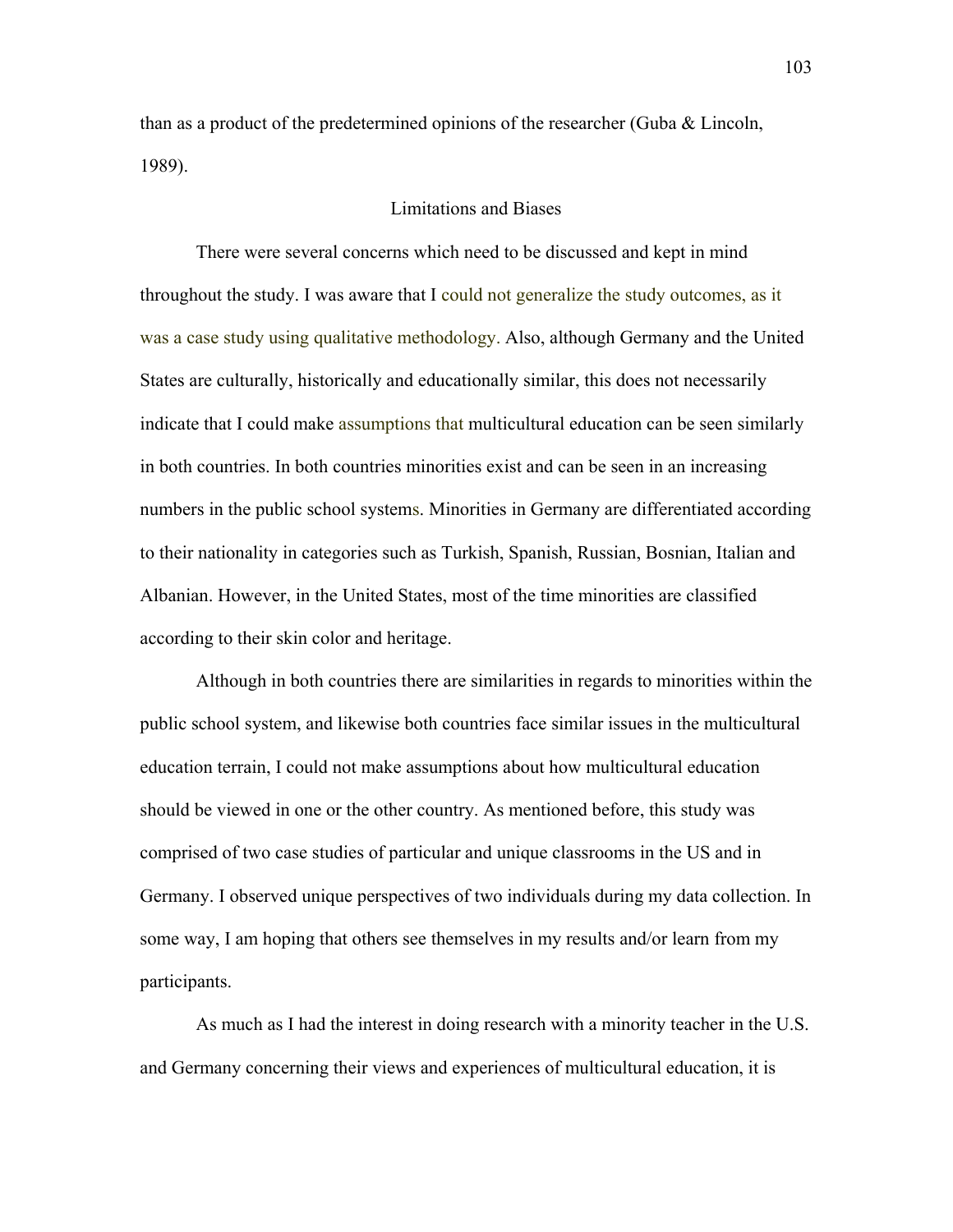important to note that I am as well of a minority descent in Germany and may have similar thoughts on multicultural education. This was advantageous at times, regarding sensitivity to the individuals when interviewing them, but by the same token I needed to pay attention not to be biased. Yet, it definitely makes the study more personal, as I can relate to the participants and speak in three languages (English, German and Turkish) not to miss out on any detail.

#### Writing the Study

I believe writing *per se* is a strenuous task. At times, I was frustrated and could not get anything down on paper. At other times, I was able to write almost thirty-five pages in just two days. I believe that apart from writing itself, I have continuously struggled and lived among the perceptions of both of my participants. I have known them now for almost a year since the time of data collection. Writing about this topic was one of my daily activities. My friends and my husband knew about the discussions and ideas I was creating while reflecting on my data.

 Qualitative researchers are bound to many challenges for writing qualitative research when they are immersed in the data (Merriam, 1998). I always paid attention how the data was directing me while keeping my research questions on mind. As a matter of fact, chapters four and five resulted purely from the perceptions of my participants.

 When possible, I used the voices of Chantelle and Lara by including their actual statements so readers would be given a glimpse into who they are and what kinds of perceptions they have about multicultural pedagogy. Sometimes, I had to take out some passages of their responses as they would have been too long to document. What to include and what not to include, and who gets to write about whose lives, becomes an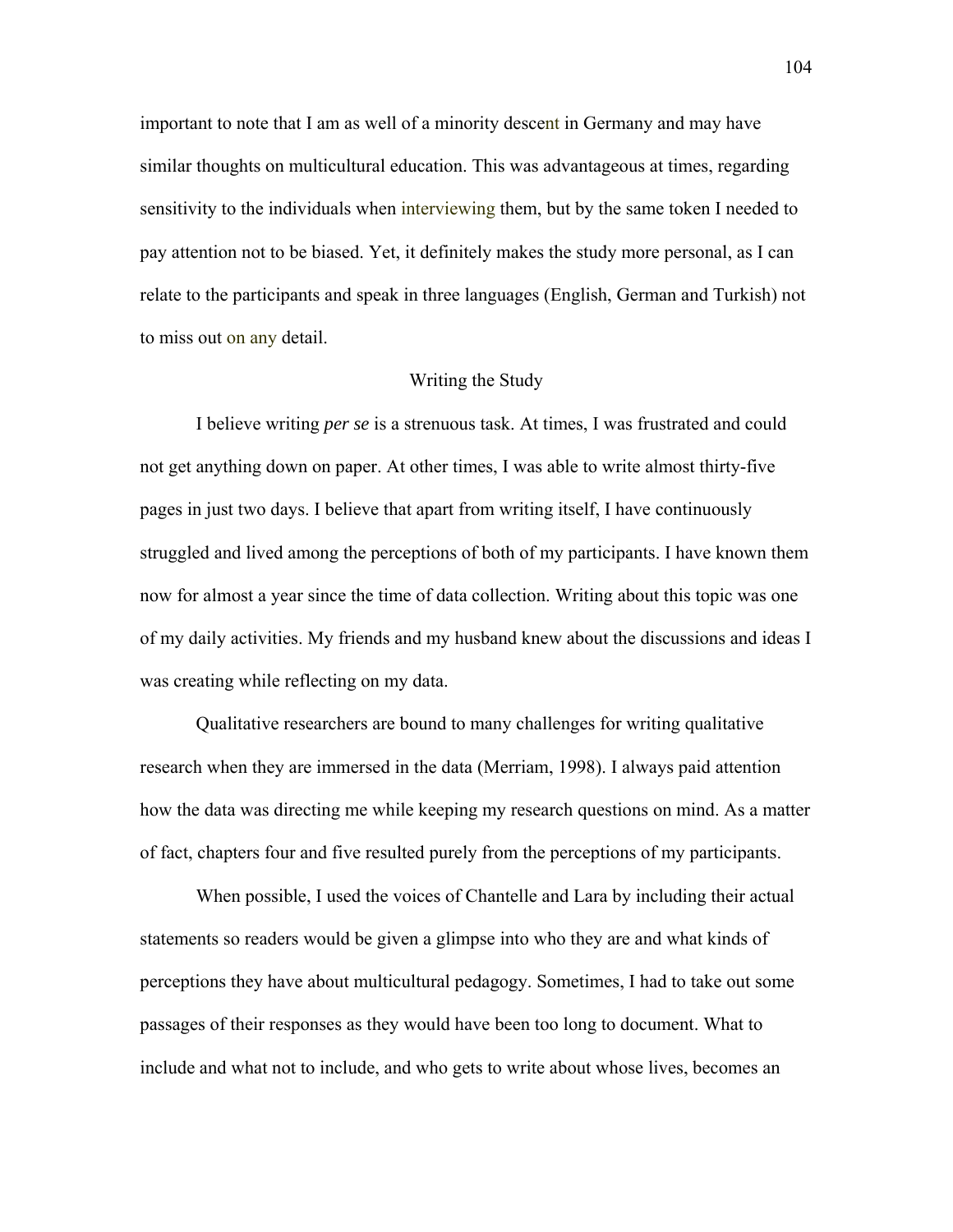internal struggle for control. I think that this study will have an international impact on educators, and my hope is that it will demonstrate new educational endeavors within the multicultural field and spark compassion to examine the perceptions of minorities throughout the world.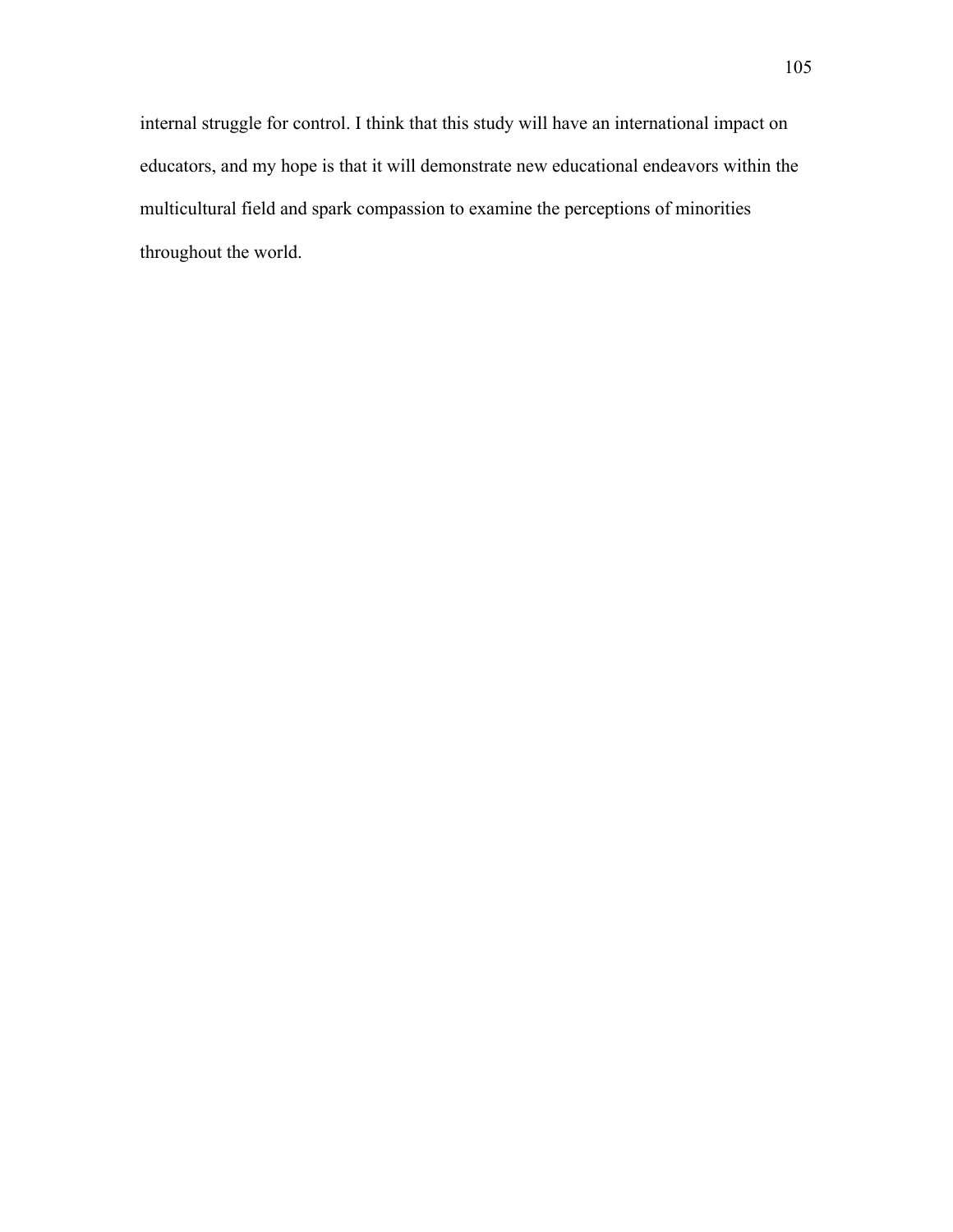# CHAPTER 4

# RESULTS

### **Introduction**

Just like other performers, Chantelle Latimer and Lara Cekirdek talked about their perceptions and pedagogical experiences, and how multicultural aspects in the classroom affected their interaction with a receptive multicultural audience. Both teachers created an environment where the exchanges among their students demonstrated their daily perceived experiences in various ways. This study helped me understand both teachers' daily activities in their classrooms and how their prior experiences enriched their teaching.. Chantelle's and Lara's past experiences, their personalities, and the reflection of their pasts and personalities in the classroom, all contributed to who they are and why they are acting in a certain way. All these factors affect and define how these teachers are perceived with regards to the integration of a multicultural pedagogy in their classroom. These categories are not fixed, and it is not my intent to portray monolithic identities for these participants. As I created these categories and analyzed both teachers' perceptions, I kept in mind their individual characters and different personalities in various situations.

I have organized the data from my study of Chantelle and Lara into two major themes: (1) personal and academic backgrounds and experiences and (2) multicultural approaches to classroom practice. First I describe their personal and academic background and their self-perception. Second, I discuss their multicultural approaches to practices within the classroom, focusing on the relationship between who they are and

106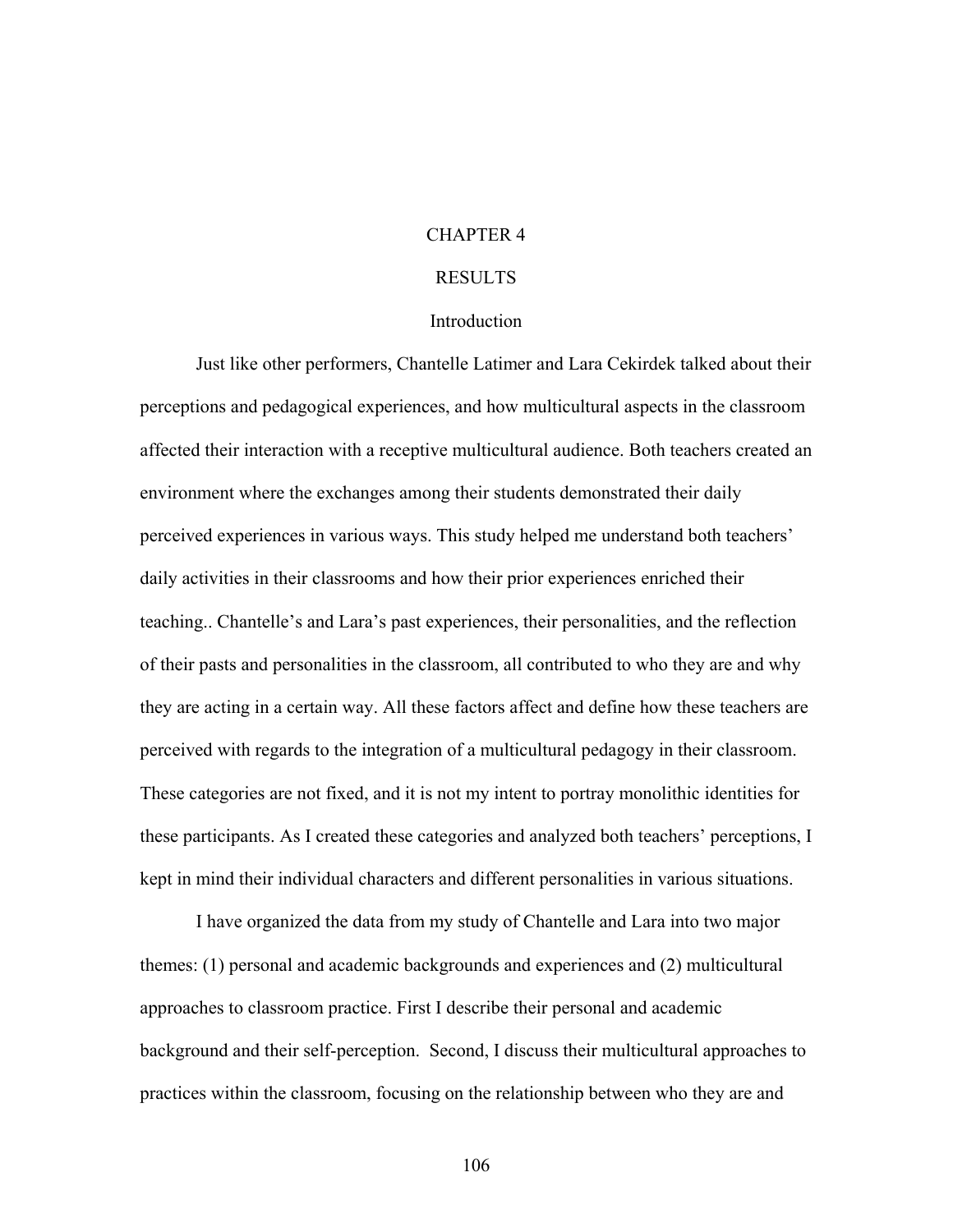how their backgrounds and societal prejudices (like having to work harder as minorities and prove themselves on a daily basis)feed into these practices. This section also describes the teachers' beliefs about multicultural pedagogy and their teaching methods. Finally, I will talk about my themes in detail.

 Before discussing Chantelle's and Lara's perceptions in detail, a preliminary description of a representative day clarifies their personas and teaching philosophies. Therefore, each section will begin with a description of a typical school day for Chantelle and Lara in order to illuminate their internal perspective on their own pedagogy, their curriculum and the interaction between student and teacher, as well as their relationships with other faculty members. These descriptions show how both teachers handle their lessons and offer a *petite vignette* of who these teachers are. Their day by day interactions and their various lived experiences demonstrate how they handle, contemplate, and react to certain situations. A unit of study follows each description to offer a more in-depth portrait of how their beliefs shape their practice, curriculum and its delivery via teacher and student-focused instruction and activity.

Significantly, the background of both minority teachers is a woven tapestry composed of their experiences, beliefs, confrontations with racism, as well as their practices. The final, ever-developing, pattern reflects the dynamic development of the individual. Involvement with their families, friends, colleagues, enrich this fabric, as do new endeavors, perceptions and experiences in life. This study can document only a fraction of their various and continuous life experiences and how these affect their views and practice of multicultural education. The remainder of this chapter describes the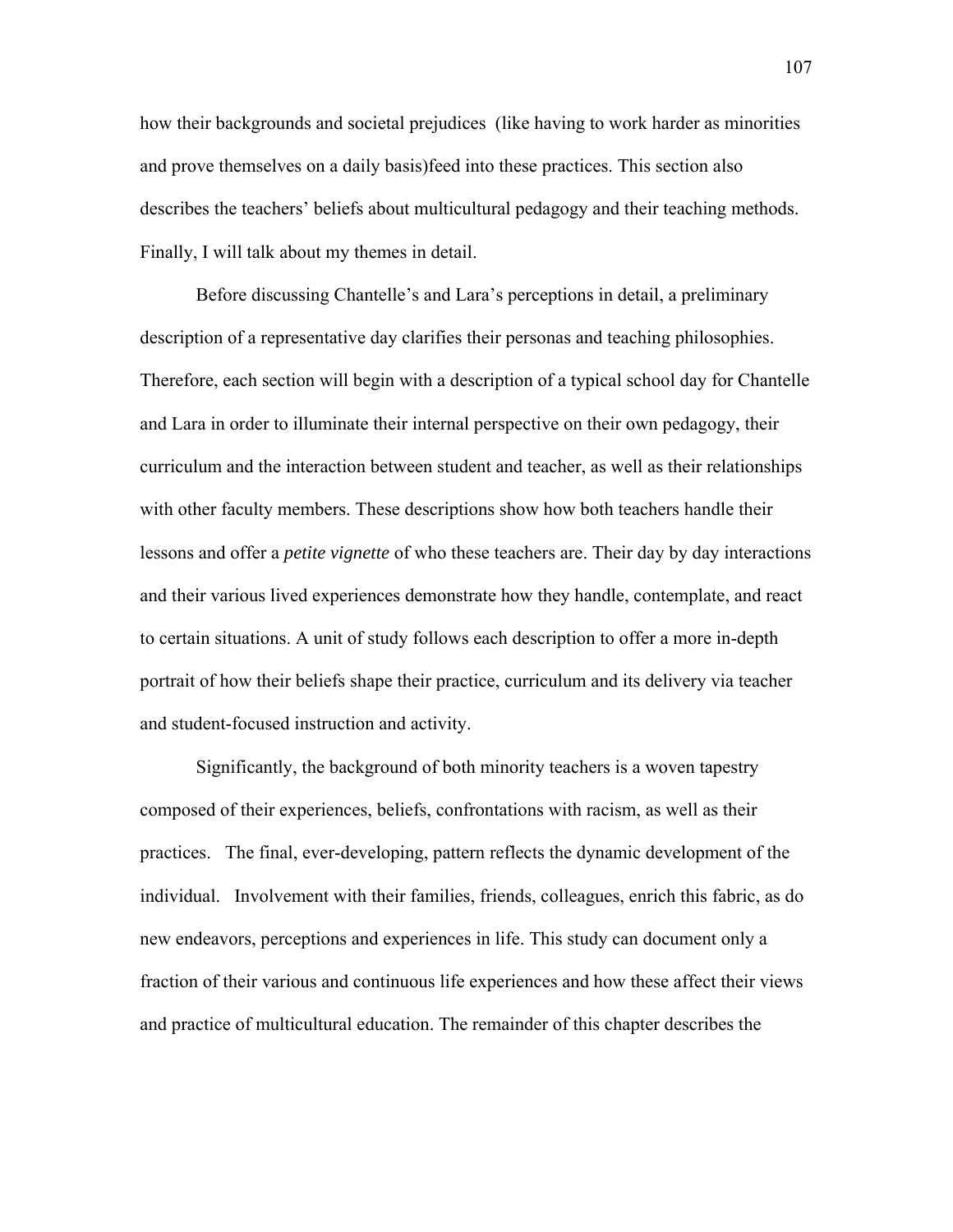results of my two-month observation of these individuals. The themes and categories that arose from the constant comparative method structure this section.

# Chantelle Latimer

## *A Day in the Life of Chantelle Latimer*

Each teaching day for Chantelle Latimer beings differently. She normally arrives at Midtown Middle School around 7am to prepare and organize her classes. Sometimes, she uses these early mornings to talk to colleagues and exchange ideas about the day's activities. Class starts at 8:30 am and ends at 2 pm. Around 11 am, just before lunch, Chantelle has a planning period, which allows her not only to organize her upcoming class time but also to rest and regroup.

 Chantelle's mornings are busy. During breakfast she checks her email and mail to see if she has received any important information. Then she uses her time before class, to rapidly prepares and think through her schedule. Chantelle uses the computer a lot and is often quick to incorporate it into her lesson plans. On slower days she sometimes reviews the readings or any tasks she has earlier prepared for the day. On the blackboard's righthand side she records the topic for the day, so the students can start writing when they arrive. On the left she writes down critical statements made by famous people, which the students will consider and discuss during their lesson. She also lists further notes, such as new vocabulary, the agenda for the day, the reading schedule, or other related items on the board. She spends the last few minutes before her first period answering the questions of students who walk by her classroom or just enter to say "Good Morning, Mrs. Latimer."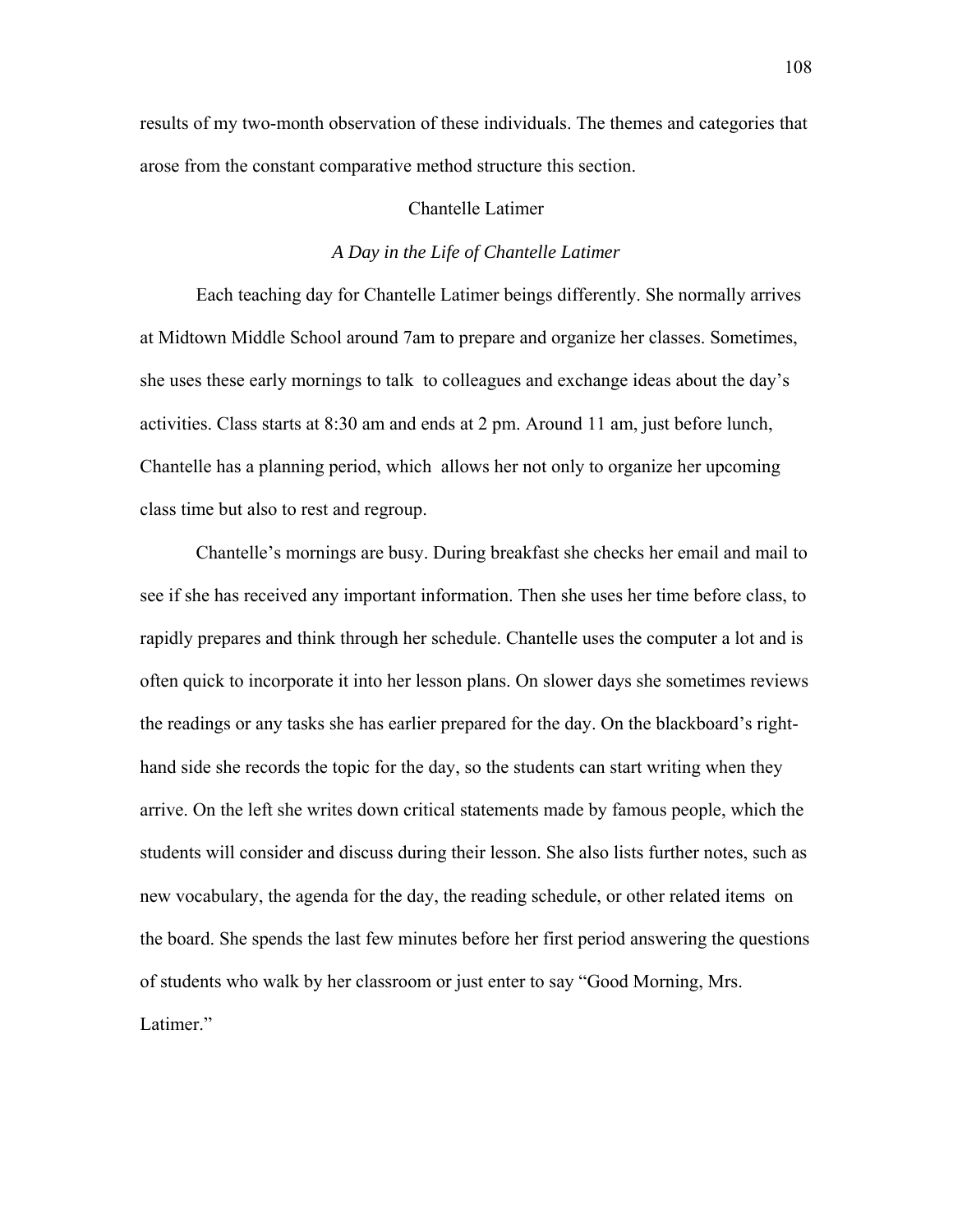When the bell rings for the first period, Chantelle stands in front of her class; to await the arrival of her own pupils. Despite the noise, she always smiles and welcomes the students positively. I can still sometimes hear her delicate voice coming through the mass: "Good morning, guys. Hello, how are you doing this morning?" On this particular day, Chantelle was enthusiastic and joked with her students. Her soft-spoken voice always sounds supportive and the students appear to feel comfortable in front of her.

Today's task is related to *Macbeth*.Chantelle has written: "Why are some people greedy and mean? What makes a person that way?" Students start silently writing this down in s notebook devoted to Chantelle's class, while Chantelle walks through the class and answers questions students have about previous lessons. Chantelle collects and evaluates their writing every Friday returns them the following Monday.

 Since this class follows a specific teaching structure organized by the principal, Chantelle does not have a lot of time to prepare the whole class session. She needs to adhere to school policy, which emphasizes an authoritative approach to reading, studying, memorizing and answering questions. Although she does not like the way she teaches right now, she still enjoys literature. Her love of literature inspired the class, which was engaged that day and participated actively. asking questions about the characters, like "Mrs. Latimer, who is going to play an important role in this scene? Do we need to mark anything while we read?" As her day progresses, Chantelle continue with the flow of the established class routine, and depending on the lesson or activity, conducts class according to her lesson plan. Just before the bell rings to dismiss class, Chantelle admonishes her students to review their notes and the topics covered about *Macbeth* for the following lesson.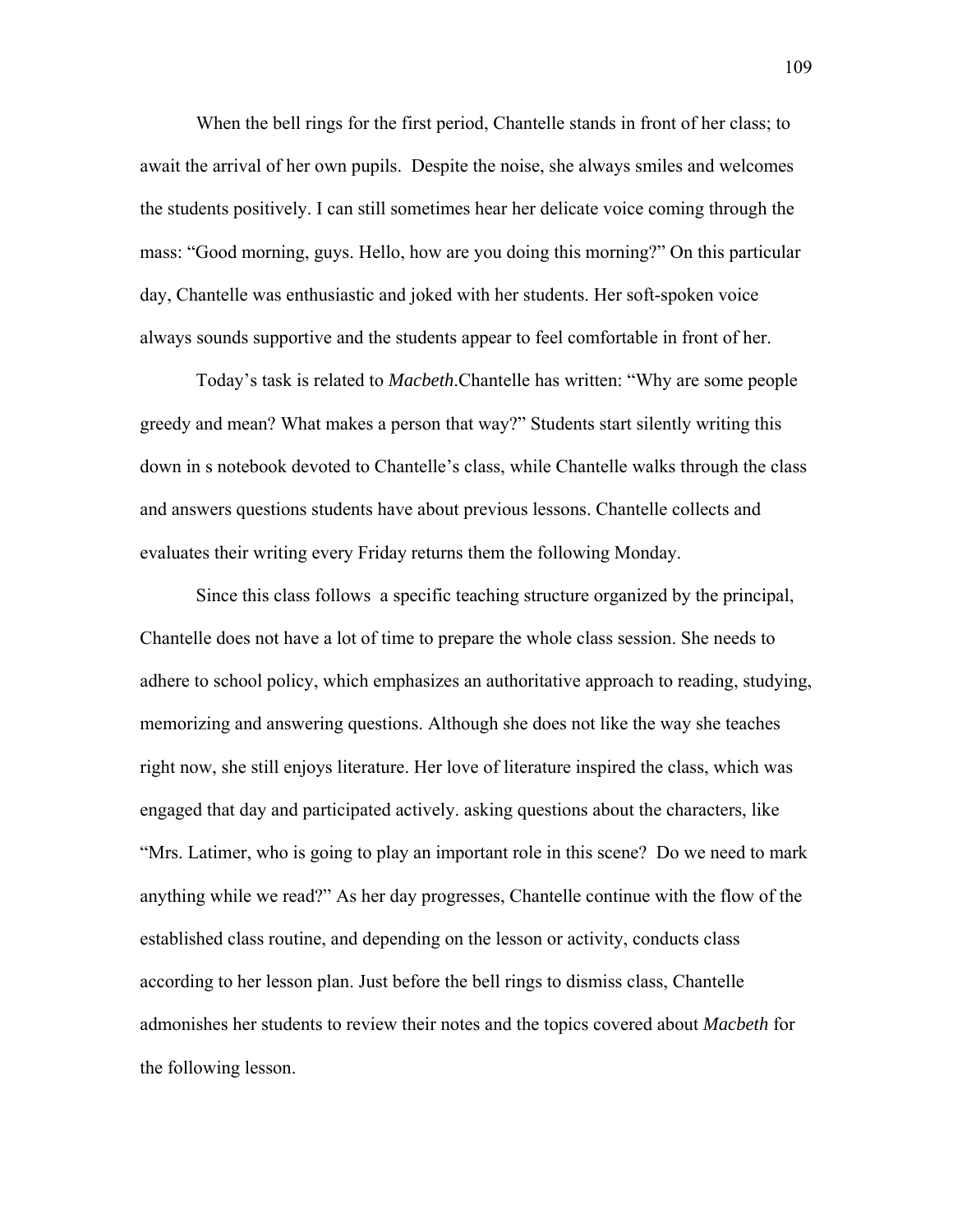The final class of the day follows the same agenda as the one prior; the only change is in the class's rhythm and/ or the students' attention. I noticed that as it gets closer to the end of the day, the students are not as alert as in the morning. Most days Chantelle's classes begin with the students writing in their journals, then they read aloud and discuss literature. Chantelle likes to express her passion for literature and acts out characters while she reads aloud. Although her passion and joy in teaching are apparent and appreciated by the students, testing phases and teaching reorganizations of the school limit her creativity. I will talk about this particular problem briefly in the second part of review of Chantelle.

### *Personal Background*

Compared to average Americans, Chantelle never realized that she and her family were poor. She only noticed this when she started with school. Their neighborhood was mostly populated by Blacks with a similar socioeconomic level and living standard. Throughout her childhood Chantelle never experienced travel to other states or regular visits to different restaurants. Such luxuries were not part of her everyday life. Certainly, without knowing such opportunities existed, she could not compare her own situation and find it lacking. Once she started undergraduate work in a predominantly White college in New York, she felt for the first time what it meant to be poor. She had to travel for three hours per day to go back and forth from her school to her house. She did not have the financial ability to buy a car. Thus, on top of academic struggle she had to sustain a long drive between home and school. She recalls:

All these rich kids were able to live on campus; I had to travel almost three hours back and forth from home to school. At times, I felt so exhausted to study and take care of my homework. It was just not fair. I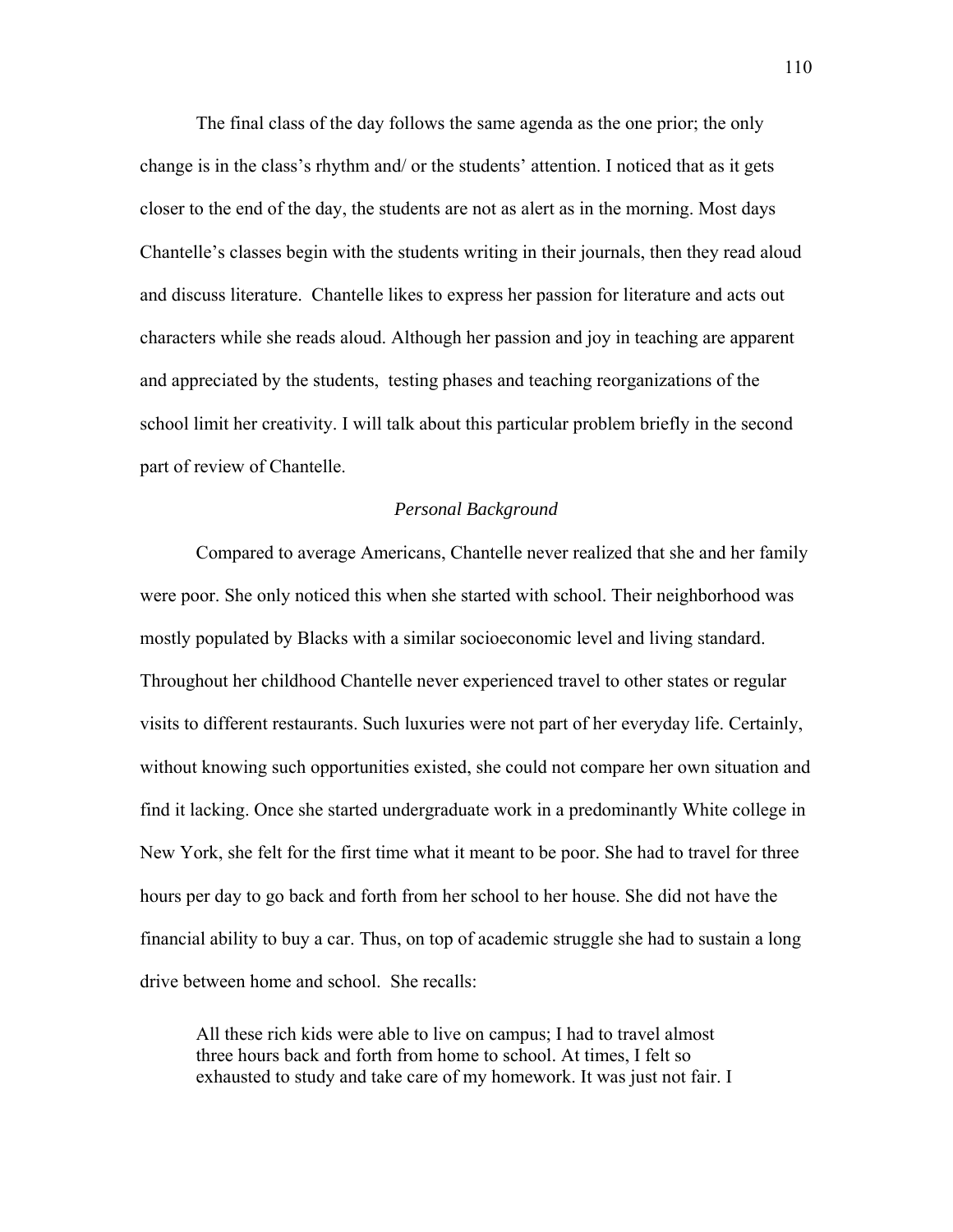did not get any financial support to be able to stay as well on campus. I would not anyways. (Interview, 09/19/05)

Chantelle demonstrates a strong awareness of what is going on in her college life and she reflects on the unequal distribution of wealth among her peers. As Chantelle recounts, she maintains herself without financial support from anyone. She knows that she is on her own and feels neglected and betrayed by the system. At times, I could see the frustration in her expressions and gestures. She could not tolerate the unfair distribution of wealth in American society, but would give exact examples to demonstrate these ideological aspects of American life.

I was fed up not to be able to connect to White and rich students. When my classmates talked about their skiing holidays, or European vacations I could not keep up with their conversations and was unable to share anything. It was totally clear that I had to work during summer or the weekends. I had no choice. (Interview, 09/19/05)

Thus, Chantelle fashioned for herself a poor and minority persona, which she carried out throughout major portions in her college life. She created a solipsistic environment where she felt uncomfortable and could not find any contacts or relation. This was the first time she had experienced being alone, being a minority and being excluded in the educational system. Being poor she associated with being a minority from a lower socioeconomic background. Thus, her past was still visible in her school life. Chantelle was very clear about her situation and poverty in comparison to her classmates. I found that in Chantelle, being poor manifested itself in not being connected to her classmates, not being understood by her professors, and feeling lonely as a minority. Chantelle mentioned a couple of times that she does not feel that she belong to this particular school, and she had realized that there was some kind of disconnection outside of her control.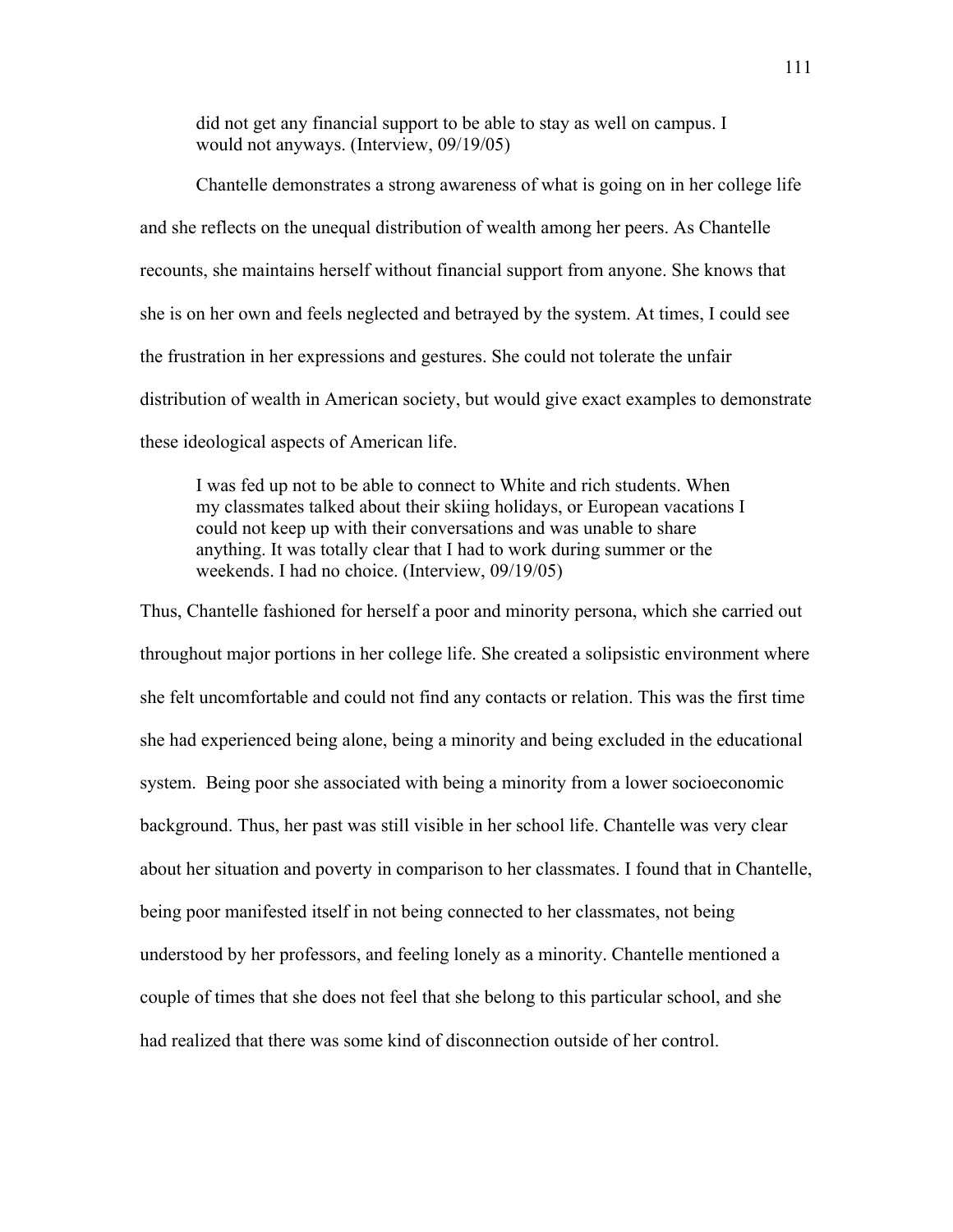Chantelle also told me about her family and the way she was raised. Since neither parent was educated, they could not provide her with much information or feedback regarding education. Chantelle grew up in what today's psychologists and family counselors might regard as a traditional but dysfunctional household. She is the only child, and was raised by two high school-educated and unskilled working parents. Her father, an alcoholic, worked in various positions from a shoe salesman to Popeye's cashier and spent frequent time in prison for a variety of repeated misdemeanors like theft. This meant that her mother had to work more than one job as a waitress and factory worker to support the family. When money was either scarce or non-existent, Chantelle says the family sometimes had to take their belongings and move in the middle of the night to evade unpaid landlords. Chantelle recounts a memory of her impoverished upbringing:

When money was scarce or we just had to pay rent, we had to get our clothing from discount stores, and I was frequently ashamed and thought everyone knew my clothing came from there. I barely remember having any crayons or board games. I did have a few dolls, but we had no books in my home as I recall. I did not read except in school. (Interview, 09/19/05)

At times the household was filled with various economic, marital, and other domestic tensions, and eventually her mother and father divorced. While not destitute, Chantelle's family experienced considerable financial and familial instability during her formative years in the late 1970s to mid 1980s.

 Chantelle claims to have been an average but largely unmotivated learner. She does not recall her parents ever encouraging her in school. In fact, Chantelle states, "I didn't come from a family that valued education, they were neutral and I just kinda did my own think in high school". (Interview, 09/19/05) In spite of this, Chantelle claims that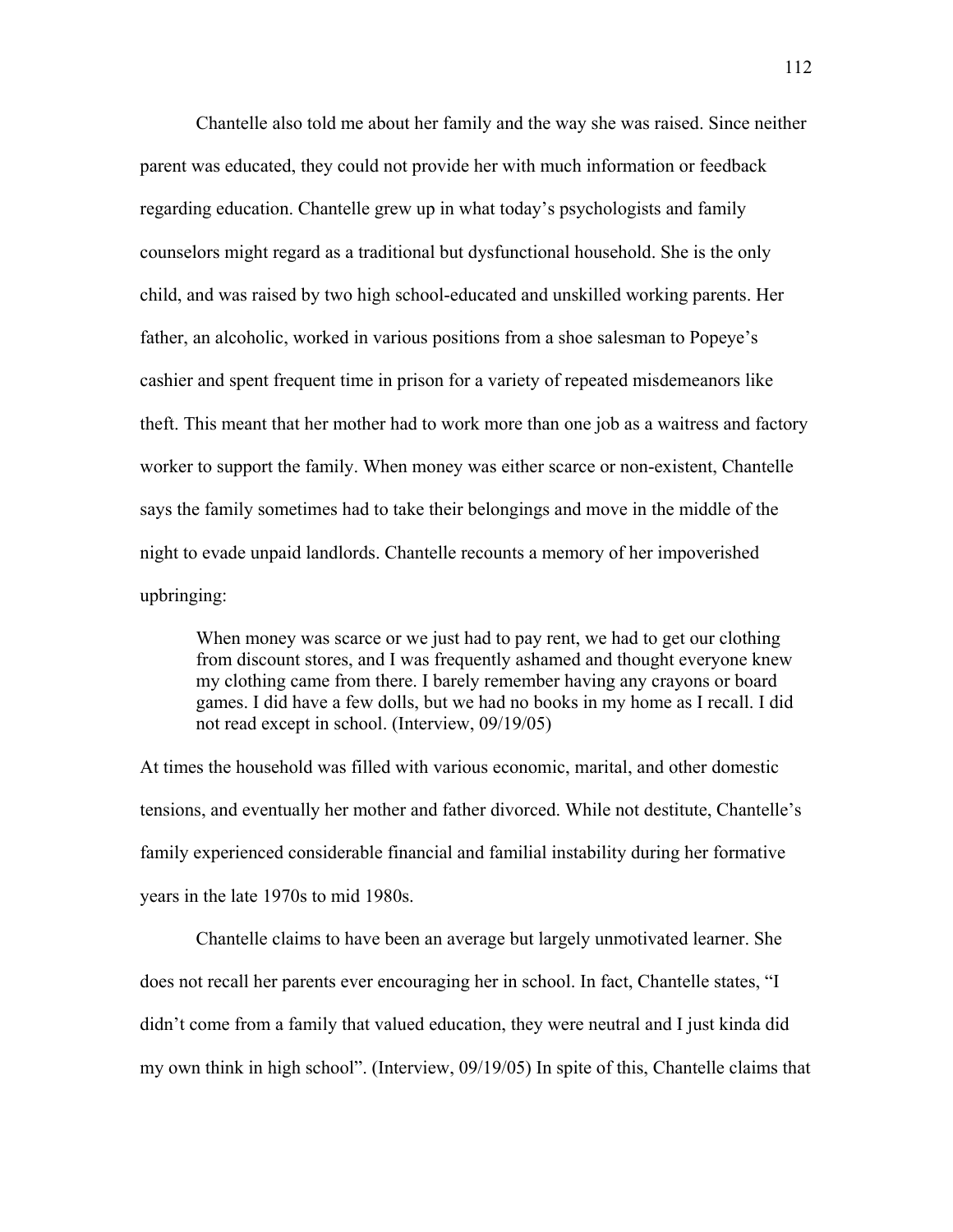one of her favorite activities as a child was to play "school," but the inspiration for such

did not come from her recollection of influential teachers. She states,

I can remember we lived across the street from a grammar school in mainly a Black neighborhood. I'd go over there to the dumpster and pull out papers and everything, get my younger sisters to play with me, and when they wouldn't, I'd get my dolls and old stuffed animals and force them to play…by the way, they were the best students I ever had! All through school I did no have one positive experience. I never had one teacher who took any time with me whatsoever. Up until my Black College experience, there I felt literally understood and welcomed. The teacher I remember before…what I remember, rather, from my teachers was they criticized me, they made smart aleck remarks to me that truly hurt my feelings. I think the main reason was because I was black and just wanted to study. (Interview, 09/19/05)

Chantelle claims to have been an overachiever because she was very good in high school

and had lots of motivation to learn beyond average requirements. It appears no teachers

remain in her memory that motivated or encouraged her particularly in K-12 setting. An

incident in elementary school reinforced the lack of teacher support and humiliation she

experienced as a fourth grade student. Chantelle states,

Because my family was really poor, my Mother bought us shoes only in the spring and summer. We wore sneakers because they were cheap in the seventies. It was before sneakers became such a cool icon of this generation. But, I remember in the fourth grade I had on my sneakers, we were out at P.E. and we were running relay races, and I was up against this girl, we'll call her Linda. She had on her P.F. Flyers and her I am with my little skinny legs, and my cheap sneakers. As we get ready to race, the teacher said, "Oh, Linda, don't worry. You can beat Chantelle. She's wearing sneakers. And here I was, a young Black girl who was already insecure, and felt ashamed of my family situation, and when that teacher said that. and I took off running, I knew in my heart that I needed to win. Although, my teacher did not believe in me, I really wanted to win. And so while I was running, my shoes broke, I didn't win, but all that did was tell me "you're not good enough because you don't have P.F. Flyers". (Interview, 09/26/05)

The humiliation Chantelle experienced at recess as a pre-teen would stay with her into

her adulthood years. She would use the incident as a mnemonic for self-improvement and

self-satisfaction to overcome the rejection and marginalization she felt. She states,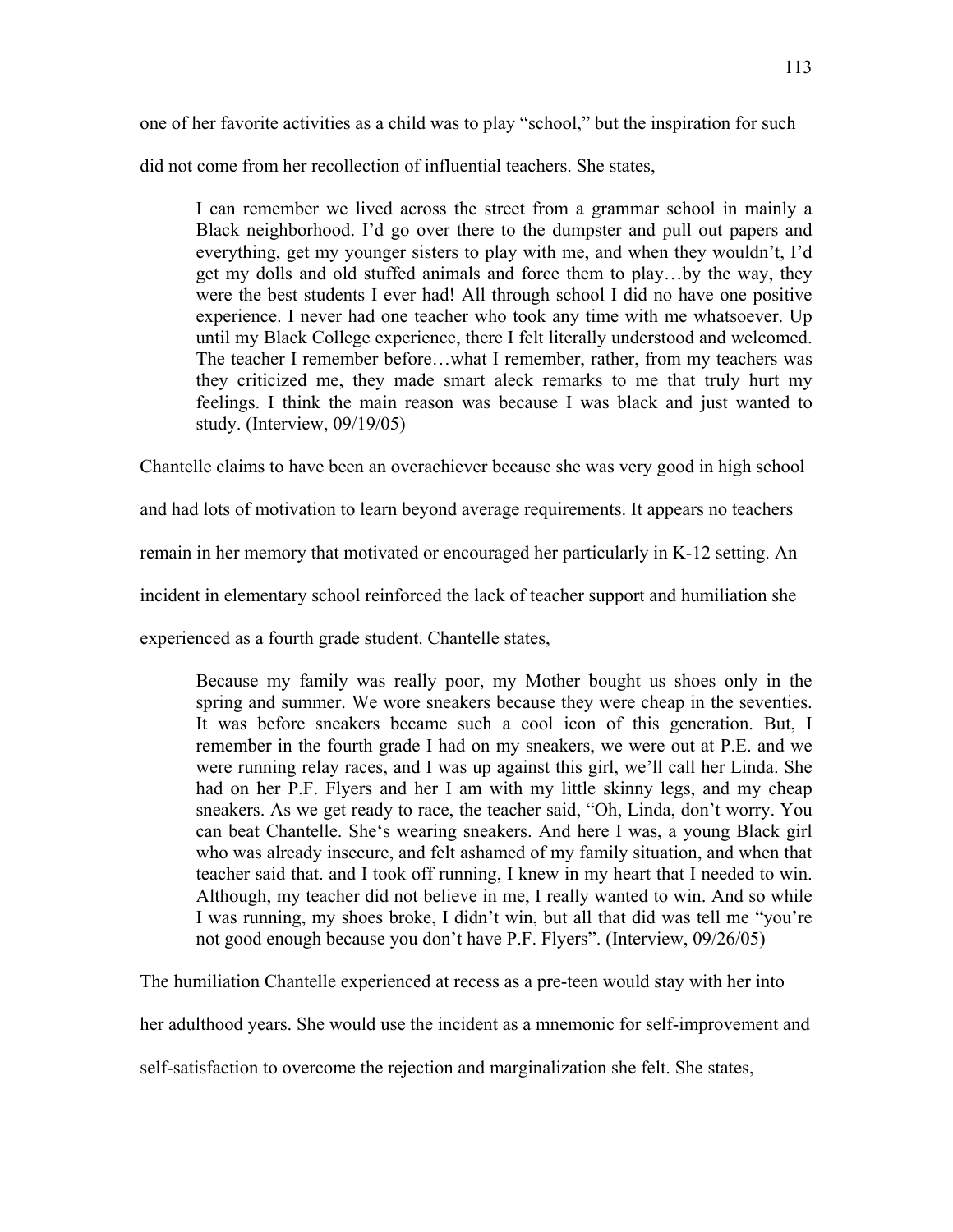…When I first started teaching I had a flyswatter that had a sneaker on the end of it that I used for a key chain for many, many years. And it was just symbolic. It was kind of a symbolism to that teacher who put me down so badly. I worked really hard. It didn't matter what she said, but it did hurt my feelings. I went ahead and became proactive in spite of what she said. (Interview, 09/26/06)

When I first met Chantelle at the beginning of my research, I recall seeing the sneaker fly swatter she used as a key chain when I was sitting at her desk during her teaching. The fly swatter key chain subsequently broke from use, but Chantelle never replaced it. From my own observations Chantelle herself wears "sneakers" to school on dress-down days with jeans and T-shirts. Asked about the significance of her choice of shoes she states, "I don't have to race anymore, and I can wear these shoes by choice". (Interview, 09/18/05/2005) Chantelle's sense of control speaks shows that she had asserted herself successfully with her own classroom where "no child will ever be humiliated".

(Interview, 09/18/2005)

 Chantelle still remembers another meaningful incident in high school connected to her race. Although Chantelle now seems confident regarding her race and relationship with others and her students, past experiences related to her race are still significant to her. Up until high school she never experienced any discomfort from being African American (besides the elementary school occurrence) or more precisely from being a minority, because she was mostly living in a Black neighborhood, and had Black friends and family nearby who lived the same way she did. However, beginning in college where she needed to move and travel back and forth to New York, she realized that she was not just like any other person in the United States. Her color emerged as a hindrance and she suddenly encountered widespread ignorance from other people. She states,

The first time I noticed that I am different than others was of course in high school. I was never good at math; however, I was trying and studying hard. My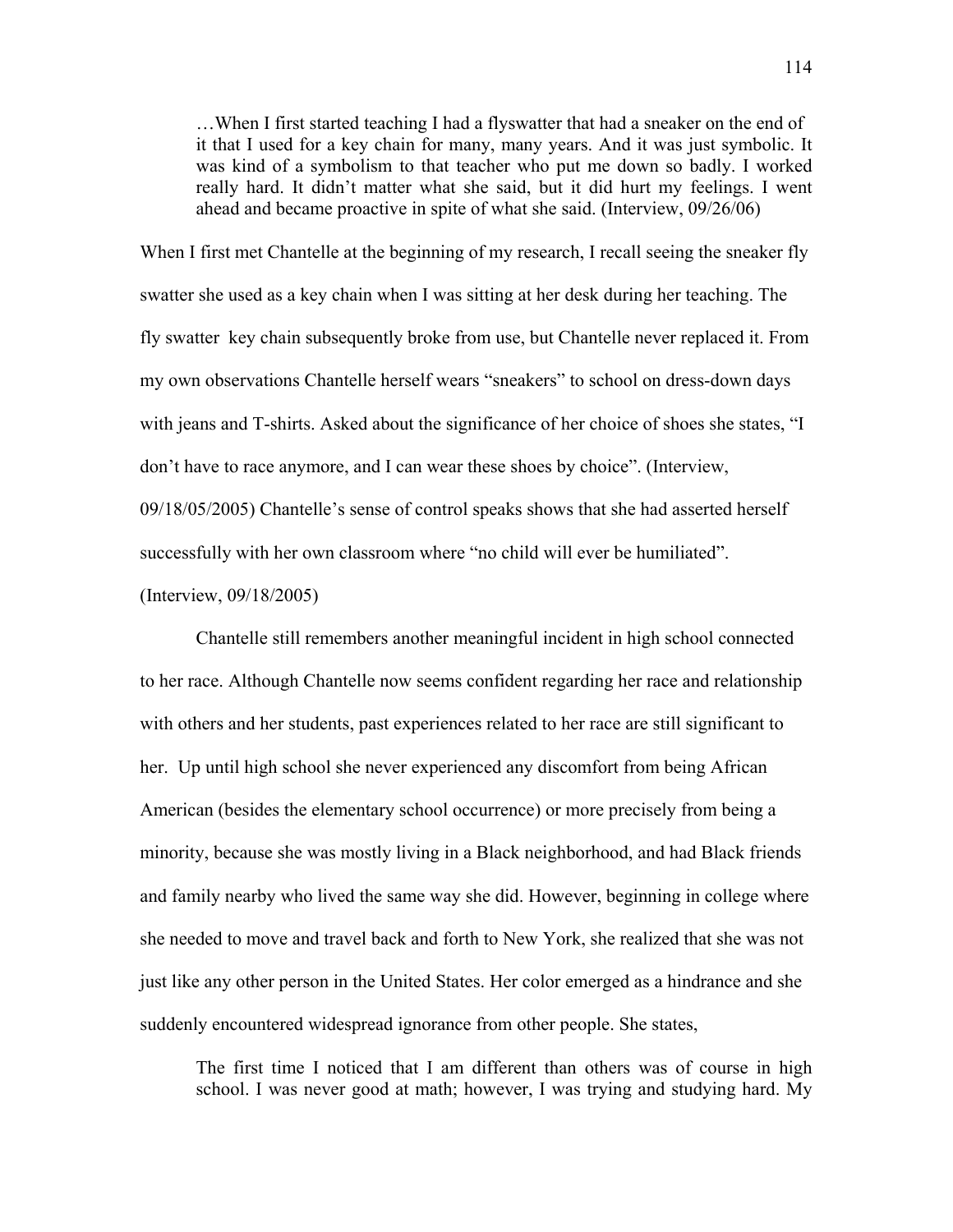math teacher never ever encouraged me-- she even said I do not need to work hard as I won't work anyways in a math related job. I never knew what that means at that time, but I felt a little hurt. Later on I noticed that generally with Black students she did not care; we all did not need to get some kind of encouragement, it was anyhow not necessary. She was so prejudiced. Afterwards, in college, I had similar encounters where I felt always awkward and did not get the right directions from either my advisor or any professor. I always wanted to take a class in African American history. The professor did not explain in detail about the real facts. I felt always it was the perspective of a White person talking about African American history. Again, I felt not understood. Also, the financial part was a major one. While other students were talking about their ski trips and vacations, I had hardly money to get any kind of transportation to school. I could not even pay the dorms. I had to travel back and forth during the day for almost two and half hours to school. These were major happenings that made me think and made me transfer to a mainly Black school. Here I felt understood, I had ideals-teachers, professors in front of me, who looked like me and shared similar thoughts. I made contact to new friends immediately. And mostly important, I felt confident and understood. I was definitely in the right place. (Interview, 09/26/05)

Clearly, Chantelle perceived that she was alone in her educational endeavors and only received the bare minimum of acknowledgement from any teacher or professor in high school or college. Because of feeling misunderstood and not sharing common cultural roots with peers and professors, Chantelle rejected her college experience in a White school and returned back to her own roots. She wanted to know more about the Black culture and wanted to feel connected to her peers. Chantelle's disappointment with her teachers and professors has made her feel inferior and disconnected in some way.

# *Toward a Self Discovery*

Despite being poor and not having the same resources and starting points as most White students, Chantelle has formed strong ideas on what to do in her life—including, prominently, going to school. Chantelle remains very independent and has her own ideals and career objectives without any support from her parents. As a result, she is aware of the fact that neither her parents nor anyone else in her family will be able to give her feedback or any advice regarding college and future life. She states,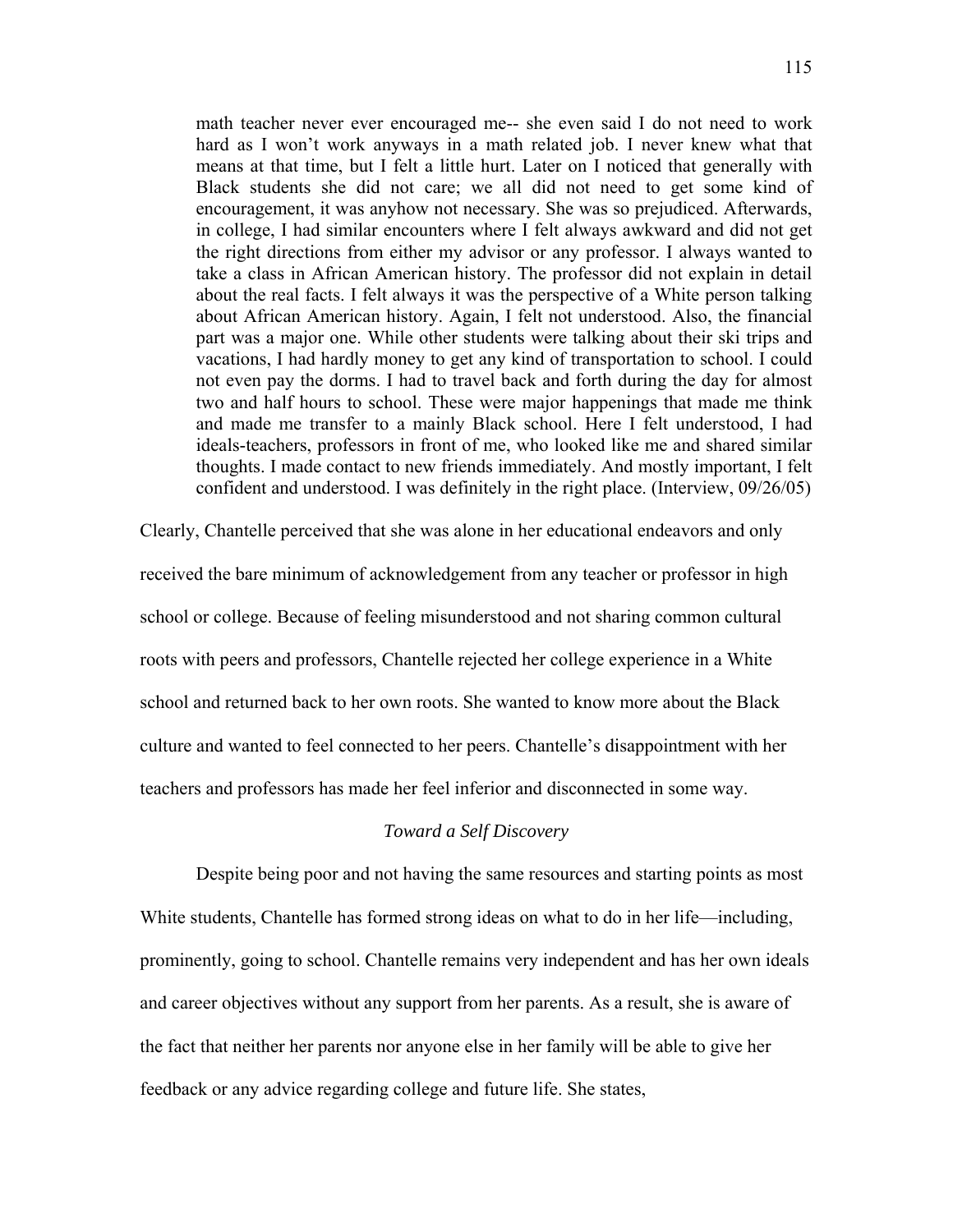Well, my background, I was born in New Jersey from southern parents who migrated there. We were a small family and I was the only child. Neither parent went further than high school education. Extended family, not much high school education, not much other than high school education. Meaning, unusual for anyone to go beyond high school . . . to go off to college. Even though my family was not against me going to college, they didn't have the money. And weren't aware of many resources. I had to educate myself . . . you know, how I would go, what I would do. And they thought at the most, well you know, you're probably smart enough to go, you know, but didn't have a lot of knowledge or resources to share with me. So, in some respect I was limited in that way because it just wasn't there; the resources weren't there. (Interview, 09/19/05)

Chantelle went on to relate how she became inspired and tried to convince her parents of the importance of her educational goals. Being poor, having no support from parents, and realizing that she was left to her own means, strengthened her desire for a college degree. Chantelle's statement refers to two issues that substantiate her independence and her comparative lack of wealth. First, her parents left the decision to attend college to her alone because they trusted her. She was adult enough to decide for herself which college to choose, or whether to go to college at all. Yet, she realizes that her parents could not help her and she knows that she needed to decide on her own. Further, being poor, lacking the resources available to her peers opened up a new *way* for Chantelle and her parents. It was difficult to get some kind of assistance or support as Chantelle and her parents did not know how to go about it. Chantelle states,

Nearing the end of high school, a lot of my friends were going [to college], and I think I just kind of latched on to people who were going and who had more information that I did. And I did know a few people who'd gone. And that's basically how I, you know, how I learned what I needed to do. You know, I had to sit down with my parents and show them, you know, this is the financial aid application and you have to do this because maybe I can get some money, and this is the college application. And this is where you have to sign, so I guess I found out from . . . from other ways outside of my immediate family, I found out from others. I didn't get a lot of encouragement to go from the counselors at the schools; you know you usually depend on that. (Interview, 09/19/05)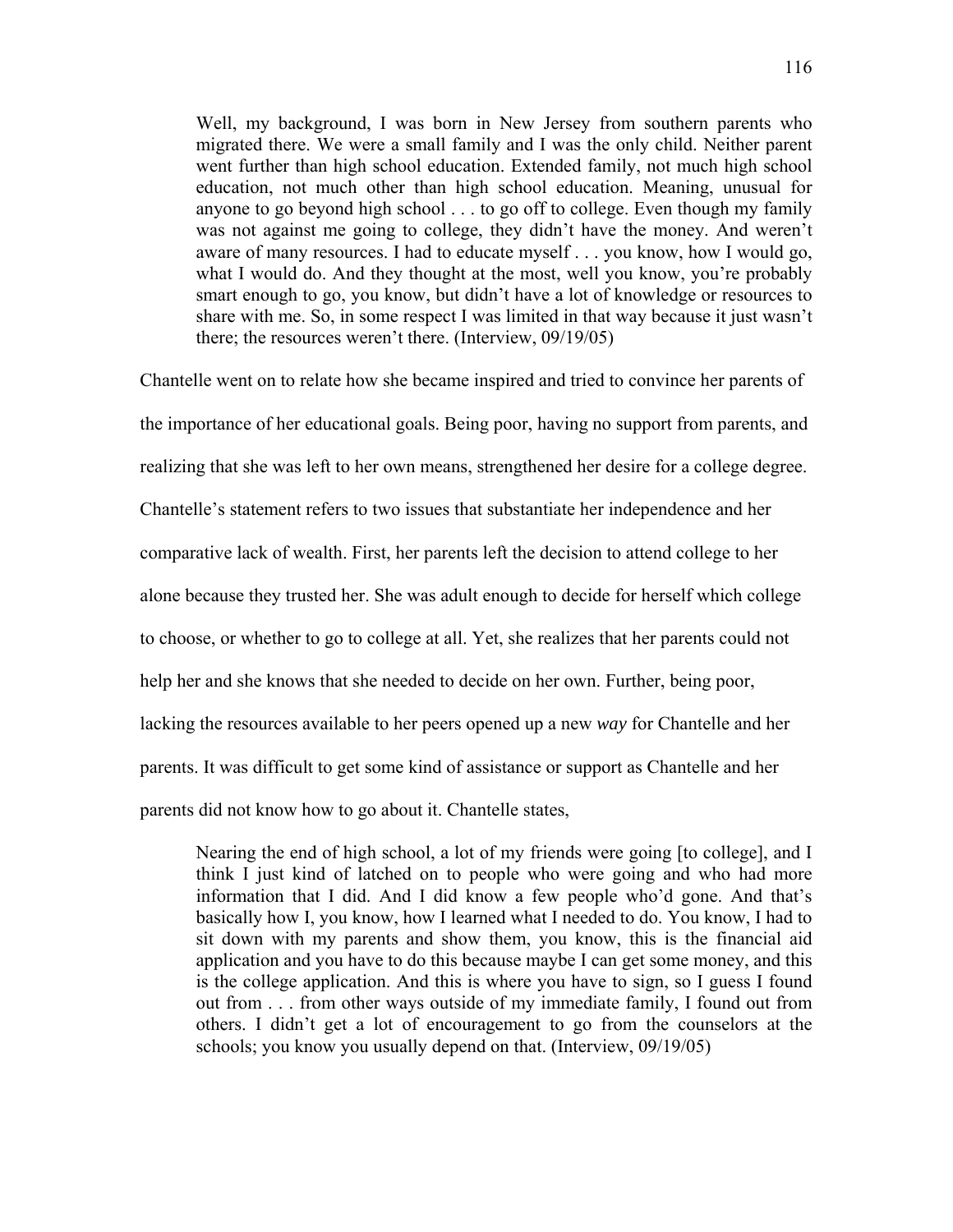Chantelle's crucial decisions from early on demonstrate that in some way she was okay with the situation and knew that she needed to make all the important decisions in life on her own. She knew that she could not get any support regarding college decisions from her parents. She consequently began observing how others pursued their lives' aims. She assumed the parents' role to her own parents and helped them understand what she needed to do for college. However, in my observations, I noticed that she did not like having to be mature so early. It sometimes bothered her, but for Chantelle that was life; she tried to work with it and make the best out of it. With no real constraints that parents would normally place on their children, Chantelle feels free to decide and plan her career according to her ideals. Regarding her marital status, Chantelle states:

I never considered marrying, I am happy and totally satisfied with what I am doing currently. There was never ever a possible man, whom I even considered marrying. (Interview, 09/19/05)

Without any responsibilities and no commitment to anyone it was always easier for her to enjoy her independence at a very young age. Switching schools location-wise or coming to Midtown Middle from up north was therefore easy for Chantelle.

 Chantelle soon realized after starting college that she did not fit in and that her professors did not understand her cultural background. She transferred to a major Black school. Afterwards she felt more comfortable. Thus, she fashioned her own way to another college, which is predominantly Black, in which she could be freer with the choice of classes, readings and activities the school carries out based on Black student interests. Without strong academic feedback from teachers and professors, teachers like Chantelle may turn inward to advance their own pedagogies. While such a decision may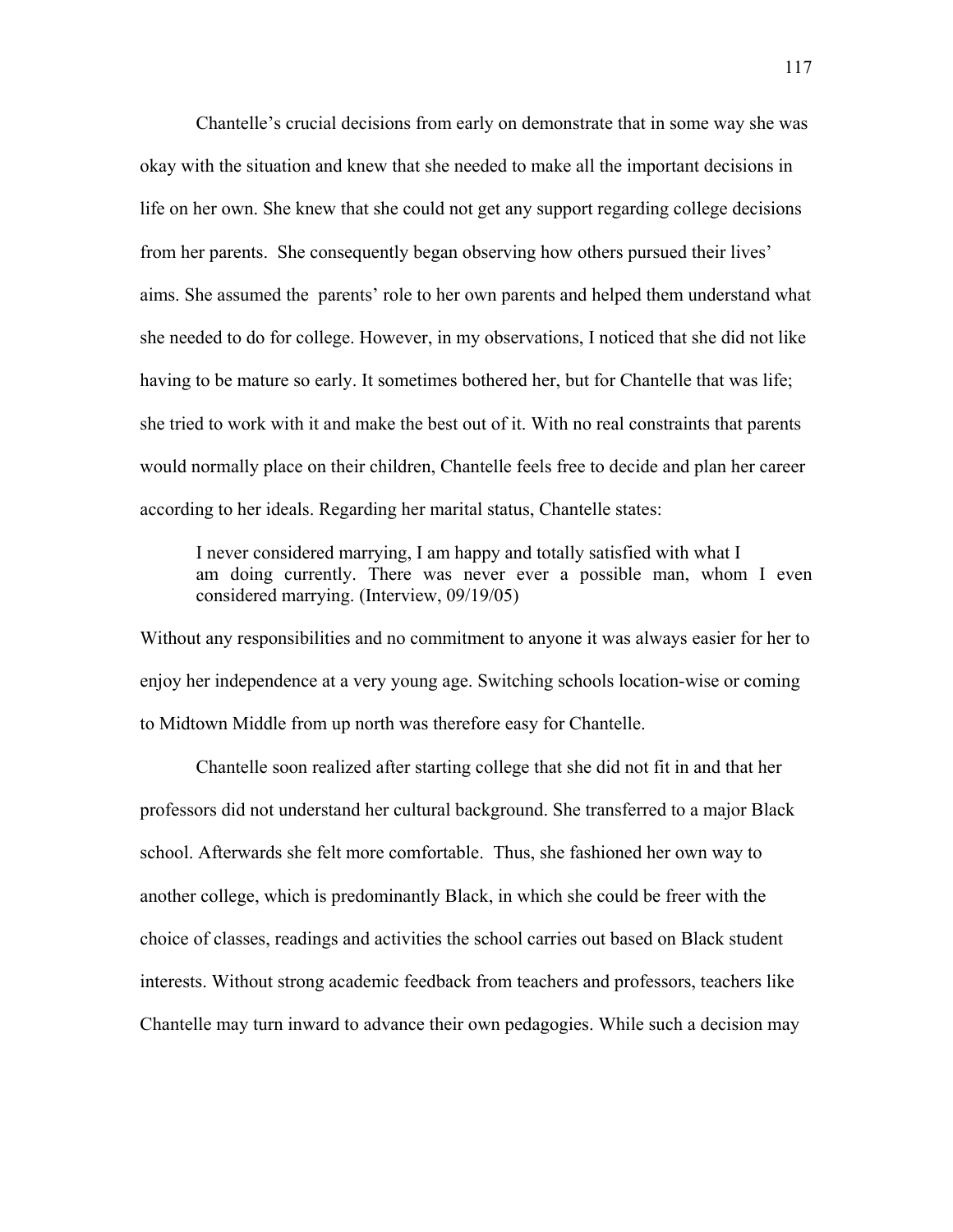come with a hidden price, it may also lead to self-satisfaction and an appreciation for a specialized form of critique for educational practices.

# *Her College Experience*

As stated earlier, Chantelle's education was primarily driven and guided by her own desires. No one assisted her or supported her, not even her own parents. She knew early on that she wanted to go further and study; however, she needed to figure out how and with which resources. During college she realized that writing was an important interest. She loved to read and write. Further, she participated in a journalists' club at her college and, full of inspiration for the field, thought that she wanted to pursue a career in journalism. However, after some practical experiences in college and afterwards, she realized being a journalist did not fit her nature or personality. She was not able to cope with negative occurrences or narrate them without emotional attachment. She found the journalistic pursuit hard and psychologically unmanageable. Thus, she sought another career. Chantelle realized that she wanted her work to support minorities in some way: a job that would fulfill her interest and desire to stand up for the rights of minorities and enlighten them about their opportunities. She states: "I was seeking for an opportunity to help the disadvantaged in our society." (Interview, 09/12/05) Thus, she was looking for some governmental opportunities which would help her satisfy her ideal wish. Chantelle learned from her childhood that she needed to inform herself and did not have anyone who could give her some kind of feedback. She delved into her idealistic endeavors and found a way to succeed. Her drive to get things done and seek opportunities without any help has always been there. It is impressive how she handles things and she does not get discouraged. She found out about a project where she can apply to a governmental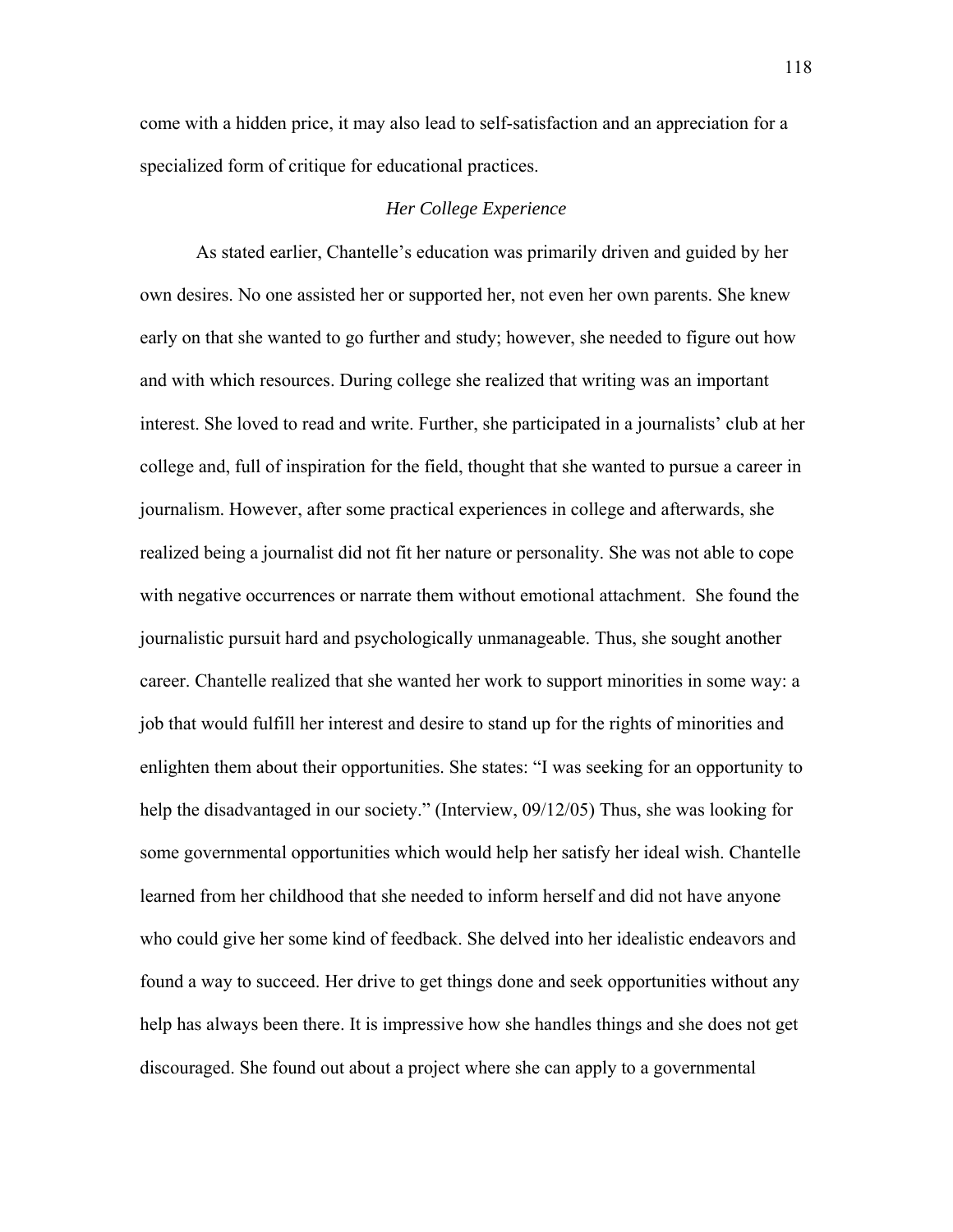agency in order to receive funding to educate minority children about college. According to Chantelle, most minorities—particularly African American children—do not know about their possibilities for attending college, or how to enquire about any kind of funding that would support their schooling. This, for Chantelle was an essential task, to encourage her students' parents to talk to their children and discuss opportunities for college beyond being a "hairdresser or a waiter."

I wrote a grant, a project discovery and it was designed to have first generation students go to college. It was mainly minority students who never dreamed they would have opportunity to go to a college . . . it was a standing program with a grant to get money from this community action agency that I worked with. And initially, at first it was a small grant, but it gave us opportunity to go into middle schools and high schools in the area and have workshop with students and parents, and have bus trips and take them around different college campuses and have them go to orientations for colleges and show them what college is. And to give some hope that they could go, some motivation that they could go because a lot of them had never dreamed would be able to go because no one they knew went, their parents never went, their other relatives never went , so they thought its an option for other people, its not an option for me. So once, I wish, I still had contact, because one of the things we were to do is have a ten year track to see how many of them went to college, and had good retention in college and actually go there and graduate. Um . . . a lot of students did actually go, after going through the program, some of them stayed in the program for the whole time they were in middle school and high school and they went off. (Interview,  $10/03/05$ )

Having completed such a project, Chantelle was inspired to work with minorities and to

influence on them. She enjoyed being in such a position and discovered by chance her

new career path and interest. She wanted to combine teaching with supporting and

educating minorities about broader educational opportunities. Here, she was able to see

vital connections between her interests and a viable career:

Um, language arts was an easy transition for me because you know I had . . . my background was in journalism, so and I've always had a love for literature and a love for writing. That was just natural, I didn't even have to think about what I would teach, and I think we talked before about how I was working in the school . . . and working with students from a different perspective, working as a counselor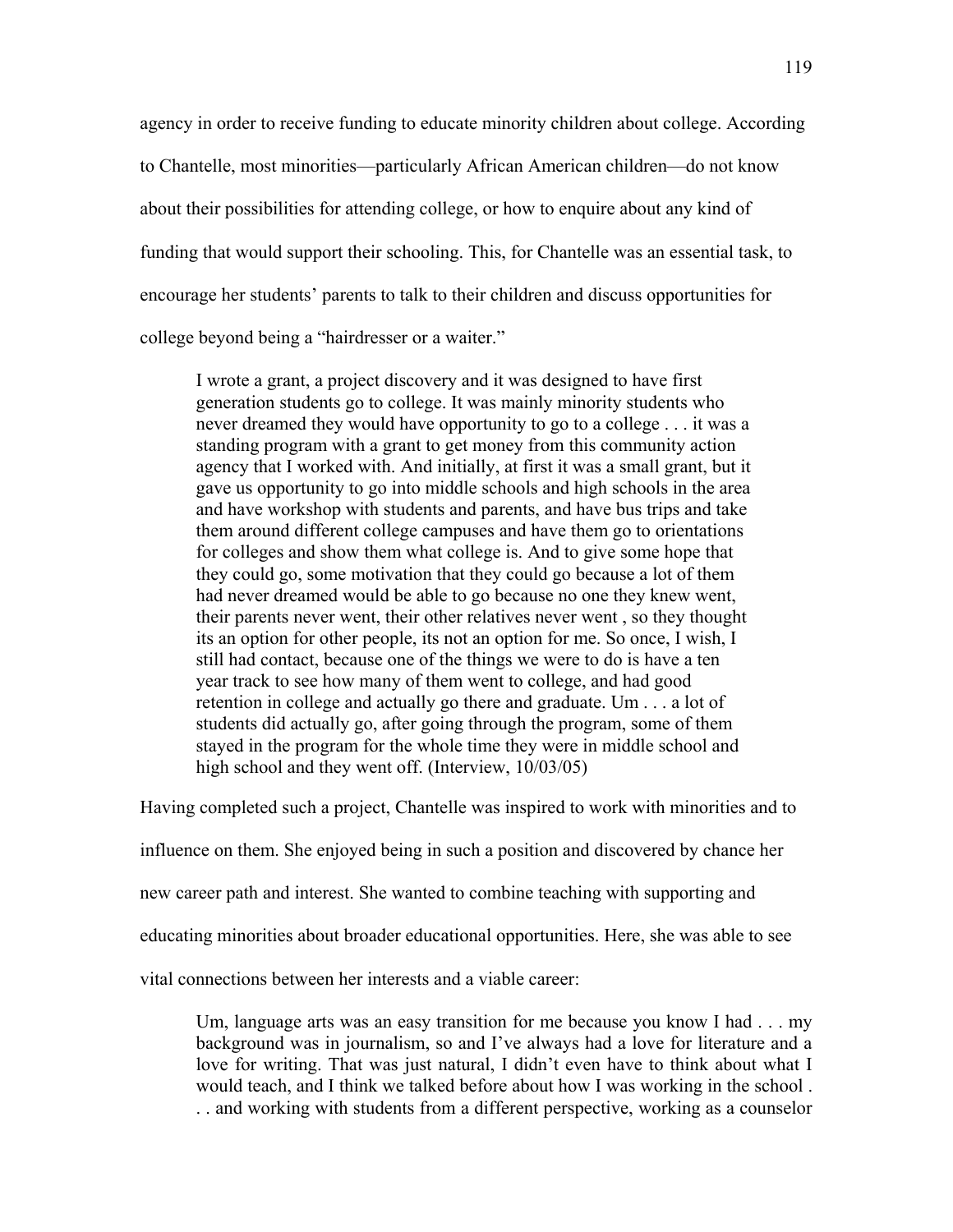or advisor for a certain group of students and then when I moved here, um, it seemed an easier thing to do to get into school . . . the program that I worked for before did not exist here. And I knew I still wanted to work with children in some capacity. I wanted to work in the schools. (Interview, 10/03/05)

Chantelle's educational background led to her passion in life. Learning early on from her past experiences in high school and college, she knew that she wanted to make some kind of impact on students. Essentially, her education helped her to find her own niche where she can be happy and supportive of minorities. Chantelle attributes her determination to complete college in her late thirties despite a lack of family persuasion and uneventful elementary, secondary schooling and first college experiences to an internal drive and measure of personal faith. She states, "I guess all my life an' I always said I was going to do better than what I came from, and this is part of democratic beliefs for a human society and partly a mission for me to become a teacher". (Interview, 10/03/05) To Chantelle, how one gets "there"--that is to a place of destiny in one's life- is up to the person, but an ethical, and moral plan to shape who she has become that even included her disappointing youth which "made her stronger". She further credits her knowledge of self and democratic principles for guiding her to become an English teacher and remaining as one until she decides to retire. Such a conclusion is not uncommon as Su (1993) reports that 39 percent of second-career teachers entering the profession come from careers other than secretarial, service, business, and social work. Serow, (1993) categorizing twenty-three second-career teachers into four groups based on their decision to enter the profession, discovered that altruism merged with personal needs for achievement, self-esteem, and self-efficacy as reason to teach. This fits with Chantelle's personal drive for betterment and desire to feel and become independent after leaving home, graduating from a predominantly Black college and running a grant project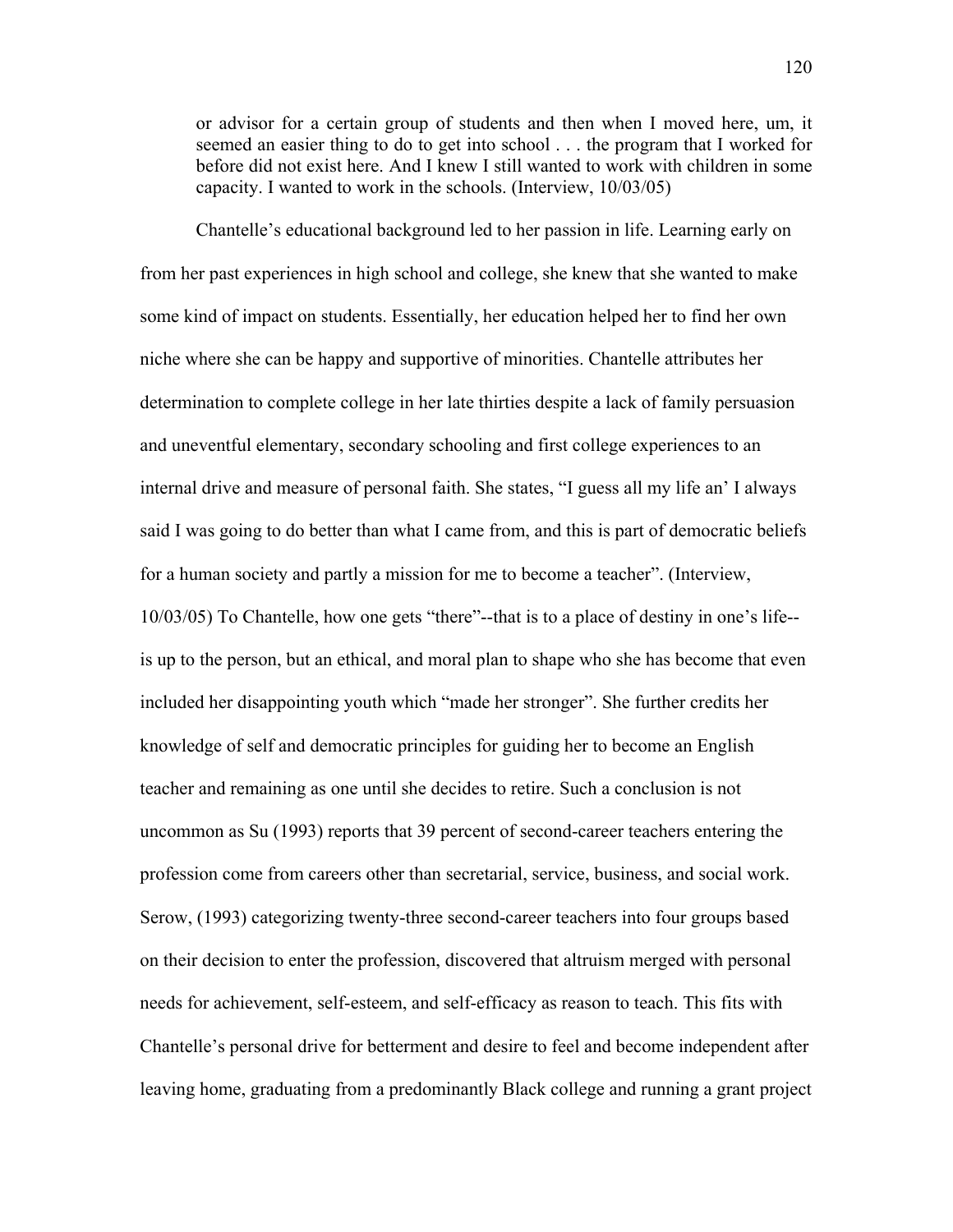for the Black community. Moreover, Post and Killian's (1992-93) research results define adult college students by age and their sense of responsibility, two determining factors for many pursuing teacher education.

Chantelle's first choice of college major was English because of her success and interest in composition and writing. She sometimes questions if her negative experience with the high school teacher in mathematics was the reason why she was never a good student in that field. Not being supported by a teacher may discourage a student. She comments, "Even though I studied and wanted to do a good job, it was real hard, because my teacher did not really believe in me". (Interview, 09/19/05) Research on minority teachers reports that teachers' pursuing a favorite subject over other unsuccessful ones in college becomes a major reason for teaching the favored subject as a career (Su, 1993). Chantelle's success in literature classes marked by her high grades and unconditional interest convinced her that teaching literature would be something "she could do and do well".

A number of observations about Chantelle correspond with research regarding teachers choosing their profession and reflecting the role of self-awareness in teacher development. Lortie (1975) outlined five themes under which teachers claim to enter the profession, the most prevalent being desire to work with children or youth to the final theme of the time compatibility of the profession that fits with female gender roles of wife and mother. Other themes include the teacher's desire to continue in a specific subject matter, having eliminated other ones secondary to the initial choice by some process or need. Such may be the case with Chantelle as the wanted to support children, primarily minority children, and also she always loved journalism, however her

121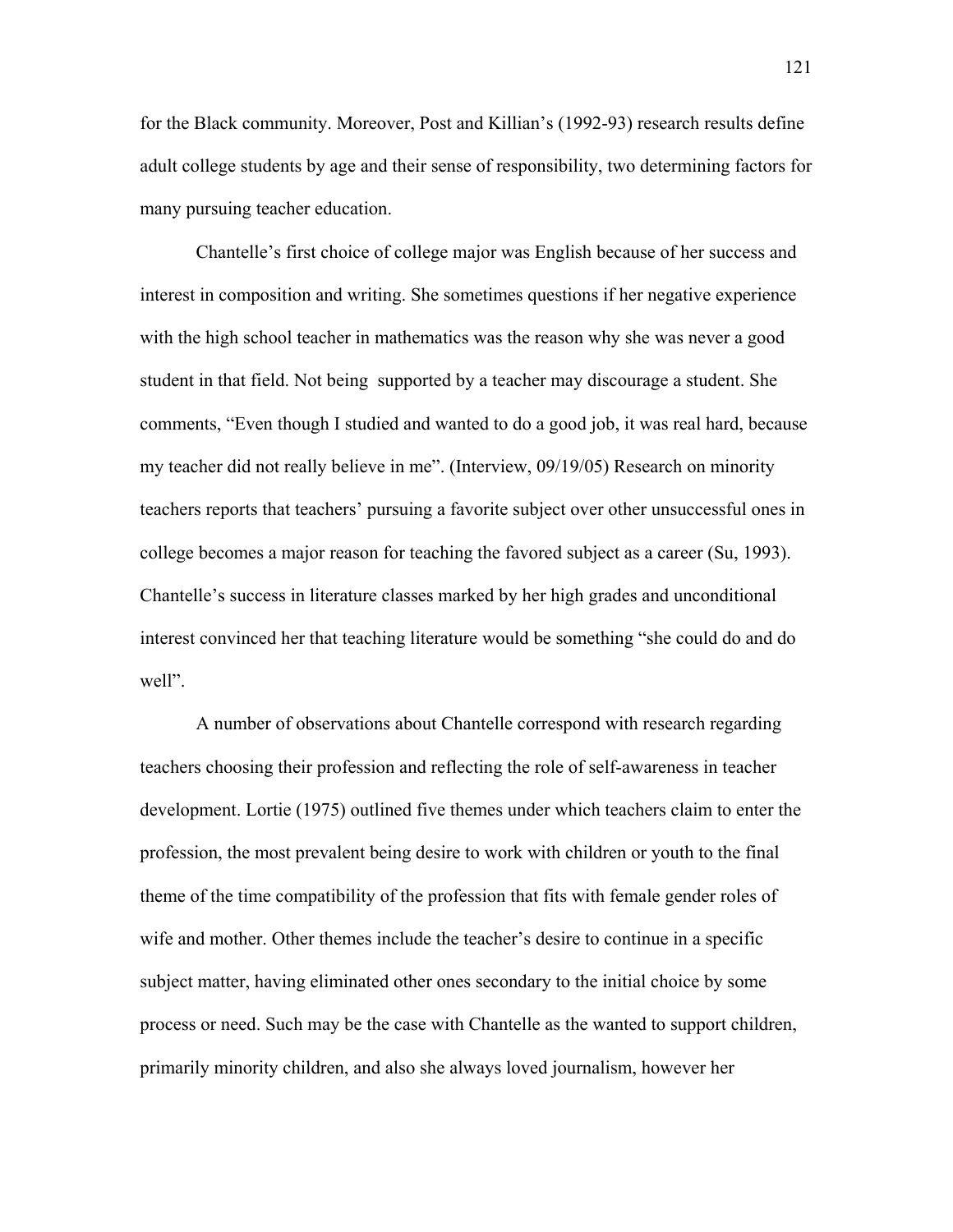personality was not suited to this filed. Thus, she concentrates further for Language Art, which also became her professional career later on.

Chantelle's college attendance, and later her job as a writer, attests to her multitasking abilities indicative of many qualities of teachers. Her strong personality and her negative experiences in school and college provided the cornerstone for acquiring, understanding, and applying new concepts while she balanced multiple other responsibilities.

#### *Pre-service Experience*

 After having worked for couple of years as a writer, Chantelle finally realized that teaching was her true desire. She went back to school and took the required student teaching internship at one of the newest schools close to her last college. The demographics, size, and environment of that school were quite different from her current placement. The student body was largely white and rural, and the teachers were mostly white as well-- with only one black female and one Latina female on the staff at the time. Chantelle claims her student teaching internship was a "mostly positive one" except for experiencing the apparent jealousy of one of her mentor teaches who was reluctant to give up total control of her classes. Chantelle explains that one teacher was "very gracious in giving up her classroom and letting it become mine". (Interview, 2005) The other teacher, about Chantelle's own age, remained in her classroom nearly each day, observing Chantelle and noticing the good rapport Chantelle developed with the sixth grade classes. Chantelle says, "I think she is a lot like me in that she thinks of her classroom and her students as being hers". (Interview, 10/03/05) Quickly Chantelle's rapport with the students increased, and the mentor teacher displayed hostility-- ranging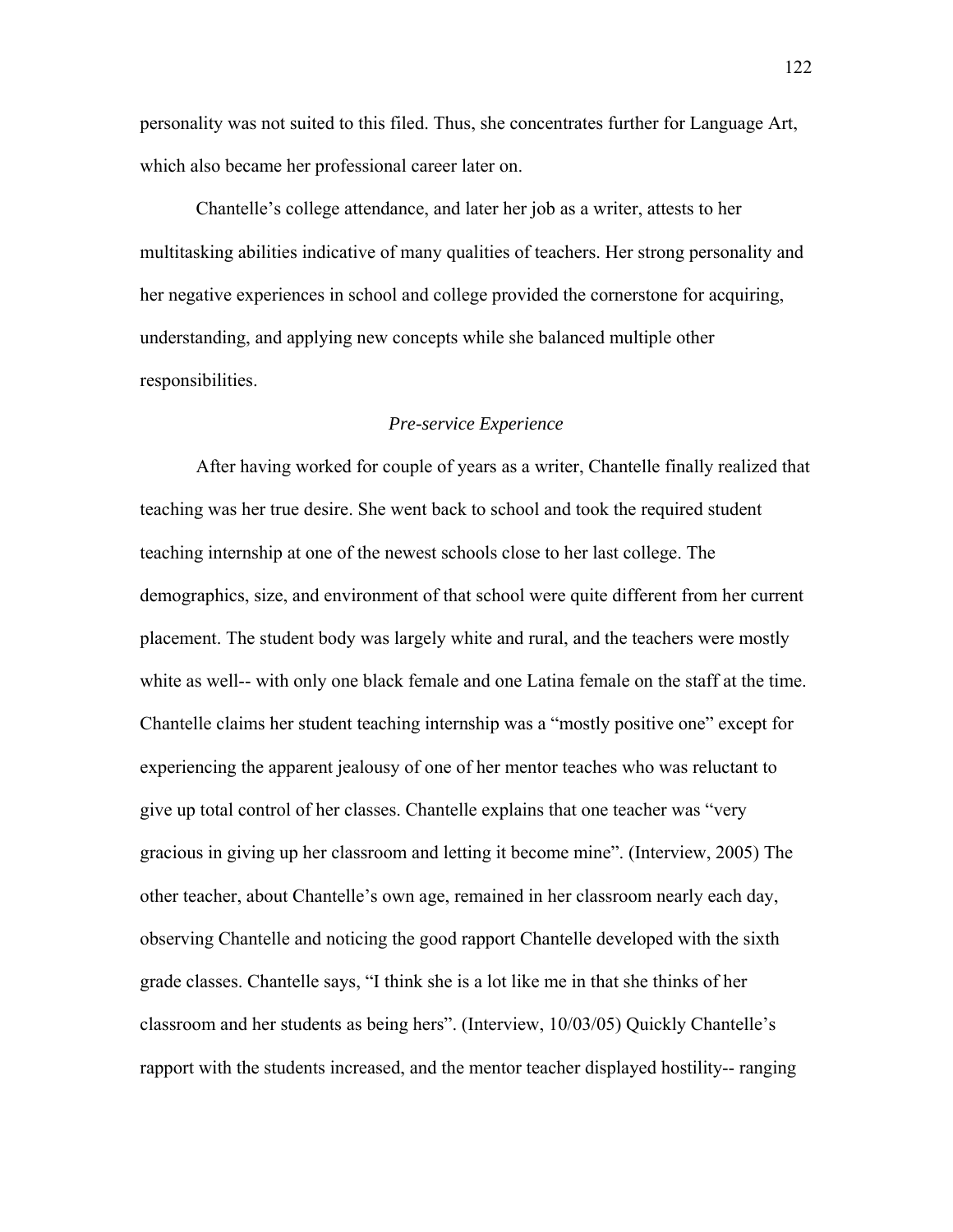from interrupting the proceedings in the class to disallowing Chantelle to use art and craft materials supplied by the county school system for projects. The disgruntled mentor teacher also prohibited the students under Chantelle's charge to display their projects in the shared classroom.

 Chantelle admits some aspects of this exclusion negatively affected her but that she "got the final word" when the students collectively threw a surprise party with balloons and small gifts in her honor at the end of student teaching. Chantelle says the mentor teacher did not attend. Chantelle comments "Student teaching was a positive experience overall to me in spite of that teacher because I knew I had reached the students". (Interview, 10/03/05) Chantelle does not fault herself for the reactions of the uncooperative mentor teacher, but attributes the teacher's responses to her own insecurities and not Chantelle intimidation. " I think she had some areas she needed to work on, and I guess she had lost her enthusiasm for teaching and wanted to try all these great ideas and do things differently but could not. So, I tried to look at the situation that way and not take it personally". (Interview, 10/03/05) From her mentor teacher, however, Chantelle adopted techniques for warm up games and thorough covering of material that continued into her current classroom. Chantelle adds:

I am not sure if I can call her my mentor teacher today. It has been such a long time but still I need to admit I was using some of her techniques when I first started teaching than I did my own. (Interview, 09/26/05)

Chantelle is confident that her years of experience in the classroom, coupled with her personal belief systems, have worked to distinguish her personal style of teaching.

 Chantelle does not recall specifics of her teacher training program outside of student teaching as "it is really not worth to talk about it". (Interview, 09/26/05)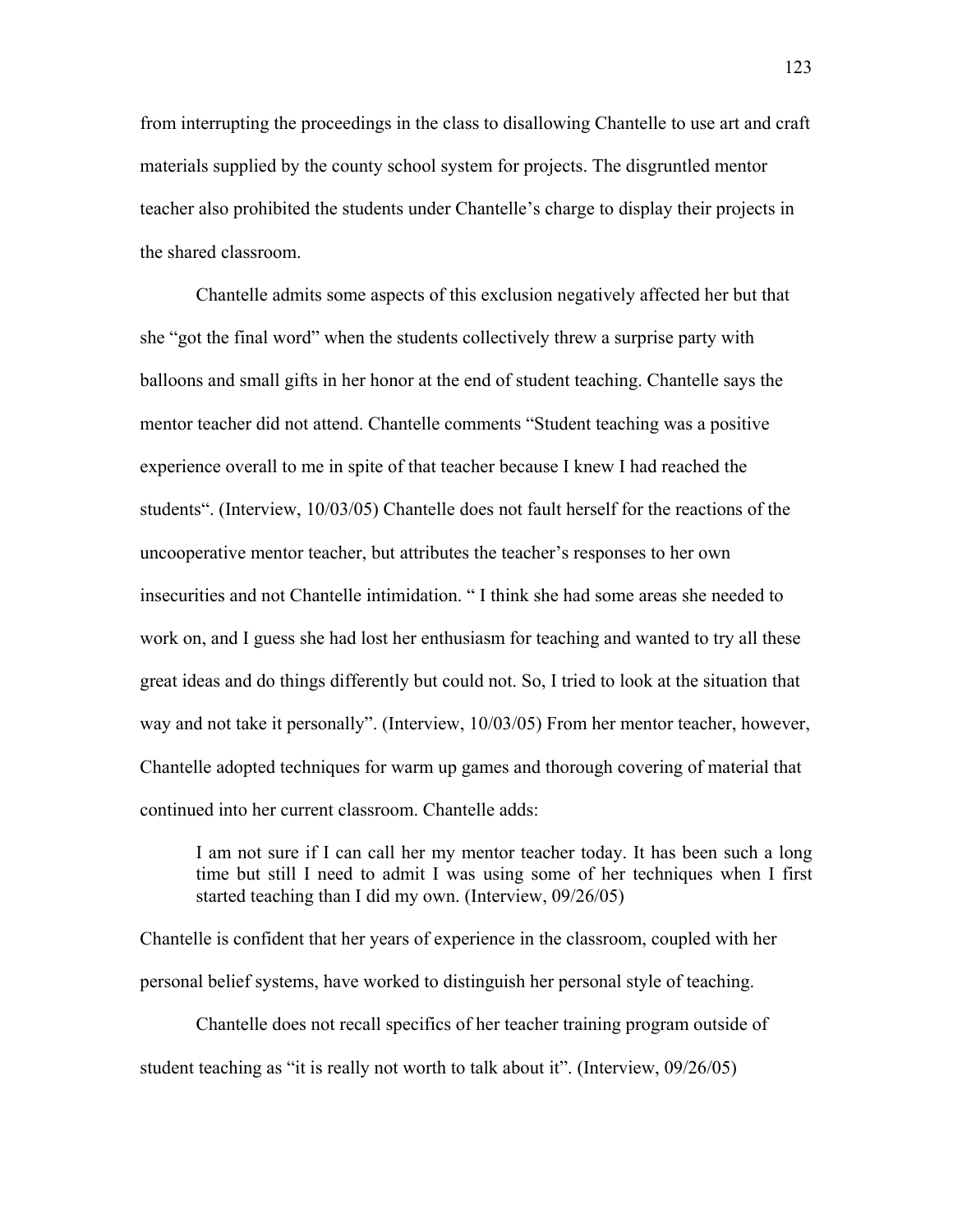Nevertheless, Chantelle says that only one class that was about diversity "remained and instilled lots of ideas for later on" (Interview, 09/26/05) in her teaching career. Apart of being minority she wanted "to support and scaffold" (Interview, 09/26/05) minority children. In spite of lots of ideas and wishes, Chantelle says she would "still be alive and be realistic in terms of different creative teaching methods" and was sometimes too "critical about teaching methods and rigid lecturing". (Interview, 09/26/05)

All in all, I can summarize some major characteristics based on Chantelle's personal and academic background. She was and still is an independent thinker, who lacked certain critical types of support from her parents and relatives. She is a critical activist, who knows exactly what she wants to do in life and how she can reach her goals, such as supporting minorities in education. She is caring, and that is one of the essential attributes of an educator. She cares for the disadvantaged and does everything possible to support and help them. Chantelle's experiences show that her past is an essential component of her role as a teacher. There is a link between how someone evolved to the person they are today, and how that is also seen in the classroom. For that reason, in my next section, I will discuss her current classroom practice, what she thinks about multicultural education, and how these perspectives are evident in her classroom.

## *Beliefs as an Educator*

Even before I met Chantelle, I was already introduced to her through pin boards right at the entrance. She was chosen as the best teacher of the school year 2005/2006. In addition to pictures with her students, recognizing their various successes, the board also displayed a poem she had written that expressed her rationale for being an African American female teacher. This poem gave me a flashback of her experiences, education

124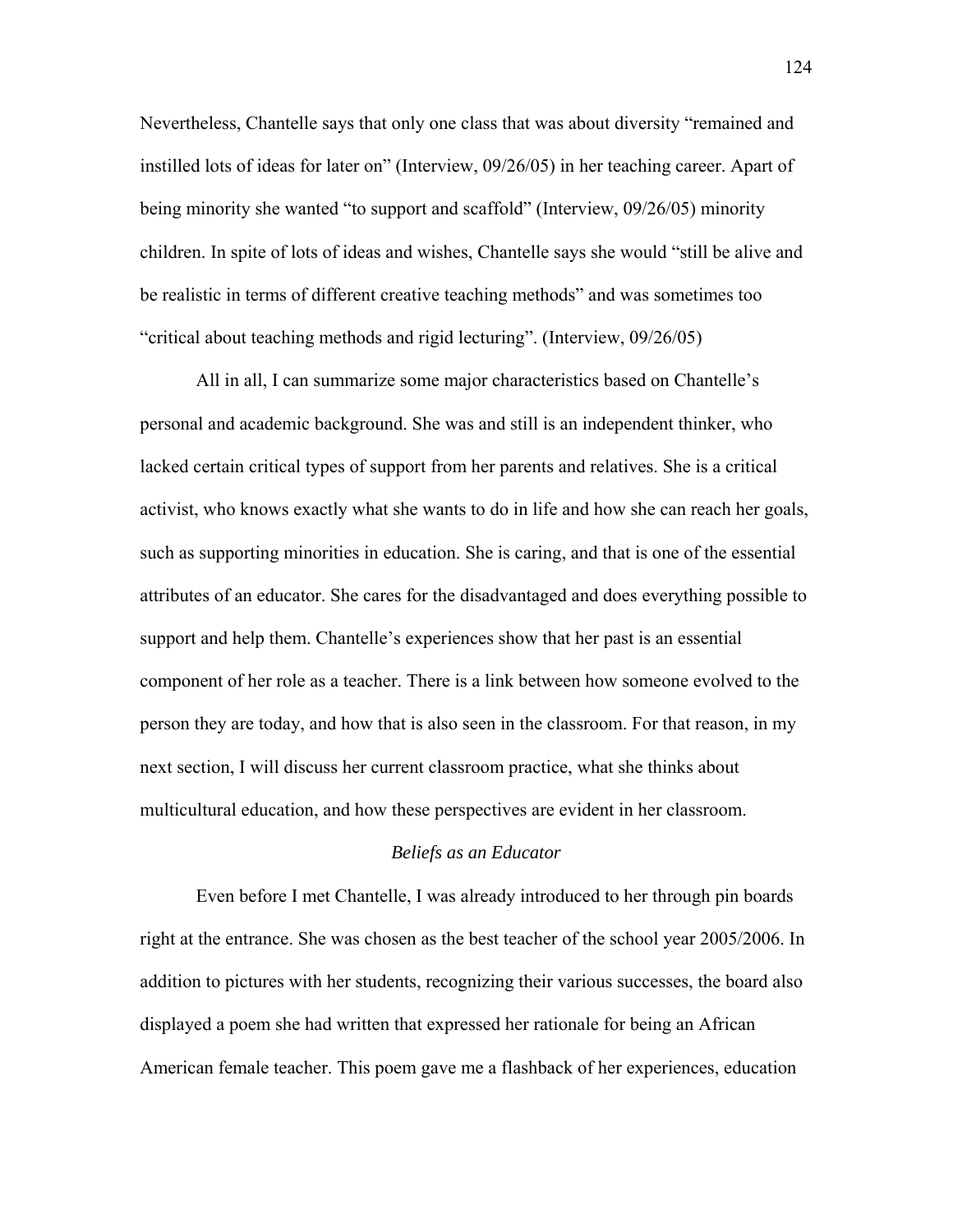and interests in life and why she is teaching. The most striking part was that her desire was to teach in a creative, critical and educational way to embrace diversity in her classroom. Again, I believe Chantelle knew what she was doing, why she was taking certain steps, and why there were certain aspects in her teaching. Her struggles and negative past experiences led her to understand and to effect social change in her classroom. Having heard this statement from her own mouth, I knew that she had a specific agenda in life: to be an activist, to make things happen, to make things change.

Further, Chantelle expressed that growing up as a minority, and having difficulties at a predominantly White college in New York, instilled a strong desire for her to make a major impact on minority kids. She states:

I think just the exposure was impact enough. Um . . . because they didn't have, a lot of them in small town, small southern towns just didn't know, and they didn't have people in the school that counseled them and made that a real option for them. Some of them would go maybe to the vocational school and prepare for a job right in the same community, you know, if your dad works on cars, and you are going to go vocational education and you learn how to work on cars. Or you go to vocational education and learn how to work on people's hair, and you go to someone's shop down the street, and their lives were that small. They didn't see beyond that. I mean, and we didn't say you have to do this, if that's what they wanted…go to the community and do hair; that's fine, but what just want you to know you can get out of this if you want to, if you want to do other things. So just exposure of just letting them know . . . To let them know that they did have the option that this is not something that is just for other people; you can go, too. So, when they go to the college campus and they see people like them, and sometimes we would have groups come, like panels come up and talk to them about, yeah, it seems intimidating, but I did it. You see, it's just not for someone else; it's for you, too. If you choose to do that . . . And a lot of times they didn't have, they weren't on the right academic track because they had never, they never knew, well, I need to be taking these classes in order to prepare for college. (Interview, 09/26/05)

She added that this experience made her want to go into the classroom and teach. As a

teacher she could instill values and ideas in her students, significantly her Black students.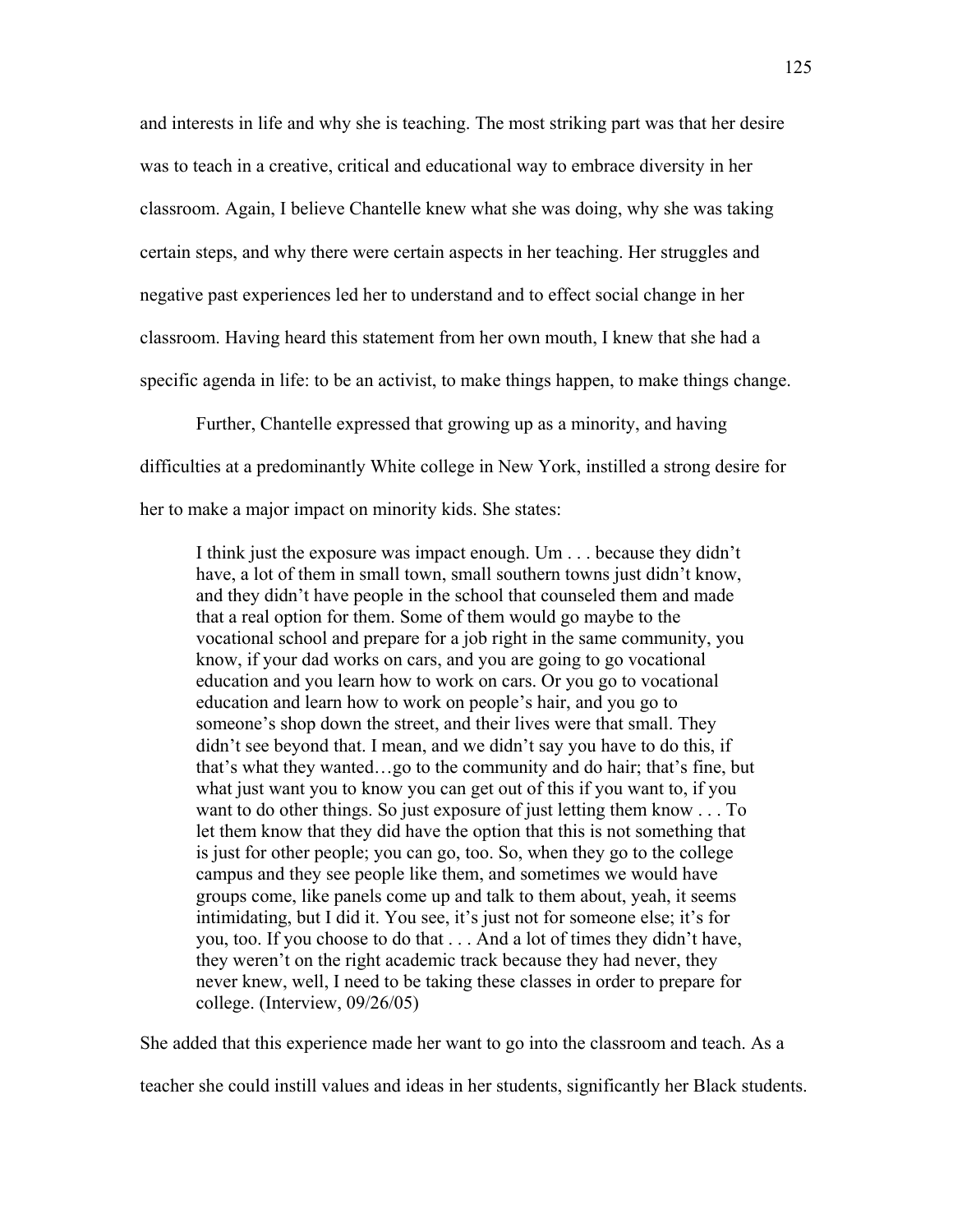She always wanted to help children at risk, particularly minority children, who came from poor families and did not receive any guidance in their lives or education. Her activist nature and critical agenda led her to be a teacher. Although she had no support from her parents, her self-driven ideal which she created on her own, comes out in her chosen profession as a teacher. She states:

I would do something like that forever, I knew after this wonderful experience. There was no option. But by then I was hooked on the children, and that's a big part of why I decided to come into the classroom. And if I would teach anything, it would be language arts. (Interview, 09/19/05)

### *Chantelle as a Teacher*

# *Beliefs about Multicultural Education that Affect Classroom Practice*

 Beliefs, perceptions and experiences are integral components of how a person creates his or her environment in society. Based on these experiences, people continue thinking, evolving and changing. Experiences are unique pieces of tapestries reflecting beliefs, practices, and cultural differences—which yet are always changing. Some of us have good experiences, some of us have bad experiences, but regardless of what kind of *strata* the experience produces, it changes something in our being and it helps us to see how we can learn from it. A tapestry like that provides a contextual backdrop that helps people to define and shape where one wants to go and how one wants to establish their goals*.* These threads of textured and various lived-through experiences reflect/embody *vignettes* of different realities. As mentioned earlier, Chantelle's experiences come together to form her personality, concerns, and professional aims and approach. Chantelle's experiential tapestry conveys her unique perspective on her various livedthrough experiences briefly and through various observational data. I believe that her past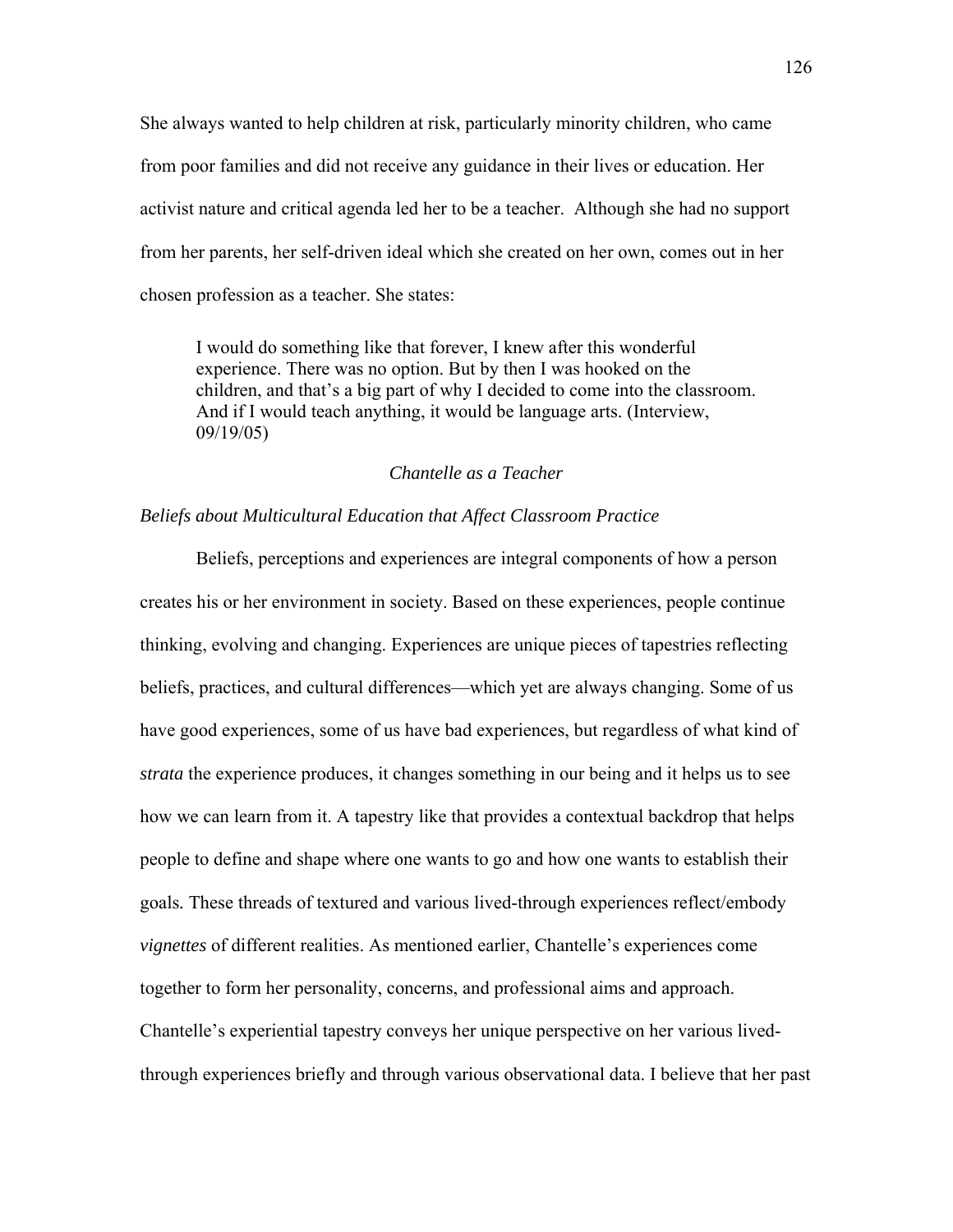is closely linked with her present. Below, I would like to start with major themes that I extracted from her data.

#### *Caring Educator*

Chantelle's confident regard for herself carries over into her philosophy on pedagogy. She views herself as a student-centered teacher whose responsibility is to create an educational environment in which students may be nurtured, spontaneous, and productive. Chantelle says her basic personality is a nurturing one, and she thinks of herself as "more of a servant" to her students than an authority figure per se. For example, in opening a lesson about different voices in literature, I observed Chantelle serve grits to her minority students; she used them not only as a food, but also as a mnemonic for recalling elements of Black Voice. Chantelle read an excerpt from some Civil Rights short stories, excerpts she uses to justify certain words in the Ebonics language such as "what's up cuz"? (Interview, 10/10/05) While students served themselves grits from a large crock pot with their choices of butter, hot pepper sauce, salt, pepper, and sugar, she adds,

I like to serve. I think it is okay for my students. I ask so much of them, and I enjoy giving back. For any relationship there has to be give and take. Also, to give something they culturally see in their homes makes them feel probably more comfortable. (Interview, 10/10/05)

In her responsiveness to her students she "feels good about herself-giving more to students than what they might expect". In addition to providing solid teaching, Chantelle believes her role in the classroom is to exude understanding, empathy, compassion, and care for the individual as well as to provide an educational environment where she can be nurturing, cordial, spontaneous, and solicit student work. Chantelle states,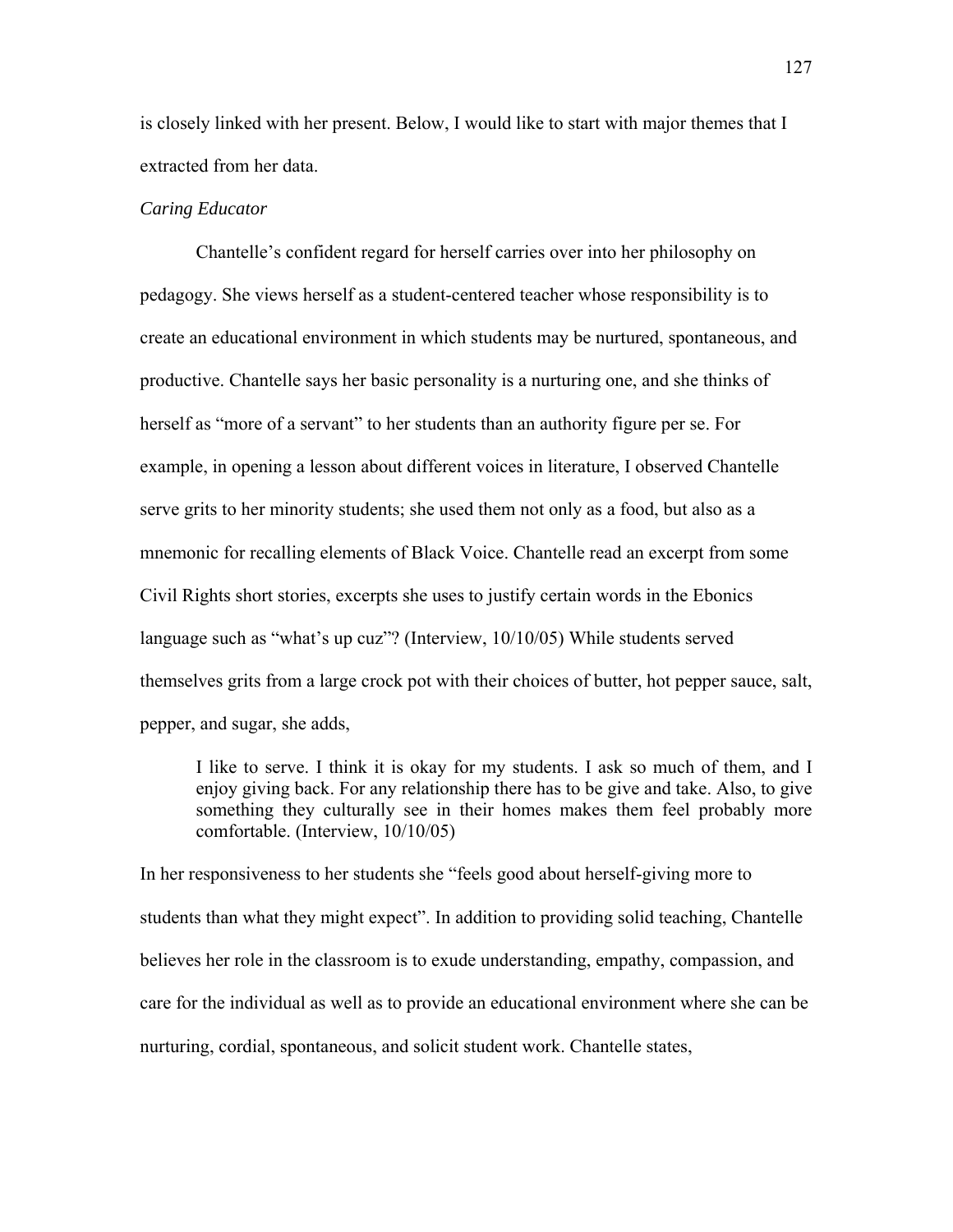I think the whole encouraging and nurturing part is my basic personality makeup anyway. So many students do not get the amount of attention they need at home for a lot of reasons, and many of us teachers are all they have to talk to and listen to them. Knowing that I am not going to embarrass them or threaten them in any way allows my students to learn, grow, and get a sense of who they are and can be. Many work harder and produce better quality work when nurtured and encouraged and in a safe environment. (Interview, 10/10/05)

Chantelle's beliefs is congruent with most feminist pedagogies such as caring

(Beauboeuf-Lafontant, 2002; Collins, 2000; Noddings, 1995), teamwork, and the sharing of control (Ropers-Huilman, 1997). Most feminist scholars point out that caring in a safe environment stems from the mothering nature. Chantelle acknowledges that some of her students come from "terrible" home environments and that her safe classroom may be "the only safe place they have ". (Interview, 09/26/05) Having this secure environment is important to her, as it is an outgrowth of her experiences as a young child. Chantelle explains that she was one of those students who had a bad home life, and that her teachers made fun of her because of it. She states, " From time to time depending on the school, I did not feel safe at school. And I want to bring my experience to the classroom to help my students". (Interview, 09/26/05) Chantelle believes that her classroom reflects her personality, and the kind of attention one puts into the learning environment mirrors the teacher personally and professionally. The room contains scented candles, posters of teddy bears, kittens, and decorative plaques, a student-painted wall mural, lamps, picture collages of former and current students, and pictures of her family members and friends to make the atmosphere as "homey" as someone's den. She offers, " I look at my classroom as my home away from home, since I spend so much time in it, I want it enjoyable for me and my students". (Interview, 10/10/05) The configuration of her room to reflect a type of homelike atmosphere peppered with her own decorations was one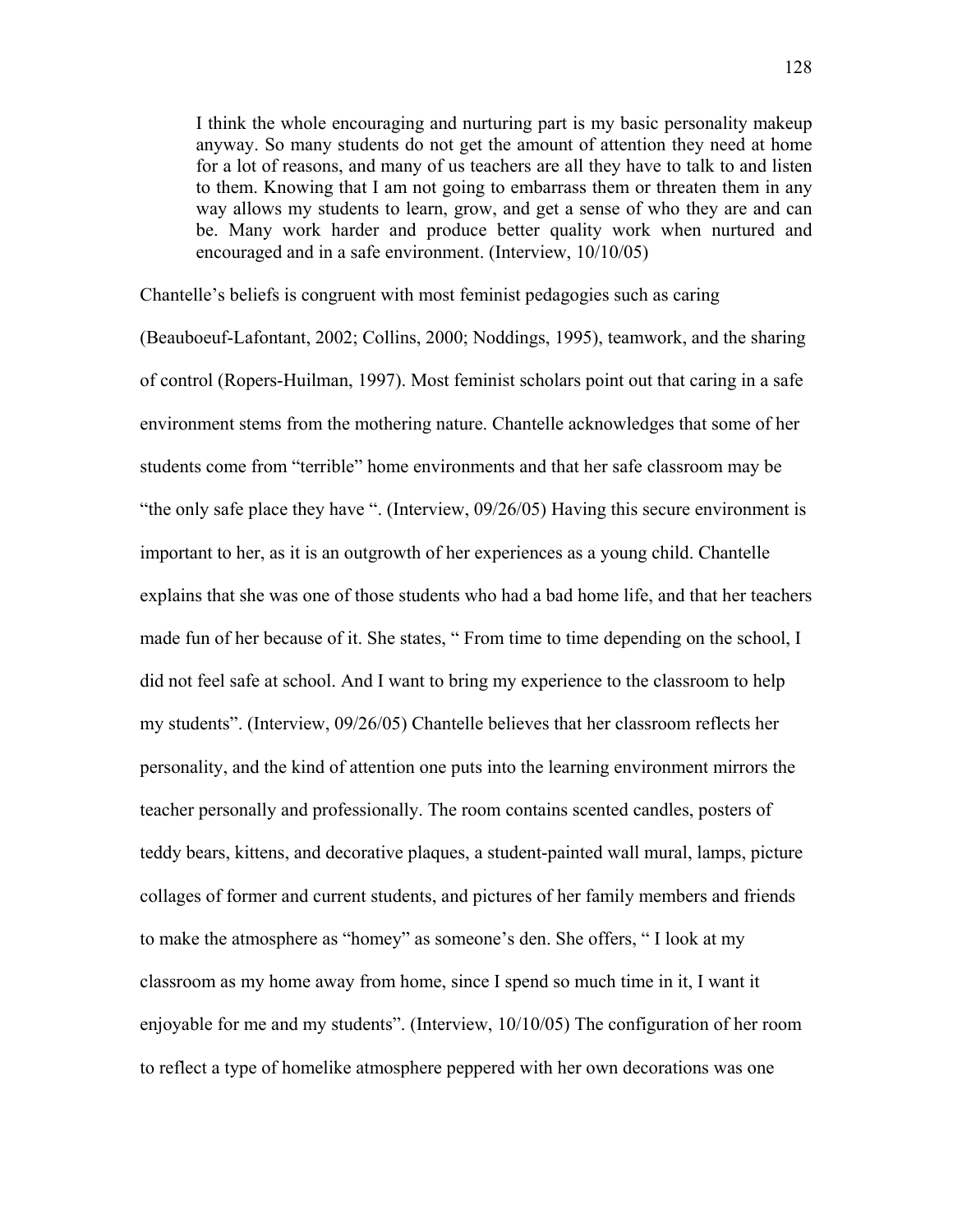reason why Chantelle was nominated for the Teaching Award. In addition to these homelike accents, Chantelle created an environment where she personally feels safe and comfortable with who she is. For instance, there are a lot of Black female artist posters, such as Oprah on the walls, whom she personally adores and feels connected to. According to Chantelle:"Oprah is a hidden ideal of mine. She is a powerful Black female, who helps people in need". (Interview, 10/03/05) Another Oprah picture sits in the window of her door partially blocking sight into the room so that everyone must see it upon entering. On one of Chantelle's especially difficult days during my observations, she offered students a talk-show viewing in lieu of their regular work to allow her to catch up on grading. Viewing the talk-show was contingent on two criteria: students would have to view an Oprah talk-show from her personal collection and complete the day's assignment for homework. Chantelle's Oprah posters and talk-shows are personal artifacts through which she integrates herself as a member of the class community. Students get another sense of who she is as a person in addition to being their teacher, and her interests are marketed as just as important as those of the students whom she values. The use of the posters and film are ways Chantelle exerts her voice and fosters a sense of kinship with her students that she missed from her teachers and peers in the classrooms from her personal schooling past. Additionally, the wall mural, and the use of lamps demonstrate Chantelle's resolve to accomplish not only what she desires but what she deems important for the enjoyment of her students.

 In addition to creating a safe, home-like environment for her students, Chantelle strongly feels that caring is an important component of being a good teacher. Caring is the exact opposite of the attitudes and behaviors she recalls displayed toward her in her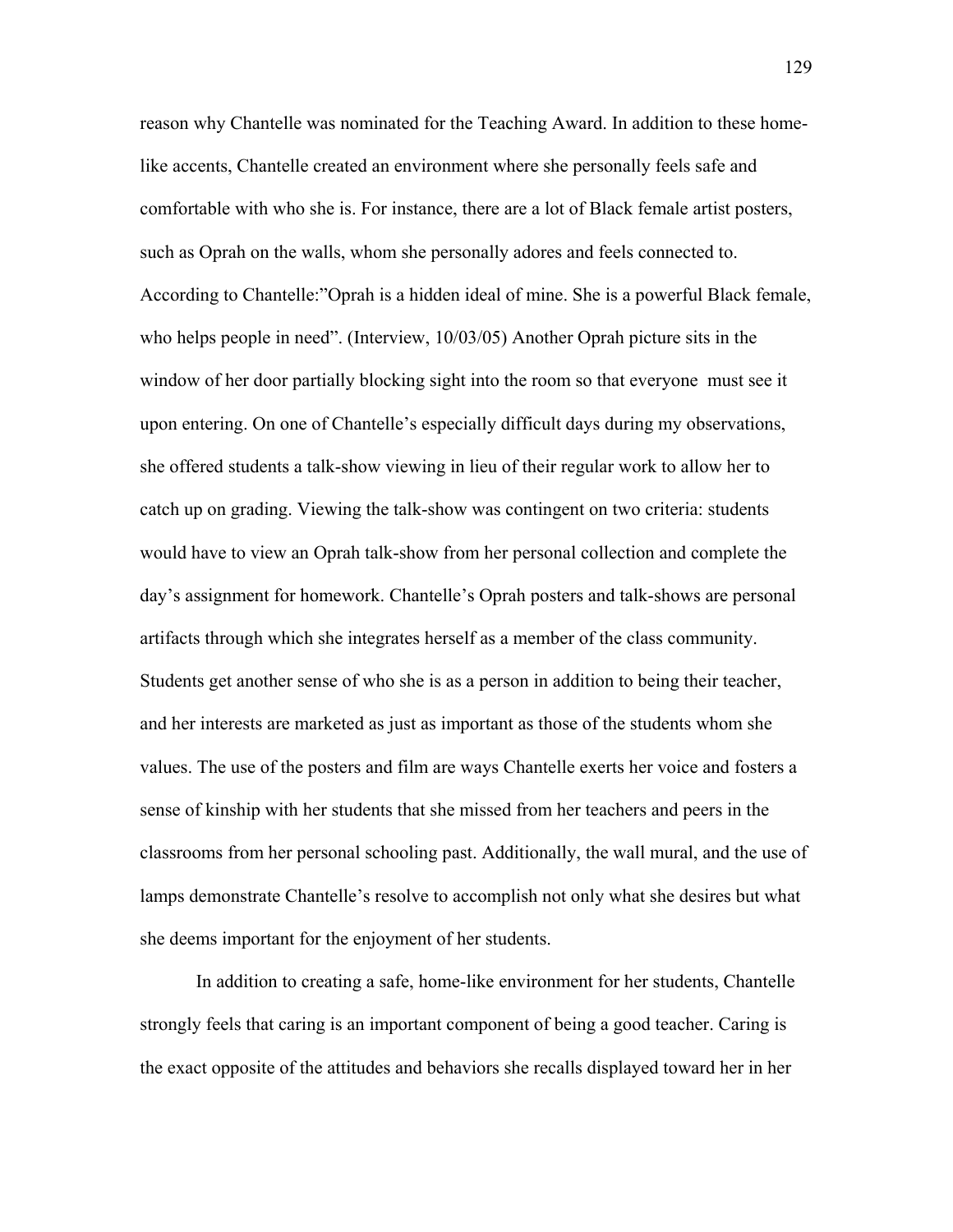own schooling experiences. To Chantelle, caring is not just a visible behavior or measurable interaction with a student but an attitude that might be met with a reciprocal acknowledgment. She defines caring as a form of rapport building over time that underpins effective teaching. She states,

Personally, the most important aspect of a teacher is a good communication and a good relationship with your student. I care about her or her and if I show this then they will know and feel it by time. If they know that it is important for me what they think and how they feel then by time I will establish a good relationship. (Interview, 09/19/05)

That students feel safe and cared for as unique people in her classroom allows Chantelle to propel them towards one of her goals of lifelong learning. It is not enough for one to claim he or she cares, one must outwardly demonstrate caring. Noddings (2001) defines a caring teacher as one how possesses more than certain stable and predictable traits that characterize an individual before he or she operates a classroom. A caring teacher is a receptive individual who displays the regular establishment of "relations of care in a wide variety of situations and clearly demonstrates a continuous drive for competence to respond adequately to the recipients of care". (p. 101) (or don't quote it, since it breaks up your prose)/ I observed that when a Black female student was crying due to personal reasons with another classmate, Chantelle suggested excusing her from class and going home for the day to calm her. On another instance, one student's grandmother died and he cried during the class session. Chantelle took him aside and tried to calm her down and asked her several questions about his grandmother. The student felt better and understood. Although, these examples seem to be normal responses, according to Chantelle not all teachers are sensitive enough. Both students seem different and much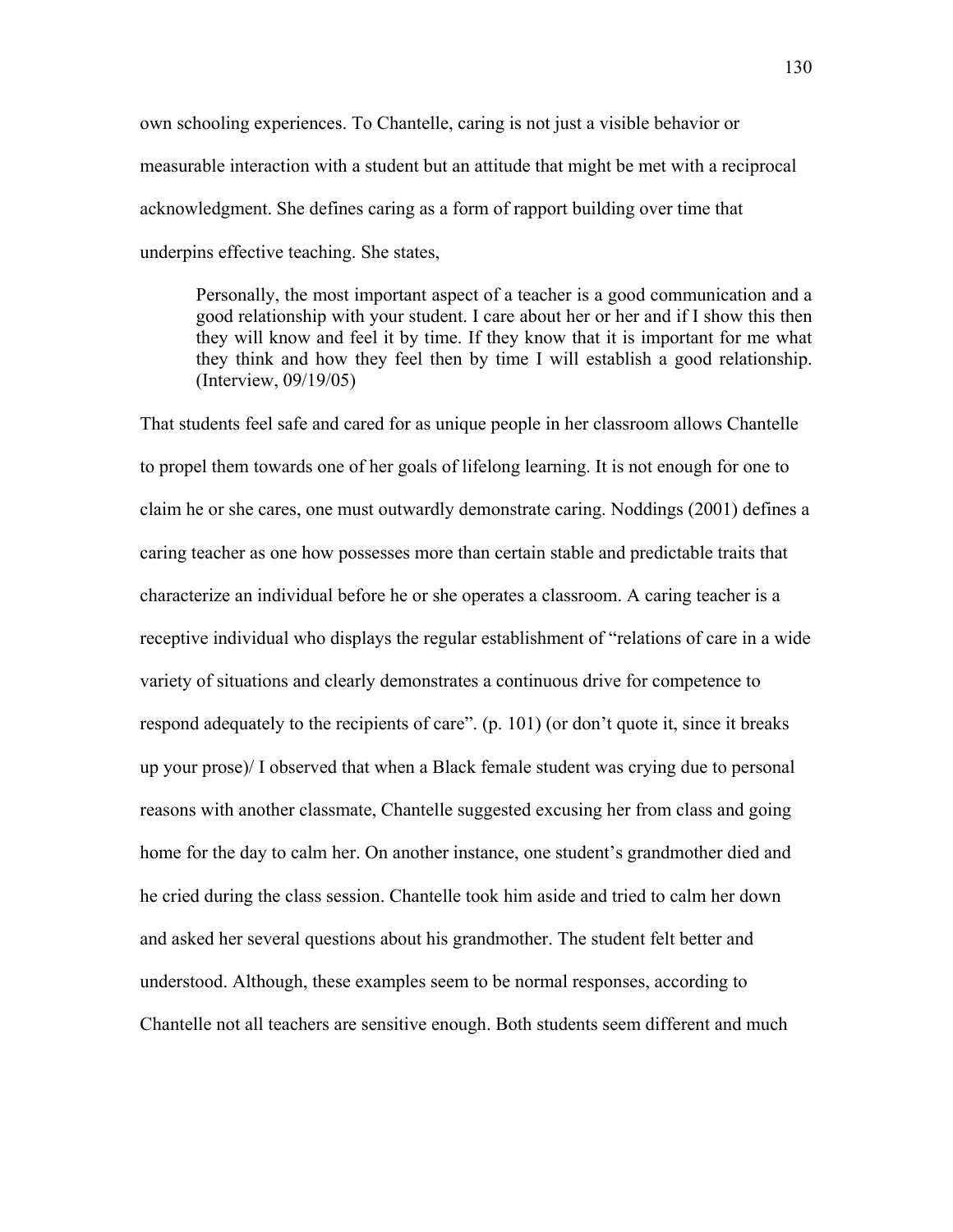more positive towards Chantelle. Chantelle attributes this to her reaching out to the students through compassion that nurtures the rapport she built with both.

 Caring is frequently misunderstood as a certain lack of professionalism, and critics suggest that the relationship between care-giver and recipient should be somewhat distant, supervisory in nature, and communicated through an insider's language of clinical jargon. Chantelle's approach to caring is not common in middle school classrooms. Unlike Sears, Kennedy, and Kaye (1992) who found that teaches are often concerned more with intuition and judgment of content that with sensing and feeling with regard to student needs, Cantalle believes that all are essential. In addition, Chantelle sees herself as a caring individual who exudes qualities of intuition, personal commitment, and student focus- all characteristics that emanate from an altruistic belief system that serves as the basis for her behaviors, decision, and attitudes in the classroom (Noddings, 2001). This is seen with a student who entered her classroom trying to raise money for habitat for humanity. Chantelle considers Cindy's situation as unfortunate as her family situation is poor and she hardly finds food herself. However, helping such an individual includes recognizing that she needs help as well. Chantelle's classroom is one outlet for Cindy to feel safe and raise money to help people in need and to feel better herself. Although Chantelle knows that it is against the school's policy to sell items in the classroom, she realizes that there are certain situations which are more important than school policies. She says,

Although, I know that it is prohibited to sell goods on school ground, I really do not care. Cindy is collecting the money for a good deal. If a student takes her time for that, I as an educator need to do even more. (Interview, 10/03/05)

131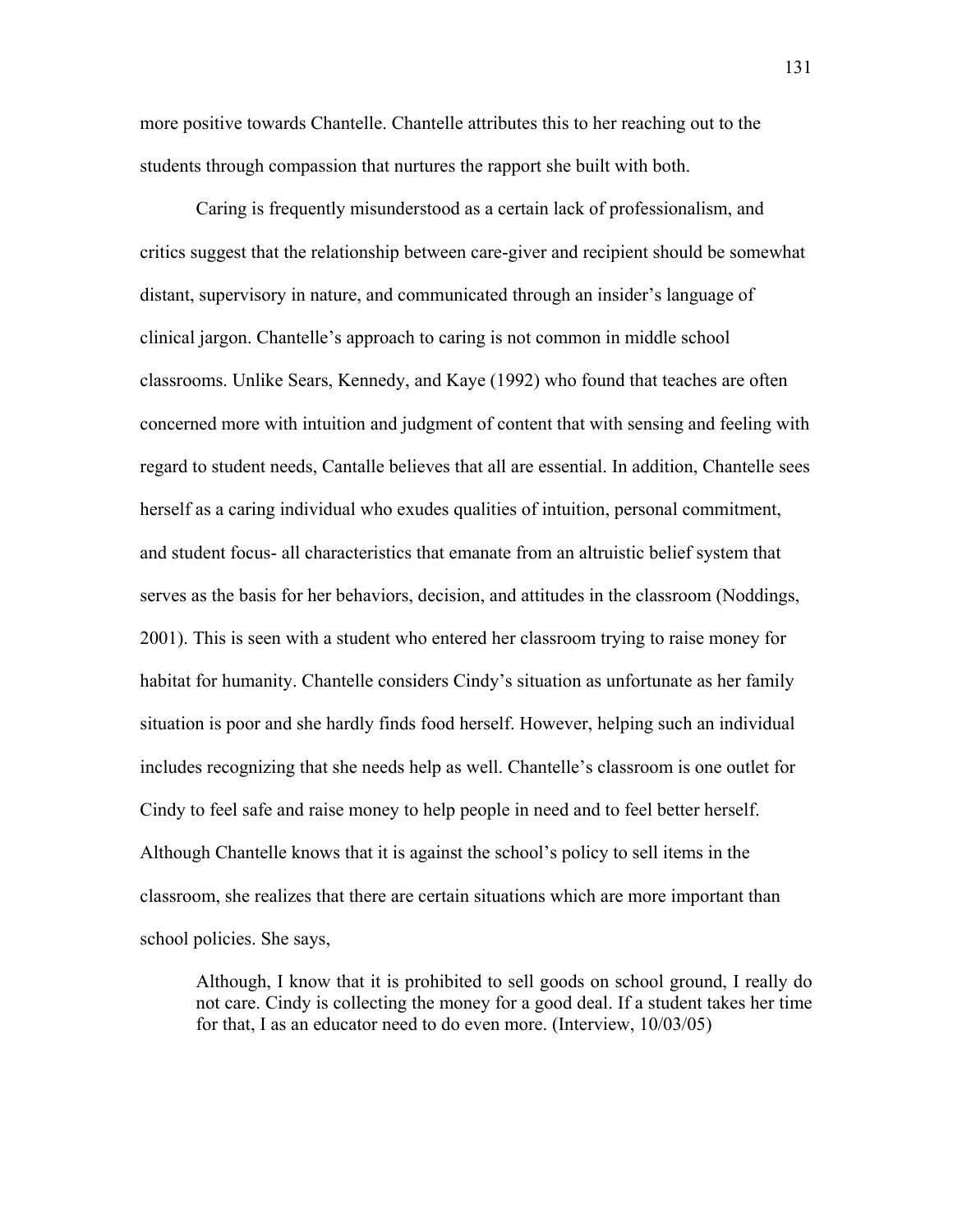While Chantelle admits that certain students know how good her heart is, she also shows her limits in the classroom, particularly with minority students:

I know that my students know how much I love them and how much I do care for them. Apart from the fact that they do respect me, they also know their boundaries. Particularly, with Black male students I have my issues, but they still know that they have limits. (Interview, 10/24/05)

Chantelle's behavioral expectations of her students are backed by a combination of written rules in her classroom and introductory remarks she makes at the beginning of each new term. Infractions of these rules are, in her own words, "rare," and she claims to be usually successful in handling them herself by talking with students about their behavior in lieu of writing discipline referrals. Such is not only congruent with the school's policy for teachers to handle as many minor infractions with students on the classroom level as they are able, but is also indicative of Chantelle's desire to create community in her classroom continually, something Greene (1998) states teaches should do on a continuum to mirror and adjust for classroom dynamics (p. 27). Chantelle attempts to create a harmonious community in a number of ways: fostering open communication, working out solutions through mutual concern with her students, and carrying out an agreeable action for them both. She further creates community by being the "servant" to her students and establishing and maintaining the safe environment she believes is vital to learning. Chantelle's deliberate creation of what she deems an inviting, sincere, student-oriented community appears to be an extension of her. Greene (1997) states that there exists a kind of undetectable community of which people want to fell a part, and one that is created by teachers with "high values and a certain way of teaching" (p. 27). Green's notion is in keeping with Chantelle's belief hat the majority of her students both like and responds well to her way of conducting class. Noteworthy is her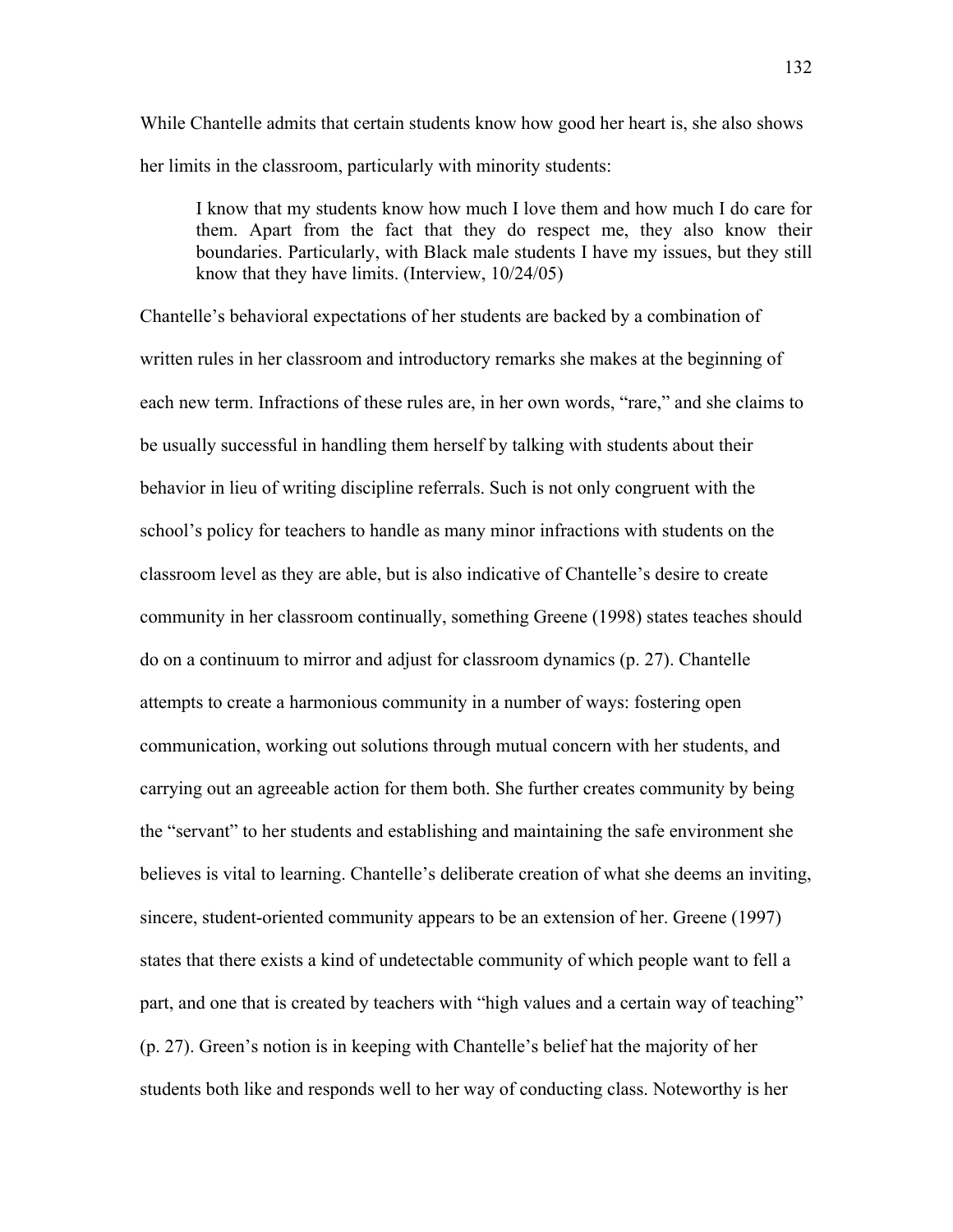thinking that student challenges to her classroom rules are those in which she is personally "not liked," a feeling of rejection Chantelle perceived from her own school experiences. Chantelle's yearning for a positive, mutually satisfying relationship with all her students is thwarted when she is unable to win their affection or cooperation for reasons that may or may not involve her personally.

## *Critical Educator*

Being a minority herself, I noticed during my observations in Chantelle's classroom that she is constantly trying to maintain a harmonious classroom that is attuned to all students' needs where "they feel they have something and someone to relate to and where they may find their own voice". (Interview, 10/24/05) When showing me her personal choice of curriculum I noticed several selections from multiple literacy forms and world literature that reflect multi-ethic voices and visions that expand the concept of a traditional literature canon and the ways of responding to it. Chantelle believes that using this curriculum, in her limited time provided during the scripted program, offers her students the greatest opportunities for understanding "otherness" in the world. By studying the component of "voice" during one reading, students will be attuned to new literacy and cultural perspectives in light of developing some of their own. She states,

I want them to be aware that anybody has a voice, and that the varieties of voices that they can relate to- and that they can learn about themselves through the books we read. I think if everybody realizes that I care and it is important what they say and contribute- that will further develop the interaction in the classroom. (Interview, 10/24/05)

Chantelle understands goes along with major scholars in the field. Eliciting and developing students' voices is part of Rosenblatt's (1938/1995) efferent, personal and aesthetic stances requiring the reader to "live through" an experience with the text.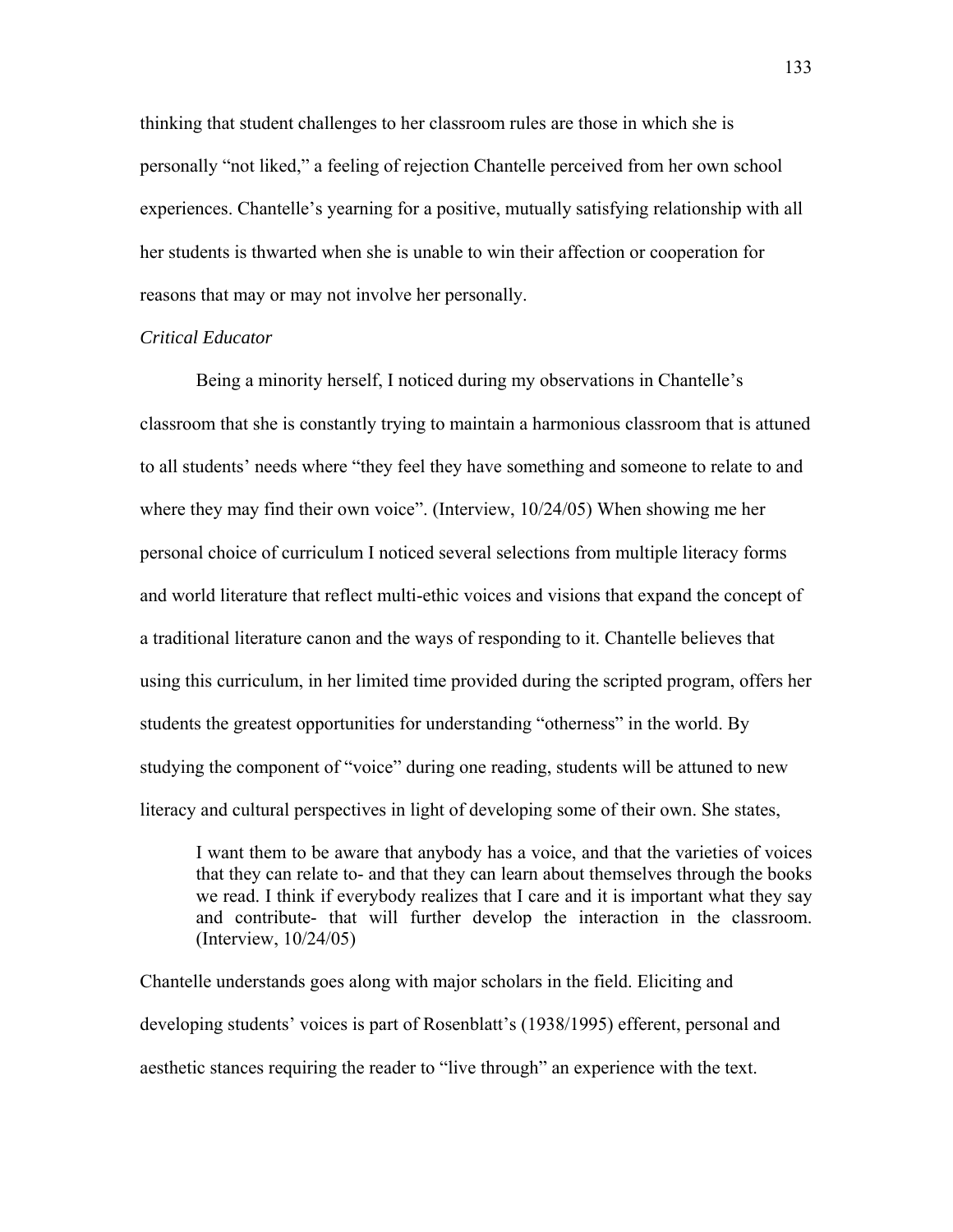Further, Langer's view that "we learn best when we are trying to accomplish something that is personally and socially meaningful (1987, p. 14). This approach underlines the fact that all students in her class have the freedom to speak critically and discuss their opinions with other classmates. That in turn is also one of the major underpinnings within the critical theory. It actually allows students to express what they feel and values their cultural heritage and schema (Carell & Eisterhold, 1971). Chantelle responds relatively well to all students in her classroom, not only by listening to their ideas and needs but also by trying to push heir limits regarding their learning. She states,

They are always asking: "Are we a challenge class?" because they know I am a challenging teacher. They want to be a challenged class. I am just impressed by how hard they try to impress me, and how hard they work because they want that distinction. In my classes they can use their hands to make things. For example, right now we are studying verbals, so they are in the process of creating different children's books that focus on verbals. And we'll continue to do things like that in those classes. Also, you pull what you want to know out of them by prodding them with provocative questions, that's the main thing I do. Yeah. Always some provocative questions. They will sit there for a while and they will say, "I don't know, I don't know what you mean." Because they are accustomed to having a question where there is some answer somewhere. Their is an objective answer somewhere. So even though they resist a little bit, eventually they start evolving into independent thinkers. And I think that's more important than the standards and objectives because it prepares them to learn in a different way. To take control of how they learn, I think that's the most important lesson they get in eighth grade. (Interview, 10/10/05)

As mentioned prior, Chantelle is in her nature a "challenger." Her students know

this aspect of her and appreciate it. Chantelle's duty is to keep pace, set a proper leadership example, and continually build community by being the facilitator and active participant in her own classroom. Moreover, because she knows that she has high expectations, she leaves her students the control to realize them. It is the students' responsibility to demonstrate their need to learn. Thus, her keeping abreast of their learning is vital to her ability to facilitate the class. She further notes that African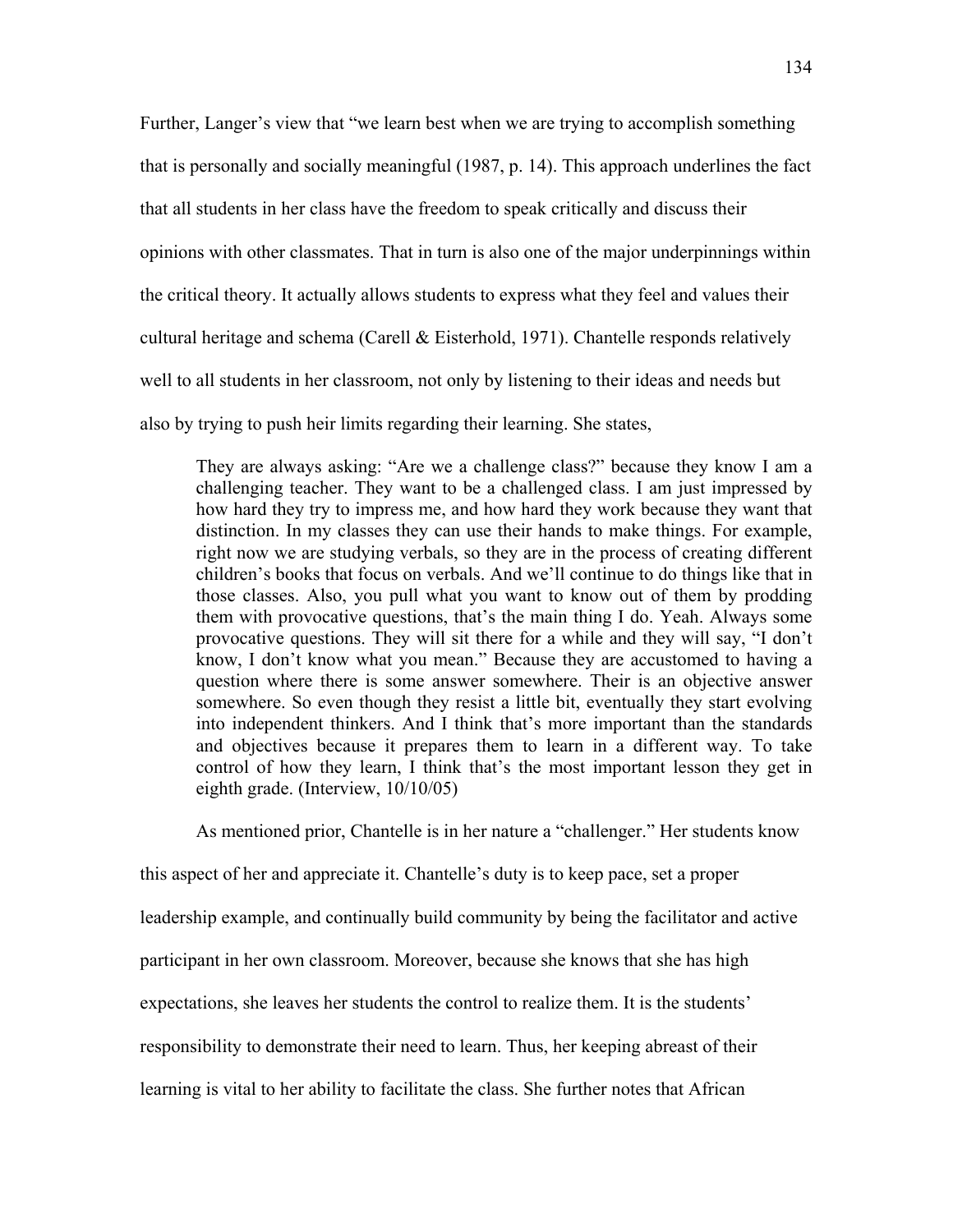American students particularly need to be "pushed" even more. Chantelle induces in a

critical way the doctrine she believes in, to raise children as independent thinkers and

independent activists:

I feel like this person (African American student), if I push this person, he can do this. You know, so if that young man, I felt like, you know, you can do this! If I give him the opportunity to learn his way, I will, I will do anything to just make him push and try to reach him. I try to teach them how to be independent thinkers. Think beyond what's in the book, you know because now in elementary school you regurgitate what's in the book. But when you get to this level you have to start thinking about how you form your own opinions. I always try to coax them to start taking control of their learning and how they think. Multicultural literature is one way how I can do that. (Interview, 10/24/05)

Finally, her "pushing" limits and going along with the background knowledge of the student shows how Chantelle thinks and teaches as an educator, namely critically yet challenging. Chantelle's enthusiasm for the students and minorities likely stems from a number of factors: her having learned the value of education early in life- a difficult time when she was responsible for her own schooling decisions without any help from parents; her school experience when she lacked encouragement from her math teacher to succeed; and later after college when she received the grant to help fulfill minorities' needs by helping them to find out about educational resources. She states, " If I had a teacher growing up such as what I've tried to become for my students, I would more than likely have grabbed onto any opportunity I could have to help myself". (Interview, 10/24/05) In being the person she sees herself as and creating the type of classroom community she does, it is evident that Chantelle works to spare student the difficulty associated with apprehending the value of education later in life as opposed to doing so much earlier when they will have more time and opportunities. Moreover, Chantelle's experiences during her own childhood may bear on her position concerning the minority learners in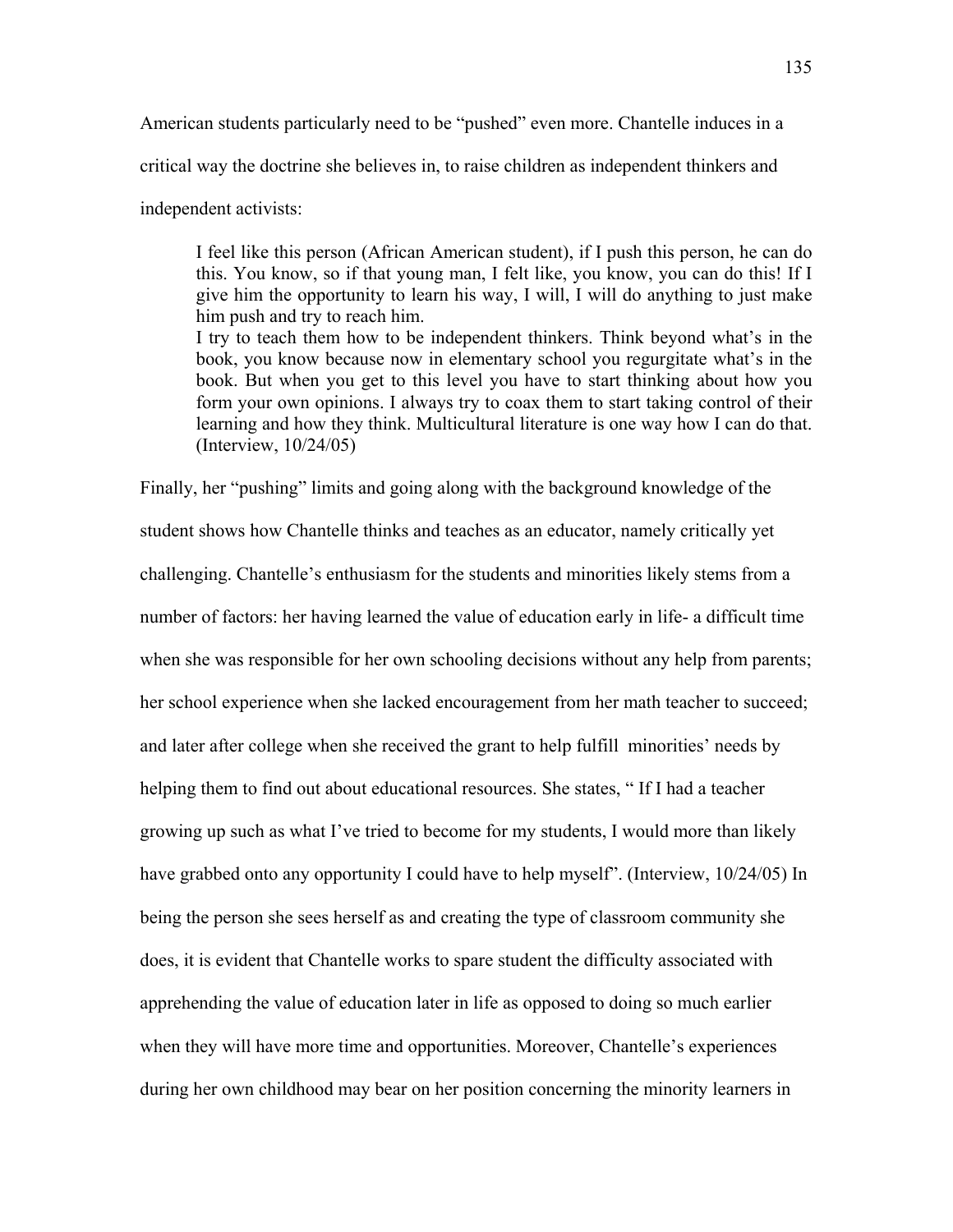her classroom. Chantelle strives to be the "challenger" teacher to all her students. However, when they do not respond to her and the classroom dynamics in a fashion which she expects, Chantelle modifies her teaching according to the needs of her students. She comments,

As an educator, when you see that you're not reaching them one way, then you try another way. You need to come up with different ways to address the different exceptionalities…sometimes with inclusion, and other times with particular students who may not have that designation. (Interview, 09/19/05)

I saw that core statement manifest in Chantelle's teaching during the two-month observation. As an educator you need to find ways to approach all students. Regardless of their ethnic background, educational level, resources and gender differences. Chantelle created an environment in her class where students were eager to learn and study. I noticed that students loved to write in the beginning of the class, loved to listen to her, and seemed to appreciate her way of teaching. Chantelle was accommodating and constantly changed her class to meet the needs of the students. She understood and welcomed the way particular students want to learn. There was no single approach to her class, but different approaches geared to each student. For instance, in reaching out to special students she knew that they could not write three-page essays, but were able to draw a picture or cut out pictures from magazines to explain their thoughts. To her mind, they were still getting the whole picture and were still able to communicate. Her creative approach means trying to reach out to every need in the classroom. While it may appear that Chantelle would have great empathy for all students in the class, particularly minority students, in reality she is committed to helping them remembering her own days of difficulties she had not being understood or supported by teachers and sacrifices she made for the African American community to help them succeed in college. In essence,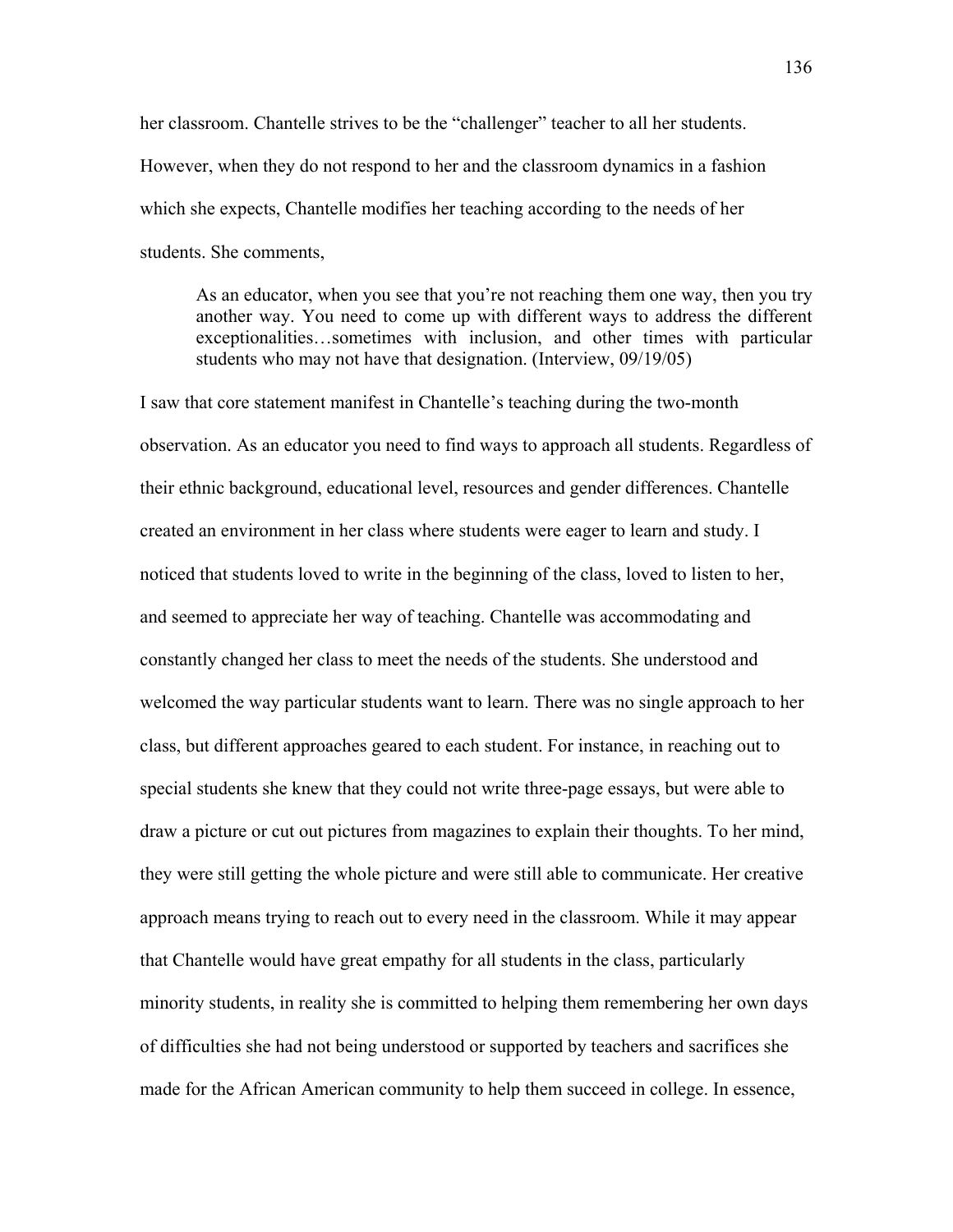Chantelle's inability to give up on any student does not reflect unprofessional idealism, but a personal one deeply rooted in her unchangeable experience and indelible memory. Thus, Chantelle acknowledges that she is only one component in the complex equation of teaching and learning within her own created community. Further, for Chantelle, teaching is more effective when students have or share a common knowledge and experience base of what Applebee (1996) refers to as a "knowledge in action," knowing based on participation in series of learning traditions and core experiences. Mostly Chantelle provides different "knowledge's" and "pushing the students' limits" she involves the students in their own participation of creating for themselves the knowledge they need to learn. She supports their self-discovery and at the same time is flexible. I saw several times, when one day students did not feel motivated she clearly asked what was going on, and on that specific day rather than writing she suggested reading together. She states,

Coming up with interesting, engaging activities requires constant thinking on the teacher's part, and that is what I am truly trying to do. I don't think it is impossible, but I know that it requires much more work than some teachers are willing to put out. Good teaching strategies do require a lot of hard work and creativity. (Interview, 10/03/05)

Chantelle not only "pushes the limits of her students" she also pushes her own. She has high expectations of herself and knows that it requires much more work. She acknowledges that it is up to the teacher to try different avenues and techniques to teach the material since not all students learn the same way. Chantelle realizes that teaching requires giving more than what is required nowadays from teachers. As she cares and she wants everybody to succeed in her class including the minorities, she puts every effort into serving the needs of her students.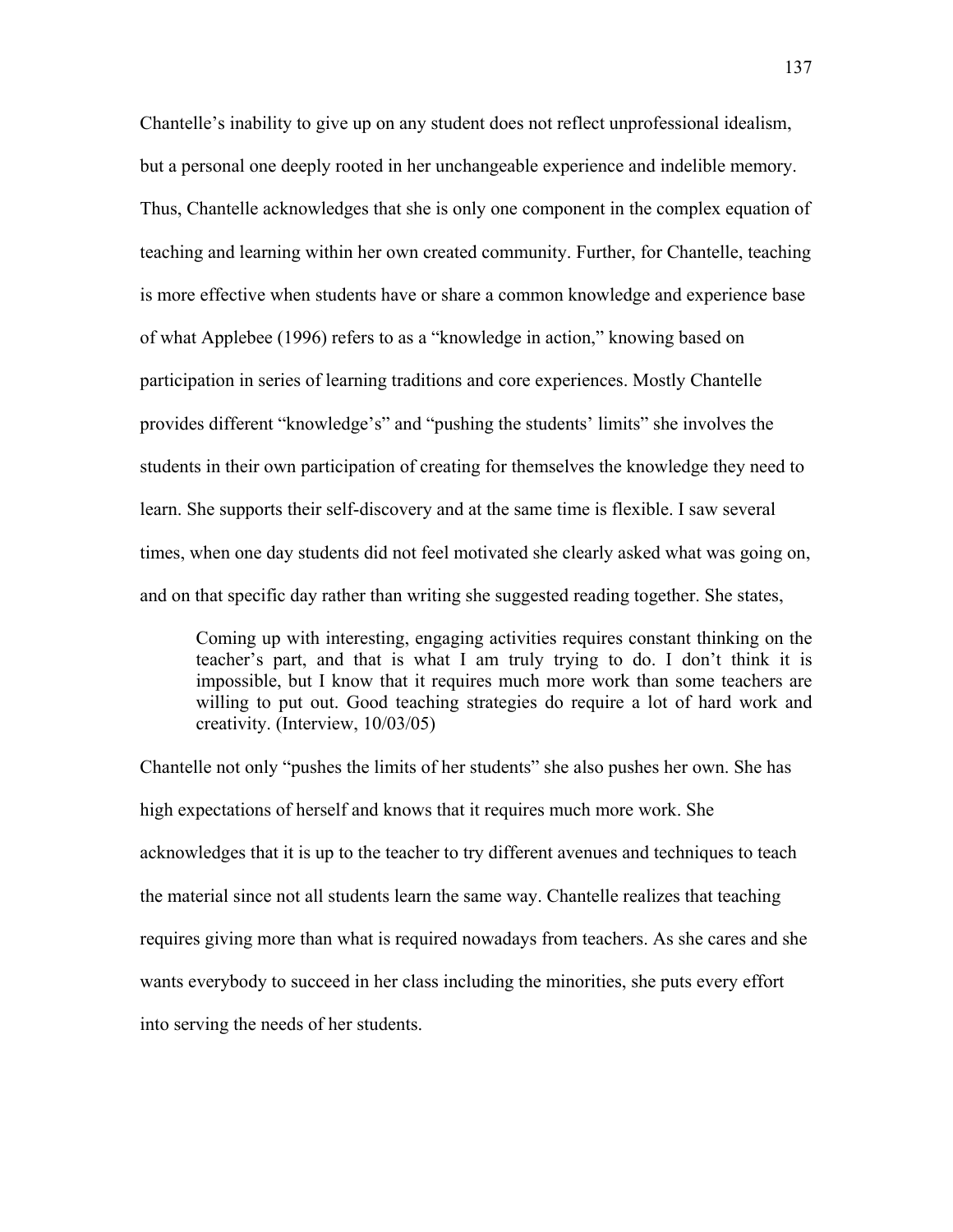Apart from being creative, I noticed that she also did some theoretical work to understand why she needs to accommodate the interest and need of the student. In her research she tried to find out why members of a minority group usually drop out of school and have little to no interest in pursuing a career further than school. Chantelle saw correlations between the lack of resources and role models in the school and the lack of interest of these students going to school. She explained to me several times, that minority kids are disadvantaged, not only because of their color, but also because of the resources the schools are providing for them. Therefore, she tried to find any resource available or anything necessary to provide them with opportunities to continue teaching critically and be understood by educators.

Further, by making the students write at the beginning of each lesson, she gives them the chance to listen to what they want to say. Chantelle states:

And we write a lot! I have them write narrative, persuasive stories, write poetry, and I find that when they are given an opportunity to just express, many things come out that do not come out in the grammar books and the reading books. (Interview, 10/10/05)

Again, through writing she can see how each student thinks and processes the information attained from her class. Some students even speak up, including those who are usually shy and do not want to share their opinions aloud. Particularly with some girls, who have problems with grammar skills, Chantelle noticed that they are much stronger in writing their ideas than in their normal oral class participation. She understands and realizes that everybody has a different way of learning. She explains:

They are students who can put their ideas on paper in a very creative way. And uh, when we're studying parts of speech there are students who don't always reflect that they get it when they have a written test, but they were able to create a very elaborate song. They composed a song and presented it to the class, and they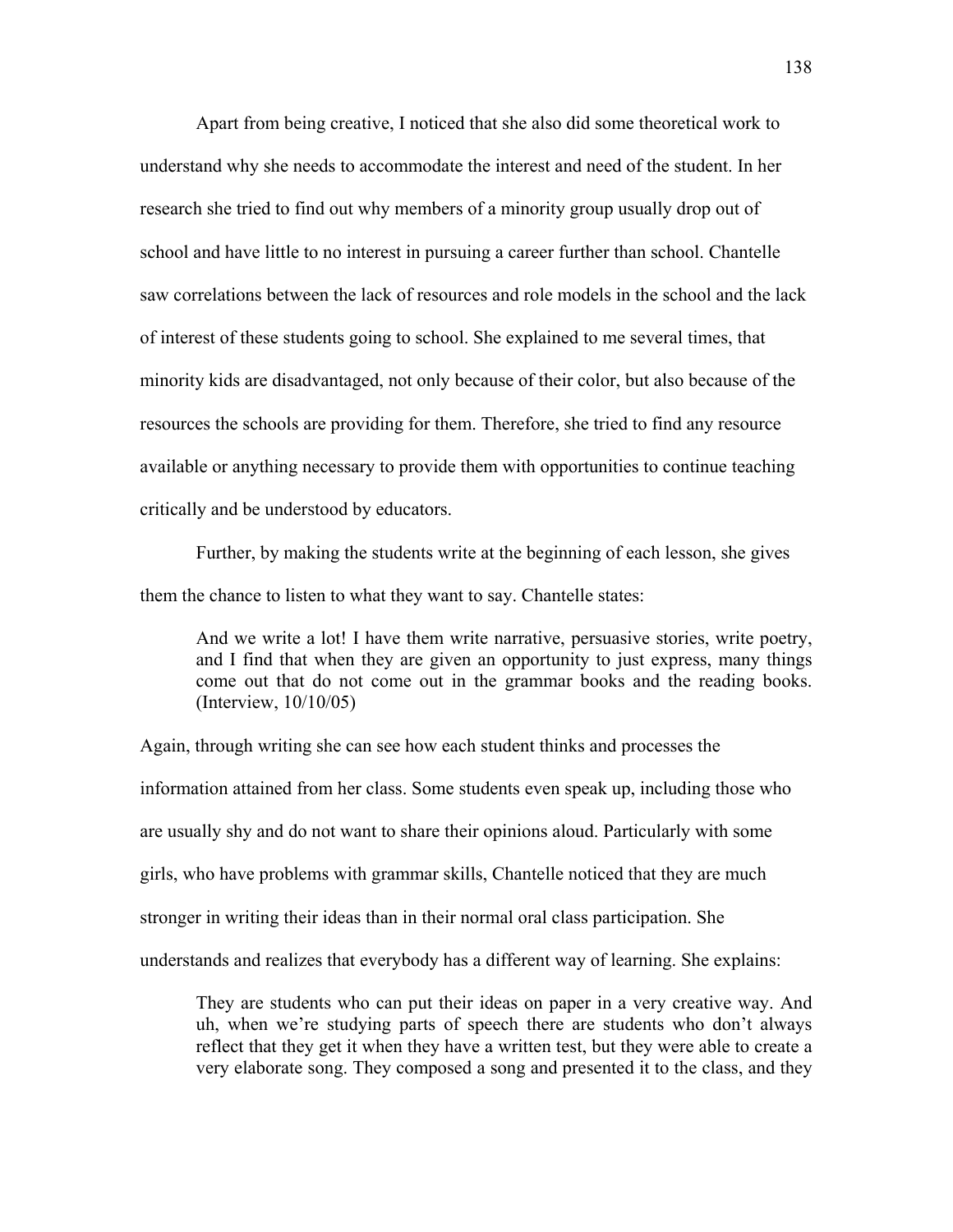realized they did get it! So, you know, they have different ways of learning. (Interview, 10/10/05)

Chantelle realizes the urgent need to adjust each lesson according to the needs of the students. She is aware that there is always a way to reach a student; depending on a given pupil's physiological needs, learning differences or cultural differences, she changes her teaching style. It is important in this respect that Chantelle receives information from the student in order to determine and check whether he or she understood what she was talking about. Further, she wants the students not only to learn for the moment, but to keep learning, enthusiastically and continuously, even as they progress to high school or college. She also wants to prompt her students to connect the information learned to something else, for instance some related topic in or aspect of society. To achieve this goal she believes that she needs to reach out to the student from their way of learning. She says,

When they do that, I feel like I've had success, because they do understand something, um, they can make connections, you know, I think most of them can give you an example, uh, of someone that they can identify with currently who, you know, has been a victim of a tragedy…They can get the message about just life in general and human nature. I hope that is coming through in what we teach especially in literature. I hope they are making life connections and that they understand to connect information. (Interview, 10/24/05)

Chantelle realizes that literature gives her a creative way to explore and reach out to life connections in each student's realities. She values the importance of literacy and tries to find adequate books to hold students' attention and, again, to give them the opportunity to think critically of important societal topics. I noticed that Chantelle loves the choice of various learning tools to foster a creative learning environment in her class. She gets bored just lecturing and fulfilling the principal's mandate to teach a certain way. Taking away her liberty to teach in her own way gives her headaches; she thus eventually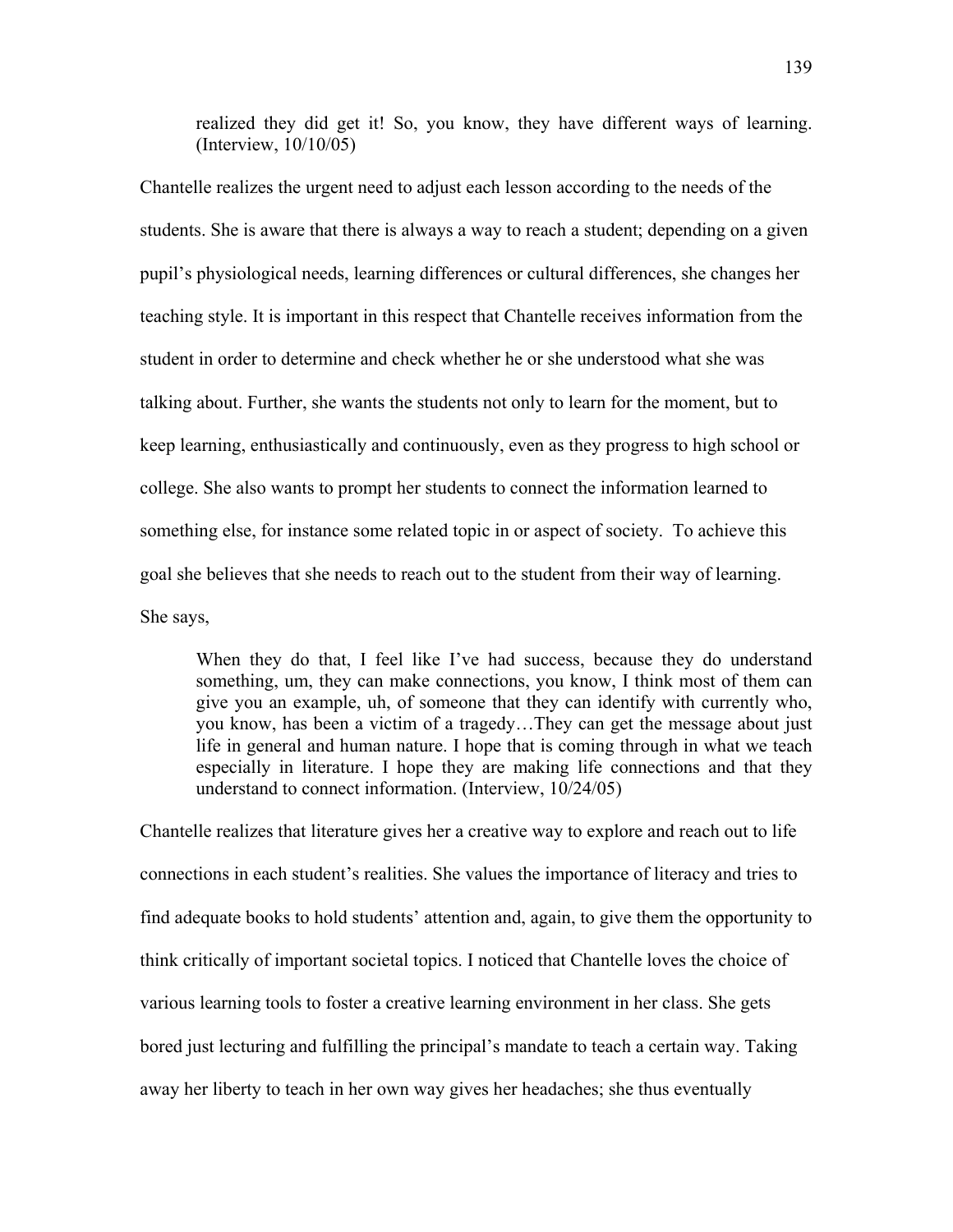genuinely suffers from being a teacher. Being a marionette of the school system and not being allowed to teach her own way actually induces the student to learn and accept schooling from an "indoctrinated way." In a similar way, this way of learning only permits learning in a rigid, structured way. Thus, it limits those students who can only learn, or would much more effectively learn, in certain ways, such as Chantelle suggests: girls who might profit from poems and writing, Black students from songs, and special needs students through visual art. Chantelle realizes this particular dilemma; though, from my observations she does not get discouraged. She still knows what her agenda is and in her small lessons continues to explore different varieties of teaching.

Further, she elicits creativity in her students and helps them find their best way to learn and study. At the same time, she tries to initiate a critical pedagogy, in which she capitalizes on the background of the particular student. She makes them think critically about literature, as well as aspects of society, education and also racism. I noticed that Chantelle knows the kinds of values and educative approach she wants to lay out in her class. She mentioned several times that she does not favor the rigid lecture approach, as this approach does not help the student to reflect, think and in turn teach. Chantelle was always trying to find new ways to incorporate her own understanding of how one teaches; namely, critically and based on the student rather than the teacher. I could see in her traces of the Freirean school of thought. Paulo Freire (1978) clarifies in his landmark book *Pedagogy of the Oppressed* that educators need to start teaching from the background of the student. Educators should not just deposit knowledge like in a bank; they should instead find ways to teach the world rather than only the word to the student. I believe Chantelle unconsciously applies this approach and we can therefore identify her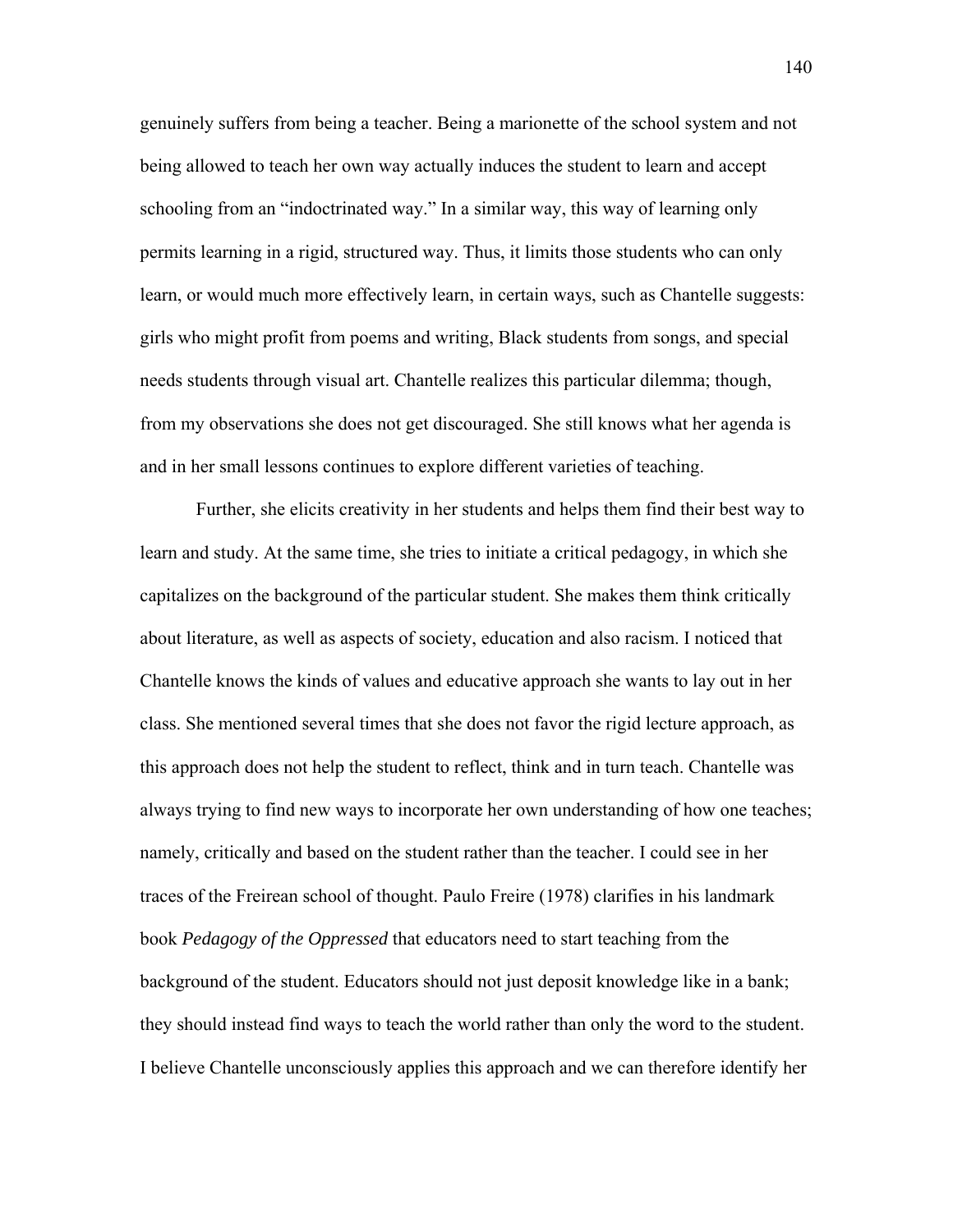as a critical pedagogue. Chantelle tries to reach out to all the students in her class, whatever this entails, such as trying to learn with music or literacy or writing, she employs in her class. Furthermore, starting her classes with writing on topics related to those covered in class, or on current political, historical or cultural aspects of news, shows again that she wants her students to think and process information and find their own opinions concerning these topics. Her approach shows directly that she is not a lecture-type educator. In the next section, I elaborate more on her actual teaching methods that explain the themes I explained above.

#### *Classroom Practice*

After having seen the threads of Chantelle's past experience, it was interesting how these experiences affected her and show how she perceived multicultural pedagogy in her classroom. The introduction to this chapter explains Chantelle's past challenges and makes explicit the rationale for what she is doing in her classroom. This section will briefly address Chantelle's perceptions of multicultural pedagogy and how these perceptions are manifested in her classroom.

At Midtown Middle, many of Chantelle's teaching days are guided by the teaching philosophy and abrupt policy changes of the principal. Teachers, and certainly Chantelle, have had to dramatically change their teaching styles and reported to me that they are not teaching anymore. At a parent's suggestion the principal bought a "scripted program," which gives each teacher a script and compels them to teach according to what the script says. Only one hour per day is devoted for actual teaching from the teachers' own plan. Although most teachers do not like the new rules, they need to adhere to them if they want to be part of the school. Chantelle states,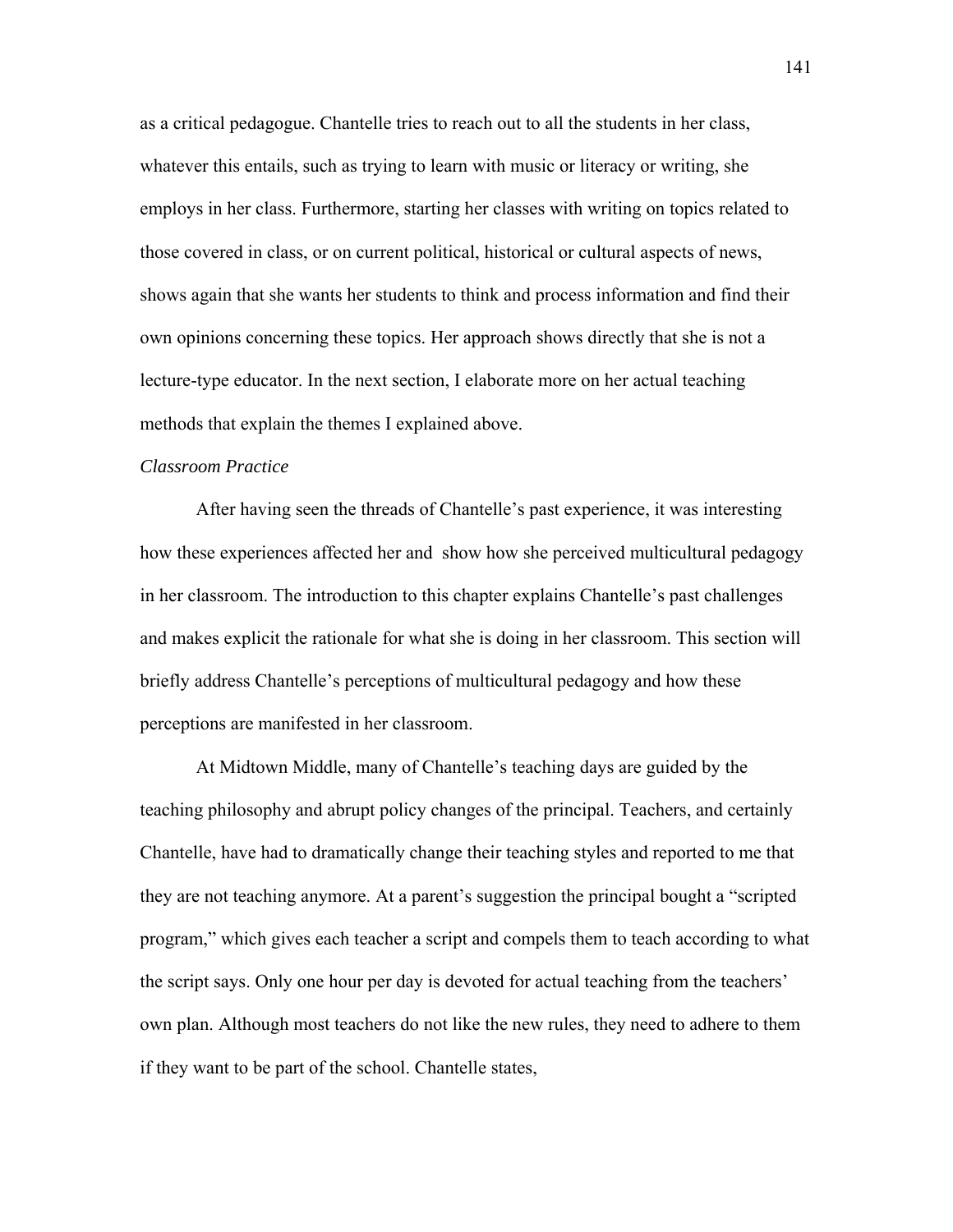Each teacher hates the scripted program. It is a pilot program and will last for a year. If it seems successful then maybe it will go on. We have a first teacher down the hall that did his student teaching here last year. He was impressed by the ability to come in and teach and have a captive audience who will respond to him. And now with this he's just telling me today "I don't know if I will come back next year because this is draining everything out of me, he says: "It's draining everything." I feel the same way. I think it's so restrictive, and some of the children feel miserable because, first of all it goes against my philosophy about teaching. You know, kids learn the way they want to learn, they are ? more the loss of actual teaching. (Interview, 10/03/05)

Being creative is a great concern to Chantelle and she feels that The No Child Left Behind act and the continuous standardized testing routines impinge on her and her students' creativity. Such changes are not only worrisome for the teachers, they also affect the students. I observed that students were bored and did not like to do memorization based tasks. In such cases, Chantelle intervenes and tries to make jokes and acts very positively.

Chantelle regards the administration's actions as antithetical to her teaching philosophy and goals; they cause her to expend more energy and enthusiasm simply not to get discouraged from teaching *per se*. Her philosophy of teaching actually gives her even more energy to help and support minorities as she believes that they struggle even more during testing. This philosophy is also demonstrated by the extra effort and motivation she puts in class due to the policy changes, which did not direct her away from her teaching goals. She reaches these goals through two emergent themes arising from the observational and interview data. These themes will be discussed in the following sections.

*Teaching with difference.* Chantelle claims she is particular and her teaching methods differ. As she has been chosen teacher of the year she considers that "whatever I do I do it eventually for my students". (Interview, 10/03/05) Doing right by students is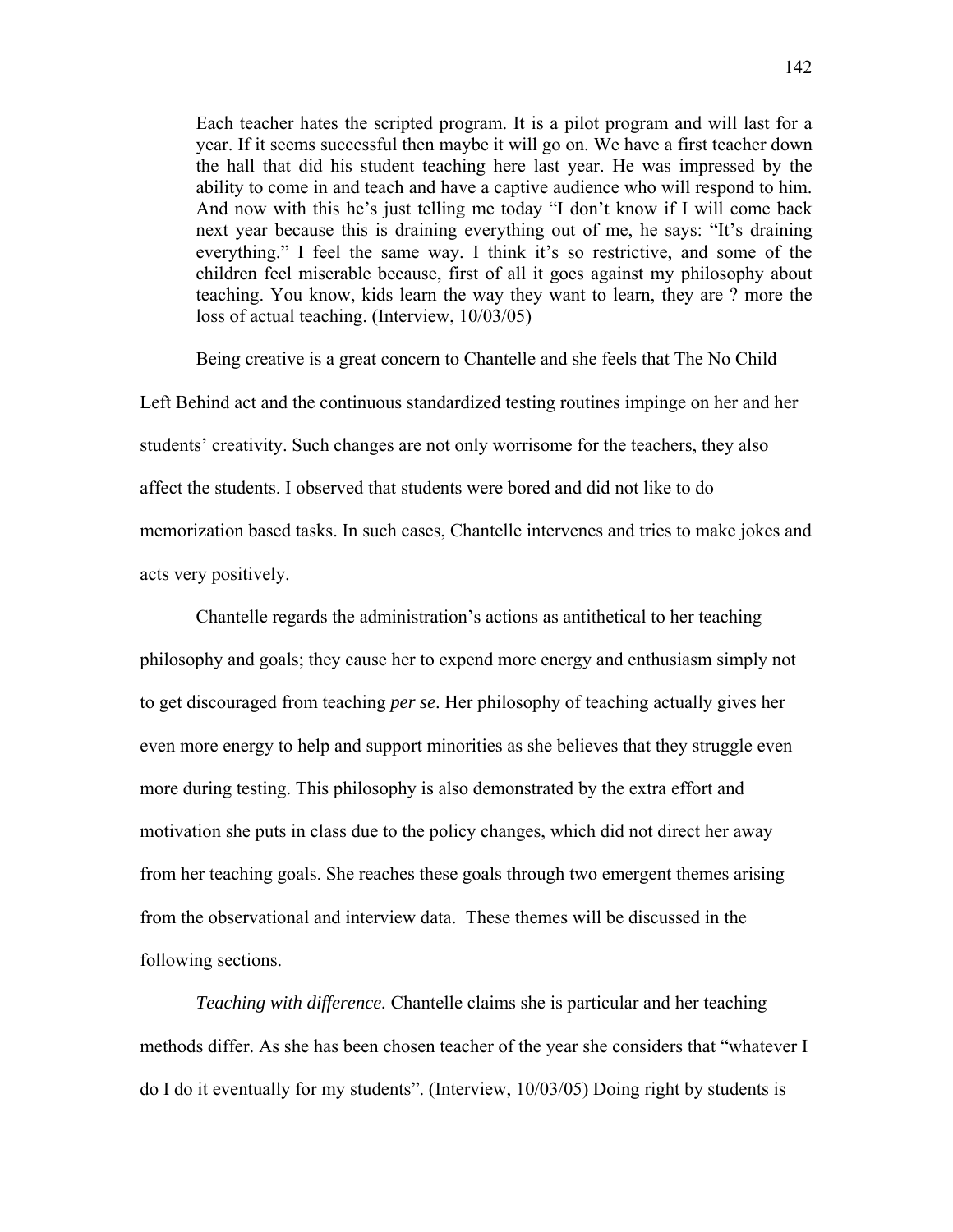Chantelle's motto and her practice, and she believes it intimidates others since they have been in education "so long and done their lesson plans the same way for some 20 years," that it must have tweaked some insecurity. (Interview, 10/03/05) To Chantelle, teaching by difference is like a philosophy. She states,

Teaching by difference takes into account the "Why". I see the role of teacher as being a mother, father, role model, confidant and sometimes friend, psychiatrist, psychologist, and mentor. I feel if I can help students [ all students] obtain any better sense of themselves to fit into society, then I have done my job not only as a teacher of language arts, but also as a teacher of life. I view my role as a teacher who has a lot of understanding, empathy, and compassion and care for the individual. It is my job to care for their background and understand their home situations. I don't want to say friend, but that I'm like that mentor, I guess. I am someone students know they can come and talk to if they have a problem and that I genuinely care. That I'm not up here just to teach a vocabulary lesson, but I genuinely care about each one of my students as an individual. Particularly, all minority students as they need even more care and a sense of acceptance and support. (Interview,  $10/03/05$ )

Chantelle observes that other teachers have different mindsets and tend toward a rigid,

authoritative and formal way of instruction, which clashes with her philosophic beliefs.

She states,

I have noticed that not all teachers here really care and form relationships to all students like I do. Most teachers are strict, authoritative, and rigid in the way how they approach teaching. Apart from most dislikes of the scripted program, there are teachers who also like the simple way of teaching. Literally turning worksheets and let the students do the work. Most students tell me what they do and say from these other classes don't seem important or they don't remember what they've done, except when they get called on the carpet for something wrong. Many say they don't recall doing anything creative, and they rarely tell me of any activities that don't involve paper and pencil. (Interview, 10/10/05)

To Chantelle, teaching her way is her philosophy and her Teacher of the Year status

demonstrates ifs effectiveness:,

After I received the Teacher of the Year award I noticed lots of other colleagues would come into my classroom and ask for different teaching methods and worksheets. I felt good hearing this. At least I did in some way also have an impact onto teachers. (Interview, 10/10/05)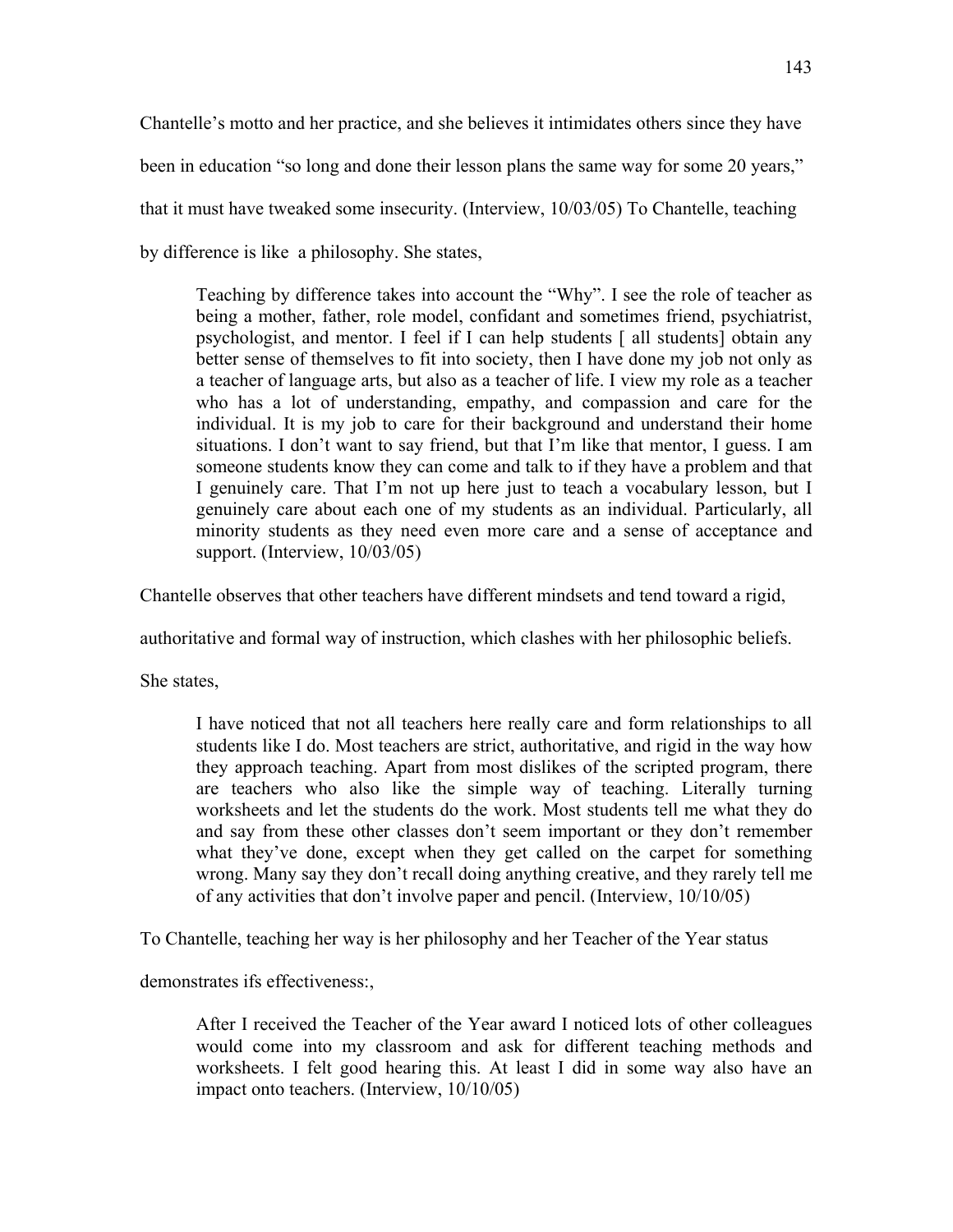Chantelle felt accepted and acknowledged by her peers. Although her student teaching experience with the controlling mentor was not a positive experience, her teaching environment is. Chantelle's beliefs and attitudes reflect visible difference in teaching and demonstrates acceptance within her collegial workplace.

Her awareness that her teaching style is different from those of her other colleagues helps her be even stronger as a teacher. Those people, who did not acknowledge her in the past, such as the math teacher, or the elementary teacher who discounted her as a young student from a poor family, or the mentor teacher really could not see her true interest and true self.

Chantelle believes that teaching is making a difference. Difference at the same token is achieved only by literally being present for all the needs of her students. Having lacked support growing up where she needed to do her own thing alone and was not culturally welcomed and understood by teachers demonstrates that her past memories instilled strong desires for herself in her career as an educator. Growing up in a poor family she understands that literacy is a privilege and that is not easy to attain for everybody. Her project grant to support minorities is only one aspect of her philosophy to make a difference.

In the remaining section I will talk about specifics in regards to her respect for difference in teaching.

*Scripted program and loss of actual teaching time.* At Midtown Middle, most of Chantelle's instructional days are based on a scripted program supported and guided by the principal. This program forces the teachers to use a book that plans out exactly how to teach and what to teach due to a time plan for the whole week. Grammar was the biggest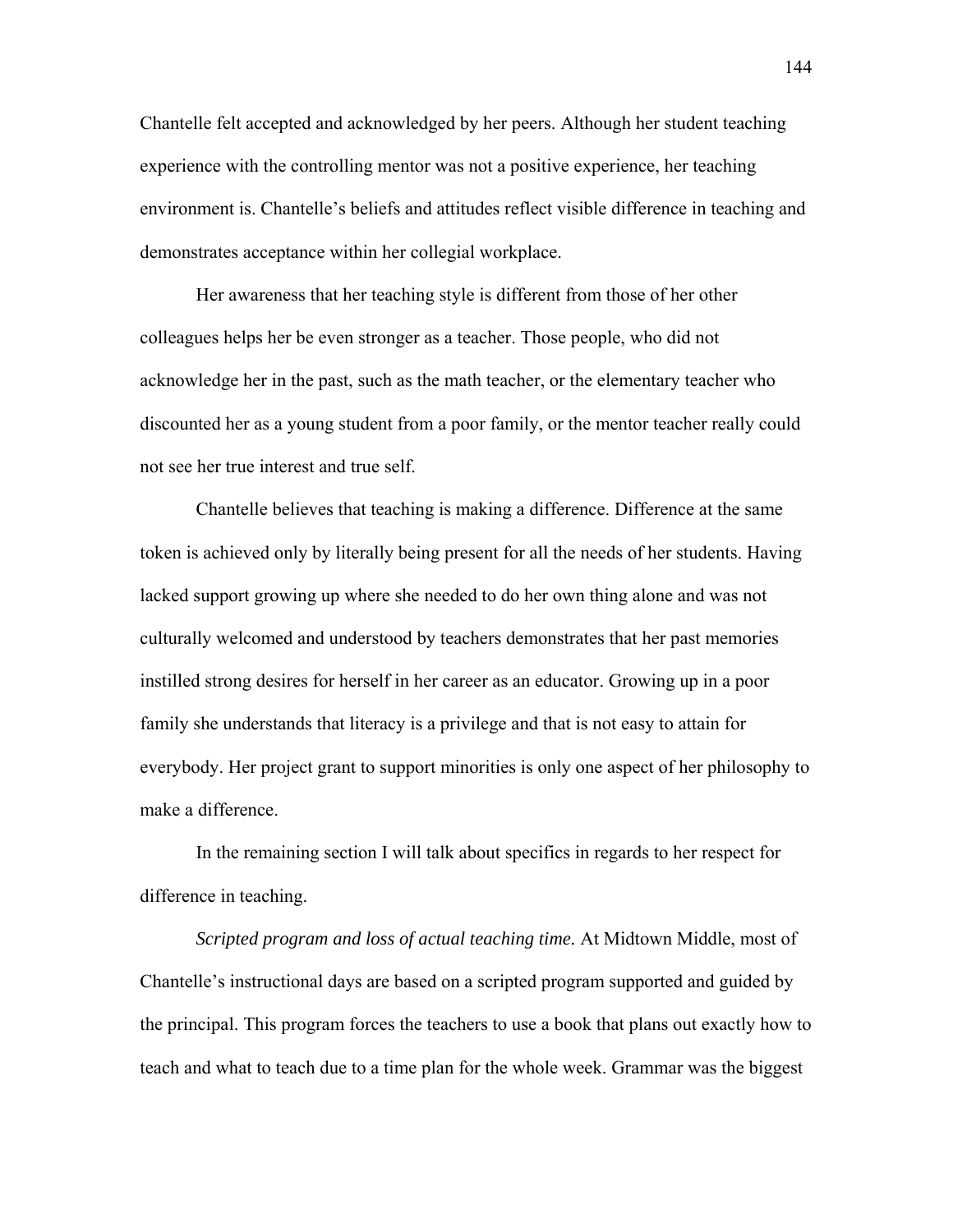component of this program. For instance, students must memorize different adjectives based on a text in this book and needed to use different sentences including these adjectives. This recurred daily with different topics in the same scheme.

Against the will and aversion of the teachers, the principal was strict in implementing it. According to Chantelle, the principal even remarked that if someone does not agree or does not like it then she or he should choose a different school. While this statement was definite and forceful within the collegial network it also created a discouraging and a non-creative environment. Chantelle states,

 I really do not like this scripted program. I hope you are not recording this but I am also afraid that someone would listen to this. It takes all creativity from you and it is not teaching. I have only really one or two days per week where I can actually teach what I want. I feel controlled and like a robot in the system. I considered also switching to another school. I don't know what to do. In this semester I have had several students who complained and felt discouraged doing anything in the class. I can see the difference particularly those who complained when I actually teach. There needs to be another way, in my opinion, to handle the scripted program or the scores the principal wants to reach. We need to do something differently. There is too much actual thinking and learning time lost and we are at a disadvantage. (Interview, 09/26/2005)

The loss of thinking and learning time is a great concern to Chantelle as is what she deems mismanagement of the standardized testing that impinges on her and her students. Such rigid instruction takes the place of actual learning per se away and discourages even students who want to learn, not to mention those who do not care. However, the scripted program is not all Chantelle does. Every day after the class period she advises and supports 14 minority students-- mainly African American and two Asians—to keep track of their report cards, schedules, and standardized testing requirements as they move toward high school. The meetings compromise instructional time but are necessary since the school has only three counselors who cannot each handle the academic needs of the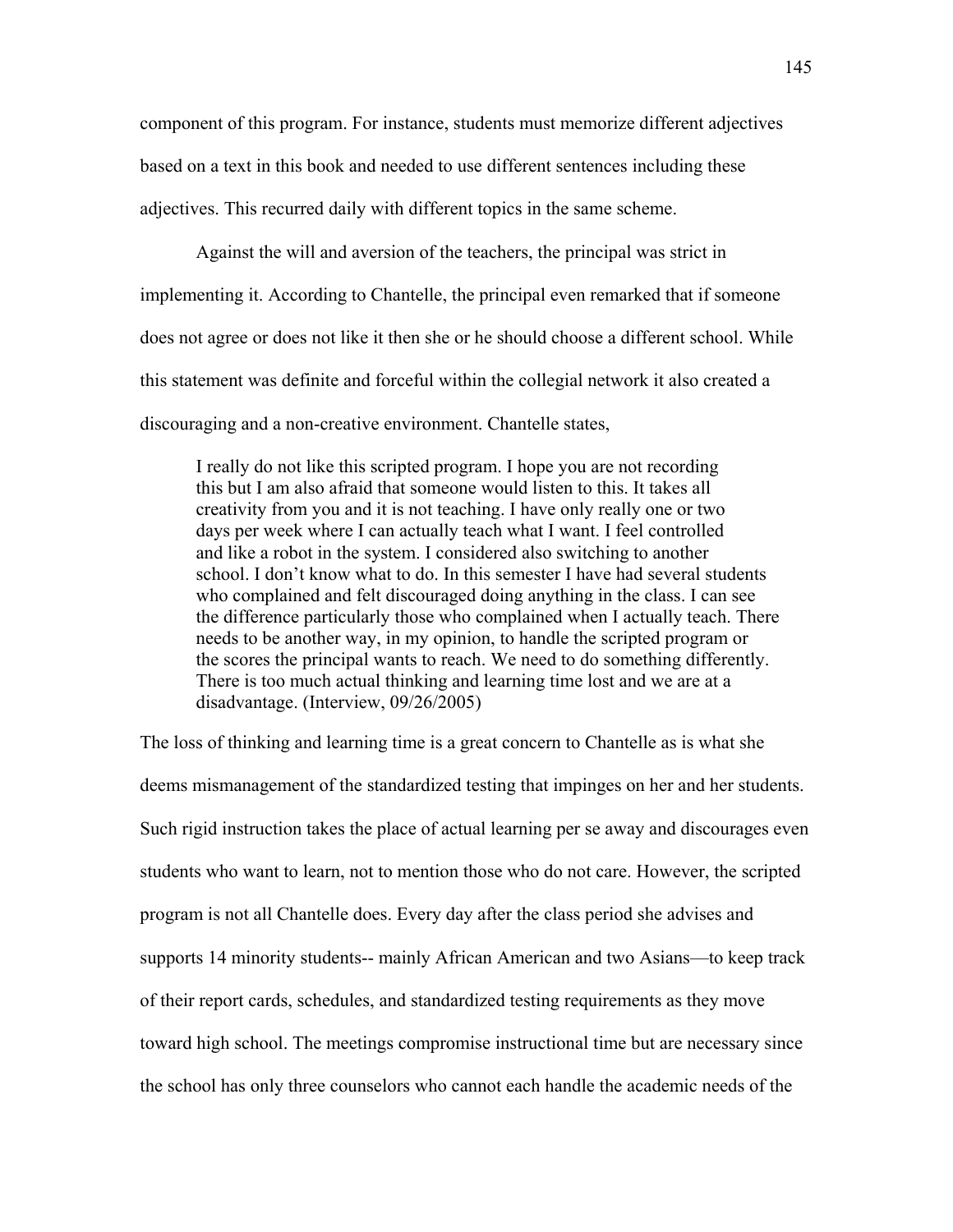entire student body. After her usual work day, Chantelle remains after school up to two hours as she tutors these students. The students also receive additional information on resources that will help them improve their skills in language arts. Frequently, Chantelle may be seen reading with these students, checking their comprehension level with an oral quiz, where she pays attention to exact pronunciation of standard English. Most of these students use the African American vernacular and need to learn how to code-switch into standard English. Many of the minority students remain after class and use the additional help from Chantelle.

In addition, it is not unusual for Chantelle to attend bi-weekly faculty and staff meetings for any number of reasons. Again, the principal requires every teacher to attend, which does not leave the teacher many options to rethink and reevaluate. Scripted Program and its progressions are always major topics in these meetings. Mostly, teachers report quiz scores and talk about the theoretical assumptions of the positive impacts of the scripted program. Chantelle states,

 These meetings are just for controlling and checking purposes. There is no other reason why we need to talk twice weekly about this ridiculous scripted program. Mostly, teachers talk positively in these meetings and no one really discuss honestly what they really think. It is sad, it is sad to see that teachers can be manipulated and indirectly indoctrinated not to teach how they want to teach. How in the world are we supposed to instruct these children when here again, we are taking away the option to let them think on their own, and to teach just for test purposes? And so to me, our time would be better spent teaching how I want to teach- in a creative mindful way incorporating everyone in the class. It seems that we are worried about test scores than we are about kids. (Interview, 10/03/2005)

While Chantelle dislikes controlled teaching, at times she tries to forget it and uses the time when she actually can teach as productively as possible. It is evident that Chantelle regards the administration's actions as antitheses to her classroom mission, and it actually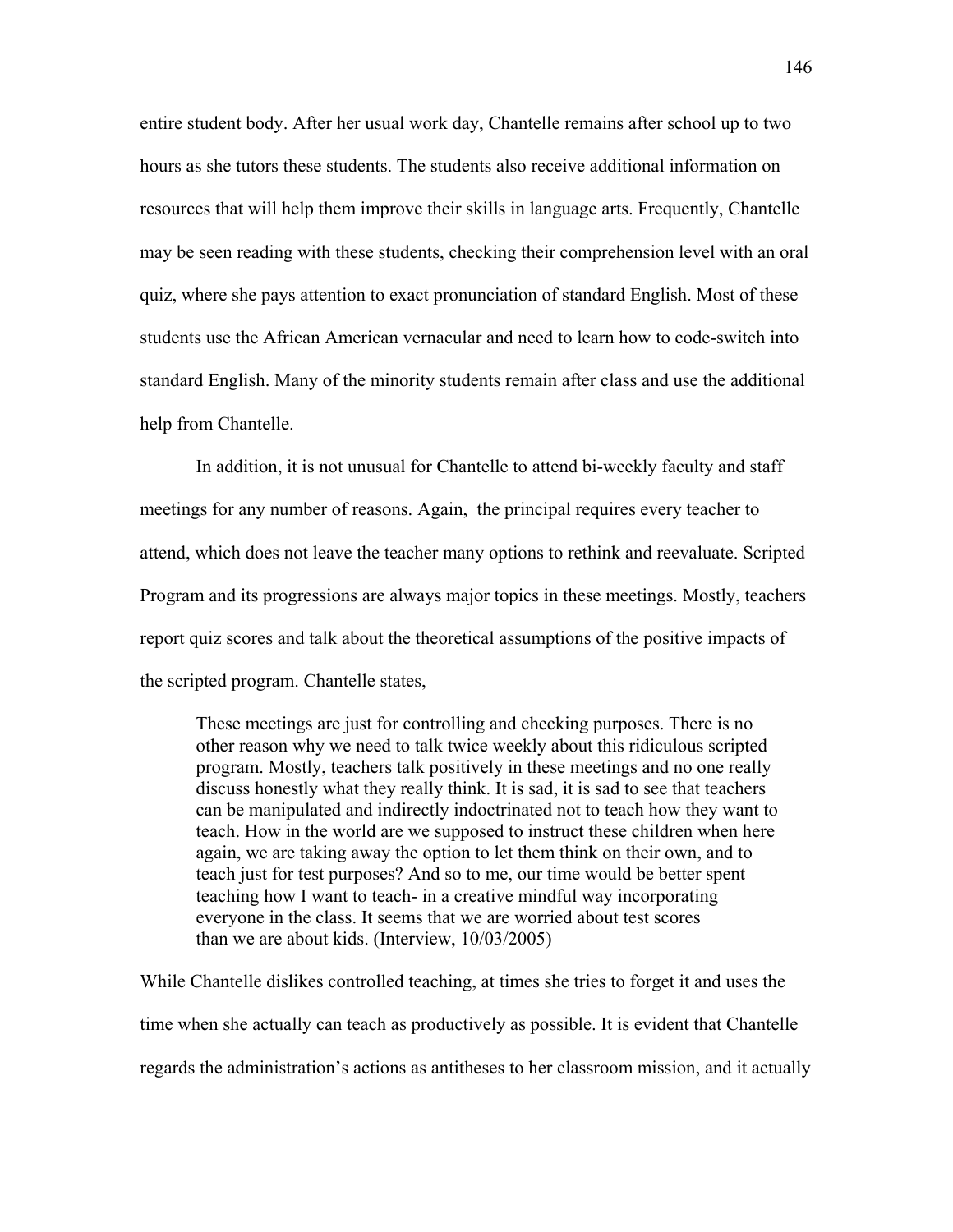encourages her to take a more critical approach to learning. In her non-scripted classroom teaching she implements lots of thinking activities that put more work on top of her work within the scripted program. With days at Midtown Middle frequently controlled with a plethora of requirements of administration onto the teachers, Chantelle demonstrates the extra effort and flexibility necessary to weather the changes as a minority teacher by using her own strength to create her own path to affect her own goals. She accomplishes this through three themes which arise from the observational and interview data.

#### *Teaching methods.*

We have anthologies, you know we have a mixture; we have a mixture of literature where students can see themselves and their culture. We talk about the protagonists in the books and how that relates to their own culture. Students love it, and they can see themselves. We have lots of talks and important discussions. (Interview, 10/24/05)

As mentioned before, Chantelle has various ways to approach the students with her teaching style. Although, momentarily, she is restricted in some ways by the new learning tool, which was required by the principal, she still finds in her limited classroom hours a way to teach and use new methods in order to reach out to each student. I noticed that teaching for Chantelle is more than just giving information in a rigid way. According to Chantelle, teaching is: "To understand the student, the power and leadership, and ambition and what ambition can do to someone." In Chantelle's eyes, students have "minds, actually good minds—whether they can read or not." Chantelle enjoyed what she was doing. Far from just being a teacher, she wanted to give all her pupils a chance to excel. One way I observed her doing this was through her creation of a welcoming environment for all her students. One integral component of her teaching was to incorporate a multicultural environment for each student and to teach multicultural and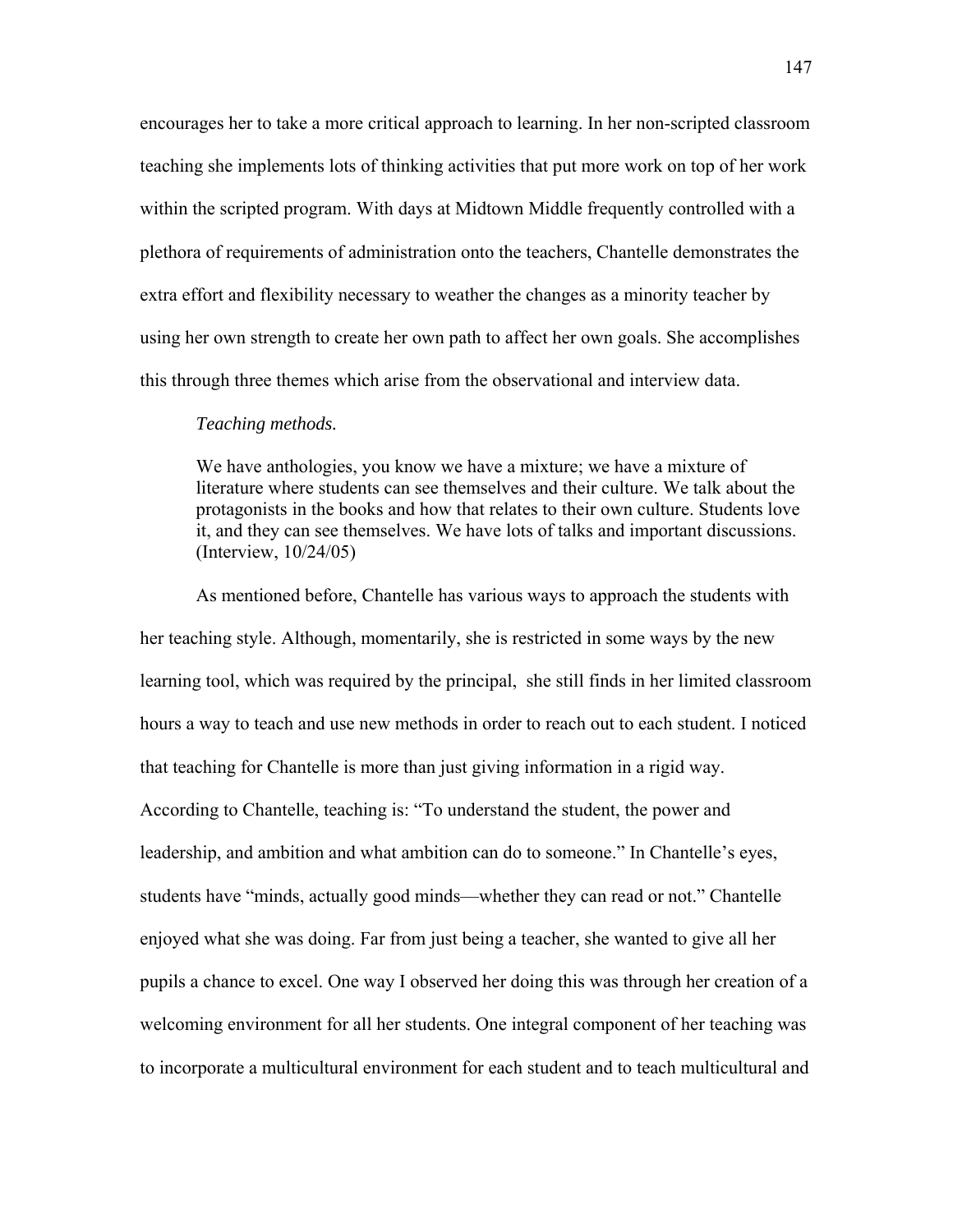adaptively to each student's cognitive learning style. I will elaborate in the next section what I mean by particular "learning style."

*Multicultural lessons.* Chantelle's beliefs about the purpose of a Language Arts class emanate not only from a curricular stance but a personal one as well. She wants her students to leave her class with a desire to read and see the relevance of reading literature in their own lives and applying it to their lives, "that's the only way how reading becomes interesting and approachable". (Interview, 10/10/05) Chantelle believes the purposes of a language arts curriculum are manifold. She wishes her students to learn about themselves through literature and by tapping into the different voices they have to express themselves given different venues for expression. Perhaps most importantly, Chantelle wants her students to connect with texts not just in an academic manner, but also in a personal one drawing upon their collective experiences to relate to texts while also keeping open-minded to elicit new connections. She offers,

Their response, their emotions and feelings about the text is highly important for me. Once we talked about it…the specifics come, major protagonists, tone of the text, author's tone. I always want them to connect, tell me a time in your life when you felt like the little Fernanda (character). Tell me a situation where this happened to you and did you respond and if so how? I want them to connect and interact with text. If you literally not push them to connect then I did not really teach them what it means to interact with the text. (Interview, 10/24/05)

With some knowledge of theory, Chantelle realizes that research works. She still is adamant about the fact that she always knew for herself that for understanding you need to connect to the text. She states,

Just growing up I liked to read, but I always chose books where I could connect as well culturally. For example, reading Esperanza Rising.. I knew how it feels when you are different. I could connect to this girl in the text. It is important that I choose literature where they can connect to. This is crucial and part of learning. For instance, earlier this week I gave an assignment to my students and they had to write about a time when they were in a relationship similar to the one of a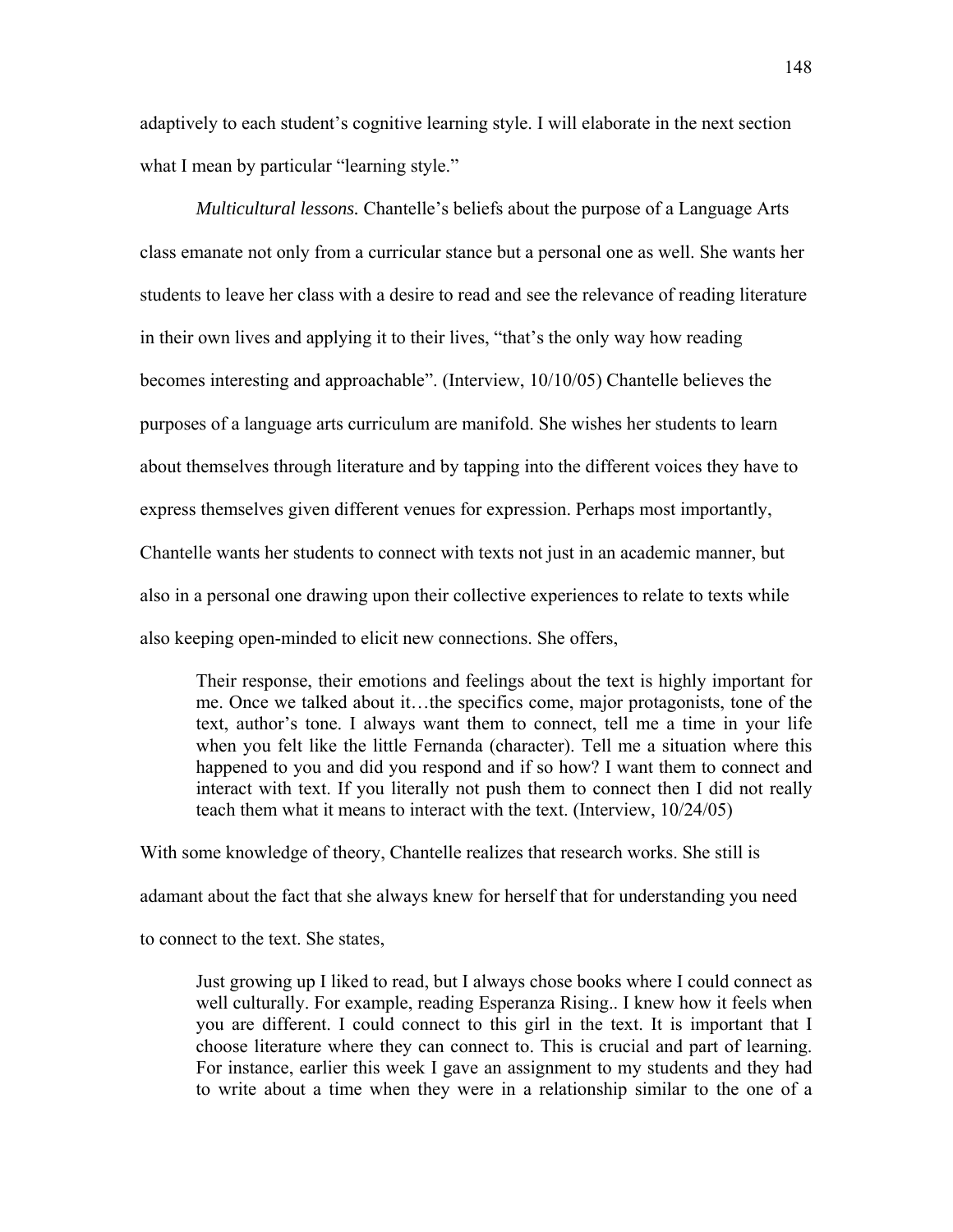character in the text. I got the best writings, and they like to share their writings with the class. So, they are relating to the text, and if they do then I know that they are learning. (Interview, 10/10/05)

She believes that the best way for students to learn language arts is through examining different pieces of literature from one's own and then multiple points of view. Chantelle believes that a student may view a piece of literature from his or her own knowledge base and experience, but also "take that same piece of literature and consider it from the viewpoint of someone completely different with a completely different background". (Interview, 10/24/05) Chantelle then asks her students to examine works both universally and personally. She realizes it is challenging for teens to "step outside of themselves because they do not know themselves very well and are still searching for identity". (Interview, 10/24/05) Thus, her view of practicing multiple viewpoints to include the self is one of the most essential skills she wants her students to take away from her classroom experiences. Much of what Chantelle espouses is congruent with the reader response theory of Louise Rosenblatt (1938/1995) who states,

Teaching becomes a matter of improving the individual's capacity to evoke meaning from the text by leading her to reflect self-critically on this process. The starting point for growth must be each individual's efforts to marshal his resources in relation to the printed page. The teacher's task is to foster fruitful interactions-or, more precisely, transactions-between individual readers and individual literary texts. (p. 25-26)

Chantelle believes that activities directed toward developing students' enthusiasm for continued learning are paramount to simply relaying information and giving some sort of written evaluation. She views learning as a "lifetime adventure" that begins with one's ability to transfer learning from one situation to another, and that such cannot be measured on a multiple choice test. Chantelle comments,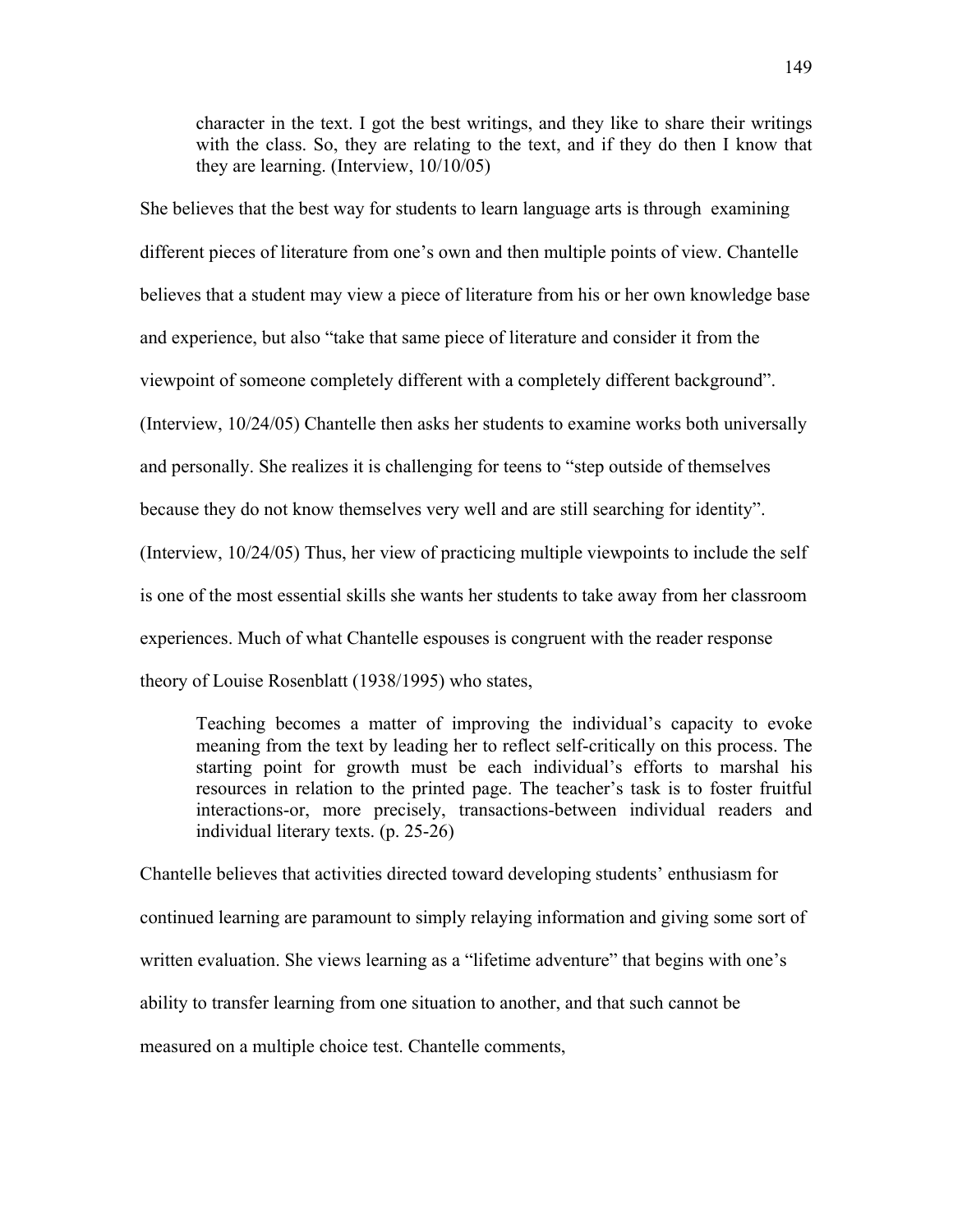Important statements in the text should be applied to knowledge of different situations. To me, that's how critical thinking is involved. Yes, I got the knowledge from this text, now I'm presenting it in an entirely different textual situation, and I ask how I can use the knowledge in this text to the other. That's when I see the greatest gain in student learning. (Interview,  $10/10/05$ )

Her idea of what critical thinking involves accords with major scholars of critical

theory, such as Tierney and Banks, Paulo Freire, and Paul Mclaren. Particularly Max

Horkheimer's (as cited in Peters, Lankshear, & Olssen, 2003) beliefs:

Critical theory sought to explicate the nature of the relations between part and part, and parts and whole, revealing in addition its own embeddedness in the social matrix from which it arises and operates. In this sense, critical theory incorporates a constructionist dimension not only in that it sees itself as part and parcel of the social reality it seeks to comprehend, but also in that social actors and realities are produced and shaped by historical forces and processes. (p. 4)

Shaped by Horkheimers' thoughts, Chantelle believes that the *raison d'ètre* can only be maintained by continuous critique that entails fundamental ideas of truth, freedom and justice, imperative to this belief is the concept "*to liberate humans from their oppressed conditions"* (Freire, 1977; Peters et al., 2003). She admits that the improvement of the human condition is vital for its existence, and it is vital to search for reasons that are not the case for all humans within the societal structures. Chantelle explained that some of the most relevant aspects of teaching are to implement and create a multicultural environment in her classroom. Whether this is a major change, or a more precise adaptation to the needs of a student, Chantelle tries to do everything to make sure that the student has understood everything. According to my observations in interviews and in class, Chantelle understands multicultural education in a critical way: she is trying to push all student to "think outside the box." The way she creates this environment is unique; her approach helps the student to be critical and thoughtful during lessons. Regardless of which student she is trying to address, or to whom she is accommodating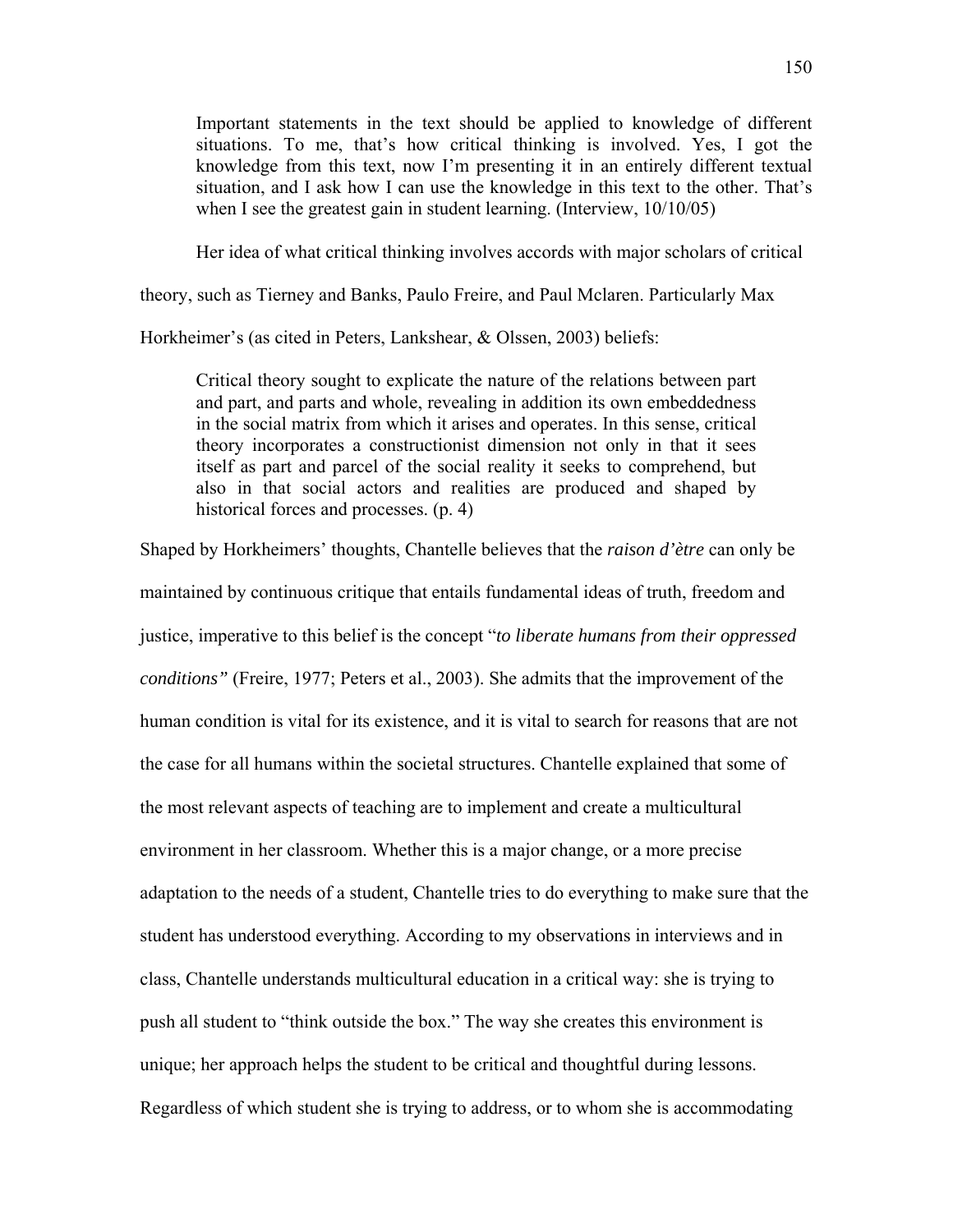her teaching, she finds solutions and is clearly sure of her approach. I point out several methods she applies which show a critical, multicultural teaching style:

I have had special education children in inclusion classes and applied the philosophy and you know, some, it is the difficulty, I think some case is applying thought to paper. You know sometimes they have a problem with process. But they don't have a problem with thinking… I mean, they have wonderful ideas, they have strong thought process, so if you can figure out a creative way to get it, if they have to draw a little picture, that's fine. You know, if they cannot write five paragraph's essay, or three-page essay, but they can draw a picture or cut out pictures from a magazine and post it there and explain their thoughts, then you know, they are still getting the same, they are still getting the same experience. (Interview, 10/24/05)

Chantelle understands that special-need children are restricted in some ways from learning in the same way an average student would. She knows and makes clear that they are certainly not handicapped in their way of learning. As an educator, she finds ways to change or adapt her teaching style in order to facilitate their learning. She is aware of their needs, certain she can make an impact, and knows that they can learn. I was often impressed by watching Chantelle go beyond what is necessary to make sure that everybody in the class has understood and feels comfortable to ask questions and otherwise say what they want. Furthermore, she knows that students think that she is "approachable and accessible". Students are aware that Chantelle would understand and would not laugh or be angry if they come up with excuses or questions regarding homework or any task covered in class. I noticed that Chantelle would even break her own rules regarding teaching and sometimes take a chance—as long as she knew that in the end, she would make an impact on the student. According to her: "You've tried; you've given a child a chance, so you haven't lost anything". (Interview, 10/24/05)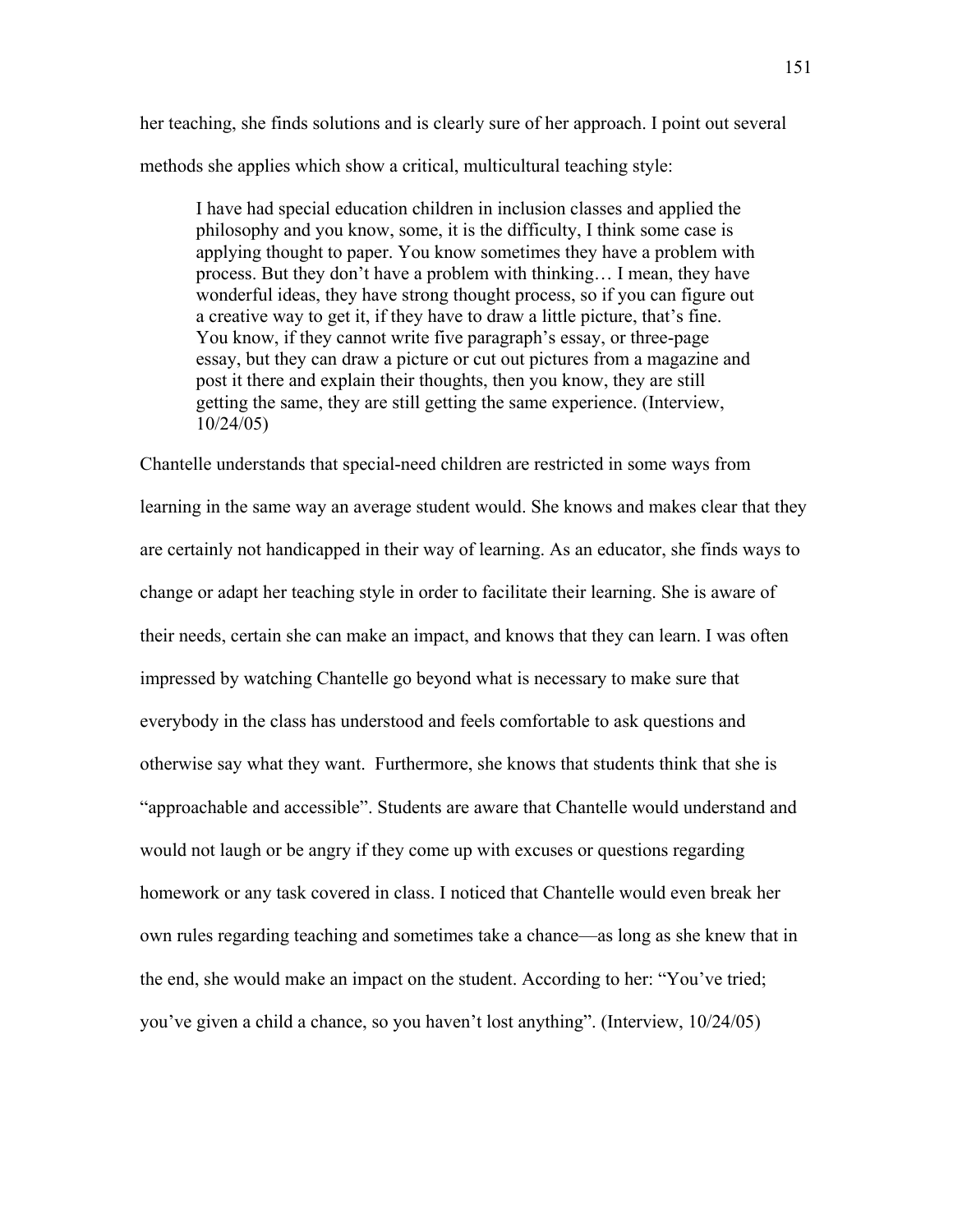When teaching about language in general. She makes sure that everybody in the class is valued based on her accent or language. She makes sure that everybody understands that language is a component of their personality. She comments,

It's O.K. if they use slang or language that they are used to at home. It is what makes them who they are. It is their culture. But if they are at school or at some formal party they need to know how they can switch back. It is not because nobody values their accent it is actually smart of them to be able to switch in two different ways. They need to understand that they have to learn proper English and when to use it. (Interview, 10/10/05)

For Chantelle as mentioned before a safe and caring environment are essential for a mutual teaching and learning in her classrooms. Apart from a homey environment, each individual's language is highly valued as part of her culture. I noticed one day when a student made a remark to another student as "what's up cuz", she immediately interfered and mentioned that it means "how are you" to everybody in the class. Students wanted to know more about the African American vernacular but she did not delve into it on that particular day.

In addition, she likes to incorporate audio in her lessons for those students, who do not like to read or are not able to read, such as special-need students. She wants to make sure that they understand what she is aiming at. Chantelle likes to incorporate any kind of technology which invites the students into the lesson and ultimately helps them learn. I noticed that she thinks through details and ways she can be more creative and, at the same time, critical in how her pedagogy operates in the classroom. Her main ideal and goal is to teach in an equal and fair manner and to know that everyone in her class has understood.

Could they get it? No, but they could listen. You know, I would play the audio, they hear it. They understand the things, they can talk about it, and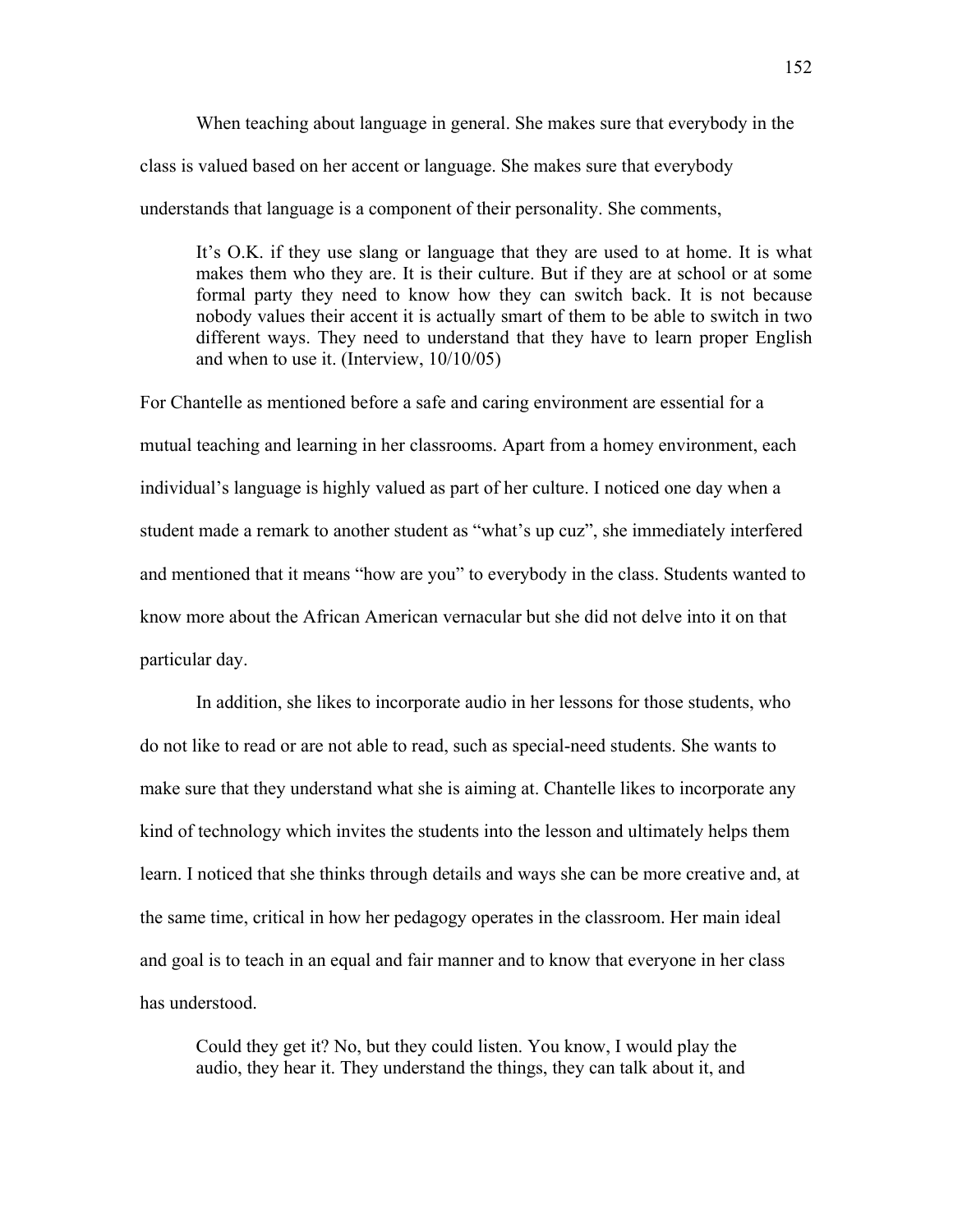they can walk away from this room thinking, you know, I understood that man! (Interview, 10/03/05)

Chantelle has the personality to come up with different ways to address the different needs and particularities that are required in the classroom. Her teaching philosophy reflects this attitude as well. She realizes that an educator can teach and make sure that everybody can be reached in some way; if that does not work, as mentioned before she tries another way until she can be sure that everybody has understood the subject. In addition, literature—simply storytelling—is another way she uses to address different races and ethnicities in the classroom. She celebrates everybody's culture through literature and gives different students opportunities to be included and share their opinions about their cultures. For instance, when discussing Asian folklore, she lets an Asian student lead a group and talk from her own point of view. She wants to make sure that everything said about folklore is not merely what the general populace believes. Chantelle wants to ensure the information provided is accurate and so looks to the Asian student for confirmation. She even let the students create her next lesson plan where she talks in detail about Asian folklore and different related subjects. Through this opportunity, the Asian student had a chance to share thoughts and information about her culture and about herself. Classmates were able to see in this pupil strength that no one knew she had. I noticed that she was animated, while normally she is a very quiet and polite student. Chantelle helped her to break through this silent personality and move to the forefront by letting her share something about her culture. Again, Chantelle wants everybody in the class to talk, be understood and be able to learn. Being critical, and at the same time adaptive to the learning environment and accessible to her students, makes her an educator and encourages the student to learn and undertake new study tasks.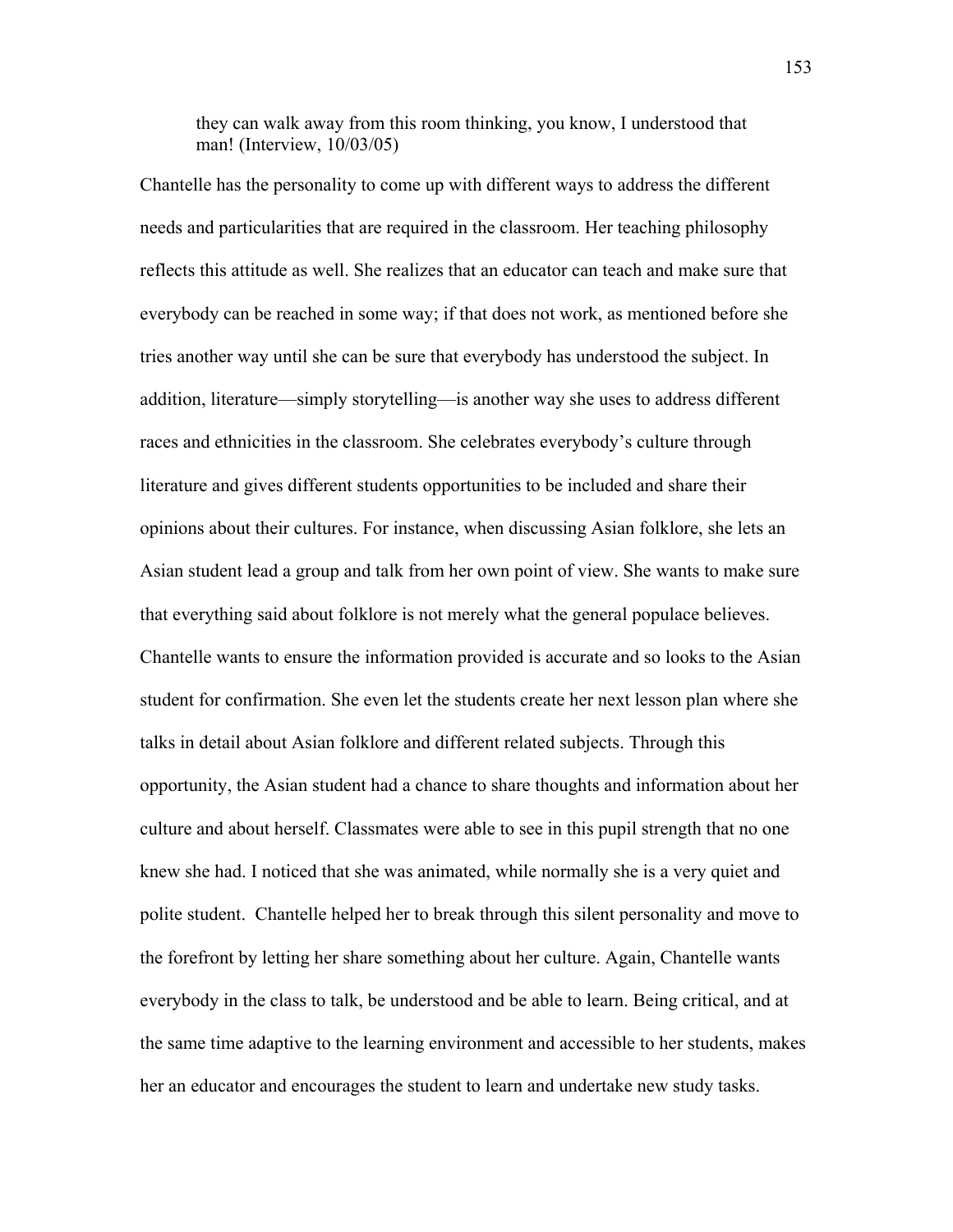Chantelle enjoys being a teacher who cares and changes according to the needs of the students. On another occasion, she also helped a Hispanic student to share and explore her cultural identity while reading literature.

When we are reading *My Two Dads* it is a story about a father in China and he has this persona when he is in America. However, when he travels to China he has a completely different persona. In addition, that opens up a whole discussion about how you know there are differences and they are not always evident. It depends on our environment and our situation and you know we can feed off things like that and share things. We talk about it and people like Cynthia who is very quiet and Hispanic, she will get her time to share things and feel like she is included. It is about her and her culture. You have something to share. (Interview, 10/24/05)

Chantelle believes that multicultural literature goes far beyond different stories about different people. She is sure that listening to student presentations and their thought processes will show whether they feel themselves to be part of a minority. From my observations, I noticed that she assumed that Black students automatically feel themselves to be members of a minority. For example, she accommodates her teaching style according to their comfort zone. She sometimes encouraged her pupils to practice role playing and role changing. Black or Hispanic students were purposely cast as leaders in class activities, while White students played other roles. She even let students use their hands to make things and be creative while learning about literature or whatever else they are reading in class. For instance, one time they were studying verbals and were in the process of creating different children's books focusing on verbals. Students were getting up, moving around, and presenting their work to the class. Chantelle sometimes encouraged students to exchange and physically move around in the course of their work.

In summary, choosing from among diverse literature for the students to read shows Chantelle's flexibility and student centeredness in framing the literary context of her classroom. Chantelle thrives on creative individuality in her classroom as already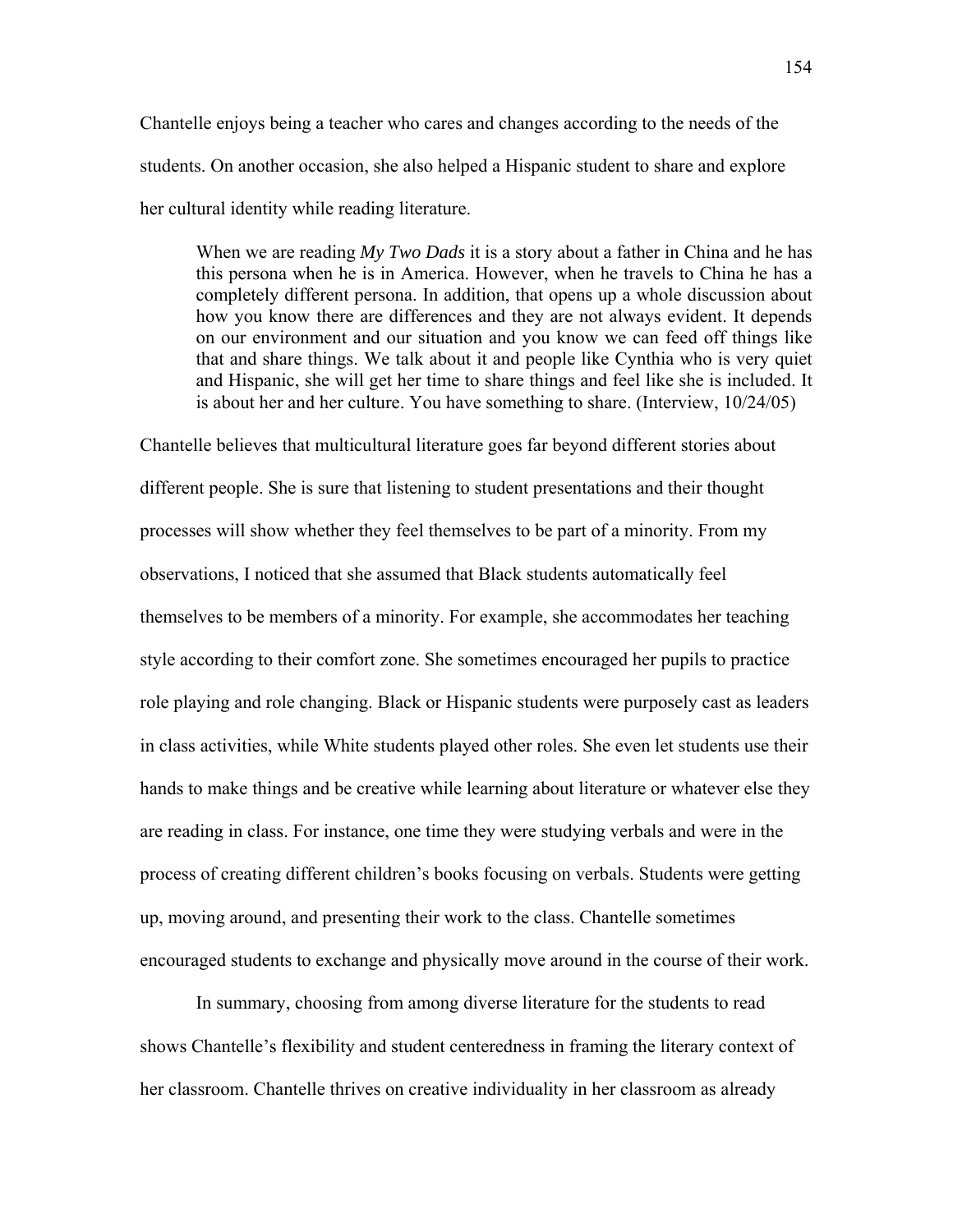discussed. This is a result of not only her personal and pedagogical growth, but also of her bad experiences in the past. Chantelle also maintains her negativity regarding the scripted program that she believes has no purpose and such a rigid way of controlling the teachers. The choices she makes for herself and her students reflect aspects of her classroom dynamics which she has limited access to within the scripted program. Yet, her creative, critical approach to implementing different teaching methods in the classroom and trying to adapt her teaching style according to the needs of her students shows that her personality is caring and particularly engaged in guiding and helping students. Her background and her past made her passionate today in what she believes and is pursuing:.

I come up with different ways to address the different exceptionalities, sometimes in inclusion in our classes, and other times just to address to particular students who may not have that designation, but you realize yourself that, you know, there are some differences there that you need to address. And, on an individual basis, formally we have to do that now, but I don't know any good teacher who doesn't do that anyway, I mean its just, something formal, but it's something I feel like we always do anyway. When you see someone there and you know that you're not reaching them one way, then you try another way. That's all it is. (Interview, 10/24/05)

Chantelle facilitates students' individual learning activities and supports team and group interrelations as students work collaboratively to study texts in a relaxed, safe atmosphere. Members of the class are celebrated as unique persons with their own voices, and they are made to feel comfortable and important in Chantelle's classroom through her encouragement of student camaraderie and her own personal attention. She carries out textual studies dynamically as conversations among students and herself. Chantelle shares aspects of her life and experiences with the students, mostly as they relate to issues surrounding textual study, and she invites students to do the same given their level of confidence.. Finally, but importantly, she makes critical allowance daily through her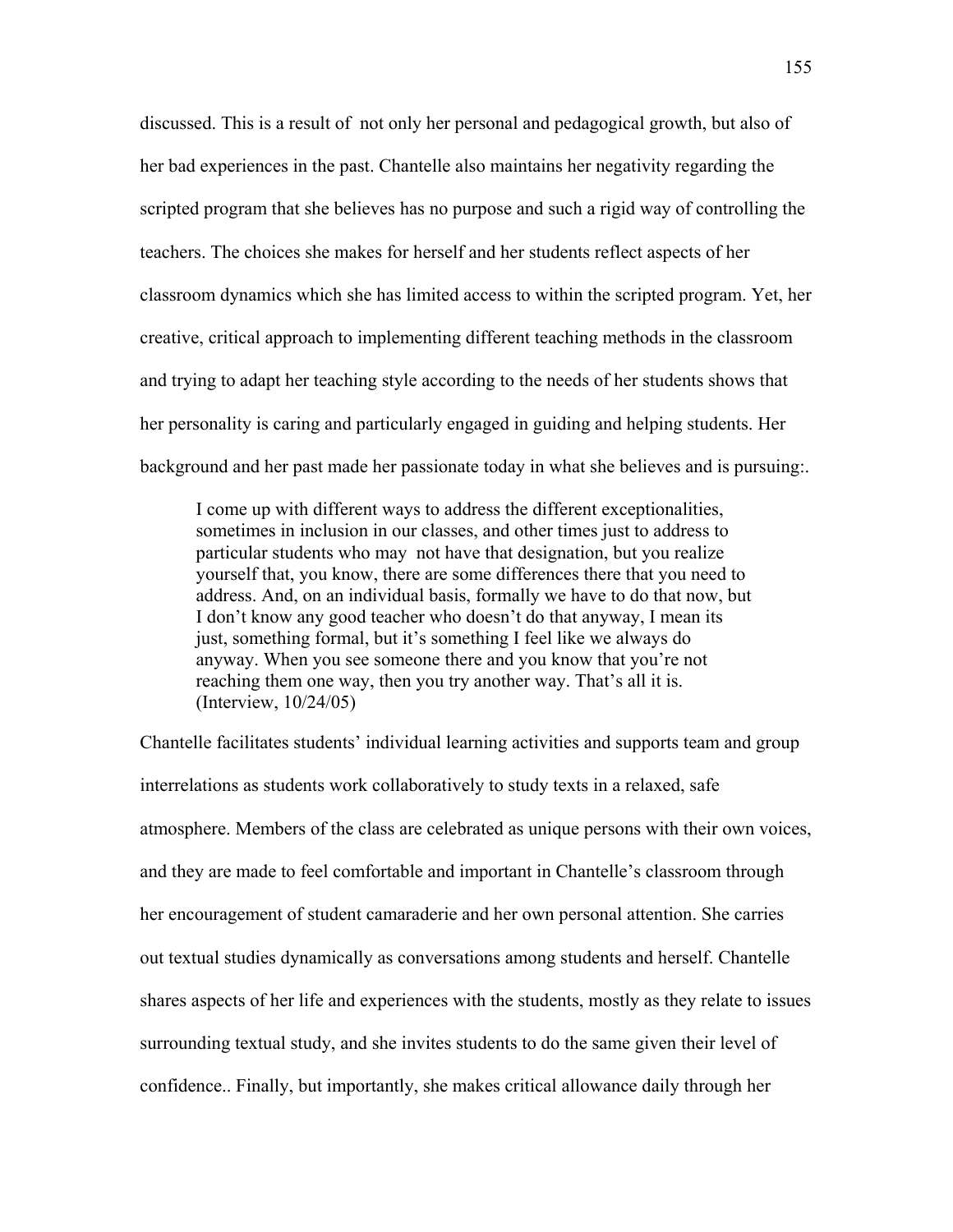questions on the board, and encourages their personal reflections on the text. Given all of these inclusive and nurturing practices within the walls of her classroom, Chantelle fosters a thoughtful, interactive and creative community within her public school. By the end of the year most students at Midtown Middle have been exposed to myriad forms of literature and various forms of instruction and writing expressions that should optimally prepare them for the learning atmosphere Chantelle effects in her classroom. However, according to research most teaching is focused on "depositing knowledge" (Freire, 1978) and does not engage the student in thought-provoking stance, instead it usually is "answer giving" (Langer, 1995, p. 57) and only superficial in eliciting understanding and involvement. Applebee (1996) goes further and explains that mostly teachers ask questions, student may respond, if not they look to the teacher to provide the answer. Throughout the time I spent at Midtown Middle I observed that Chantelle valued her students' experiences and offered opportunities for interaction, personal response to the readings, and the sharing of their life stories. She believes that it is effective learning if students are engaged with their readings and make connections with characters and scenarios. Chantelle hooks students' imaginations with introductory activities such as writing about the daily questions and tasks eliciting their creative and insightful interactions with texts. By blending student-centered awareness and teaching expertise, Chantelle brings positive, diverse, and engaging literary instruction reflective of numerous best practices for her teaching award and being a reflective educator. Chantelle's beliefs that activities directed toward developing student's enthusiasm for continued learning are more important than simply relaying information and giving some sort of written evaluation. That being said, while trying to stick to her philosophy I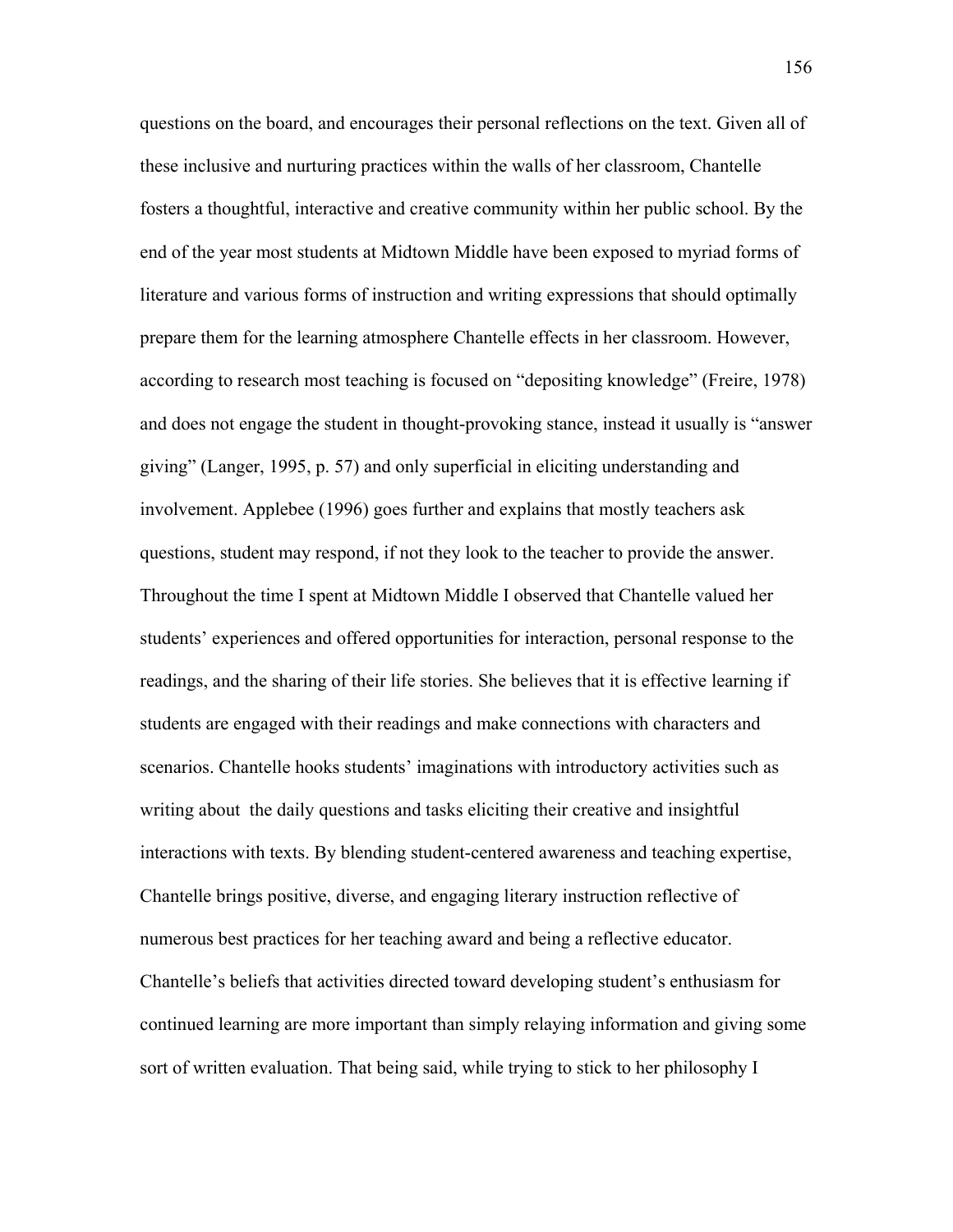observed as well challenges she encountered during her teaching. In the following, I elaborate on her challenges within her classroom practice as a minority teacher.

## *Challenges*

Chantelle stated that her own past experience led her to consider diversity awareness and the need to support minority students, integral components of her teaching and life. She wrote that she learned to be an initiator of action and to support minorities in need wherever she can, particularly in her classes. Pursuing her own ideals had not been easy; rather, it involved a great deal of challenge and struggle. Challenges were one factor that informed her own critical pedagogy. I will mention two important themes arising from her data: Being a minority herself (specifically, an African-American female); and not having a direct influence on Black male students in the school environment.

*African American woman.* Chantelle said that she is aware of her minority status and believes it is harder for her to do a good job in comparison to any other teacher; however, she realizes that this has caused her to be a more critical intellectual.

Yeah, being female and African American female I just, um, I always feel like the expectation is that, you know, even though it may be fallacy, always feel like I have to work extra hard. Extra hard. I always feel like I need to do a better job than the other white teachers do….

I think it is the culture, I think on some, I think on some level, professionally, maybe more so in corporate, but even in education I feel like most of the black women I know feel like they just have to work hard, can't let up because you're going to be compared and just have to make sure. (Interview, 10/24/05)

In my observations I never felt that Chantelle needs to work harder because of her

race. During a meeting with the principal I had e a chance to observe the interactions

among faculty and the principal. Mrs. Donohue gave explicit instruction about the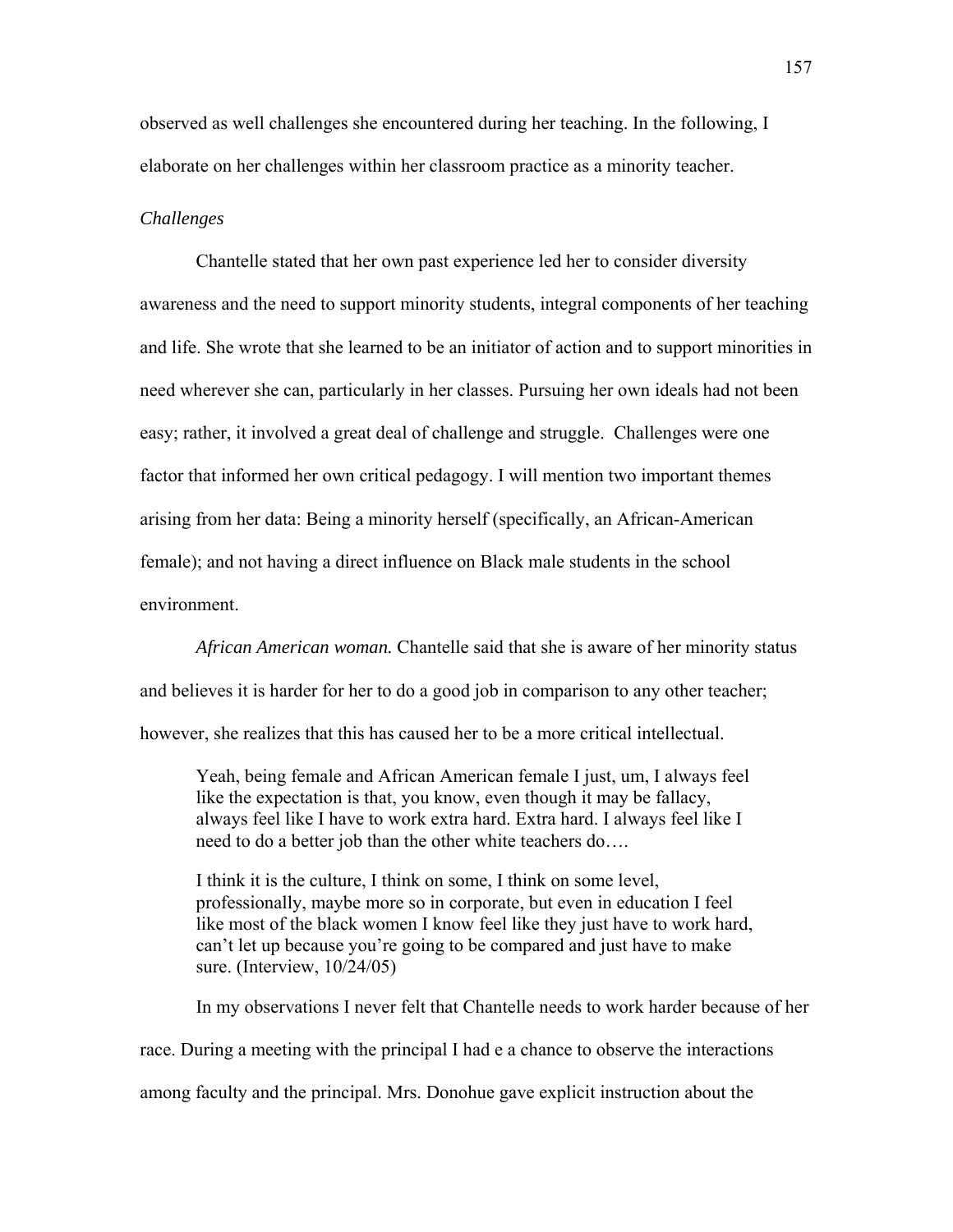scripted program to each teacher the same way. I could not observe any difference in interaction based on Chantelle's race. Also, in the hallways her small-talk discussion with other colleagues always involved different lesson plans and different teaching methods. As a matter of fact, I noticed that couple of teachers came to her and were interested in some lesson plans she had prepared on the topic of Macbeth. They wanted to exchange ideas with her, because they knew that Chantelle was chosen to be the teacher of the year. I noticed that Chantelle was pleased and in some way proud that others were interested in her teaching style. She remarks: "I like it when others are interested in my lessons that shows me that I am actually doing a good job ". (Interview, 10/10/05) The paradoxical relationship between what Chantelle thinks generally of African American females and herself having to work harder versus the reality in her school setting which did not necessarily show any different expectation due to her minority background demonstrated an interesting fact in my observations. One recent study by Reitumetse Obakeng Mabokela & Jean A. Madsen (2007) describes the experiences of teachers of color working in suburban desegregated majority schools. It explains that fighting discrepant stereotypes, the underrepresented African American teachers defend their status to have their accomplishments recognized. In their study the teachers reported that their individuality was often overshadowed by their colleagues' stereotypical beliefs about African Americans. Further, male teachers constantly had to refute negative male African American stereotypes, and the women had to deal with proving their worth as "qualified" teachers. Although, it may not be apparent, Chantelle has the urge to prove or show everybody in some way that she is fulfilling the needs what is expected from her. Nobody directly accuses her or directly demands that she work harder due to her race, but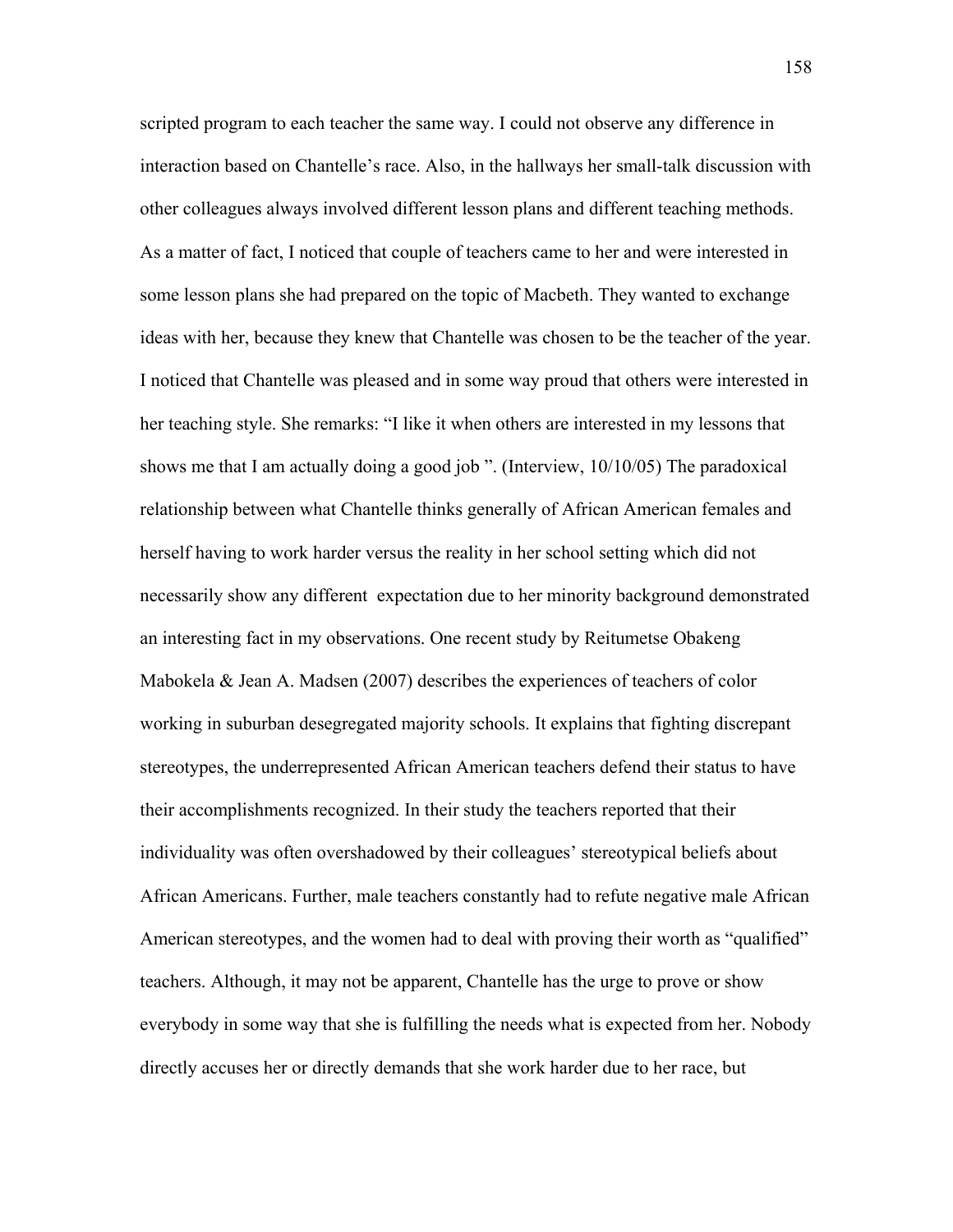nonetheless she feels this way Chantelle's perception may stem from her childhood, nonsupportive teachers in the past, or the current non-supportive environment with the scripted program policy. Additionally, her opportunity working in an urban journalism workshop, and spending a summer in a community action program, helping to write a grant for a project to enable first-generation students go to college, may indicate that she perceives herself working harder than other teachers.

Chantelle's other concerns were not only related to her profession, but also to her private life. She feels that African-American women need to work harder than White women. Many members of Chantelle's family foist a lot of responsibilities onto her, as well. In general, she has more challenges and needs to overcome more obstacles than White women typically do, particularly in her professional role as an African-American female teacher.

I think students feel more comfortable taking nurturing from me as a female teacher. You know sometimes they just need nurturing. Um, sometimes I can say things to them that maybe other teachers can't say. Um, sometimes, Mr. Knock, a social studies teacher, and he are gay white male. He comes to me and says could you talk to one of the students about something she said, something he overheard or something…You know she has on because they think I can forge a different type of relationship as female[sic]. And it's . It's , there are things I feel that they feel more comfortable coming to about than perhaps some other teacher. Girls and boys when they need a nurturing or they're having certain types of problems they're not going to want...you know. They want a kind of spirit to talk to. They don't want anyone who's going to laugh or brush them off, so I think that's a real advantage being a female teacher. (Interview, 10/24/05)

Chantelle was highly confident being an African American female teacher. She is sure that her nurturing, caring, and being attentive are distinct advantages she offers her students. During class time, she appeared to be approachable and in general a good listener to all her students' needs. Students did not hesitate to ask and suggest anything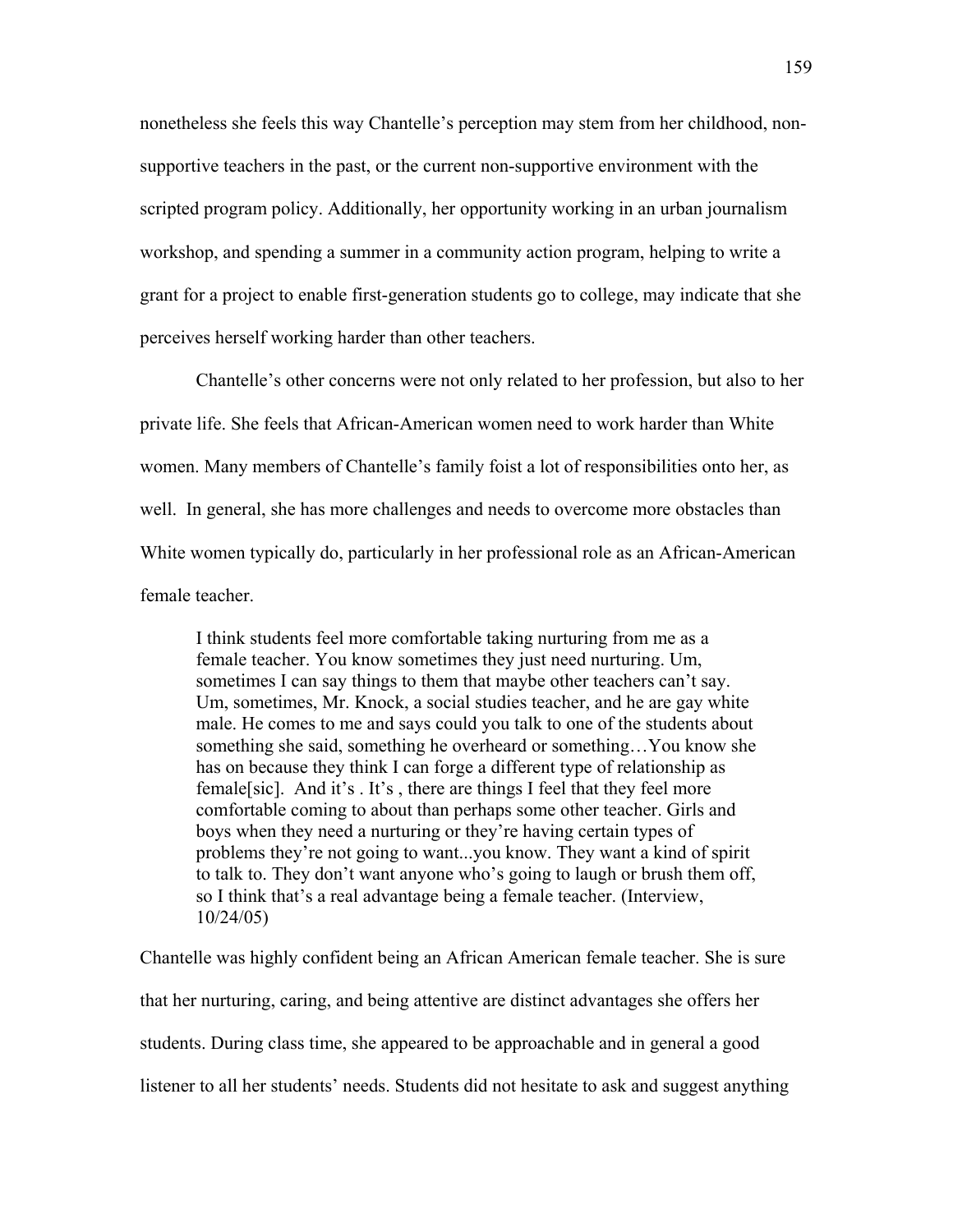new in her classroom. Her extroverted nature and effort to accommodate her students made her a suitable educator and, at the same time, friend to the student. She is aware of the characteristic traits she displays and she works hard to make them even better. She seemed to be comfortable in discussing with me what she does not like about the school administration, and what she would do if she were the principal. However, she never attempted to challenge the administration.. Given that she was critical in most of her teaching and thoughts she did not cross any boundaries and become critical in her actions with the administrative people. Further, her motivating and challenging nature and nurturing personality, allow her to forge an ideal bond with her students. Although her voice is soft and not at all aggressive, students seem to listen and to be attentive to anything she says in class. Yet, although she is understood by her students, she is aware that the administration and society treat her differently for being an African American female. She faced many social obstacles and does not feel treated the same as other teachers—particularly White teachers. In addition, compared to other teachers, she has many other obligations, which she believes are inherent in her cultural background.

You know, apart from being a teacher and minority, there's a portion of female which is also minority itself. Just being female you feel you were somehow disadvantaged. As African American female I'm exhausted. In private life and in the professional life, I'm just exhausted. All African American females I know work just harder and don't have any spare time. You have a lot of people who rely on you-in my personal life. I have lots of extended family that rely upon me. I always feel like I have to work extra hard compared to my peers in my professional life. Because you are going to be always compared. I think females get caught up in that perception, about black females is the workforce, she's the dominant person on the family, she's the dominant person in the community, and not many men are allowed working. (Interview, 10/24/05)

In recent years, there have been increasing calls to understand the experiences of African-American females from their own perspectives (Hill-Collins, 2000; Giddings, 1984). To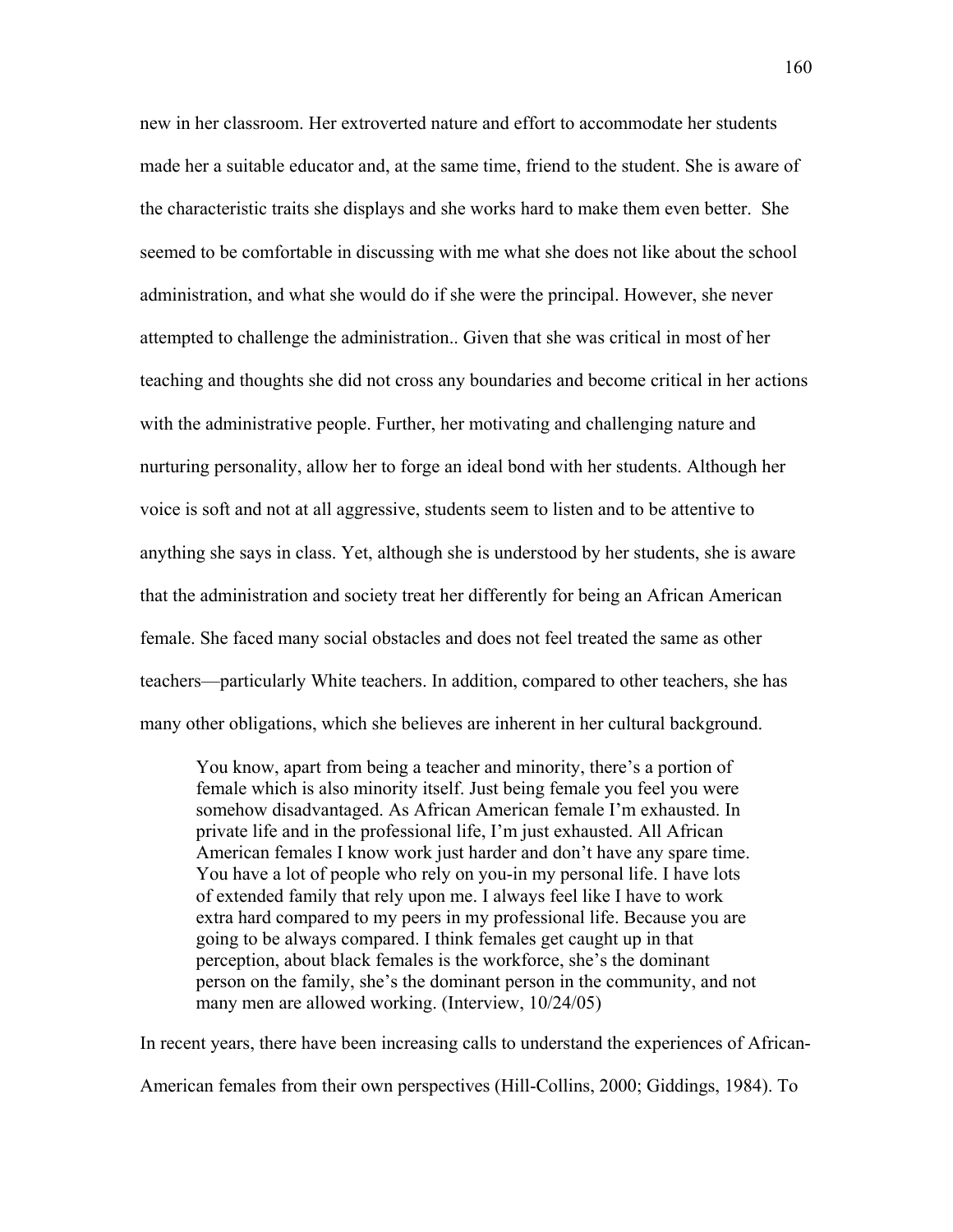understand fully Chantelle's experiences and perception as an African-American female, it is necessary to underline the multiple forms of oppression she may encounter. As an African American, she is subject to the racism that has been part of the American experience. As a woman, she is subjected to the sexism that women face in the larger population. However, much of the work that takes place on race in the United States ignores the role of gender, and much of the feminist critique of society ignores race (Hill-Collins, 2000). Chantelle realizes her situation being minority in two aspects; as an African American and in addition being minority as a Black female. From these two aspects of her background Chantelle actively engages in multiple forms of personal and professional commitments for herself which she chooses to show by being persistent in her teaching goals. Her caring for all students in the class by modifying her lesson on students' learning styles, her application for a grant to support African American students to attend college and serving as a role model teacher by being Teacher of the Year helps her to work harder then the rest of her colleagues. By doing so she almost seemingly challenges herself and her environment by "pushing the limits". This creates a relationship which she appears to want and need. And in turn, makes her perceive life as harder for herself in comparison to her peers.

In summary, her motivating and challenging nature, springing mostly from her past, is evident and prevalent in her classroom. She does not give up and does not feel discouraged. She tries constantly to find new ways to change her teaching and reach her goal despite being African-American or female.

*Influence on Black male students.* Chantelle indicated that she does not feel that she has much authority over African American male students. She made several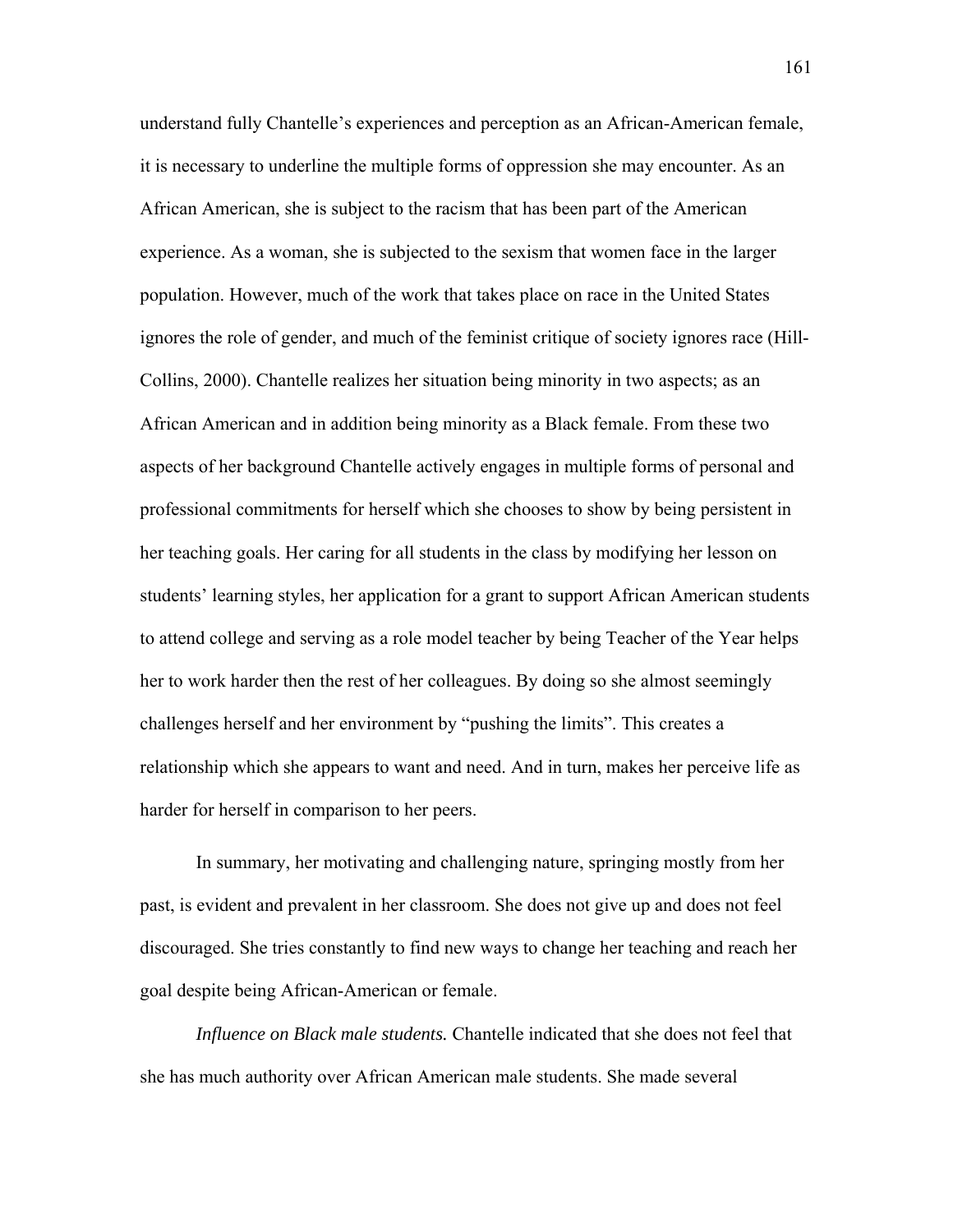comments that education needs more African American male teachers as role models for African American male students.

In many African American families the mother is at home and the father is not. So for them (the students) when they come to school I'm just an extension of their mother. It's still not a male voice. You know and I told the principal, it's like one African American man on this hall, and the kids run down the hall, everyone's running. I say "Stop running", "Slow down" and he comes up like "Gentleman, slow down" and they immediately stop. That's something I've witnessed for myself. African American male students have much more respect and respond differently than to African American female teacher. We need more African American male teachers to have also role models for Black male students. (Interview, 10/10/05)

Chantelle touches here upon an urgent need and believes that she cannot

effectively reach out to the disadvantaged group of Black male students. She understands what they need and tries to give suggestions. Again, she is seeing deficiencies in education and what one can do in order to resolve the dilemma. Though she believes she is limited in providing adequate attention to Black male students, she thinks she knows how this challenge can be resolved, and so she provides suggestions to these pupils and remains confident in the potentially positive impact of her experience. Although she knows her advantages as an African American female, she is also in some way paradoxically restricted within her own culture from reaching out to Black male students.

According to a CNN article, Marygrove President Glenda Price Across states: "Only 9 percent of teachers are men and only 2 percent of teachers are African-American men". Chantelle realizes the critical need and acknowledges the interest and desires of Black male students. The lack of African American male teachers in education has been well documented. Chukwunyere E. Okezie (2003) provides reasons for the lack of African American males in the teaching profession: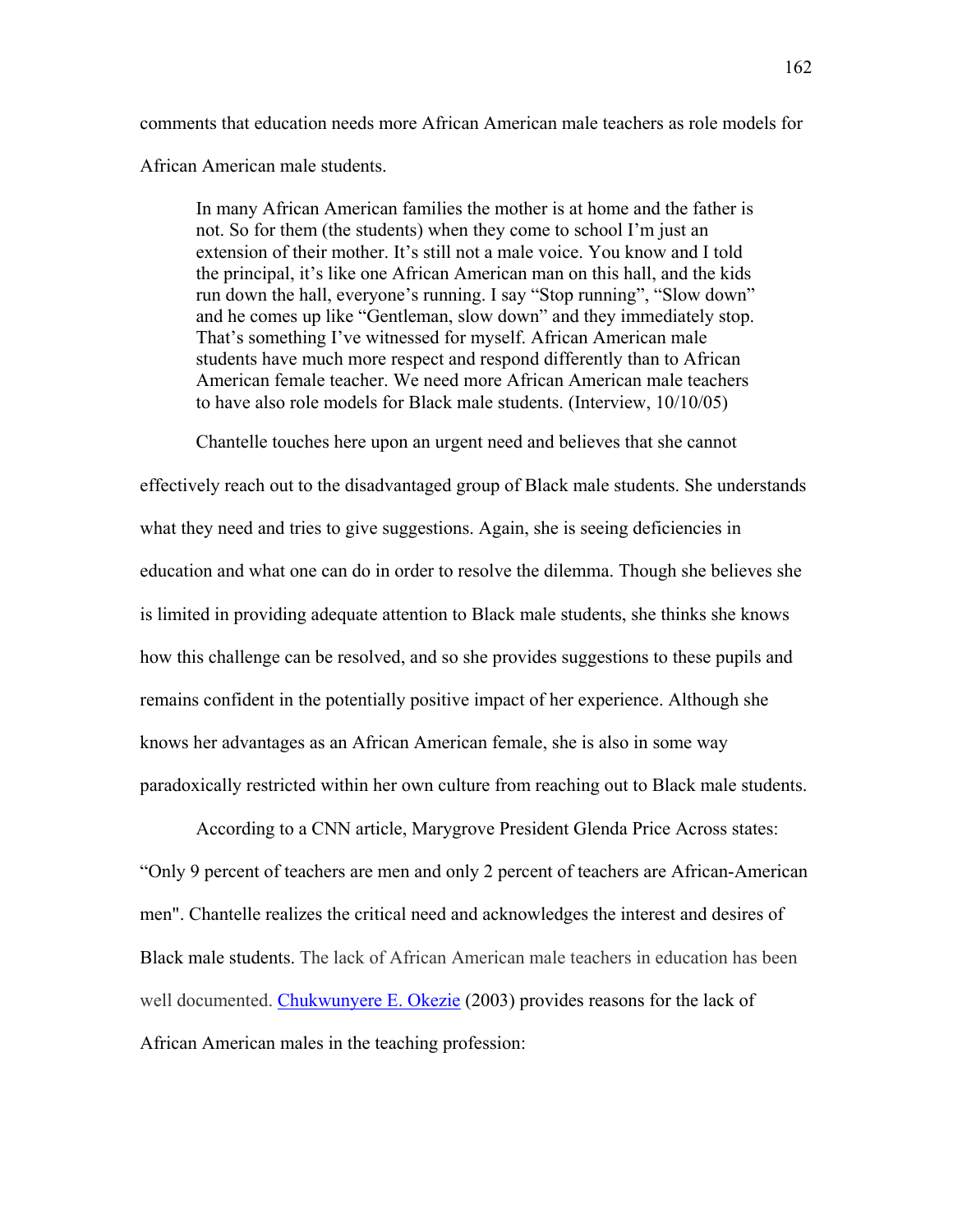1) the watered-down education that minority students receive in elementary and secondary schools;

2) strong competition from non-teaching professions that offer higher salaries and better status to top graduates;

3) the increase in testing requirements in many states, which effectively discourages some minority men (those adversely affected by tests) from pursuing teaching careers; 4) and the heavy reliance on loans in college financial aid packages. Each of these factors can discourage African American males from pursuing postsecondary degrees and joining the ranks of the teaching profession. Yet, the presence of African American males in classrooms is a significant factor in improving the educational outcomes for minority students, since these teachers can serve as important role models. According to Rhonda Wells-Wilbon and Spencer Holland (2001) male teachers instill positive values, pride, and the desire to want to do the right thing even in absence of the role model (p. 5).

Chantelle agrees with the research-indicated need for Black teacher role models for Black male students. Yet, she sees her limits as a Black female teacher not having the authority and respect of her Black male students. I observed one time that Chantelle wanted to call all students back to the classroom after a small break from the hall. Essentially, Anthony and Leroy did not want to come in. Chantelle displayed a natural attitude with these students and later she told me "this is always the same and natural". (Interview, 10.03.05) In addition, Chantelle frequently acknowledges when Anthony and Leroy are not on task while they keep talking. Such actions and attitudes, although contrary to her philosophy, represent further manifestations of Chantelle's purposeful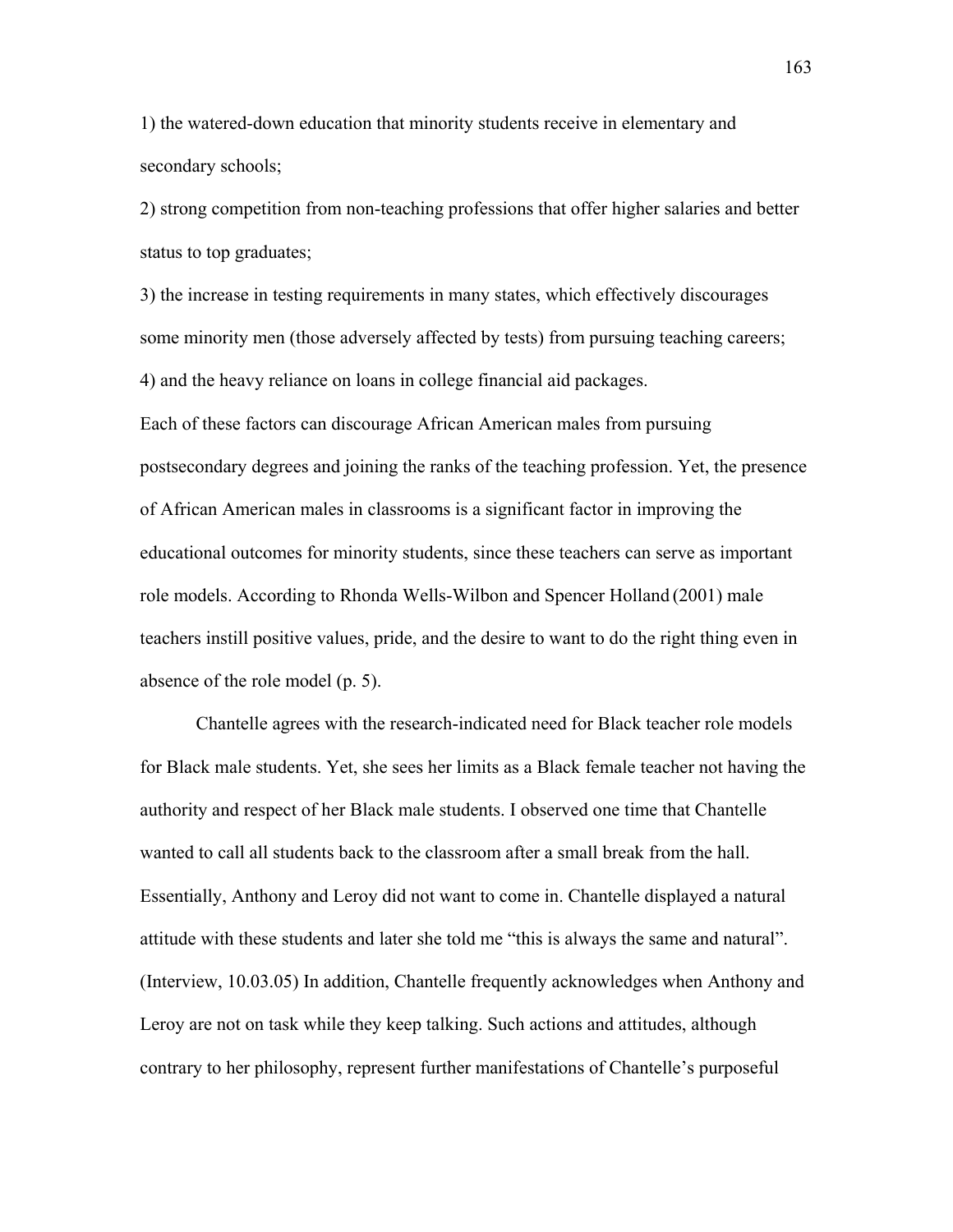understanding of Black students respect and authority boundaries towards a Black female teacher. Moreover, during the years that Chantelle has been teaching at Midtown Middle and her personal experiences from her family and Black culture may indicate that she has learned not to care about these particular differences in the Black community.

Overall, Chantelle is driven by her unique experience to make a stronger impact on minority kids. She faced many challenges and wants to make sure that children at risk can get a fair chance and guidance in their education. She is a critical educator and seeks to take advantage of each child's' particular fund of knowledge. She is not trying to indoctrinate her students with her views, instead her class is structured in the interest of her students.

## *Themes in Personal Beliefs and Teaching Practice*

Teaching Practice is complex and not easily relegated to neat, consistent descriptors that comfortably categorize the sharing of information and interaction among participants in a classroom. However, interviews, observations, telephone conversations and emails used in this study all provide information that offer unique insight into Chantelle's beliefs and teaching practice., Utilizing a constant comparative method has meant that certain recurrent themes have emerged. These themes are the best possible descriptors of the phenomena occurring around the respondent in her created, livedthrough world, but they are not intended to be all-encompassing or static. These themes are perseverance, caring, and multicultural community of learners, three seemingly divergent themes that explain Chantelle's praxis with their students , her working relationships to their colleagues and administration, and at times her relationship to herself, taking into account her personal history and experience.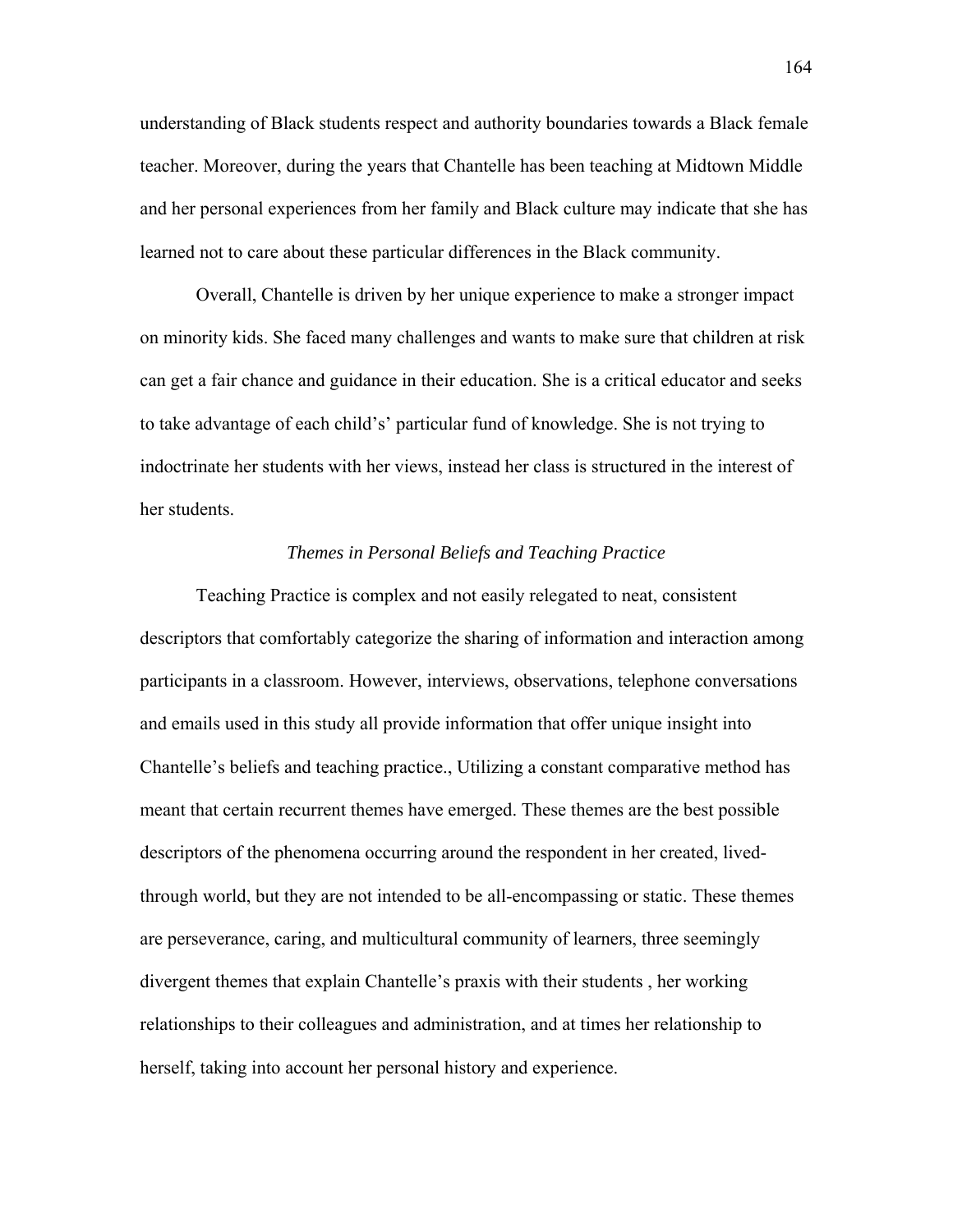# *Perseverance*

During her childhood, college experience and working environment at Midtown Middle, Chantelle's experiences shaped her personality that is persistently showing up in the way how she wants to achieve her goals. Only few teachers at Midtown Middle, based upon my observations, are persistent enough to pursue their way or philosophy of teaching, given the time constraints of their daily grind . Moreover, events and actions by the principals molded the strong teachers like Chantelle into what I have named perseverance

From the two major areas Personal Beliefs and Classroom Practice, Chantelle actively engages in multiple forms of personal and professional persistence which she chooses to exercise in regard to her teaching. Chantelle's persistence against the scripted program manifests itself in a number of ways. She chooses her own books in the limited time she has, does not change her intrinsic motivation of teaching, and allows her students how they would like to talk and write regardless what the school policy states. This shows in many ways that she does not acknowledge the principal's approach to the scripted program and she still challenges herself to do a good job when having the opportunity. Clearly, Chantelle disagrees with the academic policies at Midtown Middle and believes that it actually does not contribute to the learning per se of the students. Yet while persisting, Chantelle further alienates herself from the ideas of the school and clearly has demonstrated to them that the scripted program does not work. Her Award for teaching and self-assurance in what she is doing in her classrooms, makes her even stronger in her ideas of her teaching. While she does indeed give of herself as a reflective teacher, an excellent educator, and mother-like teacher, she also places a type of

165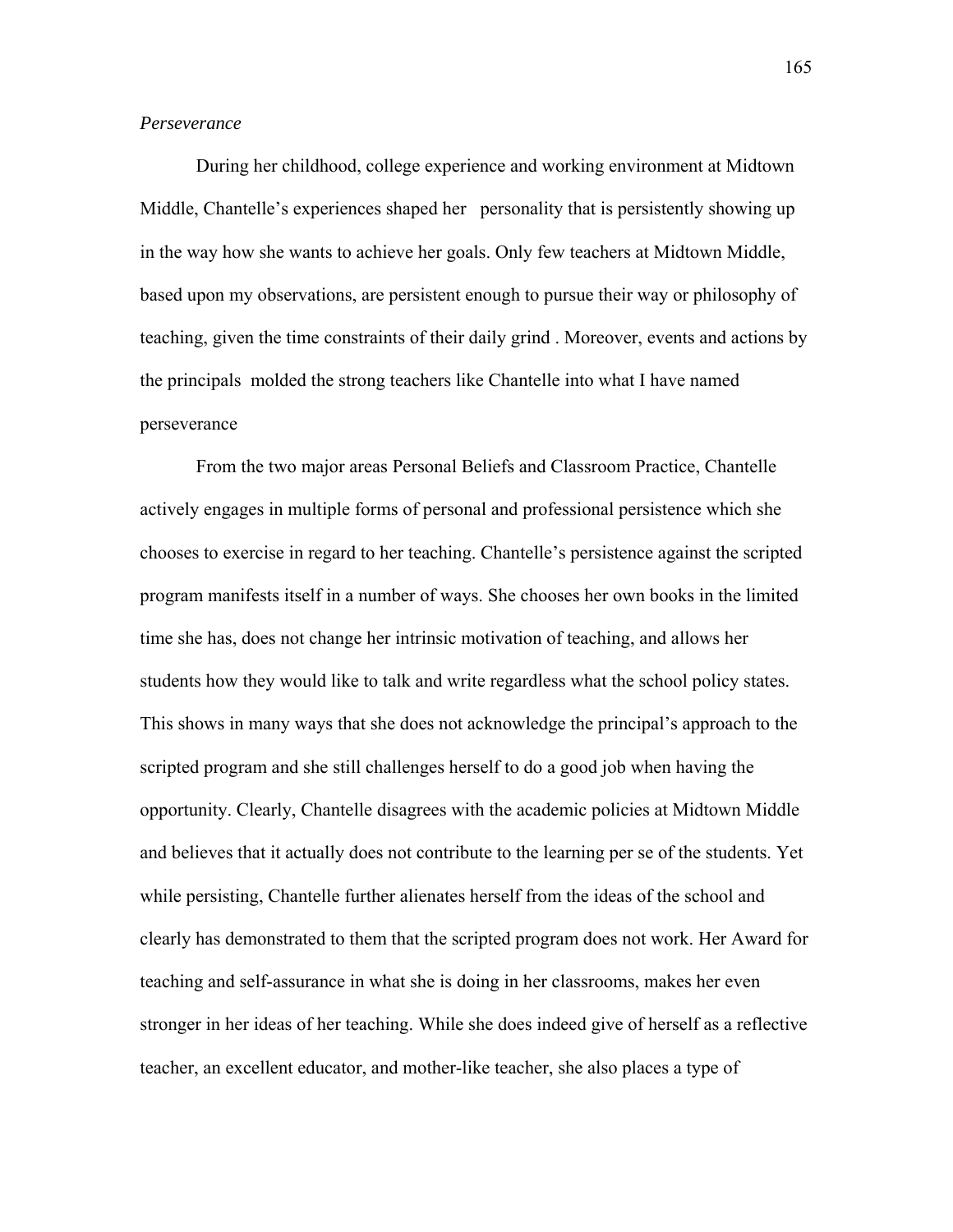constraints that is in her own words described as "to push over the limits". Not only does she pushes the students but in some way also pushes herself to perform and serve as an ideal educator in the classroom. Chantelle's intentions may indeed be idealistic in achieving her goals to make each student think on his or her own way, that in some way is a memory for her own "push" growing up without support from parents and to seek for her own education with no guidance. Within the persistence/perseverance in her teaching Chantelle has learned how to be persistent in light of a non supportive environment such as the scripted program.

Despite teaching at Midtown Middle for a couple of years, Chantelle has not formed strong relationships with the principal or the administration. While she will attend most required school meetings, will participate in tutoring sessions for students in the afternoon, Chantelle does not agree with the school's policy about the scripted program and continues teaching the way whenever she can. Such persistence is not by choice but it is developed throughout the years growing up and is prevailing now also in her teaching. The lack of support from the principal not listening to the ideas and interests of faculty, makes Chantelle induce and be persistent in her own critical pedagogy in the classroom. Chantelle states,

I really would like to leave. I cannot stand this stupid scripted program. While the principal is only concerns of AYP, she really does not care how each individual wants to teach.[concerned]. My goal is to continue and not to change my philosophy in teaching. I want the students to be happy and welcomed in my classrooms. It is so to be the best teacher I can be in my own classroom. (Interview, 10/24/05)

The lack of communication between the administration and Chantelle shows also in some way a negative reaction on her part. Not only do her peers claim and discuss the situation regarding the scripted program, they do not discuss in general curricular issues. However,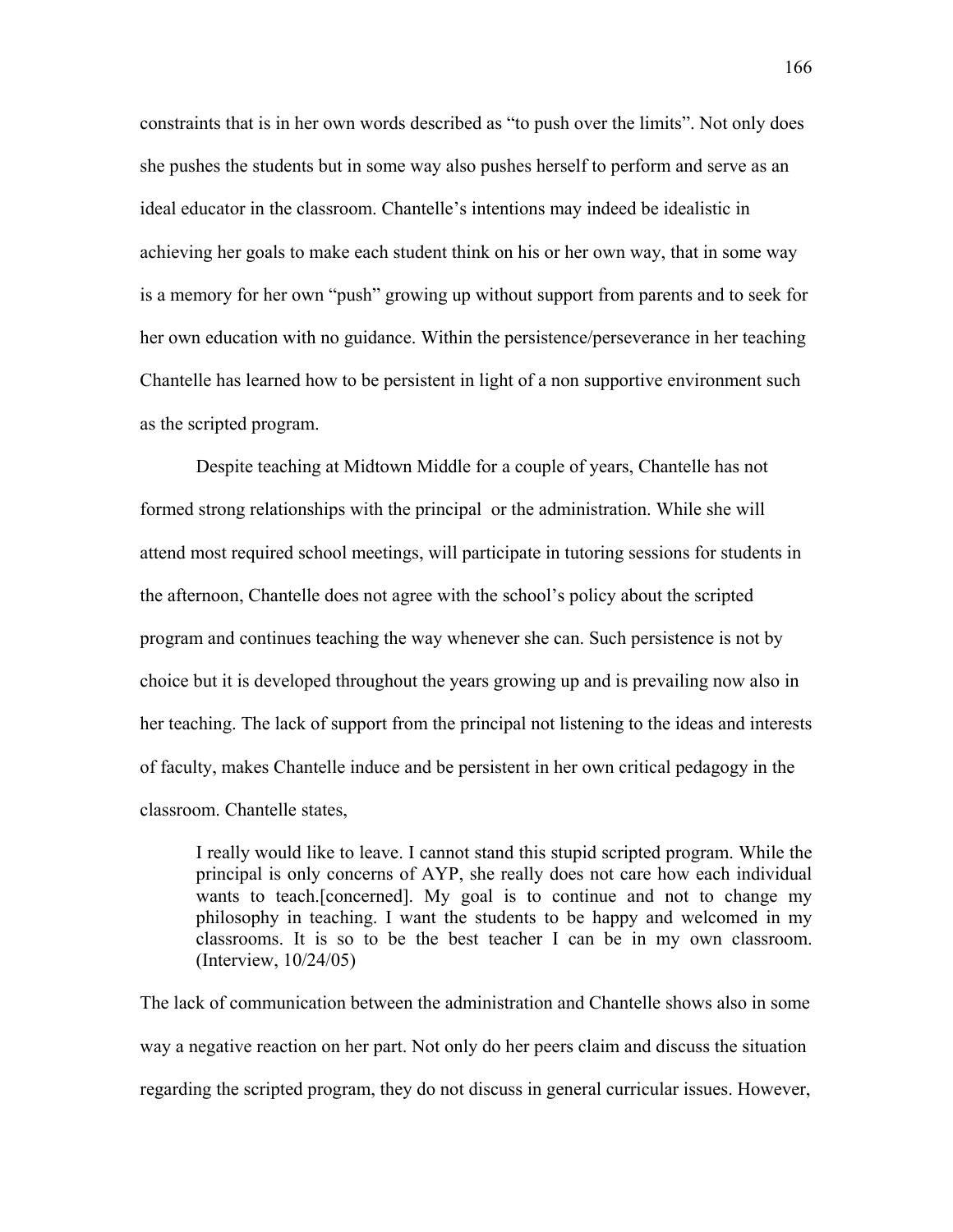in my observations of the faculty of Midtown Middle, most teachers are on their own and do not discuss or do some activities together. In spite of the principal's announcement on the website about that Midtown Middle is a great school because of its urban, family atmosphere, Chantelle or other teachers does not experience such a cooperation and support from the part of the administration. Also, at the end of my observations, I noticed that at least 6 teachers left. Thus, what Chantelle already thought before of leaving must have been an issue also for the rest of the faculty. She states,

 I think most of the teachers think the same way about the scripted program as soon as they have a job they want to leave. Please, do not tell anyone, but it is also one of my concerns. Mmm, I think I am not happy here. (Interview, 10/10/05)

With no real administrative bond for any of her teaching philosophy, Chantelle feels to do the things she want to do during her allowed times that fit for herself and her students. She loves teaching, but would appreciate more a type of support for her teaching that goes beyond a Teaching Award for the year. She remarks,

I would appreciate it if they could value what I am doing with the kids. I really love teaching. And I think now they can see it. I believe the teaching award was in some way to show them what I value. (Interview, 10/24/05)

Although Chantelle is disappointed with the scripted program, she does not feel responsible of the outcome since this program was imposed on her by the administration . Even though she receives the teaching award, the principal never ever came to her class to ask of her different teaching methods. Clearly, Chantelle perceives she is alone in her teaching endeavors and only receives some administrative acknowledgment. In spite of this situation Chantelle allows herself to do units and activities that may or may not directly reflect mandated school curricula. She fashions her own ideas based on her democratic beliefs and creates a learning environment that welcomes diversity. Her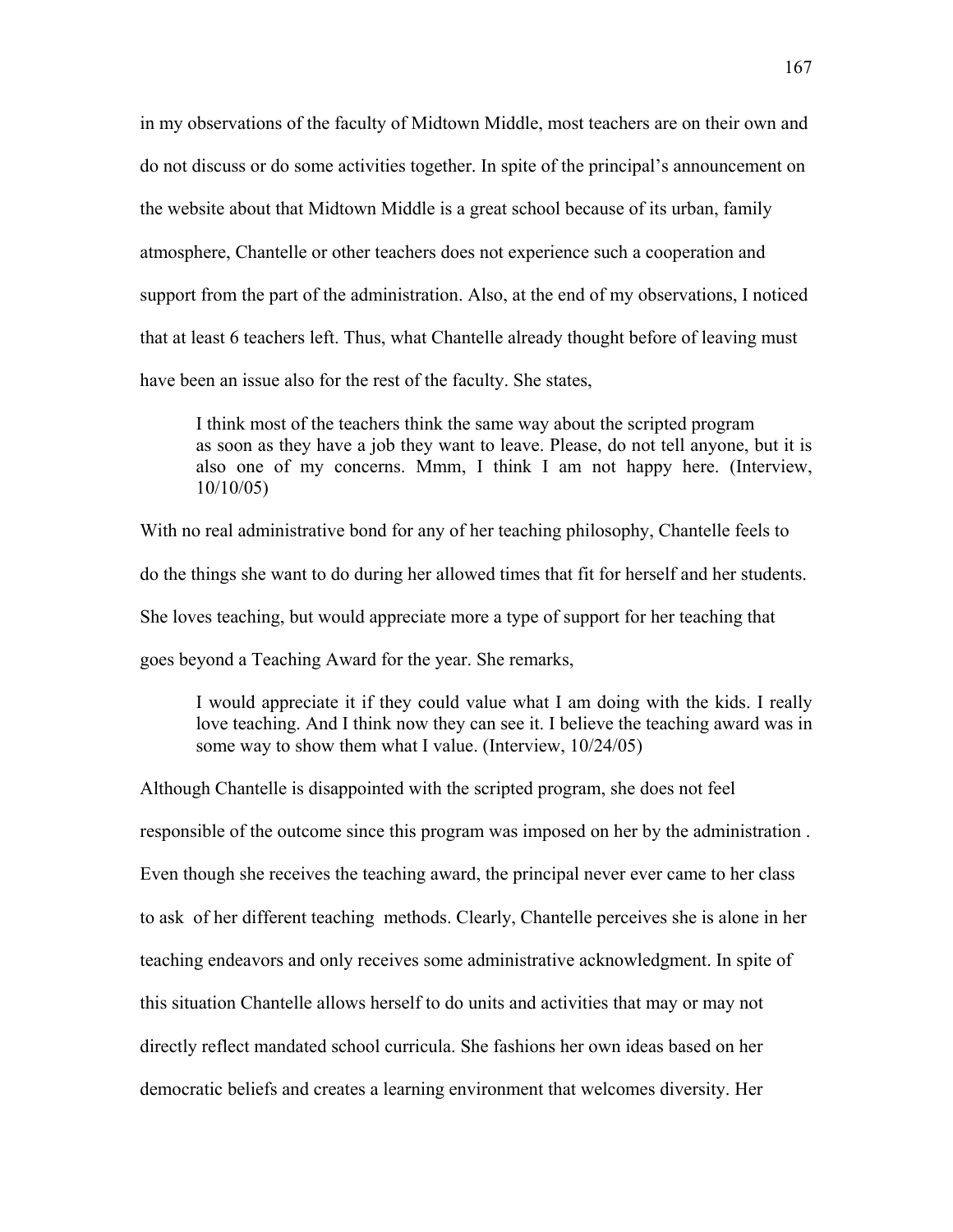persistence/perseverance reflects Chantelle's openness to literature study should be an ongoing conversation of a multitude of ideas and approaches for continued literary envisionment. In addition, Chantelle is in tune with what is effective, and she continually listens to her students as the primary source for curricular issues. She states,

I know what is good for them. They tell me if they don't understand and how they want to learn. I know what works for them. (Interview,  $10/24/05$ )

Even though Chantelle indicated administrative disregard for the work that she does, she did not appear to be proactive in changing the nature of the relationships and procedures within the department of the school. Chantelle seems that she has given up on the prospect of a better teaching setting, and this make her more driven and persistent on her own teaching goals within her four walls (this is reclusive and rebellious behavior not persistent). Chantelle's persistence may stem from her past experiences not voicing out her wants and needs during school and college, or it may be due to her own needs with continuing within a limited time schedule against the administrative mismanagement with Midtown Middle School.

 Within the construct of persistence Chantelle has learned how to reflect this in light of her teaching materials, ideas, and workings with the students. Teachers working daily with students and minority students need adult professional relationships, administrative support and understanding, and proper acknowledgment for their academic contributions and individuality as persons. However, when those professional expectations are not met even on a basic level, minority teachers such as Chantelle will find satisfaction in devaluing departmental procedures and will carve out their own comfortable existence as an independent educator within their working space.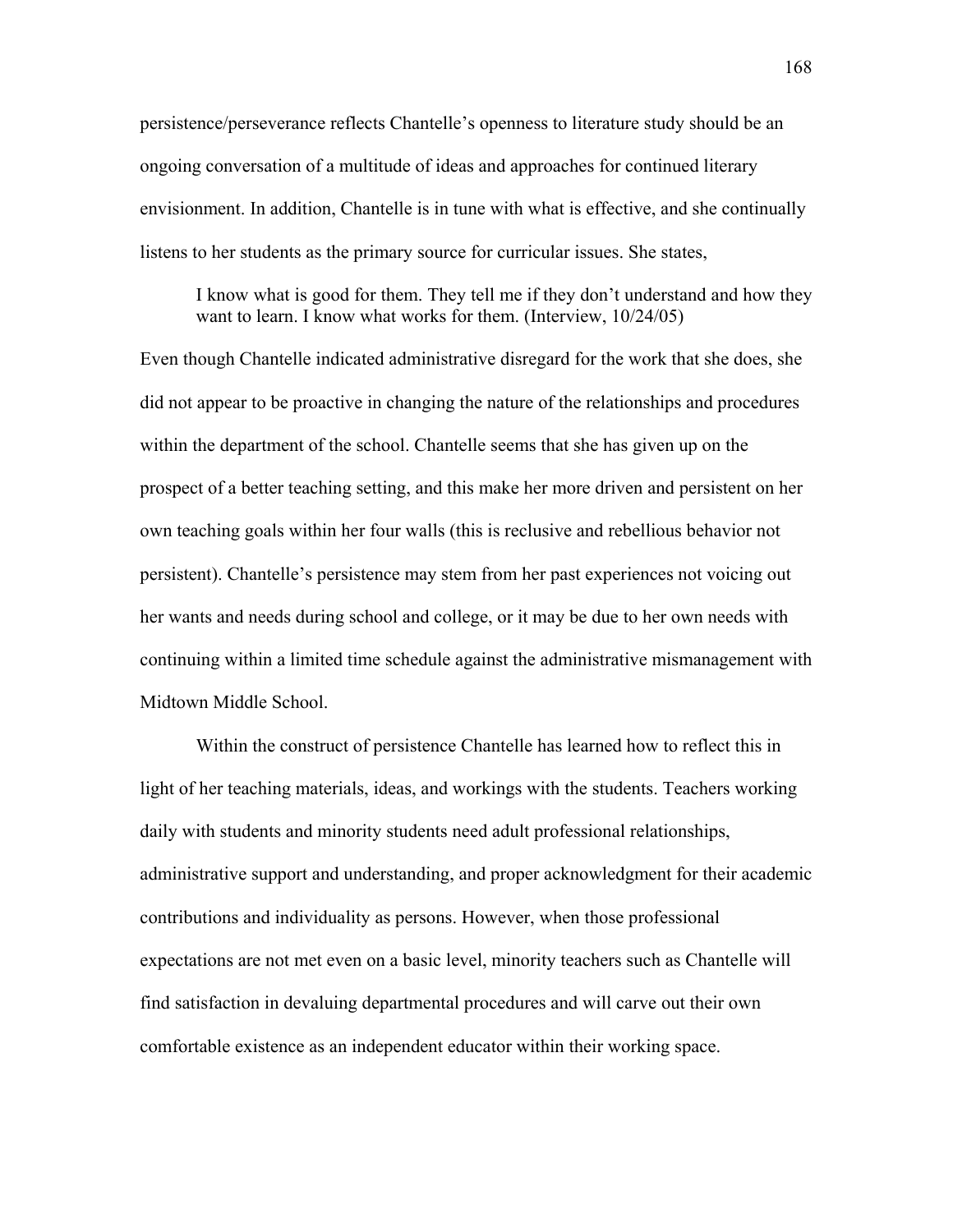# *Caring*

The second theme which embodies the whole concept of a safe environment reflects as well her views of herself as a student-centered teacher whose responsibility is to create an educational environment in which students may be nurtured, spontaneous, and productive. Chantelle says her basic personality is a nurturing one, and she thinks of herself as "like a mother". For example, in opening a lesson about different voices in literature, I observed Chantelle serve grits to her minority students to be used not only as a food, but also as a mnemonic for recalling elements of Black Voice. Chantelle read an excerpt from some Civil Rights short stories, excerpts she uses to justify certain words in the Ebonics language such as "what's up cuz"? (Interview, 10/10/05) While students served themselves grits from a large crock pot with their choices of butter, hot pepper sauce, salt, pepper, and sugar, she adds,

I like to serve. I think it is okay for my students. I ask so much of them, and I enjoy giving back. For any relationship there has to be give and take. Also, to give something they culturally see in their homes makes them feel probably more comfortable. (Interview, 10/10/05)

In her responsiveness of her students she "feels good about herself-giving more to students than what they might expect". In addition to provide solid teaching, Chantelle believes her role in the classroom is to exude understanding, empathy, compassion, and care for the individual as well as providing an educational environment where she can be nurturing, cordial, spontaneous, and eliciting of student work. Chantelle states,

I think the whole encouraging and nurturing part is my basic personality makeup anyway. So many students do not get the amount of attention they need at home for a lot of reasons, and many of us teachers are all they have to talk to and listen to them. Knowing that I am not going to embarrass them or threaten them in any way allows my students to learn, grow, and get a sense of who they are and can be. Many work harder and produce better quality work when nurtured and encouraged and in a safe environment. (Interview, 10/10/05)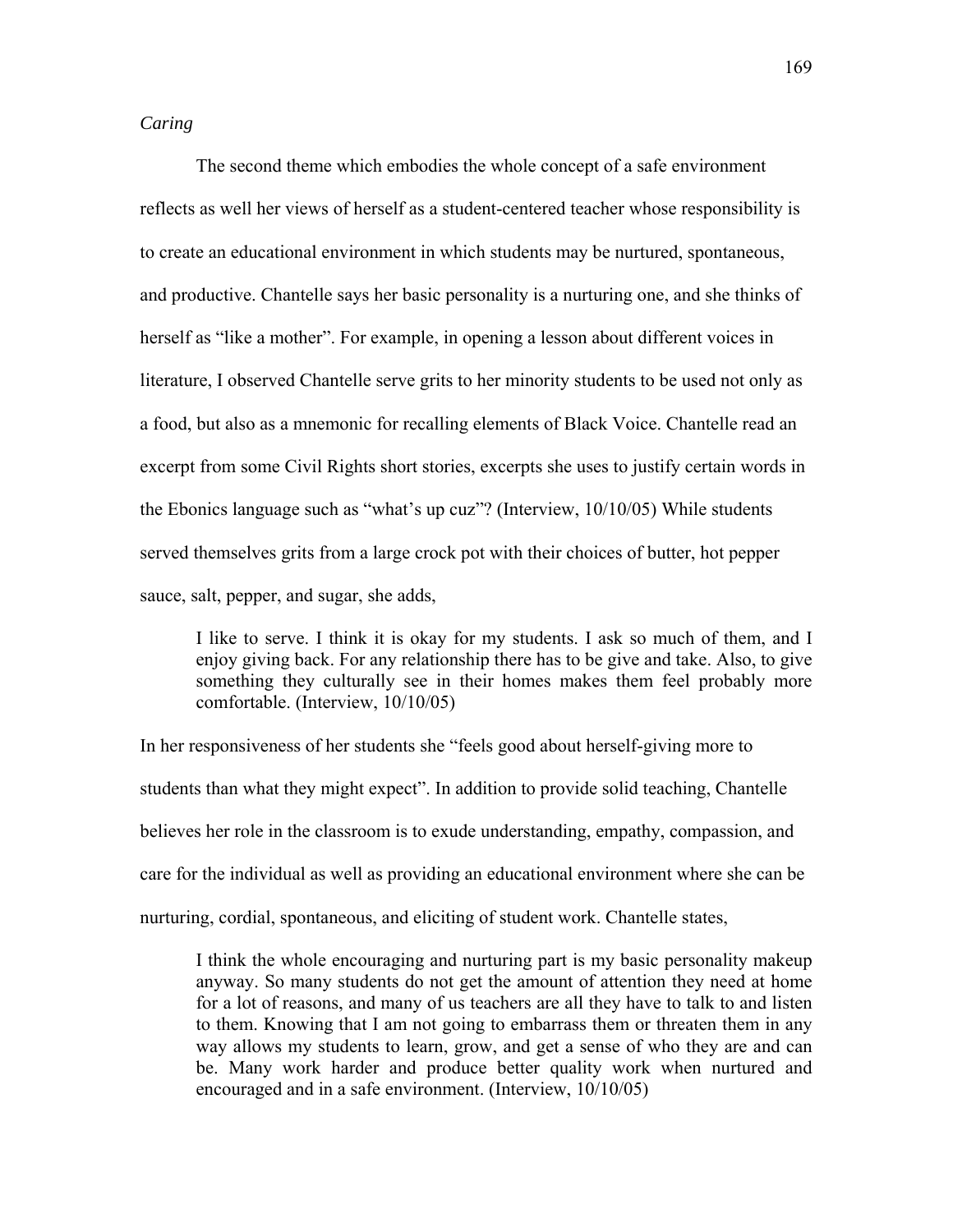Chantelle's beliefs is congruent with most feminist pedagogies such as caring

(Beauboeuf-Lafontant, 2002; Collins, 2000; Noddings, 1995), teamwork, and the sharing of control (Ropers-Huilman, 1997). Most feminist scholars point out the caring portion in a safe environment stems from the mothering nature. Chantelle acknowledges that some of her students come from "terrible" home environments and that her safe classroom may be "the only safe place they have ". (Interview, 09/26/05) Having this secure environment is important to her, as it is an outgrowth of her experiences as a young child. Chantelle explains that she was one of those students who had a bad home life, and that her teachers made fun of her because of it. She states, " From time to time depending on the school, I did not feel safe at school. And I want to bring my experience to the classroom to help my students". (Interview, 09/26/05) Chantelle believes that her classroom reflects her personality, and the kind of attention one puts into the learning environment mirrors the teacher personally and professionally. The configuration of her room reflects a type of homelike atmosphere peppered with her own accents. Partly, this was one of the aspects why Chantelle was nominated for the Teaching Award.

In addition to having a safe, home-like environment for her students, Chantelle strongly feels that caring is an important component of being a good teacher. Caring is the exact opposite of the attitudes and behaviors she recalls displayed toward her in her own schooling experiences. To Chantelle, caring is not just a visible behavior or measurable interaction with a student but an attitude that might be met with a reciprocal acknowledgment. She defines caring as a form of rapport building over time that underpins effective teaching. She states,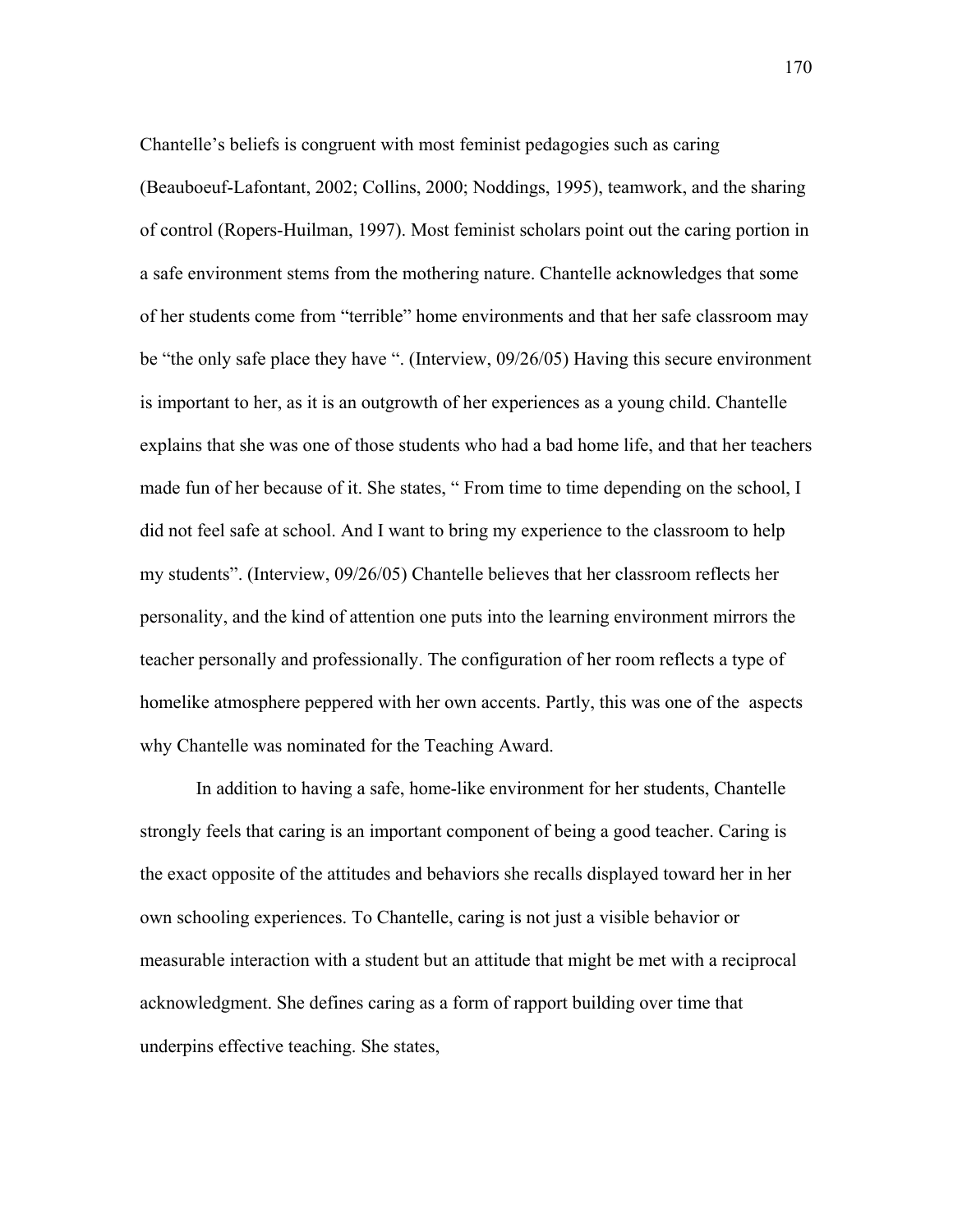Personally, the most important aspect of a teacher is a good communication and a good relationship with your student. I care about her or her and if I show this then they will know and feel it by time. If they know that it is important for me what they think and how they feel then by time I will establish a good relationship. (Interview, 09/19/05)

That students feel safe and cared for as unique people in her classroom allows Chantelle to propel them towards one of her goals for them of lifelong learning. It is not enough for one to claim he or she cares, but one must outwardly demonstrate caring. Noddings (2001) defines a caring teacher as one how possesses more than certain stable and predictable traits that characterize an individual before he or she operates a classroom. A caring teacher is a receptive individual who displays the regular establishment of "relations of care in a wide variety of situations. And clearly demonstrates a continuous drive for competence. To respond adequately to the recipients of care". (p. 101) I observed that a Black female student was crying due to personal reasons with another classmate. Chantelle suggested excusing her from class and going home for the day to calm her. On another instance, one student's grandmother died and he could not avoid his emotions and crying during the class session. Chantelle took her aside and tried to calm her down and asked her several questions about his grandmother. The student felt better and understood. Although, these examples seem to be normal responses for most teachers' reactions however according to Chantelle not all teachers are sensitive enough. Both students seem different and much more positive towards Chantelle. Chantelle attributes this to her reaching out to the students through compassion that nurtures the rapport she built with both.

 Caring is frequently misunderstood as a certain lack of professionalism, and critics suggest that the relationship between care giver and recipient should be somewhat

171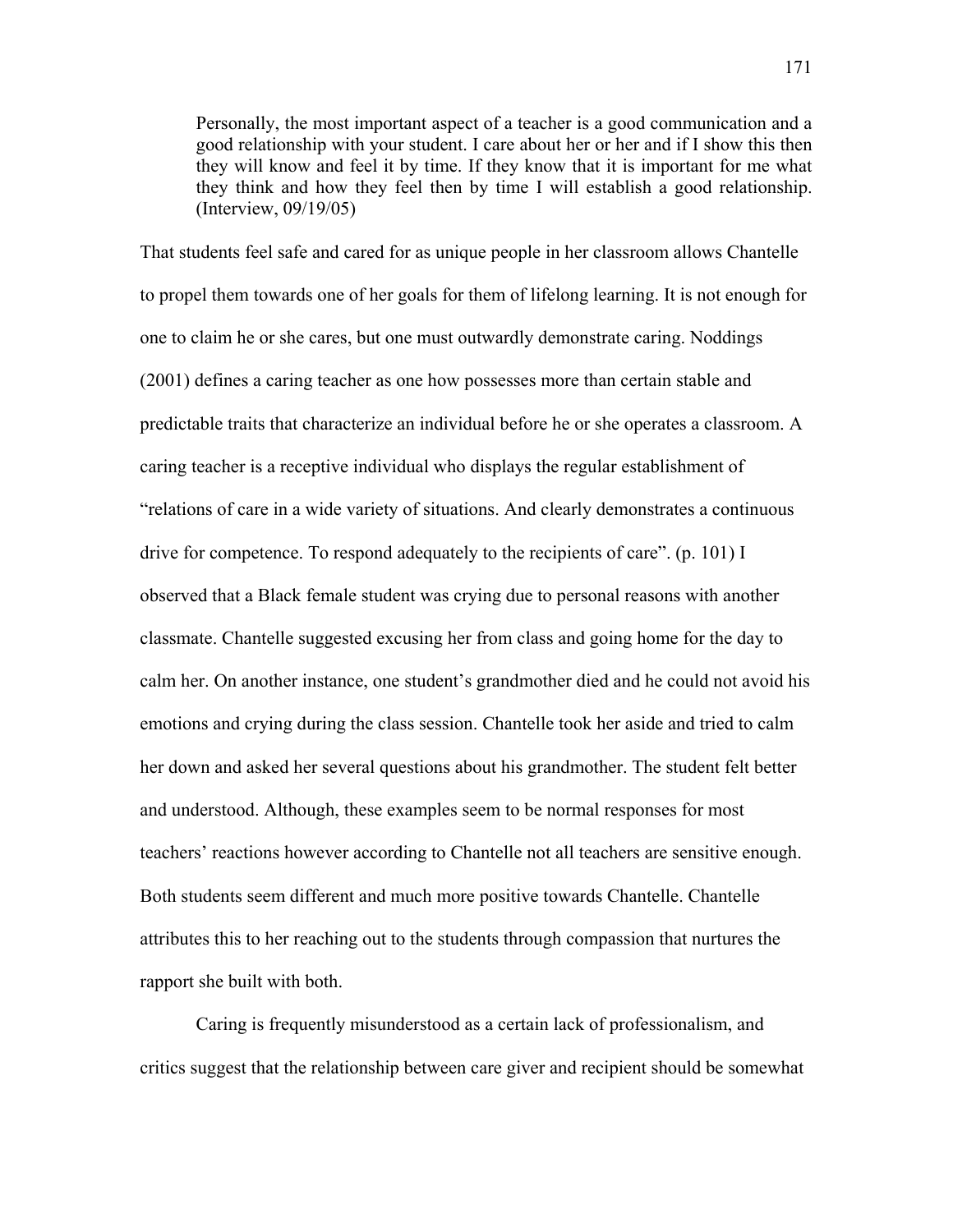distant, supervisory in nature, and communicated through an insider's language of clinical jargon. Chantelle's approach to caring is not common in middle school classrooms. Unlike Sears, Kennedy, and Kaye (1992) who found that teaches are often concerned more with intuition and judgment of content that with sensing and feeling with regard to student needs, Chantelle believes that all are essential. In addition, Chantelle sees herself as a caring individual who exudes qualities of intuition, personal commitment, and student focus- all characteristics that emanate from an altruistic belief system that serves as the basis for her behaviors, decision, and attitudes in the classroom (Noddings, 2001). Such is seen with a student who entered in her classroom trying to raise money for habitat for humanity. Chantelle considers Cindy's situation as unfortunate as her family situation is poor and she hardly finds food herself. However, helping such individual is recognizing that she needs help as well. Chantelle's classroom is one outlet for Cindy to feel safe and raise money to help people in need and to feel her as well better. Although Chantelle knows that it is against the school's policy to sell items in the classroom, she realizes that there are certain situations where she prioritizes the situation as much more important than school policies. She says,

Although, I know that it is prohibited to sell goods on school ground, I really do not care. Cindy is collecting the money for a good deal. If a student takes her time for that, I as an educator need to do even more. (Interview, 10/03/05)

Chantelle's behavioral expectations of her students are backed by a combination of written rules in her classroom and introductory remarks she makes at the beginning of each new term with new groups of students. Infractions of these rules are, in her own words, "rare," and she claims being usually successful in handling them herself by talking with students about their behavior in lieu of writing discipline referrals. Such is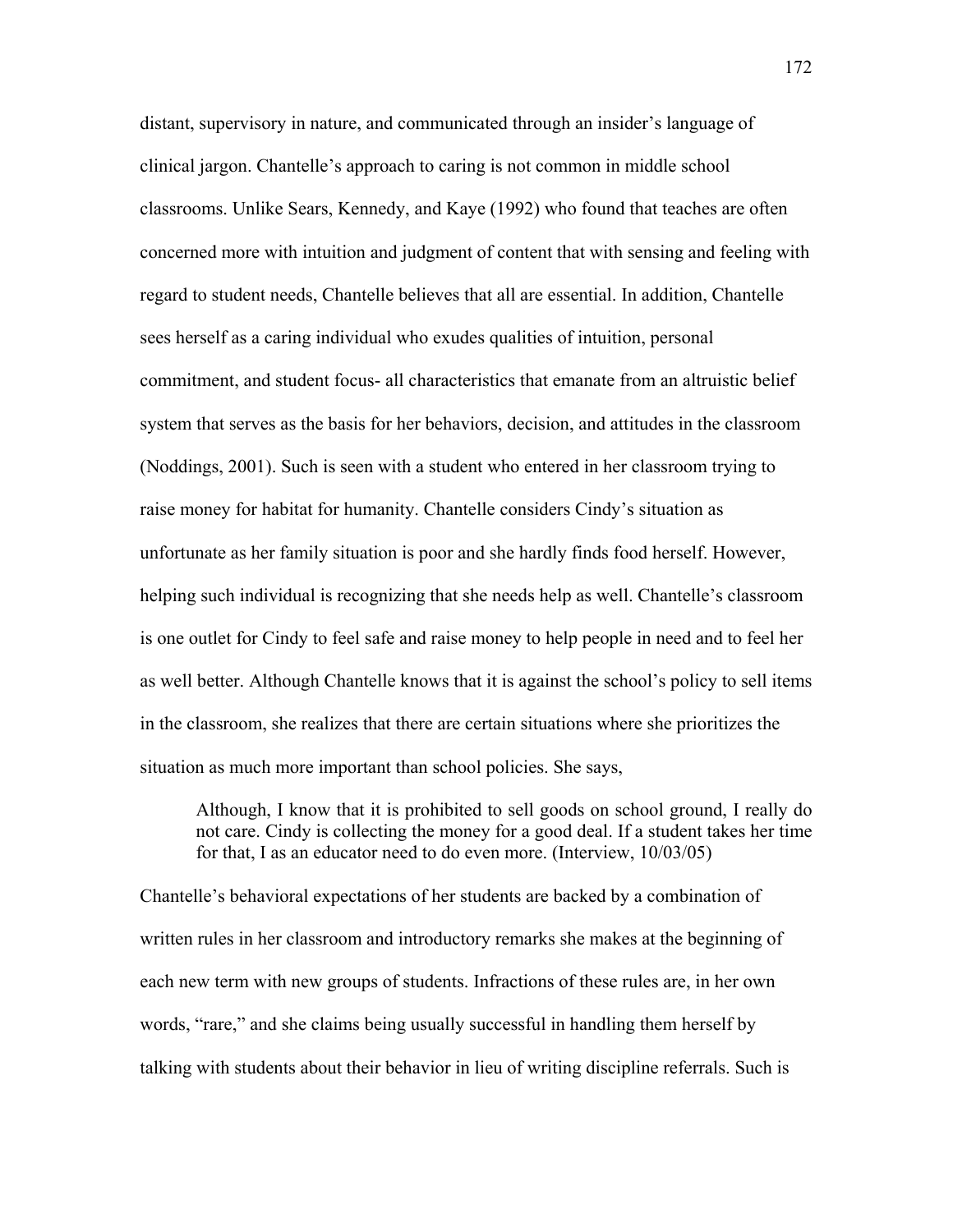not only congruent with the school's policy for teachers to handle as many minor infractions with students on the classroom level as they are able, but is also indicative of Chantelle's desire to continually create community in her classroom, something Greene (1998) states teachers should do on a continuum to mirror and adjust for classroom dynamics. (p. 27) Chantelle attempts to create a harmonious community in a number of ways: having open communication, working out solutions through mutual concern with her students, and carrying out an agreeable action for them both. She further creates community by being the "mother" to her students and establishing and maintaining the safe environment she believes is vital to learning. Chantelle's deliberate creation of what she deems an inviting, sincere, student-oriented community appears to be an extension of her.

# *Learning Environment*

 The Learning Environment theme embodies concepts of activism, student's interaction, diversity, acceptance of individuals, tolerance of class members, multicultural lesson all carried out within a synthesized school framework and Chantelle's beliefs and experiences. Chantelle facilitates students' individual learning activities and supports team and group interrelations as students work collaboratively to study texts in a safe atmosphere. All students are valued and celebrated as unique persons with their own voices, and they are felt comfortable and important in Chantelle's classroom with her encouragement of collaborative work assignments and the giving of personal attention. She allows students to discuss their origin and values each input student gives to learning. By sharing her own experiences and giving her own reflections on readings she also invites the class to feel confident enough to talk and share about their own experiences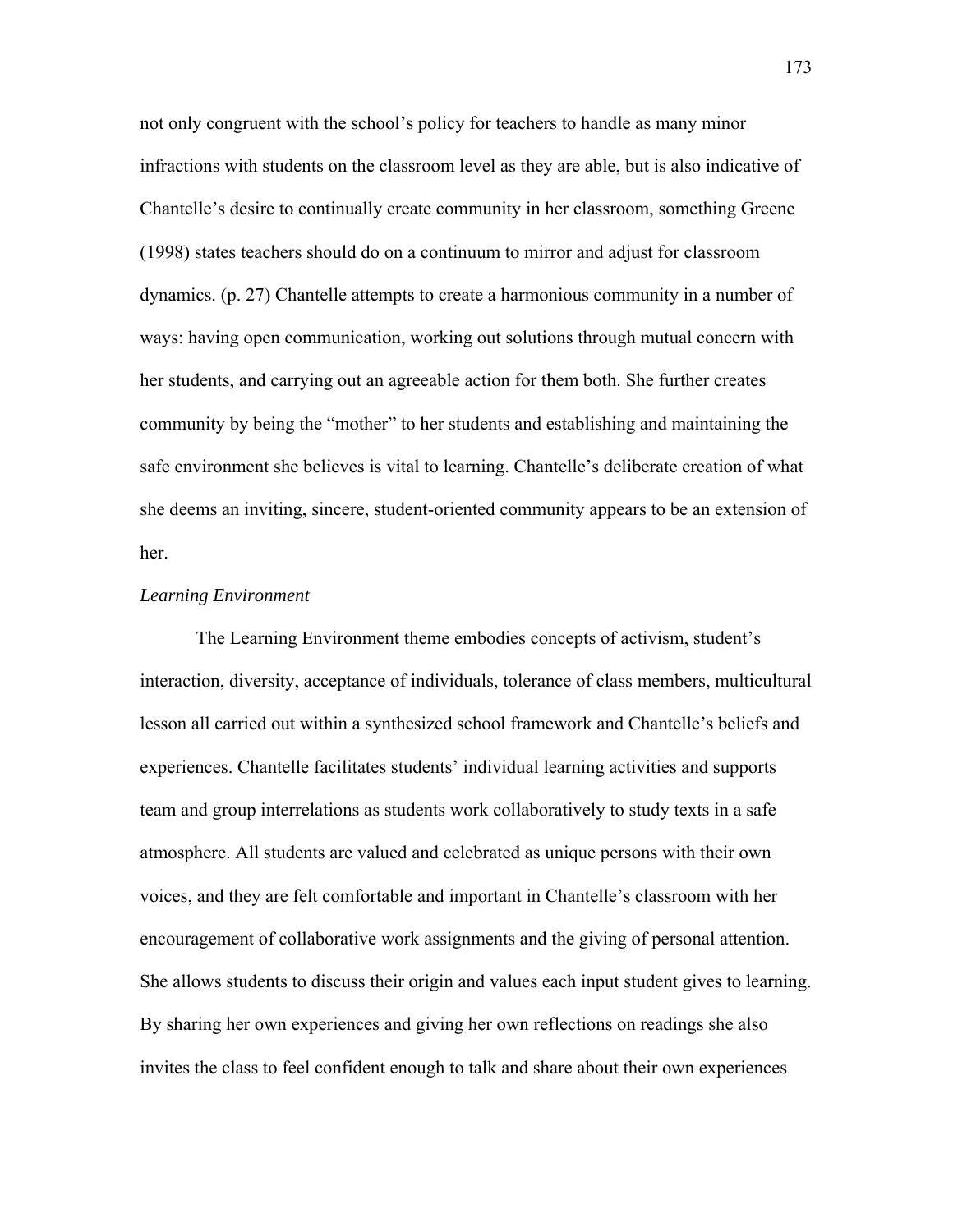and reflections about the readings. Lastly, she critically reflects on classroom practices and modifies teaching towards the needs of the students. By "pushing their limits" she not only challenges her own educational practice but also challenges the students to think and apply knowledge of their own. Given all of these inclusive and nurturing practices within her classroom, Chantelle fosters a unique environment where each individual is valued and understood. Chantelle's construction of her teaching philosophy is congruent with Donaldo Macedo's (1997) notion of emancipatory education:

Educators take the stand that they are *empowering students.* Empowerment does not come *from* the educator *to* the educand. This is a paternalistic view which perpetuates the oppression which Freire calls this "colonizing"--the educator/oppressor assumes to know what the educand/oppressed needs and provides it for him or her. But what is actually being provided is a *benevolent form of oppression*. (p. 3)

What Macedo proposes to circumvent importation/exportation of methodology is an antimethod pedagogy. "The anti-method pedagogy forces us to view dialogue as a form of social praxis so that the sharing of experiences is informed by reflection and political action". (p.8) Emancipatory education must enable students to name their world and make meaning out of obscurities. Accomplishing such is possible through a variety of academic opportunities, one being the vehicle of valuing different learning styles in the classroom and discusses literature. Within the setting of persistence/perseverance and caring, Chantelle works with students to emancipate their thinking. She does so through my observations that emerged in this study.

*Her classroom.* Chantelle's classroom praxis manifests itself through the scripted Program, which are requirements adopted by the principal, her own beliefs and experiences involving students in her classroom to think and apply. One central tenet of her teaching is centered around emancipatory education, which draws from critical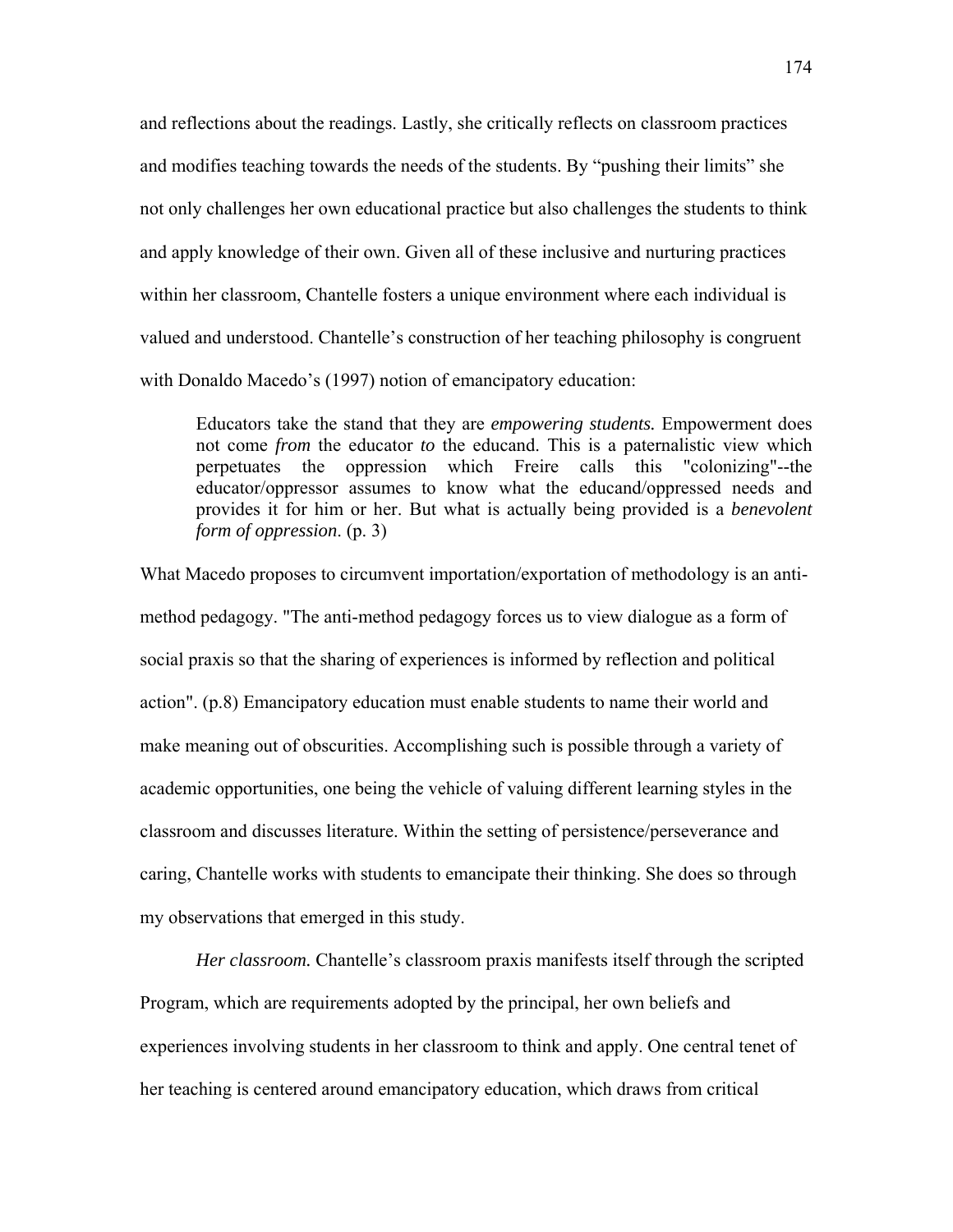theory, feminist pedagogy, and post-structuralist theories, to develop pedagogical practices that foster emancipatory learning. The major assumptions underlying these practices are empowerment, teacher as learner, joint knowledge construction, critical reflection, student voice, and dialogue (Durie 1996; Ellsworth 1989; Hart 1990; Tisdell 1998). Essentially, focus is on the student and their collaborative work. Their particular voice impacts how ideas are shaped and consumed in her classroom. Chantelle scaffolds learning in a nourishing environment. Further, her past and lived-through experiences shape her approaches, choices, and intended outcomes. While keeping that on mind, she does not forget that a caring and a valuing environment where all "funds of knowledge" of each student is welcomed are crucial for her classroom.

Chantelle's teaching incorporated several components that were evident while I was observing:

Warm-Up Activities: Beginning activities preparing students for the topic of the day. Questions, Articles, or TV programs.

Readings: Literature discussions, that encourage students to reflect and analyze across different texts and engage in group work.

Group Work: Paired activities to foster cooperative learning, and present to class. I will talk, elaborate more on these components with couple of examples in the following section.

*Warm-up activities.* Chantelle begins each class with essential questions that focus on various aspects of learning that students should reflect on and write in their daily writing journals. Usually they are written in the left corner of her blackboard indicating as well the date for the day. The questions usually are centered around critical subject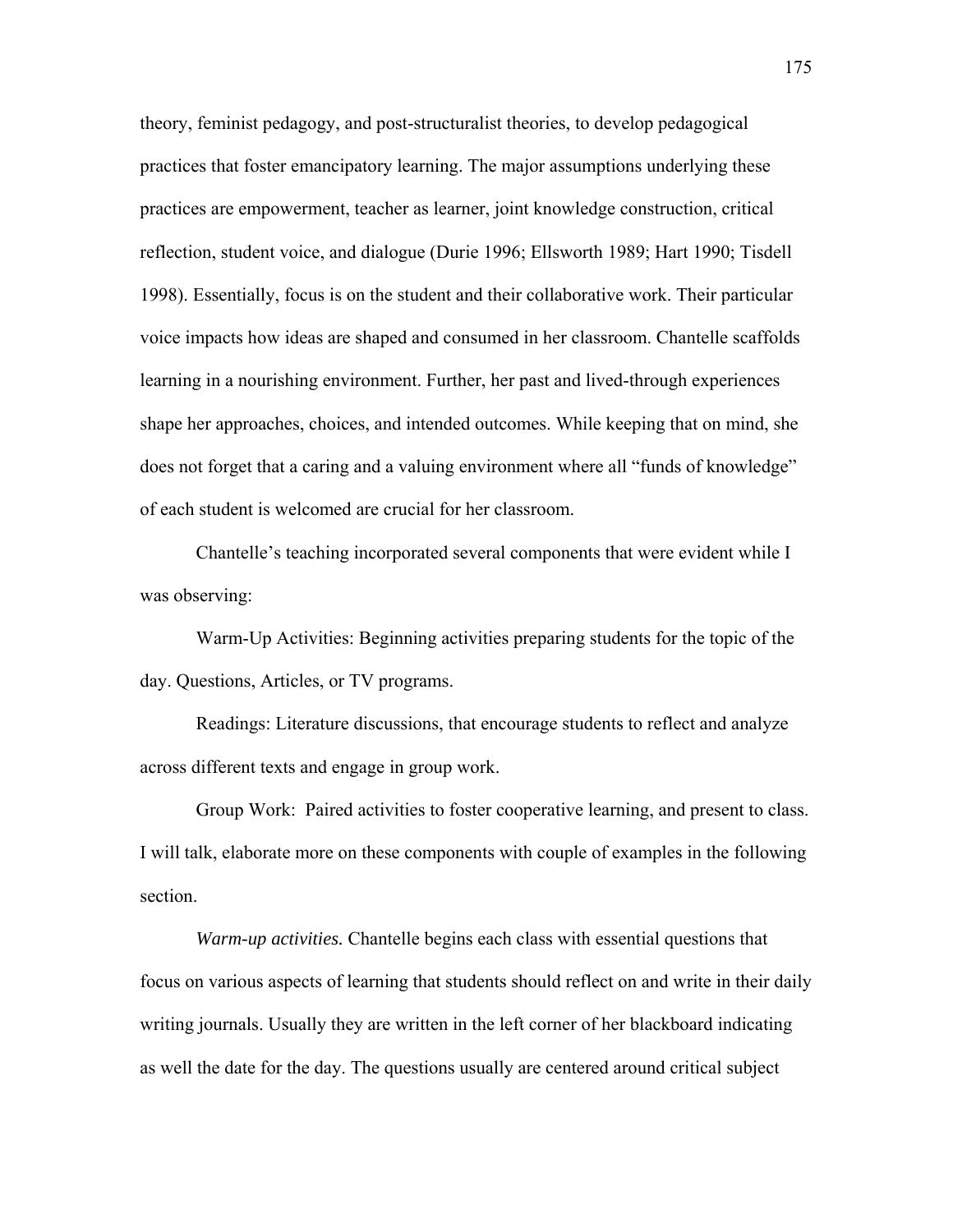matters that cover variety of topics related to the content of the day. Such questions include student's ideas and knowledge of themselves, socio-political and democratic issues emanating from the topic of the day. Chantelle's introductory questions are essential prior to connect to their own understanding and self-awareness of the topic, the text or group work. Chantelle's questions at the beginning provide for what Rosenblatt (2000) refers to as the beginning of the journey of transactional experience involving any number of personal, textual, and contextual factors that will result in a certain reading of material by the reader at a certain time in his or her life. Further, as a reader, you are not a passive participant, but an active constructor of meaning (Macedo, D.(1997) p. 3). Critical scholars such as Donaldo Macedo believe that exhibiting an inquisitive, "critical" attitude towards what one reads will make anything one reads richer and more useful to oneself in ones classes and ones life. Such is significantly achieved by Chantelle through engaging with text and making text meaningful for the student.

 One day, for instance, Chantelle captures the interest of her students by trying to connect the question to the readings of Shakespeare's' Macbeth. Chantelle's essential question is, "One of the organizing themes of *Macbeth* is the theme of manliness, what do we really mean when we use the word in praising someone? Explain." Chantelle wants their initial reaction before starting to write in their daily journals. When students are inviting to share their opinions, this eventually creates a dialogue among the students where I noticed Chantelle listens and gives additional prompts to think about. Such as: "Why don't we use the word womenness?" After having listened to different perspectives in the class they start writing about these questions. This time Chantelle has later the chance to see how much of an impact the collegial discussion among their peers made in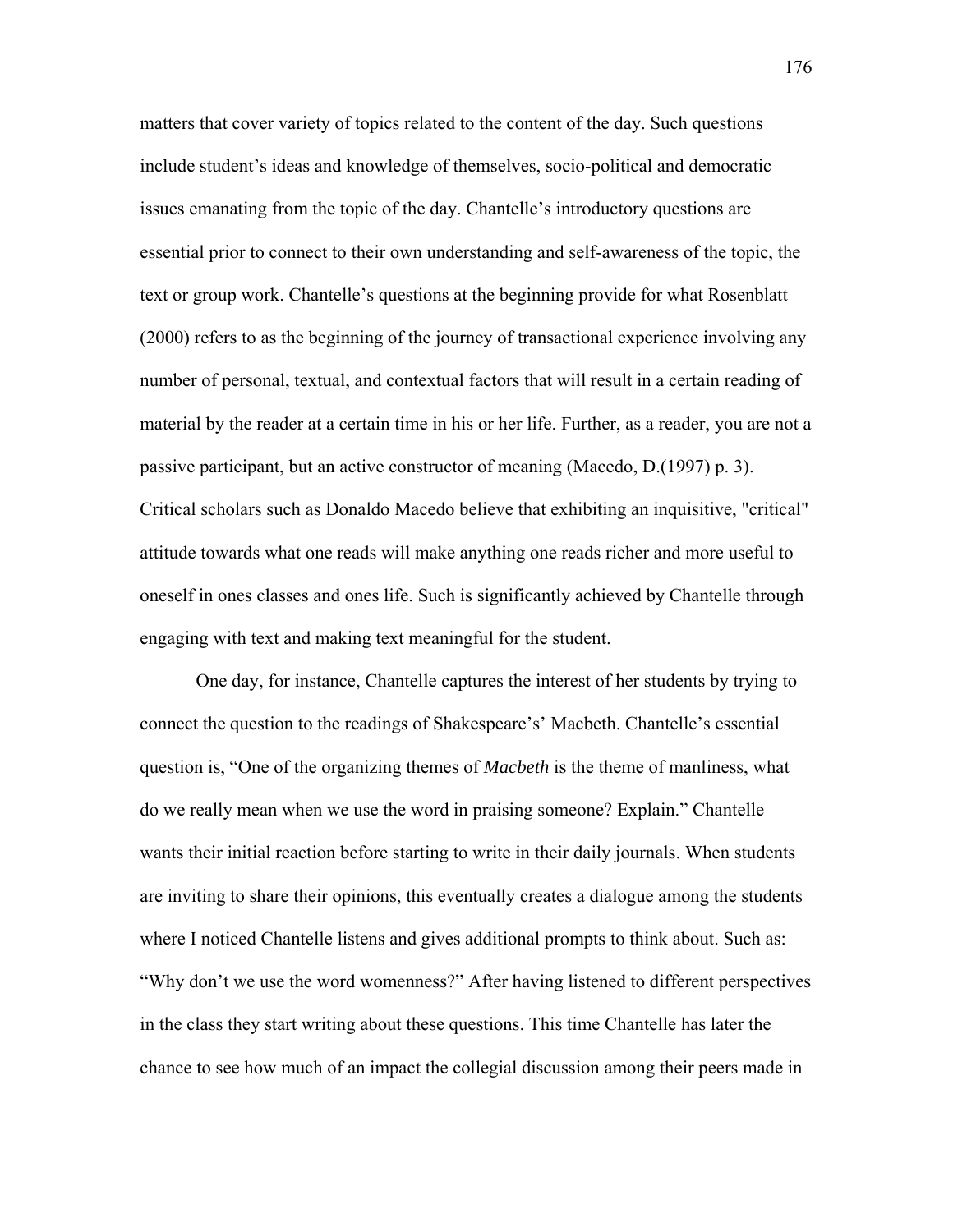order reflect on their questions. Other times, Chantelle wants them to create a small scene out of the text on their own and creatively to act it out in front of the class. During my observations, I noticed that students were very pleased by demonstrating their personal skills of acting. They felt much more connected to the text and Chantelle often would get better responses to her questions: "How would you feel if that happened to you?" Chantelle engages the student in critical questions and captures students interests by letting them interact among each other and carefully think through the assignments. She scaffolds consciously their success and monitors their learning through their daily writings.

*Readings.* Literature readings were also a component of Chantelle's teaching. Although, limited in her time she had started her own curriculum choosing her own books. In her book selections Chantelle paid attention that her book compromised lots of multicultural perspectives. Usually, the book talk sessions, which lasted 60 minutes, fostered the interest of her students that reflected "the diverse life experiences, traditions, histories, values, world views, and perspectives of the diverse cultural groups that make up a society" (Grant & Ladson-Billings, 1997, p. 185). I noticed also that her book list consisted of one gay literature. When I asked Chantelle what she thinks of "Am I blue" she answered without hesitation: "It is part of my diversity selection, and I love it." Taxel (1995) describes a trend toward addressing "the interests, concerns, and experiences of individuals and groups considered outside of the sociopolitical and cultural mainstream of American society". (p. 155) Interest has also grown in children's books with accurate, respectful portrayals of gay/lesbian people, women, people with disabilities, and religions other than Christianity. (p. 155) Chantelle's choice of literacy selection includes most of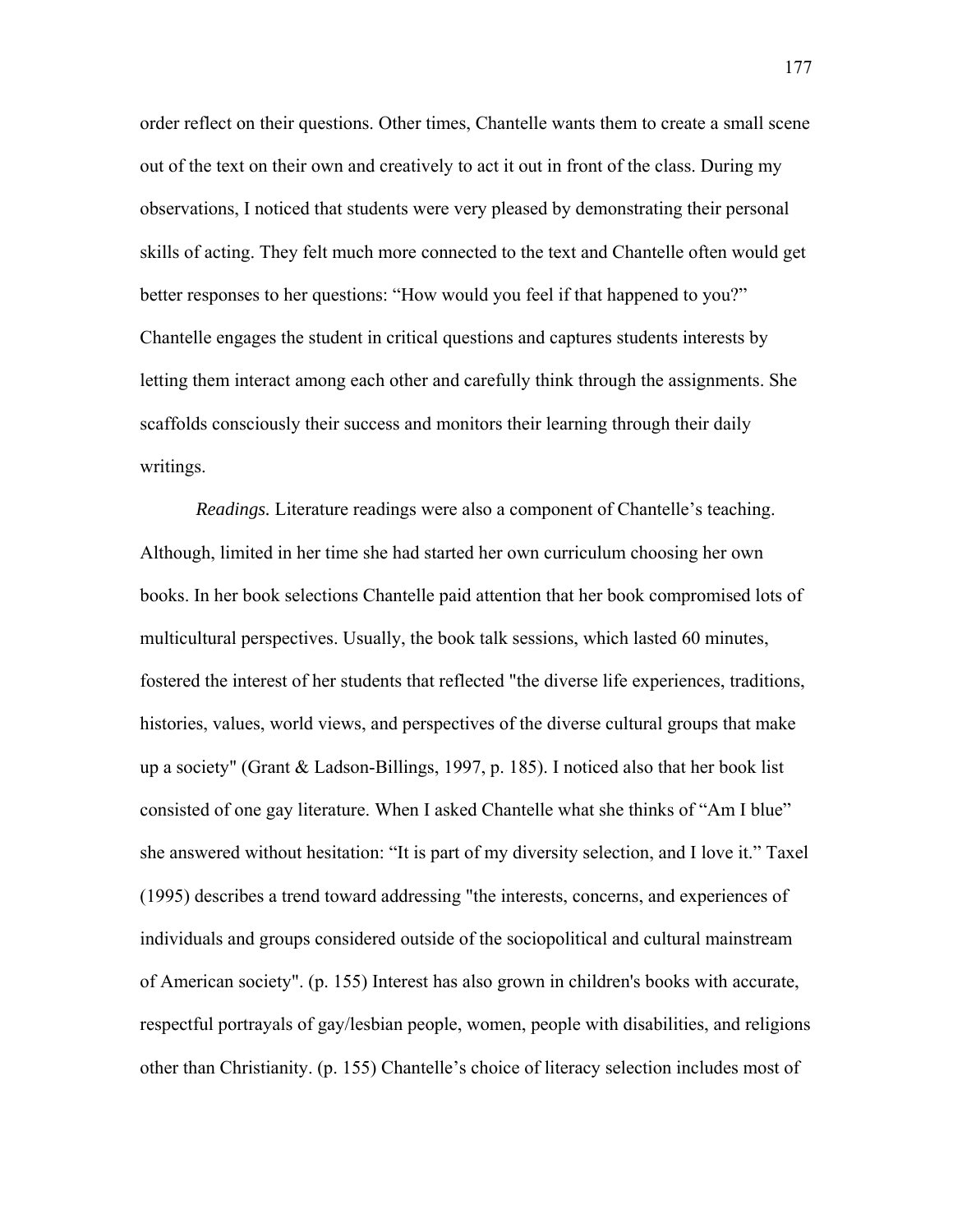Taxel's (1995) description of the trends. In her classroom, Chantelle sits as part of the circle with the students and everybody faces each other when the discuss their readings. It is very important for Chantelle that students recognize that she is not only the instructor but also one additional person part of the classroom. Book talks usually start with Chantelle's remarks of what they found interesting and what kinds of details they want to share with the class. Her approach is congruent with Rosenblatt's (1939/1995) transactional theory where starting with student's impressions and feelings as opposed to mere information is called an aesthetic stance- the reading of literature from one's own personal experiences and impressions. Chantelle remarks,

I really want my students to feel like the character Francisco in a Day's Work. They can only do that if there is something they can relate to. Even if they mention small details like that they like the pictures and the language. At least I know that there is something which sparks interest. (Interview, 10/10/05)

I noticed also that at times Chantelle was just sitting and listening to the discussions of her students, sometime nodding and valuing the information what they have been talking. This type of approach is highly student-centered which goes with the Freirean understanding and includes also constructivist beliefs such as the professor only intervening when necessary but most work is carried out by the students. Langer (1995) notes:

That such class interaction and sharing the ideas legitimates students as thinkers in their classrooms and unhesitant invites them to further develop their understandings. students take ownership for their own developing ideas; they use the knowledge they came to school with to make sense, observe others, and seek assistance when they think they need it. (p. 57)

When students realize that they have the role of leading the discussions it helps them to gain more self confidence and assist their learning process. Also, different perspectives in schema help them to develop and see different angles from their classmates. Thus, the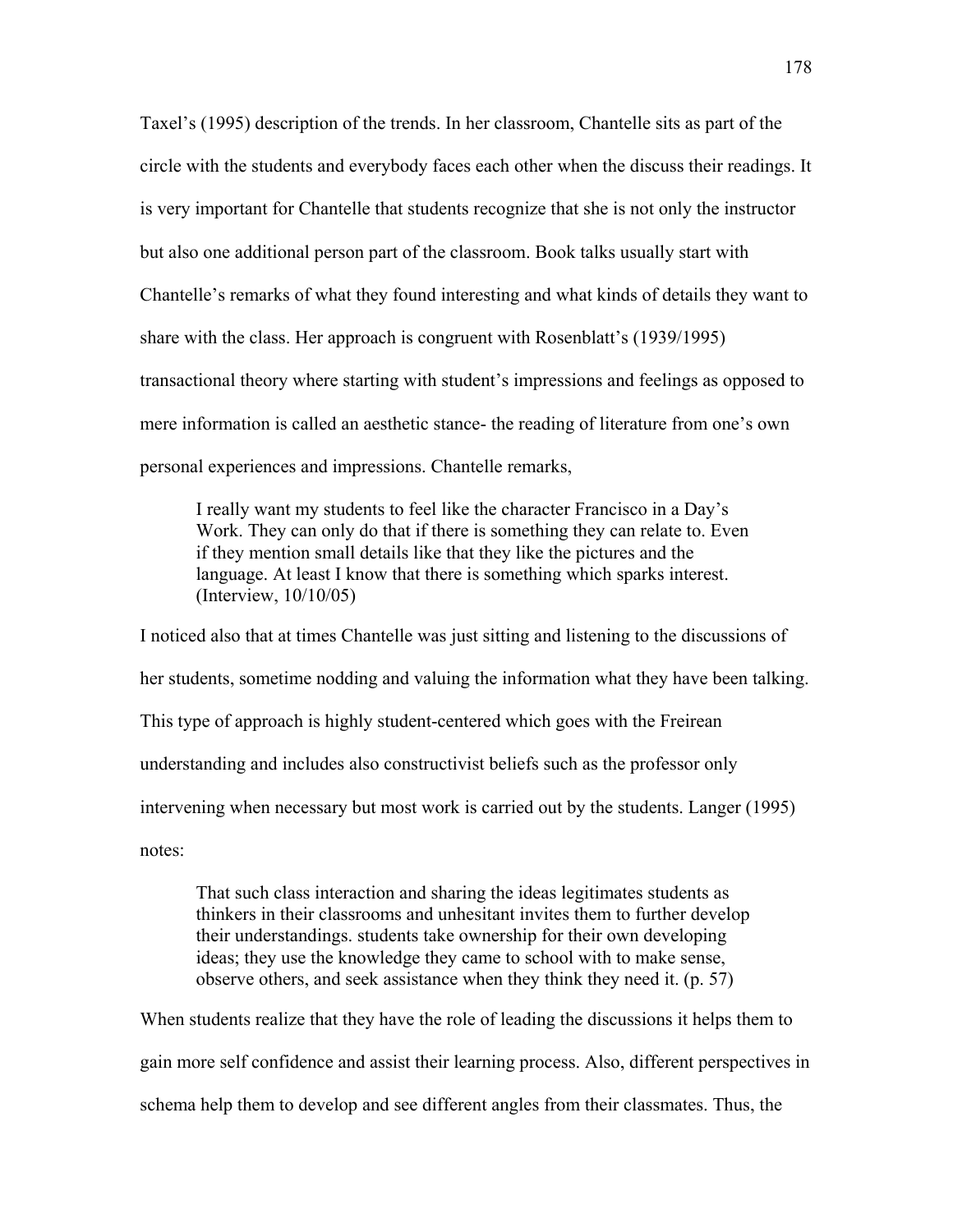focus is on the students rather on Chantelle, which helps them to advance their own understandings.

I would like to describe one class session in order to show how a book club talk operates, for the book *A Day's Work* by Eve Bunting (1994). This particular day, students start the discussion by asking Chantelle about the title of the book and the picture on the front cover. A student makes jokes about the boy on the picture, Chantelle does not listen to her and takes on the discussion to ask more questions regarding the title and the picture. After couple of responses, Chantelle invites the students to imagine what the book is going to be about and discuss this with their partners. Afterwards, student share their discussions and Chantelle starts reading the book. Chantelle remarks,

I want them to really think about each detail of the book. The title, the pictures, their imaginations. Yep, their imaginations are really important to me. It really tells me how much they connect. (Interview, 10/10/05)

I believe that it is important to summarize the reading as it is important in order to understand the responses of the students:

When *A Day's Work* begins, Francisco and his grandfather stand with other day laborers in a parking lot, waiting for work. Francisco is a boy of indeterminate age, perhaps between 8 and 10. In the second paragraph, he reveals three facts to this group of strangers: first, that his father has died, leaving his family in financial trouble; second, that his grandfather has recently arrived in the United States to help them; and third, that he plans to use his own English skills to help his Spanish-speaking grandfather find work.

 Without telling his grandfather, Francisco decides to lie to a potential employer about his grandfather's skill as a gardener. He and his grandfather hurry to the employer's van, and the boy pushes away another man who tries to get in with them. The employer, Ben, takes them to an embankment to pull weeds and drives away. The two work all day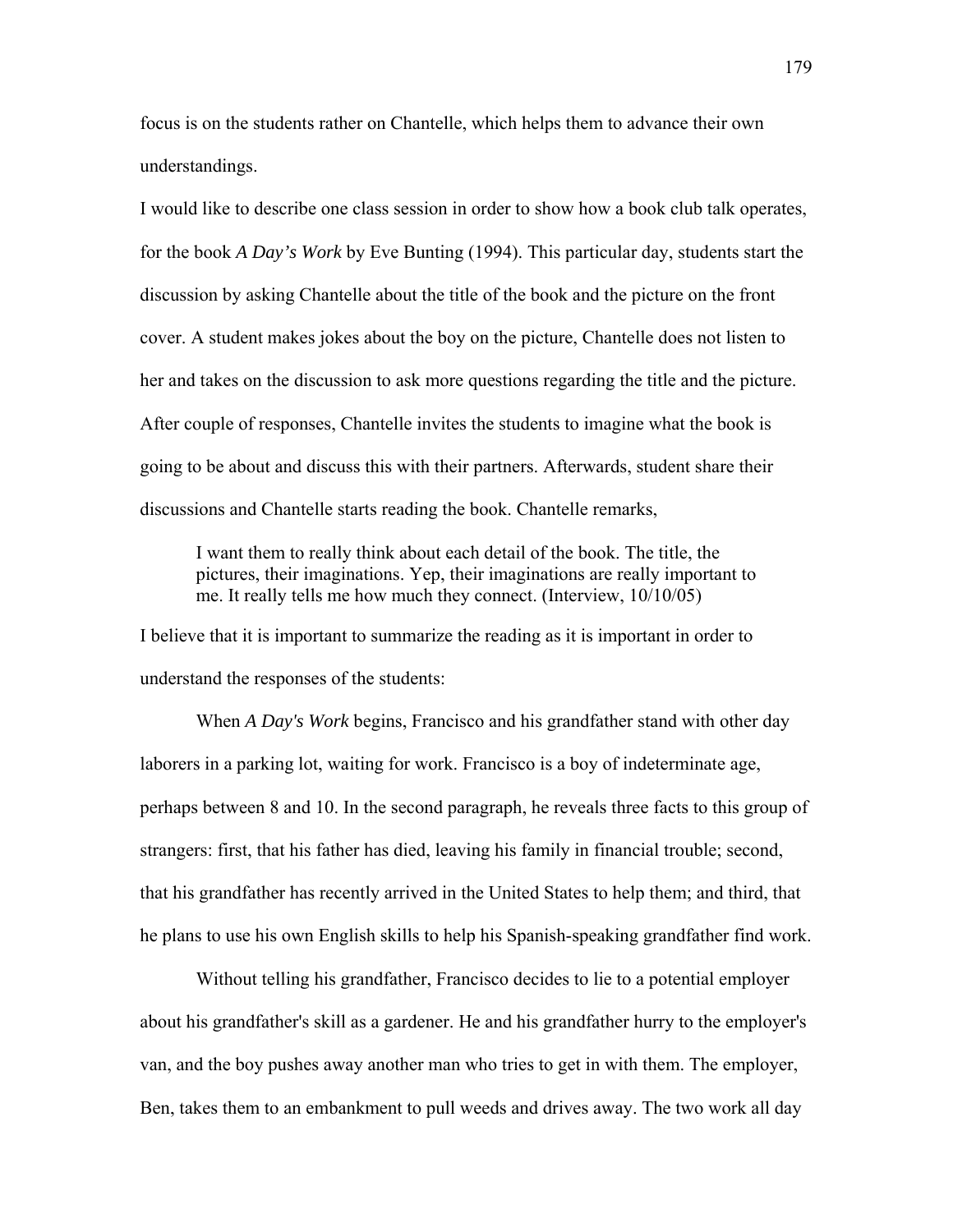in the hot sun. As they are congratulating themselves on a beautiful job, Ben returns and is outraged to find that they have pulled all his ice plants and left the weeds. Over Francisco's protests, Abuelo offers to repair the damage and remove the weeds without pay. Ben sees that Abuelo is honorable, allows them to come back the next day, and hints that he might hire the grandfather for more than just day labor.

 After having read, Chantelle asks the students what they think of this piece. Laura, a student who always leads the group discussions, explicitly states that it is describing a story what we already know about Mexicans. Chantelle looks very quickly to me and smiles. I think it was a smile referring to a "AHA" enlightment. Chantelle goes further "What do you know about Mexican Americans?" (Interview, 9/24/05) Chantelle affirms that it is important to understand what message an author may be suggesting, especially as he or she uses literary devices, and what motivates a character that advances a storyline. Then she remarks to think of the stereotypes we have and if they are replicated in this piece. She states:

*A Day's Work* is entirely in English, with the exception of the words abuelo, senora, gracias, bueno, and two two-word phrases. The text refers to Abuelo's having come from Mexico but does not really specify what part of the country. There is some reference to the tortillas Francisco's mother sends for their lunches and to the chorizo the boy wants to buy with their earnings. And then Abuelo praises Francisco's English skills. So What? We see the kind of role reversal many immigrant families experience, in which a child who is able to speak English becomes a go-between for the family and the dominant culture. One also sees the boy taking the lead in finding work, to the point where he lies and pushes away a full-grown man in order to get it. Although Francisco's mother is mentioned, readers see and hear only males in this representation of Mexican Americans—hard-working manual laborers. (Interview, 10/10/05)

While reiterating her personal understanding about this book I noticed that her thoughts

go along with major critical theorist such as Ira Shor, McLaren, and Paulo Freire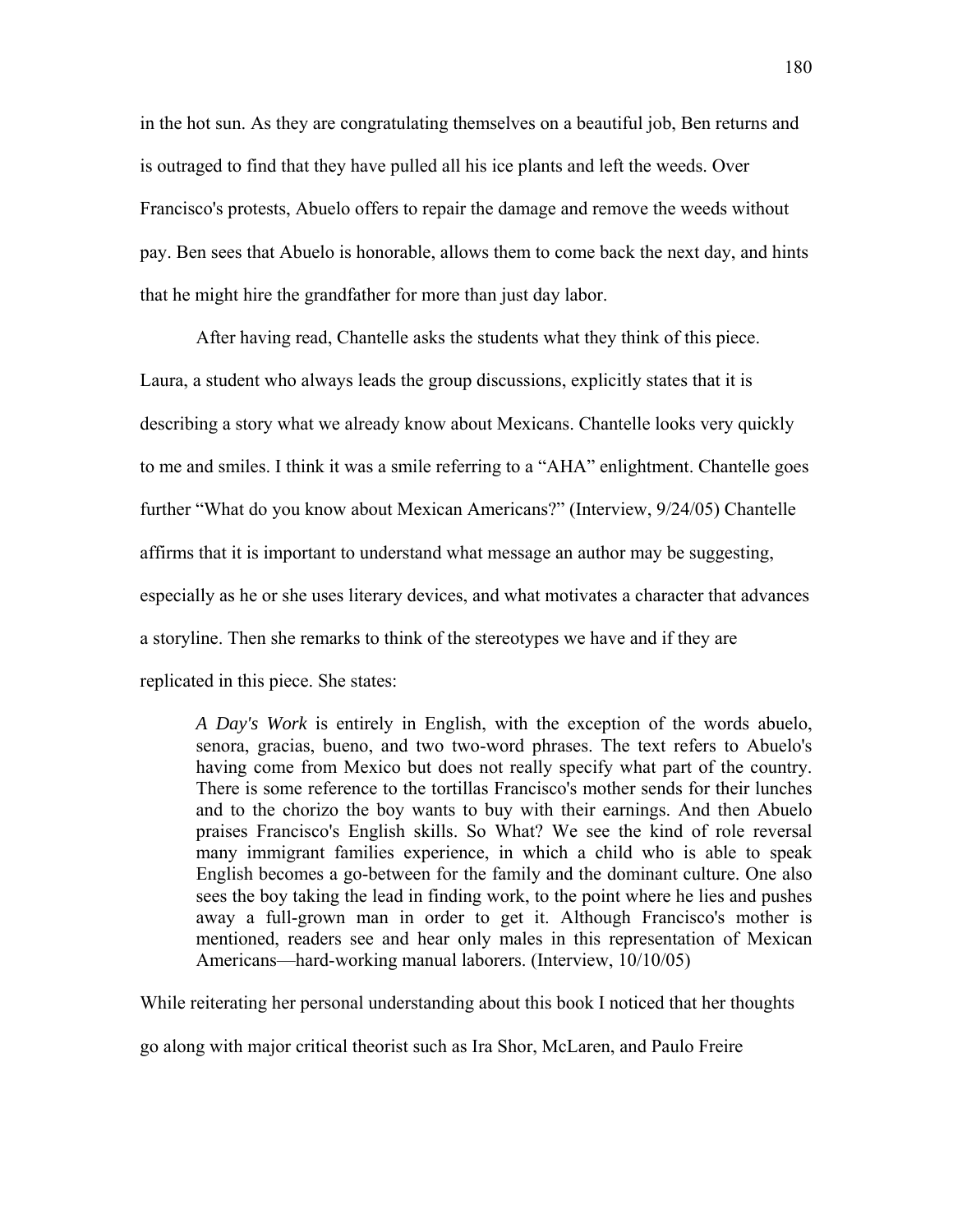regarding questioning text and trying to pinpoint what the author's message is. Ira Shor

(1999) describes what critical literacy is:

Critical literacy thus challenges the status quo in an effort to discover alternative paths for self and social development. This kind of literacy--words rethinking worlds, self dissenting in society--connects the political and the personal, the public and the private, the global and the local, the economic and the pedagogical, for rethinking our lives and for promoting justice in place of inequity. Critical literacy, then, is an attitude towards history, as Kenneth Burke (1984) might have said, or a dream of a new society against the power now in power, as Paulo Freire proposed (Shor and Freire, 1987), or an insurrection of subjugated knowledges, in the ideas of Michel Foucault (1980), or a counter-hegemonic structure of feeling, as Raymond Williams (1977) theorized, or a multicultural resistance invented on the borders of crossing identities, as Gloria Anzaldua (1990) imagined, or language used against fitting unexceptionably into the status quo, as Adrienne Rich (1979) declared. (p. 14)

From this perspective, *literacy* is understood as social action through language use that

develops us as agents inside a larger culture, while *critical literacy* is understood as

"learning to read and write as part of the process of becoming conscious of one's

experience as historically constructed within specific power relations" (Anderson and

Irvine, 82). Consequently, Chantelle's question, "What do you know about Mexican

Americans?," leads in some way to question, "How have you been shaped by society to

think that way? Chantelle understands language use as a social force constructing us, and

she is trying to find ways how to teach oppositional discourses to understand the rationale

behind. She describes:

I want them to really analyze what kind of text they are reading and what kind of message the author want to give us. If I have students who can relate to the characters in the text- I know then they really can relate and talk about their feelings when reading such a book. (Interview, 09/27/05)

Chantelle believes that personal story-telling is one way how each individuals perception is valued and emphasized. In addition, Chantelle knows that students really want to share if they can relate to the character in the text. As most critical race theorist support the use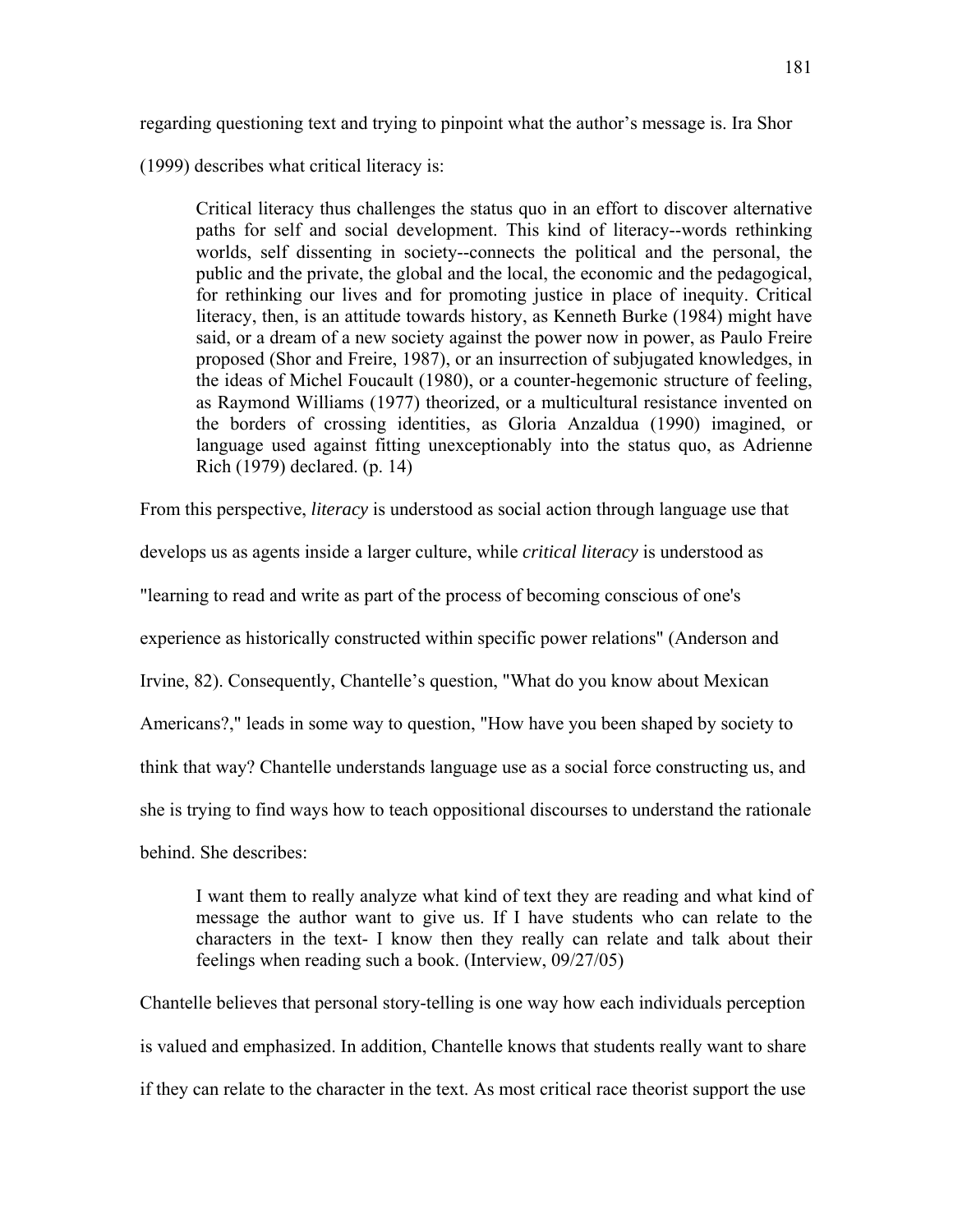of storytelling as it privileges the voices of "the other" (Lynn, Yoss, Solorzano, & Parker, 2002), Chantelle may also be creating a learning environment that is on a more personal level.

*Group work.* Related to the topic of the study, Chantelle always created group work assignments. These assignments include a variety of peer discussions, writing tasks, readers' theatre, crafting, internet, technology-based activities and creative ones. As Chantelle realizes the more she involves the students personally to the writing activities the more are they engaged into the topic. With *A Day's Work* reading students had a variety of task to do within a group. On this special day, students needed to create 3-4 people within a group and needed to choose one topic out of four listed on the blackboard. One group needed to do research about the Latino community regarding their increase within the US, and what type of Latino leaders there are including the Women. Another group needed to role plays certain parts and add on their own creativity at one point. Another group needed to create discussion questions that critically analyze the text. And others were having discussions about certain questions Chantelle wrote on the board. In any group students were asked to present their discussions orally and/or visually for the class. Each presentation became interactive and all the others were able to discuss and share. Some of the students were reading aloud their answers to the questions. By sharing their written portion to the question they literally open up their own opinions about the text, Chantelle tries to connect her students to the text. As priory mentioned her motive is congruent with the transactional theory of Rosenblatt (1939/1995). The students' answers lend credence to an interpretive reading and that in turn lays meaning within the readers and their transactions with the text.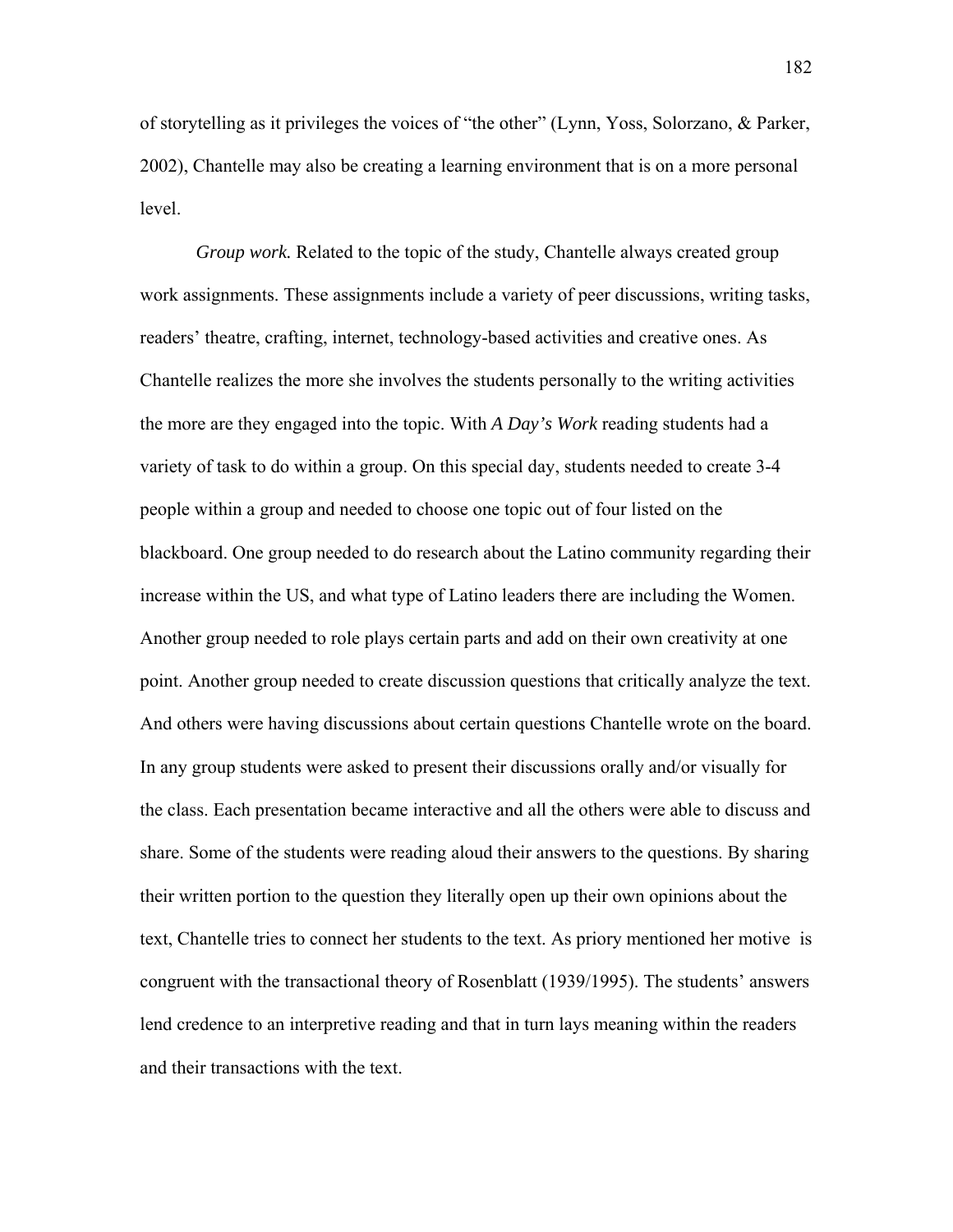The sharing of all work within the group expands different perspectives to the same reading. Consequently, students are exposed to different work habits and create a unique environment were all the individuals get to know them better. While this is not veraciously a crucial part of a language arts curriculum, it certainly helps to combat stereotypes and create an environment were differences in cultural backgrounds are welcomed.

On another occasion Chantelle gives the students the opportunity to reiterate through any kind of media a selected passage of Macbeth. Chantelle remarks:

By giving them the opportunity to choose how they want to portray themselves I really can see how they really want to learn. It is amazing to see the variety of ideas. For instance, Cindy, she usually never talks always has great ideas through Hip Hop music. (Interview, 10/27/05)

Chantelle uses these kinds of activities for a plethora of reasons. First, to asses the knowledge of their readings, their analysis skills, their preference of presentation, and their ability to be creative. Chantelle's assessment of the students' work stems always back to a cooperative discussion of the whole class. Thus, it is not only based on her own assessment.

 At the end, students discuss and reflect about the different presentations and give feedback if necessary. Students are engaged and are highly active in presenting their own stance. Clearly, Chantelle knows how to approach to the individual student and how to accommodate their learning. Generally, her approaches within her language arts class is rooted in her past and her persistent nature to help minorities, what suits best for each student, and be critical in the way how she teaches. Chantelle has created a vivid environment, where different voices are important to listen to, where she creates task that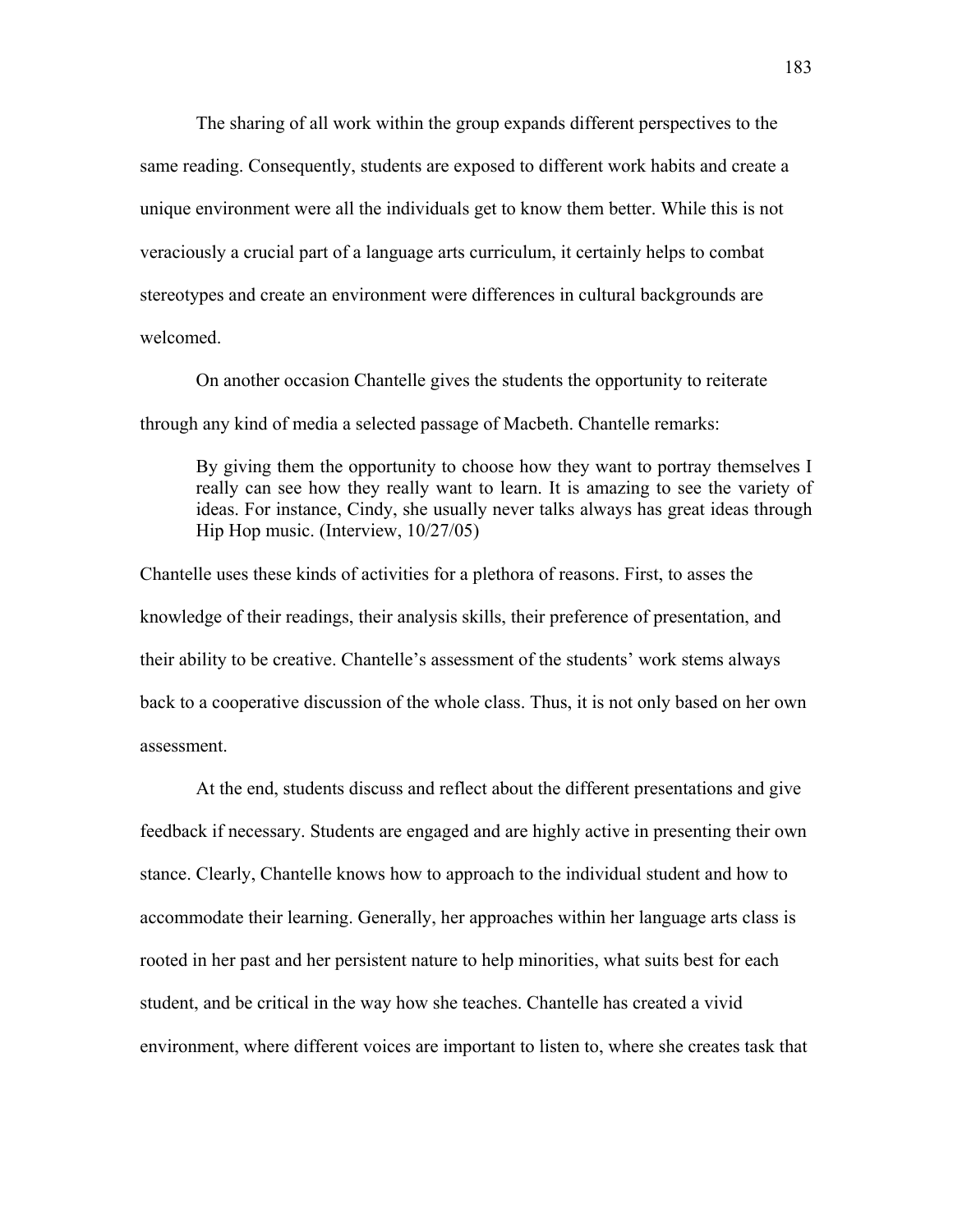are meaningful for the students, and where each individual is accommodated according to their learning needs.

 The themes persistency and the learning environment, serve to frame her nature to keep up her goals, such as supporting minorities within an intellectual environment. Although, her intellectual goals for her students are in some way restricted within the scripted program, she still enjoys a student-centered, scaffolded, highly thoughtful and creative learning environment.

## Lara Cekirdek

# *A Day in the Life of Lara Cekirdek*

Each teaching day for Lara Cekirdek starts out differently at Max Planck comprehensive school. She normally arrives around 7.30 am to prepare and organize her classes that day. In Germany, teachers do not stay in the classrooms the whole day; they have a teachers' room where they can go, talk to other faculty and do all preparation from there. Lara usually copies in the faculty room, which is a long walk from the building where she teaches. Also, she does not always teach in the same room. As teachers do not have their own classrooms, they change rooms depending on the grade they teach. Thus, the students do not come to the teacher; the teacher goes to them.

On this morning, after having copied her class assignments for the day, we sit together in the faculty lounge and have a coffee before going to class. Lara usually talks and shares her thoughts with the other Turkish teacher; they speak in Turkish. Thus, the other teachers do not understand what they are talking about. She does not do that on purpose, as she code-switches from one language to the other.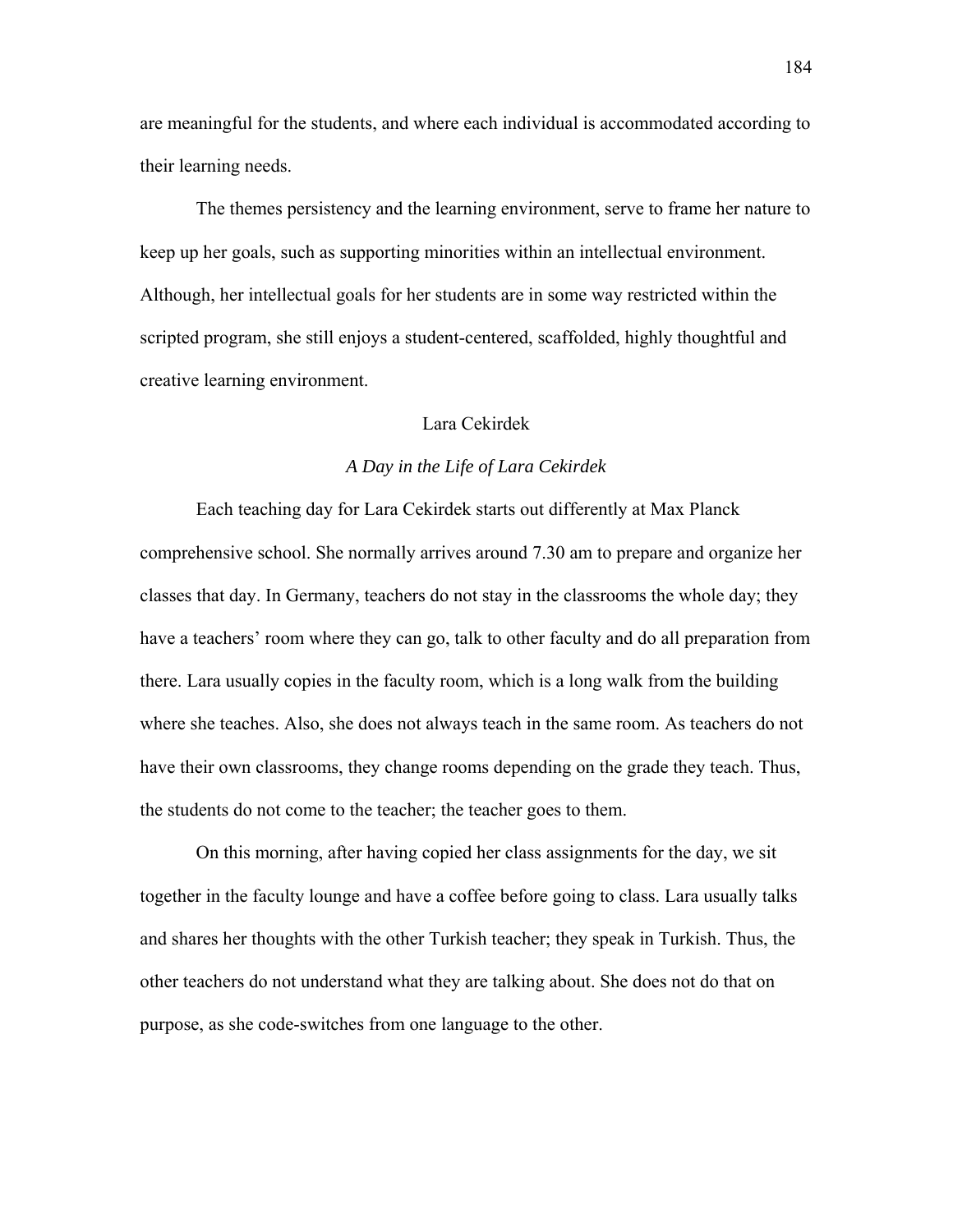Generally, I noticed that Lara's mornings start with lots of activities. She never has breakfast and never checks her emails or her paper mail to see if she has received any important information. She usually is very fast in organizing her day. She prepares and thinks through her ideas extensively before class starts. Also, during her morning times I noticed that Lara never uses the computer. At school, she does not have time for it and, in any case, it is always running very slowly. However, that does not mean that she does not use the computer for her classes; she always prepares from home, extensively researching lesson plans and activities related to her classroom topic. It is 7:55 am and Lara looks at the time table one last time to verify in which classroom she is teaching. We walk together through the break hall outside and while walking, I notice that lots of Turkish students greet her in Turkish and admire her dress while responding to them with: "Tesekkürler" (=Thank you, in Turkish). She blushes a little and says nothing in response. Arriving at the classroom, everybody is already seated; simultaneously all the students say with a very load voice: "Good Morning, Mrs. Cekirdek." Class is somewhat noisy; Lara is trying to calm them down and indicates to particular students to be silent. Normal teaching days begin with reviewing homework. Students need to take out their homework and the textbook and Lara goes around and checks their work. Afterwards they all share their assignments together in class.

 That particular teaching day was devoted for grammar only. Students were starting to learn about the active and passive voice. Lara opened up the textbook and tried to introduce the topic. While explaining the differences between the active voice and the passive voice, Lara was at the same time finding examples to write on the blackboard. She asked a student to explain one more time what he understood. Other students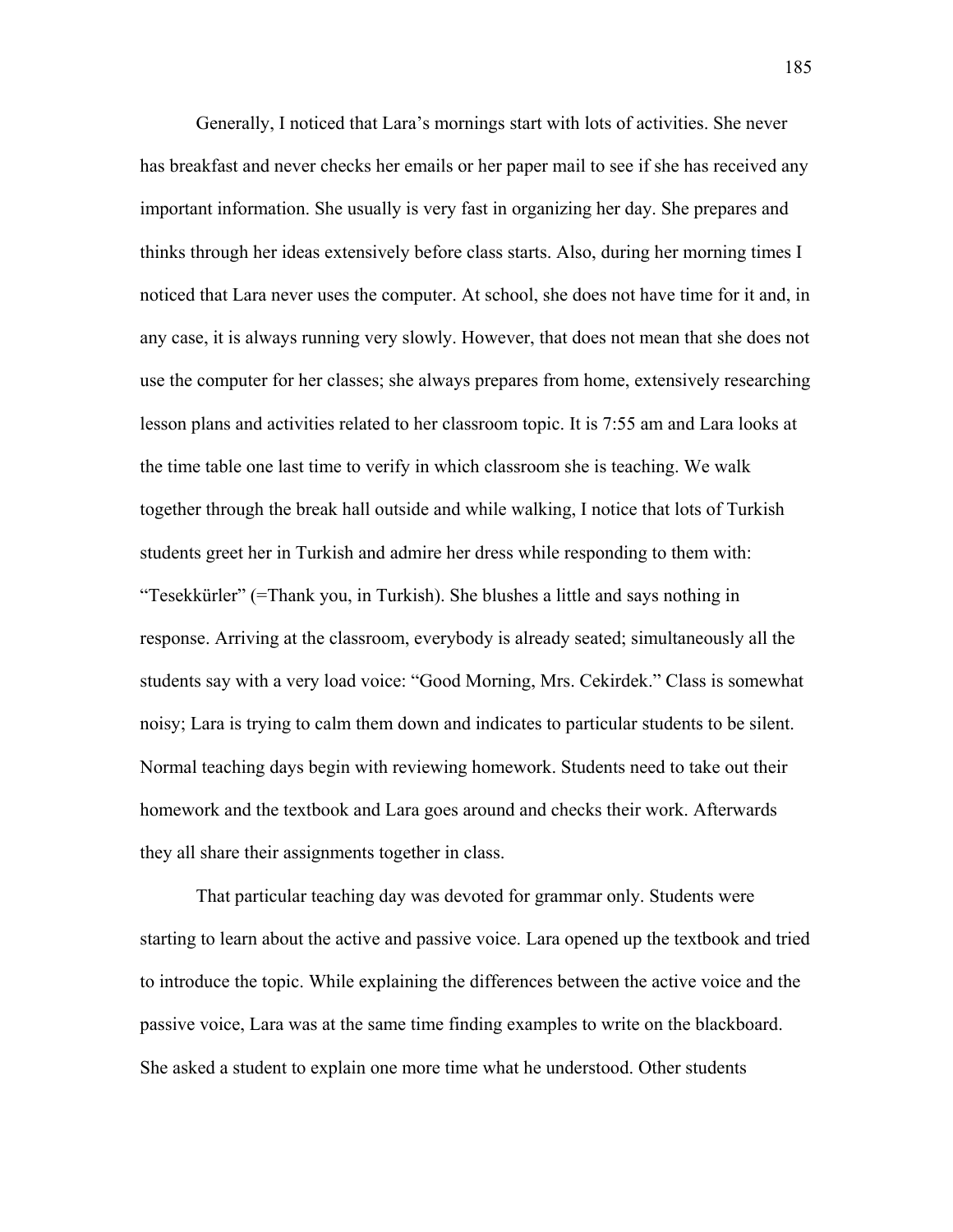continued to make noise. Lara reminded them to be silent. While she was saying that, she looked at me; I could tell that she was a little embarrassed and perhaps did not want the class to behave that way in front of me. Class continued with several tasks from the book to practice the new grammar. She wanted the students to work on their own and gave them almost 10 minutes for each task. Afterwards, they shared their results together and Lara corrected them if necessary. The bell eventually rang, and Lara wrote on the blackboard what the students had to do for their homework. She stated: "Vergesst nicht eure Hausaufgaben zusätzlich in euer Hausaufgabenheft zuschreiben. Ich werde es kontrollieren und sicher gehen, dass ihr sie dort hineingeschrieben habt." [Don't forget to write the homework as well in your homework notebook. I will check and make sure that you wrote it in there.] (Interview, 08/15/05)

 Lara mentions after class that she is still finding new ways to create a much more valuable and creative grammar session. She checks the technology and feels the students' boredom and lack of enthusiasm when she discusses grammar. As her day progresses, Lara continues on with the routine lesson plan for that day, and at lunch time we go together to the cafeteria to have a hot chocolate: "Did you miss drinking German hot chocolate?" I respond: "Certainly." Lunch time takes about one hour. Again all faculties meet in their lounge and share with one another their lesson plans and the days' happenings. Lara communicates with an older colleague who is about to retire. They exchange some ideas on how to teach the active and passive voices.

The final class of the day follows the same agenda as the one before, but the intensity of grammar instruction varies depending on the grade level. Her books, too, are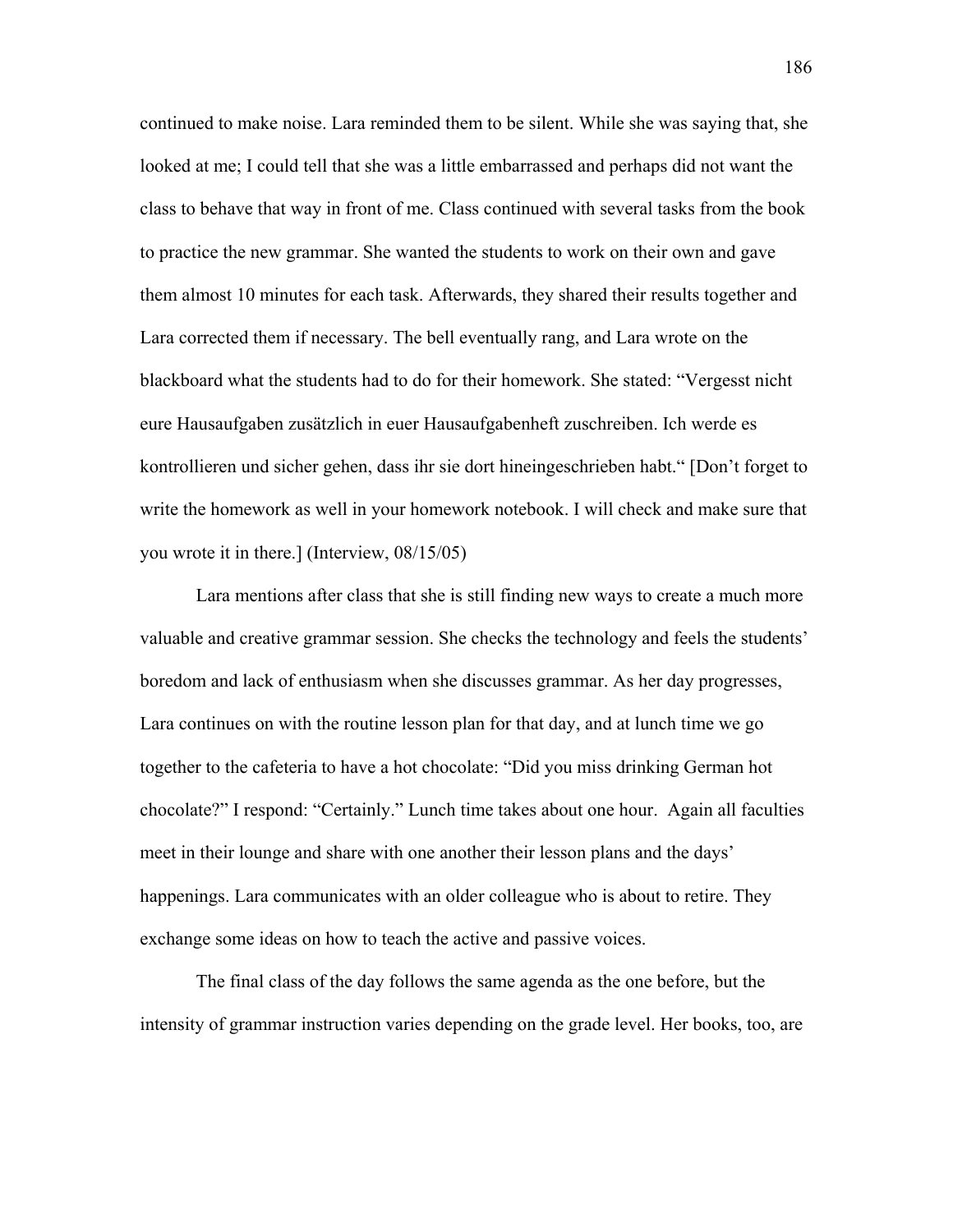different depending on the grade level. She ends the last class with a smiling face and reminds the students not to forget to do their homework for the following day.

### *Personal Background*

Being left behind in Turkey for a while by her parents, and attending school in Turkey for two years in her youth, have left some dark nuances and painful emotions in her personality. As a matter of fact, she actually felt embittered and could not understand how her parents could leave her with her grandparents in their hometown in Turkey. The rationale was mainly due to their work. As her mother worked even on the weekends, and her father equally lacked the time to care for her, leaving Lara with her grandmother was the only feasible solution. While telling me of her past, I could tell from her facial expressions that this topic is still an uncomfortable one to talk about.

When recalling her childhood an experience living in Turkey, Lara remembers the strict education and rigid rules of her grandparents. Growing up in the suburbs of Eskişehir, girls were bound to specific cultural traditions within Turkish customs. For instance, she remembers the dress code at the school she went to and the way how girls needed to act among people in society according to her grandmother. She recalls,

Es war ganz anders zu begreifen, dass wir Dress-Codes hatten und jeder musste die gleiche Kleidung tragen. Schwarze Anzüge mit weißen Hemden für Männer und schwarze Röcke, die bis unter die Knie gingen, mit weißen Hemden für die Mädchen. Kein Nagellack oder irgendeine Art von Accessoire. Und die Haare waren zu einem Pferdeschwanz gebunden. Ich erinnere mich, es war schwierig für mich, weil ich diese Art von Dress-Code, zurück in Deutschland, nicht gewohnt war. Ich habe niemals gefragt wieso, aber es erschien mir fremd! Ebenso war ich nicht fähig unter Freunden und Nachbarn laut zu lachen. Meine Großmutter pflegte mir zu sagen, dass diese Art von Benehmen nur "wertlose" Mädchen haben. Ich habe mich oft gefragt was sie meint. Allerdings erinnere ich mich wie von mir verlangt wurde zu sitzen, immer die Knie überschlagen.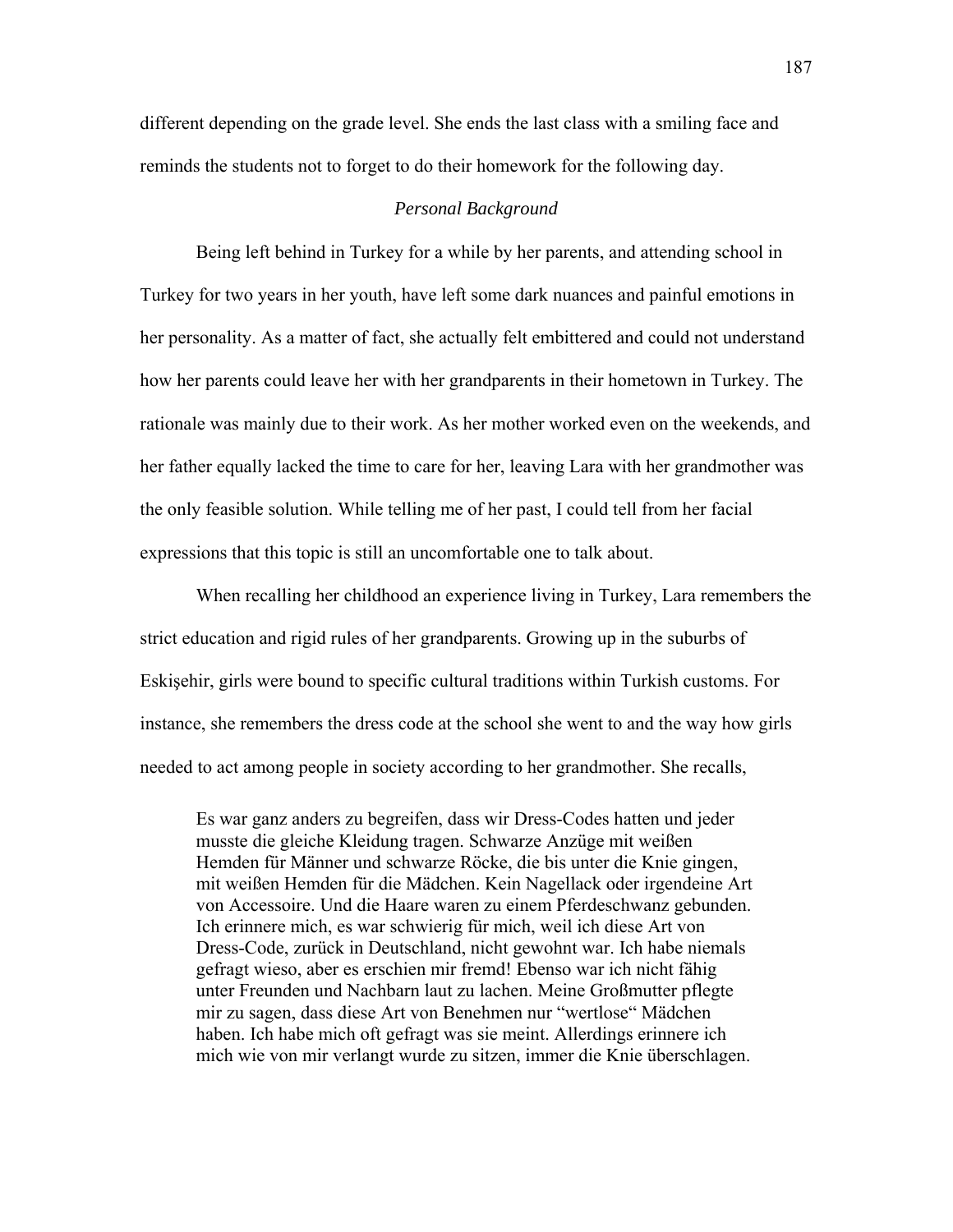[It was very different to realize that we had dress codes and everybody had to wear the same clothing. Black suits with white shirts for men and black skirts longer then the knee with white shirts for girls. No nail color or any kind of accessory. And the hairs were bound to a pony-tail. I remember that it was awkward for me as I was not used to this kind of dress code back in Germany. I never asked why but it seemed strange. Also, I was not able to loudly laugh among friends and neighbors. My grandmother used to tell me that these kinds of behavior only "cheap" girls do. I always wondered back then what she meant. Certainly, I remember how I was supposed to sit, always both knees on top of each other.] (Interview, 08/15/2005)

Certainly, without knowing what these rules meant back at that time, and seeing that each girl was behaving "according to the rule", Lara could did not question her own situation and was just obeying her grandmother and the school policy. She was young and certainly accepted to the general society's rules about certain behavior of woman. Egyptian feminist Nawal El Saddawi (1980) finds that the oppression faced by women is 'not essentially due to religious ideologies . . . but derives its roots from the class and patriarchal system'.(p. 110) Islamic history paints a picture of pre-Islamic society where women's sexuality is 'chaotic, all-embracing, rampant promiscuity whose essence is woman's self determination' (Mernissi, 1987, p. 166). Therefore, the male is left with a lack of initiative, and is unable to control relationships through a position of privilege. Such fears are usually behind the construction of Muslim sex roles, which find their basis in the assumption that proper social order relies on the curtailment of female sexuality. Lara is in some way how Saddawi describes oppressed by society to conform according to the rules of a machistic society. She points out that she feels "strange" compared to her prior German experiences but she adheres to the rules without questioning. It may be that her age prevents her thoughtfully examining her situation and as each women conforms in a similar way nothing seems awkward. By the time she got used to the Turkish societal rules and got comfortable with her grandmothers' Turkish customs. During that time she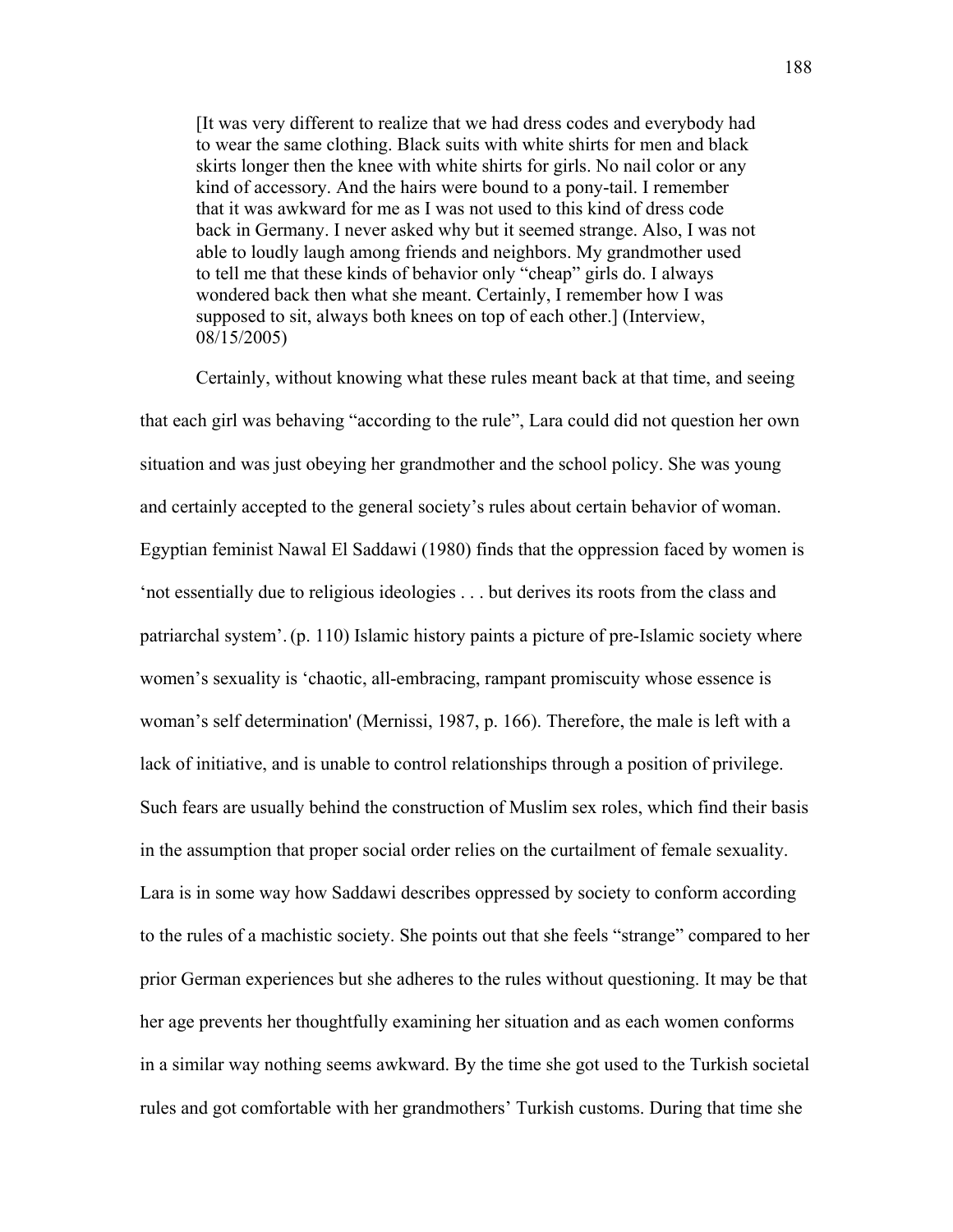was talking over the phone with her parents but always felt neglected and cold to her mum. She states: "Ich habe mich immer gefragt. Wie konnten sie mich in der Türkei zurücklassen?" [I always asked myself. How could they leave me in Turkey?] (Interview, 08/15/2005) Her facial gestures portray an immediate sadness when asking this question. Clearly, Lara has not forgotten her pain and she still remembers how she felt. Most cognitive psychologists agree that painful memories in the past are hard to forget (Bartlett, F. C. (1932); Heller, M. F.,(1986). They name them flashbulb memories, memories that include lots of emotional pain and most people remember each detail what, how and where they have experienced it. Lara, although, very young, was disappointed to be neglected and truly remembers how she felt. She recalls,

Ich bin jetzt schwanger. Ich kann mir nicht vorstellen in der Lage zu sein mein Baby alleine, in einem total anderem Land, zu lassen. Wie um alles in der Welt war meine Mutter fähig das zu tun? Ich habe von dem Erlebnis noch immer innerlichen Schmerz und Hass gegen meine Mutter. Mehr gegen meine Mutter als gegen meinen Vater. Sie wissen nicht wie viel Schaden sie angerichtet haben. Ich erinnere mich an die meisten Kindheitserlebnisse in der Türkei. Obwohl es nur für zwei Jahre war, es war sehr hart für mich von meinen Eltern verlassen zu werden und mich einem neuen Umfeld, einer neuen Kultur und Tradition anzupassen.

[I am pregnant now. I cannot imagine being able to leave my baby in a totally different country. How on earth was my mum able to do that? I still experience internal pain and hatred to my mum. More to my mum then to my dad. They don't know how much damage they did. I remember most of my childhood experiences in Turkey. Although it only was for two years, it was very hard for me to be left by my parents and to adapt to a new environment, culture and tradition.] (Interview, 08/15/05)

After having stayed for two years during elementary school in Turkey, Lara

returned to Germany. She was afraid and did not know how she could handle another

change of locations and cultures. Additionally, she still was embittered and could not feel

connected to her parents. It was a hard time to go through and, according to Lara; she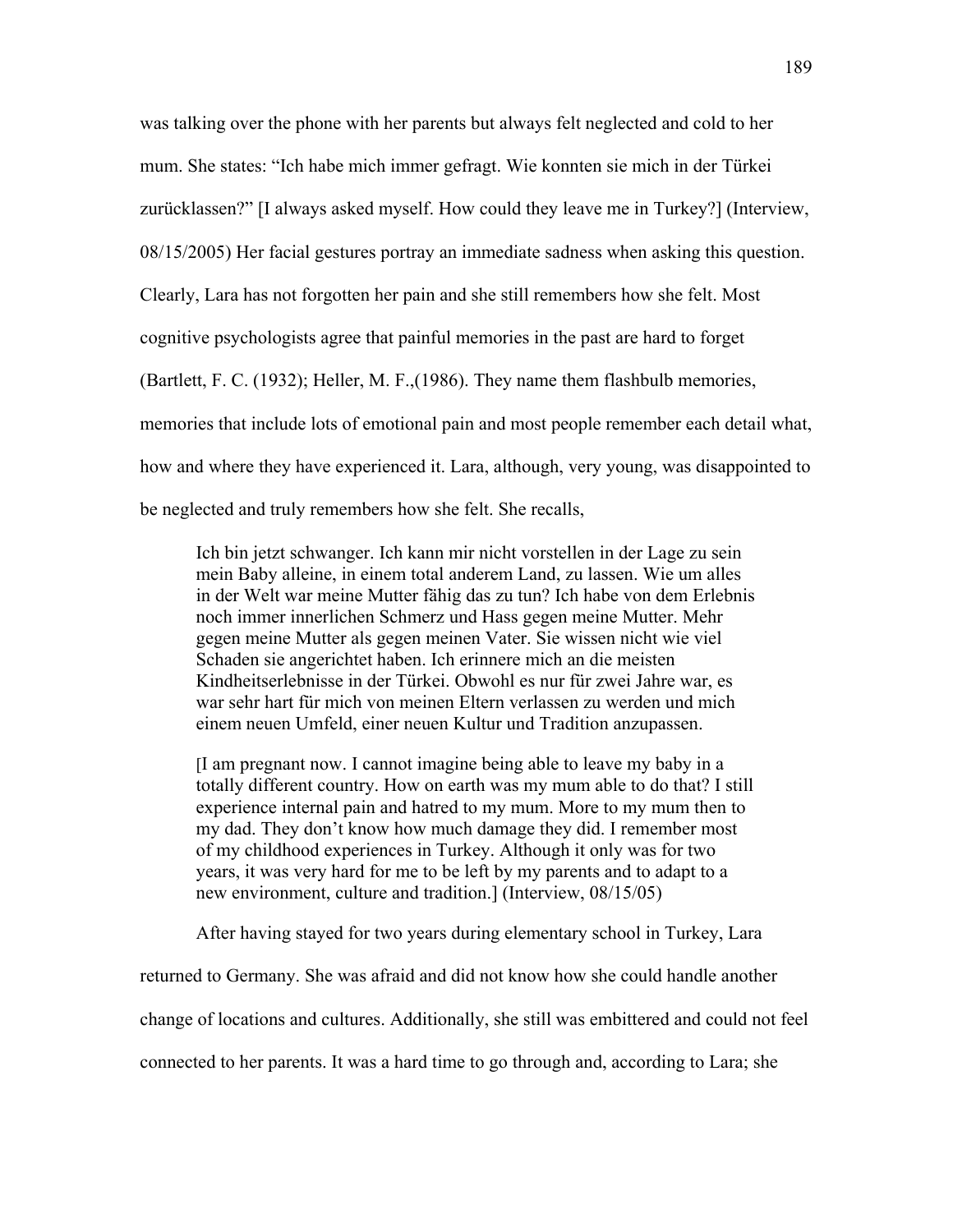actually did not want to return to Germany. Her new place and mother country was now

Turkey. She remarks,

Ich erinnere mich, nicht wieder zurück nach Deutschland gewollt zu haben. Ich hatte mich tatsächlich an meinen Freunden, meiner Schule und meinen Großeltern angepasst. Und ich wollte meine Familie gar nicht sehen. Wie konnte ich bloß zeigen, dass ich Kälte für sie empfinde? Und ich konnte nicht glauben, dass sie mich in der Türkei zurück gelassen hatten. Alles war ein derartiger emotionaler Kampf. Aber eine neue Lebensreise hat für mich nun begonnen.

[I remember not wanting to return to Germany. I really got used to my friends, school and my grandparents. And I really did not want to see my family. How could I just pretend that I felt cold to them? And I could not believe that they left me back then in Turkey. Everything was such an emotional battle. But a new life journey for me started again.] (Interview, 08/15/2005)

During the time her parents left her in Turkey, she claims that she became frustrated and

missed her parents. She went through an adjustment period when she started to grammar

school in Germany. She spoke no German and struggled at the beginning. In the

transcription below, Lara discusses her adaptation time and how she grew up and became

the person she is today:

Meine Mutter war 18 Jahre alt, als sie meinen Vater nach Deutschland gebracht hatte. Sie hatte in der Küche gearbeitet und mein Vater hat Gemüse als Landwirt verkauft. Meine Mutter hat sehr hart gearbeitet; sie hatte zwei verschiedene Jobs am Tag. Deshalb konnten sie nicht auf mich aufpassen und sie schickten mich, bis zu meinem 10. Geburtstag, zu meiner Großmutter. Ich ging zwei Jahre lang in der Türkei zur Grundschule. Ich fühlte eine starke Bindung zu meiner Heimatstadt in der Türkei und am Anfang hatte ich keine gute Beziehung zu meinen Eltern. Ich war irgendwie frustriert.

[My mum was 18 years old when she brought my dad to Germany. She was working in the kitchen and my dad was selling vegetables as a farmer. My mum was working very hard; she had two different positions during the day. Therefore, they could not take care of me and they sent me to my grandparents until my  $10^{th}$  age to Turkey. I went two years of elementary school in Turkey. I felt a strong bond with my hometown in Turkey and at the beginning I did not have a good relationship to my parents. I was kind of frustrated.] (Interview, 08/15/05)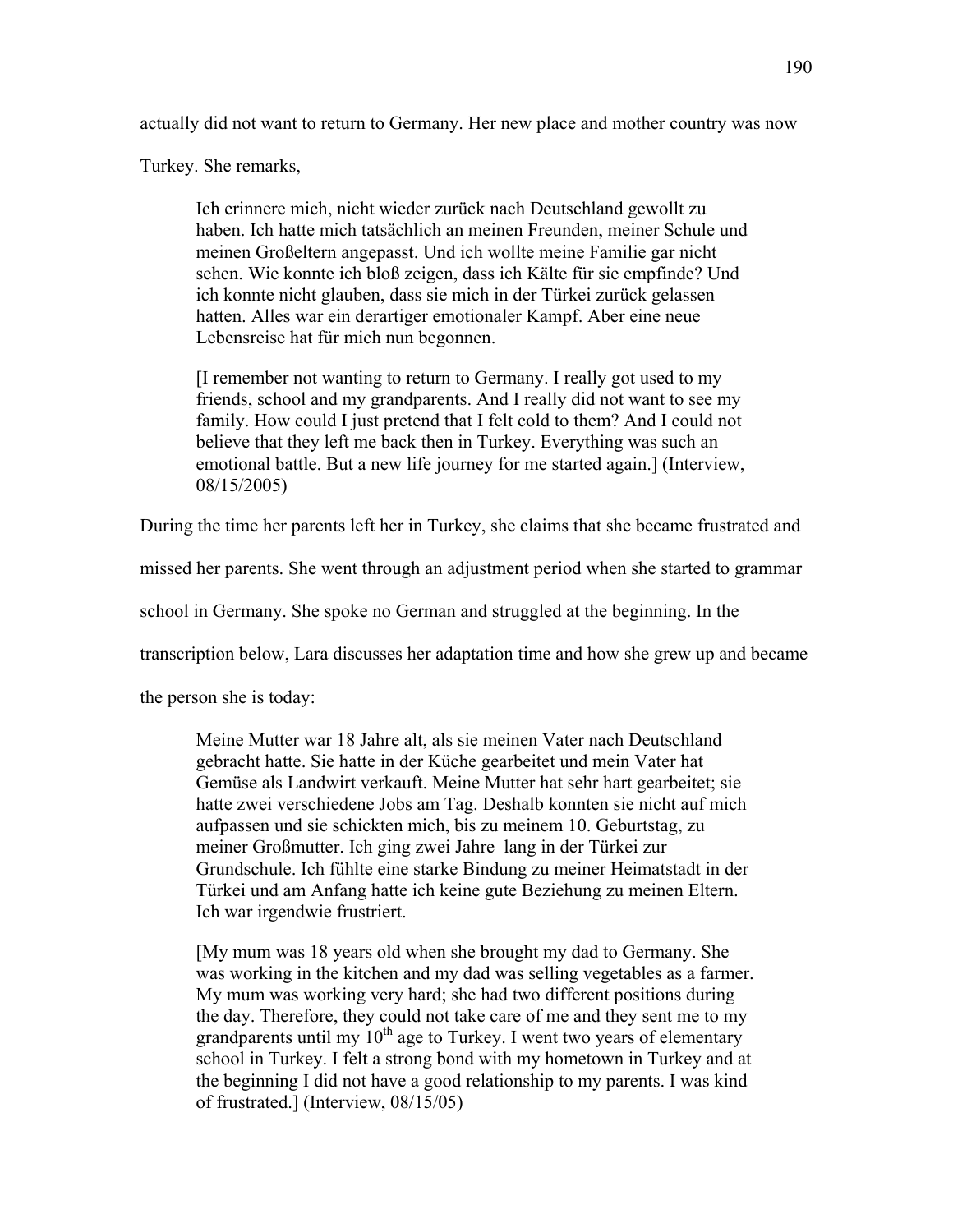Before entering grammar school in Germany, Lara never realized that she would feel uncomfortable, struggle with the German language, and, more importantly, have difficulty adapting to the German culture. Lara states: "Jetzt geht's wieder los, ähnliche Erfahrungen noch einmal!" [Here we go again, similar experiences one more time!] (Interview, 08/15/05) Now having been accustomed to Turkish values and traditions it was very hard for a young female to adjust one more time to a new culture and new school. Turkish values and Turkish schooling is very different than the German one. For instance, in Germany men and women are regarded as equal. In Turkish law that is the case, too. However, if you observe the people there are still major differences in the treatment of women and men. Depending on the regional location or family views it can change from not being allowed to attend school as a female until being able to live with one's boyfriend. Thus, Lara having lived only two years in Turkey this experience has already made a great impact on her cognitive development. Female and male differences were already visible for her in early years. Essentially, the early years of development until pre-teen life are critical ones. To switch from one culture into the other without really having adapted one yet, can have serious consequences for the development (Daniels, M.C., (2005). Lara may be experiencing this dilemma, as she was still establishing her own self and may be probably confused to which culture she belongs and should relate with. It is not only a painful memory but also a hard adaptation process she is going through.

In spite of it, Lara claims to have been an enthusiastic learner. She does not recall her parents ever encouraging her in school. In fact, Lara states, "Obwohl meine Familie alles getan hat um mich zu entmutigen, dass ich studiere, gab ich nicht auf! Es war der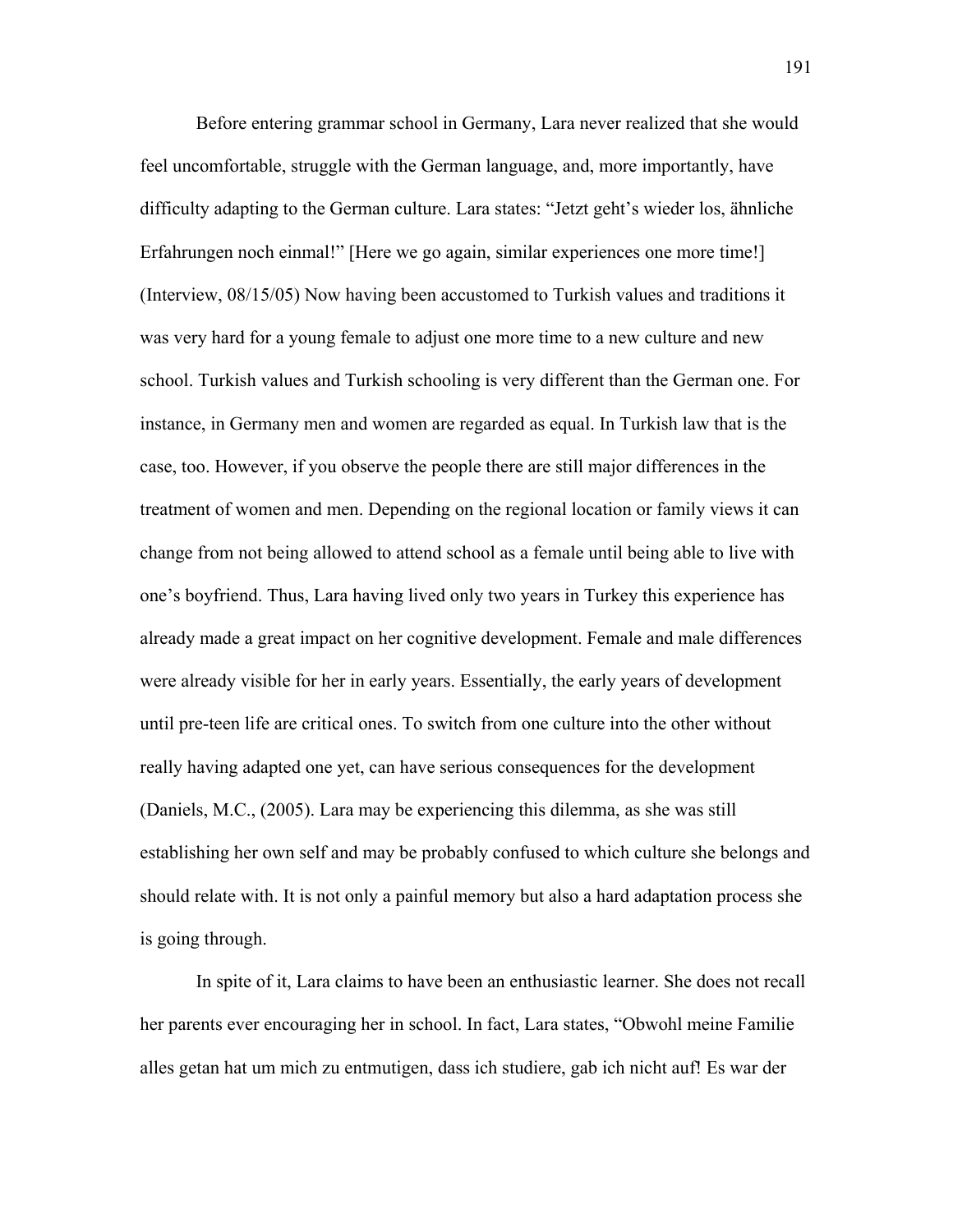einzige Weg, wie ich selbstständig aufstehen konnte." [Although my family did everything to discourage me studying, I did not give up! It was the only way how I could stand up on my own.] (Interview, 12/05/05) Yet, Lara claims that one of her favorite activities as a child was to read a lot, but the inspiration for such did not come from her recollection of influential teachers. She states,

Ich erinnere mich, dass ich sehr nah an einer Bücherei gewohnt habe. Eines Tages hat mich eine Freundin, Sandra, gefragt, ob ich nicht mit ihr hingehen möchte. Ich wusste nicht, ob ich es wirklich mögen würde. Aber, als ich realisiert habe, dass ich Kassetten und Bücher umsonst ausleihen konnte, wollte ich gehen. Einmal in der Woche lieh ich 3-4 Bücher aus. Mein Lieblingsbuch war: "Die Wassermänner". Interessanterweise hatte ich nicht mal ein positives Erlebnis mit einem Lehrer, dass mich angespornt hatte zu lesen oder so. Ich habe es selbst gemacht. Vielleicht sollte ich Sandra danken. Die meisten Lehrer haben nicht darauf geachtet, ob ich lese oder nicht. So weit ich mich erinnere haben sie nie wirklich meine Eltern gefragt, wie es mir geht und sie haben sich nie erkundigt über etwas, was ich gerne machen möchte. Es hat irgendwie meine Gefühle verletzt. Ich denke der Hauptgrund war, dass ich türkisch bin.

[I remember living very close to a library. One day a friend- Sandra- asked me to go with her. I did not know if I really would like it. But, then realizing that I could borrow tapes and books for free, I wanted to go. Once a week I borrowed 3-4 books. My favorite ones were "Die Wassermann." Interestingly, enough I did not have one positive experience with a teacher that encouraged me reading or so. I did it on my own. Perhaps I should thank Sandra. Most teachers really did not care if I read or not. As I recall, they never really asked my parents how I did and they never enquired about anything what I liked to do. It hurt in some way my feelings. I think the main reason was because I was Turkish.] (Interview, 12/15/05)

Lara soon realized after middle school that she went through an adaptation

process trying to learn the German language and the German culture, and certainly in making abrupt changes between educational systems. Apart from trying to get used to her parents again, she felt also that her professors did not understand her cultural background and the transition she was working through. She went to a primarily German grammar school, which is the highest and most difficult of German schools. She had no instruction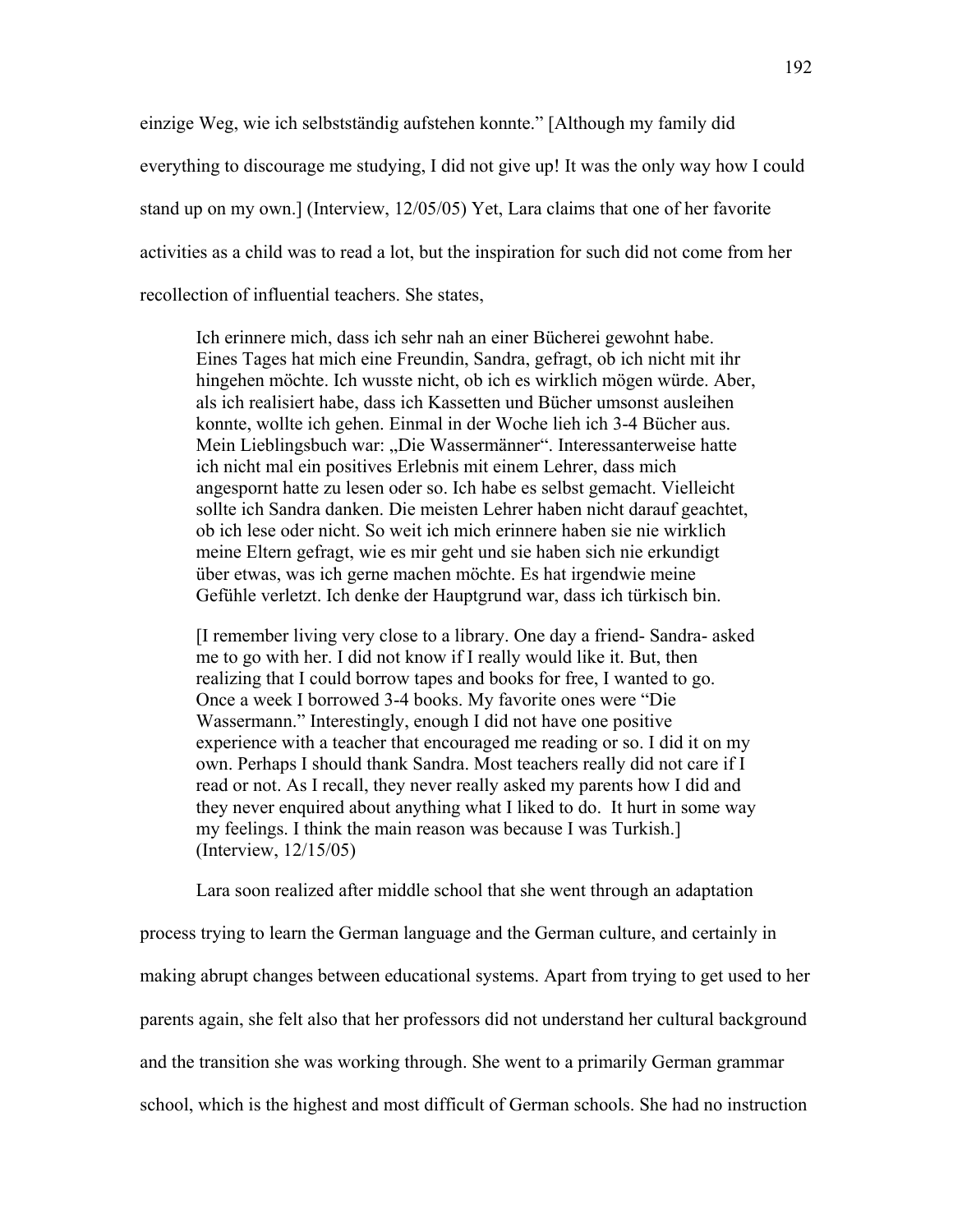in Turkish culture or language. Everything she needed to learn was a totally new concept and she struggled a lot at the beginning. As there were hardly any immigrants at the school, being Turkish was not regarded as being from a different culture, so that additional instruction in a student's native language of the student was considered unnecessary. Lara went through difficult times and tried to adapt as quickly as possible. After some time she felt more comfortable.

Though she nowadays seems confident about her relationships with Germans (her students and others), she still recalls certain experiences related to her background. Until high school she never experienced anything painful for being a Turkish minority, as she was mostly living in her primary school years in Turkey. By the time she started grammar school, in sixth grade; she was living in a mainly German environment and attending a predominantly German school. Trying to adapt to a new educational system, friends and language was hard at the beginning.

Being among mainly German neighbors, though, and living in a socioeconomic milieu similar to other German children, she tried to adjust to her new environment. At the same time, however, grammar school brought the realization that she was different, had been raised differently from other German children. For instance, she was initially not allowed to go on week-long class trips other cities; she was not allowed to date; and she was not allowed to go out in the evening to parties with German friends. Her parents were afraid that she would get "Germanized" and would forget Turkish traditions and customs. Her German friends kept asking her why she would not resist her parents, and act upon her own decisions. Lara repeatedly told them that such resistance was difficult. In the Turkish culture girls and boys, but especially girls, are usually taught to listen to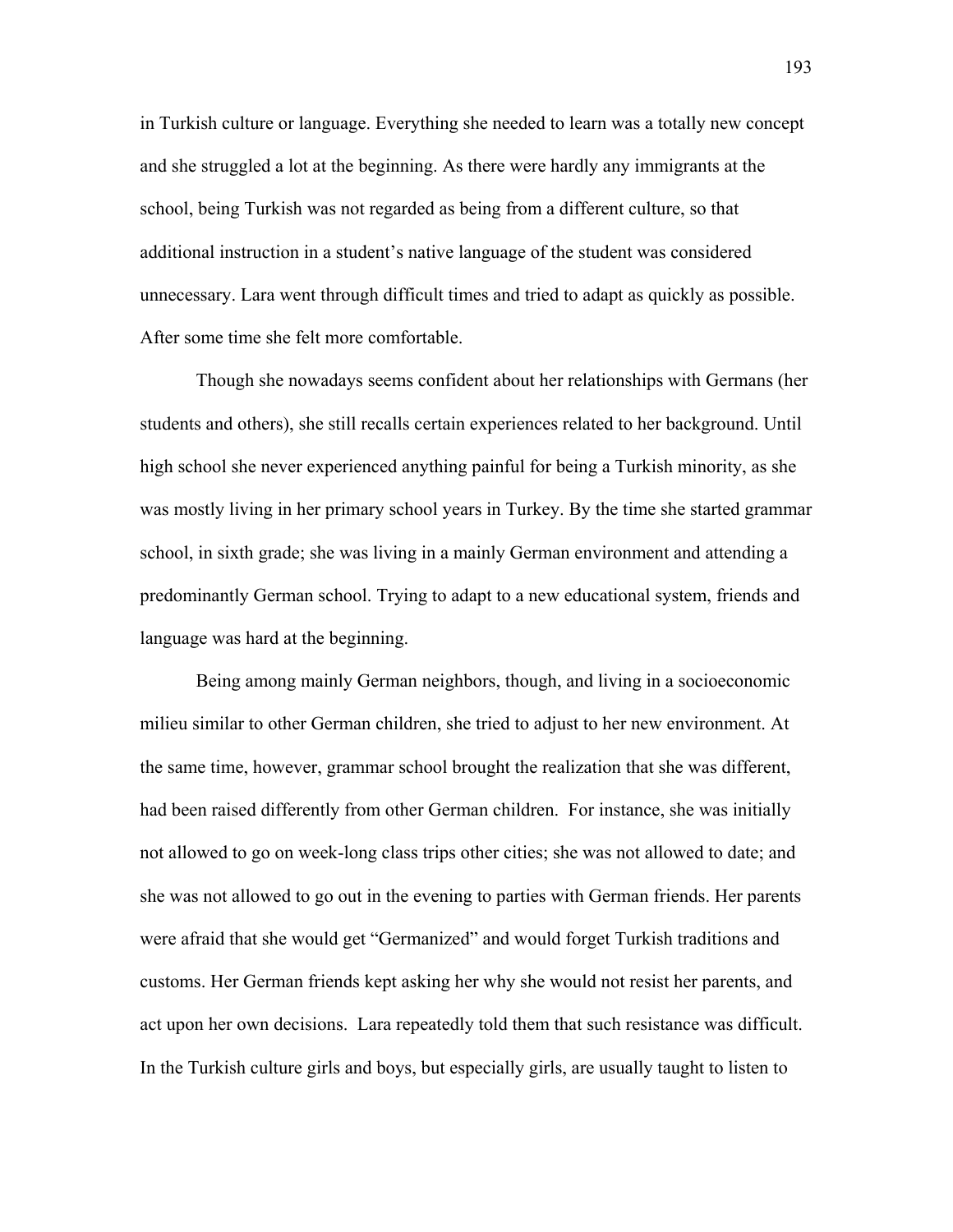their parents and cannot just do whatever they want. Realizing the differences in the rights and customs of German girls, and knowing that she could not engage in the same activities as her peers, made her understand that, whatever her friends and schooling, she was not German. Her personal environment and the way she was raised were not comparable to a German girl's. In many ways she was restricted and constrained to obey her parents. Thus, although she almost never had any overt problems with her friends and in her school environment, being Turkish she struggled internally. She believes that living in two different worlds and systems of understanding, led her to emerge as a rebel. She no longer wanted to listen to and do whatever her parents wanted her to do. Her German friends understood but could not see why Lara would not act upon on her nascent, internal rebellion. She states,

Das erste mal, dass ich erkannt habe, dass ich anders als Andere bin, war natürlich auf dem Gymnasium. Ich hatte versucht mich dem neuen, deutschen Umfeld und natürlich der Sprache anzupassen. Es war hart und schwierig. Ich hatte keine Hilfe; dort waren kaum Ausländer oder andere türkischen Studenten. Wir lebten in einem nur überwiegend deutschem Umfeld. Niemand hat mich jemals ermutigt; ich musste die ganze Arbeit alleine machen. Mein Eltern waren nicht gut in der deutschen Sprache, beide nicht, so musste ich mich hinsetzten und lernen. Ich bin abseits und anders als deutschen Mädchen aufgewachsen, ich durfte nicht zu Feiern gehen und keine Jungen treffen und natürlich, wir haben wöchentliche Schulausflüge gemacht, haben meine Eltern mir nicht erlaubt mitzugehen. Ich realisierte, dass obwohl ich versuchte mich dem neuen Umfeld anzupassen, meine Herkunft und eigentliche Kultur verschieden waren. Ich wollte es nicht verstehen, aber ich musste.

[The first time I noticed that I am different than others was of course in grammar school. I was trying to adapt to the new German environment and certainly the language. It was hard and difficult. I did not have any support; there were hardly migrants or other Turkish students. We lived only in a predominantly German environment. No one ever encouraged me; There was one instance where I felt so discouraged and at the same time it opened up my eyes. One teacher, Frau Ehrlich always corrected my German if I wanted to talk. I hardly had time to think. She kept pointing at another person without letting me even think. I needed to do all work on my own. My parents were not good in the German language, either, so I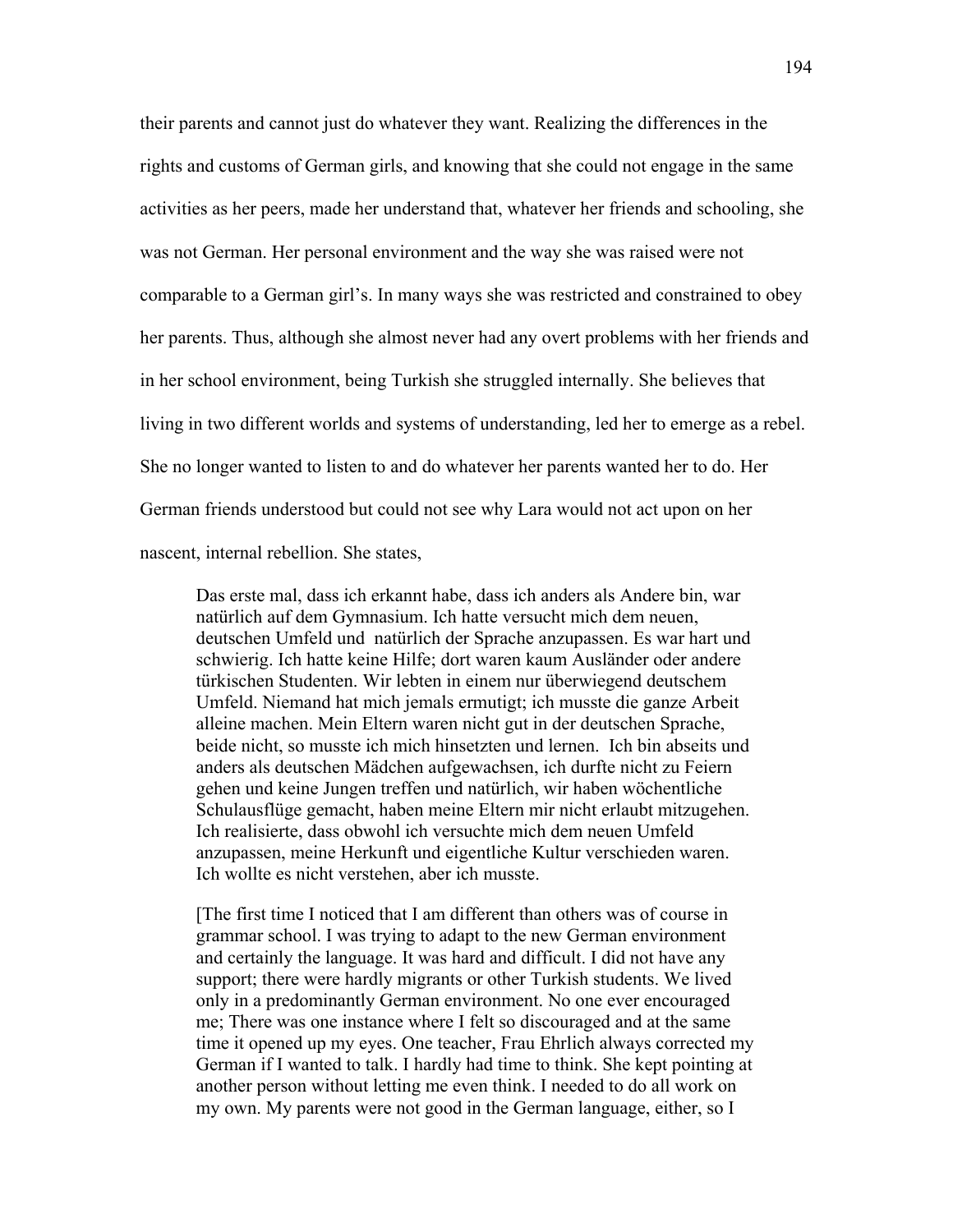had to sit down and study. Apart from differently raised than German girls, I was not allowed to go to parties and date boys and, of course, anytime we were going on weekly school trips, my parents did not want me to go. I realized, although I was trying to adapt in the new environment, my background and original culture were different. I did not want to understand but I had to.] (Interview, 12/05/05)

Her broken relationship to her parents, her being left alone going through a new adaptation process in a totally new culture, her trying to find friends, and most importantly realizing that Frau Ehrlich did not give her a chance in German comprised a difficult period. However, it made her learn two different cultures and experience it as a female from two different ways. It seems like that she needed to learn how to "codeswitch" from one culture to the other.

Lara also told me about her family and the way she was raised. Since neither parent was educated, they could not provide her with much information or feedback regarding education. They actually did not want her to pursue her education as they wanted her to financially assist them as soon as possible. Lara grew up what today's German people might consider a typical Turkish *Gastarbeiter* family, that carry out traditional and conservative values of Turkish culture. Most German views on Turkish families are superficial and are based on observative aspects within the German society. For instance, most Germans believe that Turkish woman are suppressed and are not allowed the same rights like Turkish men. And most females are most of the time housewives and do not support the household. Based on a study how Germans perceive Turkish people in Germany, it was mainly mentioning this major differences, that is that Turkish females are suppressed and do not have equal rights (Hotaman, S, 2003).Lara may have been viewed that way at the beginning from her classmates when starting at the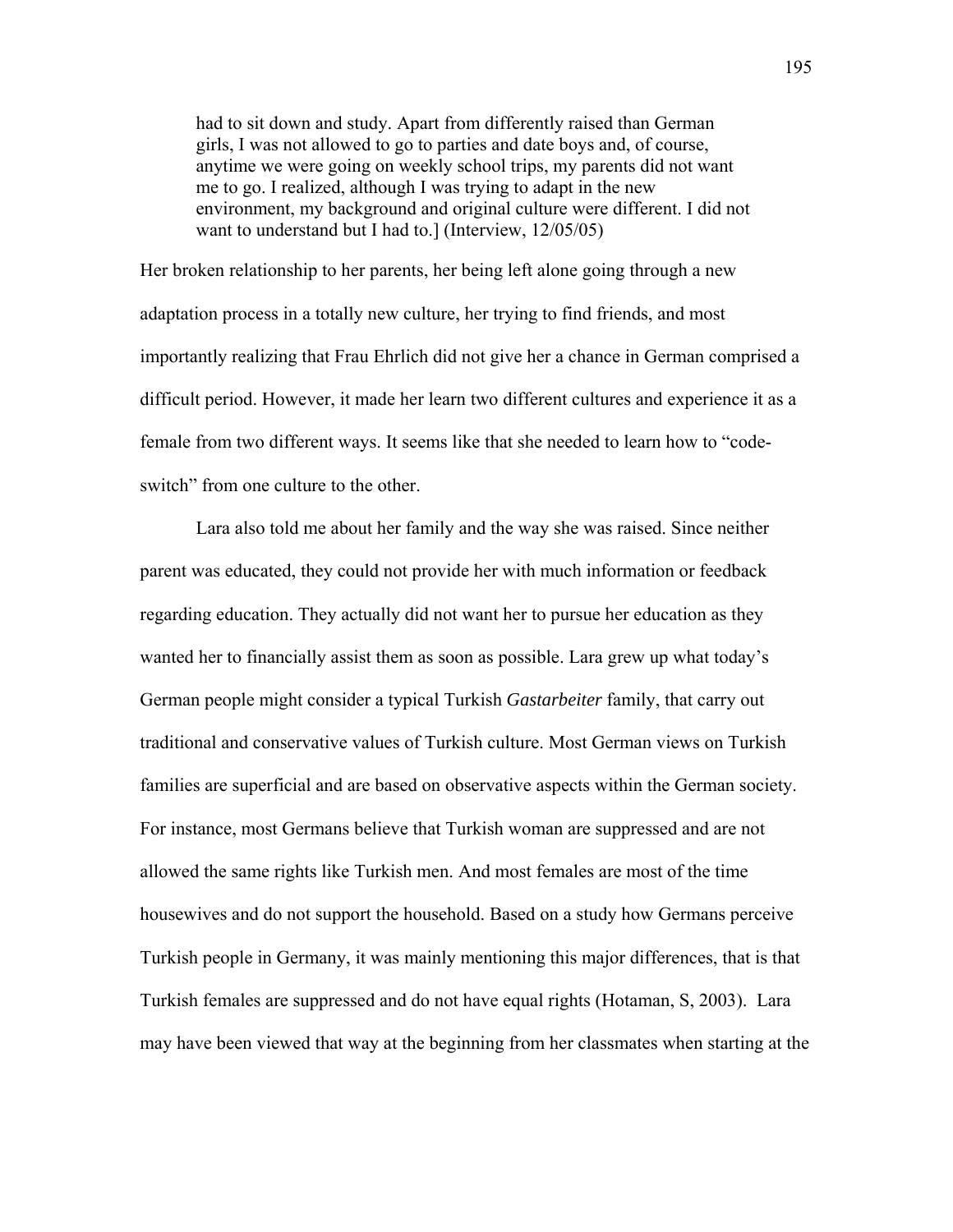grammar school. Being unfamiliar with German traditions and not being able to speak the

language may also have increased cultural misunderstandings. Lara states,

Ich habe mich alleine gefühlt und konnte mich meinen Klassenkameraden nicht anschließen. Stellst du dir das vor? Ich konnte mich nicht wirklich mit ihnen verständigen. Ich konnte sie nicht zu mir nachhause einladen und ich fühlte mich soooo alleine. Alle meine Freunde waren in der Türkei. Alles war anders. Schule, meine Kollegen, die Lehrer, das Umfeld, alles. Darüber hinaus war natürlich meine Familie anders. Ich war noch immer nicht glücklich mit meinen Eltern, weil sie mich für eine lange Zeit in der Türkei gelassen hatten. Glücklicherweise war ich in der Lage mich mit der Zeit zu integrieren und lernte Freunde kennen. Ich ging hauptsächlich zu deutschen Schulen und war immer eine der einzigen, der Kinder mit ausländischer Abstammung, in der Klasse. Ich lernte von früh auf, dass ich dachte und mich geistig wie ein deutsches Mädchen verhalte; obwohl ich zuhause traditionell aufgewachsen bin und ich nicht die gleichen Dinge tun konnte wie meine deutschen Freunde. Ich durfte zum Beispiel nie einen Freund haben. Ich hab das nie verstanden.

[I felt lonely and could not connect to my classmates. Imagine it? I could not communicate really with them. I could not invite them to my home and was felt soooo lonely. All my friends were in Turkey. Everything was different. School, my peers, the teachers, the environment everything. On top of everything of course my family was different. I still was not happy with my parents because they left me for a long time in Turkey. Luckily, I was able to integrate by time and was connecting to friends. I mainly went to German schools was always one of the only migrant descent children in the class. I learned from early on, that I thought and intellectually acted like a German girl; however, I was traditionally raised at home and could not do similar things like my German friends. For instance, I was not allowed to have a boyfriend. I never understood that.] (Interview, 08/15/05)

Lara was experiencing what a leading scholar Calvero Oberg (1954) calls a cultural shock. Not being able to connect and feeling like a stranger made her realize that she was different. Further not being able to speak the language puts further a strenuous component to adjust to the new environment. Lara was realizing it and was feeling lonely.

Lara has a brother who is 6 years younger. They were raised by two high school-

educated and unskilled working parents, who speak broken German. Her father worked in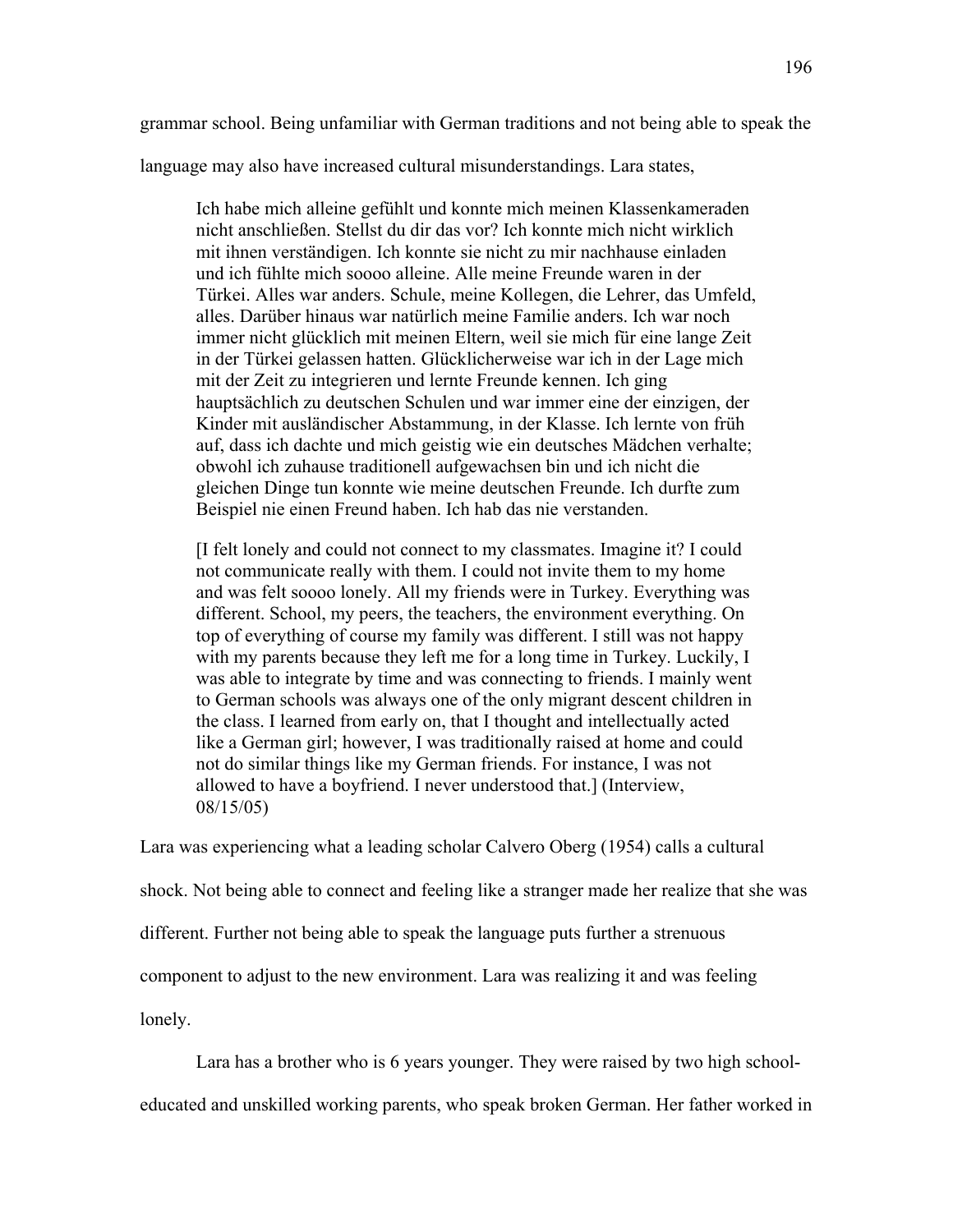various positions from different warehouse positions up to clerk positions in a supermarket. He hardly spent time with his family and kept working even at the weekends in order to save money. Their parents' goals were congruent with other Turkish families in Germany- to save money and to go back to Turkey at one point. It is in some way comparable with the Mexican situation in the United States. However, similarly, immigrant families forget that their children grow up in a society where they carry similar values and customs. Therefore, most minority or migrant children prefer staying and not returning back- either to Turkey or Mexico (Landner, M., 2007).

Lara's mother also worked in various odd jobs; cleaning at department stores, help at airports, etc... Saving money was always the most important aspect what Lara remembers growing up. She recalls,

Ich sah meine Eltern kaum. Wir haben uns nie wirklich unterhalten. Sie haben mir nie mit meinen Hausaufgaben geholfen. Sie haben nie etwas gefragt. Sie waren immer damit beschäftigt auszurechnen wie viel sie noch sparen müssen, bis sie ein Haus in der Türkei kaufen können. Wir wahrten Lebensmittel bei *Aldi* und *Lidl* zu kaufen. Gerade mit Essen sparten wir eine Menge. Meine Eltern hatten manchmal mehrere Stellen auch an den Wochenenden. Ich musste mich immer um das Essen und den Haushalt kümmern. Und natürlich musste ich auf meinen Bruder achten.

[I hardly saw my parents. We really never talked. They never helped me with my homework. They never asked anything. They always were busy calculating how much they still need to save until they can buy a home in Turkey. We kept buying groceries always at *Aldi* and *Lidl.* Even with food we saved a lot. My parents sometimes had multiple positions even on the weekends. I always had to take care of the cooking and the household. And certainly I needed to take care of my brother.] (Interview, 12/05/2005)

Lara mentioned that she did not receive any support from her family, either growing up

or during college. Additionally, her parents were occupied just with saving money. Since

she was the only girl in the family, her mother always expected her to help take care of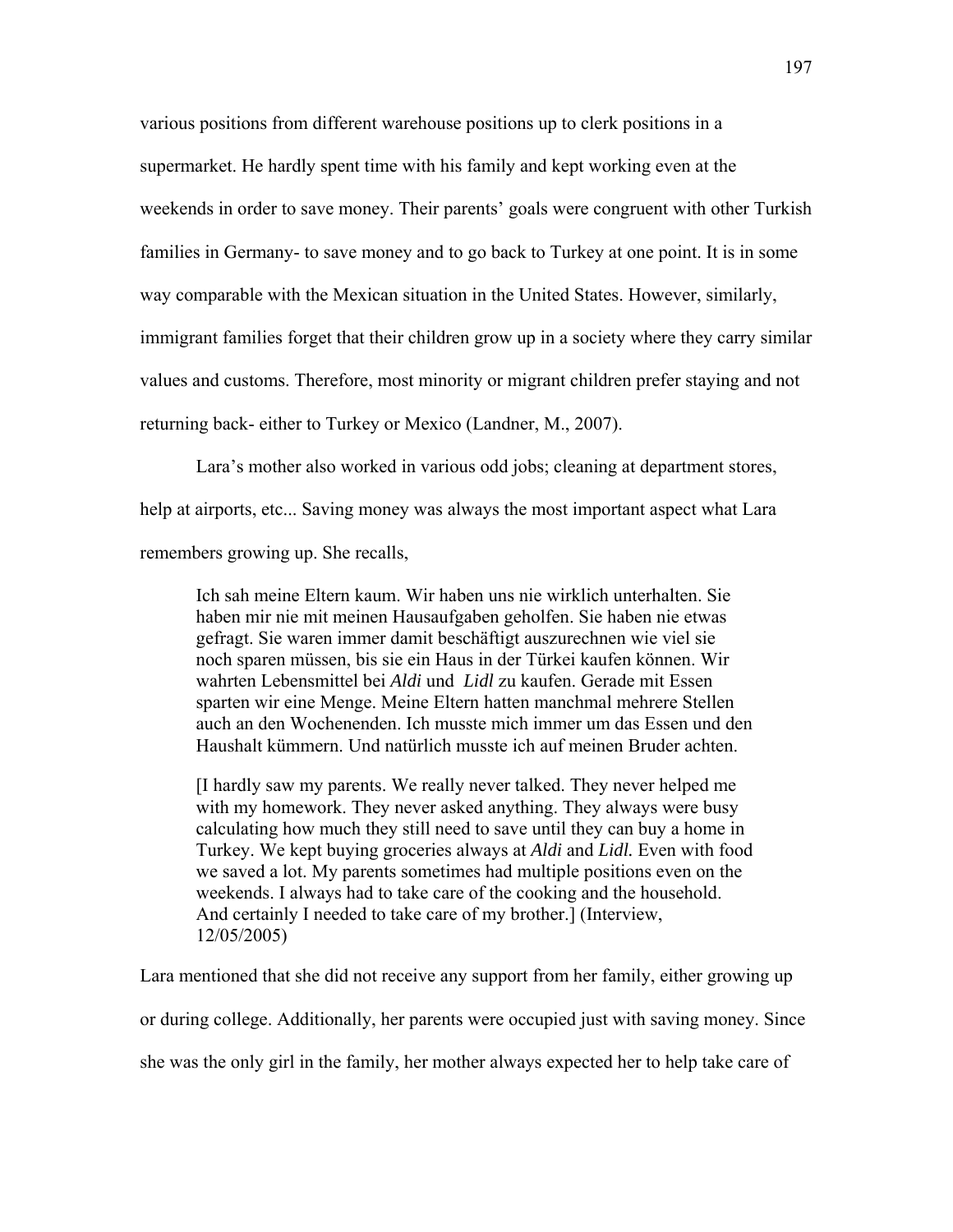her brother and tutor him. Her work duties and her non-supportive family created a

rebellious behavior. She did not want to listen anymore. She comments,

Heranwachsend realisierte ich, dass ich eine Art Rebell war, obwohl mir meine Mutter mehrere Dinge nicht erlaubt hat, wie spät abends ausgehen mit Freunden, einen Freund haben, kurdische Freunde zu haben. Ich widersetzte mich und ich diskutierte mit ihnen. Glücklicherweise genug, sie hatte nicht so viele türkische Freunde, so war ich froh das sie nicht viel Beeinflusst wurden. Ich denke, ich fühlte mich sehr stark um mein kulturelles Erbe. Und zur gleichen Zeit, durchgehend meiner deutschen Ausbildung, fühlte ich mich sehr sicher und stark weiblich zu sein und fähig zu sein für meine Rechte zu stehen. Ich konnte das nur tun, indem ich weiter studierte.

[Growing up I realized that I was kind of a rebel, although my mum did not allow me several things, such as going out late with friends, having a boyfriend, having Kurdish friends. I resisted and I kept discussing with them. Fortunately enough, they did not have so many Turkish friends, so I was lucky they did not get influenced that much. I think I felt very strong about my cultural heritage. And at the same time throughout my German education, I felt very confident and strong of being a female and to be able to stand up for my rights. I could only do that by continuing to study.] (Interview, 08/05/05)

Lara was sure that she wanted to study and get a thorough education so she could earn her own money and be independent. It was her own desire to attend grammar school, the highest level of high-school education in Germany. Neither of her parents supported her desires for schooling, and she received no tutoring—in contrast to her brother. Regardless, she was expected to cook, take care of and tutor her brother. She did not complain at the beginning because she knew her parents would not approve. At some point, she could not bear it anymore and started to rebel. She did not want to continue as she was and provoked her parents by expressing her desires. Although Lara rejected the docility and role that Turkish culture demanded of her, internally she rebelled. She did not want to obey Turkish customs and realized that some of her German sensibilities put her on the spot. Her parents' main goal was to let her study and to eventually become a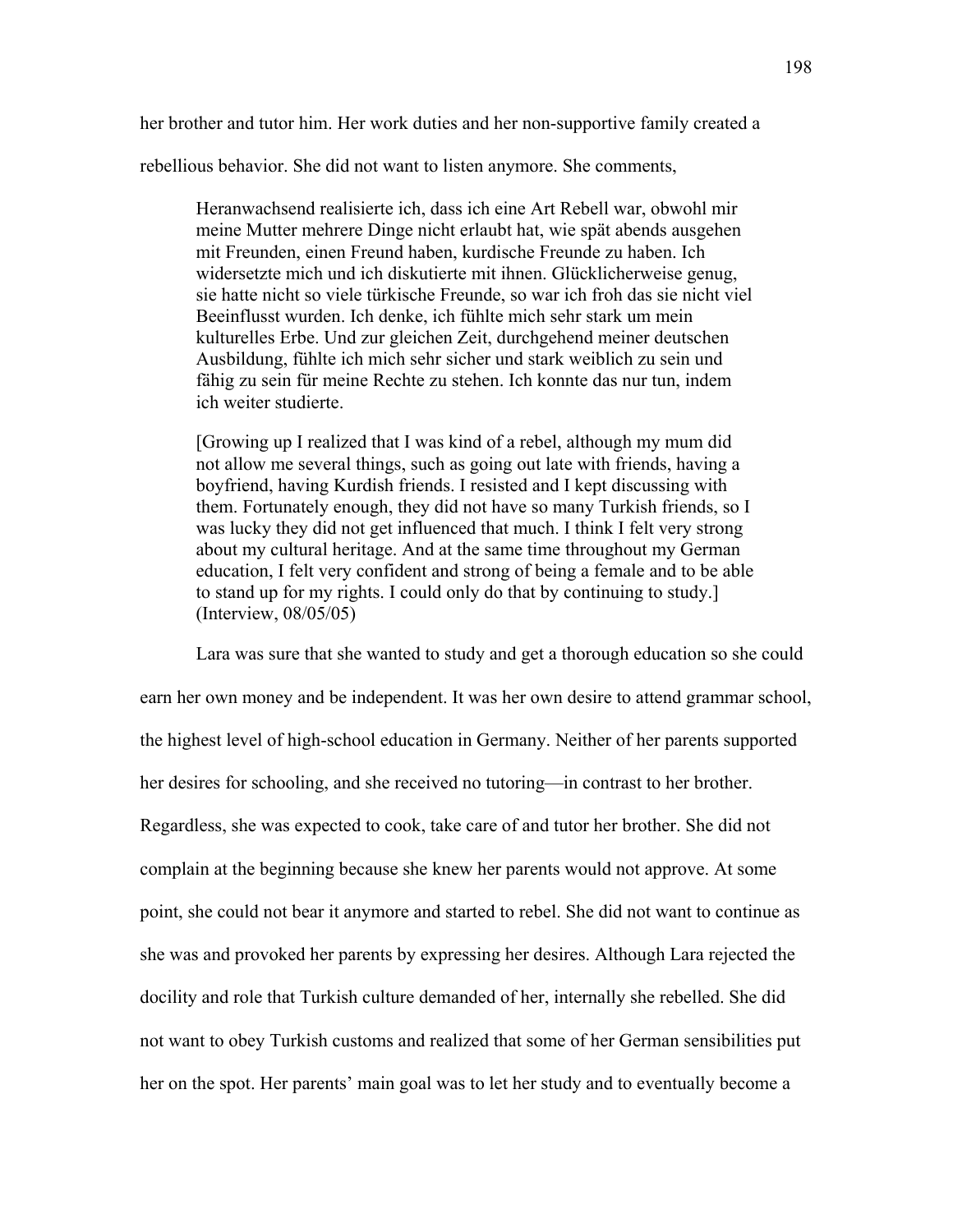good housewife; more broadly, more importantly, they still wanted to be able to control and exert power over her.

At the university, in addition to her studies, she had five jobs and often worked from 8 until 6pm daily. Her parents did not realize that she needed to study as well, so they wanted her to help in the household all the time. It was interesting to see how she handled her personal issues and was still dedicated to pursuing schooling and making enough time to continue studying. Again, her strong personality, motivation, and determination to stand on her own are all apparent.

Ich hatte nicht viele Gespräche mit meinen Eltern; jedesmal, wenn ich anfing zu reden, hatten wir jede Menge bittere Gespräche. Ich war ein Provokateur und ich wollte nicht einfach dienen, kochen und im Haushalt helfen. Meine Eltern nahmen nie wahr, dass ich studieren musste und es war schwer für mich in 5 Jobs zu arbeiten und noch weiterhin zu studieren. Es wurde einfach erwartet. Mein Bruder dachte nie daran zu arbeiten und sie wollten, dass ich ihn während seiner Ausbildung unterrichte. Es war unfair. Er wurde immer von meinen Eltern unterstützt und verstanden. Die einzige Sache…was meine Eltern wollten, was ich bin, war nicht nur eine gute Studentin, sondern eine gute Hausfrau.

Sie waren manchmal verärgert, dass sie nicht fähig waren, mich zu kontrollieren, so dass ich ihnen immer widersprach. Ich fühlte mich sehr unbeholfen und nicht sicher über mich selbst, weil Leute in der Universität immer dachten, dass ich arrogant bin und nicht mit jemandem sprechen möchte. Ich denke, ich hatte mein Selbst-Mechanismus dort… ich fühlte mich nicht selbstsicher und hatte mit so vielen Problemen zu tun.

[I did not have a lot of communication with my parents; anytime I started to talk we had lots of severe conversations. I was a provocateur and did not want to just serve, cook and help in the house. My parents never realized that I needed to study and it was hard for me to work in five jobs and be able to still continuing to study. It was all the time just expected. My brother, though never needed to work and they wanted me to tutor him throughout his education. It was unfair. He was always supported and understood by my parents. The only thing . . . what my parents wanted me to be was not only a student but be a good housewife. They were sometimes annoyed not to be able to control me as I was always contradicting them. I felt very clumsy and not sure about myself, as people were always thinking that I was arrogant at university and not wanted to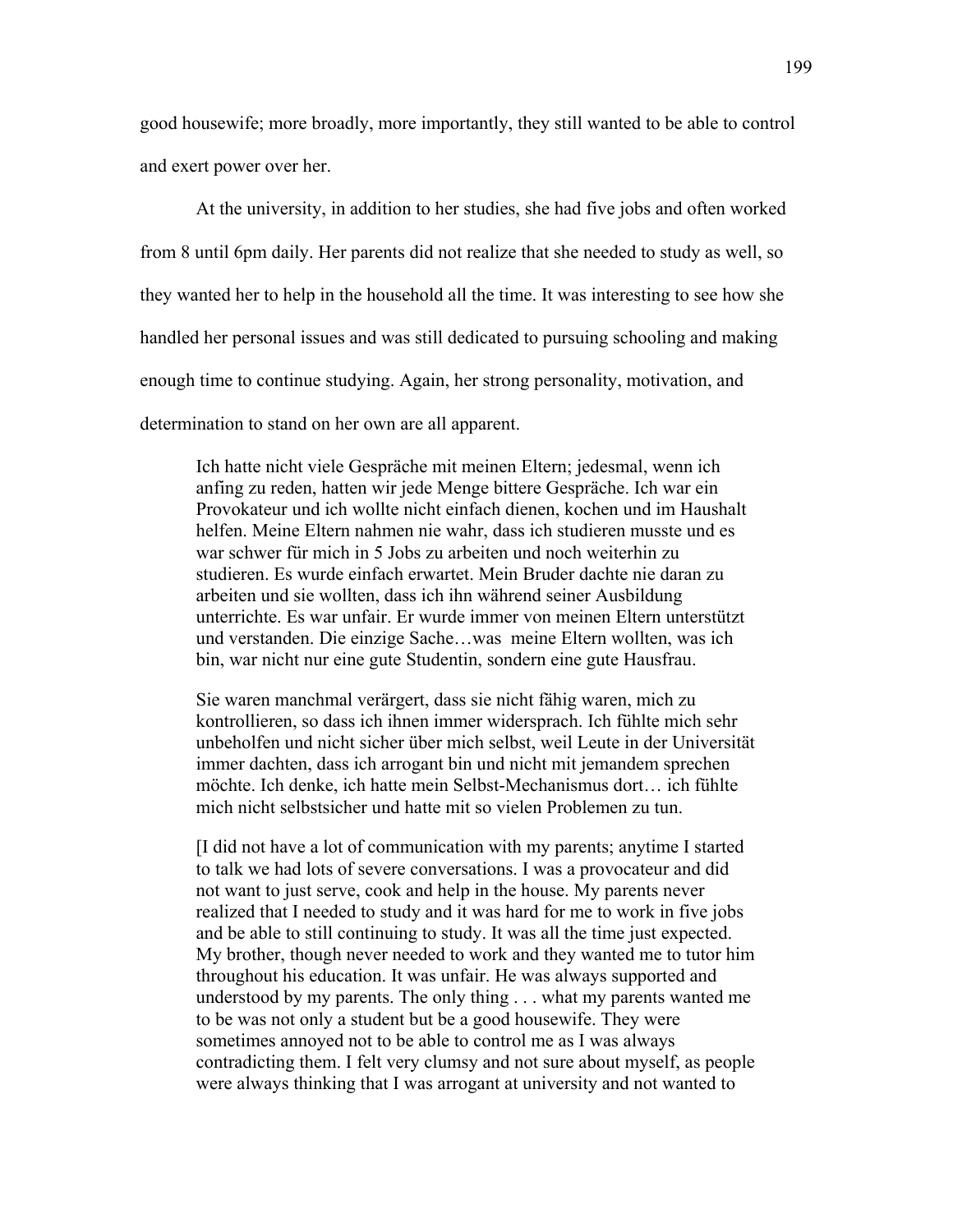talk to anyone. I think I had my self mechanism there . . . I felt not confident and I had so many problems to deal with.] (Interview, 12/1205)

Lara' s struggle being of Turkish origin, and her parents wanting her to be and act the Turkish way at home, made her struggle with her identity. She realized that internally she was rebellious and wanted to contradict her parents. It may also be that the German culture and education system also influenced her character and personality. She was aware of the differences between Turkish customs and German customs, and she knew that she needed to adhere to her elders' rules, in which adherence is imperative, and a strong component of the Turkish culture. Lara's crucial decisions from early on demonstrate that in some way she was content with the situation and knew that she needed to do all important decision making for her own life. She thought that she could not learn anything from her parents and started observing how others were pursuing their lives. In particular, she started getting feedback and pieces of advice from her German school friends. Lara states,

Ich erinnere mich, Christiane fragte mich, ob ich mit ihr in den Urlaub komme. Durch sie realisierte ich, dass mein Alter geeignet war, um mit ihr in den Urlaub zu fahren. Ich meine, es war komplett normal in die Osterferien mit unseren Freunden zu gehen. Wie auch immer, ich weiss, dass es schwer werden würde, es meinen Eltern zu erklären. Sie würden es niemals verstehen. Ich bewunderte meine Freundin. Sie durfte an den Wochenenden mit Freunden ausgehen, sie durfte einen Freund haben und so weiter. Sie sagte mir immer, dass sie es nicht versteht. Warum würde ich sie nicht einfach fragen? Sie verstand offenbar nicht, was es in türkischen Familien hieß, ohne elterlicher Erlaubnis auszugehen. Deutsche Mädchen konnten es wirklich nicht verstehen. Meine Eltern erlaubten mir auch nicht, dass ich kurdische Freunde hatte oder mich in kurdischen Orten aufhielt. Ich durfte spät abends nicht ausgehen und durfte nicht in den Urlaub fahren und auf Klassenfahrten ins Ausland mitmachen. Ich diskutierte immer mit meinen Eltern und si wollten, dass ich ein traditionelles Mädchen bin, dass ihrer Mutter im Haushilft, noch zur Schule geht und gute Noten hat. Obwohl ich immer tat was sie sagen, weil ich es lästig war immer zu streiten, fühlte ich mich innerlich wie ein Rebell. Ich wollte es nicht verstehen und manchmal gehorchte ich! Ich erinnere mich, dass alles während der Schule und der Hochschule von mir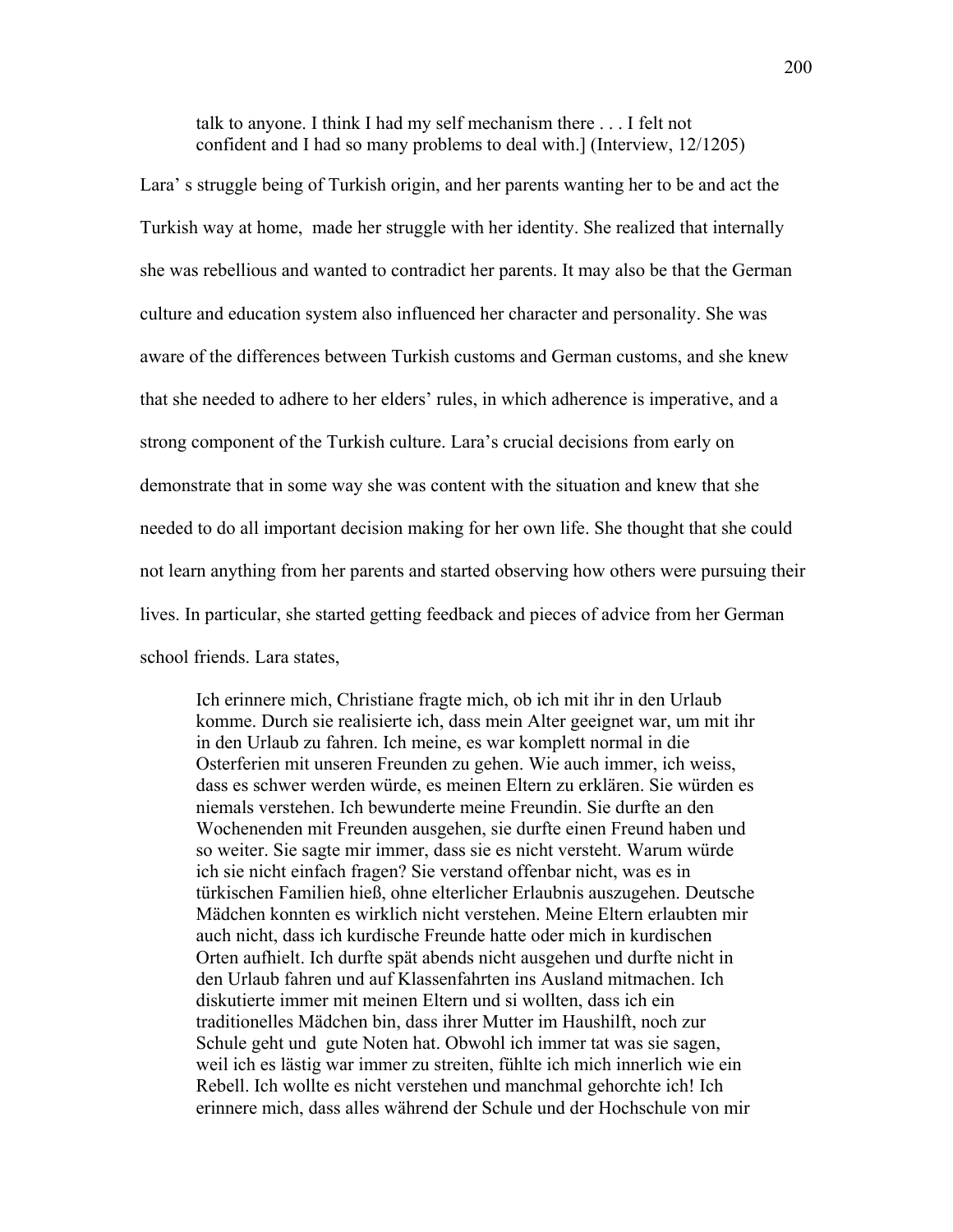verlangt wurde und ich musste arbeiten (ich arbeite an 5 Plätzen) und unterrichtete meinen Bruder und half meiner Mutter im Haus. Obendrein war ich trotzdem gut in der Schule. Sie haben sich jedenfalls nicht darum gekümmert, ob ich lerne oder nicht.

[I remember Christiane asking me to go with her to vacation. She made me realize that my age is appropriate to go on vacation with her. I mean, it was completely normal to go to Easter holidays with your friends. However, I knew that it would be hard to explain this to my parents. They would never understand. I admired my friend. She was allowed to go the weekends out with her friends, she was allowed to have a boyfriend and so forth. She always told me that she does not understand. Why wouldn't I just ask them? She obviously did not understand what it meant to go out without parental permission in Turkish families. German girls really could not understand. Also, my parents did not allow me to have Kurdish friends, or hang out in Kurdish locations. I was not allowed to go out late and go to vacations and school travels abroad with my classmates. I always argued with my parents and they always wanted me to be a traditional girl helping her mom at home and be still going to school and having good grades. Although I always did what they said because I was sick of arguing, internally I felt like a rebel. I did not want to understand it and obey sometimes! I remember, everything during school and college was requested from me, and that I needed to work (I worked at 5 places!) and tutor my brother and help my mum in the house. On top of it, be still good at school. They did not care anyways if I studied or not.] (Interview, 12/12/05)

Lara's frustration is evident as she is living between two cultures. She wants to go on vacation with her friend Christiane but realizes that it will not work with her parents. Turkish feminists Seyra Ates, Necla Kelek and Serap Cileli (2005) describe under what constraints Turkish girls live in Germany. Most Turkish girls are living two different lives. Their switch from one persona into the other sometimes makes them realize that they live two different roles. Lara is culturally aware that she is bound to the Turkish traditions at home, but at times she clearly does not want to realize. She appreciates the liberty of her German friend and in some way admires her situation. Thus, she fashions her own ideal to be resistant and rebel against her parents, in which she can be freer with the choice of liberties and activities she want to carry out based on her interests.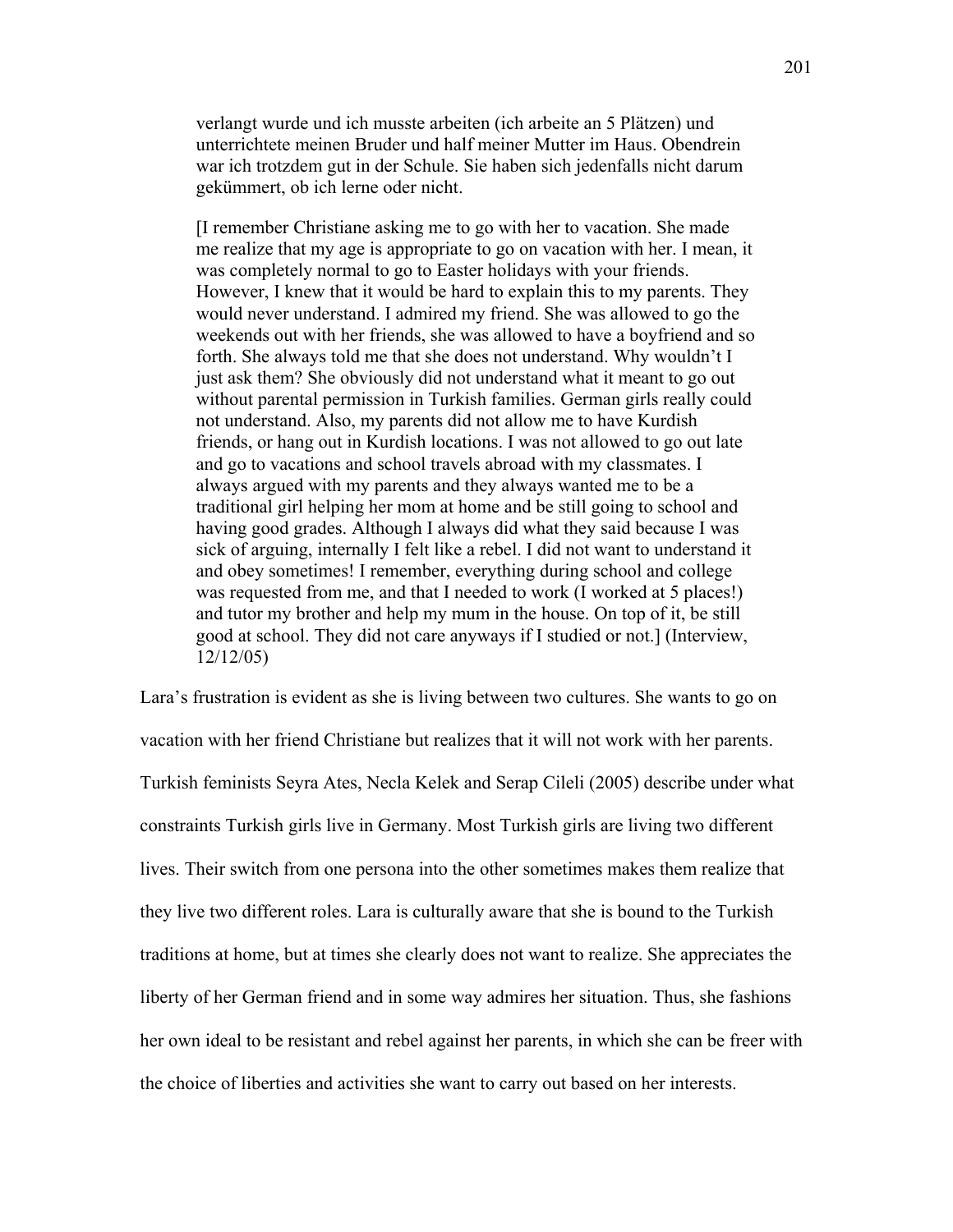Lara realized many times that she does not want to adhere anymore to her parents' rules. She believed that she gave her parents much-needed support around the home, and knew that she needed to stand up to them and make them realize what she wanted from college and in life. However, in my observation of Lara, I noticed that she did not like to be forced into such an early maturity and into assuming the role of an adult. It sometimes bothered her, but for her that was life. She needed to work with it and make the best out of it. With no sense of connection to her parents and no worries over any comments they might make regarding her decisions, Lara feels strong and independent; she decides matters for herself, and plans her career according to her own ideals. Although her parents did not directly guide and support her, neither did they interfere with her schooling, as long as she was adhering to the rules in their house. That is what Lara did until she got married.

#### *Toward a Self Discovery*

The rigid control of her parents on Lara's personal life and on her freedom, as well her early realization on that she was rebellious and did not want to adhere to anything her parents demanded with which they did not agree, led her to understand that she was selecting her benefits in life from both cultures. Lara is internally driven by her independence and autonomous analysis of her situation. She clearly knows that her parents were trying to indoctrinate their worldview onto her. Although her German education allowed her to gain independent and critical thinking, her cultural background and nationality both interfered in her development. Clearly, she realized that she was switching back and forth between two different cultures. While being rebellious to some Turkish traditions, her internal need to support migrant students and support the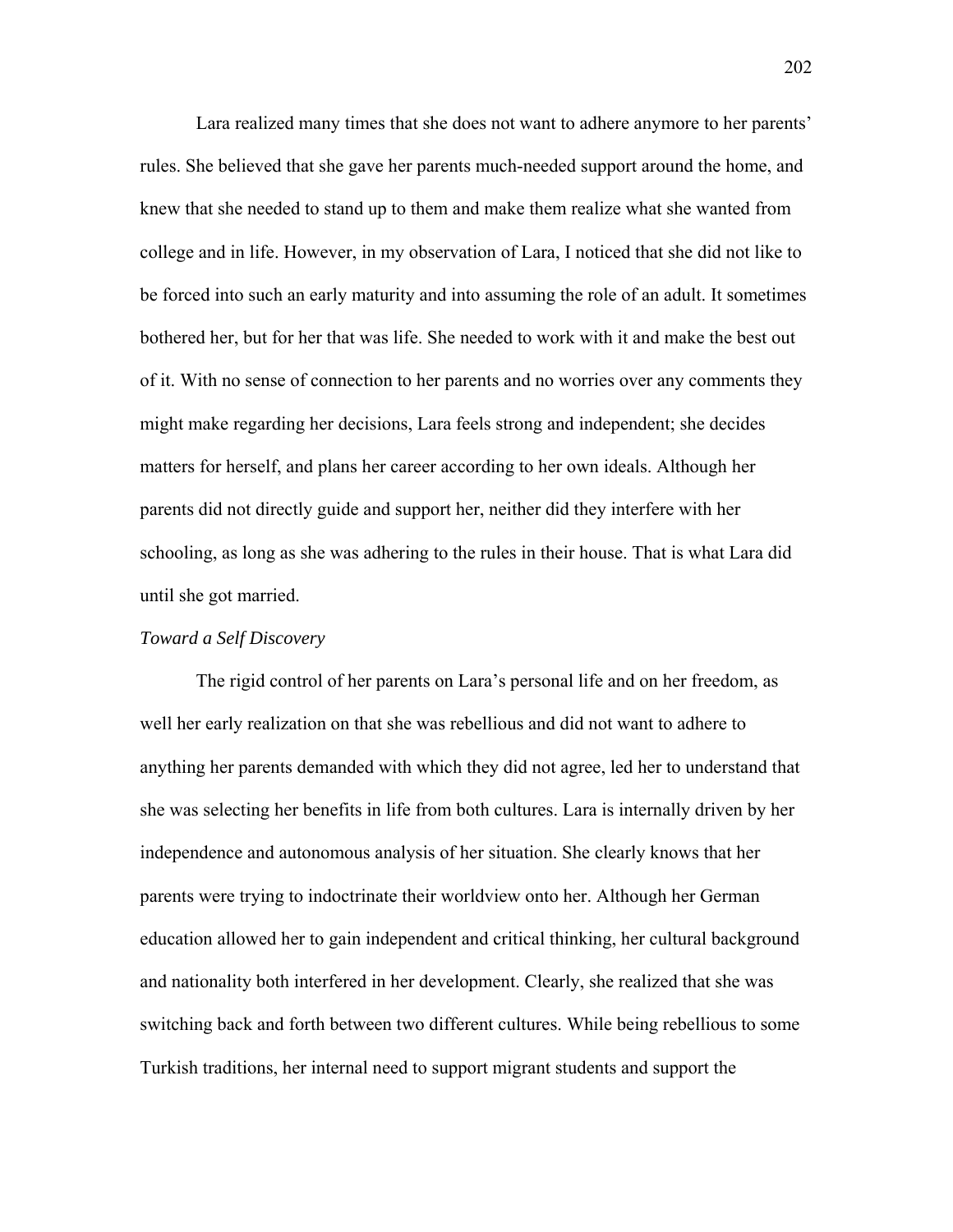development of the biggest mosque in Europe was contradicting her rebellious behavior.

At some point, she was acknowledging her cultural heritage. She may be torn where she

mainly belongs to and intellectually she may also be resistant to see that woman cannot

speak up with Turkish values. Lara comments,

Ich realisiere jetzt, dass ich aktuell zwei Leben lebe. Meine Freunde, die mich wirklich kennen, wie Christiane, sagen mir immer, dass ich emotional, wie ein türkisches Mädchen und intellektuell wie ein deutsches Mädchen bin. Was bedeutet das? Irgendwie, wenn ich drüber nachdenke, ist es ein Vorurteil, das deutsche gegen türkische Leute haben. Weil sie an türkische Frauen denken, die ungebildet und verschleiert sind. Und natürlich bin ich nicht so, dass ist, warum ich deutsch bin! Es ist irgendwie ein Kampf mit dir selbst, um rauszubekommen wozu du gehörst.

[I realize now, that I actually live two lives. My friends who really know me like Christiane, they always tell me that I am emotionally like a Turkish girl and intellectually like a German. What does that mean? In some way, if I think about it, it is again a prejudice what Germans have towards Turkish people. Because they think of Turkish woman as uneducated and veiled. And of course I am not that way, that's why I am German! It is in someway a battle with yourself, to figure out where you belong to.] (Interview, 12/12/05)

While acknowledging that she may experience a personal crisis where she belongs to she

also was aware of the fact that being Turkish places her at a disadvantage compared to

her German friends in society. Lara told me in one instance how her Turkish culture also

sometimes asserted a force on her which she could not and did not want to comprehend.

She explained:

Als ich Ilkay, meinen gegenwärtigen Ehemann, traf, hatte ich manchmal auch Schwierigkeiten mit seinen Eltern. Sie kommen aus einer sehr traditionellen Stadt in der Türkei, dort haben normalerweise die Ehemänner im Haus mehr zu sagen. Mein Ehemann ist nicht so; jedoch, seine Eltern waren manchmal sehr streng in ihren Gebräuchen. Ich erinnere mich, als wir einmal in ihrem Haus waren, waren dort auch einige andere Besucher. Frauen und Männer saßen getrennt und natürlich waren in diskussions Punkten nur die Männer am reden und redeten über Politik. In einem Punkt war ich dagegen und erwähnte, dass ich nicht so denke. Jeder war leise und niemand sagte irgendetwas und bloß ich redete weiter. Ich bemerkte, dass es unangebracht war bloß eine Erwähnung zu haben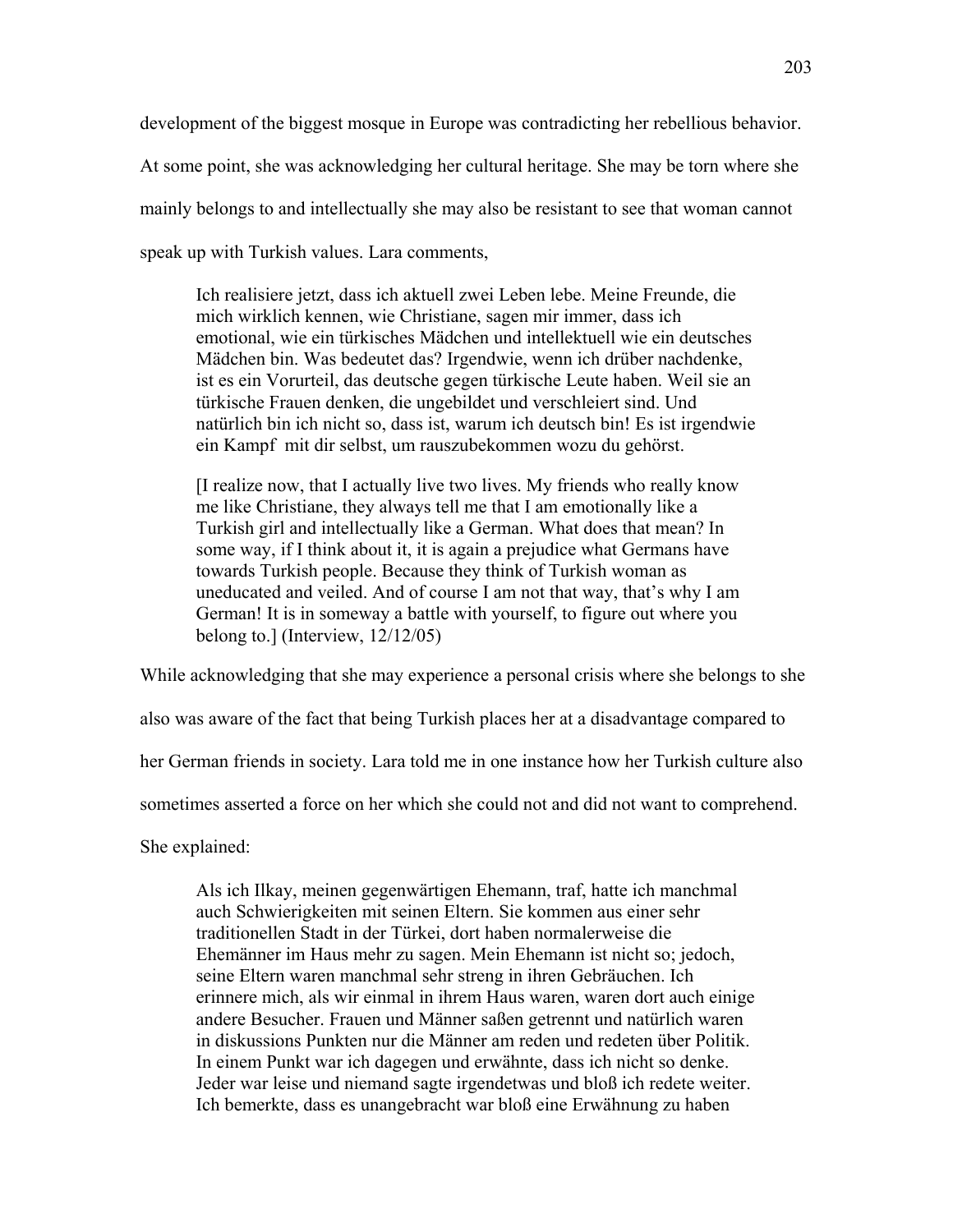oder einem Punkt zu widersprechen. Wieder hatte ich innerlich den Drang mich zu befreien und zu reden was und wann immer ich möchte.

[When I met Ilkay my current husband, I had sometimes also difficulties with his parents. They come from a very traditional city in Turkey, where usually the husband has more to say in the house. My husband is not that way; however, his parents were very strong in their customs sometimes. I remember, when we were at their house one time there were also some other visitors. Women and men were sitting apart and of course in discussion points only men were talking and discussing about politics. At one point I was disagreeing and mentioned that I do not think that way. Everyone was silent and no one said anything and just continued talking. I noticed that it was awkward to just having mentioned or contradicted a point. Again, internally I had always the urge to liberate and talk whatever I want to whenever.] (Interview, 12/12/05)

Again, her internal drive to resist was greater than the situation could bear. Lara was in a continuous struggle rebelling and trying to make her voice to be heard. One clearly understands that whenever she felt something was not fair and right according to her beliefs, she stood up for her personal freedom, rights and views. Lara told me that she did not care what others thought of her. She spoke up critically when necessary in any situation regardless of what traditional Turkish beliefs or customs imply. After having found herself Lara was able to explain to herself that it was not fair and correct to merely obey and speak up whenever it is necessary.

 When describing in detail how she met her husband and if their wedding was mostly traditional in Turkish she kept smiling. She states in Turkish this time: " Davul ve Zurnayla" (literally with Trommel and Trumpet, which means everything what it entails). (Interview, 12/12/05) According to Lara marrying a Turkish husband was also partly enforced by her parents. He had to be as well "Muslim, educated like her and Turkish". (Interview, 12/12/05) Although primarily rebellious towards her parents she still married a Turkish husband. Lara realized it would be just easier. At least she has chosen on her own her husband, which most Turkish friends of hers nowadays are doing. She states,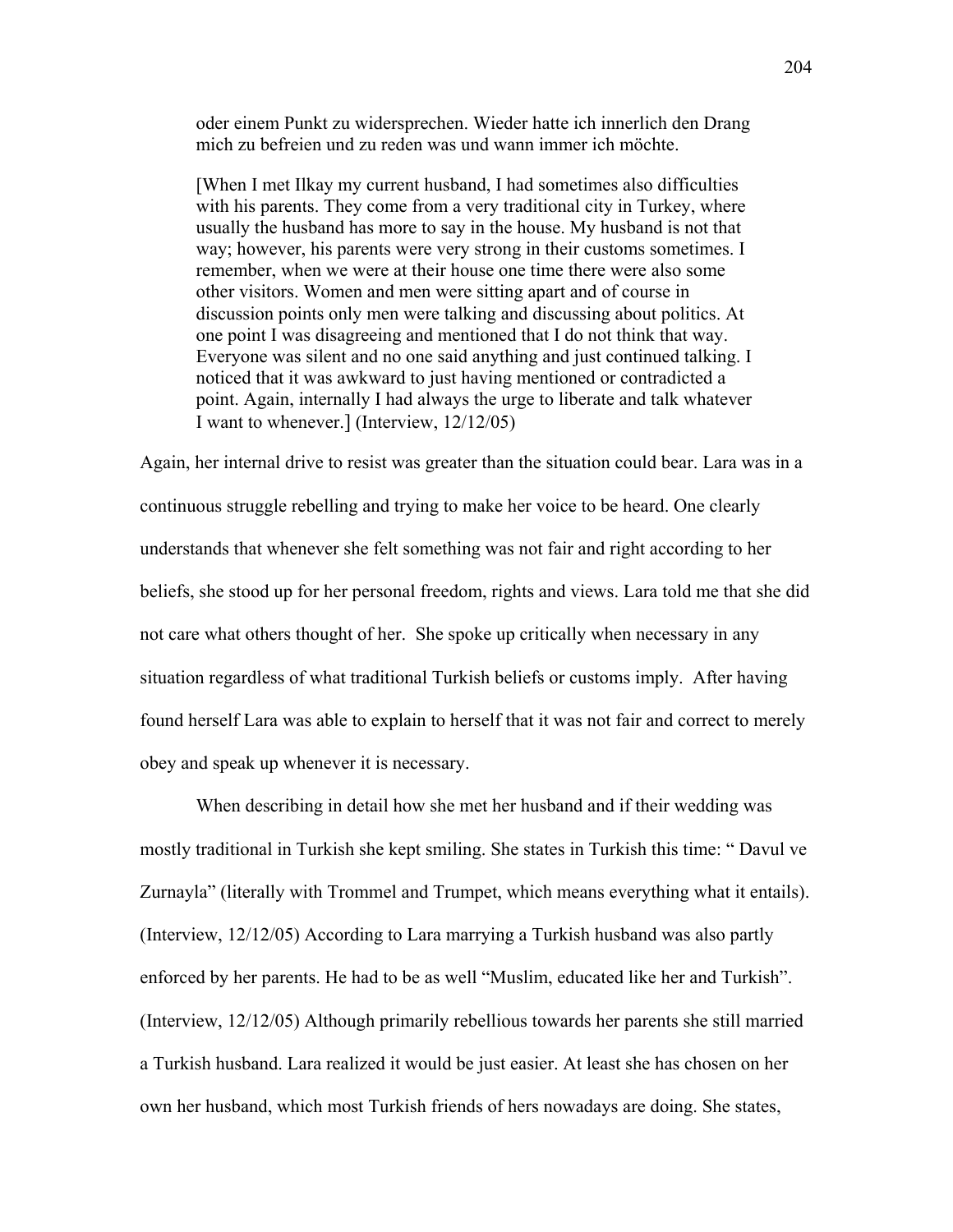Es gibt noch immer türkische Mädchen dort draußen, die den Mann heiraten müssen, den ihre Eltern ausgesucht haben. Ich war trotzdem glücklich, obwohl ich solch strenge Eltern hatte, Ich war glücklich, dass ich meinen Ehemann am Kollege kennengelernt habe. Zuerst dachte ich wirklich, dass er deutsch ist, er schien nicht so sehr türkisch und masochistisch. Tatsächlich spielte er in einer Band als ein Schlagzeuger. Wie interessant! Ich ging um ihn ein paar mal zu sehen und verliebte mich. Er war eben sehr interessant. Ich bemerkte, dass er nie türkisch mit mir redete. Wir unterhielten uns immer auf Deutsch.

[There are still Turkish girls out there, who have to marry the man their parents choose. I was still lucky although I had such strict parents. I was lucky that I met my husband at college. First, I really thought that he is German, he did not seem to me very Turkish and machistic. As a matter of fact, he was playing in a band as a drummer. How interesting! I went to see him couple of times and fell in love. He was just very interesting. I noticed that he never spoke Turkish to me. We always talked in German.] (Interview, 12/12/05)

Lara went on to relate why she became inspired of his educational goals. They were very similar to hers. Being Turkish, having no support from parents, and realizing that he was left to his own means, made him even stronger in life. Now being with the person she loved made her even clearer to finish soon with her teaching degree. Lara's statement references two issues that substantiate her rebellious nature and her intuitive drive to succeed at school. First, her parents left her on her own without any guidance and support for financial need for college. She was adult enough to decide for herself which college to choose, and as well which husband. Yet, she realized that her parents enforced her that he needed to be educated, Muslim and Turkish.

Apart from her family Lara has had negative experiences in her education, student teaching, and even in her professional teaching career. She was constantly compared to German teachers and professors, and was always corrected in light of, or checked against the ability of these natives to teach their mother tongue. Also, she mentioned a couple of incidents where she was classified not only as the Turkish migrant student teacher, but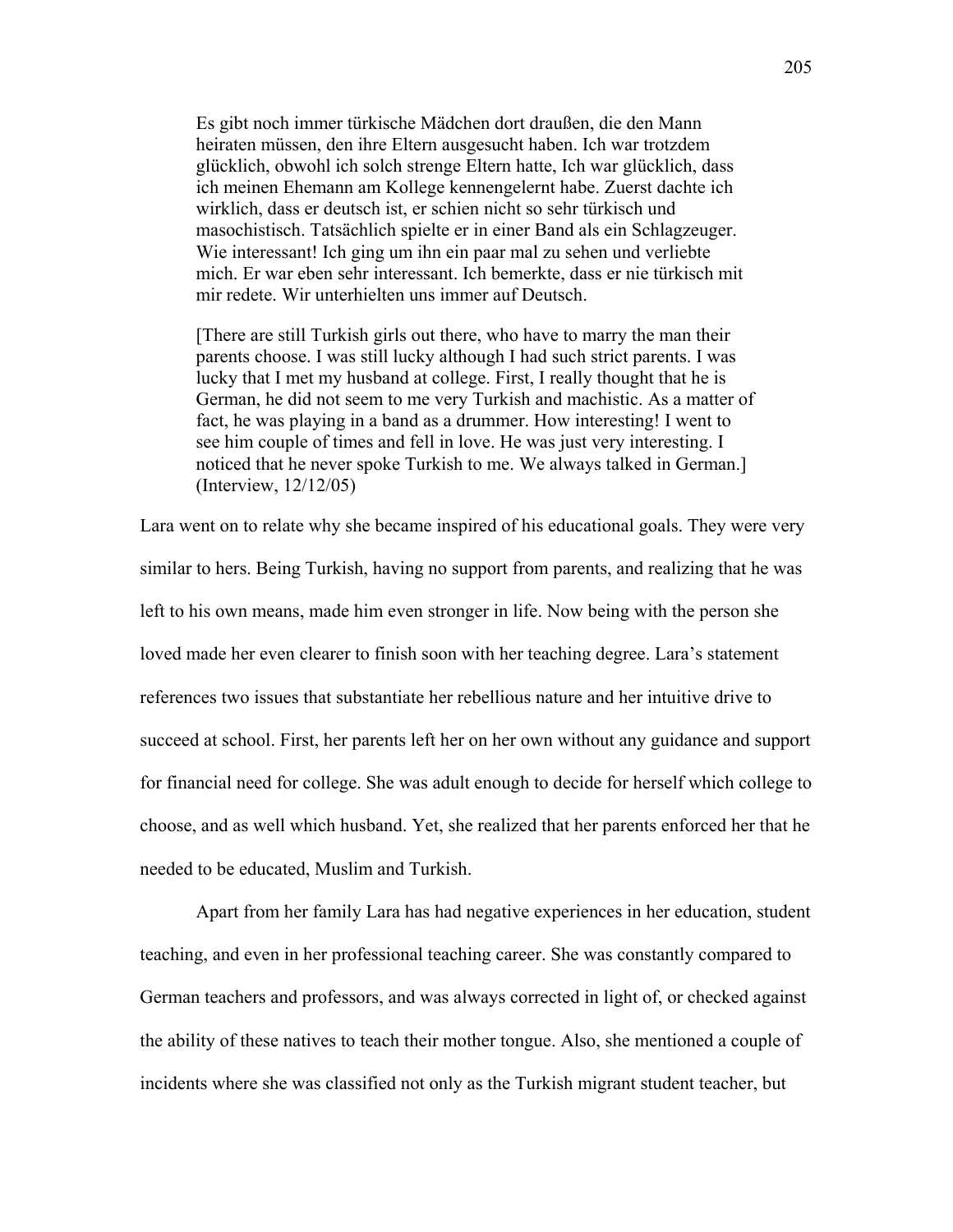also as a guest worker. This status emphasized her place in the lowest category of socioeconomic status. It was comparable to the working class and people would immediately know what it referred to. Lara remained confident and tried not to get discouraged by any such judgments or labels. She recalls,

Einmal, während einer Vorlesung an der Hochschule, bezeichneten ein paar deutsche Kollegen die ausländische Studenten an Schulen, als Gastarbeiterkinder. Obwohl, es ist wahr, aber verletzt auf die eine oder andere Weise wirklich meine Gefühle. Eigentlich sehen wir für sie aus, wie Einzelne, die in Deutschland geboren und aufgewachsen sind, trotzdem betrachteten sie uns und markierten uns als Kinder von Gastarbeitern. Ich schätze, sie redeten auch irgendwie so mit mir.

[One time during a lecture at college couple of German peers referred to the migrant students at the schools as Gastarbeiter children. Although, true but in some way it really hurt my feelings. Rather looking at them as individuals who were born and raised in Germany they are still considered and marked as Gastarbeiter children. I guess they were talking also in some way to me.] (Interview, 12/12/05)

Research describes the negative perceptions of German towards migrants in Germany. Clearly, Lara was aware that no matter how advanced her education is and how much she can relate to German friends and master the German language she still looks like a Turkish girl. The image of a "Gastarbeiter" child may instill several components of prejudice and discriminatory elements in her. It may be that she does not want to belong into this category as she does not feel like a "Gastarbeiter" child. It may also remind her of her initial memories when she came back from Turkey trying to adjust to the new culture. Perhaps she knows what it means like to be different and unable to connect and be regarded as foreign. Her rebellious nature may stem from her initial negative experiences trying to figure out in which culture she belongs to. She feels that her friend Christiane speak for her soul. Emotionally she acts like a Turkish girl but intellectually she is German.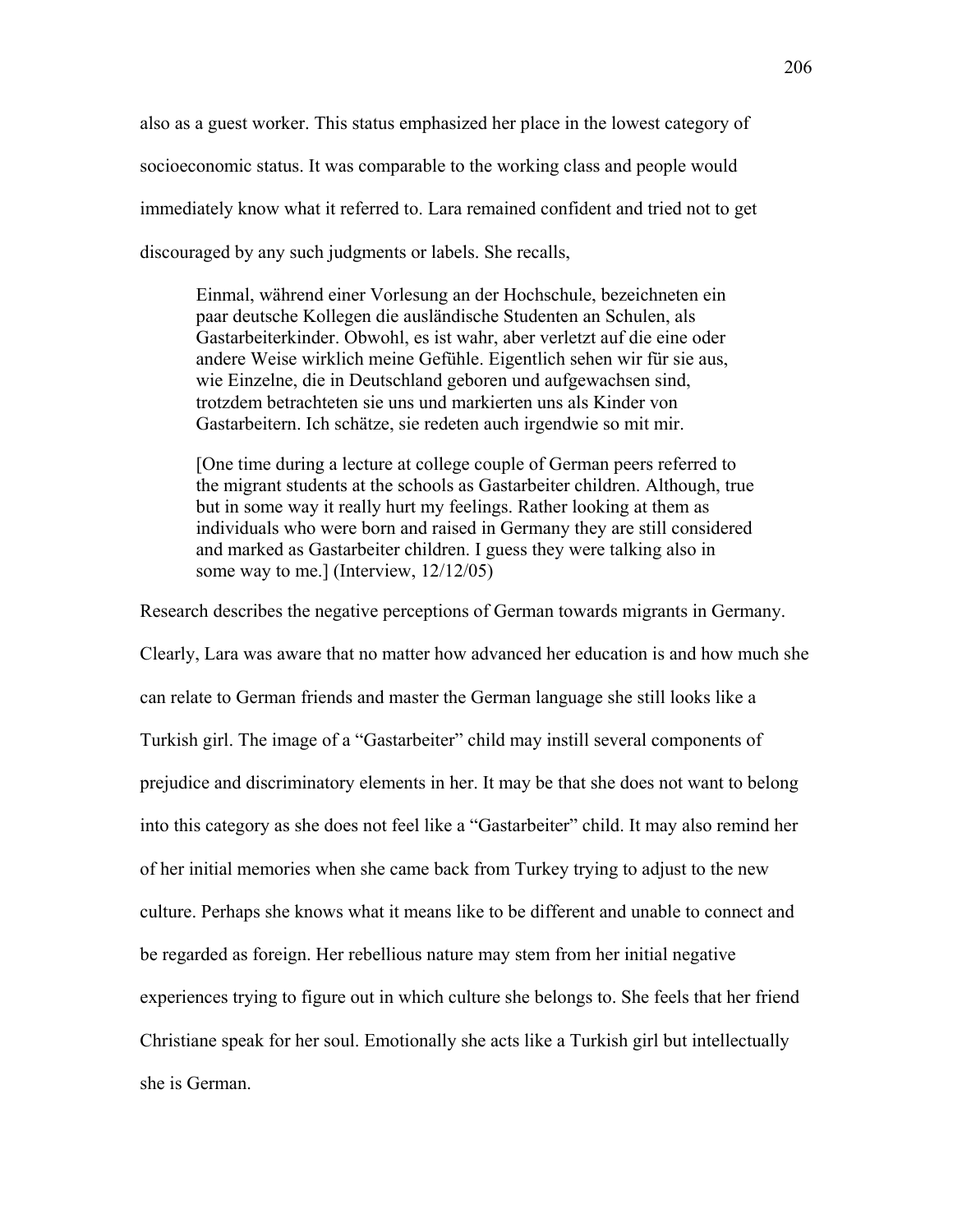# *Educational Experience*

As stated earlier, Lara's education was primarily driven and guided by her own desires. No one assisted her or supported her, not even her own parents. She knew early on that she wanted to go further and study; however, she needed to figure out how and with which resources. During college she realized that reading was an important part of her major interests. She loved to read and write. Further, she participated in a Turkish literature book club at her college and, full of inspiration for different authors, she felt that she wanted to take Turkish as a minor during her teacher training. However, after some negative experiences with couple of Turkish peers in that book club she stopped participating in it. She recalls,

Ich Lieb Orhan Pamuk. Er ist die liberalste, progressivste Person, die ich unter den Autoren kenne. Natürlich, nur weil er die Bemerkung gemacht hat, dass wir die Kurden unterstützen sollten, es war nicht vorgesehen, dass wir seine Bücher lesen. Wie dumm ist das? Es ist jedem sein Ding, zu sagen was sie denken. Er hat natürlich etwas gegen die Türken gesagt. Ich konnte nicht nur da sitzen und nichts sagen. Ich machte schroffe Kommentare und andere Klubmitglieder konnten meine Haltung nicht verstehen.

[I love Orhan Pamuk. He is the most liberal, progressive person I know among the writers. Of course, just because he made the remark that we should support the Kurdish people, we were not supposed to read his books. How stupid is this? It is each individual's cup of tea to say what they think. Of course, he said something against the Turks. I could not just sit and not say anything. I made harsh comments and other club members couldn't belief my attitude.] (Interview, 12/12/05)

Lara liked to join the book club, but soon after she realized that most of the members are

politically against some writers she did not wanted to participate further. Lara states: "It

is so interesting some Turkish people are so critical about political views of certain

people. There is no way that you can say anything against the country." Lara opened her

eyes and wanted to make her opinion visible by not participating in this club anymore.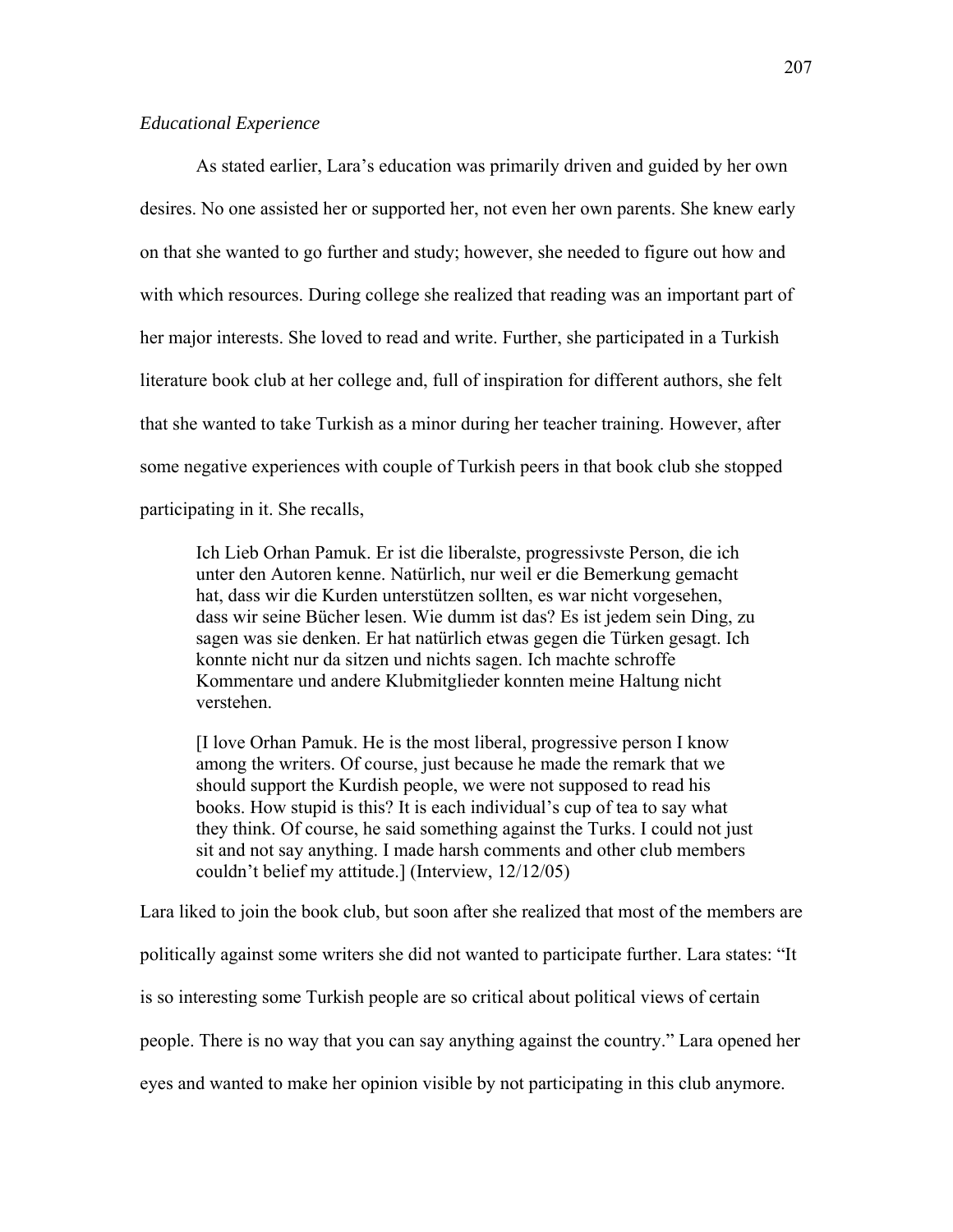She partly made a point by not acknowledging the viewpoints of the members. Through my observations of Lara I noticed that she is definitely open to different views. Her democratic values may stem from her German education, as it induces a critical evaluation of different information. I noticed also on another instance that Lara asked a student why she does not like "Pollman" (a Turkish district in Duisburg). Sandra's responses just centered around the fact that there is lot of Turkish people. Lara was nodding but was acknowledging what she said. Interestingly enough, nobody in the class made any comment although most of the students were of migrant descent. Clearly, Lara let this little girl speak up. Later she told me: "Jeder sollte sagen, was er sagen möchte! Wir müssen es tolerieren!" [Everybody should say what they want to say! We need to tolerate it!] (Interview, 12/12/05) Essentially, Lara was talking from her soul. Her democratic stance is much higher than her intuitive support of migrant students. In some way that is paradox and it shows actually that she values each voice and acknowledges each person's point of view in class. Just because she is Turkish does not necessarily mean that she will not listen to a German students' point of view of Turkish people. On another instance, she remembers the perceptions of other students and professors during her college years. Lara states,

Ich erinnere mich, dass ich immer eine schwierigere Zeit während meiner Ausbildung an der Hochschule, meinem Referendariats und jetzt in meiner Laufbahn als Lehrer, als deutsche, studentische Pädagogen, hatte. Leute testeten immer, ob meine Sprachfähigkeit und mein grammatisches Wissen fehlerfrei war. Jeder versuchte mich ununterbrochen zu testen, ob ich alles über die Regeln der deutschen Sprache wusste, ob ich korrekt spreche und ob ich sogar fähig war über Goethe zu unterrichten. Ich war nicht deutsch, und Deutsche dachten, dass es irgendwie sonderbar ist. Gerade, weil ich dunkles Haar habe und sehr türkisch aussehe, machen deutsche Lehrer Verdächtigungen, ob ich in der Lage bin zu unterrichten. Außerdem nicht nur deutsche Lehrer, sondern auch türkische Professoren an der Universität sahen auf türkische, eingewanderte, studentische Lehrer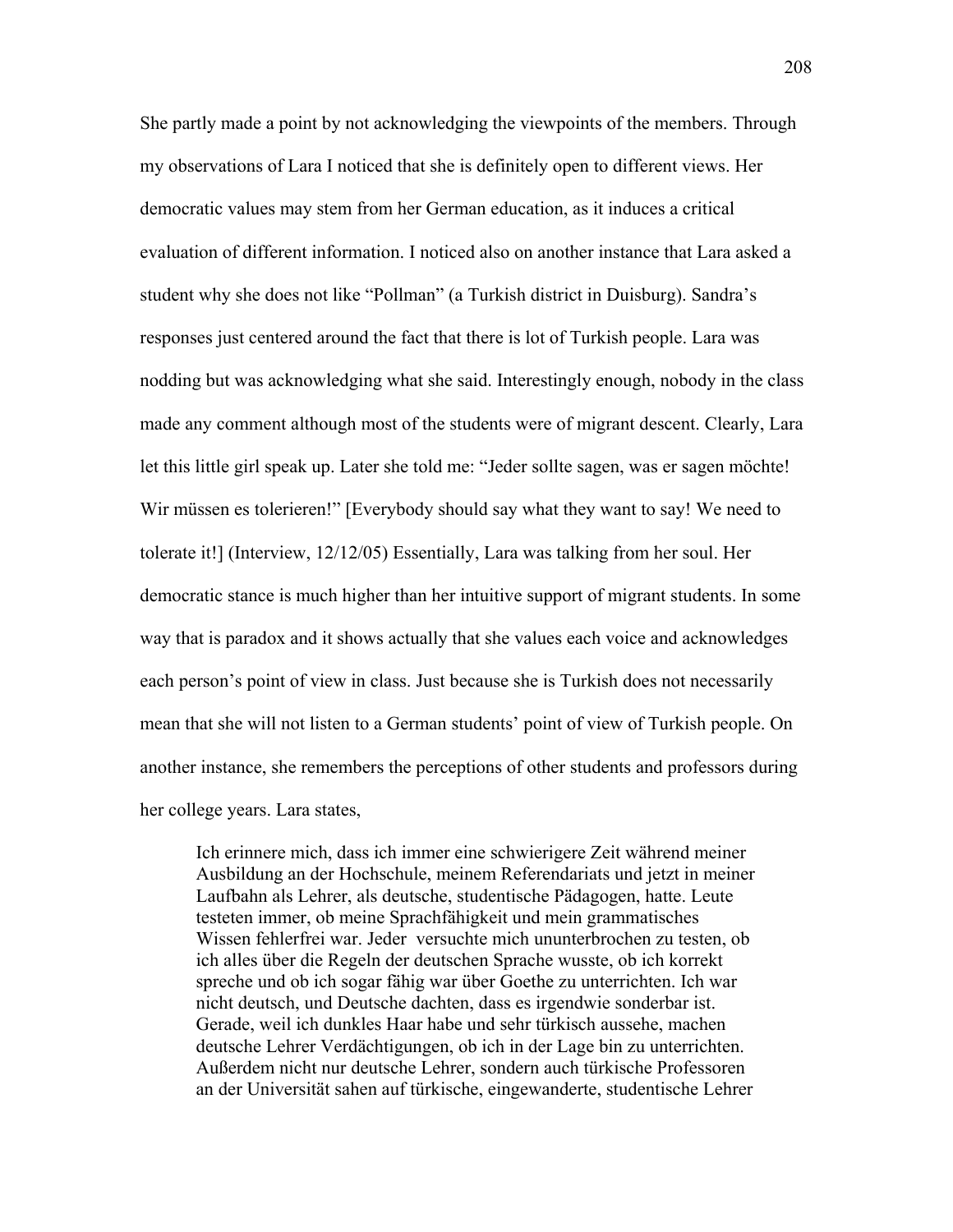hinab. Ich erinnere mich, ein Vorfall, bei dem eine türkische Professorin während der Unterrichtszeit zu einem anderen deutschen Professor erwähnte, dass er uns nicht die kulturellen Bestandteile einer Oper erzählen muss, weil wir nicht in der Lage wären, irgendetwas zu verstehen. Wir sind nicht kultiviert genug. Ich setzte meine Studien dennoch fort und war hoch energisch und willig jedes Beliebige zu lernen, was ich konnte.

[I remember that I always had a harder time than German student teachers throughout my education at college, my student teaching and now in my teaching career. People always were checking if my language abilities and my knowledge of the German grammar were accurate. Everybody was continuously trying to test me if I knew about all German language rules, if I do talk correctly and if I was even able to teach about Goethe. I was not German, and Germans thought that this is kind of weird. Just because I have dark hair and look very Turkish made German teachers suspicious if I am be able to teach. Also, not only German teachers but also Turkish professors at the university were looking down on Turkish migrant student teachers. I remember one incident where a female Turkish professor was mentioned to another German professor during class time that he does not need to tell us about cultural components of opera because we won't be able to understand anyways. We are not cultured enough. I still continued with my studies and was highly energetic and willing to learn about anything I could.] (Interview, 12/12/05)

Due to her experiences at college, Lara realized that she wanted her work to support minorities in some way: a job that would fulfill her interest and desire to stand up for the rights of minorities and enlighten them about their opportunities. She states: "Mein Herz war mit den Benachteiligten in der Gesellschaft." [My heart was with the disadvantaged ones in society.] (Interview, 12/12/05)

On another occasion she recalls another experience during college. Lara perceived herself as alone in her educational endeavors. She received only the bare minimum acknowledgement from any teacher in high school or professor in college. Feeling misunderstood and unable to share common cultural roots with peers and professors, Lara tried to adapt, with literally no one supporting and guiding her in the German school, and tried more specifically to connect to the new environment. She adjusted eventually and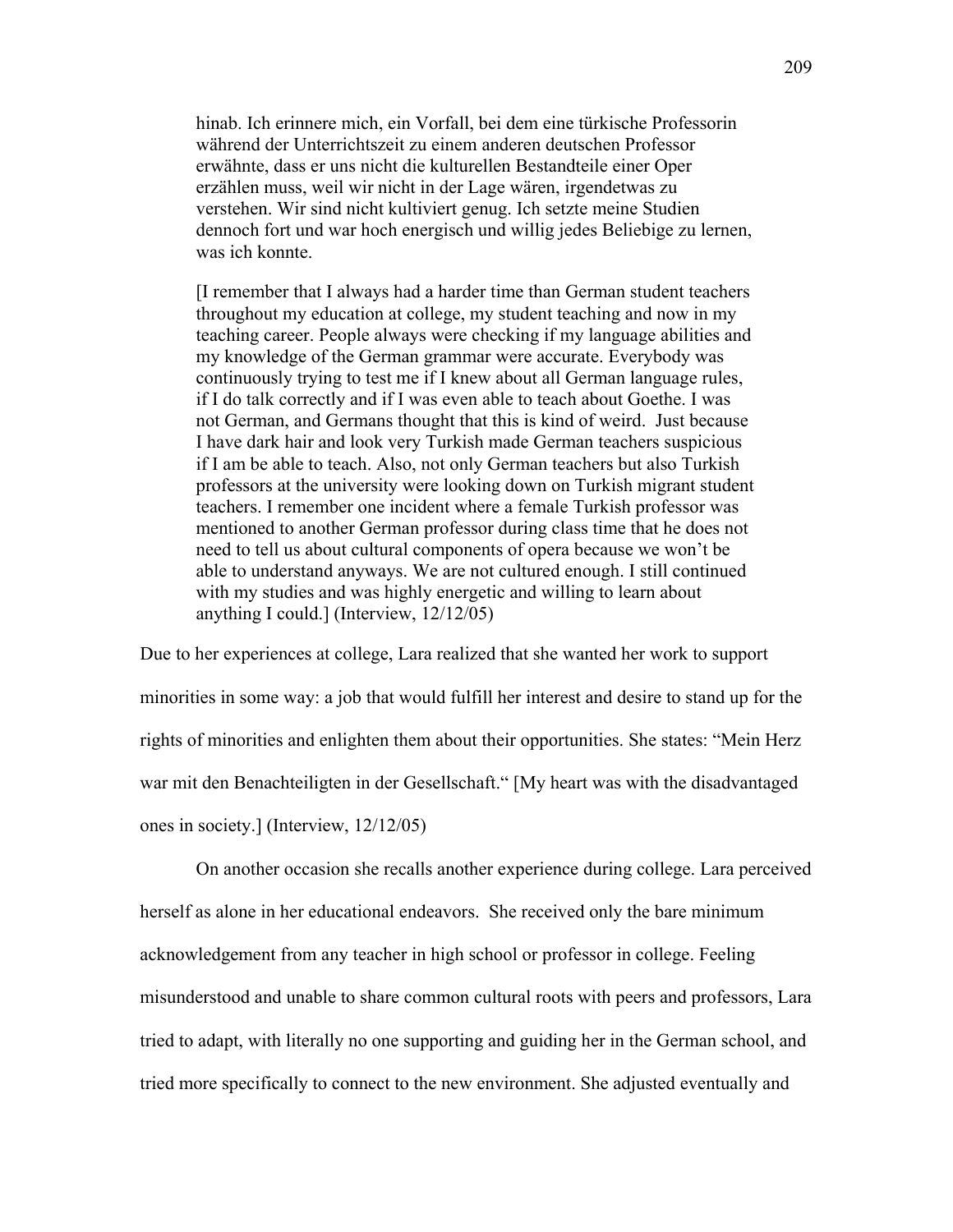found several new German friends. Lara's disappointing experiences with professors in

college hurt her; they prompted her to realize in some way that she is Turkish regardless

of her education. She recalls,

Persönlich bekam ich keine Beleidigungen, weil ich türkisch bin, von Kollegen oder Lehrern ab. Ich arbeitete hart und in der Schule war ich wie jemand von ihnen, glaube ich. Später, ich glaube in der Hochschule, hatte ich mehrere Begegnungen, bei denen ich mich immer ungeschickt fühlte und realisierte nicht, dass einige deutsche Dozenten, sogar türkische, feindlich zu Gastarbeiterkindern waren. Ich studierte, um an Sekundarschulen die deutsche Sprache und Türkisch zu unterrichten. Die meisten Professoren waren unhöflich und die meiste Zeit machten dir eine schwere Zeit in den Unterrichtsstunden. Ich fühlte, dass sie nicht wollten, dass wir unseren Abschluss schaffen. Es war schwer für die meisten deutschen Professoren zu sehen, dass dort eventuell Ausländer mit türkischer Herkunft einmal Deutsch in dem Schulsystem unterrichten werden. Ich erinnere mich an mehrere praktischen Besuchen von deutschen Professoren, um mich zu kritisieren und mein Wissen über die deutsche Grammatik zu testen. Ich denke, die meisten von ihnen wollten mir Angst bereiten und entmutigen. Aber ich zeigte ihnen niemals, dass ich es war, ich zeigte mich immer sehr überzeugend und ungezwungen, wie mit einigen Situationen umging. Auch einige türkische Professoren, die aus der Türkei in unser Programm kommen, waren sehr unhöflich. Obwohl sie aus der Türkei kommen, sahen sie uns immer als Gastarbeiterkinder, die aus einer armen sozioökonomische Herkunft kommen und nichts kulturelles und geschichtliches wissen. Ein türkischer Professor war sogar schlimmer. Er bot mehreren türkischen Studenten an, einen one night-Stand zu haben, um die Prüfungen zu bestehen. Es war furchtbar und es zeigte eben, wie türkische Leute und Hochschullehrer türkische Einwanderer in Deutschland sehen.

[Personally, I did not get any offense from peers or teachers being Turkish. I was working hard and in school I was like one of them- I believe. Afterwards, I believe in college, I had several encounters where I always felt awkward and did realize that some German professors, even Turkish ones, were hostile to Guest worker children. I studied being a teacher in secondary schools in German language and Turkish. The professors were rude and most of the time gave you a hard time in the classes. I felt that they did not want us to graduate; it was hard for most German professors to see that there will be eventually Turkish migrant descent teachers teaching German at one point in the school system. I remember several practical visits of German professors criticizing me and checking on my German grammar knowledge. I think most of them wanted me to get scared and discouraged. But I never showed them that I was; I always carried myself as very confident and comfortable to handle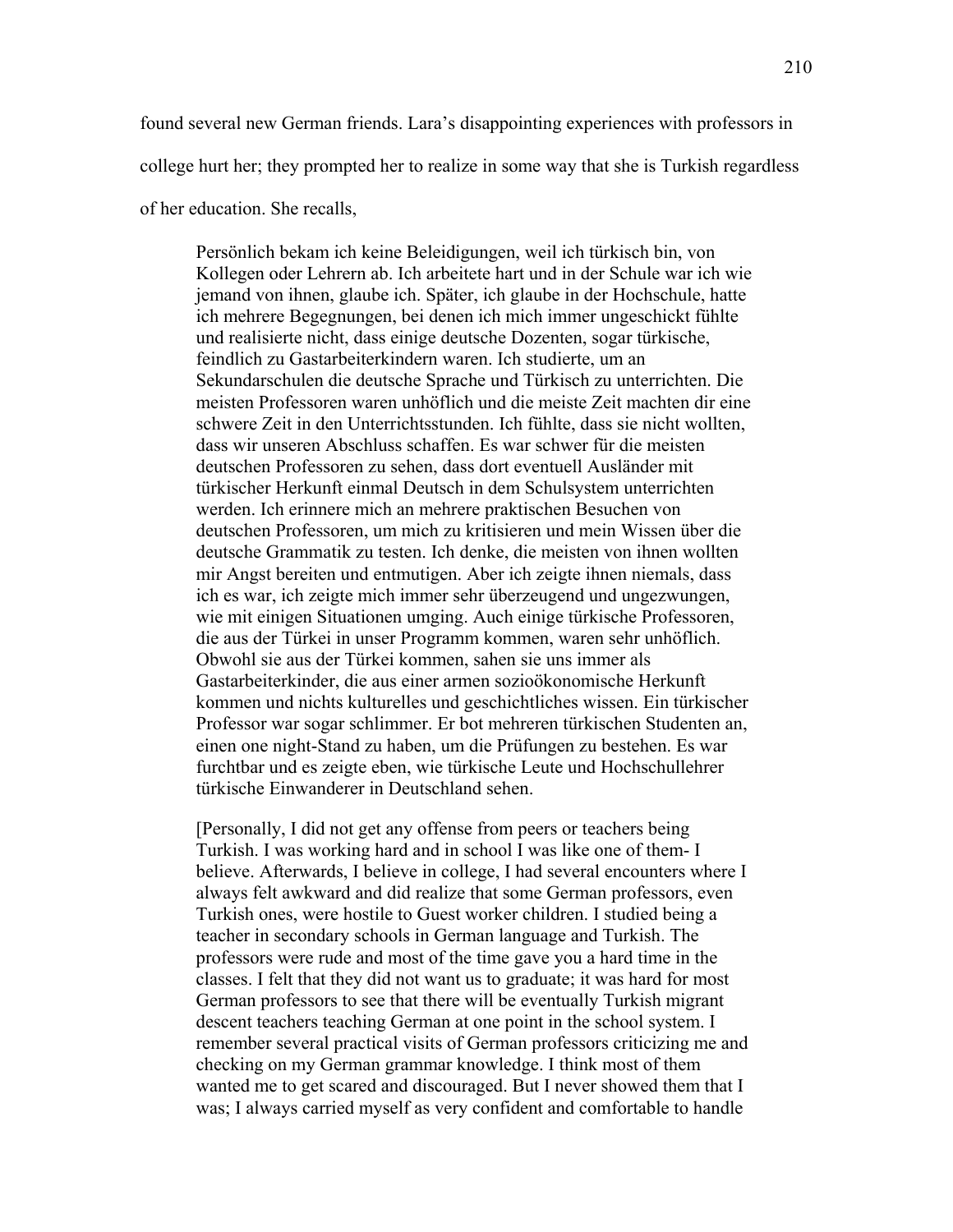any situation. Also, some Turkish professors coming from Turkey in our program were rude. As they come from Turkey, they always saw us as the *Guest worker* children, coming from a poor socioeconomic background and not knowing anything cultural and historical. One Turkish professor even was worse. He offered several Turkish students to have one nightstand in order to pass exams. It was horrible and it showed even how Turkish people and academics view Turkish migrants in Germany.] (Interview, 12/12/05)

Without strong academic feedback from teachers and professors, teachers like Lara may turn inward and develop and implement their own pedagogies. While such may come with unknown hidden costs, it may also lead to self-satisfaction and an appreciation for a specialized form of critique for educational practices.

Clearly, Lara learned during college that she needed to inform herself and did not have anyone who could give her constructive feedback. I believe it is a characteristic trait she needed to learn while growing up. Her drive to get things done and seek for opportunities without any help has always been there. It is impressive how she handled things and how she did not get discouraged. She was helping out in the biggest mosque of Europe by collecting money for the people who work there and teaching some courses for immigrants in German as a second language. According to Lara, most minorities particularly Turkish —do not know German well and do not know how to figure out about any kind of resources and funding they have from the city. The German government provides lots of financial support for poor families, who cannot support their children at school with additional materials. This, for Lara was an essential task, to encourage and discuss with migrant families about opportunities they have for themselves and for their children." Lara comments,

Es war erstaunlich, wie viele Leute ich in der Moschee traf. Die meisten von ihnen waren türkische Leute. Einige von ihnen kamen gerade neu in diesen Land und wussten nicht alles. Ich versuchte ihnen zu helfen sich anzupassen und manchmal übersetzte ich ihnen Briefe, die sie bekamen,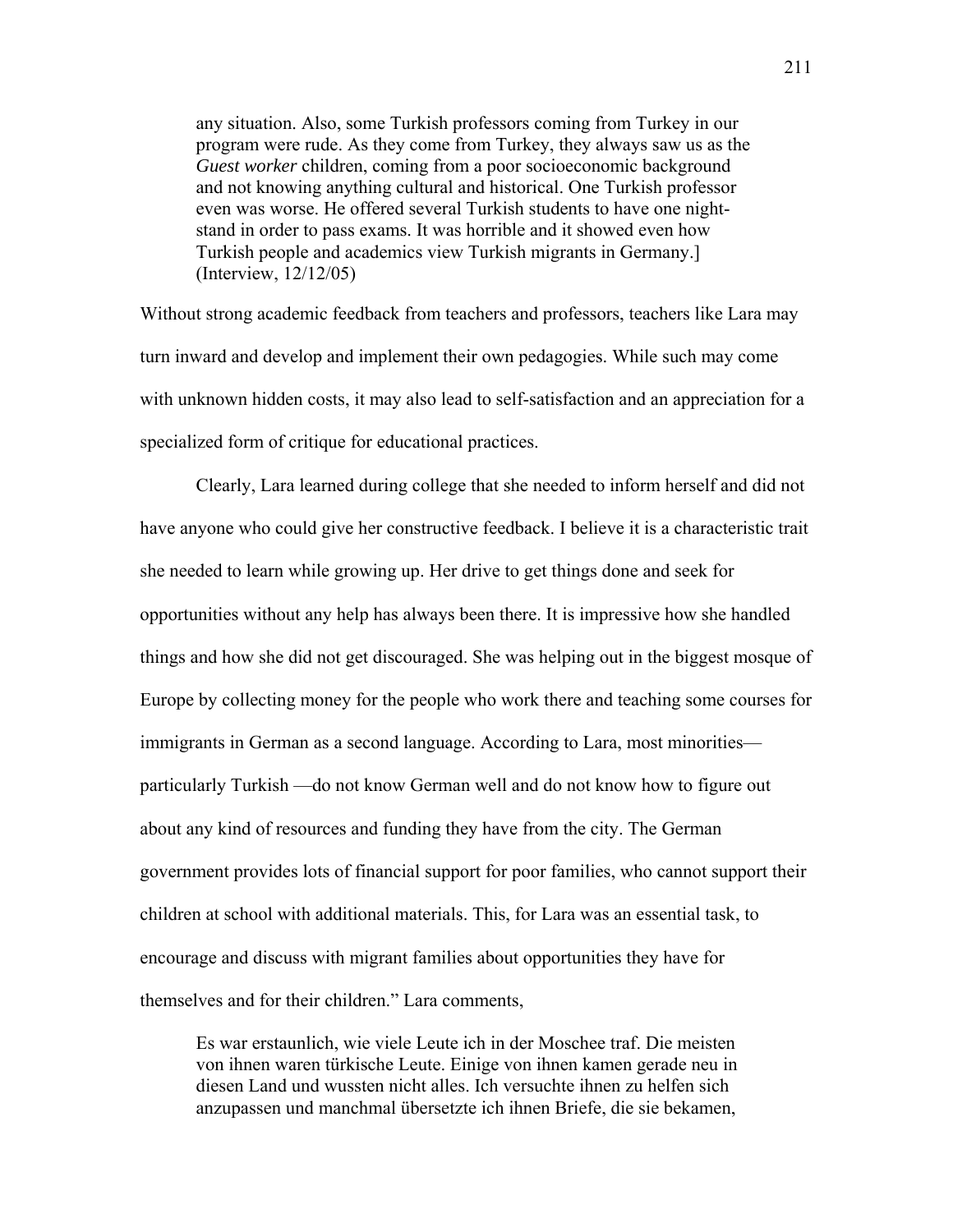von deutsch in türkisch. Du kannst dir nicht vorstellen, wie selbstbereichernd das war. Sie dankten mir so sehr. Ich erzählte ihnen manchmal über die AWO (Arbeiterwohlfahrt). Sie haben eine Menge finanzielle Hilfe für Einwanderer, die zum ersten Mal nach Deutschland kommen. Es gab auch viel Geld von der Stadt für Schulsachen. Die dankten mir immer sehr viel und beteten für mich. Aktuell sind ihre Gebete die gnädigsten Dinge, die ich bekomme. Es behielt mich in Betrieb. Gelegentlich weinte ich für sie. Ich erzählte ihnen auch, wie sie ihren Kindern helfen können, damit sie sich an das deutsche Schulsystem anpassen können. Eine Menge lesen und sie könnten sie zur AWO zu Programmen nach der Schule schicken, um Deutsch als zweite Sprache zu lernen.

[It was amazing how many people I met at the mosque. Most of them were Turkish people. Some of them just came new to this country and did not know anything. I was trying to help them to get adjusted and sometimes I was translating letters they have received from German into Turkish. You cannot imagine of self rewarding this was. They thanked me so much. I sometimes told them about AWO (Arbeiterwohlfahrt). They had lots of financial assistance for immigrants you come for the first time to Germany. Also, there was lots of money from the city to give for school supplies. They were always thanking me a lot and were praying for me. Actually, their prayers were the most gracious thing I got. It kept me going. At times I was crying for them. I was telling them also how they can help their children to adjust to the German school system. Lots of reading, and they could send them to after school programs for German as a second language at AWO.] (Interview, 12/12/05)

Having done such a project, Lara was inspired to work with migrants and immigrants.

She enjoyed being in such a position and discovered by chance her new career path and interest. She wanted to combine teaching with supporting and educating migrants about broader any information they need and with educational opportunities. Here, she was able to see vital connections between her interests and a viable career. Lara mentioned several times that it was self rewarding and so satisfying to experience someone else gratitude. She realized that this was it. Lara found what she wanted to do in life. She comments,

Ich habe meine Leidenschaft gefunden, welche meine eigene Vergangenheit irgendwie reflektiert. Ich wollte denjenigen helfen, welche Unterstützung brauchen und Hilfe wegen den Sprachbarrieren und kulturellen Missverständnissen. Ich dachte mir, woher kann ich so viel Befriedigung und sofortige Belohnung für mich selbst, wo ich wirklich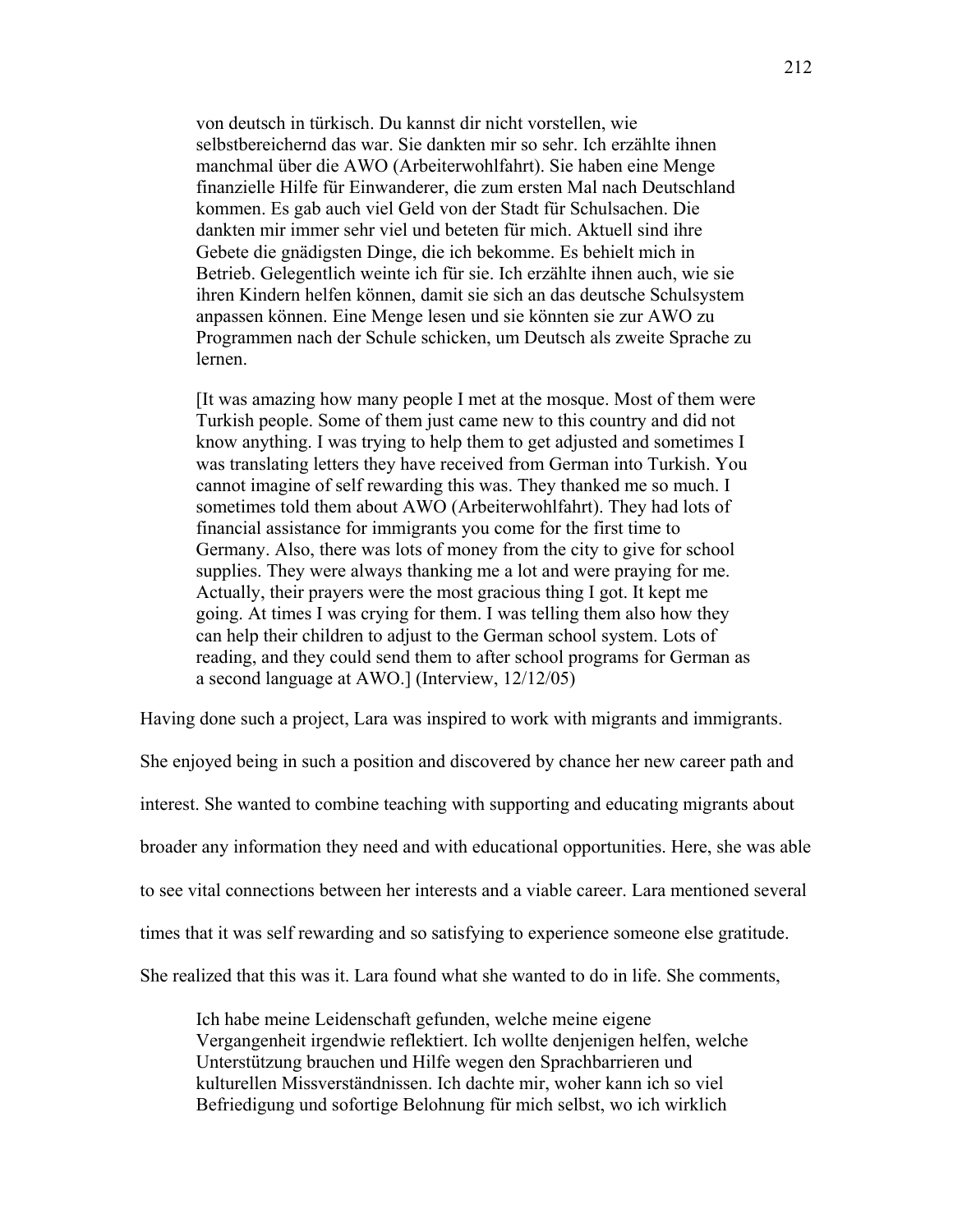dachte, dass ich einen Unterschied machte. Das war es!! Unterrichten war mein wirklicher Wunsch. Ich wusste, wie viele Einwanderer mit Sprachproblemen kämpfen und wie viele von ihnen die Sekundarschule abgebrochen haben, weil sie nicht von ihren Lehrern oder Eltern unterstützt wurden. Sie wissen nicht, ihre Eltern wissen nicht, dass es sich lohnt zu studieren. Die Meisten von ihnen wollten bloß eine Ausbildung, nur weil sie auf der Stelle einen Job wollten. Und nur weil jeder das tut. Ich denke in meiner Generation fangen türkische Leute auch an irgendetwas zu studieren. Ich hoffe, dass sich das vorsetzen wird. Aber es ist immer noch nicht genug. Wenigstens hoffe ich, dass ich eine Wirkung zeigen kann, wenn ich unterrichte. Bloß einen Studenten sehen, der weiter studiert ist etwas. Denke ich.

[I found my passion which reflected my own past in some way. I wanted to help those who needed support and help due to language barriers and cultural misunderstandings. I figured where I can get so much satisfaction and immediate reward for myself where I really think I made a difference. That was it!! Teaching was my true desire. I knew how much migrants struggle due to language problems and how many of them drop out from high school because they do not get support by their teachers or families. They don't know, their parents don't know that it is worthwhile to study. Most of them just want to do an apprenticeship just because they want a job right away. And just because everybody is doing that. I think in my generation Turkish people started somewhat also to study. I hope this will continue. But it is still not a lot. At least, I hope that I may make an impact when I teach. Just seeing one student continue study is something. I think.] (Interview, 12/12/05)

Lara's experiences in the past led to her actual passion in life. Learning early on

from her past experiences in high school and college, she knew that she wanted to make some kind of impact on students. Her struggles and challenges are apparent. Her interest and goals for life are apparent. Essentially, her education helped her to find her own niche where she can be happy and supportive of Turkish students. Her reflective and driven nature made ideals possible for her in life. Lara attributes her determination to complete college despite a lack of family persuasion and uneventful schooling experiences to an internal drive and measure of personal faith. She states, "Ich glaube, dass deine Vergangenheit dich etwas lehrt. Ich möchte immer etwas aus meinen Erfahrungen für die Zukunft lernen." [I believe that your past teaches you something. I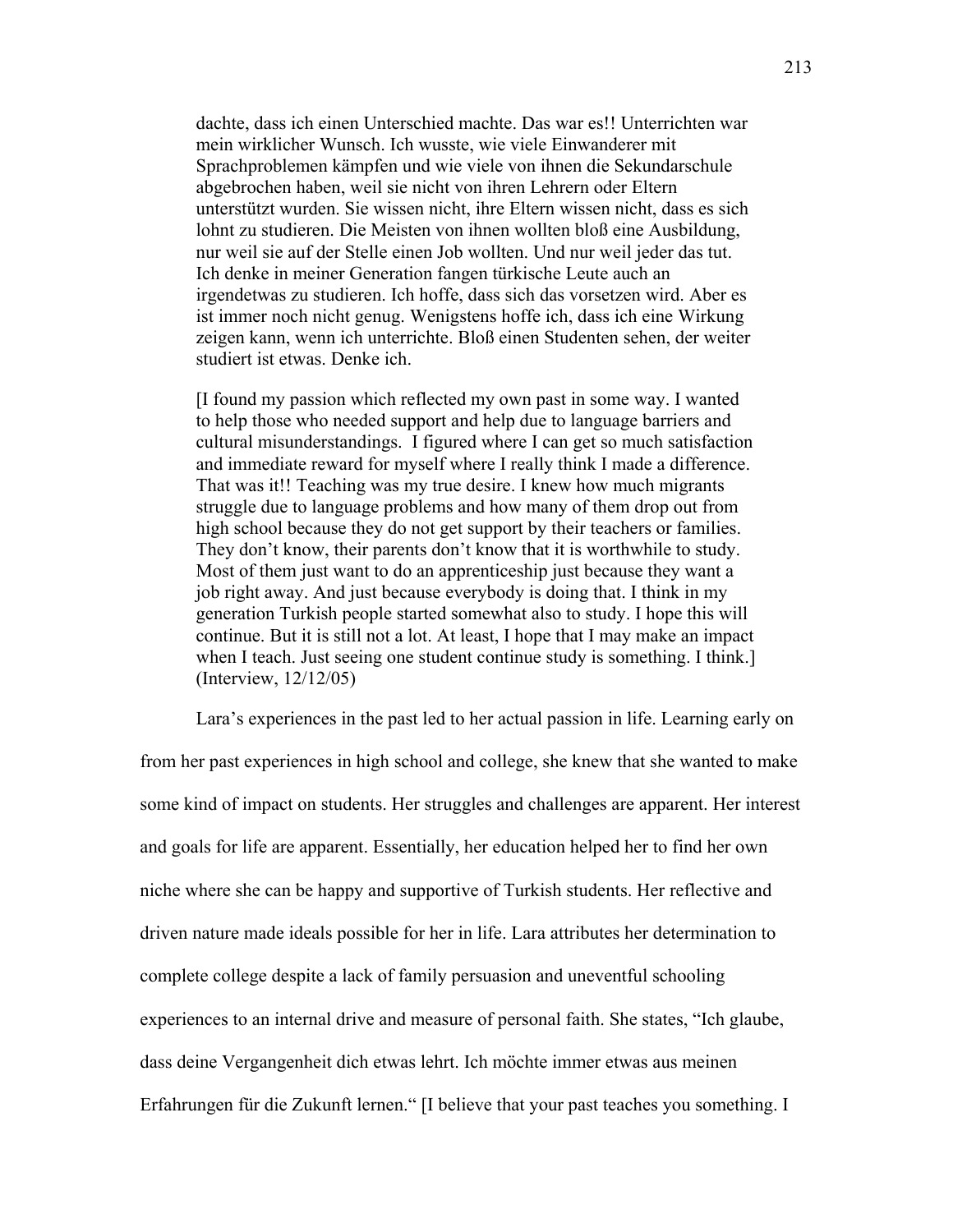always wanted to learn from my experiences for future.] (Interview, 12/12/05) To Lara, how one get "there"-that is to a place of *kismet* in one's life. She is not fatalistic and believes that everybody has a path to go. Thus, experiences where predetermined and teach you. At the same time further experiences will lead you to other ones. She believes that her reflective, just and need for democratic values further showed her to become a German teacher. As Serow, (1993) describes, teachers have many rationales why they want to teach, some of them are based on personal needs for achievement, self-esteem, and self-efficacy. Such is fitting with Lara's personal drive for betterment and desire to feel and become independent by studying in a predominantly German environment, living and experiencing two different cultures and helping in a mosque for newly arrived immigrants.

Lara's first choice of college major was German because of her success and interest in reading and writing. She sometimes wonders if her negative experiences realizing that initially she was not a good student in Germany were reasons why she focused so much in this area. She comments, "Ich wusste früh, dass mein Deutsch besser werden wird. Ich kämpfe dafür einen guten Job zu machen. Ich erinnere mich nicht an irgendeinen guten Lehrer, der wirklich versucht hat mir zu helfen." [I knew early on that my German has to become better. I was struggling to do a good job. I do not recall any good teachers who really tried to help me.] (Interview, 12/12/05) Research on minority teachers reports that teachers' pursuing a favorite subject over other unsuccessful ones in college becomes a major reason for teaching the favored subject as a career (Su, 1993). Lara's success in composition classes marked by her good grades and interest convinced her that teaching about language would be something "she would be interested in".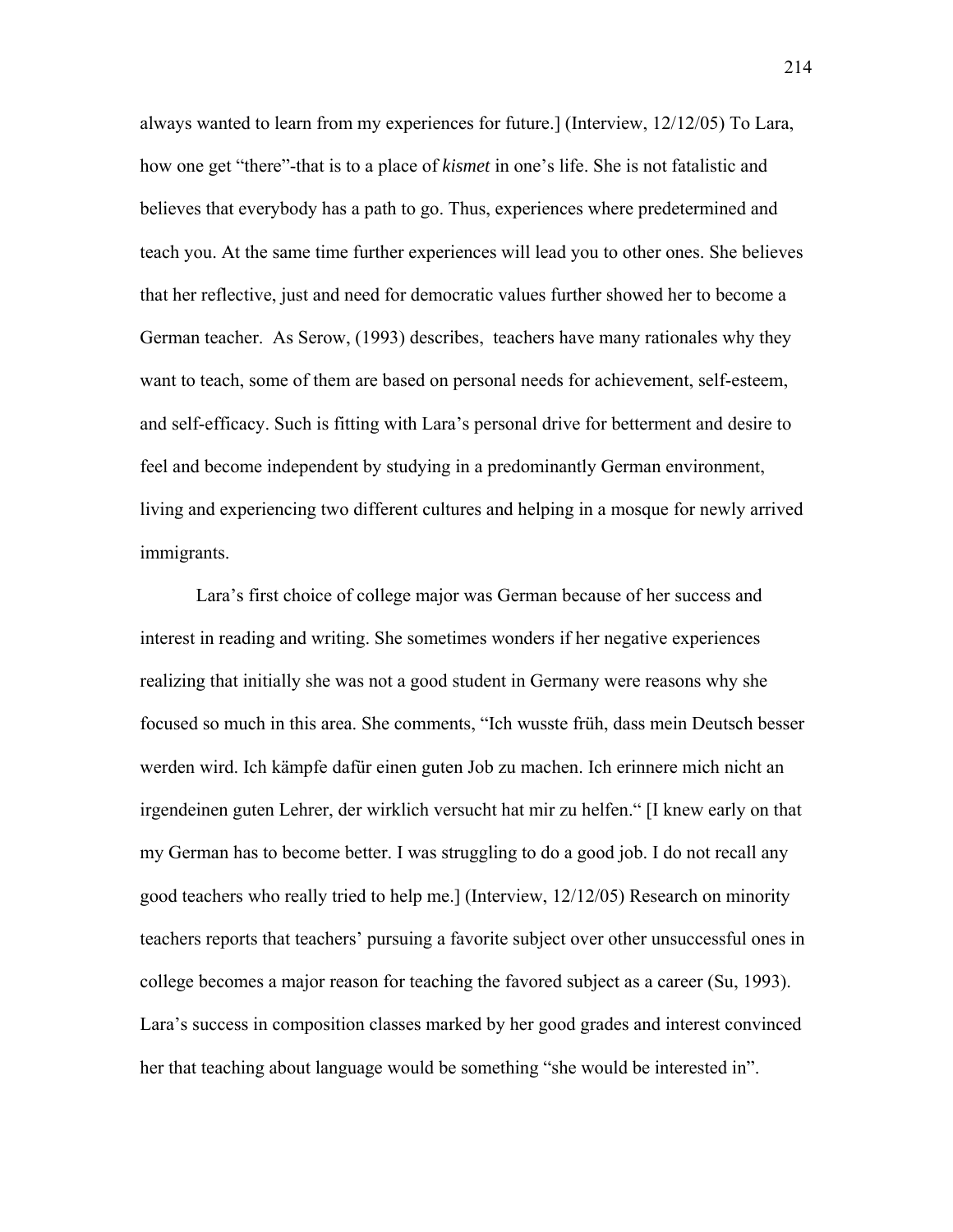A number of observations about Lara correspond with research regarding teachers choosing their profession and reflecting the role of self-awareness in teacher development. Lortie (1975) outlined five themes under which teachers claim to enter the profession, the most prevalent being desire to work with children or youth to the final theme of time compatibility of the profession that fits with female gender roles of wife and mother. Elsewhere in the theme list appears the teacher's desire to continue in a specific subject matter, having eliminated other ones secondary to the initial choice by some process or need. Such may be the case with Lara as she wanted to support children and primarily minority children, however due to her experiences having to do well in Germany she may have studied even harder. Thus, Lara concentrated further for the German language, which also became her professional career later on.

Lara's college attendance, while she was working in five different jobs, assisting her mother in the household, tutoring her brother in his homework, teaching German as a second language in a mosque, attest to her multitasking abilities indicative of many qualities of teachers. Her strong personality towards achieving her goals, her negative experiences in school and college provided the cornerstone for acquiring, understanding, and applying new concepts while she balanced multiple other responsibilities.

#### *Preservice Experience*

 Lara's student teaching experience happens to be the same school where she is currently working. When the principal hired her he was desperate to find somebody who was also able to speak the student's language. As Max Planck Comprehensive had a lot of Turkish students, Lara was lucky to get a job offer during student teaching. She was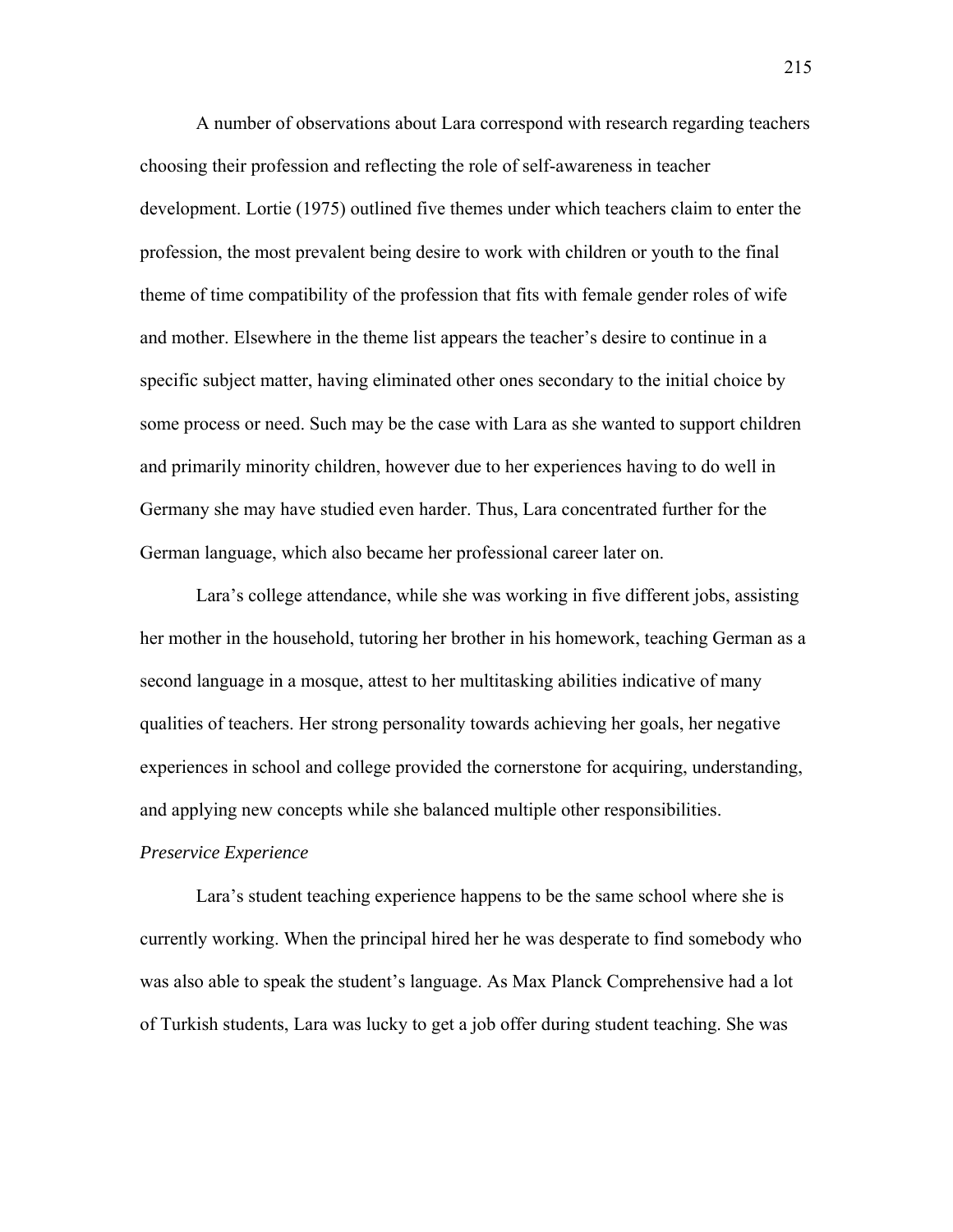the only migrant teacher at the school. The entire faculty was German and she recalls

"annoying" looks at her even during student teaching. Lara states,

Ich war nervös. Es war wirklich das erstemal, dass ich unterrichtete und es geschah in der Nähe meines Hauses. Ich bin mir ziemlich sicher, dass sie mich an dieser bestimmten Schule platziert haben, wegen der hohen Anzahl an ausländischen Schülern. Ich erinnere mich, dass die Meisten der Lehrkörper kaum Guten Morgen zu mir sagten. Gewiss, der Grund war, dass sie eine zusätzliche türkische Person hatten- jetzt sogar unter den Lehrkörpern. Ich fühlte auch, dass sie auch nicht wirklich erfreut waren. Ich versuchte ihnen nicht zu zeigen, dass sie meine Gefühle verletzten. Ich musste stark bleiben.

[I was nervous. It was the very first time that I was teaching and it happens to be close to my house. I am pretty sure that they place me to this particular school due to the high amount of migrant students. I remember that most of the faculty hardly said Good Morning to me. Certainly, the reason was that they had an additional Turkish person-now even among the faculty. I just felt that they really weren't that much pleased. I tried to not show them that it hurts my feelings. I needed to be strong.] (Interview, 12/12/05)

Lara claims her student teaching internship was "okay" except for experiencing the apparent jealousy of many teachers who could not sustain the good relation Lara had with her students. Lara explains that one teacher was "immer sicher ging, dass ich nicht auf Türkisch mit meinen Schülern reden". [Always making sure that I do not talk in Turkish to my students.] (Interview, 12/12/2005) One of the mentor teachers, much older than Lara, remained in her classroom nearly each day, observing Lara and noticing the good rapport Lara developed with the sixth grade classes. Lara says, "Ich bin froh, dass wenigstens mein Beratungslehrer nicht neidisch war und sehr freundlich war". [I am glad that at least my mentor teacher was not jealous and was very friendly.] (Interview, 12/12/05) Quickly Lara's rapport with the Turkish students increased, and most faculty displayed hostility from reminding to their "German only" policy to verifying Lara's knowledge about the German language. One particular teacher, Mrs. Rotterdam even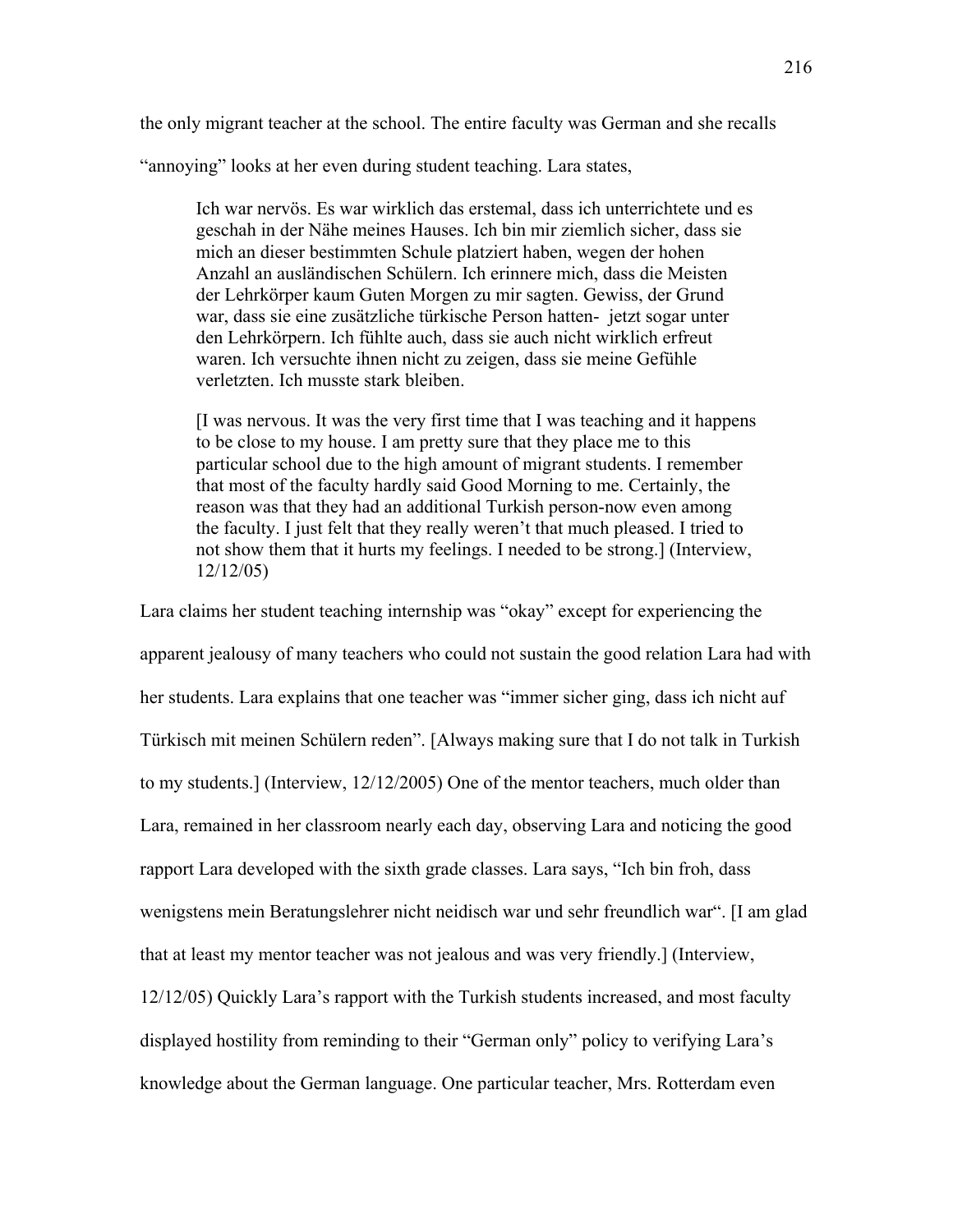forbade the students while Lara allowed students to display their paintings in the shared area . Lara states,

Ich erfahre immer noch eine Menge Vorurteile in der Schule, in der ich arbeite. Ich kann es sehen und spüren. Zum Beispiel bin ich jung, smart und ich kann den Kontakt zu meinen Schülern eher aufbauen als meine Kollegen. Da wir eine Menge von ausländischen Schülern haben, verstehe ich sie besser und deswegen werden andere Lehrer eifersüchtig.

[I am still experiencing lots of prejudice in the school I am working. I can see and sense it. For instance, I am young, smart and I can connect to the students more easily than my colleagues. As we have lots of migrant descent students, I understand them better and because of that, other teachers get jealous.] (Interview, 12/12/05)

Lara admits some aspects of this exclusion negatively affected her, but she tried not to demonstrate her emotional part until her Turkish and German students collectively threw an Advents party with a Santa Claus and small gifts in her honor at the end of student teaching. Lara says that most German faculty did not attend. Lara comments "Ich liebte die Referendariatszeit. Ich lernte eine Menge neben einigen negative Verhalten von den Lehrkörpern zu mir. Trotzdem liebten mich die Schüler." [I loved student teaching. I learned a lot besides some negative behavior of the faculty to me. Regardless the students loved me.] (Interview, 10/03/05) Lara does not fault herself for the reactions of the uncooperative faculty, but attributes the teacher's responses to their own insecurities and not because Lara intimidated her. "Ich glaube, die meisten von ihnen waren neidisch. Ich war jung, war in der Lage den Kontakt zu ausländischen Schülern herzustellen und ich denke, dass ich smart bin. Deshalb versuchte ich die Situation auf diese Weise zu sehen und es nicht persönlich zu nehmen." [I believe most of them were just jealous. I was young, I was able to connect to the migrants and I think that I am smart. So, I tried to look at the situation that way and not take it personally.] (Interview, 12/12/05) From her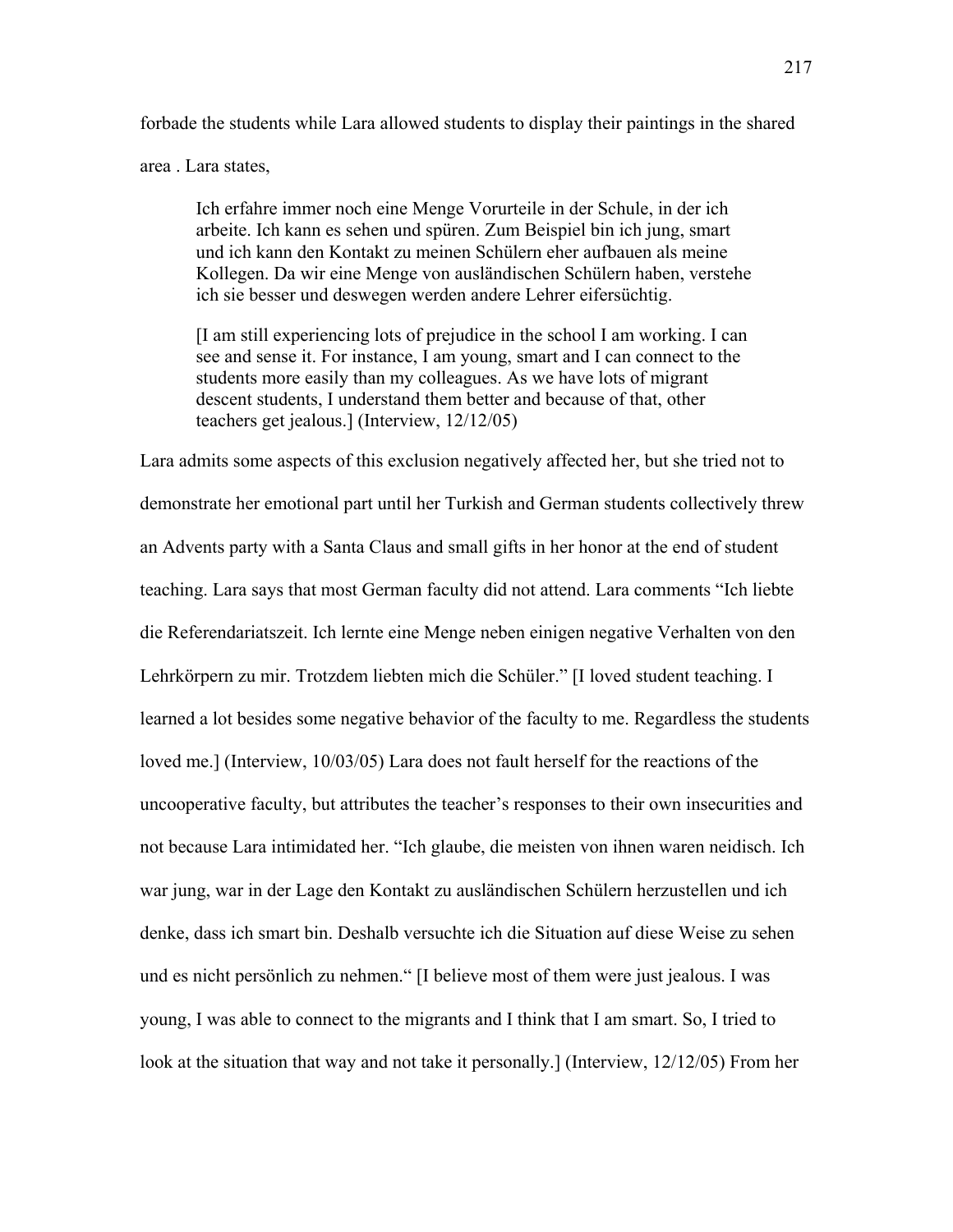mentor teacher, however, Lara learned several activities for introducing new hard words

that continued into her current classroom. Lara adds:

Mein Beratungslehrer war fantastisch. Wenigstens war er nicht eifersüchtig. Er gab mir so viele Ideen und half mir Fähigkeiten das Klassenraummanagen zu verbessern.

[My mentor teacher was awesome. At least he was not jealous. He gave me so many ideas and helped me improve in my classroom management skills.] (Interview, 12/12/05)

Lara is confident that her years of experience in the classroom, coupled with her personal

belief systems, have worked to distinguish her personal style of teaching. Lara's teacher

training program was theoretical, outside of student teaching she could not rely on any

practical material. She states,

Ich konnte jedes Material, das wir in der Klasse aufgehängt haben, nicht nutzen. Ich erinnere mich nur, dass ich Kurse belegte, meine Prüfungen absolvierte und ein paar Präsentationen machte. Ich würde wirklich wünschen, dass sie uns mehr auf das Referendariat vorbereiten könnten. Ich hatte keine Idee.

[I really could not use any material we covered throughout our classes. I only remember taking courses, passing my exams and doing couple of presentations. I would really wish they could prepare us more for student teaching. I had no idea.] (Interview, 12/12/05)

Nevertheless, Lara says that only one class that was about migrants in the school system

"remained and instilled lots of ideas for later on" (Interview, 12/12/05) in her teaching

career. She knew that she will be one of the first migrant teachers in North Rhine

Westphalia, and she was somewhat ready for it. Although, Lara had already ideas how

she wants to create her own classroom, she still "musste mehr nach mutikulturelle

Literatur suchen". [needed to search for more multicultural literature.] (Interview,

12/12/05)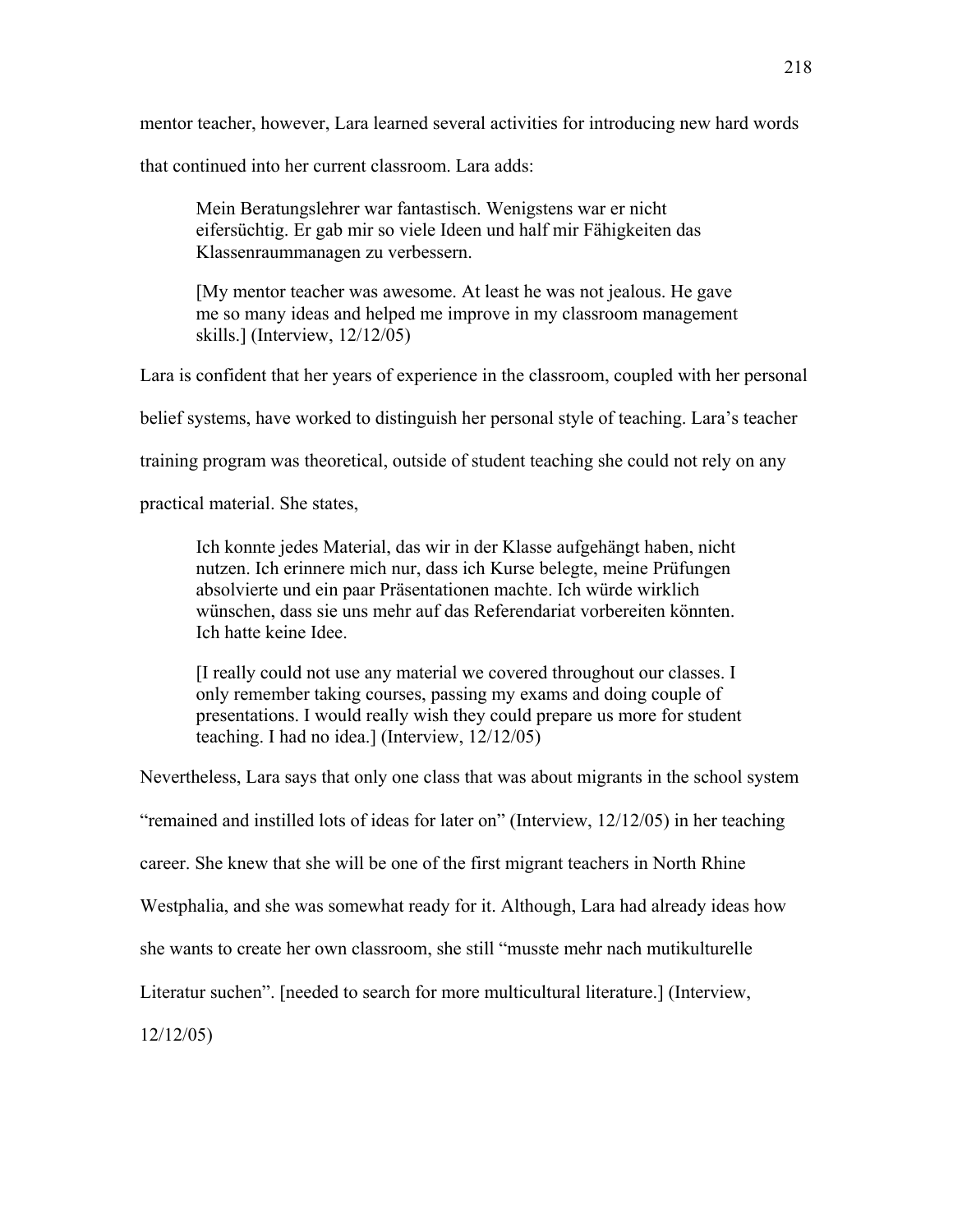All in all, I could see and summarize some major characteristics based on Lara's personal and academic background. She was and still is an independent rebel, who hardly had any support from her parents or relatives. This was evident throughout her schooling. She did not believe that her parents cared if she was studying what she wanted to do after high school and did not provide financial support throughout her education. Further, Lara needed to help all the time in the household holding her away from doing her own work for school. Regardless of how hard her life was she still did the goals she was aiming at, such as schooling or if she was disagreeing with her parents she was confrontational. Lara experienced two culture clashes that shaped the way how she thinks and behaves. Her struggle to understand in which culture she belongs to and her negative experiences by German peers made her to synthesize critically what she wants to do in life and how she wants to pursue her goals. As most migrant students come from poorer and non educated backgrounds that lack certain critical types of support from her parents and relatives, she is devoted to assist them within education. Additionally, she cares, and that is one of the essential attributes of an educator. She cares for the disadvantaged and does everything possible to support and help them. I believe I can see from Lara's experiences that her past is an essential component for being a teacher. I believe that there is a link between how someone evolved to the person they are today, and how that is also seen in the classroom. For that reason, in my next section, I will discuss her current classroom practice, what she thinks about multicultural education, and how these perspectives are evident in her classroom.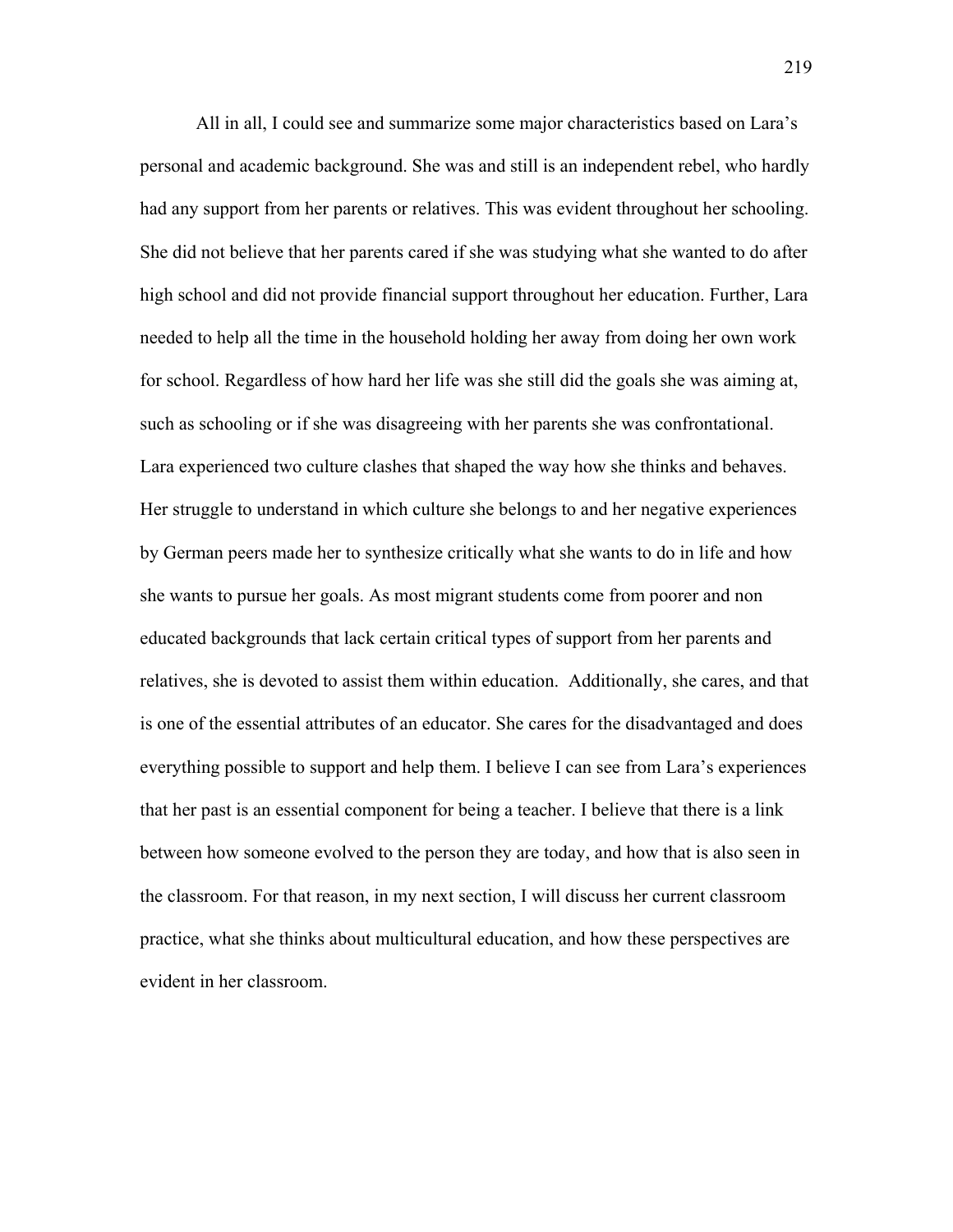I recall just from my memory, listening one day to her favorite song in Turkish by Sertab Erener. This song, which is called "Buyude gel Cocuk" literally states that this little girl has to grow. When I asked her why she favors this song, Lara described that she can relate to this song and feels emotionally sad when she listens to this song. She did not tell me her specific rationale, but just by translating the song and trying to comprehend why it makes her sad, I concluded that this little girl had to grow up (meaning maturing) so many times while living in Germany. All her experiences from her past, the cultural clash, the negativity towards migrants and immigrants may have leaded her to continue her passion. When asking Lara why she wanted to become a teacher, she recalls,

Wie dieses kleine Mädchen in dem Lied, ich möchte denen helfen, die die gleiche emotionale Achterbahn wie ich erlebt haben. Ich möchte ihnen helfen. Sie können auch studieren und von selbst herausfinden, wer sie sind und wozu sie gehören. Ich meine, Lehrer sein ist an erster Stelle diesen Kindern und ihren Familien helfen. Ich möchte einen Unterschied auf dem Weg machen, wie ich meinen Klassenraum gestalte und wie ich unterrichte. Ich möchte unterrichten, dass meine Studenten realisieren, dass ich ihnen helfe, diese Vorurteile und die diskriminierenden Gedanken zu überwinden.

[Like this little girl in this song, I would like to help those who experience the same emotional roller coaster I had experienced. I want to help them. They can also study and find on their own who they are and where they belong to. I figured being a teacher is the first step in helping those kids and their families. I want to make a difference in the way how I create my classroom and how I teach. I want to teach that my students realize that I help them overcome these prejudice and discriminatory thoughts. (Interview, 12/12/05)

Lara expressed her rationale for being a teacher. This statement showed how her own

experiences shaped the way why she wanted to teach. The most striking part was that her

desire was to teach in a creative, critical and educational way to embrace diversity in her

classroom. She added that her experiences made her want to go into the classroom and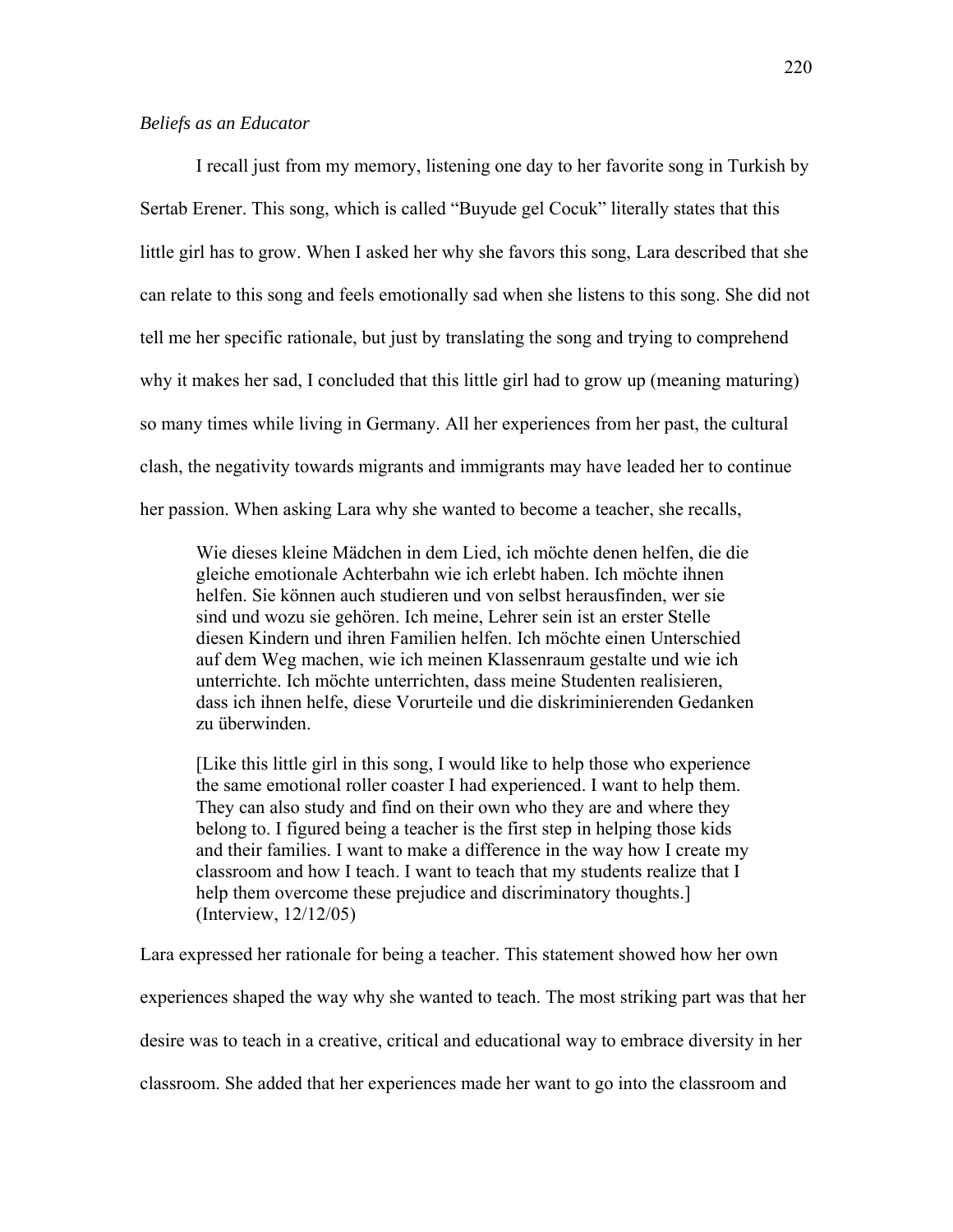teach. As a teacher she could instill values and ideas in her students, significantly her Turkish students. She always wanted to help children at risk, particularly migrant children, who came from poor families and did not receive any guidance in their lives or education. Her rebellious and at the same time caring nature created the desire to be a teacher. Although she had no support from her parents, her self-driven ideal which she created on her own, comes out in her chosen profession as a teacher. She states:

Ich denke jemanden genau von deiner eigenen Nationalität zu sehen ist Einfluss genug. Diese Kinder sahen niemals irgendeinen türkischen Lehrer, der ihnen irgendetwas unterrichtet. Sie können mit mir in ihrer Muttersprache reden, fühlen sich wohl und sahen in mir irgendeine Art Vorbild. Ich konnte ihnen etwas Rückhalt geben und ihnen zeigen, dass es möglich ist, Erfolg im Leben zu haben. Die meisten dieser Kinder haben eine Herkunft mit einer niedrigen Sozioökonomie. Ihre Eltern arbeiten für Thyssen und die meisten von ihnen denke nicht daran, weiter zu studieren. Sie wollen nur eine Ausbildung bekommen und anfangen zu arbeiten. Sie schauen nicht darüber hinaus. Ich meine, die meisten deutschen Lehrer sich nicht kümmern und nichts erwähnen, was sie im Leben, abgesehen von arbeiten, als ein Arzthelfer oder ein Verkäufer. Ich glaube, auch meine Gegenwart ist ein Einfluss und Einwirkung genug.

[I think just seeing someone from your own nationality is impact enough. These children never saw any Turkish teacher teaching them anything. They could talk to me in their native language, felt comfortable, and saw me in some way a role model. I could give them some feedback and show them that it is possible to succeed in life. Most of these children come from low socioeconomic background. Their parents work for Thyssen and most of them do not think of continuing to study. They just want to get an apprenticeship and start working. They didn't see beyond that. I mean, and most German teachers do not care and do not mention anything what they can do in life besides working as a doctor's assistant or shop assistant. I believe, just my presence is impact and exposure enough.] (Interview 12/12/05)

She added that this experience confirmed her desire to go into the classroom and be a

teacher. As a teacher, she could instill the values and ideas she had onto her students,

significantly onto her Turkish students. She always wanted to help children at risk,

particularly migrant children, who came from low socioeconomic backgrounds and did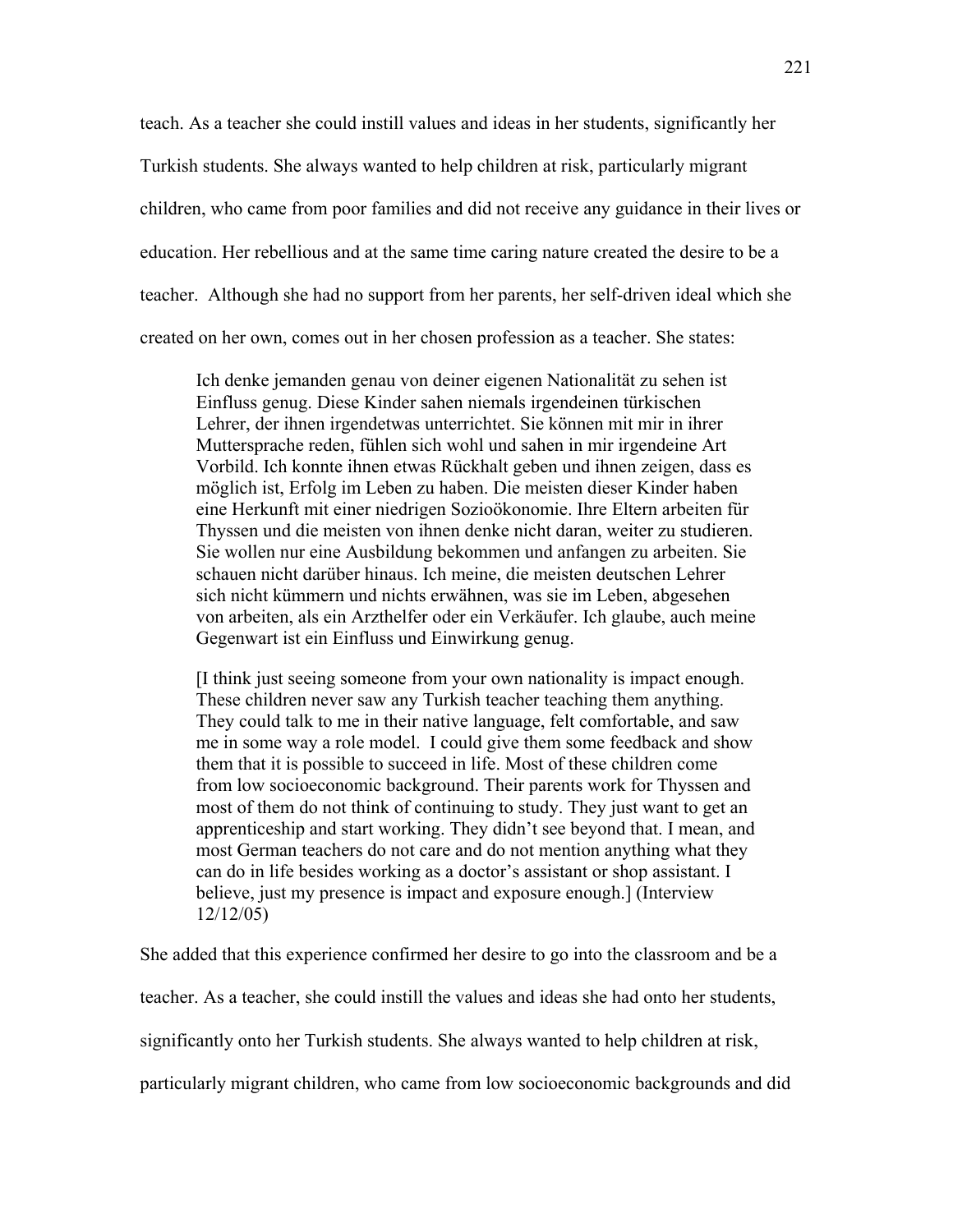not receive any guidance in their lives or education. While she had little support and guidance from her parents, her self-driven nature, which she created on her own, showed that teaching is her passion and only profession to pursue. She states:

Ich liebe, was ich tue, obwohl es manchmal anstrengend sein kann. Ich habe eine Menge von wundervollen Erfahrungen mit diesen Kindern und ich fühle, dass ich helfen und sie unterstützen kann. Manchmal, wenn sie mit persönlichen Belangen kommen, sehe ich, dass sie mir vertrauen und mehr als ihren Lehrer in mir sehen.

[I love what I am doing, although sometimes it can be strenuous. I have plenty of wonderful experiences with these children and I feel I can help and support. Sometimes, when they come with personal issues I see that they trust me and see more than their teacher.] (Interview, 08/15/05)

I believe Lara knew what she was doing and why she was taking certain steps and maintained certain aspects to her teaching. Her struggles and negative past experiences with German professors, and being the only Turkish girl in a German environment, led her to understand and make social changes happen in her classroom. By observing her and being around her for two months, I constructed a view of what she wanted to accomplish in life and in her teaching career. As the German educational system requires the students to decide right from the beginning what they want to study, she already knew and signed up for the subject she would eventually seek to teach. In her first year of college her primary goal was to be a grammar school teacher, which would have the benefit of supporting and teaching migrant students both in their native language and in the German language. She expressed how she became a teacher and how she came to this point in her life. She chose teaching for the additional reason to secure her job situation and at the same time find a job, which permitted her to be a mother and to take care of her children. She loved being around children, tutoring and helping them. She wanted to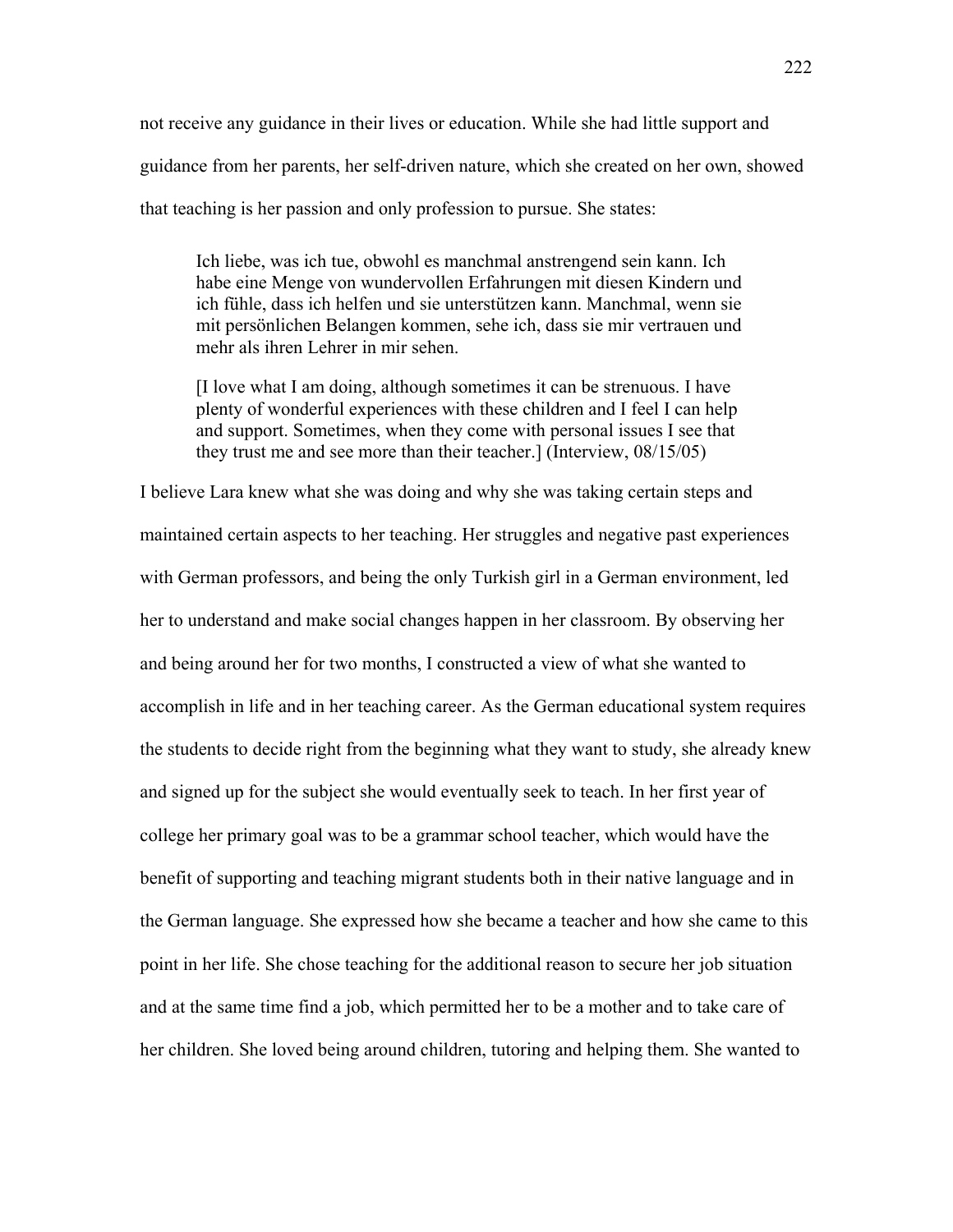influence minorities, particularly migrant students (mainly Turkish students). Going for a career as a teacher was one goal towards her dreams.

## *Lara as a Teacher*

## *Beliefs about Multicultural Education that Affect Classroom Practice*

 Beliefs, perceptions and experiences are integral components of how a person creates his or her environment in society. Based on these experiences, people continue thinking, evolving and changing. Experiences are unique tapestries, which consists of small piece of mosaic reflecting beliefs, practices, and cultural differences. These tapestries are coherent and yet always changing. Some of us have good experiences some of us have bad experiences. Regardless of what kind of *strata* the experience lays, it impacts a plethora of feelings, new thoughts, and helps us to see how we can learn from it. A backdrop like that helps people to define and shape where they want to go and how they want to establish their *meta.* These threads of textured and various lived-through experiences demonstrate vignettes of different realities. Lara's beliefs and experiences yield the image outlined above. A brief review of observational data sheds light on Lara's experiential tapestry, and her unique perspective on the sorts of events she has lived through. I believe that her past is closely linked with her present. Below, I would like to start with major themes emerging out of her data.

#### *Bilingual and Bicultural*

Lara knows her advantages; due to her language abilities, she comprehends the language barriers of migrant children and is able to assist them. Although her peers do not like her speaking Turkish to the students, she knows that it is very important to reach them and make sure that they understood everything she taught. She wants to introduce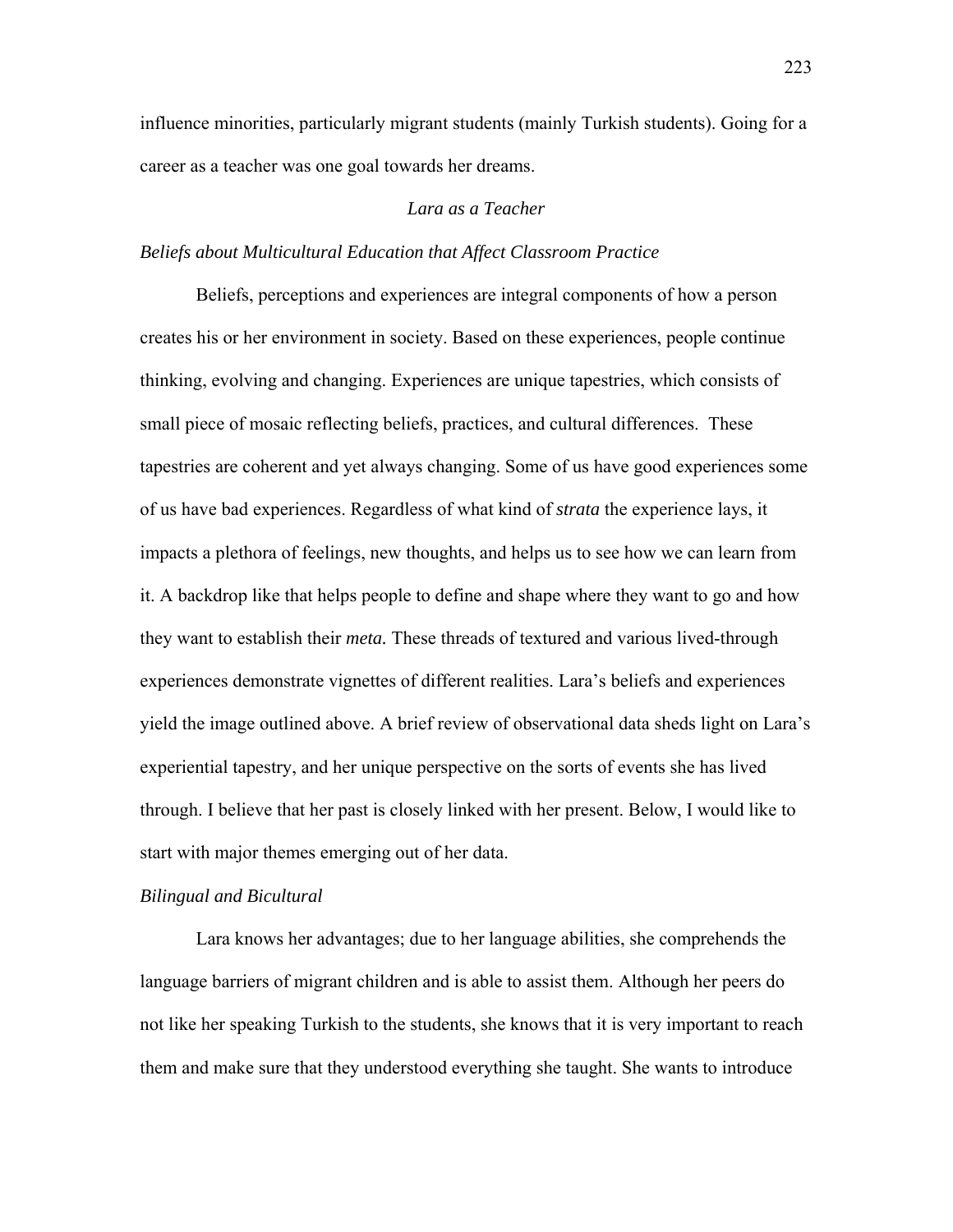Turkish customs and culture by means of diverse cultural textbooks to initiate discussion in the classroom. Further, although she has endured hard times being Turkish, Lara also recognizes major benefits to being Turkish; she is able, for instance, to switch between the two cultures easily, even at school. She understands how crucial it is to be an educator and to understand the children of migrant descent.

While she sometimes feels internally frustrated by her German peers, studying and teaching German at a public school has never discouraged her. She mentioned a couple of examples occurring in the classroom where she used her particular background to help students understand better the assignment. Anytime Lara teaches Turkish to heritage speakers, she sees and assists the Turkish migrant students in their mistakes. She comments,

Türkische Schüler neigen dazu deutsche Verben mit türkischen Konjugationsendungen zu verwenden, wenn sie sich auf türkisch Unterhalten. Sie neigen auch zu code-switch, sie verwenden verschieden Wörter in zwei Sprachen und konzentrieren sich nicht auf eine alleine, wenn sie reden. Ich spreche hauptsächlich mit ihnen Deutsch, aber wenn ich mit ihnen Türkisch rede, dann möchte ich, dass sie ebenso auch nur auf Türkisch mit mir reden. Es ist schwer für sie und ich erzähle ihnen immer unmittelbar das Wort, das sie benutzen müssen in der Sprache, in der sie sprechen. Es ist manchmal so lustig, was für Wörter sie kreieren.

[Turkish students tend to use German verbs with Turkish conjugated endings when they talk in Turkish. Also, they tend to code-switch using different words in two languages not focusing on one only, when they talk. I always talk to them mainly in German, but if I talk in Turkish than I want them to talk only Turkish with me as well. It is hard for them and I always tell them immediately the word the need to use in the language they speak. It is so hilarious sometimes what kinds of words they are creating.] (Interview, 12/12/05)

She mentioned on more than one occasion that the students often transfer German

sentence structure or grammar into Turkish sentence structure. Any time they have to

write or speak in Turkish, Lara knows exactly where the mistakes lie and why the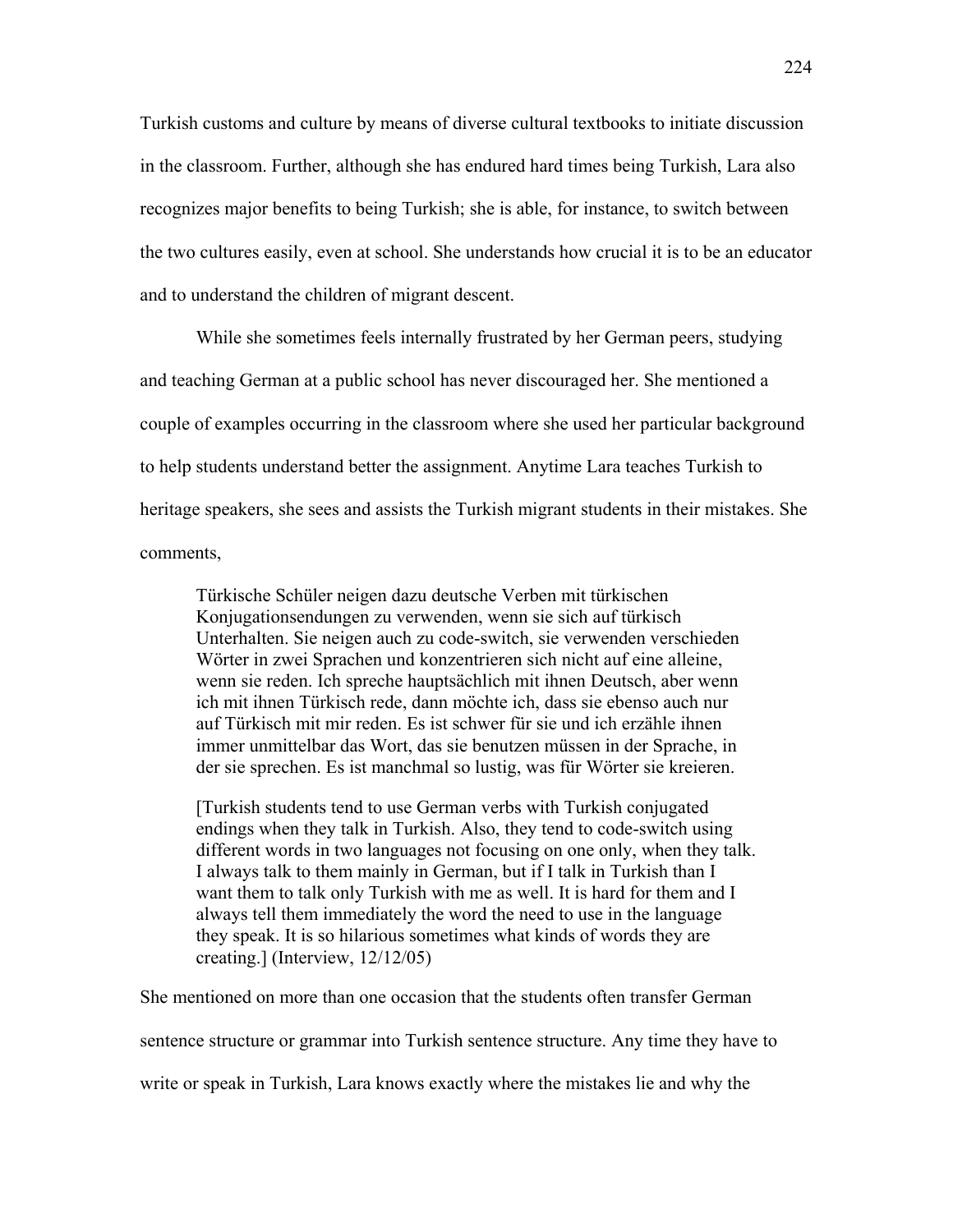students have made these mistakes. I noticed in a couple of classroom sessions that she even gives examples in German in order to make her point better understood in her Turkish class. I could evaluate and observe from their facial expressions and gestures that they appreciated Lara switching from one language to another.

Ich weiss, dass es meinen Schülern hilft, zu wissen, dass ich türkischer Abstammung bin. Ich kann ihnen in meinem Unterricht nicht nur sprachlich, sondern auch psychisch helfen. Ich helfe ihnen bei jeder falschen Sprachübersetzung oder bei gammatischen Fehlern. Ich helfe ihnen auch bei ihren Bedürfnissen, ihre Anteile ihrer kulturellen Herkunft zu verstehen. Zum Beispiel kommen manchmal meine türkischen Schülerinnen mit ihren persönlichen Problemen in ihrer Familie zu mir. Meistens ist es kulturell. Es ist schön zu wissen, dass ich ihnen helfen und sie unterstützen kann. Sicherlich ist mein Alter auch ein Vorteil. Ich kann mich so wie sie kleiden und auch wie sie sprechen. Sie identifizieren sich durchaus mit mir.

[I know that it helps my student knowing that I am of Turkish descent. I can help them in my classes not only linguistically but also psychologically. I assist them in any wrong language translation or grammatical mistake. I help them also in understanding their needs due to their cultural background. For example, my Turkish female students sometimes come with their personal problems in their family. Mostly, it is cultural. It is nice to know that I can help and support. Certainly, my age is also an advantage. I dress and can also speak like them. They relate well.] (Interview, 12/12/05)

In her German-as-a-second-language classes, Lara even transfers knowledge in Russian

and some Czech. She does not know these languages; still, she states that she noticed

certain mistakes of these students by time and understood why they were making these

mistakes. Lara comments,

In Russisch gibt es zum Beispiel mehrere Fälle als im Deutschen. Manchmal sind Studenten verwirrt und versuchen den ablativen Fall zu benutzen, den es im Deutschen nicht gibt und ich bekomme mit, dass sie manchmal Fälle erfinden. Sie haben genauso eine schwere Zeit wie die türkischen Schüler, die sich an die Artikel erinnern. Mann, Deutsch ist schwer für einen Ausländer, man muss drei Artikel lernen, den männlichen, den weiblichen und den sächlichen.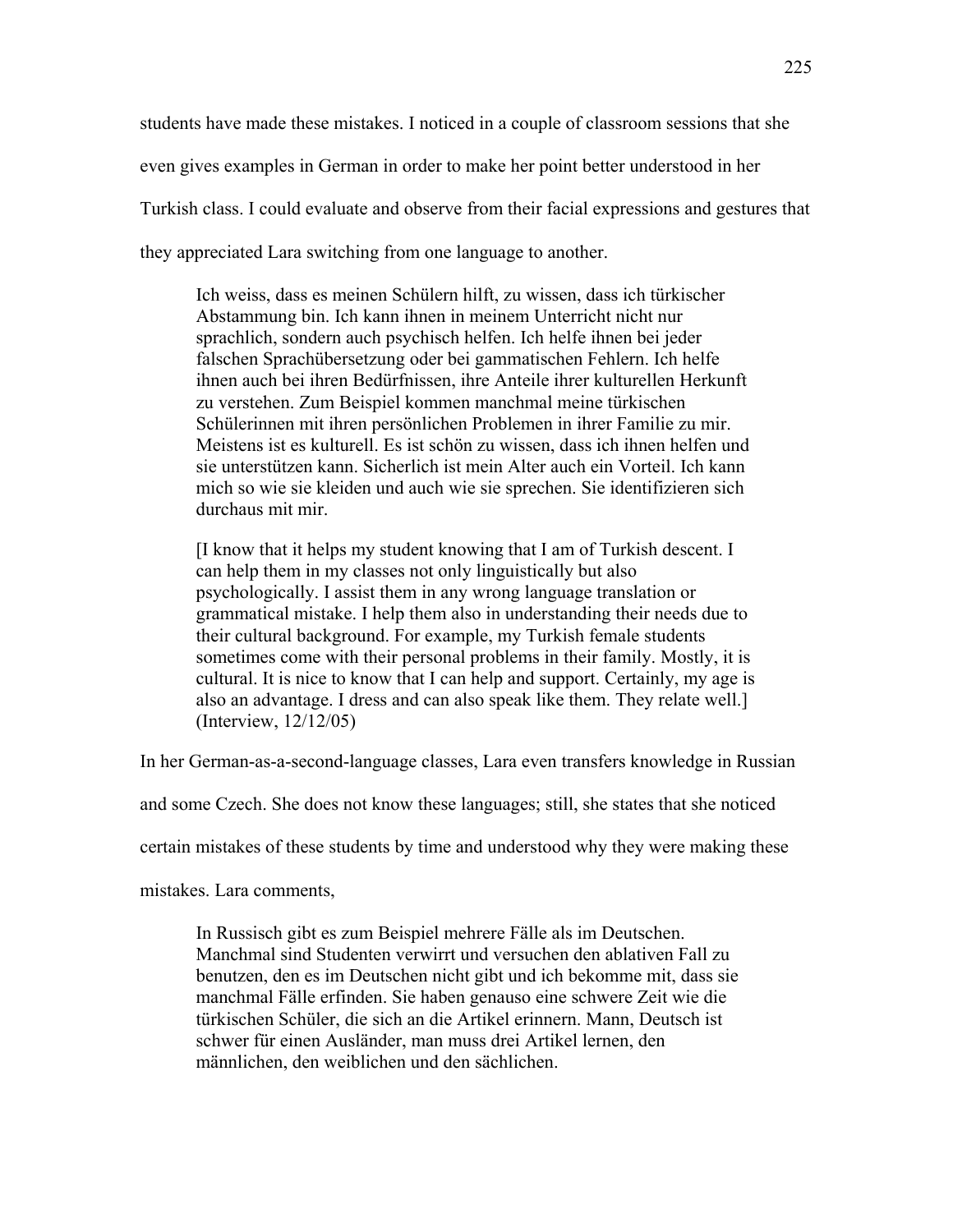[In For instance, in Russian there are more cases than in German. Sometimes students get confused and are trying to use the ablative case where German does not have this case and I realize that they are inventing cases sometimes. They also have a hard time like the Turkish students remembering the articles. German is hard, man, for a foreigner you need to study three articles, the masculine, feminine and neutrum.] (Interview, 12/12/05)

After analyzing their native languages, she could help and explain why they make various mistakes in German. I could see that she cares, not only for the Turkish students but also for other migrant students. I have not seen other German teachers particularly trying to assist their migrant students in a similar way. Lara also said that other migrant students like her as well; they can relate to her and are understood by her. It was interesting to note that Lara was not formally educated in teaching German as a second language. It is a very different career and study program at her university. However, just coming from a migrant background made her appropriate for that position. Although it seems that this is not adequate, the principal and the other German teachers did not mention anything regarding it.

In her German language-arts course teaching a whole class, Lara tried to be very strict and did not allow any communication in Turkish or any other foreign languages. According to her, that is "die Politik der Schule". [the policy of the school]. (Interview, 12/12/05) Although, she told me that, I realized that most of the time that she switches into Turkish when students talk to her in Turkish. On one instance, I noticed that a student asked Lara in the hall how her weekend was in Turkish, while seeing Mr. Rosenthal, another teacher passing by, she did not even switch to German. It was as if she did not care what he would possibly think. On another occasion, couple of students came into her break room and asked her in Turkish about a homework task. Again, Lara continued in Turkish without even paying attention to the other German faculty and what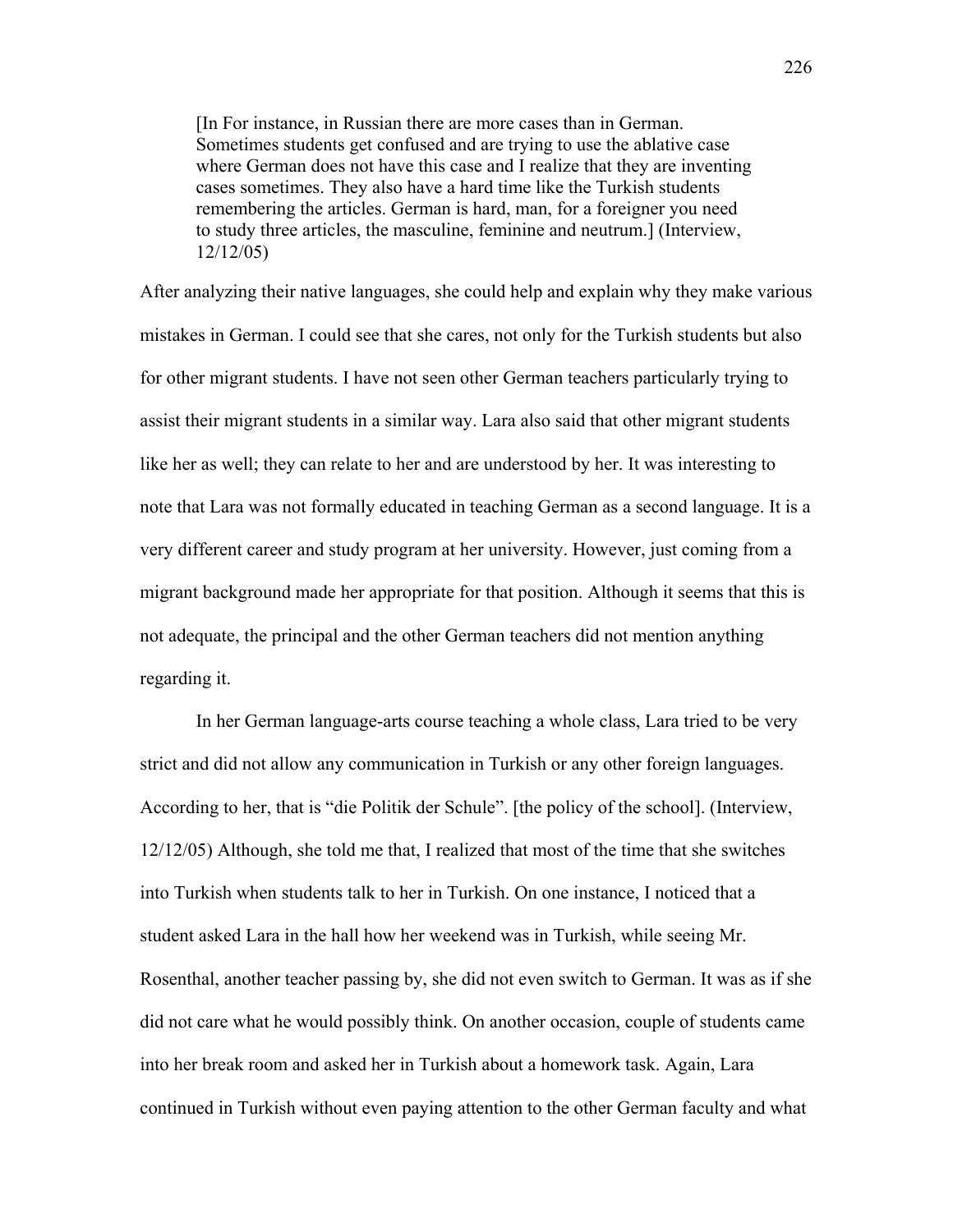they might think. Lara's indifferent attitude demonstrates that she may not support the policy of the school and continues her own philosophy. She comments,

Zweisprachig zu sein ist ein Abenteuer. Ich sehe es jedesmal und ich weiss, dass meine türkischen Schüler sich sehr gut mit mir in Verbindung bringen. Wenn ich weiss, dass ich ihnen helfen kann, dann spreche ich in der gleichen Sprache, in der sie mit mir sprechen. Wie ich sie einschätze, möchte ich, dass sie wissen, dass ich auch die Sprache schätze, die sie benutzen.

[Being bilingual is an advantage. I see it each time and I know that my Turkish students relate with me very well. If I know that I can help them than I talk in the same language they talk to me. As I value them I want them to know that I value also their language that they use.] (Interview, 12/12/05)

In spite of her switches in between to Turkish, she mainly talked in German in her

classroom instructions. Her German was very clear and was mainly focused on grammar

from the book. Sometimes I noticed that she would give hints to help migrant students in

the class to understand the differences or similarities in their own mother tongue. In my

personal conversations with some German students sitting next to me, I noticed that they

sometimes found it peculiar that a Turkish teacher was teaching them their own German

language. A student's comment,

Wenn ich ehrlich sein soll, es ist seltsam, dass Frau Cekirdek Deutsch unterrichtet. Als meine Eltern das rausfanden, waren sie nicht sicher, ob sie in der Lage ist Deutsch zu unterrichten. Ich fühle mich ein wenig unterrepräsentiert. Es gibt so viele Türken und Russen in meiner Klasse und wir sind nur drei Deutsche. Und jetzt ist mein Türkisch Lehrer außerdem türkisch. Es ist merkwürdig und auf eine Art ulkig.

[If I need to say the truth, it is strange that Mrs. Cekirdek is teaching German. When my parents found out about it, they were not sure if she is able to teach in German. I feel a little underrepresented. There are so many Turkish and Russians in my class and we are only three Germans. And now my Turkish teacher is as well Turkish. It is strange and kind of weird.] (Interview, 12/12/05)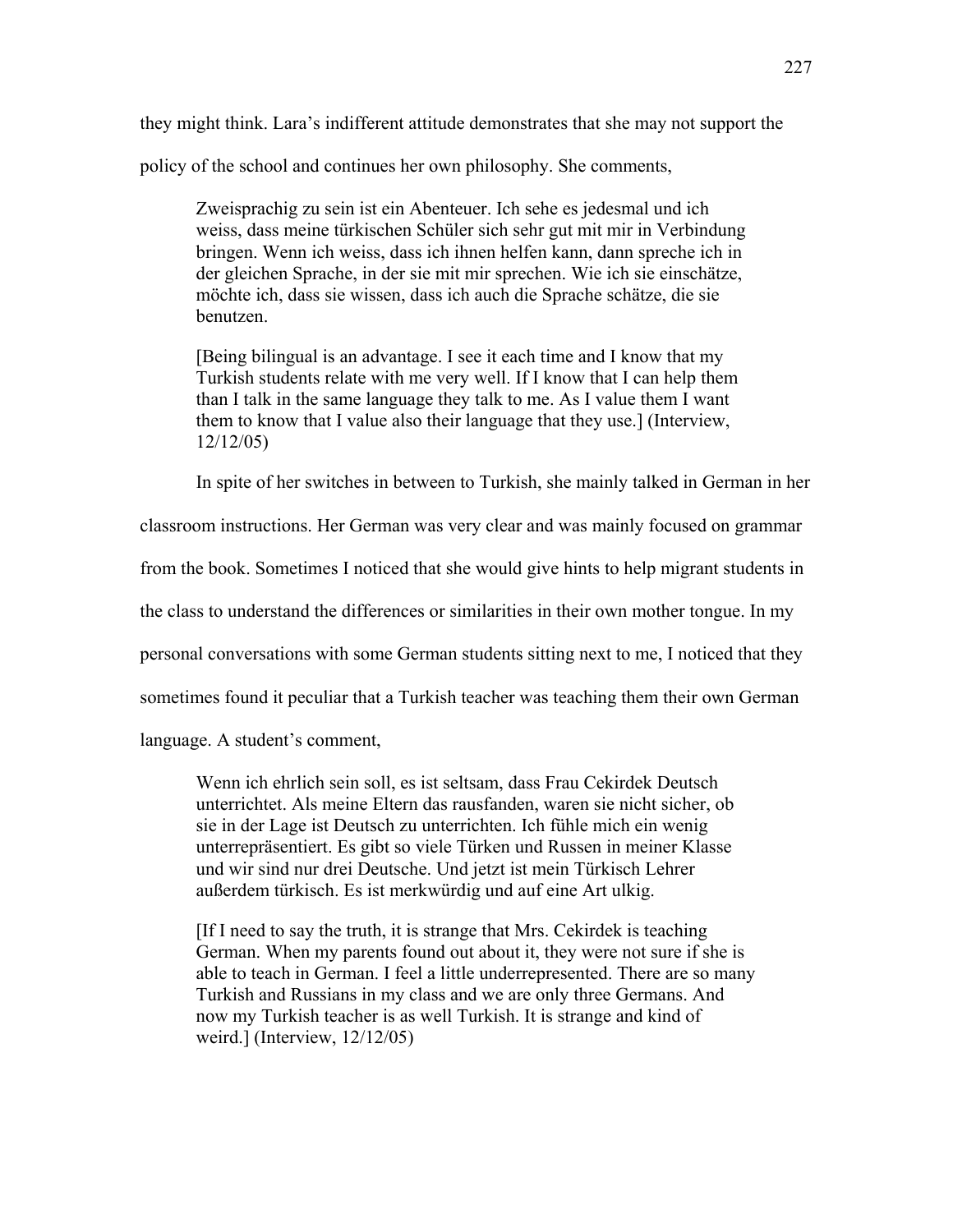While recording the comments the student was making, I noticed couple of grammatical mistakes when he was talking. It seemed that Lara's presence is not only regarded by faculty in a negative way, also German students seemed skeptical about her being able to teach. Yet, Lara was highly confident and presented a self-assured and knowledgeable image towards the students in all of her class sessions. She could answer questions about any declination and conjugation without hesitation and was very keen to let the students know about key grammatical aspects of the German language. According to Lara, she knew that the German language is a very difficult language to acquire, and, as she herself had struggles getting adapted and learning the German language after the  $6<sup>th</sup>$  grade, she knows where migrant students have a hard time and why they make certain mistakes. At times, I could see Lara's passion to do a good job teaching and, particularly, in teaching migrants extensively about the German language. She was going above and beyond, making sure that the students understood her. After each class session she offered and asked one more time if they needed to meet with her to discuss anything they did not understand. She states,

Ich möchte sicher gehen, dass alle von ihnen die Unterschiede in allen Punkten und die Aspekte der Deklination der deutschen Sprache verstanden hat. Die türkische Sprache, ebenso Teile der russischen Sprache haben nicht soviele Endungen für die Deklination. Wichtiger ist, dass die Konjugation und die Zeiten im Deutschen für ausländische Schüler sehr schwer einzuprägen sind. Nicht nur die ausländischen, sondern auch die deutschen Schüler mühen sich damit ab. Wie du weisst kommen die meisten von ihnen aus einem niedrigen, wirtschaftlichen Status. Ihre Eltern sprechen ein gebrochenes Deutsch und ihre deutsche Sprache beinhaltet mehrere Fehler, wenn man das analysiert.

[I want to make sure that all of them understood the differences in all articles and declination aspects of the German language. The Turkish language, parts of the Russian language as well, does not have so many endings for declination. More importantly, conjugation and tenses in German are very difficult to memorize for migrant students. Not only migrant students but also German students struggle. As you know, most of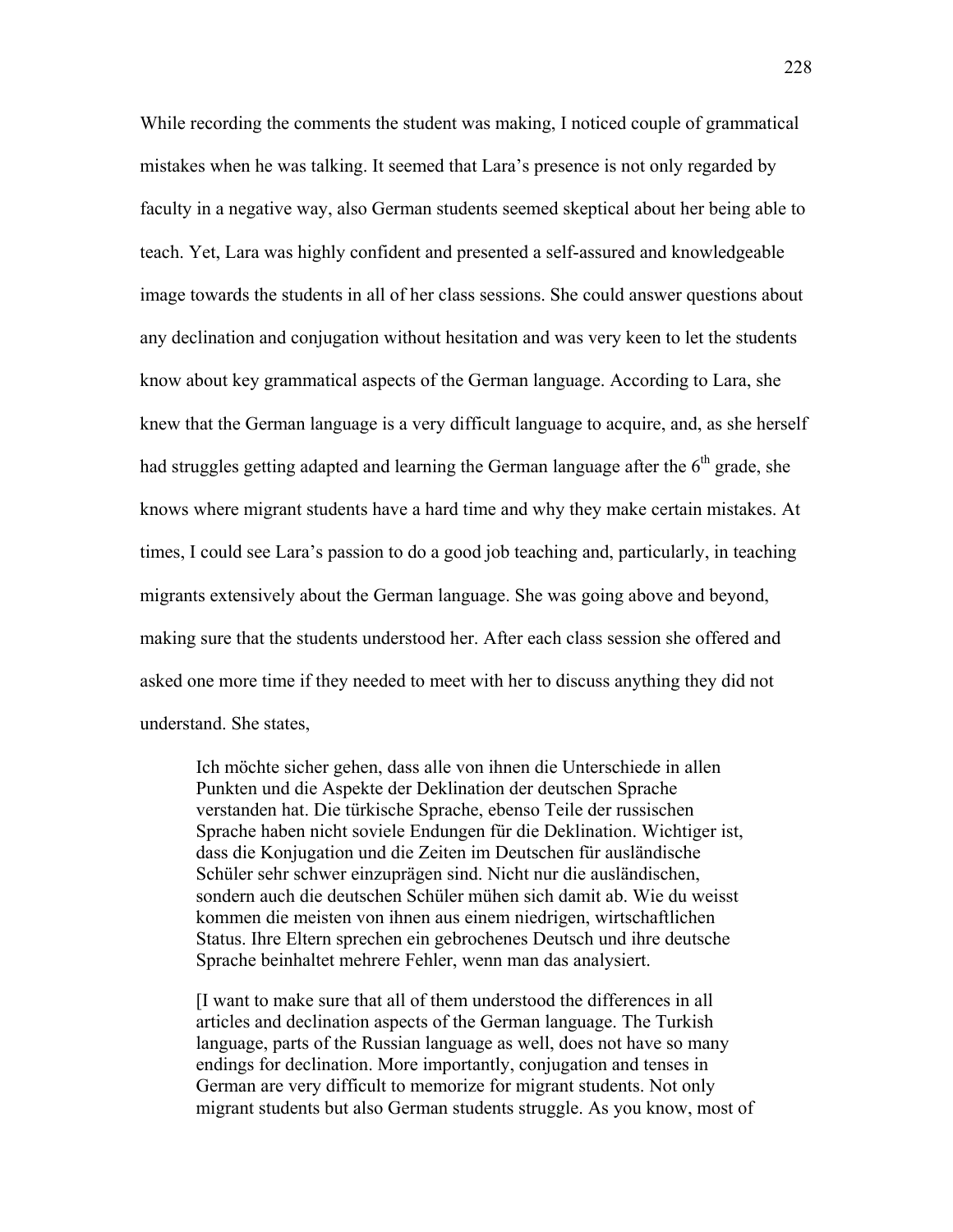them come from low economic status. Their parents speak also broken German, and their German language contains several errors when analyzed.] (Interview, 12/12/05)

Lara also knows and realized her advantages during *Elternsprechtag* (parental conferences). Most migrant parents do not even come to school, as they are not able to communicate with the German teachers. As she can speak Turkish, she calls them in advance and makes sure that they attend and listen to her concerns about their children. She even goes to their houses. She mentioned a couple of times that such home visits are very common, and that Turkish parents feel delighted to invite her to their homes for Turkish tea. As Lara understands the cultural differences, she did not see the invitation as raising a question of boundary issues; she knows and respects the Turkish cultural traditions and customs. Lara acts as a liaison in some way between the migrant students, their parents, and the school. The administration, the German teachers, and the principal are aware of these facts and now accept Lara as occupying this position. Sometimes she complains and wants to be seen as any other teacher. She would have loved to teach in a grammar school where lots of migrants do not necessarily attend. She still feels it is in some way prejudiced; most teachers with a migrant background are placed into schools with more migrant students, rather than into jobs reflecting higher intellectual criteria and academically higher levels, such as a grammar school. Lara states,

Ich liebe die Tatsache, dass ich helfen kann, besonders ausländischen Schülern. Jedoch wundere ich mich immer, warum alle meine türkischen Freunde nur an Hauptschulen oder Gesamtschulen angestellt sind. Gewiss hat es was mit der Anzahl von ausländischen Schülern in den Schulen zu tun. Ich wünsche mir, ich könnte auch manchmal in einer Oberschule neben den Lehrern unterrichten.

[I love the fact that I can help- particularly migrant students. However, I always wonder why all my Turkish friends are placed only in *Hauptschule* or Comprehensive Schools. Certainly, it has to do with the number of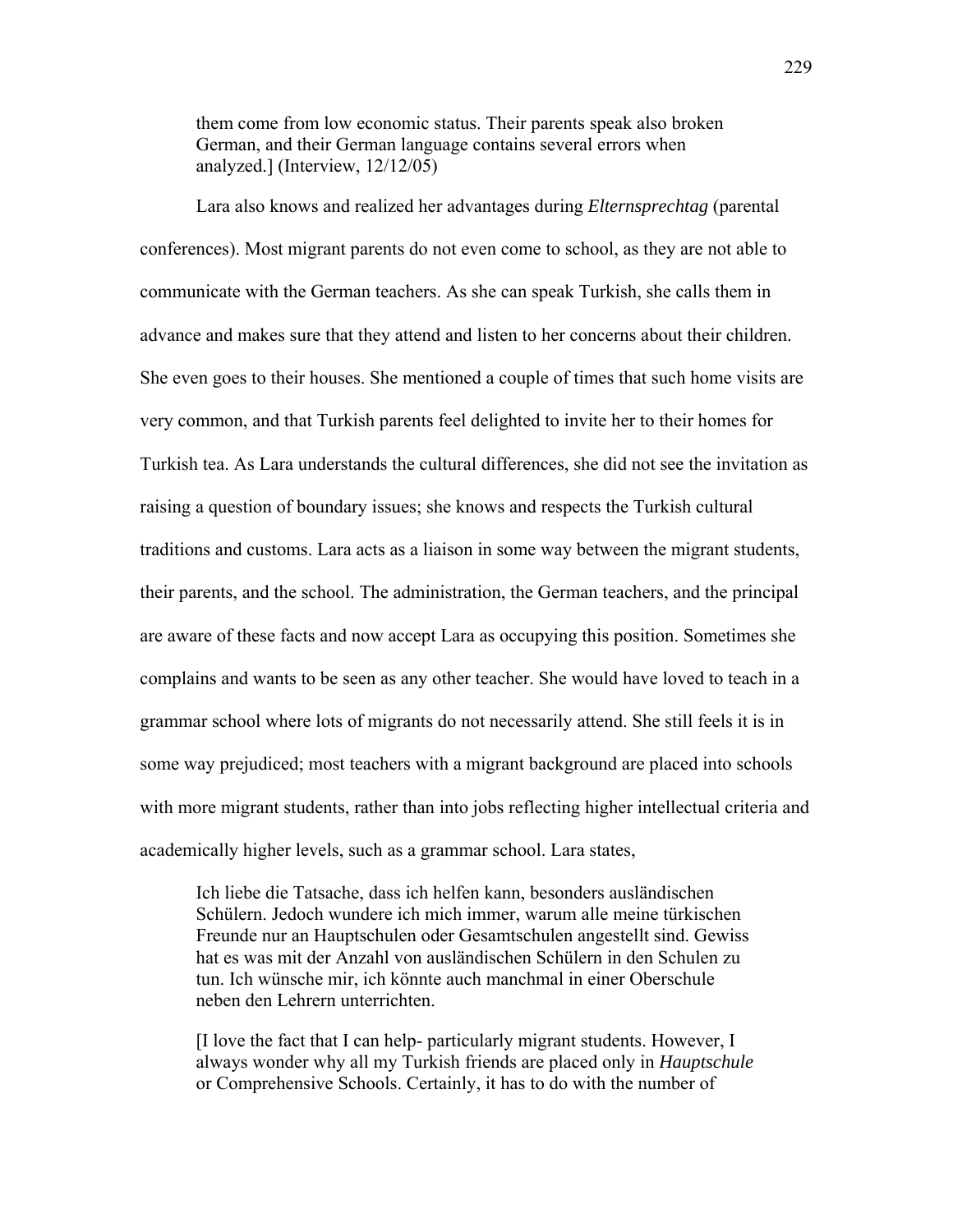migrant students in the schools. I wish I could also teach sometime in a grammar school, by the teachers.] (Interview, 12/12/05)

On one hand, Lara appreciates her advantages and loves the fact that she can help migrant students. On the other hand, I wondered sometimes if she got frustrated knowing that she was placed in a predominantly migrant school. She is skeptical of how she is considered and valued as a German teacher. Sometimes in our conversations I had the feeling that she viewed herself more like a tutor or supporter for migrant students in need. Regardless of how much Lara loves it, one aspect is crucial to consider: Why are most teachers of migrant descent placed in such schools?

Apart from struggling with why she was placed in such a school, she also endured sometimes hostile reactions regarding her religious beliefs. Though Lara is not strongly tied into her religious beliefs, she still practices the essential aspects of the Moslem religion, such as fasting, not eating pork, and not drinking alcohol. She also does not celebrate Christmas and values her religious holidays and tries to celebrate them with her Turkish students. During Ramadan she explained in detail why Moslems celebrate this holiday; every student knew, moreover, that she was fasting. Lara brought to class many articles and some short stories introducing Ramadan. According to her, it was amazing that she and her class can talk about any questions and concerns they had together. She mentioned that lots of unknown topics about Islam were discussed and questioned. It was a one-time opportunity to talk about prejudiced thoughts, and Lara stated that it was nice to see students interested and asking questions among themselves. She mentions,

Während Ramadan hatte ich die Möglichkeit über die muslimische Religion zu reden und Fragen angehen, die Schüler haben könnten. Es war schön zu sehen, dass die Klasse sich engagierte, diskutierte und Fragen unter sich selbst stellten. Nichtsdestotrotz, obwohl ich innerhalb der Klasse immer Interesse sehen konnte, schienen mich meine Kollegen nicht zu unterstützen und respektvoll gegenüber meinem religiösen Glaubens zu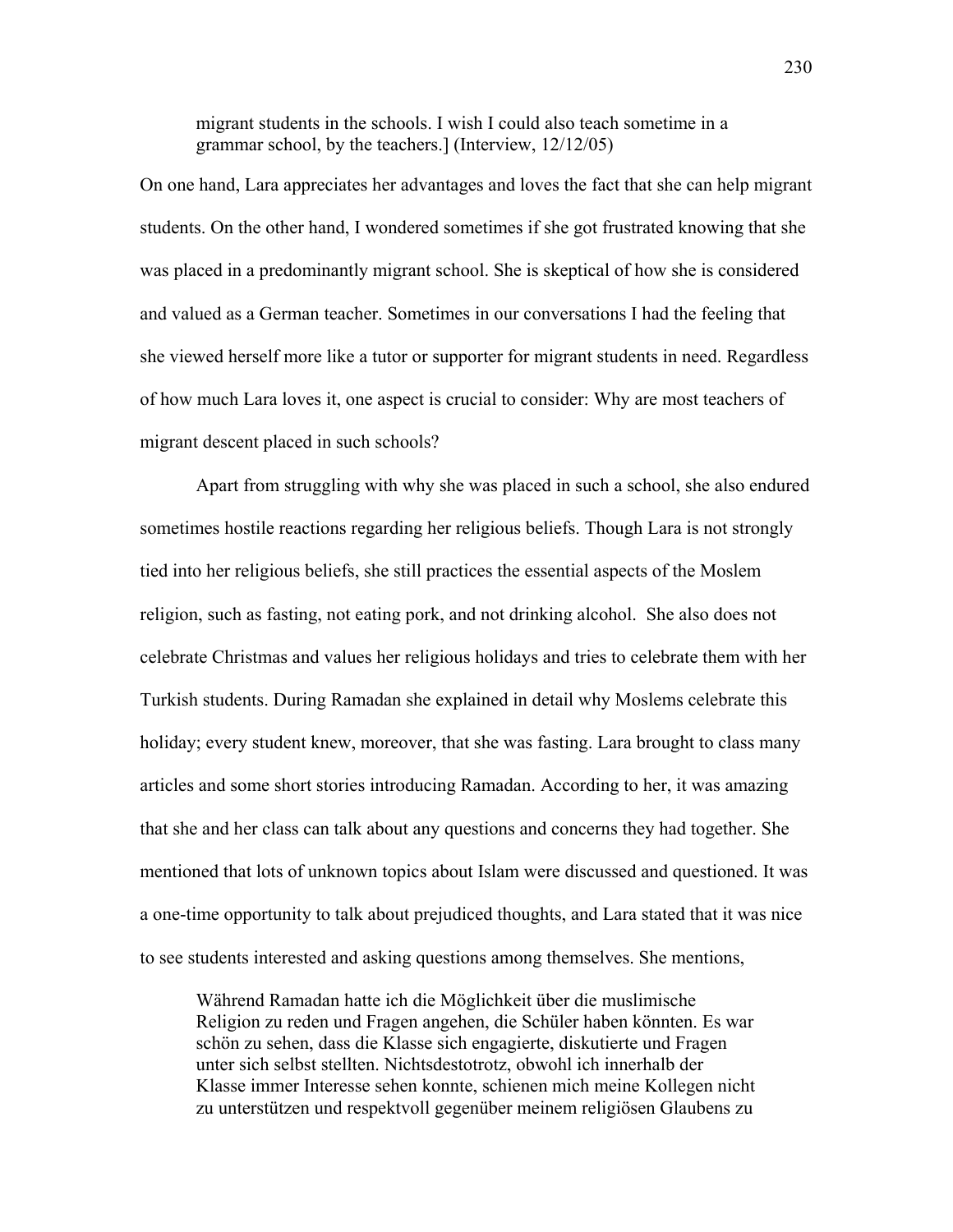sein. Mehrere Male haben meine deutschen Kollegen an dieser Schule versucht mich zu überzeugen, dass ich das Fasten während Ramadan aufgebe. Ich sollte in inzwischen mehr deutsch sein. Ich wurde immer verärgert, sie sollten mich unterstützen und nicht vor mir essen oder trinken; sie taten es gerade mit Absicht. Ich merke manchmal die Ignoranz und Intoleranz von ihrer schrecklichen Haltung.

[During Ramadan I had the opportunity to talk about the Moslem religion and address any questions students might have. It was nice to see the class engaging, discussing, and asking questions among themselves. Yet, although I can see always interest within the class, my colleagues do not seem to support and be respectful of my religious beliefs. Several times my German peers at this school were trying to convince me that I should give up fasting during Ramadan. I should be more German by now. I always get upset and they should support me and not eat or drink in front of me; they just do it on purpose. I feel sometimes the ignorance and intolerance of this awful attitude.] (Interview, 08/08/05)

The fact that Lara could approach and understand migrant students better than German teachers, created a plethora of hostile and jealous reactions among her German colleagues. German teachers could see that most migrant-descent students relate well to Lara and feel understood culturally. It appears that teachers were trying to find openings to discourage and frustrate Lara by making derogatory comments about her language knowledge or by not respecting her religious beliefs. As she seemed confident and emancipated as a German-educated young teacher, they immediately assumed that she is now German, and not Turkish anymore. Misunderstandings and misconceptions therefore arise when German peers see that she remains relatively steadfast in her cultural and religious beliefs. Lara did not show her discouragement; she carried herself as a very confident and stable personality. Internally, she battled with these issues and sometimes she got frustrated. She constructed a world knowing that there are prejudiced beliefs around her, but trying to overcome it by not showing anyone that this can hurt her.

In summary, Lara experienced negative moments throughout her educational and professional life due to her migrant background. She mentioned difficult situations and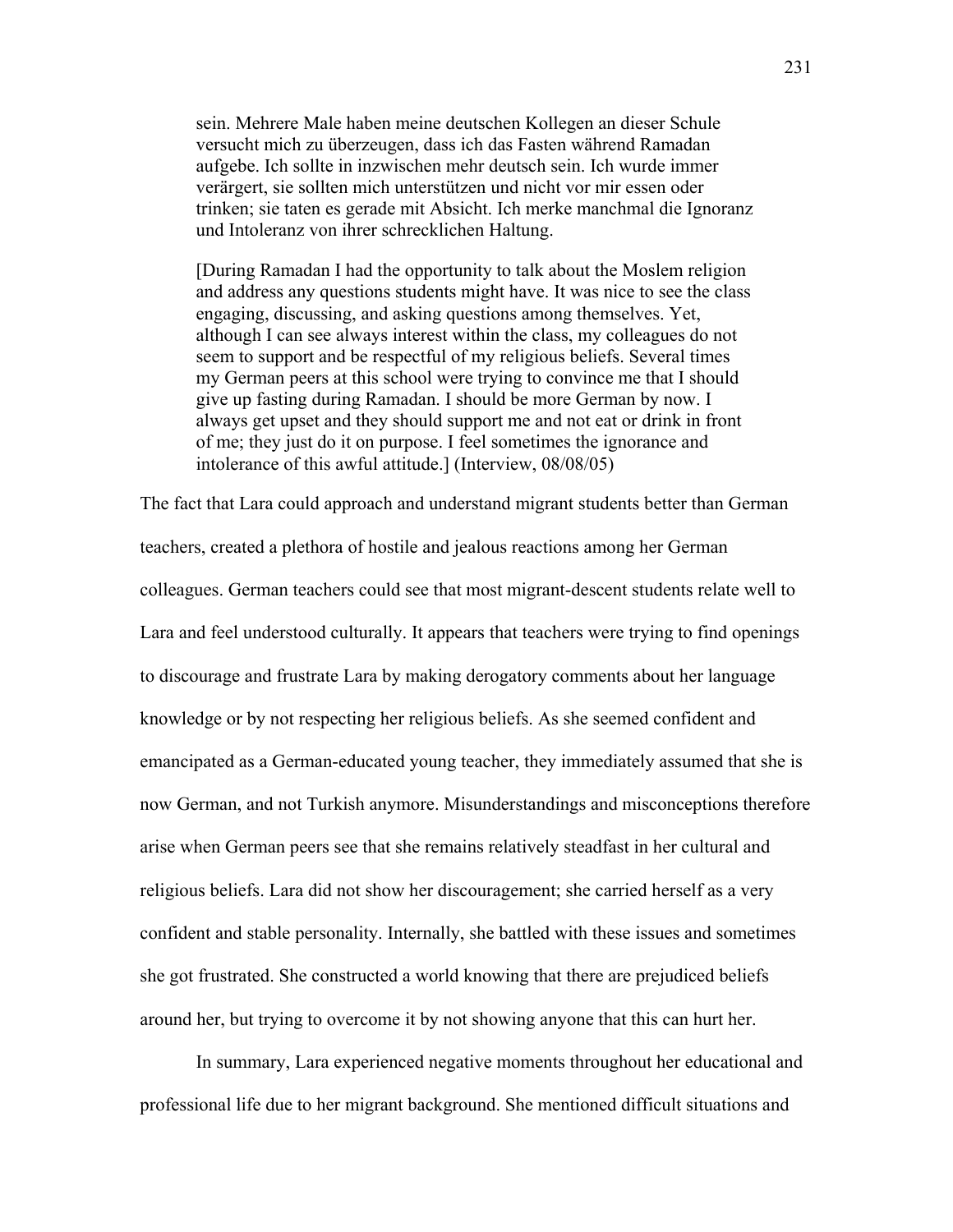tried to find encouragement in her own ways. She was strong and did not get discouraged. She is trying to do her best to help migrant students in ways appropriate to them.

### *Critical Educator*

Being a migrant herself, I noticed during my observations in Lara's classroom that she was constantly trying to maintain a harmonious classroom that was attuned to all students' needs where "Schüler sich akzeptiert und geschätzt fühlen in ihrer kulturellen Herkunft". [students feel accepted and valued in her cultural heritage.] (Interview, 12/12/05) When showing me her personal choice of curriculum I noticed several selections from world literature that reflects multi-ethic voices and visions that expand the concept of a traditional literature canon and the ways of responding to it. Lara believes that using this curriculum, offers her students the greatest opportunities for understanding "different voices" in the world. By studying the component of "voice" during one reading, students will be attuned to new literacy and cultural perspectives in light of developing some of their own. She states,

Es ist wichtig, dass sie sehen, dass ihre Stimme wahrscheinlich Stücke der Literatur wiedergibt, die wir gelesen haben. Verschiedene Perspektiven helfen ihnen zu sehen, dass ihre Werte in Ordnung sind und sie ebenso die Literatur, die wir lesen, akzeptieren. Wir reden und diskutieren über sie.

[It is important that they see their voice probably reflected in the literature piece we read. Different perspectives help them see that their values are okay and accepted even in the literature we read. We talk and discuss them.] (Interview, 12/12/05)

Lara's understanding is consistent with major scholars in the field of response to literature. Eliciting and developing students' voices is part of Rosenblatt's (1938/1995) efferent, personal and aesthetic stances requiring the reader to "live through" an experience with the text. It is also consistent with Langer's view that "we learn best when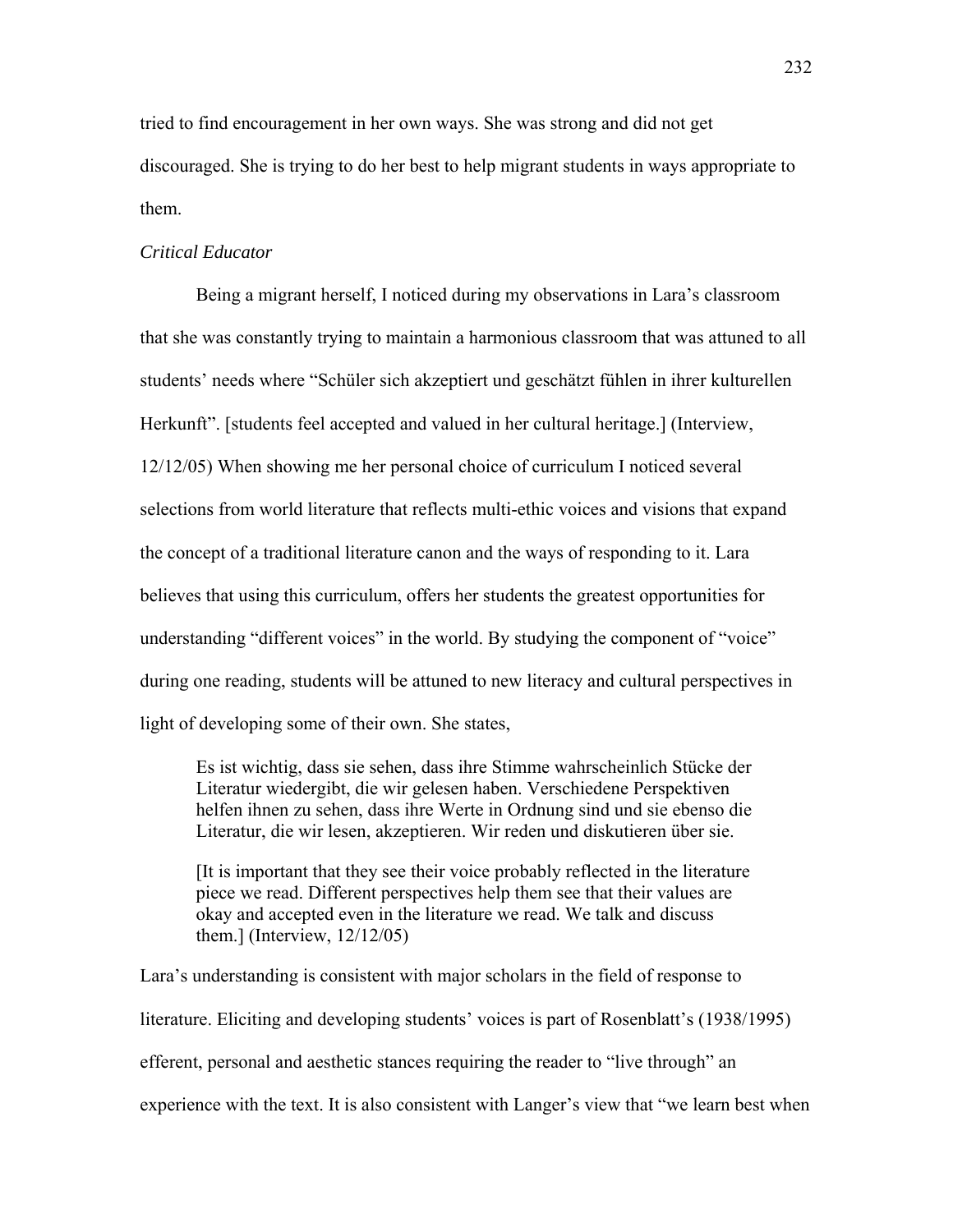we are trying to accomplish something that is personally and socially meaningful (1987, p. 14). This approach underlines the fact that all students in her class have the freedom to critically speak and discuss their opinions with other classmates. That in turn is also one major underpinning within the critical theory. It actually allows students to express what they feel and values their cultural heritage and schema (Carell & Eisterhold, 1971). Lara responds relatively well to all students in her classroom, not only by listening to their ideas and needs but also in some way she always tries make them reflect in their learning. Lara states,

Es ist so wichtig für mich, das sie realisieren, dass ihre Meinung wichtig ist. Und ihre Stimme auch einen Anteil des Unterrichts ist. Ich bemerkte zum Beispiel, dass sie sich aufregen, wenn wir türkische Gewohnheiten diskutieren. Studenten sind so engagiert und können ihre eigenen Erfahrungen wiedergeben. Ich höre nur im Hintergrund zu und beobachte, wie sie sich gegenseitig beeinflussen. Wenn dort stille ist, versuche ich einzugreifen und versuche mit fördernden, offenen Fragen weiterzumachen. Weil sie diese Art vom gegenseitigen Beeinflussen mögen, arbeiten sie richtig. Ich habe bemerkt, dass sie wirklich denken. Ich habe bemerkt, dass sie wissen, dass ich ihnen folge. Ich weiss, dass sie wissen, dass ich streng bin.

[It is so important for me that they realize that their opinion is important. And their voice is important to be shared in class. For example, I noticed that they get excited when we discuss Turkish habits. Students are so engaged and can reflect about their own experiences. I am just listening in the back and observing how they interact with each other. When there is silence. I intervene and try to continue further with open questions. Because they like this kind of interaction they really do work. I noticed that they really think. I noticed that they know that I am also following. I know that they know that I am hard.] (Interview, 12/12/05)

As mentioned prior, Lara defines herself as "rebellious." Although I have not

observed rebellious behavior in her teaching environment, I can see why she sees herself due to our conversations of the past. Her continuous challenge living in two cultures, and

battle with her parents induced her to be rebellious to her environment. Her classroom

interactions with her students do not reflect this part of Lara's personality. But the part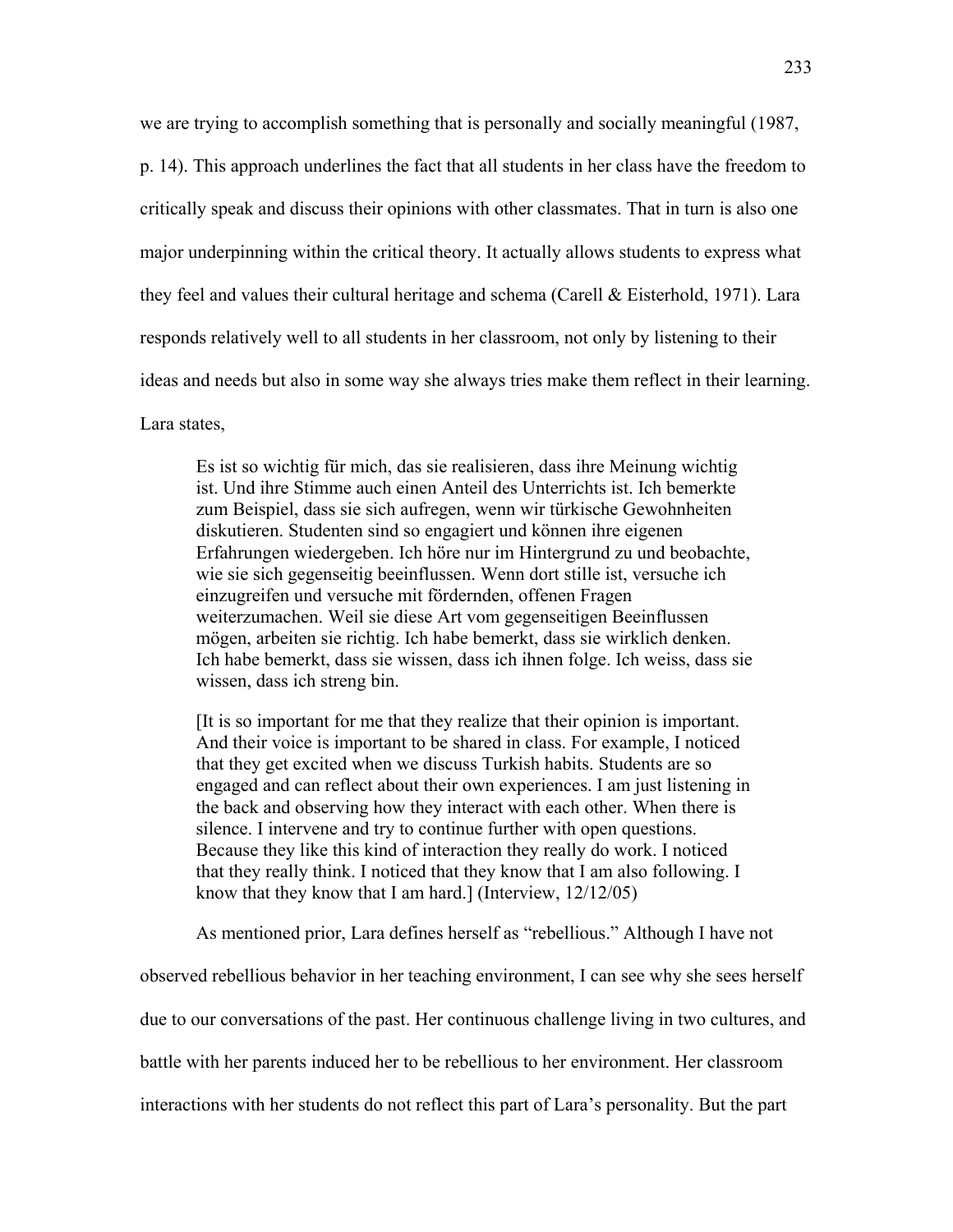where she relates well to her students and values their cultural heritage in some way demonstrates her "rebellious" aspects within a non-supported environment such as Max Planck Comprehensive. Lara's duty is to keep pace, set a proper leadership example, and continually build community by being the facilitator and active participant in her own classroom. Moreover, because she knows that she has high expectations, it is interesting to note that she leaves them the control to realize. It is the students' responsibility to realize how they lead the discussions. Thus, her keeping abreast of their learning's is vital to her ability to facilitate the class as much as it is to continually establish an environment where they realize how learning occurs. Lara acknowledges that particularly migrant students need to feel that "die Lehrer nicht denken, das seiner von ihnen unschätzbar ist". [the teacher does not think of them as invaluable] (Interview, 12/12/05) Lara induces in a critical way the doctrine she believes in, to raise children as valuable citizens in a society where everybody appreciates their voice. She lets them individually explore their thoughts and reflect independently on classroom discussions. Within our discussions I noticed that it is crucial for her that they realize their own cognitive learning. She mentions:

Jedes Individuum kann denken und kann sich kritisch mit Informationen beeinflussen lassen. Ich möchte, dass meine Schüler sich mit Literatur beschäftigen und die Absicht des Autors und deren Anliegen. Ich habe bemerkt, dass die Schüler es heutzutage nicht gerne lesen. Besonders haben die ausländischen Schüler eine schwere Zeit. Es ist mein Job alles zu tun, um sie wieder an die Literatur ran zu bringen. Ich schätze die Kultur jeden Schülers. Ich möchte, dass sich jeder Schüler beteiligt und deren Hintergrund teilt. Eine Menge der deutschen Schüler haben stigmatisierte und stereotypische Sichten von Ausländern in Deutschland. Ich mag es über sie zu reden und sie im Unterricht aus zu diskutieren. Manchmal wird es ein wenig nervenaufreibend; obwohl ich die meiste Zeit den Enthusiasmus und die Zufriedenheit der Schüler sehe. Es ist eine Chance sie zu untersuchen und andere an sich teilhaben zu lassen. Sie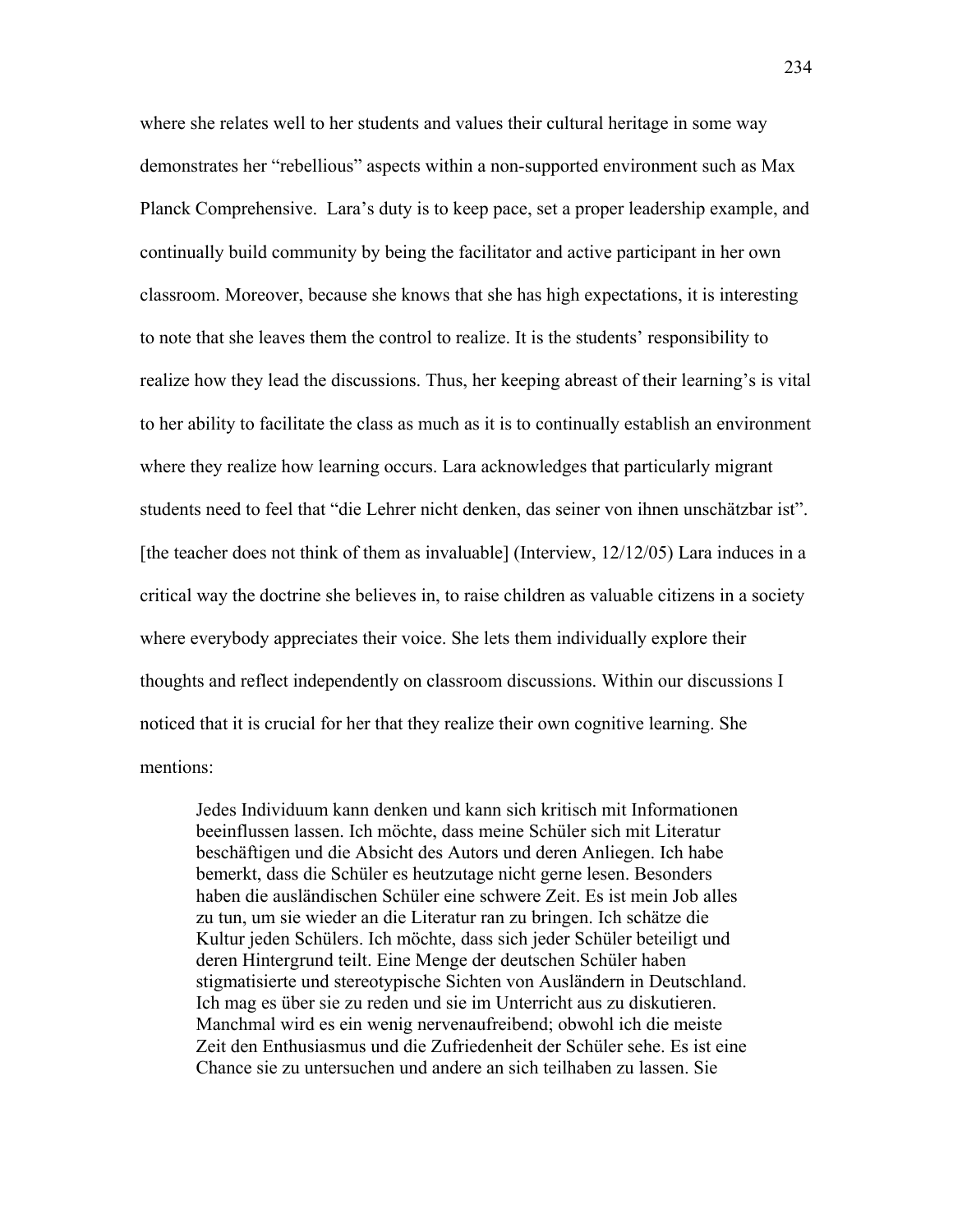wissen es nicht; allerdings mache ich das absichtlich. Ich möchte eine Umgebung ohne ohne voreingenommene Vorstellungen schaffen.

[Each individual can think and critically interact with information. I want my student to engage with literacy and understand the purpose of the author and what his or her agenda is. I noticed that students don't like to read nowadays. Particularly, migrant students have a hard time. It is my job to do everything to connect them to literacy again. I value each student's culture. I want each student to participate and share his/her background. Lots of German students have stigmatized and stereotypical views of foreigners in Germany. I like to talk about them and discuss them in class. Sometimes it gets a little nerve-racking; however, most of the time I see the enthusiasm and happiness students share. This is one chance to explore and share. They do not know; however, I do this on purpose. I want to create an environment without prejudice beliefs.] (Interview, 12/12/05)

Lara's enthusiasm to feel obliged to make migrants connect to literacy may stem from her initial experiences realizing that this was lacking when she went to school. She wants the students to critically engage with text and comprehend the purpose of the author. Lara's thoughts for the students likely stems from a number of factors: her having learned the value of education early in life- a difficult time when she was trying to study without any help from parents; during school when she needed the push from her German teachers to accomplish; and later during college when professors pointed out that Turkish migrants are "Gastarbeiters" anyways. She states, " Ich wünsche mir, dass ich einen Lehrer gehabt hätte, der mir gezeigt hätte, dass meine Stimme wichtig ist". [I wish I would have had a teacher who was showing me that my voice is important.] (Interview, 12/12/05) Further she states,

Du weisst wahrscheinlich, dass es selten ist einen türkischen Lehrer sieht, der Deutsch bei deutschen und ausländischen Schüler unterrichtet. Ich hasse es zuzulassen, dass ich es manchmal nicht mehr ertragen kann, dass meine Kollegen immer meine Fähigkeiten in der deutschen Grammatik, besonders die Deklination der Substantive und die Konjugation der Verben getestet haben, sie sind präzise. Ich kann nicht verstehen, warum sie immer vorsichtig und misstrauisch sind. Ich bin hier, wie ein deutsches Mädchen, aufgewachsen und lernte mein ganzes Leben in deutschen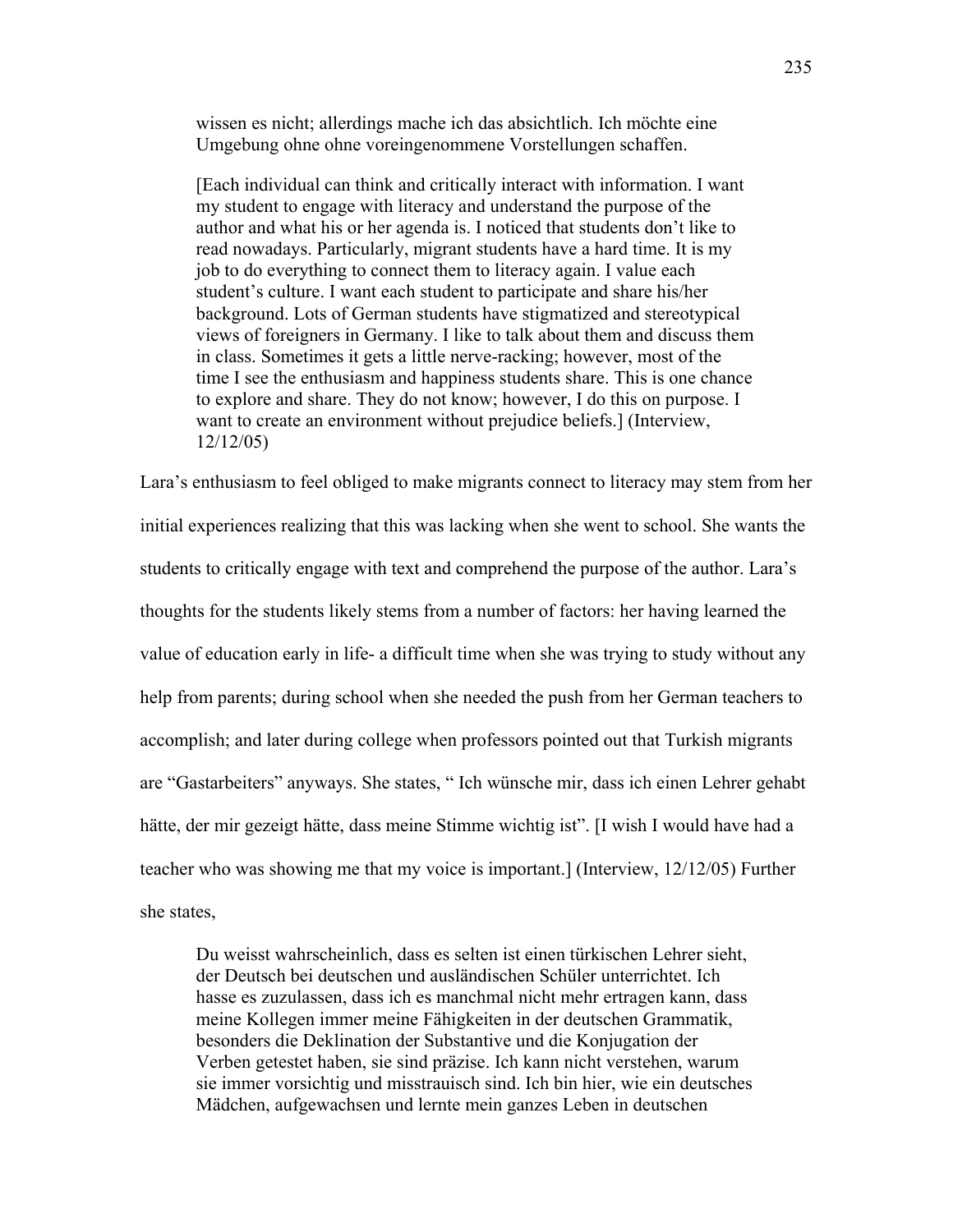Schulen. Diese Zweifel sind nicht berechtigt und es geht mir manchmal auf die Nerven. Ich zeige jedoch meine Emotionen nie. Ich sah, dass das auch während meine Hochschulzeit geschah. Manchmal während meinem Referendariats haben die Professoren mich getestet und mich korrigiert, wenn es nötig war. Ich denke- man könnte denken, um…das ich mich inzwischen daran gewöhnt haben sollte. Aber ich habe es nicht.

[You probably know that it is rare to see a Turkish teacher teaching German to German and migrant students. I hate to admit that sometimes I cannot bear it anymore that my colleagues always check my abilities in the German grammar, particularly the declination of nouns and conjugations of verbs, are accurate. I cannot understand why they are always cautious and suspicious. I grew up here like a German girl and studied all my life in German education. These doubts are not right, and it sometimes gets on my nerves. However, I never show my emotions. I saw this happening also during my college education. Sometimes during student teaching, professors were checking and correcting me if necessary. I think-you might think, um...that I should have gotten used to it by now. But I haven't.] (Interview, 12/12/05)

In being the person she sees in herself and creating the type of classroom community she practices, it is evident that Lara works to spare students the difficulty associated with apprehending the value of education later in life as opposed to doing so much earlier when time and opportunity might be easier to manage and obtain. Moreover, Lara's experiences during her own childhood being left in Turkey, her own schooling with uninvolved parents, her experiences in schooling as a student, and currently with the current negativity of the faculty may bear on her position concerning the migrant learners in her classroom. Lara strives to make them engage with text and make them think. However, when they do not respond to her and the classroom dynamics in a fashion which she expects, Lara realizes that she needs to modify her teaching according to the needs of her students. She comments,

Ich habe Zeiten, in denen meine Absicht nicht funktionieren. Das ist in Ordnung. Wie vor kurzem, als die Schülererschöpft von einer Prüfung aus einem anderem Unterricht waren. Ich ließ sie über ihre vergangene Lesung nachdenken und ließ sie bloß schreiben. Ich spielte Musik und wollte nur, dass sie erfahren wie wichtig es ist nachzudenken. Ich möchte bei meinen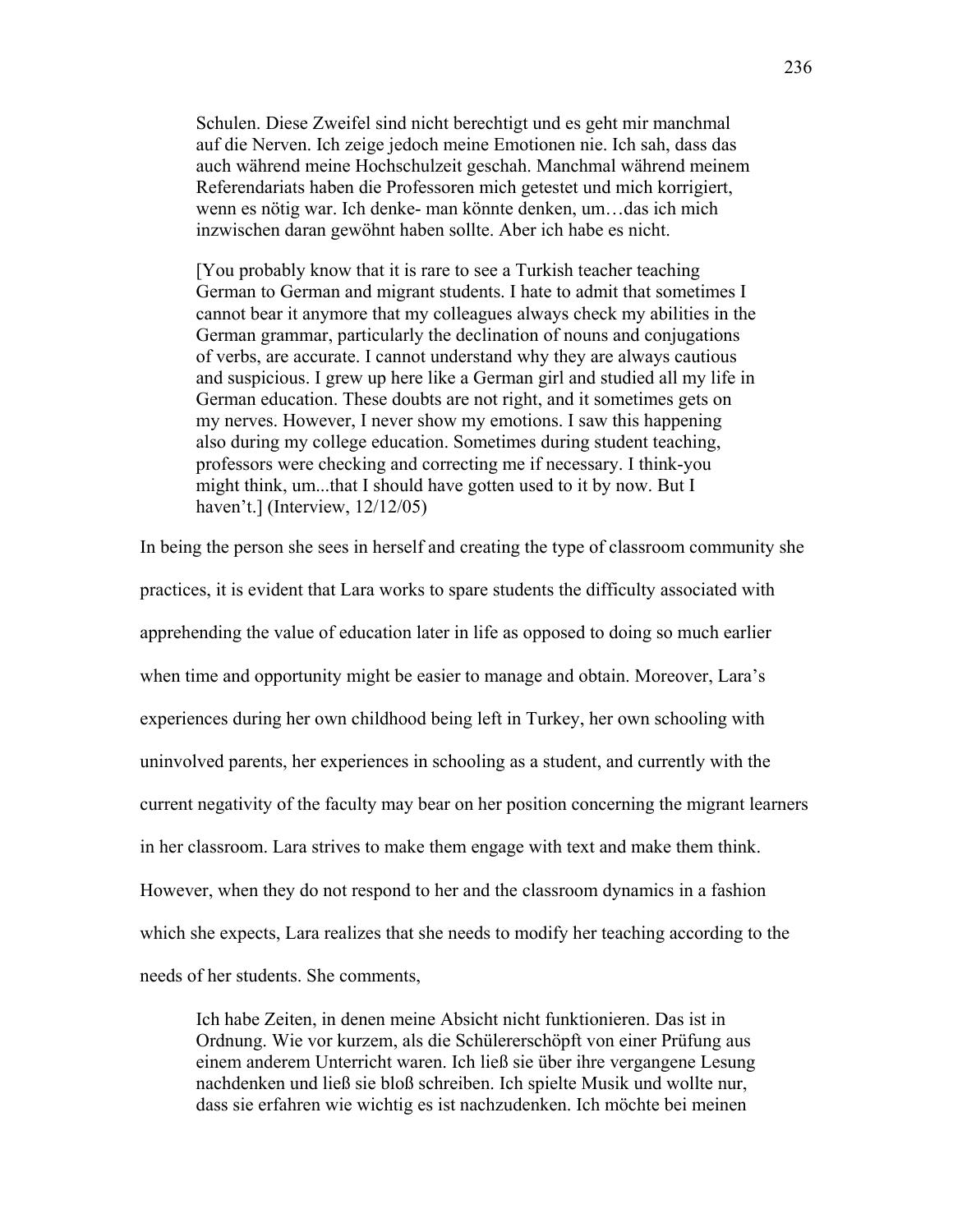Schüler das Lernen nicht erzwingen. Ich denke, Lernen ist nur möglich, wenn du das willst. Heutzutage haben wir nicht das Vergnügen einfach zu denken und über unser Lernen nachzudenken. Es ist alles mehr als Noten und Prüfungen.

[I have times where my agenda does not work. This is okay. Like the other day, students were exhausted from an exam from another class. I let them reflect on their past readings and just let them write. I played music and just wanted them to experience how valuable it is to reflect. I do not want my students enforce learning. I think learning is only possible if you want. Nowadays, we do not have the pleasure to just think and reflect on our learning. It is all about grades and exams.] (Interview, 12/12/05)

I saw that core statement manifest in Lara's teaching during the two-month observation. As an educator you need your students to realize that learning is not enforced. Lara created an environment in her class where students were realizing the pleasure of learning. I noticed that students loved her approach of teaching. For instance, relaxing and just reflecting in their journals along with music seemed to accommodate their interests. Lara was accommodating and constantly changing her class to meet the needs of the students. She understood and welcomed the way particular students want to learn. There was no single approach to her class, but different approaches to each student. For instance, by creating cooperative learning groups, she mixed on purpose veiled female students with German students. To her mind, through discussions and questions in a smaller circle they would have opportunities to get to know each other better than in open discussion sessions. Lara's philosophy goes along with major learning theorists in the field. As Bartlett (1932) suggests, cooperative learning assists in exchanging ideas and valuing each others' information. I found that Lara is creative in the way she creates her lesson plans by trying to reach out to every need in the classroom. Lara works on it and tries to offer access and approachability to everybody in the classroom. While it may appear that Lara would have great empathy for all students in the class, particularly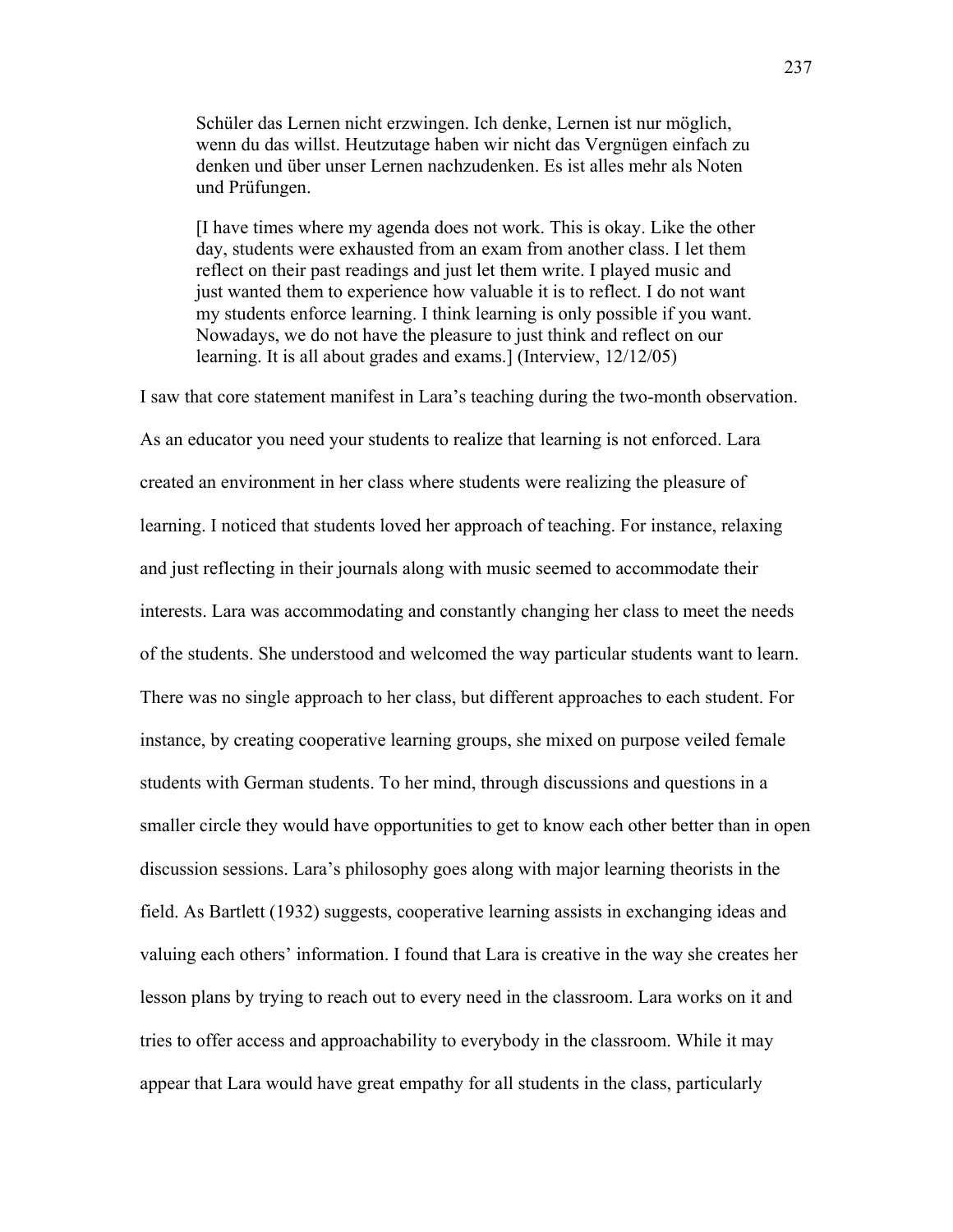minority students, in reality she feels commitment and in charge remembering those own days of difficulties she had not being understood or supported by teachers and sacrifices she made for the Turkish community. In essence, Lara's inability never to give up on any student is not a reflection of a professional idealism, but perhaps a personal one deeply rooted in her unchangeable experience and indelible memory. Thus, Lara acknowledges that she is only one component in the complex equation of teaching and learning within her own created community. Further, for Lara's, teaching is more effective when students share a common knowledge and experience base of what Applebee (1996) refers to as a "knowledge in action," knowing based on participation in a series of learning traditions and core experiences. By providing different "knowledge's" students can evolve their thought processes on their own and in turn learning for themselves the knowledge they need to learn. She supports their self-discovery and at the same time, when she realizes that it does not work, then she is trying to modify her teaching. Lara not only "let them evolve on their own," she also challenges herself. She has high expectations of herself and knows that it requires much more work. She acknowledges that it is up to the teacher to try different avenues and techniques to teach the material since not all students learn the same way. Lara realizes that teaching requires giving more than what is required nowadays from teachers. She cares and wants everybody to succeed in her class including the disadvantaged ones.

Apart from being creative, by making the students write when they need a break due to exhaustion, she gives them the chance to listen to what they want to say. Lara states: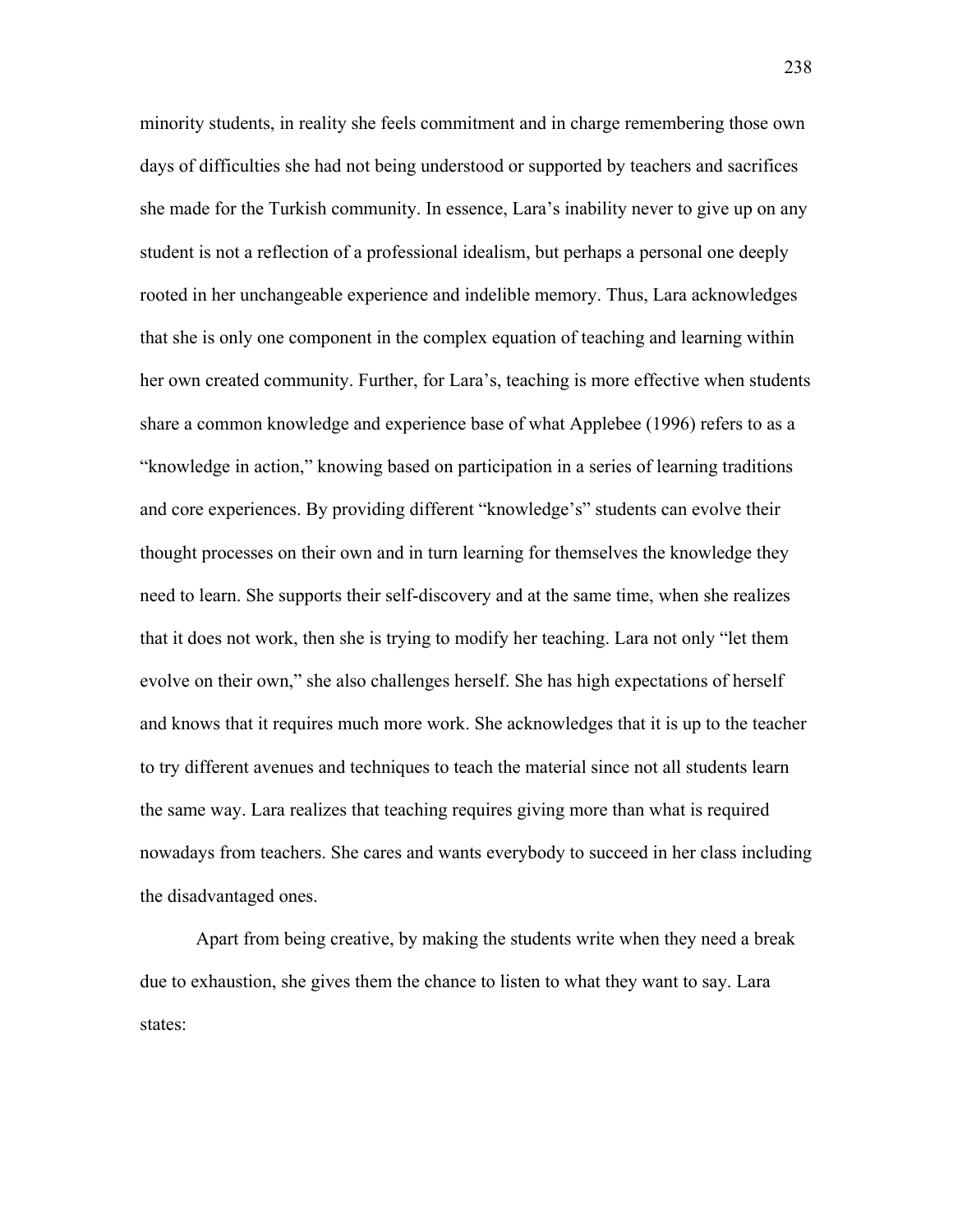Schreiben ist eine Pause. Eine Pause für sie das zu begreifen, dass ich sie verstehe und nicht möchte, dass sie sich vom lernen trennen. Es ist für sie das Vergnügen, die Literatur zu genießen.

[Writing is a break. A break for them to realize that they I understand and want them not to disconnect from learning. It gives them the pleasure of enjoying literacy.] (Interview, 12/12/05)

Again, through writing she can see how each student thinks and processes the

information attained from her class. Some students even speak up; those who are usually

shy and do not want to share their opinions aloud. Particularly with some Muslim girls,

who have difficulties in German grammar, Lara noticed that they improved and have one

way to say aloud they opinion. She mentions that Muslim female tend to be more anxious

in talking in front of the class. She understands and realizes that everybody has a different

way of learning. She explains:

Ich schätze jede Stimme in der Klasse. Schreiben stellt deine Stimme auf dem Papier dar. Ich habe gemerkt, dass es für einige Schüler schwer fällt vor der Klasse zu sprechen. Es ist schön ihre Überlegungen auf dem Papier zu sehen. Es ist ihre Art die Gespräche mit mir aufzunehmen, wobei ich sehen kann was sie für Sorgen haben. Ich wünsche, dass alle Lehrer einfühlsamer wären.

[I value each voice in the class. Writing is portraying your voice on paper. I noticed that some students have a hard time speaking in front of the classroom. It is nice to see their reflections on paper. It is their way in keeping up the conversations with me, where I can see what their concerns are. I wish all teachers would be more sensitive.] (Interview, 12/12/05)

Lara realizes the urgent need to adjust each lesson according to the needs of the students. She is aware that there is always a way to reach a student; depending on a given learning differences or cultural differences, she changes her teaching style. It is important in this respect that Lara receives and understands information from the student in order to determine and check whether he or she understood what she was talking about. Further, she wants the students not only to learn for the moment, but to keep learning,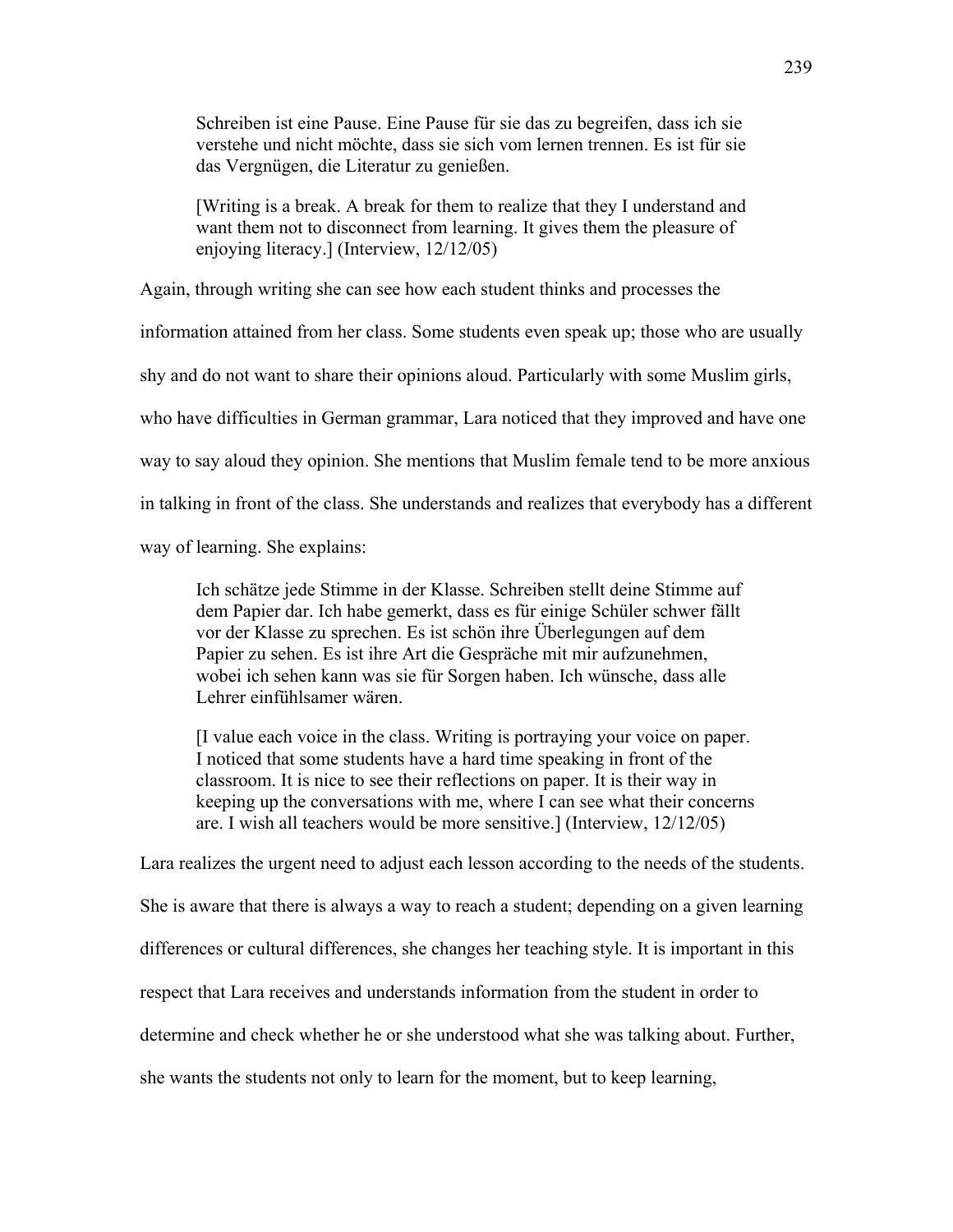enthusiastically and continuously, even as they progress to high school or college. She wants also to prompt her students to connect the information learned to something else, for instance some related topic in or aspect of society. To achieve this goal she believes that she needs to reach out to the student from their own worldview. She says,

Ich hoffe, dass sie wahrnehmen, dass ich einer von ihnen bin. Ich zeige ihnen nicht, dass mein Wissen oder was auch immer ich im Unterricht erwähne, wertvoller ist als ihres. Ich möchte, dass sie sehen, dass ich mich wirklich darum sorge, wie die Dinge sehen. Nur wenn ich wirklich bemerke, dass ich ein Teil von ihrem Kreis bin, weiss ich, dass ich mich mit ihnen verbinden konnte. Das Reden über unsere Schreibereien hilft mir ihre Sicht der Welt zu verstehen.

[I hope they realize that I am one of them. I am not showing them that my knowledge or whatever I mention in class is more valuable than theirs. I want them to see that I really do care how they look at things. Only when I truly realize that I am part of the circle I know that I have connected to them. Talking about our readings help me to understand their worldview.] (Interview, 12/12/05)

Lara realizes that literature gives her a creative way to explore and reach out to life connections in each student's realities. She values the importance of literacy and tries to find adequate books to hold students' attention and, again, to give them the opportunity to think critically of important societal topics. I noticed that Lara loves the choice of various learning tools to foster a creative learning environment in her class. She gets bored just by lecturing. Letting the student "evolve" on her own and realizing the pleasure of learning demonstrates her philosophy in teaching. Learning should correlate with the student's velocity of learning and should not take their pleasure away to enjoy learningnot only for grading purposes. While putting herself on the same stage as the student she tries to connect and value their worldview. In a similar way, this way of learning demonstrates that the teacher is part of the "circle, the community" of the learners. Further, teachers should not put authority and take their own words as more important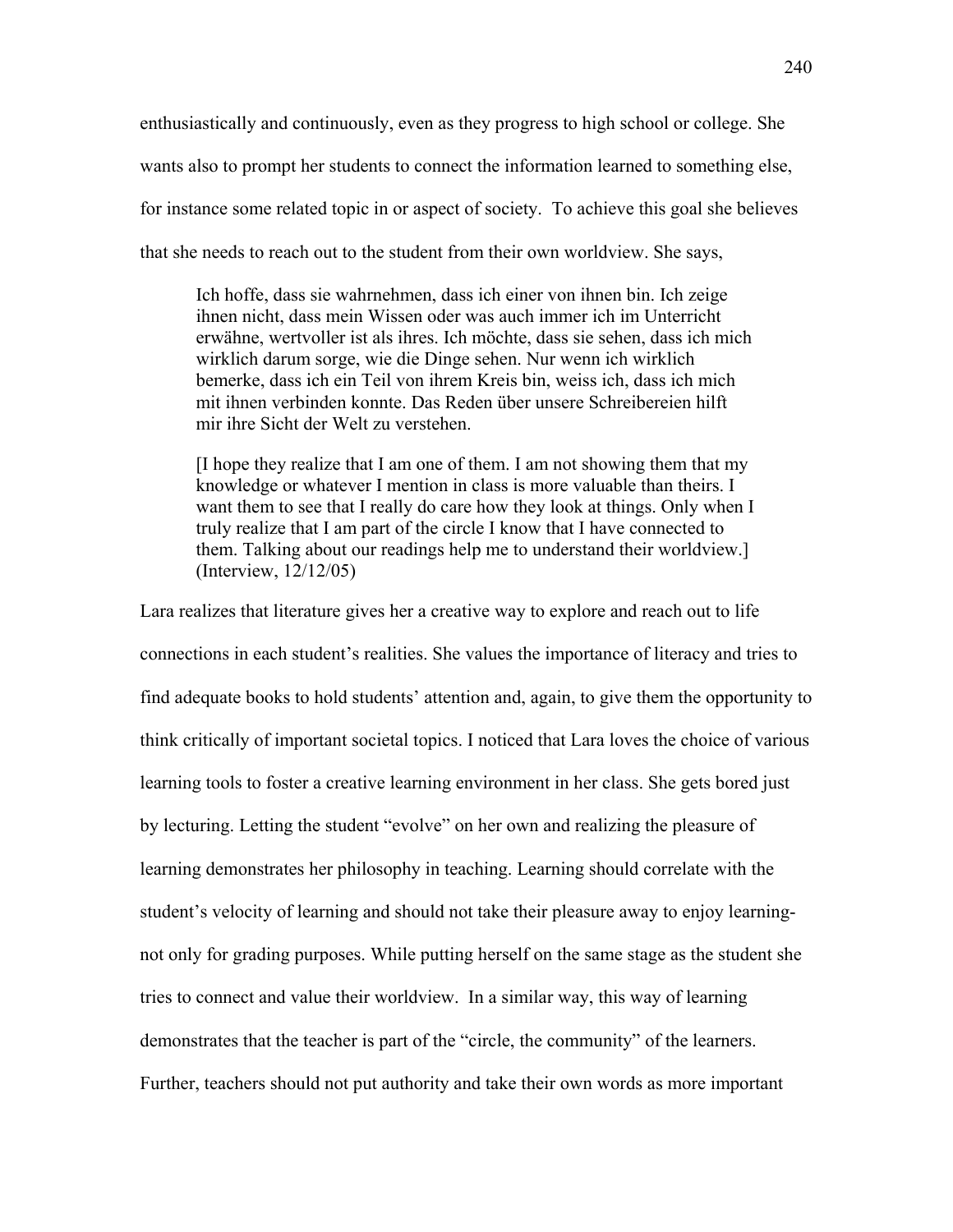than the students'. Thus, it helps students to be valued as individuals. A class which is based on this kind of philosophy creates an educational environment in which students may be nurtured, spontaneous, and productive. Lara says her basic personality is a nurturing one, and she thinks of herself as "dedicated" to her students than an authority figure per se. For example, in discussing in groups about different voices in literature, I observed Lara serve *borek* to her minority students to be used not only as a food, but also as a mnemonic for recalling elements of *Istanbul memories* by Orhan Pamuk. Lara read an excerpt from this book, excerpts to demonstrate Turkish values such as respect towards the parents and elderly people. While students served themselves borek with some Turkish Shepard salad, she adds,

Ich liebe zu kochen und jemanden einzuladen. Wie du wissen dürftest bin ich türkisch, wir haben immer Besuch und wir kochen immer. Diese Art von türkischer Gastfreundlichkeit ist auch ein Teil meiner Unterrichtsphilosophie. Zum Sprachenlernen gehören nicht nur Wörter, es ist genauso die Beziehung zur Kultur. Meine Stchüler lieben mein Borek.

[I love to cook and invite. As you might know being Turkish, we always have visitors and we always cook. Sharing this kind of Turkish hospitality is also part of my teaching philosophy. Language learning is not only words it is also connected to culture. My students love my borek.] (Interview, 12/12/05)

In her responsiveness of her students it is natural for her to cook for them. In addition to

provide solid teaching, Lara believes her role in the classroom is also to connect the

students to culture not only via literacy but through actual "artifacts" of the culture. It is

natural for her to care and nurture her students. Lara states,

Meine Schüler wissen, wie sehr ich es liebe zu kochen und das Essen aus unserer türkischen Küche mitzubringen. Sie wissen, dass ich es liebe mich um sie zu kümmern und für sie zu kochen. Ich denke, das lässt sie einsehen, dass ich ihr Lehrer bin, aber auch auf einer Weise wir ihre Mütter, ich lasse sie sich sehr viel behaglicher in diesem Klassenraum fühlen.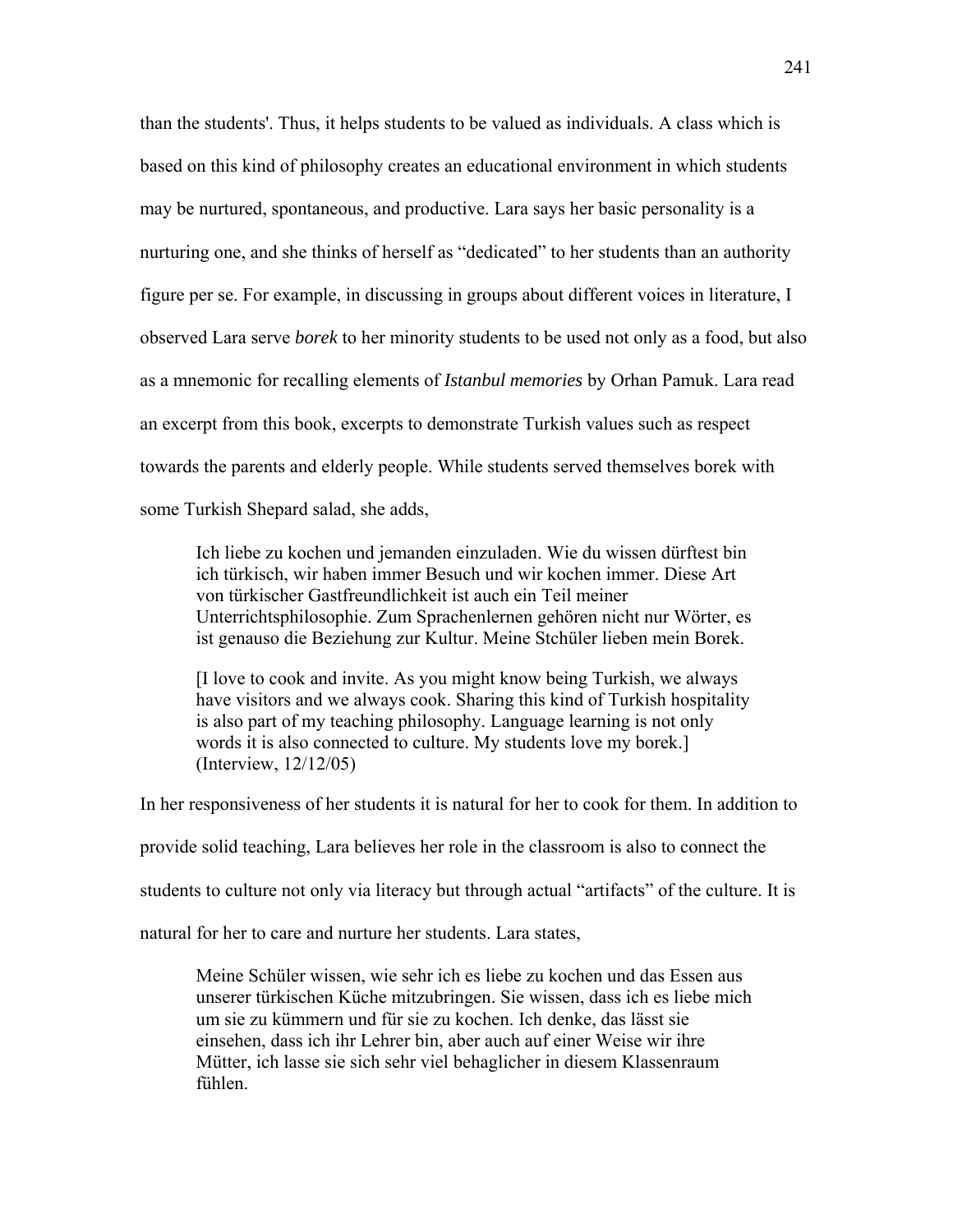[My students know how much I like cooking and bringing in food from our Turkish cuisine. They know that I love to take care of them and cook for them. I think just making them realize that I am their teachers but also in some way like their mums, make them feel much more comfortable in this classroom.] (Interview, 12.12/05)

Lara's beliefs is congruent with most feminist pedagogies such as caring (Beauboeuf-Lafontant, 2002; Collins, 2000; Noddings, 1995), teamwork, and the sharing of control (Ropers-Huilman, 1997). Most feminist scholars point out the caring portion in a safe environment stems from the mothering nature. Having this secure environment is important to her, as it is an outgrowth of her experiences as a young child being torn in two different countries.

Further, she elicits creativity in her students and helps them find their best way to learn and study. At the same time, she tries to initiate a critical pedagogy, in which she tries to capitalize on the background of the particular student. She makes them think critically about literature, as well as aspects of society, education and also racism. I noticed that Lara knows the kinds of values and educative approach she wants to lay out in her class. She mentioned several times that she does not favor the rigid lecture approach, as this approach does not help the student to reflect, think and in turn teach. Lara was always trying to find new ways to incorporate her own understanding of how one teaches; namely, critically and based on the student rather than the teacher. I could see in her traces of the Freirean school of thought. Freire (1978) clarifies in his landmark book *Pedagogy of the Oppressed* that educators should not only teach how to read a word but also how to read the world. Further, lecturing (in his words, "depositing knowledge") does not help the student critically think through the material and apply his or her understanding in order to learn. Like Chantelle, Lara appears to apply this pedagogy unconsciously. I believe Lara unconsciously applies this approach and we can therefore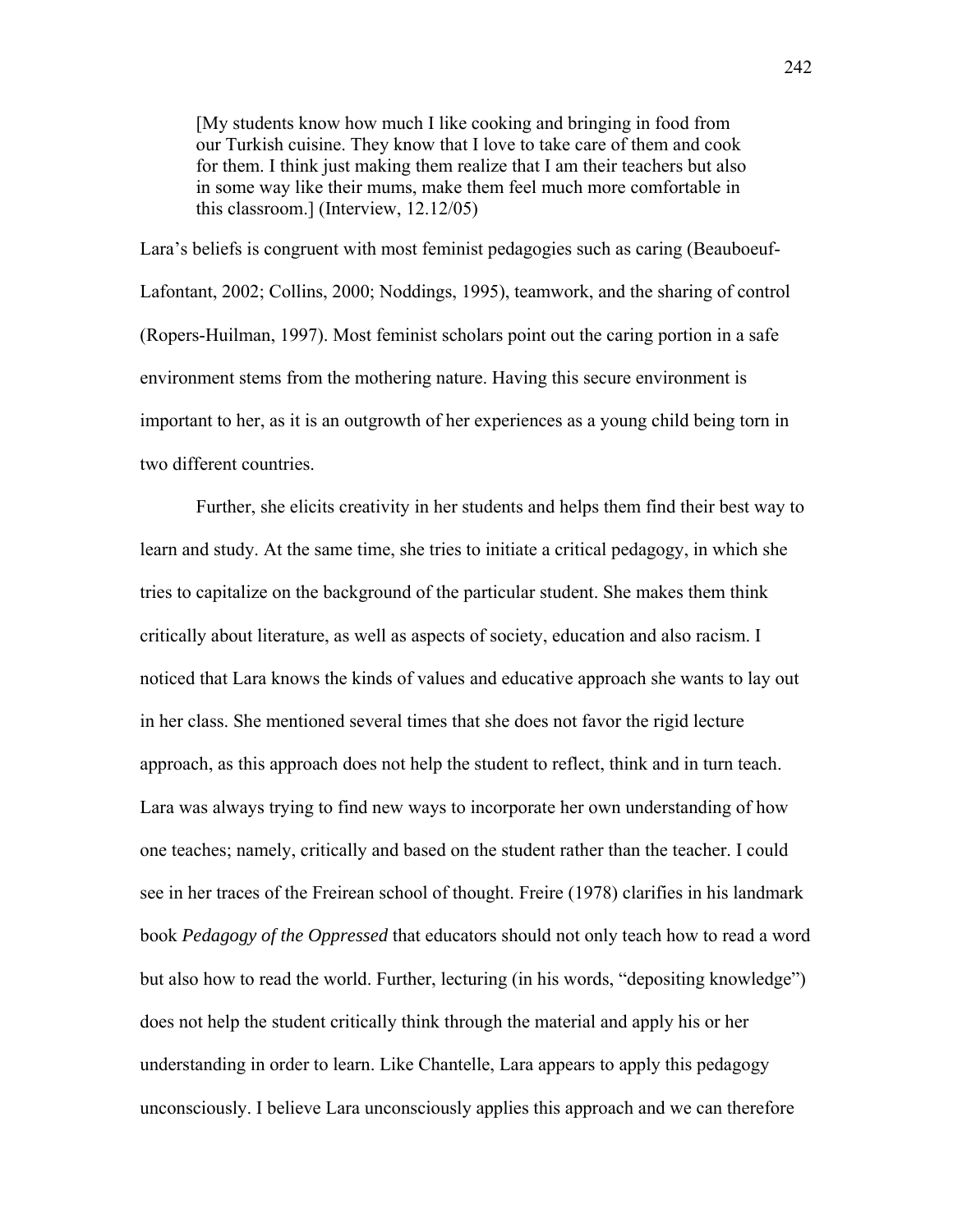fairly identify her as a critical pedagogue. Lara tries to reach out to all the students in her class, and whatever this entails, such as trying to learn with music or literacy or writing, she employs in her class. Furthermore, allowing a break for her students when they needed it, letting them reflect on past readings, shows again that she wants her students to think and process information and find their own opinions. She wants them to be thinkers, to autonomously weigh and compare crucial information. Her way of inducing this kind of approach shows directly that she is not a lecture-type educator. In the next section, I elaborate more on her actual teaching methods that explain the themes I explained above.

## *Classroom Practice*

After having seen elements of Lara's past experiences, it was interesting to see how these experiences affected her and how these experiences are evident in the way she perceived multicultural pedagogy in her classroom. The introduction to this chapter leads the reader to Lara's past challenges and provides a rationale for what she is doing in her current classroom. Briefly, I will mention in this section about Lara's perceptions of multicultural pedagogy and how this is reflected in her classroom.

One of the more intense observations I made was Lara's continuous struggle to be competent as a German teacher. She told me several times that she can feel that some of her peers cannot realize that she can teach German being of Turkish origin as well. She works constantly to check on her language skills and make sure she is conjugating and declining words correctly. At times she can manage not to show any anger or frustration, at other times, she wants to make some comment to show her colleagues that she knows what she is talking about.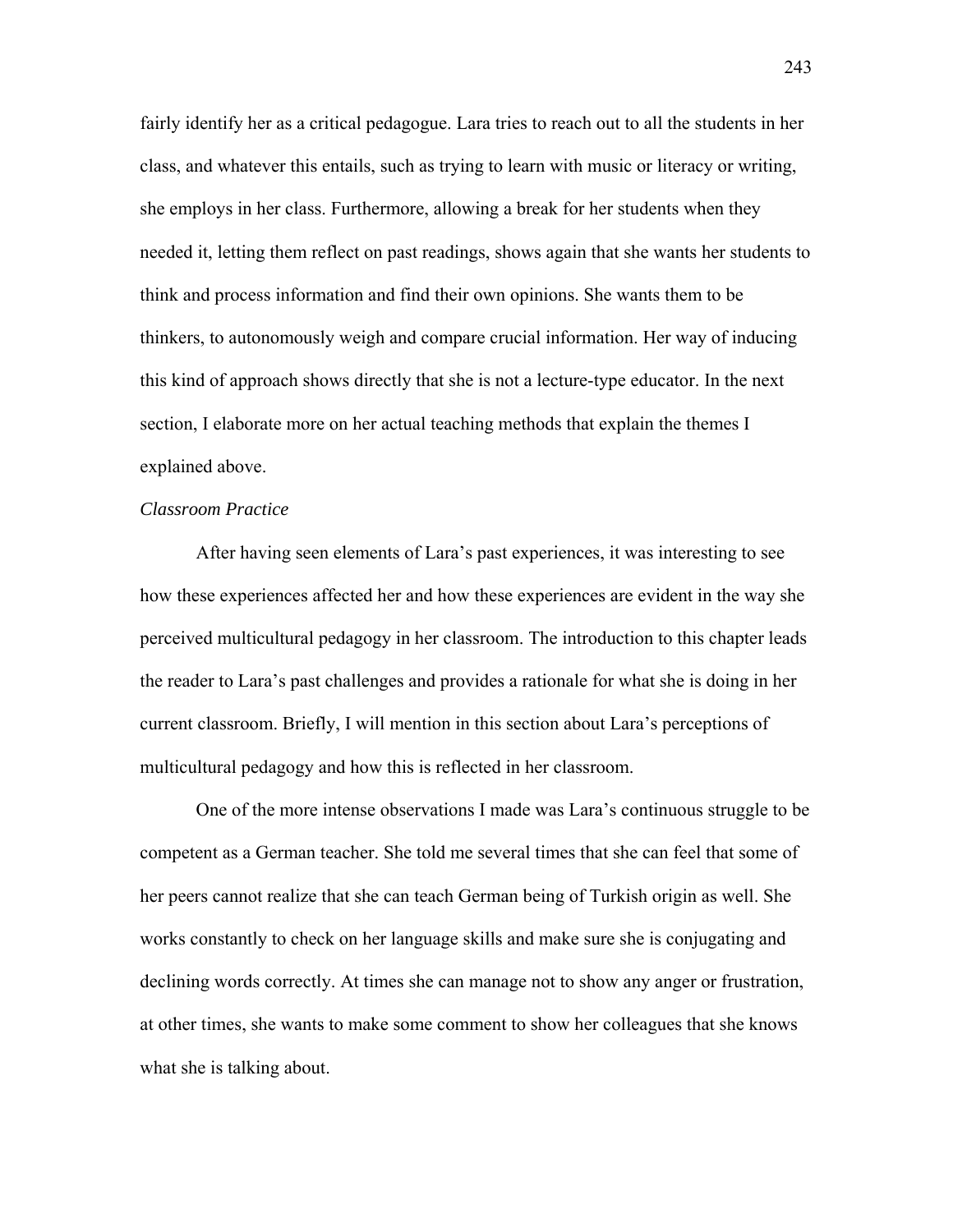Ich bin deprimiert über die ununterbrochene Kontrolle, ob ich lesen und schreiben kann oder fähig genug bin, deutsche Kinder in ihrer Muttersprache zu unterrichten. Ich bin hier aufgewachsen, ging hier durch die Ausbildung, spreche ohne irgendeinen Akzent Deutsch, warum würde ich nicht in der Lage sein, ihnen auch Deutsch zu unterrichten? Ich kann manchmal an den Gesichtern sehen, wer glaubt, dass ich es verdiene und welche verängstigt sind, dass Ausländer beginnen im Bildungswesen zu unterrichten. Es ist manchmal frustrierend. Ich versuche es jedoch nicht zu zeigen.

[I am fed up with the continuous check if I am literate or able enough to teach German kids their native tongue. I was raised here, went through schooling here, speak without any accent German, why wouldn't I be able to teach also German then? I can tell sometimes from the faces who believe that I deserve it and who are afraid that foreigners are starting to teach in education. It is frustrating sometimes. However, I try not to show it.] (Interview, 12/12/05)

Although she is highly confident in her teaching and her knowledge, she still has to combat prejudice and the stereotypical perceptions of her peers. That is the reason she sometimes feels unconnected to and not understood by her peers. Particularly, one teacher always comes up to her and asks what she has taught today and how she felt about it. Lara is always very positive and kindly responds to all questions that have been addressed to her.

 While Lara may regard this kind of behavior as part of her profession, at times it drives her to accomplish even more and become still more proficient in her field. It is evident Lara regards the negative attitudes of the administration and her peers as a bias against her ethnicity, and it causes her to expend more energy and work harder to perform better and do an excellent job. With days at Max-Planck Comprehensive frequently entailing several uncomfortable moments, Lara demonstrates the extra effort and flexibility necessary to weather the changes as only a Turkish teacher can, pulling from within herself the strength to forge her own path and achieve her own goals. Lara reaches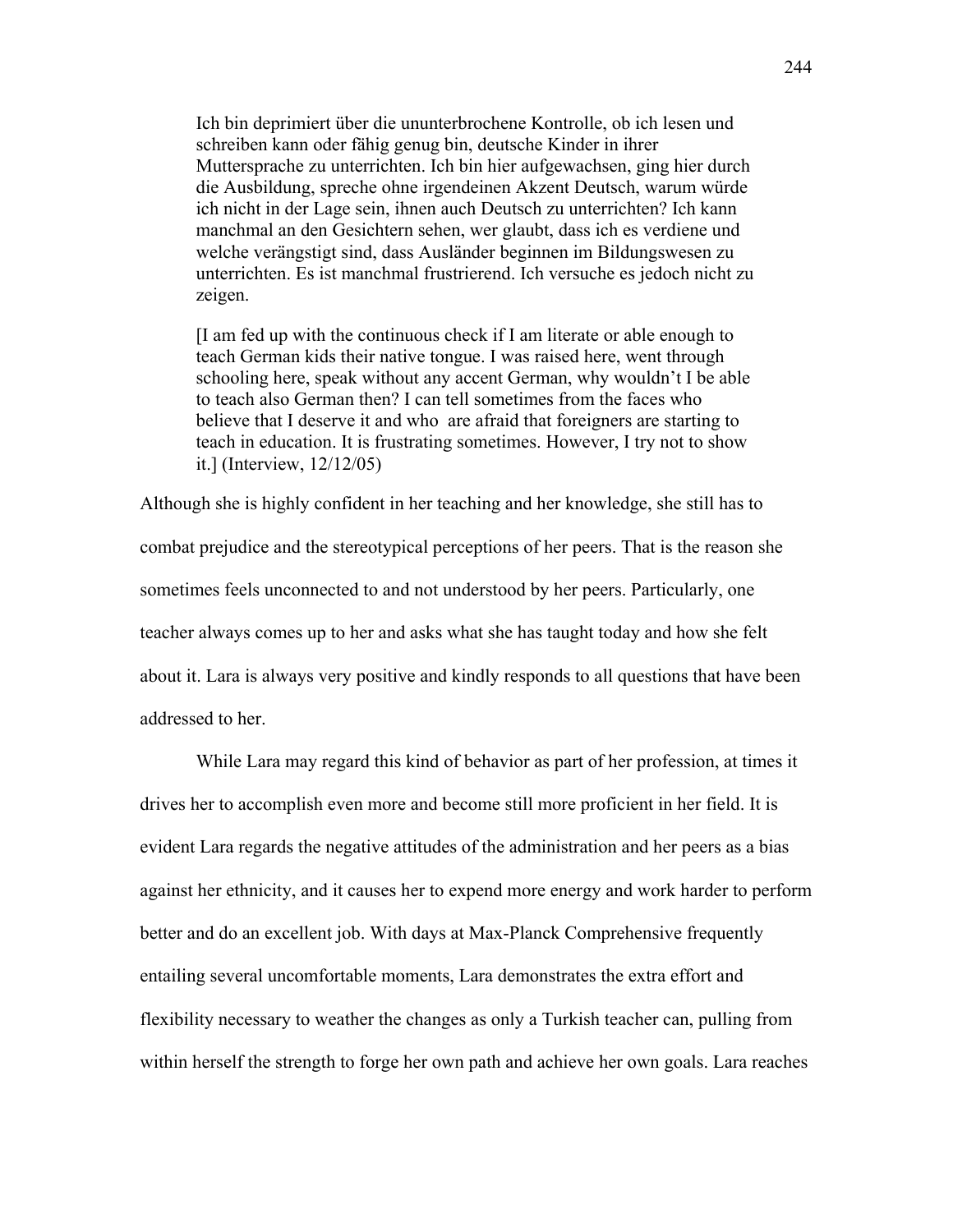this place from the emergent themes arising from the observations and interviews I had with her, discussed above.

*Teaching with attitude.* Lara claims she is particular and different in the way how she teaches and does her own thing in regards to different teaching methods. As she is the only Turkish teacher at Max Planck Comprehensive she considers that "egal was ich tue, es ist für das Wohlbefinden der ausländischen Schüler". [whatever I do, it is to the wellbeing of the migrants students.] (Interview, 12/12/05) Teaching for the disadvantaged in society is Lara's motto and her passion for practice. She believes it intimidates her colleagues since they have been "eine lange Zeit ein Teil der Max Planck Gesamtschule und kümmerten sich nicht wirklich um die türkischen Schüler", [a long time part of Max Planck Comprehensive and did not really care for the Turkish students] (Interview, 12/12/05) that it clearly has bothered them. To Lara, teaching with attitude is a kind of philosophy. She states,

Unterrichten mit einer aufrichtigen Einstellung, reflektiert deine Absicht im Unterrichten. Jeder hat eine Absicht. Du unterrichtest nicht nur für nichts. Jeder Lehrer hat einen Vorsatz. Meine Rolle im Unterricht, die Methode, wie ich meinen Unterrichtsplan integriere, die Methode, wie ich mich an meine Studenten richte, die Methode, wie ich meinen Klassenraum dekoriere und am wichtigsten, die Methode, wie demokratisch ich scheine, und menschliche Werte in meinem Unterricht sind selbsterklärend für mein Grundprinzip. Wenn ein Schüler wirklich lernen möchte, wenn ein Schüler sich in dem Lernstoff von selbst involviert und wenn sie wirklich nachdenken und sie über das Thema nachdenken, dann habe ich meine Arbeit getan. Ich möchte, dass sie von selbstkritisch ihr Lernen wahrnehmen. Ich möchte, dass sie sich mit den Informationen beschäftigen, überwachen was sie lernen und über ihren Erfolg nachdenken. Zur gleiche Zeit beachte ich, dass ich möchte, dass sie fühlen, dass ich ihre Methode das Leben wahrzunehmen nehmen spüre. Lediglich, wenn ich mir erlaube, zu verstehen wie sie die Dinge sehen, kann ich wirklich mein Teil erreichen. Ich weiss du könntest fragen, wie das möglich ist, ich versuche es und manchmal weiss ich, wenn ich es getan hab. Bloß die Antworten zeigen mir, ob ich es getan habe. Sie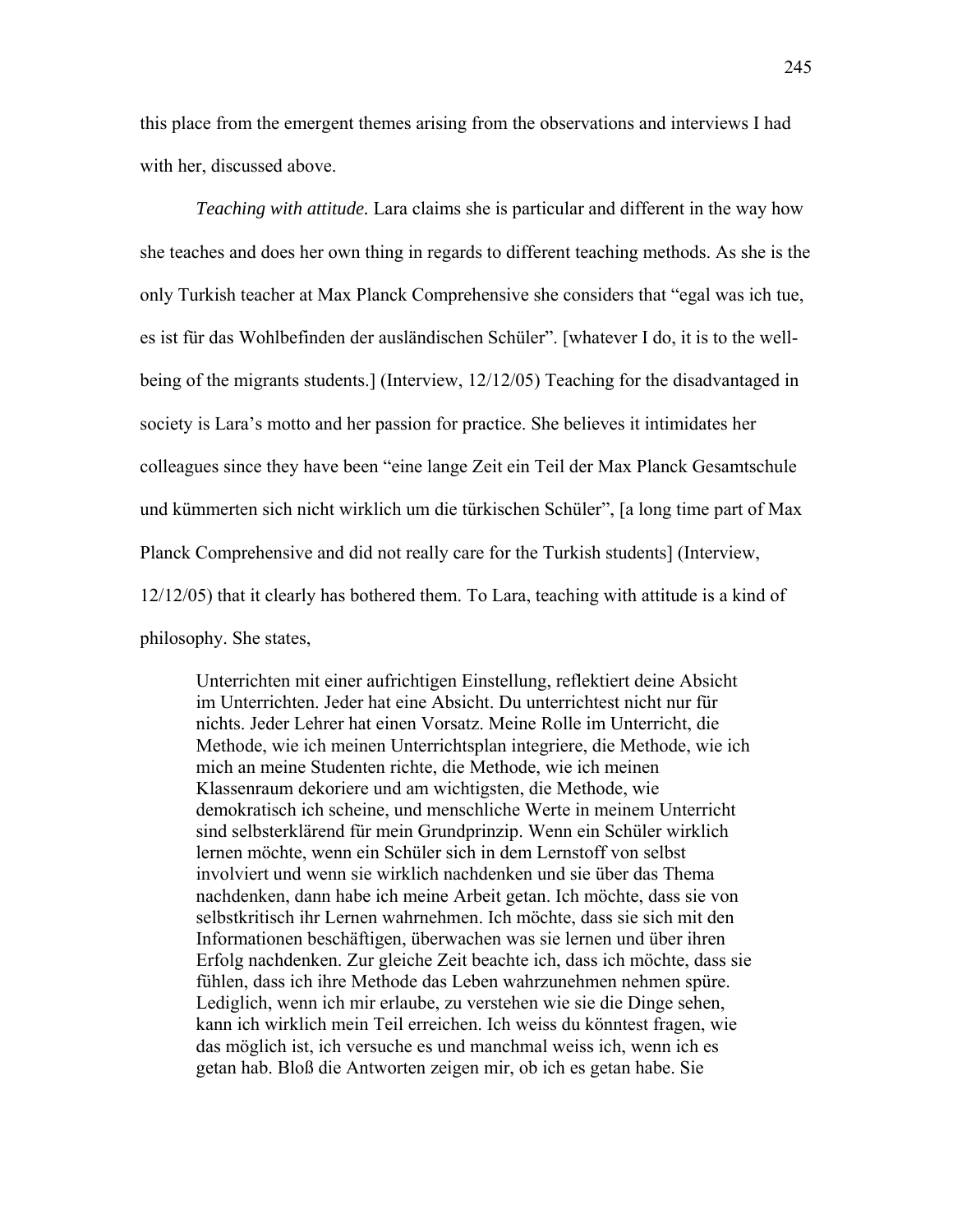sollten wahrnehmen, dass ich mich um ihre Eltern sorge, ihre Sprache, ihre Kultur und ihre einmalige Stimme als ein Individuum.

[Teaching with attitude truly reflects your purpose in teaching. Everybody has an agenda. You do not just teach for nothing. Every teacher has a purpose. My role in teaching, the way how I incorporate my lesson plans, the way how I address to my students, the way how I create my classroom and most importantly the way how I reflect democratic, just and human values in my class are self explanatory for my rationale. If a student truly wants to learn, if a student involves on his or her own in the subject matter, and if they really reflect and are thoughtful about the topic then I have done my job. I want them to critically be aware of their learning per se. I want them to engage with the information, monitor what they are learning and reflect on their success. At the same time, I care I want them to feel, that I am sensing their way of perceiving life. Only, if I allow myself to understand how they look at things- I truly achieved my part. I know you may be asking how it is possible- I am trying and still sometimes know if I did. Only the responses show me if I did it. They should realize that I care for their parents, their language, their culture, and their unique voice as an individual.] (Interview, 12/12/05)

Lara observes that other teachers have negative opinions toward a migrant students which

she silently takes in and contradicts her philosophy in teaching. Lara states,

Ich habe bemerkt, dass sich keiner richtig um die Ausländer kümmert. Sie unterrichten wirklich nur hier am Max Planck bis sie eine andere Stelle in einem anderen Bezirk bekommen. Sie hassen diese Schüler buchstäblich und reden vor ihnen negativ über ihre akademische Situation und schreien sie an, wenn sie in ihrer Muttersprache reden. Sie lehnen sie ab und wollen ihr Kulturerbe nicht schätzen und geben ihnen bloß Arbeitsblätter, die sie täglich machen müssen. Ohne einem Grundprinzip und einer Bestimmung. An einem anderem Tag erzählte mir Ayse, eine türkische Studentin, dass mein Unterrichten einfach anders ist. Ich mach es kreativ und mit Spaß. Andere Lehrer, wie Mr. Rosenthal redet selbst nie, er liefert bloß die Hausaufgaben ab.

[I have noticed that no one really cares about the migrants. They are really only teaching here at Max Planck until they get another position in another district. They literally hate these students and talk in front of them negative about their academic situation and scream at them if they talk in their mother tongue. They deny and do not want to value their cultural heritage and just turn in worksheets for them to do daily. Without any rationale and purpose. Ayse, the other day a Turkish student just told me that my teaching is different. I do it creative and with fun. Other teachers, such as Mr. Rosenthal never even talks he just turns in homework assignments.] (Interview, 12/12/05)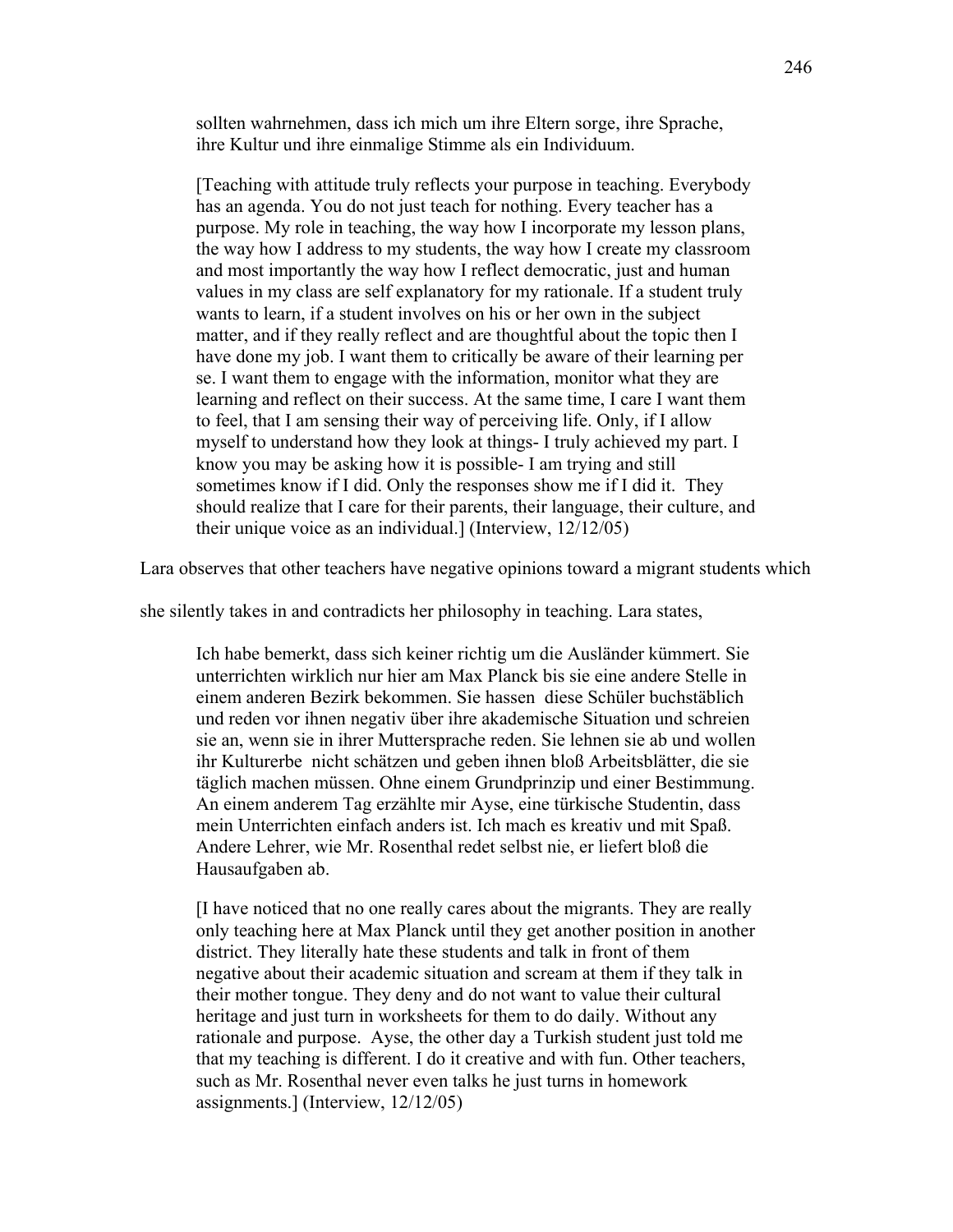To Lara, teaching her way is her philosophy and getting appreciation and immediate motivating statements by her students demonstrate her that her "agenda" works. Lara comments,

Wenn Lehrer wahrnehmen, dass Schüler während den Pausen für Fragen zu den Hausaufgaben zu mir kommen oder mir auf dem Flur Fragen stellen, zu dem was ich unterrichte, bemerke ich die neidischen Blicke von einigen von ihnen.

[When teachers noticed that students come to me during breaks for homework questions or ask me questions about anything what I teach in the hall, I noticed the jealous looks of some of them.] (Interview, 12/12/05)

Lara did not feel accepted and loved by her collegial environment. Although her student teaching experience with the mentor was a positive experience, her collegial environment was not. Lara's beliefs and attitudes reflect visible difference in teaching and demonstrates jealousy within her collegial workplace.

Aware that her teaching style is different from those of her other colleagues acknowledges her philosophy and helps her be even stronger as a teacher. Those people, who did not acknowledge her in the past, such as the college professors, or some German friends who could not understand her cultural background, her book club members not accepting her democratic values, teaching experience within a non-supportive environment really could not see her true interest and true self.

Lara believes that teaching is having an agenda. At the same token this is only visible by the way how she teaches and how she incorporates her lesson plan. Having lacked that need growing up where she needed to do her own thing alone and was not culturally welcomed and understood by teachers demonstrates that her past memories instilled strong desires for herself in her career as an educator. Growing up in a Turkish family she understands that being educated is a privilege and not easy to attain for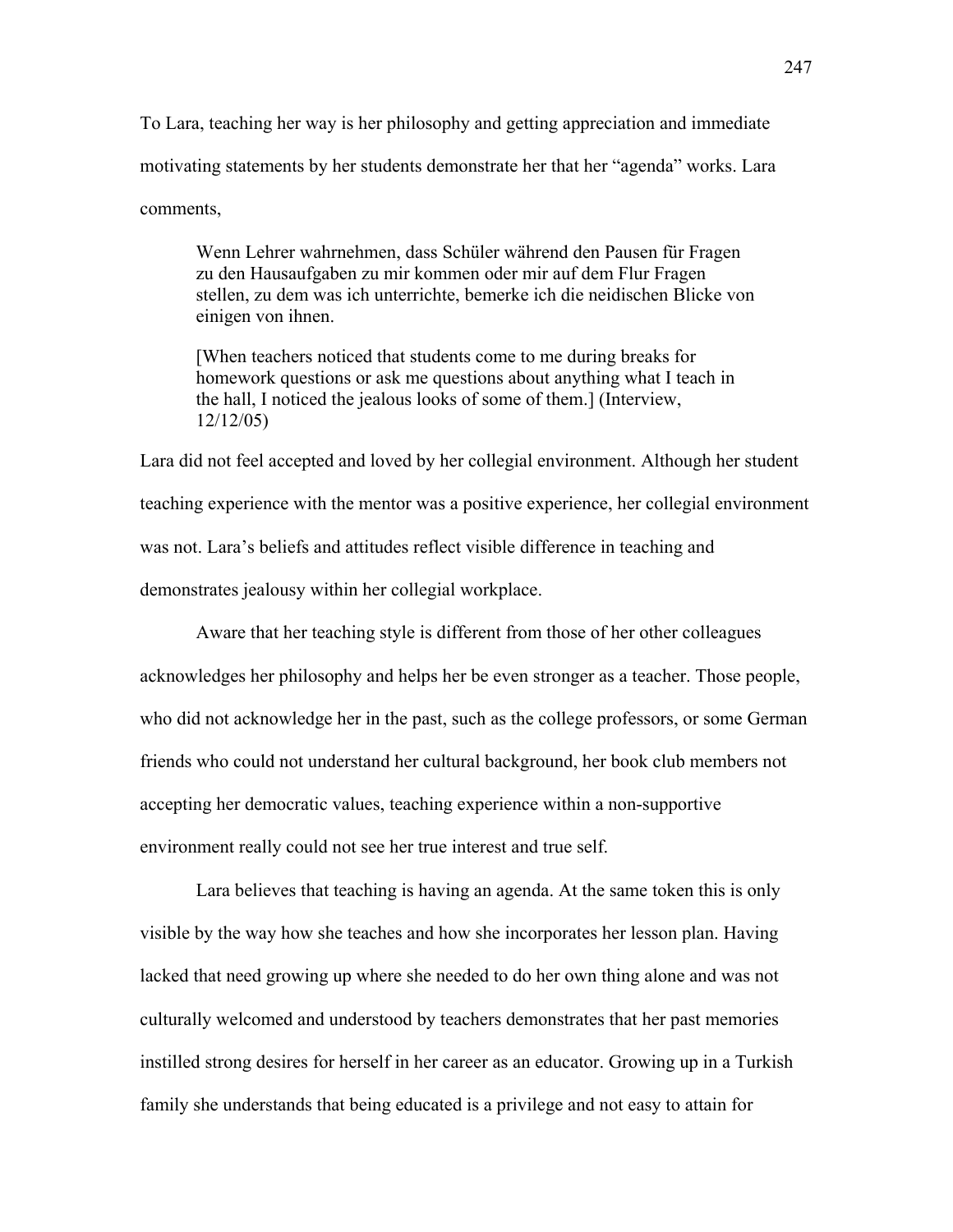everybody. Her support for immigrants in the mosque is only one way how she demonstrates her agenda in life.

In the remaining section I will talk about specifics in regards to her difference in teaching.

*Chaotic Turkish program and scepsis in her language abilities.* At Max Planck Comprehensive, most of Lara's instructional days are based on various teachings in Turkish for heritage speakers German as a second language, and German as a language arts class. As none of the teachers are certified for teaching Turkish for heritage speakers and German as a second language (including Lara), Lara has to teach just because she is Turkish. Although, Lara has graduated from German language with Turkish as a minor for specifically comprehensive and grammar schools, her main teaching duties exceed her capacities. As most German educators do not know Turkish and therefore are not able to teach it, the school considers someone like Lara as she comes from a migrant descent and is familiar with migrant student's language background. Yet, most teachers of Max Planck Comprehensive are not truly satisfied with her German language skills and constantly verify her abilities by asking her grammatical questions. Clearly, too many varieties of classes are required to teach and at the same time a constant verification of her credibility is taking place, which makes Lara at times uncomfortable or totally indifferent.

For instance, it is completely normal that during a break in between the classes another German language arts teacher asks her the conjugation of "werden" (become) in the imperfect tense. I could observe at times that Lara would get highly energetic and would immediately give exact responses and tell them in addition the Plusquamperfect

248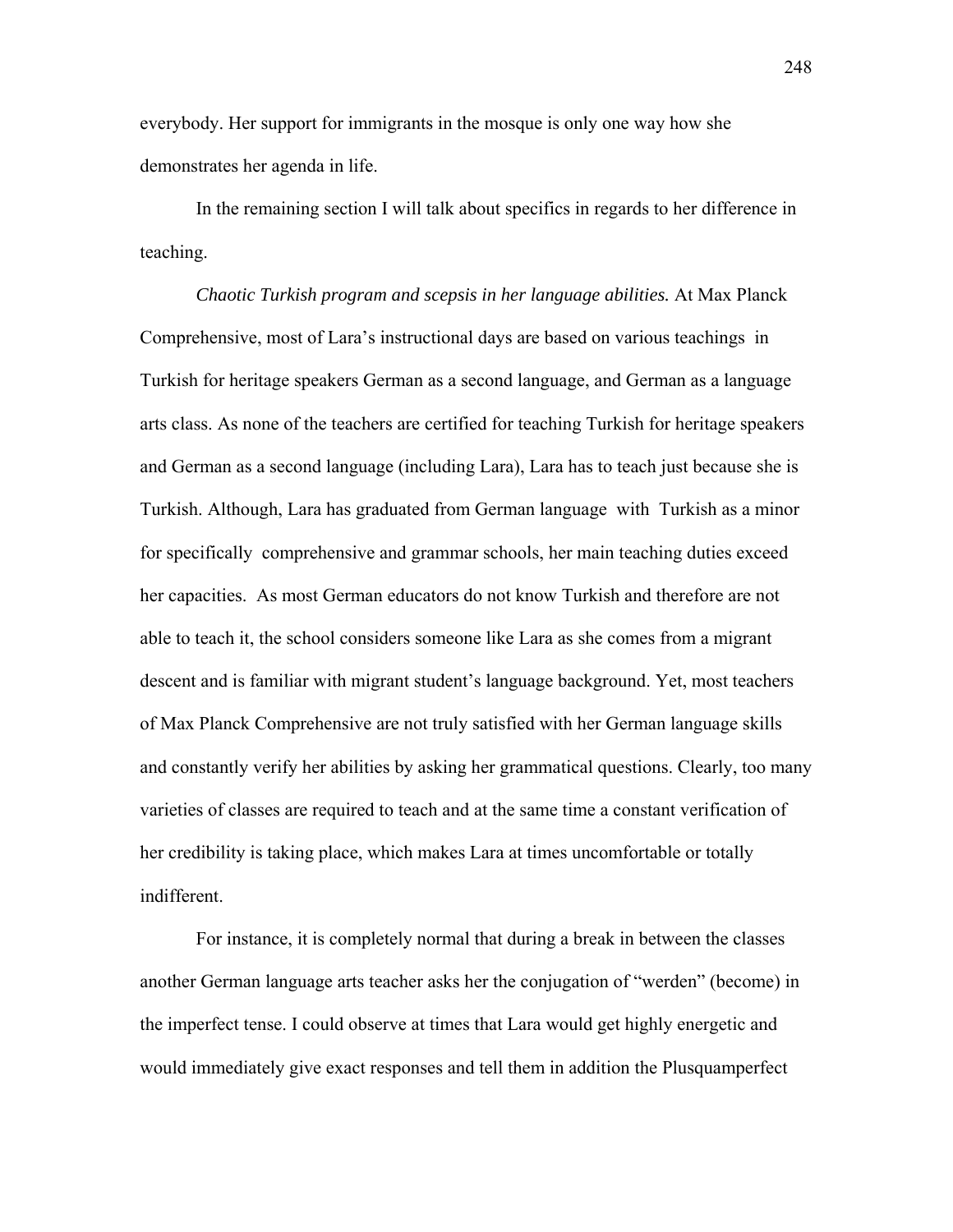tense of the word. At other time, she would say that she is tired and cannot really think.

The hard teaching workload and the skeptical environment created a very hard working

and competitive environment where Lara feels alone and keeps an indifferent attitude to

the outside. Lara states,

Einfach weil ich türkisch bin, muss ich alle türkischen und/oder ausländischen Studenten, in allen erdenkbaren Klassen, unterstützen. Ich habe nie im Leben Deutsch als eine zweite Fremdsprache gelernt und muss es jetzt trotzdem unterrichten. Mensch, hin und wieder denke ich, es ist nicht wirklich wichtig wie man unterrichtet- ich meine den pädagogischen Teil- es ist, ob du einer von ihnen bist oder nicht. Außerdem hasse ich es und möchte es ihnen nicht wirklich zeigen…die ganze Zeit Annette- eine andere deutsche Lehrerin- versucht immer meine Fähigkeiten zu kontrollieren. Wofür? Denkt sie, ich bin nicht fähig Deutsch zu unterrichten? Oder ist es vermutlich Eifersucht?

[Just because I am Turkish I need to assist all the Turkish and/or migrant students in any imaginable classes. I have never ever studied German as a second language and still need to teach it. Man, at times I feel like it is really not necessary how to teach- I mean the pedagogical component- it is whether you are one of them or not. Also, I hate it and do not really want to show them…all the time Annette- another German teacher- always tries to check on my abilities. For what? Does she think I am not able to teach German? Or is she probably jealous?] (Interview, 08/15/2005)

The major workload and verification of her German language abilities is a great concern

for Lara as is what she deems as the negative attitude towards migrants and no support from a collegial environment that impinge on her and her students. Such negative behavior discourages her at times and takes her even more away from the collegial environment. Further, the negativity is not only sensed by her but also students (mostly migrant students) sense who really cares for them and who do not.

However, the negativity is not all. Three times a week after the class period she advises and supports 5-6 migrant students mainly Turkish and two Bosnians to keep track of their grades, their German language and she assists them in their homework assignments. Again, as nobody really thinks that they can assist these students Lara as a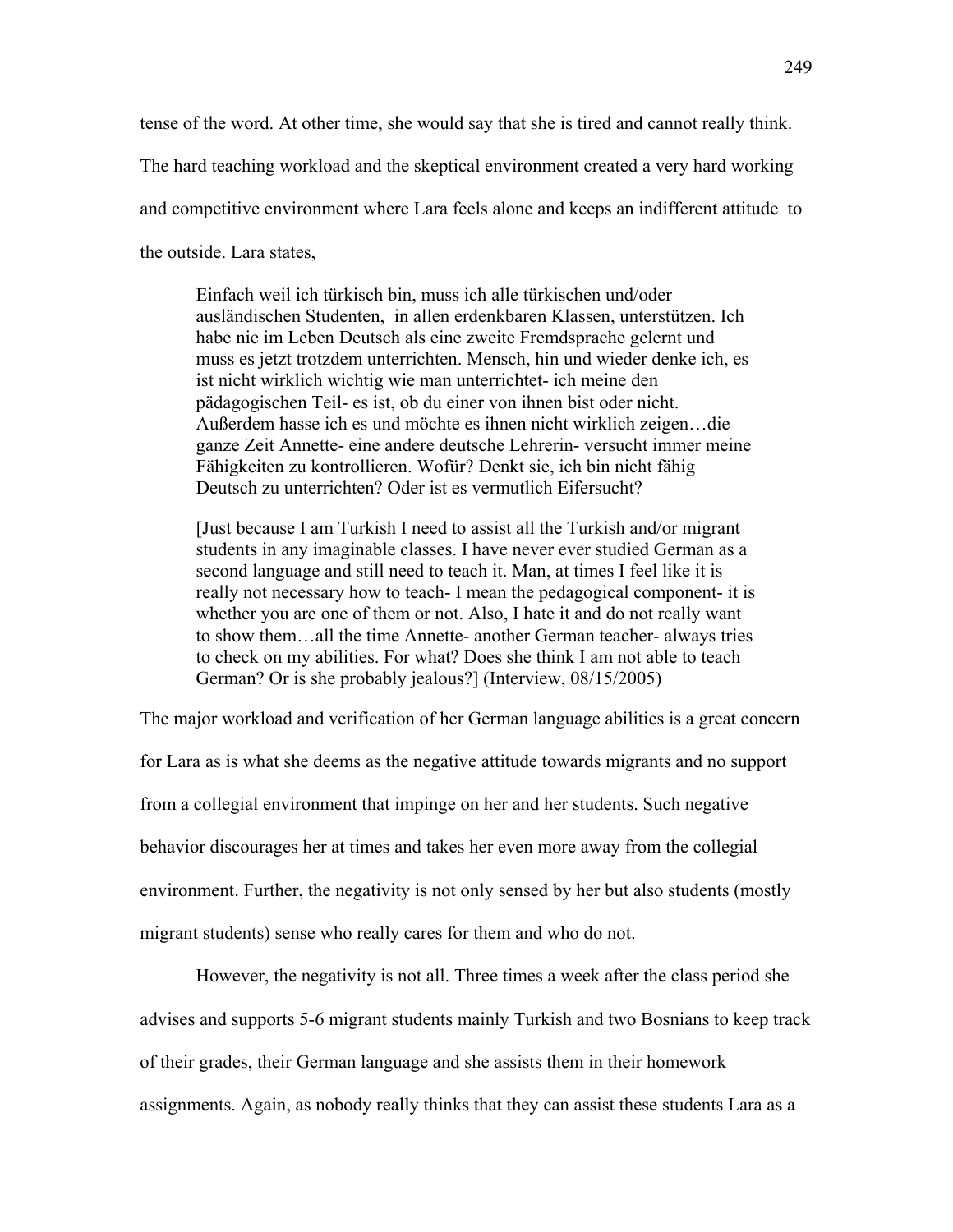native of Turkey is the only person who can really assist these students. Lara is not compensated for these; she tutors just because she loves her students, and she knows how much help they need. Most of these children cannot get additional help from their families as they do not speak German themselves. After her usual work day, Lara remains after school up to 2 hours as she tutors these students. The students get also additional information on resources how to study and improve their skills in German. Frequently, Lara may be seen reading with these students, checking their homework assignment, and practicing orally couple of German hard words. Most of these students speak broken German and usually talk German grammatically wrong or use Turkish words in between the language. In addition, it is also not unusual for Lara to attend faculty meetings in short notice. Usually, the faculty meetings compromise detailed descriptions on different parental meetings, preparations for different presentations for parents and up to date conversations on specific students who do not follow the classroom guidelines. [Please note that I have translated all of Lara's quotations from German to English.] Lara states,

Ich mag die Tatsache, dass wir immer Sachen für die Eltern zum zusehen vorbereiten. Unsere Treffen sind alle über verschiedene Partys, Präsentationen und Ferienvorbereitungen. Selten sprechen wir über verschiedene Sorgen, Sorgen unserer eingewanderten Studenten. Niemand möchte wirklich drüber reden. Und das ist wirklich interessant, da unsere Schule zu 90% aus ausländischen Studenten besteht. Mir ist immer zumute, als ob die Lehrer immer wegrennen, wenn sie ein Problem betrachten und wollen nicht wirklich drüber reden, wenn sie zusammen treffen. Eigenartig!

[I like the fact that we always prepare things for the parents to see. Our meetings are all about different parties, presentations, and holiday preparations. Rarely, we do talk about different concerns our migrant student concerns. Nobody really wants to talk about it. And that is really interesting as our school consists of 90% of migrant students. I always feel like teachers are running away what they consider a problem and really do not want to talk about it when they get together. Strange!] (Interview, 08/15/2005)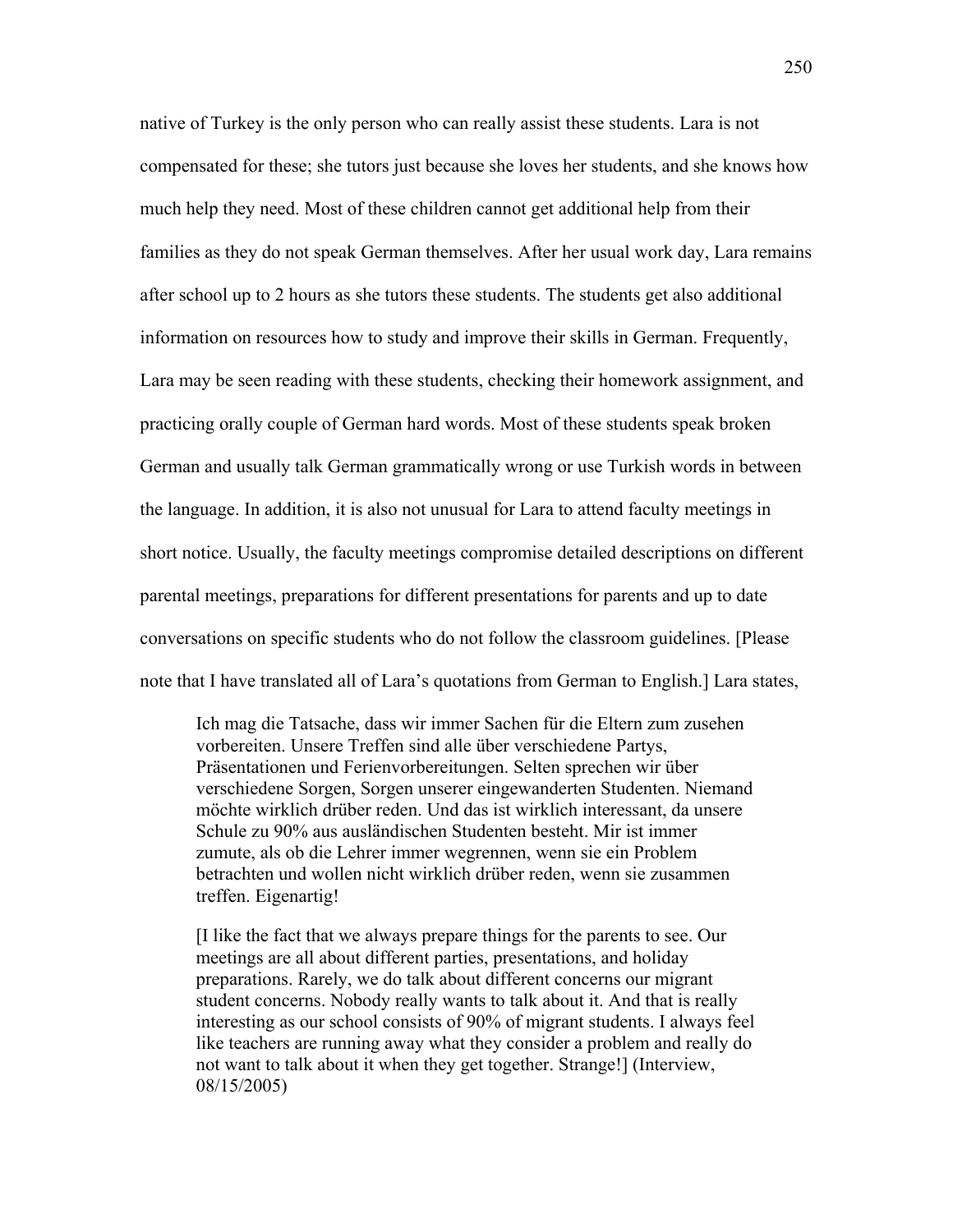While Lara may not like the collegial environment and the agenda of her faculty meetings, she still enjoys teaching to her students and at times she tries to forget it and be indifferent. I heard her one time saying: " Es ist mein Job. So schaut es aus." [It is my job. That's what it is.] (Interview, 08/08/05) It is evident that Lara regards the administration's actions as disrespectful to her origin and not caring towards the migrant students at her school. However, it does not discourage her ability to teach these students and it actually causes in her a more critical approach to learning. In her very few classroom teaching she implements lots of thinking activities that put more work on top of her work. With days at Max Planck Comprehensive frequently negative towards the diverse student body with plethora of negativity Lara still demonstrates the extra effort and flexibility necessary to weather the changes as a migrant teacher can by pulling from within herself the strength to create her own path to affect her own agenda. She accomplishes such through three emergent and distinct themes arising from the observational and interview data.

## *Teaching methods.*

Ich versuche eine diverse Literatur in meinem Klassenraum aufzuführen. Da wir am meisten Schüler mit ausländischer Herkunft in unserem Klassenraum haben, ist es unbedingt erforderlich, dass wir Literatur verwenden, bei der sie sich selbst sehen können und über das Lesen reflektieren. Es hilft so viel Diskussionen über voreingenommene, kulturelle Stereotypen zu erschaffen. Besonders religiöse Missverständnisse hatten sich durch die Literatur geklärt.

[I try to implement a diverse literature in my classroom. As we have mostly migrant-descent students in our classroom, it is imperative that we use literacy where they can see themselves and reflect on the reading. It helps so much to create discussion about prejudiced cultural stereotypes. Particularly, religious misunderstandings have been clarified through literature.] (Interview, 12/19/05)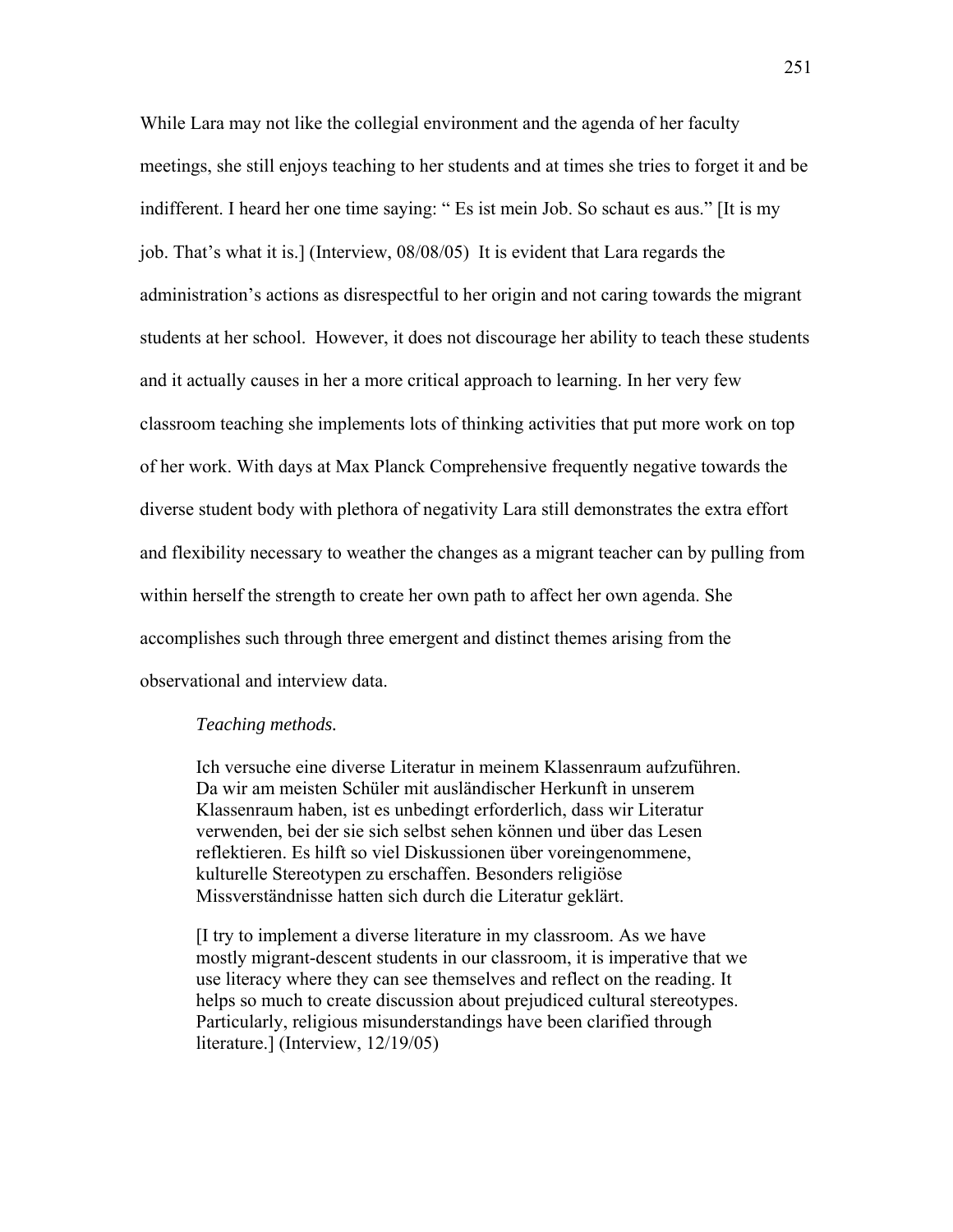Although Lara is a novice teacher, her cultural background is already reflected in her teaching style and use of teaching methods. She tries to implement any tools that help migrant students to understand the German language and their native language better. As she has the advantage of seeing from the perspective of the migrant students, she can help and assist them during class time and give them opportunities to improve their skills through specific grammar practices. I noticed that for Lara teaching means more than "depositing knowledge" *per se.* Teaching is: "To let the student know that you care and want to help and guide them." As Lara carried herself in a very extroverted and strong posture in her classes, I noticed that anytime she introduced a new topic, she made sure that everybody was listening and following her attentively. The way she made sure that everybody was listening was by pointing to specific students to repeat what was going on in the session. During my observations, I could see that she enjoyed what she was doing. Her positive nature and easygoing style towards the students made her more approachable. Students saw and valued this. She wanted to give all students a chance to do a good job. The students all appeared to be comfortable and at ease in her presence, and her classroom reflected that attitude. One way she created the welcoming environment was to incorporate a multicultural environment for each student and to adapt her teaching style according to their learning level. I will elaborate in the next section how Lara created such an environment.

*Multicultural lessons.* Lara is similar to Chantelle in her teaching style; she addresses important issues about multicultural education in her classes especially to support migrant students. She mainly uses literature that reflects migrant culture and language. Therefore, she makes sure that she values each culture in the classroom and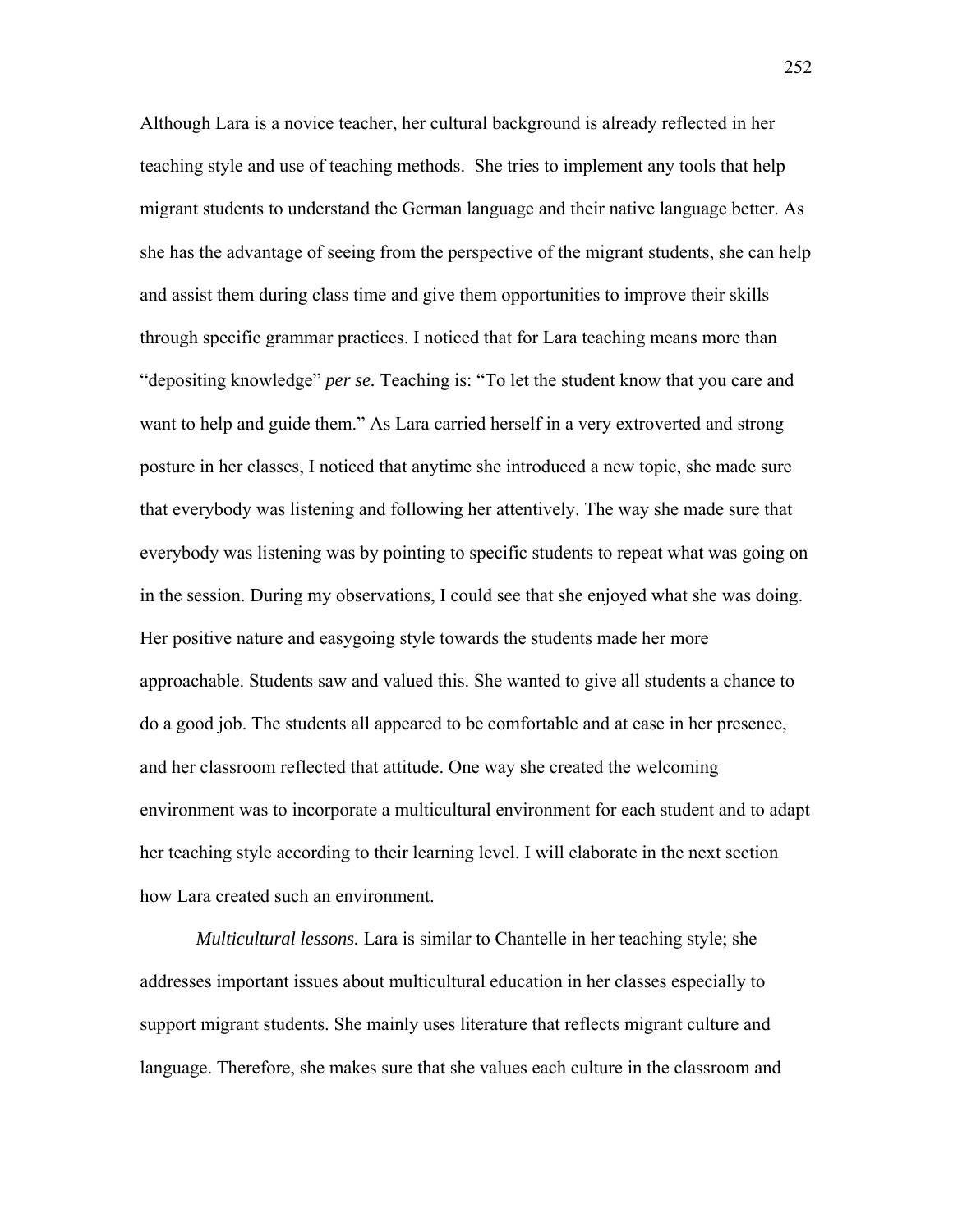tries to find literature that is familiar and interesting to the class. She even knows a little Russian, and understands Russian cultural differences. Lara offers,

Meine Schüler lesen wesentliche Bücher, welche kulturelle Literatur vorstellen. Wir lesen und diskutieren und genießen die Lesungen. Ich weiss, dass die deutschen Schüler genauso interessiert sind, deshalb stelle ich immer Fragen, ob sie einige beschriebene Aspekte im Buch nicht verstehen.

[My students are reading essential books which introduce cultural literature. We read and discuss and enjoy the readings. I know that the German students are interested as well, so I always ask questions if they do not understand some aspects described in the book.] (Interview, 12/12/05)

Lara's beliefs about the purpose of a German language arts class emanate not only from a curricular stance but a personal one as well. She wishes for her students to leave her class with a desire to read and see the relevance of reading literature in their own lives and applying it to their lives, "Wenn sie das Gelesene auf ihr eigenes Leben beziehen können, habe ich mein Ziel erreicht". [If they can relate the reading to their own lives, that I achieved my aim.] (Interview, 08/15/05). Lara believes the purposes of a German language arts curriculum are manifold. She wishes her students to learn about themselves through literature and by tapping into the different voices they have to express themselves given different venues for expression. Perhaps most importantly, Lara wants her students to connect with texts not just in an academic manner, but also in a personal one drawing upon their collective experiences to relate to texts while also keeping openminded to elicit new connections. Lara states,

Das verstehen der Literatur bringt für mich die Verbindung zum Text mit sich und ist in der Lage die eigenen Erfahrungen mit dem Text zu teilen. Ihre persönlichen Gefühle, ihre persönlichen Reaktionen und ihre persönliche Einstellung sind wichtig für mich. Wenn sie sich mit Orhan Pamuks Lebenserfahrungen in Europa in Verbindung bringen lassen, dann fühlen sie sich wahrscheinlich wie er sich gefühlt hat, als türkische Person, die im Ausland lebt.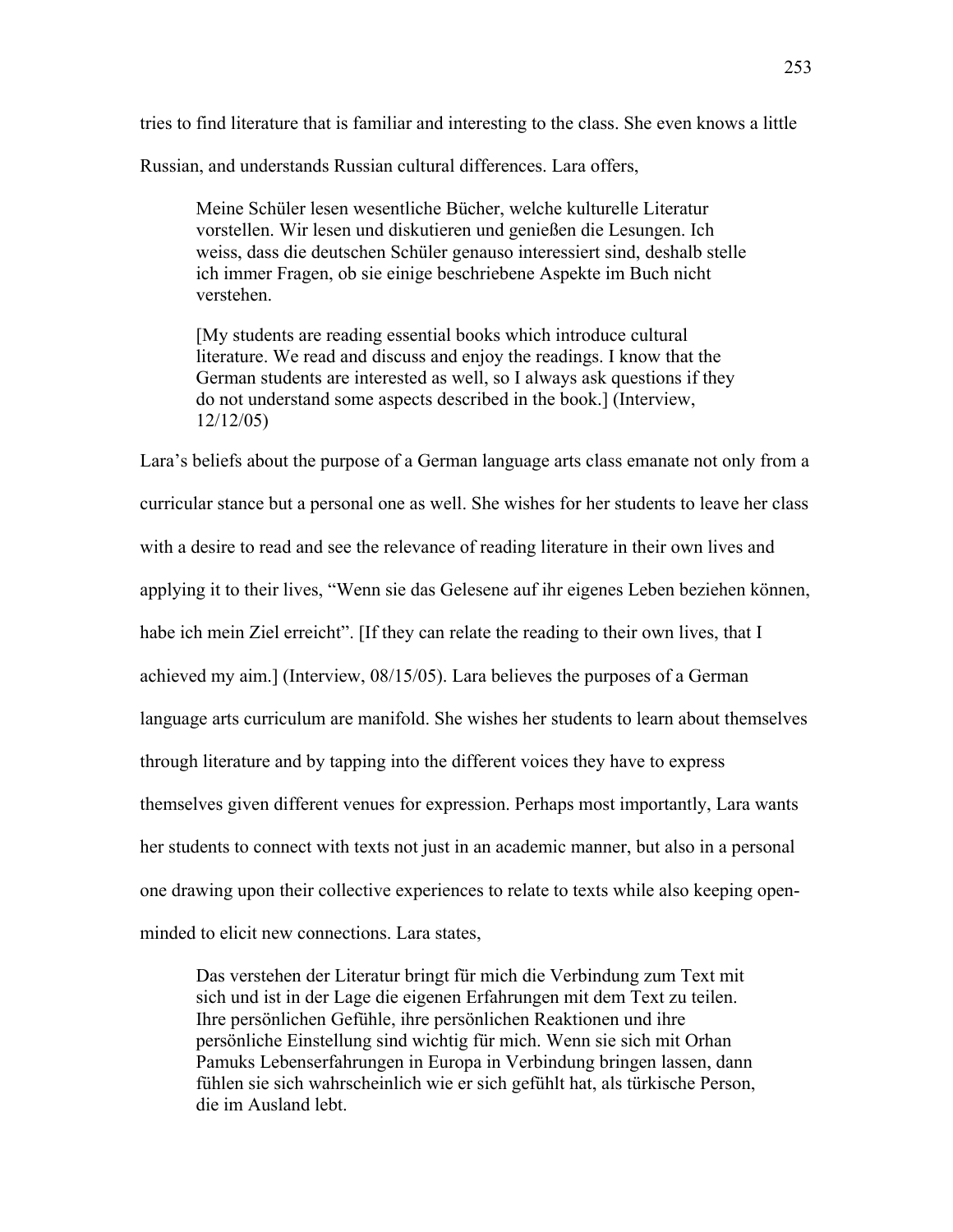[Literacy understanding for me involves connecting to text and being able to share ones' own experiences with text. Their personal feelings, their personal reactions and their personal attitude are important for me. If they can relate to Orhan Pamuk's experiences living in Europe, then they probably feel how he felt as a Turkish person living abroad.] (Interview, 12/12/05)

While studying about theoretical aspects in her courses during her education, Lara loved

reading about reading theories particularly about second language reading theories. She

still is aware that she always knew for herself that for understanding you need to connect

to the text. She states,

Ich weiss, es ist heutzutage schwer die Schüler mit einem Text zu verbinden. Wie die Pisa Studie zeigt, mögen Schüler es nicht zu lesen und es wird schwerer für uns Lehrer Wege zu finden um die Schüler mit einem Text in Verbindung zu bringen. Wie ich schon erwähnt habe, ein Weg ist es sie mit dem Text zu verbinden. Wenn die türkischen Mädchen in meiner Klasse sich mit der Hauptfigur Nadia Osman in dem Nomaden Buch verbinden können und ihr Sichten, wie sie sich in dieser speziellen Situation fühlen würden, interessiert teilen, dann habe ich meine Arbeit getan. Ich gebe eine Menge Aufgaben, die ihnen eine Menge persönliche Fragen zu ihrem Lesen stellen. Nur so kann ich ihre Interessen erreichen und sicher gehen, ob wirklich über das Material nachdenken.

[I know it is hard nowadays to connect the students to text. As the Pisa study showed students do not like to read and it is getting harder for us teachers to find ways how to make them connected to text. As I have mentioned before, one way is connecting them to text. If the Turkish girls in my class can connect to the protagonist Nadia Osman in the nomads' book, and interestingly share their views how they would feel in this particular situation, I have done my job. I give plenty of assignments asking them personal questions to their readings. Only like this I can achieve their interest and make sure if they really think through the material.] (Interview, 08/15/05)

Lara believes that the best way for students to learn German is through the practice of

literature discussion through cooperative learning. According to Lara:

Kooperatives Lernen ist eine Strategie, in der kleine Gruppen eine Variante der Lerntätigkeiten verwenden um ihr Verständnis für ein Thema zu verbessern. Jedes Mitglied der Gruppe ist nicht nur dafür zuständig, was das Lernen beibringt, sondern den Mitspielern beim Lernen helfen, auf diese Weise erschaffen sie ein Leistungsklima. Die Schüler arbeiten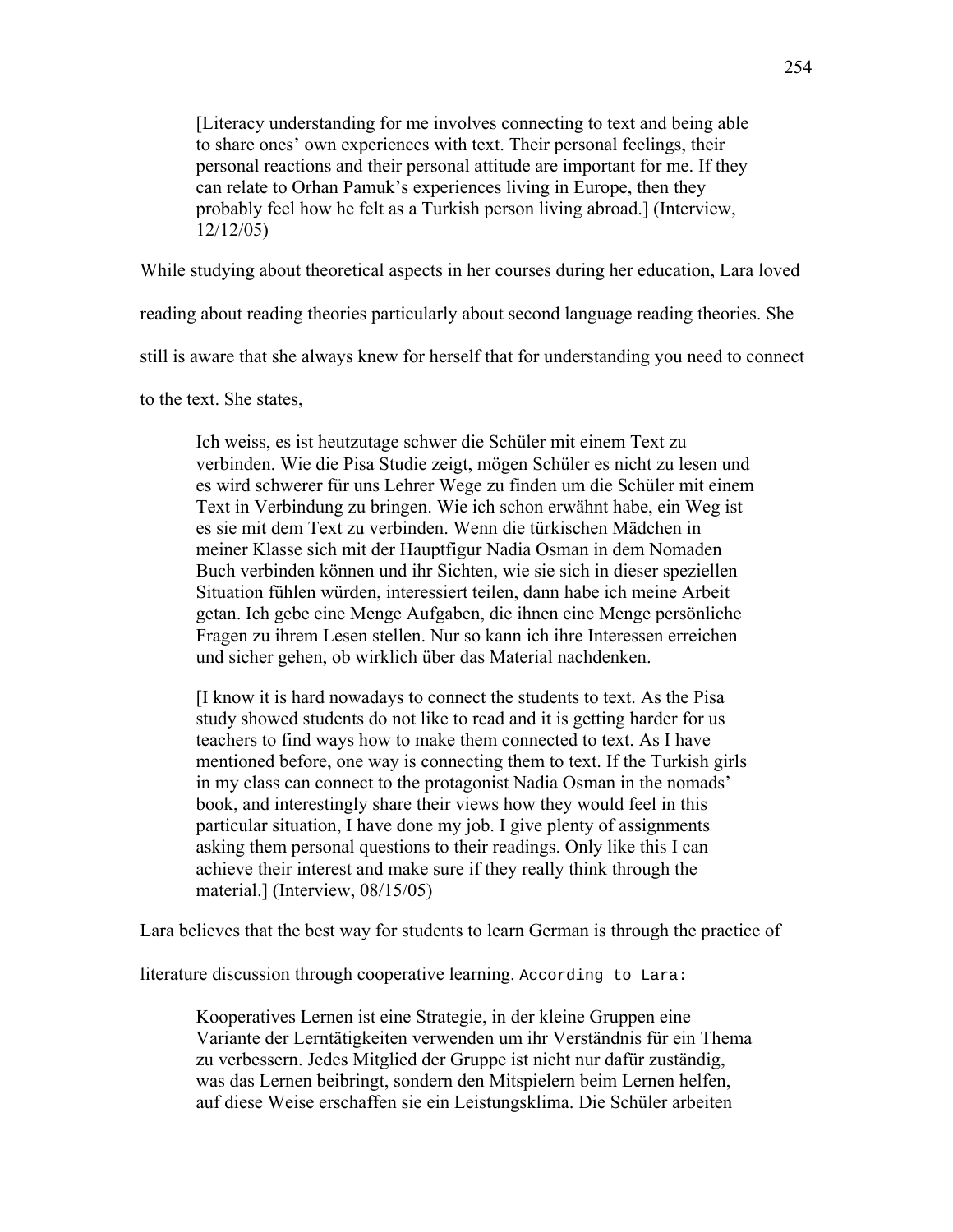solange an ihrer Aufgabe, bis alle Gruppenmitglieder sie erfolgreich verstanden haben und sie beendet haben.

[Cooperative learning is a strategy in which small teams use a variety of learning activities to improve their understanding of a subject. Each member of a team is responsible not only for learning what is taught but also for helping teammates learn, thus creating an atmosphere of achievement. Students work through the assignment until all group members successfully understand and complete it.] (Interview, 12/12/05)

Lara believes that a student can understand and reflect a reading from different discussion points. Through cooperative learning students receive the responsibility "um ihr Verständnis für einen Abschnitt zu wiederholen und ihre Sicht mit denen der anderen Menschen zu vergleichen". [to reiterate their understanding of a section and compare their own view to other peoples' view.] (Interview, 12/12/05) Lara then suggests that her students analyze certain literature within the migrant literature and offers students "um ihre Meinungen innerhalb der Gruppe zu teilen, was die von dem Stück halten". [to share their opinions within their group what they thought of the piece.] (Interview, 12/12/05) Thus, her view of practicing multiple viewpoints to include the self is one of the most essential skills she wishes for her students to take away from her classroom experiences. Much of what Lara espouses is congruent with the reader response theory of Louise Rosenblatt (1938/1995) who states,

Teaching becomes a matter of improving the individual's capacity to evoke meaning from the text by leading her to reflect self-critically on this process. The starting point for growth must be each individual's efforts to marshal his resources in relation to the printed page. The teacher's task is to foster fruitful interactions-or, more precisely, transactions-between individual readers and individual literary texts (p. 25-26).

Lara believes that activities directed toward learning are paramount to simply relaying information and giving some rigid instruction. She views learning as a "continuous goal"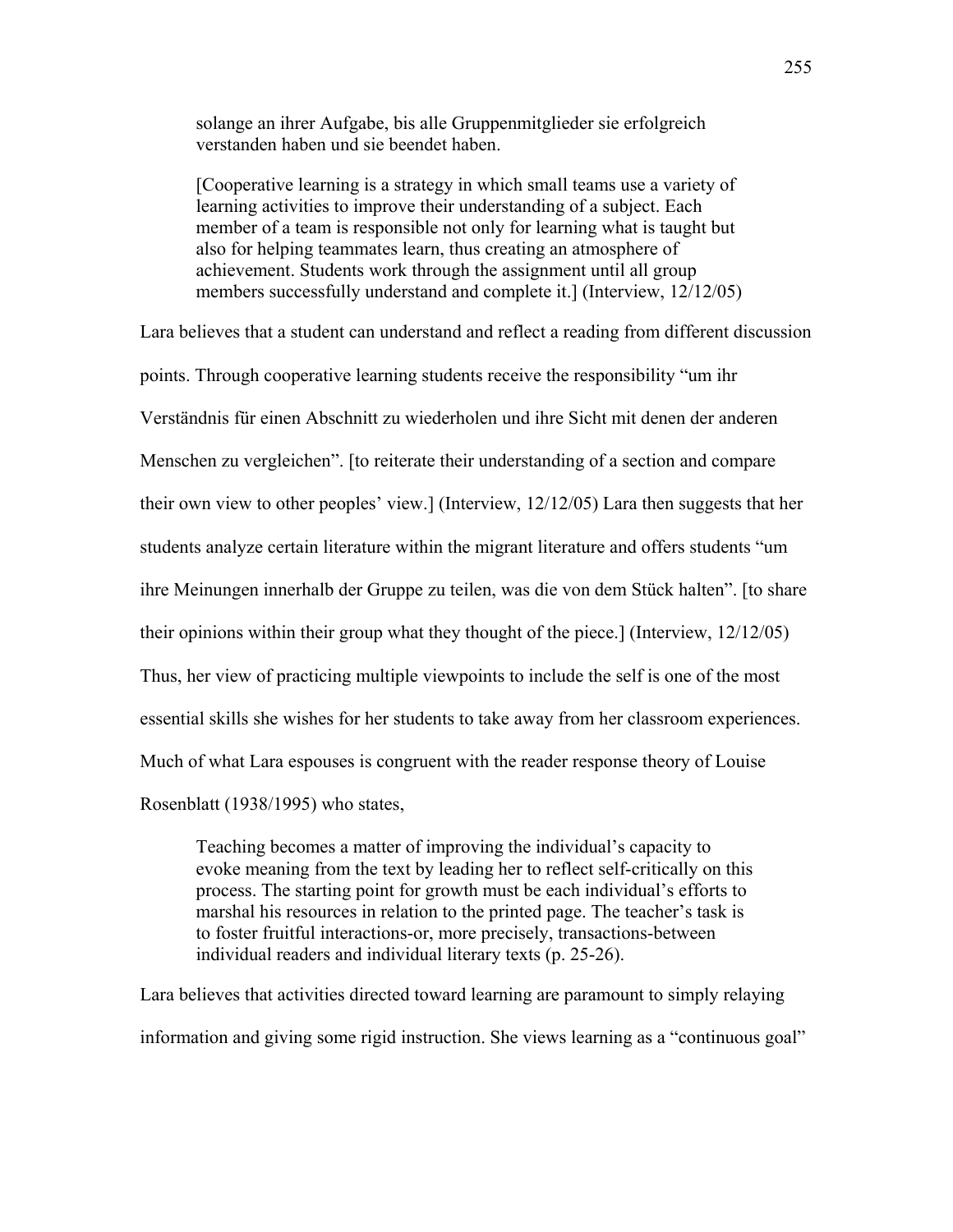that begins with one's ability to transfer learning from one situation to another, and that such cannot be measured on a multiple choice test. Lara comments,

Wenn sie Texte lesen, werden verschiedene Kenntnisse an die Oberfläche kommen und die Studenten teilen ihre Kenntnisse mit den Kenntnissen der anderen, ich nenne es irgendwie Kenntnisaustausch, der auch Wissen über den Kenntnissen hinaus anstößt. Man sieht verschiedene Informationen in verschiedenen Formen. Und offensichtlich denkt man darüber nach, ich stelle es in Frage.

[When reading text different knowledge's will come on the surface and students share their own knowledge with someone else knowledge, I call it in some way the knowledge exchange that triggers also knowledge on top of the knowledge. It is seeing different information in various forms. And obviously you think through it, question it.] (Interview, 08/15/05)

Her idea of how to create some information is congruent with major scholars of

critical theory, such as Tierney and Banks, Paulo Freire, and Paul Mclaren.

*Raison d'ètre* can only be maintained by continuous critique that entails

fundamental ideas of truth, freedom and justice, and very imperative to this belief is *to liberate humans from their oppressed conditions* (Freire, 1977; Peters et al., 2003). Lara mentioned one time that "ihr Job lehrt ihnen Verstehen und Denken". [her job is making them learn, understand and think.] (Interview, 12/19/05) Additionally, she explained that some of the most relevant aspects of teaching are to implement and create a multicultural environment in her classroom. Whether this is a major change, or a more precise adaptation to the needs of a student, Lara tries to do everything to make a point and make sure that the student has understood everything. According to my observations in interviews and in class, Lara understands multicultural education in a critical way: she provides the resources and students need to "denken und wiederspiegeln". [think and reflect] (Interview 12/19/05) The way she creates this environment is unique; her approach helps the student to be critical and thoughtful during lessons. Regardless which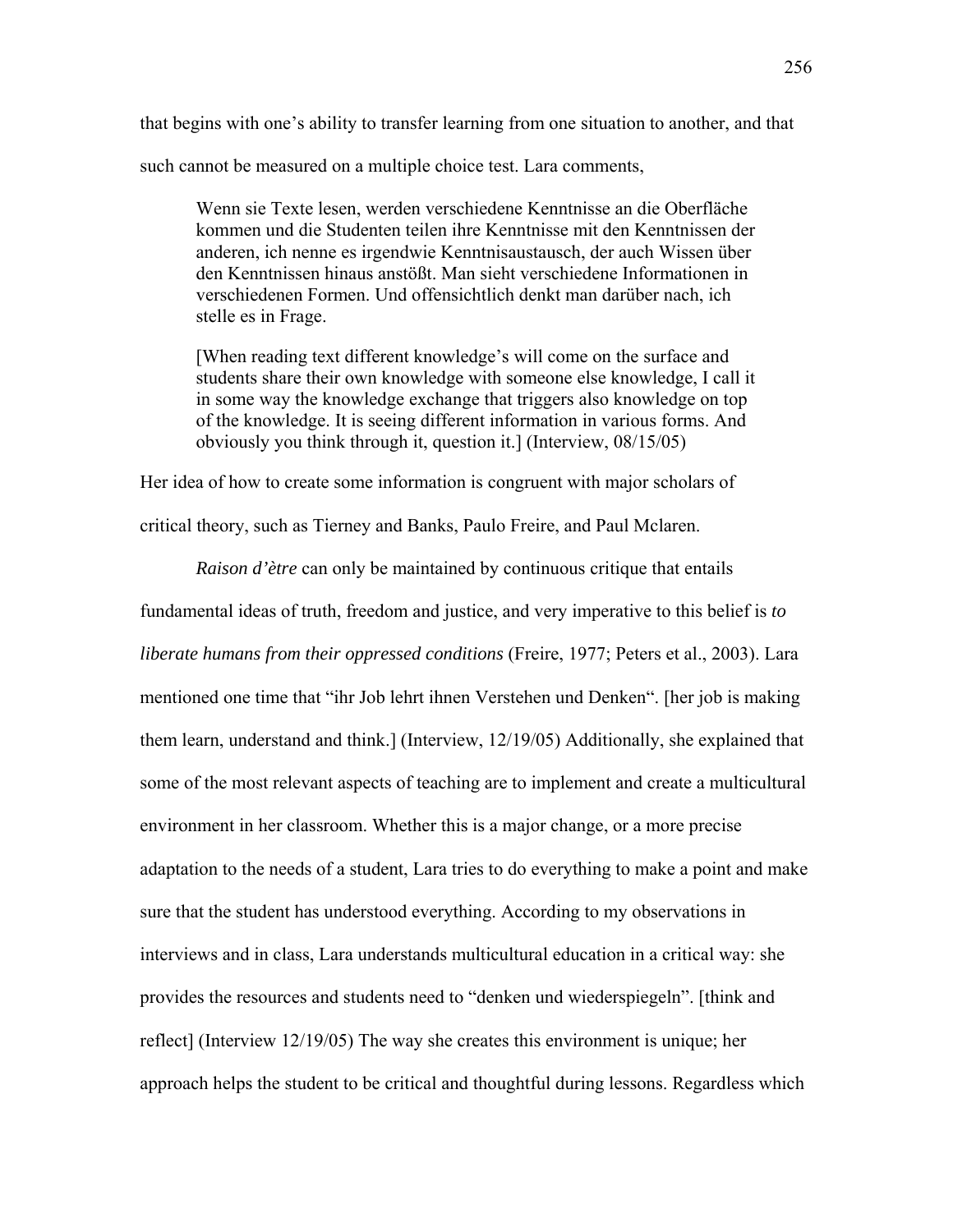student she is trying to address, or to whom she is accommodating her teaching, she finds solutions and clearly is sure about what she is doing. Her classes are geared towards migrant students' needs and address important aspects in their learning. For instance, she is teaching them their native language Turkish in one of her heritage-language classes. She is familiar with the current second language research and knows how important literacy skills in the first language are. They transfer also to the second language. Lara states: "Die Bildung der ersten Sprache in die Fähigkeit in der zweiten Sprache zu lesen und schreiben verlegen. Auf diese Weise, wenn ein Schüler nicht in der ersten Sprache lesen und schreiben kann, ist es schwer für den Schüler in der zweiten Sprache hervorragend zu sein". [First language's literacy transfers to the second language literacy. Thus, if a student cannot read and write in the first language, it is hard for the student to excel in the second language.] (Interview, 12/12/05) It is interesting that Lara follows research and knows how important it is that migrant students learn their native language. I point out several methods she applies which show a critical, multicultural teaching style.

Ich kann die Schwierigkeiten sehen, die meine Schüler in ihren Übersetzungen haben und in ihrer ersten Sprache. Ich kann ihnen helfen und sie in ihrem Türkisch unterstützen und auch in Deutsch, ihrer zweiten Sprache. Normalerweise machen sie die Zeiten und Deklinationen falsch. Deutsch ist eine schwierige Sprache und wenn du die Artikel nicht von Kindheit an gelernt hast, kann dich das genauso durcheinander bringen. Sie wollen immer mit mir Türkisch reden; ich versuche die ganze Zeit mit ihnen Deutsch zu reden, so wie das die Regel in der Schule ist. Deutsche Kollegen von mir mögen es nicht, wenn ich vor ihnen mit meinen Schüler Türkisch rede. Andere Lehrer denken, wenn die Schüler nicht die ganze Zeit Deutsch reden, dann wird er oder sie es niemals lernen.Ich stimme dem nicht überein, da sie in ihrer ersten Sprache genauso Schwierigkeiten haben; sie müssen die Fähigkeit zu lesen und zu schreiben nicht nur in meinem Türkischunterricht trainieren, sonder die Sprache auch manchmal sprechen. Laut Forschung überträgt sich die Ebene der Belesenheit in deiner ersten Sprache in die zweite Sprache. Ich versuche sie immer zu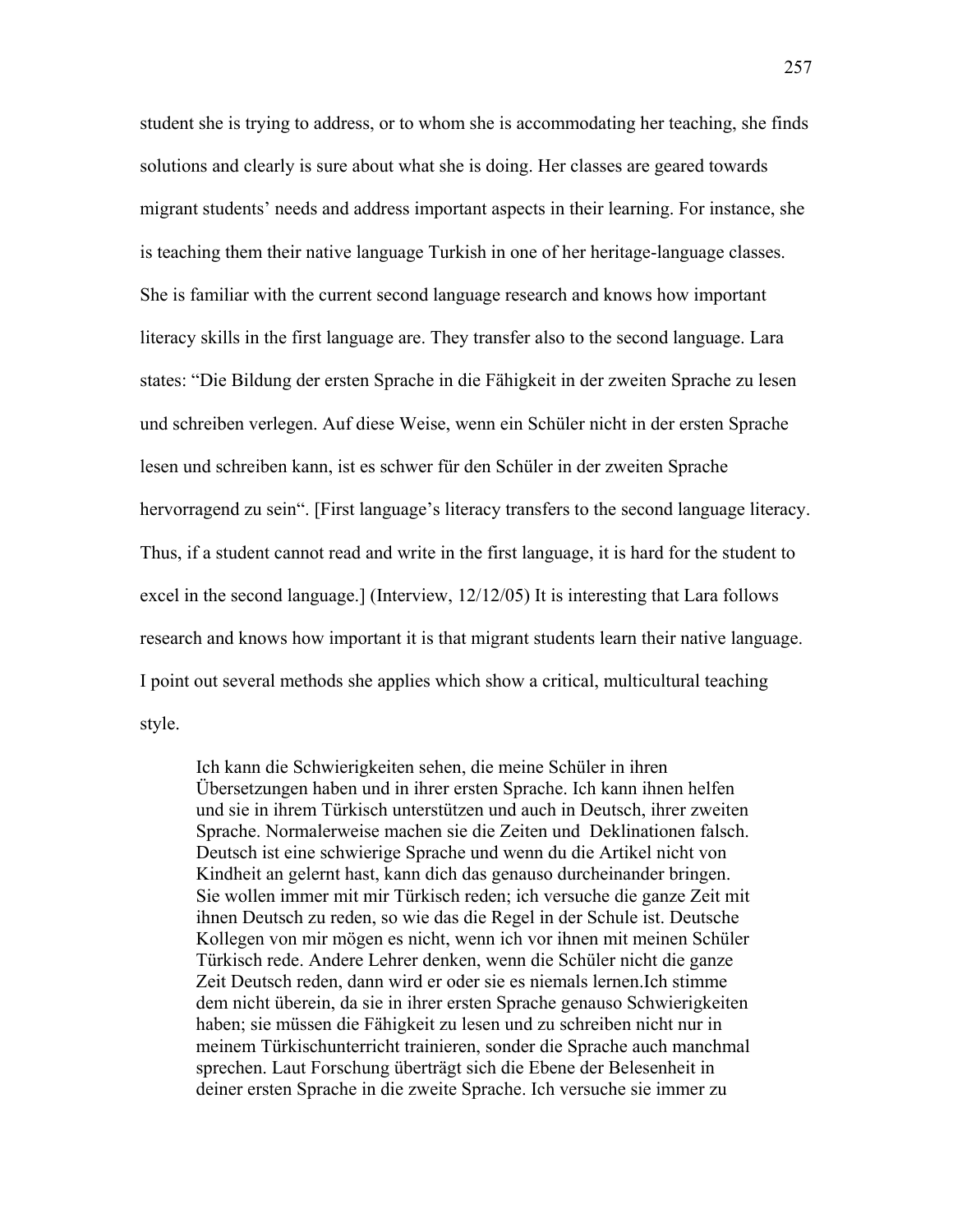unterstützen wo ich kann. Sie würden es viel besser machen, wenn wir sie genauso in der ersten Sprache unterstützen würden.

[I can see the difficulties my students have in their translations and in their first language. I can help and support them in their Turkish and also in their second language in German. Usually, they do tenses and declinations wrong. German is a tough language, and if you do not learn the articles from your childhood that can mess you up as well. They always want to speak to me in Turkish; I try to speak all the time in German, as that is the rule in the school. German peers of mine do not like it if I speak Turkish in front of them with the students. Other teachers think if the student does not speak German all the time, then he or she will never learn it. I do not agree with that, as they have difficulties in their first language as well; they need to practice not only literacy in my Turkish classes but also spoken language sometime. According to research, the literacy level in your first language transfers as well into the second language. I always try to support them where I can. They would do much better if we would assist them as well in the first language.] (Interview, 12/19/05)

Lara understands that migrant children are not permitted to speak their own mother tongues. She is familiar with research and acknowledges that first language literacy transfers to second language literacy. At the same token, she points out that faculty does not pay attention to research. Lara knows and makes clear that there is a need to support their first language acquisition. As an educator, she realizes what her migrant students need and is ready to facilitate their way of learning. I was often impressed to watch Lara go beyond what is necessary to make sure that everybody in the class has understood and feels comfortable to ask questions and otherwise say what they want. I observed that students are aware that Lara would always nicely listen to their concerns whether it is personal or school related. I noticed one time that Lara would even make a break in between her class sessions just because a student wanted to talk to her in private. She would make her students feel cared and important. Her body language would support also how she would treat them. For instance, while talking to this student she would have one hand on his shoulder and look directly to his face while listening. According to her: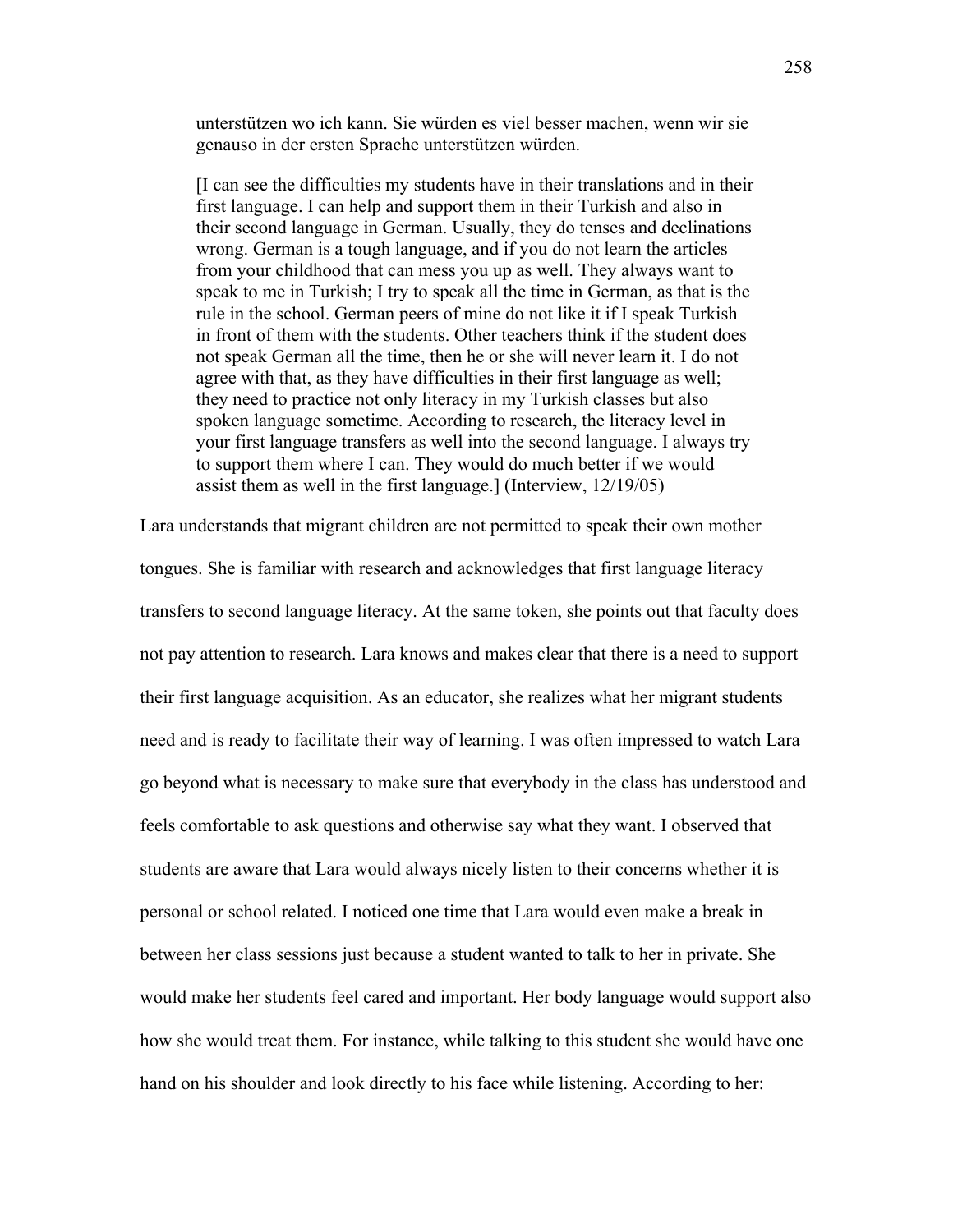"Meine Schüler sind meine Familie, wenn sie mich brauchen, möchte ich, dass sie wissen, dass ich da bin". [My students are my family, if they need me I want them to know that I am there.] (Interview, 12/19/05)

Apart from noticing that she cares for her students, Lara even mentions that most teachers in her school do not. They even prohibit migrant students from speaking aloud in their native language. Lara gets disturbed by this fact; and, although she does not let the students speak in Turkish talk in her German language-arts class, it is okay if they speak Turkish in the German-as-a-second-language course. She tells me that she can understand and talk about the specific reasons why students make mistakes even in their native language. Lara is familiar with her advantages, and internally she believes that most teachers are jealous and do not want her to use her beneficial credentials. Though Lara did not mention that, I could tell just by observation in the teachers' lounge. For instance, she was talking in Turkish to me and one student who came in into the lounge. Allthough, she was familiar about the language policy she did not pay attention. Her strong personality does not leave her, and she does not care what other German teachers think.

Ich weiss, dass meine Kollegen es nicht mögen, wenn die türkischen Schüler in den Unterrichtsstunden türkisch reden. Sie wollen es wirklich verbieten und können nicht verstehen, dass es ein Teil ihrer Identität ist. Meine Schüler fühlen sich in meiner Gegenwart viel entspannter. Ich kann ihnen bei ihrer Grammatik helfen und ihnen helfen zu verstehen warum sie ein paar Fehler machen. Ich weiss und kann sehen, dass es ihnen definitiv hilft, dass ich beide Sprachen kann.

[I know my peers do not like it if the Turkish students in the classes are talking in Turkish. They actually want to prohibit it and cannot understand that it is part of their identity. My students feel much more relaxed in my presence. I can help them in their grammar and make them understand why they are making some mistakes. I know and can see that it definitely helps them that I know both languages.] (Interview,  $12/12/05$ )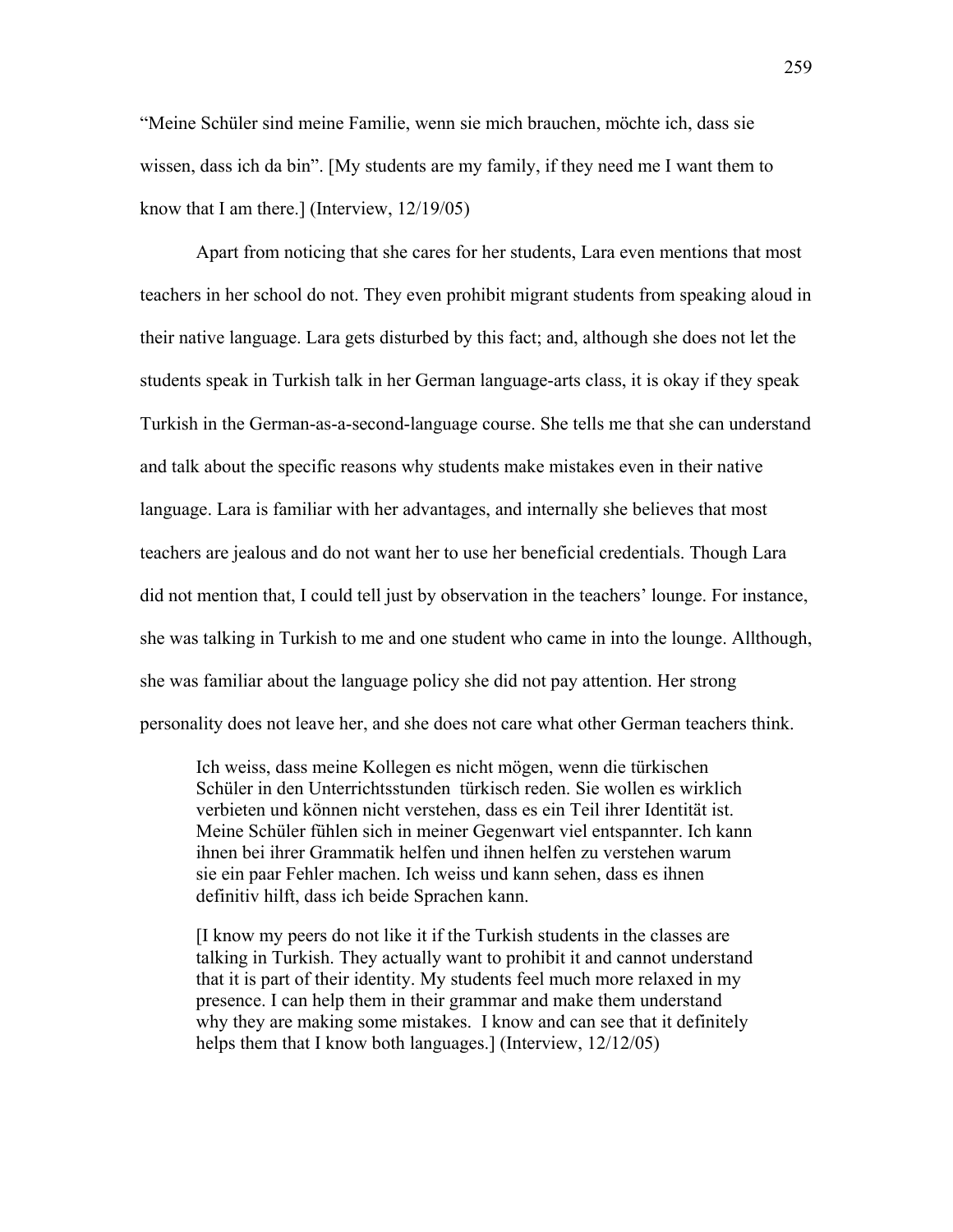Further, Lara acknowledges that she is still new as a teacher, and she wants to learn and create a multicultural environment as much as she can. As she grew up bilingual herself, she surely possesses the abilities to use her skills and assist her migrant students. In her classes she tries to incorporate important learning styles, such as multicultural literacy, storytelling, and critical discussion of cultural differences, and difficulties of translation from the migrant languages to German. This approach becomes evident in her German as a second language course and Turkish for Turkish heritage speakers. Her teaching centers on literature and storytelling. Lara likes to discuss with her students and at the same time learn from them:

Ich möchte mehr als nur ein Lehrer für meine Schüler sein. Ich möchte, dass sie wissen, dass ich es mag, die Themen, über die sie gerne sprechen möchten, mit einzubeziehen. Ich denke, es ist wichtig mit meinen Studenten über diese Themen zu sprechen, speziell im Moment, da die Diskriminierungen in Deutschland zunehmen. Ich glaube, ich versuche sie, durch die Literatur und dem Geschichtenerzählen, zu ermutigen über diese Themen nachzudenken und sie zu diskutieren. Manchmal reden wir über Stereotypen und über die muslimische Religion. Es ist immer interessant zu sehen, wie Deutsche unsere Religion wahrnehmen. Sie scheinen zu denken, dass wir als Frauen keine Rechte haben. Ich leite manchmal Fragen und kritisches Denken in die Wege, wie und wo diese Aussagen herkommen. Normalerweise diskutieren wir es in unserem Unterricht und meine türkischen Schüler reden über ihre Religion – über die wahren Punkte in unserer Religion. Außerdem ist unsere Ausstattung des Klassenraumes sehr komfortable. Ich habe eine Menge Bilder in meinem Klassenraum, die verschiedene Kulturen repräsentieren und ich versuche offen für neue Bilder und Poster zu sein.

[I want to be more than just a teacher for my students. I want them to know that I like to incorporate the topics they like to talk about. I think it is important to talk about these issues, with my students, especially right now as discrimination is on the rise in Germany. Through literature and storytelling, I believe I am trying to encourage them to think about and discuss these issues. Sometimes we talk about stereotypes and about the Muslim religion. It is always interesting to see how German students perceive our religion. They seem to think that we as women do not have rights. I sometimes initiate questions and critical thinking on how and where these statements come from. Usually we discuss it in our classes, and my Turkish students talk about their religion – about the right aspects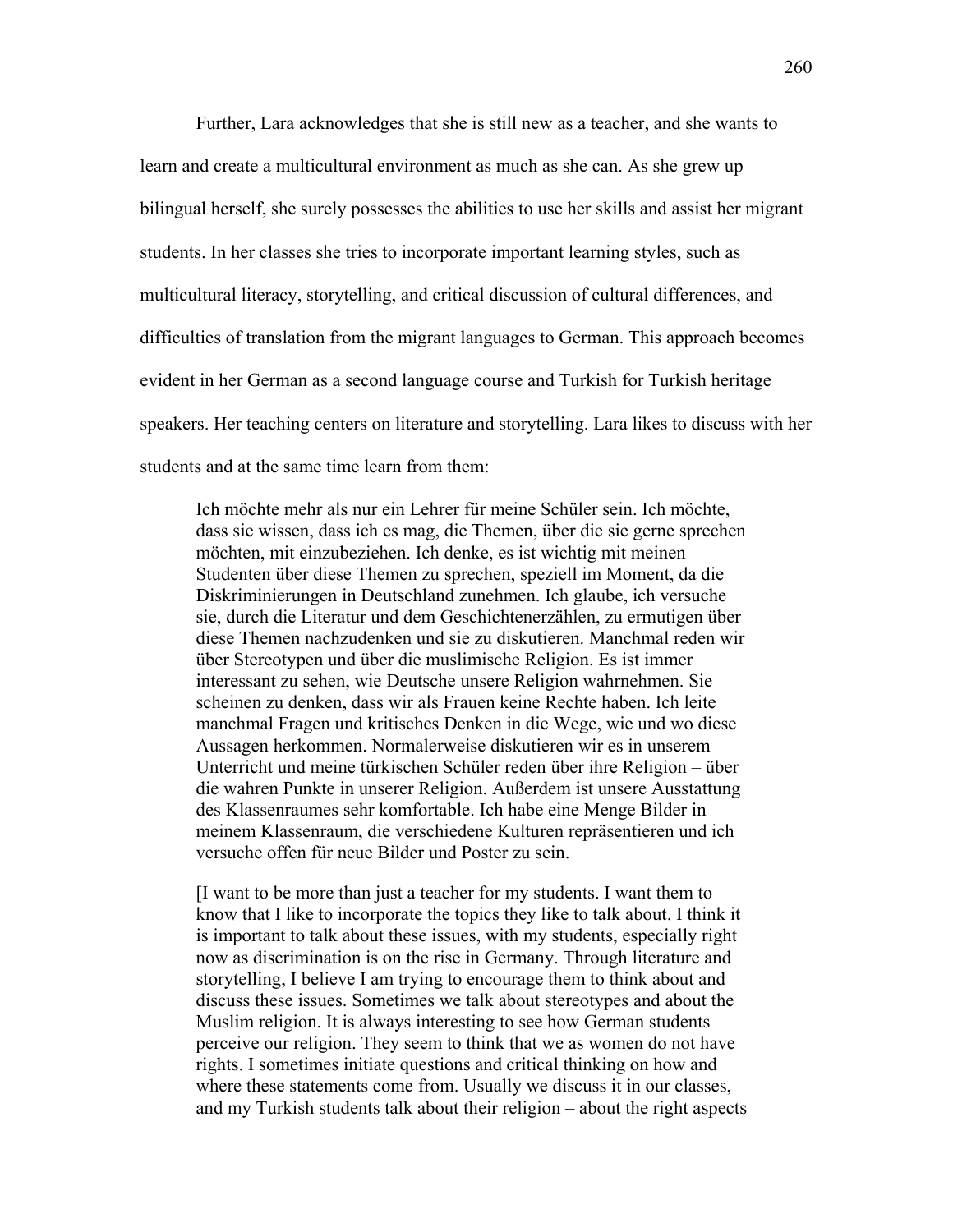of our religion. In addition, the classroom environment is very comfortable. I have lots of pictures representing different cultures, in my classroom, and I try to be open to new pictures and posters.] (Interview, 12/19/05)

Moreover, when teaching about language in general. She makes sure that

everybody in the class is valued based on her accent or language. She makes sure that

everybody understands that language is a component of their personality. She comments,

Ich bin total damit einverstanden, wenn sie wie Erkan und Stefan (Fernsehsendung) reden. Du dürftest über die Proletenserie Bescheid wissen, welche türkische Menschen mit verschiedenen, grammatischen Fehlern darstellt. Urkomsich! Du musst es sehen. Was ich sagen möchte ist, dass niemand in der Klasse lacht oder auf diese auf diese Art von Sprache schaut, da sie minderwertiger ist.

[I am totally okay if they talk like Erkan and Stefan (TV Show). You may know about this red neck show which portrays Turkish people with various grammatical mistakes. Hilarious! You need to watch it. What I want to say is that I tell them in class that nobody laughs or looks at this kind of language as inferior.] (Interview, 10/10/05)

For Lara each student's language is highly valued as part of her culture. I noticed one day when a student started laughing when Ibrahim said: "Alter, Ich bring' mein Familie". Student kept laughing and reminded him of the correct German way. Lara immediately intervened and could not hide her emotions. She mentioned that "es ist respektlos jemanden wegen seiner Sprache zu verspotten. Die Sprache ist deine Kultur!" [it is disrespectful to mock at somebody due to his language. Language is your culture!] to everybody in the class. (Interview, 12/19/05) Everybody was silent and they continued with a special topic. It was interesting to see Lara's eyes when mentioning this statement in a higher voice. Lara made sure that all students had the opportunity to share insights about their culture and themselves. The class can see the differences and ask questions that otherwise would remain hidden behind stigma and stereotypes. Lara helps both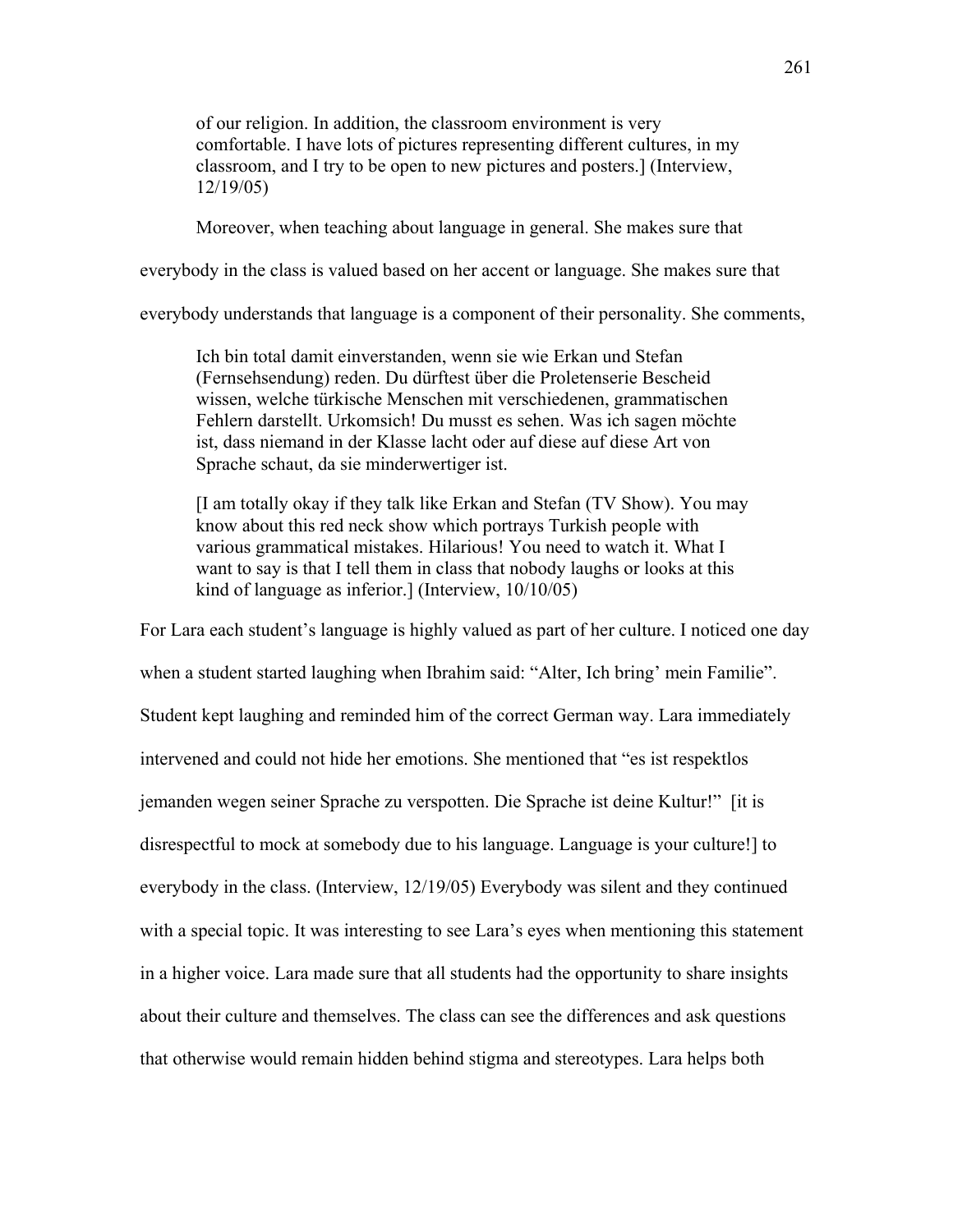groups to break down these misconceptions and ask each other why certain aspects of the

culture apply:

Wir haben eine so verschiedene Gruppe von Schülern in der Klasse – Bosnier, Russen und Kroaten und natürlich Türken. Die Mehrheit der Studenten in der Klassen sind von ausländischer Herkunft. Die meisten meiner deutschen Studenten mögen es nicht in unserer Schule zu unterrichten. Ich liebe es tatsächlich; ich fühle mich angenehm und ich weiss, dass ich nicht nur von der Schule, sondern auch von den Schülern gebraucht werde. Ich kann ihnen helfen zu übersetzen, sie unterstützen mit der Grammatik und ihnen helfen, sich in das deutsch Leben zu integrieren. Wir machen eine Menge Rollenspiele und Spiele in der Klasse. Wir lesen eine Menge und teilen ähnliche Gedanken. Eine Menge Zeit über sprechen meine Schüler nur Türkisch oder Deutsch mit türkischem Akzent mit mir. Ich erinnere sie nicht zu sprechen, obwohl ich innerlich weiss, dass sie sich äußern möchten und sie in meiner Gegenwart behaglich fühlen.

[We have such a diverse group of students in the class – Bosnians, Russians, and Croatians and, of course, Turks. The majority of students in the class are of migrant descent. Most of my German peers do not like to teach in our school. I actually love it; I feel comfortable, and I know that I am needed not only by the school but also by the students. I can help them translate, assist them with grammar, and help them integrate into German life. We do lots of role-play and games in class. We read a lot and share similar thoughts. A lot of times, my students just talk to me in Turkish or in German with a Turkish accent. I remind them not to talk, although internally I know that they want to express themselves and feel comfortable in my presence.] (Interview, 12/19/05)

Lara's immediate reaction towards the laughter of one student showed that she cannot sustain any kind of discrimination in her class. Rather than dismissing the student she gave the opportunity to discuss this instance within the whole class. Again, Lara's reaction not only displays one more time a caring aspect of her teaching she also implements critical discussions around stereotypical occurrences. By doing this, students can exchange ideas and give immediate solutions to discriminatory behavior.

Thus, being critical, yet at the same time adaptable to the learning environment and accessible to the student makes her an educator and helps the students learn new lessons. Lara enjoys being a teacher who cares and who changes according to the needs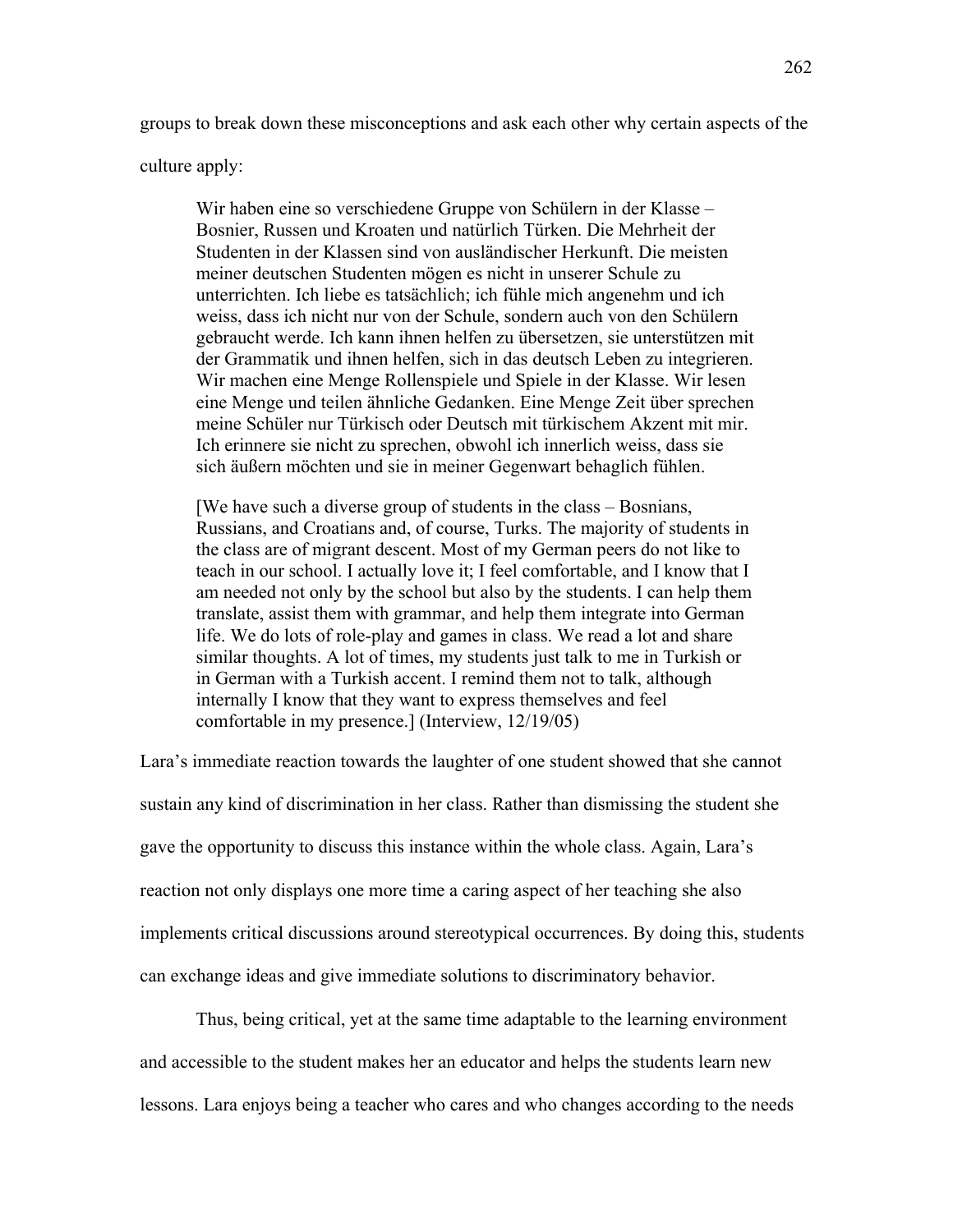of the students. She believes that multicultural literature is more than just an exchange of cultural differences. Such literature allows us to talk about profound acts of stigmatization and prejudice. Lara observes that the migrant students' presentations and their thought processes show that they feel inferior and sometimes uncomfortable when talking about these issues: "Besonders meine weiblichen, türkischen Schüler fühlen sich manchmal geniert über ihre Situation zuhause zu sprechen". [Particularly, my female Turkish students sometimes feel embarrassed to talk about their situations at home.] (Interview, 01/02/06) Lara has the personality to come up with different ways to address the different needs and particularities that are required in the classroom. Her teaching philosophy reflects this attitude as well. She realizes that an educator can teach and make sure that everybody can be reached in some way; if that does not work, as mentioned before, she tries another way until she can be sure that everybody has understood the subject. In addition, literature—simply storytelling—is another way she can be certain to address different races and ethnicities in the classroom. She celebrates everybody's culture through literature and gives different students opportunities to be included and share their opinions about their cultures. For instance, when discussing "Doner and Candlelight, she lets a Turkish student lead a group and talk from her own point of view. She wants to make sure that everything said about that genre is not merely what the general populace believes. Lara wants to ensure the information provided is accurate and so looks for confirmation for the Turkish student. The book talks about the faux pas of Turkish females in German society. For instance, Asli, a Turkish female student mentions:"Dieses Buch ist lustig, es erwähnt wirklich irgendwelche mögliche Situationen, was türkische Eltern denken könnten, wenn man einen deutschen Typen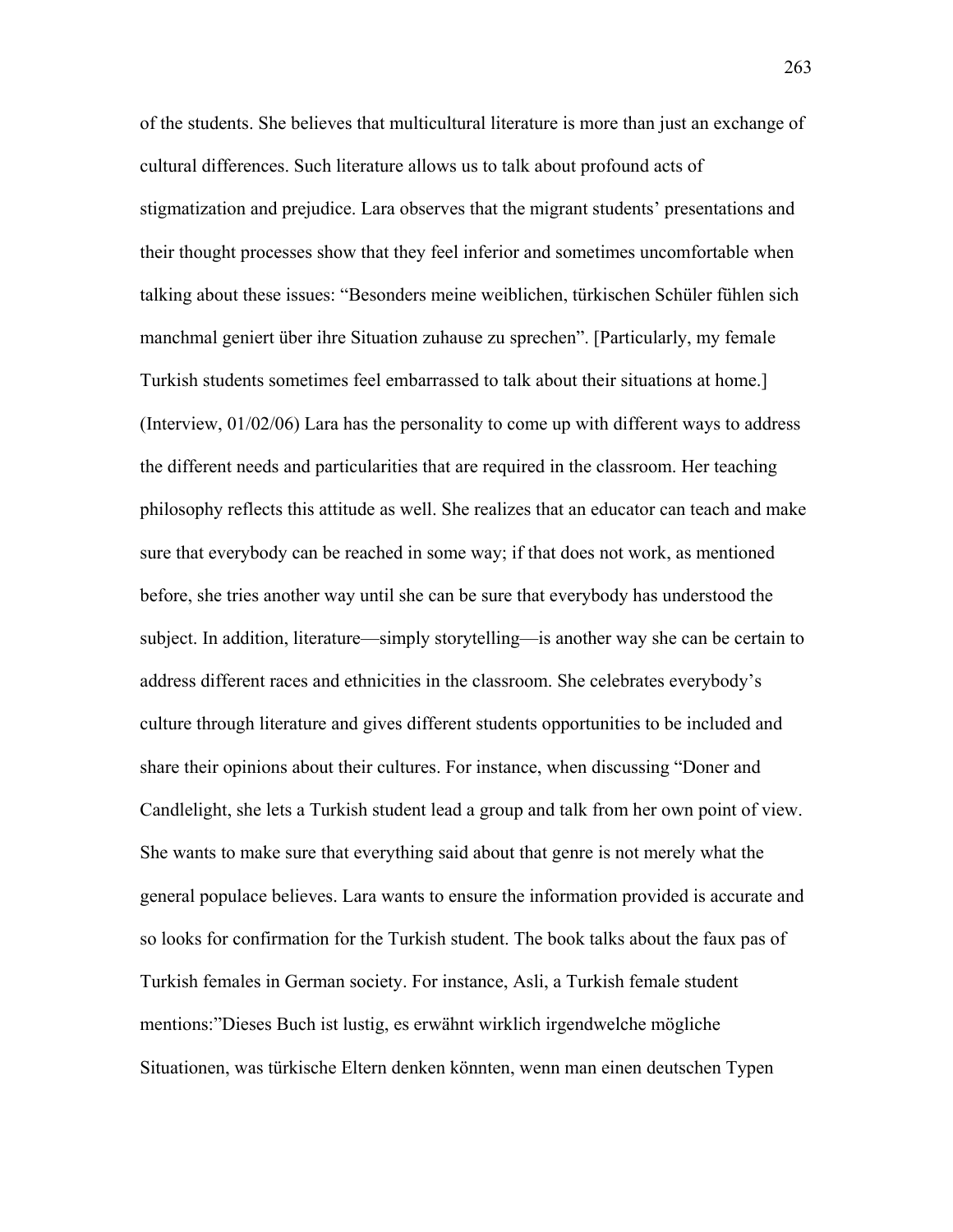trifft". [This book is funny, it really mentions any possible situation what Turkish parents might think when you date a German guy.] (Interview, 12.19/05) The book mentions that all parents require circumcision from males when they marry. Class started discussion the pros and cons for circumcision. Topics that are critical and socially taboo are natural to be discussed in Lara's class. I noticed during my two month observations that is was normal and part of her philosophy. All students listened attentively to Asli and it was interesting to listen to this debatable topic from a Turkish female stance. Again, Lara wants everybody in the class to talk, be understood and be able to learn. Being critical, and at the same time adaptive to the learning environment and accessible to her students, makes her an educator and encourages the student to learn and undertake new study tasks. Lara enjoys being a teacher who cares and changes according to the needs of the students. Lara believes that multicultural literature goes far beyond different stories about different people. She is sure that listening to student presentations and their thought processes will show whether they feel themselves to be part of a minority. From my observations and our discussions, I noticed that she assumed that Turkish students are automatically regarded as disadvantaged and inferior in society than German students. For example, she incorporates in her teaching style lots of appraisal and appreciation when Turkish or other migrant students comprehend immediately and important task. She mentions: "Ich weiss, dass sie denken, dass sie es nicht tun können, ich bin hier um ihnen zu zeigen, dass sie es können". [I know that they think that they cannot do it, I am here to show them that they can.] (Interview,  $01/02/05$ ) For instance, one time they were studying the passive voice and were in the process of writing different sentences in passive on paper. As soon as they got a sentence right Lara was distributing candy and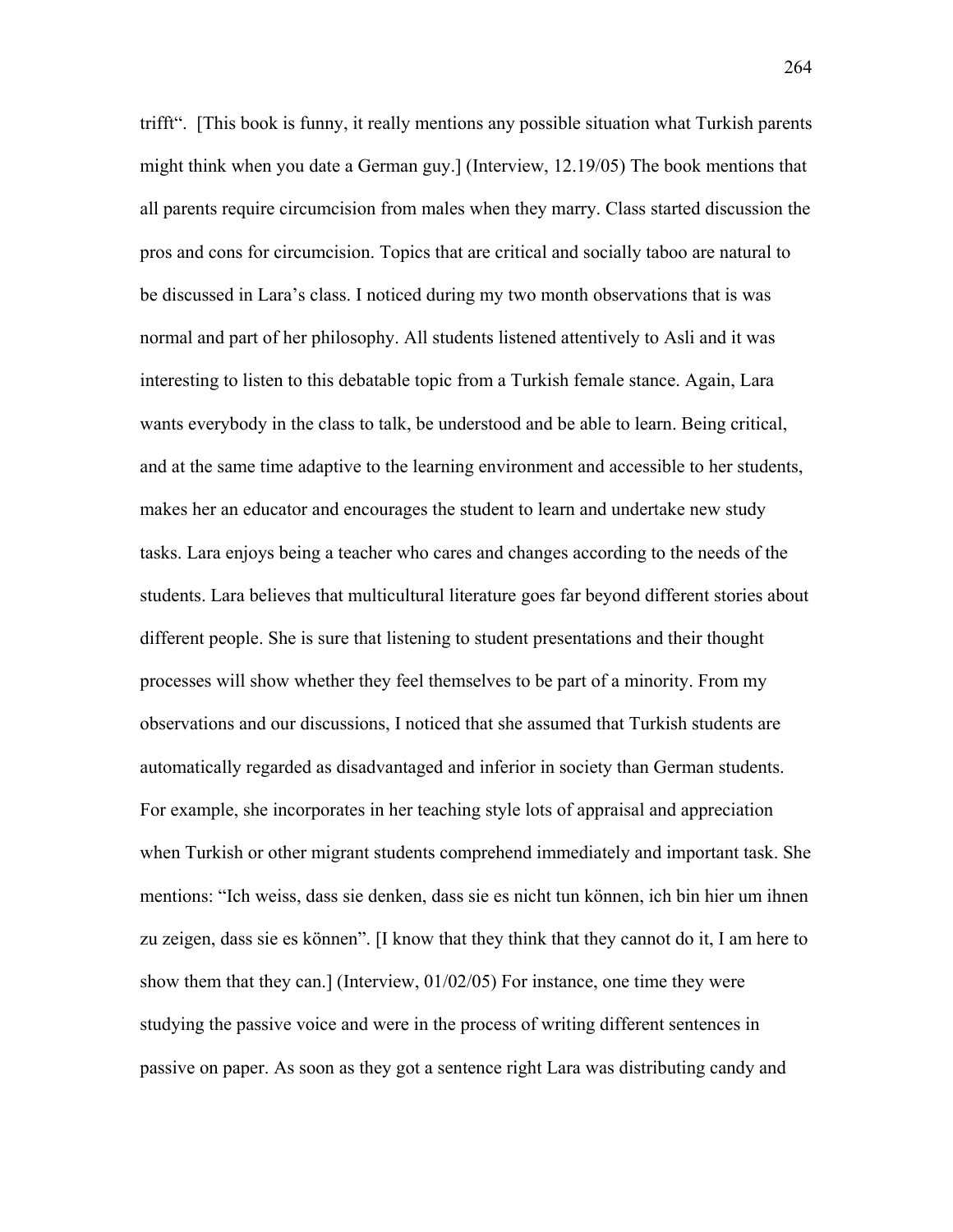giving them lots of praise. I noticed that they loved it, not because of the candy only, but also because they could understand a hard topic such as the passive voice.

In summary, choosing from among a variety of diverse literature for the students to read shows Lara's flexibility and student centeredness in framing the literary context of her classroom. Not surprising is her idea that "going along with their background" is a goal of her teaching. Lara thrives on creative individuality in her classroom as already discussed. Such is not only a personal and pedagogical outgrowth of whom she is, but also is a result of her bad experiences in the past. Lara also maintains her feelings towards the faculty for herself, however still continues talking in Turkish regardless of what they believe in front of other teachers in the hall. The choices she makes for herself and her students reflect aspects of her classroom dynamics which are based on her own teaching philosophy. Yet, her creative, critical approach to implementing different teaching methods in the classroom and trying to adapt her teaching style according to the needs of her students shows that her personality is caring and particularly engaged in guiding and helping students. Her background and her past made her so passionate today in what she believes and is pursuing. *De facto*, Lara's teaching philosophy mirrors her teaching style. Her philosophy as an educator is based on the assumption that she welcomes any individual regardless of his/her nationality or ethnic background, and implements different teaching methods to accommodate that idea. She realizes that an educator can teach and make sure that everybody can be reached in some way; if that does not work, she tries a different approach until she can relax and be sure that everybody has understood the subject. By using literature and storytelling, she can be sure to address the different races and ethnicities in the classroom. She celebrates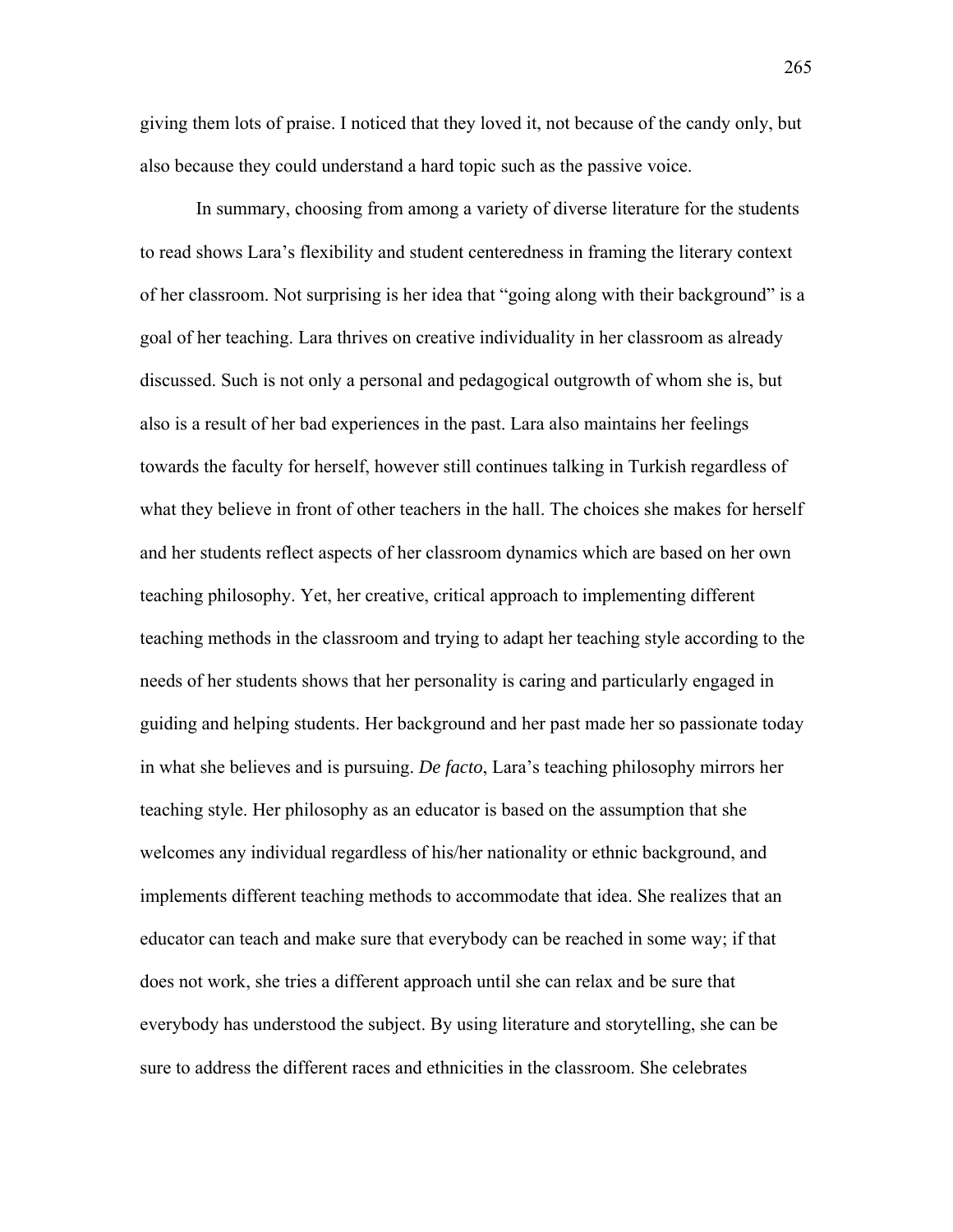everybody's culture through literature and gives different students an opportunity to be included and share their opinions about their culture. For instance, when talking about Turkish families living in Germany, she lets a Turkish student talk about his or her family even if it is different from what is described in the book. It is important to get each student's point of view. She wants to make sure that statements about Turkish culture are correct and objective, and not reflective of general beliefs and stereotypes. Lara, therefore, ensures that the information provided is accurate and confirmed by a Turkish student. She even forms groups, which are asked to role-play situations depicted in the book. Usually German students get to see and act the Turkish family, and other migrant students take the German part. Through this opportunity, both parties realize how one can feel being in a particular situation and understand alternatives and cultural differences.

By a personalized blending of student-centered awareness and teaching expertise, Lara brings positive, diverse, and engaging literary instruction reflective of numerous best practices for her teaching award and being a reflective educator. As prior mentioned, Lara's beliefs that activities directed toward developing student's enthusiasm for continued learning are paramount to simply relaying information and giving some sort of written evaluation. That being said, while trying to stick to her philosophy I observed as well challenges she encountered during her teaching. The next section will describe the challenges of Lara being of Turkish-German descent.

## *Challenges*

Lara noted that her own past experiences made her think of diversity and the need to support minority students by including an integral component of multicultural teaching in her class. She learned from her past, and her current actions are mostly driven by her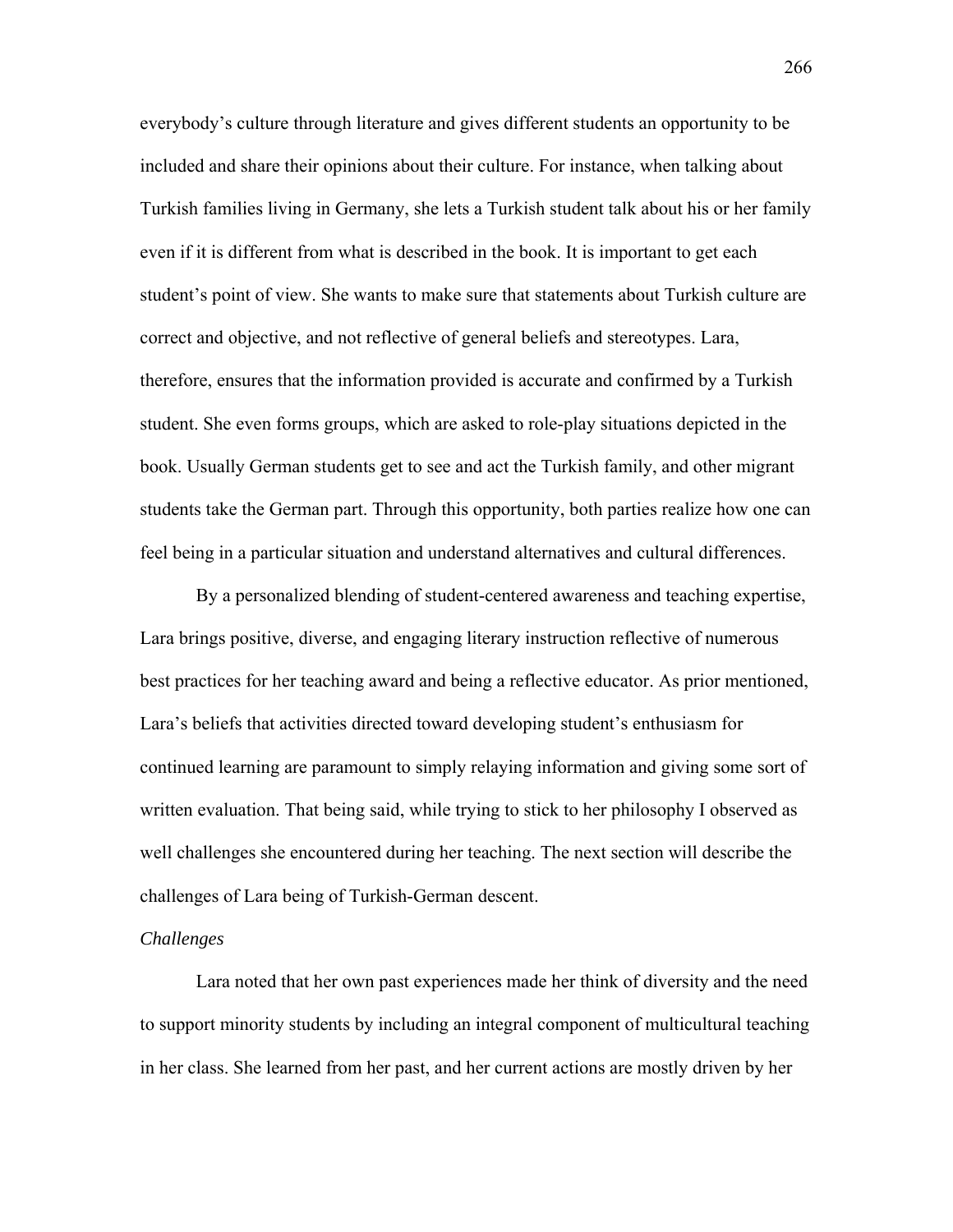prior experiences. Although she experienced many challenges growing up and during her studies, she still remained faithful to her ideas and was persevering enough to keep pursuing her ideals. These challenges are a crucial part of who she is today: she now knows what to accomplish in her teaching career. There are two important themes arising from her data: being a woman of Turkish-German descent, and being Moslem. Both of these themes were apparent in her classroom teaching.

*Turkish-German woman*. Lara said several times that although she felt integrated in the German society for the most part, she was still aware that it was harder for her to do a good job and be considered like any other German teacher. The continuous verification of her education credentials as well as negative and hostile remarks regarding her culture and religious beliefs, made her work even harder and become more critical towards anything concerning the school environment. Her only goal was to be knowledgeable and highly competent in her teaching in order not to expose any vulnerability to her German peers and the German principal. Even in her class, she was aware that her German students might be skeptical of her teaching and knowledge. She noted that even some German parents were astonished that a Turkish teacher might be teaching German to their children. Her crucial role as mediator between students, parents and school authorities put high pressure on her teaching capabilities and personality. Her continuous attempt to do a good job was, in the long run, a hard goal to accomplish. I could see that Lara was sometimes frustrated and fed up with the whole situation. This was apparent in our telephone conversations when she told me about unfair situations with which she could no longer deal. However, for the outside world, she put on a strong and confident face. Lara states,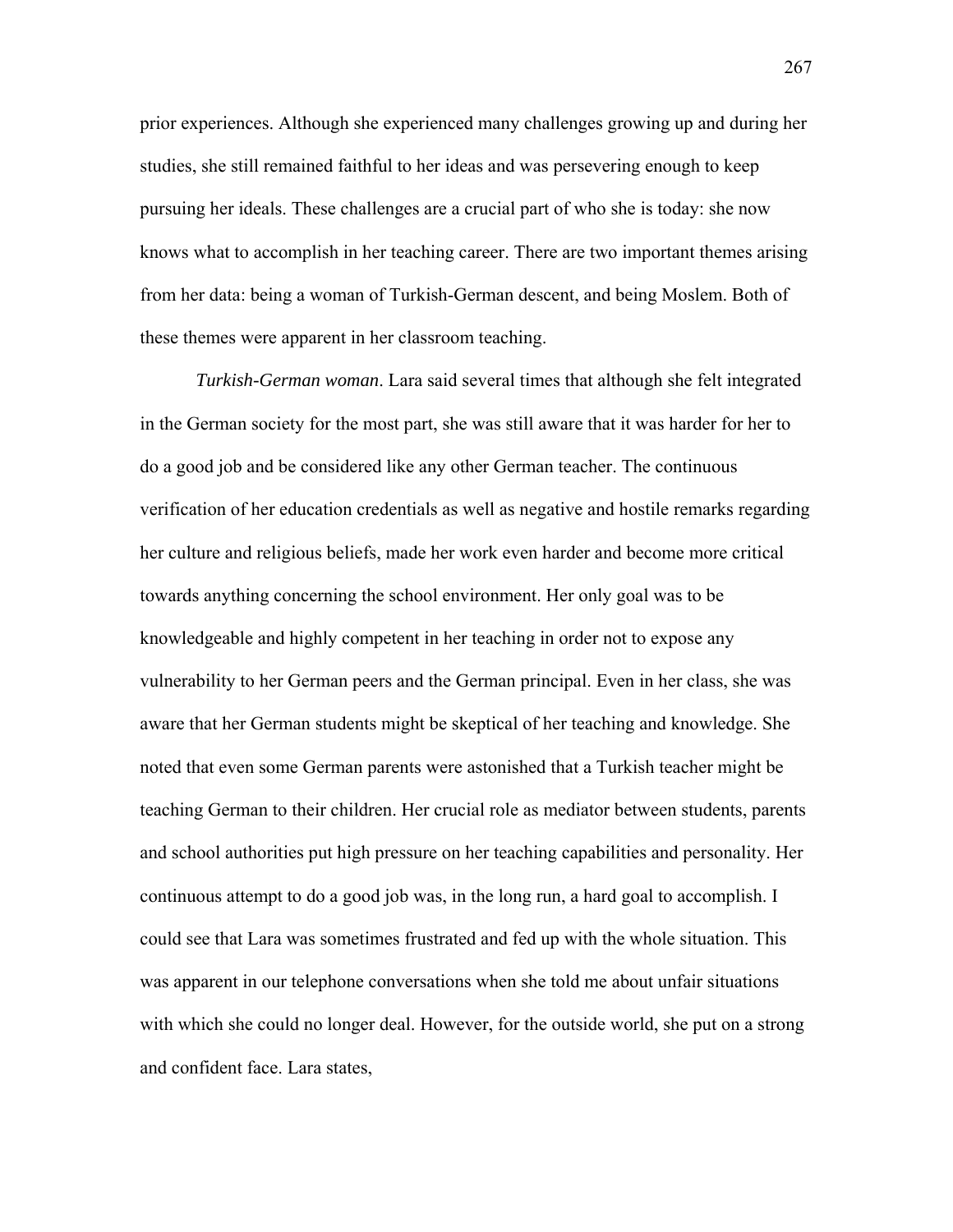Weil du Türkin bist, ist es nicht automatisch angenommen, dass du genauso viel weisst oder auf die gleiche Weise gelernt hast, wie deine deine deutschen Lehrerkollegen. Obwohl ich nicht so denken sollte, kann ich nichts dafür. Es ist die ganze Zeit in meiner Interaktion in der Schulumgebung offenkundig sichtbar. Ich gewöhnte mich daran. Ich lebe eben damit. Ich fühle immer, dass ich extra schwer arbeiten muss. Ich fühle immer, dass ich einen besseren Job machen muss, als die anderen deutschen Lehrer ihn tun.

[Because you are a Turkish female, you are not automatically assumed to know as much or to have learned in the same way as your German teacher colleagues. Although I should not think that way, I cannot help it. It is blatantly apparent all the time in my interactions in the school environment. I got used to it. I just live with it. I always feel that I have to work extra hard. I always feel that I need to do a better job than the other German teachers do.] (Interview, 01/02/05)

Lara also gave several examples of her negative experiences in the comprehensive school, which were caused by German teachers with whom she now works. For instance, there was an older woman teacher who continuously compared herself to Lara. She repeated several times that she was immersed in culture and that she has seen the world. She also underscored her expertise in the German language field. Lara believed that, indirectly, she was trying to show Lara that she is highly educated and had the money to go abroad and experience different cultures. Lara knows that Germans are reiselustig (enjoy traveling) and that they are able to afford it. As Lara was growing up earning money for her own education, there was hardly any means left to travel and experience different cultures. Sigrid, the German teacher, wanted to make the point that she is cultured enough and knows how to treat different students with migrant backgrounds. Lara just listened and did not comment. She just added, "Wenn jemand hart versucht zu zeigen, was er oder sie über ein besonderes Thema weiss, dann bin ich immer misstrauisch mit dem, das sie versuchen zu sagen". [If someone tries hard to show what he or she knows about a particular subject, then I am always suspicious of what they are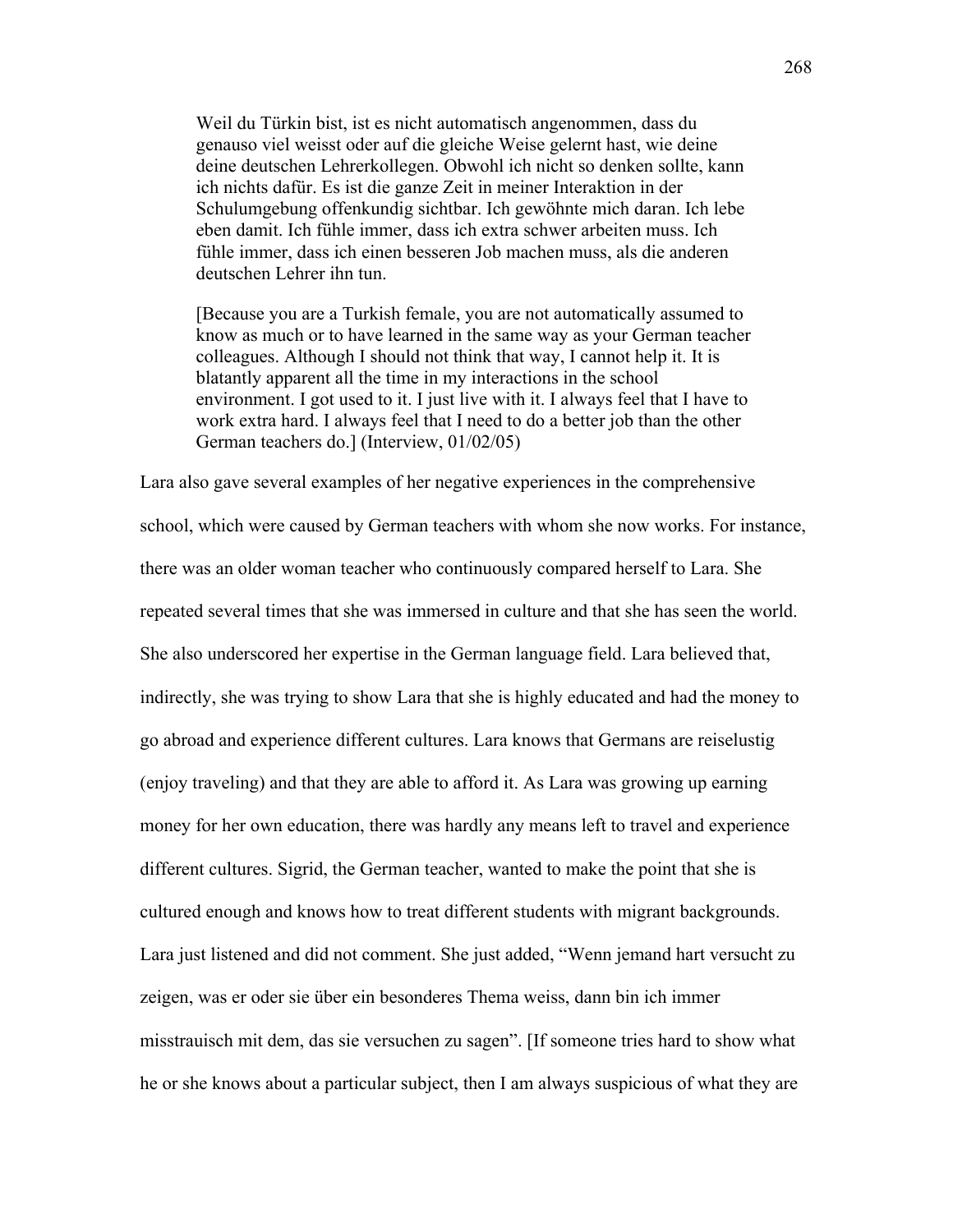trying to say.] (Interview, 08/15/05) She explained that she could clearly see which teacher cared for his/her students and which one was just pretending. Lara indicated, that most German teachers in her school do not like to work in this school due to the lower intellectual capacity of the students and the high percentage of migrant students. This did not bother Lara; she was still acting highly confident, as she knew what Sigrid was aiming at. She connected well with her students due to her young appearance, style of clothing and ability to converse in their native, Turkish language. She learned to get used to such hostile, negative comments by her German peers and therefore did not feel discouraged:

Sigrid, eine ältere Frau, die in unserer Schule arbeitet, erzählt mir immer wie viel sie weiss und wie gut sie in so viele verschiedene Kulturen weltweit eintauchen kann. Sie sagt mir, dass es ihr definitiv hilft um äußerst sensibel im Klassenraum zu sein. Manchmal bemerke ich, dass sie testet, ob meine deutschen Qualitäten gut genug sind. Es stört mich nicht mehr; ich weiss was sie davon hat. Ich bin sehr überzeugt davon, wer ich bin und stolz auf das, was ich bis jetzt in meinem Leben erreicht habe. Wenn ich anfing meine Leistungen abzufragen oder wenn sie sehen könnten, dass sie mich verletzen, dann würde es nicht gut für mein professionelles Leben sein.

[Sigrid, an older lady working in our school, is always telling me how much she knows and how well she is immersed in so many different cultures throughout the world. She tells me that this definitely helps her to be highly sensitive in the classroom. At times, I notice that she checks to see if my German skills are good enough. It does not bother me anymore; I know where she is going with that. I am very confident with who I am and proud of what I have achieved so far in life. If I started questioning my achievement, or if they could see that they hurt me, then this would not be good for my own professional life.] (Interview, 08/15/05)

Lara added that it is rare for German educators to see Turkish migrant teachers in the

public school system. Not only was there no discussion as to why the system did not have

more teachers of different ethnic backgrounds, but education and administration also

made it harder for such teachers to get good jobs in the public school system. Most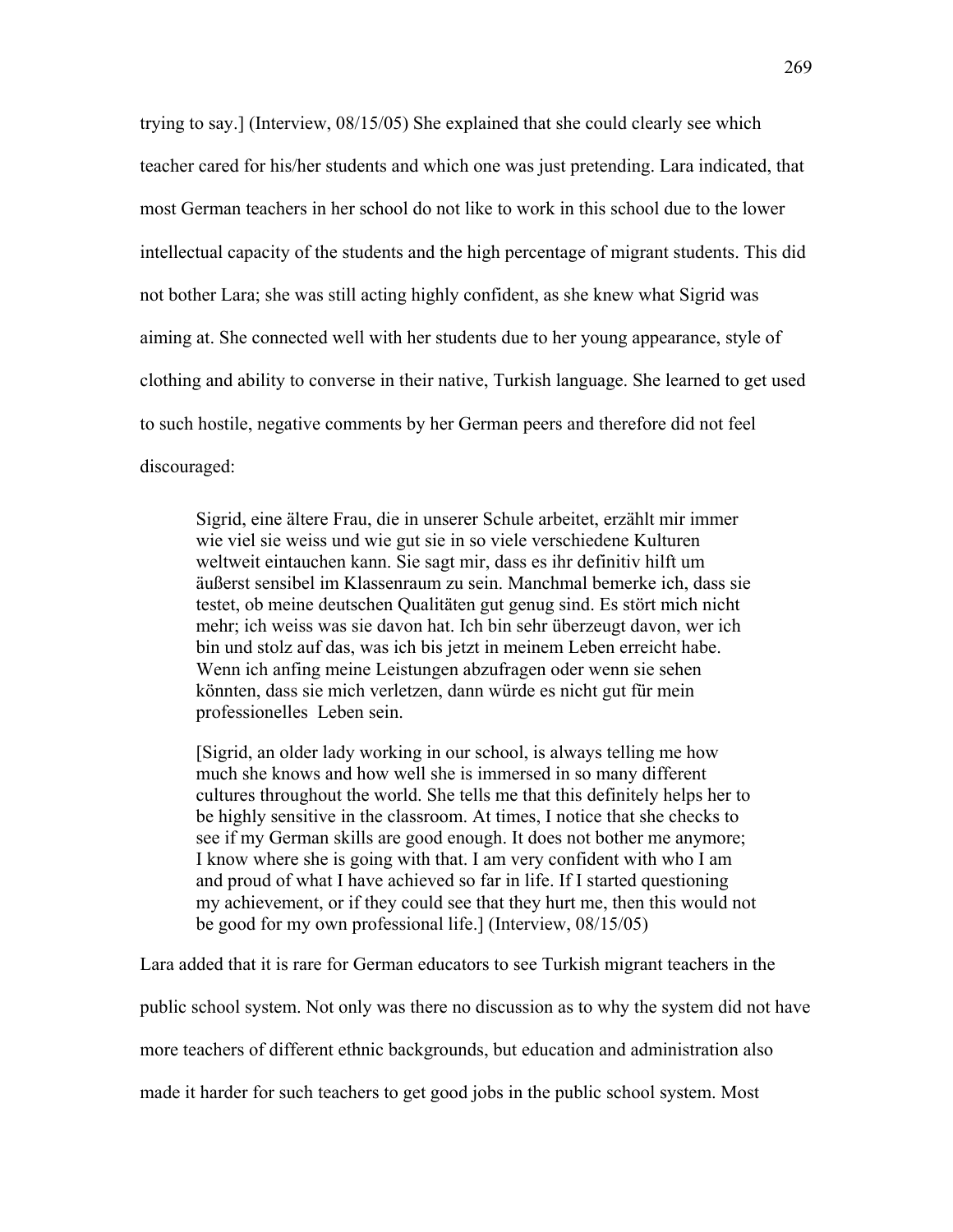migrant descent teachers are placed in either *Hauptschule* or Comprehensive schools, which are regarded as academically inferior to *Realschule* or grammar schools. Lara believes that, regardless of how well she knows her subject, it is simply hard for Turkish-German teachers to be placed in a grammar school with mostly German students of a wealthy background. Lara observes,

Ich denke das, ungeachten wie gut ich mein Gebiet kenne, wegen meinem Namen, meiner Kultur, meiner Herkunft und Religion, ich will nicht den gleichen Ausgangspunkt von der Universität, wie meine deutschen Kollegen, die Abschlussprüfung zur selben Zeit bestanden haben. Es ist nicht bloß ein Zufall. Es ist offenbar, dass die meisten deutsch-türkischen Lehrer in armen Gegenden und an akademisch untergeordneten Schulen platziert sind. Ich muss bloß härter arbeiten und kann nicht aufgeben, weil ich werde verglichen werden.

[I think that, regardless of how well I know my field, due to my name, my culture, my background and religion, I won't have the same starting point as my German peers graduating at the same time from university. It is not just a coincidence. It is apparent that most Turkish-German teachers are placed in poor areas and academically inferior schools. I just have to work harder and can't give up because I'm going to be compared.] (Interview, 01/02/06)

Researching the literature I could not find any documentation as to why Turkish teachers are placed mainly in *Hauptschule* or *Gesamtschule.*Obviously nobody so far did any research on this field. To some degree most migrants are placed in the latter and it seems reasonable to place migrant teachers serving as role-models in such schools. On the other hand, in order to combat stereotypical views on migrants and see migrant people not only as "Gastarbeiters" it is also crucial to employ them to predominantly German schools such as *Realschule* und *Gymnasium*. As most American literature points out how important it is to have minority role models as teachers; likewise I am pointing out that this is also crucial for the German school system. Further, Lara adds that she sees herself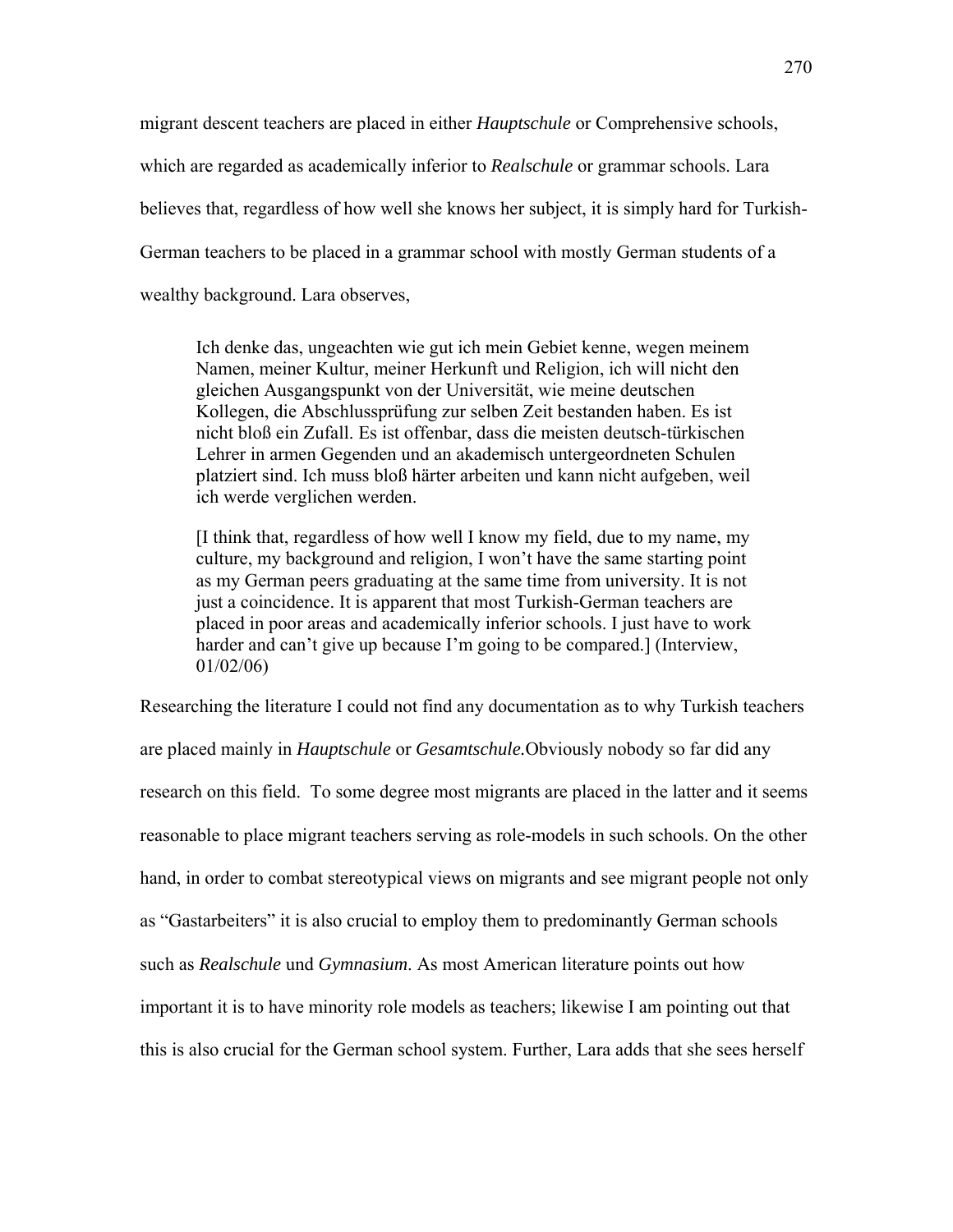as a competent Turkish-German teacher, and she is sure that she is as proficient in German as any German teacher. She worked hard and excelled in her studies.

Regardless of the bad experiences concerning the stigma of her ethnic background, she wanted to guide migrant students and give them pieces of advice wherever she could. Thus, they would be prepared for their jobs or any obstacles after graduating from school. Growing up as a migrant and having difficult experiences throughout college years helped her to realize that she can make a positive impact on minority children. As mentioned above, Lara believed that she needed to work extra hard as a Turkish-German female teacher. Similar to Chantelle,worked extra hard in both her professional and private life. Generally, she felt that Turkish-German women need to work harder than German women. All in all, she had more challenges and needed to overcome more obstacles than any other German women, especially in her field as a female German-Turkish teacher.

 On the other hand, Lara was aware of her advantages as a German-Turkish woman, such as the ability to nurture her students and be attentive to their cultural and religious concerns. During class time I noticed that she was very approachable and in general a good listener to all the needs of her students. Lara indicated, that student felt comfortable and did not hesitate to ask and suggest anything new in her classroom. Her dynamic nature and ability to accommodate her teaching to the students' needs made her a competent and caring educator. She was aware of all the problems and she still worked hard to make things better. She told me that she was very comfortable in discussing with me her experiences in the school environment, involving the principal, administration and her German colleagues. Her positive nature and nurturing personality made her an ideal

271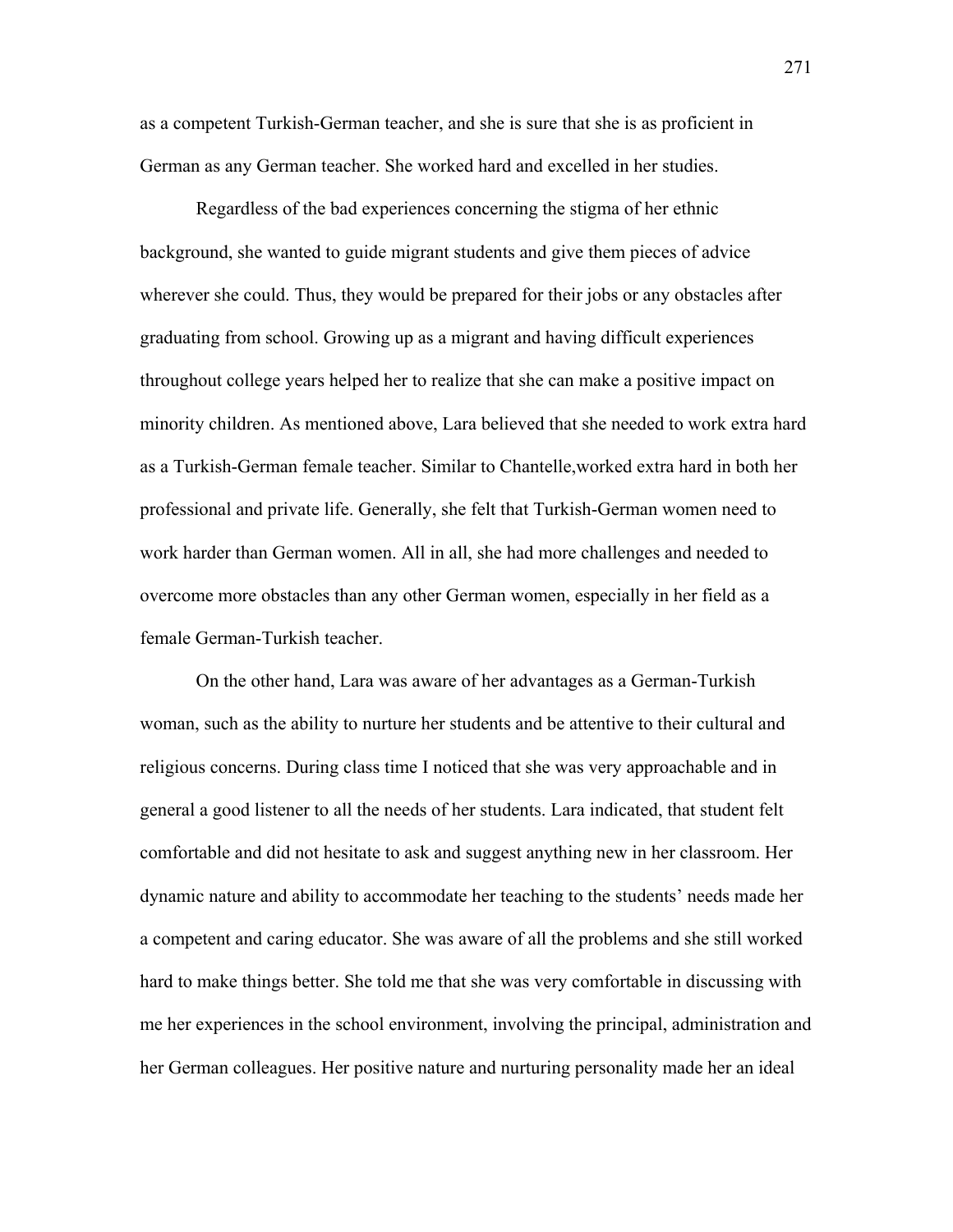teacher and facilitated a good relationship with her students. Although she sometimes made sarcastic and ironic comments to her students when they did not listen or did not do their homework, I observed that the students, in general, were very attentive to anything she taught. She knew that within the four walls of her classroom was her only secure place, one where she would not be under surveillance. Although she got along with her students, she was aware of the fact that the school administration and society in general were still not comfortable with the idea that a Turkish-German teacher might be teaching German students the German tongue. She had and still has obstacles and did not feel treated like any other teacher. In addition, compared to other teachers, she has many other cultural obligations, which are just seen as normal in her background.

Ich weiss, dass ich mich damit befassen muss ein Einwanderer in einem Deutschen Umfeld zu sein, eine Frau in zwei verschiedenen Kulturen zu sein. Beide Situationen bringen mich in eine benachteiligte Situation. Als eine türkisch-deutsche Frau muss ich mich meiner rebellischen Natur von Zeit zu Zeit unterwerfen und bestimmte Traditionen und Bräuche in der Kultur akzeptieren. Als eine junge, ausländische Frau in einer professionellen Umgebung muss ich gewisse Stereotypen und Missverständnisse über meine intellektuelle Aufnahmefähigkeit von meinen Kollegen tolerieren. Das ist nicht gerecht. Ich weiss, dass alle türkisch-deutschen Frauen härter arbeiten müssen und keine Freizeit haben. Das ist nicht fair.

[I know that I have to deal with being a migrant in a German environment, being a female in two different cultures. Both situations put me in a disadvantaged position. As a Turkish-German female, I have to subdue my rebellious nature from time to time and accept certain traditions and customs in the culture. As a young migrant female in a professional setting I have to tolerate certain stereotypes and misconceptions about my intellectual capacity from my peers. It is not fair. All Turkish-German females I know have to work harder and don't have any spare time. It is not fair.] (Interview, 08/15/05)

To sum up, although Lara feels comfortable and understood within her four classroom

walls, with her students, outside of the classroom she has many hurdles to overcome.

Again, her positive nature comes through and prevails in her classroom. She does not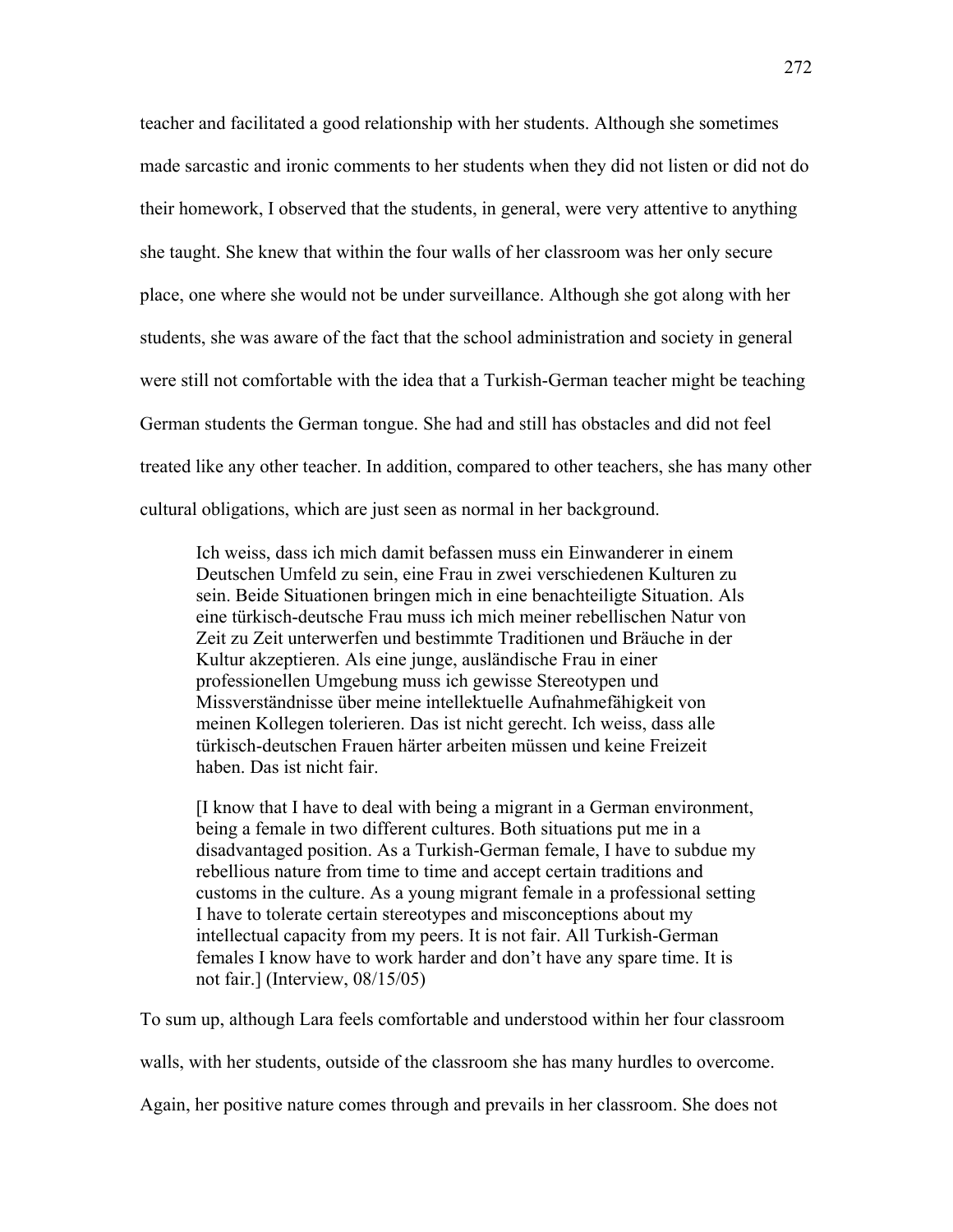give up or feel discouraged. She has a strong personality, and comes across as competent and emancipated.

*Moslem.* Aside from Lara's difficulty concerning her experiences as a female in two different cultures, her attitude remained positive for the most part. It seemed at times that she was trying to calm down and live with the load of problems from the past. Her constant assertions that she likes the advantages of being female, young, beautiful and dynamic demonstrates that she is comfortable with her gender and uses it for certain aspects of her profession. I would like to elaborate on these aspects in more detail by citing excerpts from my observations of her classes along with telephone, email, and interview conversations.

Als eine Aufständische in dem türkischen Milieu muss ich sicher gehen, dass ich nicht direkt zeige was ich denke. Ich hatte das auch ein paar Male während der Begegnung mit der Familie meines Mannes gemacht. Es war nicht als gewöhnlich und richtig angesehen worden. Ich habe es genau gefühlt. Obwohl ich eine deutsche Einstellung habe und eine intellektuelle Ausbildung, muss ich noch immer den Regeln der türkischen Kultur folgen. Ich erkannte das, während ich in meiner Familie aufwuchs. Mein Eltern wollten mir türkische Gewohnheiten und Bräuche einflößen; jedoch war ich rebellierend!

[As a female rebel in the Turkish milieu, I need to make sure I do not directly show what I think. I also did this a couple of times during encounters with my husband's family. It was not regarded as common and right. I just felt it. Although I have a German attitude and intellectual training, I still need to obey the rules of Turkish culture. I realized this growing up in my family. My parents wanted to instill Turkish habits and customs in me; however, I was rebelling!] (Interview, 12/19/05)

Lara also feels that she can relate well to Turkish Moslem students, because she can

understand their process of cultural adaptations and the resulting problematic situations in

their families. She herself grew up in such a cultural gap and can assist the female

students understand their needs, thoughts, and actions: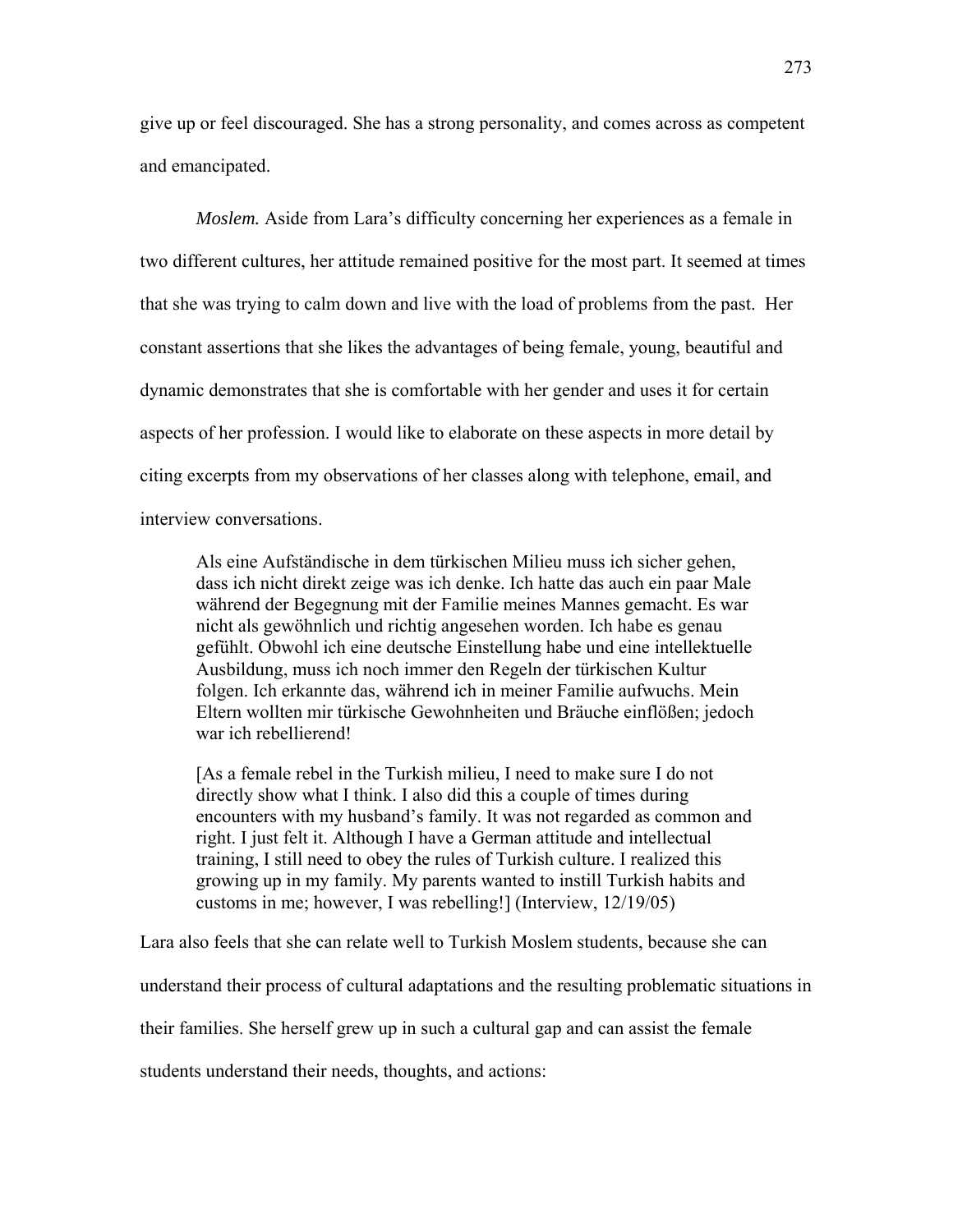Im Allgemeinen denke ich, ich identifiziere mich nun mit meinen Schülern, weil sie sehen mich als einen Teil von sich selbst. Ich habe einen türkischen Namen, eine türkische Kultur und Sprache und kann ihre Witze verstehen, weisst du. Ich muss es zugeben, obgleich, dass ich mich besonders mit weiblichen, muslimischen Studenten in Beziehung bringen kann. Zum Beispiel gibt es ein paar türkische Studenten, die in meinem Unterricht einen Schleier tragen, der sich manchmal unangenehm anfühlt und missverstanden von ihren Kollegen. Ich versuche sie zu unterstützen und mit ihnen zu reden, um ihnen in der Klasse zu motivieren und ich lasse sie vor ihrer Klasse sprechen um kulturelle Unterschiede klarzustellen und für das Verständnis für sie muslimische Religion. Ich bin mir ganz schön sicher, dass sie nicht für eine Woche wegfahren dürfen, außerhalb ihres Landes oder sogar in eine andere Stadt für eine Übernachtung mit der Klasse. Jedoch will ich alles tun, um ihre Eltern zu überzeugen. Ich bin mit dem selben Problem aufgewachsen und ich möchte nicht, dass sie Kinder darunter leiden. Und ich denke, türkische Eltern verlassen sich auf mich, sie wissen, dass sie sich mit mir in Verbindung setzen können und mit mir in ihrer Sprach reden können. Ich fühle das. Ich denke, dass ist ein anderer Vorteil, besonders in der Zeit, in der ich meinen türkischen Schülerinnen beistehen muss.

[Generally, I think I relate well to migrant students, because they see me as part of themselves. I have a Turkish name, culture and language and can understand their jokes, you know. I have to admit, though, that I relate particularly well to Moslem female students. For example, there are a couple of Turkish students wearing a veil in my classes who sometimes feel awkward or misunderstood by their peers. I try to support and talk to them to give them motivation in class, and I let them talk in front of their students to clarify cultural differences and understanding of the Moslem religion. I am pretty sure that they won't be allowed to go on one-week trips outside the country or even to another city for a sleepover with the class. However, I will do everything to convince the parents. I grew up with the same problems, so I do not want the children to suffer. And I think Turkish parents rely on me, knowing that they can relate and talk to me in their language. I feel this. I think it is another advantage, particularly in terms of assisting my female Turkish students.] (Interview, 01/02/06)

Lara still sees herself as very naïve and idealistic. However, she enjoys being a teacher and passing on to them what she has learned, which, in turn, pleases her very much. Lara told me that several times she was annoyed that other teachers tried to convince her that Ramadan was nonsense and wondered how she could endure teaching while not being able to eat and drink. Most German colleagues tried to convince her then that she is like a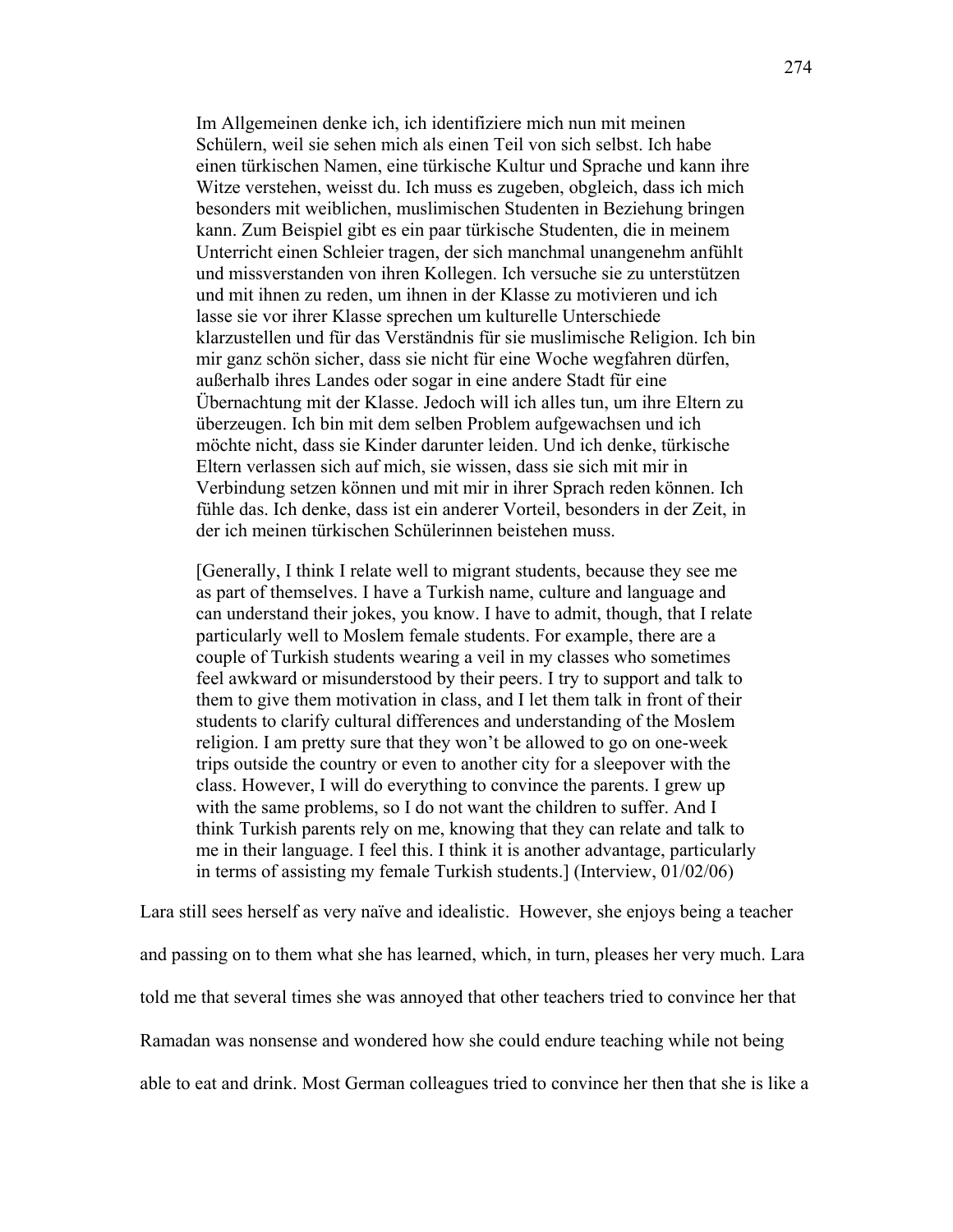German girl and therefore does not need to stick to her religious beliefs. This paradox behavior is misleading. As her colleague do not value her Turkish origin, they still keep on denying it by making her belief that she is German and therefore do not need to belief in her religion. While she was describing the situation, I noticed her frustrated mimic and gestures. Lara could not bear the fact that Germans in general could not understand that a Turkish girl can be educated and emancipated at the same time. If that is the case, then she must be German. At times, I could see that she was fed up with the whole "pseudo" culture and that she was sticking more to her own background. As she was constantly around Turkish friends and family, I noticed that she only has one or two German friends. Thus, her only encounter with Germans is in her profession. It is interesting that she values German education and knows that she gained a lot from the educational system. However, she feels more Turkish, and I guess that causes her dilemma. She stated several times that she is a rebel, and I think that her continuous struggle to switch between the two cultures reflects her rebellious nature.

Overall, Lara has a strong personality which she developed growing up in two different cultures. Her unique advantage of enjoying both cultures' advantages helps her to make a stronger impact on minority children. She went through many challenges and wants to make sure that migrant children can get a fair chance and guidance in their education. She is a critical educator and accepts each child's fund of knowledge. She is not trying to impose her views in the classroom. Her class is structured around the needs and interests of her students.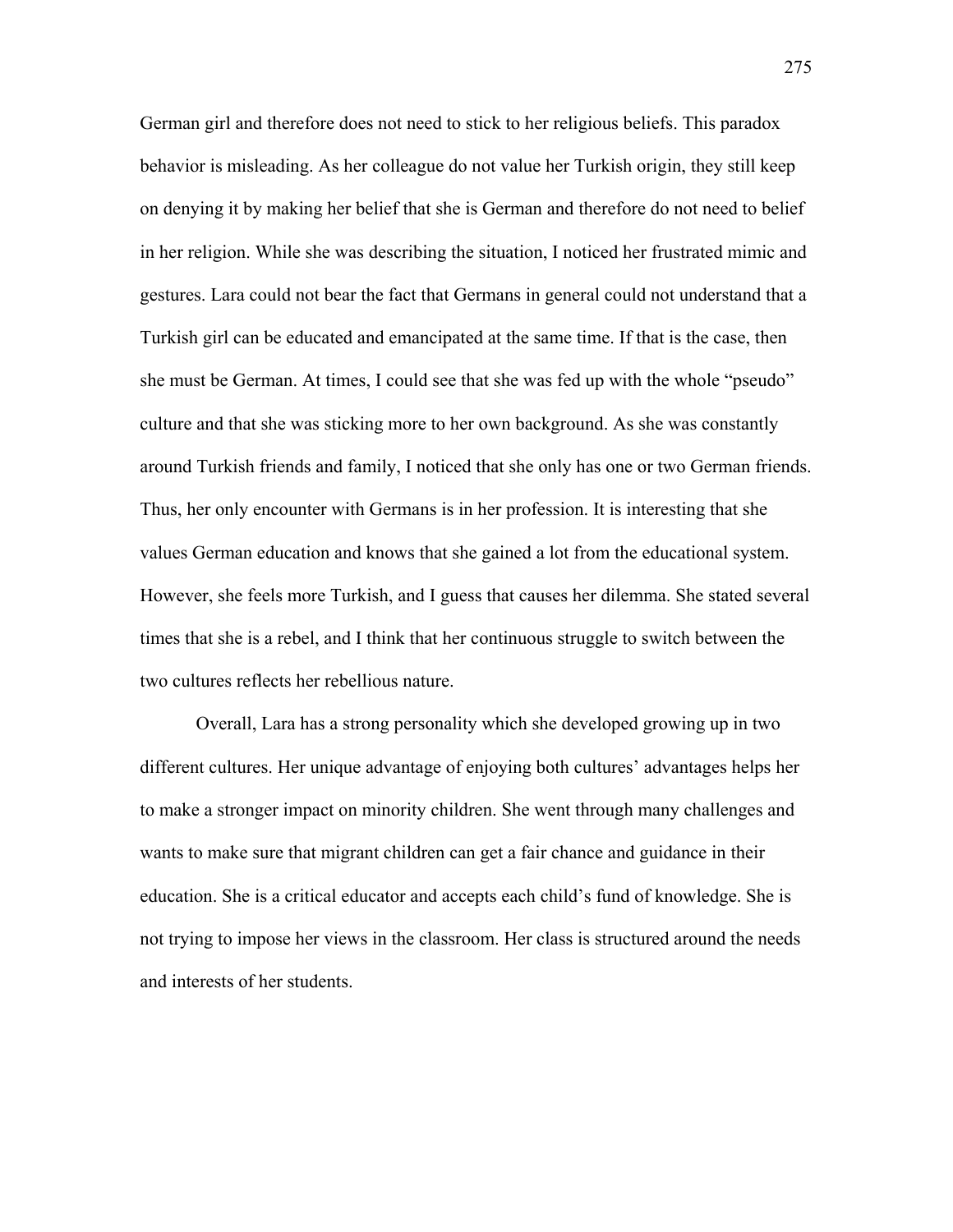### *Themes in Personal Beliefs and Teaching Practice*

Teaching Practice is complex and not easily relegated to neat, consistent descriptors that comfortably categorize the sharing of information and interaction among participants in a classroom. However, interviews, observations, telephone conversations and emails produced from this study all provide information offering unique insight into Lara's beliefs and teaching practice, and from utilizing a constant comparative method (Glaser  $\&$  Strauss, 1967) certain recurrent themes emerged. These themes are intended as the best possible descriptors of the phenomena occurring with and around the respondent in her created, lived-through world, but they are not intended to be all-encompassing or static. These themes are persistence, caring, and multicultural community of learners, three seemingly divergent themes that explain Lara's praxis with their students , her working relationships to their colleagues and administration, and at times her relationship to herself taking into account her personal history and experience.

#### *Perseverance*

During her childhood, college experience and working environment at Max Planck Comprehensive, Lara's experiences made her develop a kind of personality that is persistently showing up in the way how she wants to achieve her goals. Only few teachers at Max Planck Comprehensive, based upon my observations, are creating a classroom environment such as Lara's. Moreover, negative perceptions towards migrants in general by the faculty and their stereotypical views on Turkish people encourage strong teachers like Lara to pursue their teaching ideals into what I have named persistence.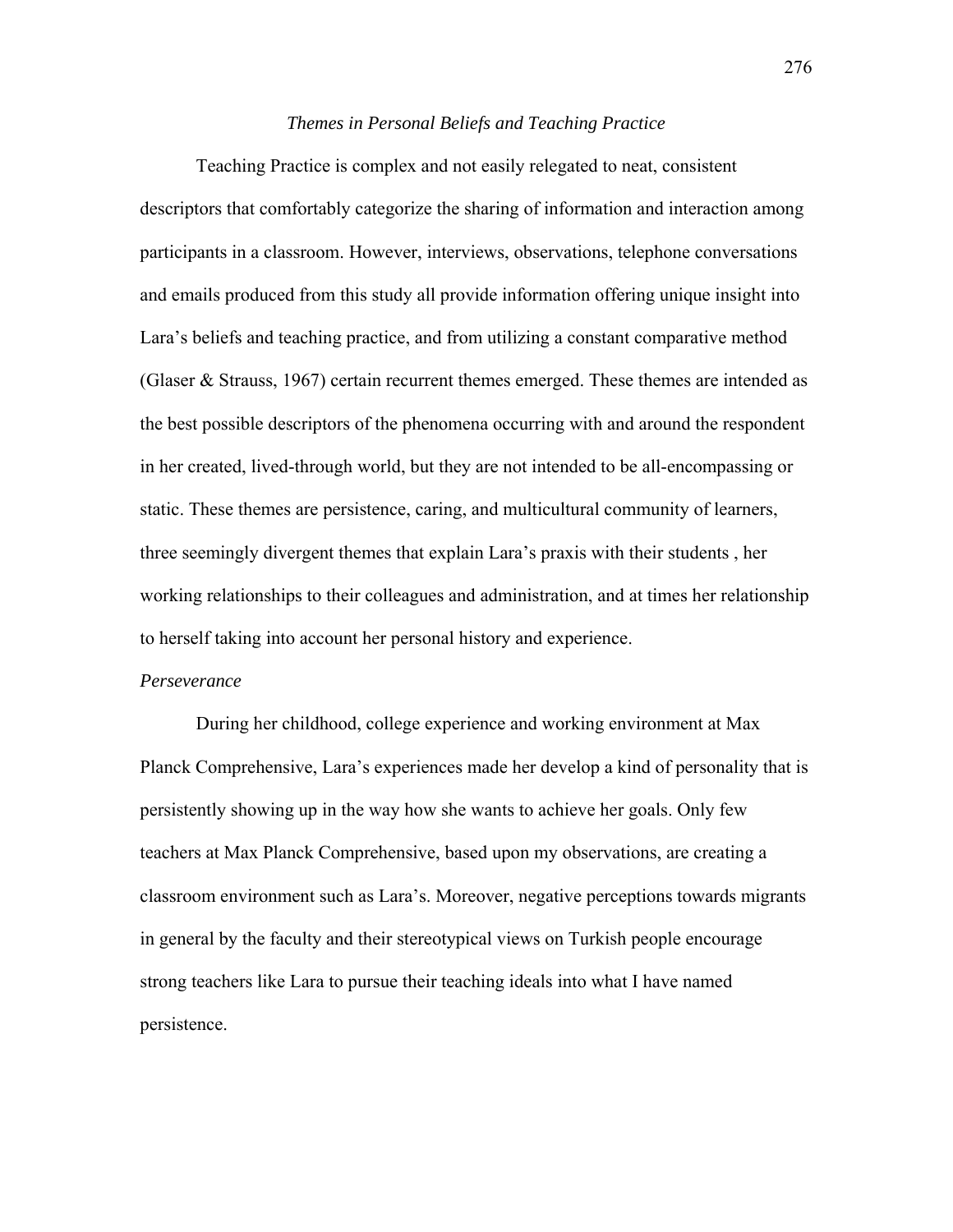From the two major areas Personal Beliefs and Classroom Practice, Lara actively engages in multiple forms of personal and professional persistence which she chooses to exercise in regard to her teaching. Lara's persistence against the faculty and school policies manifests itself in a number of ways. She chooses her own books, does not change her intrinsic motivation of teaching, and allows her students how they would like to talk in Turkish regardless what the school policy states. This shows in many ways that she does not acknowledge the administrative policies toward a diverse education and she still challenges herself to do a good job when having the opportunity. Clearly, Lara disagrees with the academic policies at Max Planck Comprehensive and believes that it actually does not contribute to the learning per se of the students. Yet while she silently persists, she further alienates herself from the ideas of the school and the faculty. At the same time, she clearly demonstrated to faculty and to the school that she has established her own philosophy of teaching and connected highly well to the migrant students. Her confident approach and self-assurance in what she is doing in her classrooms, makes her even stronger in her ideas of her teaching. While she does indeed give of herself as a reflective teacher, an excellent educator, and mother-like teacher, she also places constraints that, is in her own words, can be described as "rebellious." Not only did she experience a challenge in two different cultures she continues these challenges reflected as well in her four walls. Lara's intentions may indeed be idealistic in achieving her goals to make each student think on his or her own way, that in some way is a memory for her own "challenges" growing up without support from parents and to seek for her own education with no guidance. Within the persistence in her teaching Lara has learned how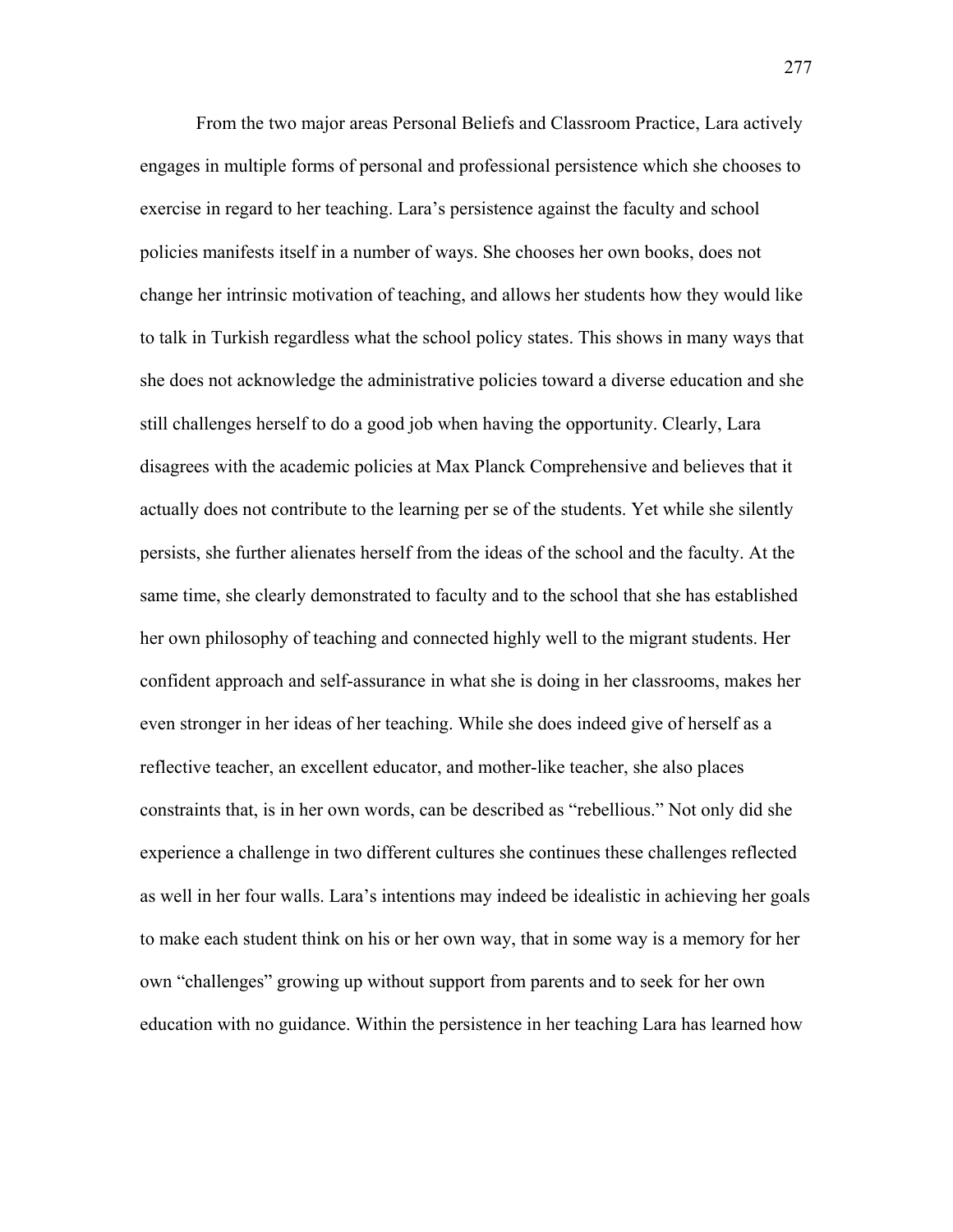to be persistent in light of a non supportive environment such as the negative perceptions of the German faculty.

Despite teaching at Max Planck Comprehensive for a couple of years, Lara has not formed strong relationships with her faculty peers. While she will go to most meetings, Lara does not really communicate with most of her peers and continues teaching the way how she believes is right. Such persistence is not by choice; it is developed throughout the years growing up and is prevailing now also in her teaching. The lack of support from the collegial environment towards migrant students helps Lara to create and continue her philosophy of teaching. Lara states,

Ich weiss, dass die meisten meiner Kollegen mich nicht mögen. Ich kann es spüren und fühlen, durch die Kommunikationen, die wir haben. Meinetwegen, ich mache mein eigenes Ding und ich weiss, dass die Schüler mich lieben und schätzen. So lange ich meine Arbeit mache, geht mir gut.

[I know that most of my peers do not like me. I can feel it and sense it through the communications we had. I don't care, I do my own thing, and I know that students love and appreciate me. As long as I do my job I am okay.] (Interview, 08/15/05)

The lack of communication between the administration and Lara shows also in some way in a negative reaction on her part. Not only do her peers claim about the increase of migrant students and "laziness and stupidity", (Interview, 12/19/05) they do not find solutions or ideas how to better approach them. However, in my observations of the faculty of Max Planck Comprehensive, most teachers are on their own and do not discuss or do some activities together. Lara never even mentioned that she received help for lesson plans or that they exchanged ideas for lessons with faculty. Also, I noticed couple of times that teachers mentioned that they would prefer working in other schools, but they could not find any openings. It seems that most faculty would fluctuate if they would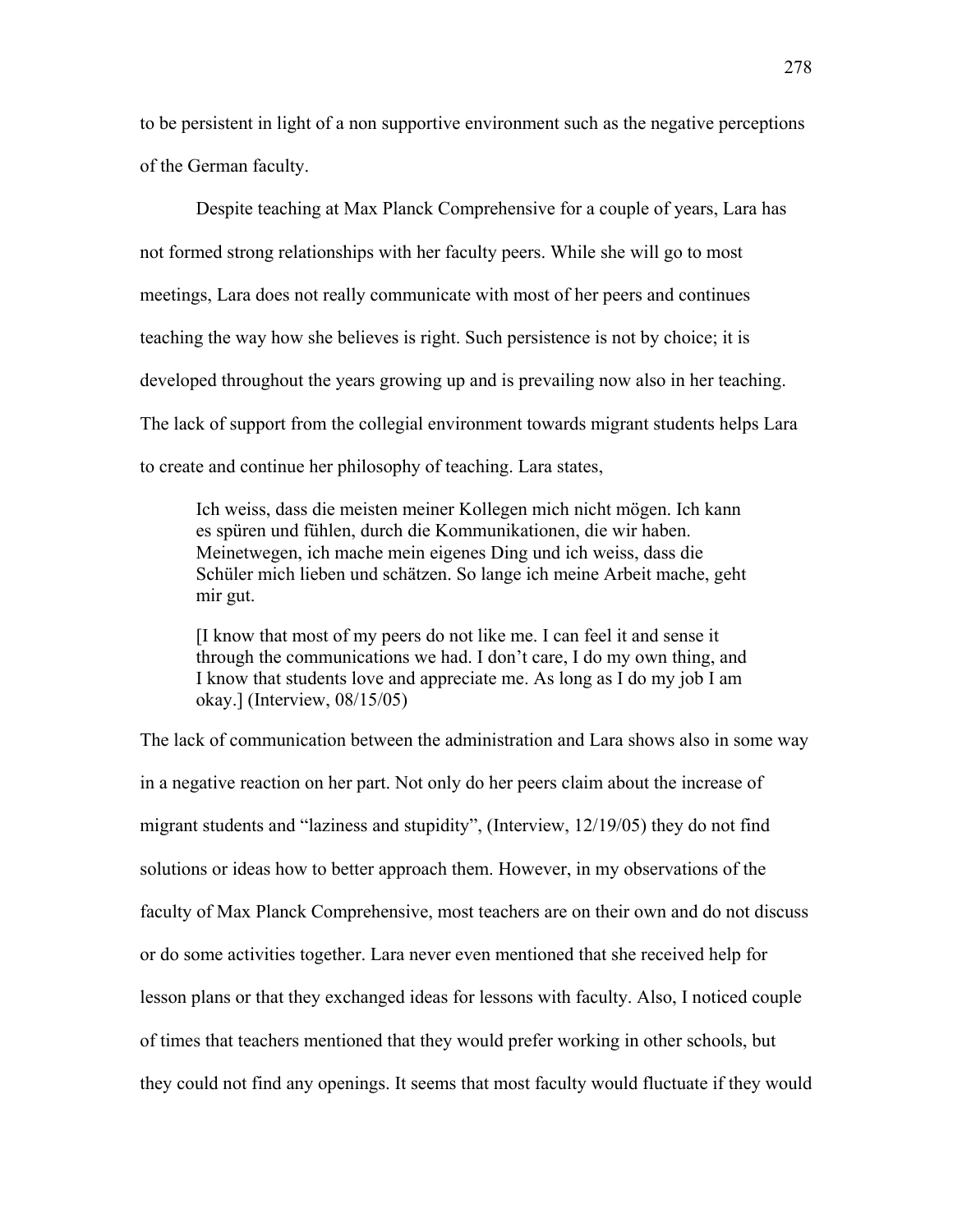find another position. Thus, their negative reactions being surrounded by mostly migrant

students also reflect their motivation for teaching in such an environment. Lara mentions,

Einige der Lehrer wollen wirklich nicht hier sein. Sie sind froh einen Job zu haben. Aber, wenn sie morgen wüssten, dass sie verlegt werden könnten, würden sie es sofort machen. Sie sorgen sich nicht darum, was mit den ausländischen Schülern passiert.

[Some of the teachers really do not want to be here. They are glad to have a position. But, if they would know tomorrow that they could transfer. They would do it immediately. They don't care what happens with the migrant students.] (Interview, 01/02/06)

With no real faculty bond, Lara feels to do the things she wants to do without sharing or

telling the faculty about it. She loves teaching, but would appreciate more a type of

collegiality and tolerance from the administration and the faculty. She remarks,

Ich liebe meine Kitz und will alles tun. Ich wünsche manchmal, ich würde genauso glücklich mit den Leuten sein, mit denen ich zusammenarbeite. Ich vermute, dass das nicht so wichtig ist, aber dennoch würde ich es lieben, wenn ich meinen Unterrichtsplan oder meine Ideen mit jemanden teilen könnte.

[I love my kids and will do everything. I wish sometimes I would be also happy with the people I would work. I guess that's not so important, but still sometimes I would love it if I could share lesson plans or ideas with someone.] (Interview, 12/19/05)

Lara's disappointment with the faculty has made her feel less responsible to them for their negative perception of migrant students. Even though she receives plenty of appreciation from her students, the principal or any faculty members never came to her class to ask her of her different kinds of methods. Clearly, Lara perceives she is alone in her teaching endeavors and only receives some administrative acknowledgment. In spite of this situation Lara allows herself to do units and activities that may or may not directly reflect mandated school curricula. She fashions her own ideas based on her democratic beliefs and creates a learning environment that welcomes diversity. Her persistence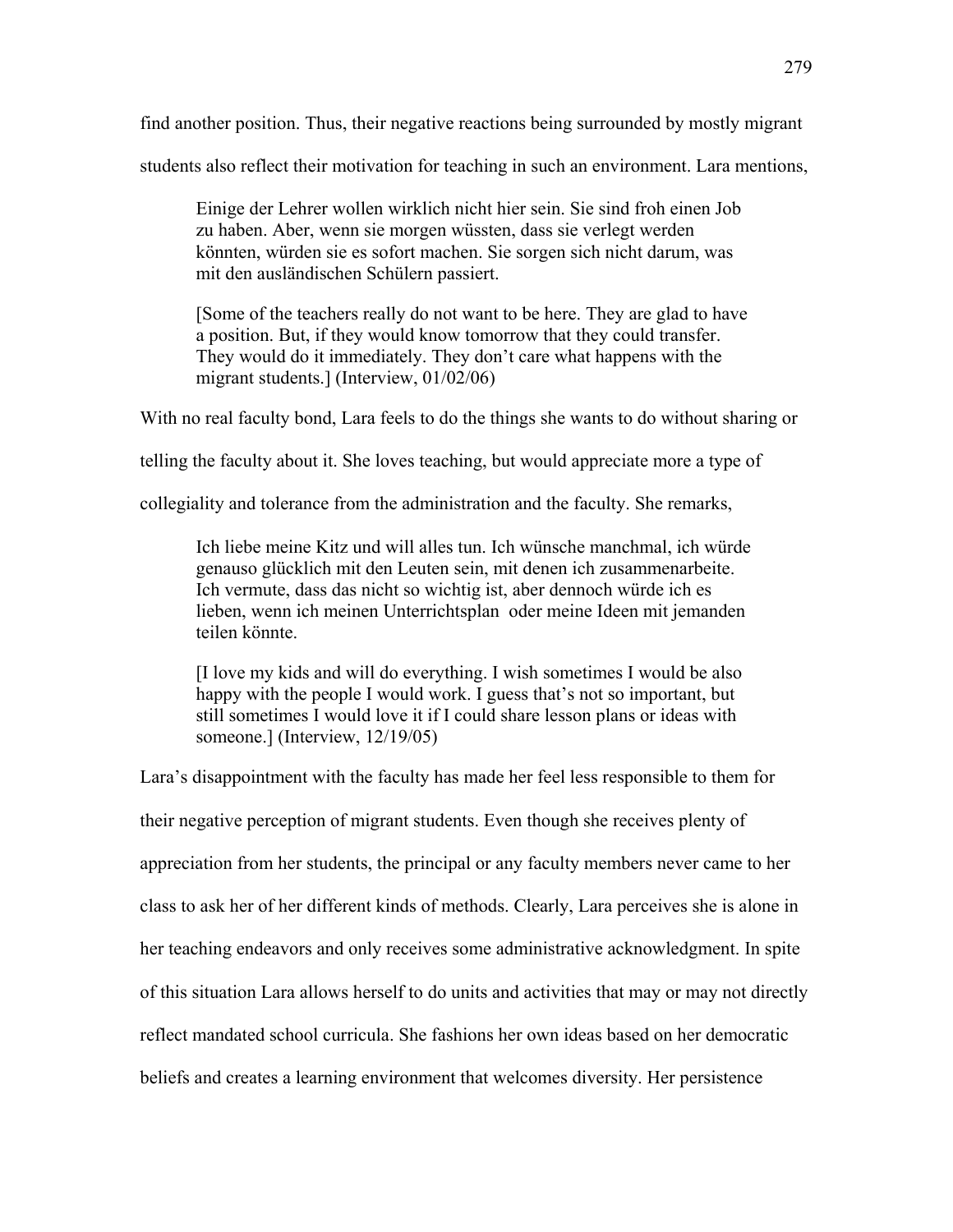reflects Lara's openness to literature study that should be an ongoing conversation of a multitude of ideas and approaches for continued literary envisionment. In addition, Lara is in tune with what is effective, and she continually listens to her students as the primary source for curricular issues. She states,

Ich höre auf meinen Leuten zu. Ich weiss, wann auch immer sie fühlen, dass sie bekommen. Ich versuche meine Stunde zu verändern, solange sie es verstehen.

[I listen to my folks. I know whenever they feel that they are not getting it. I try to change my lesson, as long as they get it.] (Interview, 12/19/05)

Even though Lara indicated administrative negative perceptions being the only migrant teacher, she did not appear to care and presents herself as confident around faculty members. It seems that Lara seems has given up on the prospect of a better teaching setting, and this makes her more driven and persistent on her own teaching goals within her four walls. Lara's persistence may stem from her past experiences not voicing out her wants and needs during her childhood, or it may be due to her own needs to combat against the prejudiced attitude of faculty at Max Planck Comprehensive. Within the construct of persistence Lara has learned how to reflect this in light of her teaching materials, ideas, and workings with the students. Teachers working daily with students and minority students need adult professional relationships, administrative support and understanding, and proper acknowledgment for their academic contributions and individuality as persons. However, when those professional expectations are not met even on a basic level, minority teachers such as Lara will find satisfaction in not respecting departmental procedures and will carve out their own comfortable existence as an independent educator within their working space.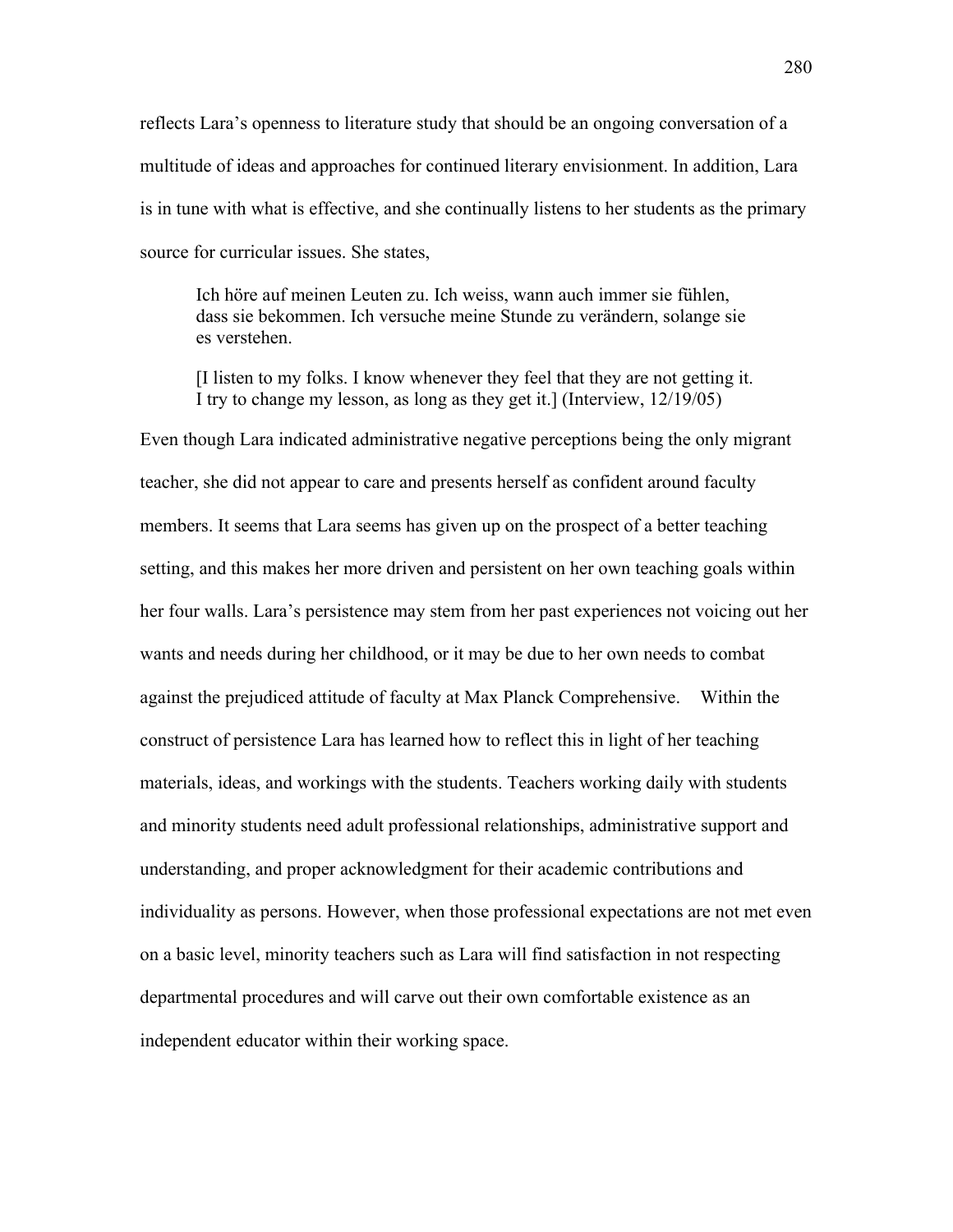# *Caring*

The second theme that embodies the whole concept of a safe environment reflects as well her views of herself as a student-centered teacher whose responsibility is to create an educational environment in which students may be nurtured, spontaneous, and productive. Lara says her basic personality is nurturing. For example, in opening a lesson about different voices in literature, I observed Lara serve bőrek (Turkish feta-cheese millefeuille pastries) to her minority students to be used not only as a food, but also as a mnemonic for recalling elements of *Istanbul Memories* by Orhan Pamuk. While students served themselves borek from a large pot she was showing the book. In her responsiveness of her students she loves to cook for them. She likes to show "ihre Sorge" [her caring] (Interview, 12/12/05) in this way. In addition to provide solid teaching, Lara believes her role in the classroom is to show compassion, connection, and care for the individual as well as providing an educational environment where she can be nurturing, cordial, spontaneous, and eliciting of student work. Lara states,

Ich möchte, dass die wissen, dass ich mich wirklich sorge und ihnen helfen möchte, wann immer ich kann. Ich bin kulturell wie sie und ich weiss was sie denken und wie sie fühlen in bestimmten Situationen. Ich möchte, dass sie wahrnehmen, dass ich mich wirklich sorge. Ich bin da, wenn sie mich brauchen.

[I want them to know that I really care and want to help them wherever I can. I am culturally like them and I know what they think and how they feel in certain situations. I want them to realize that I really do care. I am there when they need me.] (Interview, 12/12/05)

Lara's beliefs is congruent with most feminist pedagogies such as caring (Beauboeuf-

Lafontant, 2002; Collins, 2000; Noddings, 1995), teamwork, and the sharing of control

(Ropers-Huilman, 1997). Most feminist scholars point out the caring portion in teaching

part of the female gender. Being in an environment where students regardless of their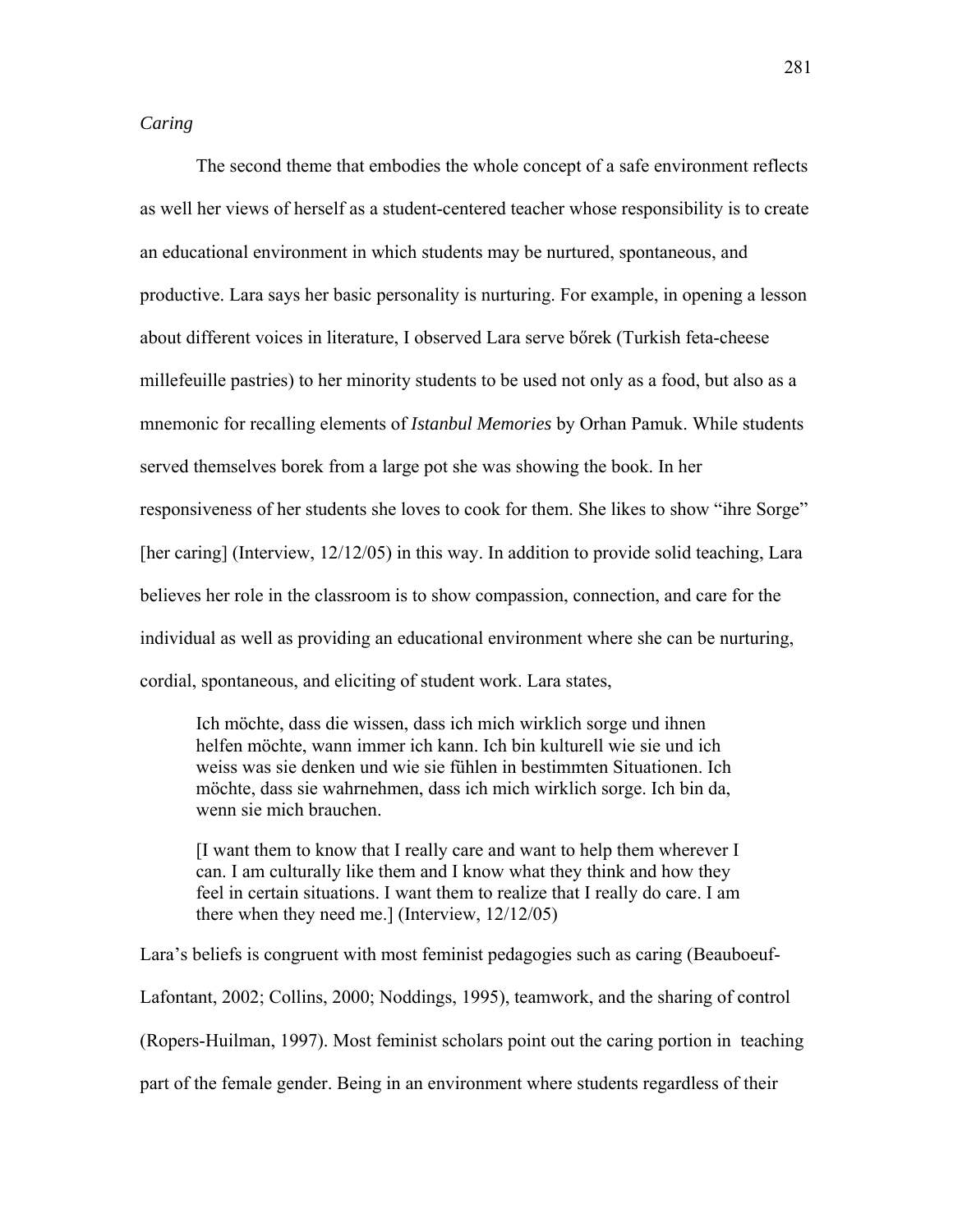background are appreciated is important to her, as it is an outgrowth of her experiences as a young child. Lara explains that she was one of those students who had to struggle due to a different background and therefore did not know to which culture she belongs to. She states, "Ich erinnere mich, dass ich mich manchmal selbst frage, wohin ich gehöre". [Sometimes I remember asking myself where I belong to.] (Interview, 01/02/06). Lara believes that her classroom reflects her personality, and the kind of attention one puts into the learning environment mirrors the teacher personally and professionally. The configuration of her room reflects a type of homelike atmosphere peppered with her own accents.

In addition to creating an environment where her students are valued and appreciated, Lara strongly feels that caring is an important component of being a good teacher. Caring is the exact opposite of the attitudes and behaviors she recalls displayed toward her in her own schooling experiences. To Lara, caring is not just a visible behavior or measurable interaction with a student but an attitude that might be met with a reciprocal acknowledgment. She defines caring as a form of equal acceptance, where students feel comfortable and secure. She states,

Wenn sie mich schätzen möchten und sich um mich sorgen, dann muss ich ihnen auch das gleiche Verhalten zeigen. Würdigung kann sich nur von beiden Seiten entwickeln. Wenn ich sie liebe und es ihnen zeige, dann werden sie es schließlich genauso tun.

[If they want to appreciate me and care for me than I need to show this same behavior also to them. Appreciation can only develop from both sides. If I love them and show this to them they will eventually do as well.] (Interview, 12/12/05)

When students feel safe and cared for as unique people in her classroom that allows Lara to propel them towards one of her goals for them of lifelong learning. It is not enough for one to claim he or she cares, but one must outwardly demonstrate caring. Noddings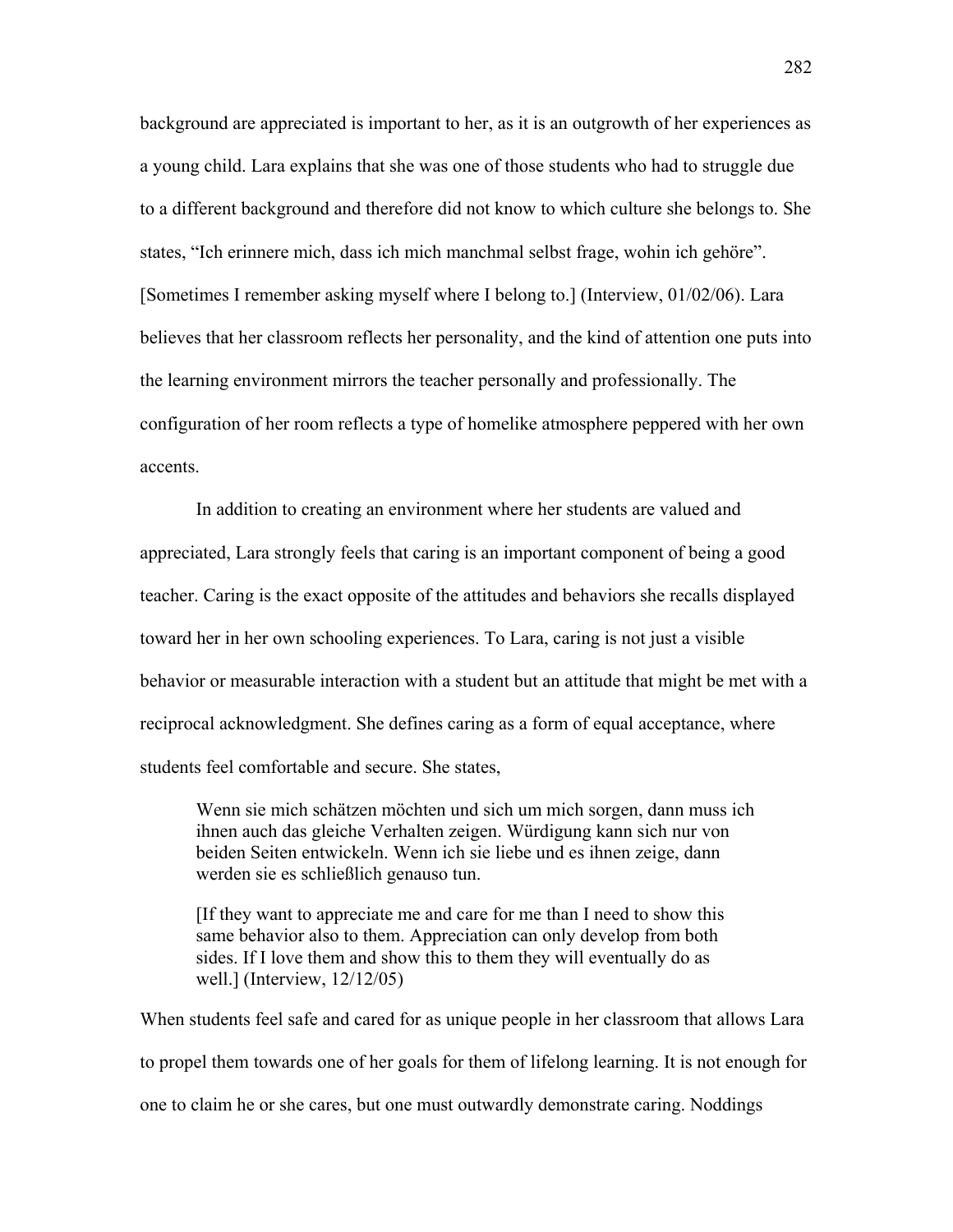(2001) defines a caring teacher as one who possesses more than certain stable and predictable traits that characterize an individual before he or she operates a classroom. A caring teacher is a receptive individual who displays the regular establishment of "relations of care in a wide variety of situations", and clearly demonstrates a continuous drive for competence, "to respond adequately to the recipients of care" (p. 101). I observed that Lara was helping to sell Turkish food with her students on school grounds. She mentioned that "das Geld wird zu der neuen Moschee gehen". [the money will go to the new mosque.] (Interview, 12/19/05) Lara suggested to provide all food from her own source and helped students to set up the stand. On another instance, during Ramadan one student was not feeling well due to fasting. Lara took her aside and suggested that she should leave for home. Esin felt better and left for the day. Although, these examples seem to be normal responses for most teachers' reactions however according to Lara not all teachers are sensitive enough. Both students seem different and much more positive towards Lara. Lara attributes this to her reaching out to the students through compassion that nurtures the rapport she built with both.

 Caring is frequently misunderstood as a certain lack of professionalism, and critics suggest that the relationship between care giver and recipient should be somewhat distant, supervisory in nature, and communicated through an insider's language of clinical jargon. Lara's approach to caring is not common in middle school classrooms. Unlike Sears, Kennedy, and Kaye (1992) who found that teaches are often concerned more with intuition and judgment of content that with sensing and feeling with regard to student needs, Lara believes that all are essential. In addition, Lara sees herself as a caring individual who focuses on the student- all characteristics that emanate from her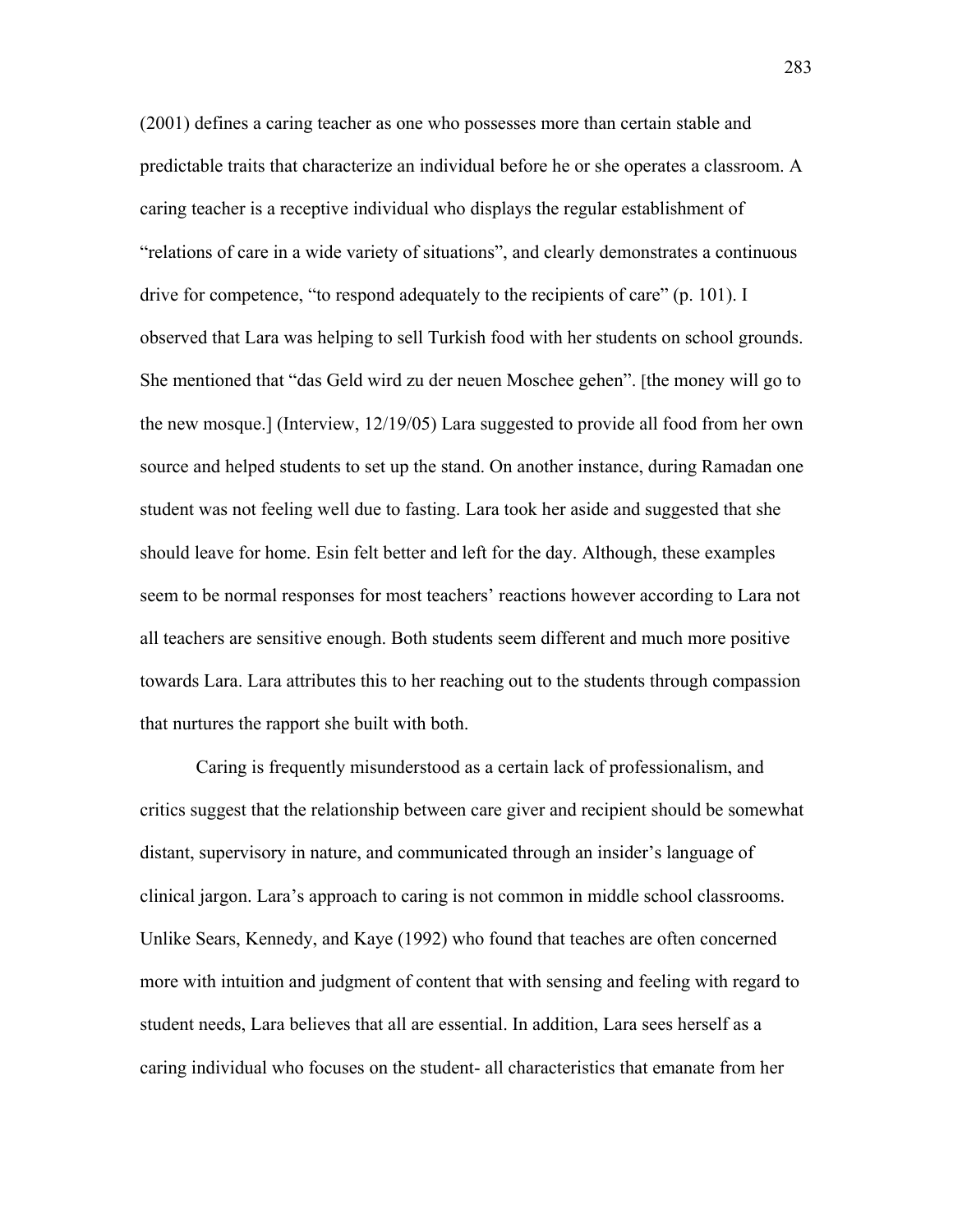teaching beliefs that serves as the basis for her behaviors, decision, and attitudes in the classroom (Noddings, 2001). Such is seen when she collaboratively raises money for the mosque by selling borek on the school grounds. Lara considers this situation as important and necessary as the mosque needs funds to establish a new school for praying. However, helping indicates a need for Lara to receive in some way an appreciation Lara does not get from her own peers at Max Planck Comprehensive. Through her continuous effort to create an "appreciative" environment for her students, Lara manifests such through critical topics, such as Muslim females in society, religion and Turkish and German relationships, to be discussed. Lara's deliberate creation of what she deems an inviting, sincere, student-oriented community appears to be an extension of her.

#### *Learning Environment*

 The Learning Environment theme embodies concepts of student's interaction, diversity, acceptance of individuals, and tolerance of class members, multicultural lesson all carried out within a synthesized school framework and Lara's beliefs and experiences. Lara facilitates students' individual learning activities and supports team and group interrelations as students work collaboratively to study texts in a safe atmosphere. All students are valued and celebrated as unique persons with their own voices, and they are encouraged to feel comfortable and important in Lara's classroom with her encouragement of collaborative work assignments and the giving of personal attention. She allows students to discuss their origin and values each input student gives to learning. By sharing her own experiences and giving her own reflections on readings she also invites the class to feel confident enough to talk and share about their own experiences and reflections about the readings. Lastly, critical reflections on classroom practices and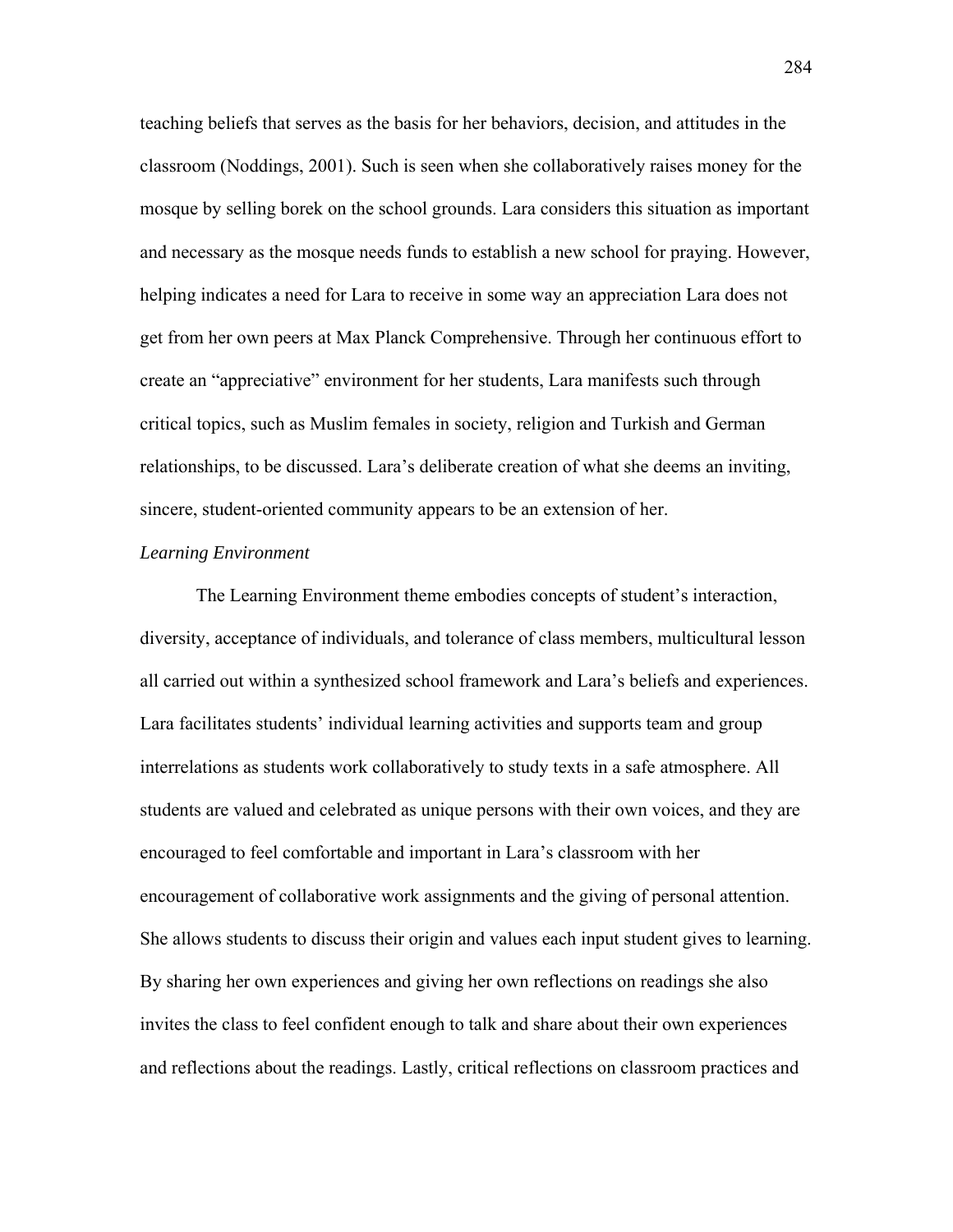her modification of her teaching towards the needs of the students demonstrates that she not only challenges her own educational practice but also challenges the students to think and apply knowledge of their own. Given all of these inclusive and nurturing practices within her classroom, Lara fosters a unique environment where each individual is valued and understood. Lara's construction of her teaching philosophy is congruent with what I have mentioned also when describing Chantelle's philosophy. Her notion of emancipatory education mirrors Macedo's (1997)idea of it. Clearly, Macedo proposes to circumvent importation/exportation of methodology is an anti-method pedagogy. "The anti-method pedagogy forces us to view dialogue as a form of social praxis so that the sharing of experiences is informed by reflection and political action"(p.8). Emancipatory education must enable students to name their world and make meaning out of obscurities. Accomplishing such is possible through a variety of academic opportunities, one being the vehicle of valuing different learning styles in the classroom and discusses literature. Within the setting of persistence and caring, Lara works with students to emancipate their thinking. She does so through my observations that emerged in this study.

*Her classroom.* Lara's classroom praxis manifests itself through her own beliefs and experiences involving students in her classroom to think and apply. One central tenet of her teaching is centered around emancipatory education, which draws from critical theory, feminist pedagogy, and post-structuralist theories, to develop pedagogical practices that foster emancipatory learning. The major assumptions underlying these practices are empowerment, teacher as learner, joint knowledge construction, critical reflection, student voice, and dialogue (Durie 1996; Ellsworth 1989; Hart 1990; Tisdell 1998). Essentially, focus is on the student and their collaborative work. Their particular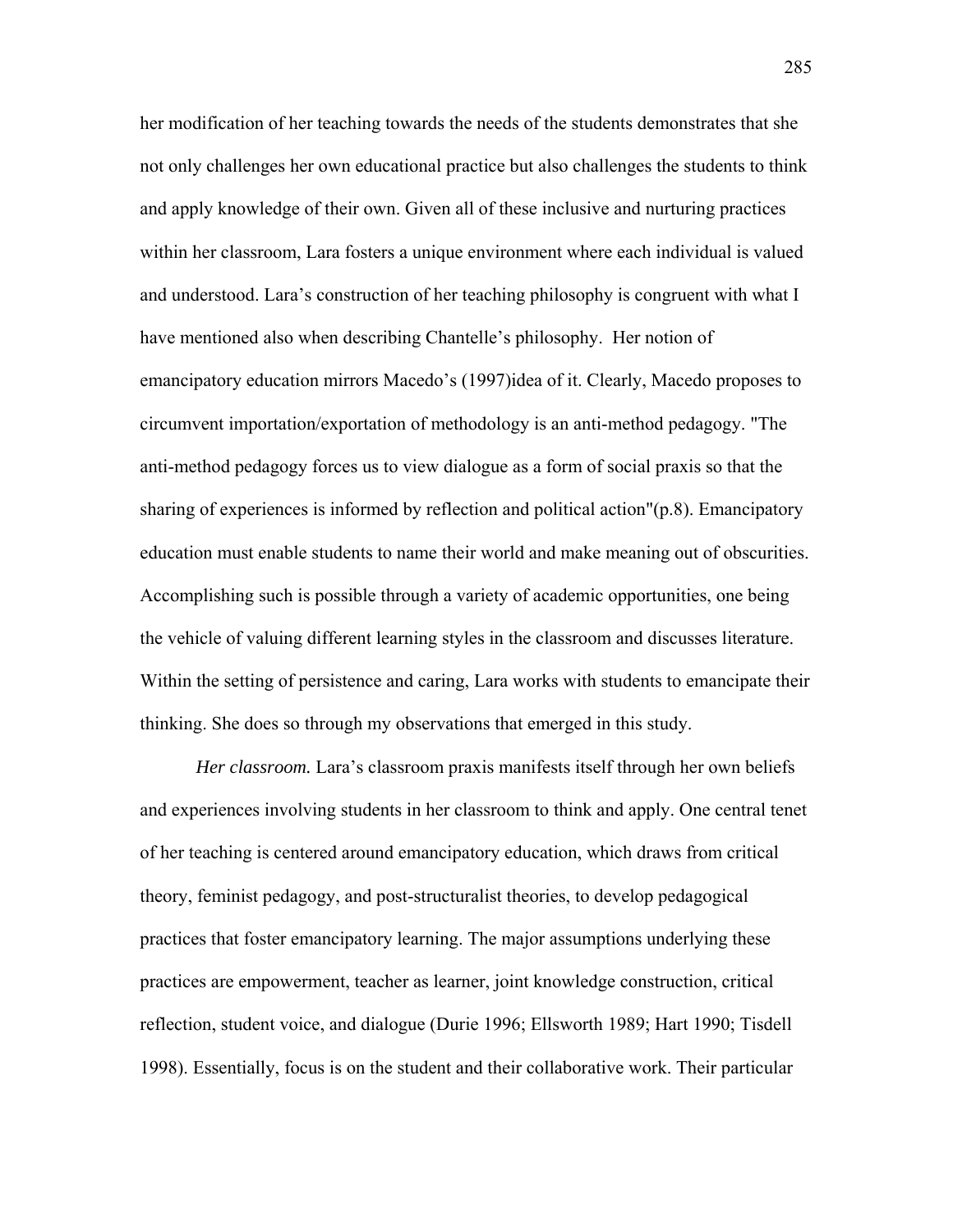voice impacts how ideas are shaped and consumed in her classroom. Lara scaffolds learning in a nourishing environment. Further, her past and lived-through experiences shape her approaches, choices, and intended outcomes. While keeping that in mind, she does not forget that a caring and a valuing environment where all "funds of knowledge" of each student is welcomed are crucial for her classroom.

Lara's teaching incorporated several components that were evident while I was observing:

Warm-Up Activities: Beginning activities preparing students for the topic of the day. Questions, Articles, or TV programs.

Vocabulary study: Students study vocabulary in authentic context via writings in forms of essays or reflections.

Readings: Literature discussions, that encourage students to reflect and analyze across different texts and engage in group work.

Group Work: Paired activities to foster cooperative learning, and present to class. I will talk elaborate more on these components with couple of examples in the following section.

*Warm-up activities.* Her warm-up activities are centered around either new topics that are important in the next few lessons to come or subjects that have been priory discussed and need a review now. Similar to Chantelle, for Lara, the introductory activities may cover a variety of topics germane to the unit content. For example, selected questions may investigate literary elements, student opinions and knowledge of the self, political or social issues, or ideas and concepts emanating from the selection contents. Lara's introductory questions are essential prior to connect to their own understanding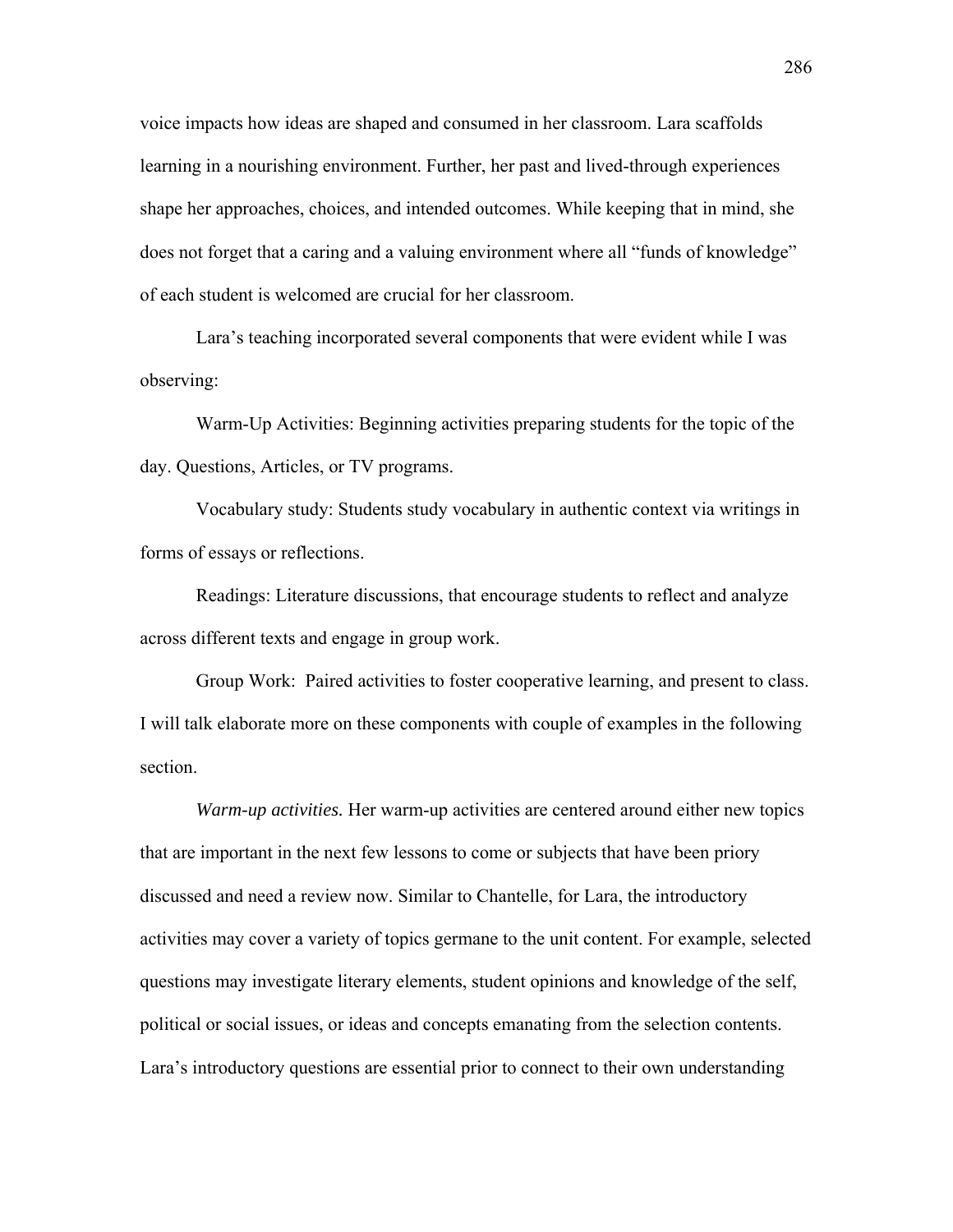and self-awareness of the topic, the text or group work. Lara's questions at the beginning provide for what Rosenblatt (2000) refers to as the beginning of the journey of transactional experience involving any number of personal, textual, and contextual factors that will result in a certain reading of material by the reader at a certain time in his or her life. Further, as a reader, one is not a passive participant, but an active constructor of meaning (Macedo, (1997, p. 3). Critical scholars such as Donaldo Macedo believe that exhibiting an inquisitive, "critical" attitude towards what one reads will make anything one reads richer and more useful to oneself in one's classes and life. Such is significantly achieved by Lara through engaging with text and making text meaningful for the student.

 One day, for instance, Lara captures the interest of her students by trying to connect the question to the readings of *Istanbul Memories* by Orhan Pamuk. Lara's essential question is, "One of the central tenets of Orhan Pamuk is his memories in his childhood. Do you think that your experiences shape who you are today? Tell me?" (Interview, 12/19/05) Lara was very melancholic when asking this question, it seemed that she was asking this question also to herself. One moment she paused and was reflecting on it as well. It appeared that she was trying to capture her part to the answer. When students are invited to share their opinions, this eventually creates a dialogue among the students where I noticed Lara listens and gives additional prompts to think about. Such as: "What happened in your childhood that changed the way how you are today?" After having listened to different perspectives in the class they start sharing their opinions within their group. This time she starts sharing her personal opinion about her question: "I think because I lived in Turkey for two years, I think this taught me a different perspective to who I am today." Students attentively listen to her and try to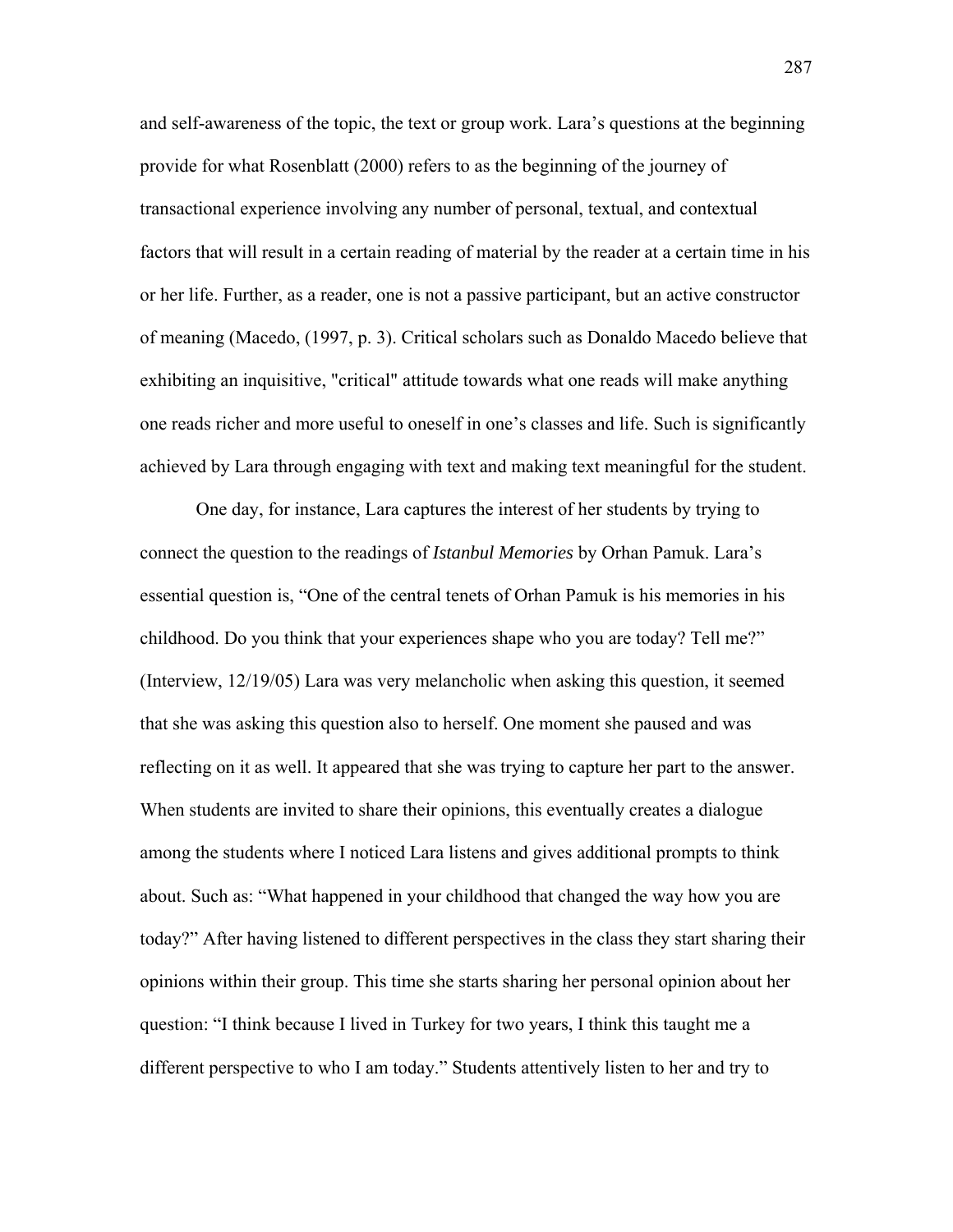understand what she means. While continuing to work within their groups, they are motivated to share their own life stories. Other times, they have to write their responses in their notebooks. During my observations, I noticed that some students do not share their personal opinions in class. Lara states:" Wenn ich realisiere, dass ein Schüler verlegen ist um über seine oder ihre persönliche Meinung zu reden, dann ist Schreiben immer noch eine Lösung". [If I realize a student is embarrassed to talk about his or her personal opinion than writing is still a solution.] (Interview, 01/02/06) To begin a warm up activity within *the nomad* literary piece, Lara engages students with a cozy task. She turns on music very light in the back of the room, and distributes statements of the book in many strips of paper to the students. Students kept asking where the statements are coming from but Lara was silent and did not give a response. Each of the statements relate to major ideas in the book. As they start reading the book students need to comment on the significance of the statements in relations to the reading. Warm up activities to readings serve two purposes. Lara purposefully launches thoughtfully and engaging questions to capture the interests of the students, and she sets the foundation for cooperative working within their groups. She scaffolds consciously their success and monitors their learning through daily interactions.

*Vocabulary study.* During the vocabulary study students are required to analyze the words in the readings of different literary pieces. When I asked Lara what she believes is the best way to acquire vocabulary she went: "Lesen, Lesen und Lesen ist ein zuverlässiger Kontext!" [Reading, Reading and Reading in authentic context!] (Interview, 01/02/06) In class she asked several times why she thinks German vocabulary learning is necessary, and she explores alternatives to testing how students can learn a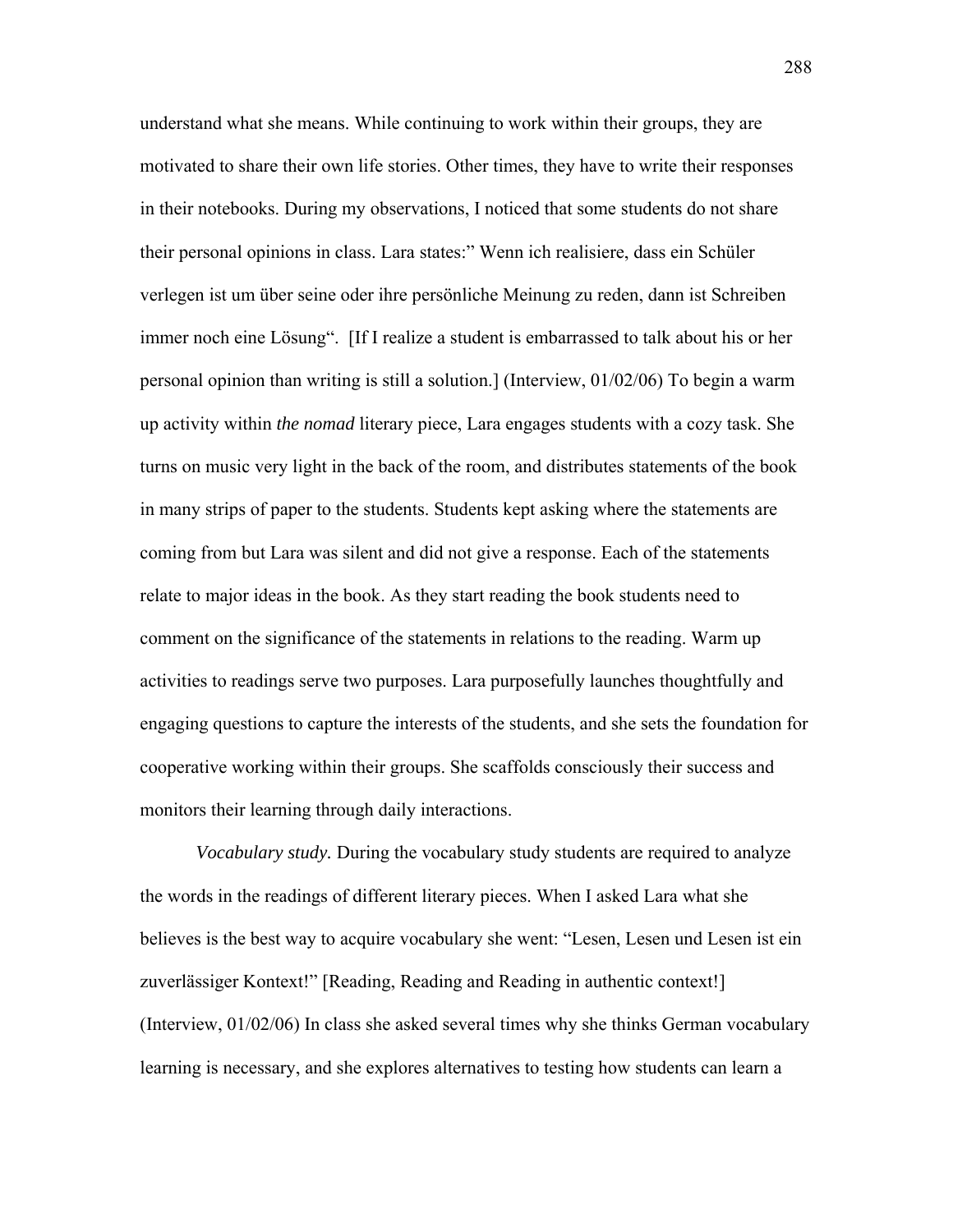vocabulary. Students have to sign up once a month what they do apart from learning at home in order to apprehend vocabulary. For instance, they could go to watch a movie and retell the story to Lara as a written assignment or listen to music, go to a presentation in order to see how different words are used in context. She has sign up sheet and students write down what they want to do for that month in particular. Students seemed to love this option and according to Lara "sie lieben es zu teilen, was sie machen". [they love to share what they did.] (Interview, 01/02/06) Lara constructs vocabulary lessons in a variety of forms. She takes words from the context of the reading material herself as she reads, or looks the words up in some *Langenscheidt* dictionaries she carries in class. In one approach, Lara reads vocabulary words in an oral lesson calling on students to guess meanings given context clues and synonyms germane to the novel or some aspect of their adolescent lives. Other lessons may occur on paper by way of handouts to word matches, and students work in pairs or small groups to complete the activity. Almost all lessons have a word study component as she knows how much this is necessary particularly for those migrant students who struggle in the German language.

 For Lara the importance of thinking and writing is a central tenet in her teaching. She encourages student to develop their creative voices and statements of words to text when answering the questions. In doing so, Lara is continually challenging students to be creative, use the right-side of their brain by their use of music and other literary genres as text to add to their experiences. She also tells them they may combine questions of a related topic such as those that address the topic. When Lara offers choice in how students respond and to which questions, she demonstrates the importance of providing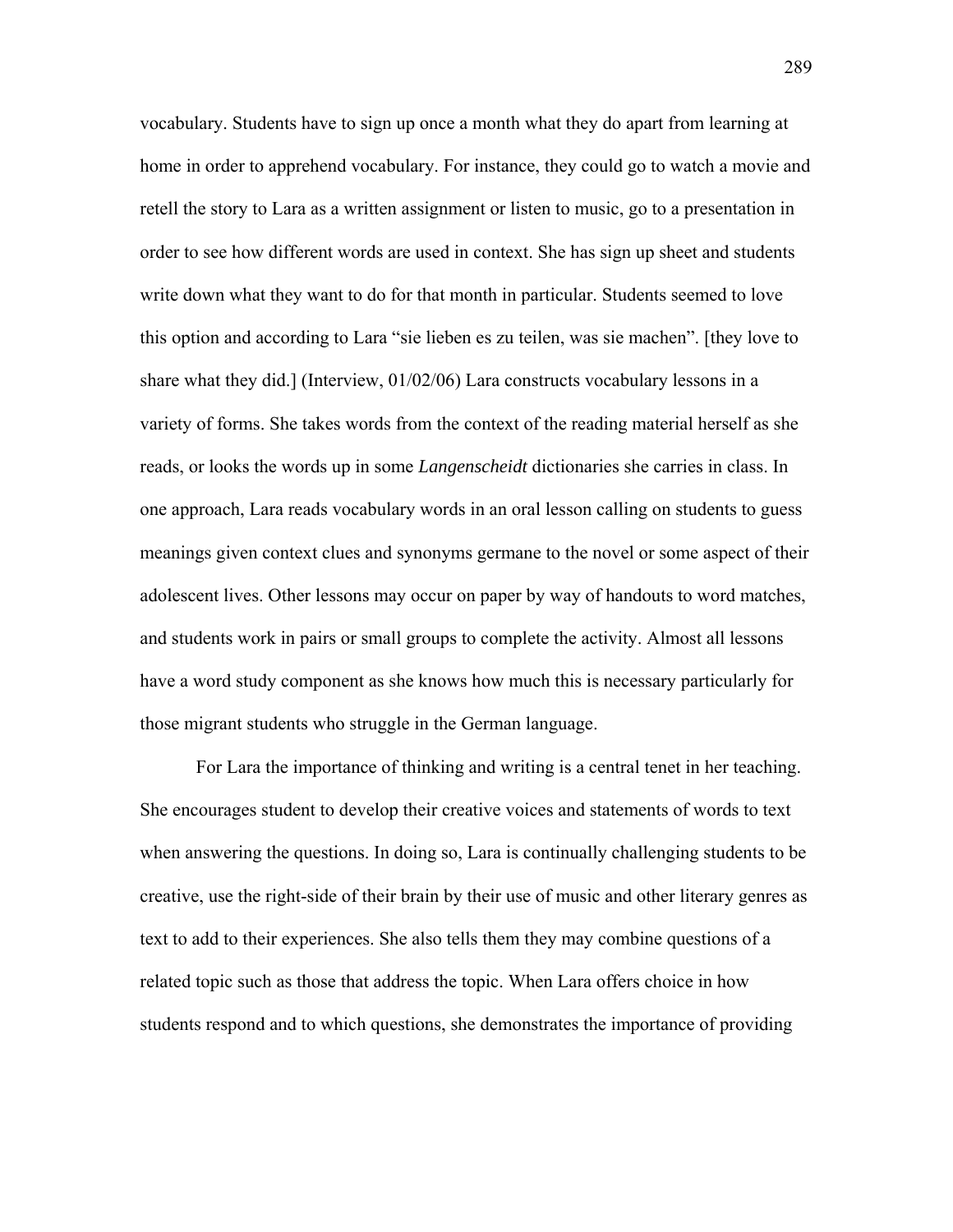freedom for individual written expression with their variety and also with the requirement for creative or symbolic representation.

 In my observations, I had an opportunity to examine student journals, many of which showed that students took great care to arrange their ideas and craft a visual that was congruent with or mirrored ideas in the journal response symbolically, metaphorically or both. For instance, one Turkish student wrote about why she had certain memories in this particular city, and embellished the page with a number of symbolic pieces she believed characterized her memories. A picture of her parents with her dad staying in the middle and embracing her, a picture of her dog carrying an evil eye on his neck, and a picture of her favorite street "The Cadde" in Istanbul covered with full of shops represented her memories and experiences in that city. The written portion described this student's artworks, which made this writing meaningful to the respondent both personally and academically. The integration of creativity and writing enables Lara to carry out her teaching philosophy of personal student development, as well as her interest in helping students develop their creativity. She states,

Heutzutage ist Kreativität kein wirklich charakteristischer Handel, nach dem wir suchen und Lehrer sind bereitwillig sich in unseren Schülern zu entwickeln. Wir versuchen tatsächlich Individuen zu kreieren, die exakt die gleichen sind mit diesen dummen Noten und Prüfungen. Ich mag es, dass meine Schüler schätzen, dass Kreativität in meinem Unterricht würdigend ist und es eine Art von Ausdruck für ihre Ideen und Gefühle ist. Sie sollten wissen, dass kreativ sein Spaß ist und ihnen hilft ihr eigenes Lernen zu entwickeln.

[Nowadays, creativity is not an actual characteristic trade we are looking for and as teachers are willing to evolve in our students. We actually try to create individuals they are exactly the same with all this stupid grades and exams. I like my students to value that creativity is appreciated in my class and is a type of expression of their ideas and feelings. They should know that being creative is fun and helps them develop their own learning.] (Interview, 01/02/06)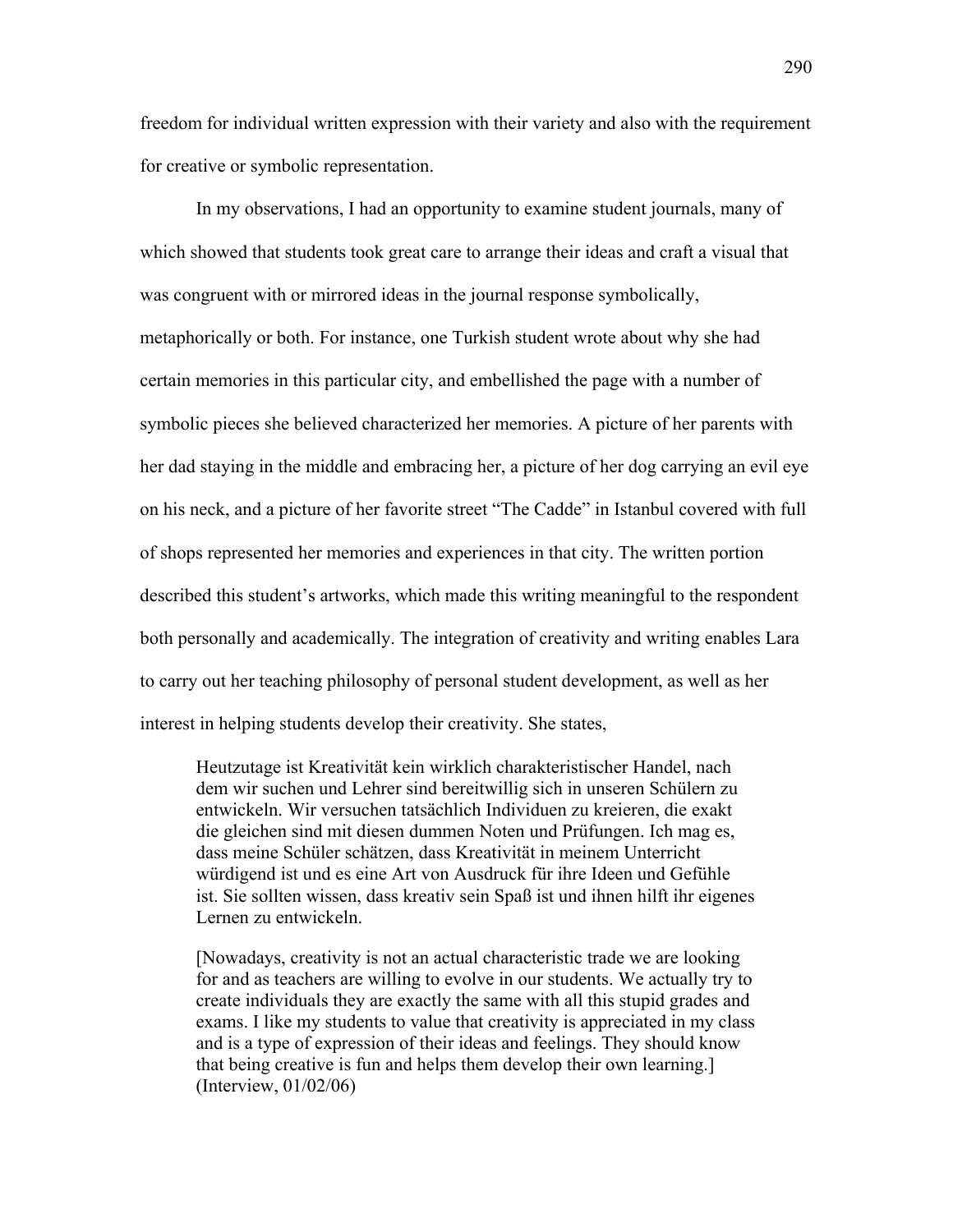In this statement, Lara suggests that people must have more freedom to think, do and say as they believe. The establishment of a norm for some aspects of life, especially creativity, is too restricting. She believes especially for her maturing students that exploratory activities such as the writing validate their responses and themselves individually and prevent them from becoming "the same" person. While writing offers a range of experience for her students, they nevertheless require of Lara a vast commitment for reading and evaluating. She remarks working long hours many times into the weekends evaluating the writings with a holistic rubric so that she may return them to students to work on for the next week's submissions. Lara is basing her grading on a holistic one as she reasons that this type of grading helps the student to monitor their writing on their own and helps them learn in steps. She states,

Das Schreiben, dass ich verlange, ist eine kleiner Teil ihrer Noten. Obwohl es eine aufbrauchende und sehr erschöpfende Zeit für mich ist, möchte ich, dass sie verstehen, dass ich mich darum kümmer, dass sie etwas von ihrem Schreiben lernen. Vokabeln lernen geschieht zum Teil bloß beim benutzen der Wörter, die sie gelernt haben. Ich möchte, dass sie die Wörter in Zusammenhang mit ihrer eigenen Sprache und Ideen verwenden. Während sie diese Schreibereien machen, gebe ich ihnen eigentlich die Gelegenheit die Wörter, die sie gelernt haben, im Zusammenhang mit ihrer eigenen Auswahl benutzen.

[The writing I require is a small portion of their grade. Although, it is time consuming and very exhausting for me, I want them to understand that I do care that they learn a lot from their writing. Vocabulary learning also happens partly just by using the words they have learned. I want them to use the words in context with their own language and ideas. While doing these writings I actually give them the opportunity to use words that they have learned in context of their own choice] (Interview,  $01/02/06$ )

By writing, Lara's students learn to interact with texts based on their own experiences and thoughts to create responses purposefully and selectively that result in the continual growth of their linguistic abilities. This type of journaling reflects Rosenblatt's (2005) notion of "individual linguistic capital" (p. 16), or what students bring to the blank page.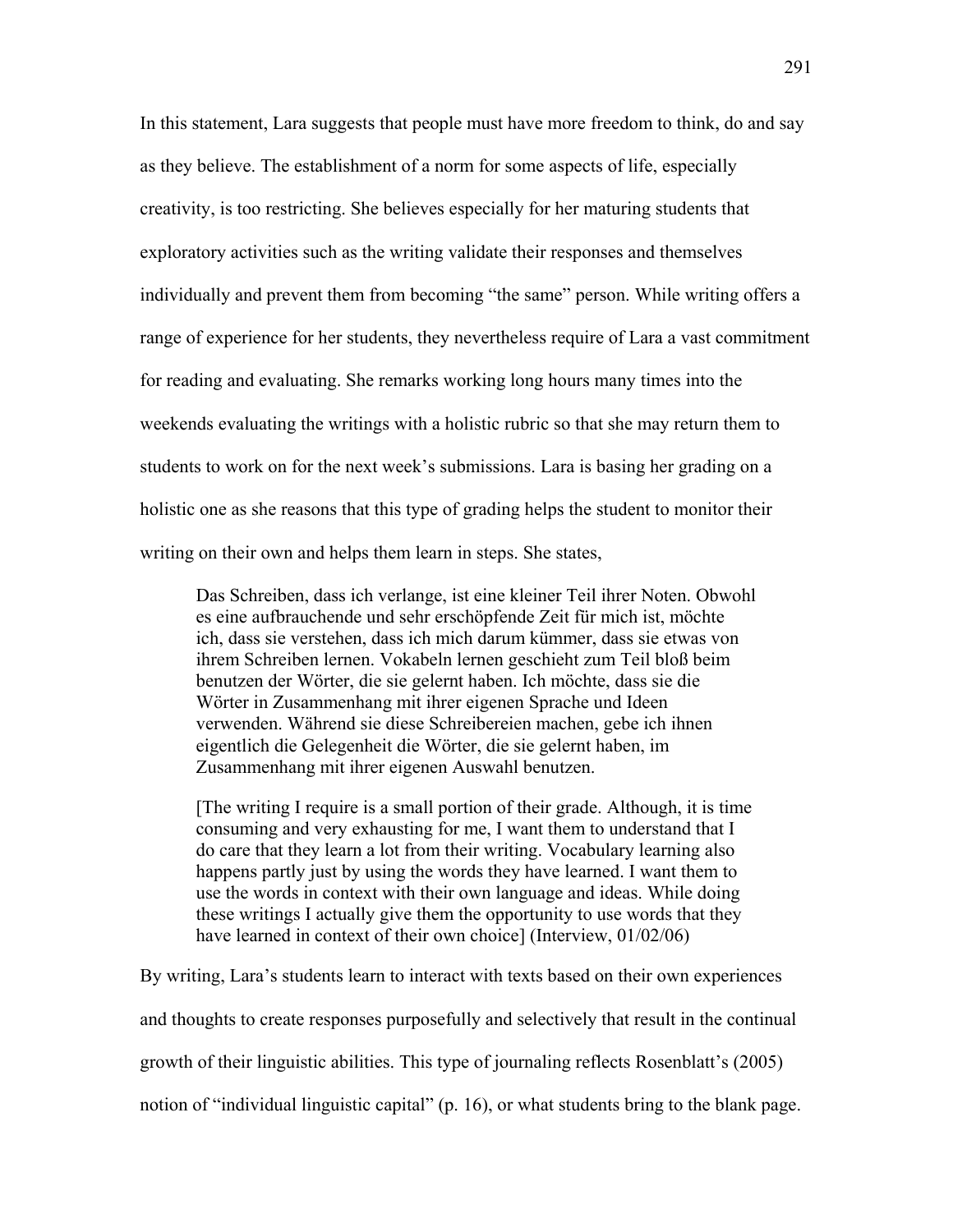Based upon their previous language experiences, their transaction with a new text will always depend upon this relationship. Like the reader, the writer's products are meanings constructed a new from on-going personal, social, and cultural influences at a moment in time. In her classroom, such transactions are essential if they are to learn to use language as a toll for learning about content, about life, and about themselves. She comments,

Für gewöhnlich gebe ich ihnen Möglichkeiten für das, über was sie schreiben können und dann können sie es normalerweise mit ihren Eltern mitteilen und es später mit ihrer Klasse teilen.

[I usually give them options of what they can write about and then they can usually share with their partners and share later on with the class.] (Interview, 12/19/05)

Paired thinking and writing are important in students' development as writers. Lara believes that it takes the same steps for a writer, just as it does to build a reader. Supporting one another's literacy is foundational in her sense of learning.

 In this part of the lesson Lara supports the development of students' language, both written and oral. Not only do they learn to become strong writers, but they also become apprenticed into the discourse of German, and aspect that is essential from Rosenblatt's perspective.

*Readings.* Literature readings were also a component of Lara's teaching. In her book selections Lara paid attention that her book compromised lots of multicultural perspectives. Usually, the book talk sessions, which lasted 45 minutes, fostered the interest of her students that reflected "the diverse life experiences, traditions, histories, values, world views, and perspectives of the diverse cultural groups that make up a society" (Grant & Ladson-Billings, 1997, p. 185). I noticed also that her book list consisted of one Moslem female literature. When I asked Lara what she thinks of "Aisha or the sun of life" she answered without hesitation: "We have lots of Muslim females in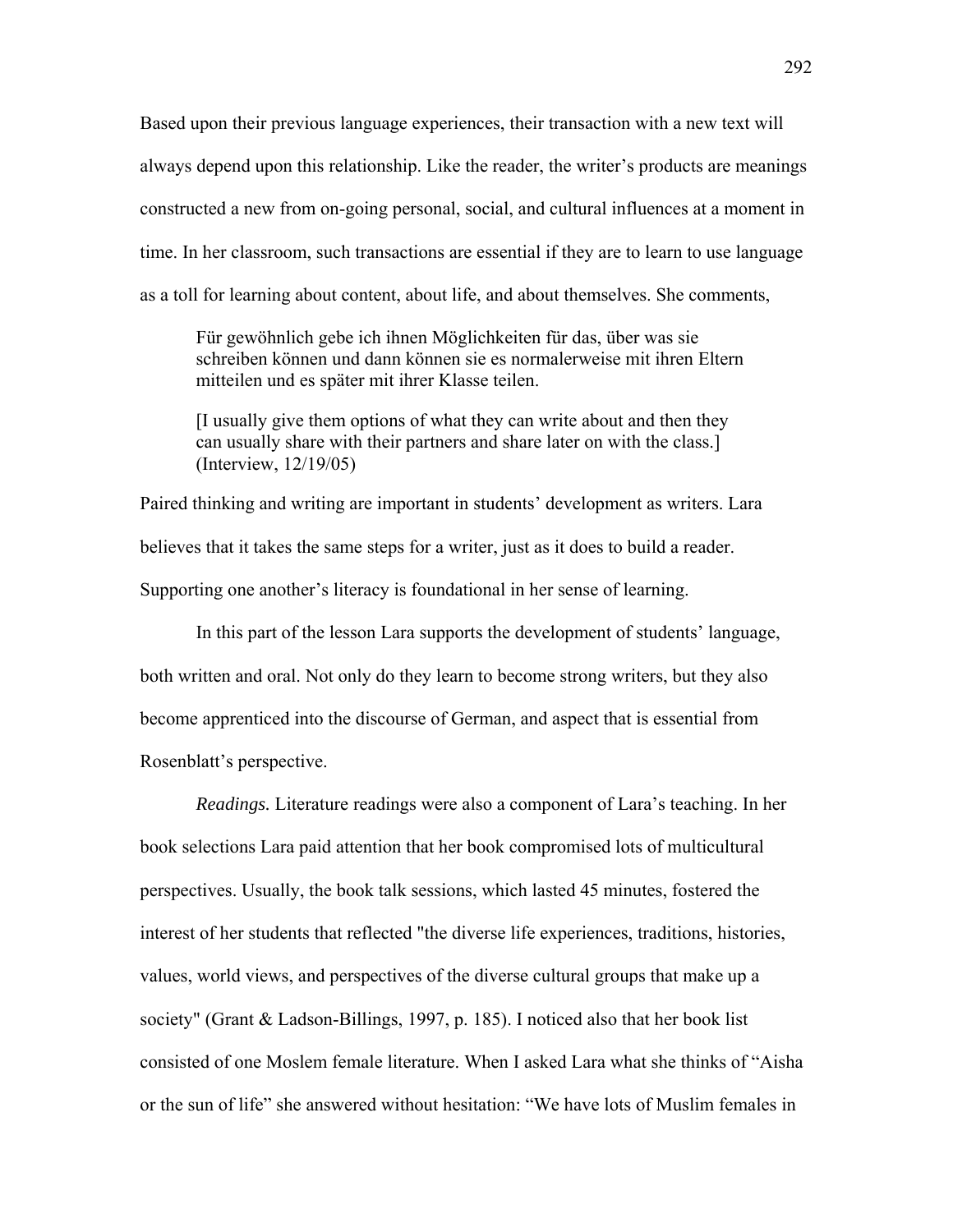the class. It is a great book to open up their views on sexuality." Menekse Cagliyan (2005) describes societal relevance concerning the restricted sexual development of Turkish females and that they cannot live independently how they want to live. Cagliyan states (2006):"Ihnen wird bereits in der Kindheit vermittelt, dass sexuelle Befriedigung nur Jungen zustehe". (p. 8) [During childhood it is already taught that sexual satisfaction is only allowed for boys] She also talks about the double standards that boys are allowed to have sex prior to marriage and girls not. Limiting female presence in sexuality and allowing males has a "crucial impact on the sexual development of Turkish females. Lara's choice of literacy selection includes most of Cagliyan's (2006) description of the trends. Her selection of books may render a hidden in Lara's own words "rebellious" act on reflecting on her own youth growing up with rigid rules from her parents. Her choice of this particular book can open up forced rituals of parenting and may create a discussion among Turkish girls in her classroom. Lara sits as part of the circle with the students and everybody faces each other when they discuss their readings. It is very important for Lara that students recognize that she is not only the instructor but also one additional person part of the classroom. Book talks usually start with Lara's remarks of what they found interesting and what kinds of details they want to share with the class. Her approach is congruent with Rosenblatt's (1939/1995) transactional theory where starting with student's impressions and feelings as opposed to mere information is called an aesthetic stance- the reading of literature from one's own personal experiences and impressions. Lara remarks,

Um unantastbare Themen zu teilen, wo die meisten meiner Schüler, besonders türkische Schülerinnen, ihre Meinung nicht mit irgendjemanden teilen können, gebe ich ihnen eine Gelegenheit, sie widerzuspiegeln und in einer Umgebung zu besprechen, in der sie wissen, dass ich sie akzeptiere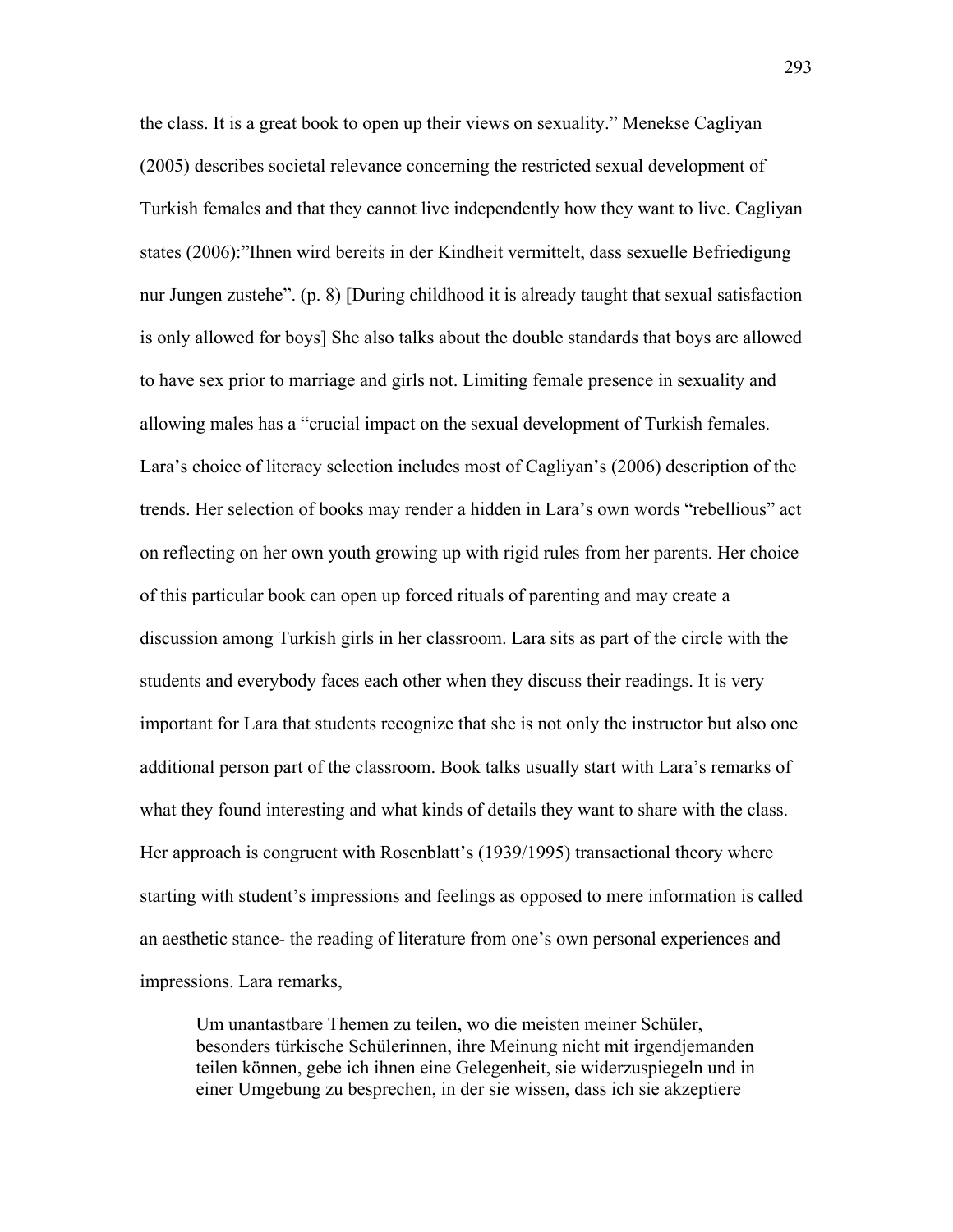und ihre Ansicht verstehen würde. Weil ich auch türkisch bin, können sie mit mir in Verbindung stehen. können denken, dass ich ähnliche Probleme erfahren habe.

[To share taboo topics where most of my students- particularly Turkish female students cannot share their opinions with anyone, I give them an opportunity to reflect and discuss in an environment where they know that I will accept and understand their view. As I am also Turkish they may connect with me. They may think that I have experienced similar issues.] (Interview, 12/19/05)

I noticed also that at times Lara was just sitting and listening to the discussions of her students, sometime nodding and valuing the information what they have been talking. This type of approach is highly student-centered which goes with the Freirean understanding and includes also constructivist beliefs such as the professor only intervening when necessary but most work is carried out by the students. Langer (1995) notes:

…that such class interaction and sharing the ideas legitimates students as thinkers in their classrooms and unhesitant invites them to further develop their understandings. Students take ownership for their own developing ideas; they use the knowledge they came to school with to make sense, observe others, and seek assistance when they think they need it (p. 57).

When students realize that they have the role of leading the discussions it helps them to gain more self confidence and assist their learning process. Also, different perspectives in schema help them to develop and see different angles from their classmates. Thus, the focus is on the students rather on Lara, which helps them to advance their own understandings.

I would like to describe one class session in order to show how a book club talk operates, for the book *Doner with Candlelight* by Asli Sevindim (2005). This particular day, students start the discussion by asking Lara about the title of the book and the picture on the front cover. A student makes a remark that he knows the author, Lara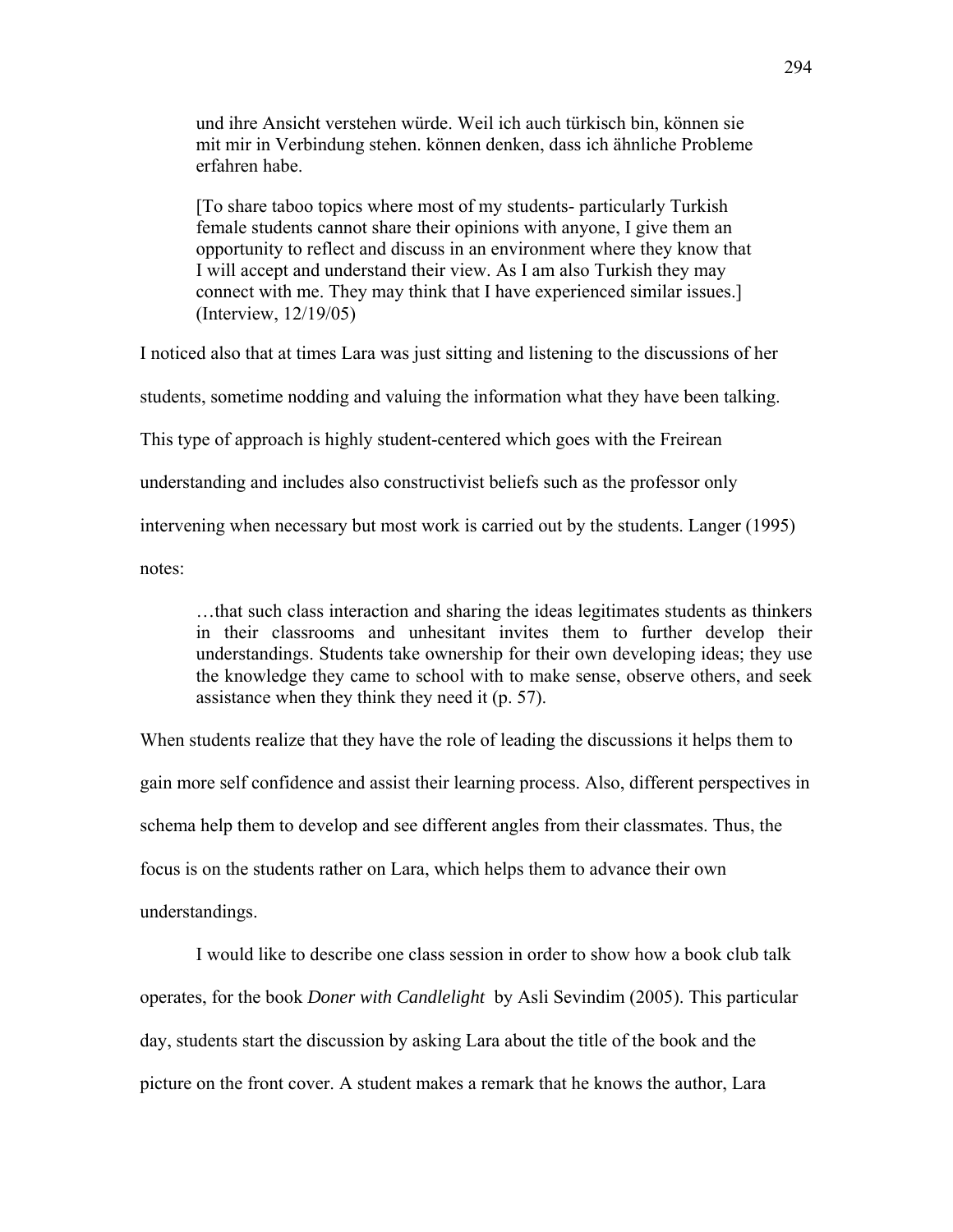smiles and confirms the same way. She adds that she has studied with Asli, "a highly humorous girl". After couple of responses, Lara invites the students to imagine what the book is going to be about and discuss this with their partners. Afterwards, student share their discussions and Lara starts reading the book. Lara remarks,

Dieses Buch ist für mich ganz besonders, weil ich den Autor kenne. Es porträtiert die türkische Kultur von einer anderen Perspektive mit etwas Humor. Auch das Cover ist sonderbar. Ich wählte zweckmäßig dieses Stück, weil ich will, dass meine Schüler die türkische Kultur von einem anderen Winkel sehen.

[This book is very special to me as I know the author. It portrays the Turkish culture from a different perspective with a touch of humor. Also the cover is funny. I purposefully chose this piece as I want my students to see Turkish culture from a different angle.] (Interview, 12/19/05)

When *Doner with Candlelight* begins, students are silenced and listen to the reading of Lara. The story talks about a Turkish girls experiences marrying a German guy. Her cultural clashes regarding family values, different customs and societal views on German traditions are described in a humors way.

After having read, Lara asks the students what they think of this piece. Murat, a student, an extravert, explains that he confirms that he calls Germans "Kartoffel" (Potato) as well. Lara looks very quickly to me and smiles. It is common that Turkish migrants call Germans potato. The whole class laughed and discussed if that is a stereotype or why German are called that way. Although, she smiled initially she made sure that it is not funny. Additionally, she affirms that it is important to understand what message an author may be suggesting, especially as he or she uses literary devices, and what motivates a character that advances a storyline. Then she remarks to think of the stereotypes we have and if they are replicated in this piece. She states:

Mehr, dass wir Deutsche Kartoffel nennen. Außerdem ist die Art, wie Deutsche von türkische Familien denken, stereotypisch. Zum Beispiel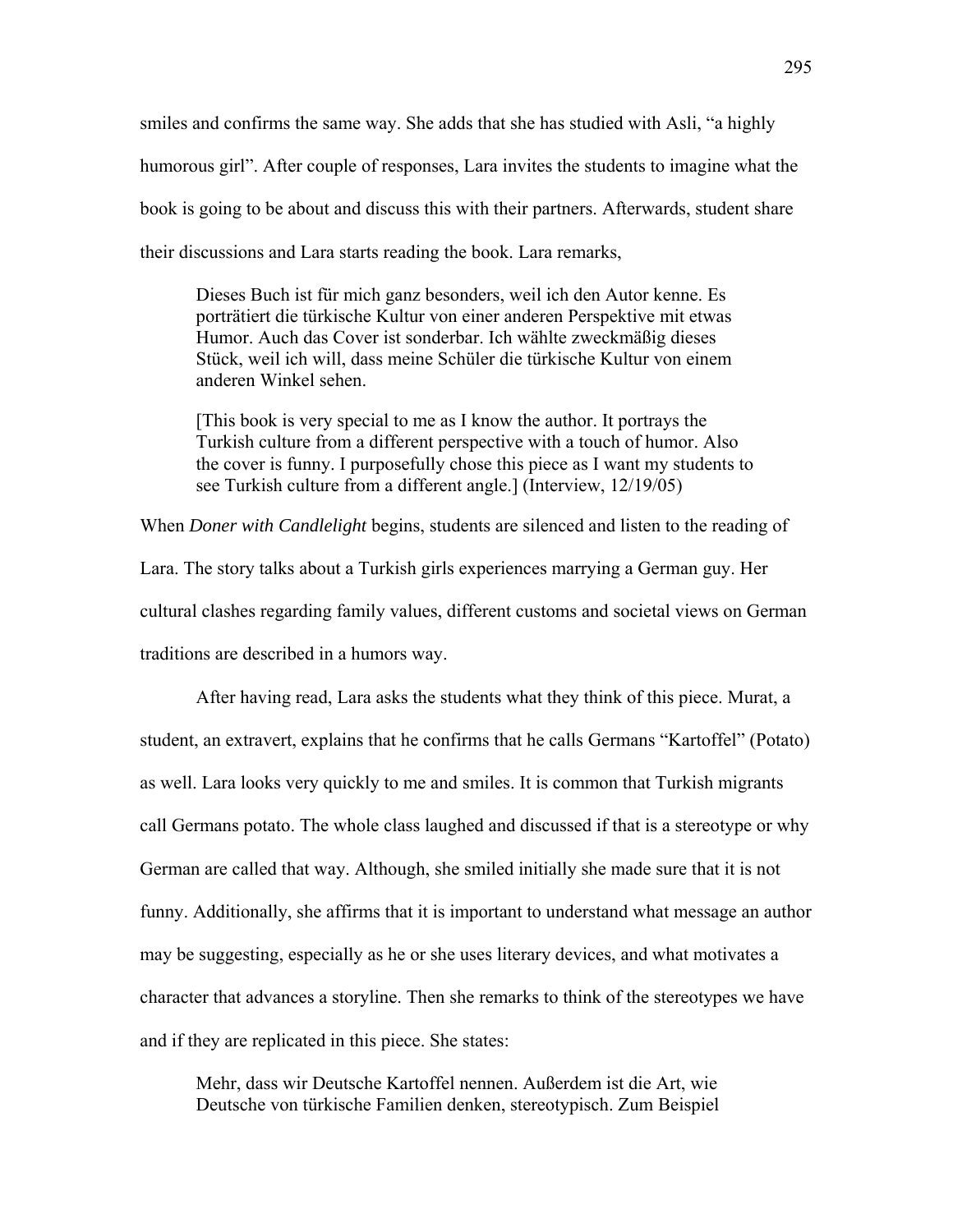spricht das Buch über Beschneidung, und dass alle türkische Familien nicht vertrauen, weil sie Schweinefleisch essen. Es ist ein komischer Weg über die verschiedenen Perspektiven zu reden, ob sie wahr sind und warum? Ich habe nette Klassenzimmer-Diskussionen und wir sprechen wirklich über reale Wahrnehmungen.

[More that we call German Kartoffel. Also, the way what Germans think of Turkish families is stereotypical. For instance, the book talks about the circumcision and that all Turkish families do not trust Germans because they eat pork. It is a funny way to talk about the different perspectives if they are true and why? I have nice classroom discussions and we actually talk about real perceptions.] (Interview, 12/12/05)

While reiterating her personal understanding about this book I noticed that her thoughts

go along with major critical theorist such as Ira Shor, McLaren, and Paulo Freire

regarding questioning text and trying to pinpoint what the author's message is. Ira Shor

(1999) describes what critical literacy is:

Critical literacy thus challenges the status quo in an effort to discover alternative paths for self and social development. This kind of literacy- words rethinking worlds, self dissenting in society--connects the political and the personal, the public and the private, the global and the local, the economic and the pedagogical, for rethinking our lives and for promoting justice in place of inequity. Critical literacy, then, is an attitude towards history, as Kenneth Burke (1984) might have said, or a dream of a new society against the power now in power, as Paulo Freire proposed (Shor and Freire, 1987), or an insurrection of subjugated knowledge's, in the ideas of Michel Foucault (1980), or a counter-hegemonic structure of feeling, as Raymond Williams (1977) theorized, or a multicultural resistance invented on the borders of crossing identities, as Gloria Anzaldua (1990) imagined, or language used against fitting unexceptionably into the status quo, as Adrienne Rich (1979) declared (p. 14).

From this perspective, *literacy* is understood as social action through language use that

develops us as agents inside a larger culture, while *critical literacy* is understood as

"learning to read and write as part of the process of becoming conscious of one's

experience as historically constructed within specific power relations" (Anderson and

Irvine, 82). Consequently, Lara's question, "Why do Turkish people call Germans

potato?," leads in some way to question, "How have you been shaped by society to think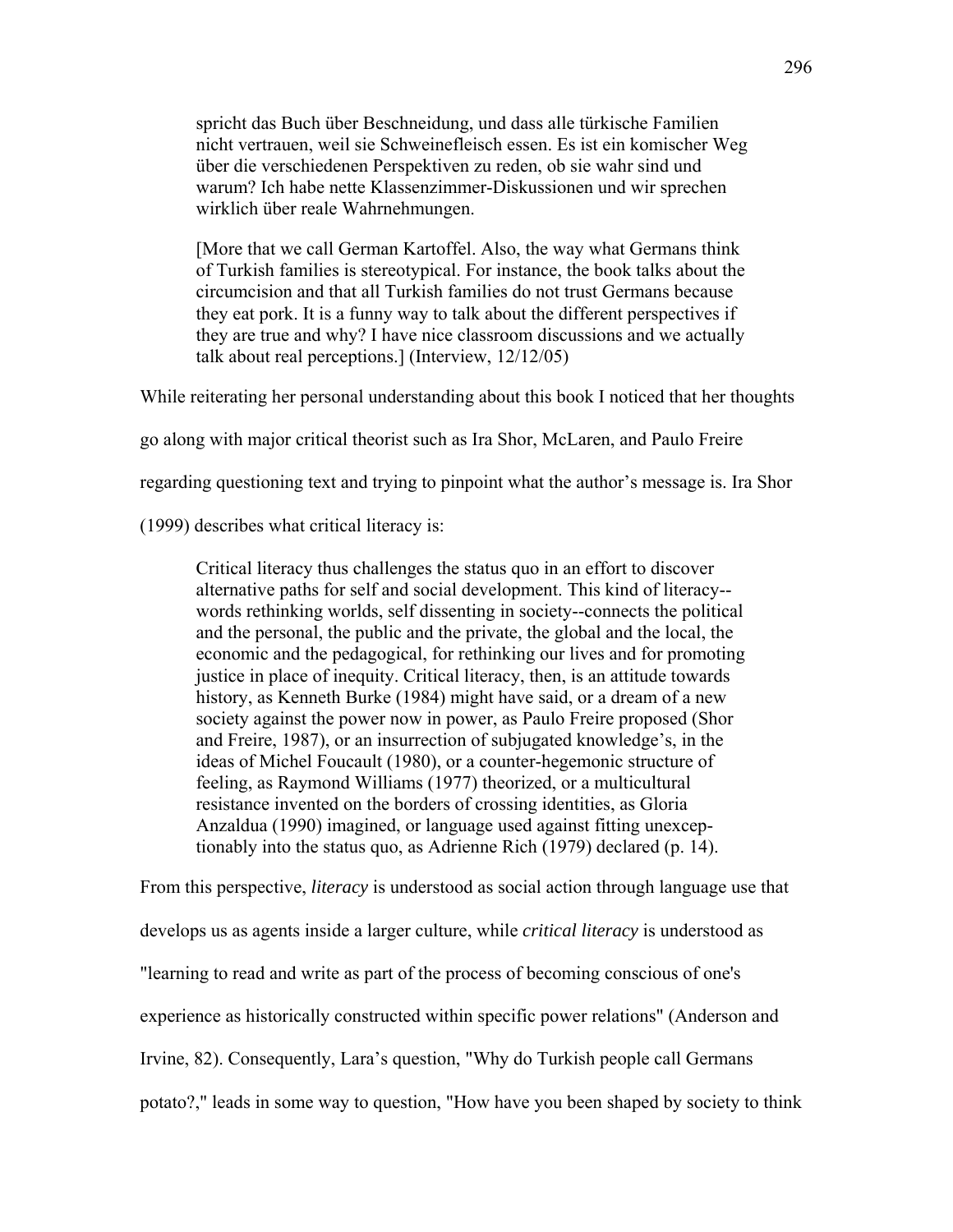that way? Lara understands language use as a social force constructing us, and she is trying to find ways how to teach oppositional discourses to understand the rationale behind.

*Group work*. Related to the topic of the study, Lara often created group work assignments. These assignments include a variety of peer discussions, writing tasks, internet, technology-based activities and creative ones. As Lara realizes the more she involves the students personally to the writing activities the more are they engaged into the topic. With *Doner with Candlelight* reading students had a variety of tasks to do within a group. On this special day, students needed to create their own family tree and then share the responsibilities of each family member. While listening to the different responsibilities of family members it was interesting to view the cultural differences between German families and Turkish ones. Students shared their family tree and talked about their family. Afterwards Lara asked:" Was ist wichtiger als ein Wert in deiner Familie?" [What is important as a value in your family?] (Interview, 12/19/05) Again students were in groups and were talking to each other about their family values. Also they needed to discuss if their family values correspond to the values depicted in the book. Another group needed to create discussion questions that critically analyze the text. In any group students were asked to present their discussions orally to the class. Each presentation became interactive and all the others were able to discuss and share. Some of the students were reading aloud their answers to the questions. By sharing their written portion to the question they literally open up their own opinions about the text, Lara tries to connect her students to the text. As previously, mentioned, her motive is congruent with the transactional theory of Rosenblatt (1939/1995). The students' answers lend

297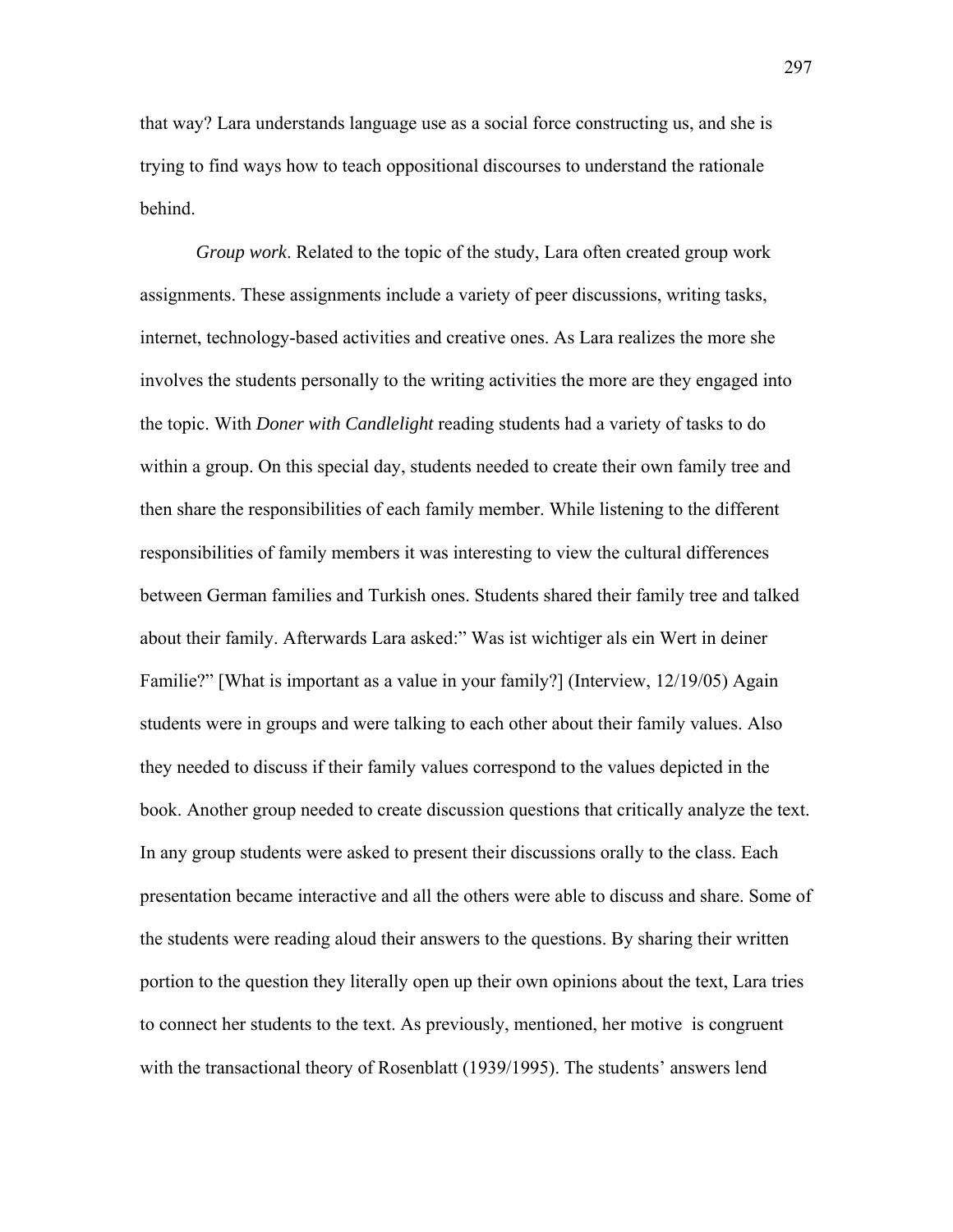credence to an interpretive reading and that in turn lays meaning within the readers and their transactions with the text.

The sharing of all work within the group expands different perspectives to the same reading. Consequently, students are exposed to different work habits and create a unique environment were all the individuals get to know them better. While this is not veraciously a crucial part of a language arts curriculum, it certainly helps to combat stereotypes and create an environment were differences in cultural backgrounds are welcomed.

On another occasion Lara gives the students the opportunity to role play situations from the text. Lara remarks:

Sie lieben, zu handeln. Besonders können sie sich etwas darauf beziehen. Es ist erstaunlich, wie viel Spaß sie haben. Ebru verwendete neulich Drama, als sie ihren Freunden erzählt hatte, dass sie einen deutschen Freund hat.

[They love to act out. Particularly something they can refer to. It is amazing how much fun they have. Ebru, the other day, was using drama when telling her friends that the has a German boyfriend.] (Interview, 12/12/05)

At the end, students discuss and reflect about the different presentations and give feedback if necessary. Students are engaged and are highly active in presenting their own stance. Clearly, Lara knows how to approach to the individual student and how to accommodate their learning. Generally, her approaches within her language arts class is rooted in her past and her persistent nature to help minorities, what suits best for each student, and be critical in the way how she teaches. Lara has created a vivid environment, where different voices are important to listen to, where she creates task that are meaningful for the students, and where each individual is accommodated according to their learning needs.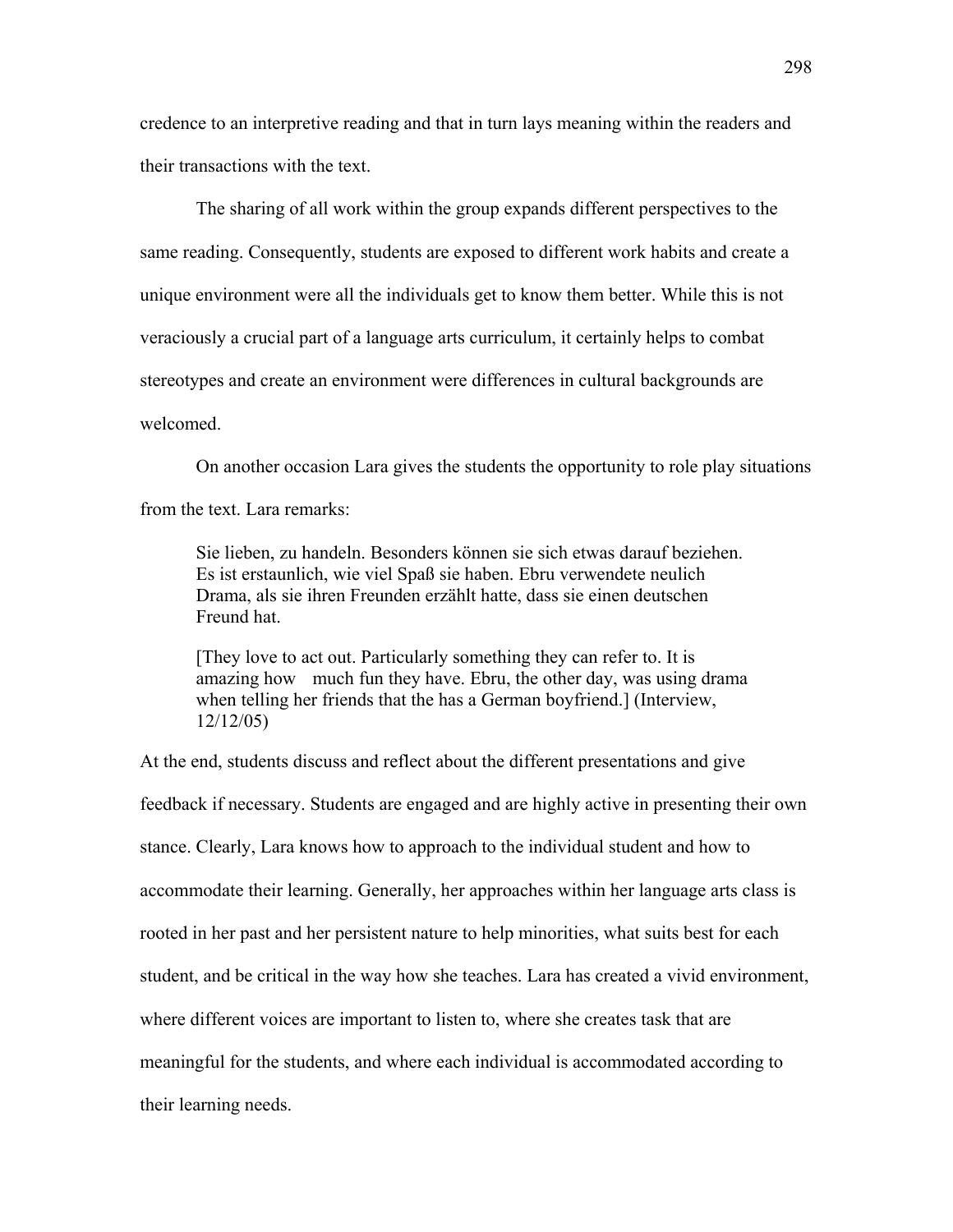The themes persistency and the learning environment, serve to frame her nature to keep up her goals, such as supporting migrant students within an intellectual environment. Although, her intellectual goals for her students are regarded negatively from her peers she still enjoys a student-centered, highly thoughtful and creative learning environment.

#### Summary

The major findings of this study will complement well the body of existing research, which will be discussed in Chapter 5. As this tapestry is woven, and the figures emerge, there are dark shadows and radiant light. A number of themes emerged as I attempted to answer my research questions. The first theme is that several life experiences were interwoven with all subsequent experiences and directly affected the construction of their current identities. The challenges experienced by both teachers were linked to their individual life experiences. Both participants' critical personalities developed as a result of their unique background experiences. That, in turn, sheds light on their teaching practice. The second theme is that several opinions on similarities and challenges on multicultural principles emerged. Although each country deals with different ethnically diverse student populations, each country also deals with similar aspects of stigmatization and the specific challenges of teaching minorities and migrants. As members of a minority and/or citizens of migrant descent, both participants had bad experiences in their lifetime. Both participants know how minorities and migrant descent students struggle. The teachers' similar experiences help them to create an environment which helps each student to feel welcome and learn in his/her own unique way. Although the teachers are in two different loci, their purpose is the same: to create a multicultural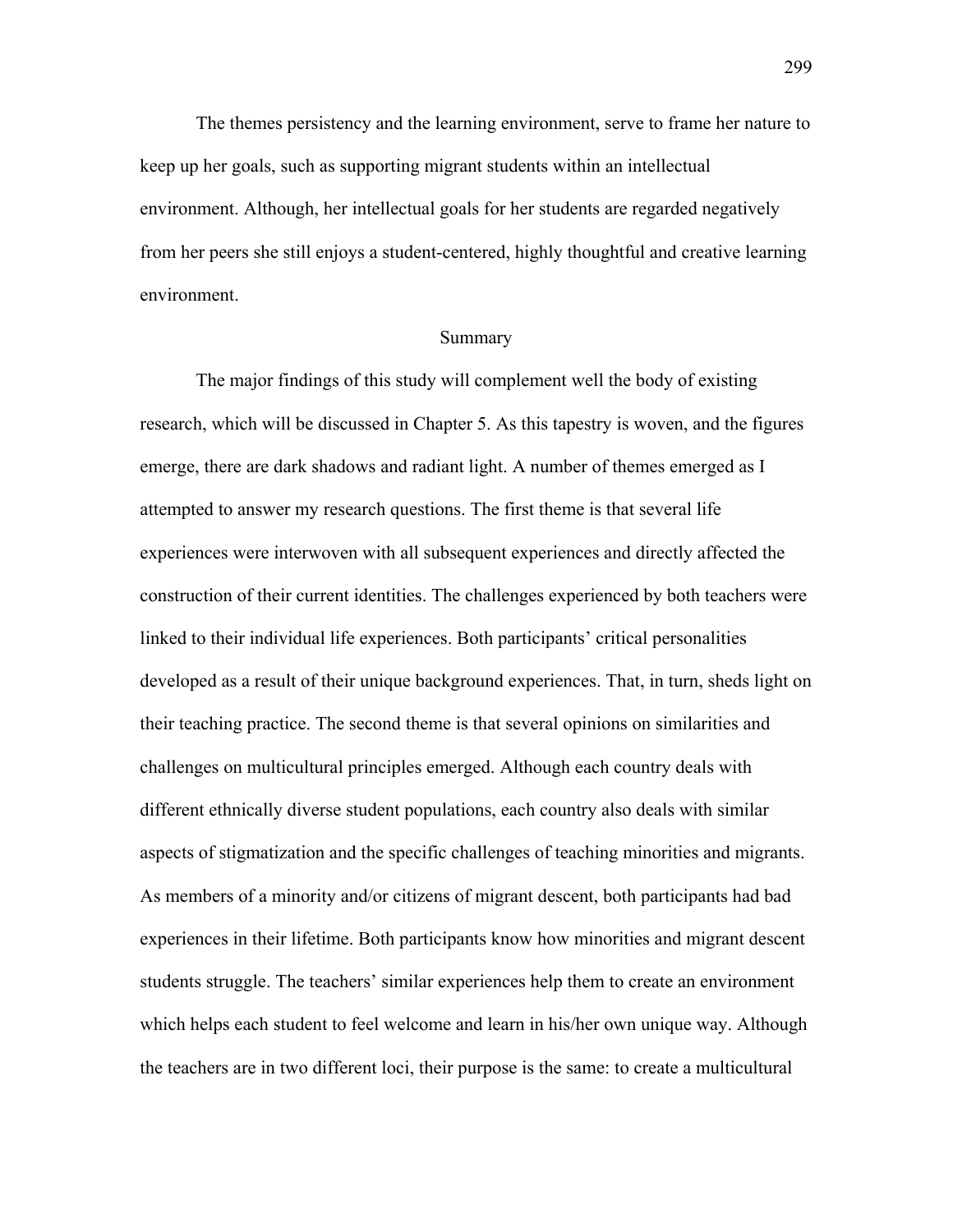environment. It becomes apparent that minority and migrant teachers face different challenges from those faced by White or German teachers. Both participants had additional hurdles to overcome throughout college and are still experiencing many challenges due to their ethnically or racially different backgrounds. Having a different cultural heritage and, in addition, being a woman sheds a different perspective and creates additional challenges for both teachers.

 In the next chapter, I will explain how my research extends the current theory, and can be used as an instrument of change in the preparation of future educators.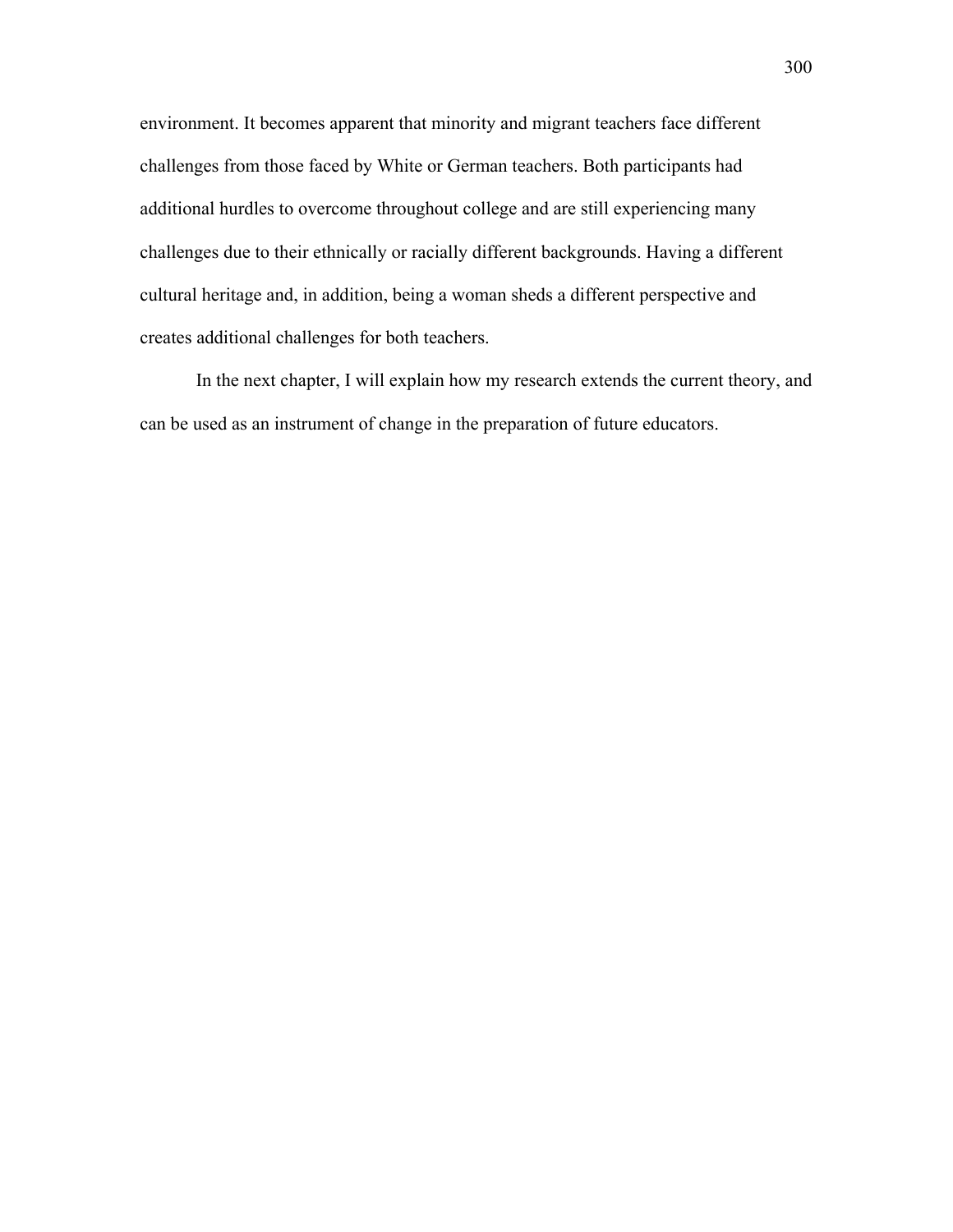# CHAPTER 5

## DISCUSSIONS

### **Introduction**

*"You did then what you knew how to do. When you knew better, you did better."*  Maya Angelou

The teaching tapestry of Lara and Chantelle is a woven artwork of experiences, beliefs, and practices that are culturally and historically positioned, and ever-evolving, due to their unique background experiences. Their constant self-awareness and metareflection has helped them to become critical pedagogues. Similarly, their solid endurance and caring towards minority students has made both practitioners multicultural. It is what they have experienced before that makes them challenge the status quo in a non-supportive environment. Finally, their perseverance allows them find space, even within their constraints, to push against these challenges. These unique tapestries represent multiple realities along a continuum of consciousness and interplay.

Finally, their different tapestries justify their existence and their philosophy of life, namely being a critical practitioner to challenge the status quo.

Through dialogue with my participants in combination with a review of scholarly literature, observations, and rigorous journaling, I came to an understanding of what it means to be positioned as a minority teacher in society and how this positioning impacts different approaches to teaching. Further, I was able to analyze the various beliefs that an American minority teacher and a German migrant teacher held about themselves and

301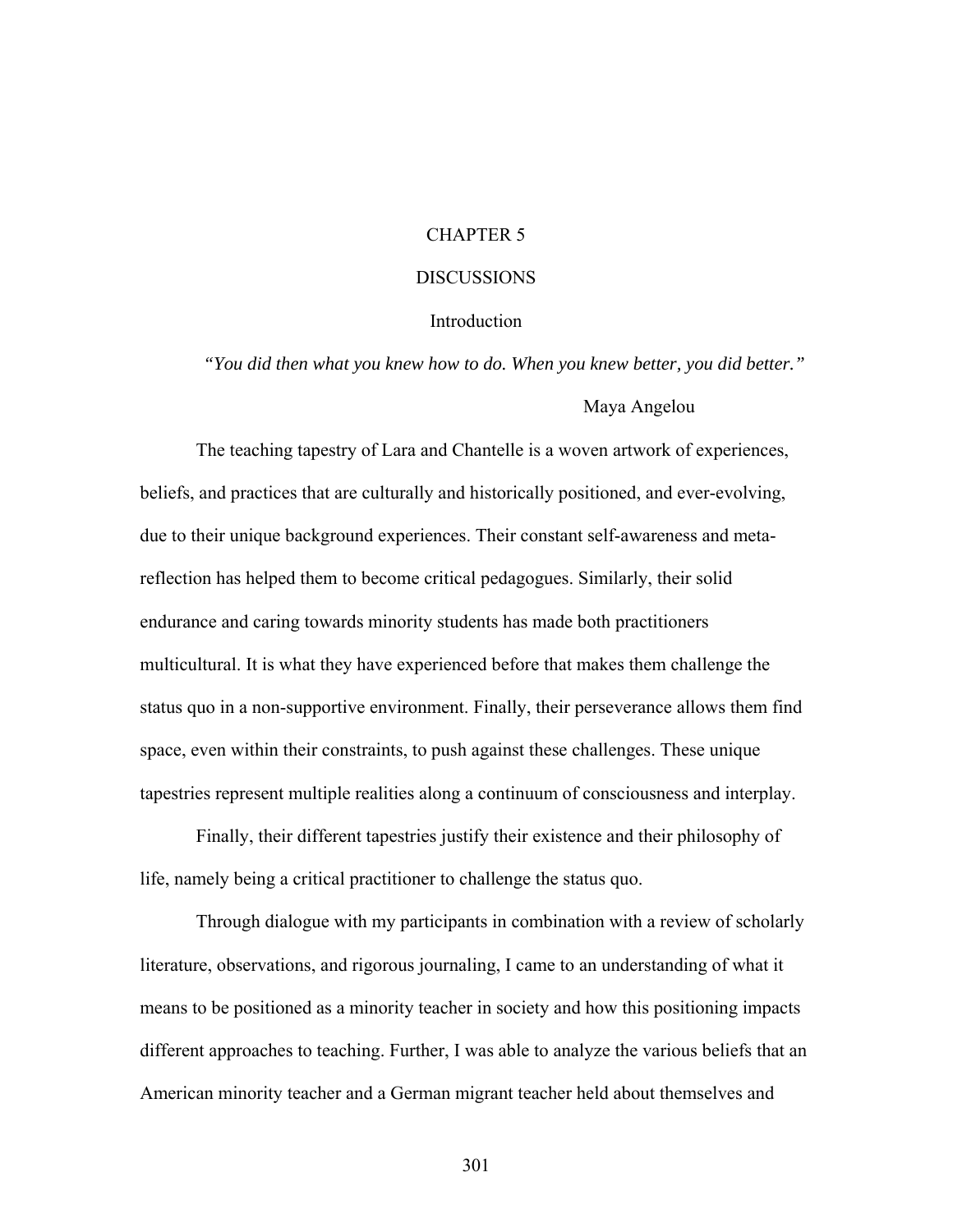investigate how this reflects their backgrounds in multiple ways and feeds into their daily teaching practice. While certain aspects of their individual stories were unique, much of what I observed and recorded fit well into the body of existing research.

In both countries student populations have become and are still becoming more diverse; therefore, it is imperative for teachers to interact effectively with all students. Migrant children in Germany and minority children in the United States have experienced a long history of underachievement. The problems include low-grade enrollment, high attrition rates, high rates of illiteracy, and under-representation in higher education (Banks, 2004; Ladson-Billings, 1998; Luchtenberg, 2004; Valdés, 2003). Since minority teachers often serve as role-models for minority children (Carrington 2002), it is necessary to listen and pay attention to what they think about multicultural principles in the classroom. Although there is no single theory that takes into account the many factors that contribute to poor school performance of minority or migrants students in each country, this study has identified a number of factors. These include family income, family characteristics, language background, teacher-student interaction, school and class composition (e.g., segregation and tracking), and school financing (Valdés, 2003). While many of these factors—such as family income, family characteristics, and language background-- can not be controlled or adjusted, the remaining factors should be scrutinized and retooled to better meet the needs of all students. As Romo (1999) observed, "All along the way, U.S. schools lose talented students who could have achieved more if the right supports and programs had been in place when the children needed them"(p. 10). Minority or migrant descent teachers can help to alleviate this achievement gap, by supporting minority or migrant students in their educational studies,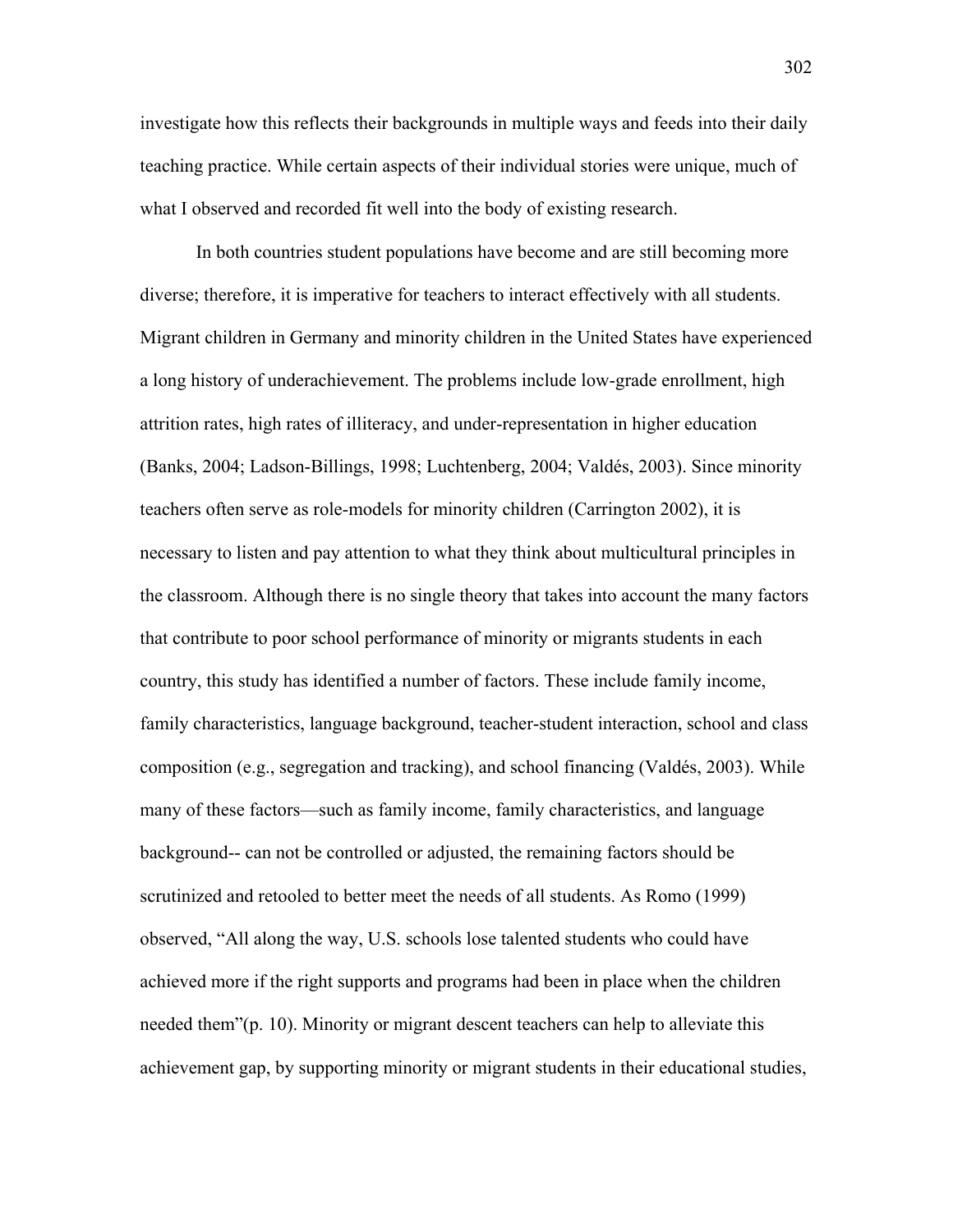serving as role models, providing motivational support, and understanding the cultural backgrounds of minority teachers (Carrington, 2002).

Both minority teachers in this study acted in some way as a role model and provided plenty of motivational and cultural support to their minority students. As critical educators, Chantelle and Lara provided an enriching learning environment for their students. They demonstrated a keen desire to fulfill minority students' needs by understanding each student's cultural knowledge and providing a plethora of learning methods to induce critical learning. Both teachers' past experiences taught them how best to support their students and helped them to understand what minority students need.

Yet, most minority teachers are not viewed by the general public as beneficial contributors to classroom practice. Societal perceptions obviously affect such attitudes. Social capitalization ensures that there will be a barter of skills and services- a symbiotic relationship. In social decapitalization, on the other hand, if a group is perceived to have nothing of value to trade, yet possesses great needs, the relationship is considered parasitic (Valenzuela, 1999). Given this perception, minorities are considered a problem—or at best a challenge to society—particularly immigrants or people of minority descent (Orellana, 2001). I believe that education can be a way for minorities to acquire social capital. Teaching from a minority or migrant perspective that challenges the status quo critically in a non-supportive environment is necessary for this.

Students learn from and value each other's language and life experiences in classrooms where they speak a language and possess a cultural capital that matches those of the society at large, in these cases the Anglo-Saxon and German cultures. In order to be successful, the culturally different person in that society should be given the same

303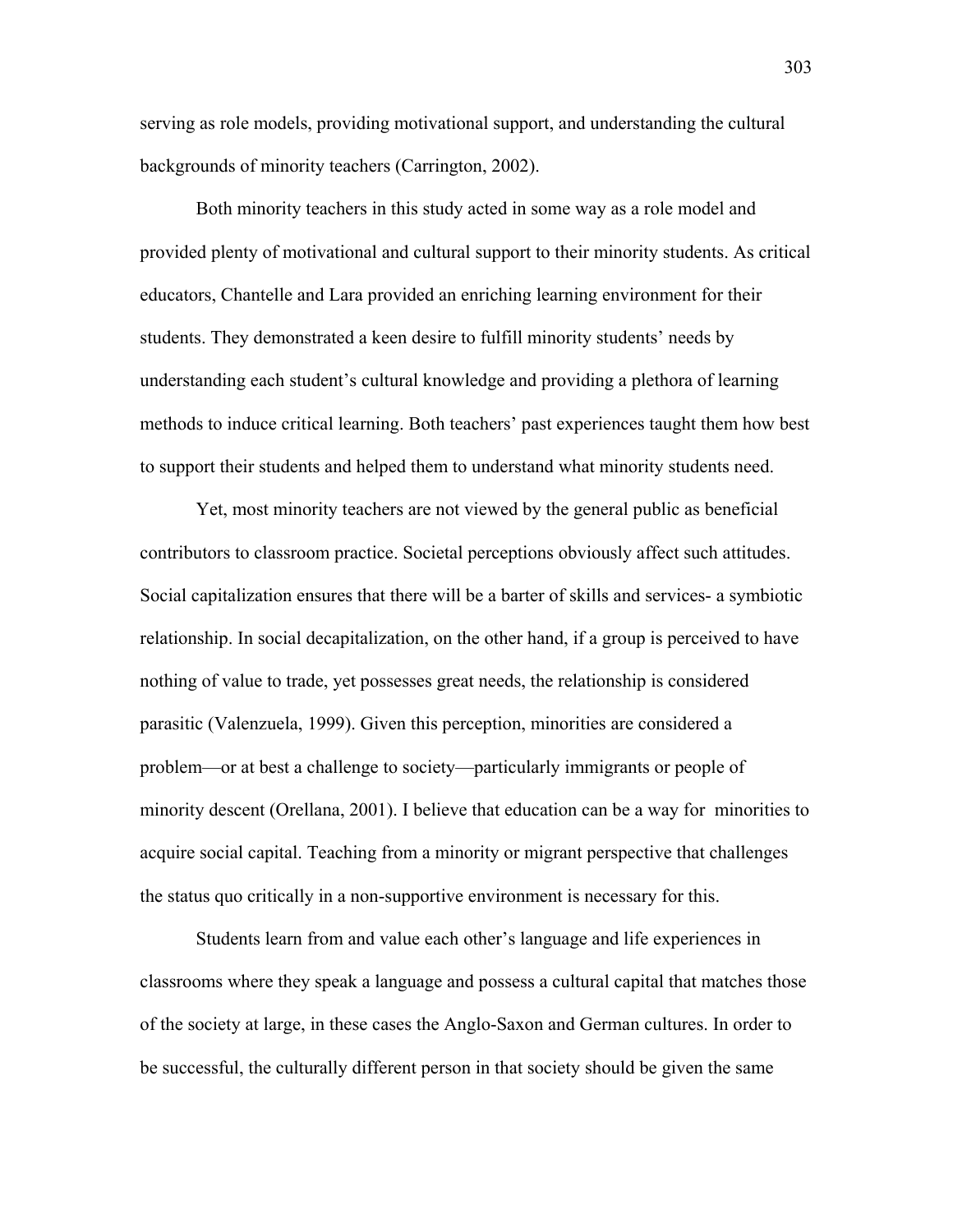opportunities. Minority and Migrant experiences in the US and Germany and cultural capital need to be counted as strengths. Having a Turkish teacher teach Muslims about Muslims in Germany will provide a different perspective and establish a direct dialogue with the students. The same goes for an African American teacher teaching about the Civil Rights. The incorporation and esteem of the teachers' language, cultural capital, and experienced knowledge should not conflict with societal prejudices.

#### Theoretical Applications

 As Maxine Greene (1973) points out we must be highly conscious of phenomena and events around us in order to perceive ourselves, create multiple realities, and make meaning for our existence. She urges us to think critically about those events, to evaluate them deliberately in order to clarify their meanings, and when necessary, consider how background consciousness and boundaries provide information on "what might be, what could be, and the forging of ideals" (p. 7). Chantelle and Lara practice their own philosophies in their own classrooms as a product of their pasts which have allowed them to find personal meaning in teaching critically. They construct ideals and patterns for their students that encourage them to become democratic and citizens engaged in lifelong literacy pursuits among diverse communities.

Teachers' perceptions of multicultural principles are generated from their life experiences and backgrounds (Sipress, 2003). If they experienced a struggle during their lives, then this is evident in their classroom. Banks (2004) states that while most scholars research minority teachers' advantages or perspectives in the classroom, they do not look at the teachers' psychological situation or their struggles before coming to the classroom. Critical theorists, such as Peter McLaren and Paulo Freire, believe that this struggle is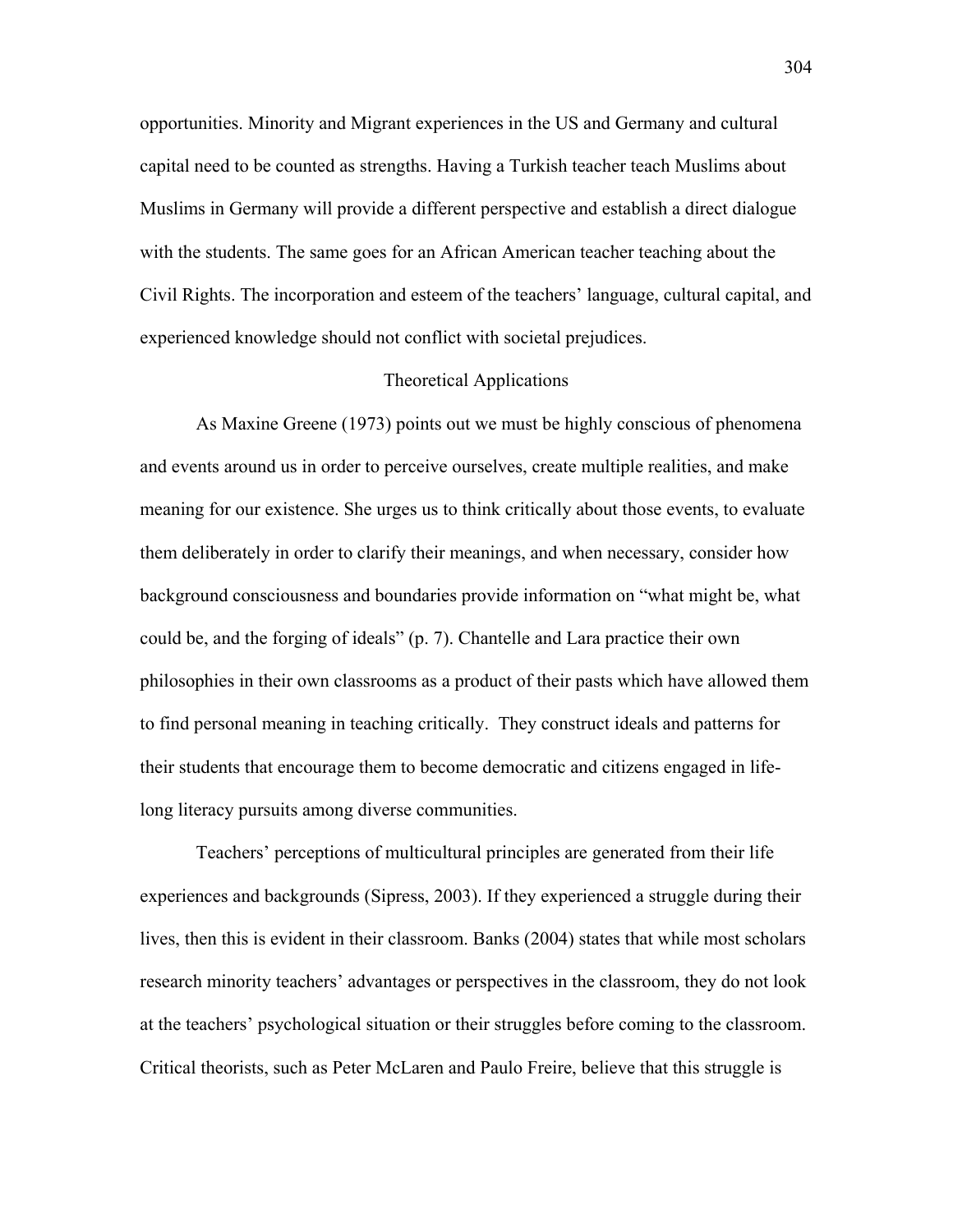also apparent in all educational settings. It is not only minority students who show their "struggle" in the classroom by not receiving the same educational tools and resources or acceptance. Minority teachers are involved in a similar "struggle."

This study indicated that Lara and Chantelle strive to support and "liberate humans (in this case minority students) from their oppressed conditions" (Freire, 1977; Peters, Lankshear & Olssen, 2003) by challenging them and giving them support and motivation throughout. As Chantelle indicated, she is a challenger and critical educator. Only by engaging the cultural knowledge of her students can she empower them and encourage them to think through material. As Tierney (1991) describes, "Empowerment concerns the liberation of individuals, so they are capable of understanding their relationship to the world and complex organizations in which they reside (pp.6-7).

Additionally, Critical Theory focuses on the ideology or cultural conditioning that lies behind education. This silent promotion of mainly rich and White students in education is observable via the hidden curriculum, the selection of literature and policies among teachers, principles and administrators. Bowles, Gintis and Meyer (1999) describe the power struggles between the dominant class and the subordinate classes. They emphasize that this struggle occurs within three spheres of influence: the workplace, the family, and in school. Indirectly, this suggests that the dominant cultures' beliefs and ideologies concerning different class structures in our society can be directly transferred to and be seen in our public school system. In interviews, Chantelle indicated that some of her teachers had not supported her because she was African–American. That is why she applied for funds for a program, which assisted minority students to go to college.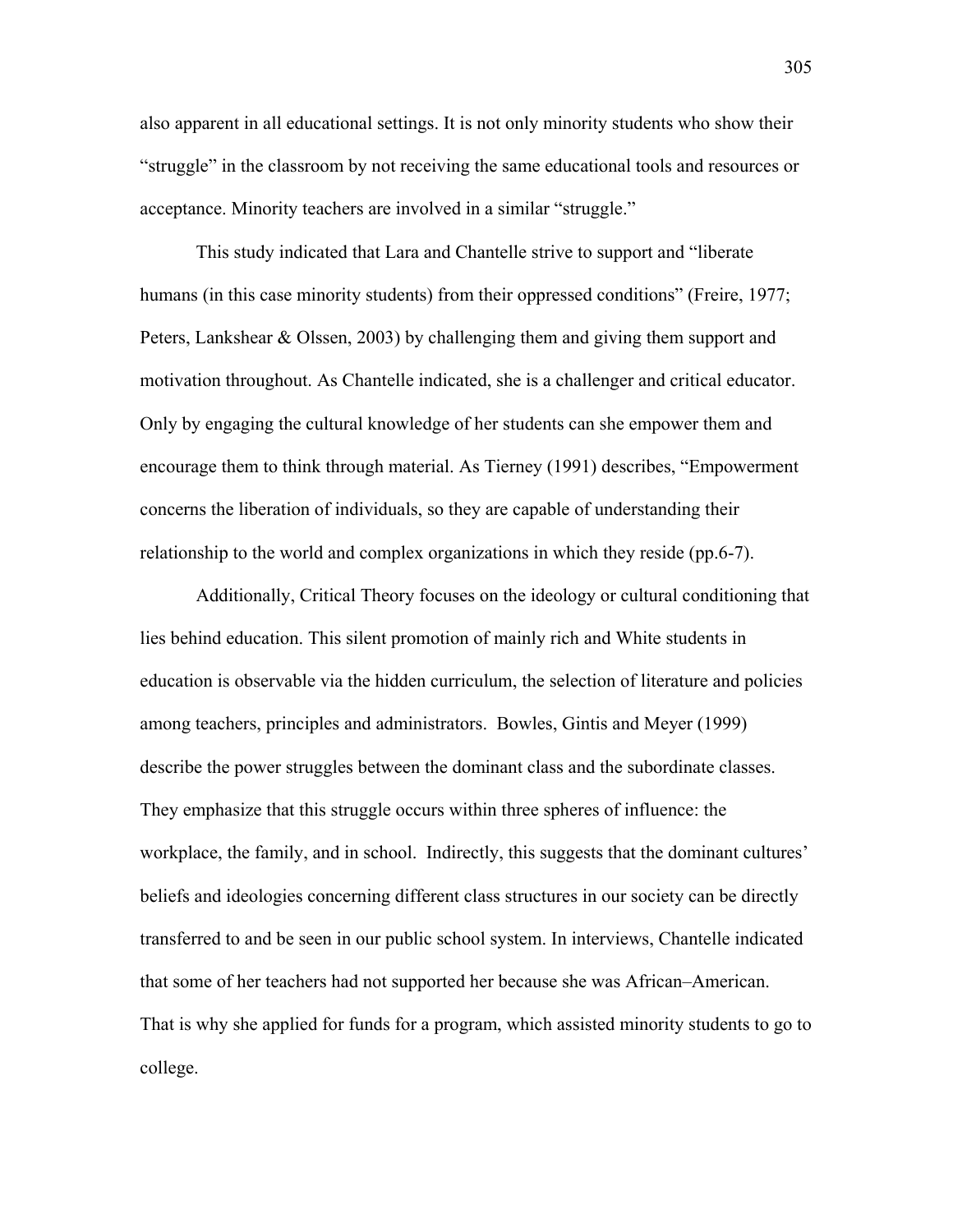Chantelle's emphasis on creating an environment where students are understood and accepted rather than just teaching out of the book, indicates that she rejects the critical method that Paulo Freire (1998) calls "the banking strategy", when teachers just "deposit knowledge" to the student without any involvement and critical thought of the student. In this case, reaching out to all students, regardless of religious, racial or class differences, *is impossible as it is impeded by the action of others* (Freire, 1970).

Likewise, Lara's focus on helping her migrant-descent students to become literate and study more than is necessary for success is yet another emphasis of critical thinking. She uses multicultural literature in order to talk about prejudice and negative experiences with foreigners in Germany and support migrant students.

A critical race framework can be used to discuss the daily realities of racism and how racism continues to privilege Caucasian Americans--or in this case also Germans. Essential to this paradigm is storytelling and sharing the experiences of minorities. In this study, Lara and Chantelle made crucial connections with their pasts. Both mentioned they had not received the education they needed because they were African American or Turkish-German. It was harder for them to succeed, and they saw that they needed to work more than their peers. Their experiences support the conclusions of most research. . According to research in both countries, race has played a fundamental role in shaping relationships of power and notions of citizenship through inclusions and exclusions (McDonald, 2003; Ladson-Billings, 1998; Nebeker, 1998)). By listening and observing my two participants, I could see how race and ethnicity were important components of their identities.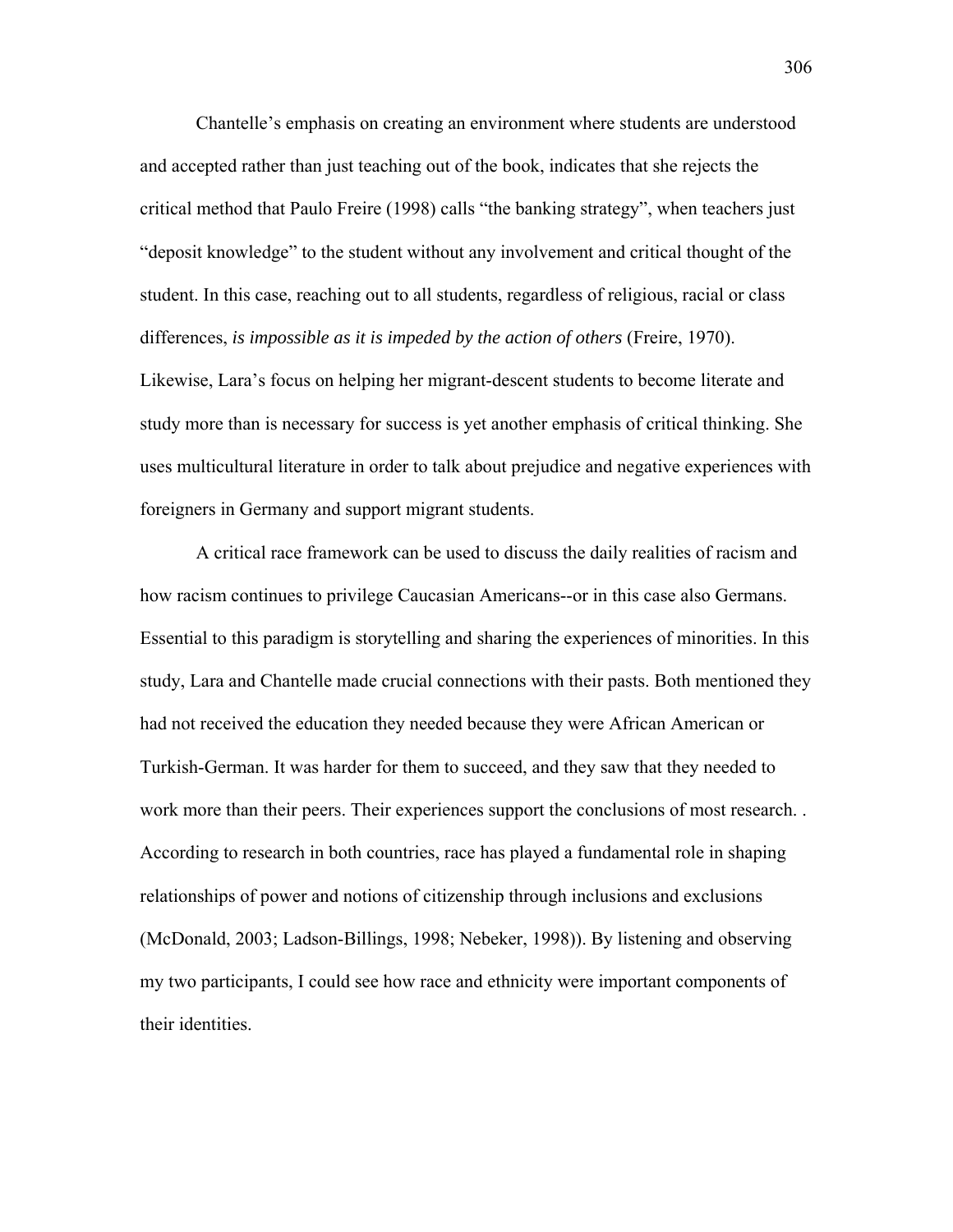Chantelle did not discuss what her gender meant in the educational arena. She did say it is more difficult for an African American woman teacher than for a White woman teacher, since African American females are often responsible for the whole private household and the education of their children. In addition, they need to work harder at their profession. According to Chantelle, all these aspects put African-American women at a disadvantage vis-à-vis their White contemporaries. Black feminist scholar Patricia Collins (2000) suggests that race, class and gender, should be regarded as interlocking modes of oppression, not as separate entities.

Chantelle indicated that gender and race might work differently in an African-America context:

My black students do not listen to me the same way that they would to a black male teacher. I can see that we need more black male teachers than we have today. In order to support black male students we need to provide also ideals and role-models for them.

Following this line of thought, Clenora Hudson-Weems (2003), the founder of Africana womanism, believes that gender differences between black men and black women are not as significant as they are between white women and white men. She says, "Africana men have never had the same institutionalized power to oppress Africana women as white men have had to oppress white women" (p. 158). Although research states that gender differences between African-Americans and Whites exist, Chantelle believes that being a minority female does not allow her to reach out to all minority students. If education wants black male students to succeed, more black male teachers need to be employed (Jordan & Cooper, 2003).

Lara pointed out that she is a rebel and that she does not agree with some Turkish traditions or religious beliefs. She agrees that the central tenet of Islamic feminism in the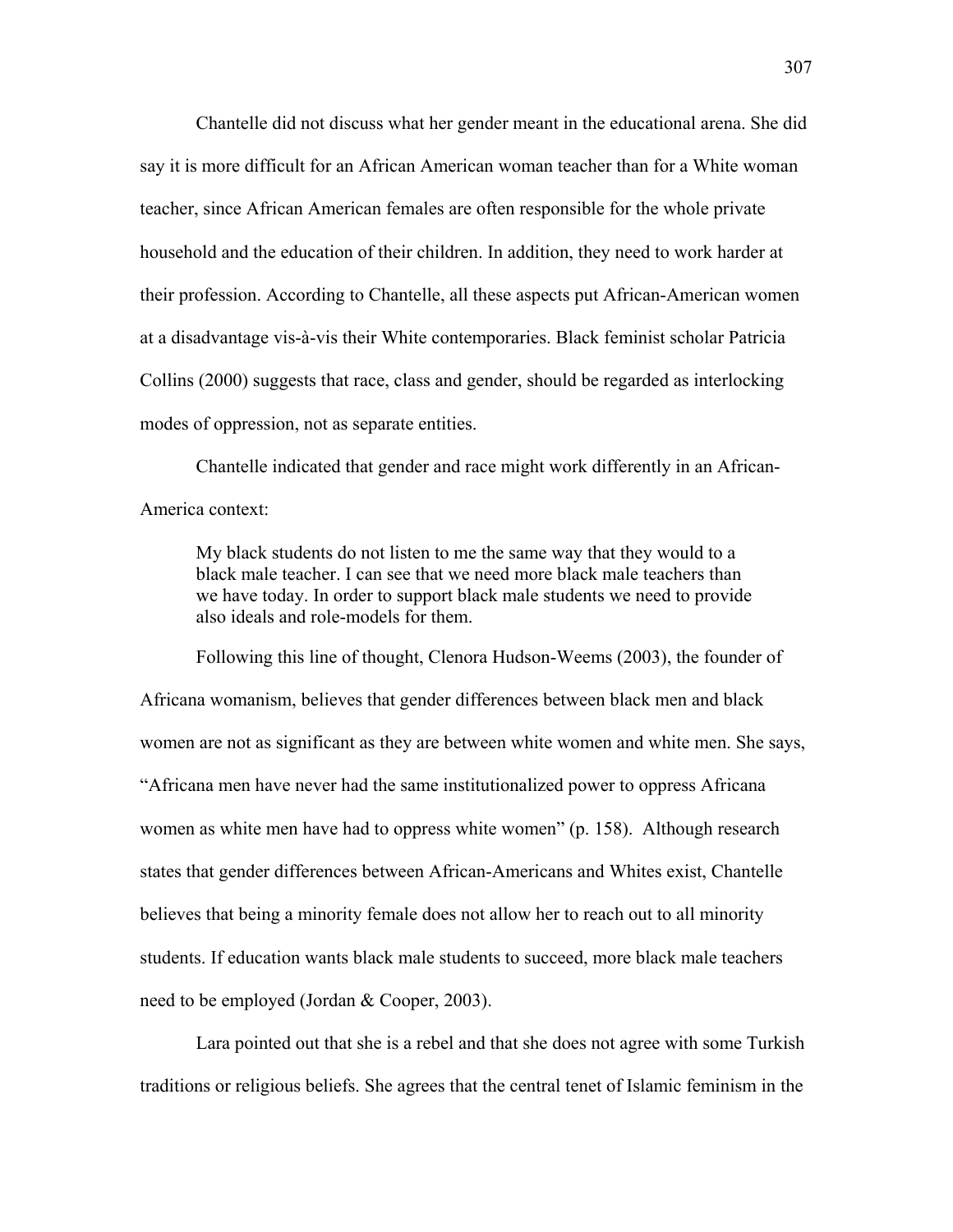Qur'an affirms equality for all human beings. However, gender equality has been subverted by patriarchal ideologies and practices within Muslim societies and Islamic fundamentalist states (Schmitz ET all, 2004). Throughout this study, Lara gave examples where she felt that she is reacting intellectually like a German; however, traditionally, she needs to behave like a Turkish girl. She not only realized this dilemma growing up within her family traditions but also within her marriage. Germans tend to consider Turkish women as victims of a patriarchal society shaped by religious beliefs," points out Canan Topcu (2005, p. 5). She further adds, "Female Muslims are believed to be oppressed, forced into marriage and beaten by men. The media nurture such clichéd prejudices. Therefore, head scarves and Turkish women have become synonymous in Germany, even though only a minority of women from Turkey cover their hair" (p. 5). Although Lara does not cover her hair, she still thinks that she needs to explain to her peers and friends that she is a typical Turkish woman and that most Turkish women are like her.

She still feels highly confident and states that being female, young, beautiful and smart puts her in an advantaged position. She can understand Turkish female students better and can psychologically support them; thus, she emphasizes caring, teamwork, and the sharing of control – central components of feminist pedagogies (Beauboeuf – Lafontant, 2002; Collins, 2000; Noddings, 1995; Ropers-Huilman, 1997).

The link between the experiences of the participants and critical theory, critical race and feminist theories support many of the claims made in this study regarding these two minority teachers' perceptions of multicultural education. This study encouraged the participants to think about what it means to be a minority or of migrant-descent and how it is replicated in the classroom, and finally what that means for teaching

308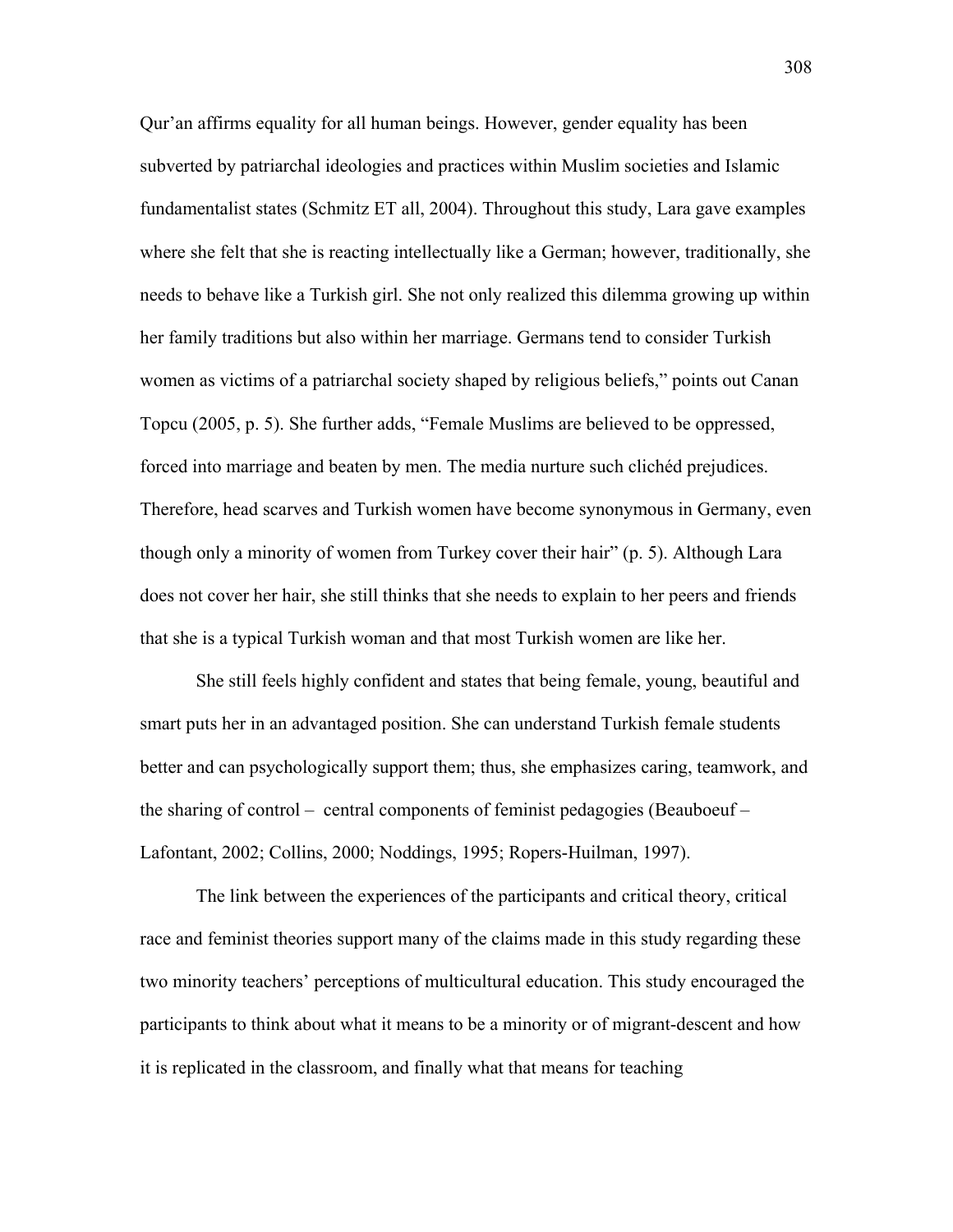multiculturalism. As both teachers participated in this research, it became apparent that they were constructing ideas on race and multicultural education throughout this project.

### Addressing the Research Questions

Based on critical, critical race and feminist theories the study enabled me to frame and address three questions:

1. What are the challenges and/or support experienced by a German and an American female minority teacher teaching in a predominantly White and German environment?

2. What are the similarities and/or differences experienced by a German and an American female minority teacher regarding the implementation of multicultural principles into their practice?

3. To what extent are the teachers' beliefs and actions shaped by their subject positions as minority females teaching language arts in their classrooms?

These questions provided the basis for the collection and analysis of data. The site locations of the study were racially diverse middle schools in both countries. Hollins (1999) suggests that teachers' perceptions guide their classroom practices and therefore is important to analyze them. In order to explore these perceptions this study analyzed the participants' backgrounds, schooling experiences and professional preparation. Finally, the findings suggest that the participants' perceptions about multicultural principles and their dedication towards minority students were affected by prior experiences in life, school and education. I used data gathered from journal entries, interviews, observations, telephone conversations and through emails to address the research questions.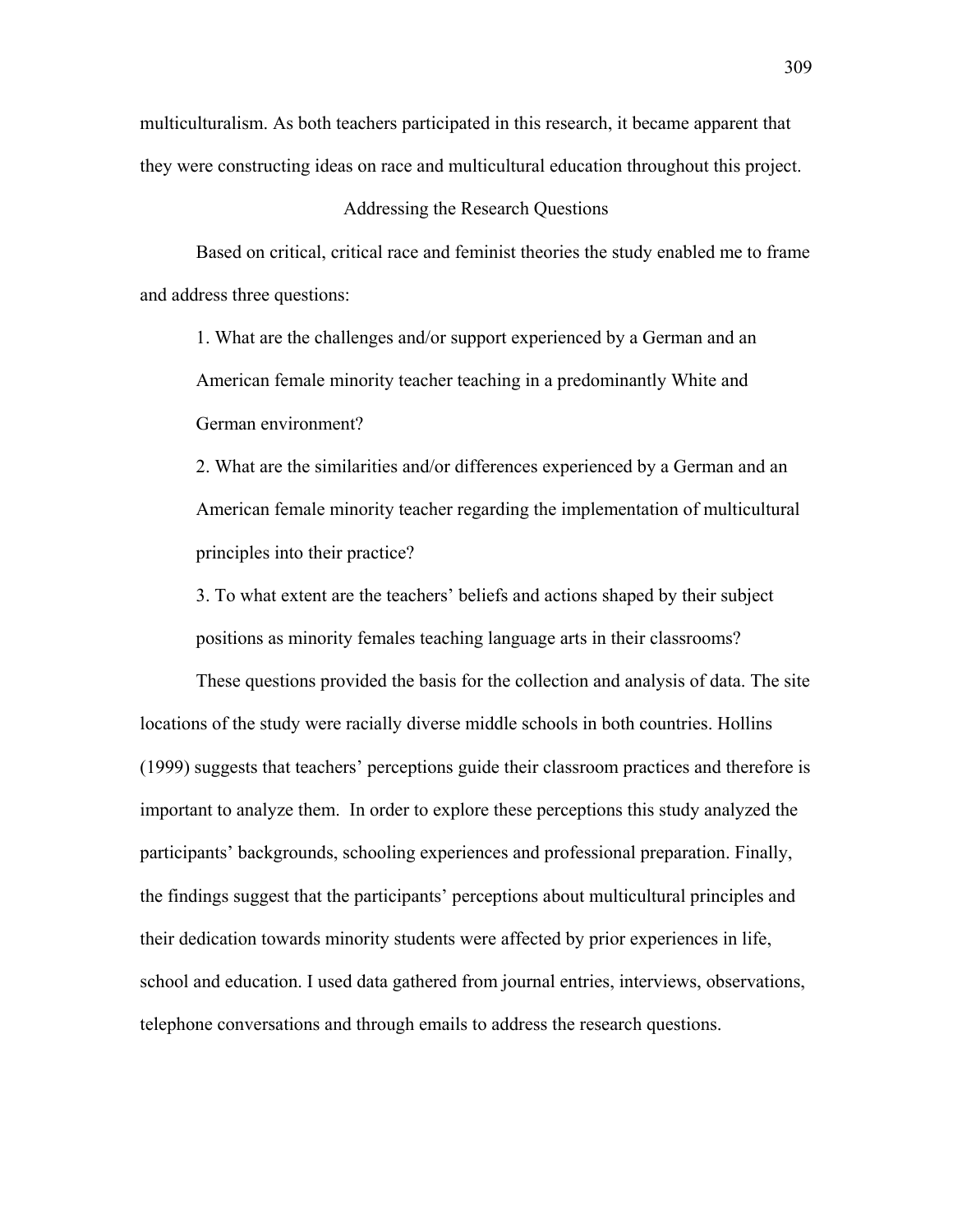## *Personal Understanding from Past Experiences*

As minority teachers, Chantelle and Lara give personal meaning to their teaching. Most of their teaching is a direct reflection of events from their past they have critically contemplated. According to Greene (1973) reality is a "mediated, selective process" (p. 10) of negotiation closing gaps, drawing conclusions, and codifying the world. Chantelle's selective process of meaning making is evident in what she chooses to reveal about her past. Chantelle's marginalization as a child of poverty whose two parents had only a high school background makes her critically aware of students from similar backgrounds. She uses her experience of poverty to explain both her work on a grant to educate minority parents about educational resources for their children and collection of donations from faculty and parents for personal school supplies for poor students. Chantelle's visible determination to improve and advance herself without any support from family is rooted in her character and is now apparent in the way she shows this respect to her students. Likewise, Lara's success in balancing an immense workload and her studies is rooted in her experience in a family that restricted her in her endeavors. Her understanding of differences between her and a German female growing up also made her aware of students with similar backgrounds. Her recollection of these restrictions and her poverty inspired her to call the Turkish parents of one female student to convince them to allow the student to come on a one week trip to Austria and to collect money for a family who could not buy school supplies for their children during Ramadan. Lara's apparent understanding of how females are viewed in the Turkish culture is rooted in her own personal struggle as a teenager who had to work various jobs while assisting her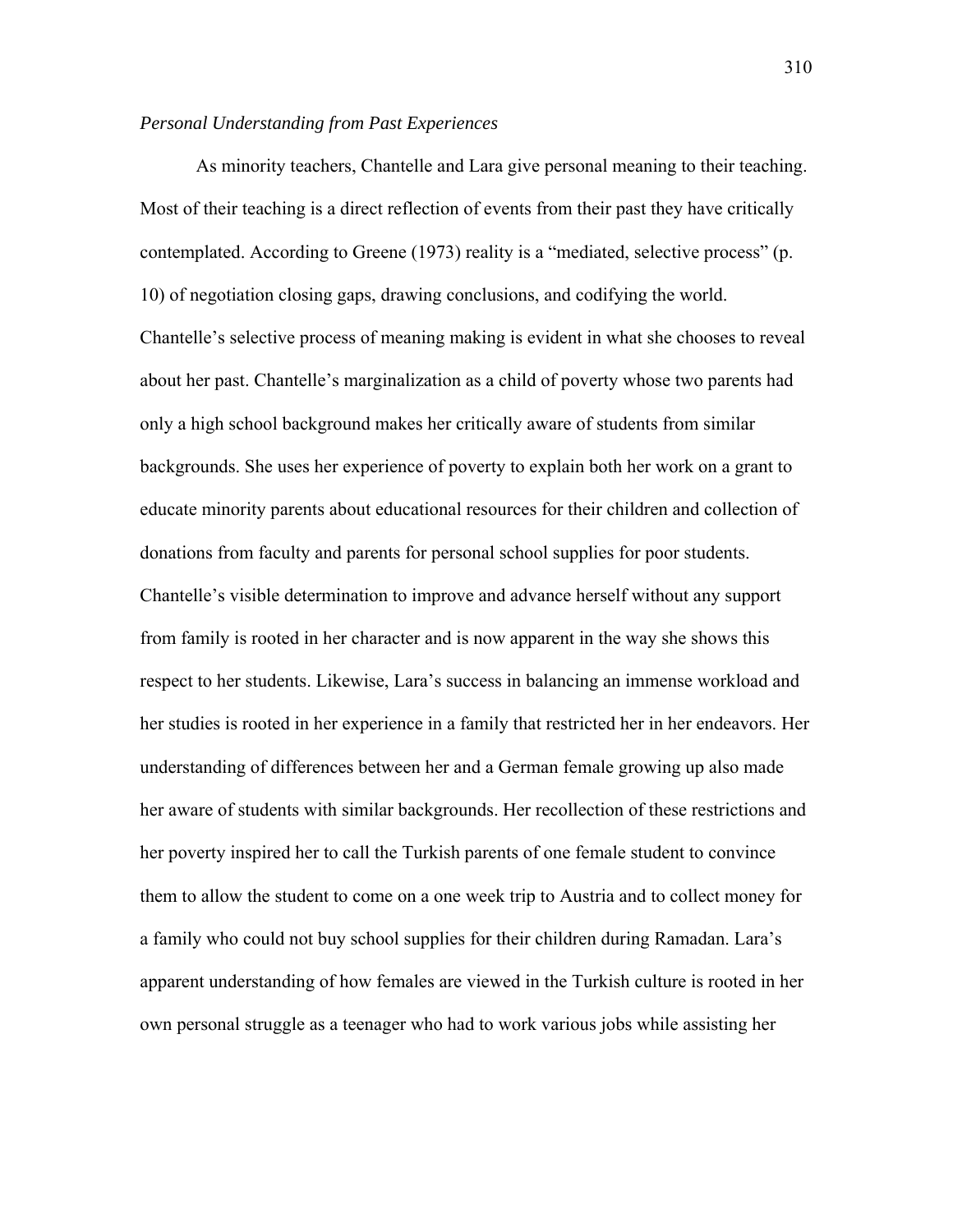brother and had to confront her parents about differences between Turkish traditions and German traditions.

Chantelle and Lara construct personal meaning in their teaching by reflecting upon how prejudice affected encounters with peers, colleagues or faculty as young students, teenagers and college students. The humiliating scenario in Math class in which Chantelle's teacher told her not to worry about not being able to comprehend math as she would not need it in the future furthered Chantelle's belief in a democratic and socially just environment where every student is valued and no one is disgraced. Chantelle's inquisitive nature comes out of her career path and has encouraged her to adapt her classes to the learning scale of her students, and become a critical, supportive and, dynamic practitioner.

# *Teaching as an Emotional Component*

Creating personal meaning in teaching through experiences, beliefs, and community is closely linked to emotional factors that allow teachers like Chantelle and Lara to connect with their students on deeper levels. Teaching is a highly emotionallycharged endeavor (Hargreaves, 1998), and the emotional element is virtually impossible to remove from the teacher-student relationship. The emotional element in teaching included various degrees of caring for students as well as passion for ideas, enthusiasm for inquiry and discovery, experimentation, and amusement in the classroom (Woods  $\&$ Jeffrey, 1996). Often women exhibit a more caring orientation with teaching in general and with their students (Noddings, 1992; Hargreaves, 1998). Chantelle's background as the eldest of three siblings, her perception of the lack of caring in her formative years at a predominantly White school, and her desire to be liked and cared for in return by her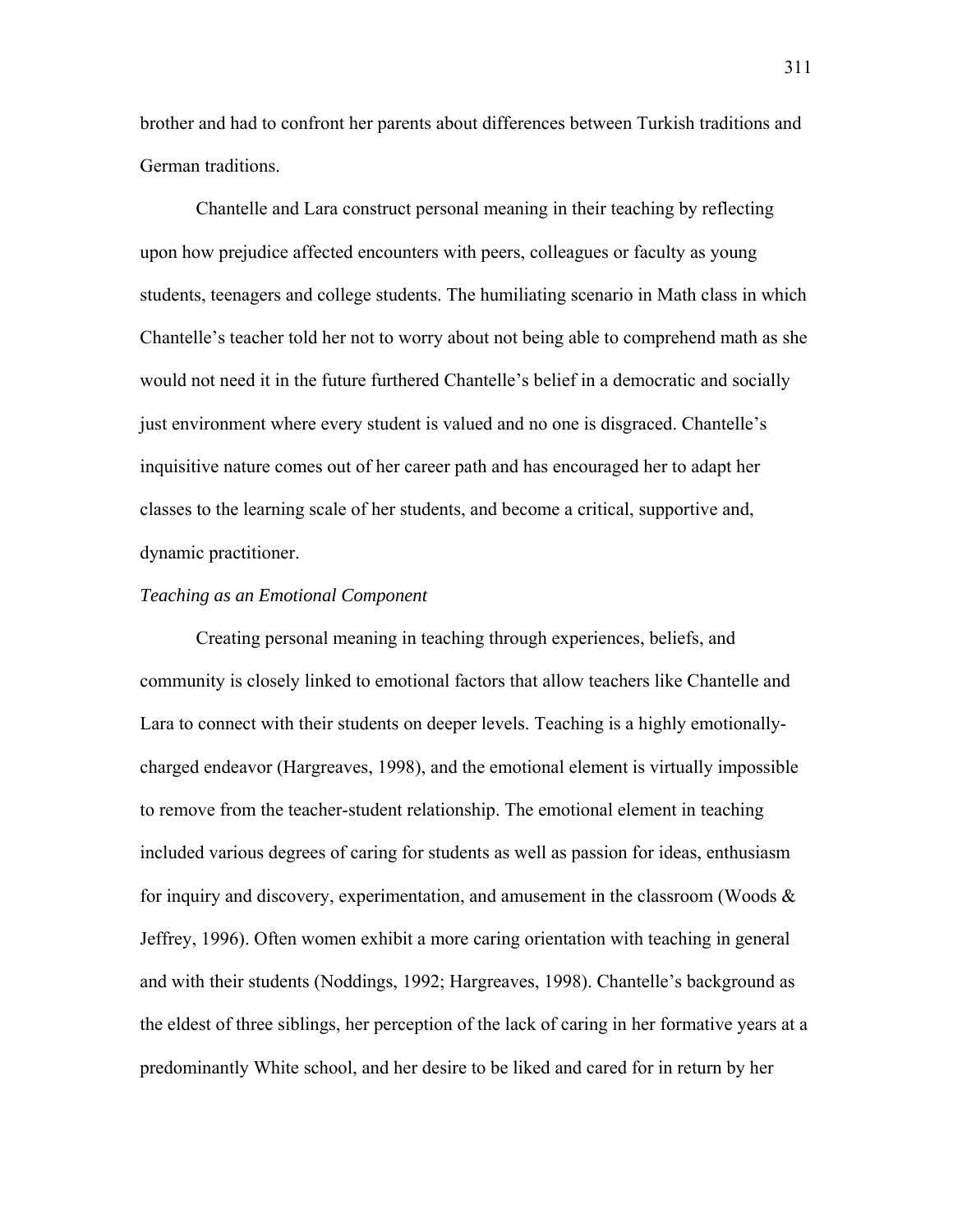(mainly minority) students as she relates with them in the classroom setting all inform her caring nature. Chantelle's desire to be liked by her students is incumbent upon a type of emotional understanding in which participants enter into each other's fields of experiences through subjective interpretation (Denzin, 1984). Further, Chantelle believes that she needs to work harder as an African-American female teacher than her peers do. Also, because of her background, she believes that she needs to prove herself and needs to work extra hard in order to succeed. Regardless of gender, she thinks minority students need to work harder and she connects well emotionally with black female students. This assumption is also consistent with research that shows that minority teachers connect well with minority students (Carrolton & Skeleton, 2004). Chantelle supports black female students whenever she can. For example, according to her experience, female students like to use rap as part of their speech and she supports this kind of learning. Recent research states that learning styles and learning environments are continuously changing and should be adapted to the new generation of students (Salmon, 2006).

Chantelle often expressed the need to employ more male teachers in order to assist and understand black students. From her past experience, she believes that black students have more respect towards African American male teachers. She said that she hardly has influence on African-American males due to her gender. Within her black community, she perceives that black males are more respected than black females. James (2002) describes the different notions of the kind of roles a black teacher has and his perspectives towards teaching and education**.** Chantelle concluded that she does not have as much influence on males and that education needs more black male teachers in order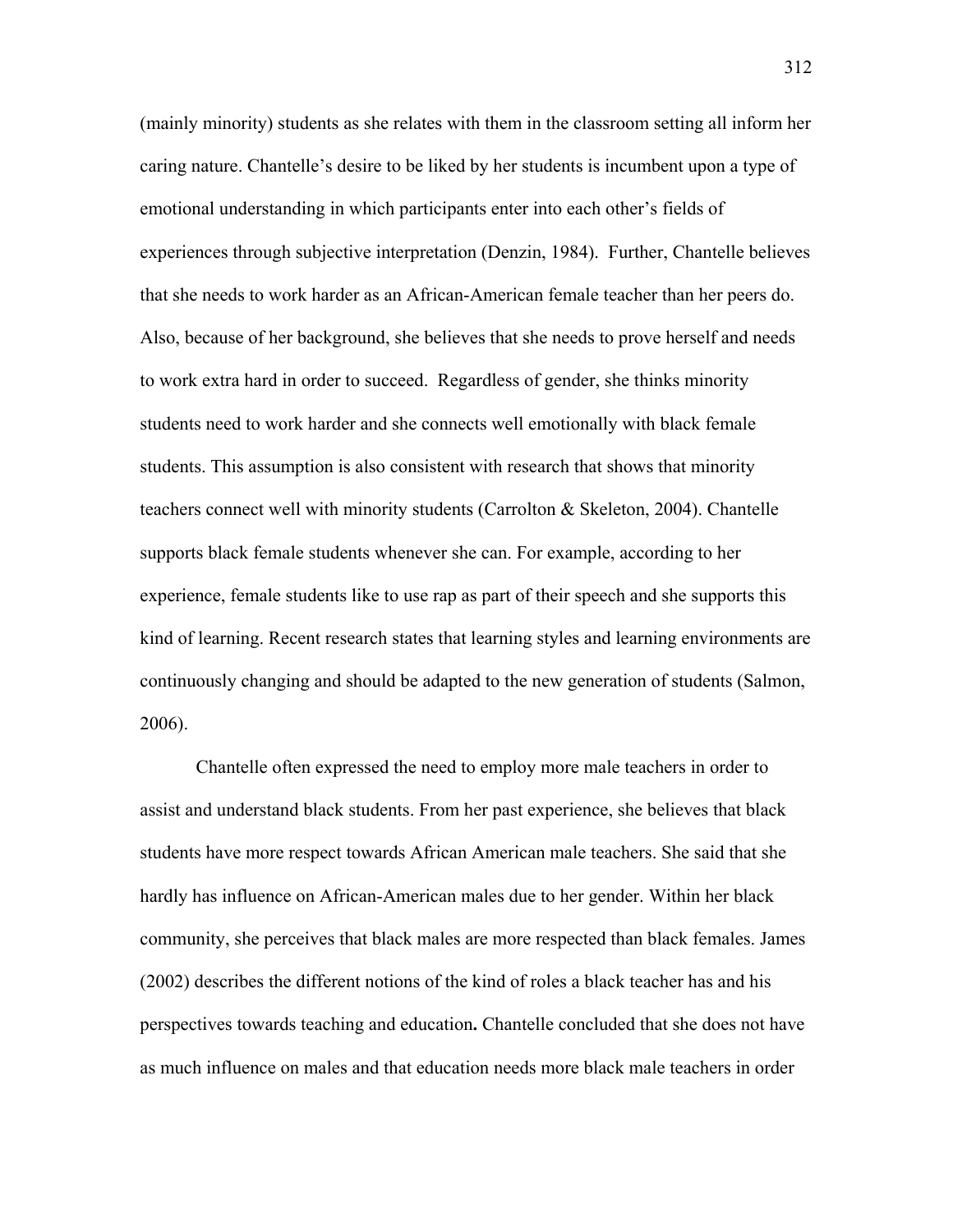to support black male students. This is also one aspect that James (2002) has indicated in his research, namely that education needs to be diverse and requires black male teachers as well. Research mentions that the numbers of minority teachers in the classrooms are declining (NEA, 2005), male African-American and Asian teachers are particularly needed in US classrooms.

Similarly, Lara's support in schooling and care for her brother, the lack of caring shown in her college years by her professors and her desire to do a good job and be liked by her students (also mainly by Turkish students) in classroom setting inform her caring nature (Denzin, 1984). Kelek (2006) talks about the different life situations that Turkish women are exposed to growing up bilingual and bicultural in Germany. Stereotyping and not knowing the different culture informs opinions of Germans towards Turkish females in Germany. Since Lara knows what Muslim females students are experiencing and what kinds of embarrassment they might encounter in school settings, she can relate well to them and tries to understand their situation. As a female teacher, she is well liked and considered to have a dynamic personality and teaching style.

Regarding her teaching style, she supports and motivates the students. She stated that Muslim females who wear scarves during class time need more support and motivation. According to El-Najjar and Symonds (2003) Muslim women are portrayed as second class citizens in the classrooms due to their veils and shy behavior. Therefore, according to El-Najjar et al (2003) they need more support than other students in the class. They feel particularly lonely and stigmatized by their peers. Lara tries to overcome these obstacles by letting the Muslim female students talk about their ideas and passions and share their experiences with their classmates. As Lara has fashioned meaning from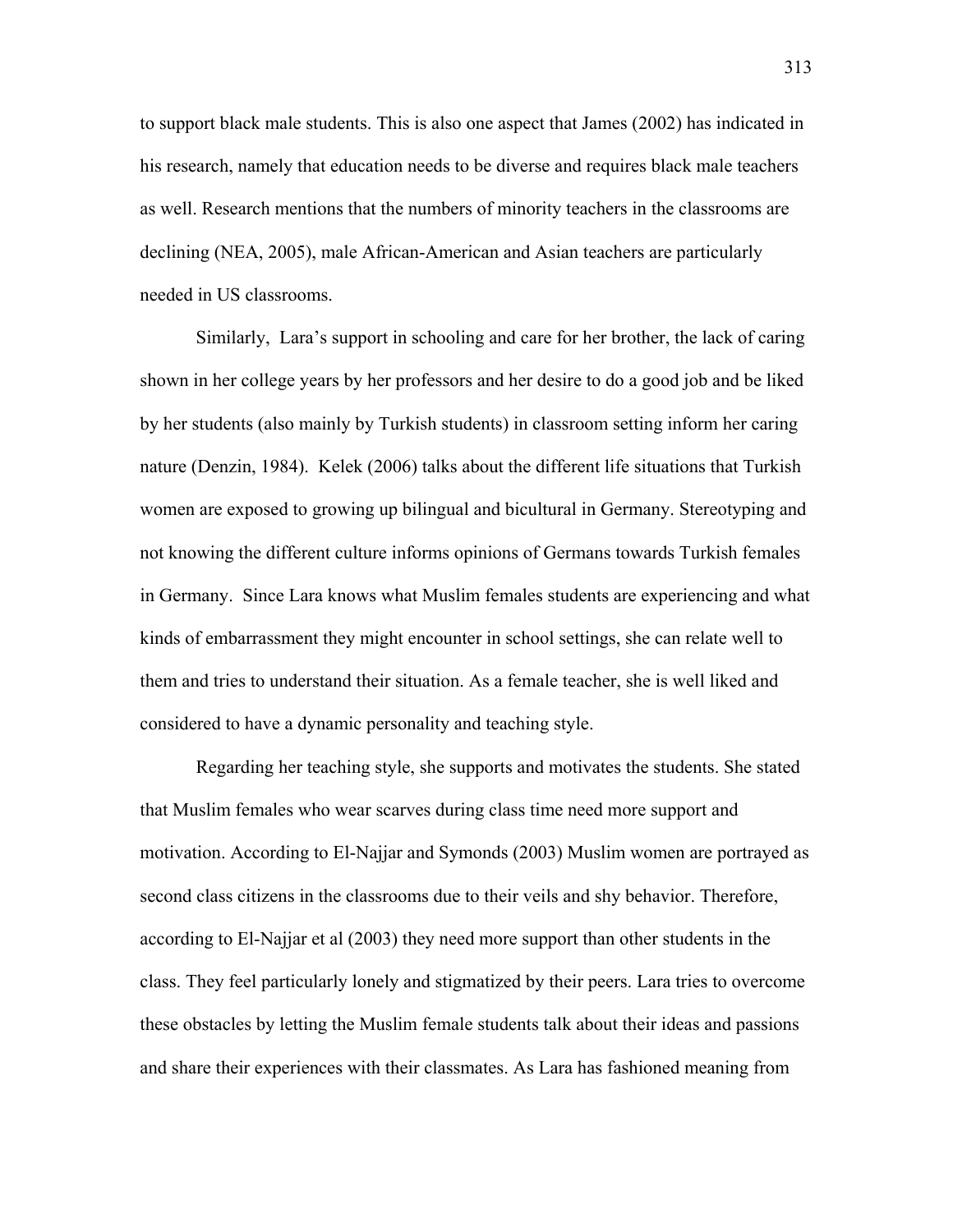her past and meaning from the lack of support towards Muslim students at Max Planck Comprehensive, she has equally fashioned pedagogical meaning in a curricular framework that is uniquely hers. When discussing the place of the veil within the school she explains why it is not possible in Turkey and why she welcomes it in Germany. Lara is firm and emotionally stable about her religious beliefs and support for the rights of Muslim women. Greene (1973) mentions that a teacher who is aware is "primed to do philosophy" through critical attentiveness and conscious "choosing to what to appropriate and what to discard" (p. 10) as she makes meaning along the continuum of teaching and living.

The emotional side of Chantelle and Lara's teaching is evident through their student relationships and behavior towards their classes. Nurturing students (particularly their minority students) by being attentive to their physical and affective needs in and outside of class beyond what teachers must do is a form of emotional communication that Chantelle and Lara engage in purposefully. In turn, the students' positive reactions to their emotionally-influenced attitudes and behaviors further fuel the dynamics of the community of learners and their own self efficacy as teachers. Chantelle's sharing of personal stories, for example, creates an emotional intelligence between her and her class members (Goleman, 1995). Lara's sharing of similar experiences growing up as a Turkish female with her Turkish female students when discussing a book about Muslims in Germany also creates an emotional link between herself and her students. Such emotional intelligence expresses Chantelle's and Lara's competence and deliberate, personal choice through self-reflection to exhibit affectively as both teacher and participating member of the learning community. The emotional side of teaching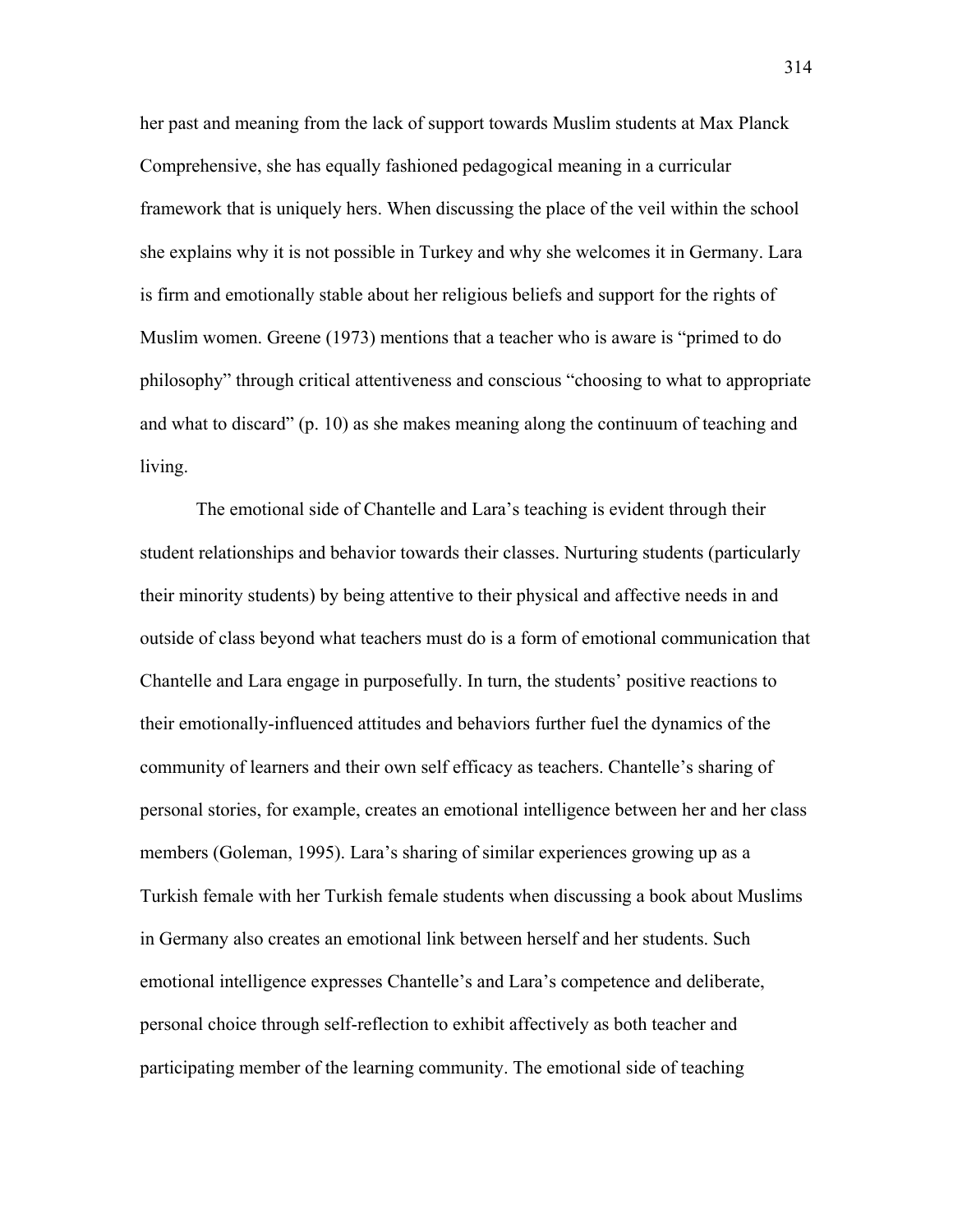engenders a phenomenon that is unique to the community of learners. Ongoing and positive emotional communication with the entire group means that even former students return to be a part of Chantelle's and Lara's learning environment. Chantelle in essence "spoils" her gifted students with treats and favoritism because of her class's small size and population of honors students whom she regards as "more motivated" to carry out instructional tasks over that of general level students. Metz (1993) explains this phenomenon as a teacher's providing something in exchange for her student's cooperation. Further, Lara provides additional help and support to other grades where German teachers have problems communicating with migrant gifted students. She provides additional conferencing for these students and additional assignments in their favorite subjects. Chantelle's and Lara's achievement of the community of learner's cohesiveness and apparent success with the group as a whole opposes Lortie's (1975) contention that a teacher's proudest moments are measured by individual student success.

 In addition, Chantelle's and Lara's emotive expressions, while they are sincere, serve another purpose that appears to fulfill both a personal and professional need for reinforcing their self-esteem. Their lack of esteem as a young minority student and particularly with Lara under pressure from her colleagues at the school causes Chantelle and Lara to rely on their students for a form of emotional support. Chantelle's sharing of sometimes intensely personal stories from her childhood tend to blur the lines between mutual confidence and professionalism to outsiders, but for her it is an essential part of revealing herself as human and creating her carefully crafted community of learners. When teachers are displaced intellectually, they may rely on students to provide the

315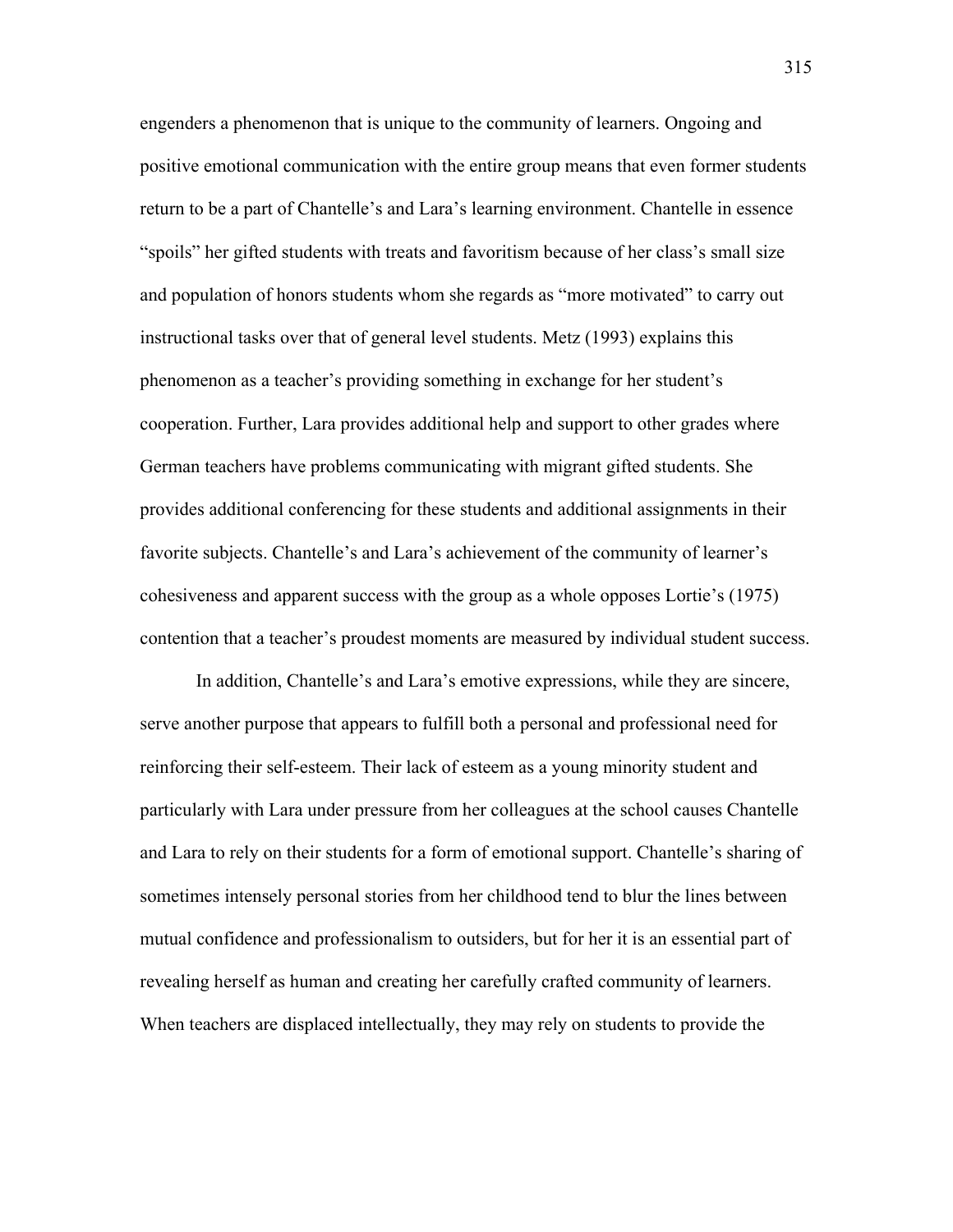intellectual and emotional support they need, even though the power balance between adult and child may be imperfect and potentially socially demeaning (Metz, 1993). *Controlling Expectations* 

Chantelle has been forced to change her teaching style due to a scripted program induced by the principal at Midtown Middle. This program has caused disappointment as her expectations of support and acknowledgement for her teaching have gone unmet. As she likes to be creative and critical in her teaching style this newly adapted "worksheet in and out" (in her own words) kills and takes all creativity away from the teacher. Chantelle has to teach solely based on a book provided by the principal, as she is controlled by administrative tests that are carried out bi weekly in the school. She just has only one hour per week where she can be creative and critical in nature to teach a class her own way. Her restricted autonomy forces her to teach against her philosophy and think reflectively on those days where she can teach her own way taking into account all diversity in the class. Again, Chantelle's developmental past aids her internally to motivate herself to succeed in a non-supportive collegial environment. In turn, Lara was always controlled and expected to speak and know all grammar like a German teacher throughout her formative college experience and also at Max Planck Comprehensive School. This continuous verification of her knowledge and her peers not being able to accept that her knowledge in German is equal to a German teacher has caused disappointment as her expectations of support and acknowledgement by her peers in her teaching have gone at times unmet. Lara depends only on herself for support in her teaching endeavors, as she does not feel connected and understood by her collegial network. Likewise with Chantelle she therefore does her own philosophy and thinks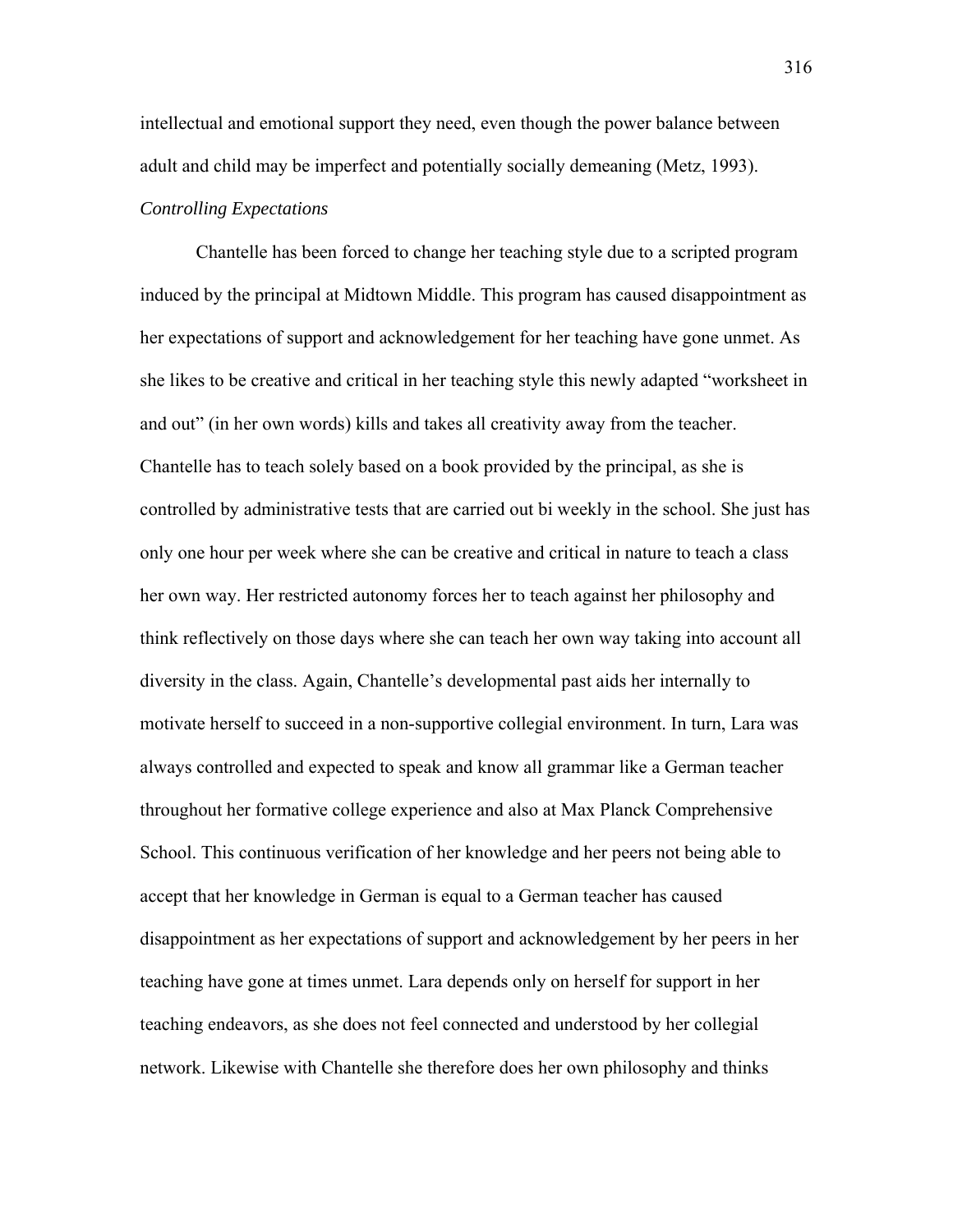reflectively and critically on her teaching practices which work for her and her students. Lara's first attempts at teaching during her student teaching challenged her to be shunned and thwarted by a seemingly jealous German mentor teacher. The fact that she was Turkish descent made the mentor teacher feel at times uncomfortable. Thus, Lara's first exposure to collegial relations was hostile as she dealt with unsympathetic and unreceptive teaching colleagues. Such beginnings for collegial resistance bear examining, especially when teachers are not readily welcomed into the profession by other teachers. In her case especially, it is rare to see a Turkish descent teacher coming into the profession teaching German to German students. Lara may have needed much more support and guidance in practice to build more confidence, especially from someone who did not have prejudice towards other new migrant descent teachers. However, Lara, now more confident and experienced when left to her own devices, constructs her own professional meaning when none is scaffolded for her in her past and at Max Planck Comprehensive School. Her continuous remark "I do not care and I can do it on my own" elucidates that her expectancies of support and assistance remain unfilled and shows further lack of trust in those who should support her endeavors. Her self driving nature to do her best is critical and understandable in such a non-existent collegial network. In addition, with no departmental support, Lara becomes more reclusive for obtaining her own professional needs with other migrant teachers, whom she knows throughout her studies at college. It is a self supporting circle where they share new lesson plans, ideas and support each other emotionally. With Chantelle and Lara it is evident that disdain and criticism from fellow teaching colleagues leads to an independent, critical, activist teacher, but one many scholars caution may alienate teachers like them further having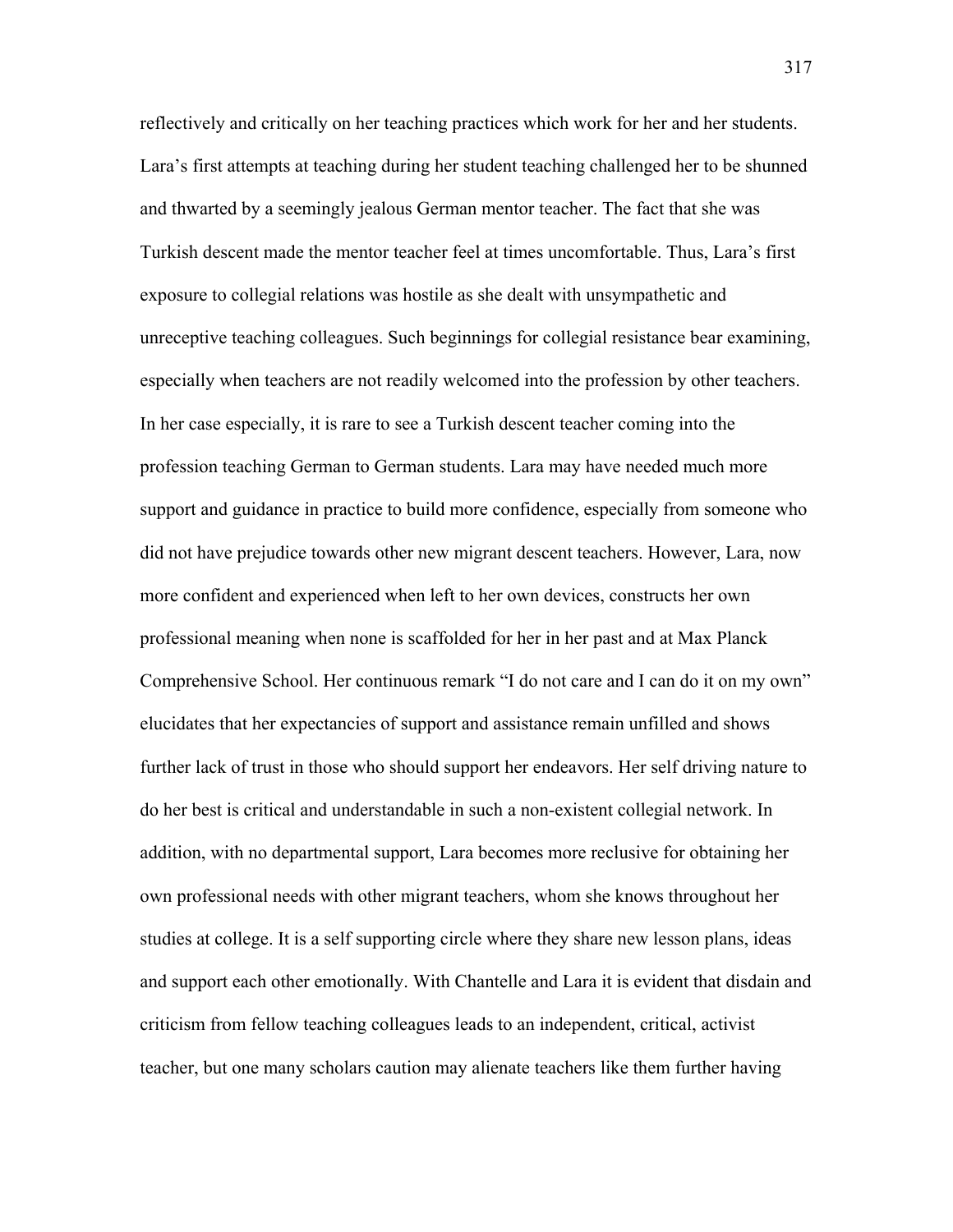possible implications for achievement of school goals (Metz, 1993). Such may partly manifest itself in resistance to school policies such as submitting weekly lesson plans and with Lara disregarding the principal's request not to speak Turkish to students.

Even though both teachers exhibit a certain level of confidence and activist nature in their teaching, it is not without its price of a past history of singular survival-mode mentality and an almost non-existent support of administration and collegial understanding. Such evidence suggests that a school administration should be proactive and responsive to a migrant teacher's needs, especially as they come from an emotionalladen background and need additional support and understanding from the schools where they are going to work. An understanding, supportive administration that recognizes diverse needs and creative ideas in teaching towards minorities creates less tension minimizing the likelihood of minorities to be on their own. That in turn, creates the teacher to withdraw professionally in largely unconstructive ways in the work environment (Hargreaves, 1993).

### *Critical Practice*

As Chantelle and Lara fashion meaning from their past and meaning from the lack of administrative support, they have equally fashioned pedagogical meanings in curricular frameworks that are uniquely theirs. It is built from personal need, professional space, self-reflection, and democratic principles placing the minority student and his or her learning experiences as central. It is furthermore built from experience as new ideas are added and old constructs are eschewed according to the needs of classes and the social dynamics of the entire community of learners. Chantelle and Lara alter existing activities and blend new information into them, keeping multicultural literary connections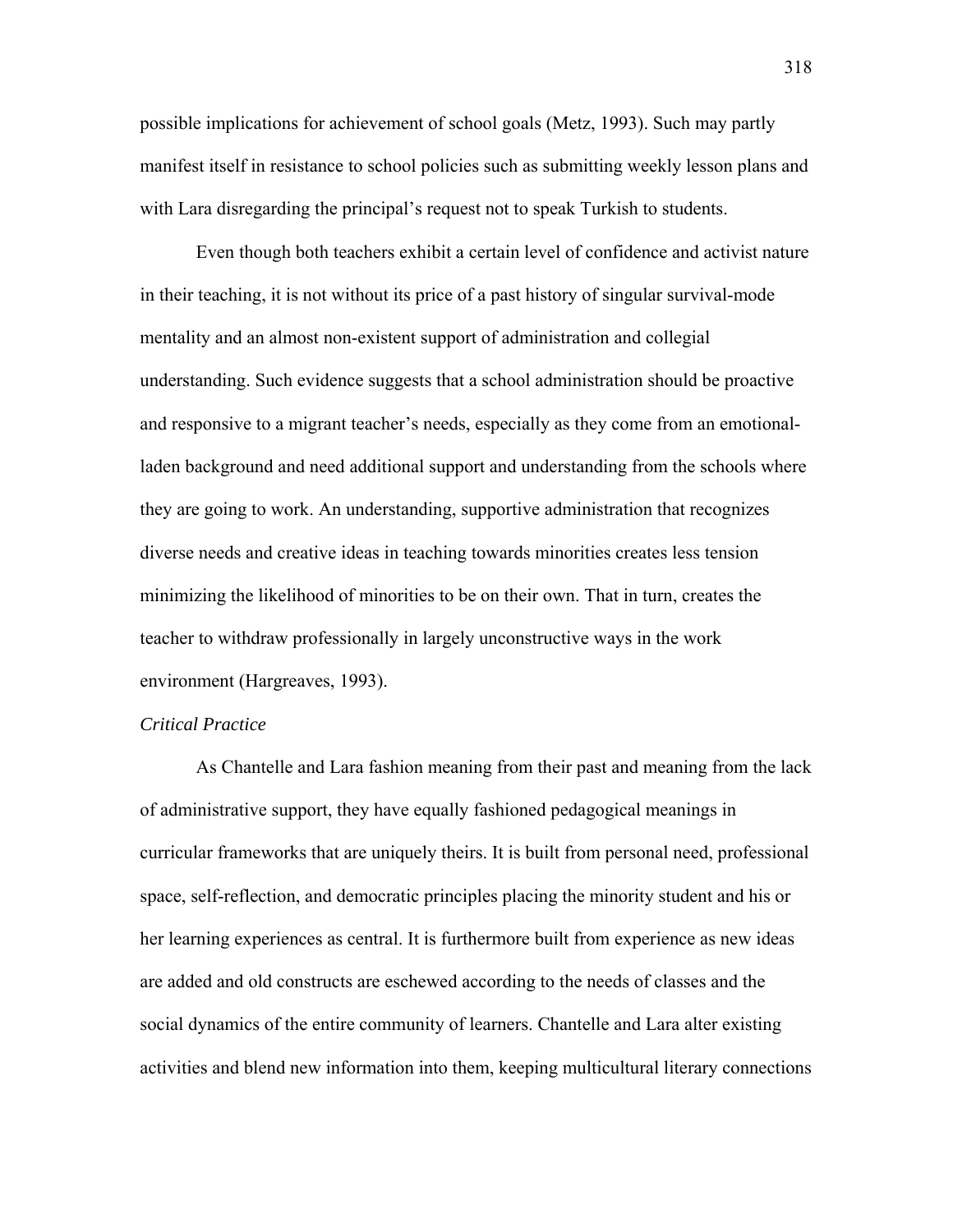fresh and in tune with the diverse population of their teaching environment. Although, Chantelle does not have a plethora of options to implement all she wants in her teaching, she still does whatever she can in her limited time. Such changes occur only when the teacher is thoughtful about the backgrounds and schema of her students in order to make new connections to learning. That is veraciously evident in both participants as their self reflective and critical portion in teaching comes out in the social interaction with schooling.

The curricular framework of Lara is not subject to the mandates of a one-size fits all curriculum, but tuned surprisingly to current teaching theory of knowledge in action (Applebee, 1996), literary envisionment (Langer, 1993), and reader response (Rosenblatt, 1939/1995) largely without Lara's awareness for lack of a good theory education during her educational years. In light of those theories, Lara chooses a variety of multicultural texts and genres that students may manipulate, synthesize, organize, and present based on their individual and collective impressions and personal backgrounds. Such allows students to make larger connections to their lives and world issues requiring students to broaden their perspectives and consider multicultural literature form multiple interpretations. A curricular framework embracing democratic elements in Germany is essential and part of the curriculum. Further, such framework can emerge as a result of a teacher's purposeful knowledge of self and reflection upon what she does towards the forging of ideals for her students to acknowledge.

Although, at Midtown Middle similar democratic principles are visible in the framework, it is actually not seen in the praxis. Due to the rigid implementation of the scripted program, there is little time to connect to these theories by the students.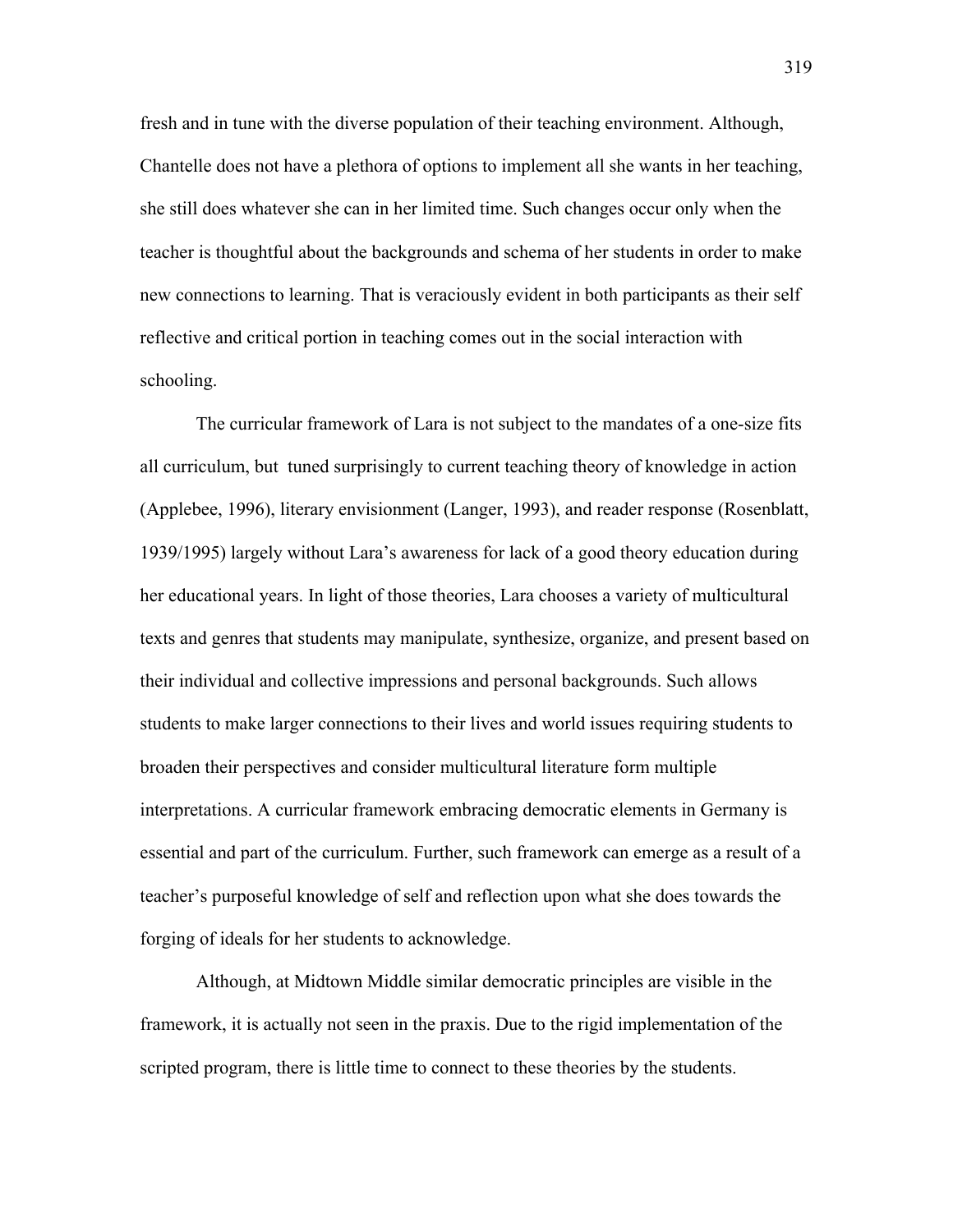Particularly, the literature component does not leave space for reflecting and understanding the crafting nature of a piece. Chantelle is aware of it and uses her limited time to provide literary envisionment as part of critical growth during her actual teaching time. Daily, questions as starting writing assignment aid students to connect to the literature previously discussed. Again, a curricular framework encompassing diverse, democratic and socially just elements can emerge as a result of a teacher's purposeful knowledge of self and reflection upon what she does, that in turn forges ideals for her students to acknowledge.

 Such forging, however, is not without its risks. Part of Chantelle's and Lara's critical philosophy is incumbent on academic and some personal needs of her students, but it is also subject to their levels of maturity and quests to find themselves, sometimes a dangerous prospect for young adults without solid role models or stable home environments. Teachers are open to various forms of boundary testing from their students (Metz, 1993). With teachers such as Chantelle and Lara always striving to have a multicultural classroom, such challenges to boundaries may not be welcomed. When they occur, the equilibrium Chantelle and Lara perceive they have established become over tuned, and they are then forced to deal with a negative circumstances that leave them personally and professionally vulnerable, especially if they fail to receive professional support of their efforts. Unpleasant incidences such as non collegial support, prejudiced remarks by peers, scripted program associated with being minority in a predominantly White and German environment have caused Chantelle and Lara to ponder how to be self-protective, even though their personal and teaching natures are ones of openness and altruism. Hence, their statements that Lara does not care and just works for her own, and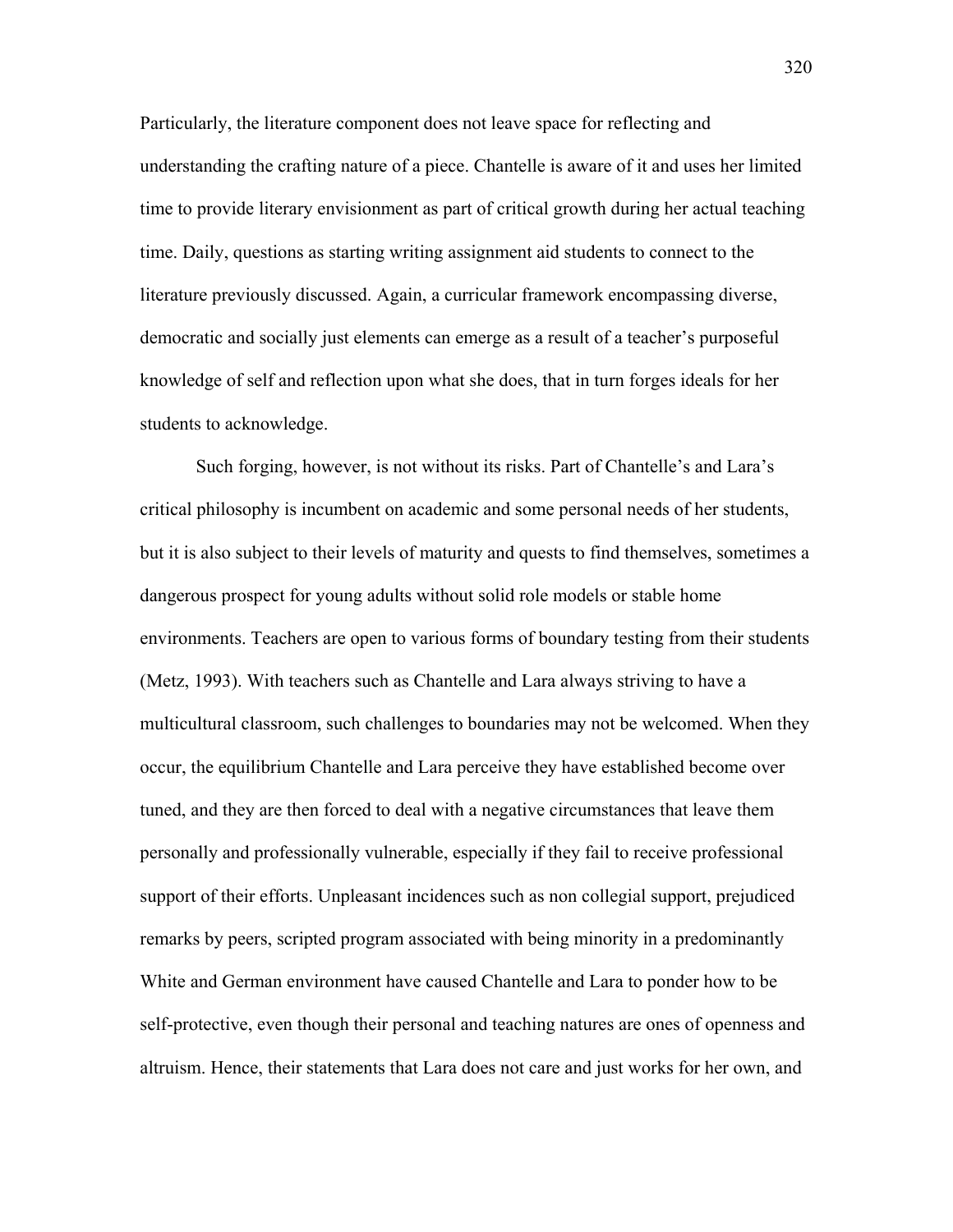does not take into account prejudice remarks of her peers, and Chantelle doing "her own thing" when time permits and having a negative attitude towards the principal attest to their reflection upon self-preservation and recalculation of trust they place with the general milieu. Chantelle and Lara are keenly aware of how they grasp the reality of their greater teaching world by virtue of the experiences they have lived.

# Implications for Practice

In 1992, Jacqueline Joyner Irvine observed:

[In the twenty-first century], nonwhite public school children will be instructed by white, female teachers who were trained in conventional teacher education programs, many of which will not have significantly changed since the 1960s. The schools will operate with anachronistic administrative structures and hierarchies designed in the 1900s and will depend on the financial support of an aging, white, middle class population. (pp. 79-80).

I concluded from this study several points that are important to address. I will start out first with the implications of this current study and then will suggest ways on how we can improve and find solutions for the problems mentioned.

Dr. Irvine was uncanny in the prediction of the type of teachers and population that exist today, and as can be surmised from the experiences of the informants in this study. There is hardly diversity in the faculty of schools and there is no incentives of making today's schools more diverse. This is not only visible within the US but also in international settings, such as in Germany. I do not intend to start public school bashing in the US or in Germany. I am an educator myself, as are many of my friends. I recall what some migrant students said to me in Germany that "we need someone, who is similar like us and literally understands our culture". It is my belief, to paraphrase Maya Angelou, if we know better, we can do better.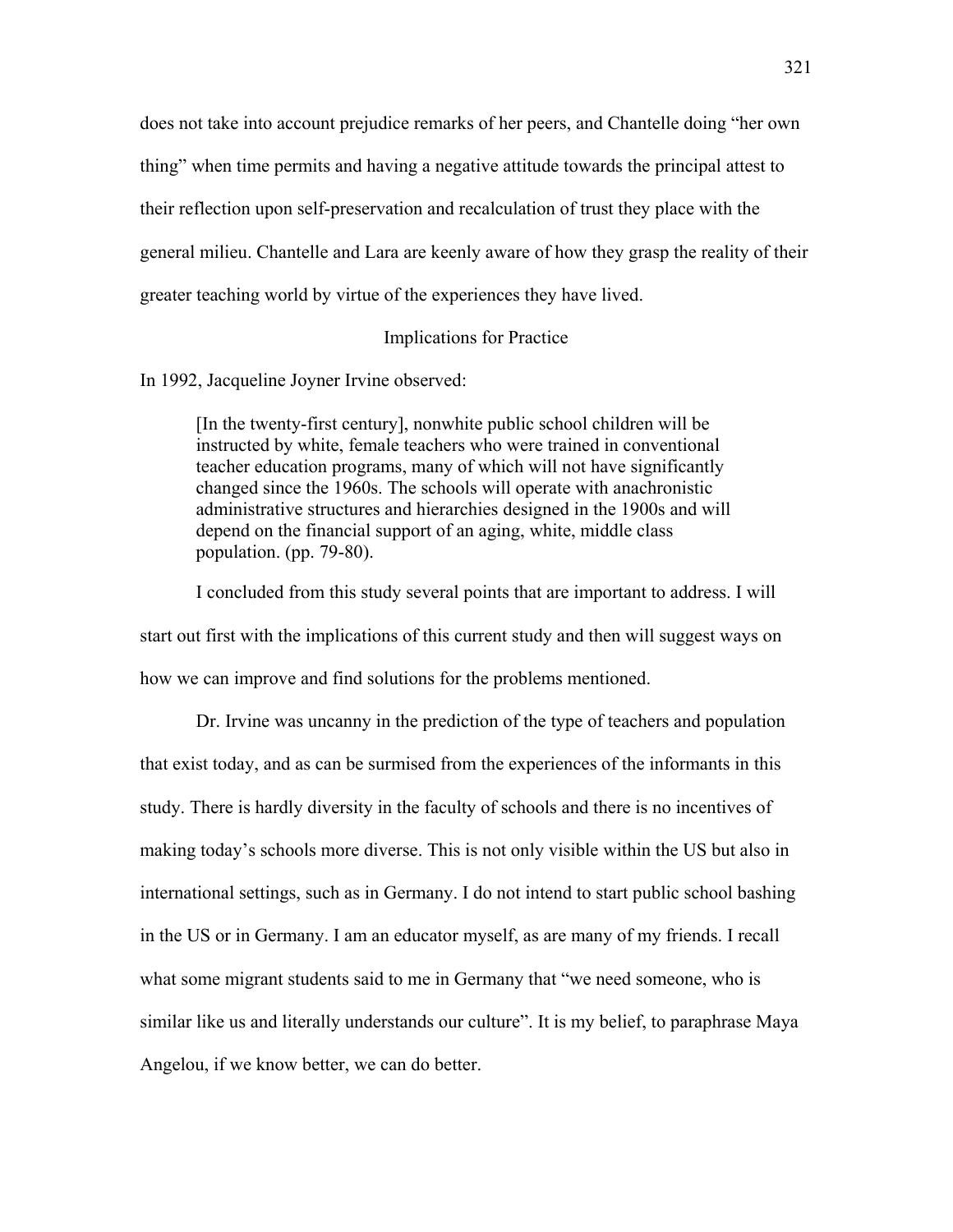That being said, I would like to point out some important implications. First, both teachers faced obstacles throughout their lives, both personally and professionally. It was harder for both of them to become a teacher and to be valued by their peers as a teacher. Their background information yields very important facts which are important to know and visible which feeds into their practice. There is hardly any research on minorities' emotional and past experiences before coming into the classroom (Banks, 2004). Teachers will teach as they see fit based on experience, beliefs, and their view of themselves as practitioners. With this in mind, minority teachers need to know themselves and reflect metacognitively and critically about their practice, considering their past history and experiences that might determine outcomes for the classroom and the nature of relationships with their students. This is crucial, as they can share their own experiences with current educators. As both participants went through their own education, they know what is important to address and how we can support minorities in the classroom. Their own personal experience might aid to comprehend what educators can do in the classrooms. Teachers should be critical in the ways they teach and flexible to the needs of a diverse student body, the characteristics of the collective class and to changing their teaching practices as those practices develop along a continuum of time and place. Such practices will enforce language instruction as dynamic and matched to the learner creating new contexts with various forms of text thereby broadening opportunity for students to master and utilize the discourses of English and German across a number of literacy communities.

Second, both teachers served in some way as role models towards their students and particularly towards their minority and migrant students. According to Carrington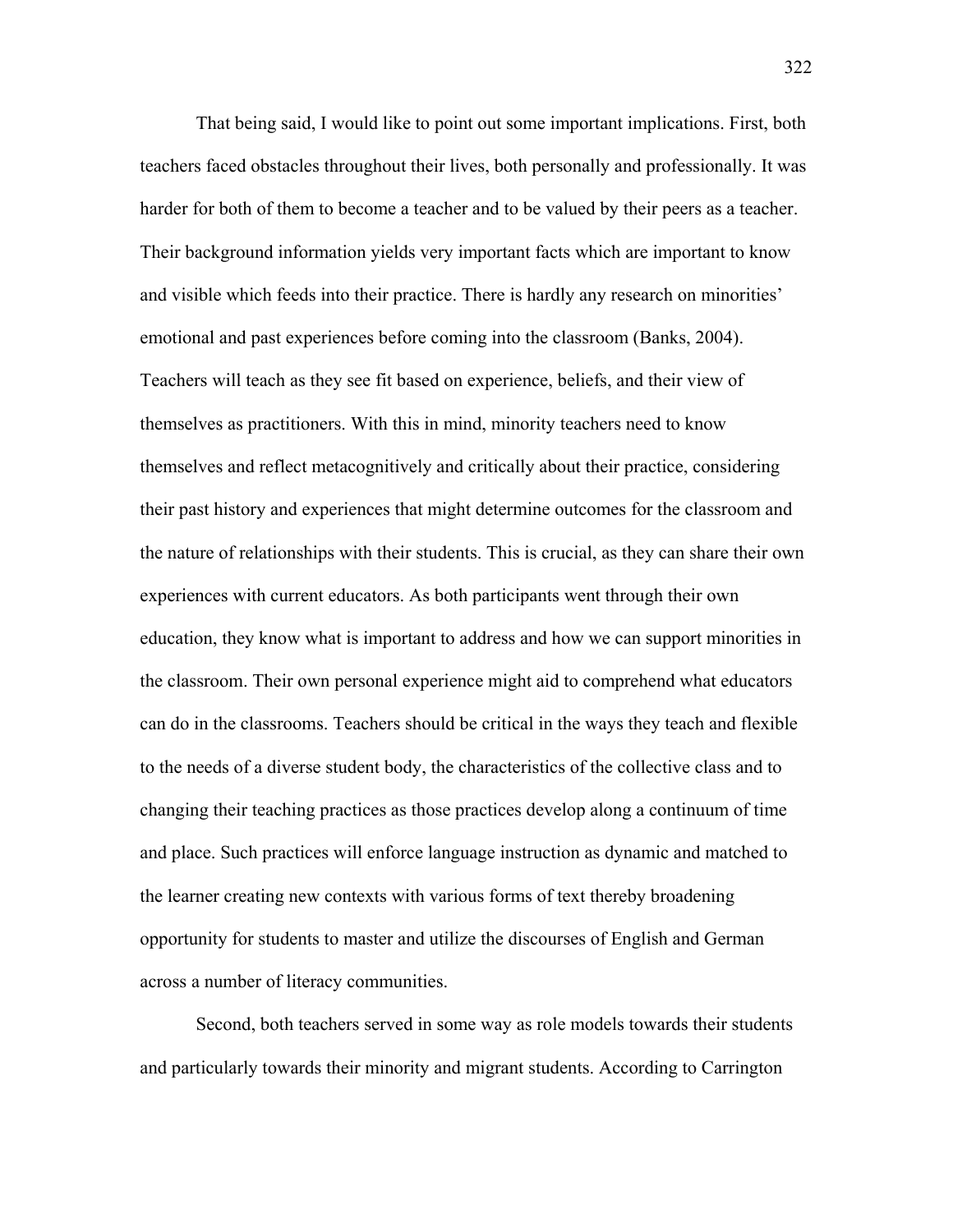and Skeleton (2004) it is imperative to listen to minority teachers' viewpoints as they serve as role models, mentors, and activists (Carrington & Skeleton, 2004). Moreover, they can assist students in their particular needs and motivate them in their educational progress (Carrington, 2003) and can make an impact on their expectations (Carrington & Skelton, 2002). Generally, teachers' expectations of minority students tend to be more negative. I remember comments of migrant students in Germany that German teachers tend to make derogatory remarks about students to other teachers in the halls of the school as if they were not there. I noticed this also in the US while I was doing my student teaching in a predominantly Latino elementary school. Therefore, it is crucial to have minority teachers as role-models, supporters and caring individuals in a nonsupportive environment for minority students. Romo (1999) discovered: "Teachers' negative feelings about immigrant students tend to be reflected in their expectations of immigrant pupils." This may be one reason that Turkish students and Latino students are so poorly represented in gifted programs and accelerated classes. When I asked Chantelle and Lara why minority students are not usually in the gifted programs I was told by Chantelle that they need to make qualifying scores over a number of years, in case it was a mistake, or the child had copied someone else's paper. Lara mentioned that they are not supported by the system and the teachers. They are not aware of their situations. That rationalization was not given to Caucasian parents. However, Minority parents seldom inquired about special programs for their children, probably due to lack of knowledge of their existence. Particularly, the Max Planck Middle School in Germany was less welcoming for migrant students by the German teachers. The negative remark about migrant students and direct confrontational questions to Lara about her culture was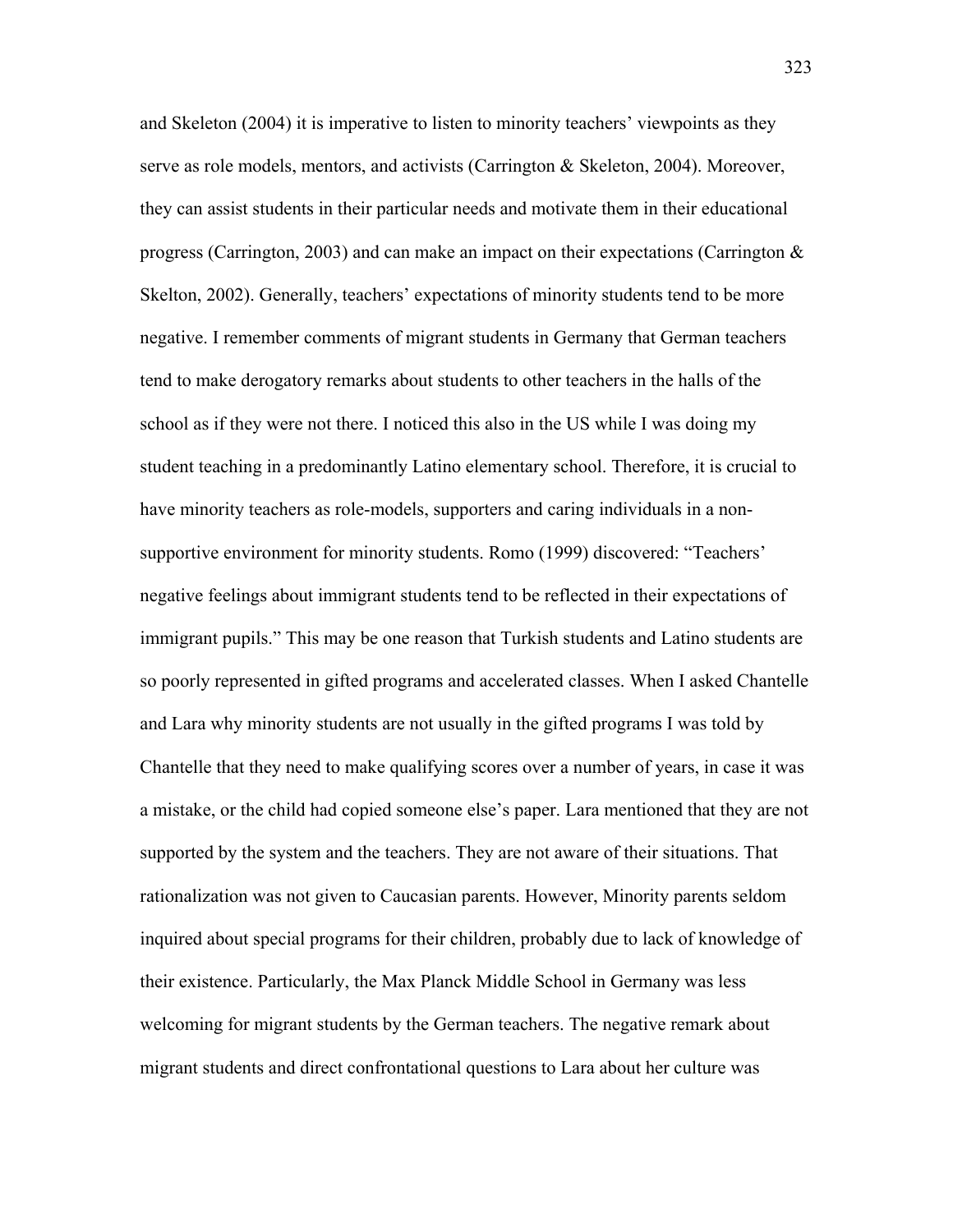always apparent. Therefore, Lara, who served as a primary role and support model for migrant students, was the only person who gave constructive information regarding important tools for schooling and was a role model for the migrant students to see that it is possible to become an educator within a predominantly German environment.

Further, the two minority teachers in this study cared, which is important when serving a diverse population in the classroom. Lara and Chantelle demonstrated a positive attitude and supporting nature towards their students. In a predominantly White and German ambiance it is imperative that minority teachers are also represented in the schools to show that diversity is valued and accepted. Teachers need to be aware of a students' "present realities" (Orellana, 2001). That is one integral aspect of the value of minority teachers, which places them as role models. Lucas, Henze, and Donato (1990), in their study of six high schools in California and Arizona, found eight key features that promoted the achievement of language minority students. They are as follows:

- 1. Value is placed on the students' language and cultures.
- 2. High expectations are made concrete by tangible actions, and rewards.
- 3. School leaders make the education of language-minority students a priority.
- 4. Staff development is explicitly designed to help teachers and staff serves students more effectively.
- 5. A variety of courses and programs for language-minority students is offered.
- 6. A counseling program gives special attention to minority students.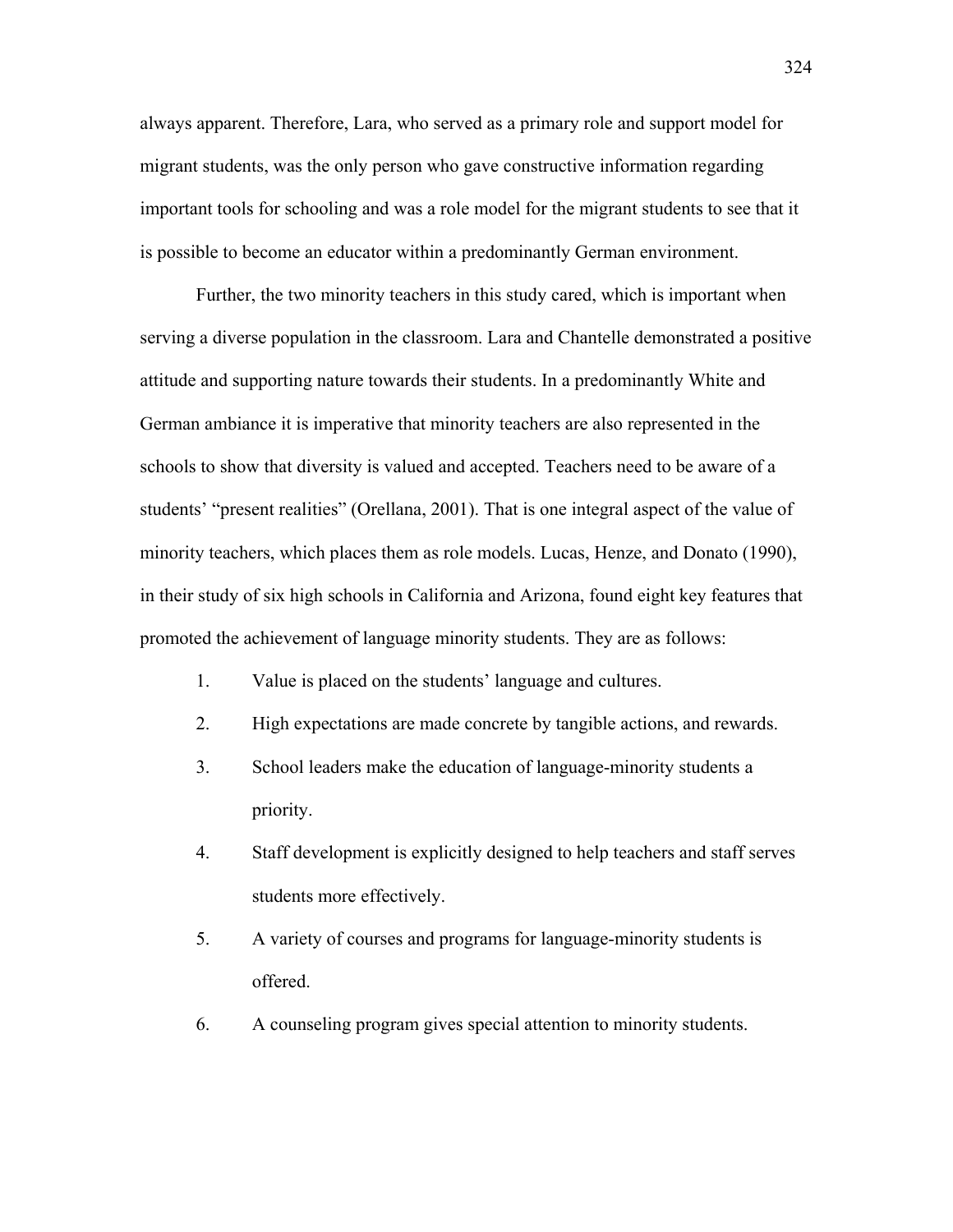- 7. Parents of minority students are encouraged to become involved in their children's education.
- 8. School staff members share a strong commitment to empower minority students through education.

Third, to return to critical theory, particularly to Freire's (1970/1999) words, "Those who through reflection perceive the infeasibility or inappropriateness of one or another form of action (which should accordingly be postponed or substituted) cannot thereby be accused of inaction. Critical reflection is also action" (p. 109). As teachers, I do not believe that it is our place to try to indoctrinate what students think, but it is definitely our responsibility to show students how to think. I believe that a classroom that provides opportunities for students to discuss issues of difference, including differences highlighted through their backgrounds, will be a classroom where students truly learn critical thinking. Chantelle and Lara's continuous effort to adjust their teaching to the needs of the students and discuss topics that are critical in nature served as a positive environment were critical thinking was part of the daily conversation. Particularly, Chantelle mentioned many times that teaching is adjusting and letting the student think and find out information on his own. For the realm of teacher education, teacher educators must continually strive towards meeting the needs of minority students, and school systems must be attuned to the changing demographics, cultures, and social forces that inform school atmosphere and be prepared to assist teachers in adjusting to the various demands associated with that change by employing more diverse faculty.

Teacher educators can argue that no one formalized training program can ever suit the needs of every potential or minority teacher and his or her unique classroom or school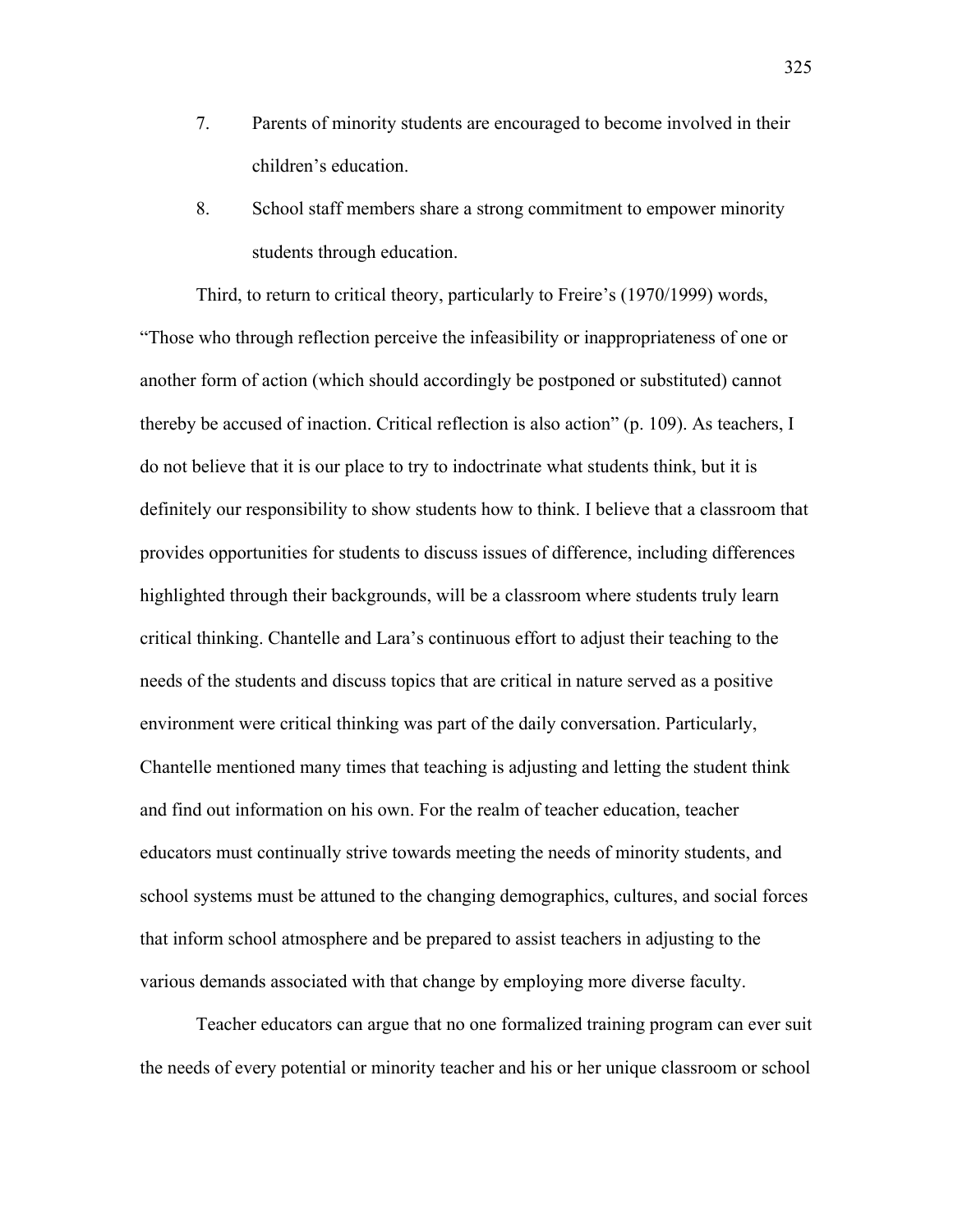situation. However, courses may be designed that allow teachers to examine and investigate issues germane to themselves as minority professionals much like the studies done to investigate teacher's beliefs prior to service (Nespor, 1987; Elbaz, 1983; Knowles & Holt-Reynolds, 1991). Such investigation and creation of a study program or series of courses may reveal why teachers engaging certain teaching practices tending to be more proactive and critical in their nature of teaching, or why teachers need newer approaches to teaching curriculum within their individual settings beyond a new "trick" with which to reach minority students.

Fourth, both teachers promoted a positive understanding of diversity and multicultural concepts in the classroom. Multicultural classes should teach more than food and holidays. They should teach not only tolerance, but appreciation of differences. A great deal of time should be devoted to the "present realities" of the type of children who will be taught by teachers in today's classrooms. Teachers need to have some knowledge of what a child's life is like away from school. Chantelle and Lara knew that it is essential to reach out to everyone in the classroom and be sensitive to race, religion and culture of each individual. Chantelle and Lara both aimed to demonstrate to each member of the class that they are appreciated, accepted, and understood by the teacher. To showcase themselves as a positive person coming from a different culture helps promote diversity and diminishes misunderstandings of other cultures. Further, it combats stereotypes and helps reduce prejudice towards any race, culture and religion.

Having summed up the implications for this study, I would like to suggest the following:

326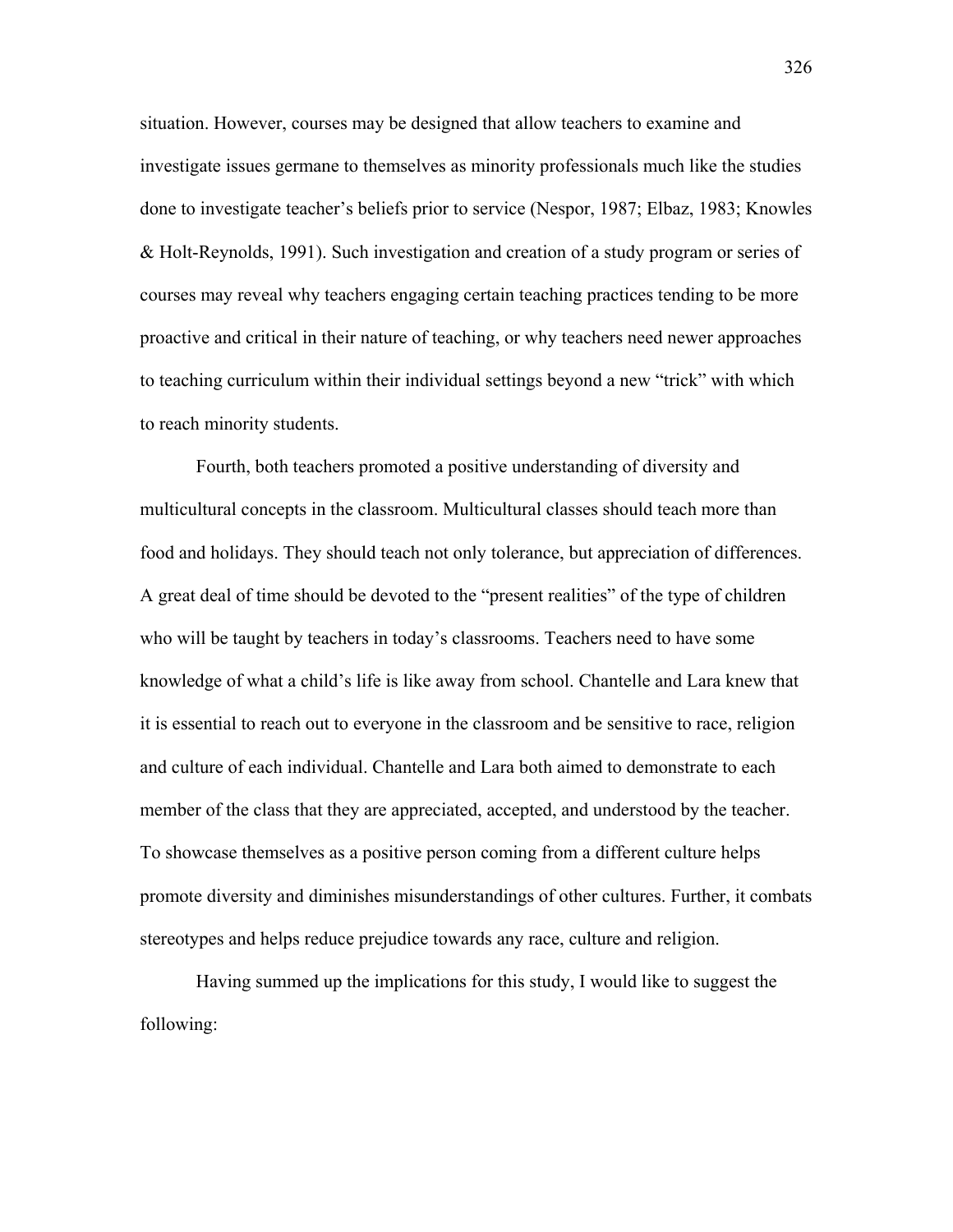In order for minority teachers to be listened to by others in the educational arena, educational programs should make more scholarships available for minority student teachers to become teachers. Financial dependability should not be an issue for minorities when applying to the Schools of Education. Both of my informants had to work hard in order to study. They came from poorer conditions. According to NEA (2005), there is a deficit of minority student teachers in schools of education. Rather than concluding and talking about final outcomes; rationales and reasons should be considered in order for educational programs to be more diverse.

The curriculum of diversity education for preservice teachers should include attention to the particular needs of minority students in the classroom. For example, minority teachers could be part of the curriculum as guest speakers, or education should address them within the multicultural education courses. While inviting minority teachers to classes at the university, student teachers could ask questions and minority teachers could discuss valuable information.

In public or private schools, minority teachers should be an integral part of the faculty. Thus, students become familiar with minority teachers and might address questions they have and discuss prejudice in classrooms. Therefore, not only student teachers, but also practicing teachers might benefit from more focused dialogue on minority students and teachers' needs, including understanding the significance of being of minority or migrant descent. If teachers or student teachers gain more knowledge in this particular field, they will gain more insight. Thus, they would essentially understand what is necessary to reach minority students and their particular needs.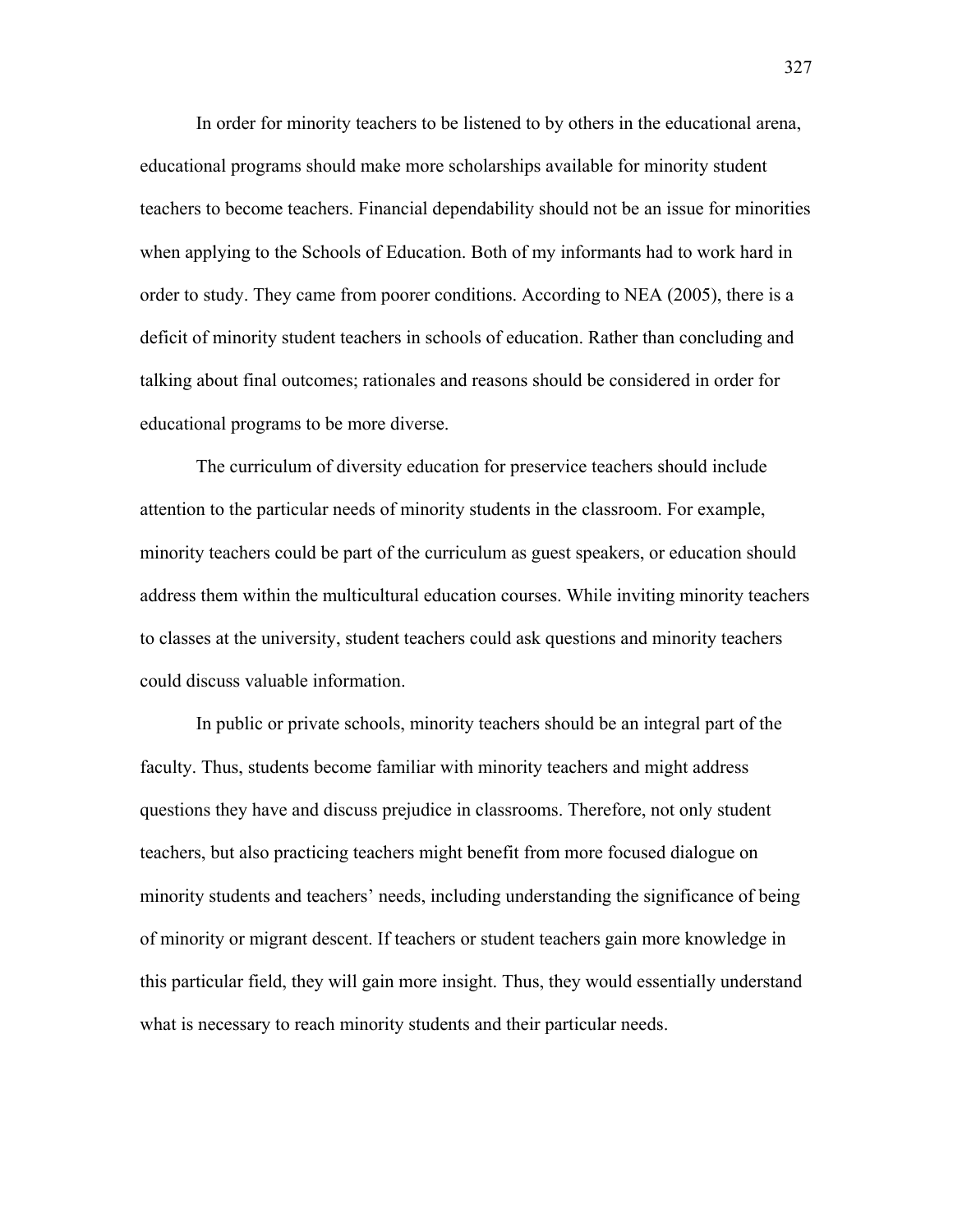Schools of education should provide resources to help both student teachers and inservice teachers gain an understanding of different races and their relationship to education. By providing resources that require them to explore student needs and to understand minority teachers' perceptions as related to their identity, their abilities as teachers in diverse schools may be enhanced.

It is evident from the study that minorities experience similar issues regardless in which country they are. Thus, comparing situations and encountering different perspectives should be an essential component of teacher education. For instance, this task can be carried out by placing student teachers directly with minority teachers to observe how they approach diversity in the classroom and how they carry out their lesson plans. Likewise, it could be an integral component of the university's curriculum to send teachers out on exchange programs through Fulbright. As the international experience and teaching abroad might enhance the acceptance of diversity naturally and might teach a different perspective of education. Further, it will enhance and make them more sensitive towards the different needs of diverse student bodies. Finally, it might be a sound idea to do a pre-test for student teachers on what they know about diversity before entering into the education programs. Consequently, professors and/or advisors can suggest what kinds of courses they need to take in order to broaden their multicultural understanding.

## Recommendations for Future Research

 Given the nature of this case study and the developments in the data as presented, the need and usefulness of further research are apparent. An international comparison about minority teachers' beliefs manifesting themselves into practice is still a nebulous

328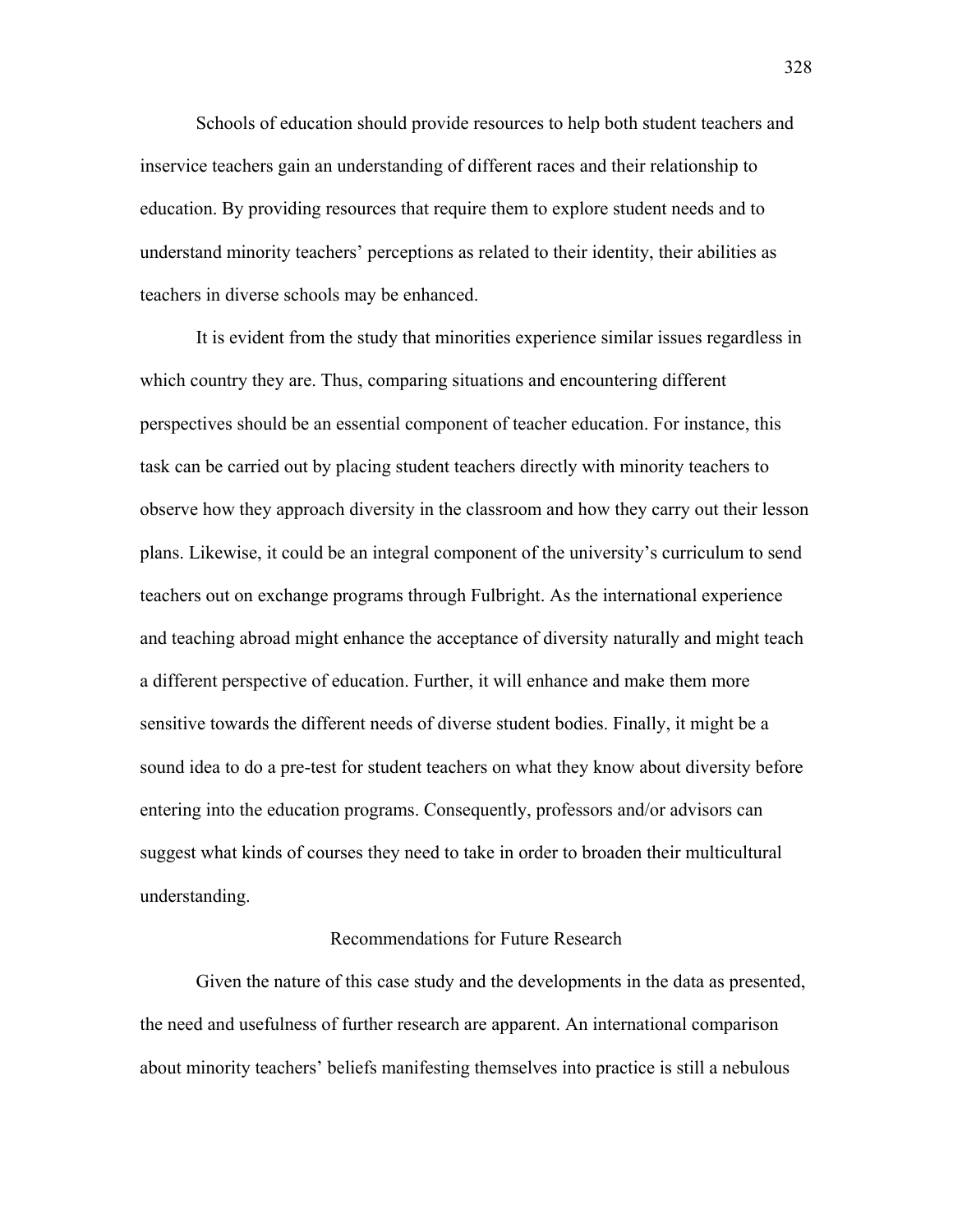construct culturally, biographically, and historically situated varying according to the individual teacher as she creates meaning within the world of lived-through experience. That meaning is not always apparent by observation but may only come about through interview and philosophy.

#### *Internal Motivations of Minority Teachers*

To extend the research that was done in this study, I have the following suggestions. For teacher educators more research into the internal motivations and thoughts of teachers to practice what they do in light of or contrary to formal teacher training programs or what occurs as a result of background or experiential phenomena in addition to teacher training are warranted. Each of these situated phenomenon – culture, biography, and history – calls for further investigation to understand more deeply the locus of control and praxis of minority teachers working and living in conflicted teaching milieus such as Chantelle and Lara. Such investigation will likely reveal information on how teachers' background and instructional settings shape their praxis and whether the praxis changes across a range of effects or possibilities. Although challenging, further study into the roles teachers' personal pasts and experiences play in shaping and informing their praxis is essential to explain behavior and attitudes, especially in minority teachers acclimated to their teaching settings. Furthermore, comparisons internationally could be beneficial for any nation to see and evaluate how other countries are dealing with similar concerns. I am curious to see how Brazil, Turkey, and other European countries such as Netherlands, France and Britain are doing investigations on minority teachers and how their backgrounds feed into their teaching practice.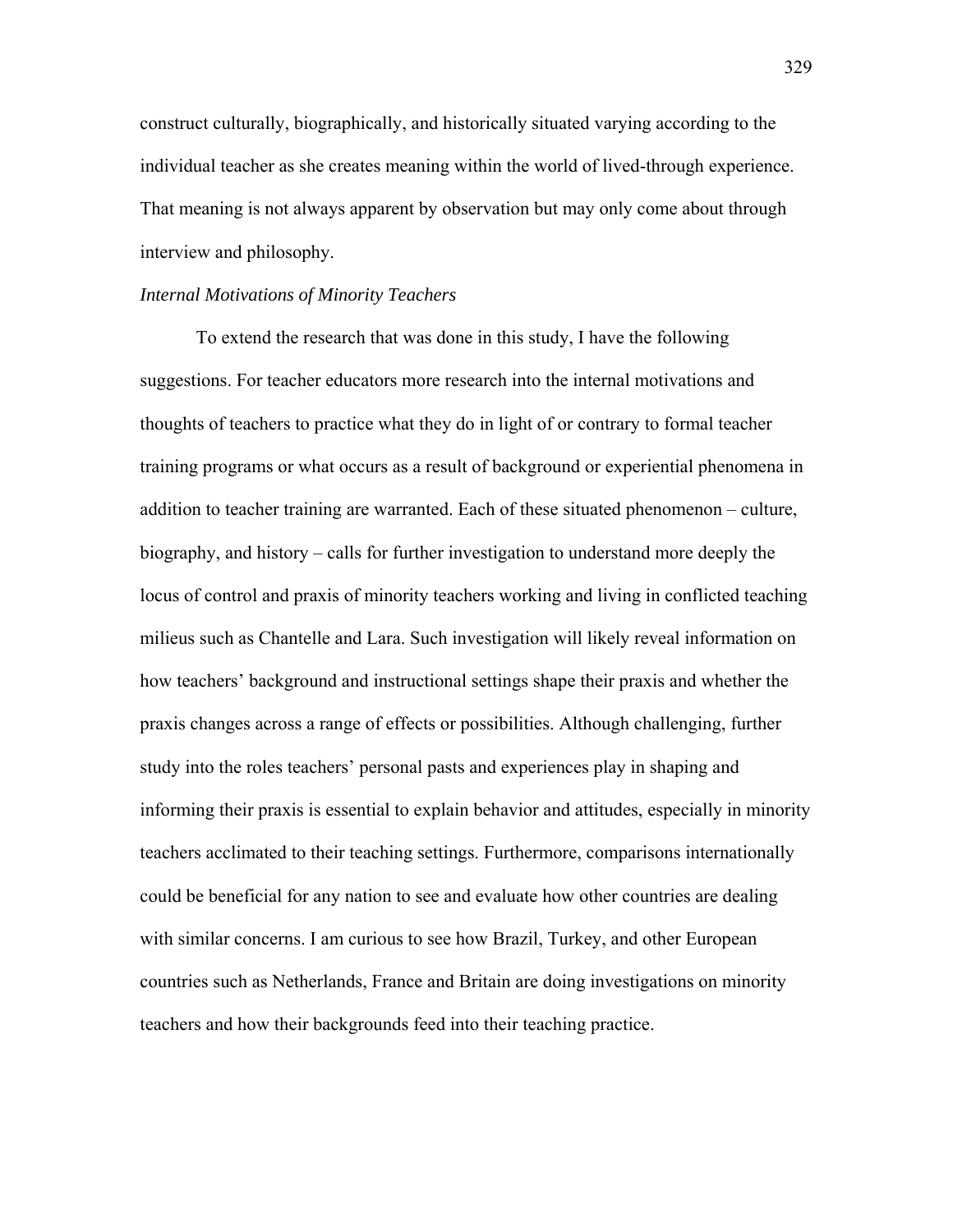# *Changing Demographics and Non-supportive Environment*

Further study into the perceptions of minority teachers concerning rapidly changing school demographics and how to weather such in a non-supportive atmosphere is warranted as is study into teacher perceptions of and praxis against a weak or flailing administrative staff. Research into minority teachers' level of individualism within teaching environments lacking in collegial networks bears investigation, especially where school goals are established and either are or are not being affected. Additionally, research into minority teacher's collegial perceptions, particularly in Germany, and their practice would clarify issues surrounding not only the welcoming of new teachers into the field, but also elucidate the appropriateness of collegial relations in established settings among minority teachers. This line of inquiry could broaden to a higher level of administrators and higher educational understandings of minority teachers in German public school system. It is one aspect to just look into a glimpse of a classroom; however another when I analyze closer and understand what is going on in the whole German educational system. This will require several interviews with administrators and faculty in higher education.

# *Focus on Germany*

 In the future I may use more Turkish migrant participants as minority teachers. My focus will continue in Germany as I will do pioneer work there. Nothing yet has been done in this particular field. As more and more migrant teachers in Germany will start in the education arena, more research is needed to see their experiences reflected in the classroom. It is also important to analyze how they are accepted and tolerated by their students at the school. Moreover, views about German students and what they perceive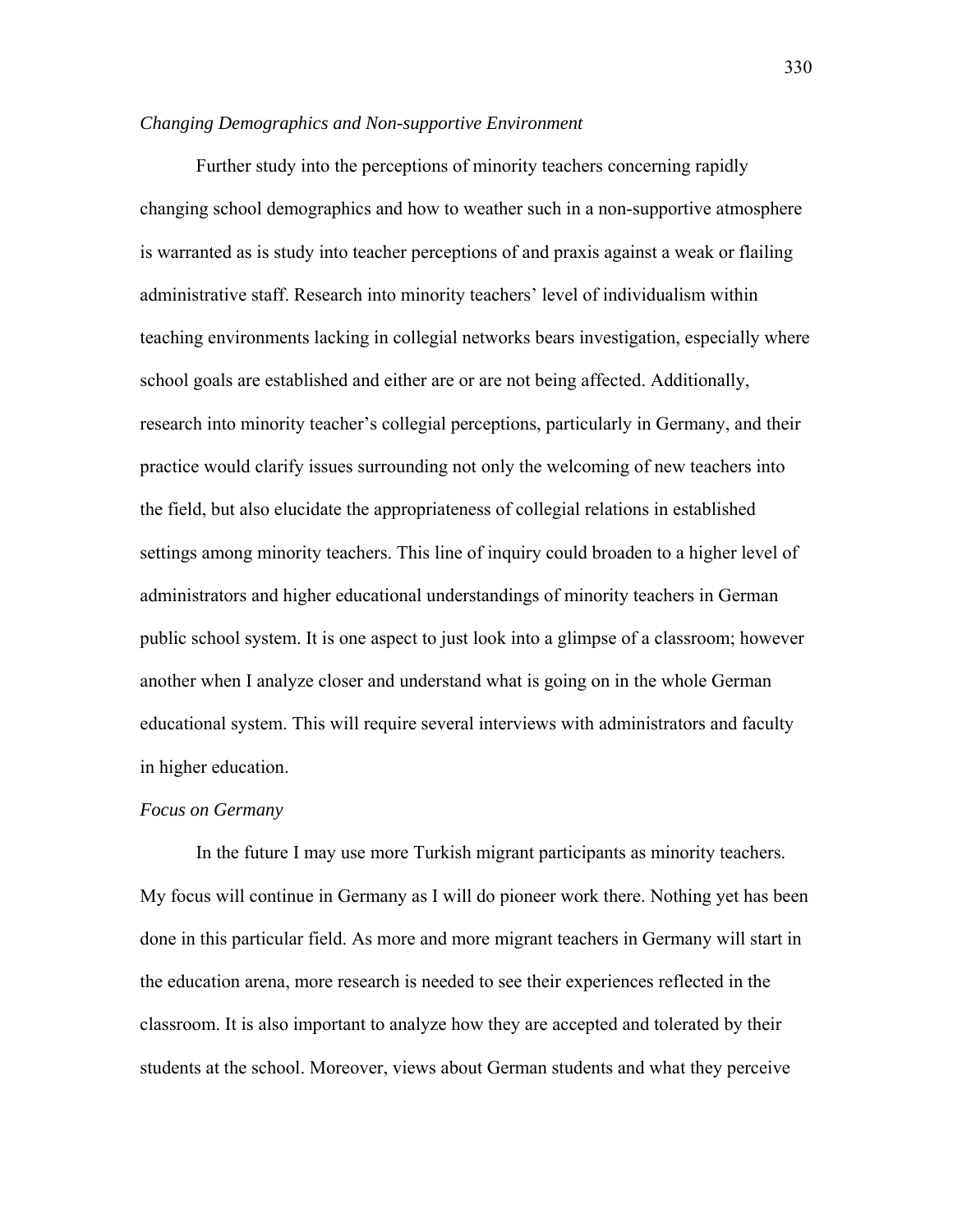about their minority teachers could be another research area to focus and analyze. I noticed during my research in Germany that it was still a new phenomenon that a migrant teacher was teaching German to German students. It would be worthwhile to see how this understanding will develop.

Another possibility of research would be to track schools in Germany that employ minority teachers to understand their particular needs and why they think minority teachers are relevant to employ. During my interviews with Lara I noticed that she preferred to teach in a mainly German school. However, she implied that, because she is of migrant background, she was placed in an only migrant dominated school. What is the rationale of the administration and why would she not be able to teach in a mainly German school? Such questions remain still open and could be important to research.

 Finally, as diversity in both countries continues to increase, all these aspects are important to understand of minority students and their particular needs in the classroom. As a result of this research study, I recommend that education programs in the United States and Germany assist student teachers and that public and private schools in both countries employ and support the understandings and needs of minority teachers and students. German schools have hardly any teachers of migrant descent on their faculty. Similar issues occur in the United States. In the U. S. there is even a decline of minority teachers going into the educational teaching profession (Singh, 1996). Helping to foster and give minority student teachers the opportunity to go into the teaching field will enhance the general understanding of minorities respectively in both countries.

331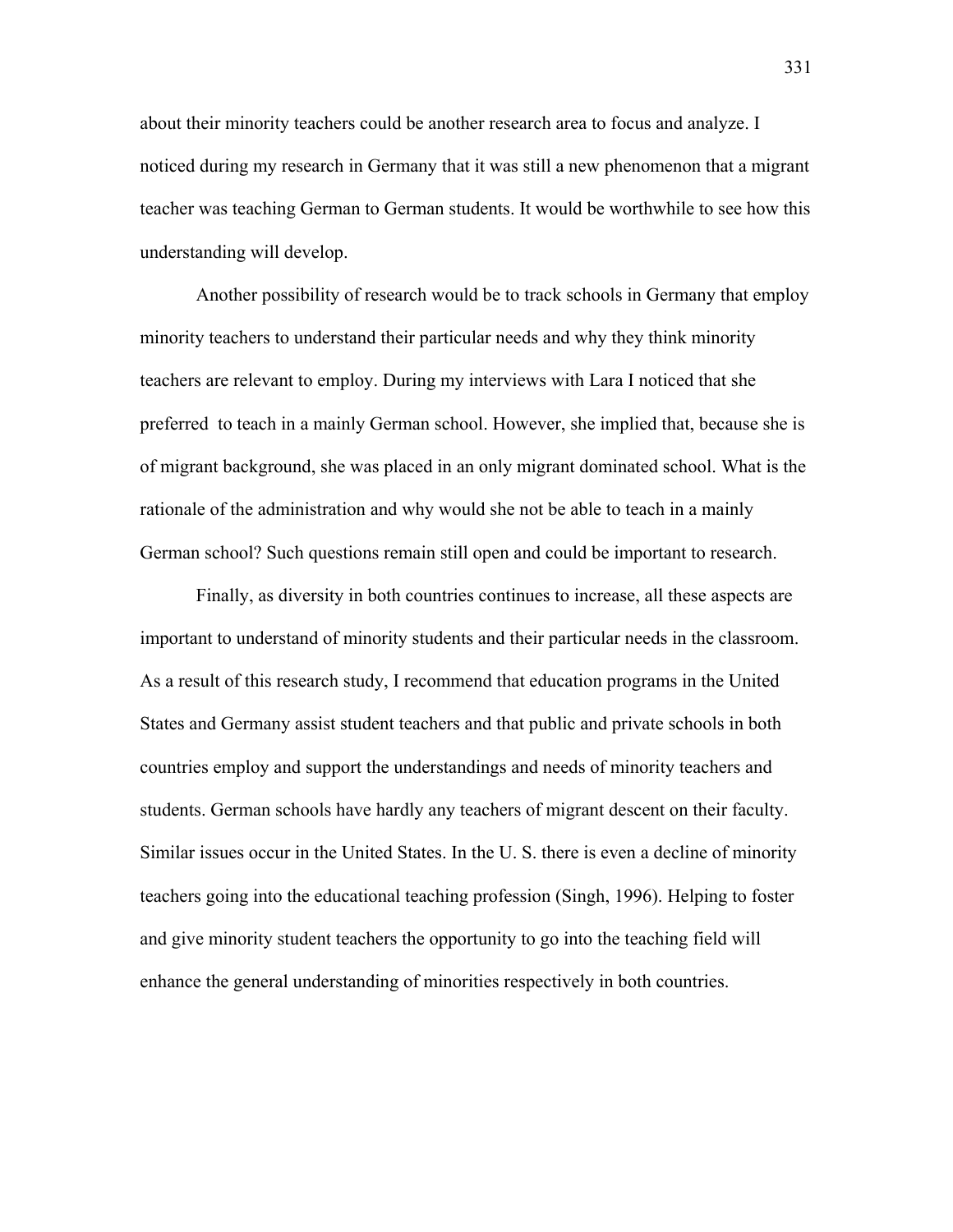#### The Study of Minority Teachers

The two case studies examined the personal and pedagogical beliefs of an American and German minority teacher and how those beliefs transfer into practice with additional consideration to her teaching milieu. What I gleaned from this study working with the data for 6 months exceeded my expectations and broadened my perspectives of the art of teaching and its myriad complexities.

 First, the study confirmed what I strongly suspected: teaching beliefs seep their way into practice in sometimes tacit and other times overt ways, and those beliefs are not easily changeable, even when one is presented with various educational and personal challenges taxing the belief system. Beliefs are rather firmly established and may only change after one has engaged in a practice that works according to the instructor's meaning-making over time. As I got further ingrained in the study, I observed that teaching is intensely personally driven, at least in the case of my respondents who teach with sincerity and heartfelt concern for their learners under their charge. This observation further grounded my belief that minority teachers bring to their classrooms personally and professionally constructed approaches. These approaches may be based on any number of phenomena to include beliefs, experience, their unique pasts as students themselves, and interaction within a particular teaching venue. Furthermore, these phenomena may influence teachers in either country, whether the United States or Germany.

 Common sense dictates that teachers adapt and change over time in their practice. Highly effective teachers, such as the respondents, adapt and revamp their teaching according to the needs of the students, curricular demands, and past successes. However,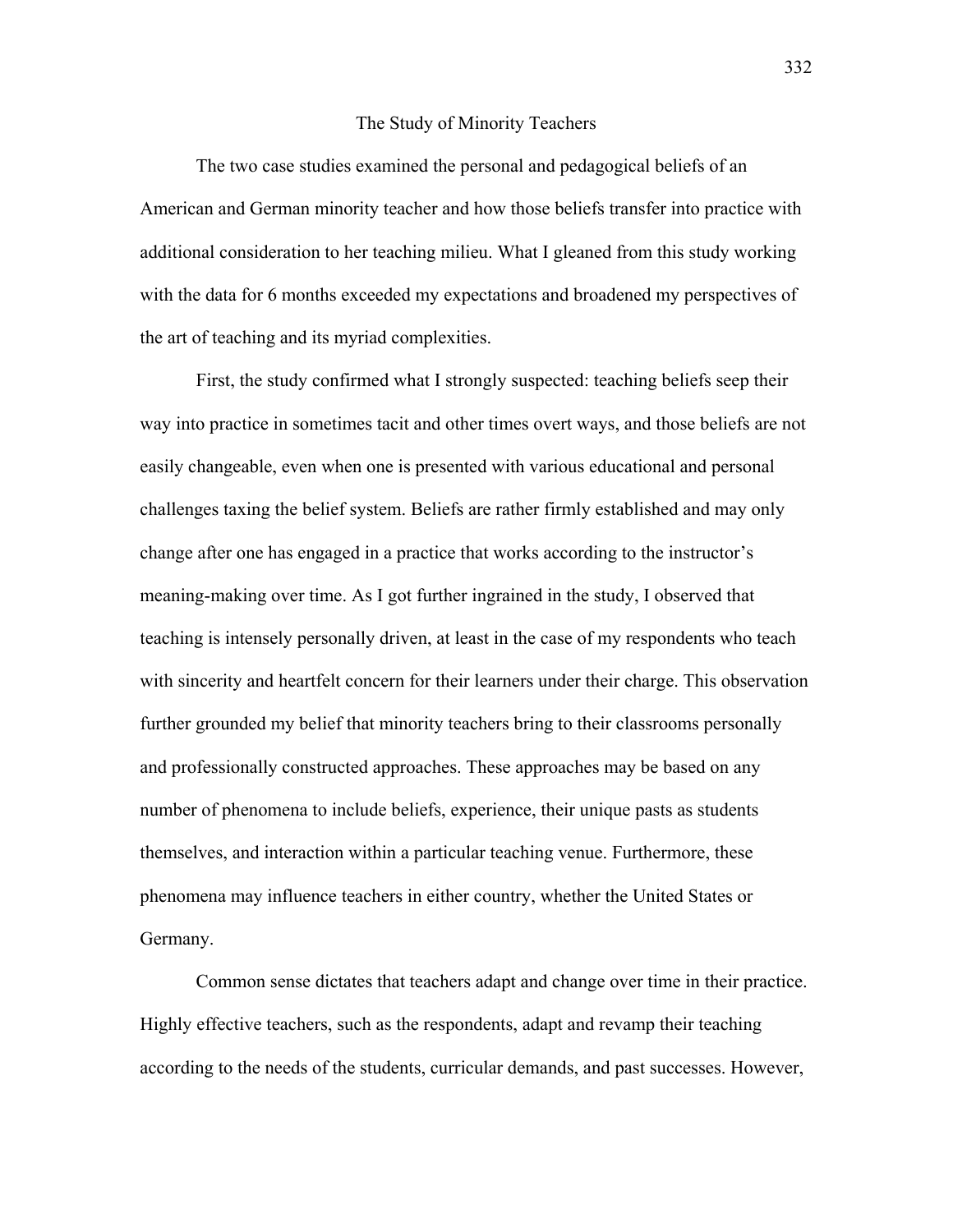not all adaptations may be viewed as constructive ones for maintaining a place among the greater teaching community unless the adaptations are fostered by a strong administrative presence. Teachers may become more insular over time given perceptions about administrative and collegial relations and the effectiveness they feel within their teaching setting, especially when they sense a lack of support. Equally, what became apparent was that even when teachers are afforded small opportunities to join the collegial network, they may still be empowering due to their past experiences and highly critical and activist orientated in regard to their teaching.

 From a researcher's perspective, I realized there is no real objectivity in observing another person and that, intentionally or not, I do become a part of the research landscape. My relationship with the respondents both grew and took on new meanings between us as educators as I elicited information from them and attempted to portray them as accurately and fairly as I could. Most of all, this research demonstrates that it is possible to observe and admire a minority teacher of a different instructional style without forfeiting my own held beliefs and practices or feeling threatened by her successful methods that work for them to maintain their teaching community. In the realm of education, we would learn so much more if educators would be more interested in different teaching styles, international different perspectives in teaching and nonbiased cultural relevant teaching.

#### Limitations of the Study

 The results of this study have several limitations. For example, it is conducted only in one school with one minority teacher in Germany and one in the United States. A case method of inquiry was selected because the study is bound by time and by the

333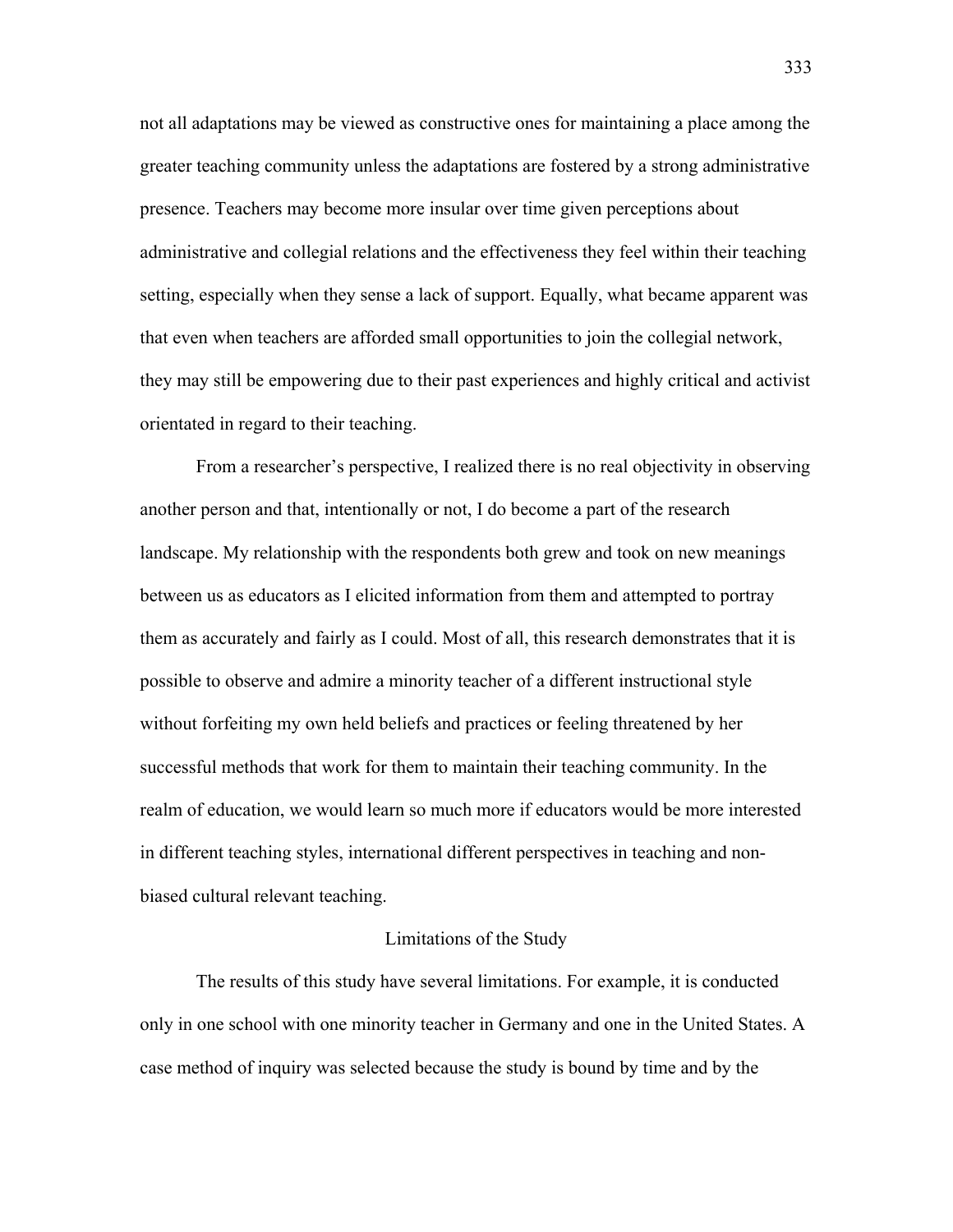participants. Furthermore, Merriam (1988) describes a case study as "an intensive, holistic description and analysis of a single instance, phenomenon, or social unit" (p. 21). Therefore, I cannot generalize the outcomes; rather, I can see it as an enriching and detailed experience of the perceptions of two individual teachers bound in time and space. Thus, both teachers do not represent all minority teachers. They are two examples of minority teachers in their school systems.

 Another limitation of the study concerns the possibility that the participants were uncomfortable discussing personal racial issues and may have told me what they believed I wanted to hear. Particularly with Lara, it might have been at times uncomfortable as I am a Turkish-German researcher and, therefore, this might be embarrassing for the participant. Also, with Chantelle, I could see that she sometimes was concerned about my taping our meetings. As she was mentioning several negative comments about the principal, she was afraid that she might find out at one point. Although I could relate to Lara, my racial background with Chantelle was different. This might have been another limitation towards the study. Chantelle might have been influenced by this difference.

 I developed a professional relationship with both teachers throughout my data collection. Therefore, I hope that both participants spoke openly in reference to their perceptions about multicultural education due to our intensive and close relationship. During our study, the focus was always on them and not me. At the same time, the length of this research and the different types of data sources seem to be adequate to analyze each minority teacher's perspective.

 As a person of foreign descent in the United States, and as a minority in Germany, I was able to gain a rapport with each participant. By the same token, there might be a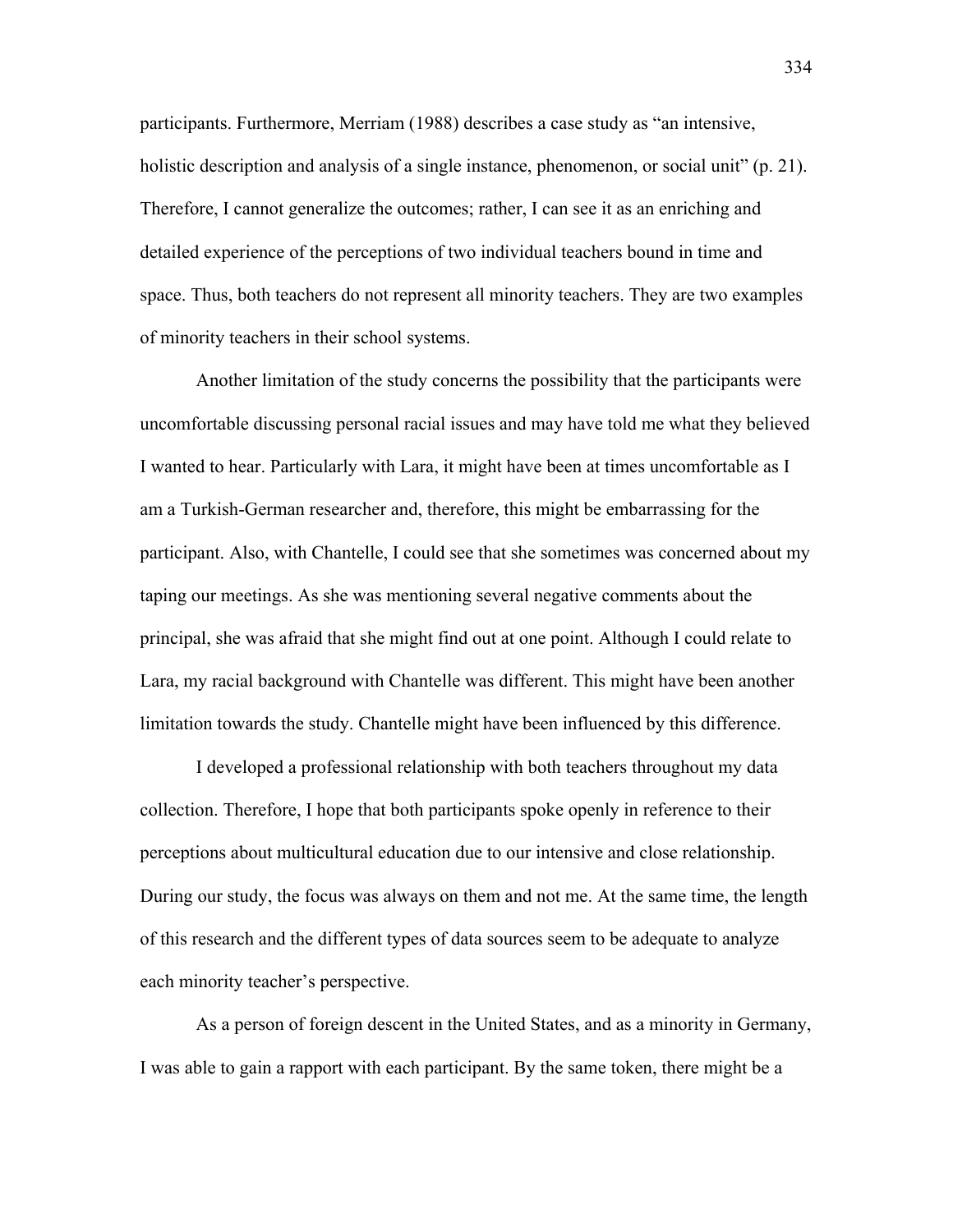researcher bias, as I wanted to see things how I wanted to see them. In order to avoid bias, I used member checking with each participant. For a detailed description how I used member checking, please refer to chapter three. Therefore, they were able to evaluate and view my interpretations of their perspectives on multicultural education.

# Epilogue

Today Chantelle and Lara continue to teach at Midtown Middle School and Max-Planck Comprehensive schools in the same room. Chantelle added afternoon English Literature and ESOL assistance to her teaching repertoire, something she considered as a challenge for a while. Just through coincidence, I was able to talk to one of her ESOL students and he mentioned to me that this particular class was helpful and he was able to learn new vocabularies in English. Further, Chantelle endured a personal hardship with the loss of her father, whom she was close to, early in the school year. During that time Chantelle missed several days and was emotionally distracted. I noticed that colleagues, such as Mrs. Naylor, were very supportive by providing her lesson plans and ideas to help her during that time.

Since the study, Chantelle's school replaced its principal. While I was at the school I sporadically was listening to the complaints of Chantelle and many other teachers, who did not support her teaching philosophy and the way she incorporated the scripted program in the school. Chantelle one time even mentioned that this could be a reason why she would leave the school. The new principal seems more caring with the teachers and listening to their needs.

Lara just started again to teaching from a maternity leave after the birth of her baby in the summer. I was able to talk to her on the phone while she was pregnant. As I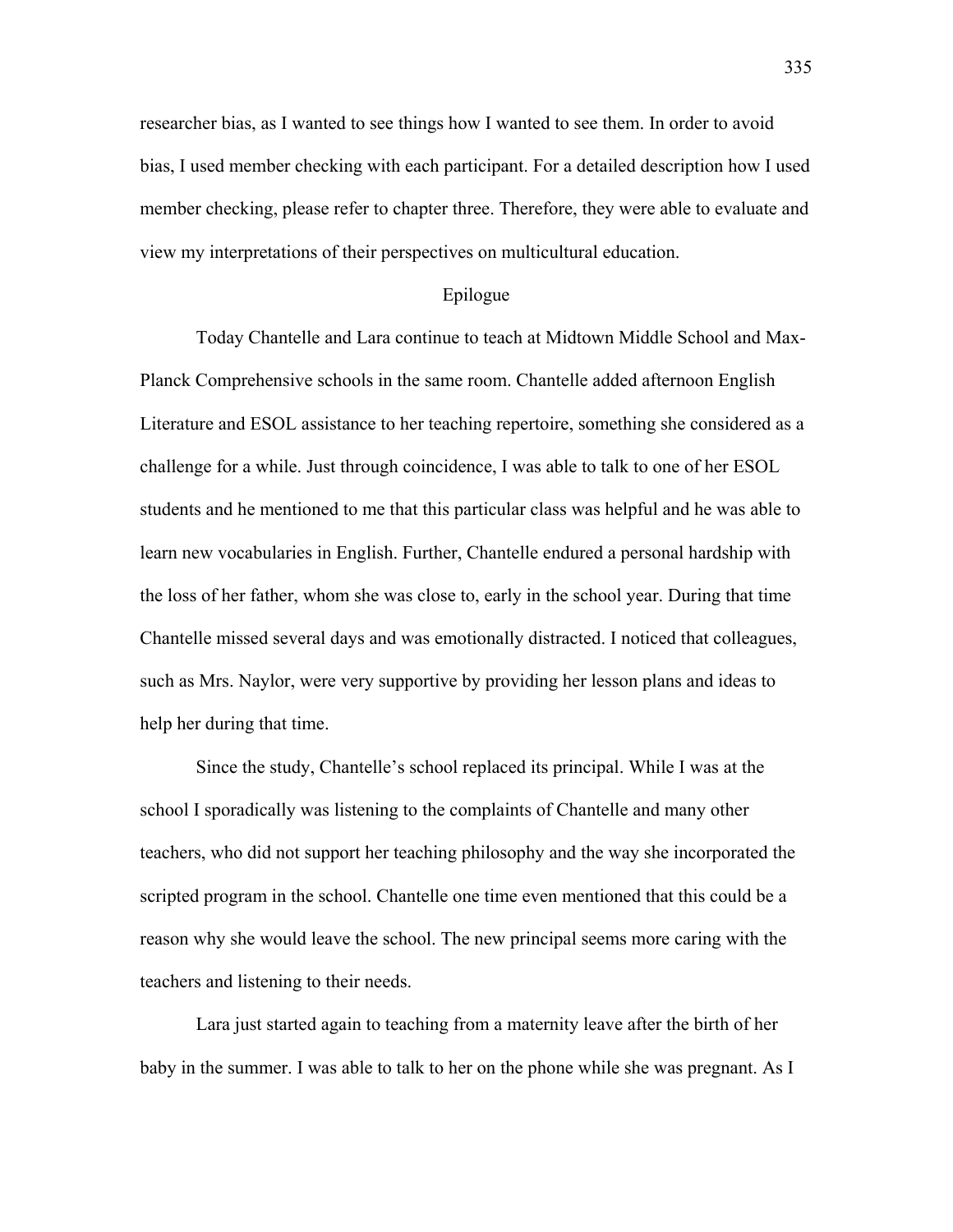was pregnant as well we could share lots of similar concerns and joys about our future babies. According to her, she does not want to teach currently. She could still further be with her baby. However, due to her school regulations she need to start at least part-time and now continue after a one year rest. Yet, she still is nervous and happy to start her teaching again. She told me that she has a new classroom and her students missed her during her maternity leave. The principal, administration and her colleagues welcomed her. There were no major changes and some did not even notice her being gone for a while.

I started a position at Kennesaw State University. It seems that I will be teaching mostly Reading classes in the Early Childhood Department. I am trying to communicate and keep up with my respondents nowadays by email or by phone. They are always very nice and apart from the study I just like them as colleagues and friends. I will also like to keep up communicating in future with them. At least, Lara's baby and my baby hopefully will become good friends.

#### A Final Word

This investigation was rewarding as it allowed me the opportunity to discuss race, multicultural issues, migrant issues and stigma with my participants. I was able to see similarities in the United States and Germany, and unfortunately, I found that prejudice towards stigmatized groups is evident regardless of the locus of research. As education is continuing to address issues, we need to start rethinking as educators and pinpoint all discrimination at the global level. Understanding all students begins with understanding racially diverse students and migrant descent students.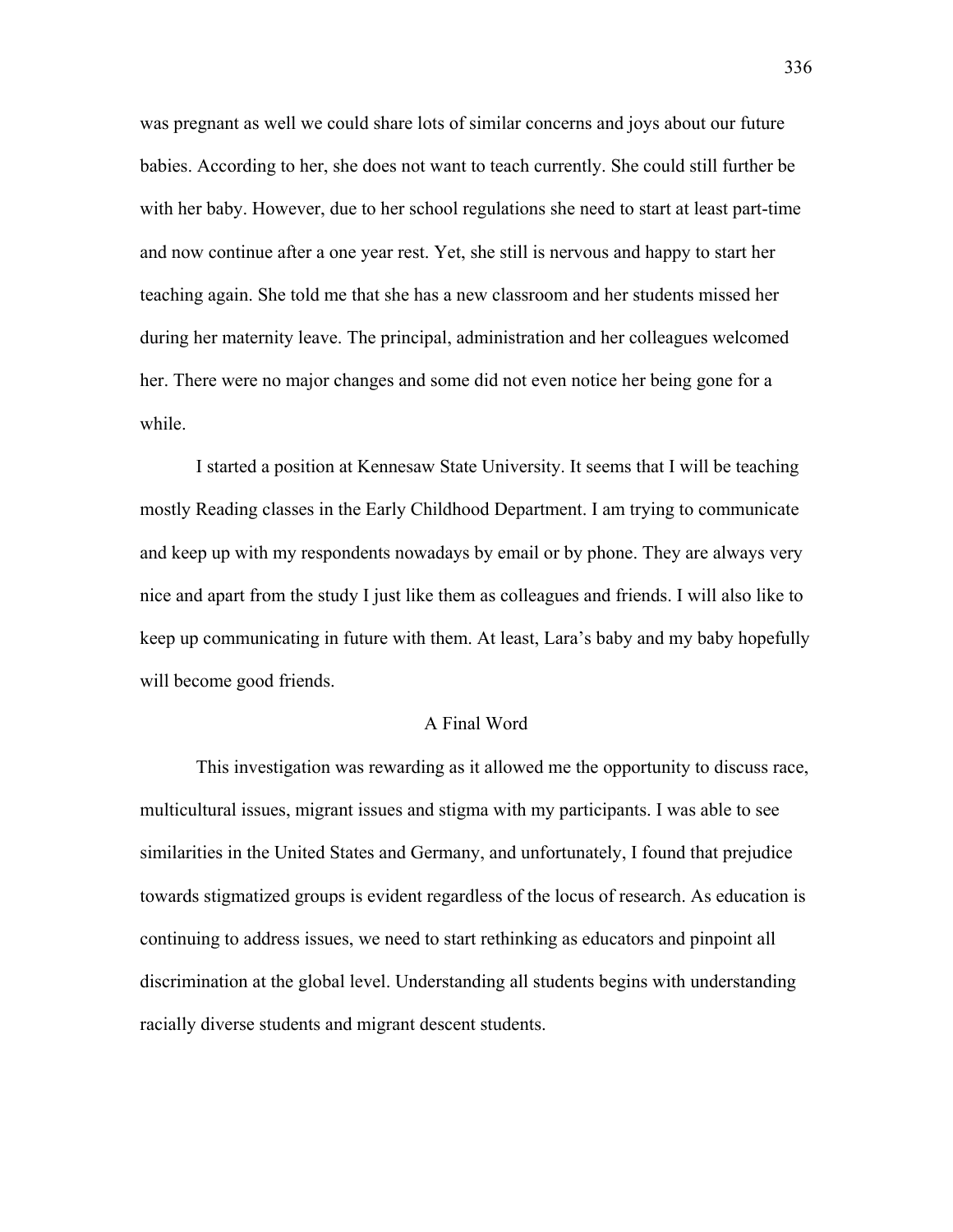The world and each country are getting more diverse in the school systems with different backgrounds and cultures. Yet, we still do not debate and discuss stigmatized groups within our society. As educators, we know and have made commitments to teach and value each student's cultural heritage. With a critical eye and ongoing attention to each student's needs and customs, we will create a more humane world, a more egalitarian society, and greater justice for all students in our classrooms. Let us continue the endeavor.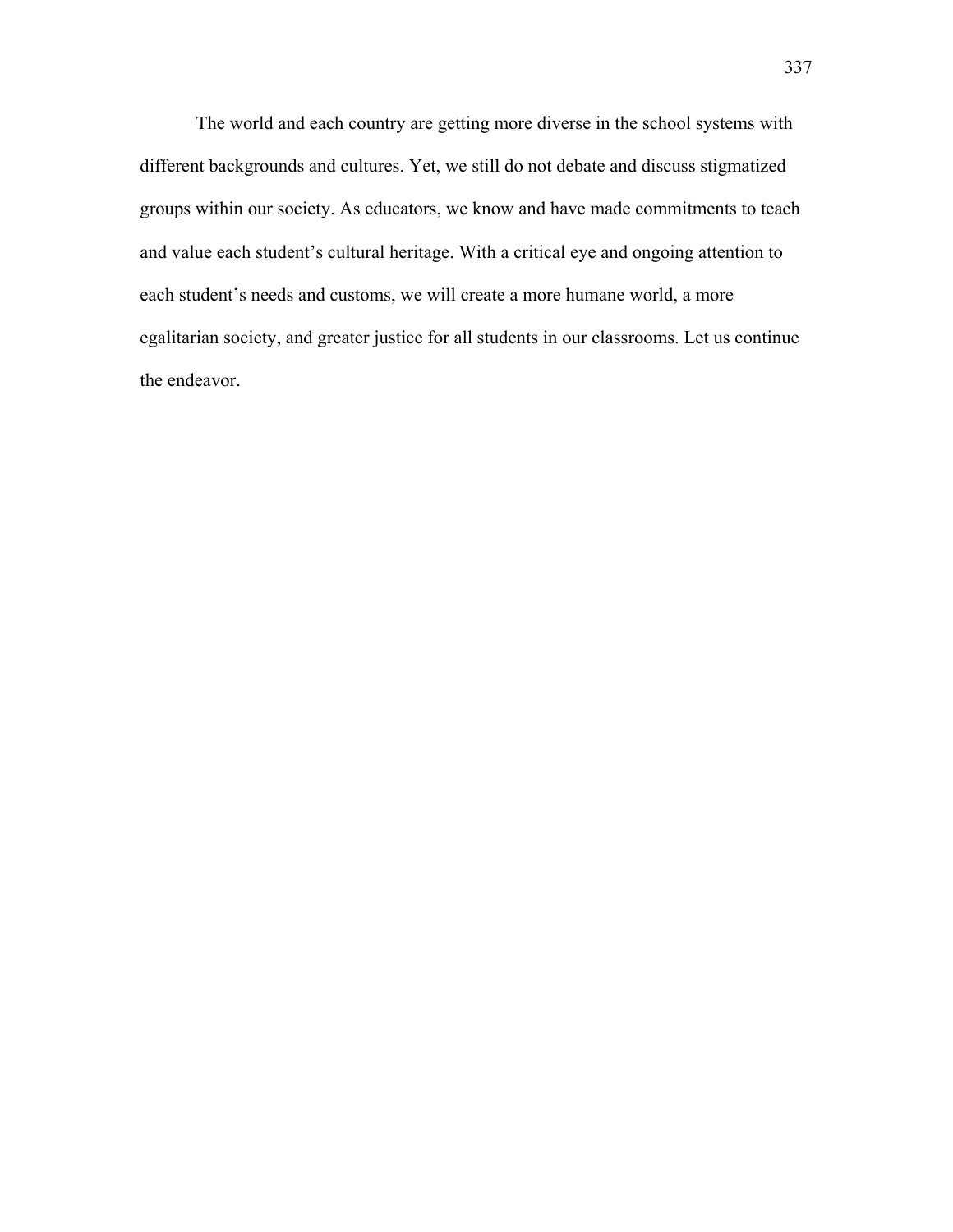### References

- Ahmed, L. (1980). Encounter with American feminism: A Muslim woman's view of two conferences. *Women's Studies Quarterly*, 8(3), 7-9.
- Ahmed, L. (1992). *Women and gender in Islam: Historical roots of a modern debate*. New Haven, Ct: Yale University Press.
- Ahmed, L. (1999). *A border passage*: From Cairo to America. New York: Farrar, Stras & Giroux.
- Al-Hibri, A. (1983). Unveiling the hidden face of racism: The plight of Arab American women. *Women's Studies Quarterly*, 9(3), 10-11.
- Anders, P., Richardson, V., Tidwell, D. & Lloyd, C (1991). "The relationship between teachers' beliefs and practices in reading comprehension instruction." *American Education Journal,* 28 (3), 559-586.
- Aronowitz and Giroux (1985). *Postmodern Education: Politics,*

*Culture, And Social Criticsm*. Minneapolis: University of Minnesota.

- Baker, G. (1977). Multicultural education: Two preservice approaches. *Journal of Teacher Education,* 28, 31-33.
- Banks, (C.A.M.). *The intergroup education movement*. In J.A. Banks (Ed.), Multicultural education, transformative knowledge, and action: Historical and contemporary perspectives (pp. 251-277). New York: Teachers College Press.
- Banks, J. A. (1999). *An introduction to multicultural education* (2<sup>nd</sup> ed.). Needham Heights, MA: Allyn & Bacon.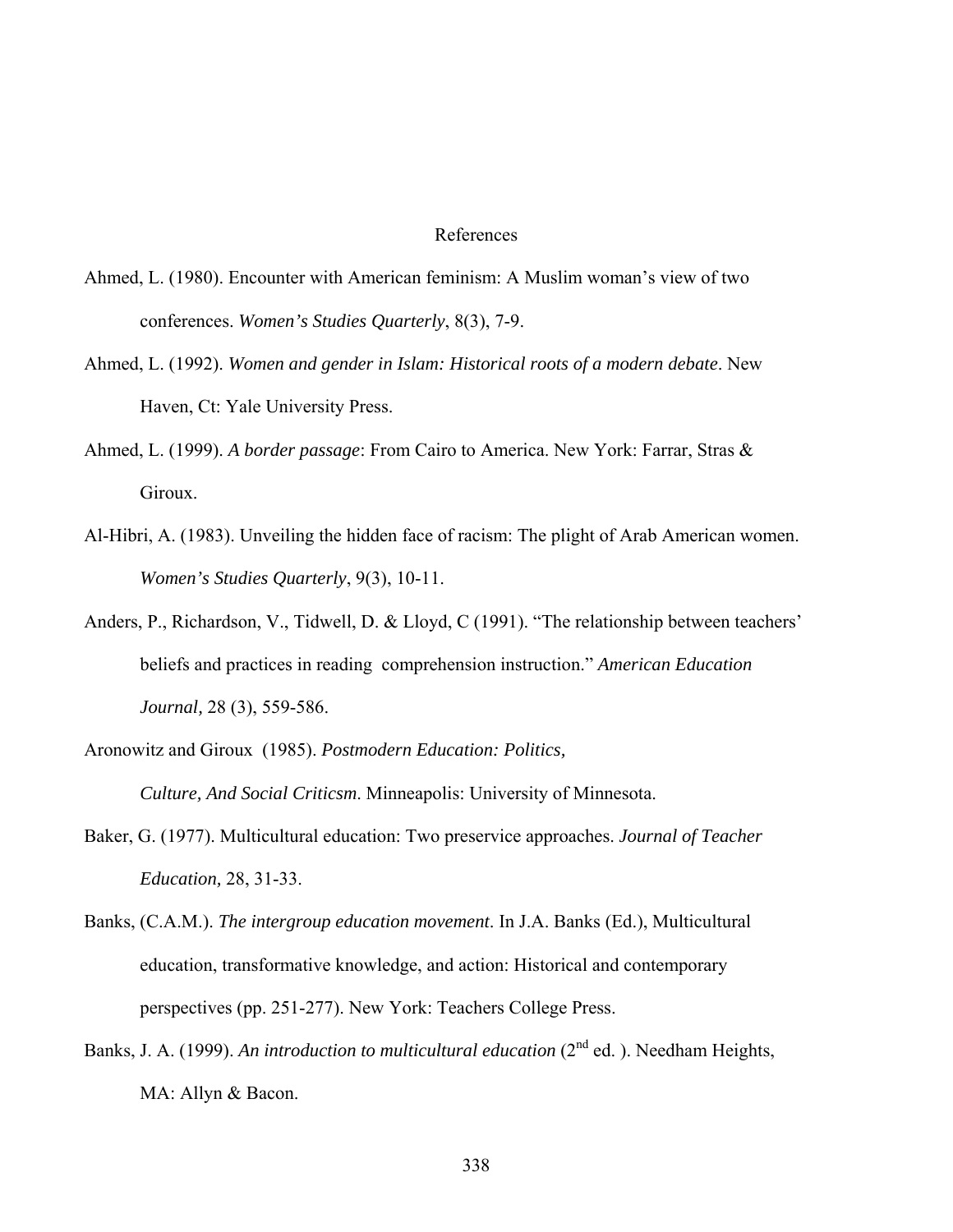- Banks, J. A. (2004). *Multicultural Education: Historical Development, Dimensions, and Practice.* In J. A. Banks  $& C$ . A. McGee Banks ( $2<sup>nd</sup> Ed$ .), Handbook of Research on Multicultural Education (pp.6). San Fransisco: Jossey-Bass.
- Beauboeuf Lafontant, 2002. A womanist experience of caring: Understanding the pedagogy of Black women teachers". March, 2002, *The Urban Review.*
- Beck, Judy A. (1988). "*Wider Opportunities: Combining Literacy and Employment Training for Women. A Program Model."* Washington, DC: Wider Opportunities for Women.
- Belenky, M. F., Clinchy, B. M., Goldberger, N. R., and Tarule, J. M.(1986). *Women's ways of knowing: The development of self, voice, and mind.* New York: Basic Books, Inc., Publishing.
- Bernal, M. (2002). Black Athena: *The Afroasiatic roots of classical civilization* (Vols 1 & 2). New Brunswick, NJ: Rutgers University Press.
- Bogdan, R. C., & Biklen, S. K. (1982). *Qualitative research for education: An introduction to theory and methods*. Boston: Allyn and Bacon, Inc.
- Brooks, R. L. (1990). *Rethinking the American race problem*. Berkeley: University of California Press.
- Broughton, M. (1998). Early Adolescent Girls and Their Reading Practices: Reflection and Transformation of Subjectivities through experiences with literature. Dissertation, p. 3.
- Bulkin, E. (1980, Nov.). Heterosexism and women's studies. *Radical Teacher*, no. 17, 25-31.

Carrington, B. and Skelton, C. Re-thinking role models: Equal Opportunities in Teacher Recruitment in England and Wales. *Journal of Education Policy* 2003, **18**(3), 253-265. Carrington, B. Ethnicity, "Role Models" and Teaching. *Journal of Research in Education 2002,*

12(1), 40-49.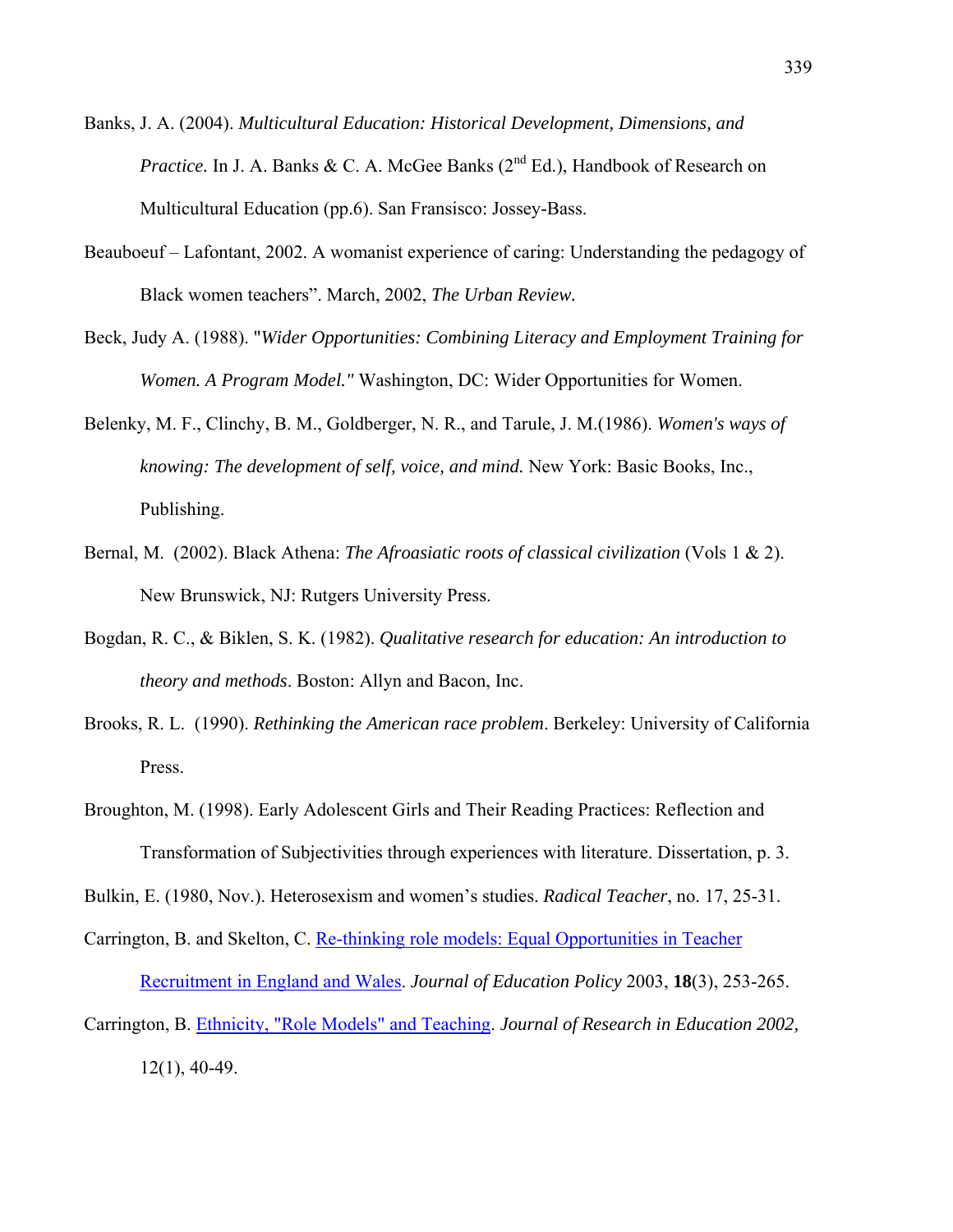- Cochran-Smith, M., & Lytle, S. L. (1993). *Inside/outside: Teacher research and knowledge*. New York: Teachers College.
- Collins, P. H. (2000). Black feminist thought: Knowledge, consciousness, and the politics of empowerment (Rev. ed.) Boston: Unwin and Hyman.
- Comber, B. (2003) Critical Literacy: What does it look like in the early years? in Hall, N., Larson, J. & Marsh, J. (Eds.) Handbook of Research in Early Childhood Literacy, Sage/Paul Chapman, United Kingdom.
- Constructing meaning about literacy difficulties: Pre-service teachers beginning to think about pedagogy. *Teaching and Teacher Education, 16*, 593-612.
- Cook, L. A. (1947). Intergroup education. *Review of Educational Research*, 17, 267-278.
- Cook, L., & Cook, E. (1954). *Intergroup education*. New York: McGraw-Hill.
- Cowen, R. (2000). *Comparative Education*, vol. 36, No. 3, pp. 333-342.
- Cruikshank, M. (Ed.) (1982). *Lesbian studies: Present and future*. New York: Feminist Press.
- Cudd, A. E., & Andreasen, R. (2005). *A Philosophical Anthology*. Blackwell Publishing.
- Delgado Bernal, Dolores, Octavio Villalpando, Bryan McKinley Jones Brayboy, Audrey Thompson, and Laurence Parker. (2003). *"Race-ing through Messiness: Accountability in Critical Race Theory Scholarship, Policy, and Pedagogy."* (Interactive symposium.) Annual meeting of the *American Educational Research Association*. Chicago, IL. (Refereed.)
- Denzin, N. K. (1989). *Interpretive biography*. Newbury Park, CA: Sage.
- Denzin, N. K., & Lincoln, Y. S. (2000). Introduction: The discipline and practice of qualitative research. In N. K. Denzin & Y. S. Lincoln (Eds.), Handbook of qualitative research (2nd ed., pp. 1-36). Thousand Oaks, CA: Sage.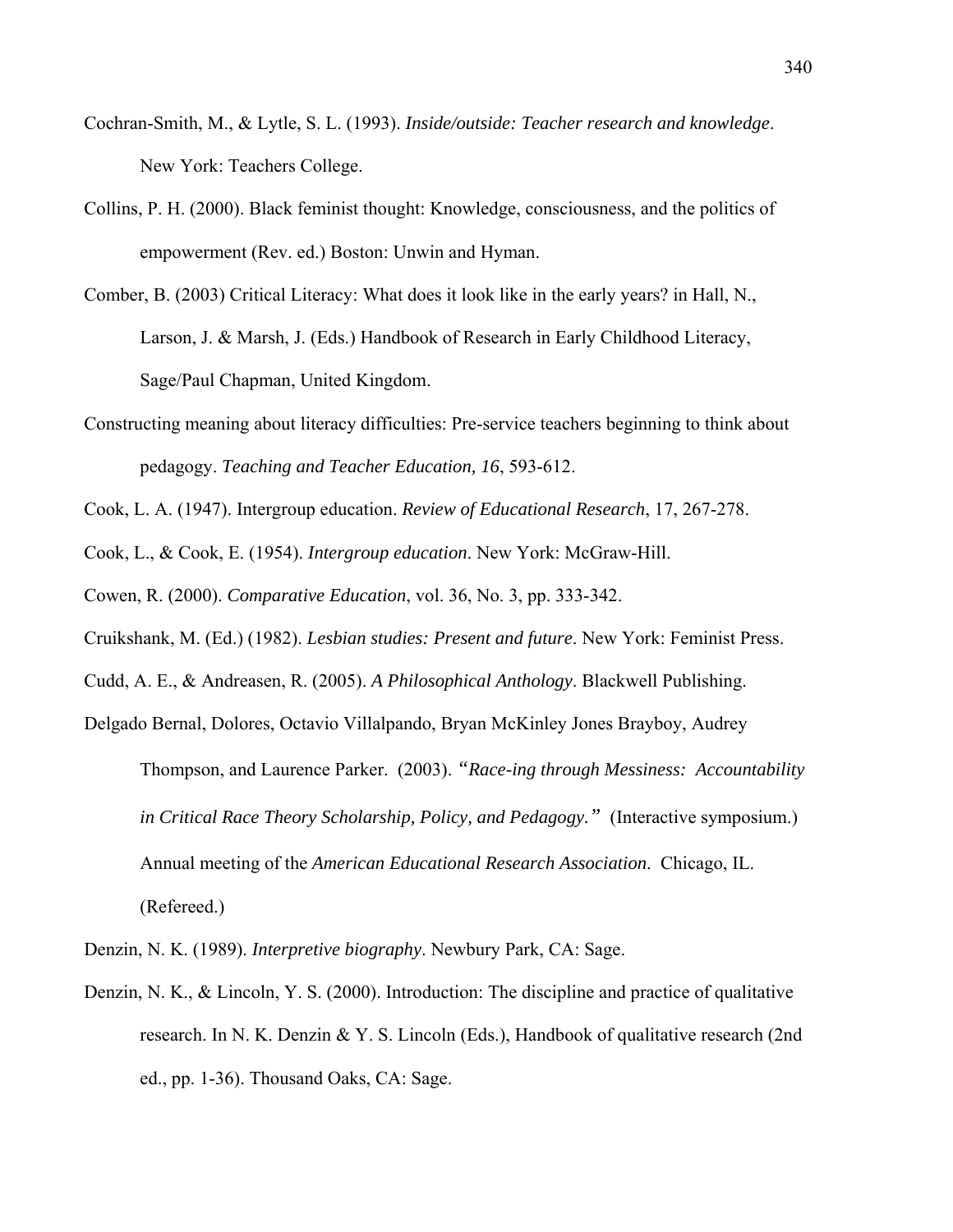- Denzin, N.K., & Lincoln, Y.S. (1994). Handbook of qualitative research. Thousand Oaks, CA: Sage.
- Derrida, D. (1976). *Of grammatology*. Baltimore, MD: Johns Hopkins University Press (Original work published 1974).
- Du Bois (1935, 1973) Du Bois, W.E.B. "Editorial: "*The Journal of Negro History."* Crisis. 13(December, 1916): 61.
- DuBois, R. D., with Okorodudu, C. (1984). *All this and something more: Pioneering in intercultural education*. Bryn Mawr, PA: Dorrance.
- Educational Policy. "Policy Research and Politics" *Alberta Journal of Educational Research.* Vol 36, No. 4: 403-417.

El Saadawi, N (1997) *The Nawal El Saadawi Reader* London, Zed Books Ltd

- Elenes, C. A. (1997). Reclaiming the borderlands: Chicana/o identity, difference, and critical pedagogy. *Educational Theory*, 47(3), 359-375.
- Farber, D., & Sherry, S. (1993). Telling stories out of school: An essay on legal narratives. *Stanford Law Review,* 45, 807-855.
- Flick, U. (1998). An introduction to qualitative research. London: Sage Publications.

Fredrickson, G. M., 2002. *Racism*. Hardcover. Princeton University Press.

Freire, Paulo. 1970.*Pedagogy of the oppressed*. New York: Seabury Press.

- Fontana, A., & Frey, J. H., (2000). The interview: From structured questions to negotiated text. In N. K. Denzin & Y. L. Lincoln, (Eds.), *Handbook of qualitative research*. ( $2^{nd}$  ed.), Thousand Oaks: Sage Publications.
- Garcia, R. (1995). Critical race theory and Proposition 187: The racial politics of immigration law. *Chicano-Latino Law Review*, 17, 118-148.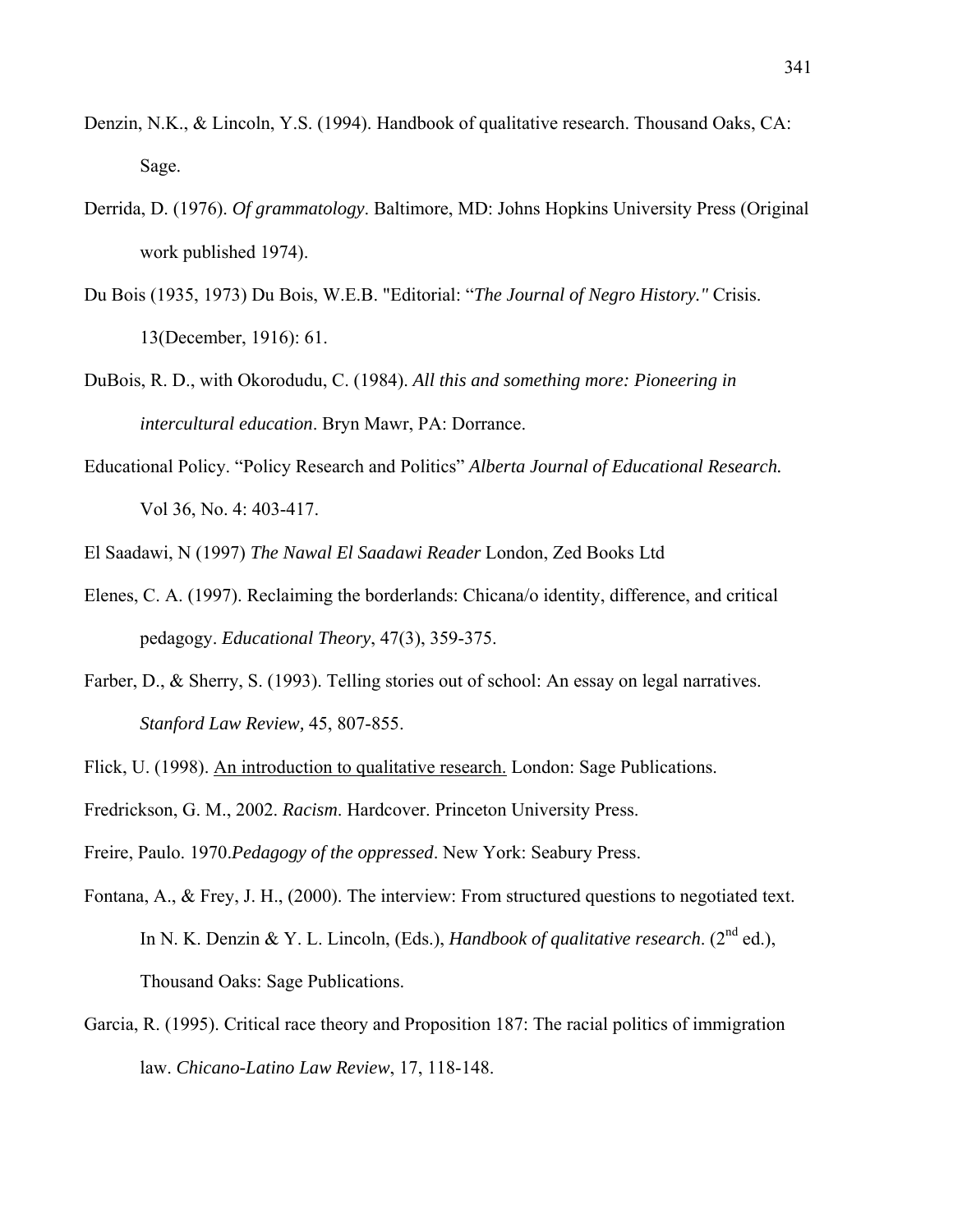Gaskell, J. (1988). Deliberative Democracy: The Role of Educational Research in

- Gay, G. (2000). Culturally responsive teaching: Theory, research and practice. New York: Teachers College Press.
- Geertz, C., (1983). Centers, Kings and Charisma: Reflections on the Symbolics of Power, in: Local Knowledge.
- Giroux, H. & Mclaren, P. (1994). *Between Borders*. The Pedagogy and the politics of cultural studies.
- Giroux, H., Lankshear, C., McLaren, P. & Peters, M. (1996). *Counter Narratives, cultural studies and critical pedagogies in postmodern space*. New York and London: Routledge
- Glaser, B. G. & Strauss, A. (1965) *Awareness of dying*. Chicago: Aldine.
- Glaser, B. G., & Strauss, A. L. (1999). The discovery of grounded theory: Strategies for qualitative research. New York: Aldine De Gruyter.
- Gollnick, D. (1995). *National and state initiatives for multicultural education*. In J. Banks (Ed.), Handbook of research on multicultural education. New York: MacMillan.
- Grant, C. A., & Sleeter, C. E. (1986). Race, class, and gender in education research: An argument for integrative analysis. *Review of Educational Research*, 56, 195-211.
- Greene, A. (1982). In defense of anti-racist teaching: A reply to recent critiques of multicultural education. *Multicultural Education*, 10 (2), 19-35.
- Guba, E. G, & Lincoln, Y. S. (1994*). Competing paradigms in qualitative research*. In N. K. Denzin & Y S. Lincoln (Eds.), Handbook of qualitative research. Thousand Oaks, CA: Sage.
- Hillyer, B. (1992). Women and disabilities. *NWSA Journal*, 4(1), 106-114.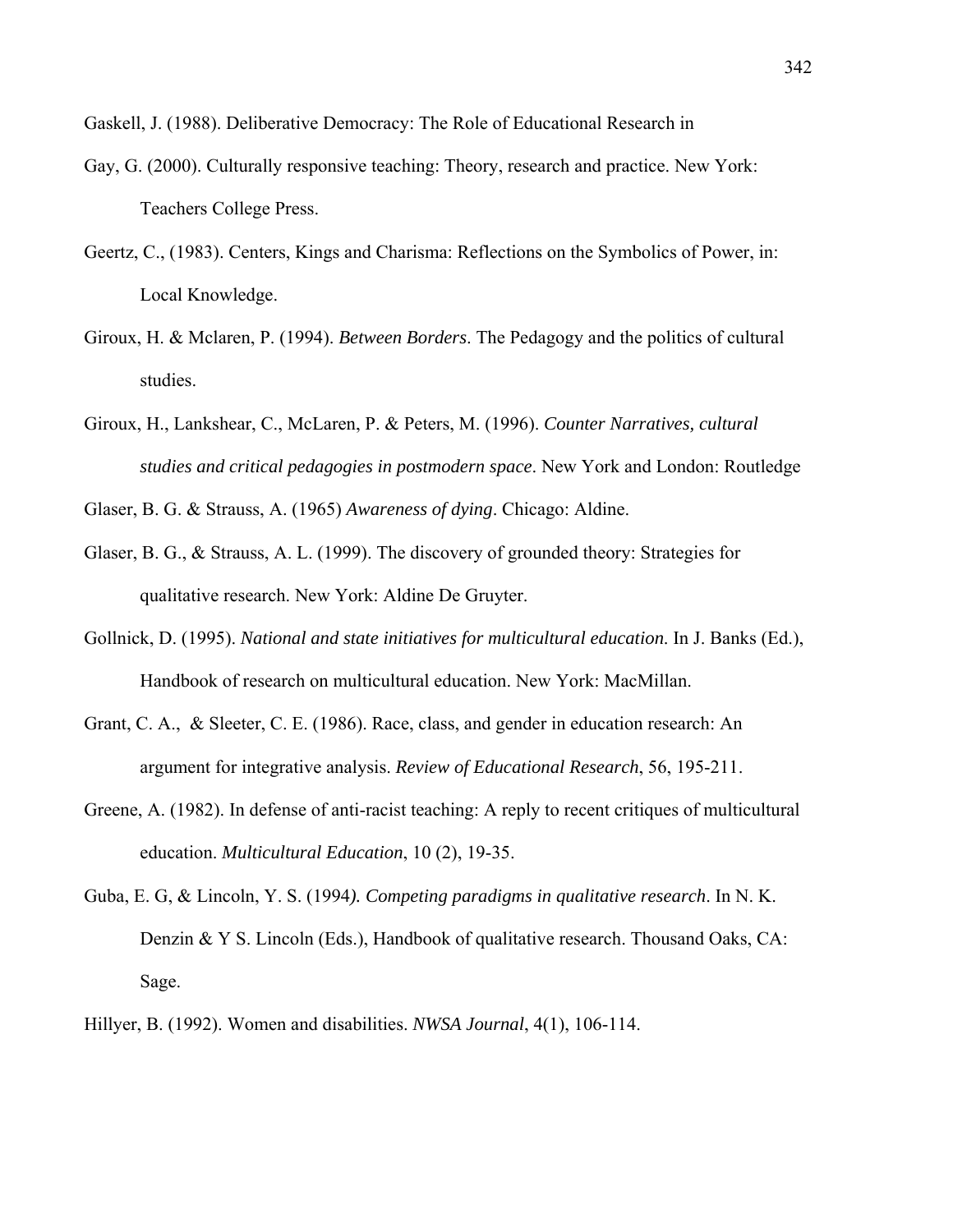Hoepfl, M.(1997). Choosing Qualitative Research: A Primer for Technology Education Researchers. *Journal of Technology Educaton*, vol.9, nr. 1, Fall 1997.

hooks, b. (1984). *Feminist theory: From margin to center.* Boston: South End Press.

- hooks, b. (1994). *Teaching to transgress: Education as the practice of freedom*. New York: Routledge. Kincheloe, J. L. (1993).
- hooks, b. (2000). *Where we stand: Class matters.* New York: Routledge.
- Jussim, L., & Eccles, J. S. (1992). Teacher expectations II: Construction and reflection of student achievement. Journal of Personality and Social Psychology, 63(6), 947-961.
- Kadi, J. (1994). *Food for our grandmothers: Writings by Arab American and Arab Canadian feminists.* Boston: South End Press.
- Kultusministerkonferenz, (1996). Empfehlung "Interkulturelle Bildung und Erziehung in der Schule"[Recommendation " Multicultural education in schools"]. Bonn, Germany: Sekretariat der Standigen Konferenz der Kulturminister der Lander in der Bundesrepublik Deutschland.
- Krashen, S. (1999). *Condemned without a Trial: Bogus arguments against bilingual education.* Portsmouth, NH: Heinemann.
- Krieger, S. (1991). *Social science and the self: Personal essays on an art form*. New Brunswick, NJ: Rutgers University Press.
- Ladson-Billings & Tate (1995). Toward a critical race theory of education. *Teachers College Record*, 97, 47-68.
- Ladson-Billings (2000). *Preparing teachers for Diversity. Historical perspectives, current trends, and future directions.* In L. Darling-Hammond & G. Sykes (Eds.), Teaching as a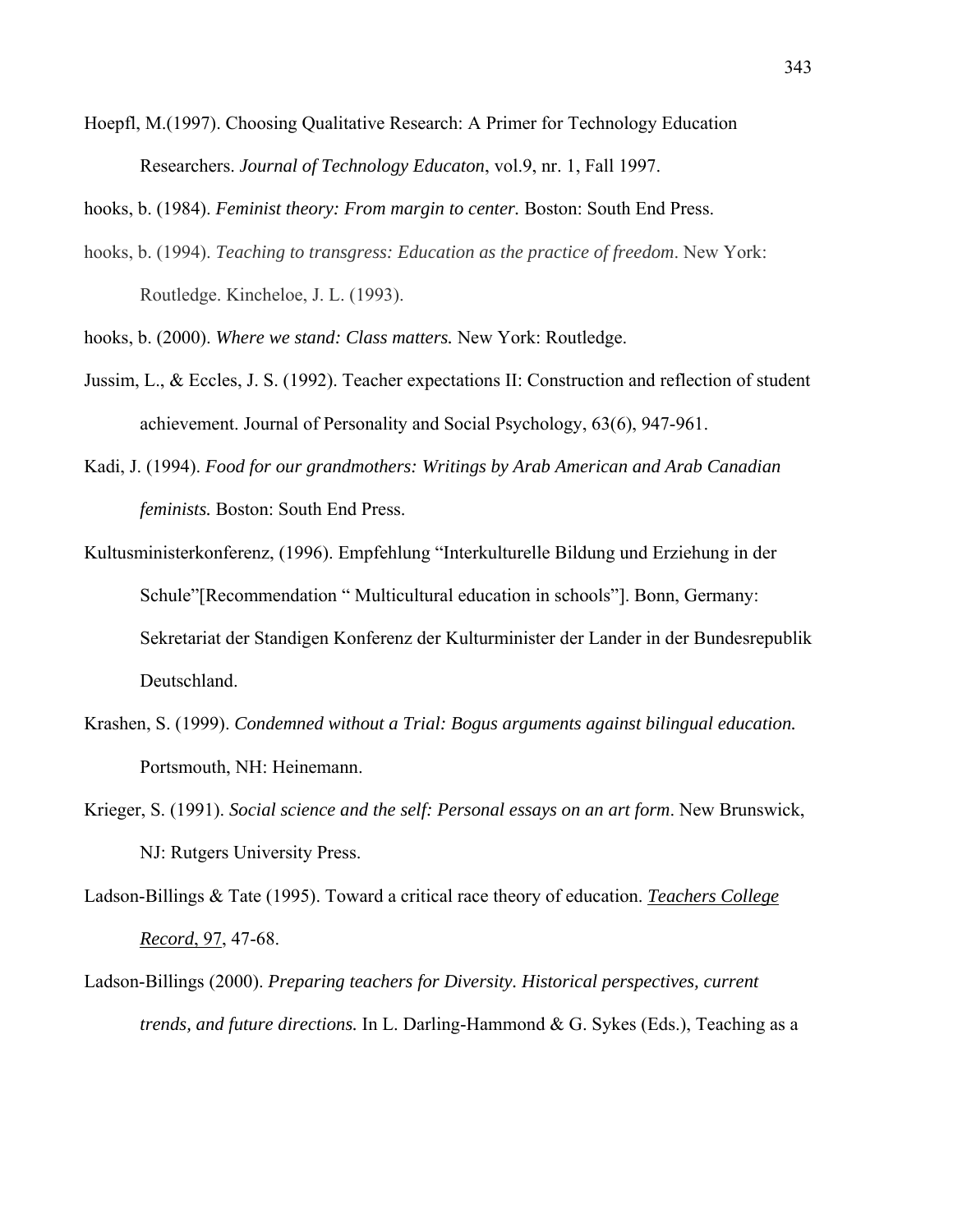learning profession. Handbook of Policy and Practice (pp. 86-123). San Francisco: Jossey-Bass.

- Ladson-Billings, G. (1995). *Multicultural teacher education: Research, practice, and policy*. In J. A. Banks & C. A. Banks (Eds.), Handbook of research on multicultural education (pp. 747-761). New York: Macmillan.
- Ladson-Billings, G. (1995). Toward a theory of culturally relevant pedagogy. American *Educational Research Journal,* 32, (3), 465-491.
- Ladson-Billings, G. (1999). *Just what is critical race theory, and what's it doing in a nice field like education?* In L. Parker, D. Dehyl, & S. Villenas (Eds.), Race Is...Race Isn't (pp. 7- 30). Boulder, CO: Westview Press.
- Ladson-Billings, G. (2001). *Crossing over to Canaan: The Journey of new teachers in diverse classrooms.* San Francisco: Jossey Bass.

Lather, P. (1991). *Getting smart.* New York: Routledge.

- Lauer, P. (2001). A secondary analysis of a review of teacher preparation research. Denver, CO: Education Commission of the States.
- LeCompte and Preissle (1984(p. 118 p. 116) LeCompte, M. and Preissle, J. (1992) *"Toward and Ethnology of Student Life in Schools and Classrooms: Synthesizing the Qualitative Research Tradition."* Pages 816-59 in M. LeCompte, W. Millroy, and J. Preissle (eds.) *The* Handbook of Qualitative Research in Education. New York: Academic Press.

Lewis, B. (1971). Race and Color in Islam, New York, 1971.

Lightfoot, N. (1980). "*On the use of underlying forms in Klao orthography*." In Lynell Marchese (ed.), Communications présentées au ler colloque international sur les langues Kru , 109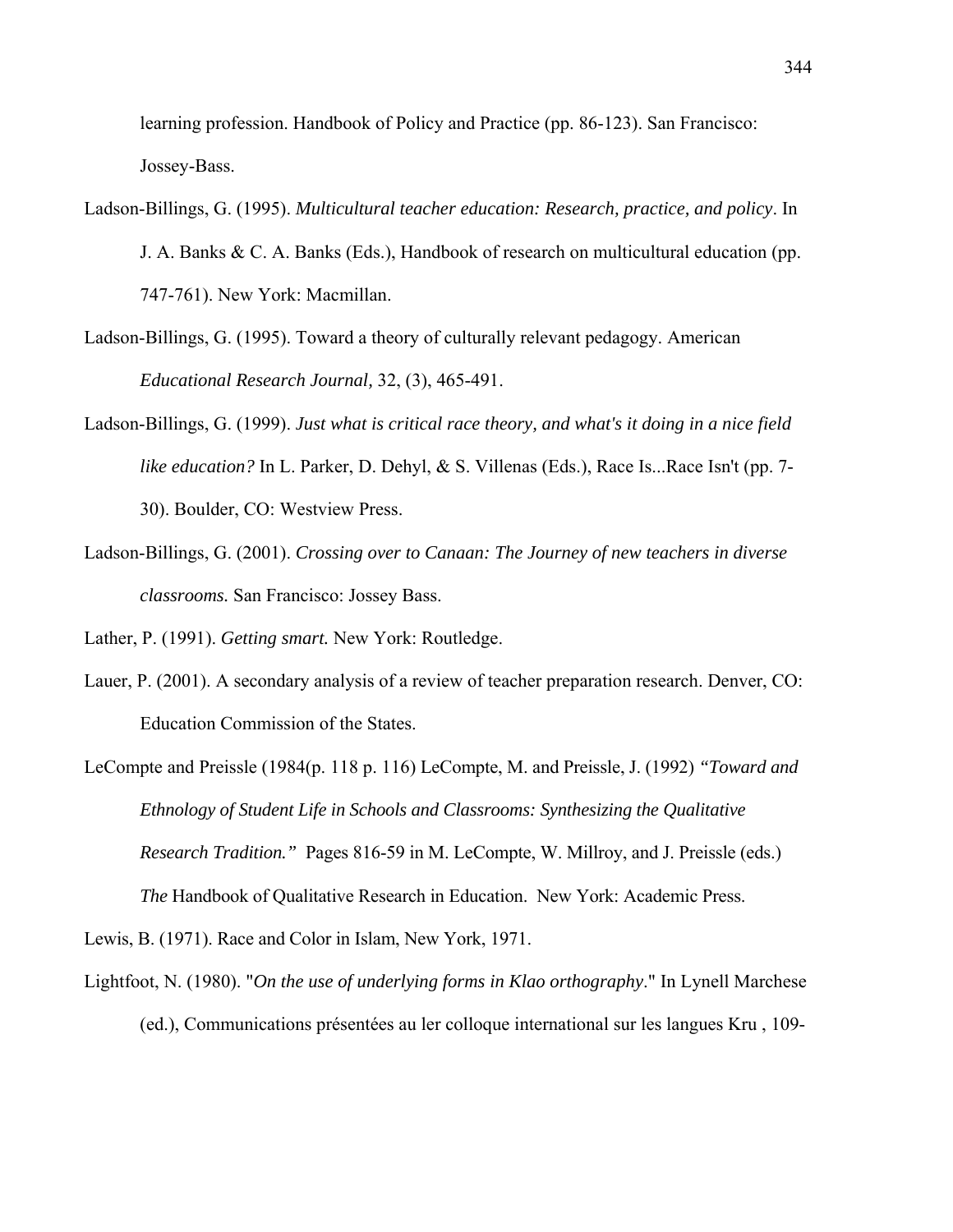18. Cahiers Ivoiriens de Recherche Linguistique, 6. Abidjan: Institut de Linguistique Appliquée.

- Lincoln & Guba, 1985; Lincoln, Y. S., & Guba, E. G (1985). *Naturalistic inquiry.* Newbury Park, CA: Sage.
- Lincoln, Y S. (1995). Emerging criteria for quality in qualitative and interpretive inquiry. *Qualitative Inquiry*, 1, 275-289.
- Loffland J. and L. Loffland. (1995) Analyzing social settings: A guide to qualitative observations and analysis. Boston: Wadsworth Publishing Company.

Lortie, D.C. (1975). *Schoolteacher*. Chicago: University of Chicago Press.

- Luchtenberg, S. (1996). The European dimension and multicultural education: Compatible or contradictory concepts. In T. Winter-Jensen (Ed.), *Challenges to European education: Cultural values, national identities, and global responsibilities* (pp. 281-293). Frankfurt, Germany: Peter Lang.
- Luchtenberg, S. (1997). Stages in multicultural theory and practice in Germany. In R. J. Watts  $\&$ J. J. Smolicz (Eds.), *Cultural democracy and ethnic pluralism: Multicultural and multilingual policies in education* (pp. 125-148), Bern, Switzerland: Peter Lang.
- Luchtenber, S. (2002). Bilingualism and bilingual education and its relationship to citizinship from a comparative German-Australian viewpoint. *Intercultural Education*, 13(1), 49-61.
- Luchtenberg, S. (2004). *Ethnic Diversity and Citizenship Education in Germany*. In Banks, J.A. Diversity and Citizinship Education, Global Perspectives, (pp 245-271).
- **Mabokela R., & Madsen, J. (2007).** *African American Teachers in Suburban Desegregated Schools: Intergroup Differences and the Impact of Performance Pressures*, Teachers College Record Volume 109 Number 5, 2007, p. 1171-1206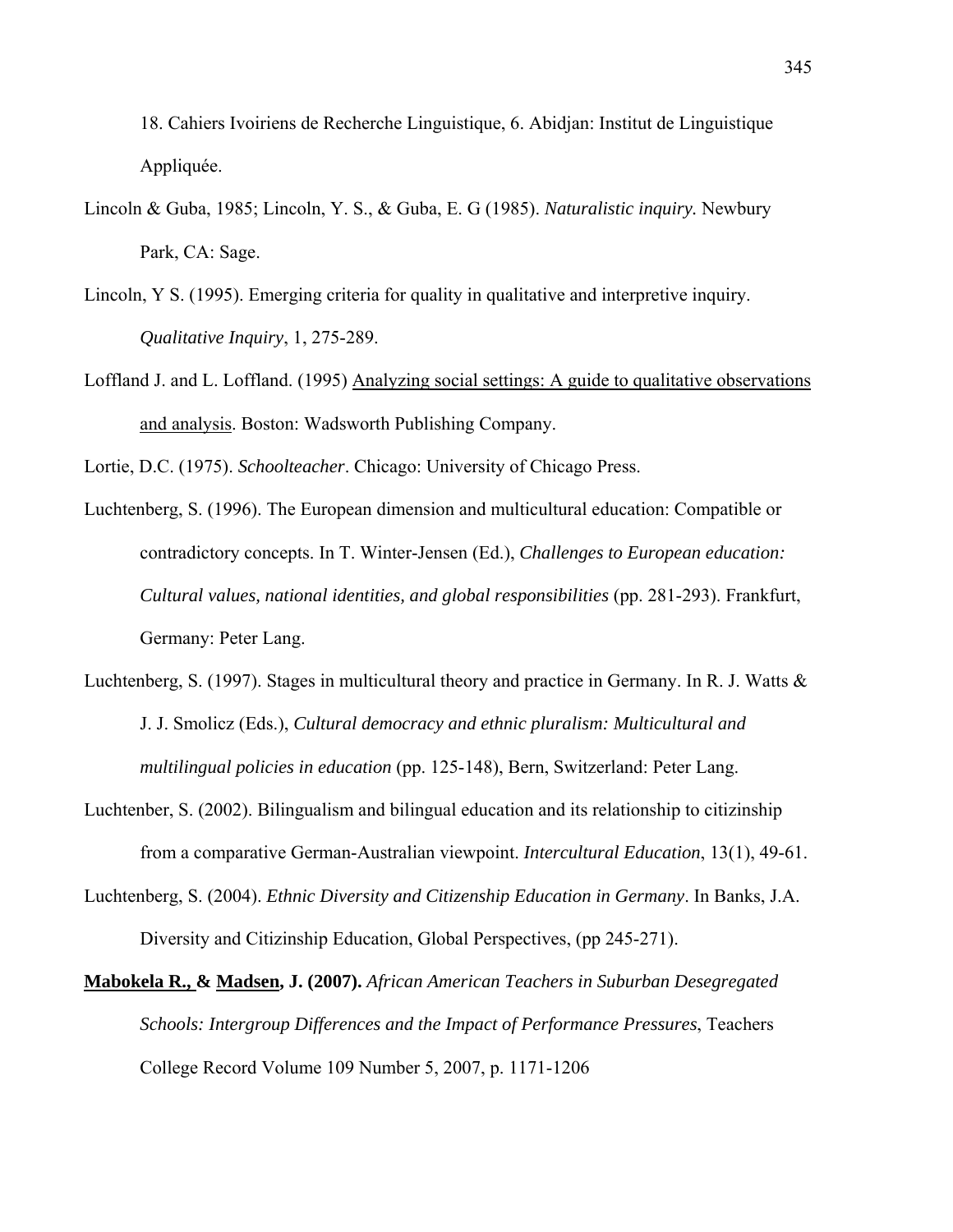Macedo, D. (1997). *An Anti-Method Pedagogy: A Freirian Perspective,Excerpts from Mentoring the Mentor: A Critical Dialogue with Paulo Freire, 1997, p. 3.*

McLaren, P. (1995). *Critical Pedagogy and the Predatory culture.*

- McLaren, P. (1998). Revolutionary pedagogy in post-revolutinary times: Rethinking the political economy of critical education. (Online version.) *Educational Theory,* 48(4), 431-462.
- McLaren,, P., & Kincheloe, J. (1997). *Critical theory*. In C. Grant & G. Ladson-Billings (Eds.), Dictionary of multicultural education (pp. 51-53). Phoenix: Oryz.
- Mernissi, F. 1991. The veil and the male elite: A feminist interpretation of women's rights in Islam. Translated by M. J. Lake! and. New York: Addison-Wesley Publishing Company.
- Mernissi, Fatima, 'Conclusion: women's liberation in Muslim countries', *Beyond the Veil: Male-Female Dynamics in Modern Muslim Society*, Revised Edition, Indiana University Press, Bloomington, 1987, pp. 165-177.
- Milroy J. and L. Milroy, (1999). *Authority in Language: investigating standard English* (3rd ed). London: Routledge.
- Moll, L. C., & González, N. (1994). Lessons from research with language-minority children. *Journal of Reading Behavior, 26*, 439-456.
- Nieto, S. (1992)."*We Speak in Many Tongues: Language Diversity and Multicultural Education."* In Carlos P. Díaz (Ed.), Multicultural Education for the Twenty-first Century. Washington, DC: National Education Association, 1992, pp. 112-136.
- Nieto, S. (1994)." Affirmation, Solidarity, and Critique: Moving Beyond Tolerance in Multicultural Education." *Multicultural Education*, v. 1, n. 4 (Spring, 1994), pp. 9-12, 35- 38.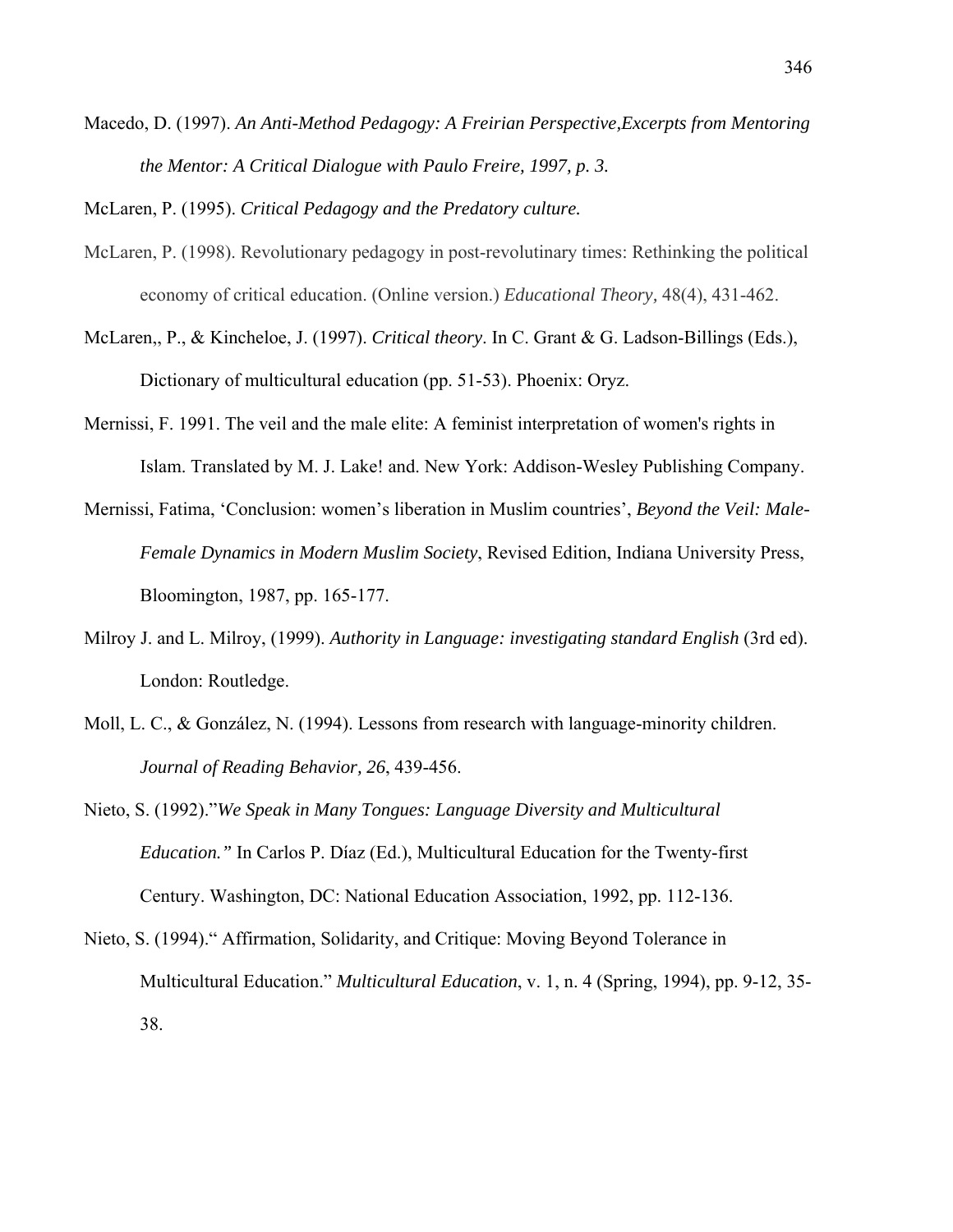- Nieto, S. (1998). *The light in their eyes: Creating multicultural learning communities*. New York: Teacher College Press.
- Nieto, S. (2000). Placing equity front and center: Some thoughts on transforming teacher education for a new century. *Journal of Teacher Education*, 51(3), 180-187.
- No Child Left Behind Act (2001). *Reauthorization of Elementary and Secondary Education Act*. [www.ed.gov/offices/OESE/esea].
- Noddings, Nel. (1995). "Teaching themes of Caring." *Education Digest*, 61: 3(November, 1995): 24.
- Okezie, Chukwunyere E. (2003), African American male teachers: Planning for the Future-Last Word, Black Issues in Higher Education, May 8, 2003.
- OECD(Eds.). (2001). Knowledge and skills for life: First results from PISA 2000. Paris, France: Author.
- Omi & Winant, 1986, Omi, M. & Winant, H. (1986). *Racial Formation in the United States*, p. 60, New York: Routledge & Kegan Paul.
- Parker, L. (1998). "Race is... race ain't ": An exploration of the utility of critical race theory in qualitative research in education. *International Journal of Qualitative Studies in Education,* 11(1), 7-24, p. 46).
- Patton, M. Q. (1990). *Qualitative Evaluation and Research Methods* (2nd ed.). Newbury Park, CA: Sage Publications, Inc.
- Perry, W. G. (1970). *Forms of intellectual and ethical development in the college years: A scheme.* Troy, MO: Holt, Rinehart, & Winston.
- Peshkin & White, (1990). Four black American students. Coming of Age in a multiethnic high school. *Teachers College Record* 92: 21-38.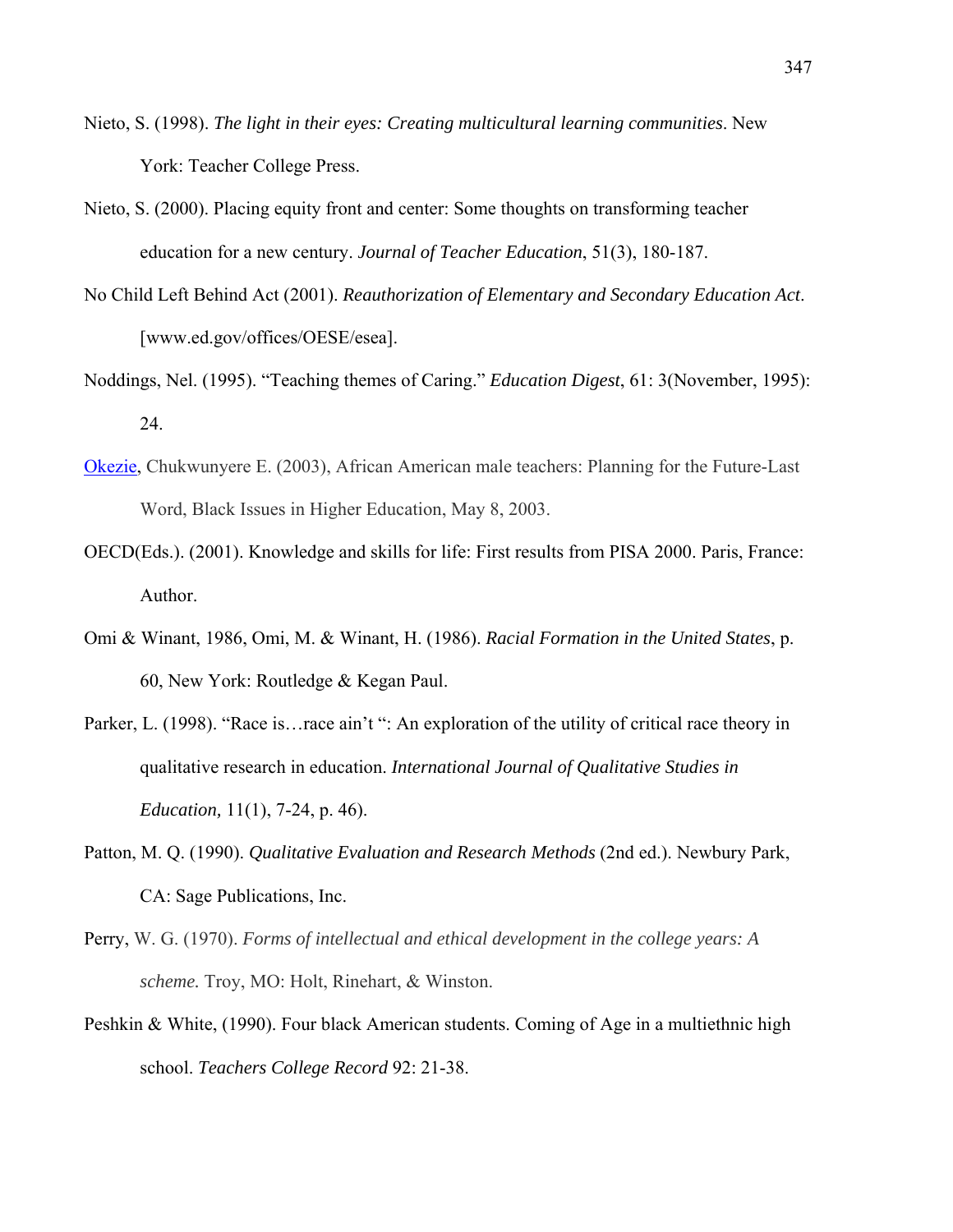- Pisa,(2001&2003).[http://www.pisa.oecd.org/pages/0,2987,en\_32252351\_32235731\_1\_1\_1\_1\_1\_1\_1\_1\_1\_1\_1\_1\_ ,00.html]
- Poliakov, L. (1973). *The History of Anti-Semistims*, Vol. 2, From Mohammed to the Marranos, trans. Natalie Gerardi, p. 116-145.
- Polit, D.F., Hungler, B.P., 1983. *Nursing Research Principles and Methods.* Second edition. Sydney : J.B. Lippincott Company.
- Posner,R. A. (1997). Narrative and narratology in classroom and courtroom. *Philosophy and Literature,* 21 (2), 292-305.
- Pratt, R. & Rittenhouse, G. (Eds.).(1998). *The condition of education*, 1998, Washington, DC: U.S. Government Printing Office.
- Roche, A. M. (1996). Carter G. Woodson and the development of transformative scholarship. In J. A. Banks (Ed.), *Multicultural education, transformative knowledge, and action: Historical and contemporary perspective* (pp. 91-114). New York: Teachers College Press.
- Roithmayr, D. (1999). *Introduction to critical race theory in educational research and praxis*. In L. Parker, D. Deyhl, & S. Villenas (Eds.), Race Is…Race Isn't (pp. 1-6). Boulder, CO: Westview Press.
- Ropers-Huilman, Becky. (1997). Constructing feminist teachers: Complexities of identity. *Gender and Education*, 9(3), 327-343.
- Rosenthal R., & Jacobson, L. (1992). *Pygmalion in the Classroom: Teacher Expectation and Pupils' Intellectual Development*. New York: Irvington.
- Saddawi, Nawal El, *The Hidden Face of Eve: Women in the Arab World*, Zed Books, London, 1980.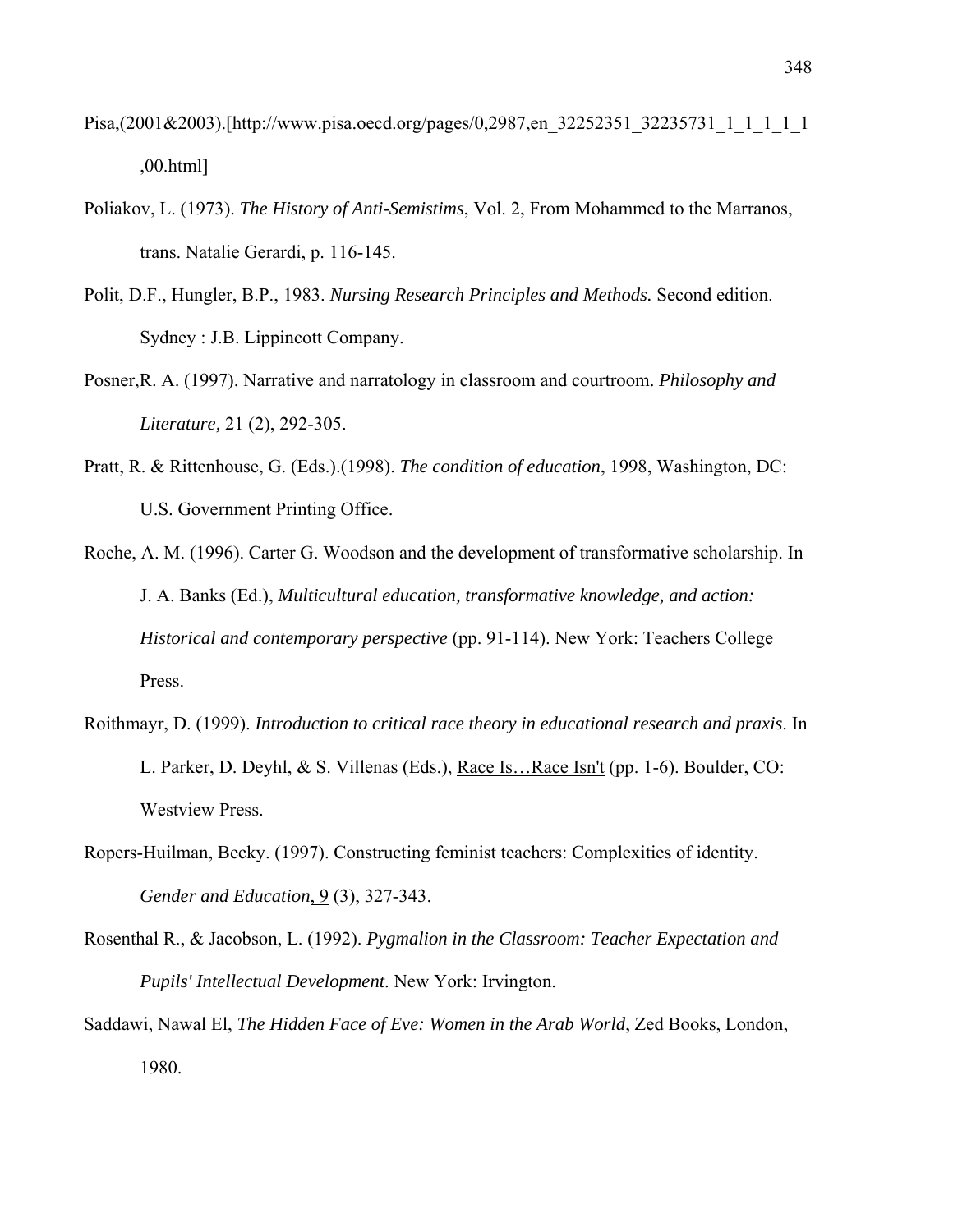- Scheurich, J. J. (1994). Social relativism: A postmodernist epistemology for educational administration. In S. J. Maxcy (Ed.), *Postmodern school leadership: Meeting the crisis in educational administration* (pp. 17-46). Westport, CT: Praeger.
- Schraw, G. & Olafson, L., (2002). Some final thoughts on the epistemological melting pot. *Issues in Education*, 8(2), 233-247.
- Shakir, 1997, Shakir, E. 1997. *Bint Arab: Arab and Arab American women in the United States.* Westport, CT: Praeger.
- Sipress, J. (1997). Relearning race: Teaching race as a cultural construction. *The History Teacher*, 30(2), 175-185.
- Smith-Davis, J. (1995a, February 22). *Local heros: bringing telecommunications to rural small schools.* (CSPD Newsgroup, SpecialNet, Online Abstract).
- Solorzano, D. & Delgado Bernal, D. (2001). *"Examining Transformational Resistance Through a Critical Race and LatCrit Theory Framework: Chicana and Chicano Students in an Urban Context."* Urban Education, 36, 308-342.
- Solorzano, D. & Yosso, T. (2002). "Critical Race Methodology: Counter storytelling as an Analytical Framework for Education Research." *Qualitative Inquiry*, 8, 23-44.
- Solorzano, D. (1998). "Critical Race Theory, Racial and Gender Micro aggressions, and the Experiences of Chicana and Chicano Scholars." *International Journal of Qualitative Studies in Education* 11, 121-136.
- Soy, Susan K. (1997). *The case study as a research method*. Unpublished paper, University of Texas at Austin.
- Spellberg, D.A. 1994. *Politics, Gender, and the Islamic Past: The Legacy of 'Aisha Bint Abi Bakr.* New York: Columbia University Press.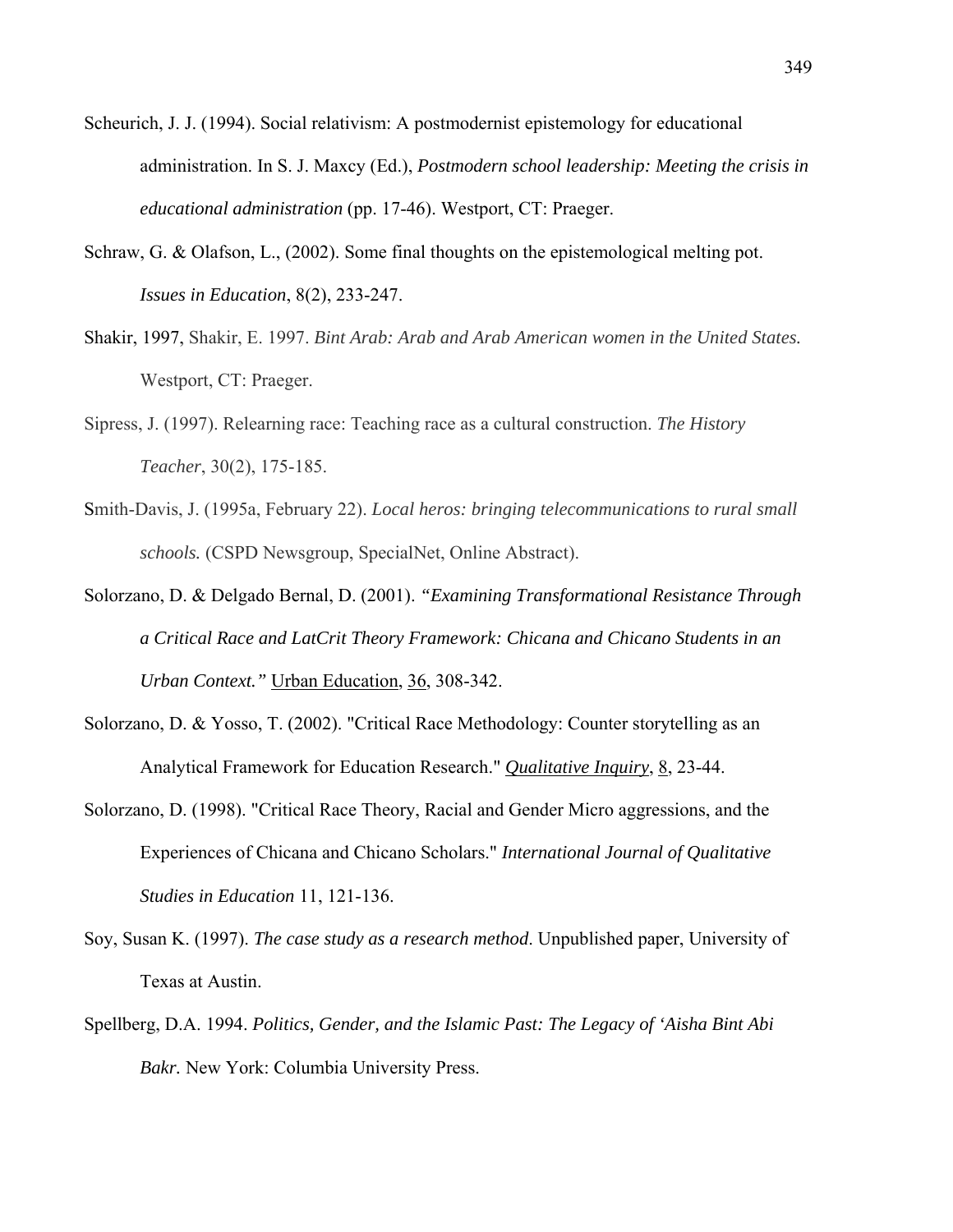- Simons, H. (1980). *Towards a science of the singular: Essays about case study in educational research and evaluation.* Norwich, UK: University of East Anglia, Centre for Applied Research in Education.
- Stake, R. E. (1995). *The art of case study research.* Thousand Oaks, CA: Sage.
- Stotsky, 1999). *Losing our Language: How Multiculturalism Undermines our Children's Ability to Read*, Write & Reason. San Francisco, CA: Encounter Books.
- Strauss, A., & Corbin, J. (1998). *Basics of qualitative research: Grounded theory techniques and procedures for developing grounded theory*. Thousand Oaks, CA: Sage.
- Sukhnandan, L. (1999). *An Investigation into Gender Differences in Achievement*. Phase 1: a Review of Recent Research and LEA Information on Provision. Slough: NFER.
- Sukhnandan, L., Lee, B. and Kelleher, S. (2000). *Investigating Gender Differences in Achievement.* Phase 2: School and Classroom Strategies (Research Summary). Slough: NFER.
- Taba, H., & Wilson, H. (1946). Intergroup education through the school curriculum. *Annals of the American Academy of Political and Social Science,* 244, 19-25.
- Taba, H., Brady, E. H., & Robinson, J. T. (1952). *Intergroup education in public schools.* Washington, DC: American Council on Education.
- Taylor, S. J., and R. Bogdan. 1998. *Introduction to Qualitative Research Methods*: A Guidebook and Resource. (3rd Ed.). John Wiley & Sons, New York.
- Tierney, W. G. (1994). *On method and hope. InA. Gitlin (Ed.), Power and Method: Political Activism and Educational Research* (p. 97-115). New York: Routledge.
- Tillema, H.H. (1997). Reflective dialogue in teams: A vehicle to support belief change in student teachers. *European Journal of Teacher Education, 20(3),* 283-296.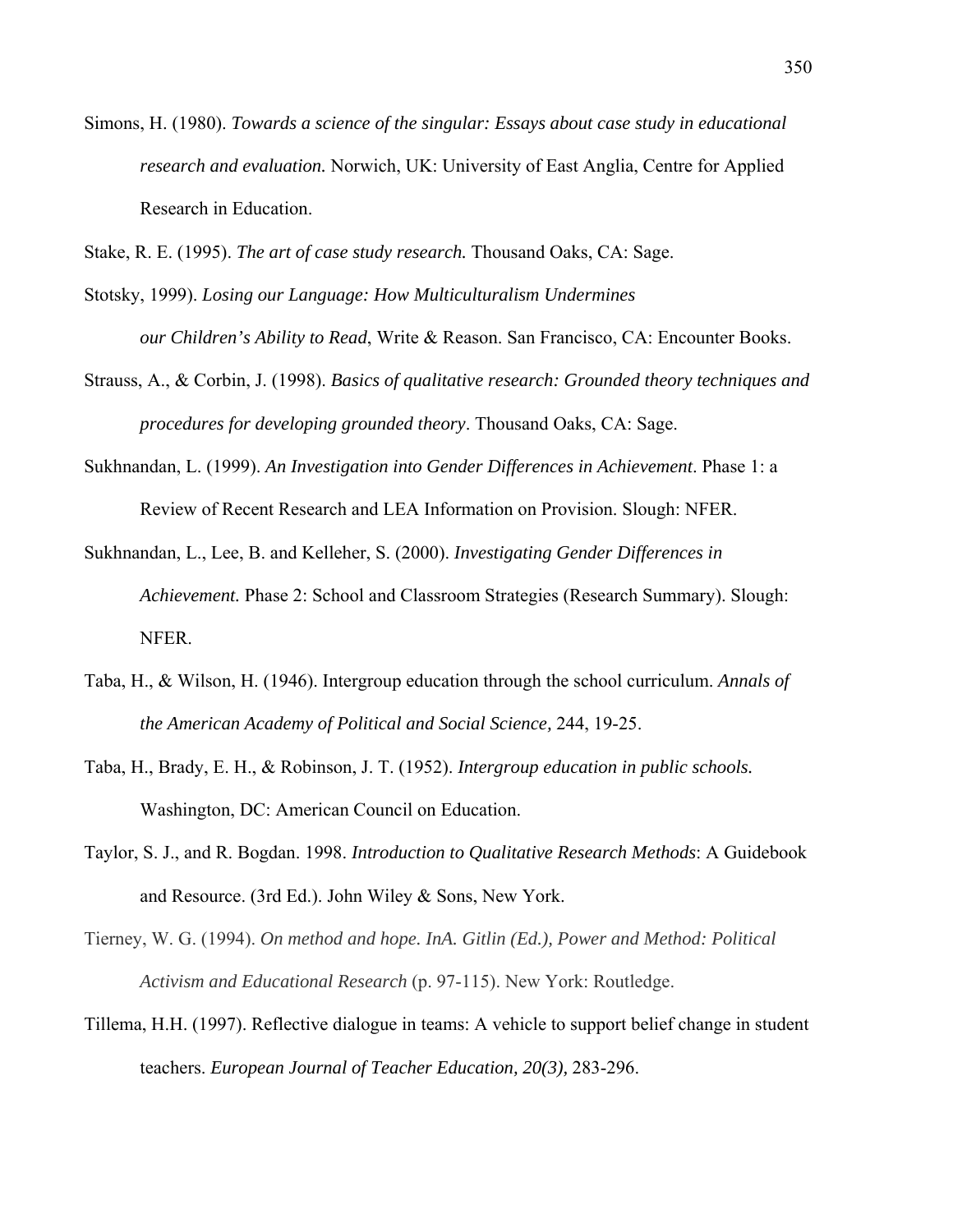Tokarcyzk & Fay, (1993). Amherst: University

of Massachusetts Press: 179-96

- Topcu, 2005; Female Muslims in Germany. The Multiple Worlds of Turkish Women *Development and Cooperation 03/2005.*
- Urban Education (1994) A Community Guide to Multicultural Education Programs http://iume.tc.columbia.edu/eric\_archive.asp?show=3
- Villegas, A., & Lucas, T. (2002a). *Educating culturally responsive teachers: A coherent approach.* Albany, NY: State University of New York Press.
- Walker, A.(1984*). In Search of Our Mothers' Gardens: Womanist Prose:* Alice Walker, Trade Paperback.
- Weiner, L. (1993). *Preparing teachers for urban schools, lessons from 30 years of school reform.* New York: Teachers College Press.
- Wendell, S. (1996). *The rejected body: Feminist philosophical reflections on disability.* New York: Routledge.
- Wells-Wilbon, R., & Holland, S. (2001, December). Social learning theory and the influence of male role models on African American children in PROJECT 2000. *The Qualitative Report, 6*(4). Retrieved [Insert date here], from http://www.nova.edu/ssss/QR/QR6- 4/wellswilbon.html
- Wilson, Floden, & Ferrini-Mundy. (2002). Teacher Preparation Research: An insider's view from the outside. *Journal of Teacher Education*, 53 (3), pp 190-204.
- Wingfield, M., & Karaman, B. (1995, March-April). *Arab stereotypes and American educators. Social studies and the Young Learner,* 7(4), 7-10. (EJ 502 285)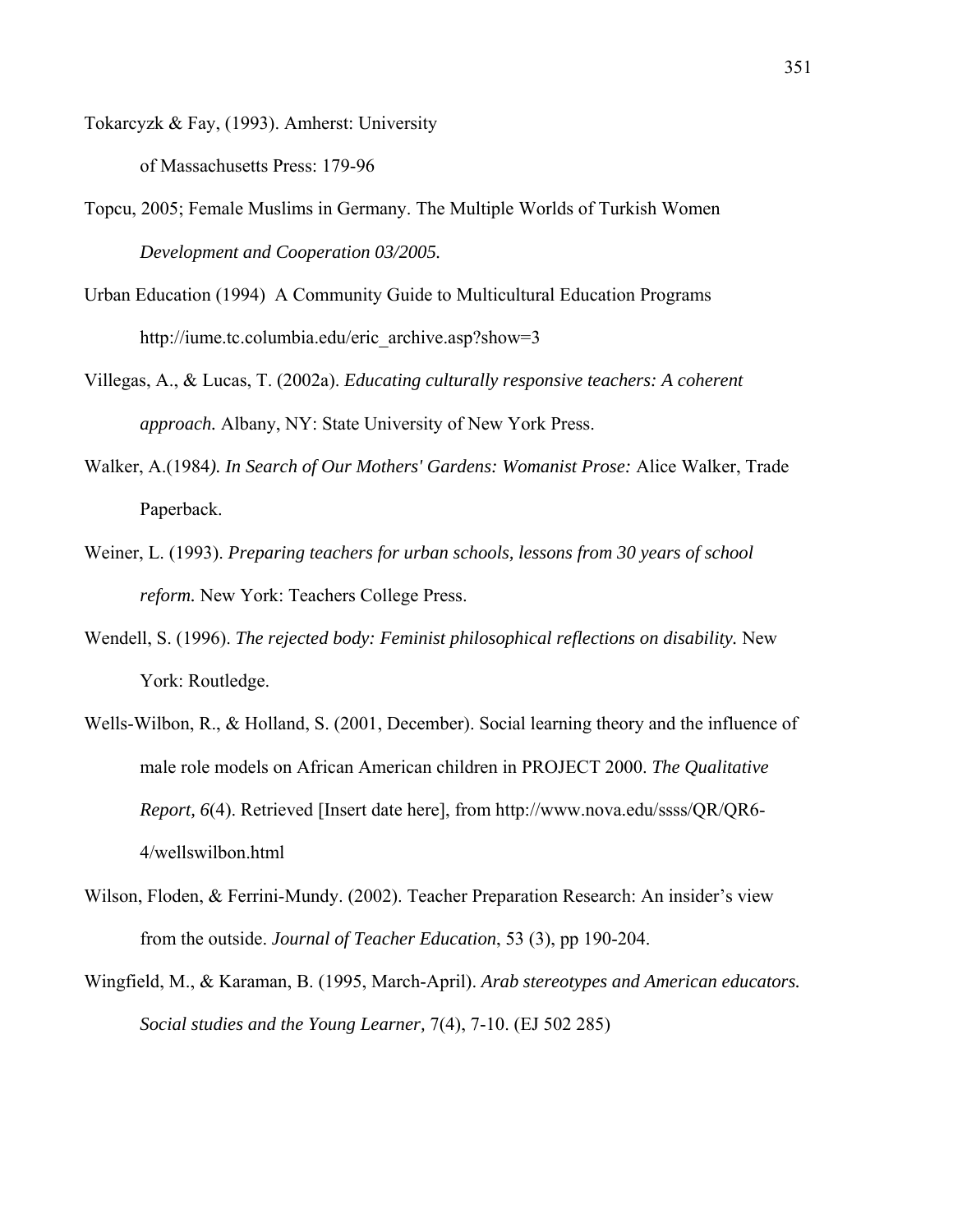- Wollstonecraft, M. (1983). *Political Writings: A Vindication of the Rights of Men; A Vindication of the Rights of Woman; and an Historical and Moral View of the Origin and Progress of the French Revolution*, ed. by Janet Todd.
- Woodson, C. G. (1933). *The mis-education of the Negro*. Washington, DC: The Associated Publishers.
- Woodson, C. G., & Wesley, C. H. (1922). *The Negro in our history*. Washington, DC: Associated Publishers.
- Wortham, & Contreras, (2002). Struggling toward culturally relevant pedagogy in the Latino Diaspora. 2002. *Journal of Latinos and Education,* 1, 133-144.
- Yerushalmi, Y. H.(1983). *Assimilation and Racial Anti-Semitism: The Iberian and German Models*, New York, 1983.

Yin, R. K. (1984). *Case study research: Design and methods.* Newbury Park, CA: Sage.

- Zeichner, K., & Hoeft, K. (1996). *Teacher socialization for cultural diversity*. In J. Sikula & T. Buttery & E. Guyton (Eds.), Handbook of research on teacher education (2nd ed., pp. 525-547). New York: Macmillan.
- Zeichner, K., & Schulte, A. (2001). What we know and don't know from peer-reviewed research about alternative teacher certification programs. *Journal of Teacher Education,* 52(4), 266-282.

http://www.atlanta.k12.ga.us/news/PressRel/PressRel2005/10oct/DOE.pdf.

http://www.greatschools.net/cgi-bin/ga/other/35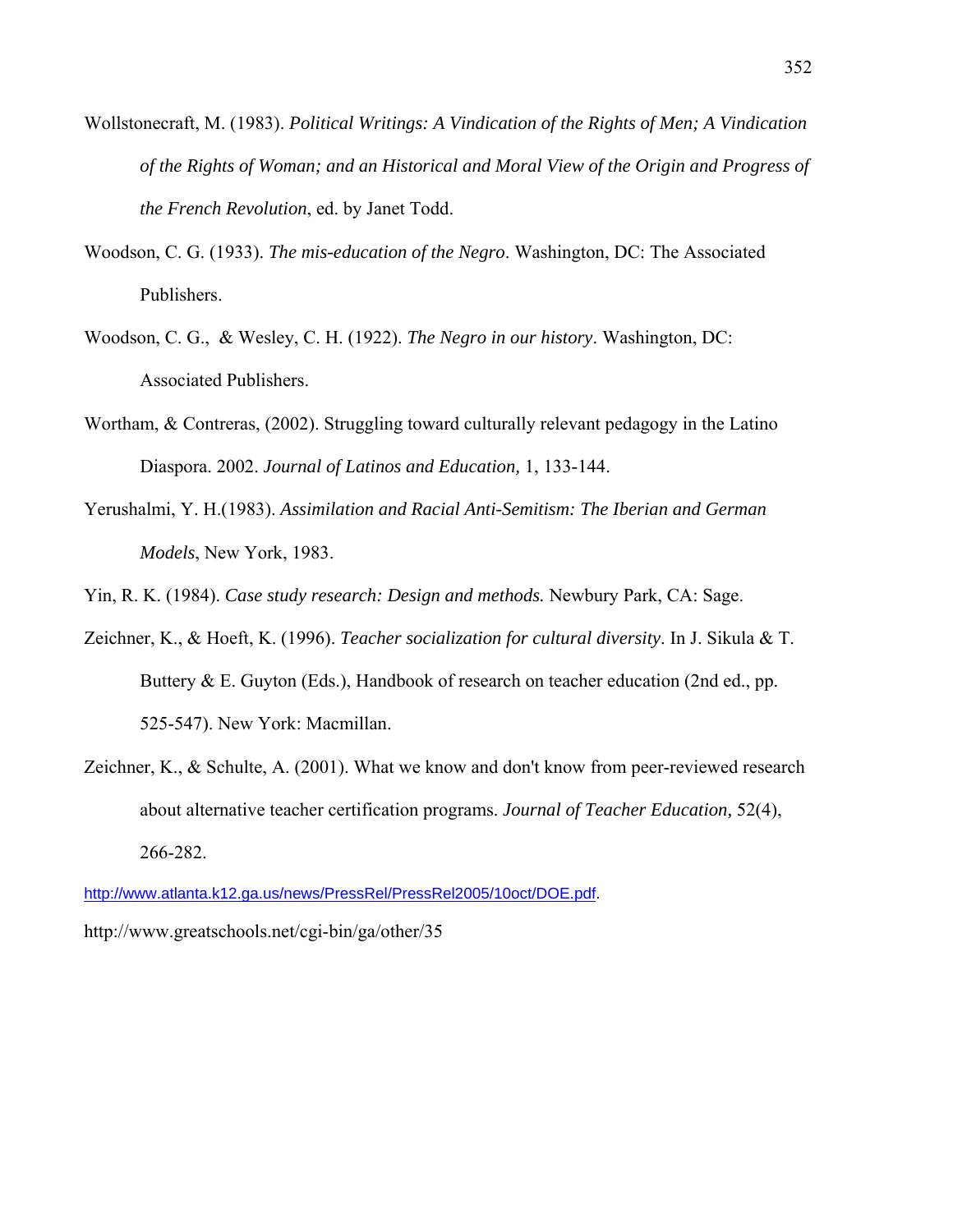## APPENDIXES

### APPENDIX A

Proposed Interview questions for the teachers at Atlanta Middle School and Duisburg Comprehensive School

- 1. How has your classes been so far?
- 2. Tell us about your language arts class.
- 3. Describe a typical day in your class.
- 4. Tell us what you like most in this class. Why?
- 5. Tell us what you like least about this class. Why?
- 6. How would you describe the different cultures representing this class and how this reflects your teaching style?
- 7. Describe anything what you would like to change if you were an administrative person or the principal of the school?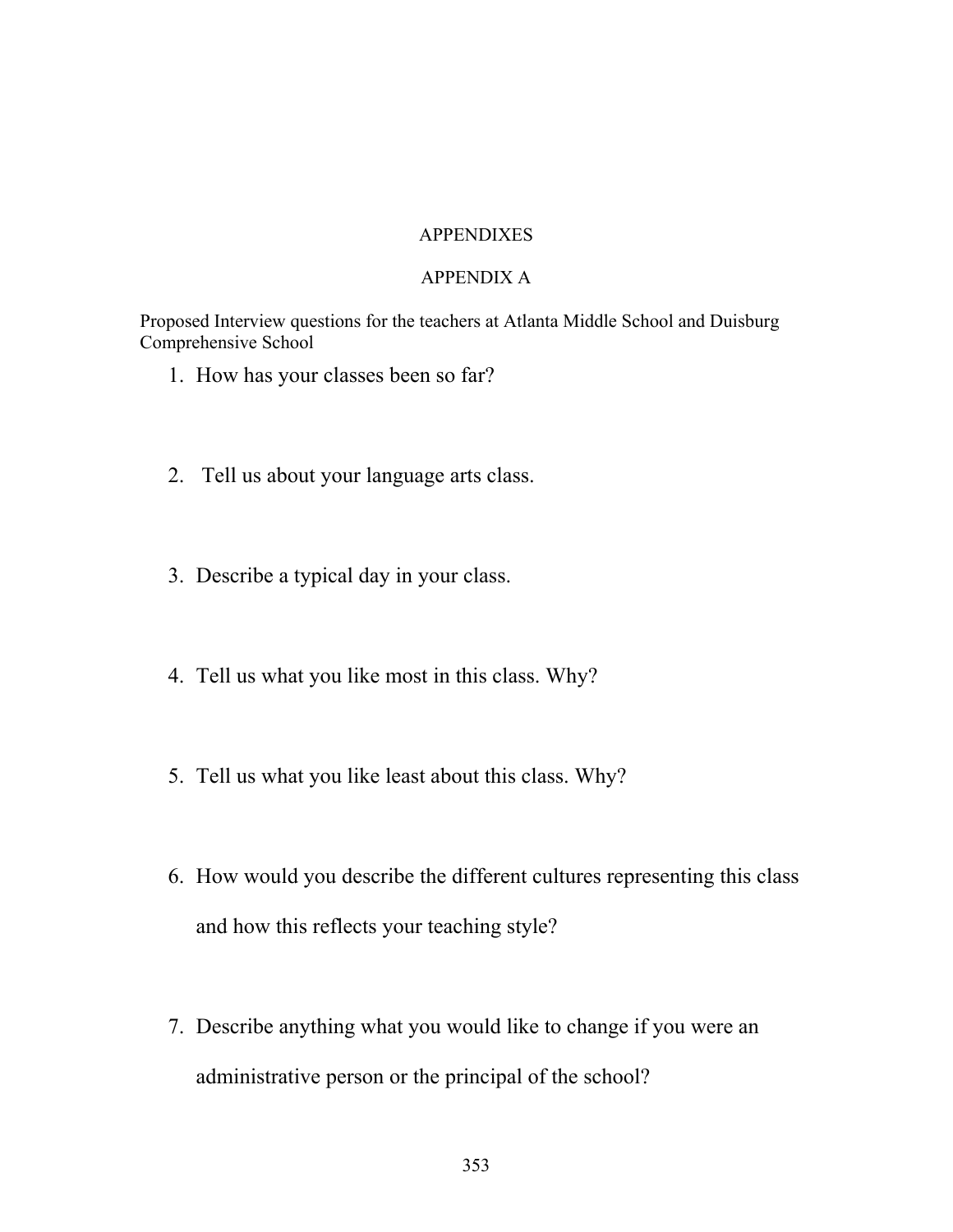- 8. Why did you become a teacher and why did you choose teaching language arts?
- 9. Do you see any ways in which the things you are teaching in this class are useful to the students now or will be useful to them in the future?
- 10.Tell me a little how you think the students perceive you as a teacher? In what way can you determine that?
- 11. How do you feel about yourself when you are in this class?
- 12. Tell me what you understand about multicultural education?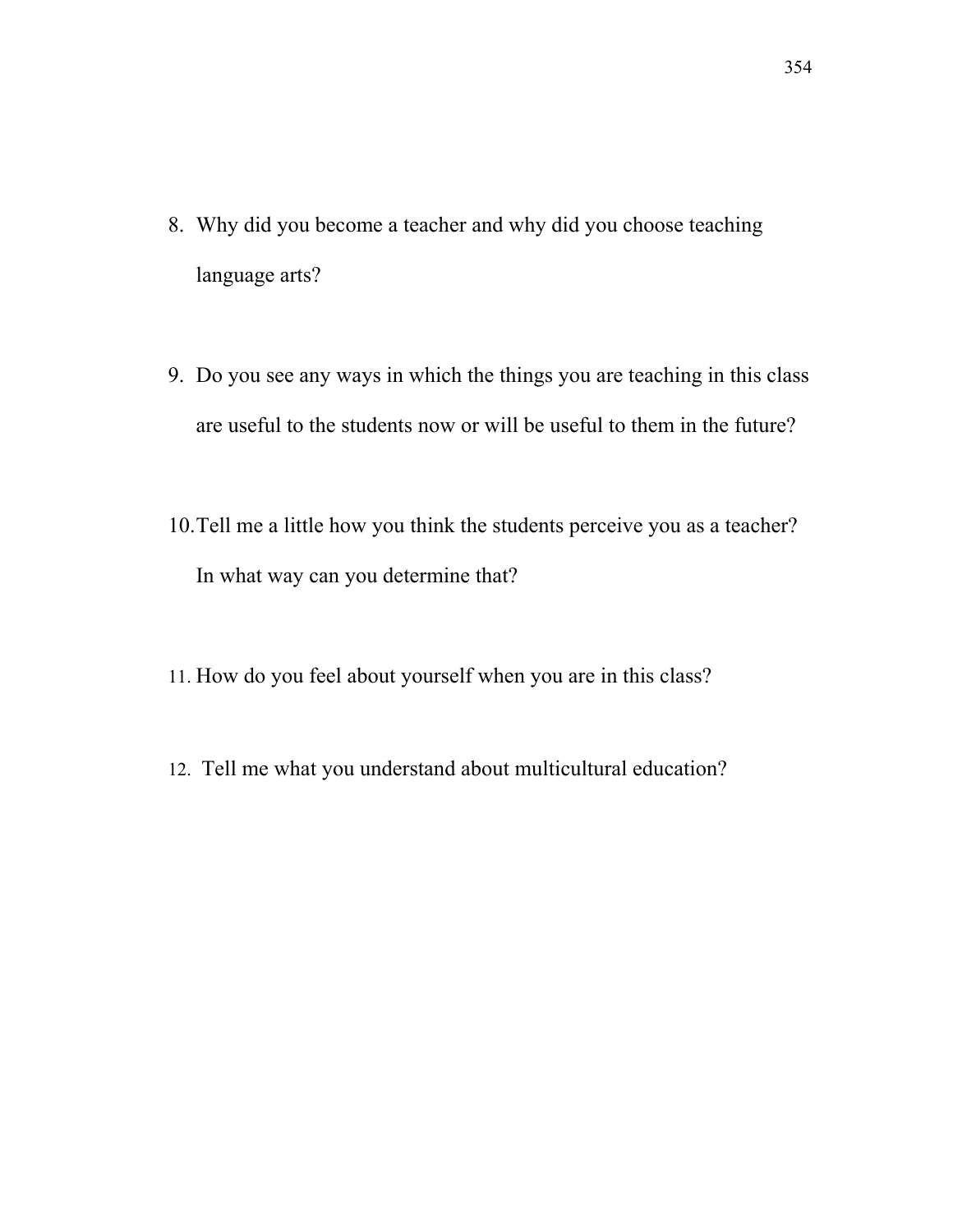#### APPENDIX B

#### IRB APPROVAL Georgia State University

College of Education

Middle Secondary Education and Instructional Technology Department

Teachers' Informed Consent Form Study of Teachers' Perspectives' on Multicultural Education **Principal Investigator:** Yesim Canga-Ozbarlas The purpose of this research is to understand the experiences of teachers on

multicultural education in schools. The researcher will observe you for one class period daily during your teaching-schedule for a two-months period (May/June of 2005). You will be interviewed informally before or/and after your class period for 10-15 minutes and there will be 3-4 formal interviews of one hour across the time period. The formal interviews may be audiotaped and transcribed. Audiotapes will be destroyed upon completion of the study. All tapes and written transcriptions will be kept in a locked place. Also, formal interviews will be at a place of your convenience. You may turn in lesson plans to the researcher upon her request and in addition to that emailing and some phone conversation will occur during the research period.

 You are being kindly asked to volunteer for this research study. Participation in research is voluntary. You have the right to refuse to be in this study. If you decide to be in the study and change your mind, you have the right to drop out at any time. You may skip questions or stop participating at any time. The researcher will keep your records confidential. The researcher will give you the option of whether you wish to have your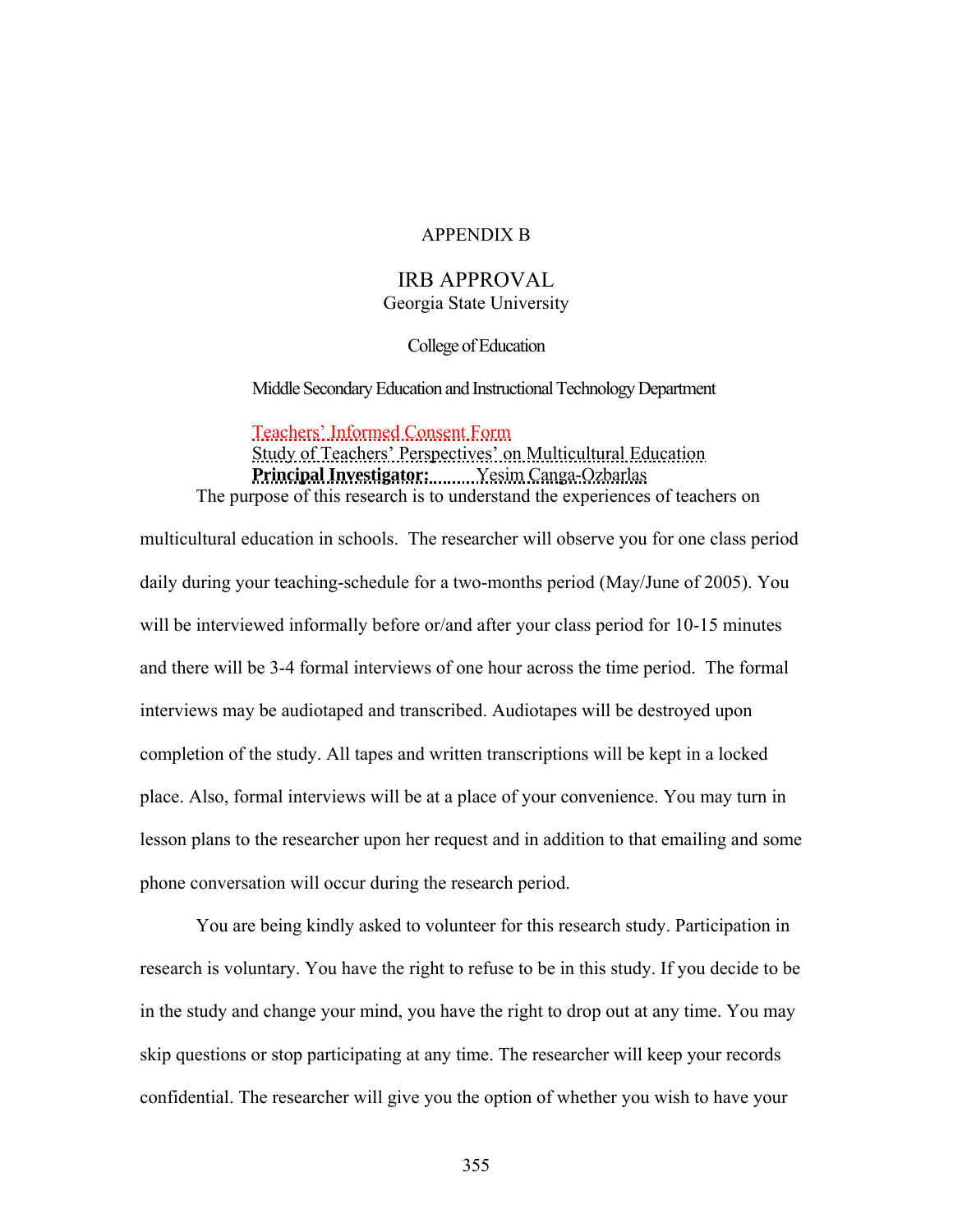name or identity used in any written reports or publications. If you choose to use a pseudonym, the pseudonym will be used on all documents and records and your real name and other facts that might point to you will not appear when the researcher presents this study or publishes its results. You will not be identified personally. Call Yesim Canga-Ozbarlas at (404) 432 51 46 and/or email: yozbarlas@aol.com or Dr. Mary Ariail at (404) 651 0177 and/or email: mbroughton@gsu.edu if you have any questions about this study.

If you have questions or concerns about your rights as a participant in this research study, you may contact the Institutional Review Board (IRB), which is in charge of the protection of research participants. Susan Vogtner can be reached at (404) 463- 0674.

 $\mathcal{L}_\text{max}$  , and the contribution of the contribution of the contribution of the contribution of the contribution of the contribution of the contribution of the contribution of the contribution of the contribution of t

 $\mathcal{L}_\text{max} = \mathcal{L}_\text{max} = \mathcal{L}_\text{max} = \mathcal{L}_\text{max} = \mathcal{L}_\text{max} = \mathcal{L}_\text{max} = \mathcal{L}_\text{max} = \mathcal{L}_\text{max} = \mathcal{L}_\text{max} = \mathcal{L}_\text{max} = \mathcal{L}_\text{max} = \mathcal{L}_\text{max} = \mathcal{L}_\text{max} = \mathcal{L}_\text{max} = \mathcal{L}_\text{max} = \mathcal{L}_\text{max} = \mathcal{L}_\text{max} = \mathcal{L}_\text{max} = \mathcal{$ 

I will give you a copy of this consent from to keep.

If you are willing to volunteer for this research, please sign below.

Participant Date

Principal Investigator, Yesim Canga-Ozbarlas Date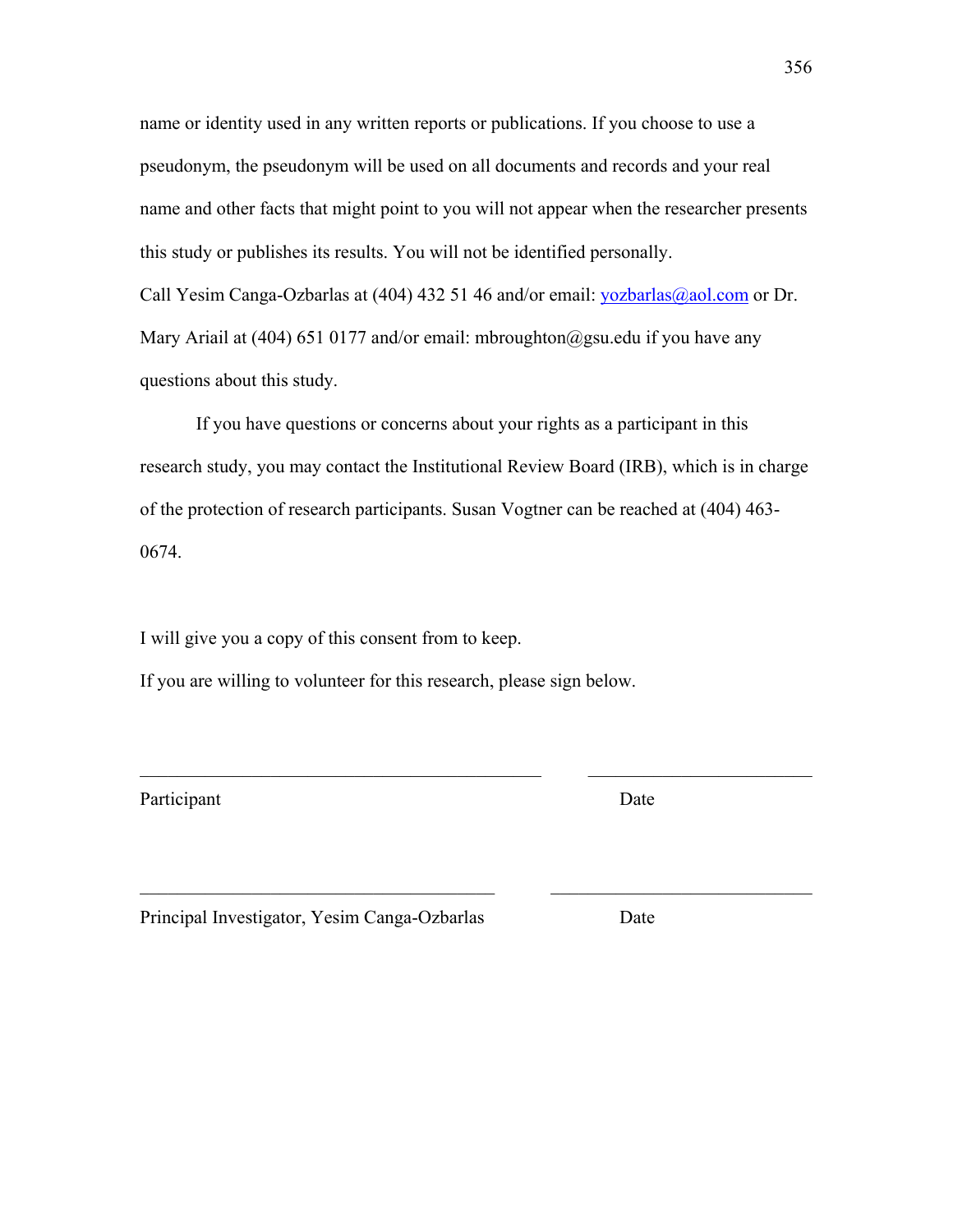## APPENDIX C

#### IRB APPROVAL

#### Georgia State University

College of Education

Middle and Secondary Education and Instructional Technology Department

Teachers' Informed Consent Form

Study of Teachers' Perspectives' on Multicultural Education **Principal Investigator:** Yesim Canga-Ozbarlas The purpose of this research is to understand the experiences of teachers on

multicultural education in schools. The researcher will observe you for one class period daily during your teaching-schedule for a two-months period (September/October of 2005). You will be interviewed informally before or/and after your class period for 10-15 minutes and there will be 3-4 formal interviews of one hour across the time period. The formal interviews may be audiotpaed and transcribed. Audiotapes will be destroyed upon completion of the study. All tapes and written transcription will be kept in a locked place. Also, formal interviews will be at a place of your convenience. You may turn in lesson plans to the researcher upon her request and in addition to that emailing and some phone conversation will occur during the research period.

You are being kindly asked to volunteer for this research study. Participation in research is voluntary. You have the right to refuse to be in this study. If you decide to be in the study and change your mind, you have the right to drop out at any time. You may skip questions or stop participating at any time. The researcher will keep your records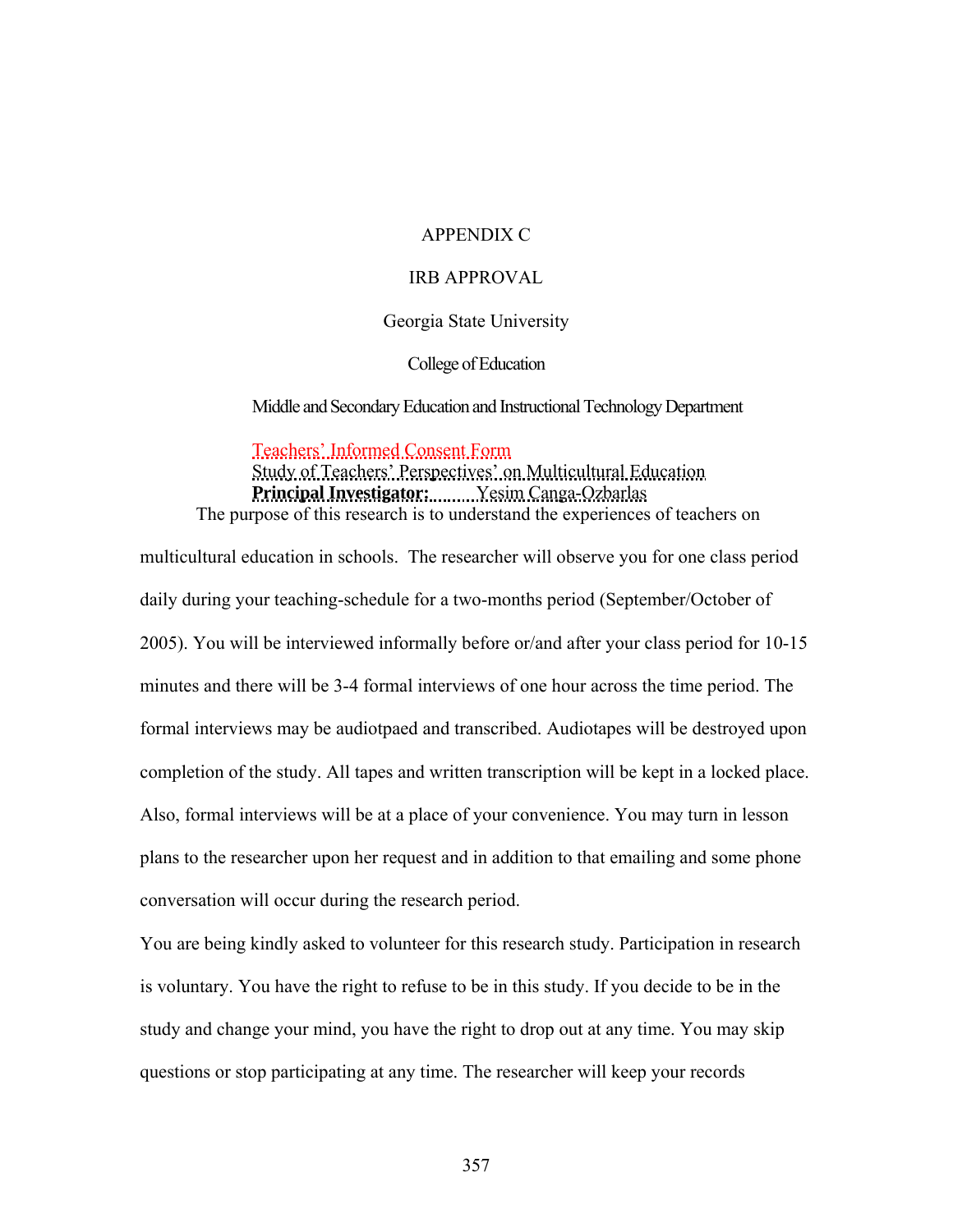confidential. The researcher will give you the option of whether you wish to have your name or identity used in any written reports or publications. If you choose to use a pseudonym, the pseudonym will be used on all documents and records and your real name and other facts that might point to you will not appear when the researcher presents this study or publishes its results. You will not be identified personally.

Call Yesim Canga-Ozbarlas at (404) 432 51 46 and/or email: yozbarlas@aol.com or Dr. Mary Ariail at (404) 651 0177 and/or email: mbroughton@gsu.edu if you have any questions about this study.

If you have questions or concerns about your rights as a participant in this research study, you may contact the Institutional Review Board (IRB), which is in charge of the protection of research participants. Susan Vogtner can be reached at (404) 463- 0674.

I will give you a copy of this consent from to keep.

 $\mathcal{L}_\text{max}$  , and the set of the set of the set of the set of the set of the set of the set of the set of the set of the set of the set of the set of the set of the set of the set of the set of the set of the set of the

If you are willing to volunteer for this research, please sign below.

Participant Date

 $\mathcal{L}_\text{max}$  , where  $\mathcal{L}_\text{max}$  , we have the set of  $\mathcal{L}_\text{max}$ 

Principal Investigator, Yesim Canga-Ozbarlas Date

 $\mathcal{L}_\text{max}$  , where  $\mathcal{L}_\text{max}$  and  $\mathcal{L}_\text{max}$ 

 $\mathcal{L}_\text{max}$  , and the set of the set of the set of the set of the set of the set of the set of the set of the set of the set of the set of the set of the set of the set of the set of the set of the set of the set of the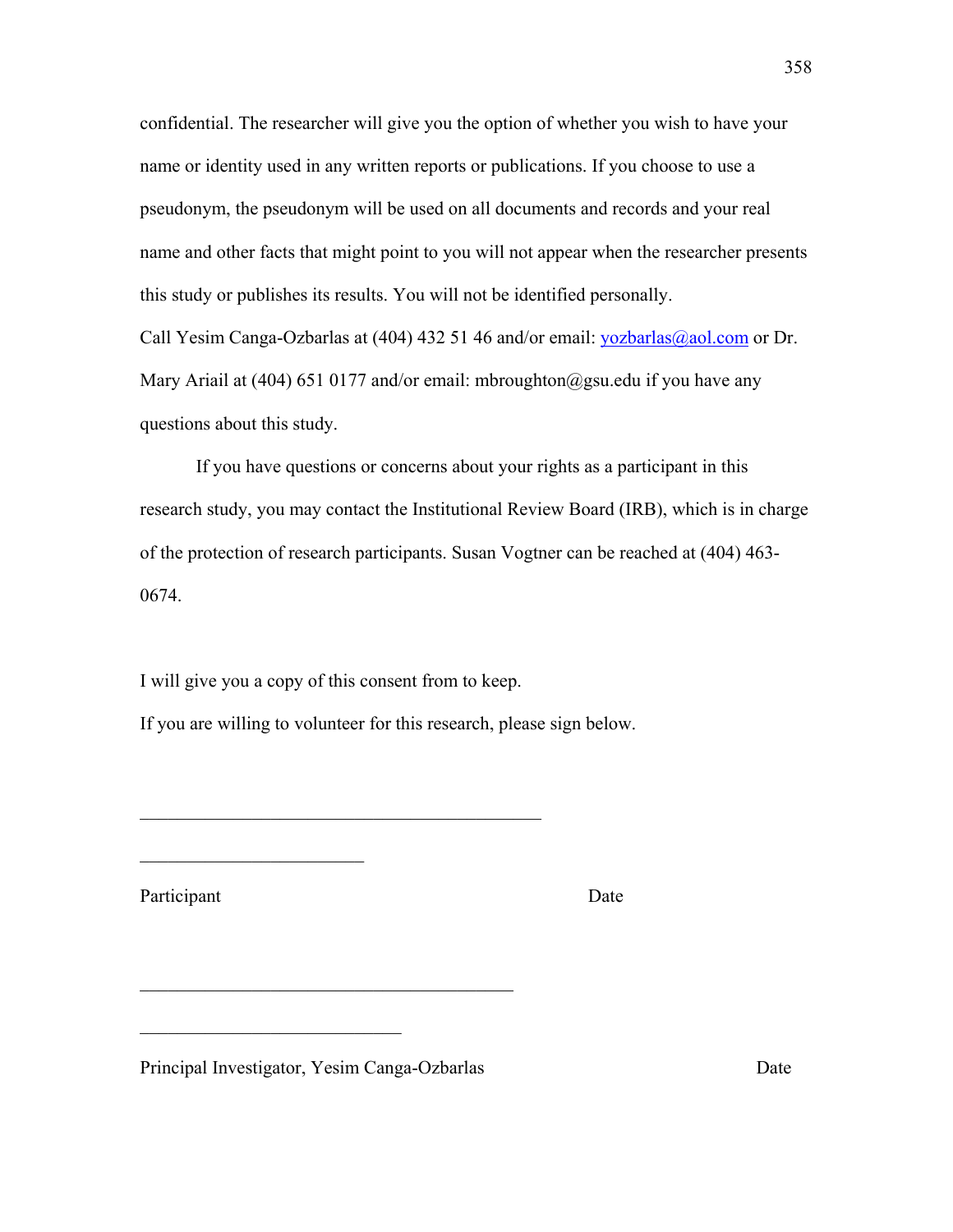# Appendix C

| Task             | 9/05         | 9/12         | 9/19         | 9/26         | 10/3 | 10/10        | 10/17       | 10/24        |
|------------------|--------------|--------------|--------------|--------------|------|--------------|-------------|--------------|
| Formal           |              |              | $\mathbf{x}$ | X            | X    | $\mathbf{X}$ |             | $\mathbf{X}$ |
| Interviews       |              |              |              |              |      |              |             |              |
| Class            | $\mathbf{x}$ | $\mathbf{X}$ | $\mathbf{X}$ | $\mathbf{X}$ | X    | $\mathbf X$  | X           | $\mathbf X$  |
| Observations     |              |              |              |              |      |              |             |              |
| Follow-up        |              | $\mathbf X$  | $\mathbf X$  | $\mathbf{X}$ | X    | $\mathbf{X}$ |             |              |
| discussion/inter |              |              |              |              |      |              |             |              |
| views and        |              |              |              |              |      |              |             |              |
| member checks    |              |              |              |              |      |              |             |              |
| Email            |              |              | $\mathbf{X}$ |              |      | X            |             |              |
| Telephone        |              |              | $\mathbf{X}$ |              | X    |              |             |              |
| Conversations    |              |              |              |              |      |              |             |              |
|                  |              |              |              |              |      |              |             |              |
| Data             | $\mathbf{X}$ | $\mathbf X$  | $\mathbf X$  | X            | X    | $\mathbf X$  |             |              |
| Management       |              |              |              |              |      |              |             |              |
| Collect          | $\mathbf{X}$ | $\mathbf X$  | $\mathbf{X}$ | $\mathbf X$  | X    | $\mathbf{X}$ |             |              |
| Enter            |              | $\mathbf{X}$ | X            | X            | X    | X            |             |              |
| Analyze          |              | $\mathbf{X}$ | $\mathbf{X}$ | $\mathbf{X}$ | X    | $\mathbf X$  |             |              |
| Fine-tune        |              |              | $\mathbf X$  | $\mathbf{X}$ | X    | X            | X           |              |
| findings         |              |              |              |              |      |              |             |              |
| Preliminary      |              |              |              |              | X    | $\mathbf X$  | $\mathbf X$ | $\mathbf X$  |
| Report           |              |              |              |              |      |              |             |              |

## **Time-line for Data Collection & Analysis Portion of Research Study for Chantelle**

Adapted from: Handwerker, W.P. (2002). Quick ethnography. Walnut Creek, CA: Alta Mira Press. P. 10